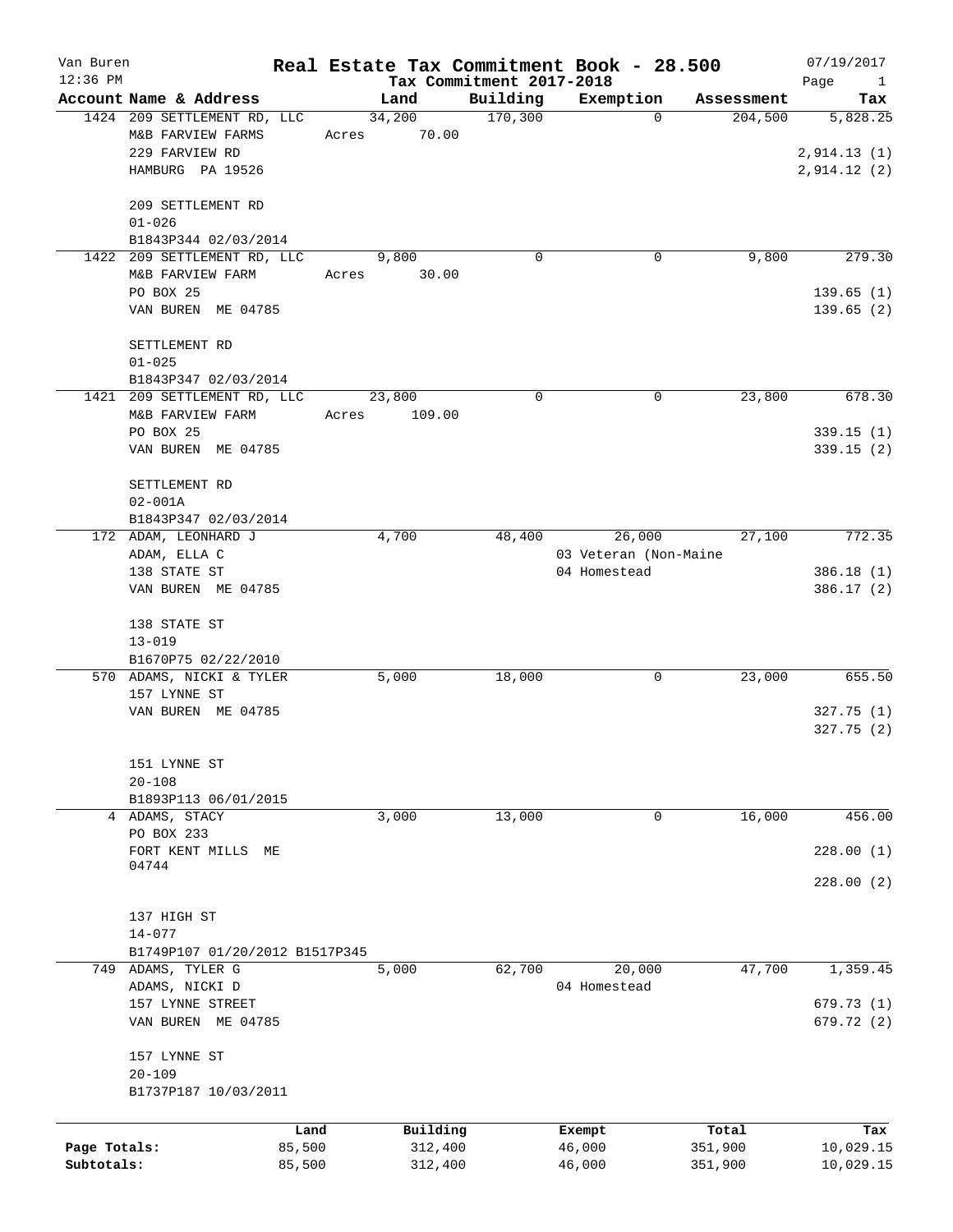| Van Buren<br>12:36 PM |                              |         | Real Estate Tax Commitment Book - 28.500 | Tax Commitment 2017-2018 |              |            | 07/19/2017<br>Page<br>$\overline{2}$ |
|-----------------------|------------------------------|---------|------------------------------------------|--------------------------|--------------|------------|--------------------------------------|
|                       | Account Name & Address       |         | Land                                     | Building                 | Exemption    | Assessment | Tax                                  |
|                       | 1119 ALDERMAN, RICHARD E. JR |         | 8,100                                    | 109,500                  | 20,000       | 97,600     | 2,781.60                             |
|                       | ALDERMAN, IRENE              |         |                                          |                          | 04 Homestead |            |                                      |
|                       | 117 VIOLETTE ST              |         |                                          |                          |              |            | 1,390.80(1)                          |
|                       | VAN BUREN ME 04785           |         |                                          |                          |              |            | 1,390.80(2)                          |
|                       | 117 VIOLETTE ST              |         |                                          |                          |              |            |                                      |
|                       | $16 - 078$                   |         |                                          |                          |              |            |                                      |
|                       | B1910P344 10/01/2015         |         |                                          |                          |              |            |                                      |
|                       | 18 ALLAGASH TIMBERLANDS LP   |         | 2,600                                    | $\mathbf 0$              | 0            | 2,600      | 74.10                                |
|                       | P O BOX 170                  |         |                                          |                          |              |            |                                      |
|                       | ASHLAND ME 04732             |         |                                          |                          |              |            | 37.05(1)<br>37.05(2)                 |
|                       | ISLAND ST JOHN RIVER         |         |                                          |                          |              |            |                                      |
|                       | $06 - 030$                   |         |                                          |                          |              |            |                                      |
|                       | B1150P188                    |         |                                          |                          |              |            |                                      |
|                       | 26 ALLAGASH TIMBERLANDS LP   |         | 2,800                                    | $\mathbf 0$              | 0            | 2,800      | 79.80                                |
|                       | P O BOX 170                  |         |                                          |                          |              |            |                                      |
|                       | ASHLAND ME 04732             |         |                                          |                          |              |            | 39.90(1)                             |
|                       |                              |         |                                          |                          |              |            | 39.90(2)                             |
|                       | ISLAND ST JOHN RIVER         |         |                                          |                          |              |            |                                      |
|                       | $10 - 020$                   |         |                                          |                          |              |            |                                      |
|                       | B1150P188                    |         |                                          |                          |              |            |                                      |
|                       | 24 ALLAGASH TIMBERLANDS LP   |         | 2,800                                    | 0                        | 0            | 2,800      | 79.80                                |
|                       | P O BOX 170                  |         |                                          |                          |              |            |                                      |
|                       | ASHLAND ME 04732             |         |                                          |                          |              |            | 39.90 (1)                            |
|                       |                              |         |                                          |                          |              |            | 39.90 (2)                            |
|                       | ISLAND ST JOHN RIVER         |         |                                          |                          |              |            |                                      |
|                       | $06 - 031$                   |         |                                          |                          |              |            |                                      |
|                       | B1150P188                    |         |                                          |                          |              |            |                                      |
|                       | 23 ALLAGASH TIMBERLANDS LP   |         | 300                                      | 0                        | 0            | 300        | 8.55                                 |
|                       | P O BOX 170                  |         |                                          |                          |              |            |                                      |
|                       | ASHLAND ME 04732             |         |                                          |                          |              |            | 4.28(1)                              |
|                       |                              |         |                                          |                          |              |            | 4.27(2)                              |
|                       | MAIN ST                      |         |                                          |                          |              |            |                                      |
|                       | $21 - 031$                   |         |                                          |                          |              |            |                                      |
|                       | B1150P188                    |         |                                          |                          |              |            |                                      |
|                       | 21 ALLAGASH TIMBERLANDS LP   |         | 2,500                                    | 0                        | 0            | 2,500      | 71.25                                |
|                       | P O BOX 170                  |         |                                          |                          |              |            |                                      |
|                       | ASHLAND ME 04732             |         |                                          |                          |              |            | 35.63(1)                             |
|                       |                              |         |                                          |                          |              |            | 35.62(2)                             |
|                       |                              |         |                                          |                          |              |            |                                      |
|                       | OFF BROOK AVE                |         |                                          |                          |              |            |                                      |
|                       | $17 - 061$                   |         |                                          |                          |              |            |                                      |
|                       | B1150P188                    |         |                                          |                          |              |            |                                      |
|                       | 19 ALLAGASH TIMBERLANDS LP   |         | 1,600                                    | 0                        | 0            | 1,600      | 45.60                                |
|                       | P O BOX 170                  |         |                                          |                          |              |            |                                      |
|                       | ASHLAND ME 04732             |         |                                          |                          |              |            | 22.80(1)                             |
|                       |                              |         |                                          |                          |              |            | 22.80(2)                             |
|                       |                              |         |                                          |                          |              |            |                                      |
|                       | CENTER ST                    |         |                                          |                          |              |            |                                      |
|                       | $16 - 050$                   |         |                                          |                          |              |            |                                      |
|                       | B1150P188                    |         |                                          |                          |              |            |                                      |
|                       |                              |         |                                          |                          |              |            |                                      |
|                       |                              | Land    | Building                                 |                          | Exempt       | Total      | Tax                                  |
| Page Totals:          |                              | 20,700  | 109,500                                  |                          | 20,000       | 110,200    | 3,140.70                             |
| Subtotals:            |                              | 106,200 | 421,900                                  |                          | 66,000       | 462,100    | 13,169.85                            |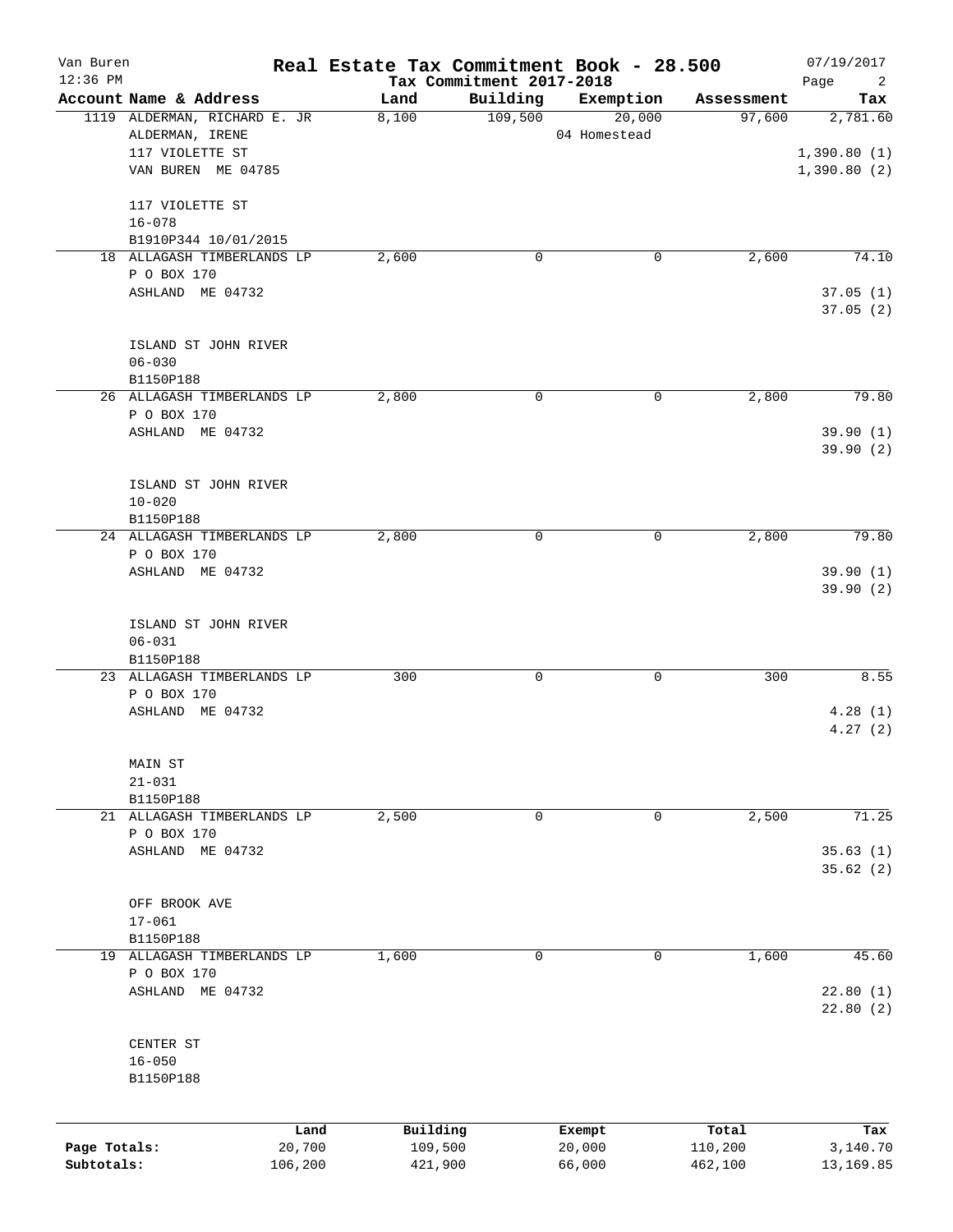| Van Buren<br>$12:36$ PM |                                         |                |                     | Tax Commitment 2017-2018 | Real Estate Tax Commitment Book - 28.500 |                  | 07/19/2017<br>Page<br>3 |
|-------------------------|-----------------------------------------|----------------|---------------------|--------------------------|------------------------------------------|------------------|-------------------------|
|                         | Account Name & Address                  |                | Land                | Building                 | Exemption                                | Assessment       | Tax                     |
|                         | 28 ALLAGASH TIMBERLANDS LP              |                | 5,000               | 0                        | $\Omega$                                 | 5,000            | 142.50                  |
|                         | P O BOX 170                             |                |                     |                          |                                          |                  |                         |
|                         | ASHLAND ME 04732                        |                |                     |                          |                                          |                  | 71.25(1)                |
|                         |                                         |                |                     |                          |                                          |                  | 71.25(2)                |
|                         |                                         |                |                     |                          |                                          |                  |                         |
|                         | ISLAND ST JOHN RIVER                    |                |                     |                          |                                          |                  |                         |
|                         | $10 - 019$                              |                |                     |                          |                                          |                  |                         |
|                         | B1150P188                               |                |                     |                          |                                          |                  | 575.70                  |
|                         | 20 ALLAGASH TIMBERLANDS LP              |                | 20,200              | 0                        | 0                                        | 20,200           |                         |
|                         | P O BOX 170                             |                |                     |                          |                                          |                  |                         |
|                         | ASHLAND ME 04732                        |                |                     |                          |                                          |                  | 287.85(1)<br>287.85(2)  |
|                         |                                         |                |                     |                          |                                          |                  |                         |
|                         | CHURCH ST                               |                |                     |                          |                                          |                  |                         |
|                         | $24 - 010$                              |                |                     |                          |                                          |                  |                         |
|                         | B1150P188                               |                |                     |                          |                                          |                  |                         |
|                         | 27 ALLAGASH TIMBERLANDS LP              |                | 300                 | 0                        | 0                                        | 300              | 8.55                    |
|                         | P O BOX 170                             |                |                     |                          |                                          |                  |                         |
|                         | ASHLAND ME 04732                        |                |                     |                          |                                          |                  | 4.28(1)                 |
|                         |                                         |                |                     |                          |                                          |                  | 4.27(2)                 |
|                         |                                         |                |                     |                          |                                          |                  |                         |
|                         | <b>MAIN ST</b>                          |                |                     |                          |                                          |                  |                         |
|                         | $22 - 012$                              |                |                     |                          |                                          |                  |                         |
|                         | B1150P188                               |                |                     |                          |                                          |                  |                         |
|                         | 29 ALLAGASH TIMBERLANDS LP              |                | 1,700               | 0                        | 0                                        | 1,700            | 48.45                   |
|                         | P O BOX 170                             |                |                     |                          |                                          |                  |                         |
|                         | ASHLAND ME 04732                        |                |                     |                          |                                          |                  | 24.23(1)                |
|                         |                                         |                |                     |                          |                                          |                  | 24.22(2)                |
|                         |                                         |                |                     |                          |                                          |                  |                         |
|                         | ISLAND ST JOHN RIVER                    |                |                     |                          |                                          |                  |                         |
|                         | $08 - 050$                              |                |                     |                          |                                          |                  |                         |
|                         | B1150P188                               |                |                     |                          |                                          | 48,300           |                         |
|                         | 49 ALLEN, ALICIA                        |                | 3,400               | 44,900                   | 0                                        |                  | 1,376.55                |
|                         | ALLEN, JUSTIN                           |                |                     |                          |                                          |                  |                         |
|                         | 105 ROOSEVELT AVE.                      |                |                     |                          |                                          |                  | 688.28 (1)              |
|                         | VAN BUREN ME 04785                      |                |                     |                          |                                          |                  | 688.27 (2)              |
|                         | 105 ROOSEVELT AVE                       |                |                     |                          |                                          |                  |                         |
|                         | $14 - 049$                              |                |                     |                          |                                          |                  |                         |
|                         | B1957P289 12/02/2016                    |                |                     |                          |                                          |                  |                         |
|                         | 1183 ANDERSON, HOLLY                    |                | 10,300              | 97,300                   | 20,000                                   | 87,600           | 2,496.60                |
|                         | ANDERSON, RALPH                         |                |                     |                          | 04 Homestead                             |                  |                         |
|                         | 188 CASTONGUAY RD                       |                |                     |                          |                                          |                  | 1, 248.30(1)            |
|                         | VAN BUREN ME 04785                      |                |                     |                          |                                          |                  | 1, 248.30(2)            |
|                         |                                         |                |                     |                          |                                          |                  |                         |
|                         | 188 CASTONGUAY RD                       |                |                     |                          |                                          |                  |                         |
|                         | $02 - 033B$                             |                |                     |                          |                                          |                  |                         |
|                         | B1541P245 04/19/2007                    |                |                     |                          |                                          |                  |                         |
|                         | 31 ANDERSON, RANDALL D &                |                | 7,200               | 62,000                   | 26,000                                   | 43,200           | 1,231.20                |
|                         | MARIE PAULE                             |                |                     |                          |                                          |                  |                         |
|                         | GEYER, ANGELIQUE M.                     |                |                     |                          | 04 Homestead                             |                  |                         |
|                         | PO BOX 251                              |                |                     |                          | 03 Veteran (Non-Maine<br>Enlisted)       |                  | 615.60(1)               |
|                         | VAN BUREN ME 04785                      |                |                     |                          |                                          |                  | 615.60(2)               |
|                         |                                         |                |                     |                          |                                          |                  |                         |
|                         | 196 STATE ST<br>12A-018                 |                |                     |                          |                                          |                  |                         |
|                         | B1938P345 07/05/2016 B550P96 07/14/1981 |                |                     |                          |                                          |                  |                         |
|                         |                                         |                |                     |                          |                                          |                  |                         |
| Page Totals:            |                                         | Land<br>48,100 | Building<br>204,200 |                          | Exempt<br>46,000                         | Total<br>206,300 | Tax<br>5,879.55         |
| Subtotals:              |                                         | 154,300        | 626,100             |                          | 112,000                                  | 668,400          | 19,049.40               |
|                         |                                         |                |                     |                          |                                          |                  |                         |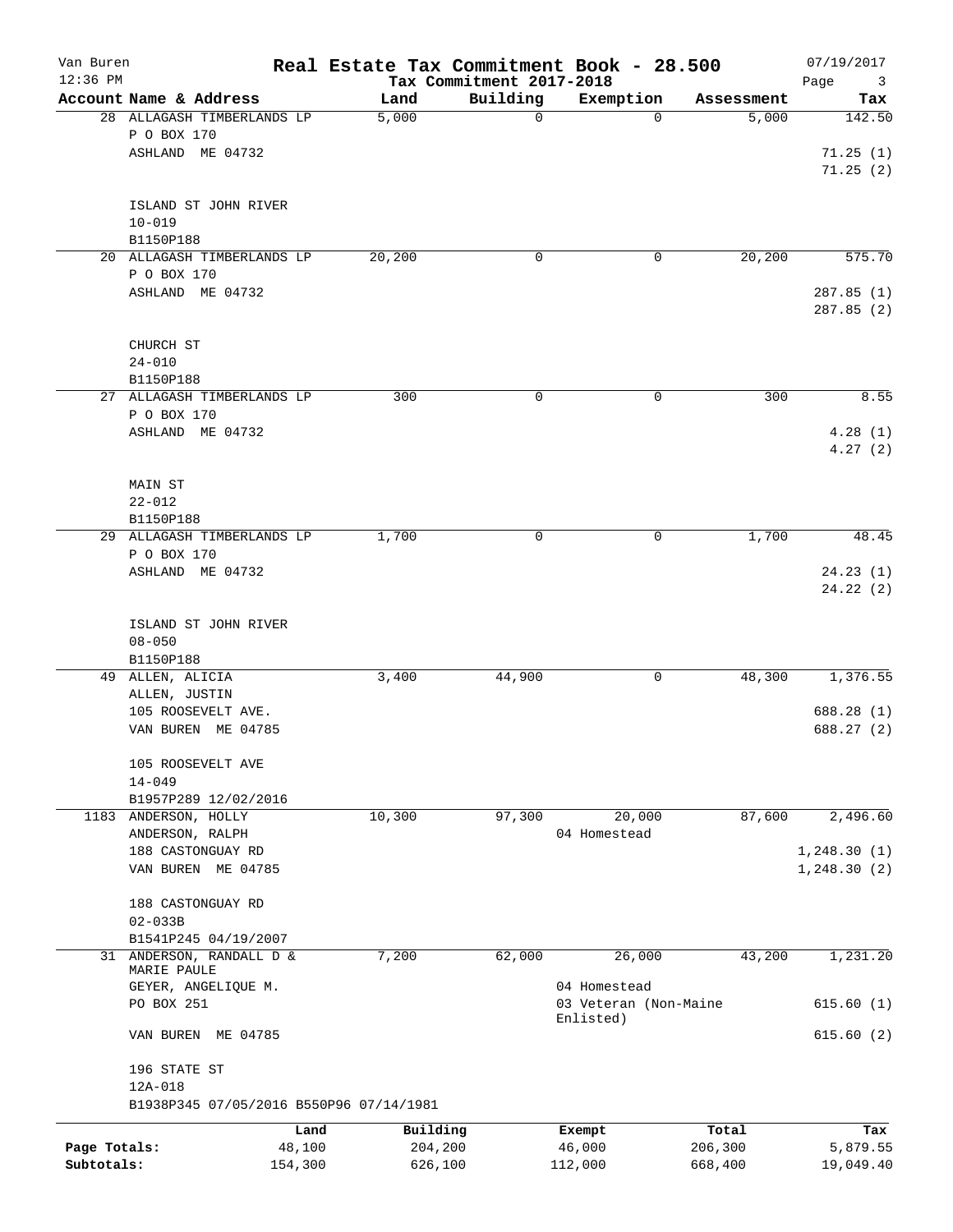| Van Buren<br>$12:36$ PM |                               |         | Real Estate Tax Commitment Book - 28.500 | Tax Commitment 2017-2018 |              |            | 07/19/2017<br>Page<br>4 |
|-------------------------|-------------------------------|---------|------------------------------------------|--------------------------|--------------|------------|-------------------------|
|                         | Account Name & Address        |         | Land                                     | Building                 | Exemption    | Assessment | Tax                     |
|                         | 32 ANDREWS, DAMIEN E          |         | 4,400                                    | 42,000                   | 20,000       | 26,400     | 752.40                  |
|                         | ANDREWS, GAIL M               |         |                                          |                          | 04 Homestead |            |                         |
|                         | 104 PATRICIA ST               |         |                                          |                          |              |            | 376.20(1)               |
|                         | VAN BUREN ME 04785            |         |                                          |                          |              |            | 376.20(2)               |
|                         | 104 PATRICIA ST               |         |                                          |                          |              |            |                         |
|                         | $20 - 124$                    |         |                                          |                          |              |            |                         |
|                         | B1439P31                      |         |                                          |                          |              |            |                         |
|                         | 1179 ARC DBPPROP001, LLC      |         | 25,700                                   | 372,100                  | 0            | 397,800    | 11,337.30               |
|                         | C/O RITE AID                  |         |                                          |                          |              |            |                         |
|                         | CORPORATION                   |         |                                          |                          |              |            |                         |
|                         | PO BOX 3165                   |         |                                          |                          |              |            | 5,668.65(1)             |
|                         | HARRISBURG PA 17105           |         |                                          |                          |              |            | 5,668.65(2)             |
|                         | 21 MAIN ST (RITE AID)         |         |                                          |                          |              |            |                         |
|                         | $13 - 008$                    |         |                                          |                          |              |            |                         |
|                         | B1843P109 01/08/2014          |         |                                          |                          |              |            |                         |
|                         | 33 ARENDSEE, SUSAN A          |         | 10,700                                   | 53,600                   | 20,000       | 44,300     | 1,262.55                |
|                         | CORNETT, RONALD               |         |                                          |                          | 04 Homestead |            |                         |
|                         | PO BOX 46                     |         |                                          |                          |              |            | 631.28(1)               |
|                         | VAN BUREN ME 04785            |         |                                          |                          |              |            | 631.27 (2)              |
|                         | 130 MASSE RD                  |         |                                          |                          |              |            |                         |
|                         | $02 - 053$                    |         |                                          |                          |              |            |                         |
|                         | B1510P192 08/01/2006          |         |                                          |                          |              |            |                         |
|                         | 34 ARMSTRONG, MADELEINE       |         | 5,200                                    | 15,600                   | 20,000       | 800        | 22.80                   |
|                         | 122 LINCOLN ST                |         |                                          |                          | 04 Homestead |            |                         |
|                         | VAN BUREN ME 04785            |         |                                          |                          |              |            | 11.40(1)<br>11.40(2)    |
|                         | 122 LINCOLN ST<br>$14 - 012A$ |         |                                          |                          |              |            |                         |
|                         | 944 AROOSTOOK TIMBERLANDS,    |         | 145,000                                  | 0                        | 0            | 145,000    | 4,132.50                |
|                         | LLC                           |         |                                          |                          |              |            |                         |
|                         | 1798 ST. JOHN ROAD            |         | 829.00<br>Acres                          |                          |              |            |                         |
|                         | FORT KENT ME 04743            |         |                                          |                          |              |            | 2,066.25(1)             |
|                         |                               |         |                                          |                          |              |            | 2,066.25(2)             |
|                         |                               |         |                                          |                          |              |            |                         |
|                         | LAKE RD                       |         |                                          |                          |              |            |                         |
|                         | $04 - 001$                    |         |                                          |                          |              |            |                         |
|                         | B1745P89 12/14/2011           |         |                                          |                          |              |            |                         |
|                         | 36 ASHLEY, PETER F            |         | 6,700                                    | 73,100                   | 20,000       | 59,800     | 1,704.30                |
|                         | ASHLEY, KATHLEEN              |         |                                          |                          | 04 Homestead |            |                         |
|                         | 142 VIOLETTE ST               |         |                                          |                          |              |            | 852.15(1)               |
|                         | VAN BUREN ME 04785            |         |                                          |                          |              |            | 852.15(2)               |
|                         |                               |         |                                          |                          |              |            |                         |
|                         | 142 VIOLETTE ST               |         |                                          |                          |              |            |                         |
|                         | $16 - 069$                    |         |                                          |                          |              |            |                         |
|                         | B1020P194                     |         |                                          |                          |              |            |                         |
|                         | 37 ASHLEY, PETER F            |         | 5,400                                    | 4,000                    | 0            | 9,400      | 267.90                  |
|                         | ASHLEY, KATHLEEN              |         |                                          |                          |              |            |                         |
|                         | 142 VIOLETTE ST               |         |                                          |                          |              |            | 133.95(1)               |
|                         | VAN BUREN ME 04785            |         |                                          |                          |              |            | 133.95(2)               |
|                         | 143 VIOLETTE ST               |         |                                          |                          |              |            |                         |
|                         | $16 - 083A$                   |         |                                          |                          |              |            |                         |
|                         |                               |         |                                          |                          |              |            |                         |
|                         |                               | Land    | Building                                 |                          | Exempt       | Total      | Tax                     |
| Page Totals:            |                               | 203,100 | 560,400                                  |                          | 80,000       | 683,500    | 19,479.75               |
| Subtotals:              |                               | 357,400 | 1,186,500                                |                          | 192,000      | 1,351,900  | 38,529.15               |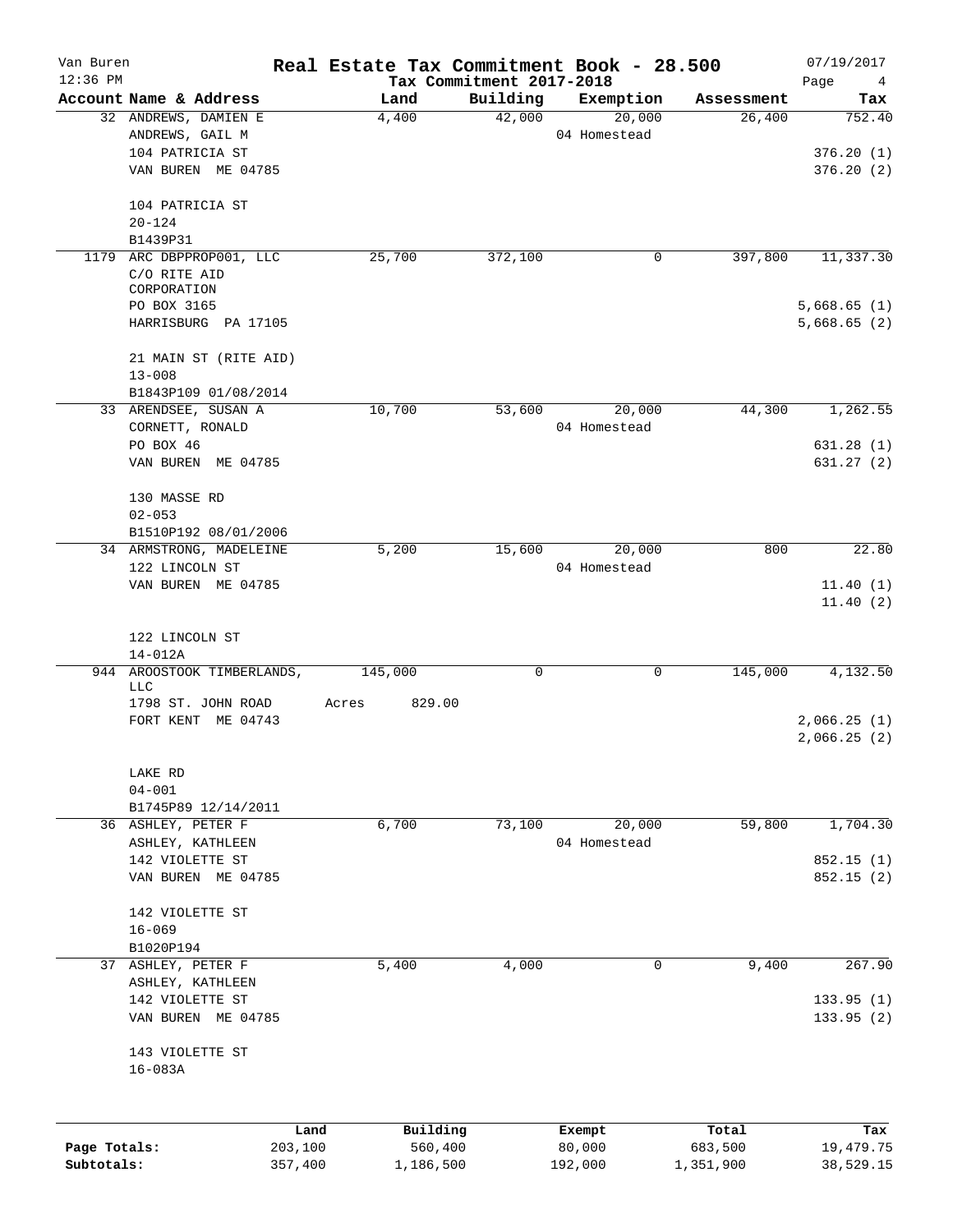| Van Buren<br>$12:36$ PM |                                               | Real Estate Tax Commitment Book - 28.500 | Tax Commitment 2017-2018 |        |                            |            | 07/19/2017<br>Page<br>5 |
|-------------------------|-----------------------------------------------|------------------------------------------|--------------------------|--------|----------------------------|------------|-------------------------|
|                         | Account Name & Address                        | Land                                     | Building                 |        | Exemption                  | Assessment | Tax                     |
|                         | 1311 AYOTTE, ALYRE J &                        | 3,800                                    | 46,200                   |        | 26,000                     | 24,000     | 684.00                  |
|                         | ANTOINETTE                                    |                                          |                          |        |                            |            |                         |
|                         | C/O ROBERT CORMIER<br>106 POPE RD             |                                          |                          |        | 02 Veteran<br>04 Homestead |            | 342.00(1)               |
|                         | WINDHAM ME 04062                              |                                          |                          |        |                            |            | 342.00(2)               |
|                         |                                               |                                          |                          |        |                            |            |                         |
|                         | 105 COTE ST                                   |                                          |                          |        |                            |            |                         |
|                         | $18 - 111$                                    |                                          |                          |        |                            |            |                         |
|                         | B1678P212 05/11/2010                          |                                          |                          |        |                            |            |                         |
|                         | 40 AYOTTE, CHAD                               | 12,400                                   | 151,700                  |        | 20,000                     | 144,100    | 4,106.85                |
|                         | 422 CHAMPLAIN ST<br>VAN BUREN ME 04785        |                                          |                          |        | 04 Homestead               |            | 2,053.43(1)             |
|                         |                                               |                                          |                          |        |                            |            | 2,053.42(2)             |
|                         | 422 CHAMPLAIN ST                              |                                          |                          |        |                            |            |                         |
|                         | $02 - 026$                                    |                                          |                          |        |                            |            |                         |
|                         | B1838P10 11/26/2013                           |                                          |                          |        |                            |            |                         |
|                         | 41 AYOTTE, JON M<br>P O BOX 221               | 7,600                                    | 21,200                   |        | 0                          | 28,800     | 820.80                  |
|                         | MILLINOCKET ME 04462                          |                                          |                          |        |                            |            | 410.40(1)               |
|                         |                                               |                                          |                          |        |                            |            | 410.40(2)               |
|                         | 364 MAIN ST                                   |                                          |                          |        |                            |            |                         |
|                         | $20 - 060$                                    |                                          |                          |        |                            |            |                         |
|                         | 42 AYOTTE, MICHAEL                            | 4,400                                    | 52,700                   |        | 20,000                     | 37,100     | 1,057.35                |
|                         | AYOTTE, CYNTHIA A                             |                                          |                          |        | 04 Homestead               |            |                         |
|                         | 174 LYNNE ST                                  |                                          |                          |        |                            |            | 528.68(1)               |
|                         | VAN BUREN ME 04785                            |                                          |                          |        |                            |            | 528.67(2)               |
|                         | 174 LYNNE ST                                  |                                          |                          |        |                            |            |                         |
|                         | $19 - 064$                                    |                                          |                          |        |                            |            |                         |
|                         | B846P172                                      |                                          |                          |        |                            |            |                         |
|                         | 620 AYOTTE, MICHAEL E.                        | 1,600                                    | 0                        |        | 0                          | 1,600      | 45.60                   |
|                         | AYOTTE, CYNTHIA A.<br>174 LYNNE STREET        |                                          |                          |        |                            |            | 22.80(1)                |
|                         | VAN BUREN ME 04785                            |                                          |                          |        |                            |            | 22.80(2)                |
|                         |                                               |                                          |                          |        |                            |            |                         |
|                         | PATRICIA STREET                               |                                          |                          |        |                            |            |                         |
|                         | $19 - 093$                                    |                                          |                          |        |                            |            |                         |
|                         | B1889P149 04/27/2015                          |                                          |                          |        |                            |            |                         |
|                         | 610 AYOTTE, MICHAEL J                         | 4,400                                    | 0                        |        | 0                          | 4,400      | 125.40                  |
|                         | 156 LYNNE STREET<br>VAN BUREN ME 04785        |                                          |                          |        |                            |            | 62.70(1)                |
|                         |                                               |                                          |                          |        |                            |            | 62.70(2)                |
|                         |                                               |                                          |                          |        |                            |            |                         |
|                         | S SIDE PATRICIA ST                            |                                          |                          |        |                            |            |                         |
|                         | $20 - 118$                                    |                                          |                          |        |                            |            |                         |
|                         | B1751P174 02/10/2012<br>616 AYOTTE, MICHAEL J | 5,800                                    | 49,700                   |        | 0                          | 55,500     | 1,581.75                |
|                         | 156 LYNNE ST                                  |                                          |                          |        |                            |            |                         |
|                         | VAN BUREN ME 04785                            |                                          |                          |        |                            |            | 790.88 (1)              |
|                         |                                               |                                          |                          |        |                            |            | 790.87 (2)              |
|                         | 156 LYNNE ST                                  |                                          |                          |        |                            |            |                         |
|                         | $20 - 103$                                    |                                          |                          |        |                            |            |                         |
|                         | B1743P178 11/29/2011                          |                                          |                          |        |                            |            |                         |
|                         |                                               |                                          |                          |        |                            |            |                         |
|                         |                                               | Building<br>Land                         |                          | Exempt |                            | Total      | Tax                     |
| Page Totals:            | 40,000                                        | 321,500                                  |                          | 66,000 |                            | 295,500    | 8,421.75                |

**Subtotals:** 397,400 1,508,000 258,000 1,647,400 46,950.90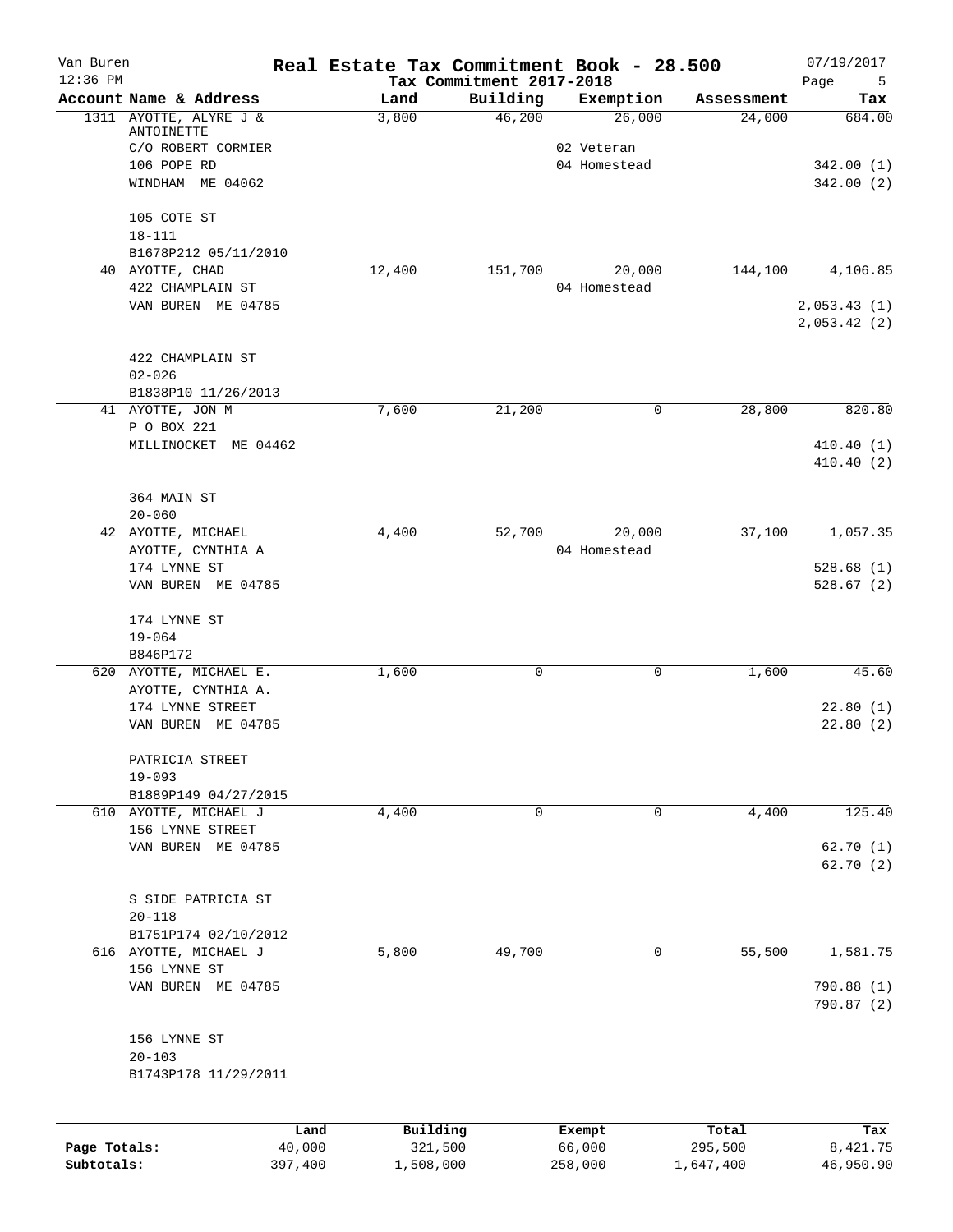| Van Buren<br>$12:36$ PM |                                           |         | Real Estate Tax Commitment Book - 28.500 |          |              |            | 07/19/2017       |
|-------------------------|-------------------------------------------|---------|------------------------------------------|----------|--------------|------------|------------------|
|                         | Account Name & Address                    |         | Tax Commitment 2017-2018<br>Land         | Building | Exemption    | Assessment | Page<br>6<br>Tax |
|                         | 237 AYOTTE, PAMELA M                      |         | 5,700                                    | 48,400   | 0            | 54,100     | 1,541.85         |
|                         | 149 CHAMPLAIN ST                          |         |                                          |          |              |            |                  |
|                         | VAN BUREN ME 04785                        |         |                                          |          |              |            | 770.93(1)        |
|                         |                                           |         |                                          |          |              |            | 770.92(2)        |
|                         |                                           |         |                                          |          |              |            |                  |
|                         | 149 CHAMPLAIN ST                          |         |                                          |          |              |            |                  |
|                         | $19 - 020$                                |         |                                          |          |              |            |                  |
|                         | B1728P132 07/22/2011                      |         |                                          |          |              |            |                  |
|                         | 46 AYOTTE, SIMONNE S                      |         | 7,800                                    | 25,300   | 20,000       | 13,100     | 373.35           |
|                         | 128 ST MARY'S BROOK RD                    |         |                                          |          | 04 Homestead |            |                  |
|                         | VAN BUREN ME 04785                        |         |                                          |          |              |            | 186.68(1)        |
|                         |                                           |         |                                          |          |              |            | 186.67(2)        |
|                         |                                           |         |                                          |          |              |            |                  |
|                         | 128 ST MARY'S BROOK RD                    |         |                                          |          |              |            |                  |
|                         | $02 - 045$                                |         |                                          |          |              |            |                  |
|                         | B1574P198                                 |         |                                          |          |              |            |                  |
|                         | 557 AYOTTE, THERESA J.                    |         | 3,500                                    | 13,600   | 0            | 17,100     | 487.35           |
|                         | 117 MONROE ST                             |         |                                          |          |              |            |                  |
|                         | VAN BUREN ME 04785                        |         |                                          |          |              |            | 243.68(1)        |
|                         |                                           |         |                                          |          |              |            | 243.67(2)        |
|                         |                                           |         |                                          |          |              |            |                  |
|                         |                                           |         |                                          |          |              |            |                  |
|                         | 117 MONROE ST                             |         |                                          |          |              |            |                  |
|                         | $23 - 014$                                |         |                                          |          |              |            |                  |
|                         | B1907P313 09/10/2015 B1820P245 07/30/2013 |         |                                          |          |              |            |                  |
|                         | 93 BACHELLER, KEVIN S.                    |         | 15,000                                   | 117,700  | 26,000       | 106,700    | 3,040.95         |
|                         | 109 LAKE RD                               |         |                                          |          | 04 Homestead |            |                  |
|                         | VAN BUREN ME 04785                        |         |                                          |          | 02 Veteran   |            | 1,520.48(1)      |
|                         |                                           |         |                                          |          |              |            | 1,520.47(2)      |
|                         |                                           |         |                                          |          |              |            |                  |
|                         | 109 LAKE RD                               |         |                                          |          |              |            |                  |
|                         | $02 - 028$                                |         |                                          |          |              |            |                  |
|                         | B1867P307 09/19/2014                      |         |                                          |          |              |            |                  |
|                         | 48 BACON, EUGENE ANDRE                    |         | 6,100                                    | 0        | 0            | 6,100      | 173.85           |
|                         | 37 KEENEY DR                              |         |                                          |          |              |            |                  |
|                         | BOLTON CT 06043                           |         |                                          |          |              |            | 86.93(1)         |
|                         |                                           |         |                                          |          |              |            | 86.92(2)         |
|                         |                                           |         |                                          |          |              |            |                  |
|                         | RR 1                                      |         |                                          |          |              |            |                  |
|                         | $09 - 009$                                |         |                                          |          |              |            |                  |
|                         | B700P32<br>BACON, EUGENE ANDRE            |         |                                          |          |              |            | 344.85           |
| 47                      |                                           |         | 12,100                                   | 0        | 0            | 12,100     |                  |
|                         | 37 KEENEY DR                              |         |                                          |          |              |            |                  |
|                         | BOLTON CT 06043                           |         |                                          |          |              |            | 172.43(1)        |
|                         |                                           |         |                                          |          |              |            | 172.42(2)        |
|                         |                                           |         |                                          |          |              |            |                  |
|                         | RR 1                                      |         |                                          |          |              |            |                  |
|                         | $09 - 010$                                |         |                                          |          |              |            |                  |
| 1576                    | B700P32<br>BADAHMAN, MELISSA A            |         | 6,500                                    | 73,300   | 0            | 79,800     | 2,274.30         |
|                         | BADAHMAN, ALHASSAN M                      |         |                                          |          |              |            |                  |
|                         | 3800 E. OLD STONE                         |         |                                          |          |              |            |                  |
|                         | <b>CIRCLE</b>                             |         |                                          |          |              |            | 1, 137.15(1)     |
|                         | CHANDLER AZ 85249                         |         |                                          |          |              |            | 1, 137.15(2)     |
|                         |                                           |         |                                          |          |              |            |                  |
|                         | 843 MAIN ST                               |         |                                          |          |              |            |                  |
|                         | $08 - 033H$                               |         |                                          |          |              |            |                  |
|                         | B1909P280 09/24/2015                      |         |                                          |          |              |            |                  |
|                         |                                           |         |                                          |          |              |            |                  |
|                         |                                           | Land    | Building                                 |          | Exempt       | Total      | Tax              |
| Page Totals:            |                                           | 56,700  | 278,300                                  |          | 46,000       | 289,000    | 8,236.50         |
| Subtotals:              |                                           | 454,100 | 1,786,300                                |          | 304,000      | 1,936,400  | 55,187.40        |
|                         |                                           |         |                                          |          |              |            |                  |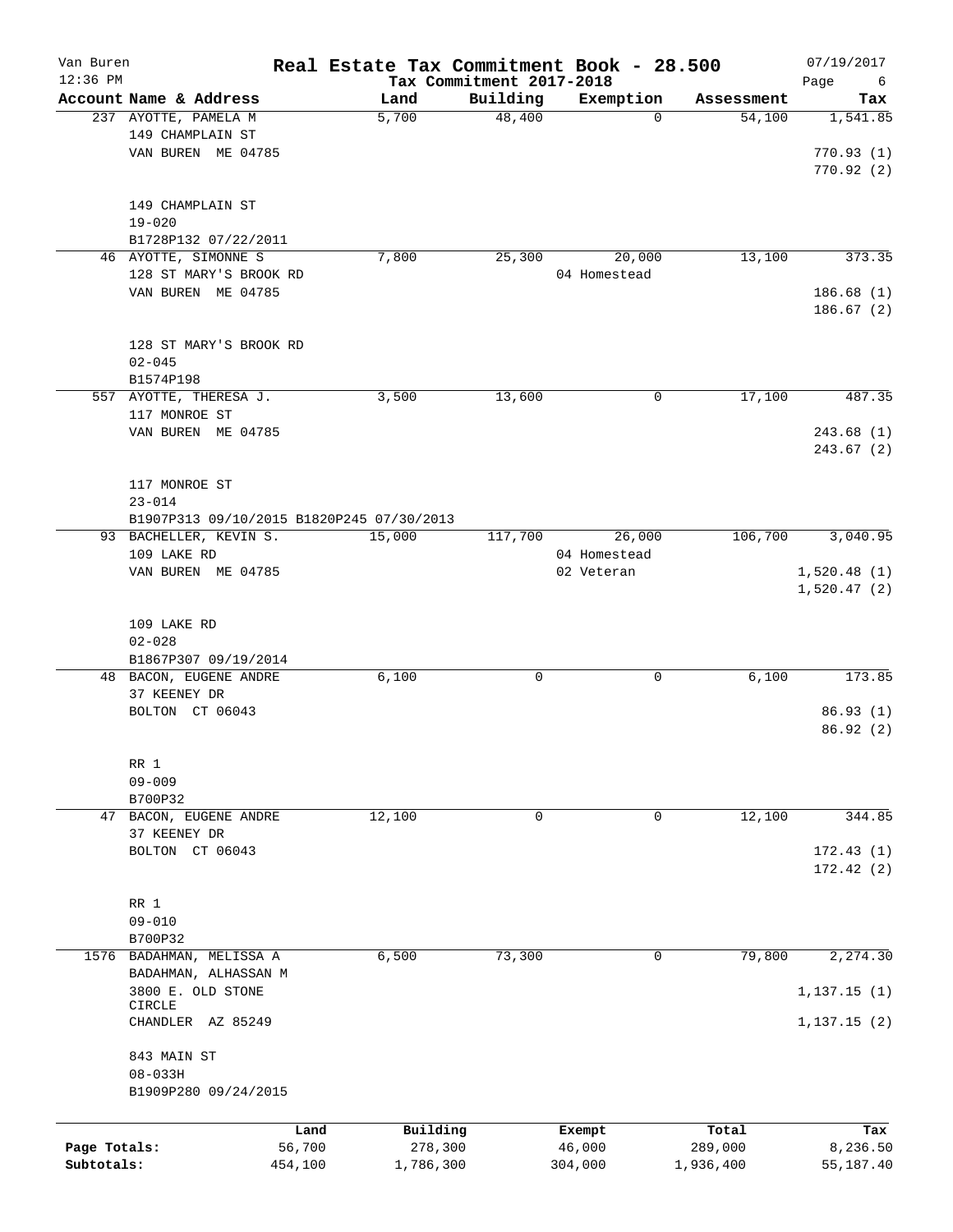| Van Buren<br>$12:36$ PM |                                                                  |         | Real Estate Tax Commitment Book - 28.500 | Tax Commitment 2017-2018 |                            |           |            | 07/19/2017<br>Page<br>$\overline{7}$ |
|-------------------------|------------------------------------------------------------------|---------|------------------------------------------|--------------------------|----------------------------|-----------|------------|--------------------------------------|
|                         | Account Name & Address                                           |         | Land                                     | Building                 |                            | Exemption | Assessment | Tax                                  |
|                         | 59 BARD, GERALD L &<br>FERNANDE L ESTATE                         |         | 4,200                                    | 77,800                   |                            | 26,000    | 56,000     | 1,596.00                             |
|                         | C/O ALAN & RYAN BARD<br>101 COTE ST                              |         |                                          |                          | 02 Veteran<br>04 Homestead |           |            | 798.00(1)                            |
|                         | VAN BUREN ME 04785                                               |         |                                          |                          |                            |           |            | 798.00(2)                            |
|                         | 101 COTE ST<br>$18 - 110$                                        |         |                                          |                          |                            |           |            |                                      |
|                         | B1220P224 08/07/2000                                             |         |                                          |                          |                            |           |            |                                      |
|                         | 60 BARD, LINDA                                                   |         | 5,000                                    | 82,900                   |                            | 20,000    | 67,900     | 1,935.15                             |
|                         | 113 CHAMPLAIN ST                                                 |         |                                          |                          | 04 Homestead               |           |            |                                      |
|                         | VAN BUREN ME 04785                                               |         |                                          |                          |                            |           |            | 967.58(1)<br>967.57(2)               |
|                         | 113 CHAMPLAIN ST                                                 |         |                                          |                          |                            |           |            |                                      |
|                         | $20 - 035$                                                       |         |                                          |                          |                            |           |            |                                      |
|                         | B1392P105                                                        |         |                                          |                          |                            |           |            |                                      |
|                         | 61 BARD, MARK                                                    |         | 4,000                                    | 15,900                   |                            | 19,900    | 0          | 0.00                                 |
|                         | 115 JACKSON ST<br>VAN BUREN ME 04785                             |         |                                          |                          | 04 Homestead               |           |            |                                      |
|                         | 115 JACKSON ST                                                   |         |                                          |                          |                            |           |            |                                      |
|                         | $18 - 078$                                                       |         |                                          |                          |                            |           |            |                                      |
|                         | B1427P317 11/30/2004 B1263P103 08/22/2001<br>224 BAUM, MICHAEL W |         | 22,500                                   | 17,500                   |                            | 0         | 40,000     | 1,140.00                             |
|                         | COOPER, THERESA A                                                |         |                                          |                          |                            |           |            |                                      |
|                         | 6 CORTEZ LAND                                                    |         |                                          |                          |                            |           |            | 570.00(1)                            |
|                         | KINGS PARK NY 11754                                              |         |                                          |                          |                            |           |            | 570.00(2)                            |
|                         | 314 SETTLEMENT RD<br>$01 - 008B$                                 |         |                                          |                          |                            |           |            |                                      |
|                         | B1847P254 03/17/2004 B685P273                                    |         |                                          |                          |                            |           |            |                                      |
|                         | 339 BE A MAN BUY LAND, LLC.                                      |         | 22,500                                   | $\mathbf 0$              |                            | 0         | 22,500     | 641.25                               |
|                         | PO BOX 4281<br>TEQUESTA FL 33469                                 | Acres   | 108.00                                   |                          |                            |           |            | 320.63(1)                            |
|                         |                                                                  |         |                                          |                          |                            |           |            | 320.62(2)                            |
|                         | OFF ALEXANDER RD<br>$09 - 006A$                                  |         |                                          |                          |                            |           |            |                                      |
|                         | B1878P344 01/02/2015                                             |         |                                          |                          |                            |           |            |                                      |
|                         | 525 BEAUDOIN, ANDREA H.<br>186 PROSPECT ST                       |         | 3,700                                    | 17,500                   |                            | 0         | 21,200     | 604.20                               |
|                         | BRISTOL CT 06010                                                 |         |                                          |                          |                            |           |            | 302.10(1)                            |
|                         |                                                                  |         |                                          |                          |                            |           |            | 302.10(2)                            |
|                         |                                                                  |         |                                          |                          |                            |           |            |                                      |
|                         | 148 HIGH ST                                                      |         |                                          |                          |                            |           |            |                                      |
|                         | $14 - 107$                                                       |         |                                          |                          |                            |           |            |                                      |
|                         | B1913P230 10/26/2015                                             |         |                                          |                          |                            |           |            |                                      |
|                         | 65 BEAULIEU LIVING TRUST<br>C/O HARVEY & ARLENE<br>BEAULIEU      |         | 6,900                                    | 57,700                   | 04 Homestead               | 20,000    | 44,600     | 1,271.10                             |
|                         | PO BOX 151                                                       |         |                                          |                          |                            |           |            | 635.55(1)                            |
|                         | VAN BUREN ME 04785                                               |         |                                          |                          |                            |           |            | 635.55(2)                            |
|                         | 114 TOWER DR<br>12A-032                                          |         |                                          |                          |                            |           |            |                                      |
|                         | B1967P296 03/10/2017 B401P52                                     |         |                                          |                          |                            |           |            |                                      |
|                         |                                                                  | Land    | Building                                 |                          | Exempt                     |           | Total      | Tax                                  |
| Page Totals:            |                                                                  | 68,800  | 269,300                                  |                          | 85,900                     |           | 252,200    | 7,187.70                             |
| Subtotals:              |                                                                  | 522,900 | 2,055,600                                |                          | 389,900                    |           | 2,188,600  | 62, 375.10                           |
|                         |                                                                  |         |                                          |                          |                            |           |            |                                      |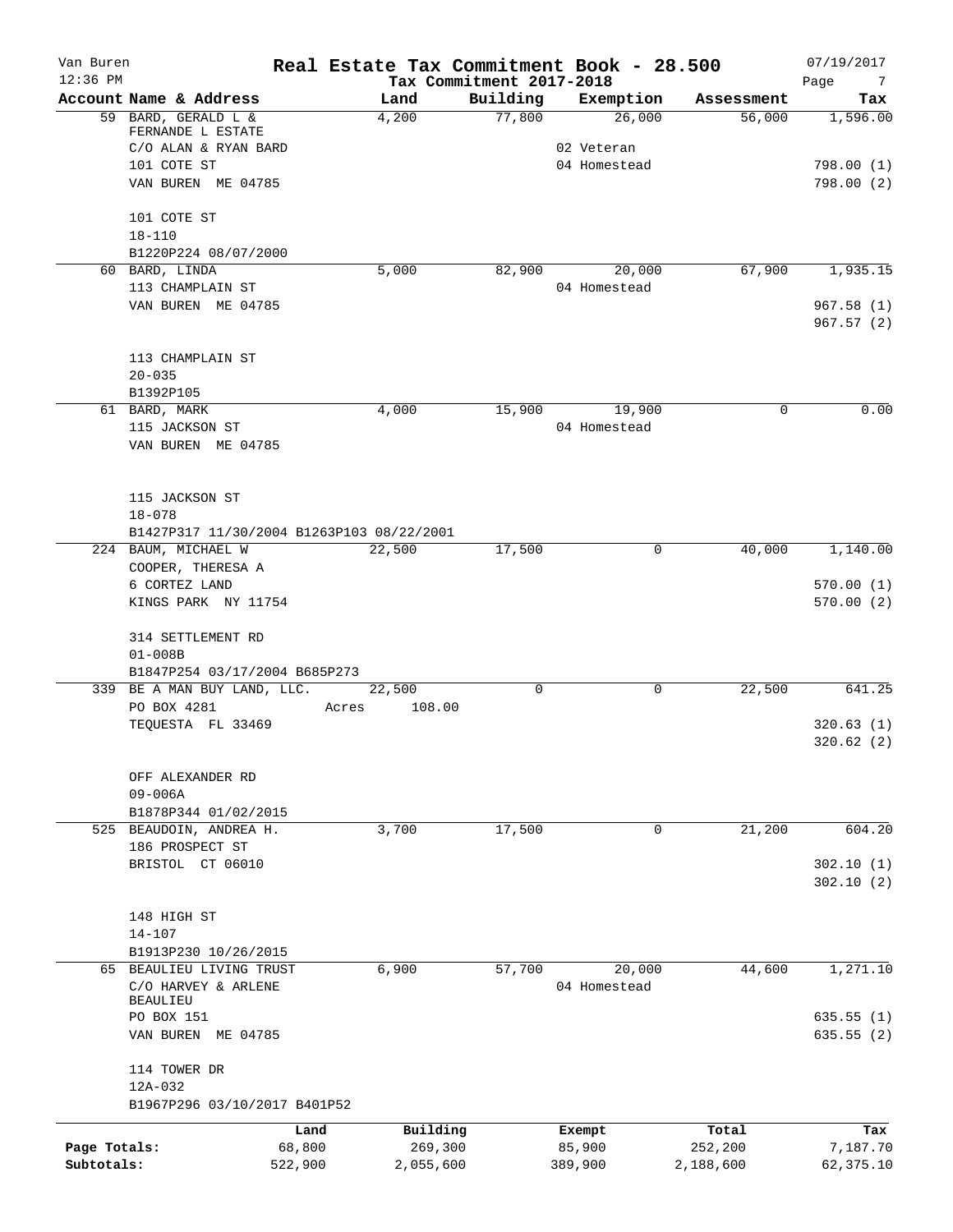| Van Buren<br>$12:36$ PM |                          | Real Estate Tax Commitment Book - 28.500 | Tax Commitment 2017-2018 |              |            | 07/19/2017<br>Page<br>8 |
|-------------------------|--------------------------|------------------------------------------|--------------------------|--------------|------------|-------------------------|
|                         | Account Name & Address   | Land                                     | Building                 | Exemption    | Assessment | Tax                     |
|                         | 73 BEAULIEU, CLARENCE    | 5,000                                    | 28,800                   | 20,000       | 13,800     | 393.30                  |
|                         | 218 CHAMPLAIN ST         |                                          |                          | 04 Homestead |            |                         |
|                         | VAN BUREN ME 04785       |                                          |                          |              |            | 196.65(1)               |
|                         |                          |                                          |                          |              |            | 196.65(2)               |
|                         | 218 CHAMPLAIN ST         |                                          |                          |              |            |                         |
|                         | $19 - 008$               |                                          |                          |              |            |                         |
|                         | B1088P304                |                                          |                          |              |            |                         |
|                         | 75 BEAULIEU, DANIEL G    | 8,500                                    | 55,300                   | 20,000       | 43,800     | 1,248.30                |
|                         | 137 MORSE ST             |                                          |                          | 04 Homestead |            |                         |
|                         | VAN BUREN ME 04785       |                                          |                          |              |            | 624.15(1)               |
|                         |                          |                                          |                          |              |            | 624.15(2)               |
|                         | 137 MORSE ST             |                                          |                          |              |            |                         |
|                         | $21 - 056$               |                                          |                          |              |            |                         |
|                         | B1509P63                 |                                          |                          |              |            |                         |
|                         | 241 BEAULIEU, FERNAND M. | 10,900                                   | 12,600                   | 0            | 23,500     | 669.75                  |
|                         | 195 MAIN ST.             |                                          |                          |              |            |                         |
|                         | VAN BUREN ME 04785       |                                          |                          |              |            | 334.88 (1)              |
|                         |                          |                                          |                          |              |            | 334.87 (2)              |
|                         | CASTONGUAY RD            |                                          |                          |              |            |                         |
|                         | $02 - 033C$              |                                          |                          |              |            |                         |
|                         | B1965P60 02/10/2017      |                                          |                          |              |            |                         |
|                         | 66 BEAULIEU, JOAN M      | 2,800                                    | 37,500                   | 20,000       | 20, 300    | 578.55                  |
|                         | 141 MCKINLEY ST          |                                          |                          | 04 Homestead |            |                         |
|                         | VAN BUREN ME 04785       |                                          |                          |              |            | 289.28 (1)              |
|                         |                          |                                          |                          |              |            | 289.27 (2)              |
|                         | 141 MCKINLEY ST          |                                          |                          |              |            |                         |
|                         | $14 - 033$               |                                          |                          |              |            |                         |
|                         | B439P89                  |                                          |                          |              |            |                         |
|                         | 67 BEAULIEU, JOAN M      | 3,400                                    | 800                      | 0            | 4,200      | 119.70                  |
|                         | 141 MCKINLEY ST          |                                          |                          |              |            |                         |
|                         | VAN BUREN ME 04785       |                                          |                          |              |            | 59.85(1)                |
|                         |                          |                                          |                          |              |            | 59.85(2)                |
|                         | MCKINLEY ST              |                                          |                          |              |            |                         |
|                         | $14 - 032$               |                                          |                          |              |            |                         |
|                         | B1194P22                 |                                          |                          |              |            |                         |
|                         | 69 BEAULIEU, JOHANNA C   | 1,900                                    | 100                      | 0            | 2,000      | 57.00                   |
|                         | 19 ALPHA ST              |                                          |                          |              |            |                         |
|                         | CARIBOU ME 04736         |                                          |                          |              |            | 28.50(1)                |
|                         |                          |                                          |                          |              |            | 28.50(2)                |
|                         | MAIN ST                  |                                          |                          |              |            |                         |
|                         | $21 - 027B$              |                                          |                          |              |            |                         |
|                         | 70 BEAULIEU, JOHN P      | 5,600                                    | 90,800                   | 20,000       | 76,400     | 2,177.40                |
|                         | BEAULIEU, LESLIE P       |                                          |                          | 04 Homestead |            |                         |
|                         | 126 PARK ST              |                                          |                          |              |            | 1,088.70(1)             |
|                         | VAN BUREN ME 04785       |                                          |                          |              |            | 1,088.70(2)             |
|                         |                          |                                          |                          |              |            |                         |
|                         | 126 PARK ST              |                                          |                          |              |            |                         |
|                         | $17 - 064$               |                                          |                          |              |            |                         |
|                         | B1301P211                |                                          |                          |              |            |                         |
|                         |                          |                                          |                          |              |            |                         |
|                         |                          | Building<br>Land                         |                          | Exempt       | Total      | Tax                     |
| Page Totals:            | 38,100                   | 225,900                                  |                          | 80,000       | 184,000    | 5,244.00                |

**Subtotals:** 561,000 2,281,500 469,900 2,372,600 67,619.10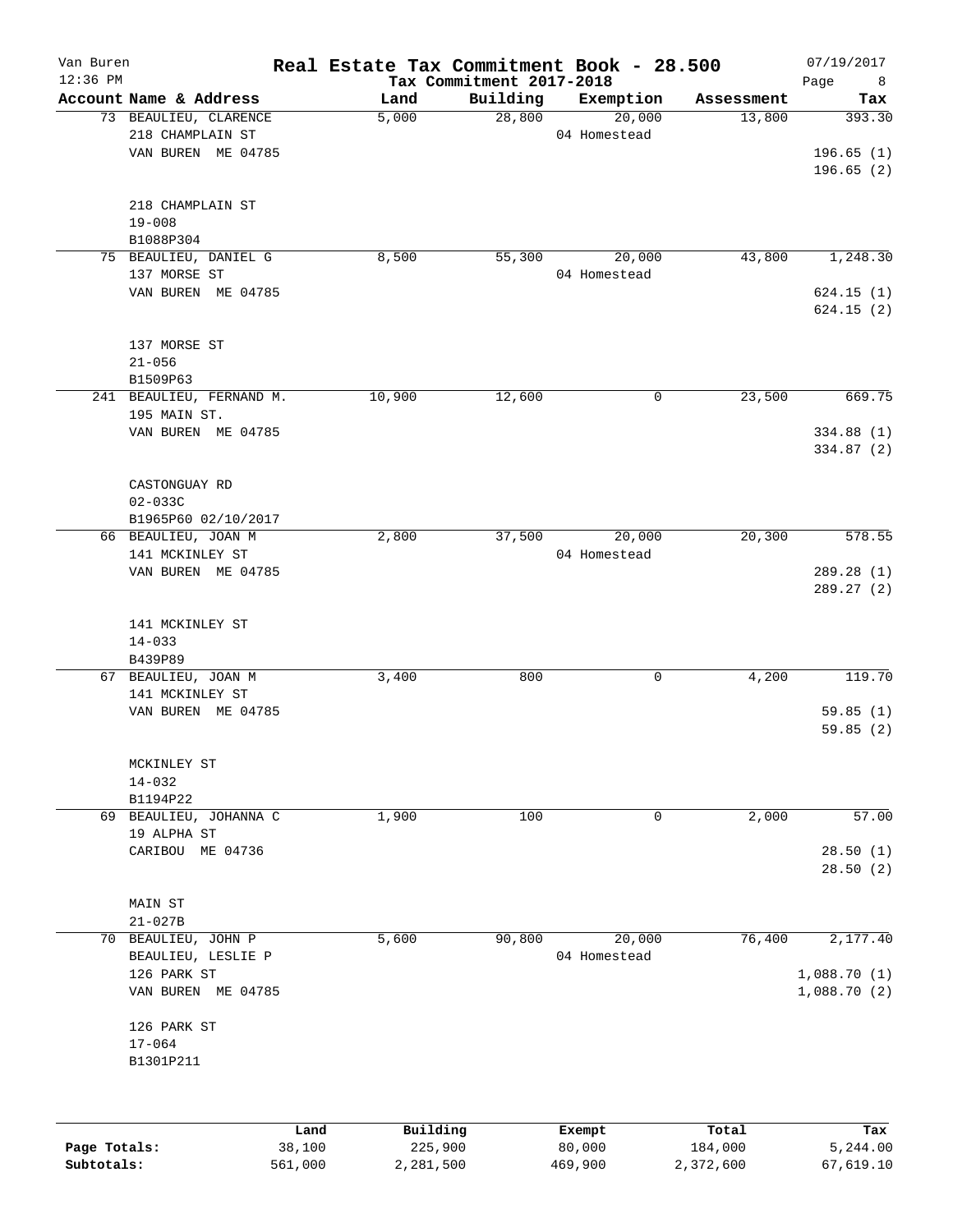| Van Buren<br>12:36 PM |                                               |         | Real Estate Tax Commitment Book - 28.500 | Tax Commitment 2017-2018 |              |            | 07/19/2017<br>Page<br>9 |
|-----------------------|-----------------------------------------------|---------|------------------------------------------|--------------------------|--------------|------------|-------------------------|
|                       | Account Name & Address                        |         | Land                                     | Building                 | Exemption    | Assessment | Tax                     |
|                       | 329 BEAULIEU, JOSEPH REED<br>BEAULIEU, RITA M |         | 3,300                                    | $\mathbf 0$              | 0            | 3,300      | 94.05                   |
|                       | 107 REAGAN DR<br>VAN BUREN ME 04785           |         |                                          |                          |              |            | 47.03(1)<br>47.02(2)    |
|                       | 106 REAGAN DR<br>$14 - 025$                   |         |                                          |                          |              |            |                         |
|                       | B1607P284 08/06/2008                          |         |                                          |                          |              |            |                         |
|                       | 71 BEAULIEU, JOSEPH REED                      |         | 3,300                                    | 33,800                   | 26,000       | 11,100     | 316.35                  |
|                       | BEAULIEU, RITA M                              |         |                                          |                          | 02 Veteran   |            |                         |
|                       | 107 REAGAN DR                                 |         |                                          |                          | 04 Homestead |            | 158.18(1)               |
|                       | VAN BUREN ME 04785                            |         |                                          |                          |              |            | 158.17(2)               |
|                       | 107 REAGAN DR                                 |         |                                          |                          |              |            |                         |
|                       | $14 - 026$                                    |         |                                          |                          |              |            |                         |
|                       | B641P326                                      |         |                                          |                          |              |            |                         |
|                       | 72 BEAULIEU, LYNDA T                          |         | 3,800                                    | 40,900                   | 20,000       | 24,700     | 703.95                  |
|                       | BEAULIEU, FERNAND M                           |         |                                          |                          | 04 Homestead |            |                         |
|                       | 195 MAIN ST                                   |         |                                          |                          |              |            | 351.98 (1)              |
|                       | VAN BUREN ME 04785                            |         |                                          |                          |              |            | 351.97(2)               |
|                       | 195 MAIN ST                                   |         |                                          |                          |              |            |                         |
|                       | $18 - 004$                                    |         |                                          |                          |              |            |                         |
|                       | B1373P217                                     |         |                                          |                          |              |            |                         |
|                       | 74 BEAULIEU, ROBERT J                         |         | 3,700                                    | 46,900                   | 26,000       | 24,600     | 701.10                  |
|                       | BEAULIEU, KATHLEEN S                          |         |                                          |                          | 04 Homestead |            |                         |
|                       | 123 POPLAR ST                                 |         |                                          |                          | 02 Veteran   |            | 350.55(1)               |
|                       | VAN BUREN ME 04785                            |         |                                          |                          |              |            | 350.55 (2)              |
|                       | 123 POPLAR ST                                 |         |                                          |                          |              |            |                         |
|                       | $14 - 118$                                    |         |                                          |                          |              |            |                         |
|                       | B398P716                                      |         |                                          |                          |              |            |                         |
|                       | 1332 BEAUPRE, PATRICK                         |         | 24,000                                   | 0                        | 0            | 24,000     | 684.00                  |
|                       | P O BOX 1692                                  |         |                                          |                          |              |            | 342.00(1)               |
|                       | LEWISTON ME 04241                             |         |                                          |                          |              |            | 342.00 (2)              |
|                       |                                               |         |                                          |                          |              |            |                         |
|                       | MARQUIS RD                                    |         |                                          |                          |              |            |                         |
|                       | $02 - 008$<br>B1589P73                        |         |                                          |                          |              |            |                         |
| 1575                  | BEAUPRE, PATRICK                              |         | 10,900                                   | 5,000                    | 0            | 15,900     | 453.15                  |
|                       | PO BOX 1692                                   |         |                                          |                          |              |            |                         |
|                       | LEWISTON ME 04241                             |         |                                          |                          |              |            | 226.58(1)               |
|                       |                                               |         |                                          |                          |              |            | 226.57(2)               |
|                       | MARQUIS RD                                    |         |                                          |                          |              |            |                         |
|                       | $02 - 007$                                    |         |                                          |                          |              |            |                         |
|                       | B1882P292                                     |         |                                          |                          |              |            |                         |
| 1256                  | BECHARD, RICHARD                              |         | 12,500                                   | 56,000                   | 0            | 68,500     | 1,952.25                |
|                       | BECHARD, SANDY                                |         |                                          |                          |              |            |                         |
|                       | 148 MAIN ST. APT 101                          |         |                                          |                          |              |            | 976.13(1)               |
|                       | VAN BUREN ME 04785                            |         |                                          |                          |              |            | 976.12(2)               |
|                       | 62 MAIN ST                                    |         |                                          |                          |              |            |                         |
|                       | $15 - 099$<br>B1941P336 07/22/2016            |         |                                          |                          |              |            |                         |
|                       |                                               |         |                                          |                          |              |            |                         |
|                       |                                               | Land    | Building                                 |                          | Exempt       | Total      | Tax                     |
| Page Totals:          |                                               | 61,500  | 182,600                                  |                          | 72,000       | 172,100    | 4,904.85                |
| Subtotals:            |                                               | 622,500 | 2,464,100                                |                          | 541,900      | 2,544,700  | 72,523.95               |
|                       |                                               |         |                                          |                          |              |            |                         |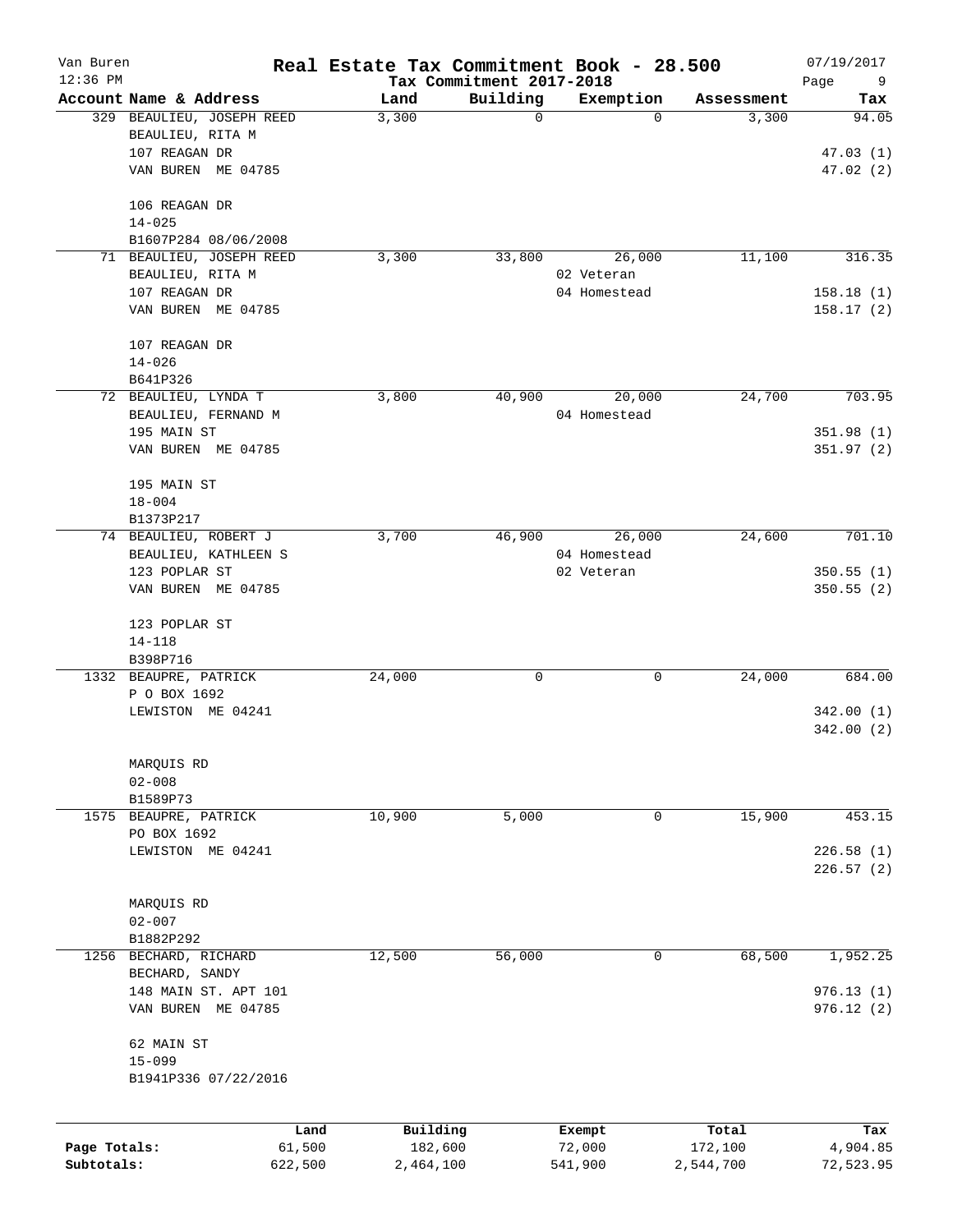| Van Buren<br>$12:36$ PM |                                |         | Real Estate Tax Commitment Book - 28.500 | Tax Commitment 2017-2018 |              |            | 07/19/2017<br>Page<br>10 |
|-------------------------|--------------------------------|---------|------------------------------------------|--------------------------|--------------|------------|--------------------------|
|                         | Account Name & Address         |         | Land                                     | Building                 | Exemption    | Assessment | Tax                      |
|                         | 918 BECHARD, RICHARD           |         | 5,700                                    | 85,000                   | 0            | 90,700     | 2,584.95                 |
|                         | BECHARD, SANDY                 |         |                                          |                          |              |            |                          |
|                         | 148 MAIN ST APT 101            |         |                                          |                          |              |            | 1, 292.48(1)             |
|                         | VAN BUREN ME 04785             |         |                                          |                          |              |            | 1, 292.47(2)             |
|                         |                                |         |                                          |                          |              |            |                          |
|                         | 148 MAIN ST                    |         |                                          |                          |              |            |                          |
|                         | $17 - 067$                     |         |                                          |                          |              |            |                          |
|                         | B1895P2 06/15/2015             |         |                                          |                          |              |            |                          |
|                         |                                |         |                                          |                          |              | 38,000     |                          |
| 510                     | BECHARD, SANDY                 |         | 2,200                                    | 35,800                   | 0            |            | 1,083.00                 |
|                         | C/O ONEIL CARON                |         |                                          |                          |              |            |                          |
|                         | 406 MAIN ST                    |         |                                          |                          |              |            | 541.50(1)                |
|                         | VAN BUREN ME 04785             |         |                                          |                          |              |            | 541.50(2)                |
|                         |                                |         |                                          |                          |              |            |                          |
|                         | 406 MAIN ST                    |         |                                          |                          |              |            |                          |
|                         | $21 - 036$                     |         |                                          |                          |              |            |                          |
|                         | B1682P163 06/07/2010 B1041P103 |         |                                          |                          |              |            |                          |
|                         | 79 BELANGER, CLAYTON D         |         | 5,300                                    | 55,700                   | 26,000       | 35,000     | 997.50                   |
|                         | P O BOX 346                    |         |                                          |                          | 04 Homestead |            |                          |
|                         | VAN BUREN ME 04785             |         |                                          |                          | 02 Veteran   |            | 498.75 (1)               |
|                         |                                |         |                                          |                          |              |            | 498.75 (2)               |
|                         |                                |         |                                          |                          |              |            |                          |
|                         | 125 POPLAR ST                  |         |                                          |                          |              |            |                          |
|                         | $14 - 119$                     |         |                                          |                          |              |            |                          |
|                         | B1205P314                      |         |                                          |                          |              |            |                          |
|                         | 80 BELANGER, RONALD P          |         | 5,000                                    | 44,200                   | 20,000       | 29,200     | 832.20                   |
|                         | 160 FULTON ST                  |         |                                          |                          | 04 Homestead |            |                          |
|                         | VAN BUREN ME 04785             |         |                                          |                          |              |            | 416.10(1)                |
|                         |                                |         |                                          |                          |              |            | 416.10(2)                |
|                         |                                |         |                                          |                          |              |            |                          |
|                         |                                |         |                                          |                          |              |            |                          |
|                         | 160 FULTON ST                  |         |                                          |                          |              |            |                          |
|                         | $19 - 042$                     |         |                                          |                          |              |            |                          |
|                         | B1835P257 11/07/2013           |         |                                          |                          |              |            |                          |
|                         | 545 BELLAMY, MITCHELL          |         | 3,500                                    | 25,900                   | 0            | 29,400     | 837.90                   |
|                         | 107 ROSSIGNOL DR               |         |                                          |                          |              |            |                          |
|                         | VAN BUREN ME 04785             |         |                                          |                          |              |            | 418.95(1)                |
|                         |                                |         |                                          |                          |              |            | 418.95(2)                |
|                         |                                |         |                                          |                          |              |            |                          |
|                         | 107 ROSSIGNOL DR               |         |                                          |                          |              |            |                          |
|                         | $14 - 131$                     |         |                                          |                          |              |            |                          |
|                         | B1937P341 06/23/2016           |         |                                          |                          |              |            |                          |
|                         | 81 BELLEFLEUR, CARLINE M A     |         | 5,700                                    | 57,100                   | 20,000       | 42,800     | 1,219.80                 |
|                         | C/O WILLIAM SMYTH ESQ          |         |                                          |                          | 04 Homestead |            |                          |
|                         | (TRUSTEE)                      |         |                                          |                          |              |            |                          |
|                         | 133 MCKINLEY ST                |         |                                          |                          |              |            | 609.90(1)                |
|                         | VAN BUREN ME 04785             |         |                                          |                          |              |            | 609.90(2)                |
|                         |                                |         |                                          |                          |              |            |                          |
|                         | 133 MCKINLEY ST                |         |                                          |                          |              |            |                          |
|                         | $14 - 030$                     |         |                                          |                          |              |            |                          |
|                         | B1749P50 01/18/2012 B712P239   |         |                                          |                          |              |            |                          |
|                         | 82 BELLEFLEUR, VERNON          |         | 5,400                                    | 53,000                   | 20,000       | 38,400     | 1,094.40                 |
|                         | BELLEFLEUR, DELLA O            |         |                                          |                          | 04 Homestead |            |                          |
|                         | 120 MARION DR                  |         |                                          |                          |              |            | 547.20(1)                |
|                         |                                |         |                                          |                          |              |            |                          |
|                         | VAN BUREN ME 04785             |         |                                          |                          |              |            | 547.20(2)                |
|                         |                                |         |                                          |                          |              |            |                          |
|                         | 120 MARION DR                  |         |                                          |                          |              |            |                          |
|                         | $18 - 005D$                    |         |                                          |                          |              |            |                          |
|                         | B830P326                       |         |                                          |                          |              |            |                          |
|                         |                                |         |                                          |                          |              |            |                          |
|                         |                                | Land    | Building                                 |                          | Exempt       | Total      | Tax                      |
| Page Totals:            |                                | 32,800  | 356,700                                  |                          | 86,000       | 303,500    | 8,649.75                 |
| Subtotals:              |                                | 655,300 | 2,820,800                                |                          | 627,900      | 2,848,200  | 81, 173. 70              |
|                         |                                |         |                                          |                          |              |            |                          |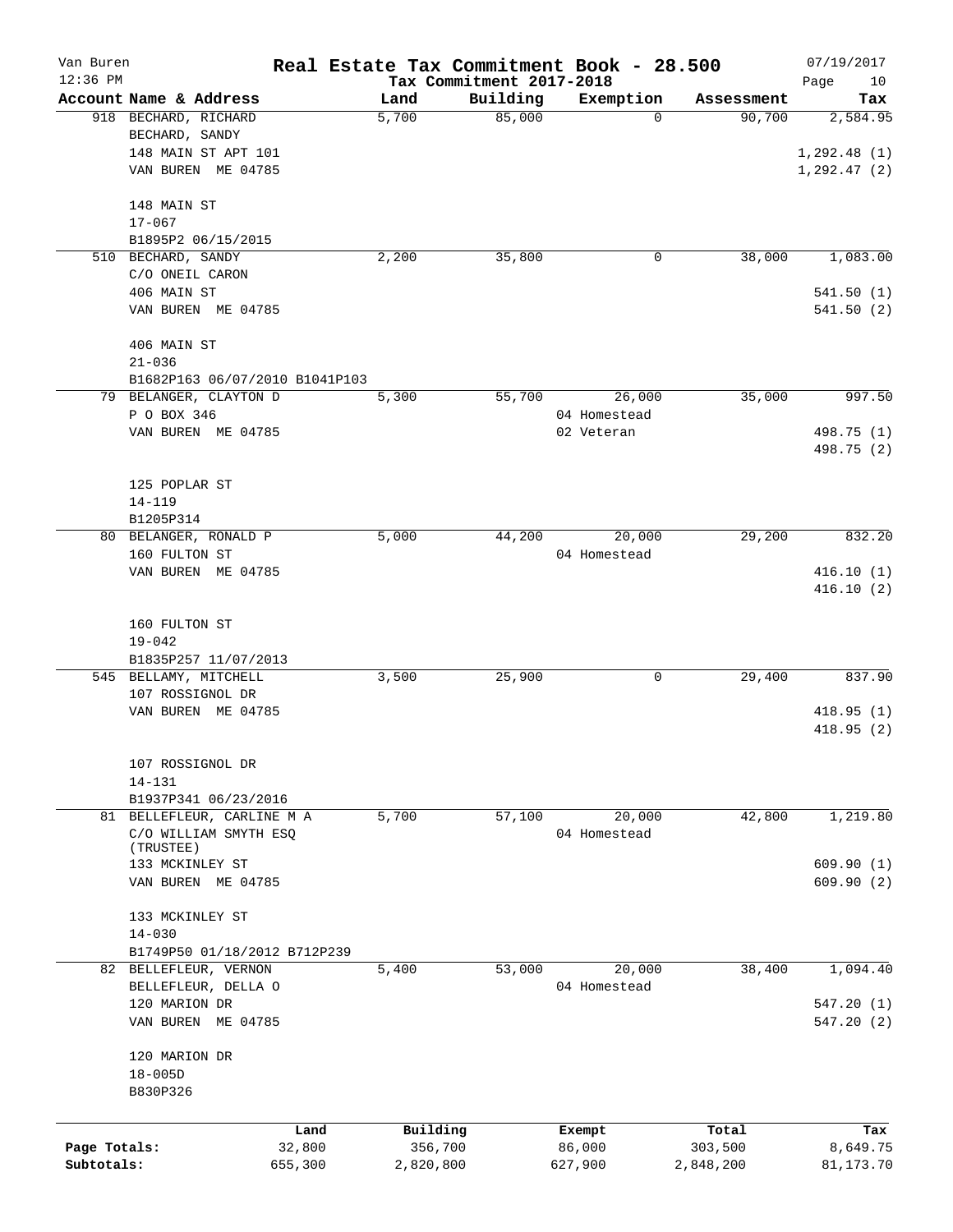| Van Buren<br>$12:36$ PM    |                                                             |                   | Real Estate Tax Commitment Book - 28.500 | Tax Commitment 2017-2018 |                        |                      | 07/19/2017<br>Page<br>11 |
|----------------------------|-------------------------------------------------------------|-------------------|------------------------------------------|--------------------------|------------------------|----------------------|--------------------------|
|                            | Account Name & Address                                      |                   | Land                                     | Building                 | Exemption              | Assessment           | Tax                      |
|                            | 1333 BENZ-HARRISON, LLC<br>PO BOX 7887                      |                   | 3,400                                    | 15,300                   | 0                      | 18,700               | 532.95                   |
|                            | LOUDON NH 03307                                             |                   |                                          |                          |                        |                      | 266.48(1)<br>266.47 (2)  |
|                            | 148 MCKINLEY ST<br>$14 - 039$                               |                   |                                          |                          |                        |                      |                          |
|                            | B1958P246 12/12/2016                                        |                   |                                          |                          |                        |                      |                          |
|                            | 659 BENZ-HARRISON, LLC                                      |                   | 5,000                                    | 17,200                   | 0                      | 22,200               | 632.70                   |
|                            | FRANSSEN, DEBORAH<br>PO BOX 7887                            |                   |                                          |                          |                        |                      | 316.35(1)                |
|                            | LOUDON NH 03307                                             |                   |                                          |                          |                        |                      | 316.35(2)                |
|                            | 146 MCKINLEY ST<br>$14 - 040$                               |                   |                                          |                          |                        |                      |                          |
|                            | B1958P246 12/12/2016                                        |                   |                                          |                          |                        |                      |                          |
| 1427                       | BERNARD P. WISINEWSKI<br>IRREVOCABLE TRUST<br>8918 116TH ST |                   | 20,300                                   | 0                        | 0                      | 20,300               | 578.55                   |
|                            | RICHMOND HILL NY 11418                                      |                   |                                          |                          |                        |                      | 289.28 (1)<br>289.27 (2) |
|                            | OFF ST. MARY'S BROOK<br><b>ROAD</b>                         |                   |                                          |                          |                        |                      |                          |
|                            | $02 - 052$                                                  |                   |                                          |                          |                        |                      |                          |
|                            | B1945P189 08/17/2016                                        |                   |                                          |                          |                        |                      |                          |
|                            | 293 BERRY, BRIANNA M.                                       |                   | 3,000                                    | 28,700                   | 0                      | 31,700               | 903.45                   |
|                            | 568 MAIN ST.<br>VAN BUREN ME 04785                          |                   |                                          |                          |                        |                      | 451.73 (1)<br>451.72 (2) |
|                            | 568 MAIN ST<br>$24 - 013$                                   |                   |                                          |                          |                        |                      |                          |
|                            | B1926P31 03/14/2016                                         |                   |                                          |                          |                        |                      |                          |
|                            | 712 BERRY, JUDE                                             |                   | 13,900                                   | 0                        | 0                      | 13,900               | 396.15                   |
|                            | P.O. BOX 16<br>ISLESBORO ME 04848                           |                   |                                          |                          |                        |                      | 198.08(1)<br>198.07 (2)  |
|                            | PARENT RD<br>$09 - 035A$                                    |                   |                                          |                          |                        |                      |                          |
|                            | B1103P164                                                   |                   |                                          |                          |                        |                      |                          |
|                            | 83 BERRY, LISA A                                            |                   | 7,200                                    | 51,700                   | 20,000                 | 38,900               | 1,108.65                 |
|                            | PO BOX 4                                                    |                   |                                          |                          | 04 Homestead           |                      |                          |
|                            | VAN BUREN ME 04785                                          |                   |                                          |                          |                        |                      | 554.33 (1)<br>554.32 (2) |
|                            | 923 MAIN STREET<br>$08 - 047$                               |                   |                                          |                          |                        |                      |                          |
|                            | B1471P95                                                    |                   |                                          |                          |                        |                      |                          |
|                            | 85 BERUBE, ARNOLD A<br>BERUBE, RACHEL J                     |                   | 3,500                                    | 47,000                   | 20,000<br>04 Homestead | 30,500               | 869.25                   |
|                            | 108 COTE ST<br>VAN BUREN ME 04785                           |                   |                                          |                          |                        |                      | 434.63 (1)<br>434.62 (2) |
|                            | 108 COTE ST<br>$18 - 117$                                   |                   |                                          |                          |                        |                      |                          |
|                            | B466P51                                                     |                   |                                          |                          |                        |                      |                          |
|                            |                                                             | Land              | Building                                 |                          | Exempt                 | Total                | Tax                      |
| Page Totals:<br>Subtotals: |                                                             | 56,300<br>711,600 | 159,900<br>2,980,700                     |                          | 40,000<br>667,900      | 176,200<br>3,024,400 | 5,021.70<br>86,195.40    |
|                            |                                                             |                   |                                          |                          |                        |                      |                          |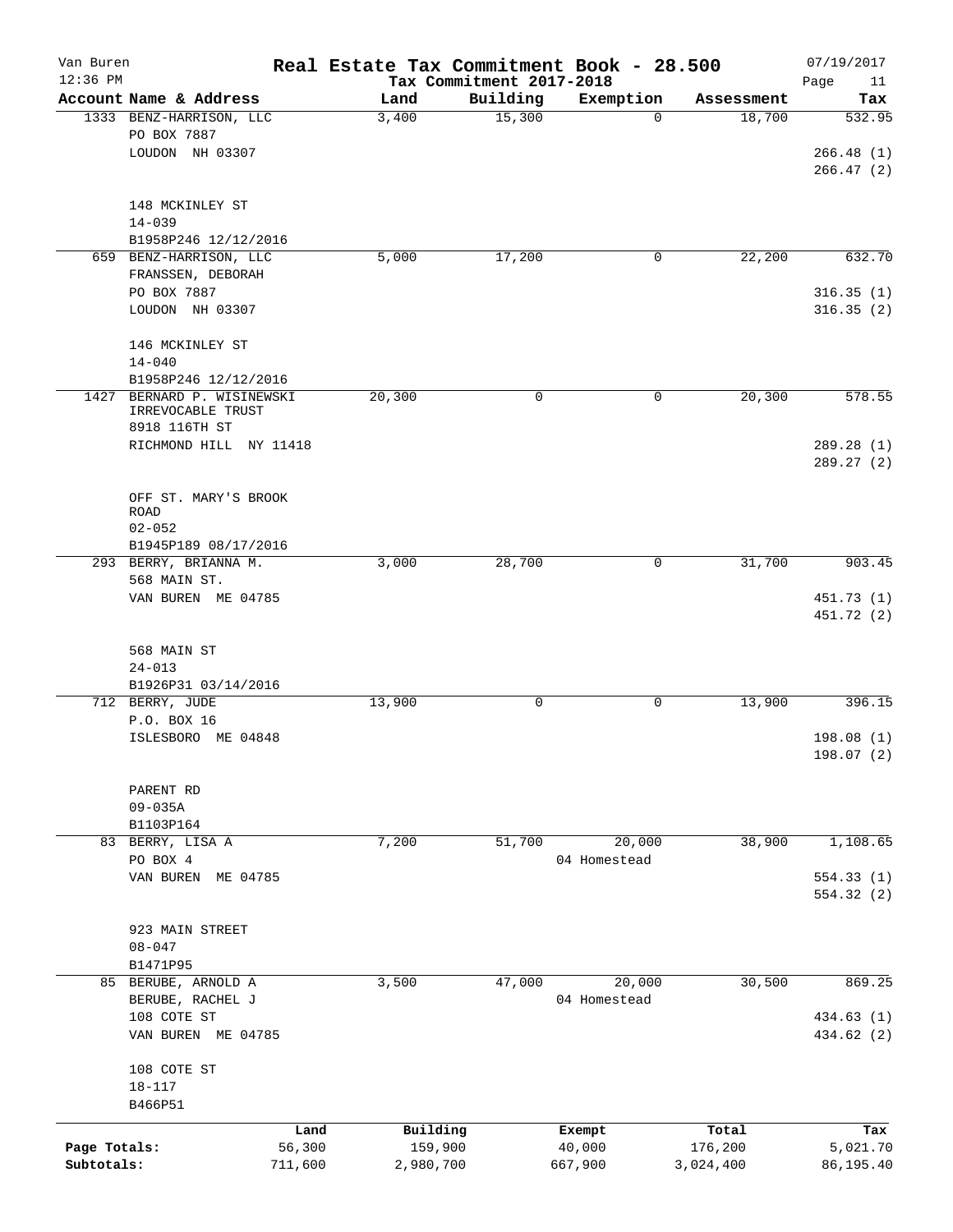| Van Buren<br>$12:36$ PM |                                 |         | Real Estate Tax Commitment Book - 28.500 | Tax Commitment 2017-2018 |              |            | 07/19/2017        |
|-------------------------|---------------------------------|---------|------------------------------------------|--------------------------|--------------|------------|-------------------|
|                         | Account Name & Address          |         | Land                                     | Building                 | Exemption    | Assessment | Page<br>12<br>Tax |
|                         | 86 BERUBE, EDWIN                |         | 4,000                                    | 28,000                   | 20,000       | 12,000     | 342.00            |
|                         | BERUBE, THERESE A               |         |                                          |                          | 04 Homestead |            |                   |
|                         | 290 MAIN ST APT 201             |         |                                          |                          |              |            | 171.00(1)         |
|                         | VAN BUREN ME 04785              |         |                                          |                          |              |            | 171.00(2)         |
|                         | 290 MAIN ST                     |         |                                          |                          |              |            |                   |
|                         | $20 - 094$                      |         |                                          |                          |              |            |                   |
| 87                      | BERUBE, KENDEL R                |         | 5,400                                    | 94,400                   | 20,000       | 79,800     | 2,274.30          |
|                         | BERUBE, DANIELLE M              |         |                                          |                          | 04 Homestead |            |                   |
|                         | 45 RIVERVIEW DRIVE              |         |                                          |                          |              |            | 1,137.15(1)       |
|                         | VAN BUREN ME 04785              |         |                                          |                          |              |            | 1, 137.15(2)      |
|                         | 45 RIVERVIEW DR                 |         |                                          |                          |              |            |                   |
|                         | $03A - 014$                     |         |                                          |                          |              |            |                   |
|                         | B1410P95                        |         |                                          |                          |              |            |                   |
|                         | 88 BERUBE, PERCY JR             |         | 4,400                                    | 50,700                   | 20,000       | 35,100     | 1,000.35          |
|                         | BERUBE, DOREEN                  |         |                                          |                          | 04 Homestead |            |                   |
|                         | P O BOX 505                     |         |                                          |                          |              |            | 500.18(1)         |
|                         | VAN BUREN ME 04785              |         |                                          |                          |              |            | 500.17(2)         |
|                         | 202 LYNNE ST                    |         |                                          |                          |              |            |                   |
|                         | $19 - 084$                      |         |                                          |                          |              |            |                   |
|                         | B624P108                        |         |                                          |                          |              |            |                   |
| 90                      | BERUBE, ROGER G                 |         | 4,400                                    | 53,100                   | 26,000       | 31,500     | 897.75            |
|                         | BERUBE, CARLINE L               |         |                                          |                          | 04 Homestead |            |                   |
|                         | 106 PATRICIA ST.                |         |                                          |                          | 02 Veteran   |            | 448.88 (1)        |
|                         | VAN BUREN ME 04785              |         |                                          |                          |              |            | 448.87 (2)        |
|                         | 106 PATRICIA ST.                |         |                                          |                          |              |            |                   |
|                         | $20 - 123$                      |         |                                          |                          |              |            |                   |
|                         | B1470P245                       |         |                                          |                          |              |            |                   |
| 92                      | BILL'S CONSTRUCTION,            |         | 11,300                                   | 18,100                   | 0            | 29,400     | 837.90            |
|                         | INC<br>PO BOX 273               |         |                                          |                          |              |            |                   |
|                         | VAN BUREN ME 04785              |         |                                          |                          |              |            | 418.95(1)         |
|                         |                                 |         |                                          |                          |              |            | 418.95(2)         |
|                         |                                 |         |                                          |                          |              |            |                   |
|                         | 365 CHAMPLAIN ST<br>$03 - 001C$ |         |                                          |                          |              |            |                   |
|                         | B1214P159 06/16/2000            |         |                                          |                          |              |            |                   |
|                         | 91 BILL'S CONSTRUCTION,         |         | 13,900                                   | 0                        | 0            | 13,900     | 396.15            |
|                         | <b>INC</b>                      |         |                                          |                          |              |            |                   |
|                         | P O BOX 273                     |         |                                          |                          |              |            |                   |
|                         | VAN BUREN ME 04785              |         |                                          |                          |              |            | 198.08(1)         |
|                         |                                 |         |                                          |                          |              |            | 198.07(2)         |
|                         | OFF CHAMPLAIN STREET            |         |                                          |                          |              |            |                   |
|                         | $03 - 002$                      |         |                                          |                          |              |            |                   |
|                         | B1214P158                       |         |                                          |                          |              |            |                   |
| 652                     | BLANCHETTE, FRANCIS A.          |         | 6,100                                    | 103,000                  | 0            | 109,100    | 3,109.35          |
|                         | SR.                             |         |                                          |                          |              |            |                   |
|                         | BLANCHETTE, LUCILLE             |         |                                          |                          |              |            |                   |
|                         | 133 WATERMILL RD                |         |                                          |                          |              |            | 1,554.68(1)       |
|                         | VAN BUREN ME 04785              |         |                                          |                          |              |            | 1,554.67(2)       |
|                         | 133 WATERMILL RD                |         |                                          |                          |              |            |                   |
|                         | $16 - 029$                      |         |                                          |                          |              |            |                   |
|                         | B1898P80 07/06/2015             |         |                                          |                          |              |            |                   |
|                         |                                 | Land    | Building                                 |                          | Exempt       | Total      | Tax               |
| Page Totals:            |                                 | 49,500  | 347,300                                  |                          | 86,000       | 310,800    | 8,857.80          |
| Subtotals:              |                                 | 761,100 | 3,328,000                                |                          | 753,900      | 3,335,200  | 95,053.20         |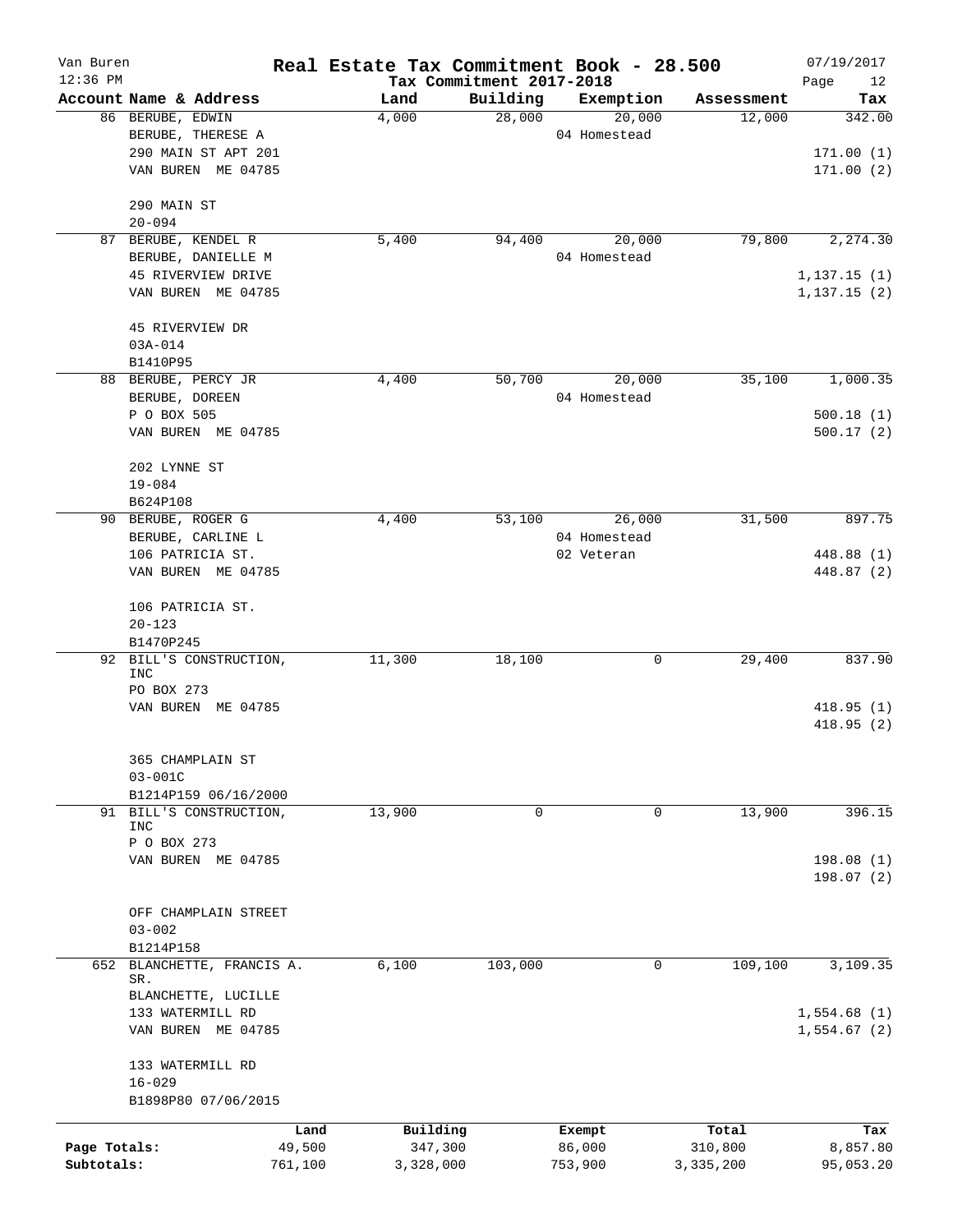| Van Buren    |                                          |         | Real Estate Tax Commitment Book - 28.500 |                                      |              |            | 07/19/2017           |
|--------------|------------------------------------------|---------|------------------------------------------|--------------------------------------|--------------|------------|----------------------|
| $12:36$ PM   | Account Name & Address                   |         | Land                                     | Tax Commitment 2017-2018<br>Building | Exemption    | Assessment | Page<br>13<br>Tax    |
|              | 739 BLANCHETTE, LINDA                    |         | 0                                        | 15,000                               | 0            | 15,000     | 427.50               |
|              | 123 BRIDGE ST                            |         |                                          |                                      |              |            |                      |
|              | VAN BUREN ME 04785                       |         |                                          |                                      |              |            | 213.75(1)            |
|              |                                          |         |                                          |                                      |              |            | 213.75(2)            |
|              |                                          |         |                                          |                                      |              |            |                      |
|              | 121 BRIDGE ST                            |         |                                          |                                      |              |            |                      |
|              | $15 - 047 - T1$                          |         |                                          |                                      |              |            |                      |
|              | B1960P187 12/21/2016                     |         |                                          |                                      |              |            |                      |
| 740          | BLANCHETTE, LINDA                        |         | 14,400                                   | 64,300                               | 0            | 78,700     | 2,242.95             |
|              | 123 BRIDGE ST                            |         |                                          |                                      |              |            |                      |
|              | VAN BUREN ME 04785                       |         |                                          |                                      |              |            | 1, 121.48(1)         |
|              |                                          |         |                                          |                                      |              |            | 1, 121.47 (2)        |
|              | 123 BRIDGE ST                            |         |                                          |                                      |              |            |                      |
|              | $15 - 047$                               |         |                                          |                                      |              |            |                      |
|              | B1960P187 12/21/2016                     |         |                                          |                                      |              |            |                      |
|              | 94 BLANCHETTE, RAYNOLD N                 |         | 3,400                                    | 47,500                               | 26,000       | 24,900     | 709.65               |
|              | 126 PINE ST                              |         |                                          |                                      | 04 Homestead |            |                      |
|              | VAN BUREN ME 04785                       |         |                                          |                                      | 02 Veteran   |            | 354.83(1)            |
|              |                                          |         |                                          |                                      |              |            | 354.82(2)            |
|              |                                          |         |                                          |                                      |              |            |                      |
|              | 126 PINE ST                              |         |                                          |                                      |              |            |                      |
|              | $14 - 067$                               |         |                                          |                                      |              |            |                      |
|              | B1015P345                                |         |                                          |                                      |              |            |                      |
|              | 1035 BLIER, GERALD C.                    |         | 5,400                                    | 51,400                               | 20,000       | 36,800     | 1,048.80             |
|              | BLIER, BARBARA C.                        |         |                                          |                                      | 04 Homestead |            |                      |
|              | 149 CLOVERHILL DR.                       |         |                                          |                                      |              |            | 524.40(1)            |
|              | VAN BUREN ME 04785                       |         |                                          |                                      |              |            | 524.40(2)            |
|              |                                          |         |                                          |                                      |              |            |                      |
|              | 149 CLOVERHILL DR                        |         |                                          |                                      |              |            |                      |
|              | 18C-011                                  |         |                                          |                                      |              |            |                      |
|              | B1954P122 11/02/2016                     |         |                                          |                                      |              |            |                      |
|              | 1036 BLIER, GERALD C.                    |         | 5,400                                    | 0                                    | 0            | 5,400      | 153.90               |
|              | BLIER, BARBARA C.                        |         |                                          |                                      |              |            |                      |
|              | 149 CLOVERHILL DR.<br>VAN BUREN ME 04785 |         |                                          |                                      |              |            | 76.95(1)<br>76.95(2) |
|              |                                          |         |                                          |                                      |              |            |                      |
|              | CLOVERHILL DR                            |         |                                          |                                      |              |            |                      |
|              | 18C-011A                                 |         |                                          |                                      |              |            |                      |
|              | B1954P122 11/02/2016                     |         |                                          |                                      |              |            |                      |
|              | 95 BLIER, GERALD E                       |         | 5,000                                    | 57,300                               | 20,000       | 42,300     | 1,205.55             |
|              | BLIER, EDWINA M                          |         |                                          |                                      | 04 Homestead |            |                      |
|              | 147 LYNNE ST                             |         |                                          |                                      |              |            | 602.78(1)            |
|              | VAN BUREN ME 04785                       |         |                                          |                                      |              |            | 602.77(2)            |
|              |                                          |         |                                          |                                      |              |            |                      |
|              | 147 LYNNE ST                             |         |                                          |                                      |              |            |                      |
|              | $20 - 107$                               |         |                                          |                                      |              |            |                      |
|              | B711P322                                 |         |                                          |                                      |              |            |                      |
|              | 98 BORDERVIEW MANOR, INC                 |         | 36,800                                   | 1,692,200                            | 0            | 1,729,000  | 49,276.50            |
|              | C/O NORTH COUNTRY ASSOC                  |         |                                          |                                      |              |            |                      |
|              | GLEN CYR                                 |         |                                          |                                      |              |            | 24,638.25            |
|              | P O BOX 1408                             |         |                                          |                                      |              |            | 24,638.25            |
|              | LEWISTON ME 04243                        |         |                                          |                                      |              |            |                      |
|              | 208 STATE ST                             |         |                                          |                                      |              |            |                      |
|              | 12A-017                                  |         |                                          |                                      |              |            |                      |
|              | B558P291                                 |         |                                          |                                      |              |            |                      |
|              |                                          |         |                                          |                                      |              |            |                      |
|              |                                          | Land    | Building                                 |                                      | Exempt       | Total      | Tax                  |
| Page Totals: |                                          | 70,400  | 1,927,700                                |                                      | 66,000       | 1,932,100  | 55,064.85            |
| Subtotals:   |                                          | 831,500 | 5,255,700                                |                                      | 819,900      | 5,267,300  | 150, 118.05          |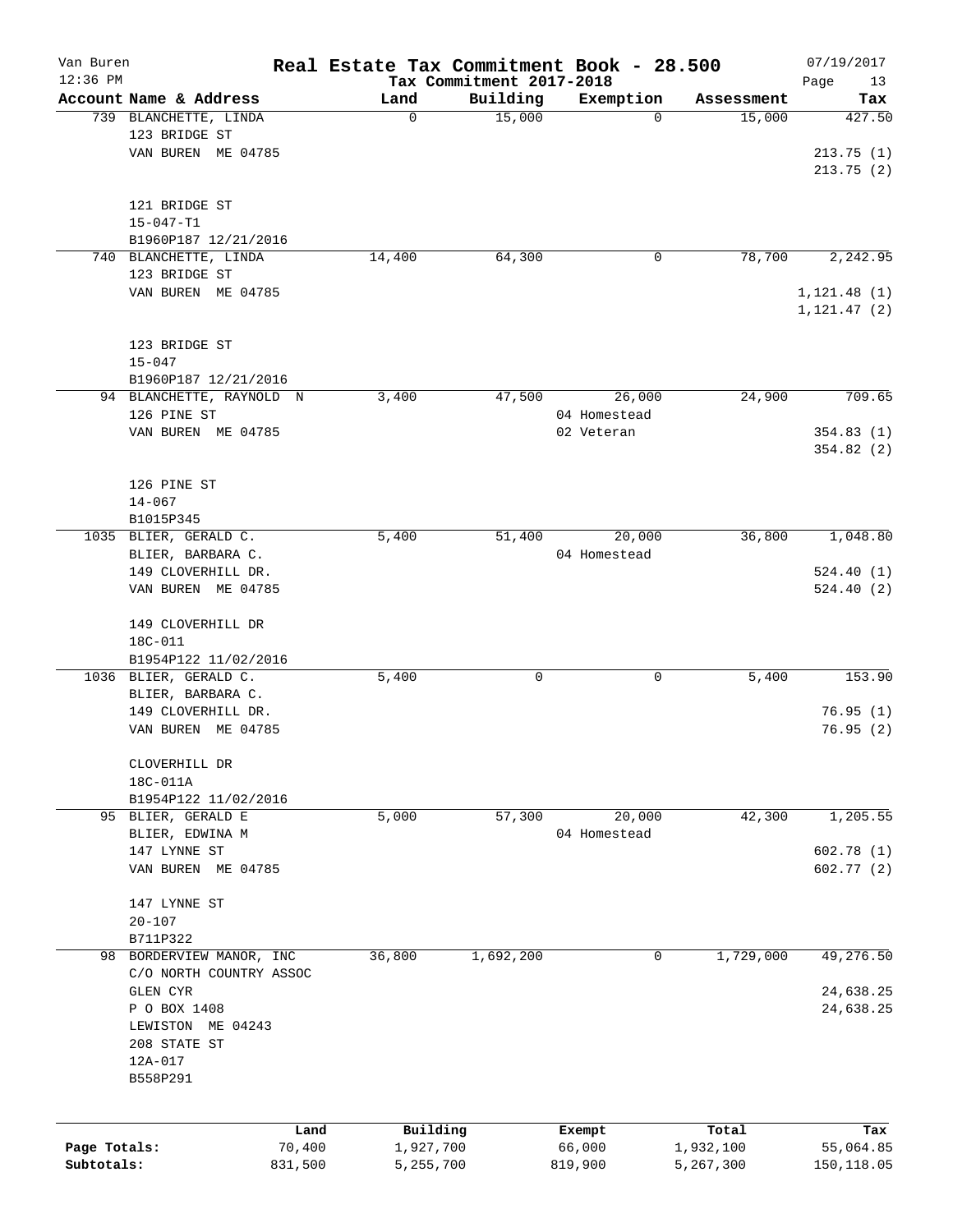| Van Buren  |                                                         | Real Estate Tax Commitment Book - 28.500 |                          |                            |            | 07/19/2017               |
|------------|---------------------------------------------------------|------------------------------------------|--------------------------|----------------------------|------------|--------------------------|
| $12:36$ PM |                                                         |                                          | Tax Commitment 2017-2018 |                            |            | Page<br>14               |
|            | Account Name & Address                                  | Land                                     | Building                 | Exemption                  | Assessment | Tax                      |
|            | 99 BORGERINK, PAUL N<br>400 N RIVERSIDE DR STE<br>416   | 3,700                                    | $\Omega$                 | $\Omega$                   | 3,700      | 105.45                   |
|            | POMPANO BEACH FL 33062                                  |                                          |                          |                            |            | 52.73(1)<br>52.72(2)     |
|            | RR 1<br>$11 - 019A$<br>B1923P133 02/19/2016             |                                          |                          |                            |            |                          |
|            | 734 BOTTOMZ UP, LLC<br>PO BOX 33                        | 3,400                                    | 28,300                   | 0                          | 31,700     | 903.45                   |
|            | VAN BUREN ME 04785                                      |                                          |                          |                            |            | 451.73 (1)<br>451.72 (2) |
|            | 106 HARRISON ST<br>$18 - 019$                           |                                          |                          |                            |            |                          |
|            | B1933P188 05/19/2016<br>100 BOUCHARD, AMIE J            | 4,200                                    | 33,600                   | 20,000                     | 17,800     | 507.30                   |
|            | BOUCHARD, PATRICIA ANN                                  |                                          |                          | 04 Homestead               |            |                          |
|            | 133 MORSE ST<br>VAN BUREN ME 04785                      |                                          |                          |                            |            | 253.65(1)<br>253.65(2)   |
|            | 126 MCKINLEY ST<br>$14 - 047$<br>B1154P270              |                                          |                          |                            |            |                          |
|            | 109 BOUCHARD, GARY                                      | 3,800                                    | 38,300                   | 20,000                     | 22,100     | 629.85                   |
|            | 592 MAIN ST                                             |                                          |                          | 04 Homestead               |            |                          |
|            | VAN BUREN ME 04785                                      |                                          |                          |                            |            | 314.93(1)<br>314.92(2)   |
|            | 592 MAIN ST<br>$24 - 003$<br>B1057P215                  |                                          |                          |                            |            |                          |
|            | 117 BOUCHARD, JUANITA                                   | 7,000                                    | 39,800                   | 26,000                     | 20,800     | 592.80                   |
|            | 588 MAIN ST<br>VAN BUREN ME 04785                       |                                          |                          | 04 Homestead<br>02 Veteran |            | 296.40(1)<br>296.40(2)   |
|            | 588 MAIN ST<br>$24 - 004$<br>B1456P59 B443P157 B379P375 |                                          |                          |                            |            |                          |
|            | 103 BOUCHARD, KEVIN P. &<br>PHILIP                      | 3,600                                    | 45,900                   | 0                          | 49,500     | 1,410.75                 |
|            | SIWIRSKI, BARBARA &<br>LEBLOND, JANELLE                 |                                          |                          |                            |            |                          |
|            | 596 NORTH CARIBOU RD.<br>FORT FAIRFIELD ME<br>04742     |                                          |                          |                            |            | 705.38(1)<br>705.37(2)   |
|            | 168 MAIN ST<br>$17 - 052$                               |                                          |                          |                            |            |                          |
|            | B1970P152 03/31/2017                                    |                                          |                          |                            |            |                          |

|              | Land    | Building  | Exempt  | Total     | Tax         |
|--------------|---------|-----------|---------|-----------|-------------|
| Page Totals: | 25,700  | 185,900   | 66,000  | 145,600   | 4,149.60    |
| Subtotals:   | 857,200 | 5,441,600 | 885,900 | 5,412,900 | 154, 267.65 |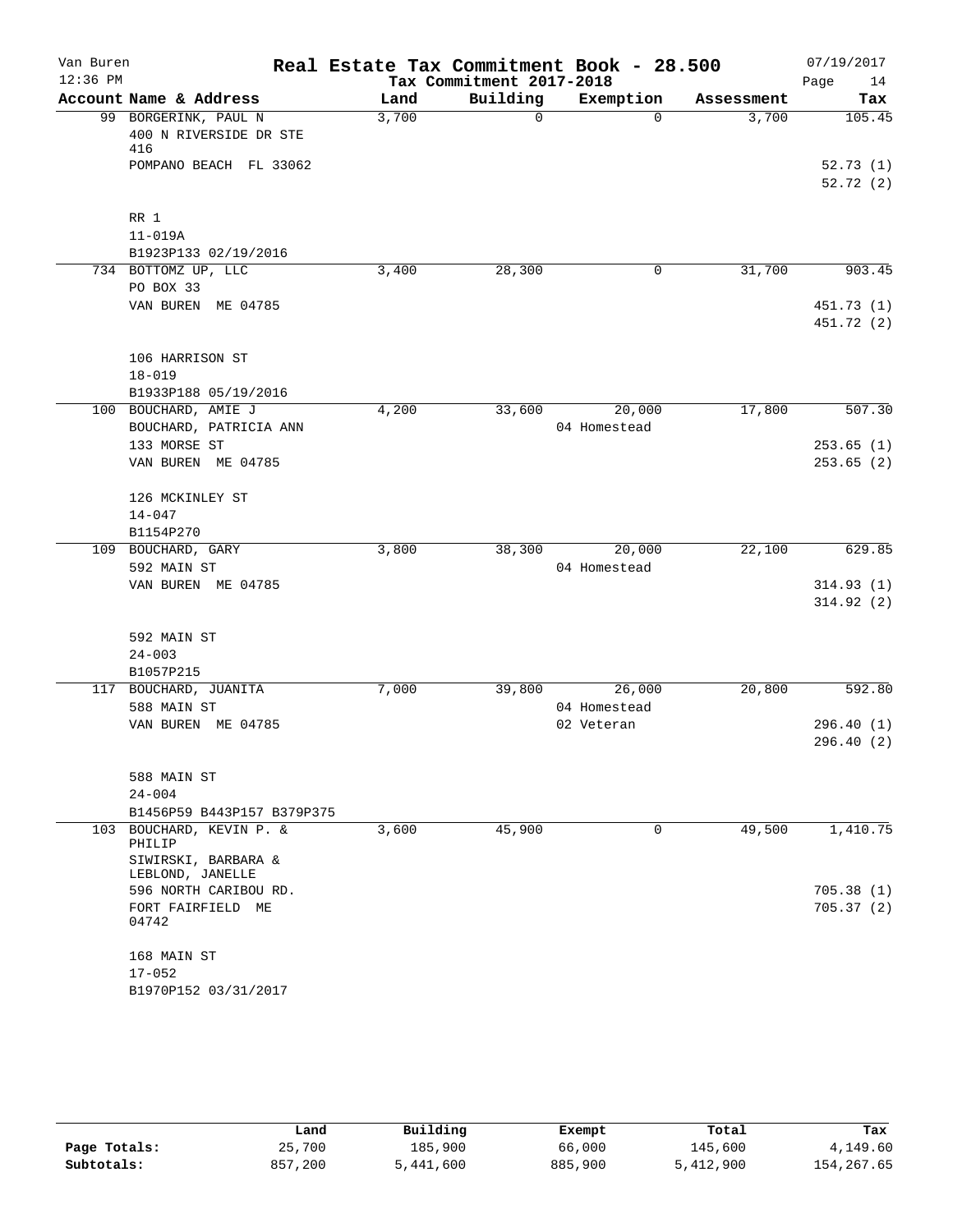| Van Buren    |                                              | Real Estate Tax Commitment Book - 28.500 |                          |                        |                     | 07/19/2017    |
|--------------|----------------------------------------------|------------------------------------------|--------------------------|------------------------|---------------------|---------------|
| $12:36$ PM   | Account Name & Address                       |                                          | Tax Commitment 2017-2018 |                        |                     | Page<br>15    |
|              | 812 BOUCHARD, KEYLI SINDY                    | Land<br>4,000                            | Building<br>25,200       | Exemption<br>20,000    | Assessment<br>9,200 | Tax<br>262.20 |
|              | 136 STATE STREET                             |                                          |                          | 04 Homestead           |                     |               |
|              | VAN BUREN ME 04785                           |                                          |                          |                        |                     | 131.10(1)     |
|              |                                              |                                          |                          |                        |                     | 131.10(2)     |
|              |                                              |                                          |                          |                        |                     |               |
|              | 136 STATE ST                                 |                                          |                          |                        |                     |               |
|              | $13 - 020$                                   |                                          |                          |                        |                     |               |
|              | B1699P47 10/20/2010                          |                                          |                          |                        |                     |               |
| 118          | BOUCHARD, LAWRENCE                           | 2,400                                    | 32,900                   | $\mathsf{O}$           | 35,300              | 1,006.05      |
|              | 31 CRESCENT ST.                              |                                          |                          |                        |                     |               |
|              | SPRINGFIELD VT 05156                         |                                          |                          |                        |                     | 503.03(1)     |
|              |                                              |                                          |                          |                        |                     | 503.02(2)     |
|              |                                              |                                          |                          |                        |                     |               |
|              | 109 CENTER ST<br>$16 - 046$                  |                                          |                          |                        |                     |               |
|              | B1515P59                                     |                                          |                          |                        |                     |               |
| 119          | BOUCHARD, MICHAEL R                          | 3,000                                    | 42,100                   | 20,000                 | 25,100              | 715.35        |
|              | BOUCHARD, RACHEL A                           |                                          |                          | 04 Homestead           |                     |               |
|              | 113 WATERMILL RD                             |                                          |                          |                        |                     | 357.68(1)     |
|              | VAN BUREN ME 04785                           |                                          |                          |                        |                     | 357.67(2)     |
|              |                                              |                                          |                          |                        |                     |               |
|              | 113 WATERMILL RD                             |                                          |                          |                        |                     |               |
|              | $16 - 026$                                   |                                          |                          |                        |                     |               |
|              | B1063P304                                    |                                          |                          |                        |                     |               |
|              | 101 BOUCHARD, PATRICIA                       | 3,800                                    | 23,900                   | 20,000                 | 7,700               | 219.45        |
|              | 133 MORSE ST                                 |                                          |                          | 04 Homestead           |                     |               |
|              | VAN BUREN ME 04785                           |                                          |                          |                        |                     | 109.73(1)     |
|              |                                              |                                          |                          |                        |                     | 109.72(2)     |
|              |                                              |                                          |                          |                        |                     |               |
|              | 133 MORSE ST                                 |                                          |                          |                        |                     |               |
|              | $21 - 049$                                   |                                          |                          |                        |                     |               |
|              | B1922P194 02/10/2016<br>110 BOUCHARD, RENA L |                                          |                          |                        | 34,900              | 994.65        |
|              | 263 MAIN ST                                  | 4,600                                    | 50,300                   | 20,000<br>04 Homestead |                     |               |
|              | VAN BUREN ME 04785                           |                                          |                          |                        |                     | 497.33 (1)    |
|              |                                              |                                          |                          |                        |                     | 497.32 (2)    |
|              |                                              |                                          |                          |                        |                     |               |
|              | 263 MAIN ST                                  |                                          |                          |                        |                     |               |
|              | $18 - 044$                                   |                                          |                          |                        |                     |               |
|              | B938P327 03/04/1994                          |                                          |                          |                        |                     |               |
|              | 112 BOUCHARD, RENA L                         | 5,000                                    | 16,100                   | 0                      | 21,100              | 601.35        |
|              | 263 MAIN ST                                  |                                          |                          |                        |                     |               |
|              | VAN BUREN ME 04785                           |                                          |                          |                        |                     | 300.68(1)     |
|              |                                              |                                          |                          |                        |                     | 300.67(2)     |
|              |                                              |                                          |                          |                        |                     |               |
|              | 321 ALEXANDER RD                             |                                          |                          |                        |                     |               |
|              | $05 - 018$                                   |                                          |                          |                        |                     |               |
| 111          | BOUCHARD, RENA L<br>263 MAIN ST              | 1,800                                    | 200                      | 0                      | 2,000               | 57.00         |
|              | VAN BUREN ME 04785                           |                                          |                          |                        |                     | 28.50(1)      |
|              |                                              |                                          |                          |                        |                     | 28.50(2)      |
|              |                                              |                                          |                          |                        |                     |               |
|              | OFF ALEXANDER RD                             |                                          |                          |                        |                     |               |
|              | $05 - 017$                                   |                                          |                          |                        |                     |               |
|              | B901P302                                     |                                          |                          |                        |                     |               |
|              |                                              |                                          |                          |                        |                     |               |
|              |                                              |                                          |                          |                        |                     |               |
|              | Land                                         | Building                                 |                          | Exempt                 | Total               | Tax           |
| Page Totals: | 24,600                                       | 190,700                                  |                          | 80,000                 | 135,300             | 3,856.05      |
| Subtotals:   | 881,800                                      | 5,632,300                                |                          | 965,900                | 5,548,200           | 158,123.70    |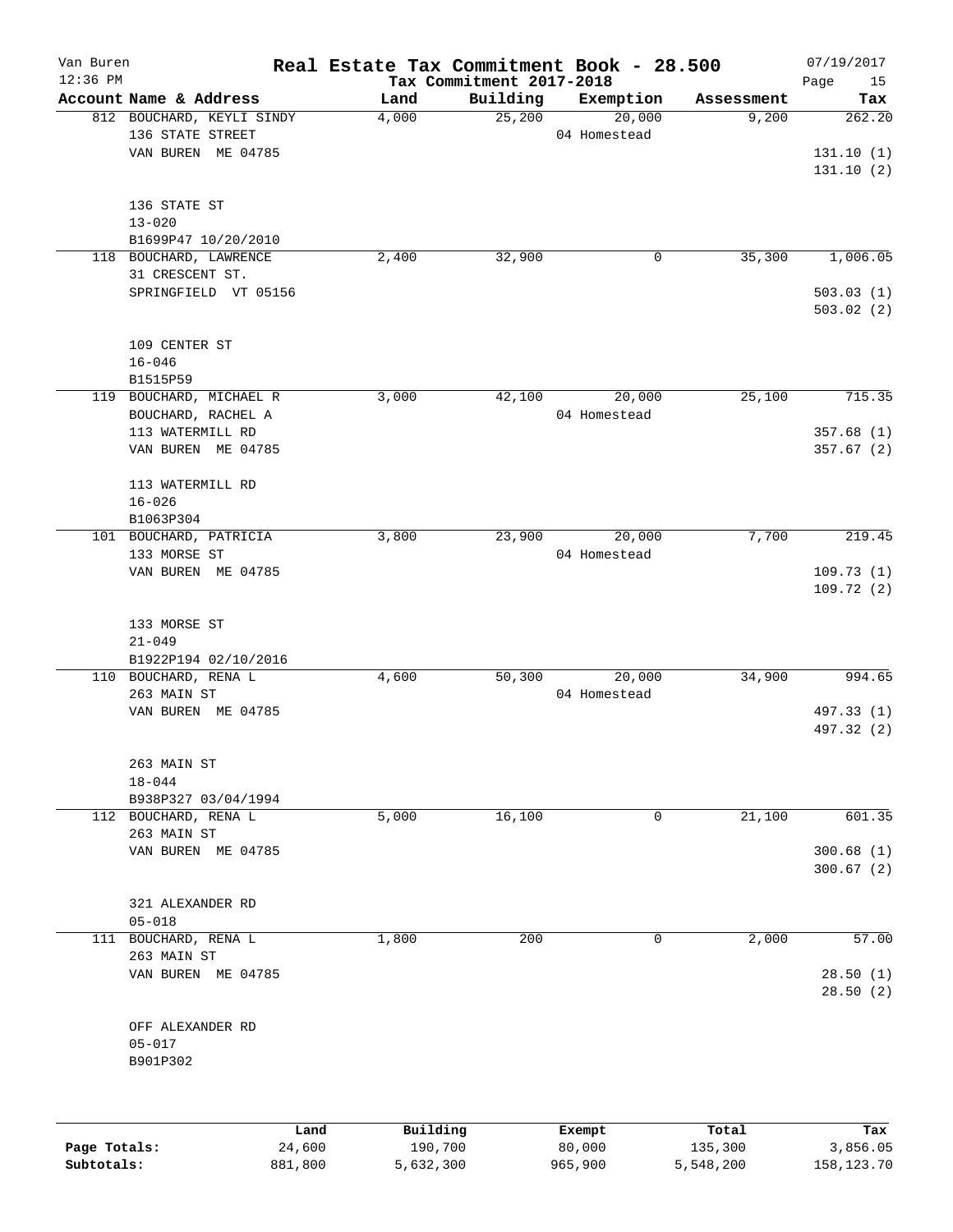| Van Buren    |                        | Real Estate Tax Commitment Book - 28.500 |                                      |              |            | 07/19/2017        |
|--------------|------------------------|------------------------------------------|--------------------------------------|--------------|------------|-------------------|
| $12:36$ PM   | Account Name & Address | Land                                     | Tax Commitment 2017-2018<br>Building | Exemption    | Assessment | Page<br>16<br>Tax |
|              | 113 BOUCHARD, ROBERT C | 17,200                                   | 191,100                              | 20,000       | 188,300    | 5,366.55          |
|              | BOUCHARD, MICHELLE A   |                                          |                                      | 04 Homestead |            |                   |
|              | 171 HILLSIDE ST        |                                          |                                      |              |            | 2,683.28(1)       |
|              | VAN BUREN ME 04785     |                                          |                                      |              |            | 2,683.27(2)       |
|              |                        |                                          |                                      |              |            |                   |
|              | 171 HILLSIDE ST        |                                          |                                      |              |            |                   |
|              | $06 - 029$             |                                          |                                      |              |            |                   |
|              | B983P192               |                                          |                                      |              |            |                   |
| 115          | BOUCHARD, ROBERT M     | 3,900                                    | 75,400                               | 20,000       | 59,300     | 1,690.05          |
|              | BOUCHARD, ESTELLE J    |                                          |                                      | 04 Homestead |            |                   |
|              | 115 NOTRE DAME ST      |                                          |                                      |              |            | 845.03 (1)        |
|              | VAN BUREN ME 04785     |                                          |                                      |              |            | 845.02 (2)        |
|              | 115 NOTRE DAME ST      |                                          |                                      |              |            |                   |
|              | $17 - 027B$            |                                          |                                      |              |            |                   |
|              | B889P263 11/24/1997    |                                          |                                      |              |            |                   |
|              | 116 BOUCHARD, ROBERT M | 200                                      | 0                                    | 0            | 200        | 5.70              |
|              | BOUCHARD, ESTELLE      |                                          |                                      |              |            |                   |
|              | 115 NOTRE DAME ST      |                                          |                                      |              |            | 2.85(1)           |
|              | VAN BUREN ME 04785     |                                          |                                      |              |            | 2.85(2)           |
|              |                        |                                          |                                      |              |            |                   |
|              | 263 MAIN ST (REAR)     |                                          |                                      |              |            |                   |
|              | $18 - 044A$            |                                          |                                      |              |            |                   |
|              | 124 BOURGOIN, RODNEY   | 4,000                                    | 2,500                                | 0            | 6,500      | 185.25            |
|              | BOURGOIN, GAETANE      |                                          |                                      |              |            |                   |
|              | 118 FULTON ST          |                                          |                                      |              |            | 92.63(1)          |
|              | VAN BUREN ME 04785     |                                          |                                      |              |            | 92.62(2)          |
|              | 123 CHAMPLAIN ST       |                                          |                                      |              |            |                   |
|              | $20 - 038$             |                                          |                                      |              |            |                   |
|              | B1263P30               |                                          |                                      |              |            |                   |
| 125          | BOURGOIN, RODNEY J     | 6,000                                    | 31,600                               | 20,000       | 17,600     | 501.60            |
|              | BOURGOIN, GAETANE M    |                                          |                                      | 04 Homestead |            |                   |
|              | 118 FULTON ST          |                                          |                                      |              |            | 250.80(1)         |
|              | VAN BUREN ME 04785     |                                          |                                      |              |            | 250.80(2)         |
|              | 118 FULTON ST          |                                          |                                      |              |            |                   |
|              | $20 - 024$             |                                          |                                      |              |            |                   |
|              | B986P173               |                                          |                                      |              |            |                   |
| 122          | BOURGOIN, RUSSELL J    | 6,300                                    | 28,000                               | 20,000       | 14,300     | 407.55            |
|              | BOURGOIN, ANN M        |                                          |                                      | 04 Homestead |            |                   |
|              | 627 MAIN ST            |                                          |                                      |              |            | 203.78(1)         |
|              | VAN BUREN ME 04785     |                                          |                                      |              |            | 203.77(2)         |
|              |                        |                                          |                                      |              |            |                   |
|              | 627 MAIN ST            |                                          |                                      |              |            |                   |
|              | $25 - 005$             |                                          |                                      |              |            |                   |
|              | B420P32                |                                          |                                      |              |            |                   |
| 332          | BOURGOIN, WENDELL      | 4,300                                    | 39,200                               | 20,000       | 23,500     | 669.75            |
|              | ST. PIERRE, MARTINE    |                                          |                                      | 04 Homestead |            |                   |
|              | 596 MAIN ST            |                                          |                                      |              |            | 334.88(1)         |
|              | VAN BUREN ME 04785     |                                          |                                      |              |            | 334.87 (2)        |
|              | 596 MAIN ST            |                                          |                                      |              |            |                   |
|              | $24 - 002$             |                                          |                                      |              |            |                   |
|              | B1781P295 09/17/2012   |                                          |                                      |              |            |                   |
|              |                        |                                          |                                      |              |            |                   |
|              |                        | Building<br>Land                         |                                      | Exempt       | Total      | Tax               |
| Page Totals: | 41,900                 | 367,800                                  |                                      | 100,000      | 309,700    | 8,826.45          |
| Subtotals:   | 923,700                | 6,000,100                                |                                      | 1,065,900    | 5,857,900  | 166,950.15        |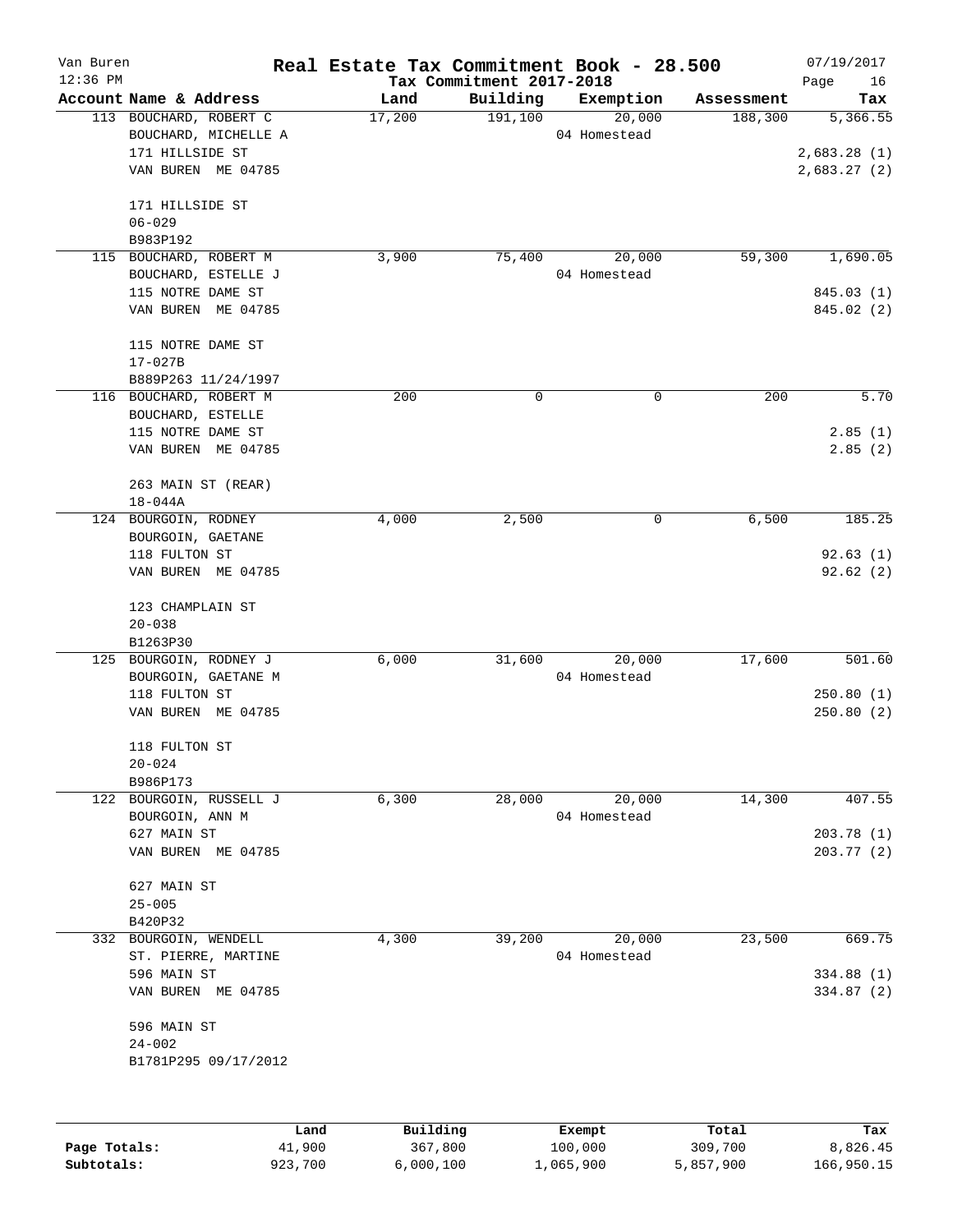| Van Buren    |                                          | Real Estate Tax Commitment Book - 28.500 |          |              |            | 07/19/2017        |
|--------------|------------------------------------------|------------------------------------------|----------|--------------|------------|-------------------|
| $12:36$ PM   | Account Name & Address                   | Tax Commitment 2017-2018<br>Land         | Building | Exemption    | Assessment | Page<br>17<br>Tax |
|              | 126 BOUTOT, CLARENCE                     | 3,600                                    | 34,000   | 20,000       | 17,600     | 501.60            |
|              | BOUTOT, CARMEN                           |                                          |          | 04 Homestead |            |                   |
|              | 113 UPLAND RD                            |                                          |          |              |            | 250.80(1)         |
|              | VAN BUREN ME 04785                       |                                          |          |              |            | 250.80(2)         |
|              |                                          |                                          |          |              |            |                   |
|              | 113 UPLAND RD                            |                                          |          |              |            |                   |
|              | $13 - 023$                               |                                          |          |              |            |                   |
|              | B1084P74                                 |                                          |          |              |            |                   |
|              | 128 BOUTOT, SHAWN                        | 6,400                                    | 38,700   | 20,000       | 25,100     | 715.35            |
|              | 39 RIVERVIEW DRIVE                       |                                          |          | 04 Homestead |            |                   |
|              | VAN BUREN ME 04785                       |                                          |          |              |            | 357.68(1)         |
|              |                                          |                                          |          |              |            | 357.67 (2)        |
|              |                                          |                                          |          |              |            |                   |
|              | 39 RIVERVIEW DRIVE                       |                                          |          |              |            |                   |
|              | $03A - 017$                              |                                          |          |              |            |                   |
|              | B1931P12 04/29/2016 B1442P199 03/28/2005 |                                          |          |              |            |                   |
|              | 127 BOUTOT, YVONNE                       | 4,600                                    | 32,800   | 20,000       | 17,400     | 495.90            |
|              | 157 STATE ST                             |                                          |          | 04 Homestead |            |                   |
|              | VAN BUREN ME 04785                       |                                          |          |              |            | 247.95(1)         |
|              |                                          |                                          |          |              |            | 247.95(2)         |
|              |                                          |                                          |          |              |            |                   |
|              | 157 STATE ST                             |                                          |          |              |            |                   |
|              | $12A - 007$                              |                                          |          |              |            |                   |
|              | B1099P193                                |                                          |          |              |            |                   |
|              | 1181 BRADLEY, EMELY G.                   | 9,300                                    | 0        | $\mathbf 0$  | 9,300      | 265.05            |
|              | 1114 MISTY LEA LANE                      | 60.00<br>Acres                           |          |              |            |                   |
|              | HOUSTON TX 77090                         |                                          |          |              |            | 132.53(1)         |
|              |                                          |                                          |          |              |            | 132.52(2)         |
|              |                                          |                                          |          |              |            |                   |
|              | OFF ALEXANDER RD<br>$07 - 007B$          |                                          |          |              |            |                   |
|              | B1865P245 08/25/2014                     |                                          |          |              |            |                   |
|              | 136 BRESETT JENNIFER                     | 23,600                                   | 19,500   | 20,000       | 23,100     | 658.35            |
|              | 828 MAIN ST                              |                                          |          | 04 Homestead |            |                   |
|              | VAN BUREN ME 04785                       |                                          |          |              |            | 329.18(1)         |
|              |                                          |                                          |          |              |            | 329.17(2)         |
|              |                                          |                                          |          |              |            |                   |
|              | 843 MAIN ST                              |                                          |          |              |            |                   |
|              | $08 - 033E$                              |                                          |          |              |            |                   |
|              | B1882P313 03/02/2015                     |                                          |          |              |            |                   |
|              | 141 BRESETT, JENNIFER                    | 11,200                                   | 0        | 0            | 11,200     | 319.20            |
|              | 828 MAIN STREET                          |                                          |          |              |            |                   |
|              | VAN BUREN ME 04785                       |                                          |          |              |            | 159.60(1)         |
|              |                                          |                                          |          |              |            | 159.60(2)         |
|              |                                          |                                          |          |              |            |                   |
|              | OFF US ROUTE 1                           |                                          |          |              |            |                   |
|              | $08 - 036D$                              |                                          |          |              |            |                   |
|              | B1882P313 03/02/2015                     |                                          |          |              |            |                   |
| 139          | BRESETT, JENNIFER                        | 14,700                                   | 135,000  | 26,000       | 123,700    | 3,525.45          |
|              | STANCO, MICHAEL                          |                                          |          | 04 Homestead |            |                   |
|              | 828 MAIN STREET                          |                                          |          | 02 Veteran   |            | 1,762.73(1)       |
|              | VAN BUREN ME 04785                       |                                          |          |              |            | 1,762.72(2)       |
|              |                                          |                                          |          |              |            |                   |
|              | 828 MAIN STREET                          |                                          |          |              |            |                   |
|              | $08 - 031$                               |                                          |          |              |            |                   |
|              | B1475P170                                |                                          |          |              |            |                   |
|              |                                          |                                          |          |              |            |                   |
|              | Land                                     | Building                                 |          | Exempt       | Total      | Tax               |
| Page Totals: | 73,400                                   | 260,000                                  |          | 106,000      | 227,400    | 6,480.90          |
| Subtotals:   | 997,100                                  | 6,260,100                                |          | 1,171,900    | 6,085,300  | 173, 431.05       |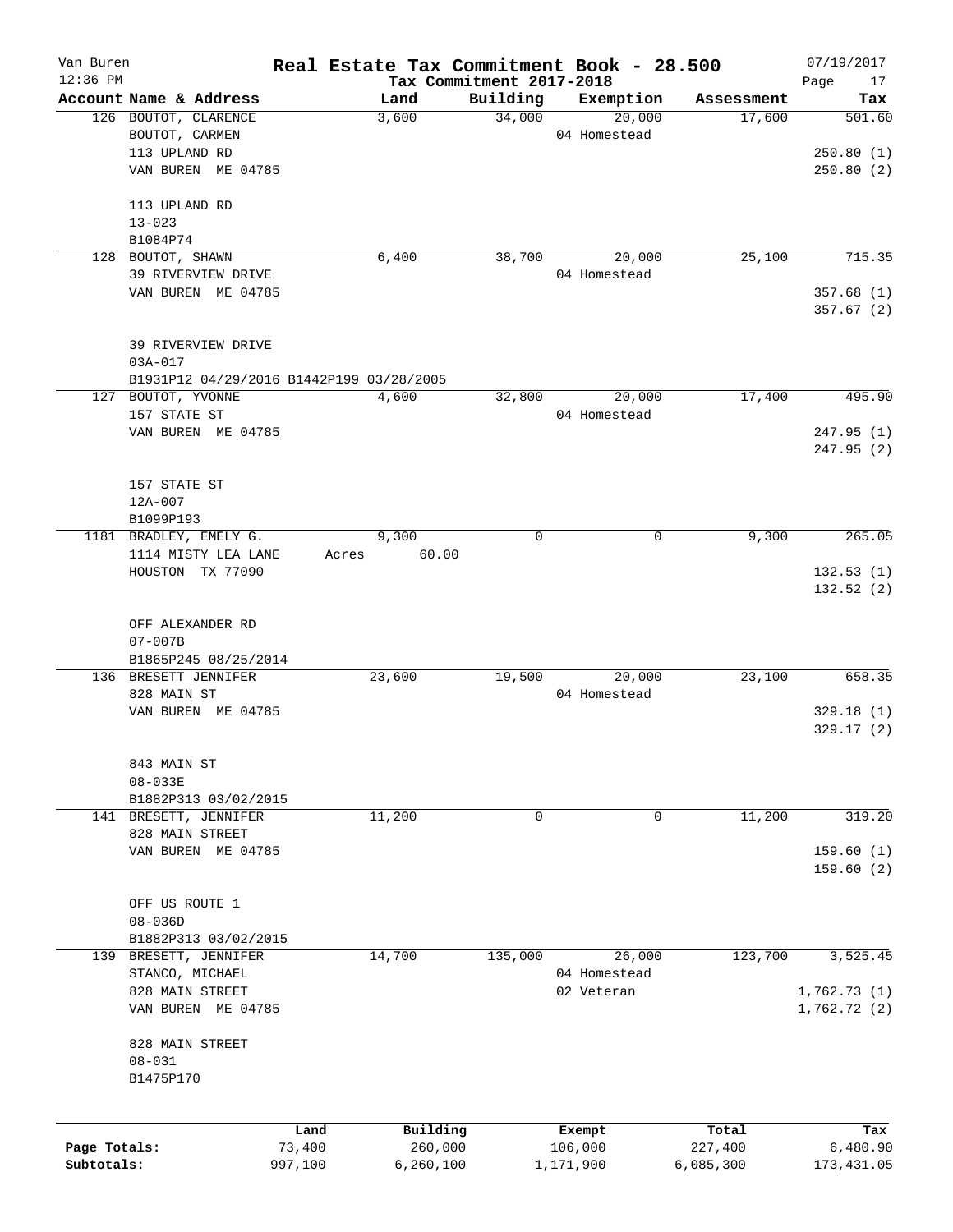| Van Buren  |                                                                             |        | Real Estate Tax Commitment Book - 28.500 |              |            | 07/19/2017             |
|------------|-----------------------------------------------------------------------------|--------|------------------------------------------|--------------|------------|------------------------|
| $12:36$ PM |                                                                             |        | Tax Commitment 2017-2018                 |              |            | Page<br>18             |
|            | Account Name & Address                                                      | Land   | Building                                 | Exemption    | Assessment | Tax                    |
|            | 142 BRESETT, JENNIFER<br>843 MAIN ST                                        | 7,600  | $\mathbf 0$                              | $\Omega$     | 7,600      | 216.60                 |
|            | VAN BUREN ME 04785                                                          |        |                                          |              |            | 108.30(1)              |
|            |                                                                             |        |                                          |              |            | 108.30(2)              |
|            | US ROUTE 1                                                                  |        |                                          |              |            |                        |
|            | $08 - 035A$                                                                 |        |                                          |              |            |                        |
|            | B1088P236 10/06/1997                                                        |        |                                          |              |            |                        |
|            | 568 BRESETT, JENNIFER &<br>STANCO, MICHAEL                                  | 8,300  | 58,700                                   | 0            | 67,000     | 1,909.50               |
|            | BADAHAM, MELISSA &<br>ALHASSAN                                              |        |                                          |              |            |                        |
|            | 828 MAIN ST.                                                                |        |                                          |              |            | 954.75 (1)             |
|            | VAN BUREN ME 04785                                                          |        |                                          |              |            | 954.75 (2)             |
|            | 837 MAIN ST                                                                 |        |                                          |              |            |                        |
|            | $08 - 033G$                                                                 |        |                                          |              |            |                        |
|            | B1938P156 06/29/2016 B1928P311 04/11/2016                                   |        |                                          |              |            |                        |
|            | 1242 BRESETT, JOSHUA                                                        | 7,900  | $\mathbf 0$                              | $\mathbf 0$  | 7,900      | 225.15                 |
|            | STEVENS, HEATHER<br>812 MAIN ST                                             |        |                                          |              |            |                        |
|            | VAN BUREN ME 04785                                                          |        |                                          |              |            | 112.58(1)<br>112.57(2) |
|            |                                                                             |        |                                          |              |            |                        |
|            | LAKE RD                                                                     |        |                                          |              |            |                        |
|            | $05 - 005$                                                                  |        |                                          |              |            |                        |
|            | B1837P251 10/07/2013                                                        |        |                                          |              |            |                        |
| 140        | BRESETT, JOSHUA &                                                           | 10,400 | 145,800                                  | 20,000       | 136,200    | 3,881.70               |
|            | HEATHER                                                                     |        |                                          |              |            |                        |
|            | 812 MAIN STREET<br>VAN BUREN ME 04785                                       |        |                                          | 04 Homestead |            | 1,940.85(1)            |
|            |                                                                             |        |                                          |              |            | 1,940.85(2)            |
|            |                                                                             |        |                                          |              |            |                        |
|            | 812 MAIN STREET                                                             |        |                                          |              |            |                        |
|            | $08 - 031A$                                                                 |        |                                          |              |            |                        |
|            | B1913P149 10/23/2015 B1765P158 06/02/2012 B1651P210<br>08/17/2009 B1412P162 |        |                                          |              |            |                        |
|            | 138 BRESETT, MICHAEL II                                                     | 2,200  | 43,300                                   | 20,000       | 25,500     | 726.75                 |
|            | BRESETT, STEPHANIE                                                          |        |                                          | 04 Homestead |            |                        |
|            | 189 MAIN ST                                                                 |        |                                          |              |            | 363.38 (1)             |
|            | VAN BUREN ME 04785                                                          |        |                                          |              |            | 363.37 (2)             |
|            | 189 MAIN ST                                                                 |        |                                          |              |            |                        |
|            | $18 - 001$                                                                  |        |                                          |              |            |                        |
|            | B1188P135 10/19/1999                                                        |        |                                          |              |            |                        |
|            | 76 BRESETT, MICHAEL II                                                      | 3,600  | 38,000                                   | 0            | 41,600     | 1,185.60               |
|            | BRESETT, STEPHANIE                                                          |        |                                          |              |            |                        |
|            | 189 MAIN ST                                                                 |        |                                          |              |            | 592.80(1)              |
|            | VAN BUREN ME 04785                                                          |        |                                          |              |            | 592.80(2)              |
|            | 193 MAIN ST                                                                 |        |                                          |              |            |                        |
|            | $18 - 003$                                                                  |        |                                          |              |            |                        |
|            | B1836P314 11/20/2013                                                        |        |                                          |              |            |                        |
|            |                                                                             |        |                                          |              |            |                        |

|              | Land      | Building  | Exempt    | Total     | Tax        |
|--------------|-----------|-----------|-----------|-----------|------------|
| Page Totals: | 40,000    | 285,800   | 40,000    | 285,800   | 8,145.30   |
| Subtotals:   | 1,037,100 | 6,545,900 | 1,211,900 | 6,371,100 | 181,576.35 |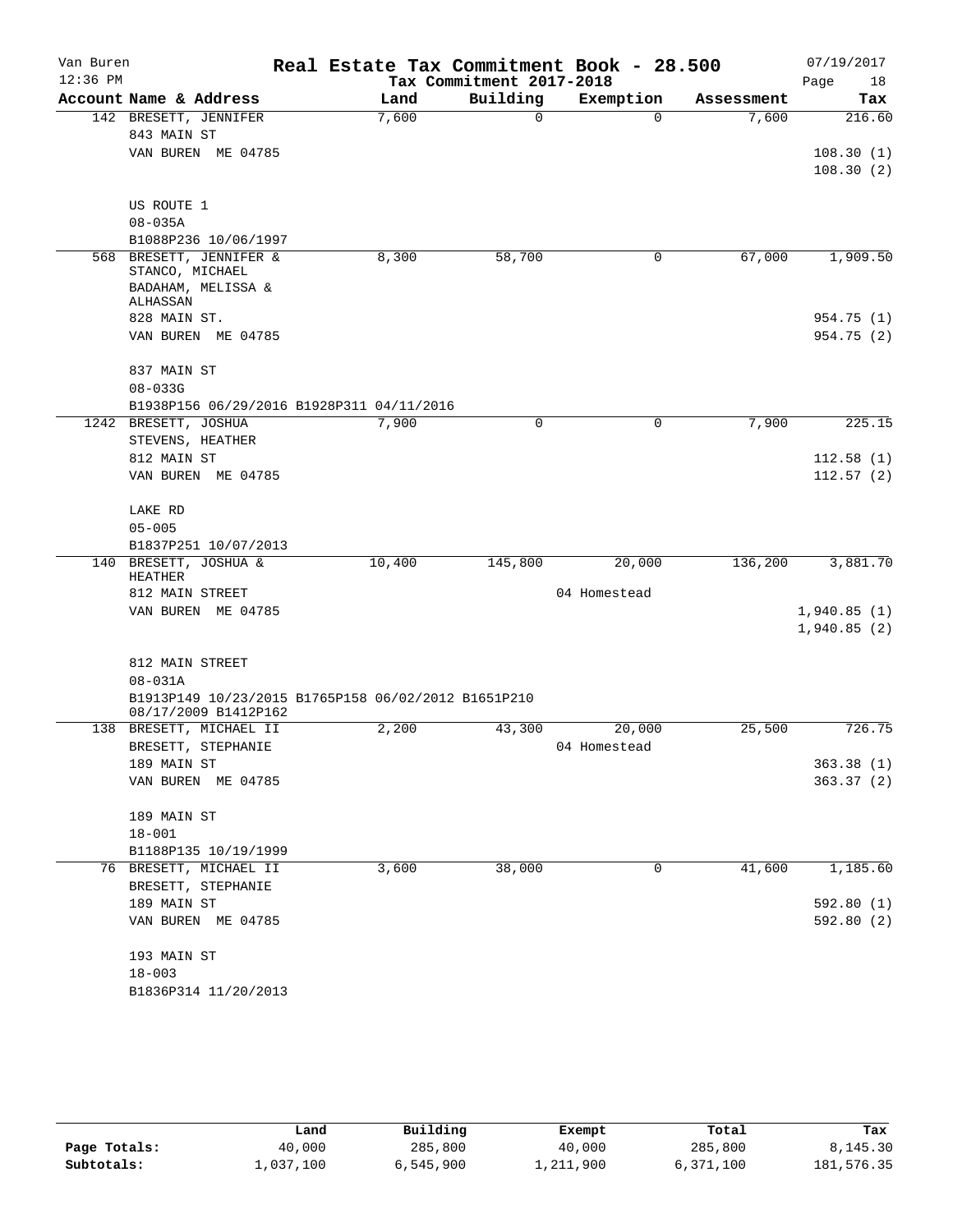| Van Buren<br>12:36 PM |                                              | Real Estate Tax Commitment Book - 28.500 |                                      |              |            | 07/19/2017        |
|-----------------------|----------------------------------------------|------------------------------------------|--------------------------------------|--------------|------------|-------------------|
|                       | Account Name & Address                       | Land                                     | Tax Commitment 2017-2018<br>Building | Exemption    | Assessment | Page<br>19<br>Tax |
|                       | 143 BRETON, ANDRE                            | 4,900                                    | 75,900                               | 20,000       | 60,800     | 1,732.80          |
|                       | BRETON, MARLENE D                            |                                          |                                      | 04 Homestead |            |                   |
|                       | 119 MAPLE AVE                                |                                          |                                      |              |            | 866.40 (1)        |
|                       | VAN BUREN ME 04785                           |                                          |                                      |              |            | 866.40 (2)        |
|                       | 119 MAPLE AVE                                |                                          |                                      |              |            |                   |
|                       | $16 - 016$                                   |                                          |                                      |              |            |                   |
|                       | B887P217                                     |                                          |                                      |              |            |                   |
|                       | 144 BRETON, ANDRE C                          | 1,800                                    | 11,600                               | 0            | 13,400     | 381.90            |
|                       | BRETON, MARLENE D                            |                                          |                                      |              |            |                   |
|                       | 119 MAPLE AVE                                |                                          |                                      |              |            | 190.95(1)         |
|                       | VAN BUREN ME 04785                           |                                          |                                      |              |            | 190.95(2)         |
|                       | MAPLE AVE (WAREHOUSE)                        |                                          |                                      |              |            |                   |
|                       | $16 - 019$                                   |                                          |                                      |              |            |                   |
|                       | B1894P70 06/08/2015 B1346P187                |                                          |                                      |              |            |                   |
|                       | 97 BRETON, TOMITHY                           | 12,500                                   | 51,200                               | 0            | 63,700     | 1,815.45          |
|                       | 119 MAPLE AVENUE                             |                                          |                                      |              |            |                   |
|                       | VAN BUREN ME 04785                           |                                          |                                      |              |            | 907.73(1)         |
|                       |                                              |                                          |                                      |              |            | 907.72(2)         |
|                       | 66 MAIN ST                                   |                                          |                                      |              |            |                   |
|                       | $15 - 097$                                   |                                          |                                      |              |            |                   |
|                       | B1800P330 03/01/2013                         |                                          |                                      |              |            |                   |
|                       | 169 BRISSETTE, AMY                           | 3,800                                    | 31,000                               | 0            | 34,800     | 991.80            |
|                       | 150 POPLAR ST                                |                                          |                                      |              |            |                   |
|                       | VAN BUREN ME 04785                           |                                          |                                      |              |            | 495.90 (1)        |
|                       |                                              |                                          |                                      |              |            | 495.90 (2)        |
|                       |                                              |                                          |                                      |              |            |                   |
|                       | 150 POPLAR ST                                |                                          |                                      |              |            |                   |
|                       | $16 - 004$                                   |                                          |                                      |              |            |                   |
|                       | B1709P62 01/07/2011<br>145 BRISSETTE, ARTHUR | 1,800                                    | 21,300                               | 20,000       | 3,100      | 88.35             |
|                       | BRISSETTE, LISA                              |                                          |                                      | 04 Homestead |            |                   |
|                       | 109 ELDER AVE                                |                                          |                                      |              |            | 44.18 (1)         |
|                       | VAN BUREN<br>ME 04785                        |                                          |                                      |              |            | 44.17 (2)         |
|                       |                                              |                                          |                                      |              |            |                   |
|                       | 109 ELDER AVE                                |                                          |                                      |              |            |                   |
|                       | $20 - 018$                                   |                                          |                                      |              |            |                   |
|                       | B965P246                                     |                                          |                                      |              |            |                   |
|                       | 862 BROWN, ANDREW N.                         | 5,000                                    | 60,500                               | 0            | 65,500     | 1,866.75          |
|                       | BAUGHMAN, LAURIE A.<br>19 CRESCENT LN.       |                                          |                                      |              |            | 933.38 (1)        |
|                       | EDDINGTON ME 04428                           |                                          |                                      |              |            | 933.37 (2)        |
|                       |                                              |                                          |                                      |              |            |                   |
|                       | 136 VIOLETTE ST                              |                                          |                                      |              |            |                   |
|                       | $16 - 070$                                   |                                          |                                      |              |            |                   |
|                       | B1949P219 09/26/2016                         |                                          |                                      |              |            |                   |
| 149                   | BROWN, RONALD J                              | 6,200                                    | 19,000                               | 20,000       | 5,200      | 148.20            |
|                       | BROWN, GERTRUDE N                            |                                          |                                      | 04 Homestead |            |                   |
|                       | 125 MONROE ST                                |                                          |                                      |              |            | 74.10(1)          |
|                       | VAN BUREN ME 04785                           |                                          |                                      |              |            | 74.10(2)          |
|                       | 125 MONROE ST                                |                                          |                                      |              |            |                   |
|                       | $23 - 117$                                   |                                          |                                      |              |            |                   |
|                       | B542P237                                     |                                          |                                      |              |            |                   |
|                       |                                              |                                          |                                      |              |            |                   |
|                       | Land                                         | Building                                 |                                      | Exempt       | Total      | Tax               |
| Page Totals:          | 36,000                                       | 270,500                                  |                                      | 60,000       | 246,500    | 7,025.25          |
| Subtotals:            | 1,073,100                                    | 6,816,400                                |                                      | 1,271,900    | 6,617,600  | 188,601.60        |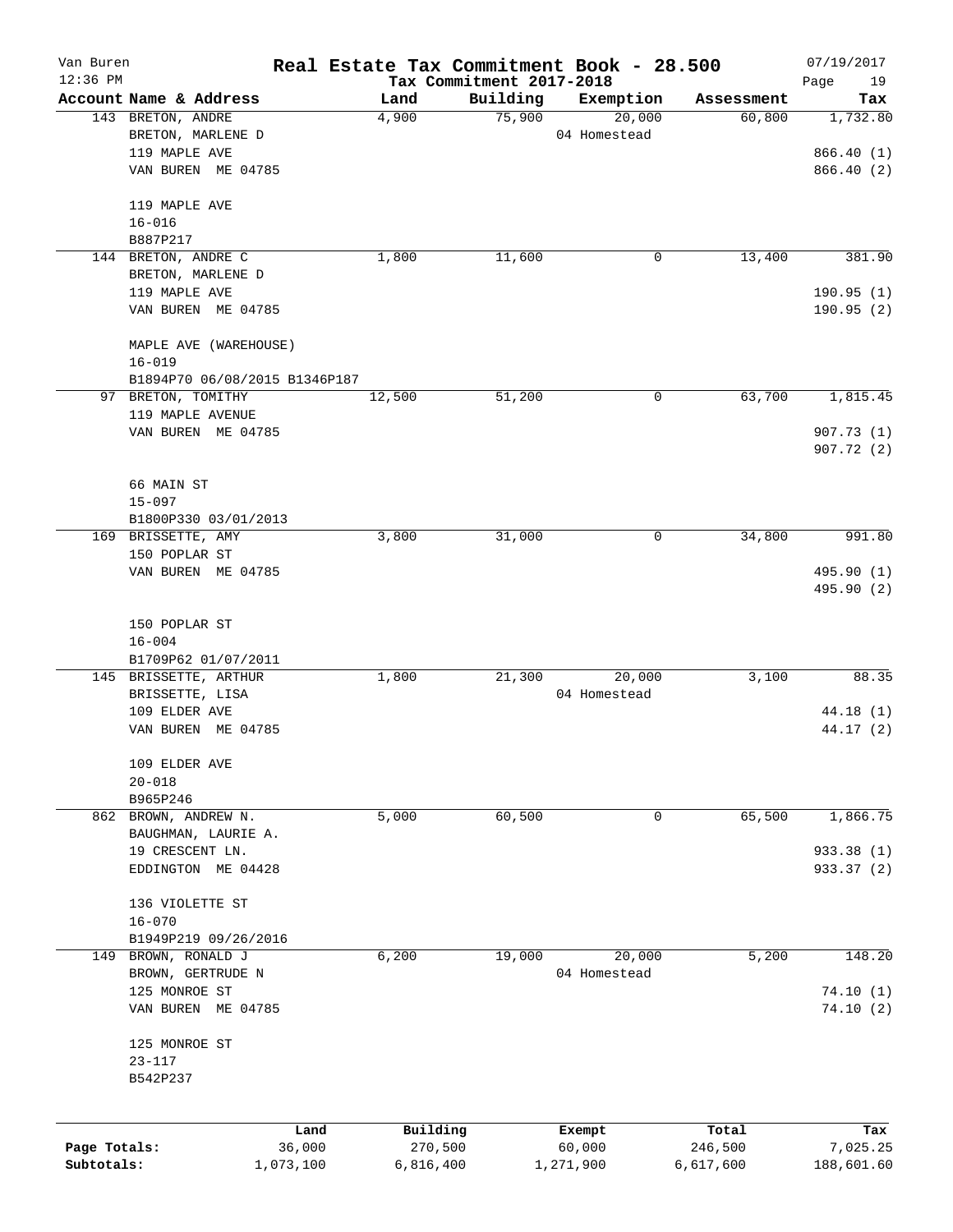| $12:36$ PM<br>Tax Commitment 2017-2018<br>Account Name & Address<br>Building<br>Land<br>Exemption<br>Assessment<br>150 BRUNO, DAN H<br>53,700<br>4,700<br>26,000<br>32,400<br>C/O JENNIFER M SHARON<br>04 Homestead<br>(POA) | 20<br>Page<br>Tax       |
|------------------------------------------------------------------------------------------------------------------------------------------------------------------------------------------------------------------------------|-------------------------|
|                                                                                                                                                                                                                              | 923.40                  |
|                                                                                                                                                                                                                              | 461.70(1)<br>461.70 (2) |
|                                                                                                                                                                                                                              |                         |
| 205 MAIN ST<br>03 Veteran (Non-Maine<br>Enlisted)                                                                                                                                                                            |                         |
| VAN BUREN ME 04785                                                                                                                                                                                                           |                         |
| 205 MAIN ST                                                                                                                                                                                                                  |                         |
| $18 - 007$<br>B1731P124 08/08/2011                                                                                                                                                                                           |                         |
| 1336 BURGESS, RYAN W<br>4,000<br>400<br>$\mathbf 0$<br>4,400                                                                                                                                                                 | 125.40                  |
| BURGESS, RENEE A                                                                                                                                                                                                             |                         |
| 907 HAMLIN RD                                                                                                                                                                                                                | 62.70(1)                |
| HAMLIN ME 04785                                                                                                                                                                                                              | 62.70(2)                |
|                                                                                                                                                                                                                              |                         |
| HILLSIDE ST                                                                                                                                                                                                                  |                         |
| $23 - 070$                                                                                                                                                                                                                   |                         |
| B1839P220 12/16/2013                                                                                                                                                                                                         |                         |
| 8,600<br>27,900<br>26,000<br>10,500<br>1432 BURKE, JOSEPH                                                                                                                                                                    | 299.25                  |
| 140 LAKED RD<br>04 Homestead                                                                                                                                                                                                 |                         |
| VAN BUREN ME 04785<br>03 Veteran (Non-Maine<br>Enlisted)                                                                                                                                                                     | 149.63(1)               |
|                                                                                                                                                                                                                              | 149.62(2)               |
| 140 LAKE ROAD                                                                                                                                                                                                                |                         |
| $02 - 023B$                                                                                                                                                                                                                  |                         |
| B1603P21 06/20/2008                                                                                                                                                                                                          |                         |
| 151 BURKE, RANDALL<br>4,100<br>22,500<br>20,000<br>6,600                                                                                                                                                                     | 188.10                  |
| 506 MAIN ST<br>04 Homestead                                                                                                                                                                                                  |                         |
| VAN BUREN ME 04785                                                                                                                                                                                                           | 94.05(1)                |
|                                                                                                                                                                                                                              | 94.05(2)                |
| 506 MAIN ST                                                                                                                                                                                                                  |                         |
| $22 - 006$                                                                                                                                                                                                                   |                         |
| B964P321                                                                                                                                                                                                                     |                         |
| 25,200<br>152 BURNETT, EARL P<br>3,700<br>41,500<br>20,000                                                                                                                                                                   | 718.20                  |
| BURNETT, CAROL J<br>04 Homestead                                                                                                                                                                                             |                         |
| 110 ST BRUNO STREET                                                                                                                                                                                                          | 359.10 (1)              |
| VAN BUREN ME 04785                                                                                                                                                                                                           | 359.10(2)               |
| 110 ST BRUNO ST                                                                                                                                                                                                              |                         |
| $17 - 050$                                                                                                                                                                                                                   |                         |
| B1460P114                                                                                                                                                                                                                    |                         |
| 4,600<br>55,500<br>20,000<br>40,100<br>153 BUTLER, BURTON E                                                                                                                                                                  | 1,142.85                |
| 04 Homestead<br>BUTLER, JUDY M                                                                                                                                                                                               |                         |
| 130 MARION DR                                                                                                                                                                                                                | 571.43(1)               |
| VAN BUREN ME 04785                                                                                                                                                                                                           | 571.42(2)               |
| 130 MARION DR                                                                                                                                                                                                                |                         |
| 18B-006                                                                                                                                                                                                                      |                         |
| B562P287                                                                                                                                                                                                                     |                         |

|              | Land      | Building  | Exempt    | Total     | Tax        |
|--------------|-----------|-----------|-----------|-----------|------------|
| Page Totals: | 29,700    | 201,500   | 112,000   | 119,200   | 3,397.20   |
| Subtotals:   | 1,102,800 | 7,017,900 | ⊥,383,900 | 6,736,800 | 191,998.80 |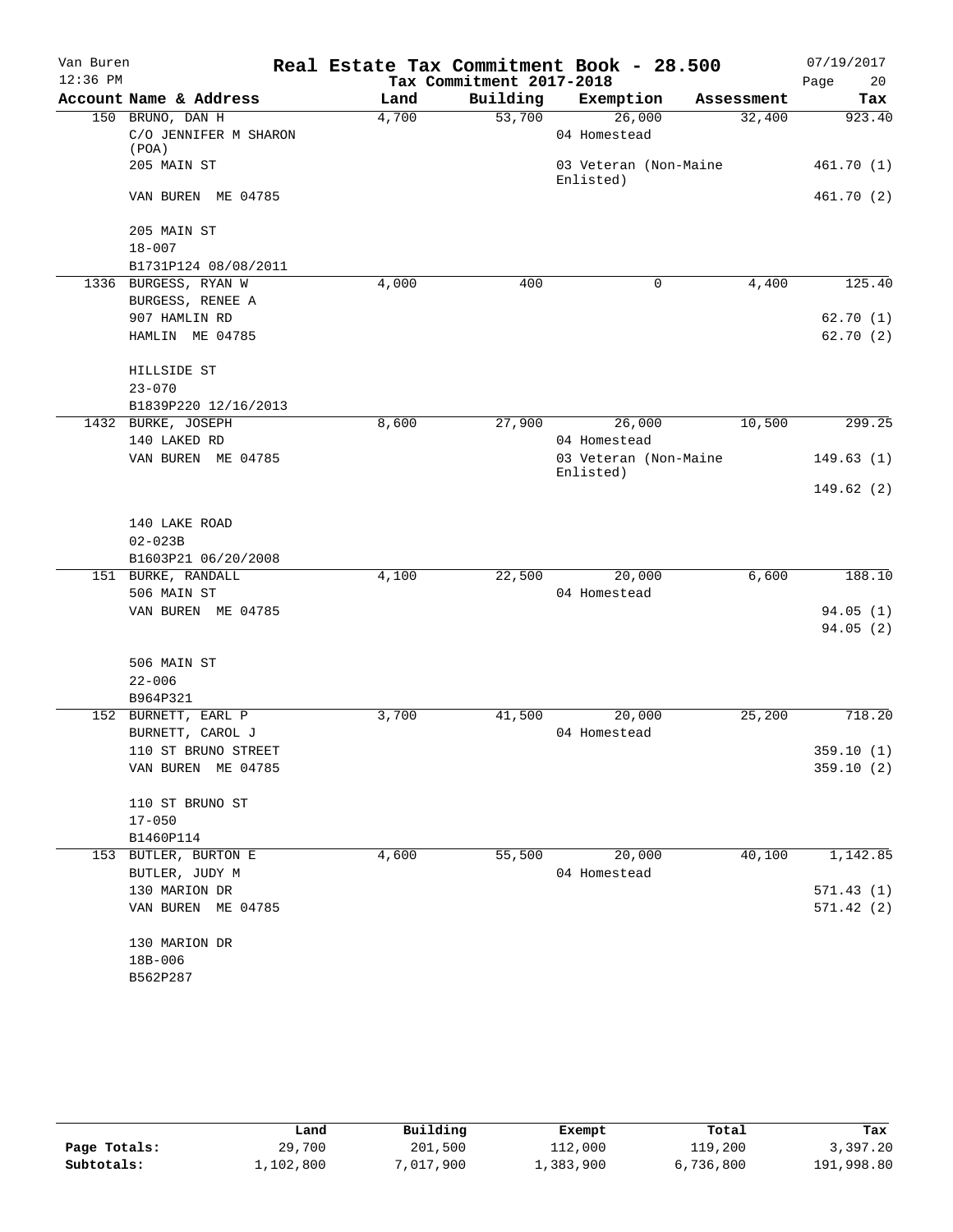| Van Buren<br>12:36 PM |                        |          | Real Estate Tax Commitment Book - 28.500<br>Tax Commitment 2017-2018 |           |            | 07/19/2017<br>Page<br>21 |
|-----------------------|------------------------|----------|----------------------------------------------------------------------|-----------|------------|--------------------------|
|                       | Account Name & Address | Land     | Building                                                             | Exemption | Assessment | Tax                      |
|                       | 178 BUTLER, KAREN R    | 3,400    | 52,000                                                               | 0         | 55,400     | 1,578.90                 |
|                       | BUTLER, RICHARD        |          |                                                                      |           |            |                          |
|                       | 232 PRESQUE ISLE RD    |          |                                                                      |           |            | 789.45 (1)               |
|                       | MARS HILL ME 04758     |          |                                                                      |           |            | 789.45 (2)               |
|                       | 558 MAIN ST            |          |                                                                      |           |            |                          |
|                       | $24 - 019$             |          |                                                                      |           |            |                          |
|                       | B1727P164 07/14/2011   |          |                                                                      |           |            |                          |
|                       | 173 BUTLER, KAREN R    | 4,100    | 0                                                                    | 0         | 4,100      | 116.85                   |
|                       | BUTLER, RICHARD        |          |                                                                      |           |            |                          |
|                       | 232 PRESQUE ISLE RD    |          |                                                                      |           |            | 58.43(1)                 |
|                       | MARS HILL ME 04758     |          |                                                                      |           |            | 58.42(2)                 |
|                       | 560 MAIN ST            |          |                                                                      |           |            |                          |
|                       | $24 - 018$             |          |                                                                      |           |            |                          |
|                       | B1727P164 07/14/2011   |          |                                                                      |           |            |                          |
|                       | 154 BUTT, LARRY S      | 11,600   | 0                                                                    | 0         | 11,600     | 330.60                   |
|                       | BUTT, JANE V           |          |                                                                      |           |            |                          |
|                       | 3587 CARIBOU RD.       |          |                                                                      |           |            | 165.30(1)                |
|                       | CROSS LAKE ME 04779    |          |                                                                      |           |            | 165.30(2)                |
|                       | <b>BEAULIEU RD</b>     |          |                                                                      |           |            |                          |
|                       | $09 - 038$             |          |                                                                      |           |            |                          |
|                       | B538P335               |          |                                                                      |           |            |                          |
|                       | 445 BUTT, LARRY S      | 7,900    | 0                                                                    | 0         | 7,900      | 225.15                   |
|                       | BUTT, JANE V           |          |                                                                      |           |            |                          |
|                       | PO BOX 1207            |          |                                                                      |           |            | 112.58(1)                |
|                       | HARLEM GA 30814        |          |                                                                      |           |            | 112.57(2)                |
|                       | RR 1                   |          |                                                                      |           |            |                          |
|                       | $09 - 043$             |          |                                                                      |           |            |                          |
|                       | B1814P202 06/14/2013   |          |                                                                      |           |            |                          |
|                       | 104 BUTT, LARRY S      | 10,800   | 0                                                                    | 0         | 10,800     | 307.80                   |
|                       | BUTT, JANE V           |          |                                                                      |           |            |                          |
|                       | 3587 CARIBOU RD.       |          |                                                                      |           |            | 153.90(1)                |
|                       | CROSS LAKE ME 04779    |          |                                                                      |           |            | 153.90(2)                |
|                       | PARENT RD              |          |                                                                      |           |            |                          |
|                       | $09 - 026$             |          |                                                                      |           |            |                          |
| 1314                  | CAITY J. HOLDINGS, LLC | 6,600    | 9,200                                                                | 0         | 15,800     | 450.30                   |
|                       | 212 N. MAIN ST.        |          |                                                                      |           |            |                          |
|                       | WINTER GARDEN FL 34787 |          |                                                                      |           |            | 225.15(1)                |
|                       |                        |          |                                                                      |           |            | 225.15(2)                |
|                       | 1296 MAIN ST           |          |                                                                      |           |            |                          |
|                       | $11 - 010C$            |          |                                                                      |           |            |                          |
|                       | B1955P179 11/10/2016   |          |                                                                      |           |            |                          |
|                       | 156 CALAHAN, JAMES G   | 4,300    | 3,700                                                                | 0         | 8,000      | 228.00                   |
|                       | CALAHAN, LOIS          |          |                                                                      |           |            |                          |
|                       | P O BOX 271            |          |                                                                      |           |            | 114.00(1)                |
|                       | VAN BUREN ME 04785     |          |                                                                      |           |            | 114.00(2)                |
|                       |                        |          |                                                                      |           |            |                          |
|                       | 272 PARENT RD          |          |                                                                      |           |            |                          |
|                       | $09 - 035B$            |          |                                                                      |           |            |                          |
|                       | B1164P123              |          |                                                                      |           |            |                          |
|                       |                        |          |                                                                      |           |            |                          |
|                       |                        |          |                                                                      |           |            |                          |
|                       | Land                   | Building |                                                                      | Exempt    | Total      | Tax                      |

| Page Totals: | 48,700    | 64,900    |           | 113,600   | 3,237.60   |
|--------------|-----------|-----------|-----------|-----------|------------|
| Subtotals:   | 1,151,500 | 7,082,800 | 1,383,900 | 6,850,400 | 195,236.40 |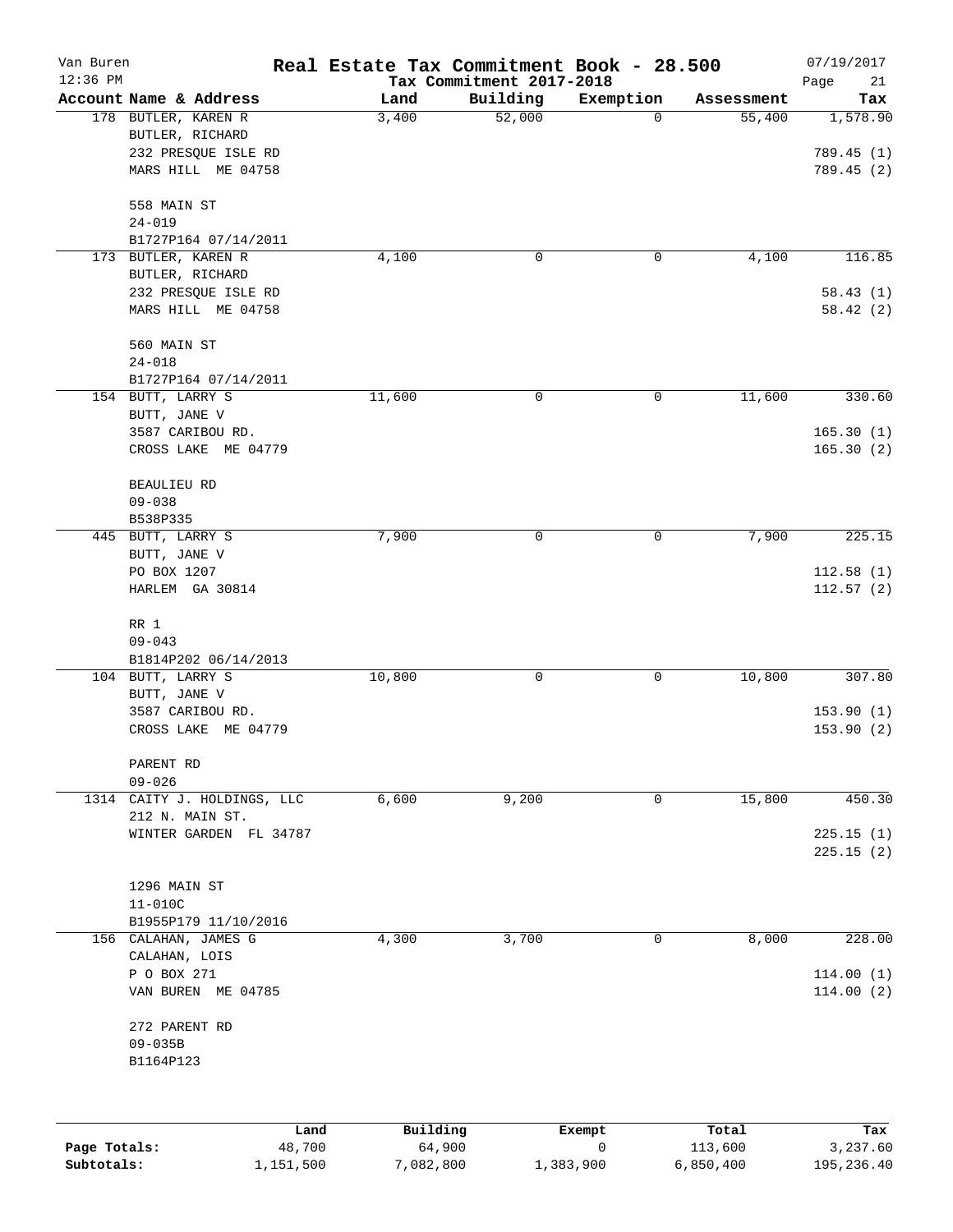| Van Buren<br>$12:36$ PM |                                |         |          | Tax Commitment 2017-2018 | Real Estate Tax Commitment Book - 28.500 |            | 07/19/2017<br>Page<br>22 |
|-------------------------|--------------------------------|---------|----------|--------------------------|------------------------------------------|------------|--------------------------|
|                         | Account Name & Address         |         | Land     | Building                 | Exemption                                | Assessment | Tax                      |
|                         | 1460 CANNON, SHEILA            |         | 4,100    | 500                      | 0                                        | 4,600      | 131.10                   |
|                         | P.O. BOX 225                   |         |          |                          |                                          |            |                          |
|                         | VAN BUREN ME 04785             |         |          |                          |                                          |            | 65.55(1)                 |
|                         |                                |         |          |                          |                                          |            | 65.55(2)                 |
|                         |                                |         |          |                          |                                          |            |                          |
|                         | Off Main St.                   |         |          |                          |                                          |            |                          |
|                         | $08 - 018$                     |         |          |                          |                                          |            |                          |
|                         | B1737P89 10/03/2011            |         |          |                          |                                          |            |                          |
|                         | 158 CANNON, THOMAS             |         | 17,200   | 0                        | 0                                        | 17,200     | 490.20                   |
|                         | CANNON, SHEILA                 |         |          |                          |                                          |            |                          |
|                         | P.O. BOX 225                   |         |          |                          |                                          |            | 245.10(1)                |
|                         | VAN BUREN ME 04785             |         |          |                          |                                          |            | 245.10(2)                |
|                         |                                |         |          |                          |                                          |            |                          |
|                         | CASTONGUAY RD                  |         |          |                          |                                          |            |                          |
|                         | $02 - 034C$                    |         |          |                          |                                          |            |                          |
|                         | B1446P175                      |         |          |                          |                                          |            |                          |
|                         | 159 CANNON, THOMAS             |         | 9,600    | 0                        | 0                                        | 9,600      | 273.60                   |
|                         | CANNON, SHEILA                 |         |          |                          |                                          |            |                          |
|                         | P.O. BOX 225                   |         |          |                          |                                          |            | 136.80(1)                |
|                         | VAN BUREN ME 04785             |         |          |                          |                                          |            | 136.80 (2)               |
|                         |                                |         |          |                          |                                          |            |                          |
|                         | CASTONGUAY RD                  |         |          |                          |                                          |            |                          |
|                         | $02 - 034B$                    |         |          |                          |                                          |            |                          |
|                         | B1446P175 04/30/2005           |         |          |                          |                                          |            |                          |
|                         | 160 CANNON, THOMAS R           |         | 0        | 900                      | 0                                        | 900        | 25.65                    |
|                         | CANNON, SHEILA M               |         |          |                          |                                          |            |                          |
|                         | PO BOX 225                     |         |          |                          |                                          |            | 12.83(1)                 |
|                         | VAN BUREN ME 04785             |         |          |                          |                                          |            | 12.82(2)                 |
|                         |                                |         |          |                          |                                          |            |                          |
|                         | 197 CASTONGUAY RD              |         |          |                          |                                          |            |                          |
|                         | $02 - 034 - T1$                |         |          |                          |                                          |            |                          |
|                         | B1826P332 09/10/2013 B1428P327 |         |          |                          |                                          |            |                          |
|                         | 157 CANNON, THOMAS R           |         | 67,200   | 62,000                   | 20,000                                   | 109,200    | 3,112.20                 |
|                         | CANNON, SHEILA M               |         |          |                          | 04 Homestead                             |            |                          |
|                         | PO BOX 225                     |         |          |                          |                                          |            | 1,556.10(1)              |
|                         | VAN BUREN ME 04785             |         |          |                          |                                          |            | 1,556.10(2)              |
|                         |                                |         |          |                          |                                          |            |                          |
|                         | 166 GERARD DR                  |         |          |                          |                                          |            |                          |
|                         | $02 - 034$                     |         |          |                          |                                          |            |                          |
|                         | B1450P64 05/31/2005            |         |          |                          |                                          |            |                          |
|                         | 161 CANNON, THOMAS R           |         | 7,300    | 4,700                    | 0                                        | 12,000     | 342.00                   |
|                         | CANNON, SHEILA M               |         |          |                          |                                          |            |                          |
|                         | PO BOX 225                     |         |          |                          |                                          |            | 171.00(1)                |
|                         | VAN BUREN ME 04785             |         |          |                          |                                          |            | 171.00(2)                |
|                         |                                |         |          |                          |                                          |            |                          |
|                         | CASTONGUAY RD.                 |         |          |                          |                                          |            |                          |
|                         | $02 - 030A$                    |         |          |                          |                                          |            |                          |
|                         | B1450P64 05/31/2005            |         |          |                          |                                          |            |                          |
|                         | 304 CANTO, DAVID B             |         | 10,400   | 65,000                   | 0                                        | 75,400     | 2,148.90                 |
|                         | WILSON, CHERYL                 |         |          |                          |                                          |            |                          |
|                         | 81 PARTRIDGE LN                |         |          |                          |                                          |            | 1,074.45(1)              |
|                         | CHERRY HILL NJ 08003           |         |          |                          |                                          |            | 1,074.45(2)              |
|                         |                                |         |          |                          |                                          |            |                          |
|                         | 899 MAIN ST                    |         |          |                          |                                          |            |                          |
|                         | $08 - 043$                     |         |          |                          |                                          |            |                          |
|                         | B1684P152 06/21/2010 B344P375  |         |          |                          |                                          |            |                          |
|                         |                                |         |          |                          |                                          |            |                          |
|                         |                                |         |          |                          |                                          |            |                          |
|                         |                                | Land    | Building |                          | Exempt                                   | Total      | Tax                      |
| Page Totals:            |                                | 115,800 | 133,100  |                          | 20,000                                   | 228,900    | 6,523.65                 |

**Subtotals:** 1,267,300 7,215,900 1,403,900 7,079,300 201,760.05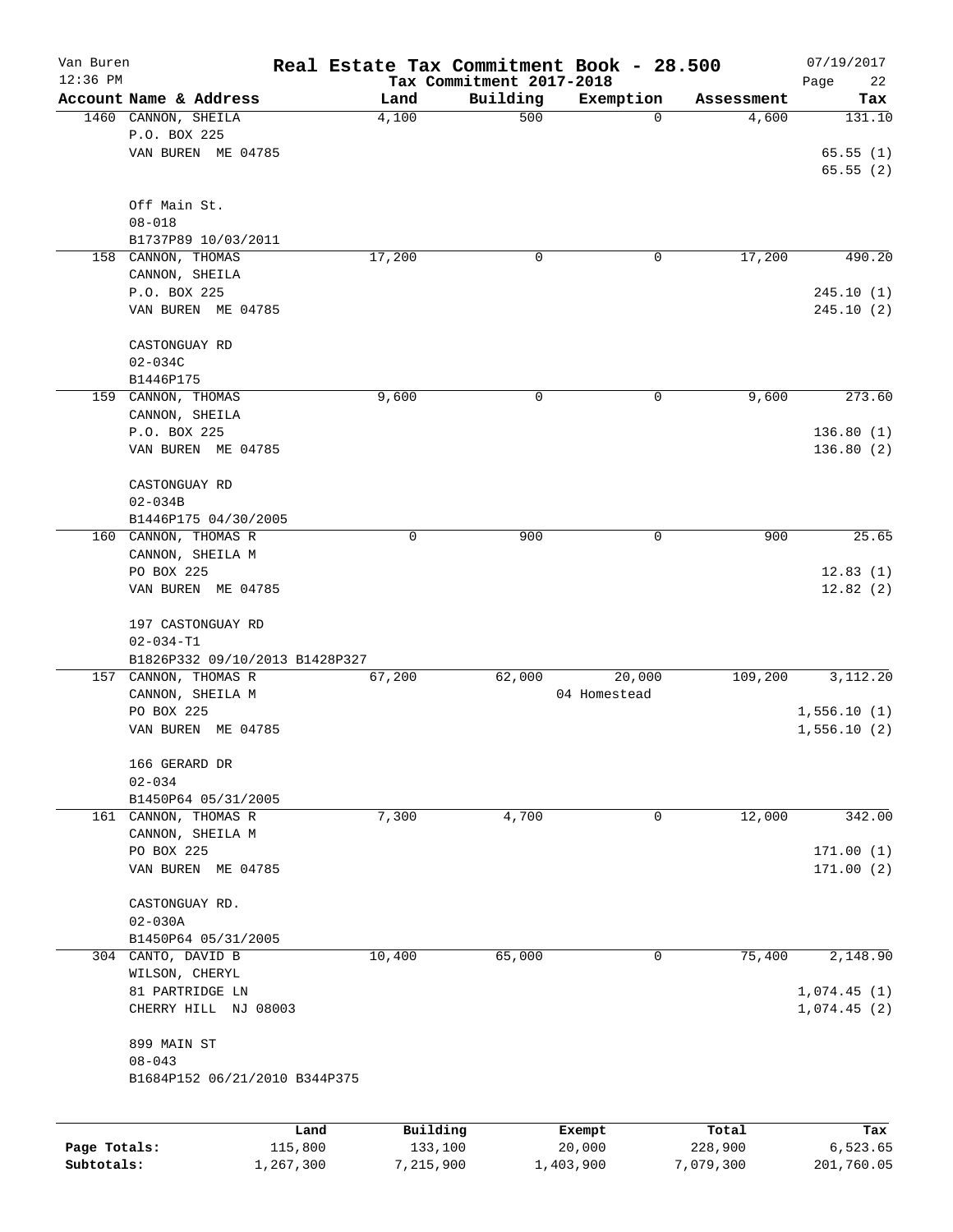| Van Buren    |                                                   | Real Estate Tax Commitment Book - 28.500 |                                      |                            |                  | 07/19/2017             |
|--------------|---------------------------------------------------|------------------------------------------|--------------------------------------|----------------------------|------------------|------------------------|
| $12:36$ PM   | Account Name & Address                            | Land                                     | Tax Commitment 2017-2018<br>Building | Exemption                  | Assessment       | Page<br>23<br>Tax      |
| 162          | CANXUS BROADCASTING                               | 6,700                                    | 17,200                               | 0                          | 23,900           | 681.15                 |
|              | CORPORATION<br>152 EAST GREEN RIDGE               |                                          |                                      |                            |                  |                        |
|              | RD.                                               |                                          |                                      |                            |                  |                        |
|              | CARIBOU ME 04736                                  |                                          |                                      |                            |                  | 340.58(1)<br>340.57(2) |
|              | 153 ALEXANDER RD.                                 |                                          |                                      |                            |                  |                        |
|              | $05 - 033A$                                       |                                          |                                      |                            |                  |                        |
|              | 163 CARBONNEAU, GREGORY P                         | 4,000                                    | 24,200                               | 26,000                     | 2,200            | 62.70                  |
|              | CARBONNEAU, MICHAEL<br>206 MAIN ST                |                                          |                                      | 04 Homestead<br>02 Veteran |                  | 31.35(1)               |
|              | VAN BUREN ME 04785                                |                                          |                                      |                            |                  | 31.35(2)               |
|              | 206 MAIN ST                                       |                                          |                                      |                            |                  |                        |
|              | $18 - 096$                                        |                                          |                                      |                            |                  |                        |
|              | B1774P42 07/23/2012 B1456P341<br>164 CARON, BRIAN | 5,800                                    | 94,200                               | 20,000                     | 80,000           | 2,280.00               |
|              | CARON, CHRISTINA P                                |                                          |                                      | 04 Homestead               |                  |                        |
|              | 145 LAPLANTE HEIGHTS                              |                                          |                                      |                            |                  | 1,140.00(1)            |
|              | VAN BUREN ME 04785                                |                                          |                                      |                            |                  | 1,140.00(2)            |
|              | 145 LAPLANTE HEIGHTS                              |                                          |                                      |                            |                  |                        |
|              | 18C-002C                                          |                                          |                                      |                            |                  |                        |
|              | B1611P151 08/26/2008<br>1467 CARON, BRIAN         | 15,800                                   | 1,700                                | 0                          | 17,500           | 498.75                 |
|              | 145 LAPLANTE HEIGHTS                              |                                          |                                      |                            |                  |                        |
|              | VAN BUREN ME 04785                                |                                          |                                      |                            |                  | 249.38 (1)             |
|              |                                                   |                                          |                                      |                            |                  | 249.37 (2)             |
|              | 385 CHAMPLAIN ST                                  |                                          |                                      |                            |                  |                        |
|              | $03 - 001$                                        |                                          |                                      |                            |                  |                        |
|              | B1709P57 01/10/2011                               |                                          |                                      |                            |                  |                        |
|              | 176 CARON, BRIAN R<br>CARON, CHRISTINA P          | 5,400                                    | 14,600                               | 0                          | 20,000           | 570.00                 |
|              | 145 LAPLANTE HEIGHTS                              |                                          |                                      |                            |                  | 285.00(1)              |
|              | VAN BUREN ME 04785                                |                                          |                                      |                            |                  | 285.00(2)              |
|              | 164 CLOVERHILL DR.                                |                                          |                                      |                            |                  |                        |
|              | 18C-002G                                          |                                          |                                      |                            |                  |                        |
|              | 1535 CARON, CHRISTINA P                           | 5,400                                    | 0                                    | 0                          | 5,400            | 153.90                 |
|              | 145 LAPLANTE HEIGHTS<br>VAN BUREN ME 04785        |                                          |                                      |                            |                  | 76.95(1)               |
|              |                                                   |                                          |                                      |                            |                  | 76.95 (2)              |
|              | LAPLANTE HEIGHTS                                  |                                          |                                      |                            |                  |                        |
|              | 18C-001B                                          |                                          |                                      |                            |                  |                        |
|              | B1703P171 11/29/2010                              |                                          |                                      |                            |                  |                        |
|              | 1328 CARON, CRAIG                                 | 3,600                                    | 46,300                               | 0                          | 49,900           | 1,422.15               |
|              | CARON, MACY<br>142 FULTON ST.                     |                                          |                                      |                            |                  | 711.08(1)              |
|              | VAN BUREN ME 04785                                |                                          |                                      |                            |                  | 711.07(2)              |
|              | 142 FULTON ST                                     |                                          |                                      |                            |                  |                        |
|              | $19 - 047$                                        |                                          |                                      |                            |                  |                        |
|              | B1906P168 09/01/2015                              |                                          |                                      |                            |                  |                        |
|              |                                                   |                                          |                                      |                            |                  |                        |
| Page Totals: | Land<br>46,700                                    | Building<br>198,200                      |                                      | Exempt<br>46,000           | Total<br>198,900 | Tax<br>5,668.65        |
| Subtotals:   | 1,314,000                                         | 7,414,100                                |                                      | 1,449,900                  | 7,278,200        | 207, 428.70            |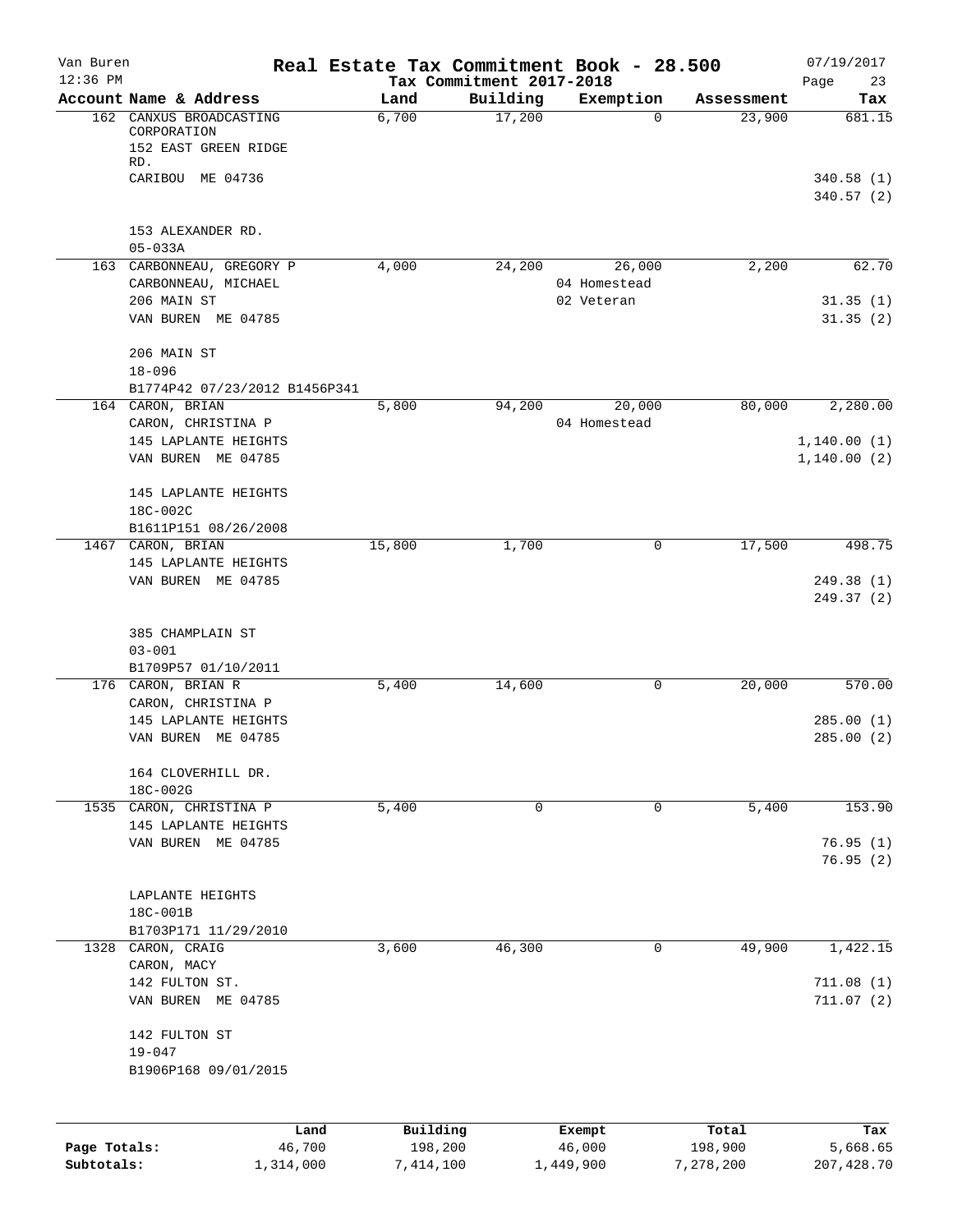| Van Buren    |                                               | Real Estate Tax Commitment Book - 28.500 |                          |                     |                      | 07/19/2017    |
|--------------|-----------------------------------------------|------------------------------------------|--------------------------|---------------------|----------------------|---------------|
| $12:36$ PM   |                                               |                                          | Tax Commitment 2017-2018 |                     |                      | Page<br>24    |
|              | Account Name & Address<br>165 CARON, DONALD R | Land<br>4,800                            | Building<br>47,100       | Exemption<br>20,000 | Assessment<br>31,900 | Tax<br>909.15 |
|              |                                               |                                          |                          | 04 Homestead        |                      |               |
|              | CARON, LISA M<br>781 MAIN ST                  |                                          |                          |                     |                      |               |
|              |                                               |                                          |                          |                     |                      | 454.58(1)     |
|              | VAN BUREN ME 04785                            |                                          |                          |                     |                      | 454.57 (2)    |
|              | 112 WRIGHT ST                                 |                                          |                          |                     |                      |               |
|              | $21 - 020A$                                   |                                          |                          |                     |                      |               |
|              | B747P88                                       |                                          |                          |                     |                      |               |
| 1203         | CARON, DONALD R.                              | 13,400                                   | 89,200                   | $\mathbf 0$         | 102,600              | 2,924.10      |
|              | CARON, LISA M.                                |                                          |                          |                     |                      |               |
|              | 781 MAIN ST.                                  |                                          |                          |                     |                      | 1,462.05(1)   |
|              | VAN BUREN ME 04785                            |                                          |                          |                     |                      | 1,462.05(2)   |
|              | 781 MAIN ST                                   |                                          |                          |                     |                      |               |
|              | $08 - 020$                                    |                                          |                          |                     |                      |               |
|              | B491P67                                       |                                          |                          |                     |                      |               |
|              |                                               |                                          |                          |                     |                      | 133.95        |
|              | 349 CARON, LANCE                              | 3,500                                    | 21,200                   | 20,000              | 4,700                |               |
|              | 112 WRIGHT ST.                                |                                          |                          | 04 Homestead        |                      |               |
|              | VAN BUREN ME 04785                            |                                          |                          |                     |                      | 66.98(1)      |
|              |                                               |                                          |                          |                     |                      | 66.97(2)      |
|              | 111 HILLSIDE ST                               |                                          |                          |                     |                      |               |
|              | $23 - 060$                                    |                                          |                          |                     |                      |               |
|              | B1702P33 11/15/2010 B1617P117                 |                                          |                          |                     |                      |               |
|              | 168 CARON, LOUIS JR                           | 7,500                                    | 6,800                    | 0                   | 14,300               | 407.55        |
|              | CARON, SHIRLEY A                              |                                          |                          |                     |                      |               |
|              |                                               |                                          |                          |                     |                      |               |
|              | 306 MAIN ST APT 201                           |                                          |                          |                     |                      | 203.78(1)     |
|              | VAN BUREN ME 04785                            |                                          |                          |                     |                      | 203.77(2)     |
|              | 102 PIERCE ST                                 |                                          |                          |                     |                      |               |
|              | $20 - 090$                                    |                                          |                          |                     |                      |               |
|              | B1588P212                                     |                                          |                          |                     |                      |               |
|              | 166 CARON, LOUIS JR                           | 9,500                                    | 50,200                   | 20,000              | 39,700               | 1,131.45      |
|              | CARON, SHIRLEY A.                             |                                          |                          | 04 Homestead        |                      |               |
|              | 306 MAIN ST APT 201                           |                                          |                          |                     |                      | 565.73(1)     |
|              | VAN BUREN ME 04785                            |                                          |                          |                     |                      | 565.72(2)     |
|              |                                               |                                          |                          |                     |                      |               |
|              | 306 MAIN ST                                   |                                          |                          |                     |                      |               |
|              | $20 - 077$                                    |                                          |                          |                     |                      |               |
|              | B1588P212                                     |                                          |                          |                     |                      |               |
| 167          | CARON, LOUIS JR                               | 6,900                                    | 0                        | 0                   | 6,900                | 196.65        |
|              | CARON, SHIRLEY A                              |                                          |                          |                     |                      |               |
|              | 306 MAIN ST APT 201                           |                                          |                          |                     |                      | 98.33(1)      |
|              | VAN BUREN ME 04785                            |                                          |                          |                     |                      | 98.32 (2)     |
|              | MAIN ST                                       |                                          |                          |                     |                      |               |
|              | $20 - 076$                                    |                                          |                          |                     |                      |               |
|              | B1588P212                                     |                                          |                          |                     |                      |               |
| 170          |                                               |                                          | 25,400                   | 20,000              | 9,000                | 256.50        |
|              | CARON, LUCILLE                                | 3,600                                    |                          |                     |                      |               |
|              | 110 TYLER ST                                  |                                          |                          | 04 Homestead        |                      |               |
|              | VAN BUREN ME 04785                            |                                          |                          |                     |                      | 128.25(1)     |
|              |                                               |                                          |                          |                     |                      | 128.25(2)     |
|              | 121 WILSON ST                                 |                                          |                          |                     |                      |               |
|              | $23 - 034$                                    |                                          |                          |                     |                      |               |
|              |                                               |                                          |                          |                     |                      |               |
|              |                                               |                                          |                          |                     |                      |               |
|              |                                               | Building<br>Land                         |                          | Exempt              | Total                | Tax           |
| Page Totals: | 49,200                                        | 239,900                                  |                          | 80,000              | 209,100              | 5,959.35      |
| Subtotals:   | 1,363,200                                     | 7,654,000                                |                          | 1,529,900           | 7,487,300            | 213,388.05    |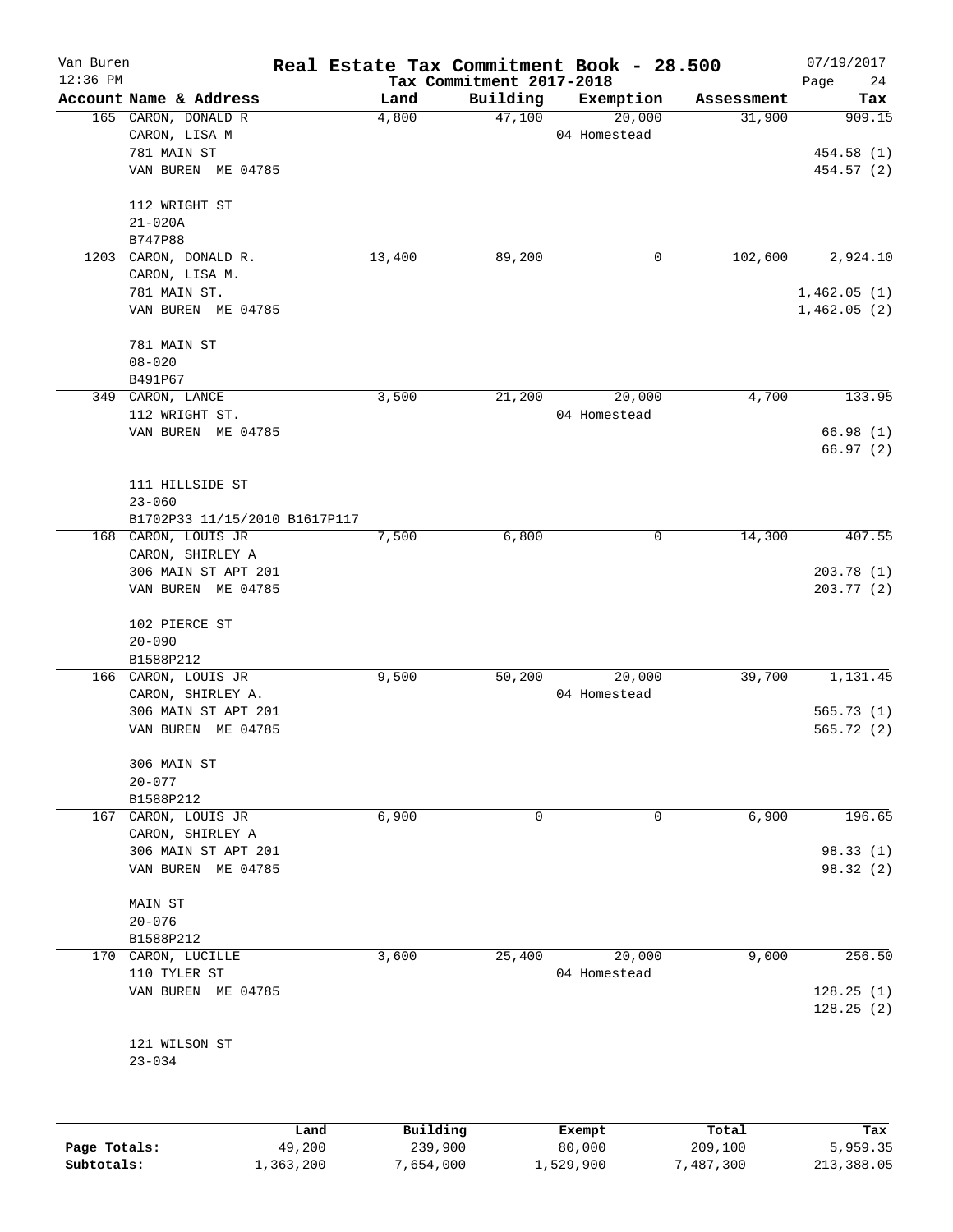| Van Buren    |                                       |        |          |                          | Real Estate Tax Commitment Book - 28.500 |            | 07/19/2017     |
|--------------|---------------------------------------|--------|----------|--------------------------|------------------------------------------|------------|----------------|
| $12:36$ PM   |                                       |        |          | Tax Commitment 2017-2018 |                                          |            | 25<br>Page     |
|              | Account Name & Address                |        | Land     | Building                 | Exemption                                | Assessment | Tax            |
|              | 171 CARON, O'NEIL                     |        | 3,600    | 24,300                   | 20,000                                   | 7,900      | 225.15         |
|              | CARON, BRENDA<br>156 FULTON ST        |        |          |                          | 04 Homestead                             |            | 112.58(1)      |
|              | VAN BUREN ME 04785                    |        |          |                          |                                          |            |                |
|              |                                       |        |          |                          |                                          |            | 112.57(2)      |
|              | 156 FULTON ST                         |        |          |                          |                                          |            |                |
|              | $19 - 043$                            |        |          |                          |                                          |            |                |
|              | B820P201                              |        |          |                          |                                          |            |                |
|              | 174 CARON, ROBERT E JR                |        | 5,000    | 42,800                   | 20,000                                   | 27,800     | 792.30         |
|              | CARON, COLETTE                        |        |          |                          | 04 Homestead                             |            |                |
|              | 110 BROOK AVE                         |        |          |                          |                                          |            | 396.15(1)      |
|              | VAN BUREN ME 04785                    |        |          |                          |                                          |            | 396.15(2)      |
|              | 110 BROOK AVE.                        |        |          |                          |                                          |            |                |
|              | $17 - 063$                            |        | 4,800    |                          |                                          |            |                |
|              | 175 CARON, RUDOLPH L<br>CARON, CLAIRE |        |          | 51,400                   | 20,000<br>04 Homestead                   | 36,200     | 1,031.70       |
|              |                                       |        |          |                          |                                          |            |                |
|              | 135 MARION DR<br>VAN BUREN ME 04785   |        |          |                          |                                          |            | 515.85(1)      |
|              |                                       |        |          |                          |                                          |            | 515.85(2)      |
|              | 135 MARION DR                         |        |          |                          |                                          |            |                |
|              | 18B-009                               |        |          |                          |                                          |            |                |
|              | B419P109                              |        |          |                          |                                          |            |                |
| 6            | CARRATURO, DALE                       |        | 3,200    | 32,100                   | 0                                        | 35,300     | 1,006.05       |
|              | 1322 LARRY LANE                       |        |          |                          |                                          |            |                |
|              | LAREDO TX 78095                       |        |          |                          |                                          |            | 503.03(1)      |
|              |                                       |        |          |                          |                                          |            | 503.02(2)      |
|              | 154 ST BRUNO ST                       |        |          |                          |                                          |            |                |
|              | $17 - 012$                            |        |          |                          |                                          |            |                |
|              | B1906P106 08/31/2015                  |        |          |                          |                                          |            |                |
|              | 179 CARRIER, GILMAN J                 |        | 4,600    | 52,100                   | 20,000                                   | 36,700     | 1,045.95       |
|              | 185 LYNNE ST                          |        |          |                          | 04 Homestead                             |            |                |
|              | VAN BUREN ME 04785                    |        |          |                          |                                          |            | 522.98(1)      |
|              |                                       |        |          |                          |                                          |            | 522.97(2)      |
|              | 185 LYNNE ST                          |        |          |                          |                                          |            |                |
|              | $19 - 071$                            |        |          |                          |                                          |            |                |
|              | B1305P97                              |        |          |                          |                                          |            |                |
|              | 180 CARRIER, ROBERT                   |        | 6,400    | 84,800                   | 20,000                                   | 71,200     | 2,029.20       |
|              | CARRIER, STELLA M                     |        |          |                          | 04 Homestead                             |            |                |
|              | 159 VIOLETTE ST                       |        |          |                          |                                          |            | 1,014.60(1)    |
|              | VAN BUREN ME 04785                    |        |          |                          |                                          |            | 1,014.60(2)    |
|              |                                       |        |          |                          |                                          |            |                |
|              | 159 VIOLETTE ST                       |        |          |                          |                                          |            |                |
|              | $16 - 081$                            |        |          |                          |                                          |            |                |
|              | B1229P104                             |        |          |                          |                                          |            |                |
| 450          | CASHMAN, ROBERT                       |        | 15,700   | 67,300                   | 0                                        | 83,000     | 2,365.50       |
|              | CASHMAN, LINDA                        |        |          |                          |                                          |            |                |
|              | 1104 MAIN STREET                      |        |          |                          |                                          |            | 1,182.75(1)    |
|              | VAN BUREN ME 04785                    |        |          |                          |                                          |            | 1, 182. 75 (2) |
|              | 314 MAIN ST                           |        |          |                          |                                          |            |                |
|              | $20 - 075$                            |        |          |                          |                                          |            |                |
|              | B1606P301                             |        |          |                          |                                          |            |                |
|              |                                       |        |          |                          |                                          |            |                |
|              |                                       |        |          |                          |                                          |            |                |
|              |                                       | Land   | Building |                          | Exempt                                   | Total      | Tax            |
| Page Totals: |                                       | 43,300 | 354,800  |                          | 100,000                                  | 298,100    | 8,495.85       |

**Subtotals:** 1,406,500 8,008,800 1,629,900 7,785,400 221,883.90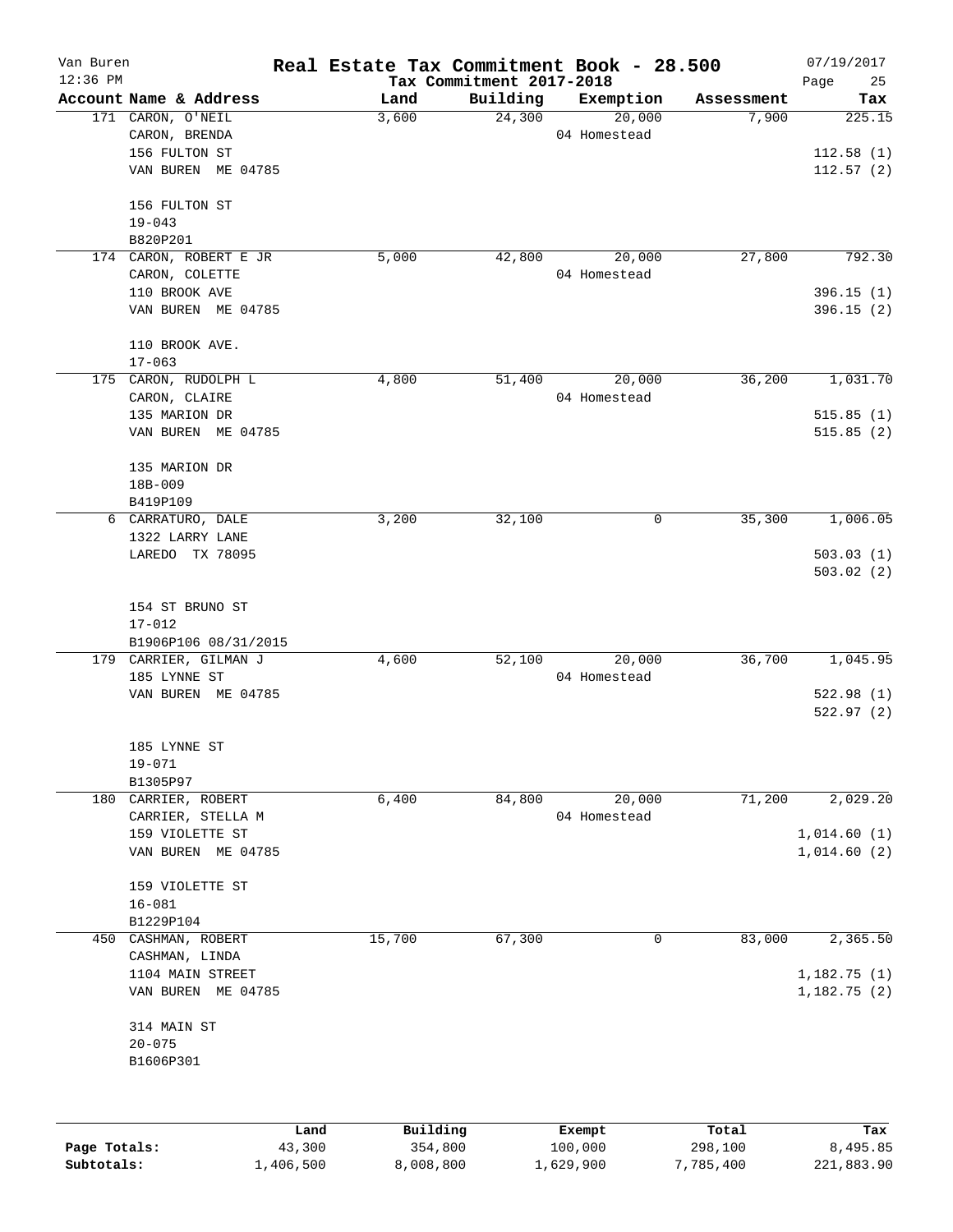| Van Buren    |                          |                               |           |                          | Real Estate Tax Commitment Book - 28.500 |            | 07/19/2017   |
|--------------|--------------------------|-------------------------------|-----------|--------------------------|------------------------------------------|------------|--------------|
| $12:36$ PM   |                          |                               |           | Tax Commitment 2017-2018 |                                          |            | Page<br>26   |
|              | Account Name & Address   |                               | Land      | Building                 | Exemption                                | Assessment | Tax          |
|              | 182 CASHMAN, ROBERT R    |                               | 11,700    | 89,800                   | 20,000                                   | 81,500     | 2,322.75     |
|              | CASHMAN, LINDA A         |                               |           |                          | 04 Homestead                             |            |              |
|              | 1104 MAIN ST             |                               |           |                          |                                          |            | 1, 161.38(1) |
|              | VAN BUREN ME 04785       |                               |           |                          |                                          |            | 1, 161.37(2) |
|              | 1104 MAIN ST             |                               |           |                          |                                          |            |              |
|              | $09 - 015$               |                               |           |                          |                                          |            |              |
|              | B1124P10                 |                               |           |                          |                                          |            |              |
| 183          |                          | CASTONGUAY, LUCILLE R         | 4,900     | 67,700                   | 20,000                                   | 52,600     | 1,499.10     |
|              | 112 WATERMILL RD         |                               |           |                          | 04 Homestead                             |            |              |
|              | VAN BUREN ME 04785       |                               |           |                          |                                          |            | 749.55(1)    |
|              |                          |                               |           |                          |                                          |            | 749.55(2)    |
|              | 112 WATERMILL RD         |                               |           |                          |                                          |            |              |
|              | $16 - 032$               |                               |           |                          |                                          |            |              |
|              | B381P96                  |                               |           |                          |                                          |            |              |
|              | 189 CASTONGUAY, NORMAN J |                               | 3,200     | 23,900                   | 20,000                                   | 7,100      | 202.35       |
|              |                          | CASTONGUAY, JACQUELINE        |           |                          | 04 Homestead                             |            |              |
|              | 106 CHAMPLAIN ST         |                               |           |                          |                                          |            | 101.18(1)    |
|              | VAN BUREN ME 04785       |                               |           |                          |                                          |            | 101.17(2)    |
|              | 106 CHAMPLAIN ST         |                               |           |                          |                                          |            |              |
|              | $20 - 047$               |                               |           |                          |                                          |            |              |
|              | B1524P124                |                               |           |                          |                                          |            |              |
|              | 185 CASTONGUAY, PIERRE R |                               | 8,400     | 57,900                   | 20,000                                   | 46,300     | 1,319.55     |
|              |                          | CASTONGUAY, SOLANGE J         |           |                          | 04 Homestead                             |            |              |
|              | 1175 MAIN ST             |                               |           |                          |                                          |            | 659.78 (1)   |
|              | VAN BUREN ME 04785       |                               |           |                          |                                          |            | 659.77 (2)   |
|              |                          |                               |           |                          |                                          |            |              |
|              | 1175 MAIN ST             |                               |           |                          |                                          |            |              |
|              | 09-041E                  |                               |           |                          |                                          |            |              |
|              | B1029P83                 |                               |           |                          |                                          |            |              |
|              |                          | 186 CASTONGUAY, RICHARD J.    | 3,100     | 31,500                   | 26,000                                   | 8,600      | 245.10       |
|              |                          | CASTONGUAY, CLAUDETTE         |           |                          | 04 Homestead                             |            |              |
|              | М.                       |                               |           |                          |                                          |            |              |
|              | 118 HILLSIDE ST          |                               |           |                          | 02 Veteran                               |            | 122.55(1)    |
|              | VAN BUREN ME 04785       |                               |           |                          |                                          |            | 122.55(2)    |
|              | 118 HILLSIDE ST          |                               |           |                          |                                          |            |              |
|              | $23 - 090$               |                               |           |                          |                                          |            |              |
|              |                          | B1667P290 01/22/2010 B362P263 |           |                          |                                          |            |              |
|              | 187 CASTONGUAY, SCOTT A  |                               | 3,400     | 4,900                    | 0                                        | 8,300      | 236.55       |
|              | CASTONGUAY, LUCILLE      |                               |           |                          |                                          |            |              |
|              | 119 CENTER ST            |                               |           |                          |                                          |            | 118.28(1)    |
|              | VAN BUREN ME 04785       |                               |           |                          |                                          |            | 118.27(2)    |
|              | 269 LAKE RD              |                               |           |                          |                                          |            |              |
|              | $04 - 019$               |                               |           |                          |                                          |            |              |
|              | B960P342                 |                               |           |                          |                                          |            |              |
|              | 188 CASTONGUAY, SCOTT A  |                               | 4,500     | 43,800                   | 20,000                                   | 28,300     | 806.55       |
|              | JANKOWSKI, CHERYL A      |                               |           |                          | 04 Homestead                             |            |              |
|              | 119 CENTER ST            |                               |           |                          |                                          |            | 403.28(1)    |
|              | VAN BUREN ME 04785       |                               |           |                          |                                          |            | 403.27(2)    |
|              |                          |                               |           |                          |                                          |            |              |
|              | 119 CENTER ST            |                               |           |                          |                                          |            |              |
|              | $16 - 049$               |                               |           |                          |                                          |            |              |
|              | B1390P64                 |                               |           |                          |                                          |            |              |
|              |                          | Land                          | Building  |                          | Exempt                                   | Total      | Tax          |
| Page Totals: |                          | 39,200                        | 319,500   |                          | 126,000                                  | 232,700    | 6,631.95     |
| Subtotals:   |                          | 1,445,700                     | 8,328,300 |                          | 1,755,900                                | 8,018,100  | 228,515.85   |
|              |                          |                               |           |                          |                                          |            |              |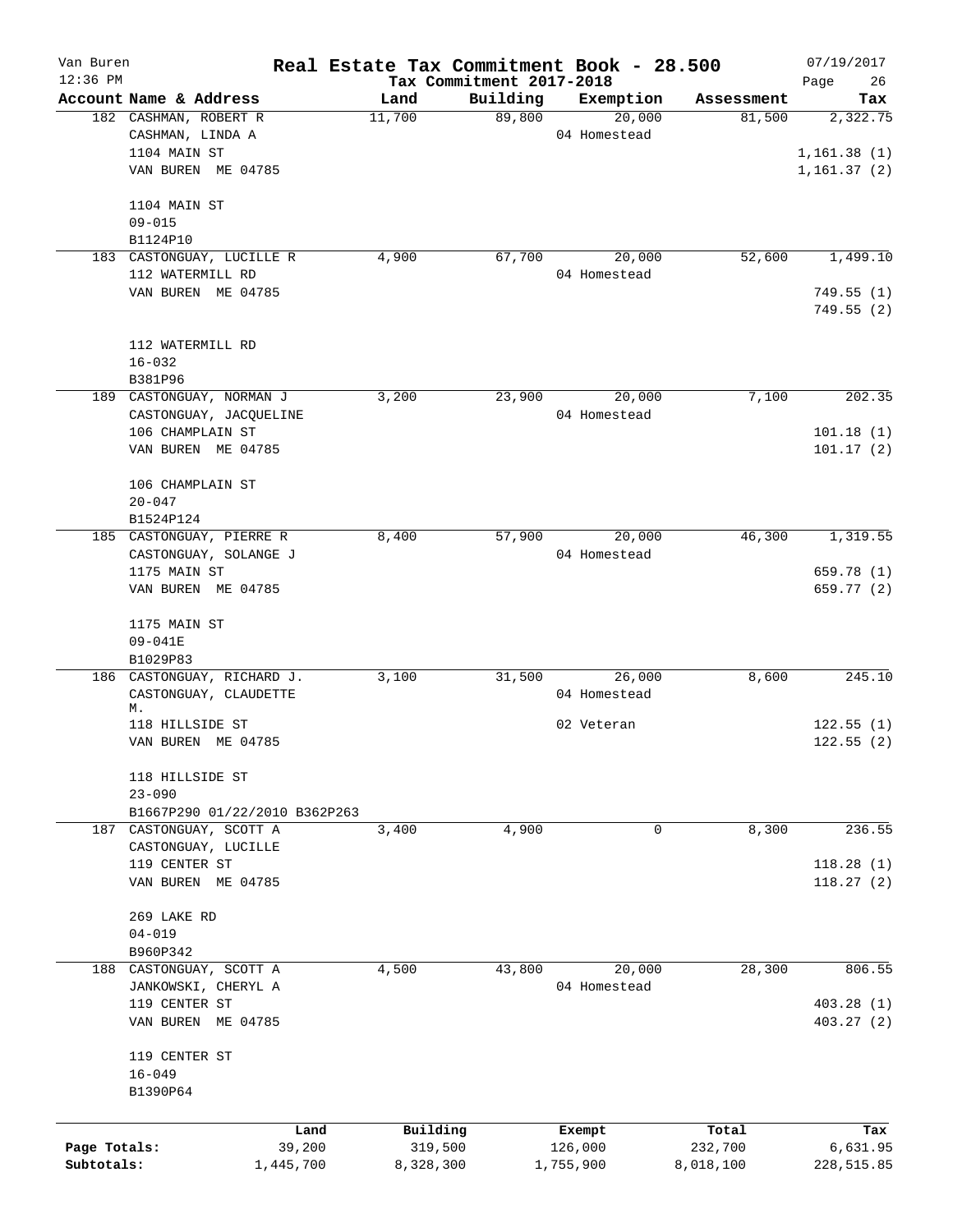| Van Buren<br>$12:36$ PM |                                                                      |        | Real Estate Tax Commitment Book - 28.500<br>Tax Commitment 2017-2018 |                        |            | 07/19/2017<br>Page<br>27 |
|-------------------------|----------------------------------------------------------------------|--------|----------------------------------------------------------------------|------------------------|------------|--------------------------|
|                         | Account Name & Address                                               | Land   | Building                                                             | Exemption              | Assessment | Tax                      |
|                         | 190 CASTONGUAY, SHERI J<br>CASTONGUAY, GREGG                         | 7,800  | 0                                                                    | $\Omega$               | 7,800      | 222.30                   |
|                         | 3329 BEDMINSTER RD<br>OTTSVILLE PA 18942                             |        |                                                                      |                        |            | 111.15(1)<br>111.15(2)   |
|                         | RR 1                                                                 |        |                                                                      |                        |            |                          |
|                         | $09 - 041$                                                           |        |                                                                      |                        |            |                          |
|                         | B1445P228<br>768 CHABRE, HEDRICK                                     | 7,300  | $\mathbf 0$                                                          | 0                      | 7,300      | 208.05                   |
|                         | CHABRE, CLAUDETTE                                                    |        |                                                                      |                        |            |                          |
|                         | 156 CHAMPLAIN ST<br>VAN BUREN ME 04785                               |        |                                                                      |                        |            | 104.03(1)<br>104.02(2)   |
|                         | CHAMPLAIN ST<br>$19 - 074$                                           |        |                                                                      |                        |            |                          |
|                         | B1864P10 08/14/2014                                                  |        |                                                                      |                        |            |                          |
|                         | 192 CHABRE, HEDRICK J                                                | 8,200  | 54,100                                                               | 20,000                 | 42,300     | 1,205.55                 |
|                         | CHABRE, CLAUDETTE<br>156 CHAMPLAIN ST<br>VAN BUREN ME 04785          |        |                                                                      | 04 Homestead           |            | 602.78(1)<br>602.77(2)   |
|                         |                                                                      |        |                                                                      |                        |            |                          |
|                         | 156 CHAMPLAIN ST<br>$19 - 075$                                       |        |                                                                      |                        |            |                          |
|                         | B875P177                                                             |        |                                                                      |                        |            |                          |
|                         | 300 CHAMBERLAIN, NORMAN G<br>35 MAIN ST 9A<br>SOUTH WINDSOR CT 06040 | 4,400  | 1,400                                                                | 0                      | 5,800      | 165.30<br>82.65(1)       |
|                         |                                                                      |        |                                                                      |                        |            | 82.65(2)                 |
|                         | ST MARY BROOK RD<br>$02 - 038$                                       |        |                                                                      |                        |            |                          |
|                         | B1601P104                                                            |        |                                                                      |                        |            |                          |
|                         | 195 CHAMBERLAIN, NORMAN G<br>108 ST MARY'S BROOK RD                  | 7,000  | 17,300                                                               | 24,300<br>04 Homestead | 0          | 0.00                     |
|                         | VAN BUREN ME 04785                                                   |        |                                                                      | 02 Veteran             |            |                          |
|                         | 108 ST MARY'S BROOK RD<br>$02 - 038A$                                |        |                                                                      |                        |            |                          |
|                         | B1558P224                                                            |        |                                                                      |                        |            |                          |
| 196                     | CHAMBERLAND, LORANCE V                                               | 4,600  | 55,600                                                               | 20,000                 | 40,200     | 1,145.70                 |
|                         | 201 LYNNE STREET<br>VAN BUREN ME 04785                               |        |                                                                      | 04 Homestead           |            | 572.85(1)                |
|                         |                                                                      |        |                                                                      |                        |            | 572.85(2)                |
|                         | 201 LYNNE ST<br>$19 - 083$                                           |        |                                                                      |                        |            |                          |
|                         | B1585P6 02/11/2008                                                   |        |                                                                      |                        |            |                          |
| 197                     | CHAMPLIN, FRANCIS T<br>(LIVING TRUST)<br>CHAMPLIN, EDWINA            | 13,700 | 0                                                                    | 0                      | 13,700     | 390.45                   |
|                         | P O BOX 262                                                          |        |                                                                      |                        |            | 195.23(1)                |
|                         | VAN BUREN ME 04785                                                   |        |                                                                      |                        |            | 195.22(2)                |
|                         | OFF HAMLIN RD                                                        |        |                                                                      |                        |            |                          |
|                         | $03 - 015$<br>B1022P306                                              |        |                                                                      |                        |            |                          |
|                         |                                                                      | Land   | Building                                                             | Exempt                 | Total      | Tax                      |
| Page Totals:            |                                                                      | 53,000 | 128,400                                                              | 64,300                 | 117,100    | 3,337.35                 |
| Subtotals:              | 1,498,700                                                            |        | 8,456,700                                                            | 1,820,200              | 8,135,200  | 231,853.20               |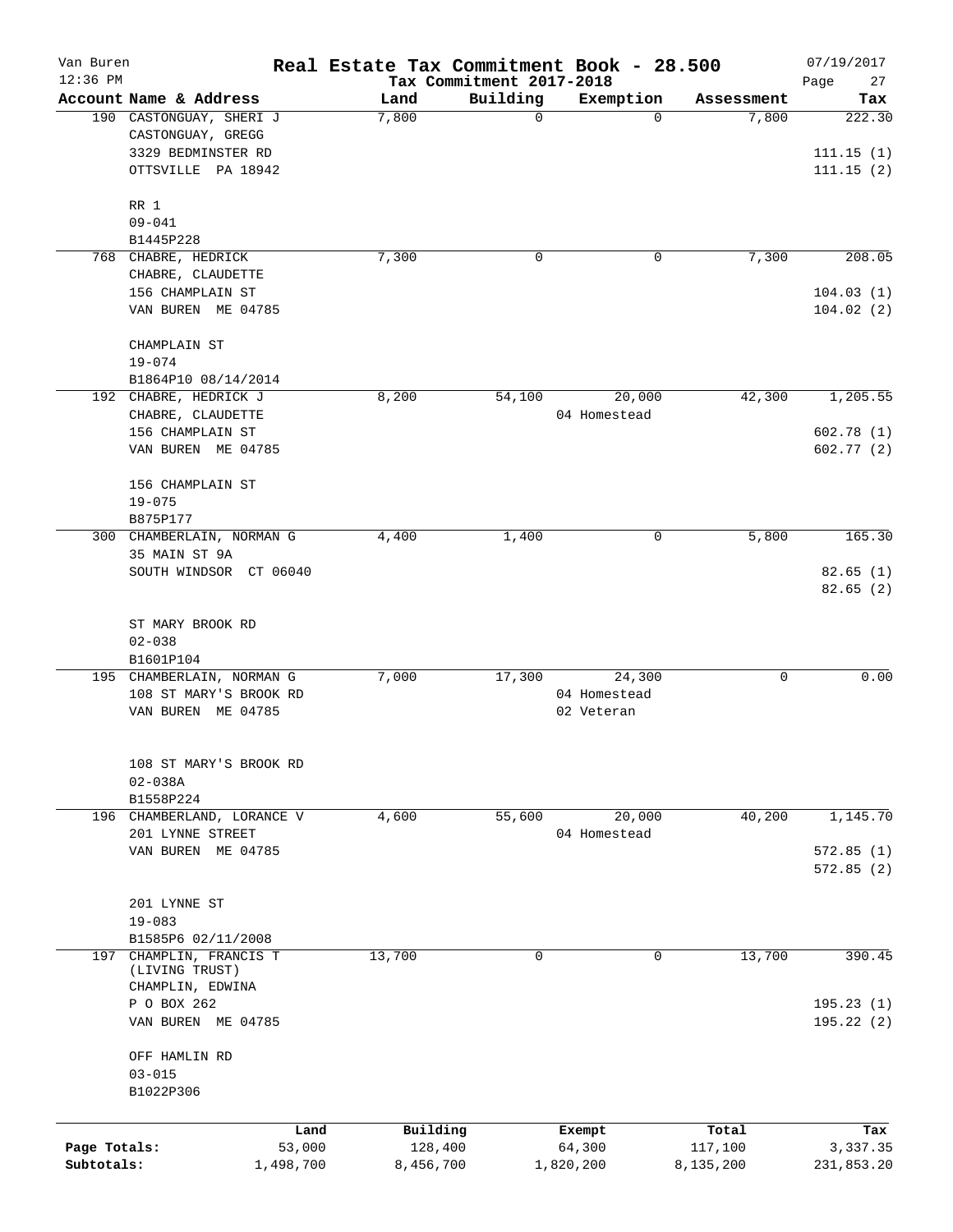| Van Buren<br>$12:36$ PM |                                  | Real Estate Tax Commitment Book - 28.500 | Tax Commitment 2017-2018 |              |            | 07/19/2017<br>28<br>Page |
|-------------------------|----------------------------------|------------------------------------------|--------------------------|--------------|------------|--------------------------|
|                         | Account Name & Address           | Land                                     | Building                 | Exemption    | Assessment | Tax                      |
|                         | 199 CHAN, WILLIAM G              | 5,000                                    | 78,800                   | 20,000       | 63,800     | 1,818.30                 |
|                         | CHAN, MOLAN                      |                                          |                          | 04 Homestead |            |                          |
|                         | 109 HIGH ST                      |                                          |                          |              |            | 909.15(1)                |
|                         | VAN BUREN ME 04785               |                                          |                          |              |            | 909.15(2)                |
|                         | 109 HIGH ST                      |                                          |                          |              |            |                          |
|                         | $14 - 133$                       |                                          |                          |              |            |                          |
|                         | B414P702                         |                                          |                          |              |            |                          |
|                         | 509 CHASSE, DENISE S             | 3,900                                    | 41,900                   | 0            | 45,800     | 1,305.30                 |
|                         | DOUCETTE, CHRISTINE              |                                          |                          |              |            |                          |
|                         | 500 MAIN ST                      |                                          |                          |              |            | 652.65(1)                |
|                         | VAN BUREN ME 04785               |                                          |                          |              |            | 652.65(2)                |
|                         | 500 MAIN ST                      |                                          |                          |              |            |                          |
|                         | $22 - 008$                       |                                          |                          |              |            |                          |
|                         | B1915P276 11/18/2015             |                                          |                          |              |            |                          |
|                         | 201 CHASSE, GERALD               | 3,000                                    | 22,100                   | 0            | 25,100     | 715.35                   |
|                         | CHASSE, MARY ANN                 |                                          |                          |              |            |                          |
|                         | P O BOX 67<br>VAN BUREN ME 04785 |                                          |                          |              |            | 357.68(1)                |
|                         |                                  |                                          |                          |              |            | 357.67(2)                |
|                         | 112 CENTER ST                    |                                          |                          |              |            |                          |
|                         | $16 - 055$                       |                                          |                          |              |            |                          |
|                         | B1117P97                         |                                          |                          |              |            |                          |
|                         | 202 CHASSE, GERALD               | 6,700                                    | 47,100                   | 0            | 53,800     | 1,533.30                 |
|                         | CHASSE, MARY ANN                 |                                          |                          |              |            |                          |
|                         | P O BOX 67                       |                                          |                          |              |            | 766.65(1)                |
|                         | VAN BUREN ME 04785               |                                          |                          |              |            | 766.65(2)                |
|                         | 176 STATE ST                     |                                          |                          |              |            |                          |
|                         | $12A - 020$                      |                                          |                          |              |            |                          |
|                         | 1297 CHASSE, GERALD              | 5,000                                    | 43,700                   | 0            | 48,700     | 1,387.95                 |
|                         | CHASSE, MARY ANNE                |                                          |                          |              |            |                          |
|                         | P.O. BOX 67                      |                                          |                          |              |            | 693.98 (1)               |
|                         | VAN BUREN ME 04785               |                                          |                          |              |            | 693.97 (2)               |
|                         | 107 CLEVELAND AVE                |                                          |                          |              |            |                          |
|                         | $18 - 082$                       |                                          |                          |              |            |                          |
|                         | B1688P246 07/23/2010             |                                          |                          |              |            |                          |
|                         | 861 CHASSE, GERALD J             | 3,400                                    | 7,200                    | $\mathbf 0$  | 10,600     | 302.10                   |
|                         | CHASSE, MARY ANN<br>PO BOX 67    |                                          |                          |              |            | 151.05(1)                |
|                         | VAN BUREN ME 04785               |                                          |                          |              |            | 151.05(2)                |
|                         |                                  |                                          |                          |              |            |                          |
|                         | 118 PINE ST                      |                                          |                          |              |            |                          |
|                         | $14 - 070$                       |                                          |                          |              |            |                          |
|                         | B1947P171 09/06/2016             |                                          |                          |              |            |                          |
|                         | 215 CHASSE, GERALD J             | 5,900                                    | 28,000                   | 0            | 33,900     | 966.15                   |
|                         | CHASSE, MARY ANN                 |                                          |                          |              |            |                          |
|                         | P O BOX 67                       |                                          |                          |              |            | 483.08 (1)               |
|                         | VAN BUREN ME 04785               |                                          |                          |              |            | 483.07 (2)               |
|                         | 241 MAIN ST                      |                                          |                          |              |            |                          |
|                         | $18 - 037$                       |                                          |                          |              |            |                          |
|                         |                                  |                                          |                          |              |            |                          |
|                         |                                  |                                          |                          |              |            |                          |

|              | Land      | Building  | Exempt    | Total     | Tax        |
|--------------|-----------|-----------|-----------|-----------|------------|
| Page Totals: | 32,900    | 268,800   | 20,000    | 281,700   | 8,028.45   |
| Subtotals:   | 1,531,600 | 8,725,500 | 1,840,200 | 8,416,900 | 239,881.65 |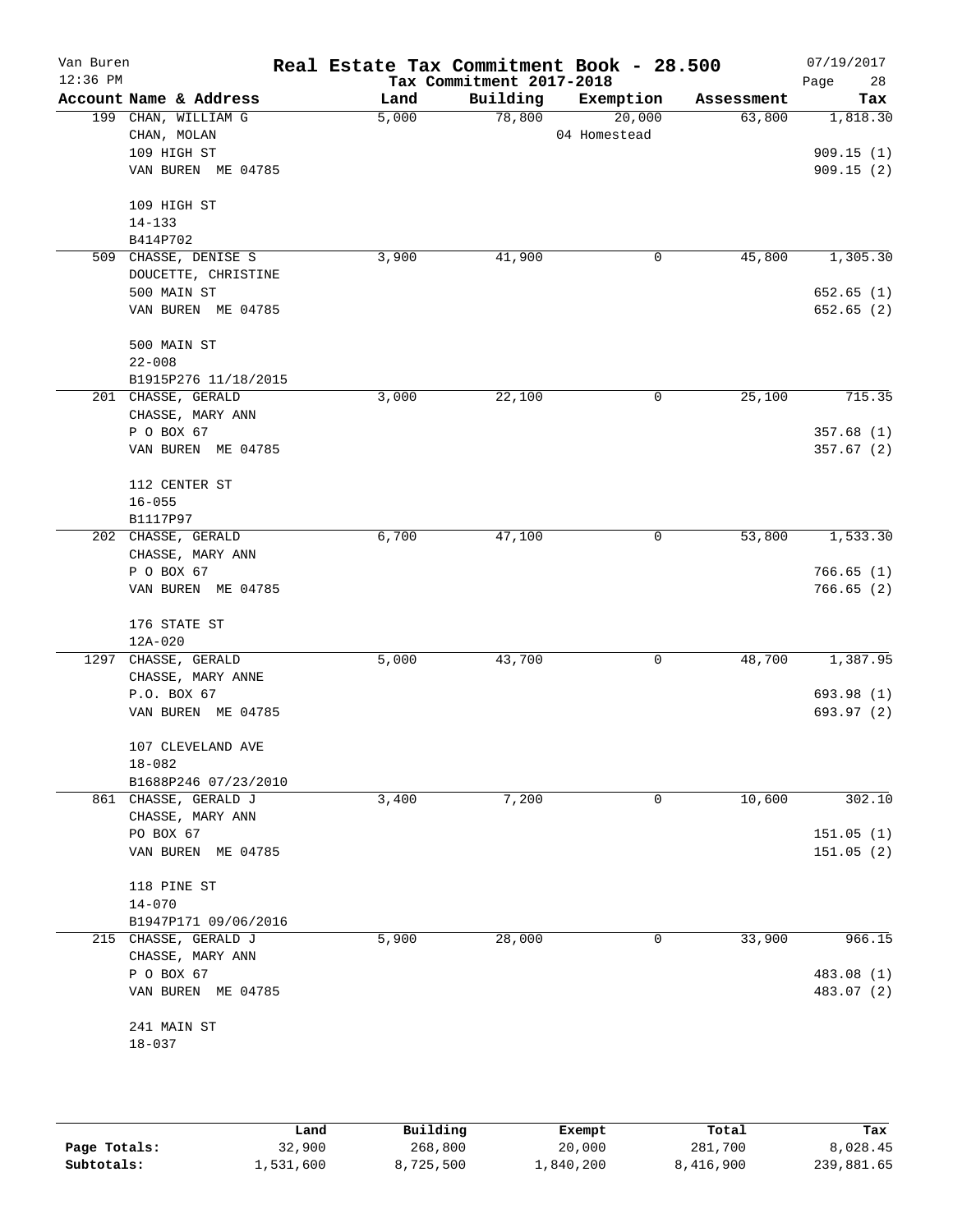| Van Buren<br>12:36 PM |                                  | Real Estate Tax Commitment Book - 28.500 | Tax Commitment 2017-2018 |             |            | 07/19/2017<br>29<br>Page |
|-----------------------|----------------------------------|------------------------------------------|--------------------------|-------------|------------|--------------------------|
|                       | Account Name & Address           | Land                                     | Building                 | Exemption   | Assessment | Tax                      |
|                       | 212 CHASSE, GERALD J             | 4,000                                    | 22,100                   | $\mathbf 0$ | 26,100     | 743.85                   |
|                       | C/O TAMMY HATCH                  |                                          |                          |             |            |                          |
|                       | PO BOX 67                        |                                          |                          |             |            | 371.93(1)                |
|                       | VAN BUREN ME 04785               |                                          |                          |             |            | 371.92(2)                |
|                       | 109 GARFIELD AVE                 |                                          |                          |             |            |                          |
|                       | $20 - 087$                       |                                          |                          |             |            |                          |
|                       | B894P270                         |                                          |                          |             |            |                          |
|                       | 211 CHASSE, GERALD J             | 2,800                                    | 36,200                   | 0           | 39,000     | 1,111.50                 |
|                       | CHASSE, MARY ANN                 |                                          |                          |             |            |                          |
|                       | P O BOX 67                       |                                          |                          |             |            | 555.75(1)                |
|                       | VAN BUREN ME 04785               |                                          |                          |             |            | 555.75(2)                |
|                       | 103 CYR AVE                      |                                          |                          |             |            |                          |
|                       | $18 - 108$                       |                                          |                          |             |            |                          |
|                       | 210 CHASSE, GERALD J             | 300                                      | 0                        | 0           | 300        | 8.55                     |
|                       | CHASSE, MARY ANN                 |                                          |                          |             |            |                          |
|                       | P O BOX 67                       |                                          |                          |             |            | 4.28(1)                  |
|                       | VAN BUREN ME 04785               |                                          |                          |             |            | 4.27(2)                  |
|                       | GARFIELD AVE                     |                                          |                          |             |            |                          |
|                       | $20 - 081$                       |                                          |                          |             |            |                          |
|                       | B1336P38                         |                                          |                          |             |            |                          |
|                       | 208 CHASSE, GERALD J             | 5,000                                    | 21,700                   | 0           | 26,700     | 760.95                   |
|                       | CHASSE, MARY ANN                 |                                          |                          |             |            |                          |
|                       | P O BOX 67                       |                                          |                          |             |            | 380.48 (1)               |
|                       | VAN BUREN ME 04785               |                                          |                          |             |            | 380.47 (2)               |
|                       | 109 MONTCALM AVE                 |                                          |                          |             |            |                          |
|                       | $17 - 032$                       |                                          |                          |             |            |                          |
|                       | 207 CHASSE, GERALD J             | 3,800                                    | 33,200                   | 0           | 37,000     | 1,054.50                 |
|                       | CHASSE, MARY ANN                 |                                          |                          |             |            |                          |
|                       | P O BOX 67                       |                                          |                          |             |            | 527.25(1)                |
|                       | VAN BUREN ME 04785               |                                          |                          |             |            | 527.25(2)                |
|                       |                                  |                                          |                          |             |            |                          |
|                       | 110 FERRY ST                     |                                          |                          |             |            |                          |
|                       | $18 - 055$                       |                                          |                          |             |            |                          |
|                       | B596P61                          |                                          |                          |             |            |                          |
|                       | 206 CHASSE, GERALD J             | 2,600                                    | 27,700                   | 0           | 30,300     | 863.55                   |
|                       | CHASSE, MARY ANN                 |                                          |                          |             |            |                          |
|                       | P O BOX 67<br>VAN BUREN ME 04785 |                                          |                          |             |            | 431.78 (1)<br>431.77 (2) |
|                       |                                  |                                          |                          |             |            |                          |
|                       | 111 CENTER ST                    |                                          |                          |             |            |                          |
|                       | $16 - 047$                       |                                          |                          |             |            |                          |
|                       | B625P215                         |                                          |                          |             |            |                          |
|                       | 205 CHASSE, GERALD J             | 300                                      | 0                        | 0           | 300        | 8.55                     |
|                       | CHASSE, MARY ANN                 |                                          |                          |             |            |                          |
|                       | P O BOX 67                       |                                          |                          |             |            | 4.28(1)                  |
|                       | VAN BUREN ME 04785               |                                          |                          |             |            | 4.27(2)                  |
|                       | GARFIELD AVE                     |                                          |                          |             |            |                          |
|                       | $20 - 082$                       |                                          |                          |             |            |                          |
|                       | B584P270                         |                                          |                          |             |            |                          |
|                       |                                  |                                          |                          |             |            |                          |

|              | Land      | Building  | Exempt    | Total     | Tax          |
|--------------|-----------|-----------|-----------|-----------|--------------|
| Page Totals: | 18,800    | 140,900   |           | 159,700   | 4,551.45     |
| Subtotals:   | 1,550,400 | 8,866,400 | ⊥,840,200 | 8,576,600 | 244, 433. 10 |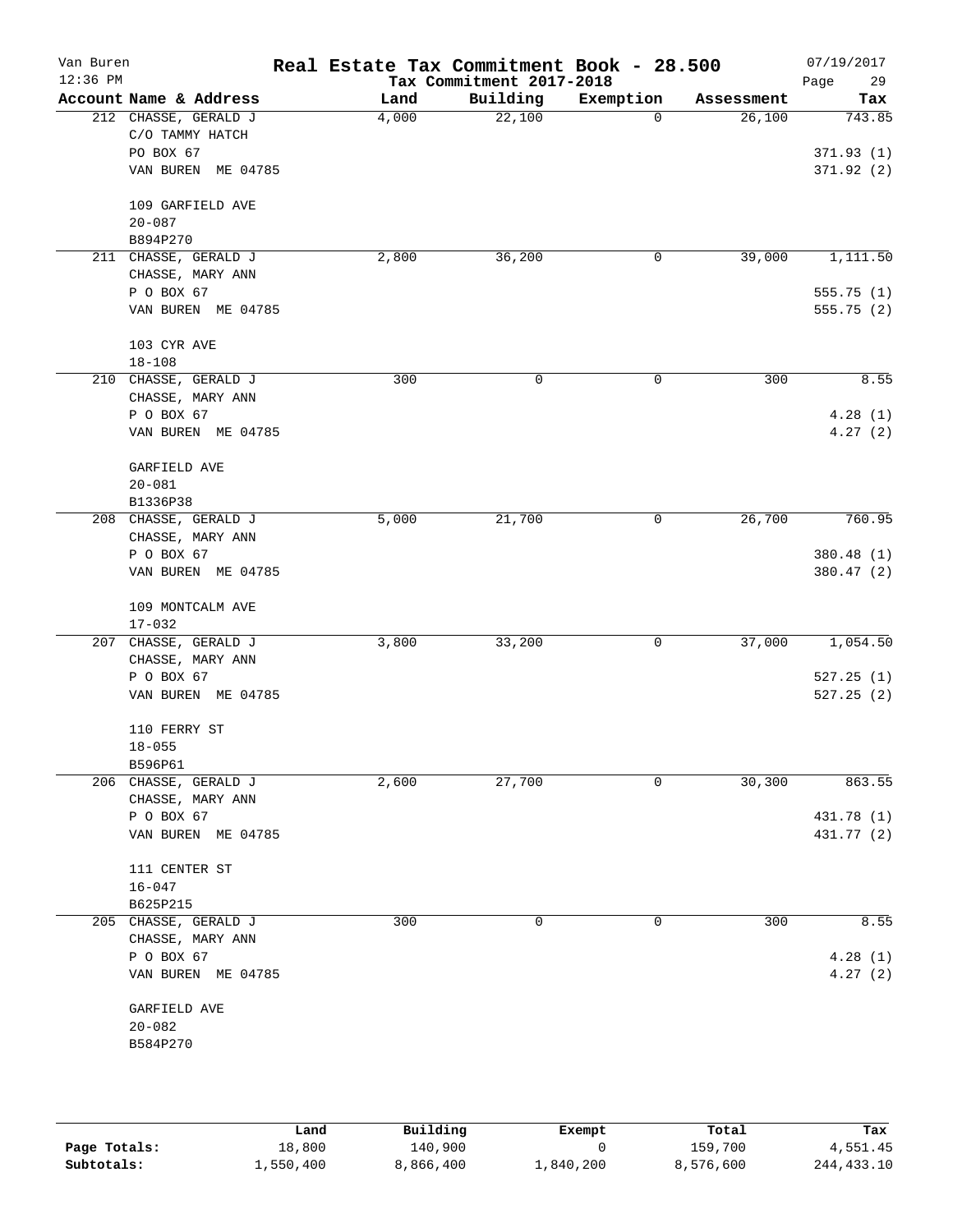| Van Buren    |                        |                | Real Estate Tax Commitment Book - 28.500 |                                      |                  |                      | 07/19/2017       |
|--------------|------------------------|----------------|------------------------------------------|--------------------------------------|------------------|----------------------|------------------|
| 12:36 PM     | Account Name & Address |                | Land                                     | Tax Commitment 2017-2018<br>Building |                  |                      | Page<br>30       |
|              | 204 CHASSE, GERALD J   |                | 3,600                                    | 26,800                               | Exemption<br>0   | Assessment<br>30,400 | Tax<br>866.40    |
|              | CHASSE, MARY ANN       |                |                                          |                                      |                  |                      |                  |
|              | P O BOX 67             |                |                                          |                                      |                  |                      | 433.20 (1)       |
|              | VAN BUREN ME 04785     |                |                                          |                                      |                  |                      | 433.20 (2)       |
|              |                        |                |                                          |                                      |                  |                      |                  |
|              | 105 NOTRE DAME ST      |                |                                          |                                      |                  |                      |                  |
|              | $17 - 025$             |                |                                          |                                      |                  |                      |                  |
|              | B583P314               |                |                                          |                                      |                  |                      |                  |
|              | 203 CHASSE, GERALD J   |                | 2,600                                    | 29,600                               | 0                | 32,200               | 917.70           |
|              | CHASSE, MARY ANN       |                |                                          |                                      |                  |                      |                  |
|              | P O BOX 67             |                |                                          |                                      |                  |                      | 458.85(1)        |
|              | VAN BUREN ME 04785     |                |                                          |                                      |                  |                      | 458.85 (2)       |
|              | 123 TYLER ST           |                |                                          |                                      |                  |                      |                  |
|              | $18 - 106$             |                |                                          |                                      |                  |                      |                  |
|              | B777P48                |                |                                          |                                      |                  |                      |                  |
|              | 216 CHASSE, GERARD M   |                | 9,400                                    | 48,800                               | 20,000           | 38,200               | 1,088.70         |
|              | CHASSE, LORRIANE       |                |                                          |                                      | 04 Homestead     |                      |                  |
|              | 879 MAIN ST            |                |                                          |                                      |                  |                      | 544.35(1)        |
|              | VAN BUREN ME 04785     |                |                                          |                                      |                  |                      | 544.35(2)        |
|              |                        |                |                                          |                                      |                  |                      |                  |
|              | 879 MAIN ST            |                |                                          |                                      |                  |                      |                  |
|              | $08 - 036A$            |                |                                          |                                      |                  |                      |                  |
|              | B396P780               |                |                                          |                                      |                  |                      |                  |
| 217          | CHASSE, JAMES G        |                | 5,200                                    | 68,100                               | 20,000           | 53,300               | 1,519.05         |
|              | CHASSE, BRENDA M       |                |                                          |                                      | 04 Homestead     |                      |                  |
|              | 137 CLOVERHILL DR      |                |                                          |                                      |                  |                      | 759.53(1)        |
|              | VAN BUREN ME 04785     |                |                                          |                                      |                  |                      | 759.52(2)        |
|              | 137 CLOVERHILL DR      |                |                                          |                                      |                  |                      |                  |
|              | 18C-008                |                |                                          |                                      |                  |                      |                  |
|              | B876P308               |                |                                          |                                      |                  |                      |                  |
|              | 550 CHASSE, KYLE J     |                | 5,800                                    | 72,900                               | 20,000           | 58,700               | 1,672.95         |
|              | CHASSE, MINDY A        |                |                                          |                                      | 04 Homestead     |                      |                  |
|              | 150 LYNNE ST           |                |                                          |                                      |                  |                      | 836.48 (1)       |
|              | VAN BUREN ME 04785     |                |                                          |                                      |                  |                      | 836.47 (2)       |
|              |                        |                |                                          |                                      |                  |                      |                  |
|              | 150 LYNNE ST           |                |                                          |                                      |                  |                      |                  |
|              | $20 - 102$             |                |                                          |                                      |                  |                      |                  |
|              | B1841P150 01/03/2014   |                |                                          |                                      |                  |                      |                  |
|              | 289 CHASSE, KYLE J     |                | 2,200                                    | 0                                    | 0                | 2,200                | 62.70            |
|              | CHASSE, MINDY A        |                |                                          |                                      |                  |                      |                  |
|              | 150 LYNNE ST           |                |                                          |                                      |                  |                      | 31.35(1)         |
|              | VAN BUREN ME 04785     |                |                                          |                                      |                  |                      | 31.35(2)         |
|              | PATRICIA ST            |                |                                          |                                      |                  |                      |                  |
|              | $20 - 117$             |                |                                          |                                      |                  |                      |                  |
|              | B1841P166 01/03/2014   |                |                                          |                                      |                  |                      |                  |
|              | 622 CHASSE, RONALD     |                | 1,600                                    | 0                                    | $\mathbf 0$      | 1,600                | 45.60            |
|              | 164 LYNNE ST.          |                |                                          |                                      |                  |                      |                  |
|              | VAN BUREN ME 04785     |                |                                          |                                      |                  |                      | 22.80(1)         |
|              |                        |                |                                          |                                      |                  |                      | 22.80(2)         |
|              |                        |                |                                          |                                      |                  |                      |                  |
|              | PATRICIA STREET        |                |                                          |                                      |                  |                      |                  |
|              | $19 - 087$             |                |                                          |                                      |                  |                      |                  |
|              | B1942P22 07/25/2016    |                |                                          |                                      |                  |                      |                  |
|              |                        |                |                                          |                                      |                  |                      |                  |
| Page Totals: |                        | Land<br>30,400 | Building<br>246,200                      |                                      | Exempt<br>60,000 | Total<br>216,600     | Tax<br>6, 173.10 |
| Subtotals:   |                        | 1,580,800      | 9,112,600                                |                                      | 1,900,200        | 8,793,200            | 250,606.20       |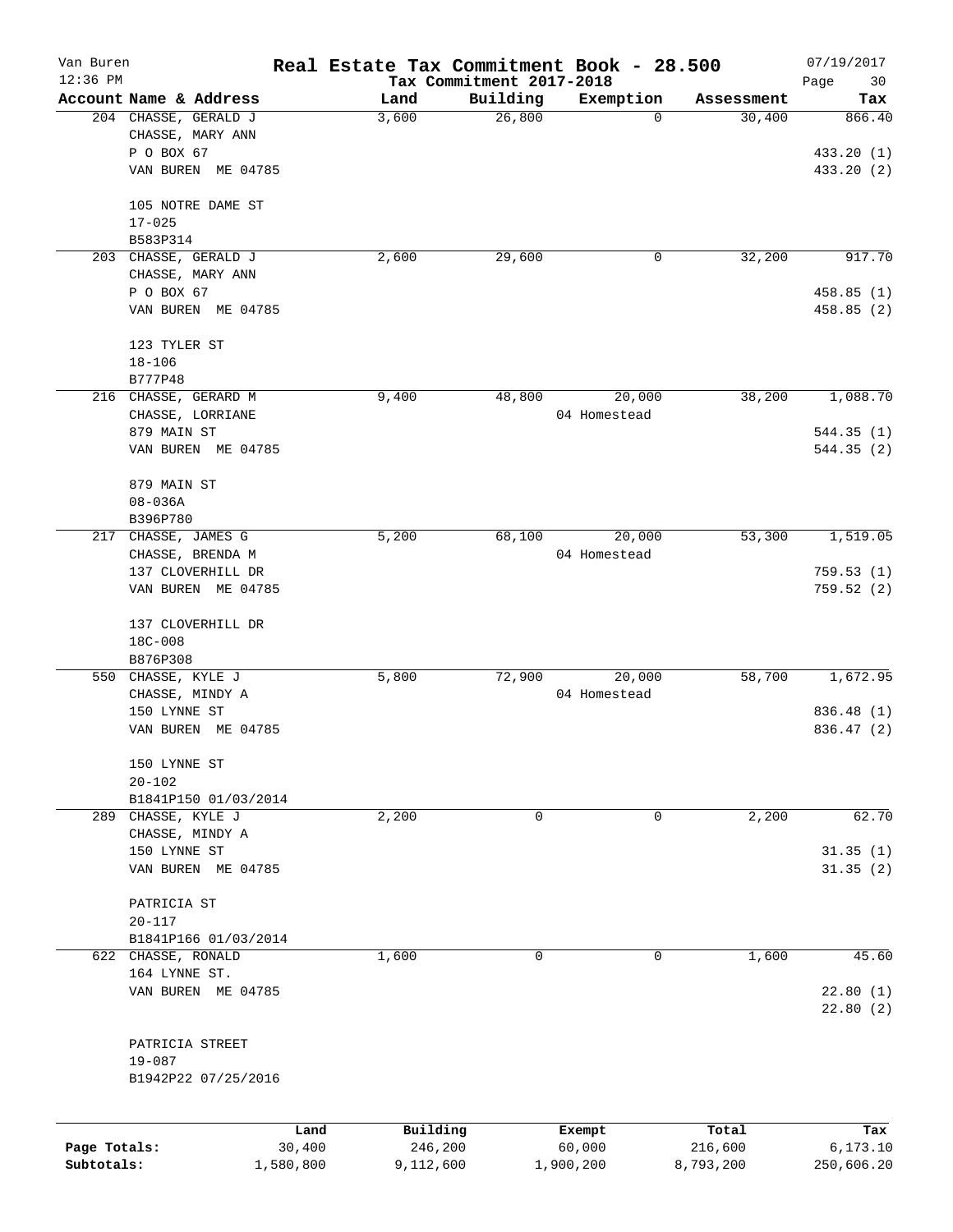| Van Buren<br>$12:36$ PM |                                          |           |           | Tax Commitment 2017-2018 | Real Estate Tax Commitment Book - 28.500 |            | 07/19/2017<br>Page<br>31 |
|-------------------------|------------------------------------------|-----------|-----------|--------------------------|------------------------------------------|------------|--------------------------|
|                         | Account Name & Address                   |           | Land      | Building                 | Exemption                                | Assessment | Tax                      |
|                         | 220 CHASSE, RONALD                       |           | 5,800     | 60,300                   | 20,000                                   | 46,100     | 1,313.85                 |
|                         | 164 LYNNE ST                             |           |           |                          | 04 Homestead                             |            |                          |
|                         | VAN BUREN ME 04785                       |           |           |                          |                                          |            | 656.93(1)                |
|                         |                                          |           |           |                          |                                          |            | 656.92(2)                |
|                         |                                          |           |           |                          |                                          |            |                          |
|                         | 164 LYNNE ST                             |           |           |                          |                                          |            |                          |
|                         | $19 - 060$                               |           |           |                          |                                          |            |                          |
|                         | B1728P41 07/21/2011 B1100P206            |           |           |                          |                                          |            |                          |
|                         | 221 CHASSE, STELLA M                     |           | 4,000     | 28,400                   | 20,000                                   | 12,400     | 353.40                   |
|                         | 208 MAIN ST                              |           |           |                          | 04 Homestead                             |            |                          |
|                         | VAN BUREN ME 04785                       |           |           |                          |                                          |            | 176.70(1)<br>176.70(2)   |
|                         |                                          |           |           |                          |                                          |            |                          |
|                         | 208 MAIN ST                              |           |           |                          |                                          |            |                          |
|                         | $18 - 095$                               |           |           |                          |                                          |            |                          |
|                         | 716 CHISHOLM, NATHAN T.                  |           | 5,400     | 69,900                   | $\mathbf 0$                              | 75,300     | 2,146.05                 |
|                         | CHISHOLM, KRISTY                         |           |           |                          |                                          |            |                          |
|                         | 35 RIVERVIEW DR                          |           |           |                          |                                          |            | 1,073.03(1)              |
|                         | VAN BUREN ME 04785                       |           |           |                          |                                          |            | 1,073.02(2)              |
|                         |                                          |           |           |                          |                                          |            |                          |
|                         | 35 RIVERVIEW DR                          |           |           |                          |                                          |            |                          |
|                         | $03A - 018$                              |           |           |                          |                                          |            |                          |
|                         | B1950P307 10/06/2016                     |           |           |                          |                                          |            |                          |
|                         | 78 CHISHOLM, SAMUEL T.                   |           | 8,400     | 39,100                   | 0                                        | 47,500     | 1,353.75                 |
|                         | CHISHOLM, KIM M.                         |           |           |                          |                                          |            |                          |
|                         | 100 SEAL COVE RD.                        |           |           |                          |                                          |            | 676.88(1)                |
|                         | SOUTHWEST HARBOR ME                      |           |           |                          |                                          |            | 676.87(2)                |
|                         | 04679                                    |           |           |                          |                                          |            |                          |
|                         |                                          |           |           |                          |                                          |            |                          |
|                         | 214 MARQUIS RD<br>$02 - 007A$            |           |           |                          |                                          |            |                          |
|                         | B1960P152 12/20/2016                     |           |           |                          |                                          |            |                          |
|                         | 107 CITIBANK NA                          |           | 7,300     | 93,500                   | 0                                        | 100,800    | 2,872.80                 |
|                         | 8950 CYPRESS WATERS                      |           |           |                          |                                          |            |                          |
|                         | BLVD.                                    |           |           |                          |                                          |            |                          |
|                         | COPPELL TX 75019                         |           |           |                          |                                          |            | 1,436.40(1)              |
|                         |                                          |           |           |                          |                                          |            | 1,436.40(2)              |
|                         |                                          |           |           |                          |                                          |            |                          |
|                         | 105 MAIN ST                              |           |           |                          |                                          |            |                          |
|                         | $14-124A$                                |           |           |                          |                                          |            |                          |
|                         | B1961P243 01/05/2017                     |           |           |                          |                                          |            |                          |
|                         | 802 CJP, LLC                             |           | 5,200     | 9,700                    | 0                                        | 14,900     | 424.65                   |
|                         | 162 POPLAR STREET                        |           |           |                          |                                          |            |                          |
|                         | VAN BUREN ME 04785                       |           |           |                          |                                          |            | 212.33(1)                |
|                         |                                          |           |           |                          |                                          |            | 212.32(2)                |
|                         |                                          |           |           |                          |                                          |            |                          |
|                         | 123 CLOVERHILL DR                        |           |           |                          |                                          |            |                          |
|                         | 18C-005                                  |           |           |                          |                                          |            |                          |
|                         | B1703P72 11/02/2010 B1662P240 07/28/2009 |           |           |                          |                                          | 28,700     | 817.95                   |
|                         | 1150 CJP, LLC                            |           | 4,200     | 24,500                   | 0                                        |            |                          |
|                         | 162 POPLAR STREET<br>VAN BUREN ME 04785  |           |           |                          |                                          |            | 408.98 (1)               |
|                         |                                          |           |           |                          |                                          |            | 408.97 (2)               |
|                         |                                          |           |           |                          |                                          |            |                          |
|                         | 114 HARRISON ST                          |           |           |                          |                                          |            |                          |
|                         | $18 - 016$                               |           |           |                          |                                          |            |                          |
|                         | B1703P84 11/02/2010 B1258P338            |           |           |                          |                                          |            |                          |
|                         |                                          |           |           |                          |                                          |            |                          |
|                         |                                          | Land      | Building  |                          | Exempt                                   | Total      | Tax                      |
| Page Totals:            |                                          | 40,300    | 325,400   |                          | 40,000                                   | 325,700    | 9,282.45                 |
| Subtotals:              |                                          | 1,621,100 | 9,438,000 |                          | 1,940,200                                | 9,118,900  | 259,888.65               |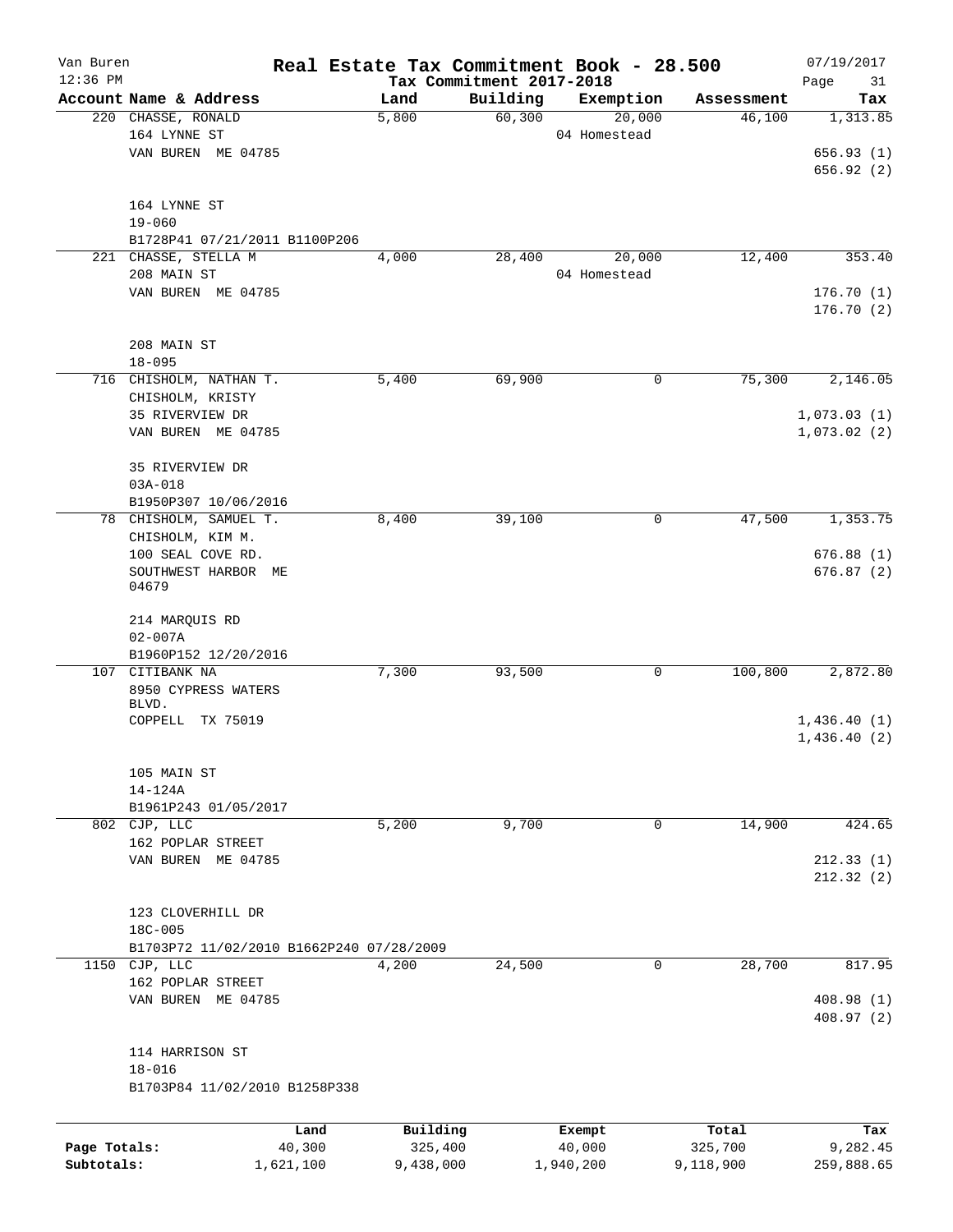| Van Buren<br>$12:36$ PM |                                                   |           | Real Estate Tax Commitment Book - 28.500 | Tax Commitment 2017-2018 |              |            | 07/19/2017<br>Page<br>32 |
|-------------------------|---------------------------------------------------|-----------|------------------------------------------|--------------------------|--------------|------------|--------------------------|
|                         | Account Name & Address                            |           | Land                                     | Building                 | Exemption    | Assessment | Tax                      |
|                         | 1152 CJP, LLC                                     |           | 6,000                                    | 31,500                   | 0            | 37,500     | 1,068.75                 |
|                         | 162 POPLAR STREET                                 |           |                                          |                          |              |            |                          |
|                         | VAN BUREN ME 04785                                |           |                                          |                          |              |            | 534.38 (1)               |
|                         |                                                   |           |                                          |                          |              |            | 534.37 (2)               |
|                         |                                                   |           |                                          |                          |              |            |                          |
|                         | 214 MAIN ST                                       |           |                                          |                          |              |            |                          |
|                         | $18 - 094$                                        |           |                                          |                          |              |            |                          |
|                         | B1703P68 11/02/2010 B983P210                      |           |                                          |                          |              |            |                          |
|                         | 864 CJP, LLC                                      |           | 3,200                                    | 32,200                   | 0            | 35,400     | 1,008.90                 |
|                         | 162 POPLAR ST                                     |           |                                          |                          |              |            |                          |
|                         | VAN BUREN ME 04785                                |           |                                          |                          |              |            | 504.45(1)                |
|                         |                                                   |           |                                          |                          |              |            | 504.45(2)                |
|                         |                                                   |           |                                          |                          |              |            |                          |
|                         | 126 POPLAR ST                                     |           |                                          |                          |              |            |                          |
|                         | $16 - 035$                                        |           |                                          |                          |              |            |                          |
|                         | B1707P67 12/12/2010                               |           |                                          |                          |              |            |                          |
|                         | 316 CJP, LLC                                      |           | 4,100                                    | 27,600                   | 0            | 31,700     | 903.45                   |
|                         | 162 POPLAR STREET                                 |           |                                          |                          |              |            |                          |
|                         | VAN BUREN ME 04785                                |           |                                          |                          |              |            | 451.73 (1)               |
|                         |                                                   |           |                                          |                          |              |            | 451.72 (2)               |
|                         |                                                   |           |                                          |                          |              |            |                          |
|                         | 106 WATERMILL RD<br>$16 - 034$                    |           |                                          |                          |              |            |                          |
|                         | B1741P83 11/03/2011                               |           |                                          |                          |              |            |                          |
|                         | 314 CJP, LLC                                      |           | 3,400                                    | 28,500                   | 0            | 31,900     | 909.15                   |
|                         | 162 POPLAR STREET                                 |           |                                          |                          |              |            |                          |
|                         | VAN BUREN ME 04785                                |           |                                          |                          |              |            | 454.58 (1)               |
|                         |                                                   |           |                                          |                          |              |            | 454.57 (2)               |
|                         |                                                   |           |                                          |                          |              |            |                          |
|                         | 110 FRANKLIN ST                                   |           |                                          |                          |              |            |                          |
|                         | $13 - 034$                                        |           |                                          |                          |              |            |                          |
|                         | B1703P77 11/02/2010 B1689P168 07/26/2010 B981P169 |           |                                          |                          |              |            |                          |
|                         | 643 CJP, LLC.                                     |           | 6,200                                    | 38,200                   | 0            | 44,400     | 1,265.40                 |
|                         | 162 POPLAR ST.                                    |           |                                          |                          |              |            |                          |
|                         | VAN BUREN ME 04785                                |           |                                          |                          |              |            | 632.70 (1)               |
|                         |                                                   |           |                                          |                          |              |            | 632.70 (2)               |
|                         |                                                   |           |                                          |                          |              |            |                          |
|                         | 125 WILSON ST                                     |           |                                          |                          |              |            |                          |
|                         | $23 - 036$                                        |           |                                          |                          |              |            |                          |
|                         | B1879P242 01/12/2015                              |           |                                          |                          |              |            |                          |
|                         | 223 CLARK, CLIFFORD W JR                          |           | 3,900                                    | 22,400                   | 0            | 26,300     | 749.55                   |
|                         | C/O DAVID MATHERS                                 |           |                                          |                          |              |            |                          |
|                         | PO BOX 341                                        |           |                                          |                          |              |            | 374.78 (1)               |
|                         | WILLIAMSBURG MA 01096                             |           |                                          |                          |              |            | 374.77 (2)               |
|                         |                                                   |           |                                          |                          |              |            |                          |
|                         | 108 WATERMILL RD                                  |           |                                          |                          |              |            |                          |
|                         | $16 - 033$                                        |           |                                          |                          |              |            |                          |
|                         | B1736P117 09/27/2011                              |           |                                          |                          |              |            |                          |
|                         | 35 CLAVETTE, CHANTAL M                            |           | 3,000                                    | 51,500                   | 20,000       | 34,500     | 983.25                   |
|                         | SIROIS, JOSEPH A                                  |           |                                          |                          | 04 Homestead |            |                          |
|                         | 140 HARRISON STREET                               |           |                                          |                          |              |            | 491.63 (1)               |
|                         | VAN BUREN ME 04785                                |           |                                          |                          |              |            | 491.62 (2)               |
|                         |                                                   |           |                                          |                          |              |            |                          |
|                         | 140 POPLAR ST                                     |           |                                          |                          |              |            |                          |
|                         | $16 - 022$<br>B1649P162 07/31/2009                |           |                                          |                          |              |            |                          |
|                         |                                                   |           |                                          |                          |              |            |                          |
|                         |                                                   |           |                                          |                          |              |            |                          |
|                         |                                                   | Land      | Building                                 |                          | Exempt       | Total      | Tax                      |
| Page Totals:            |                                                   | 29,800    | 231,900                                  |                          | 20,000       | 241,700    | 6,888.45                 |
| Subtotals:              |                                                   | 1,650,900 | 9,669,900                                |                          | 1,960,200    | 9,360,600  | 266,777.10               |
|                         |                                                   |           |                                          |                          |              |            |                          |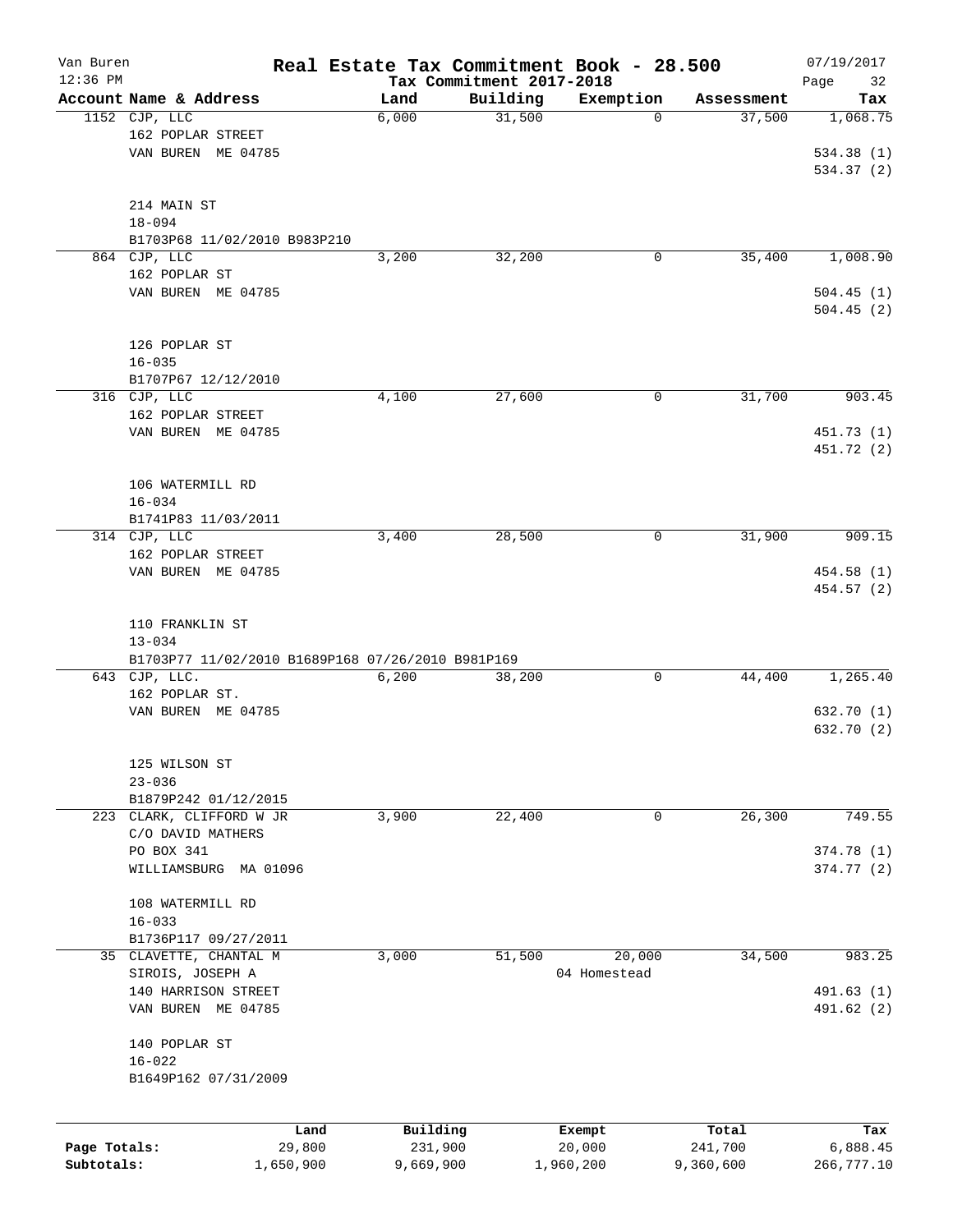| Van Buren    |                                 | Real Estate Tax Commitment Book - 28.500 |                          |              |            | 07/19/2017 |
|--------------|---------------------------------|------------------------------------------|--------------------------|--------------|------------|------------|
| $12:36$ PM   |                                 |                                          | Tax Commitment 2017-2018 |              |            | Page<br>33 |
|              | Account Name & Address          | Land                                     | Building                 | Exemption    | Assessment | Tax        |
|              | 821 CLAVETTE, MICHAEL           | 8,400                                    | 40,000                   | 20,000       | 28,400     | 809.40     |
|              | 194 CASTONGUAY RD               |                                          |                          | 04 Homestead |            |            |
|              | VAN BUREN ME 04785              |                                          |                          |              |            | 404.70 (1) |
|              |                                 |                                          |                          |              |            | 404.70 (2) |
|              | 194 CASTONGUAY ST               |                                          |                          |              |            |            |
|              | $02 - 033D$                     |                                          |                          |              |            |            |
|              | B1838P258 12/09/2013            |                                          |                          |              |            |            |
|              | 225 CLAVETTE, RENALD            | 3,400                                    | 66,000                   | 20,000       | 49,400     | 1,407.90   |
|              | P O BOX 183                     |                                          |                          | 04 Homestead |            |            |
|              | VAN BUREN ME 04785              |                                          |                          |              |            | 703.95(1)  |
|              |                                 |                                          |                          |              |            | 703.95(2)  |
|              |                                 |                                          |                          |              |            |            |
|              | 116 TYLER ST                    |                                          |                          |              |            |            |
|              | $18 - 130$                      |                                          |                          |              |            |            |
|              | B600P279                        |                                          |                          |              |            |            |
|              | 913 CLAVETTE, RITA              | 3,100                                    | 35,500                   | 0            | 38,600     | 1,100.10   |
|              | P O BOX 183                     |                                          |                          |              |            |            |
|              | VAN BUREN ME 04785              |                                          |                          |              |            | 550.05(1)  |
|              |                                 |                                          |                          |              |            | 550.05(2)  |
|              |                                 |                                          |                          |              |            |            |
|              | 112 BRIDGE ST<br>$15 - 084$     |                                          |                          |              |            |            |
|              | 919 CLAVETTE, RITA              | 3,400                                    | 31,400                   | 0            | 34,800     | 991.80     |
|              | P O BOX 183                     |                                          |                          |              |            |            |
|              | VAN BUREN ME 04785              |                                          |                          |              |            | 495.90 (1) |
|              |                                 |                                          |                          |              |            | 495.90 (2) |
|              |                                 |                                          |                          |              |            |            |
|              | 112 PINE ST                     |                                          |                          |              |            |            |
|              | $14 - 071B$                     |                                          |                          |              |            |            |
|              | B1109P250                       |                                          |                          |              |            |            |
|              | 917 CLAVETTE, RITA              | 3,400                                    | 25,100                   | 0            | 28,500     | 812.25     |
|              | CLAVETTE, RENALD                |                                          |                          |              |            |            |
|              | P O BOX 183                     |                                          |                          |              |            | 406.13(1)  |
|              | VAN BUREN ME 04785              |                                          |                          |              |            | 406.12(2)  |
|              |                                 |                                          |                          |              |            |            |
|              | 118 TYLER ST                    |                                          |                          |              |            |            |
|              | $18 - 129$                      |                                          |                          |              |            |            |
|              | B1365P33<br>1296 CLAVETTE, RITA | 8,000                                    | 27,300                   | 0            | 35,300     | 1,006.05   |
|              | CLAVETTE, RENALD                |                                          |                          |              |            |            |
|              | P.O. BOX 183                    |                                          |                          |              |            | 503.03(1)  |
|              | VAN BUREN ME 04785              |                                          |                          |              |            | 503.02(2)  |
|              |                                 |                                          |                          |              |            |            |
|              | 126 ST MARY'S BROOK RD          |                                          |                          |              |            |            |
|              | $02 - 044$                      |                                          |                          |              |            |            |
|              | B1640P177 06/02/2009            |                                          |                          |              |            |            |
|              | 916 CLAVETTE, RITA              | 3,400                                    | 46,800                   | 0            | 50,200     | 1,430.70   |
|              | CLAVETTE, RENALD                |                                          |                          |              |            |            |
|              | P O BOX 183                     |                                          |                          |              |            | 715.35(1)  |
|              | VAN BUREN ME 04785              |                                          |                          |              |            | 715.35(2)  |
|              |                                 |                                          |                          |              |            |            |
|              | 138 ST BRUNO ST                 |                                          |                          |              |            |            |
|              | $17 - 018$                      |                                          |                          |              |            |            |
|              | B1365P33                        |                                          |                          |              |            |            |
|              |                                 |                                          |                          |              |            |            |
|              |                                 |                                          |                          |              |            |            |
|              | Land                            | Building                                 |                          | Exempt       | Total      | Tax        |
| Page Totals: | 33,100                          | 272,100                                  |                          | 40,000       | 265,200    | 7,558.20   |

**Subtotals:** 1,684,000 9,942,000 2,000,200 9,625,800 274,335.30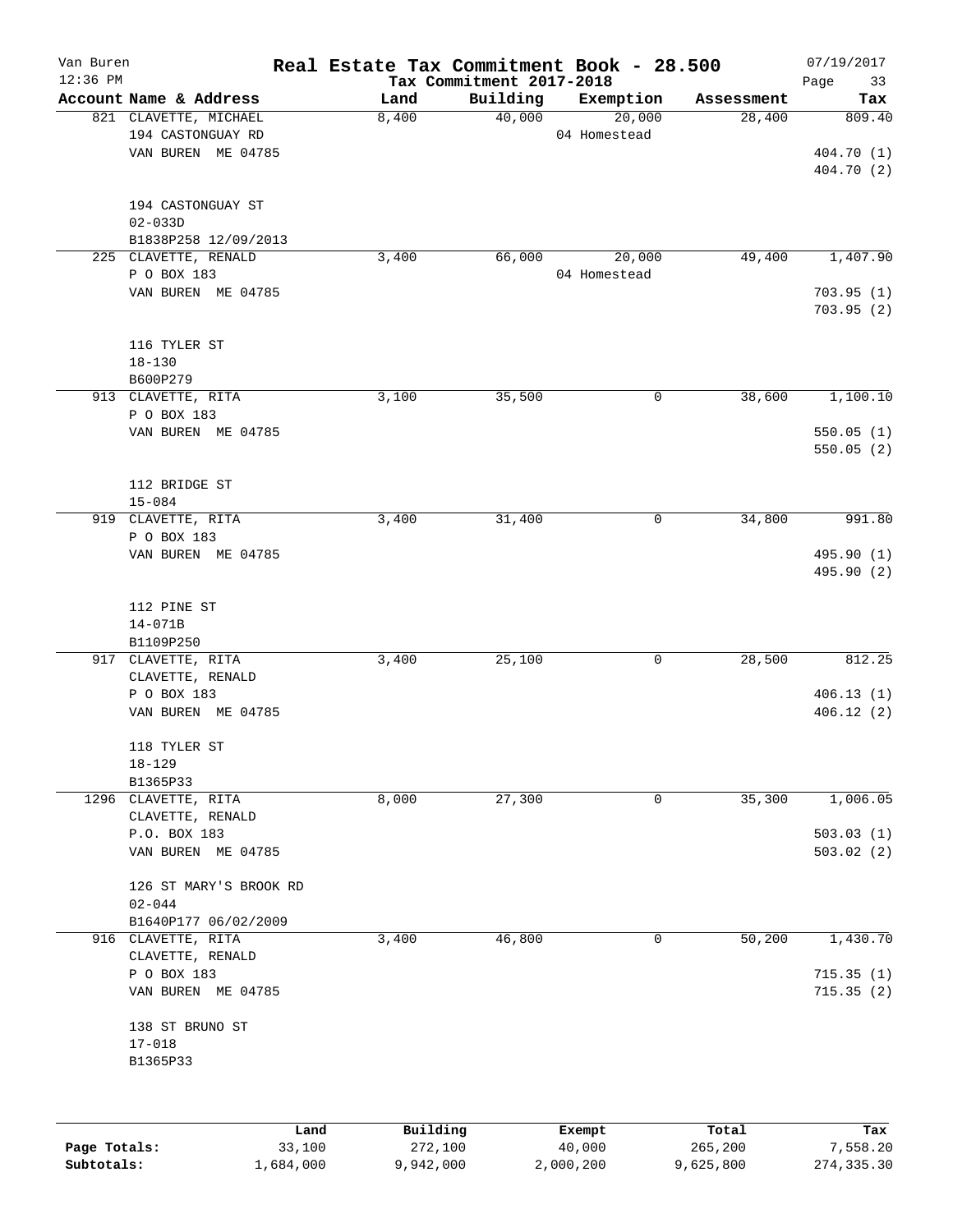| Van Buren<br>12:36 PM |                                   |                | Real Estate Tax Commitment Book - 28.500 | Tax Commitment 2017-2018 |             |                  | 07/19/2017<br>Page<br>34 |
|-----------------------|-----------------------------------|----------------|------------------------------------------|--------------------------|-------------|------------------|--------------------------|
|                       | Account Name & Address            |                | Land                                     | Building                 | Exemption   | Assessment       | Tax                      |
|                       | 915 CLAVETTE, RITA                |                | 1,000                                    | 3,700                    | $\mathbf 0$ | 4,700            | 133.95                   |
|                       | PO BOX 183                        |                |                                          |                          |             |                  |                          |
|                       | VAN BUREN ME 04785                |                |                                          |                          |             |                  | 66.98(1)<br>66.97(2)     |
|                       |                                   |                |                                          |                          |             |                  |                          |
|                       | 107 ST JOHN AVE                   |                |                                          |                          |             |                  |                          |
|                       | $15 - 104A$                       |                |                                          |                          |             |                  |                          |
|                       | B1420P124                         |                |                                          |                          |             |                  |                          |
|                       | 914 CLAVETTE, RITA                |                | 5,100                                    | 23,700                   | 0           | 28,800           | 820.80                   |
|                       | P O BOX 183<br>VAN BUREN ME 04785 |                |                                          |                          |             |                  | 410.40(1)                |
|                       |                                   |                |                                          |                          |             |                  | 410.40 (2)               |
|                       | 326 MAIN ST                       |                |                                          |                          |             |                  |                          |
|                       | $20 - 070$                        |                |                                          |                          |             |                  |                          |
|                       | B1471P61                          |                |                                          |                          |             |                  |                          |
|                       | 931 CLAVETTE, RITA                |                | 3,000                                    | 36,900                   | 0           | 39,900           | 1,137.15                 |
|                       | PO BOX 183                        |                |                                          |                          |             |                  |                          |
|                       | VAN BUREN ME 04785                |                |                                          |                          |             |                  | 568.58(1)                |
|                       |                                   |                |                                          |                          |             |                  | 568.57(2)                |
|                       | 110 PARK ST                       |                |                                          |                          |             |                  |                          |
|                       | $17 - 066$                        |                |                                          |                          |             |                  |                          |
|                       | B1443P194                         |                |                                          |                          |             |                  |                          |
|                       | 935 CLAVETTE, RITA                |                | 8,300                                    | 22,500                   | 0           | 30,800           | 877.80                   |
|                       | PO BOX 183                        |                |                                          |                          |             |                  |                          |
|                       | VAN BUREN ME 04785                |                |                                          |                          |             |                  | 438.90 (1)               |
|                       |                                   |                |                                          |                          |             |                  | 438.90 (2)               |
|                       |                                   |                |                                          |                          |             |                  |                          |
|                       | 46 MAIN ST                        |                |                                          |                          |             |                  |                          |
|                       | $15 - 105$                        |                |                                          |                          |             |                  |                          |
|                       | B1490P53                          |                |                                          |                          |             |                  |                          |
|                       | 933 CLAVETTE, RITA                |                | 4,200                                    | 7,200                    | 0           | 11,400           | 324.90                   |
|                       | PO BOX 183<br>VAN BUREN ME 04785  |                |                                          |                          |             |                  | 162.45(1)                |
|                       |                                   |                |                                          |                          |             |                  | 162.45(2)                |
|                       |                                   |                |                                          |                          |             |                  |                          |
|                       | 132 ST BRUNO ST                   |                |                                          |                          |             |                  |                          |
|                       | $17 - 020$                        |                |                                          |                          |             |                  |                          |
|                       | B1515P55                          |                |                                          |                          |             |                  |                          |
|                       | 936 CLAVETTE, RITA                |                | 3,600                                    | 25,100                   | 0           | 28,700           | 817.95                   |
|                       | PO BOX 183                        |                |                                          |                          |             |                  |                          |
|                       | VAN BUREN ME 04785                |                |                                          |                          |             |                  | 408.98 (1)               |
|                       |                                   |                |                                          |                          |             |                  | 408.97(2)                |
|                       | 109 CHAMPLAIN ST                  |                |                                          |                          |             |                  |                          |
|                       | $20 - 033$                        |                |                                          |                          |             |                  |                          |
|                       | B1519P138                         |                |                                          |                          |             |                  |                          |
|                       | 934 CLAVETTE, RITA                |                | 1,800                                    | 0                        | 0           | 1,800            | 51.30                    |
|                       | PO BOX 183                        |                |                                          |                          |             |                  |                          |
|                       | VAN BUREN ME 04785                |                |                                          |                          |             |                  | 25.65(1)                 |
|                       |                                   |                |                                          |                          |             |                  | 25.65(2)                 |
|                       |                                   |                |                                          |                          |             |                  |                          |
|                       | ST JOHN AVE                       |                |                                          |                          |             |                  |                          |
|                       | $15 - 087A$                       |                |                                          |                          |             |                  |                          |
|                       | B1507P266                         |                |                                          |                          |             |                  |                          |
|                       |                                   |                |                                          |                          |             |                  |                          |
| Page Totals:          |                                   | Land<br>27,000 | Building<br>119,100                      |                          | Exempt<br>0 | Total<br>146,100 | Tax<br>4,163.85          |
| Subtotals:            |                                   | 1,711,000      | 10,061,100                               |                          | 2,000,200   | 9,771,900        | 278,499.15               |
|                       |                                   |                |                                          |                          |             |                  |                          |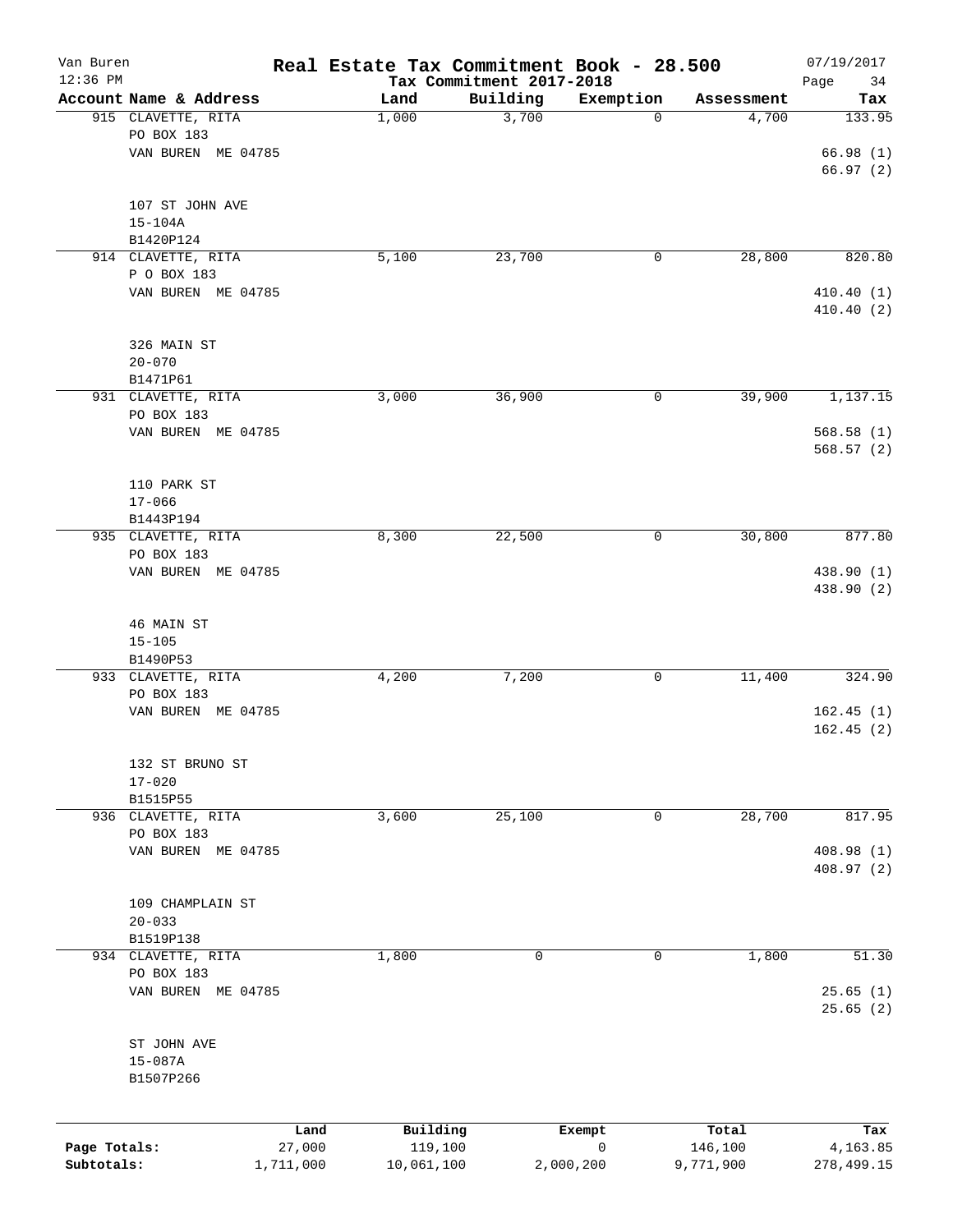| Van Buren    |                                                 | Real Estate Tax Commitment Book - 28.500 |                          |                       |                      | 07/19/2017    |
|--------------|-------------------------------------------------|------------------------------------------|--------------------------|-----------------------|----------------------|---------------|
| $12:36$ PM   |                                                 |                                          | Tax Commitment 2017-2018 |                       |                      | Page<br>35    |
|              | Account Name & Address<br>226 CLEMENT, JOSEPH A | Land<br>6,400                            | Building<br>4,800        | Exemption<br>$\Omega$ | Assessment<br>11,200 | Tax<br>319.20 |
|              | CLEMENT, LAURA L                                |                                          |                          |                       |                      |               |
|              | 207 ALEXANDER ROAD                              |                                          |                          |                       |                      | 159.60(1)     |
|              | VAN BUREN ME 04785                              |                                          |                          |                       |                      | 159.60(2)     |
|              |                                                 |                                          |                          |                       |                      |               |
|              | 207 ALEXANDER RD                                |                                          |                          |                       |                      |               |
|              | $05 - 027$                                      |                                          |                          |                       |                      |               |
|              | B1527P35                                        |                                          |                          |                       |                      |               |
| 227          | CLINGAN, NANCY A                                | 3,400                                    | 42,300                   | 0                     | 45,700               | 1,302.45      |
|              | CLINGAN, DANIEL J                               |                                          |                          |                       |                      |               |
|              | 8021 LICHEN DRIVE                               |                                          |                          |                       |                      | 651.23(1)     |
|              | CITRUS HEIGHTS CA                               |                                          |                          |                       |                      | 651.22(2)     |
|              | 95621                                           |                                          |                          |                       |                      |               |
|              | 108 LINCOLN ST                                  |                                          |                          |                       |                      |               |
|              | $14 - 015$                                      |                                          |                          |                       |                      |               |
|              | B1583P52                                        |                                          |                          |                       |                      |               |
|              | 1225 CLONEY, JOSEPH P                           | 4,200                                    | 9,300                    | 0                     | 13,500               | 384.75        |
|              | 217 MAIN ST                                     |                                          |                          |                       |                      |               |
|              | VAN BUREN ME 04785                              |                                          |                          |                       |                      | 192.38(1)     |
|              |                                                 |                                          |                          |                       |                      | 192.37(2)     |
|              |                                                 |                                          |                          |                       |                      |               |
|              | 217 MAIN ST                                     |                                          |                          |                       |                      |               |
|              | $18 - 021$                                      |                                          |                          |                       |                      |               |
|              | B1741P116 11/04/2011                            |                                          |                          |                       |                      |               |
|              | 1014 COASTAL MAINE, LLC                         | 2,400                                    | $\Omega$                 | $\mathbf 0$           | 2,400                | 68.40         |
|              | 143 BURRILL ST SUITE                            |                                          |                          |                       |                      |               |
|              | 201<br>SWAMPSCOTT MA 01907                      |                                          |                          |                       |                      | 34.20(1)      |
|              |                                                 |                                          |                          |                       |                      | 34.20 (2)     |
|              |                                                 |                                          |                          |                       |                      |               |
|              | BOOSTER STATION                                 |                                          |                          |                       |                      |               |
|              | $09 - 007B$                                     |                                          |                          |                       |                      |               |
|              | B1820P223 07/31/2013                            |                                          |                          |                       |                      |               |
|              | 459 COATS, BRIDGET                              | 4,000                                    | 41,700                   | 20,000                | 25,700               | 732.45        |
|              | 497 MAIN STREET                                 |                                          |                          | 04 Homestead          |                      |               |
|              | VAN BUREN ME 04785                              |                                          |                          |                       |                      | 366.23(1)     |
|              |                                                 |                                          |                          |                       |                      | 366.22 (2)    |
|              | 497 MAIN ST                                     |                                          |                          |                       |                      |               |
|              | $22 - 001$                                      |                                          |                          |                       |                      |               |
|              | B1654P112 08/27/2009                            |                                          |                          |                       |                      |               |
| 330          | COELHO, SURESH                                  | 4,000                                    | 21,600                   | 0                     | 25,600               | 729.60        |
|              | 43 FAIRMONT AVE.                                |                                          |                          |                       |                      |               |
|              | BRAINTREE MA 02184                              |                                          |                          |                       |                      | 364.80(1)     |
|              |                                                 |                                          |                          |                       |                      | 364.80(2)     |
|              |                                                 |                                          |                          |                       |                      |               |
|              | 504 MAIN ST                                     |                                          |                          |                       |                      |               |
|              | $22 - 007$                                      |                                          |                          |                       |                      |               |
|              | B1736P281 09/29/2011                            |                                          |                          |                       |                      |               |
|              | 231 CORBIN, DANIEL C                            | 5,900                                    | 68,200                   | 20,000                | 54,100               | 1,541.85      |
|              | CORBIN, SARAH M                                 |                                          |                          | 04 Homestead          |                      |               |
|              | 552 MAIN ST                                     |                                          |                          |                       |                      | 770.93(1)     |
|              | VAN BUREN ME 04785                              |                                          |                          |                       |                      | 770.92(2)     |
|              |                                                 |                                          |                          |                       |                      |               |
|              | 552 MAIN ST                                     |                                          |                          |                       |                      |               |
|              | $23 - 002$                                      |                                          |                          |                       |                      |               |
|              | B1472P80                                        |                                          |                          |                       |                      |               |
|              |                                                 | Building<br>Land                         |                          | Exempt                | Total                | Tax           |
| Page Totals: | 30,300                                          | 187,900                                  |                          | 40,000                | 178,200              | 5,078.70      |
| Subtotals:   | 1,741,300                                       | 10,249,000                               |                          | 2,040,200             | 9,950,100            | 283, 577.85   |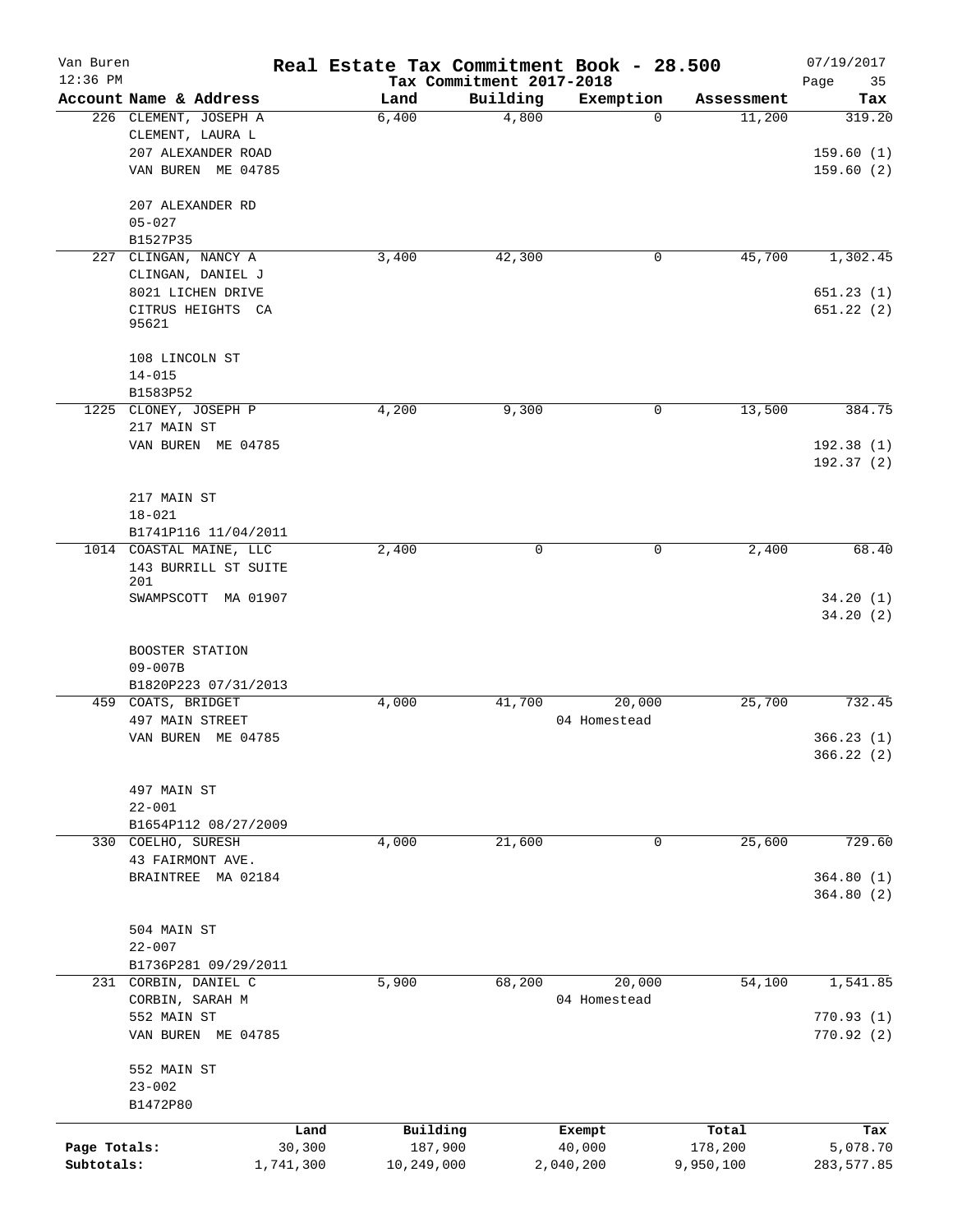| Van Buren    |                              |           | Real Estate Tax Commitment Book - 28.500 |                                      |              |            | 07/19/2017              |
|--------------|------------------------------|-----------|------------------------------------------|--------------------------------------|--------------|------------|-------------------------|
| 12:36 PM     | Account Name & Address       |           | Land                                     | Tax Commitment 2017-2018<br>Building | Exemption    | Assessment | Page<br>36<br>Tax       |
|              | 287 CORBIN, FRANK            |           | 3,800                                    | 51,400                               | 20,000       | 35,200     | 1,003.20                |
|              | 107 BERRY AVE                |           |                                          |                                      | 04 Homestead |            |                         |
|              | VAN BUREN ME 04785           |           |                                          |                                      |              |            | 501.60(1)               |
|              |                              |           |                                          |                                      |              |            | 501.60(2)               |
|              | 107 BERRY AVE                |           |                                          |                                      |              |            |                         |
|              | $23 - 066$                   |           |                                          |                                      |              |            |                         |
|              | B1884P327 03/23/2015         |           |                                          |                                      |              |            |                         |
|              | 234 CORBIN, FRANK J          |           | 3,400                                    | 21,900                               | 0            | 25,300     | 721.05                  |
|              | 107 BERRY AVE                |           |                                          |                                      |              |            |                         |
|              | VAN BUREN ME 04785           |           |                                          |                                      |              |            | 360.53(1)<br>360.52 (2) |
|              | 104 BERRY AVE                |           |                                          |                                      |              |            |                         |
|              | $23 - 046$                   |           |                                          |                                      |              |            |                         |
|              | B870P110                     |           |                                          |                                      |              |            |                         |
|              | 235 CORBIN, JASON A          |           | 3,500                                    | 35,200                               | 20,000       | 18,700     | 532.95                  |
|              | CORBIN, RENE R               |           |                                          |                                      | 04 Homestead |            |                         |
|              | P O BOX 403                  |           |                                          |                                      |              |            | 266.48(1)               |
|              | VAN BUREN ME 04785           |           |                                          |                                      |              |            | 266.47(2)               |
|              | 114 ST FRANCIS ST            |           |                                          |                                      |              |            |                         |
|              | $14 - 003$                   |           |                                          |                                      |              |            |                         |
|              | B1232P336                    |           |                                          |                                      |              |            |                         |
|              | 238 CORBIN, MAURICE          |           | 5,800                                    | 67,300                               | 26,000       | 47,100     | 1,342.35                |
|              | CORBIN, NANCY                |           |                                          |                                      | 04 Homestead |            |                         |
|              | 143 LAPLANTE HEIGHTS         |           |                                          |                                      | 02 Veteran   |            | 671.18(1)               |
|              | VAN BUREN ME 04785           |           |                                          |                                      |              |            | 671.17(2)               |
|              | 143 LAPLANTE HEIGHTS         |           |                                          |                                      |              |            |                         |
|              | 18C-002A                     |           |                                          |                                      |              |            |                         |
|              | B962P269                     |           |                                          |                                      |              |            |                         |
|              | 1110 CORMIER, ADAM R         |           | 3,000                                    | 47,000                               | 0            | 50,000     | 1,425.00                |
|              | 111 CYR AVE                  |           |                                          |                                      |              |            |                         |
|              | VAN BUREN ME 04785           |           |                                          |                                      |              |            | 712.50(1)<br>712.50(2)  |
|              | 111 CYR AVE                  |           |                                          |                                      |              |            |                         |
|              | $18 - 119$                   |           |                                          |                                      |              |            |                         |
|              | B1725P263 07/01/2011         |           |                                          |                                      |              |            |                         |
|              | 249 CORMIER, ANNE M          |           | 2,800                                    | 36,900                               | 26,000       | 13,700     | 390.45                  |
|              | C/O JOAN CORMIER             |           |                                          |                                      | 02 Veteran   |            |                         |
|              | 116 CENTER ST APT 101        |           |                                          |                                      | 04 Homestead |            | 195.23(1)               |
|              | VAN BUREN ME 04785           |           |                                          |                                      |              |            | 195.22(2)               |
|              | 116 CENTER ST                |           |                                          |                                      |              |            |                         |
|              | $16 - 053$                   |           |                                          |                                      |              |            |                         |
|              | B1561P131                    |           |                                          |                                      |              |            |                         |
| 641          | CORMIER, DANIEL              |           | 4,200                                    | 31,100                               | 20,000       | 15,300     | 436.05                  |
|              | CORMIER, YVETTE              |           |                                          |                                      | 04 Homestead |            |                         |
|              | 111 JACKSON ST               |           |                                          |                                      |              |            | 218.03(1)               |
|              | VAN BUREN ME 04785           |           |                                          |                                      |              |            | 218.02(2)               |
|              | 111 JACKSON ST<br>$18 - 077$ |           |                                          |                                      |              |            |                         |
|              | B1595P282 05/20/2008         |           |                                          |                                      |              |            |                         |
|              |                              |           |                                          |                                      |              |            |                         |
|              |                              | Land      | Building                                 |                                      | Exempt       | Total      | Tax                     |
| Page Totals: |                              | 26,500    | 290,800                                  |                                      | 112,000      | 205,300    | 5,851.05                |
| Subtotals:   |                              | 1,767,800 | 10,539,800                               |                                      | 2,152,200    | 10,155,400 | 289, 428.90             |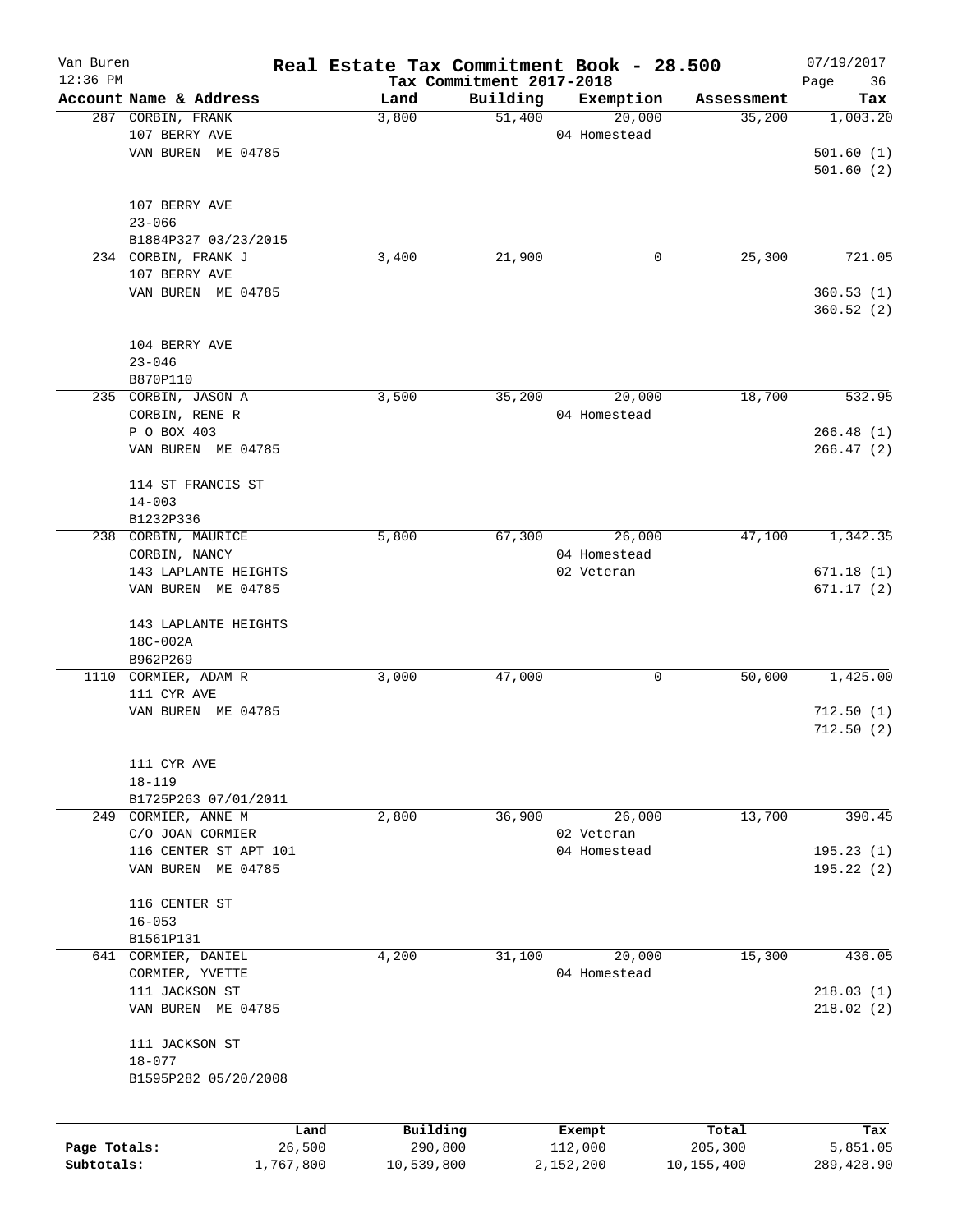| Van Buren<br>$12:36$ PM |                          | Real Estate Tax Commitment Book - 28.500 | Tax Commitment 2017-2018 |              |                       | 07/19/2017<br>Page<br>37 |
|-------------------------|--------------------------|------------------------------------------|--------------------------|--------------|-----------------------|--------------------------|
|                         | Account Name & Address   | Land                                     | Building                 | Exemption    | Assessment            | Tax                      |
|                         | 240 CORMIER, DENNIS L    | 5,700                                    | 77,600                   | 20,000       | 63,300                | 1,804.05                 |
|                         | CORMIER, LOUISE          |                                          |                          | 04 Homestead |                       |                          |
|                         | 185 STATE ST             |                                          |                          |              |                       | 902.03(1)                |
|                         | VAN BUREN ME 04785       |                                          |                          |              |                       | 902.02(2)                |
|                         | 185 STATE ST             |                                          |                          |              |                       |                          |
|                         | $12A - 028$              |                                          |                          |              |                       |                          |
|                         | 1137 CORMIER, HAROLD JR  | 3,100                                    | 38,400                   | 0            | 41,500                | 1,182.75                 |
|                         | 574 MAIN ST              |                                          |                          |              |                       |                          |
|                         | VAN BUREN ME 04785       |                                          |                          |              |                       | 591.38 (1)<br>591.37(2)  |
|                         | 574 MAIN ST              |                                          |                          |              |                       |                          |
|                         | $24 - 011$               |                                          |                          |              |                       |                          |
|                         | B1608P141 08/11/2008     |                                          |                          |              |                       |                          |
|                         | 1136 CORMIER, HAROLD JR  | 1,900                                    | 0                        | $\mathbf 0$  | 1,900                 | 54.15                    |
|                         | 574 MAIN ST              |                                          |                          |              |                       |                          |
|                         | VAN BUREN ME 04785       |                                          |                          |              |                       | 27.08(1)<br>27.07(2)     |
|                         | <b>MAIN ST</b>           |                                          |                          |              |                       |                          |
|                         | $24 - 006A$              |                                          |                          |              |                       |                          |
|                         | B1608P141 08/11/2008     |                                          |                          |              |                       |                          |
|                         | 731 CORMIER, JENNIFER    | 1,600                                    | 30,900                   | $\mathsf{O}$ | 32,500                | 926.25                   |
|                         | 697 MAIN ST              |                                          |                          |              |                       |                          |
|                         | VAN BUREN ME 04785       |                                          |                          |              |                       | 463.13(1)                |
|                         |                          |                                          |                          |              |                       | 463.12(2)                |
|                         | 410 MAIN ST              |                                          |                          |              |                       |                          |
|                         | $21 - 035$               |                                          |                          |              |                       |                          |
|                         | B1617P87                 |                                          |                          |              |                       |                          |
|                         | 488 CORMIER, JENNIFER L. | 6,600                                    | 400                      | 0            | 7,000                 | 199.50                   |
|                         | 697 MAIN STREET          |                                          |                          |              |                       |                          |
|                         | VAN BUREN ME 04785       |                                          |                          |              |                       | 99.75 (1)                |
|                         |                          |                                          |                          |              |                       | 99.75 (2)                |
|                         | 700 MAIN ST              |                                          |                          |              |                       |                          |
|                         | $25 - 008$               |                                          |                          |              |                       |                          |
|                         | B1925P320 03/11/2016     |                                          |                          |              |                       |                          |
|                         | 518 CORMIER, JENNIFER L. | 4,600                                    | 74,100                   | 20,000       | 58,700                | 1,672.95                 |
|                         | 697 MAIN STREET          |                                          |                          | 04 Homestead |                       |                          |
|                         | VAN BUREN ME 04785       |                                          |                          |              |                       | 836.48 (1)               |
|                         |                          |                                          |                          |              |                       | 836.47 (2)               |
|                         | 697 MAIN ST              |                                          |                          |              |                       |                          |
|                         | $25 - 007$               |                                          |                          |              |                       |                          |
|                         | B1925P320 03/11/2016     |                                          |                          |              |                       |                          |
| 243                     | CORMIER, LARRY J         | 3,900                                    | 19,900                   | 20,000       | 3,800                 | 108.30                   |
|                         | CORMIER, DIANE M         |                                          |                          | 04 Homestead |                       |                          |
|                         | 114 WILSON ST            |                                          |                          |              |                       | 54.15(1)                 |
|                         | VAN BUREN ME 04785       |                                          |                          |              |                       | 54.15(2)                 |
|                         | 114 WILSON ST            |                                          |                          |              |                       |                          |
|                         | $23 - 050$               |                                          |                          |              |                       |                          |
|                         | B642P197                 |                                          |                          |              |                       |                          |
|                         |                          |                                          |                          |              |                       |                          |
|                         |                          | Building<br>Land                         |                          | Exempt       | Total                 | Tax                      |
| Page Totals:            | 27,400<br>1,795,200      | 241,300<br>10,781,100                    |                          | 60,000       | 208,700<br>10,364,100 | 5,947.95<br>295, 376.85  |
| Subtotals:              |                          |                                          |                          | 2, 212, 200  |                       |                          |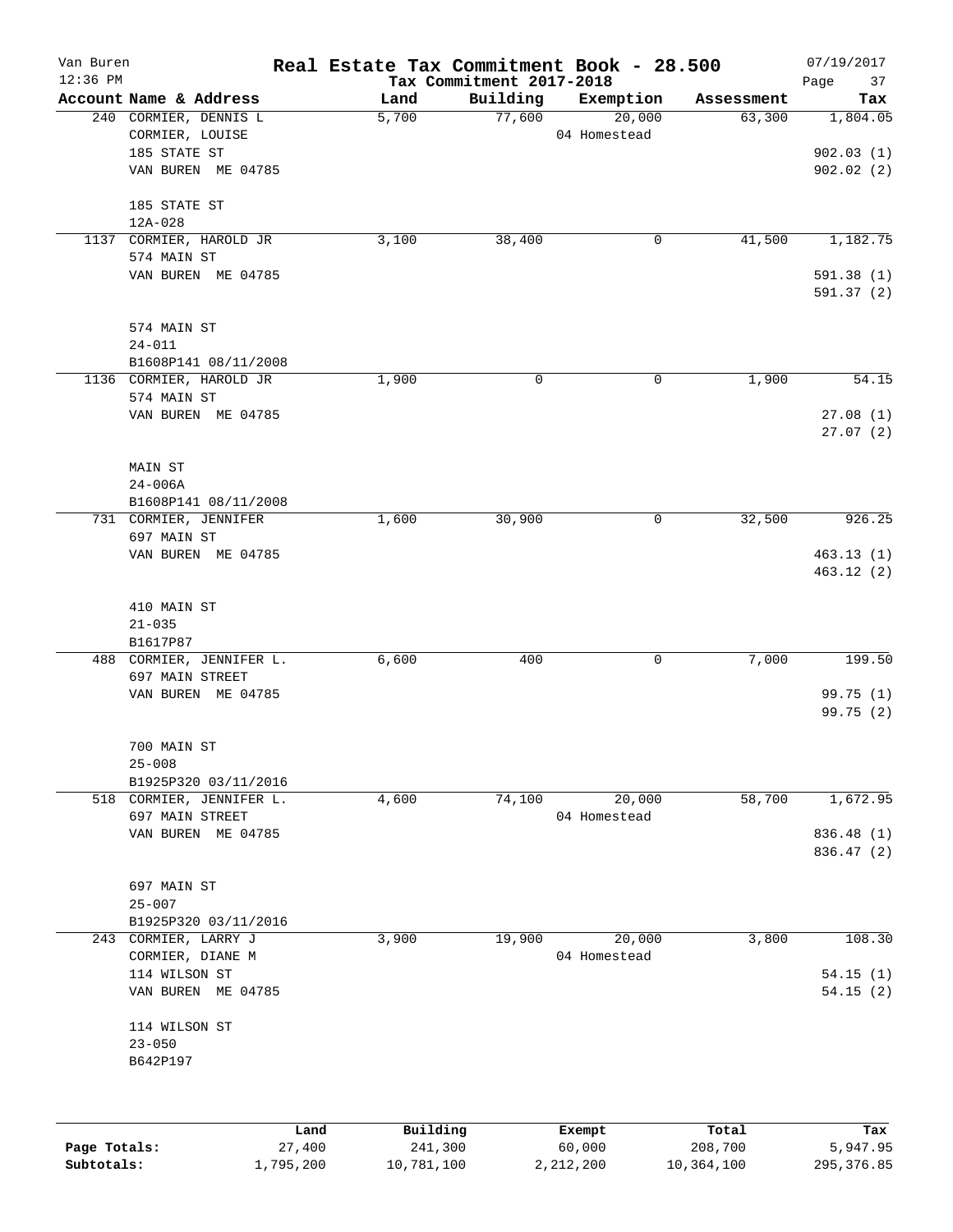| Van Buren  |                                        |          |                          | Real Estate Tax Commitment Book - 28.500 |            | 07/19/2017 |
|------------|----------------------------------------|----------|--------------------------|------------------------------------------|------------|------------|
| $12:36$ PM |                                        |          | Tax Commitment 2017-2018 |                                          |            | Page<br>38 |
|            | Account Name & Address                 | Land     | Building                 | Exemption                                | Assessment | Tax        |
|            | 245 CORMIER, NELSON                    | 3,400    | 26,100                   | 20,000                                   | 9,500      | 270.75     |
|            | CORMIER, ANN MARIE<br>163 CHAMPLAIN ST |          |                          | 04 Homestead                             |            | 135.38(1)  |
|            | VAN BUREN ME 04785                     |          |                          |                                          |            | 135.37(2)  |
|            |                                        |          |                          |                                          |            |            |
|            | 163 CHAMPLAIN ST                       |          |                          |                                          |            |            |
|            | $19 - 022$                             |          |                          |                                          |            |            |
|            | 242 CORMIER, ROBERT                    | 5,800    | 0                        | 0                                        | 5,800      | 165.30     |
|            | 99 HAMLIN RD.                          |          |                          |                                          |            |            |
|            | VAN BUREN ME 04785                     |          |                          |                                          |            | 82.65(1)   |
|            |                                        |          |                          |                                          |            | 82.65(2)   |
|            | OFF HAMLIN ROAD                        |          |                          |                                          |            |            |
|            | $03 - 017$                             |          |                          |                                          |            |            |
|            | B1173P118                              |          |                          |                                          |            |            |
|            | 246 CORMIER, STEPHEN J                 | 4,300    | 34,000                   | 20,000                                   | 18,300     | 521.55     |
|            | P O BOX 454                            |          |                          | 04 Homestead                             |            |            |
|            | VAN BUREN ME 04785                     |          |                          |                                          |            | 260.78(1)  |
|            |                                        |          |                          |                                          |            | 260.77(2)  |
|            |                                        |          |                          |                                          |            |            |
|            | 134 MCKINLEY ST                        |          |                          |                                          |            |            |
|            | $14 - 044$                             |          |                          |                                          |            |            |
|            | B727P68                                |          |                          |                                          |            |            |
|            | 583 CORMIER, STEVEN J                  | 4,000    | 49,000                   | 20,000                                   | 33,000     | 940.50     |
|            | CORMIER, BRIDGITTE M                   |          |                          | 04 Homestead                             |            |            |
|            | PO BOX 454                             |          |                          |                                          |            | 470.25(1)  |
|            | VAN BUREN ME 04785                     |          |                          |                                          |            | 470.25(2)  |
|            | 118 LINCOLN ST                         |          |                          |                                          |            |            |
|            | $14 - 013$                             |          |                          |                                          |            |            |
|            | B1691P23 08/04/2010 B1438P183          |          |                          |                                          |            |            |
|            | 660 CORRIVEAU, ROBERT J                | 3,600    | 12,600                   | 0                                        | 16,200     | 461.70     |
|            | 164 FULTON STREET                      |          |                          |                                          |            |            |
|            | VAN BUREN ME 04785                     |          |                          |                                          |            | 230.85(1)  |
|            |                                        |          |                          |                                          |            | 230.85(2)  |
|            |                                        |          |                          |                                          |            |            |
|            | 164 FULTON ST                          |          |                          |                                          |            |            |
|            | $19 - 040B$<br>B1610P335 08/29/2008    |          |                          |                                          |            |            |
|            | 254 CORRIVEAU, STEVEN                  | 3,800    | 47,400                   | 20,000                                   | 31,200     | 889.20     |
|            | CORRIVEAU, BRENDA                      |          |                          | 04 Homestead                             |            |            |
|            | 112 LINCOLN ST                         |          |                          |                                          |            | 444.60 (1) |
|            | VAN BUREN ME 04785                     |          |                          |                                          |            | 444.60 (2) |
|            |                                        |          |                          |                                          |            |            |
|            | 112 LINCOLN ST                         |          |                          |                                          |            |            |
|            | $14 - 014$                             |          |                          |                                          |            |            |
|            | B798P191                               |          |                          |                                          |            |            |
| 258        | COTE, CARLA M                          | 5,300    | 55,000                   | 26,000                                   | 34,300     | 977.55     |
|            | C/O BRIDGET F COTE                     |          |                          | 04 Homestead                             |            |            |
|            | 137 MAIN ST                            |          |                          | 02 Veteran                               |            | 488.78 (1) |
|            | VAN BUREN ME 04785                     |          |                          |                                          |            | 488.77 (2) |
|            | 137 MAIN ST                            |          |                          |                                          |            |            |
|            | $16 - 058$                             |          |                          |                                          |            |            |
|            | B1683P83 06/10/2010 B1202P87           |          |                          |                                          |            |            |
|            |                                        |          |                          |                                          |            |            |
|            |                                        |          |                          |                                          |            |            |
|            | Land                                   | Building |                          | Exempt                                   | Total      | Tax        |

|              | úand      | Building   | Exempt    | Total      | тах        |
|--------------|-----------|------------|-----------|------------|------------|
| Page Totals: | 30,200    | 224,100    | 106.000   | 148,300    | 4,226.55   |
| Subtotals:   | 1,825,400 | 11,005,200 | 2,318,200 | 10,512,400 | 299,603.40 |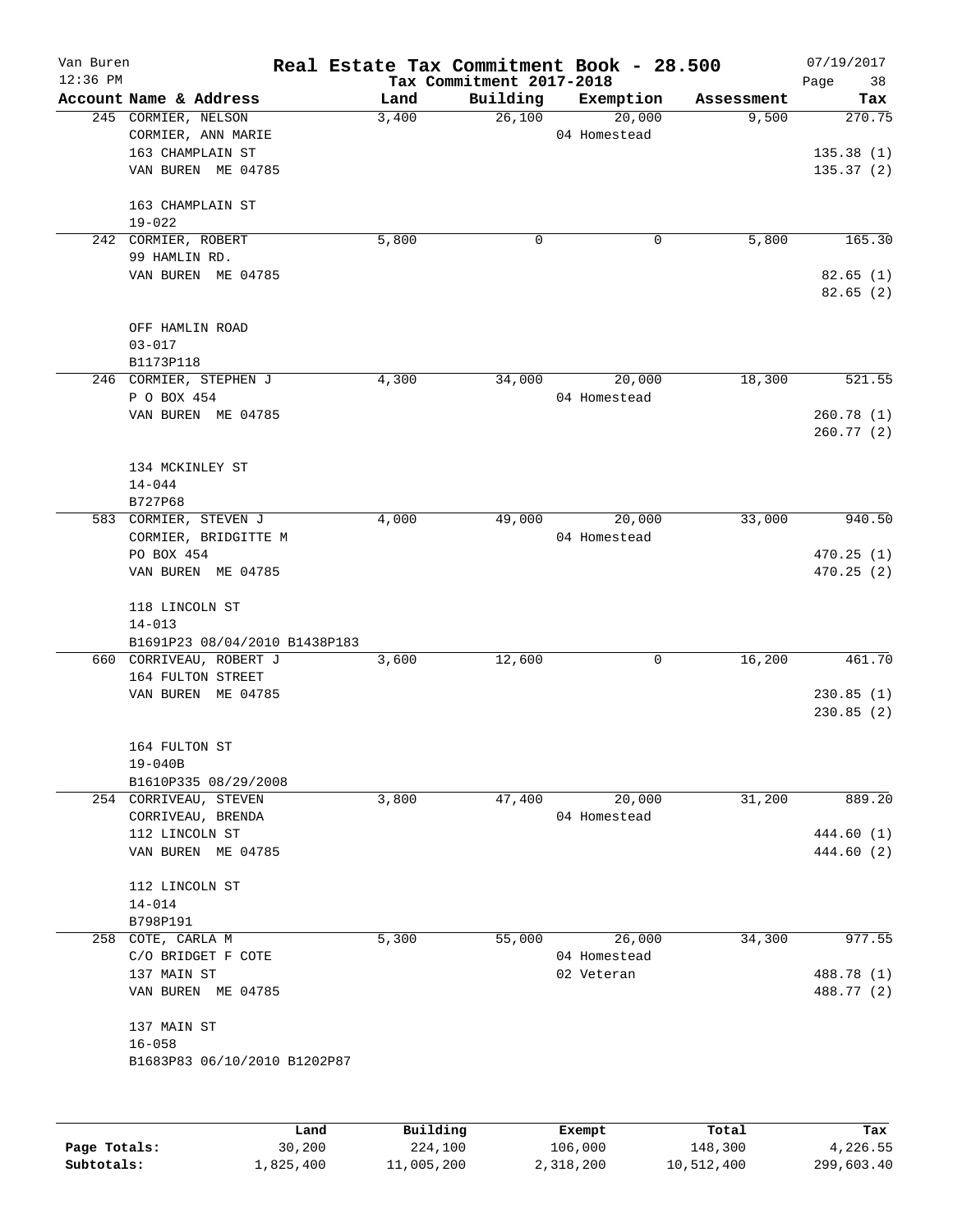| Van Buren<br>$12:36$ PM    |                                       |                     | Real Estate Tax Commitment Book - 28.500 |                                      |                     |                       | 07/19/2017             |
|----------------------------|---------------------------------------|---------------------|------------------------------------------|--------------------------------------|---------------------|-----------------------|------------------------|
|                            | Account Name & Address                |                     | Land                                     | Tax Commitment 2017-2018<br>Building | Exemption           | Assessment            | 39<br>Page<br>Tax      |
|                            | 260 COTE, CHARLES (LIFE               |                     | 3,200                                    | $\Omega$                             | $\Omega$            | 3,200                 | 91.20                  |
|                            | ESTATE)                               |                     |                                          |                                      |                     |                       |                        |
|                            | COTE, GLORIA B                        |                     |                                          |                                      |                     |                       |                        |
|                            | 104 CYR AVE                           |                     |                                          |                                      |                     |                       | 45.60(1)               |
|                            | VAN BUREN ME 04785                    |                     |                                          |                                      |                     |                       | 45.60(2)               |
|                            | ST. BRUNO STREET                      |                     |                                          |                                      |                     |                       |                        |
|                            | $18 - 087D$                           |                     |                                          |                                      |                     |                       |                        |
|                            | B1366P219                             |                     |                                          |                                      |                     |                       |                        |
|                            | 259 COTE, CHARLES JR (LIFE<br>ESTATE) |                     | 4,600                                    | 60,700                               | 26,000              | 39,300                | 1,120.05               |
|                            | COTE, GLORIA B                        |                     |                                          |                                      | 02 Veteran          |                       |                        |
|                            | 104 CYR AVE                           |                     |                                          |                                      | 04 Homestead        |                       | 560.03(1)              |
|                            | VAN BUREN ME 04785                    |                     |                                          |                                      |                     |                       | 560.02(2)              |
|                            | 104 CYR AVE                           |                     |                                          |                                      |                     |                       |                        |
|                            | $18 - 122$                            |                     |                                          |                                      |                     |                       |                        |
|                            | B1366P219                             |                     |                                          |                                      |                     |                       |                        |
|                            | 262 COTE, HURBAIN J                   |                     | 8,200                                    | 56,600                               | 26,000              | 38,800                | 1,105.80               |
|                            | COTE, DOROTHY                         |                     |                                          |                                      | 04 Homestead        |                       |                        |
|                            | 173 CASTONGUAY RD                     |                     |                                          |                                      | 02 Veteran          |                       | 552.90(1)              |
|                            | VAN BUREN ME 04785                    |                     |                                          |                                      |                     |                       | 552.90(2)              |
|                            | 173 CASTONGUAY RD                     |                     |                                          |                                      |                     |                       |                        |
|                            | $02 - 034A$                           |                     |                                          |                                      |                     |                       |                        |
|                            | B441P64 09/10/1976                    |                     |                                          |                                      |                     |                       |                        |
|                            | 266 COTE, KEITH H                     |                     | 1,400                                    | 0                                    | 0                   | 1,400                 | 39.90                  |
|                            | COTE, SARAH                           |                     |                                          |                                      |                     |                       |                        |
|                            | 86 PEPPERWOOD WAY                     |                     |                                          |                                      |                     |                       | 19.95(1)               |
|                            | SOLVANG CA 93463                      |                     |                                          |                                      |                     |                       | 19.95(2)               |
|                            | GARFIELD AVE                          |                     |                                          |                                      |                     |                       |                        |
|                            | $20 - 083$                            |                     |                                          |                                      |                     |                       |                        |
|                            | B1485P106 02/23/2006                  |                     |                                          |                                      |                     |                       |                        |
|                            | 265 COTE, KEITH H                     |                     | 2,100                                    | 49,100                               | 20,000              | 31,200                | 889.20                 |
|                            | COTE, SARAH                           |                     |                                          |                                      | 04 Homestead        |                       |                        |
|                            | 86 PEPPERWOOD WAY                     |                     |                                          |                                      |                     |                       | 444.60 (1)             |
|                            | SOLVANG CA 93463                      |                     |                                          |                                      |                     |                       | 444.60 (2)             |
|                            | 102 GARFIELD AVE                      |                     |                                          |                                      |                     |                       |                        |
|                            | $20 - 084$                            |                     |                                          |                                      |                     |                       |                        |
|                            | B1485P106                             |                     |                                          |                                      |                     |                       |                        |
|                            | 264 COTE, THELMA                      |                     | 8,900                                    | $\mathbf 0$                          | 0                   | 8,900                 | 253.65                 |
|                            | 10 SOLMAN ST.                         |                     |                                          |                                      |                     |                       |                        |
|                            | THE WILLOWS APT. 1                    |                     |                                          |                                      |                     |                       | 126.83(1)              |
|                            | CARIBOU ME 04736                      |                     |                                          |                                      |                     |                       | 126.82(2)              |
|                            | VIOLETTE ST                           |                     |                                          |                                      |                     |                       |                        |
|                            | $16 - 066A$                           |                     |                                          |                                      |                     |                       |                        |
|                            | B485P71                               |                     |                                          |                                      |                     |                       |                        |
|                            | 1080 COVENTRY, MICHAEL                |                     | 4,300                                    | 63,700                               | 0                   | 68,000                | 1,938.00               |
|                            | NORRIS, JEFFERY                       |                     |                                          |                                      |                     |                       |                        |
|                            | 114 CYR AVE                           |                     |                                          |                                      |                     |                       | 969.00(1)              |
|                            | VAN BUREN ME 04785                    |                     |                                          |                                      |                     |                       | 969.00(2)              |
|                            | 114 CYR AVE                           |                     |                                          |                                      |                     |                       |                        |
|                            | $18 - 120$                            |                     |                                          |                                      |                     |                       |                        |
|                            | B1833P28 10/22/2013                   |                     |                                          |                                      |                     |                       |                        |
|                            |                                       | Land                | Building                                 |                                      | Exempt              | Total                 | Tax                    |
| Page Totals:<br>Subtotals: |                                       | 32,700<br>1,858,100 | 230,100<br>11,235,300                    |                                      | 72,000<br>2,390,200 | 190,800<br>10,703,200 | 5,437.80<br>305,041.20 |
|                            |                                       |                     |                                          |                                      |                     |                       |                        |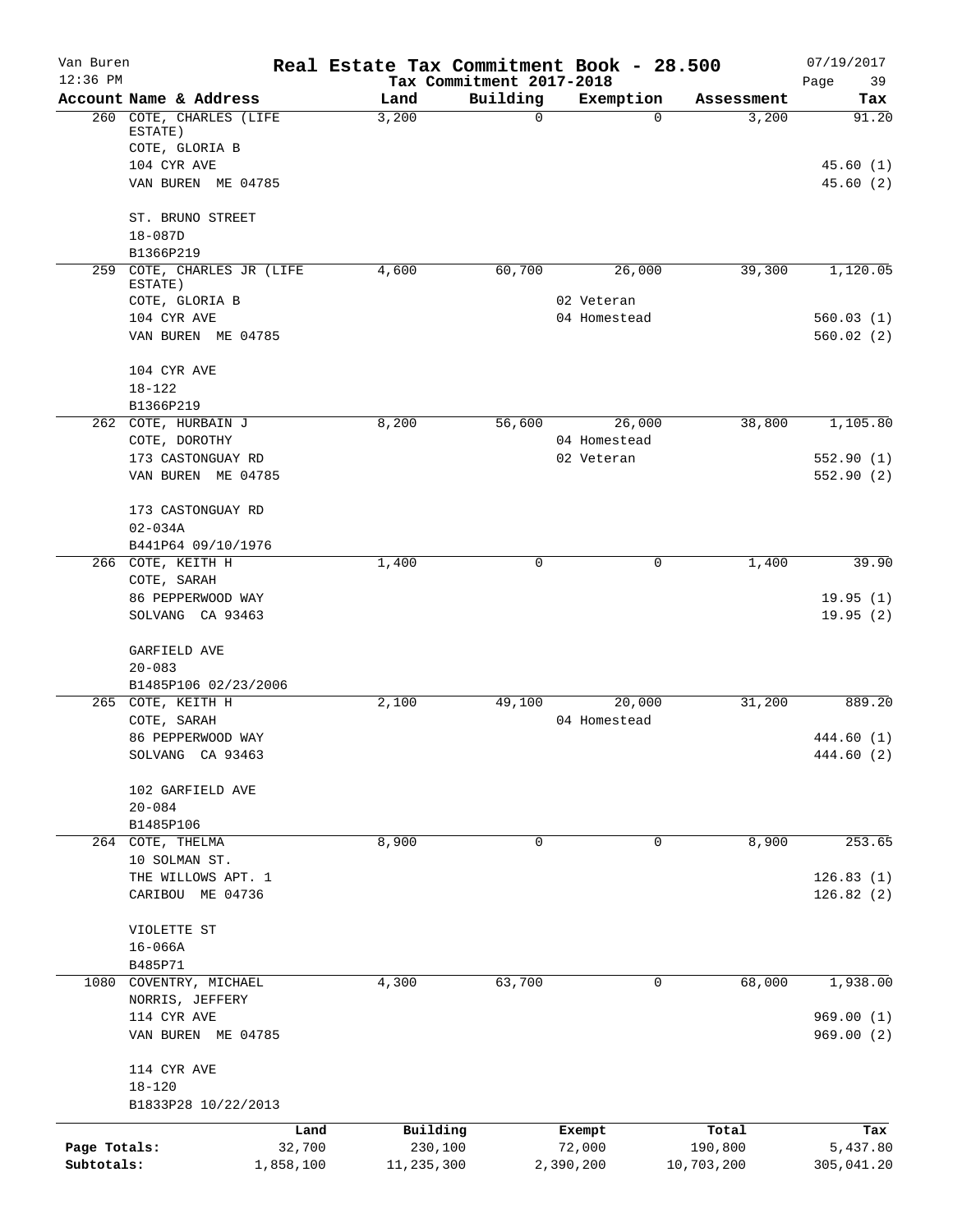| Van Buren    |                                          |           | Real Estate Tax Commitment Book - 28.500 |                                      |                       |            | 07/19/2017        |
|--------------|------------------------------------------|-----------|------------------------------------------|--------------------------------------|-----------------------|------------|-------------------|
| $12:36$ PM   | Account Name & Address                   |           | Land                                     | Tax Commitment 2017-2018<br>Building | Exemption             | Assessment | Page<br>40<br>Tax |
|              | 267 CRAIG, NELSON                        |           | 8,700                                    | 35,500                               | 20,000                | 24,200     | 689.70            |
|              | CRAIG, RENA M                            |           |                                          |                                      | 04 Homestead          |            |                   |
|              | 102 CHAMPLAIN ST                         |           |                                          |                                      |                       |            | 344.85(1)         |
|              | VAN BUREN ME 04785                       |           |                                          |                                      |                       |            | 344.85 (2)        |
|              | 309 MAIN ST & 102<br>CHAMPLAIN ST        |           |                                          |                                      |                       |            |                   |
|              | $20 - 048A$                              |           |                                          |                                      |                       |            |                   |
|              | 1330 CULLEN, GEORGE J JR                 |           | 4,100                                    | 43,000                               | 6,000                 | 41,100     | 1,171.35          |
|              | CULLEN, DIANE W                          |           |                                          |                                      | 03 Veteran (Non-Maine |            |                   |
|              | 117 MAIN ST                              |           |                                          |                                      |                       |            | 585.68(1)         |
|              | VAN BUREN ME 04785                       |           |                                          |                                      |                       |            | 585.67(2)         |
|              | 117 MAIN ST                              |           |                                          |                                      |                       |            |                   |
|              | $16 - 041$                               |           |                                          |                                      |                       |            |                   |
|              | B1730P93 08/02/2011                      |           |                                          |                                      |                       |            |                   |
|              | 255 CUMMINGS, DANA                       |           | 3,700                                    | 27,600                               | 0                     | 31,300     | 892.05            |
|              | 5220 VIDA ST                             |           |                                          |                                      |                       |            |                   |
|              | ATASCADERO CA 93422                      |           |                                          |                                      |                       |            | 446.03(1)         |
|              |                                          |           |                                          |                                      |                       |            | 446.02(2)         |
|              | 127 PARK ST                              |           |                                          |                                      |                       |            |                   |
|              | $17 - 039$                               |           |                                          |                                      |                       |            |                   |
|              | B1928P112 04/05/2016                     |           |                                          |                                      |                       |            |                   |
|              | 256 CUMMINGS, DANA                       |           | 3,600                                    | $\mathbf 0$                          | $\mathbf 0$           | 3,600      | 102.60            |
|              | 5220 VIDA ST.                            |           |                                          |                                      |                       |            |                   |
|              | ATASCADERO CA 93442                      |           |                                          |                                      |                       |            | 51.30(1)          |
|              |                                          |           |                                          |                                      |                       |            | 51.30(2)          |
|              |                                          |           |                                          |                                      |                       |            |                   |
|              | BIRCH AVE                                |           |                                          |                                      |                       |            |                   |
|              | $17 - 038$                               |           |                                          |                                      |                       |            |                   |
|              | B1928P112 04/05/2016<br>723 CURRAN, JANA |           | 15,200                                   | 11,000                               | 0                     | 26,200     | 746.70            |
|              | LEBEL, DAVID ET AL                       |           | 60.00<br>Acres                           |                                      |                       |            |                   |
|              | 110 CLEVELAND AVE                        |           |                                          |                                      |                       |            | 373.35(1)         |
|              | VAN BUREN ME 04785                       |           |                                          |                                      |                       |            | 373.35(2)         |
|              |                                          |           |                                          |                                      |                       |            |                   |
|              | 209 ST MARYS BROOK RD                    |           |                                          |                                      |                       |            |                   |
|              | $02 - 049$                               |           |                                          |                                      |                       |            |                   |
|              | B1399P244 05/27/2004                     |           |                                          |                                      |                       |            |                   |
|              | 271 CYR, ALAN M                          |           | 3,000                                    | 0                                    | 0                     | 3,000      | 85.50             |
|              | CYR, LISA M                              |           |                                          |                                      |                       |            |                   |
|              | PO BOX 53                                |           |                                          |                                      |                       |            | 42.75(1)          |
|              | VAN BUREN ME 04785                       |           |                                          |                                      |                       |            | 42.75 (2)         |
|              | REAR OF ADAM ST                          |           |                                          |                                      |                       |            |                   |
|              | $06 - 003A$                              |           |                                          |                                      |                       |            |                   |
|              | B1414P104                                |           |                                          |                                      |                       |            |                   |
|              | 272 CYR, ALAN M                          |           | 5,200                                    | $\mathbf 0$                          | 0                     | 5,200      | 148.20            |
|              | CYR, LISA M                              |           |                                          |                                      |                       |            |                   |
|              | PO BOX 53                                |           |                                          |                                      |                       |            | 74.10(1)          |
|              | VAN BUREN ME 04785                       |           |                                          |                                      |                       |            | 74.10(2)          |
|              | CHAMPLAIN ST                             |           |                                          |                                      |                       |            |                   |
|              | $06 - 017$                               |           |                                          |                                      |                       |            |                   |
|              | B1414P102                                |           |                                          |                                      |                       |            |                   |
|              |                                          |           |                                          |                                      |                       |            |                   |
|              |                                          | Land      | Building                                 |                                      | Exempt                | Total      | Tax               |
| Page Totals: |                                          | 43,500    | 117,100                                  |                                      | 26,000                | 134,600    | 3,836.10          |
| Subtotals:   |                                          | 1,901,600 | 11,352,400                               |                                      | 2,416,200             | 10,837,800 | 308,877.30        |
|              |                                          |           |                                          |                                      |                       |            |                   |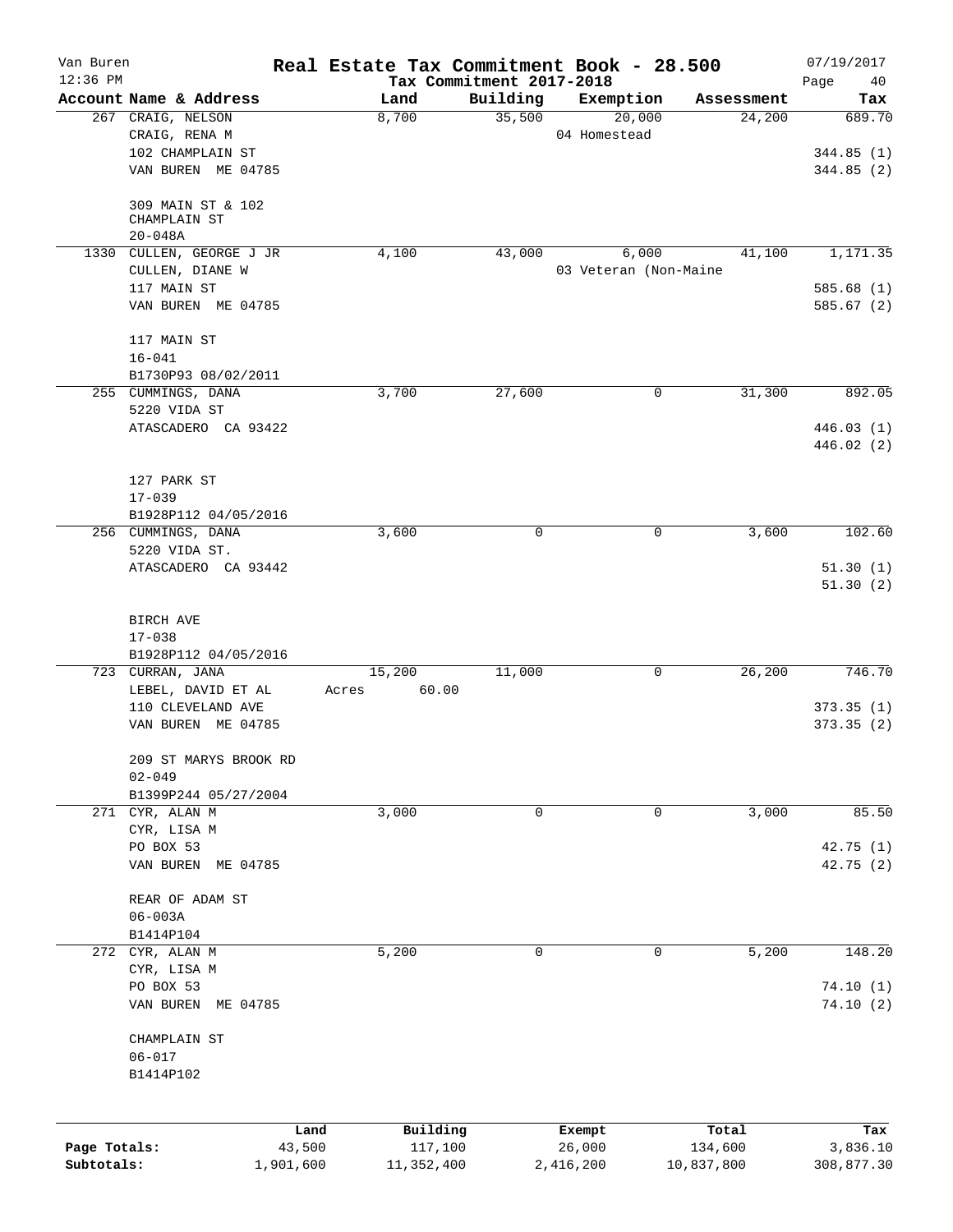| Van Buren    |                                                                       | Real Estate Tax Commitment Book - 28.500 |          |                     |                      | 07/19/2017        |
|--------------|-----------------------------------------------------------------------|------------------------------------------|----------|---------------------|----------------------|-------------------|
| $12:36$ PM   | Account Name & Address                                                | Tax Commitment 2017-2018                 | Building |                     |                      | Page<br>41<br>Tax |
|              | 274 CYR, ANDRE A                                                      | Land<br>5,400                            | 66,100   | Exemption<br>20,000 | Assessment<br>51,500 | 1,467.75          |
|              | 152 CLOVERHILL DR                                                     |                                          |          | 04 Homestead        |                      |                   |
|              | VAN BUREN ME 04785                                                    |                                          |          |                     |                      | 733.88(1)         |
|              |                                                                       |                                          |          |                     |                      | 733.87(2)         |
|              |                                                                       |                                          |          |                     |                      |                   |
|              | 152 CLOVERHILL DR<br>18C-010                                          |                                          |          |                     |                      |                   |
|              | 1407 CYR, CARROLL L & TINA                                            | 7,000                                    | 57,600   | 20,000              | 44,600               | 1,271.10          |
|              | М                                                                     |                                          |          |                     |                      |                   |
|              | CYR, PRISCILLE &<br>DONAHUE, DONNA M                                  |                                          |          | 04 Homestead        |                      |                   |
|              | PO BOX 174                                                            |                                          |          |                     |                      | 635.55(1)         |
|              | VAN BUREN ME 04785                                                    |                                          |          |                     |                      | 635.55 (2)        |
|              |                                                                       |                                          |          |                     |                      |                   |
|              | 280 STATE ST                                                          |                                          |          |                     |                      |                   |
|              | $03 - 025B$                                                           |                                          |          |                     |                      |                   |
|              | B1853P126 05/13/2014 B1842P193 01/06/2014<br>276 CYR, CECILE T (HEIRS | 5,500                                    | 57,500   | 20,000              | 43,000               | 1,225.50          |
|              | OF)                                                                   |                                          |          |                     |                      |                   |
|              | C/O ROGER CYR                                                         |                                          |          | 04 Homestead        |                      |                   |
|              | 159 RAM ISLAND RD                                                     |                                          |          |                     |                      | 612.75(1)         |
|              | BOWER BANK ME 04426                                                   |                                          |          |                     |                      | 612.75(2)         |
|              | 187 MAIN ST                                                           |                                          |          |                     |                      |                   |
|              | $17 - 007B$                                                           |                                          |          |                     |                      |                   |
|              | 277 CYR, CHARLES L                                                    | 3,400                                    | 32,300   | 20,000              | 15,700               | 447.45            |
|              | CYR, JUDY                                                             |                                          |          | 04 Homestead        |                      |                   |
|              | 117 ADAMS ST                                                          |                                          |          |                     |                      | 223.73(1)         |
|              | VAN BUREN ME 04785                                                    |                                          |          |                     |                      | 223.72 (2)        |
|              | 117 ADAMS ST                                                          |                                          |          |                     |                      |                   |
|              | $18 - 028$                                                            |                                          |          |                     |                      |                   |
|              | B567P22                                                               |                                          |          |                     |                      |                   |
|              | 278 CYR, CHARLES R                                                    | 4,200                                    | 23,800   | 20,000              | 8,000                | 228.00            |
|              | 107 MCBRIDE AVE                                                       |                                          |          | 04 Homestead        |                      |                   |
|              | VAN BUREN ME 04785                                                    |                                          |          |                     |                      | 114.00(1)         |
|              |                                                                       |                                          |          |                     |                      | 114.00(2)         |
|              | 107 MCBRIDE AVE                                                       |                                          |          |                     |                      |                   |
|              | $15 - 049$                                                            |                                          |          |                     |                      |                   |
|              | B1371P28                                                              |                                          |          |                     |                      |                   |
|              | 279 CYR, DAVID M                                                      | 3,700                                    | 40,200   | 20,000              | 23,900               | 681.15            |
|              | 140 HIGH ST                                                           |                                          |          | 04 Homestead        |                      |                   |
|              | VAN BUREN ME 04785                                                    |                                          |          |                     |                      | 340.58 (1)        |
|              |                                                                       |                                          |          |                     |                      | 340.57(2)         |
|              |                                                                       |                                          |          |                     |                      |                   |
|              | 140 HIGH ST                                                           |                                          |          |                     |                      |                   |
|              | $14 - 109$<br>B684P269                                                |                                          |          |                     |                      |                   |
|              | 280 CYR, DOMINIQUE                                                    | 5,100                                    | 0        | 0                   | 5,100                | 145.35            |
|              | CYR, ALAN                                                             |                                          |          |                     |                      |                   |
|              | PO BOX 53                                                             |                                          |          |                     |                      | 72.68(1)          |
|              | VAN BUREN<br>ME 04785                                                 |                                          |          |                     |                      | 72.67(2)          |
|              |                                                                       |                                          |          |                     |                      |                   |
|              | OFF TRACK BED                                                         |                                          |          |                     |                      |                   |
|              | $03 - 003$                                                            |                                          |          |                     |                      |                   |
|              | B1188P211                                                             |                                          |          |                     |                      |                   |
|              |                                                                       |                                          |          |                     |                      |                   |
| Page Totals: | Land<br>34,300                                                        | Building<br>277,500                      |          | Exempt<br>120,000   | Total<br>191,800     | Tax<br>5,466.30   |
| Subtotals:   | 1,935,900                                                             | 11,629,900                               |          | 2,536,200           | 11,029,600           | 314, 343.60       |
|              |                                                                       |                                          |          |                     |                      |                   |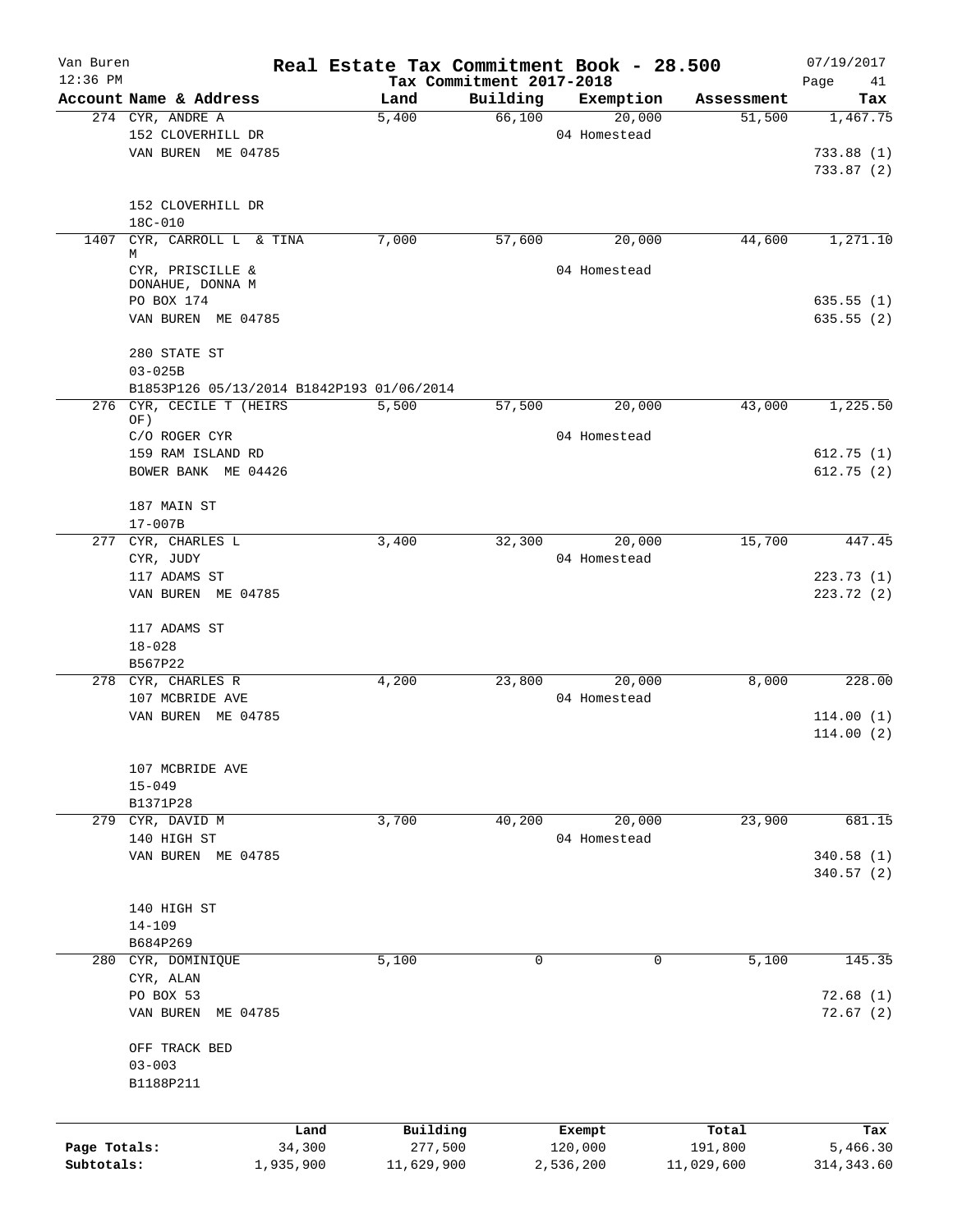| Van Buren    |                                |           |            |                                      | Real Estate Tax Commitment Book - 28.500 |            | 07/19/2017        |
|--------------|--------------------------------|-----------|------------|--------------------------------------|------------------------------------------|------------|-------------------|
| $12:36$ PM   | Account Name & Address         |           | Land       | Tax Commitment 2017-2018<br>Building | Exemption                                | Assessment | Page<br>42<br>Tax |
|              | 599 CYR, DUSTIN                |           | 3,400      | 43,100                               | 0                                        | 46,500     | 1,325.25          |
|              | 102 PINE ST. APT 101           |           |            |                                      |                                          |            |                   |
|              | VAN BUREN ME 04785             |           |            |                                      |                                          |            | 662.63(1)         |
|              |                                |           |            |                                      |                                          |            | 662.62(2)         |
|              |                                |           |            |                                      |                                          |            |                   |
|              | 102 PINE ST                    |           |            |                                      |                                          |            |                   |
|              | $14 - 072$                     |           |            |                                      |                                          |            |                   |
|              | B1968P336 03/23/2017           |           |            |                                      |                                          |            |                   |
|              | 308 CYR, DUSTIN V              |           | 4,300      | 43,700                               | 20,000                                   | 28,000     | 798.00            |
|              | 102 CYR AVE.                   |           |            |                                      | 04 Homestead                             |            |                   |
|              | VAN BUREN ME 04785             |           |            |                                      |                                          |            | 399.00(1)         |
|              |                                |           |            |                                      |                                          |            | 399.00(2)         |
|              |                                |           |            |                                      |                                          |            |                   |
|              | 102 CYR AVE                    |           |            |                                      |                                          |            |                   |
|              | $18 - 123$                     |           |            |                                      |                                          |            |                   |
|              | B1682P41 06/02/2010 B851P100   |           |            |                                      |                                          |            |                   |
|              | 283 CYR, GARY K                |           | 0          | 35,600                               | 0                                        | 35,600     | 1,014.60          |
|              | PO BOX 2                       |           |            |                                      |                                          |            |                   |
|              | VAN BUREN ME 04785             |           |            |                                      |                                          |            | 507.30(1)         |
|              |                                |           |            |                                      |                                          |            | 507.30(2)         |
|              |                                |           |            |                                      |                                          |            |                   |
|              | 925 MAIN STREET                |           |            |                                      |                                          |            |                   |
|              | $08 - 047A - T1$               |           |            |                                      |                                          |            |                   |
|              | B1738P165 10/13/2011           |           |            |                                      |                                          |            |                   |
|              | 305 CYR, GARY K                |           | 9,700      | 1,800                                | 0                                        | 11,500     | 327.75            |
|              | PO BOX 2                       |           |            |                                      |                                          |            |                   |
|              | VAN BUREN ME 04785             |           |            |                                      |                                          |            | 163.88(1)         |
|              |                                |           |            |                                      |                                          |            | 163.87(2)         |
|              |                                |           |            |                                      |                                          |            |                   |
|              | US ROUTE 1                     |           |            |                                      |                                          |            |                   |
|              | $08 - 047A$                    |           |            |                                      |                                          |            |                   |
|              | B1771P327 07/12/2012           |           |            |                                      |                                          |            |                   |
|              | 284 CYR, GEORGE JR             |           | 25,900     | 0                                    | 0                                        | 25,900     | 738.15            |
|              | CYR, LINDA ANNE                |           |            |                                      |                                          |            |                   |
|              | 738 MAIN ST                    |           |            |                                      |                                          |            | 369.08(1)         |
|              | MADAWASKA ME 04756             |           |            |                                      |                                          |            | 369.07 (2)        |
|              |                                |           |            |                                      |                                          |            |                   |
|              | CORNER OF US#1 & PARENT        |           |            |                                      |                                          |            |                   |
|              | RD                             |           |            |                                      |                                          |            |                   |
|              | $09 - 024$                     |           |            |                                      |                                          |            |                   |
|              | B1366P344                      |           |            |                                      |                                          |            |                   |
| 285          | CYR, GERALD R                  |           | 9,500      | 53,000                               | 26,000                                   | 36,500     | 1,040.25          |
|              | CYR, KATHLEEN L                |           |            |                                      | 04 Homestead                             |            |                   |
|              | 125 ST MARY'S BROOK RD         |           |            |                                      | 02 Veteran                               |            | 520.13(1)         |
|              | PO BOX 435                     |           |            |                                      |                                          |            | 520.12(2)         |
|              | VAN BUREN ME 04785             |           |            |                                      |                                          |            |                   |
|              | 125 ST MARY'S BROOK RD         |           |            |                                      |                                          |            |                   |
|              | $02 - 047$                     |           |            |                                      |                                          |            |                   |
|              | B373P600                       |           |            |                                      |                                          |            |                   |
| 286          | CYR, GERARD M (LIFE<br>ESTATE) |           | 5,700      | 51,500                               | 20,000                                   | 37,200     | 1,060.20          |
|              | CYR, JOYCE M                   |           |            |                                      | 04 Homestead                             |            |                   |
|              | 108 MARION DR                  |           |            |                                      |                                          |            | 530.10(1)         |
|              | VAN BUREN ME 04785             |           |            |                                      |                                          |            | 530.10(2)         |
|              |                                |           |            |                                      |                                          |            |                   |
|              | 108 MARION DR                  |           |            |                                      |                                          |            |                   |
|              | $18 - 006$                     |           |            |                                      |                                          |            |                   |
|              | B1414P83                       |           |            |                                      |                                          |            |                   |
|              |                                |           |            |                                      |                                          |            |                   |
|              |                                | Land      | Building   |                                      | Exempt                                   | Total      | Tax               |
| Page Totals: |                                | 58,500    | 228,700    |                                      | 66,000                                   | 221,200    | 6,304.20          |
| Subtotals:   |                                | 1,994,400 | 11,858,600 |                                      | 2,602,200                                | 11,250,800 | 320,647.80        |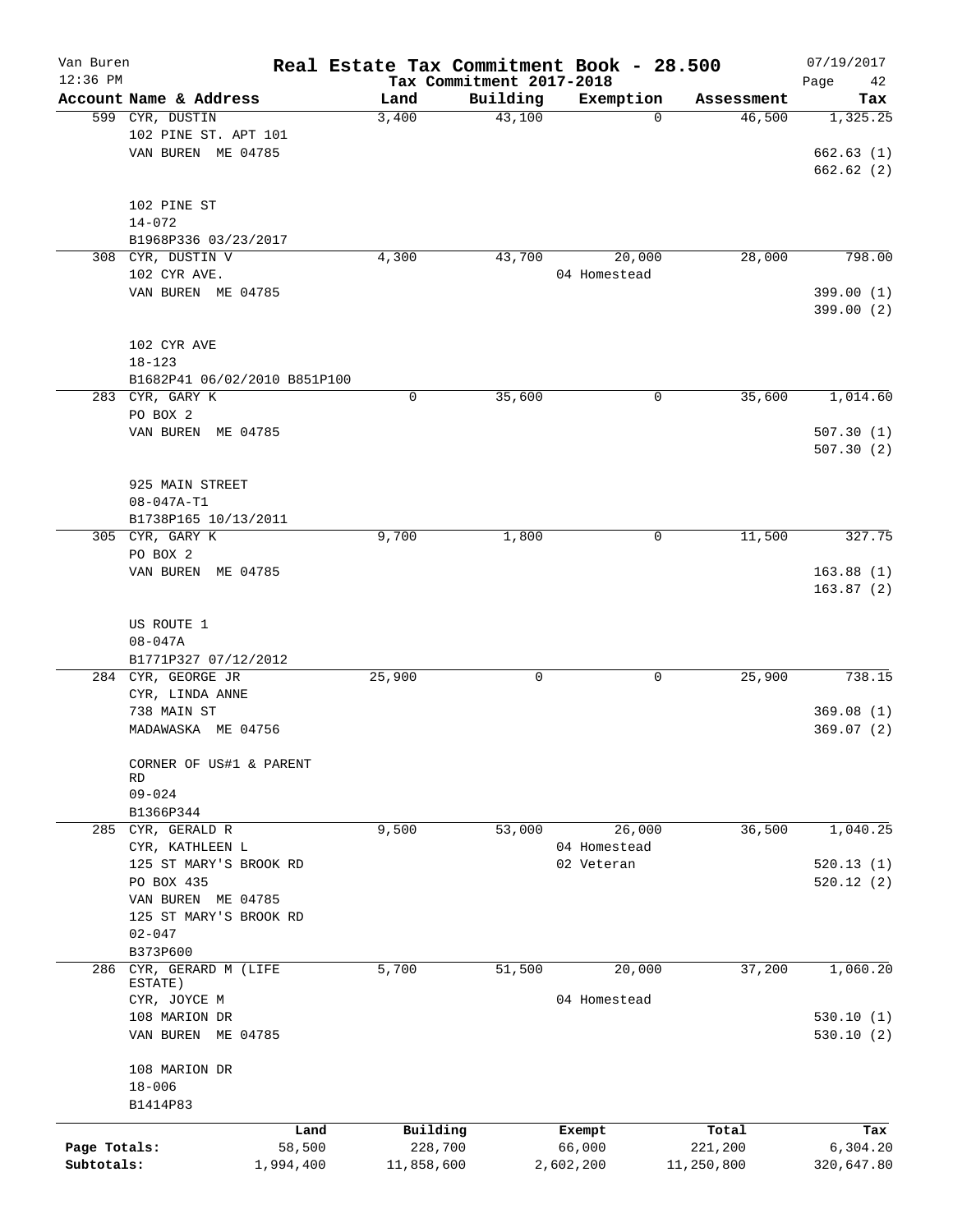| Van Buren<br>$12:36$ PM |                        | Real Estate Tax Commitment Book - 28.500 | Tax Commitment 2017-2018 |              |            | 07/19/2017<br>Page<br>43 |
|-------------------------|------------------------|------------------------------------------|--------------------------|--------------|------------|--------------------------|
|                         | Account Name & Address | Land                                     | Building                 | Exemption    | Assessment | Tax                      |
|                         | 1331 CYR, GUILDO       | 18,300                                   | 13,200                   | 0            | 31,500     | 897.75                   |
|                         | CYR, SANDRA M          |                                          |                          |              |            |                          |
|                         | 114 MAIN ST            |                                          |                          |              |            | 448.88 (1)               |
|                         | VAN BUREN ME 04785     |                                          |                          |              |            | 448.87 (2)               |
|                         | SETTLEMENT RD          |                                          |                          |              |            |                          |
|                         | $01 - 027$             |                                          |                          |              |            |                          |
|                         | B1723P337 06/20/2011   |                                          |                          |              |            |                          |
| 1122                    | CYR, GUILDO P.         | 3,600                                    | 50,700                   | 20,000       | 34,300     | 977.55                   |
|                         | CYR, SANDRA M.         |                                          |                          | 04 Homestead |            |                          |
|                         | 114 MAIN ST            |                                          |                          |              |            | 488.78 (1)               |
|                         | VAN BUREN ME 04785     |                                          |                          |              |            | 488.77 (2)               |
|                         | 114 MAIN ST            |                                          |                          |              |            |                          |
|                         | $17 - 085B$            |                                          |                          |              |            |                          |
|                         | B1849P135 03/26/2014   |                                          |                          |              |            |                          |
|                         | 288 CYR, JEAN EUDES    | 2,200                                    | 0                        | 0            | 2,200      | 62.70                    |
|                         | 103 CLEVELAND AVE      |                                          |                          |              |            |                          |
|                         | VAN BUREN ME 04785     |                                          |                          |              |            | 31.35(1)                 |
|                         |                        |                                          |                          |              |            | 31.35(2)                 |
|                         | PATRICIA N/S           |                                          |                          |              |            |                          |
|                         | $20 - 122$             |                                          |                          |              |            |                          |
|                         | B1354P265 06/06/2003   |                                          |                          |              |            |                          |
| 290                     | CYR, JEAN N            | 6,000                                    | 0                        | 0            | 6,000      | 171.00                   |
|                         | CYR, DELLA S           |                                          |                          |              |            |                          |
|                         | 43 CRESTMONT RD        |                                          |                          |              |            | 85.50(1)                 |
|                         | BANGOR ME 04401        |                                          |                          |              |            | 85.50 (2)                |
|                         | MAIN ST                |                                          |                          |              |            |                          |
|                         | $20 - 066$             |                                          |                          |              |            |                          |
|                         | 291 CYR, JEANNETTE     | 5,800                                    | 31,900                   | 20,000       | 17,700     | 504.45                   |
|                         | 244 MARQUIS RD         |                                          |                          | 04 Homestead |            |                          |
|                         | VAN BUREN ME 04785     |                                          |                          |              |            | 252.23(1)                |
|                         |                        |                                          |                          |              |            | 252.22(2)                |
|                         | 244 MARQUIS RD         |                                          |                          |              |            |                          |
|                         | $02 - 005A$            |                                          |                          |              |            |                          |
| 292                     | CYR, JENNIFER          | 4,700                                    | 37,000                   | 20,000       | 21,700     | 618.45                   |
|                         | 531 MAIN ST            |                                          |                          | 04 Homestead |            |                          |
|                         | VAN BUREN ME 04785     |                                          |                          |              |            | 309.23(1)                |
|                         |                        |                                          |                          |              |            | 309.22(2)                |
|                         | 135 VIOLETTE ST        |                                          |                          |              |            |                          |
|                         | $16 - 063$             |                                          |                          |              |            |                          |
|                         | B1327P210              |                                          |                          |              |            |                          |
|                         | 294 CYR, JOAN S        | 3,900                                    | 26,100                   | 26,000       | 4,000      | 114.00                   |
|                         | 152 POPLAR ST          |                                          |                          | 02 Veteran   |            |                          |
|                         | VAN BUREN ME 04785     |                                          |                          | 04 Homestead |            | 57.00 (1)                |
|                         |                        |                                          |                          |              |            | 57.00(2)                 |
|                         | 152 POPLAR ST          |                                          |                          |              |            |                          |
|                         | $16 - 003$             |                                          |                          |              |            |                          |
|                         |                        |                                          |                          |              |            |                          |
|                         |                        |                                          |                          |              |            |                          |

|              | Land      | Building   | Exempt    | Total      | Tax        |
|--------------|-----------|------------|-----------|------------|------------|
| Page Totals: | 44,500    | 158,900    | 86,000    | 117,400    | 3,345.90   |
| Subtotals:   | 2,038,900 | 12,017,500 | 2,688,200 | 11,368,200 | 323,993.70 |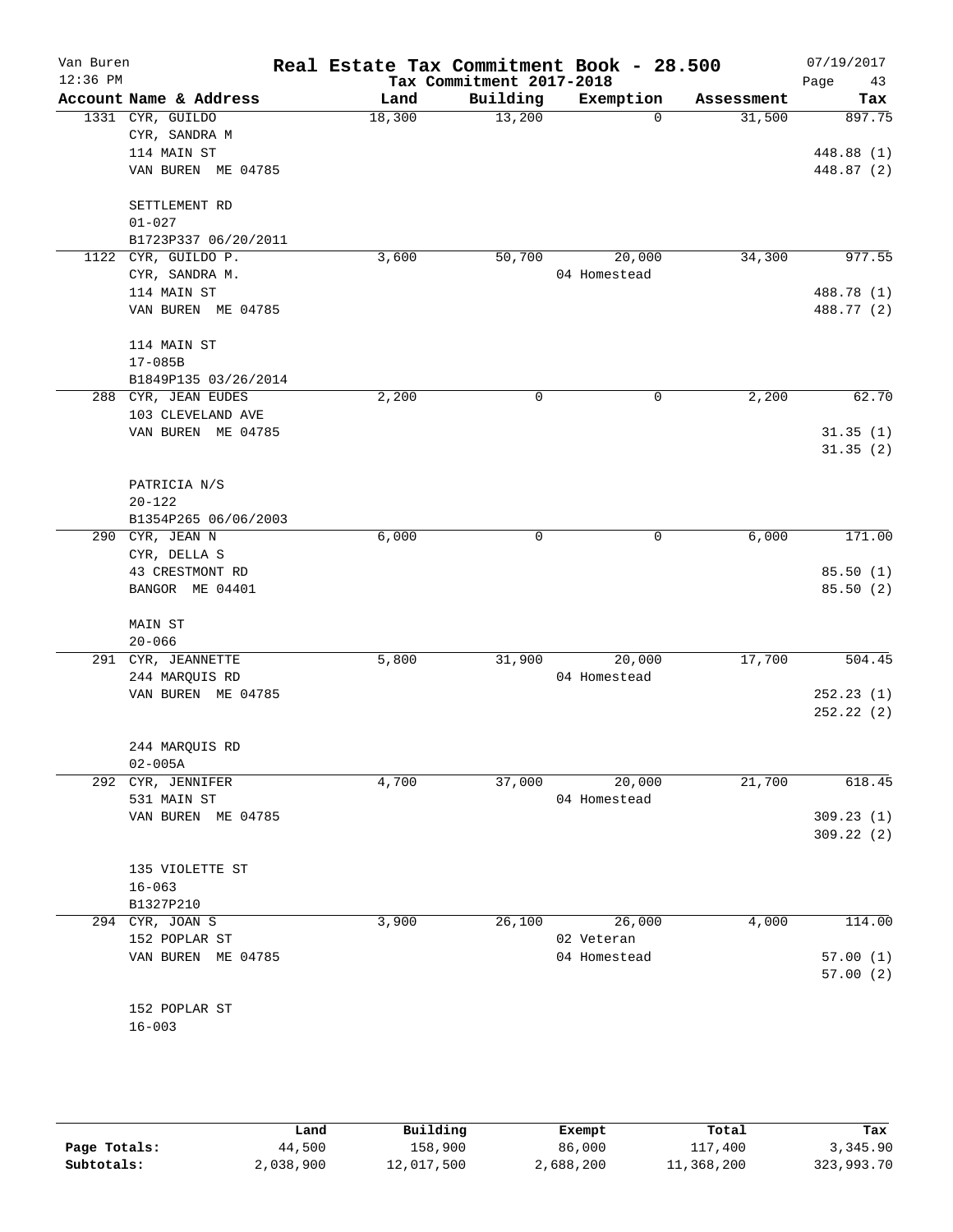| Van Buren    |                        |                | Real Estate Tax Commitment Book - 28.500 |                                      |                  |                  | 07/19/2017        |
|--------------|------------------------|----------------|------------------------------------------|--------------------------------------|------------------|------------------|-------------------|
| 12:36 PM     | Account Name & Address |                | Land                                     | Tax Commitment 2017-2018<br>Building | Exemption        | Assessment       | Page<br>44<br>Tax |
|              | 295 CYR, JOHN          |                | 4,600                                    | 43,700                               | 20,000           | 28,300           | 806.55            |
|              | 126 MARION DR          |                |                                          |                                      | 04 Homestead     |                  |                   |
|              | VAN BUREN ME 04785     |                |                                          |                                      |                  |                  | 403.28(1)         |
|              |                        |                |                                          |                                      |                  |                  | 403.27 (2)        |
|              | 126 MARION DR          |                |                                          |                                      |                  |                  |                   |
|              | 18B-002                |                |                                          |                                      |                  |                  |                   |
|              | B1187P288              |                |                                          |                                      |                  |                  |                   |
|              | 604 CYR, JOHN E        |                | 2,200                                    | 0                                    | 0                | 2,200            | 62.70             |
|              | CYR, JEAN EUDES (AKA)  |                |                                          |                                      |                  |                  |                   |
|              | 103 CLEVELAND AVENUE   |                |                                          |                                      |                  |                  | 31.35(1)          |
|              | VAN BUREN ME 04785     |                |                                          |                                      |                  |                  | 31.35(2)          |
|              | N SIDE PATRICIA ST     |                |                                          |                                      |                  |                  |                   |
|              | $20 - 120$             |                |                                          |                                      |                  |                  |                   |
|              | B1732P157 08/18/2011   |                |                                          |                                      |                  |                  |                   |
|              | 297 CYR, JOHN E        |                | 3,400                                    | 42,600                               | 20,000           | 26,000           | 741.00            |
|              | SOUCY, JULIETTE        |                |                                          |                                      | 04 Homestead     |                  |                   |
|              | 103 CLEVELAND AVE      |                |                                          |                                      |                  |                  | 370.50(1)         |
|              | VAN BUREN ME 04785     |                |                                          |                                      |                  |                  | 370.50(2)         |
|              | 103 CLEVELAND AVE      |                |                                          |                                      |                  |                  |                   |
|              | $18 - 081$             |                |                                          |                                      |                  |                  |                   |
|              | B819P167               |                |                                          |                                      |                  |                  |                   |
| 299          | CYR, JOSEPH JOHN R     |                | 4,000                                    | 68,600                               | 26,000           | 46,600           | 1,328.10          |
|              | CYR, PATRICIA V        |                |                                          |                                      | 02 Veteran       |                  |                   |
|              | 222 MAIN ST            |                |                                          |                                      | 04 Homestead     |                  | 664.05(1)         |
|              | VAN BUREN ME 04785     |                |                                          |                                      |                  |                  | 664.05(2)         |
|              | 222 MAIN ST            |                |                                          |                                      |                  |                  |                   |
|              | $18 - 074$             |                |                                          |                                      |                  |                  |                   |
|              | B716P237               |                |                                          |                                      |                  |                  |                   |
|              | 301 CYR, KEVIN T       |                | 5,000                                    | 0                                    | 0                | 5,000            | 142.50            |
|              | CYR, LISA L            |                |                                          |                                      |                  |                  |                   |
|              | 41 HILLSIDE DR         |                |                                          |                                      |                  |                  | 71.25(1)          |
|              | NEW GLOUCESTER         | MЕ             |                                          |                                      |                  |                  | 71.25(2)          |
|              | 04260                  |                |                                          |                                      |                  |                  |                   |
|              | MONROE STREET          |                |                                          |                                      |                  |                  |                   |
|              | $23 - 120$             |                |                                          |                                      |                  |                  |                   |
|              | B987P315               |                |                                          |                                      |                  |                  |                   |
| 1052         | CYR, KURT              |                | 3,000                                    | 45,100                               | $\mathbf 0$      | 48,100           | 1,370.85          |
|              | 109 LINCOLN ST         |                |                                          |                                      |                  |                  |                   |
|              | VAN BUREN ME 04785     |                |                                          |                                      |                  |                  | 685.43(1)         |
|              |                        |                |                                          |                                      |                  |                  | 685.42 (2)        |
|              | 109 LINCOLN ST         |                |                                          |                                      |                  |                  |                   |
|              | $14 - 008$             |                |                                          |                                      |                  |                  |                   |
|              | B1917P288 12/11/2015   |                |                                          |                                      |                  |                  |                   |
|              | 296 CYR, LAURA         |                | 3,400                                    | 43,900                               | 20,000           | 27,300           | 778.05            |
|              | 106 LINCOLN ST         |                |                                          |                                      | 04 Homestead     |                  |                   |
|              | VAN BUREN ME 04785     |                |                                          |                                      |                  |                  | 389.03 (1)        |
|              |                        |                |                                          |                                      |                  |                  | 389.02 (2)        |
|              | 106 LINCOLN ST         |                |                                          |                                      |                  |                  |                   |
|              | $14 - 016$             |                |                                          |                                      |                  |                  |                   |
|              | B1388P81               |                |                                          |                                      |                  |                  |                   |
|              |                        |                |                                          |                                      |                  |                  |                   |
| Page Totals: |                        | Land<br>25,600 | Building<br>243,900                      |                                      | Exempt<br>86,000 | Total<br>183,500 | Tax<br>5,229.75   |
| Subtotals:   |                        | 2,064,500      | 12, 261, 400                             |                                      | 2,774,200        | 11,551,700       | 329, 223.45       |
|              |                        |                |                                          |                                      |                  |                  |                   |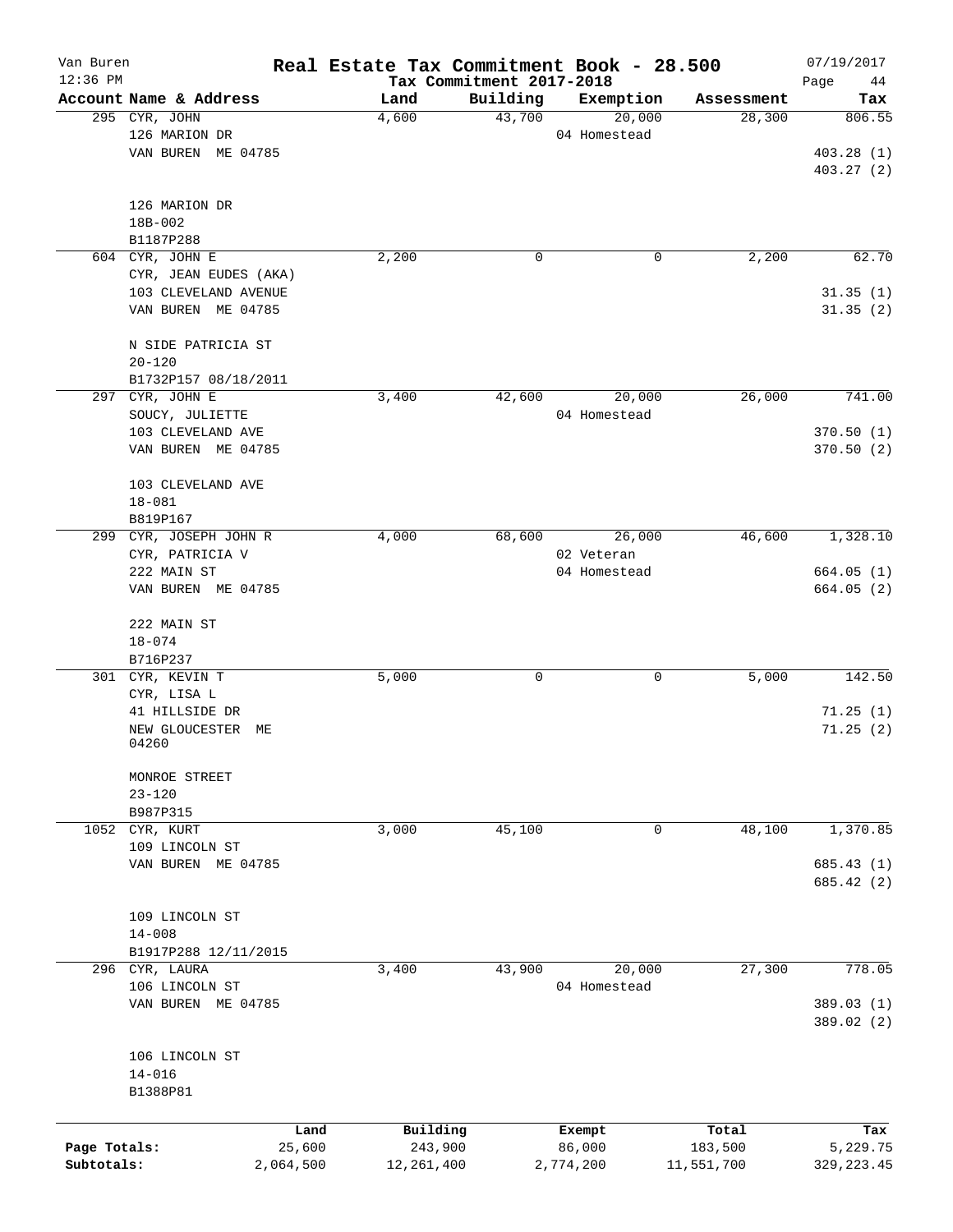| Van Buren<br>$12:36$ PM |                                                          |        | Tax Commitment 2017-2018 | Real Estate Tax Commitment Book - 28.500 |            | 07/19/2017<br>Page<br>45 |
|-------------------------|----------------------------------------------------------|--------|--------------------------|------------------------------------------|------------|--------------------------|
|                         | Account Name & Address                                   | Land   | Building                 | Exemption                                | Assessment | Tax                      |
|                         | 302 CYR, LEO JAMES<br>CYR, CARLINE A                     | 8,400  | 52,400                   | 20,000<br>04 Homestead                   | 40,800     | 1,162.80                 |
|                         | 248 MARQUIS RD<br>VAN BUREN ME 04785                     |        |                          |                                          |            | 581.40(1)<br>581.40(2)   |
|                         | 248 MARQUIS RD<br>$02 - 005C$                            |        |                          |                                          |            |                          |
|                         | B509P96 B414P561<br>303 CYR, MARK G<br>106 CLEVELAND AVE | 3,200  | 38,900                   | 20,000<br>04 Homestead                   | 22,100     | 629.85                   |
|                         | VAN BUREN ME 04785                                       |        |                          |                                          |            | 314.93(1)<br>314.92(2)   |
|                         | 106 CLEVELAND AVE<br>$18 - 085$<br>B1007P91              |        |                          |                                          |            |                          |
|                         | 306 CYR, MICHAEL P<br>CYR, LORI ANN                      | 14,100 | 2,300                    | $\mathbf 0$                              | 16,400     | 467.40                   |
|                         | PO BOX 1166<br>CALAIS ME 04619                           |        |                          |                                          |            | 233.70(1)<br>233.70 (2)  |
|                         | MARQUIS RD<br>$02 - 004$<br>B1352P119                    |        |                          |                                          |            |                          |
|                         | 309 CYR, RALPH J<br>CYR, BERNADETTE                      | 8,000  | 18,300                   | $\mathbf 0$                              | 26,300     | 749.55                   |
|                         | 247 MCCORKMICK ST.<br>GRAND FALLS NB E3Y-3X8             |        |                          |                                          |            | 374.78(1)<br>374.77(2)   |
|                         | 110 ST MARY'S BROOK RD<br>$02 - 039$                     |        |                          |                                          |            |                          |
|                         | 310 CYR, RAYMOND<br>CYR, NORMA                           | 10,000 | 0                        | $\mathbf 0$                              | 10,000     | 285.00                   |
|                         | 73 HAMLIN RD<br>HAMLIN ME 04785                          |        |                          |                                          |            | 142.50(1)<br>142.50(2)   |
|                         | OFF HAMLIN RD (FARM)<br>$03 - 016$                       |        |                          |                                          |            |                          |
|                         | 312 CYR, ROLAND G<br>CYR, NANCY MARIE                    | 5,400  | 34,700                   | 20,000<br>04 Homestead                   | 20,100     | 572.85                   |
|                         | 146 ST BRUNO ST<br>VAN BUREN ME 04785                    |        |                          |                                          |            | 286.43 (1)<br>286.42(2)  |
|                         | 146 ST BRUNO ST<br>$17 - 015$                            |        |                          |                                          |            |                          |
|                         | 313 CYR, RONALD J<br>116 ST FRANCIS ST                   | 5,000  | 66,400                   | 20,000<br>04 Homestead                   | 51,400     | 1,464.90                 |
|                         | APT 101<br>VAN BUREN ME 04785                            |        |                          |                                          |            | 732.45(1)<br>732.45(2)   |
|                         | 116 ST FRANCIS ST<br>$14 - 002$<br>B986P317 05/08/1995   |        |                          |                                          |            |                          |
|                         |                                                          |        |                          |                                          |            |                          |

|              | Land      | Building   | Exempt    | Total      | Tax        |
|--------------|-----------|------------|-----------|------------|------------|
| Page Totals: | 54,100    | 213,000    | 80,000    | 187,100    | 5,332.35   |
| Subtotals:   | 2,118,600 | 12,474,400 | 2,854,200 | 11,738,800 | 334,555.80 |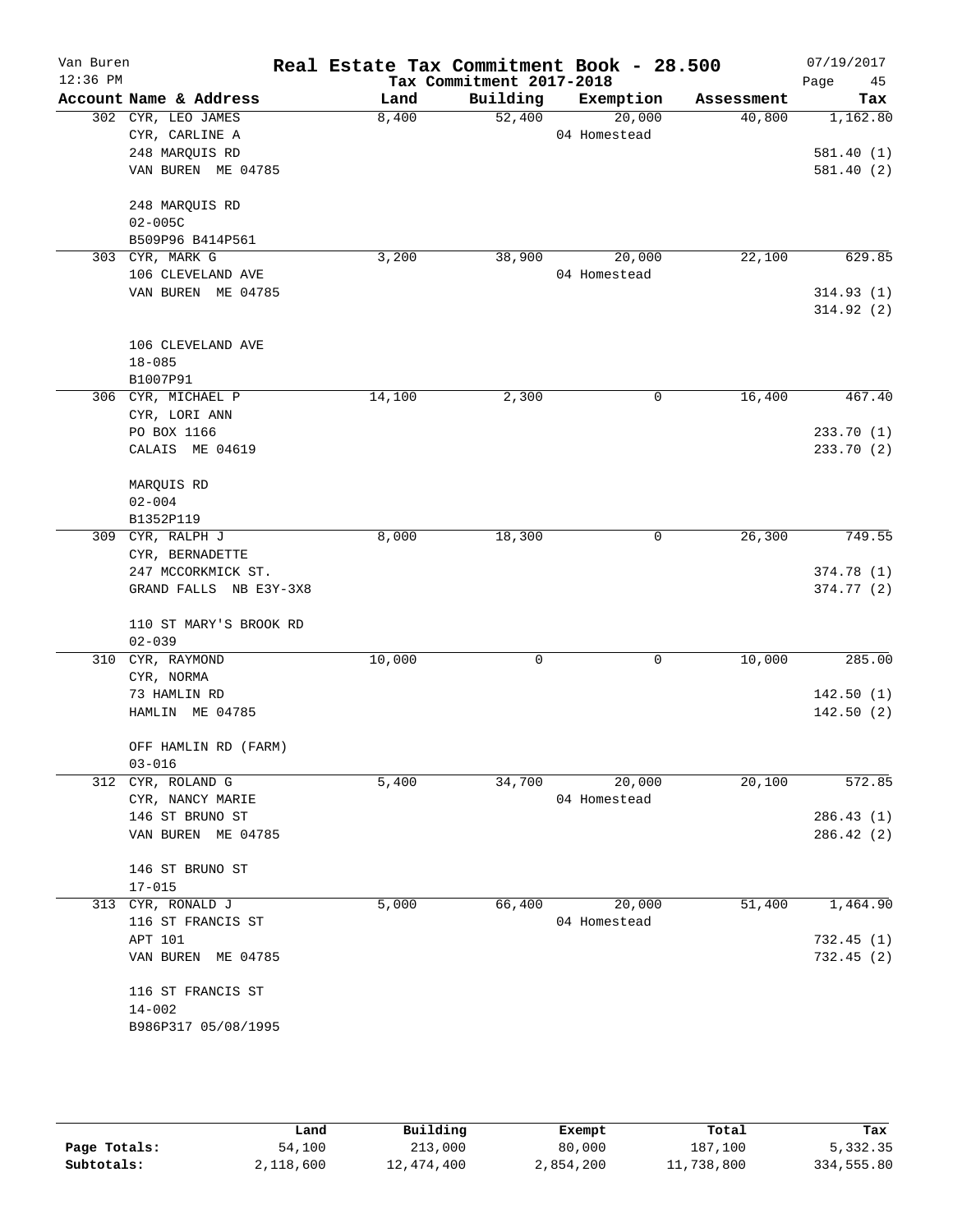| Van Buren    |                            |                | Real Estate Tax Commitment Book - 28.500 |                                      |                  |                  | 07/19/2017        |
|--------------|----------------------------|----------------|------------------------------------------|--------------------------------------|------------------|------------------|-------------------|
| 12:36 PM     | Account Name & Address     |                | Land                                     | Tax Commitment 2017-2018<br>Building | Exemption        | Assessment       | Page<br>46<br>Tax |
|              | 629 CYR, STEPHANIE         |                | 3,900                                    | 36,600                               | 0                | 40,500           | 1,154.25          |
|              | 108 HARRISON ST            |                |                                          |                                      |                  |                  |                   |
|              | VAN BUREN ME 04785         |                |                                          |                                      |                  |                  | 577.13(1)         |
|              |                            |                |                                          |                                      |                  |                  | 577.12(2)         |
|              |                            |                |                                          |                                      |                  |                  |                   |
|              | 108 HARRISON ST            |                |                                          |                                      |                  |                  |                   |
|              | $18 - 018$                 |                |                                          |                                      |                  |                  |                   |
|              | B1901P170 08/03/2015       |                |                                          |                                      |                  |                  |                   |
|              | 637 CYR, STEPHEN R         |                | 6,900                                    | 52,300                               | 26,000           | 33,200           | 946.20            |
|              | CYR, REBECCA D             |                |                                          |                                      | 04 Homestead     |                  |                   |
|              | 121 TOWER DR               |                |                                          |                                      | 02 Veteran       |                  | 473.10(1)         |
|              | VAN BUREN ME 04785         |                |                                          |                                      |                  |                  | 473.10 (2)        |
|              | 121 TOWER DR               |                |                                          |                                      |                  |                  |                   |
|              | $12A - 035$                |                |                                          |                                      |                  |                  |                   |
|              | B1737P275 10/05/2011       |                |                                          |                                      |                  |                  |                   |
|              | 317 CYR, SUSAN T J         |                | 7,800                                    | 43,100                               | 26,000           | 24,900           | 709.65            |
|              | CYR, MICHAEL & DANIEL R    |                |                                          |                                      | 02 Veteran       |                  |                   |
|              | 4 HEIDI ST.                |                |                                          |                                      | 04 Homestead     |                  | 354.83 (1)        |
|              | SPRINGVALE ME 04083        |                |                                          |                                      |                  |                  | 354.82(2)         |
|              |                            |                |                                          |                                      |                  |                  |                   |
|              | 168 STATE ST               |                |                                          |                                      |                  |                  |                   |
|              | 12A-021                    |                |                                          |                                      |                  |                  |                   |
|              | B1056P54                   |                |                                          |                                      |                  |                  |                   |
|              | 322 DAIGLE, JOHN           |                | 9,300                                    | 60,900                               | 20,000           | 50,200           | 1,430.70          |
|              | DAIGLE, DORIS A            |                |                                          |                                      | 04 Homestead     |                  |                   |
|              | 555 MAIN ST APT 201        |                |                                          |                                      |                  |                  | 715.35(1)         |
|              | VAN BUREN ME 04785         |                |                                          |                                      |                  |                  | 715.35(2)         |
|              | 555 MAIN ST                |                |                                          |                                      |                  |                  |                   |
|              | $23 - 028$                 |                |                                          |                                      |                  |                  |                   |
|              | B434P289                   |                |                                          |                                      |                  |                  |                   |
|              | 323 DAIGLE, MICHEL         |                | 4,000                                    | 0                                    | 0                | 4,000            | 114.00            |
|              | DAIGLE, LINDA              |                |                                          |                                      |                  |                  |                   |
|              | P O BOX 140                |                |                                          |                                      |                  |                  | 57.00(1)          |
|              | VAN BUREN ME 04785         |                |                                          |                                      |                  |                  | 57.00(2)          |
|              |                            |                |                                          |                                      |                  |                  |                   |
|              | JACKSON ST                 |                |                                          |                                      |                  |                  |                   |
|              | $18 - 076$<br>B1037P243    |                |                                          |                                      |                  |                  |                   |
|              | 324 DAIGLE, MICHEL D       |                | 7,500                                    | 4,200                                | 0                | 11,700           | 333.45            |
|              | DAIGLE, LINDA F            |                |                                          |                                      |                  |                  |                   |
|              | P O BOX 140                |                |                                          |                                      |                  |                  | 166.73(1)         |
|              | VAN BUREN ME 04785         |                |                                          |                                      |                  |                  | 166.72(2)         |
|              |                            |                |                                          |                                      |                  |                  |                   |
|              | MAIN ST                    |                |                                          |                                      |                  |                  |                   |
|              | $18 - 073$                 |                |                                          |                                      |                  |                  |                   |
|              | B875P313                   |                |                                          |                                      |                  |                  |                   |
| 325          | DAIGLE, MICHEL D           |                | 15,700                                   | 67,100                               | 0                | 82,800           | 2,359.80          |
|              | DAIGLE, LINDA F            |                |                                          |                                      |                  |                  |                   |
|              | P O BOX 140                |                |                                          |                                      |                  |                  | 1, 179.90(1)      |
|              | VAN BUREN ME 04785         |                |                                          |                                      |                  |                  | 1, 179.90(2)      |
|              |                            |                |                                          |                                      |                  |                  |                   |
|              | 232 MAIN ST<br>$18 - 071B$ |                |                                          |                                      |                  |                  |                   |
|              | B613P118                   |                |                                          |                                      |                  |                  |                   |
|              |                            |                |                                          |                                      |                  |                  |                   |
|              |                            |                |                                          |                                      |                  |                  |                   |
| Page Totals: |                            | Land<br>55,100 | Building<br>264,200                      |                                      | Exempt<br>72,000 | Total<br>247,300 | Tax<br>7,048.05   |
| Subtotals:   |                            | 2,173,700      | 12,738,600                               |                                      | 2,926,200        | 11,986,100       | 341,603.85        |
|              |                            |                |                                          |                                      |                  |                  |                   |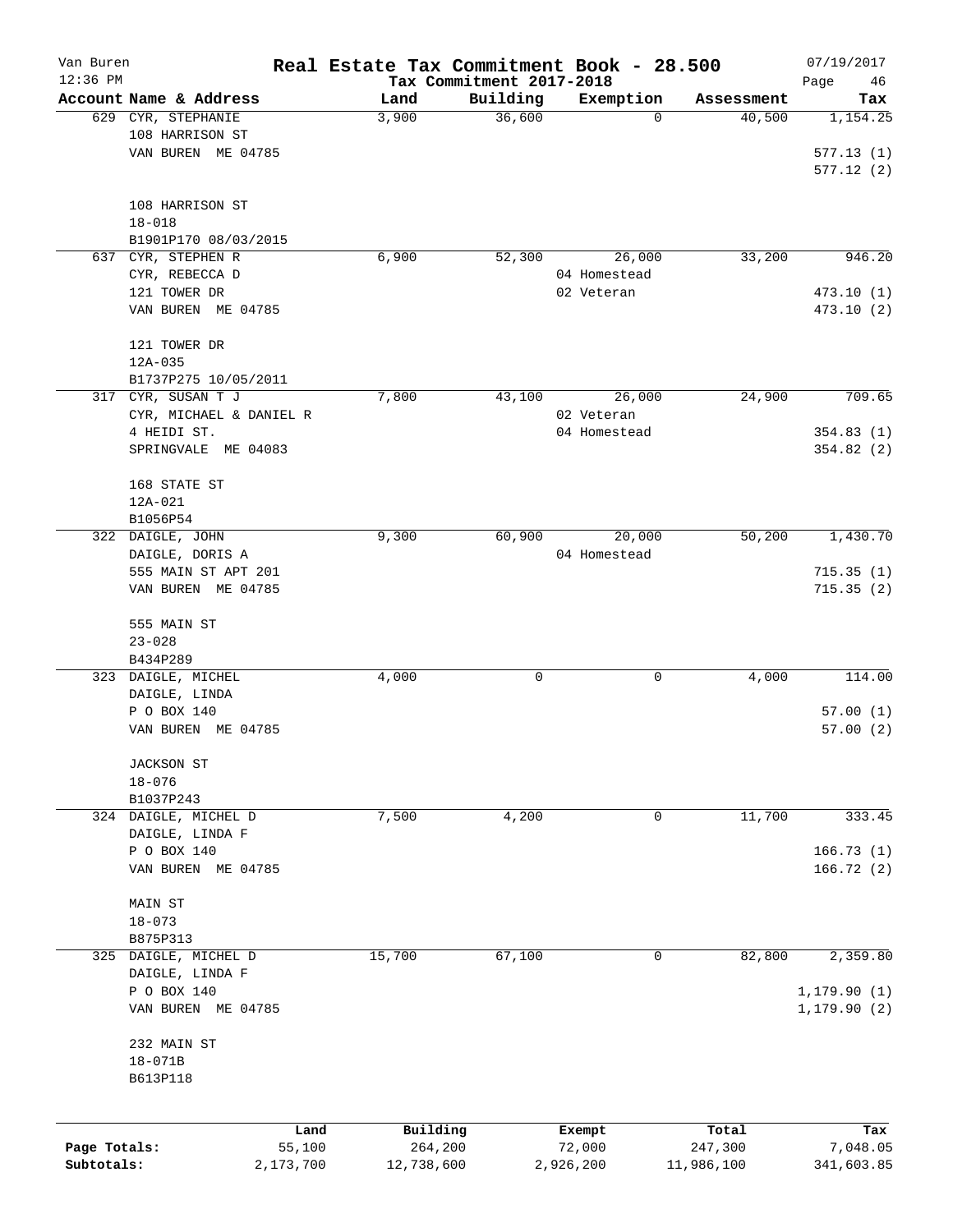| Van Buren    |                                      | Real Estate Tax Commitment Book - 28.500 |                                      |                     |                      | 07/19/2017             |
|--------------|--------------------------------------|------------------------------------------|--------------------------------------|---------------------|----------------------|------------------------|
| $12:36$ PM   | Account Name & Address               | Land                                     | Tax Commitment 2017-2018<br>Building |                     |                      | Page<br>47             |
|              | 1066 DAMBOISE, TAMMY L.              | 3,800                                    | 59,700                               | Exemption<br>20,000 | Assessment<br>43,500 | Tax<br>1, 239.75       |
|              | 101 TYLER ST                         |                                          |                                      | 04 Homestead        |                      |                        |
|              | VAN BUREN ME 04785                   |                                          |                                      |                     |                      | 619.88(1)              |
|              |                                      |                                          |                                      |                     |                      | 619.87(2)              |
|              |                                      |                                          |                                      |                     |                      |                        |
|              | 101 TYLER ST                         |                                          |                                      |                     |                      |                        |
|              | $18 - 099$                           |                                          |                                      |                     |                      |                        |
|              | B1900P290 07/28/2015                 |                                          |                                      |                     |                      |                        |
|              | 366 DBA: FREEDOM SELF<br>STORAGE     | 5,000                                    | 9,400                                | 0                   | 14,400               | 410.40                 |
|              | SAUCIER, EDMUND J. III<br>& SANDY L. |                                          |                                      |                     |                      |                        |
|              | 130 ROOSEVELT AVE. APT.<br>210       |                                          |                                      |                     |                      | 205.20(1)              |
|              | VAN BUREN ME 04785                   |                                          |                                      |                     |                      | 205.20(2)              |
|              | 838 MAIN ST                          |                                          |                                      |                     |                      |                        |
|              | $08 - 035B$                          |                                          |                                      |                     |                      |                        |
|              | B1921P216 01/27/2016                 |                                          |                                      |                     |                      |                        |
|              | 331 DE ANGELIS, MICHELE              | 19,900                                   | $\mathbf 0$                          | 0                   | 19,900               | 567.15                 |
|              | DE ANGELIS, JACQUELINE               |                                          |                                      |                     |                      |                        |
|              | 226 MAIN STREET                      |                                          |                                      |                     |                      | 283.58(1)              |
|              | EAST SETAUKET NY 11733               |                                          |                                      |                     |                      | 283.57(2)              |
|              |                                      |                                          |                                      |                     |                      |                        |
|              | PARENT ROAD                          |                                          |                                      |                     |                      |                        |
|              | $07 - 019$                           |                                          |                                      |                     |                      |                        |
|              | 333 DE WACHTER, LISA M               | 4,100                                    | 37,000                               | 20,000              | 21,100               | 601.35                 |
|              |                                      |                                          |                                      | 04 Homestead        |                      |                        |
|              | DE WACHTER, RONNY J A                |                                          |                                      |                     |                      |                        |
|              | 269 MAIN STREET                      |                                          |                                      |                     |                      | 300.68(1)              |
|              | VAN BUREN ME 04785                   |                                          |                                      |                     |                      | 300.67(2)              |
|              |                                      |                                          |                                      |                     |                      |                        |
|              | 269 MAIN ST                          |                                          |                                      |                     |                      |                        |
|              | $18 - 046$                           |                                          |                                      |                     |                      |                        |
|              | B1523P255 11/15/2006                 |                                          |                                      |                     |                      |                        |
|              | 334 DEAD RIVER COMPANY               | 19,300                                   | 31,100                               | 0                   | 50,400               | 1,436.40               |
|              | 59 MAIN ST                           |                                          |                                      |                     |                      |                        |
|              | VAN BUREN ME 04785                   |                                          |                                      |                     |                      | 718.20(1)<br>718.20(2) |
|              | 59 MAIN ST                           |                                          |                                      |                     |                      |                        |
|              | $15 - 014$                           |                                          |                                      |                     |                      |                        |
|              | B325P67                              |                                          |                                      |                     |                      |                        |
|              |                                      | 10,700                                   | $\mathbf 0$                          | 0                   | 10,700               | 304.95                 |
|              | 338 DERNLAN, GARY D                  |                                          |                                      |                     |                      |                        |
|              | 14575 PADDOCK DRIVE                  |                                          |                                      |                     |                      |                        |
|              | WELLINGTON FL 33414                  |                                          |                                      |                     |                      | 152.48(1)              |
|              |                                      |                                          |                                      |                     |                      | 152.47(2)              |
|              |                                      |                                          |                                      |                     |                      |                        |
|              | PARENT RD                            |                                          |                                      |                     |                      |                        |
|              | $09 - 027$                           |                                          |                                      |                     |                      |                        |
|              | B1384P289                            |                                          |                                      |                     |                      |                        |
|              | 1191 DERNLAN, GARY D.                | 3,700                                    | 0                                    | 0                   | 3,700                | 105.45                 |
|              | 14575 PADDOCK DR.                    |                                          |                                      |                     |                      |                        |
|              | WELLINGTON FL 33414                  |                                          |                                      |                     |                      | 52.73(1)<br>52.72 (2)  |
|              | OFF RR 1                             |                                          |                                      |                     |                      |                        |
|              | $11 - 003A$                          |                                          |                                      |                     |                      |                        |
|              | B1946P125 08/24/2016                 |                                          |                                      |                     |                      |                        |
|              |                                      |                                          |                                      |                     |                      |                        |
|              | Land                                 | Building                                 |                                      | Exempt              | Total                | Tax                    |
| Page Totals: | 66,500                               | 137,200                                  |                                      | 40,000              | 163,700              | 4,665.45               |
| Subtotals:   | 2,240,200                            | 12,875,800                               |                                      | 2,966,200           | 12,149,800           | 346,269.30             |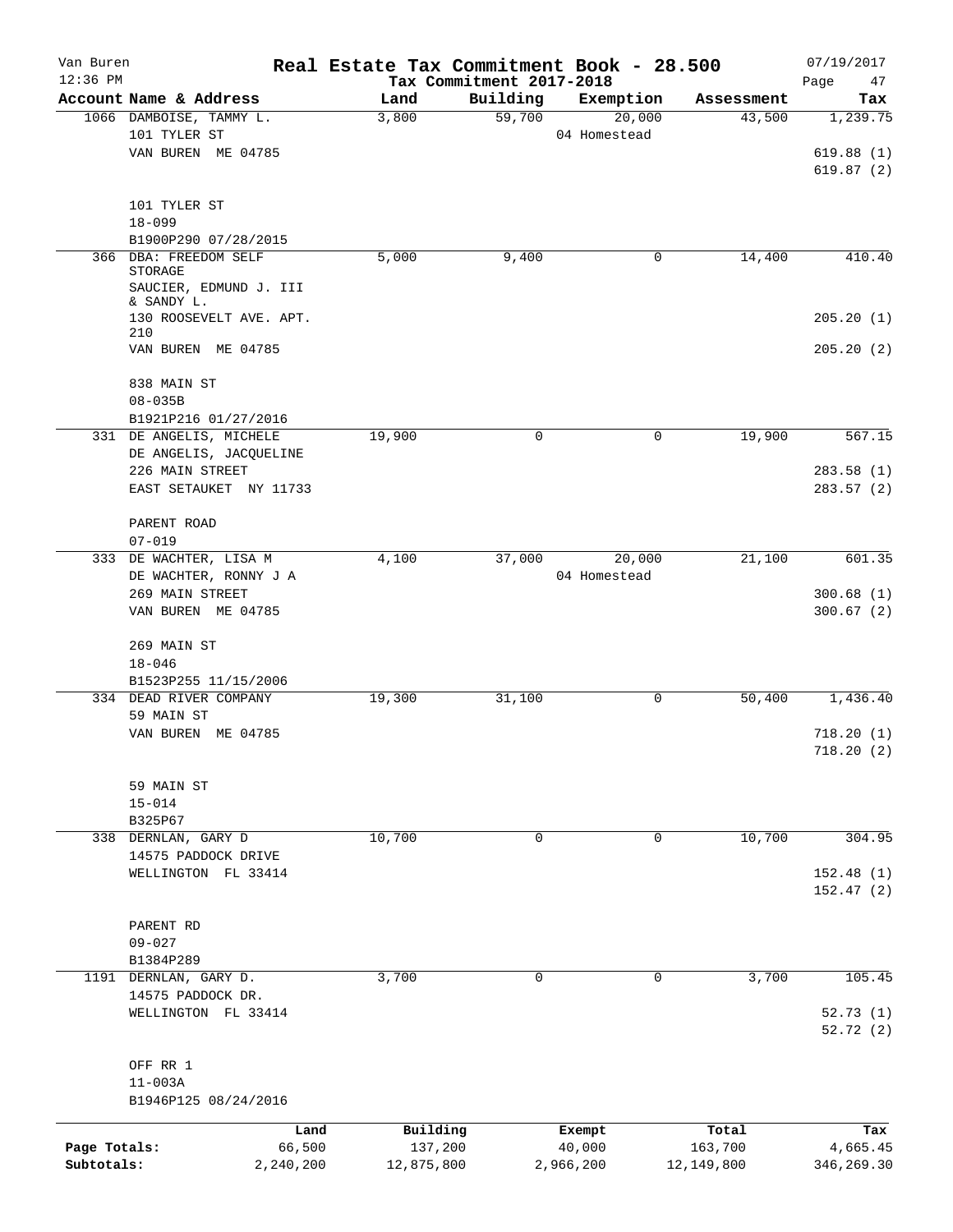| Van Buren<br>$12:36$ PM |                                              | Real Estate Tax Commitment Book - 28.500 | Tax Commitment 2017-2018 |              |            | 07/19/2017<br>Page<br>48 |
|-------------------------|----------------------------------------------|------------------------------------------|--------------------------|--------------|------------|--------------------------|
|                         | Account Name & Address                       | Land                                     | Building                 | Exemption    | Assessment | Tax                      |
|                         | 342 DESCHAINE, BEVERLY                       | 15,600                                   | $\mathbf 0$              | $\mathbf 0$  | 15,600     | 444.60                   |
|                         | PO BOX 171                                   |                                          |                          |              |            |                          |
|                         | VAN BUREN ME 04785                           |                                          |                          |              |            | 222.30(1)                |
|                         |                                              |                                          |                          |              |            | 222.30 (2)               |
|                         | ALEXANDER RD                                 |                                          |                          |              |            |                          |
|                         | $06 - 023$                                   |                                          |                          |              |            |                          |
|                         | B958P210                                     |                                          |                          |              |            |                          |
|                         | 341 DESCHAINE, BEVERLY                       | 3,100                                    | 0                        | 0            | 3,100      | 88.35                    |
|                         | PO BOX 171                                   |                                          |                          |              |            |                          |
|                         | VAN BUREN ME 04785                           |                                          |                          |              |            | 44.18 (1)<br>44.17 (2)   |
|                         | MAIN ST                                      |                                          |                          |              |            |                          |
|                         | $21 - 012$                                   |                                          |                          |              |            |                          |
|                         | B958P210                                     |                                          |                          |              |            |                          |
|                         | 343 DESCHAINE, BEVERLY                       | 12,600                                   | 0                        | 0            | 12,600     | 359.10                   |
|                         | PO BOX 171                                   |                                          |                          |              |            |                          |
|                         | VAN BUREN ME 04785                           |                                          |                          |              |            | 179.55(1)                |
|                         |                                              |                                          |                          |              |            | 179.55(2)                |
|                         | ALEXANDER RD                                 |                                          |                          |              |            |                          |
|                         | $06 - 018$                                   |                                          |                          |              |            |                          |
|                         | B958P210                                     |                                          |                          |              |            |                          |
|                         | 344 DESCHAINE, RODNEY M                      | 9,700                                    | 114,100                  | 20,000       | 103,800    | 2,958.30                 |
|                         | DESCHAINE, JOYANNA                           |                                          |                          | 04 Homestead |            |                          |
|                         | 237 CASTONGUAY RD                            |                                          |                          |              |            | 1,479.15(1)              |
|                         | VAN BUREN ME 04785                           |                                          |                          |              |            | 1,479.15(2)              |
|                         | 237 CASTONGUAY RD                            |                                          |                          |              |            |                          |
|                         | $02 - 030B$                                  |                                          |                          |              |            |                          |
|                         | B1467P338                                    |                                          |                          |              |            |                          |
|                         | 340 DESCHAINES, BEVERLY                      | 3,900                                    | 0                        | 0            | 3,900      | 111.15                   |
|                         | PO BOX 171                                   |                                          |                          |              |            |                          |
|                         | VAN BUREN ME 04785                           |                                          |                          |              |            | 55.58(1)<br>55.57(2)     |
|                         |                                              |                                          |                          |              |            |                          |
|                         | SETTLEMENT RD                                |                                          |                          |              |            |                          |
|                         | $01 - 008C$                                  |                                          |                          |              |            |                          |
|                         | B958P210 07/27/1994<br>345 DESCHAINES, JAMES | 2,600                                    | 0                        | 0            | 2,600      | 74.10                    |
|                         | PO BOX 171                                   |                                          |                          |              |            |                          |
|                         | VAN BUREN ME 04785                           |                                          |                          |              |            | 37.05(1)                 |
|                         |                                              |                                          |                          |              |            | 37.05(2)                 |
|                         | MORSE ST                                     |                                          |                          |              |            |                          |
|                         | $21 - 001A$                                  |                                          |                          |              |            |                          |
|                         | 346 DESCHAINES, JAMES J                      | 7,100                                    | 34,400                   | 20,000       | 21,500     | 612.75                   |
|                         | DESCHAINES, BEVERLY L                        |                                          |                          | 04 Homestead |            |                          |
|                         | PO BOX 171                                   |                                          |                          |              |            | 306.38(1)                |
|                         | VAN BUREN ME 04785                           |                                          |                          |              |            | 306.37 (2)               |
|                         | 385 MAIN ST                                  |                                          |                          |              |            |                          |
|                         | $21 - 053$                                   |                                          |                          |              |            |                          |
|                         | B1132P176                                    |                                          |                          |              |            |                          |
|                         |                                              |                                          |                          |              |            |                          |
|                         | Land                                         | Building                                 |                          | Exempt       | Total      | Tax                      |
| Page Totals:            | 54,600                                       | 148,500                                  |                          | 40,000       | 163, 100   | 4,648.35                 |

**Subtotals:** 2,294,800 13,024,300 3,006,200 12,312,900 350,917.65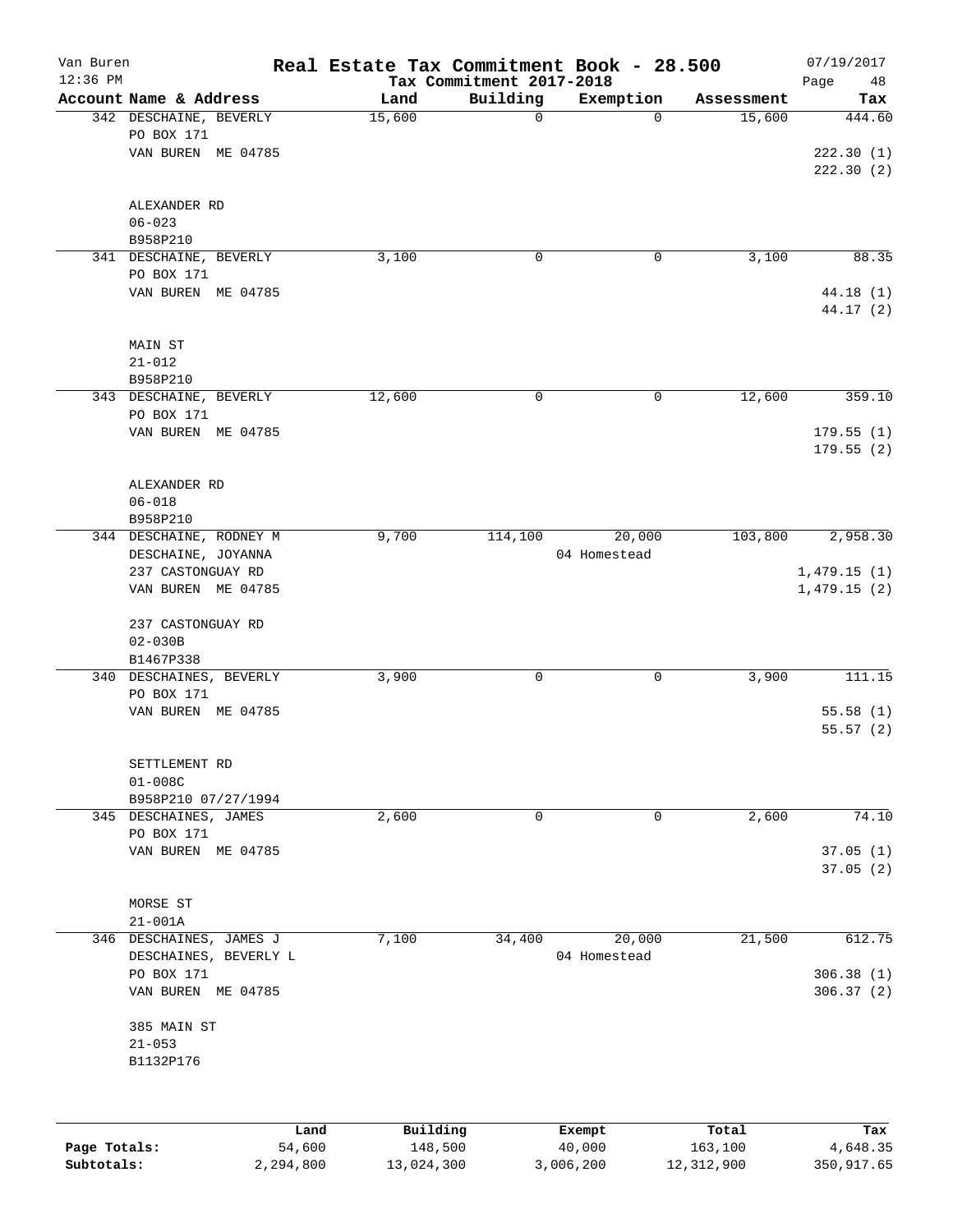| Van Buren  |                            | Real Estate Tax Commitment Book - 28.500 |                          |              |            | 07/19/2017   |
|------------|----------------------------|------------------------------------------|--------------------------|--------------|------------|--------------|
| $12:36$ PM |                            |                                          | Tax Commitment 2017-2018 |              |            | 49<br>Page   |
|            | Account Name & Address     | Land                                     | Building                 | Exemption    | Assessment | Tax          |
|            | 347 DESCHENE, ROGER        | 4,600                                    | 21,200                   | 20,000       | 5,800      | 165.30       |
|            | DESCHENE, GERMAINE         |                                          |                          | 04 Homestead |            |              |
|            | 153 POPLAR ST              |                                          |                          |              |            | 82.65(1)     |
|            | VAN BUREN ME 04785         |                                          |                          |              |            | 82.65(2)     |
|            | 153 POPLAR ST              |                                          |                          |              |            |              |
|            | $14 - 103$                 |                                          |                          |              |            |              |
|            | B1382P151                  |                                          |                          |              |            |              |
| 348        | DESCHENES, ADRIEN C        | 3,200                                    | 0                        | 0            | 3,200      | 91.20        |
|            | DESCHENES, DIANE V         |                                          |                          |              |            |              |
|            | PO BOX 54                  |                                          |                          |              |            | 45.60(1)     |
|            | VAN BUREN ME 04785         |                                          |                          |              |            | 45.60(2)     |
|            | 197 STATE ST               |                                          |                          |              |            |              |
|            | 12A-027                    |                                          |                          |              |            |              |
|            | B1507P29                   |                                          |                          |              |            |              |
|            | 1481 DESJARDINS, EUGENE J. | 9,600                                    | 80,600                   | 0            | 90,200     | 2,570.70     |
|            | 110 MADISON AVE.           |                                          |                          |              |            |              |
|            | VAN BUREN ME 04785         |                                          |                          |              |            | 1, 285.35(1) |
|            |                            |                                          |                          |              |            | 1,285.35(2)  |
|            |                            |                                          |                          |              |            |              |
|            | 110 MADISON AVE            |                                          |                          |              |            |              |
|            | $14 - 121$                 |                                          |                          |              |            |              |
|            | B1938P178 06/29/2016       |                                          |                          |              |            |              |
|            | 1459 DESJARDINS, GLEN      | 4,400                                    | 0                        | 0            | 4,400      | 125.40       |
|            | 757 MAIN STREET            |                                          |                          |              |            |              |
|            | VAN BUREN ME 04785         |                                          |                          |              |            | 62.70(1)     |
|            |                            |                                          |                          |              |            | 62.70(2)     |
|            | Off Main St.-Upper         |                                          |                          |              |            |              |
|            | Keegan                     |                                          |                          |              |            |              |
|            | $08 - 015$                 |                                          |                          |              |            |              |
|            | B1736P256 09/28/2011       |                                          |                          |              |            |              |
|            | 352 DESJARDINS, GLEN R     | 19,300                                   | 69,700                   | 20,000       | 69,000     | 1,966.50     |
|            | 757 MAIN ST                |                                          |                          | 04 Homestead |            |              |
|            | VAN BUREN ME 04785         |                                          |                          |              |            | 983.25(1)    |
|            |                            |                                          |                          |              |            | 983.25 (2)   |
|            | 757 MAIN ST                |                                          |                          |              |            |              |
|            | $08 - 014A$                |                                          |                          |              |            |              |
|            | B1064P111                  |                                          |                          |              |            |              |
|            | 1558 DESJARDINS, GLEN R    | 6,075                                    | 0                        | 0            | 6,075      | 173.14       |
|            | DESJARDINS, WAYNE W        |                                          |                          |              |            |              |
|            | 757 MAIN STREET            |                                          |                          |              |            | 86.57(1)     |
|            | Van Buren ME 04785         |                                          |                          |              |            | 86.57(2)     |
|            | MAIN STREET                |                                          |                          |              |            |              |
|            | $08 - 005E$                |                                          |                          |              |            |              |
|            | B1908P121 09/14/2015       |                                          |                          |              |            |              |
|            |                            |                                          |                          |              |            |              |

|              | Land      | Building   | Exempt    | Total      | Tax        |  |
|--------------|-----------|------------|-----------|------------|------------|--|
| Page Totals: | 47,175    | 171,500    | 40,000    | 178,675    | 5,092.24   |  |
| Subtotals:   | 2,341,975 | 13,195,800 | 3,046,200 | 12,491,575 | 356,009.89 |  |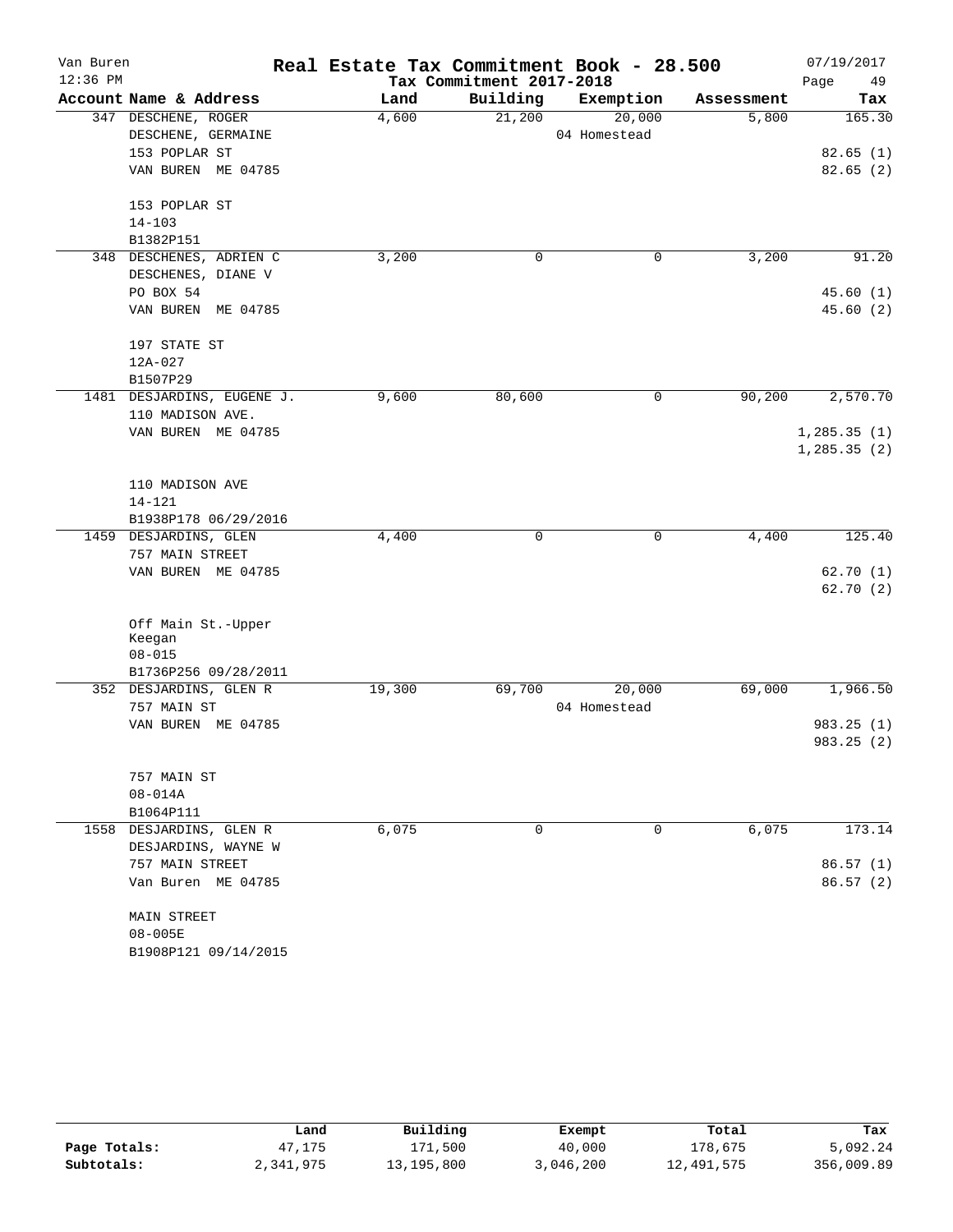| Van Buren<br>$12:36$ PM |                                                                               | Real Estate Tax Commitment Book - 28.500 | Tax Commitment 2017-2018 |                        |            | 07/19/2017<br>Page<br>50 |
|-------------------------|-------------------------------------------------------------------------------|------------------------------------------|--------------------------|------------------------|------------|--------------------------|
|                         | Account Name & Address                                                        | Land                                     | Building                 | Exemption              | Assessment | Tax                      |
|                         | 359 DESJARDINS, GLEN R.<br>MICHAUD, LISA & DUBAY,                             | 7,200                                    | 60,600                   | 20,000<br>04 Homestead | 47,800     | 1,362.30                 |
|                         | <b>DONNA</b>                                                                  |                                          |                          |                        |            |                          |
|                         | 757 MAIN ST<br>VAN BUREN ME 04785                                             |                                          |                          |                        |            | 681.15(1)<br>681.15(2)   |
|                         | 729 MAIN ST                                                                   |                                          |                          |                        |            |                          |
|                         | $08 - 008$<br>B1866P24 08/28/2014 B1752P226 02/23/2012 B1683P81<br>06/10/2010 |                                          |                          |                        |            |                          |
|                         | 353 DESJARDINS, JAMES J                                                       | 3,500                                    | 30,800                   | 26,000                 | 8,300      | 236.55                   |
|                         | DESJARDINS, MARIE MAE                                                         |                                          |                          | 04 Homestead           |            |                          |
|                         | 113 MONROE ST                                                                 |                                          |                          | 02 Veteran             |            | 118.28(1)                |
|                         | VAN BUREN ME 04785                                                            |                                          |                          |                        |            | 118.27(2)                |
|                         | 113 MONROE ST                                                                 |                                          |                          |                        |            |                          |
|                         | $23 - 012$                                                                    |                                          |                          |                        |            |                          |
|                         | B443P335<br>354 DESJARDINS, JOHN B                                            | 3,400                                    | 41,100                   | 20,000                 | 24,500     | 698.25                   |
|                         | DESJARDINS, NORA L                                                            |                                          |                          | 04 Homestead           |            |                          |
|                         | 145 HIGH ST                                                                   |                                          |                          |                        |            | 349.13(1)                |
|                         | VAN BUREN ME 04785                                                            |                                          |                          |                        |            | 349.12 (2)               |
|                         | 145 HIGH ST                                                                   |                                          |                          |                        |            |                          |
|                         | $14 - 080$                                                                    |                                          |                          |                        |            |                          |
|                         | B718P249<br>355 DESJARDINS, LINDA                                             | 0                                        | 7,000                    | 0                      | 7,000      | 199.50                   |
|                         | 293 MAIN ST                                                                   |                                          |                          |                        |            |                          |
|                         | VAN BUREN ME 04785                                                            |                                          |                          |                        |            | 99.75 (1)                |
|                         |                                                                               |                                          |                          |                        |            | 99.75(2)                 |
|                         | 233 ALEXANDER RD                                                              |                                          |                          |                        |            |                          |
|                         | $05 - 023 - T1$                                                               |                                          |                          |                        |            |                          |
|                         | 351 DESJARDINS, PAUL T                                                        | 8,100                                    | 44,000                   | 0                      | 52,100     | 1,484.85                 |
|                         | 778 MAIN ST                                                                   |                                          |                          |                        |            |                          |
|                         | VAN BUREN ME 04785                                                            |                                          |                          |                        |            | 742.43 (1)<br>742.42 (2) |
|                         | 778 MAIN ST                                                                   |                                          |                          |                        |            |                          |
|                         | $08 - 021$                                                                    |                                          |                          |                        |            |                          |
|                         | B1702P248 11/19/2010                                                          |                                          |                          |                        |            |                          |
|                         | 361 DESJARDINS, PETER F                                                       | 11,000                                   | 0                        | 0                      | 11,000     | 313.50                   |
|                         | DESJARDINS, JEANNE M                                                          |                                          |                          |                        |            |                          |
|                         | 50 SWAMP RD.                                                                  |                                          |                          |                        |            | 156.75(1)                |
|                         | DURHAM ME 04222                                                               |                                          |                          |                        |            | 156.75 (2)               |
|                         | MASSE RD                                                                      |                                          |                          |                        |            |                          |
|                         | $02 - 015$                                                                    |                                          |                          |                        |            |                          |
|                         | B1559P245                                                                     |                                          |                          |                        |            |                          |
|                         | 356 DESJARDINS, PETER F                                                       | 8,200                                    | 8,200                    | 0                      | 16,400     | 467.40                   |
|                         | DESJARDINS, JEANNE M                                                          |                                          |                          |                        |            |                          |
|                         | 50 SWAMP ROAD                                                                 |                                          |                          |                        |            | 233.70(1)                |
|                         | DURHAM ME 04222                                                               |                                          |                          |                        |            | 233.70 (2)               |
|                         | 112 ST MARY'S BROOK RD                                                        |                                          |                          |                        |            |                          |
|                         | $02 - 041$<br>B1363P122 07/25/2003                                            |                                          |                          |                        |            |                          |
|                         |                                                                               |                                          |                          |                        |            |                          |
|                         |                                                                               | Building<br>Land<br>191,700              |                          | Exempt<br>66,000       | Total      | Tax                      |
| Page Totals:            | 41,400                                                                        |                                          |                          |                        | 167,100    | 4,762.35                 |
| Subtotals:              | 2,383,375                                                                     | 13,387,500                               |                          | 3,112,200              | 12,658,675 | 360, 772.24              |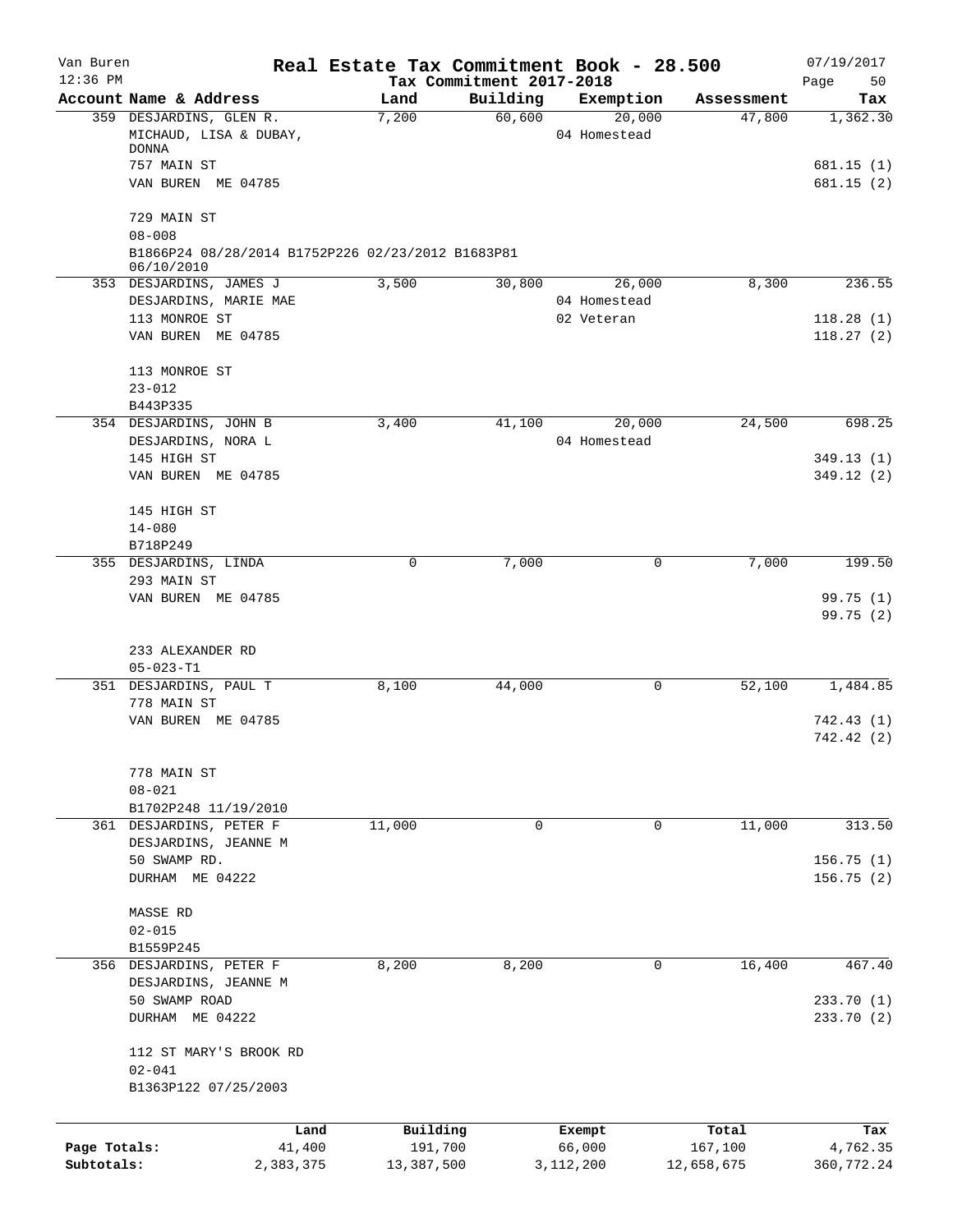| Van Buren    |                                | Real Estate Tax Commitment Book - 28.500 |                                      |              |            | 07/19/2017             |
|--------------|--------------------------------|------------------------------------------|--------------------------------------|--------------|------------|------------------------|
| $12:36$ PM   | Account Name & Address         | Land                                     | Tax Commitment 2017-2018<br>Building | Exemption    | Assessment | 51<br>Page<br>Tax      |
|              | 357 DESJARDINS, ROLAND J       | 2,900                                    | 40,300                               | 20,000       | 23,200     | 661.20                 |
|              | DESJARDINS, SANDRA M           |                                          |                                      | 04 Homestead |            |                        |
|              | 418 MAIN ST                    |                                          |                                      |              |            | 330.60(1)              |
|              | VAN BUREN ME 04785             |                                          |                                      |              |            | 330.60(2)              |
|              | 418 MAIN ST                    |                                          |                                      |              |            |                        |
|              | $21 - 033$                     |                                          |                                      |              |            |                        |
|              | 1536 DESJARDINS, SHAWN         | 10,500                                   | 2,500                                | 0            | 13,000     | 370.50                 |
|              | 231 CHAMPLAIN STREET           |                                          |                                      |              |            |                        |
|              | VAN BUREN ME 04785             |                                          |                                      |              |            | 185.25(1)<br>185.25(2) |
|              |                                |                                          |                                      |              |            |                        |
|              | CHAMPLAIN STREET               |                                          |                                      |              |            |                        |
|              | $03 - 001E$                    |                                          |                                      |              |            |                        |
|              | B1787P33 11/04/2010            |                                          | 0                                    | 0            | 7,200      | 205.20                 |
|              | 1562 DESJARDINS, SHAWN         | 7,200                                    |                                      |              |            |                        |
|              | 231 CHAMPLAIN ST.              |                                          |                                      |              |            |                        |
|              | VAN BUREN ME 04785             |                                          |                                      |              |            | 102.60(1)<br>102.60(2) |
|              | CHAMPLAIN ST.                  |                                          |                                      |              |            |                        |
|              | $06 - 005D$                    |                                          |                                      |              |            |                        |
|              | B1466P293 09/16/2005           |                                          |                                      |              |            |                        |
|              | 358 DESJARDINS, SHAWN          | 7,300                                    | 41,100                               | 20,000       | 28,400     | 809.40                 |
|              | 231 CHAMPLAIN ST               |                                          |                                      | 04 Homestead |            |                        |
|              | VAN BUREN ME 04785             |                                          |                                      |              |            | 404.70 (1)             |
|              |                                |                                          |                                      |              |            | 404.70 (2)             |
|              |                                |                                          |                                      |              |            |                        |
|              | 231 CHAMPLAIN ST<br>$19 - 056$ |                                          |                                      |              |            |                        |
|              | B1124P289 08/03/1998           |                                          |                                      |              |            |                        |
|              | 350 DESJARDINS, STEVEN         | 4,400                                    | 32,600                               | 20,000       | 17,000     | 484.50                 |
|              | 256 MAIN ST                    |                                          |                                      | 04 Homestead |            |                        |
|              | VAN BUREN ME 04785             |                                          |                                      |              |            | 242.25(1)              |
|              |                                |                                          |                                      |              |            | 242.25(2)              |
|              | 256 MAIN ST                    |                                          |                                      |              |            |                        |
|              | $18 - 066$                     |                                          |                                      |              |            |                        |
|              | B1244P174 04/24/2001           |                                          |                                      |              |            |                        |
|              | 506 DESJARDINS, YVON E         | 4,300                                    | 28,700                               | $\mathbf 0$  | 33,000     | 940.50                 |
|              | 42 FRENCH HUSSEY RD            |                                          |                                      |              |            |                        |
|              | ROCHESTER NH 03867             |                                          |                                      |              |            | 470.25(1)              |
|              |                                |                                          |                                      |              |            | 470.25 (2)             |
|              | 104 WRIGHT ST                  |                                          |                                      |              |            |                        |
|              | $21 - 021B$                    |                                          |                                      |              |            |                        |
|              | B1791P291 12/11/2012           |                                          |                                      |              |            |                        |
|              | 365 DEVEAU, CLEMENT S          | 6,100                                    | 0                                    | $\mathbf 0$  | 6,100      | 173.85                 |
|              | PO BOX 275                     |                                          |                                      |              |            |                        |
|              | FORT KENT ME 04743             |                                          |                                      |              |            | 86.93 (1)              |
|              |                                |                                          |                                      |              |            | 86.92(2)               |
|              | CASTONGUAY RD                  |                                          |                                      |              |            |                        |
|              | $03 - 041$                     |                                          |                                      |              |            |                        |
|              | B1096P92                       |                                          |                                      |              |            |                        |
|              |                                |                                          |                                      |              |            |                        |
|              |                                | Building<br>Land                         |                                      | Exempt       | Total      | Tax                    |
| Page Totals: | 42,700                         | 145,200                                  |                                      | 60,000       | 127,900    | 3,645.15               |
| Subtotals:   | 2,426,075                      | 13,532,700                               |                                      | 3,172,200    | 12,786,575 | 364, 417.39            |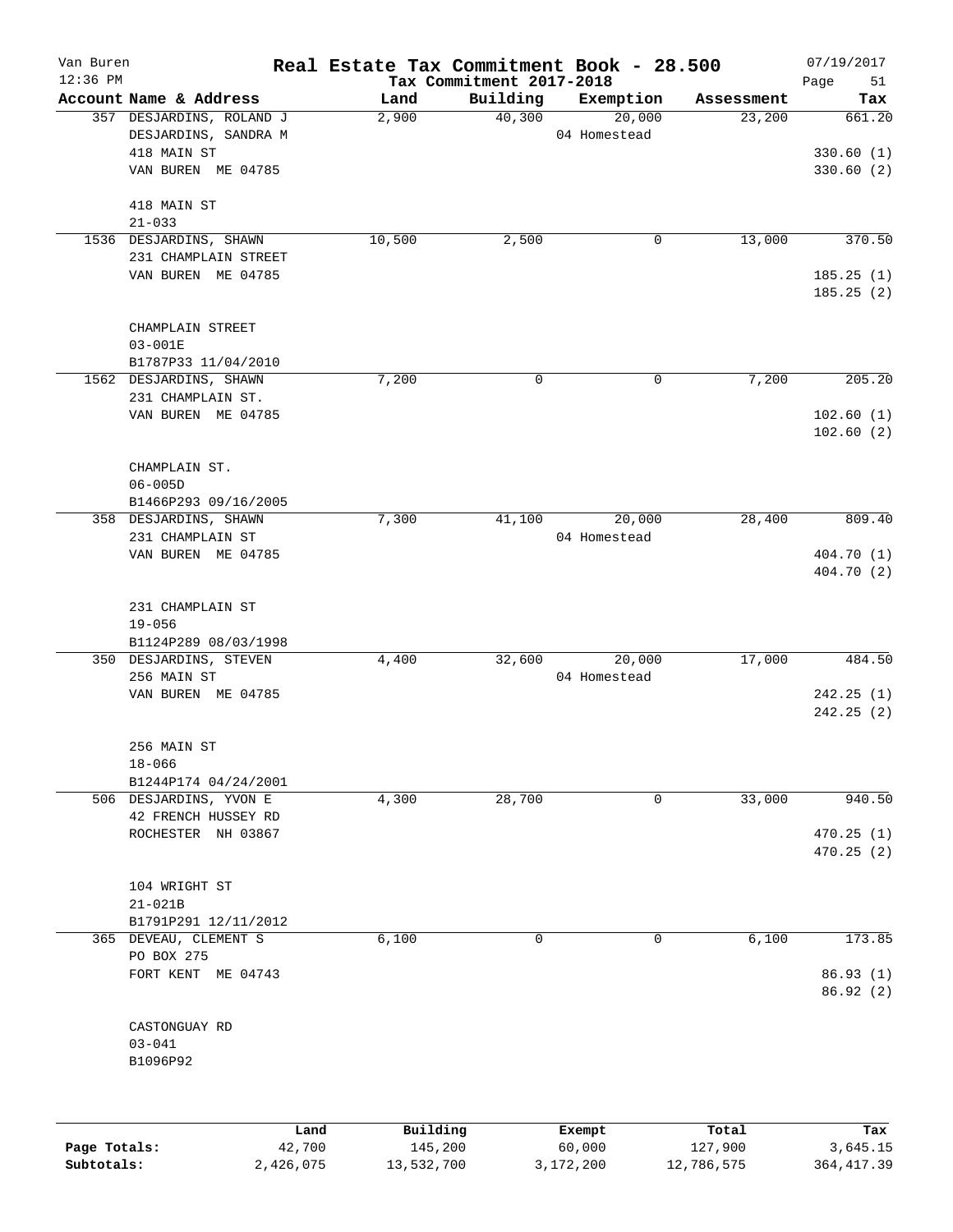| Van Buren    |                          |           | Real Estate Tax Commitment Book - 28.500 |                                      |              |            | 07/19/2017        |
|--------------|--------------------------|-----------|------------------------------------------|--------------------------------------|--------------|------------|-------------------|
| $12:36$ PM   | Account Name & Address   |           | Land                                     | Tax Commitment 2017-2018<br>Building | Exemption    | Assessment | Page<br>52<br>Tax |
|              | 362 DEVEAU, CLEMENT S    |           | 9,400                                    | $\mathbf 0$                          | $\Omega$     | 9,400      | 267.90            |
|              | PO BOX 275               |           |                                          |                                      |              |            |                   |
|              | FORT KENT ME 04743       |           |                                          |                                      |              |            | 133.95(1)         |
|              |                          |           |                                          |                                      |              |            | 133.95 (2)        |
|              |                          |           |                                          |                                      |              |            |                   |
|              | US ROUTE 1<br>$03 - 020$ |           |                                          |                                      |              |            |                   |
|              | B1096P100                |           |                                          |                                      |              |            |                   |
|              | 364 DEVEAU, CLEMENT S    |           | 10,500                                   | $\mathsf{O}$                         | 0            | 10,500     | 299.25            |
|              | PO BOX 275               |           |                                          |                                      |              |            |                   |
|              | FORT KENT ME 04743       |           |                                          |                                      |              |            | 149.63(1)         |
|              |                          |           |                                          |                                      |              |            | 149.62 (2)        |
|              | US ROUTE 1               |           |                                          |                                      |              |            |                   |
|              | $03 - 045$               |           |                                          |                                      |              |            |                   |
|              | B854P296                 |           |                                          |                                      |              |            |                   |
|              | 363 DEVEAU, CLEMENT S    |           | 20,000                                   | 0                                    | 0            | 20,000     | 570.00            |
|              | PO BOX 275               |           |                                          |                                      |              |            |                   |
|              | FORT KENT ME 04743       |           |                                          |                                      |              |            | 285.00(1)         |
|              |                          |           |                                          |                                      |              |            | 285.00(2)         |
|              | CASTONGUAY RD            |           |                                          |                                      |              |            |                   |
|              | $03 - 042$               |           |                                          |                                      |              |            |                   |
|              | B1096P92                 |           |                                          |                                      |              |            |                   |
|              | 43 DEVINE, PHILLIP C.    |           | 3,700                                    | 10,700                               | 14,400       | 0          | 0.00              |
|              | DEVINE, AMY E.           |           |                                          |                                      | 04 Homestead |            |                   |
|              | 114 ST BRUNO ST          |           |                                          |                                      |              |            |                   |
|              | VAN BUREN ME 04785       |           |                                          |                                      |              |            |                   |
|              | 114 ST BRUNO ST          |           |                                          |                                      |              |            |                   |
|              | $17 - 047$               |           |                                          |                                      |              |            |                   |
|              | B1852P97 05/05/2014      |           |                                          |                                      |              |            |                   |
|              | 62 DIONNE, BRENDA P      |           | 5,500                                    | 57,200                               | 26,000       | 36,700     | 1,045.95          |
|              | DIONNE, WILLARD J        |           |                                          |                                      | 04 Homestead |            |                   |
|              | 321 MAIN STREET          |           |                                          |                                      | 02 Veteran   |            | 522.98(1)         |
|              | VAN BUREN ME 04785       |           |                                          |                                      |              |            | 522.97(2)         |
|              | 321 MAIN ST              |           |                                          |                                      |              |            |                   |
|              | $20 - 051$               |           |                                          |                                      |              |            |                   |
|              | B918P327                 |           |                                          |                                      |              |            |                   |
|              | 367 DIONNE, CLARENCE J   |           | 8,400                                    | 40,400                               | 20,000       | 28,800     | 820.80            |
|              | DIONNE, NORMA V          |           |                                          |                                      | 04 Homestead |            |                   |
|              | 108 WRIGHT ST            |           |                                          |                                      |              |            | 410.40(1)         |
|              | VAN BUREN ME 04785       |           |                                          |                                      |              |            | 410.40 (2)        |
|              | 108 WRIGHT ST            |           |                                          |                                      |              |            |                   |
|              | $21 - 020B$              |           |                                          |                                      |              |            |                   |
|              | B883P257                 |           |                                          |                                      |              |            |                   |
|              | 368 DIONNE, ELDEN J      |           | 6,600                                    | 9,000                                | 15,600       | 0          | 0.00              |
|              | DIONNE, ANNE M           |           |                                          |                                      | 04 Homestead |            |                   |
|              | 174 VIOLETTE ST          |           |                                          |                                      |              |            |                   |
|              | VAN BUREN ME 04785       |           |                                          |                                      |              |            |                   |
|              | 174 VIOLETTE ST          |           |                                          |                                      |              |            |                   |
|              | $16 - 066B$              |           |                                          |                                      |              |            |                   |
|              | B1023P241                |           |                                          |                                      |              |            |                   |
|              |                          |           |                                          |                                      |              |            |                   |
|              |                          | Land      | Building                                 |                                      | Exempt       | Total      | Tax               |
| Page Totals: |                          | 64,100    | 117,300                                  |                                      | 76,000       | 105,400    | 3,003.90          |
| Subtotals:   |                          | 2,490,175 | 13,650,000                               |                                      | 3,248,200    | 12,891,975 | 367,421.29        |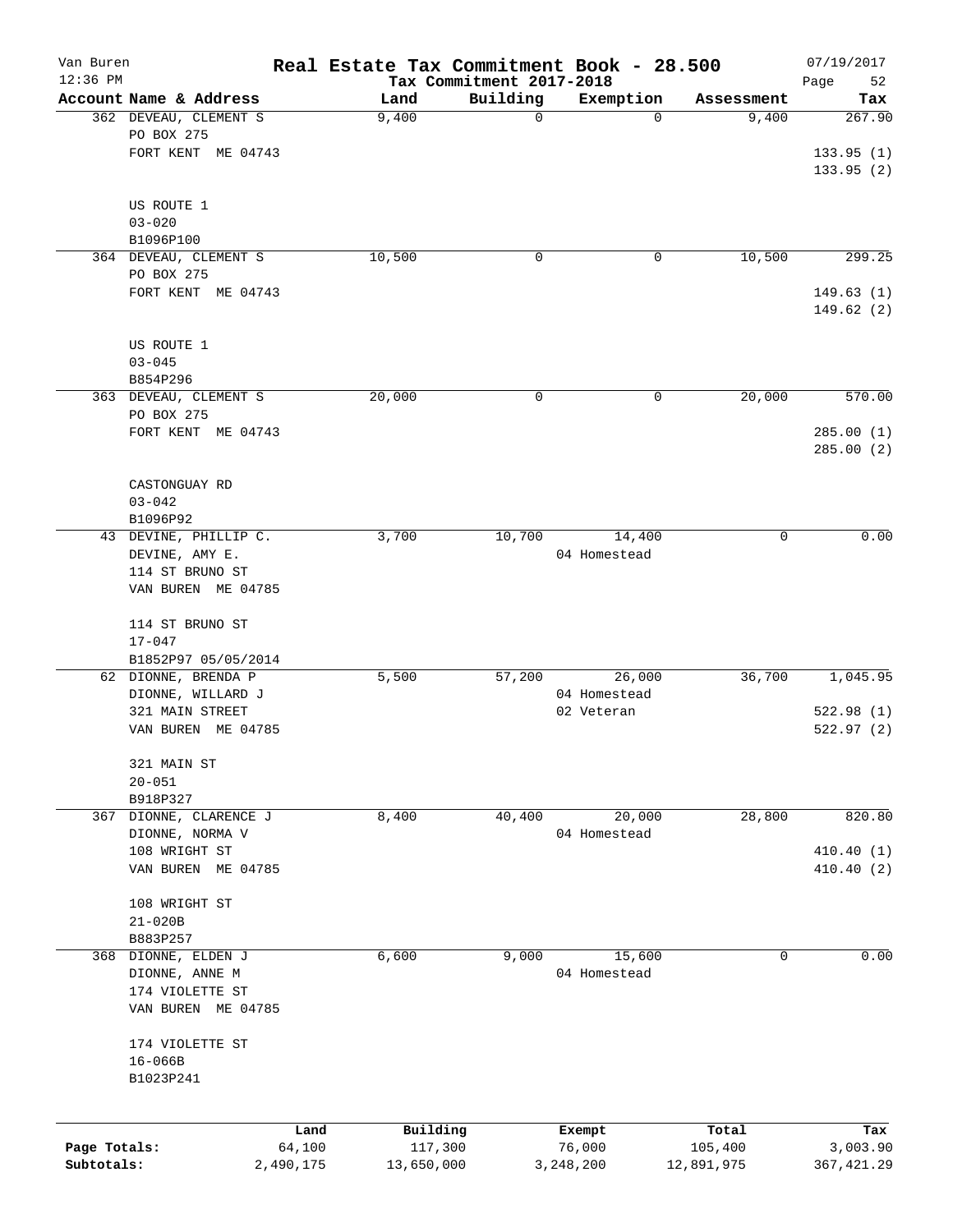| Van Buren    |                                                                  | Real Estate Tax Commitment Book - 28.500 |                          |              |            | 07/19/2017  |
|--------------|------------------------------------------------------------------|------------------------------------------|--------------------------|--------------|------------|-------------|
| $12:36$ PM   |                                                                  |                                          | Tax Commitment 2017-2018 |              |            | Page<br>53  |
|              | Account Name & Address                                           | Land                                     | Building                 | Exemption    | Assessment | Tax         |
|              | 372 DIONNE, JEREMY                                               | 4,600                                    | 43,900                   | 20,000       | 28,500     | 812.25      |
|              | SIROIS, SARA                                                     |                                          |                          | 04 Homestead |            |             |
|              | 109 HILLSIDE ST                                                  |                                          |                          |              |            | 406.13(1)   |
|              | VAN BUREN ME 04785                                               |                                          |                          |              |            | 406.12(2)   |
|              | 109 HILLSIDE ST                                                  |                                          |                          |              |            |             |
|              | $23 - 058$                                                       |                                          |                          |              |            |             |
|              | B1455P85                                                         |                                          |                          |              |            |             |
|              | 732 DIONNE, JOSEPH R                                             | 3,000                                    | 37,100                   | 0            | 40,100     | 1,142.85    |
|              | VIOLETTE, DORIA                                                  |                                          |                          |              |            |             |
|              | 260 MAIN STREET                                                  |                                          |                          |              |            | 571.43(1)   |
|              | VAN BUREN ME 04785                                               |                                          |                          |              |            | 571.42(2)   |
|              | 260 MAIN ST                                                      |                                          |                          |              |            |             |
|              | $18 - 065$                                                       |                                          |                          |              |            |             |
|              | B1740P190 10/28/2011                                             |                                          |                          |              |            |             |
|              | 1055 DIONNE, JOSEPH R                                            | 3,600                                    | 29,800                   | 26,000       | 7,400      | 210.90      |
|              | DIONNE, PATRICIA R                                               |                                          |                          | 04 Homestead |            |             |
|              | 150 FULTON ST                                                    |                                          |                          | 02 Veteran   |            | 105.45(1)   |
|              | VAN BUREN ME 04785                                               |                                          |                          |              |            | 105.45(2)   |
|              |                                                                  |                                          |                          |              |            |             |
|              | 150 FULTON ST                                                    |                                          |                          |              |            |             |
|              | $19 - 045$                                                       |                                          |                          |              |            |             |
|              | B1846P82 02/18/2014 B1766P110 06/13/2012 B1605P302<br>07/21/2008 |                                          |                          |              |            |             |
|              | 369 DIONNE, LLOYD                                                | 3,600                                    | 28,500                   | 20,000       | 12,100     | 344.85      |
|              | 187 CHAMPLAIN ST                                                 |                                          |                          | 04 Homestead |            |             |
|              | VAN BUREN ME 04785                                               |                                          |                          |              |            | 172.43(1)   |
|              |                                                                  |                                          |                          |              |            | 172.42(2)   |
|              |                                                                  |                                          |                          |              |            |             |
|              | 187 CHAMPLAIN ST                                                 |                                          |                          |              |            |             |
|              | $19 - 031$                                                       |                                          |                          |              |            |             |
|              | B718P209                                                         |                                          |                          |              |            |             |
|              | 370 DIONNE, MICHAEL J                                            | 3,400                                    | 19,800                   | 20,000       | 3,200      | 91.20       |
|              | DIONNE, CINDY L                                                  |                                          |                          | 04 Homestead |            |             |
|              | 425 MERRIMAN RD                                                  |                                          |                          |              |            | 45.60(1)    |
|              | WINDSOR CT 06095                                                 |                                          |                          |              |            | 45.60(2)    |
|              | 132 PINE ST                                                      |                                          |                          |              |            |             |
|              | $14 - 065$                                                       |                                          |                          |              |            |             |
|              | B999P57                                                          |                                          |                          |              |            |             |
|              | 282 DIONNE, PRISCILLA S                                          | 3,400                                    | 67,500                   | 0            | 70,900     | 2,020.65    |
|              | 112 VIOLETTE STREET                                              |                                          |                          |              |            |             |
|              | VAN BUREN ME 04785                                               |                                          |                          |              |            | 1,010.33(1) |
|              |                                                                  |                                          |                          |              |            | 1,010.32(2) |
|              |                                                                  |                                          |                          |              |            |             |
|              | 112 VIOLETTE ST                                                  |                                          |                          |              |            |             |
|              | $16 - 077$                                                       |                                          |                          |              |            |             |
|              | B1910P301 09/30/2015                                             |                                          |                          |              |            |             |
|              | 371 DIONNE, STEVEN J                                             | 5,000                                    | 42,700                   | 20,000       | 27,700     | 789.45      |
|              | DIONNE, DONNA                                                    |                                          |                          | 04 Homestead |            |             |
|              | 143 LYNNE ST                                                     |                                          |                          |              |            | 394.73 (1)  |
|              | VAN BUREN ME 04785                                               |                                          |                          |              |            | 394.72 (2)  |
|              |                                                                  |                                          |                          |              |            |             |
|              | 143 LYNNE ST<br>$20 - 106$                                       |                                          |                          |              |            |             |
|              | <b>B611P88</b>                                                   |                                          |                          |              |            |             |
|              |                                                                  |                                          |                          |              |            |             |
|              |                                                                  | Building<br>Land                         |                          | Exempt       | Total      | Tax         |
| Page Totals: | 26,600                                                           | 269,300                                  |                          | 106,000      | 189,900    | 5, 412.15   |
| Subtotals:   | 2,516,775                                                        | 13,919,300                               |                          | 3,354,200    | 13,081,875 | 372,833.44  |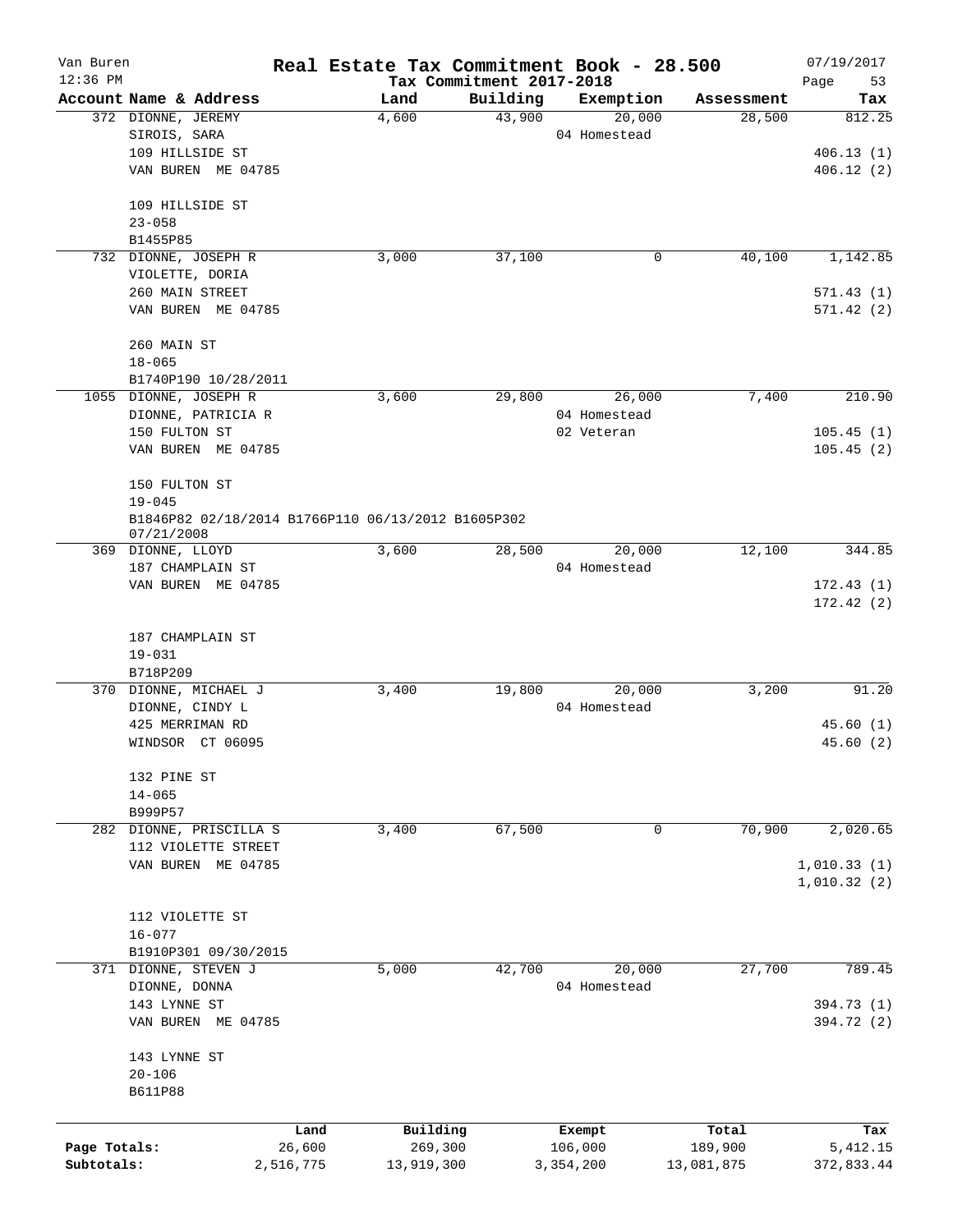| Van Buren                  |                                                                      | Real Estate Tax Commitment Book - 28.500 |          |                        |                         | 07/19/2017                   |
|----------------------------|----------------------------------------------------------------------|------------------------------------------|----------|------------------------|-------------------------|------------------------------|
| $12:36$ PM                 | Account Name & Address                                               | Tax Commitment 2017-2018<br>Land         | Building | Exemption              | Assessment              | Page<br>54<br>Tax            |
|                            | 520 DOLAN, RICHARD JR.<br>122 CHURCH ST.                             | 8,400                                    | 89,500   | 0                      | 97,900                  | 2,790.15                     |
|                            | VAN BUREN ME 04785                                                   |                                          |          |                        |                         | 1,395.08(1)<br>1,395.07(2)   |
|                            | 122 CHURCH                                                           |                                          |          |                        |                         |                              |
|                            | $23 - 106B$<br>B1914P342 11/09/2015                                  |                                          |          |                        |                         |                              |
|                            | 232 DORE, DEVON D.                                                   | 2,600                                    | 30,700   | 0                      | 33,300                  | 949.05                       |
|                            | SALISBURY, JAMES R.<br>PO BOX 133                                    |                                          |          |                        |                         | 474.53 (1)                   |
|                            | EASTPORT ME 04631                                                    |                                          |          |                        |                         | 474.52 (2)                   |
|                            | 562 MAIN ST<br>$24 - 017$                                            |                                          |          |                        |                         |                              |
|                            | B1956P157 11/21/2016                                                 |                                          |          |                        |                         |                              |
|                            | 385 DOUCETTE, CYNTHIA A<br>C/O DOUCETTE WILFRED &<br>ANN L ESTATE OF | 3,100                                    | 37,600   | 20,000<br>04 Homestead | 20,700                  | 589.95                       |
|                            | 105 CYR AVE                                                          |                                          |          |                        |                         | 294.98 (1)                   |
|                            | VAN BUREN ME 04785                                                   |                                          |          |                        |                         | 294.97 (2)                   |
|                            | 105 CYR AVE                                                          |                                          |          |                        |                         |                              |
|                            | $18 - 109$<br>B472P349                                               |                                          |          |                        |                         |                              |
|                            | 275 DOUCETTE, JOHN P                                                 | 8,600                                    | 95,700   | 20,000                 | 84,300                  | 2,402.55                     |
|                            | DOUCETTE, JILL MARIE                                                 |                                          |          | 04 Homestead           |                         |                              |
|                            | 120 MARIST COLLEGE DR<br>VAN BUREN ME 04785                          |                                          |          |                        |                         | 1, 201.28(1)<br>1, 201.27(2) |
|                            | 120 MARIST COLLEGE DR<br>$12B - 006$                                 |                                          |          |                        |                         |                              |
|                            | B1677P200 05/05/2010 B1629P186 03/04/2009                            |                                          |          |                        |                         |                              |
|                            | 379 DOUCETTE, KENNETH R JR<br>103 UPLAND RD                          | 3,900                                    | 38,400   | 20,000<br>04 Homestead | 22,300                  | 635.55                       |
|                            | VAN BUREN ME 04785                                                   |                                          |          |                        |                         | 317.78(1)<br>317.77(2)       |
|                            | 103 UPLAND RD                                                        |                                          |          |                        |                         |                              |
|                            | $13 - 022$<br>B1390P157                                              |                                          |          |                        |                         |                              |
|                            | 376 DOUCETTE, MICHAEL D.<br>111 HARRISON ST                          | 3,200                                    | 34,300   | 0                      | 37,500                  | 1,068.75                     |
|                            | VAN BUREN ME 04785                                                   |                                          |          |                        |                         | 534.38(1)<br>534.37 (2)      |
|                            |                                                                      |                                          |          |                        |                         |                              |
|                            | 111 HARRISON ST                                                      |                                          |          |                        |                         |                              |
|                            | $18 - 010$<br>B1920P320 01/14/2016                                   |                                          |          |                        |                         |                              |
|                            | 378 DOUCETTE, PHYLLIS                                                | 3,900                                    | 62,200   | 20,000                 | 46,100                  | 1,313.85                     |
|                            | 128 VIOLETTE ST                                                      |                                          |          | 04 Homestead           |                         |                              |
|                            | VAN BUREN ME 04785                                                   |                                          |          |                        |                         | 656.93(1)<br>656.92(2)       |
|                            | 128 VIOLETTE ST                                                      |                                          |          |                        |                         |                              |
|                            | $16 - 072$<br>B411P830                                               |                                          |          |                        |                         |                              |
|                            |                                                                      |                                          |          |                        |                         |                              |
|                            | Land                                                                 | Building                                 |          | Exempt                 | Total                   | Tax                          |
| Page Totals:<br>Subtotals: | 33,700<br>2,550,475                                                  | 388,400<br>14,307,700                    |          | 80,000<br>3,434,200    | 342,100<br>13, 423, 975 | 9,749.85<br>382,583.29       |
|                            |                                                                      |                                          |          |                        |                         |                              |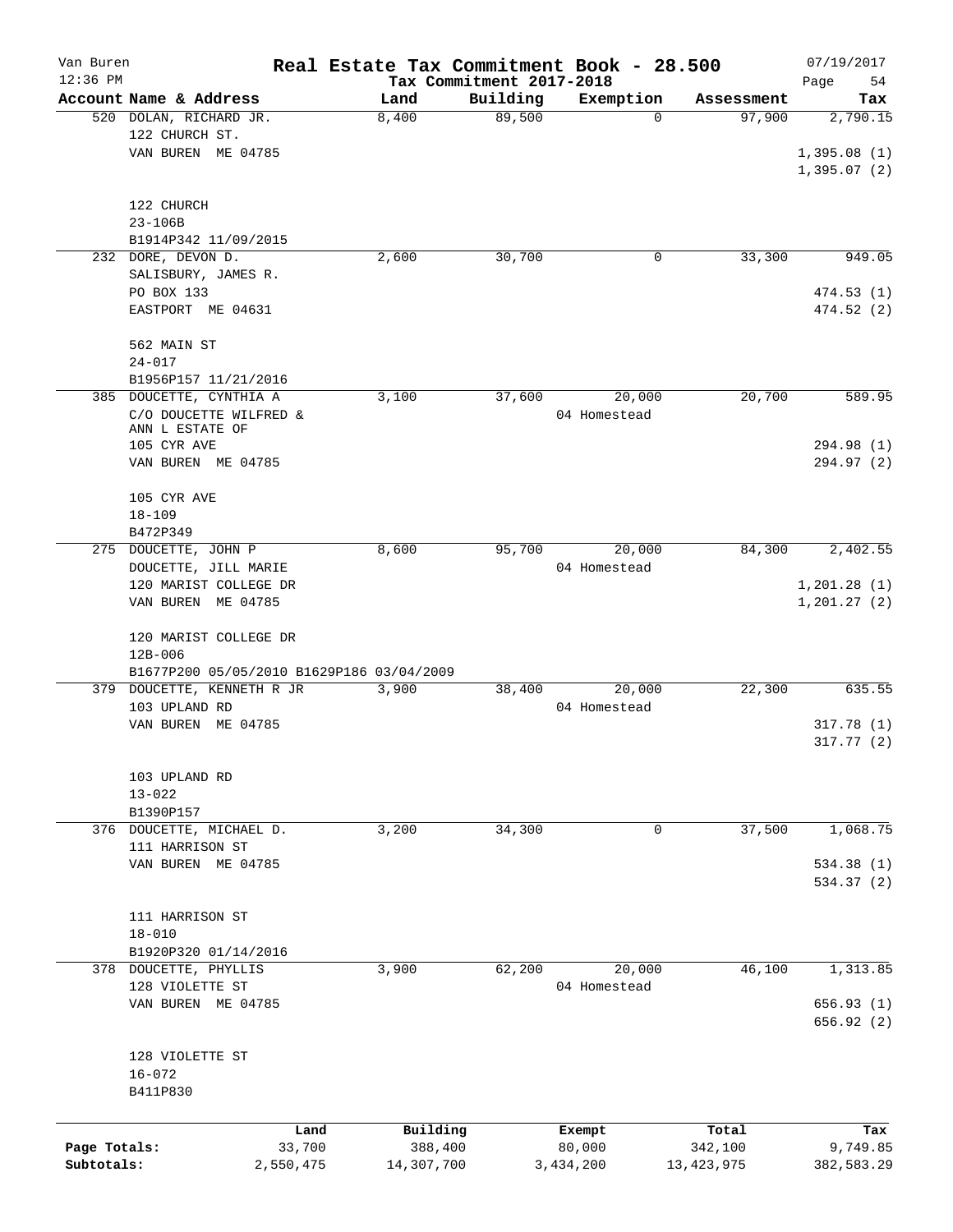| Van Buren    |                               | Real Estate Tax Commitment Book - 28.500 |                          |              |            | 07/19/2017 |
|--------------|-------------------------------|------------------------------------------|--------------------------|--------------|------------|------------|
| $12:36$ PM   |                               |                                          | Tax Commitment 2017-2018 |              |            | Page<br>55 |
|              | Account Name & Address        | Land                                     | Building                 | Exemption    | Assessment | Tax        |
|              | 377 DOUCETTE, ROBERT G        | 3,900                                    | 45,100                   | 20,000       | 29,000     | 826.50     |
|              | 134 HIGH STREET               |                                          |                          | 04 Homestead |            |            |
|              | VAN BUREN ME 04785            |                                          |                          |              |            | 413.25(1)  |
|              |                               |                                          |                          |              |            | 413.25(2)  |
|              |                               |                                          |                          |              |            |            |
|              | 134 HIGH STREET               |                                          |                          |              |            |            |
|              | 14-111                        |                                          |                          |              |            |            |
|              | B1672P153 03/15/2010          |                                          |                          |              |            |            |
| 380          | DOUCETTE, ROBERT G            | 3,700                                    | 0                        | 0            | 3,700      | 105.45     |
|              | 134 HIGH ST                   |                                          |                          |              |            |            |
|              | VAN BUREN ME 04785            |                                          |                          |              |            | 52.73(1)   |
|              |                               |                                          |                          |              |            | 52.72(2)   |
|              |                               |                                          |                          |              |            |            |
|              | HIGH ST                       |                                          |                          |              |            |            |
|              | $14 - 110$                    |                                          |                          |              |            |            |
|              | B766P110                      |                                          |                          |              |            |            |
| 381          | DOUCETTE, RODERICK CARA       | 5,000                                    | 38,200                   | 20,000       | 23,200     | 661.20     |
|              | L (ESTATE)                    |                                          |                          |              |            |            |
|              | C/O JOEY DOUCETTE             |                                          |                          | 04 Homestead |            |            |
|              | 137 LYNNE ST                  |                                          |                          |              |            | 330.60(1)  |
|              | VAN BUREN ME 04785            |                                          |                          |              |            | 330.60 (2) |
|              |                               |                                          |                          |              |            |            |
|              | 137 LYNNE ST                  |                                          |                          |              |            |            |
|              | $20 - 105$                    |                                          |                          |              |            |            |
|              | B1209P277                     |                                          |                          |              |            |            |
|              | 382 DOUCETTE, STEVEN          | 300                                      | 4,300                    | 0            | 4,600      | 131.10     |
|              | DOUCETTE, CYNTHIA             |                                          |                          |              |            |            |
|              | 106 MCKINLEY ST               |                                          |                          |              |            | 65.55(1)   |
|              | VAN BUREN ME 04785            |                                          |                          |              |            | 65.55(2)   |
|              |                               |                                          |                          |              |            |            |
|              | VIOLETTE SIDING               |                                          |                          |              |            |            |
|              | $08 - 034A$                   |                                          |                          |              |            |            |
|              | B1025P230                     |                                          |                          |              |            |            |
|              | 383 DOUCETTE, STEVEN P        | 3,100                                    | 86,900                   | 20,000       | 70,000     | 1,995.00   |
|              | DOUCETTE, CYNTHIA M           |                                          |                          | 04 Homestead |            |            |
|              | 106 MCKINLEY ST               |                                          |                          |              |            | 997.50 (1) |
|              | VAN BUREN ME 04785            |                                          |                          |              |            | 997.50 (2) |
|              |                               |                                          |                          |              |            |            |
|              | 106 MCKINLEY ST               |                                          |                          |              |            |            |
|              | $15 - 019$                    |                                          |                          |              |            |            |
|              | B1954P312 11/07/2016 B842P129 |                                          |                          |              |            |            |
|              | 384 DOUCETTE, VIOLETTE P      | 3,700                                    | 53,500                   | 20,000       | 37,200     | 1,060.20   |
|              | DOUCETTE, GREGORY W           |                                          |                          | 04 Homestead |            |            |
|              | 110 ROSSIGNOL DR              |                                          |                          |              |            | 530.10(1)  |
|              | VAN BUREN ME 04785            |                                          |                          |              |            | 530.10(2)  |
|              |                               |                                          |                          |              |            |            |
|              | 110 ROSSIGNOL DR              |                                          |                          |              |            |            |
|              | $14 - 135$                    |                                          |                          |              |            |            |
|              | B1112P17 05/28/1998           |                                          |                          |              |            |            |
|              | 386 DRUMMOND, JAMES A         | 23,300                                   | 0                        | 0            | 23,300     | 664.05     |
|              | 85 MULBERRY DR                |                                          |                          |              |            |            |
|              | CRAWFORDVILLE FL 32327        |                                          |                          |              |            | 332.03(1)  |
|              |                               |                                          |                          |              |            | 332.02(2)  |
|              |                               |                                          |                          |              |            |            |
|              | SETTLEMENT RD                 |                                          |                          |              |            |            |
|              | $02 - 001B$                   |                                          |                          |              |            |            |
|              | B510P13 08/29/1979            |                                          |                          |              |            |            |
|              |                               |                                          |                          |              |            |            |
|              | Land                          | Building                                 |                          | Exempt       | Total      | Tax        |
| Page Totals: | 43,000                        | 228,000                                  |                          | 80,000       | 191,000    | 5,443.50   |
| Subtotals:   | 2,593,475                     | 14,535,700                               |                          | 3,514,200    | 13,614,975 | 388,026.79 |
|              |                               |                                          |                          |              |            |            |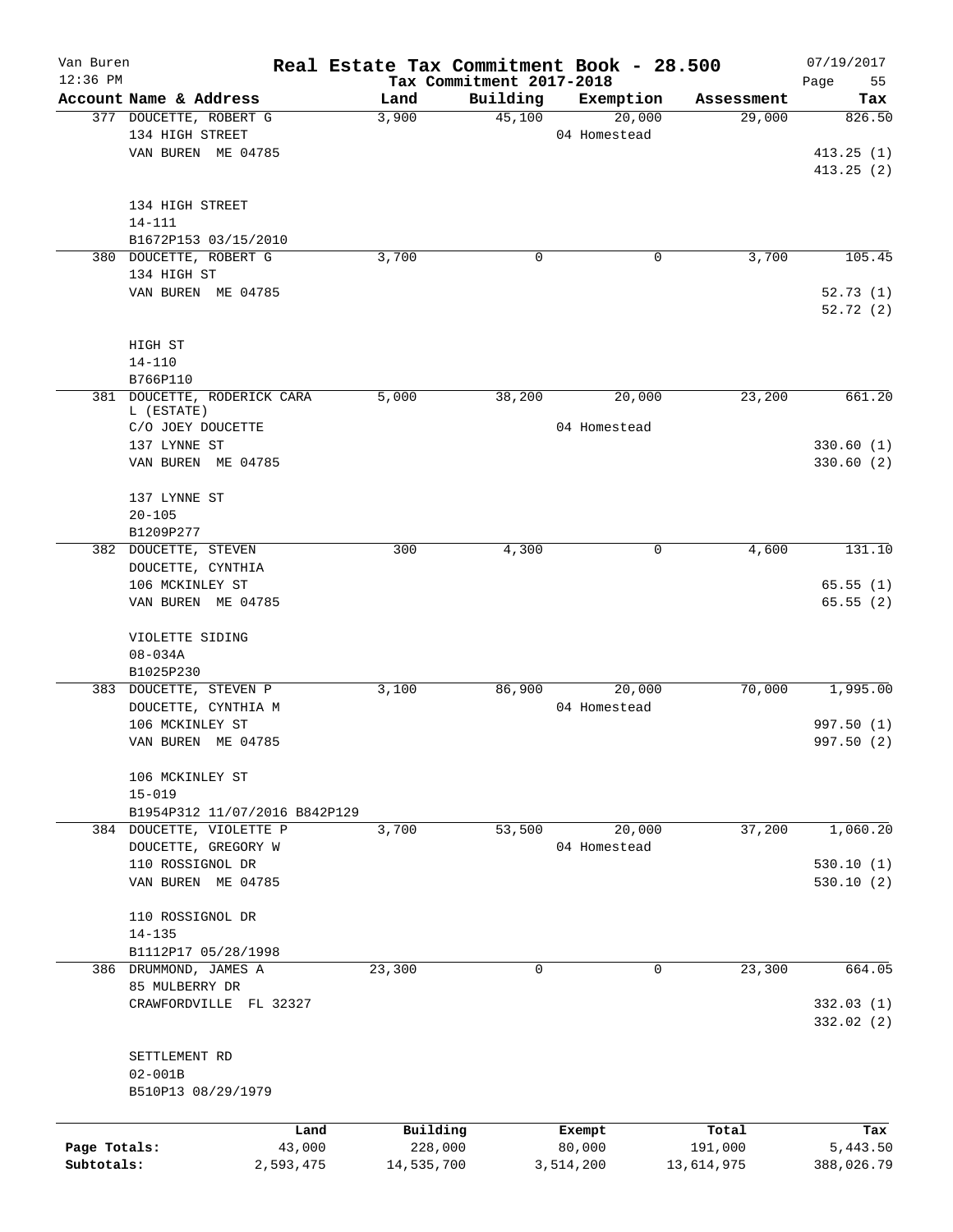| Van Buren<br>$12:36$ PM |                        | Real Estate Tax Commitment Book - 28.500 |                                      |              |            | 07/19/2017        |
|-------------------------|------------------------|------------------------------------------|--------------------------------------|--------------|------------|-------------------|
|                         | Account Name & Address | Land                                     | Tax Commitment 2017-2018<br>Building | Exemption    | Assessment | 56<br>Page<br>Tax |
|                         | 819 DUBAY, BARBARA     | 3,600                                    | 44,400                               | 0            | 48,000     | 1,368.00          |
|                         | C/O OUELLETTE, DELL F. |                                          |                                      |              |            |                   |
|                         | 35 ROY ST.             |                                          |                                      |              |            | 684.00 (1)        |
|                         | NASHUA NH 03060        |                                          |                                      |              |            | 684.00 (2)        |
|                         | 113 NOTRE DAME ST      |                                          |                                      |              |            |                   |
|                         | $17 - 027A$            |                                          |                                      |              |            |                   |
|                         | B1961P276 01/06/2017   |                                          |                                      |              |            |                   |
| 1539                    | DUBAY, MICHAEL R       | 5,000                                    | 0                                    | 0            | 5,000      | 142.50            |
|                         | DUBAY, MONICA          |                                          |                                      |              |            |                   |
|                         | 8655 SE LONGVIEW DRIVE |                                          |                                      |              |            | 71.25(1)          |
|                         | HOBE SOUND FL 33455    |                                          |                                      |              |            | 71.25(2)          |
|                         | CLEVELAND AVE.         |                                          |                                      |              |            |                   |
|                         | $18 - 071E$            |                                          |                                      |              |            |                   |
|                         | B1814P134 06/07/2013   |                                          |                                      |              |            |                   |
|                         | 932 DUBAY, MICHAEL R   | 5,000                                    | 15,200                               | 0            | 20,200     | 575.70            |
|                         | DUBAY, MONICA          |                                          |                                      |              |            |                   |
|                         | 8655 SE LONGVIEW DR    |                                          |                                      |              |            | 287.85(1)         |
|                         | HOBE SOUND FL 33455    |                                          |                                      |              |            | 287.85(2)         |
|                         | 122 CLEVELAND AVE      |                                          |                                      |              |            |                   |
|                         | $18 - 071C$            |                                          |                                      |              |            |                   |
|                         | B1814P136 06/07/2013   |                                          |                                      |              |            |                   |
|                         | 388 DUBAY, PHILIP J    | 4,200                                    | 14,300                               | 18,500       | 0          | 0.00              |
|                         | 602 MAIN ST            |                                          |                                      | 04 Homestead |            |                   |
|                         | VAN BUREN ME 04785     |                                          |                                      |              |            |                   |
|                         | 602 MAIN ST            |                                          |                                      |              |            |                   |
|                         | $24 - 001$             |                                          |                                      |              |            |                   |
|                         | B696P43                |                                          |                                      |              |            |                   |
|                         | 389 DUBAY, SONIA       | 6,100                                    | 36,800                               | 20,000       | 22,900     | 652.65            |
|                         | C/O VIOLETTE GHISLAINE |                                          |                                      | 04 Homestead |            |                   |
|                         | 367 MAIN ST            |                                          |                                      |              |            | 326.33(1)         |
|                         | VAN BUREN ME 04785     |                                          |                                      |              |            | 326.32(2)         |
|                         | 367 MAIN ST            |                                          |                                      |              |            |                   |
|                         | $21 - 045A$            |                                          |                                      |              |            |                   |
|                         | B1570P121 10/01/2007   |                                          |                                      |              |            |                   |
|                         | 390 DUBE, ALINE T      | 4,000                                    | 17,900                               | 20,000       | 1,900      | 54.15             |
|                         | 145 CHAMPLAIN ST       |                                          |                                      | 04 Homestead |            |                   |
|                         | VAN BUREN ME 04785     |                                          |                                      |              |            | 27.08(1)          |
|                         |                        |                                          |                                      |              |            | 27.07(2)          |
|                         | 145 CHAMPLAIN ST       |                                          |                                      |              |            |                   |
|                         | $20 - 022$             |                                          |                                      |              |            |                   |
|                         | B695P194 03/18/1986    |                                          |                                      |              |            |                   |
|                         | 392 DUBE, KEITH        | 3,500                                    | 32,000                               | 20,000       | 15,500     | 441.75            |
|                         | DUBE, CAROL            |                                          |                                      | 04 Homestead |            |                   |
|                         | 114 ADAMS STREET       |                                          |                                      |              |            | 220.88 (1)        |
|                         | VAN BUREN ME 04785     |                                          |                                      |              |            | 220.87(2)         |
|                         | 114 ADAMS ST           |                                          |                                      |              |            |                   |
|                         | $18 - 032$             |                                          |                                      |              |            |                   |
|                         | B1581P133 12/31/2007   |                                          |                                      |              |            |                   |
|                         |                        |                                          |                                      |              |            |                   |
|                         | Land                   | Building                                 |                                      | Exempt       | Total      | Tax               |
| Page Totals:            | 31,400                 | 160,600                                  |                                      | 78,500       | 113,500    | 3,234.75          |
| Subtotals:              | 2,624,875              | 14,696,300                               |                                      | 3,592,700    | 13,728,475 | 391,261.54        |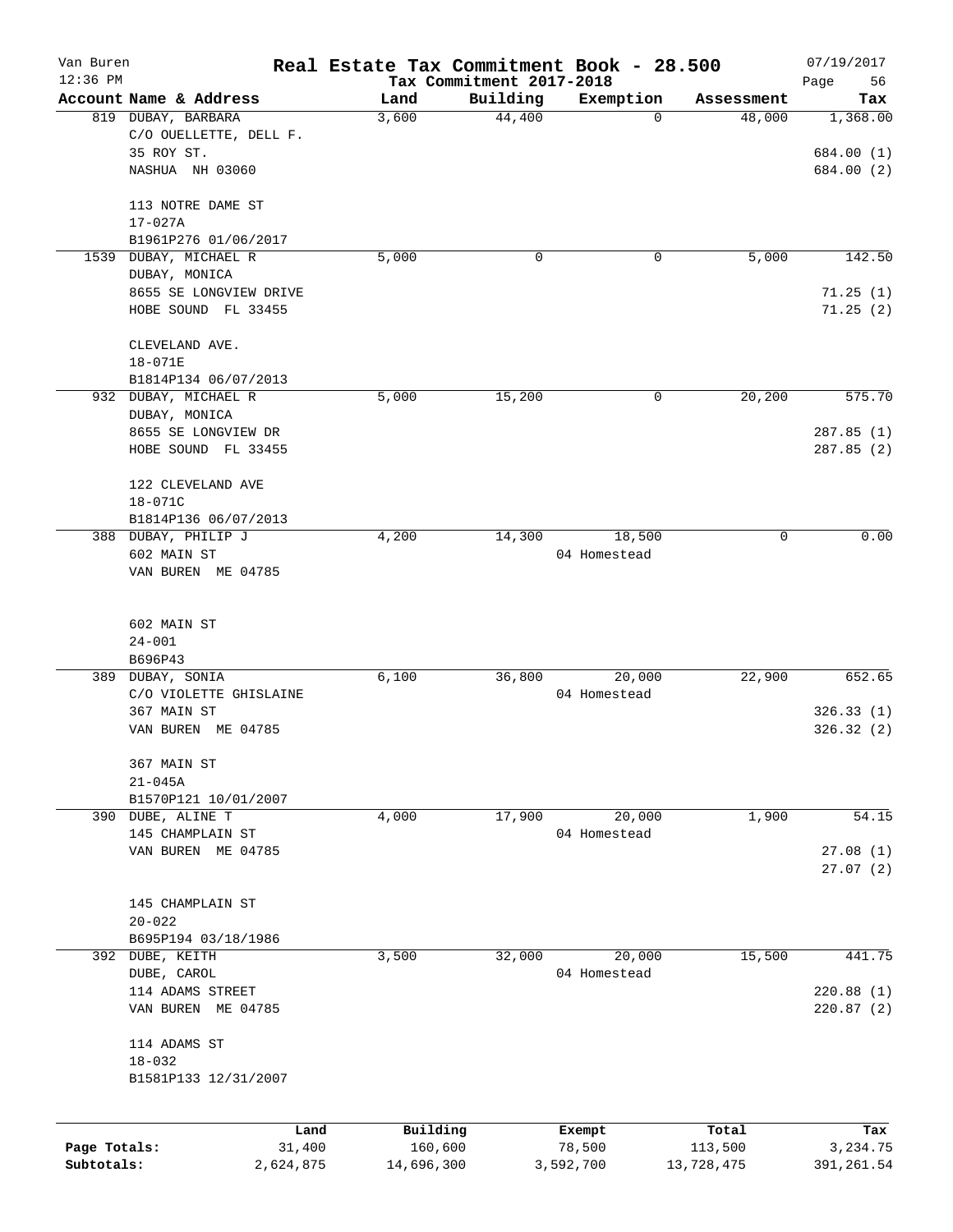| Van Buren<br>$12:36$ PM |                                   |           | Real Estate Tax Commitment Book - 28.500 |                                      |              |            | 07/19/2017        |
|-------------------------|-----------------------------------|-----------|------------------------------------------|--------------------------------------|--------------|------------|-------------------|
|                         | Account Name & Address            |           | Land                                     | Tax Commitment 2017-2018<br>Building | Exemption    | Assessment | Page<br>57<br>Tax |
|                         | 733 DUBE, MINDY                   |           | 2,600                                    | 22,600                               | 20,000       | 5,200      | 148.20            |
|                         | VOTER, DENNIS                     |           |                                          |                                      | 04 Homestead |            |                   |
|                         | 215 MAIN ST                       |           |                                          |                                      |              |            | 74.10(1)          |
|                         | VAN BUREN ME 04785                |           |                                          |                                      |              |            | 74.10(2)          |
|                         | 215 MAIN ST                       |           |                                          |                                      |              |            |                   |
|                         | $18 - 020$                        |           |                                          |                                      |              |            |                   |
|                         | B1617P100                         |           |                                          |                                      |              |            |                   |
|                         | 391 DUBE, REGINALD                |           | 4,600                                    | 40,900                               | 20,000       | 25,500     | 726.75            |
|                         | DUBE, HELEN                       |           |                                          |                                      | 04 Homestead |            |                   |
|                         | 153 STATE ST                      |           |                                          |                                      |              |            | 363.38(1)         |
|                         | VAN BUREN ME 04785                |           |                                          |                                      |              |            | 363.37(2)         |
|                         | 153 STATE ST                      |           |                                          |                                      |              |            |                   |
|                         | $12A - 006$                       |           |                                          |                                      |              |            |                   |
|                         | B265P543                          |           |                                          |                                      |              |            |                   |
|                         | 393 DUBOIS, PAUL E                |           | 3,600                                    | 43,400                               | 26,000       | 21,000     | 598.50            |
|                         | 112 COTE ST<br>VAN BUREN ME 04785 |           |                                          |                                      | 04 Homestead |            | 299.25 (1)        |
|                         |                                   |           |                                          |                                      | 02 Veteran   |            |                   |
|                         |                                   |           |                                          |                                      |              |            | 299.25 (2)        |
|                         | 112 COTE ST                       |           |                                          |                                      |              |            |                   |
|                         | $18 - 116$                        |           |                                          |                                      |              |            |                   |
|                         | B691P220 09/26/1986               |           |                                          |                                      |              |            |                   |
|                         | 394 DUBOIS, ROBERT A              |           | 6,500                                    | 63,000                               | 20,000       | 49,500     | 1,410.75          |
|                         | 351 MAIN ST                       |           |                                          |                                      | 04 Homestead |            |                   |
|                         | VAN BUREN ME 04785                |           |                                          |                                      |              |            | 705.38(1)         |
|                         |                                   |           |                                          |                                      |              |            | 705.37(2)         |
|                         | 351 MAIN ST                       |           |                                          |                                      |              |            |                   |
|                         | $20 - 110$                        |           |                                          |                                      |              |            |                   |
|                         | B1136P185                         |           |                                          |                                      |              |            |                   |
|                         | 402 DUFOUR, PHILIP                |           | 4,000                                    | 39,800                               | 0            | 43,800     | 1,248.30          |
|                         | DUFOUR, CYNTHIA M                 |           |                                          |                                      |              |            |                   |
|                         | P O BOX 40                        |           |                                          |                                      |              |            | 624.15(1)         |
|                         | VAN BUREN ME 04785                |           |                                          |                                      |              |            | 624.15(2)         |
|                         | 218 MAIN ST                       |           |                                          |                                      |              |            |                   |
|                         | $18 - 093$                        |           |                                          |                                      |              |            |                   |
|                         | B896P81                           |           |                                          |                                      |              |            |                   |
|                         | 400 DUFOUR, PHILIP                |           | 3,800                                    | 39,900                               | 0            | 43,700     | 1,245.45          |
|                         | DUFOUR, CYNTHIA M                 |           |                                          |                                      |              |            |                   |
|                         | P O BOX 40                        |           |                                          |                                      |              |            | 622.73 (1)        |
|                         | VAN BUREN ME 04785                |           |                                          |                                      |              |            | 622.72(2)         |
|                         | 106 FRANKLIN ST                   |           |                                          |                                      |              |            |                   |
|                         | $13 - 035$                        |           |                                          |                                      |              |            |                   |
|                         | B597P51                           |           |                                          |                                      |              |            |                   |
| 398                     | DUFOUR, PHILIP                    |           | 14,800                                   | 46,900                               | 0            | 61,700     | 1,758.45          |
|                         | DUFOUR, CYNTHIA M                 |           |                                          |                                      |              |            |                   |
|                         | P O BOX 40                        |           |                                          |                                      |              |            | 879.23 (1)        |
|                         | VAN BUREN ME 04785                |           |                                          |                                      |              |            | 879.22 (2)        |
|                         | 96 MAIN ST                        |           |                                          |                                      |              |            |                   |
|                         | $15 - 038$                        |           |                                          |                                      |              |            |                   |
|                         | B633P114                          |           |                                          |                                      |              |            |                   |
|                         |                                   |           |                                          |                                      |              |            |                   |
|                         |                                   | Land      | Building                                 |                                      | Exempt       | Total      | Tax               |
| Page Totals:            |                                   | 39,900    | 296,500                                  |                                      | 86,000       | 250,400    | 7,136.40          |
| Subtotals:              |                                   | 2,664,775 | 14,992,800                               |                                      | 3,678,700    | 13,978,875 | 398,397.94        |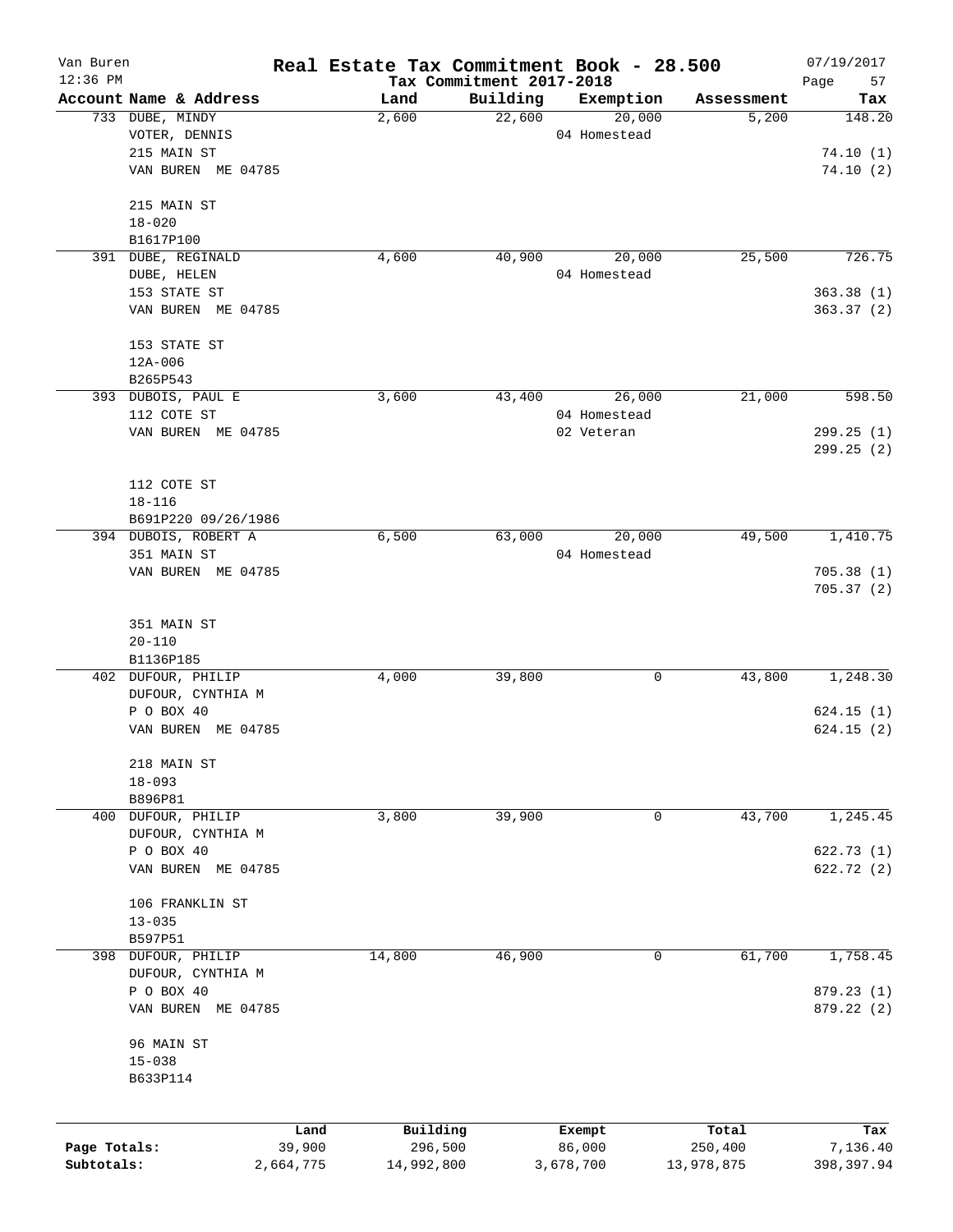| Van Buren    |                               |                               | Real Estate Tax Commitment Book - 28.500 |                          |                                       |                       | 07/19/2017      |
|--------------|-------------------------------|-------------------------------|------------------------------------------|--------------------------|---------------------------------------|-----------------------|-----------------|
| $12:36$ PM   |                               |                               |                                          | Tax Commitment 2017-2018 |                                       |                       | Page<br>58      |
|              | 397 DUFOUR, PHILIP            | Account Name & Address        | Land<br>12,100                           | Building<br>126,600      | Exemption<br>20,000                   | Assessment<br>118,700 | Tax<br>3,382.95 |
|              |                               | DUFOUR, CYNTHIA M             |                                          |                          | 04 Homestead                          |                       |                 |
|              | P O BOX 40                    |                               |                                          |                          |                                       |                       | 1,691.48(1)     |
|              |                               | VAN BUREN ME 04785            |                                          |                          |                                       |                       | 1,691.47(2)     |
|              |                               |                               |                                          |                          |                                       |                       |                 |
|              | 128 TOWER DR                  |                               |                                          |                          |                                       |                       |                 |
|              | 12A-036                       |                               |                                          |                          |                                       |                       |                 |
|              | B406P754                      |                               |                                          |                          |                                       |                       |                 |
| 401          | DUFOUR, PHILIP                |                               | 3,800                                    | 22,100                   | 0                                     | 25,900                | 738.15          |
|              |                               | DUFOUR, CYNTHIA M             |                                          |                          |                                       |                       |                 |
|              | P O BOX 40                    |                               |                                          |                          |                                       |                       | 369.08(1)       |
|              |                               | VAN BUREN ME 04785            |                                          |                          |                                       |                       | 369.07(2)       |
|              | 115 BRIDGE ST                 |                               |                                          |                          |                                       |                       |                 |
|              | $15 - 043$                    |                               |                                          |                          |                                       |                       |                 |
|              | B894P59                       |                               |                                          |                          |                                       |                       |                 |
|              |                               | 404 DUFOUR, PHILIP L          | 5,800                                    | 39,200                   | 0                                     | 45,000                | 1,282.50        |
|              |                               | DUFOUR, CYNTHIA M             |                                          |                          |                                       |                       |                 |
|              | P O BOX 40                    |                               |                                          |                          |                                       |                       | 641.25(1)       |
|              |                               | VAN BUREN ME 04785            |                                          |                          |                                       |                       | 641.25(2)       |
|              | 262 MAIN ST                   |                               |                                          |                          |                                       |                       |                 |
|              | $18 - 064$                    |                               |                                          |                          |                                       |                       |                 |
|              | B1246P270                     |                               |                                          |                          |                                       |                       |                 |
| 409          | DUMAIS, LINDA R               |                               | 5,300                                    | 38,700                   | 20,000                                | 24,000                | 684.00          |
|              |                               | 119 HILLSIDE STREET           |                                          |                          | 04 Homestead                          |                       |                 |
|              |                               | VAN BUREN ME 04785            |                                          |                          |                                       |                       | 342.00(1)       |
|              |                               |                               |                                          |                          |                                       |                       | 342.00(2)       |
|              |                               |                               |                                          |                          |                                       |                       |                 |
|              | 119 HILLSIDE ST               |                               |                                          |                          |                                       |                       |                 |
|              | $23 - 063$                    |                               |                                          |                          |                                       |                       |                 |
|              | B1531P177                     |                               |                                          |                          |                                       |                       |                 |
|              | 406 DUMAIS, MONA              |                               | 6,600                                    | 85,500                   | 20,000                                | 72,100                | 2,054.85        |
|              |                               | PELLENZ, NICOLE &             |                                          |                          | 04 Homestead                          |                       |                 |
|              | DUMAIS SHELLI<br>121 ADAMS ST |                               |                                          |                          |                                       |                       | 1,027.43(1)     |
|              |                               | VAN BUREN ME 04785            |                                          |                          |                                       |                       |                 |
|              |                               |                               |                                          |                          |                                       |                       | 1,027.42(2)     |
|              | 121 ADAMS ST                  |                               |                                          |                          |                                       |                       |                 |
|              | $18 - 029A$                   |                               |                                          |                          |                                       |                       |                 |
|              |                               | B1680P260 05/26/2010 B433P156 |                                          |                          |                                       |                       |                 |
|              |                               | 405 DUMAIS, NELSON E          | 4,400                                    | 48,200                   | 26,000                                | 26,600                | 758.10          |
|              |                               | DUMAIS, GUILDA G              |                                          |                          | 04 Homestead<br>03 Veteran (Non-Maine |                       |                 |
|              | 133 STATE ST                  |                               |                                          |                          | Enlisted)                             |                       | 379.05(1)       |
|              | VAN BUREN                     | ME 04785                      |                                          |                          |                                       |                       | 379.05(2)       |
|              | 133 STATE ST                  |                               |                                          |                          |                                       |                       |                 |
|              | $13 - 016$                    |                               |                                          |                          |                                       |                       |                 |
|              | B625P269                      |                               |                                          |                          |                                       |                       |                 |
|              | 407 DUMAIS, RALPH J           |                               | 3,600                                    | 34,000                   | 20,000                                | 17,600                | 501.60          |
|              |                               | DUMAIS, BEATRICE G            |                                          |                          | 04 Homestead                          |                       |                 |
|              |                               | 112 MONTCALM AVE              |                                          |                          |                                       |                       | 250.80(1)       |
|              |                               | VAN BUREN ME 04785            |                                          |                          |                                       |                       | 250.80(2)       |
|              |                               | 112 MONTCALM AVE              |                                          |                          |                                       |                       |                 |
|              | $17 - 029$                    |                               |                                          |                          |                                       |                       |                 |
|              | B707P302                      |                               |                                          |                          |                                       |                       |                 |
|              |                               | Land                          | Building                                 |                          | Exempt                                | Total                 | Tax             |
| Page Totals: |                               | 41,600                        | 394,300                                  |                          | 106,000                               | 329,900               | 9,402.15        |
| Subtotals:   |                               | 2,706,375                     | 15,387,100                               |                          | 3,784,700                             | 14,308,775            | 407,800.09      |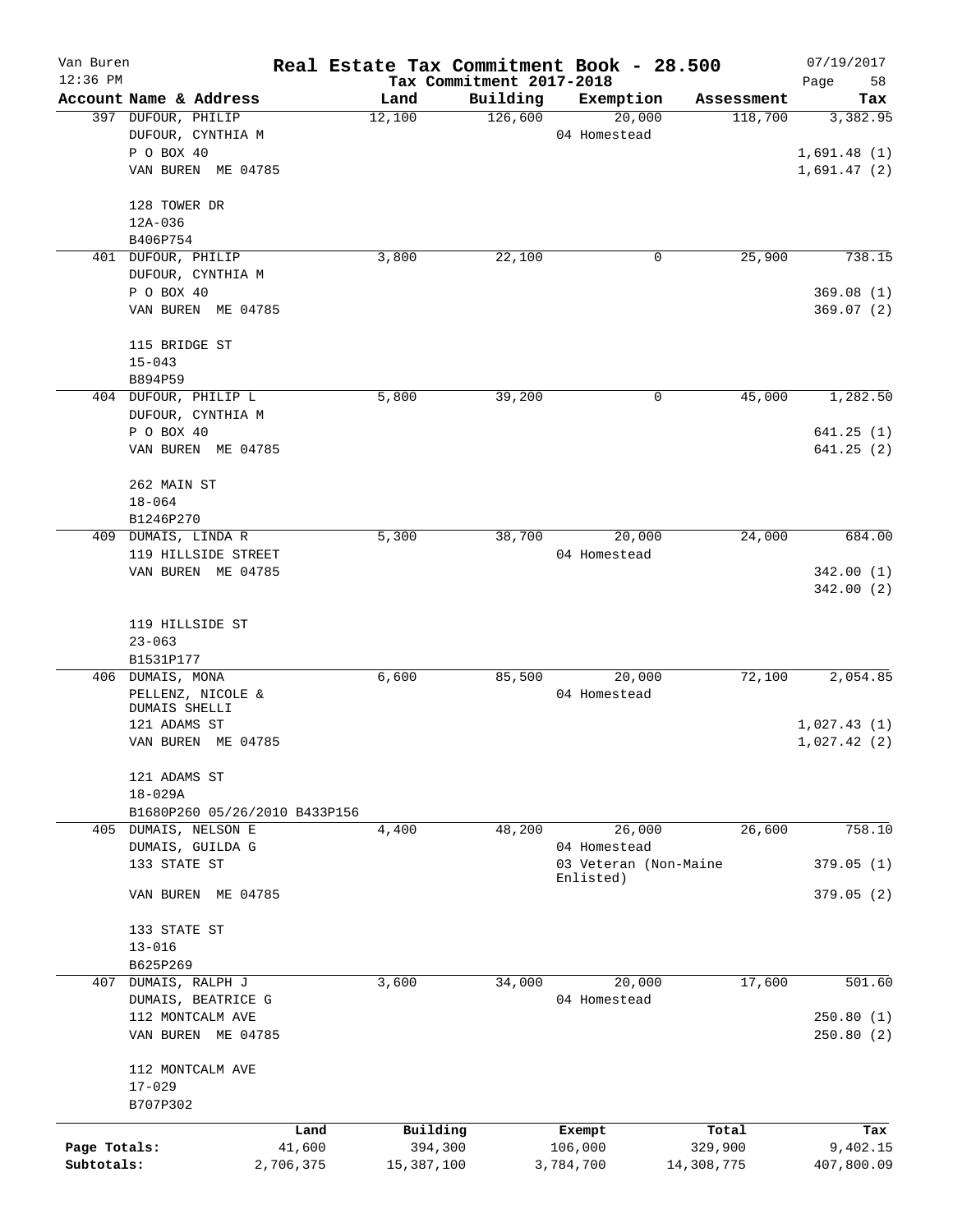| Van Buren<br>$12:36$ PM |                                | Real Estate Tax Commitment Book - 28.500 | Tax Commitment 2017-2018 |                        |                  | 07/19/2017<br>Page<br>59 |
|-------------------------|--------------------------------|------------------------------------------|--------------------------|------------------------|------------------|--------------------------|
|                         | Account Name & Address         | Land                                     | Building                 | Exemption              | Assessment       | Tax                      |
|                         | 408 DUMAIS, STACY A            | 3,000                                    | 27,000                   | 20,000                 | 10,000           | 285.00                   |
|                         | 119 ST JOHN AVE                |                                          |                          | 04 Homestead           |                  |                          |
|                         | VAN BUREN ME 04785             |                                          |                          |                        |                  | 142.50(1)                |
|                         |                                |                                          |                          |                        |                  | 142.50(2)                |
|                         | 119 ST JOHN AVE                |                                          |                          |                        |                  |                          |
|                         | $15 - 079$                     |                                          |                          |                        |                  |                          |
|                         | B1223P266                      |                                          |                          |                        |                  |                          |
|                         | 412 DUMOND ENTERPRISES, INC.   | 6,500                                    | 6,800                    | 0                      | 13,300           | 379.05                   |
|                         | C/O RICKY DUMOND               |                                          |                          |                        |                  |                          |
|                         | 161 HIGH ST                    |                                          |                          |                        |                  | 189.53(1)                |
|                         | VAN BUREN ME 04785             |                                          |                          |                        |                  | 189.52(2)                |
|                         | 130 ST FRANCIS ST              |                                          |                          |                        |                  |                          |
|                         | $14 - 005A$                    |                                          |                          |                        |                  |                          |
| 618                     | DUMOND ENTERPRISES, INC        | 5,200                                    | $\mathbf 0$              | 0                      | 5,200            | 148.20                   |
|                         | 161 HIGH ST                    |                                          |                          |                        |                  |                          |
|                         | VAN BUREN ME 04785             |                                          |                          |                        |                  | 74.10(1)                 |
|                         |                                |                                          |                          |                        |                  | 74.10(2)                 |
|                         | RR 1                           |                                          |                          |                        |                  |                          |
|                         | $09 - 022$                     |                                          |                          |                        |                  |                          |
|                         | B1610P72 08/25/2008            |                                          |                          |                        |                  |                          |
| 411                     | DUMOND, DOUGLAS J              | 4,600                                    | 51,800                   | 20,000                 | 36,400           | 1,037.40                 |
|                         | DUMOND, LINDA M                |                                          |                          | 04 Homestead           |                  |                          |
|                         | 189 LYNNE ST                   |                                          |                          |                        |                  | 518.70(1)                |
|                         | VAN BUREN ME 04785             |                                          |                          |                        |                  | 518.70(2)                |
|                         |                                |                                          |                          |                        |                  |                          |
|                         | 189 LYNNE ST                   |                                          |                          |                        |                  |                          |
|                         | $19 - 077$                     |                                          |                          |                        |                  |                          |
|                         | B684P3                         |                                          |                          |                        |                  |                          |
|                         | 44 DUMOND, HEATHER L           | 4,000                                    | 45,500                   | 20,000                 | 29,500           | 840.75                   |
|                         | PARENT, DEVIN M                |                                          |                          | 04 Homestead           |                  |                          |
|                         | 105 GARFIELD AVE               |                                          |                          |                        |                  | 420.38(1)                |
|                         | VAN BUREN ME 04785             |                                          |                          |                        |                  | 420.37(2)                |
|                         | 105 GARFIELD AVE               |                                          |                          |                        |                  |                          |
|                         | $20 - 086$                     |                                          |                          |                        |                  |                          |
|                         | B1807P122 05/08/2013           |                                          |                          |                        |                  |                          |
|                         | 414 DUMOND, JOEY M             | 3,800                                    | 48,700                   | 20,000                 | 32,500           | 926.25                   |
|                         | 127 WASHINGTON AVE             |                                          |                          | 04 Homestead           |                  |                          |
|                         | VAN BUREN ME 04785             |                                          |                          |                        |                  | 463.13(1)                |
|                         |                                |                                          |                          |                        |                  | 463.12(2)                |
|                         |                                |                                          |                          |                        |                  |                          |
|                         | 127 WASHINGTON AVE             |                                          |                          |                        |                  |                          |
|                         | $14 - 018$                     |                                          |                          |                        |                  |                          |
|                         | B1002P258                      |                                          |                          |                        | 17,400           | 495.90                   |
| 416                     | DUMOND, NANCY E<br>489 MAIN ST | 11,500                                   | 31,900                   | 26,000<br>04 Homestead |                  |                          |
|                         | VAN BUREN ME 04785             |                                          |                          | 02 Veteran             |                  | 247.95(1)                |
|                         |                                |                                          |                          |                        |                  | 247.95 (2)               |
|                         |                                |                                          |                          |                        |                  |                          |
|                         | 489 MAIN ST                    |                                          |                          |                        |                  |                          |
|                         | $06 - 026$                     |                                          |                          |                        |                  |                          |
|                         | B984P332                       |                                          |                          |                        |                  |                          |
|                         |                                |                                          |                          |                        |                  |                          |
|                         |                                |                                          |                          |                        |                  |                          |
| Page Totals:            | Land<br>38,600                 | Building<br>211,700                      |                          | Exempt<br>106,000      | Total<br>144,300 | Tax<br>4, 112.55         |

**Subtotals:** 2,744,975 15,598,800 3,890,700 14,453,075 411,912.64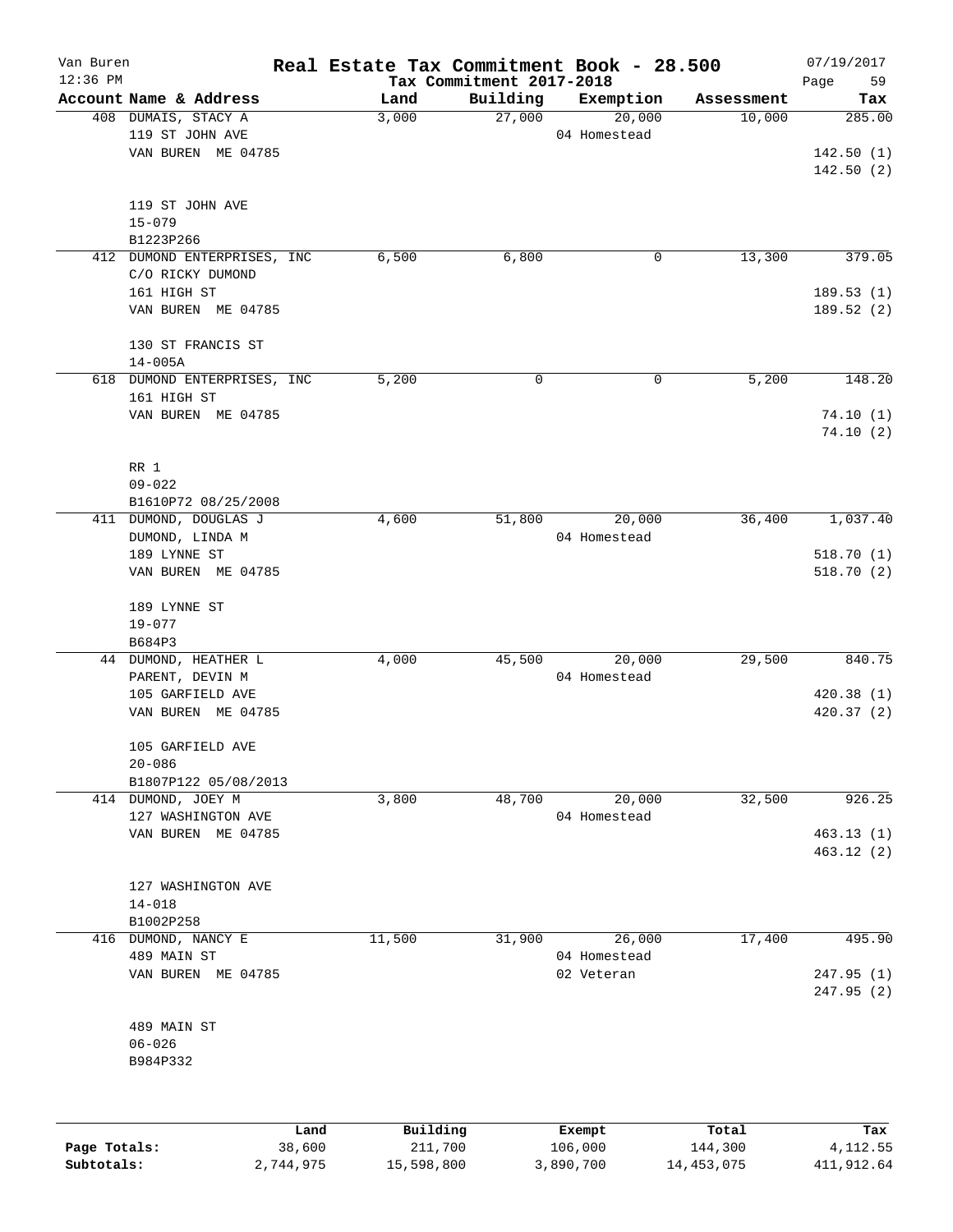| Van Buren    |                                        |           | Real Estate Tax Commitment Book - 28.500 |                                      |                     |                      | 07/19/2017      |
|--------------|----------------------------------------|-----------|------------------------------------------|--------------------------------------|---------------------|----------------------|-----------------|
| $12:36$ PM   | Account Name & Address                 |           |                                          | Tax Commitment 2017-2018<br>Building |                     |                      | Page<br>60      |
|              | 422 DUMOND, RALPH                      |           | Land<br>5,300                            | 91,700                               | Exemption<br>26,000 | Assessment<br>71,000 | Tax<br>2,023.50 |
|              | 107B STATE STREET                      |           |                                          |                                      | 02 Veteran          |                      |                 |
|              | VAN BUREN ME 04785                     |           |                                          |                                      | 04 Homestead        |                      | 1,011.75(1)     |
|              |                                        |           |                                          |                                      |                     |                      | 1,011.75(2)     |
|              |                                        |           |                                          |                                      |                     |                      |                 |
|              | 107 STATE ST                           |           |                                          |                                      |                     |                      |                 |
|              | $13 - 009$                             |           |                                          |                                      |                     |                      |                 |
|              | B1467P338                              |           |                                          |                                      |                     |                      |                 |
|              | 418 DUMOND, RICKY                      |           | 5,800                                    | 40,200                               | 20,000              | 26,000               | 741.00          |
|              | 161 HIGH ST                            |           |                                          |                                      | 04 Homestead        |                      |                 |
|              | VAN BUREN ME 04785                     |           |                                          |                                      |                     |                      | 370.50(1)       |
|              |                                        |           |                                          |                                      |                     |                      | 370.50 (2)      |
|              |                                        |           |                                          |                                      |                     |                      |                 |
|              | 161 HIGH ST                            |           |                                          |                                      |                     |                      |                 |
|              | $14 - 085$                             |           |                                          |                                      |                     |                      |                 |
|              | B1611P7 08/29/2008 B656P169 09/12/1985 |           |                                          |                                      |                     |                      |                 |
|              | 419 DUMOND, ROBERT                     |           | 5,400                                    | 0                                    | 0                   | 5,400                | 153.90          |
|              | DUMOND, BLANCHE                        |           |                                          |                                      |                     |                      |                 |
|              | 24 PHOENIX RD                          |           |                                          |                                      |                     |                      | 76.95(1)        |
|              | COLCHESTER CT 06415                    |           |                                          |                                      |                     |                      | 76.95(2)        |
|              |                                        |           |                                          |                                      |                     |                      |                 |
|              | CLOVERHILL DR                          |           |                                          |                                      |                     |                      |                 |
|              | 18C-012                                |           |                                          |                                      |                     |                      |                 |
|              | B1091P221                              |           |                                          |                                      |                     |                      |                 |
| 420          | DUMOND, RONALD J                       |           | 6,600                                    | 74,300                               | 20,000              | 60,900               | 1,735.65        |
|              | DUMOND, IRENE M                        |           |                                          |                                      | 04 Homestead        |                      |                 |
|              | 170 VIOLETTE ST                        |           |                                          |                                      |                     |                      | 867.83 (1)      |
|              | VAN BUREN ME 04785                     |           |                                          |                                      |                     |                      | 867.82 (2)      |
|              |                                        |           |                                          |                                      |                     |                      |                 |
|              | 170 VIOLETTE ST<br>$16 - 066C$         |           |                                          |                                      |                     |                      |                 |
|              | B435P93                                |           |                                          |                                      |                     |                      |                 |
|              | 423 DUMONT, ALYRE                      |           | 1,100                                    | 0                                    | 0                   | 1,100                | 31.35           |
|              | SOUCY, CLAUDETTE M                     |           |                                          |                                      |                     |                      |                 |
|              | 180 LYNNE ST                           |           |                                          |                                      |                     |                      | 15.68(1)        |
|              | VAN BUREN ME 04785                     |           |                                          |                                      |                     |                      | 15.67(2)        |
|              |                                        |           |                                          |                                      |                     |                      |                 |
|              | PATRICIA ST                            |           |                                          |                                      |                     |                      |                 |
|              | $19 - 095$                             |           |                                          |                                      |                     |                      |                 |
|              | B1263P164                              |           |                                          |                                      |                     |                      |                 |
|              | 426 DUPLESSIS, LEO JAMES               |           | 6,000                                    | 58,700                               | 20,000              | 44,700               | 1, 273.95       |
|              | DUPLESSIS, JACQUELINE                  |           |                                          |                                      | 04 Homestead        |                      |                 |
|              | 185 MAIN ST                            |           |                                          |                                      |                     |                      | 636.98(1)       |
|              | VAN BUREN ME 04785                     |           |                                          |                                      |                     |                      | 636.97(2)       |
|              |                                        |           |                                          |                                      |                     |                      |                 |
|              | 185 MAIN ST                            |           |                                          |                                      |                     |                      |                 |
|              | $17 - 007A$                            |           |                                          |                                      |                     |                      |                 |
|              | B918P330                               |           |                                          |                                      |                     |                      |                 |
| 427          | DUPLESSIS, VALTRUDE B                  |           | 5,700                                    | 68,600                               | 20,000              | 54,300               | 1,547.55        |
|              | DUPLESSIS, DELANO A                    |           |                                          |                                      | 04 Homestead        |                      |                 |
|              | 119 LYNNE ST                           |           |                                          |                                      |                     |                      | 773.78(1)       |
|              | VAN BUREN ME 04785                     |           |                                          |                                      |                     |                      | 773.77(2)       |
|              |                                        |           |                                          |                                      |                     |                      |                 |
|              | 119 LYNNE ST                           |           |                                          |                                      |                     |                      |                 |
|              | $20 - 096$                             |           |                                          |                                      |                     |                      |                 |
|              | B1131P17                               |           |                                          |                                      |                     |                      |                 |
|              |                                        |           |                                          |                                      |                     |                      |                 |
|              |                                        | Land      | Building                                 |                                      | Exempt              | Total                | Tax             |
| Page Totals: |                                        | 35,900    | 333,500                                  |                                      | 106,000             | 263,400              | 7,506.90        |
| Subtotals:   |                                        | 2,780,875 | 15,932,300                               |                                      | 3,996,700           | 14,716,475           | 419, 419.54     |
|              |                                        |           |                                          |                                      |                     |                      |                 |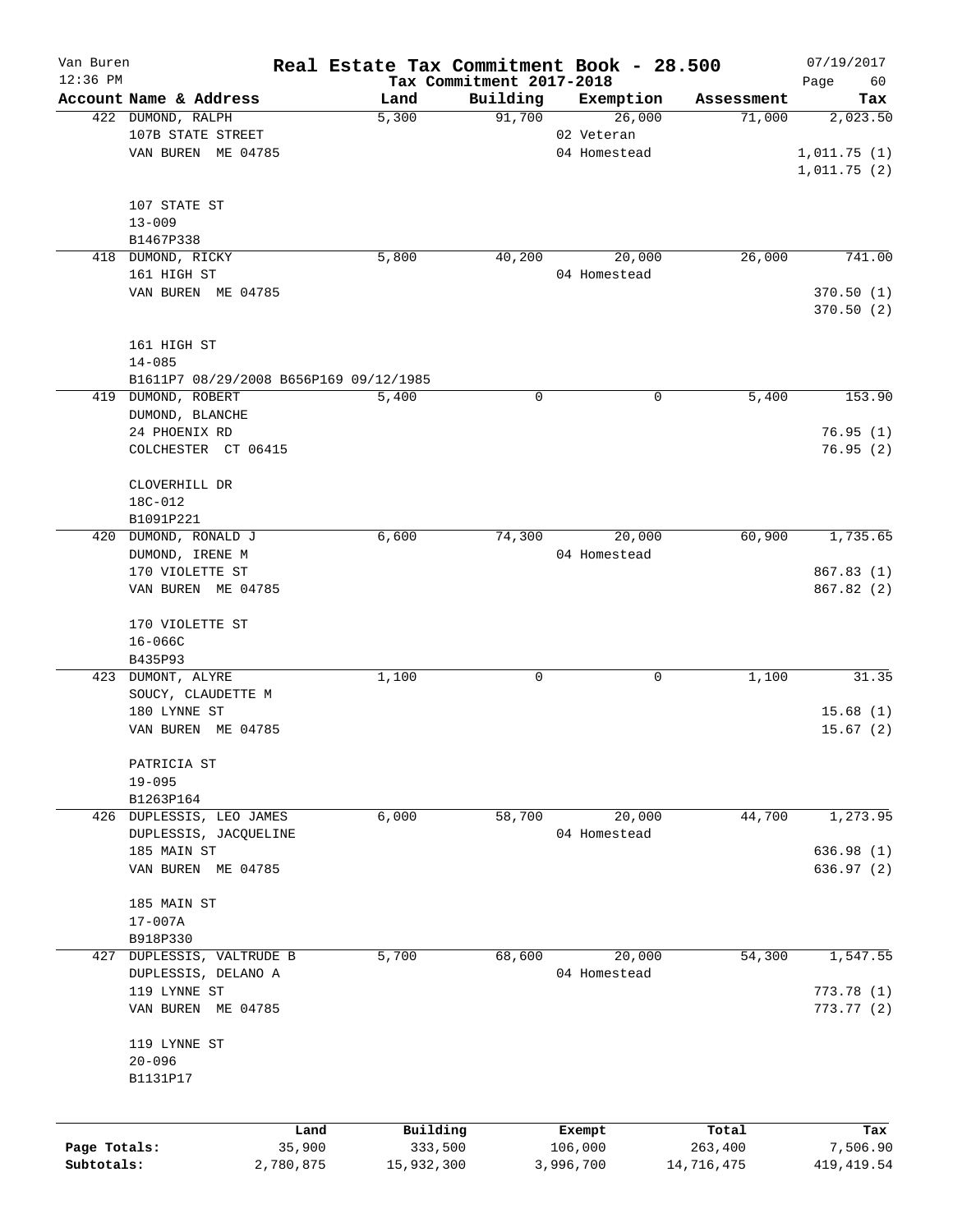| Van Buren<br>$12:36$ PM |                                      | Real Estate Tax Commitment Book - 28.500 | Tax Commitment 2017-2018 |              |            | 07/19/2017<br>Page<br>61 |
|-------------------------|--------------------------------------|------------------------------------------|--------------------------|--------------|------------|--------------------------|
|                         | Account Name & Address               | Land                                     | Building                 | Exemption    | Assessment | Tax                      |
|                         | 428 DUPREY, SCOTT                    | 4,200                                    | 31,700                   | 20,000       | 15,900     | 453.15                   |
|                         | DUPREY, JULIE                        |                                          |                          | 04 Homestead |            |                          |
|                         | 124 TYLER ST                         |                                          |                          |              |            | 226.58(1)                |
|                         | VAN BUREN ME 04785                   |                                          |                          |              |            | 226.57(2)                |
|                         | 124 TYLER ST                         |                                          |                          |              |            |                          |
|                         | $18 - 126$                           |                                          |                          |              |            |                          |
|                         | B1619P224 11/14/2008 B1034P254       |                                          |                          |              |            |                          |
|                         | 432 DURETTE, RONALD                  | 3,800                                    | 17,100                   | 0            | 20,900     | 595.65                   |
|                         | 149 HILLSIDE ST                      |                                          |                          |              |            |                          |
|                         | VAN BUREN ME 04785                   |                                          |                          |              |            | 297.83(1)<br>297.82 (2)  |
|                         | 149 HILSIDE ST                       |                                          |                          |              |            |                          |
|                         | $23 - 073$                           |                                          |                          |              |            |                          |
|                         | 431 DURETTE, RONALD                  | 3,800                                    | 1,000                    | 0            | 4,800      | 136.80                   |
|                         | DURETTE, MARIE J                     |                                          |                          |              |            |                          |
|                         | 149 HILLSIDE ST                      |                                          |                          |              |            | 68.40(1)                 |
|                         | VAN BUREN ME 04785                   |                                          |                          |              |            | 68.40 (2)                |
|                         | HILLSIDE ST                          |                                          |                          |              |            |                          |
|                         | $23 - 072$                           |                                          |                          |              |            |                          |
|                         | B976P169                             |                                          |                          |              |            |                          |
|                         | 957 EASTERN MAINE RAILWAY            | 4,600                                    | 190,100                  | 0            | 194,700    | 5,548.95                 |
|                         | (ACCOUNTS PAYABLE)                   |                                          |                          |              |            |                          |
|                         | PO BOX 5777<br>SAINT JOHN NB E2L-4M3 |                                          |                          |              |            | 2,774.48(1)              |
|                         |                                      |                                          |                          |              |            | 2,774.47(2)              |
|                         | OFF MAIN STREET                      |                                          |                          |              |            |                          |
|                         | $20 - 073$                           |                                          |                          |              |            |                          |
|                         | B1337P122                            |                                          |                          |              |            |                          |
|                         | 956 EASTERN MAINE RAILWAY            | 0                                        | 22,100                   | 0            | 22,100     | 629.85                   |
|                         | (ACCOUNTS PAYABLE)                   |                                          |                          |              |            |                          |
|                         | PO BOX 5777                          |                                          |                          |              |            | 314.93(1)                |
|                         | SAINT JOHN NB E2L-4M3                |                                          |                          |              |            | 314.92(2)                |
|                         | MAIN ST                              |                                          |                          |              |            |                          |
|                         | $24 - 008A$                          |                                          |                          |              |            |                          |
|                         | B1337P122                            |                                          |                          |              |            |                          |
|                         | 51 EASTERN MAINE RAILWAY             | $\mathbf 0$                              | 36,100                   | $\mathbf 0$  | 36,100     | 1,028.85                 |
|                         | (ACCOUNTS PAYABLE)                   |                                          |                          |              |            |                          |
|                         | PO BOX 5777                          |                                          |                          |              |            | 514.43(1)                |
|                         | SAINT JOHN NB E2L-4M3                |                                          |                          |              |            | 514.42(2)                |
|                         | RR 1                                 |                                          |                          |              |            |                          |
|                         | $08 - 003A$                          |                                          |                          |              |            |                          |
|                         | 951 EASTERN MAINE RAILWAY            | 12,900                                   | 0                        | 0            | 12,900     | 367.65                   |
|                         | (ACCOUNTS PAYABLE)                   |                                          |                          |              |            |                          |
|                         | PO BOX 5777                          |                                          |                          |              |            | 183.83(1)                |
|                         | SAINT JOHN NB E2L-4M3                |                                          |                          |              |            | 183.82(2)                |
|                         | OFF MAIN ST                          |                                          |                          |              |            |                          |
|                         | $20 - 072$                           |                                          |                          |              |            |                          |
|                         | B1337P122                            |                                          |                          |              |            |                          |
|                         |                                      |                                          |                          |              |            |                          |
|                         |                                      |                                          |                          |              |            |                          |

|              | Land      | Building   | Exempt    | Total      | Tax        |
|--------------|-----------|------------|-----------|------------|------------|
| Page Totals: | 29,300    | 298,100    | 20,000    | 307,400    | 8,760.90   |
| Subtotals:   | 2,810,175 | 16,230,400 | 4,016,700 | 15,023,875 | 428,180.44 |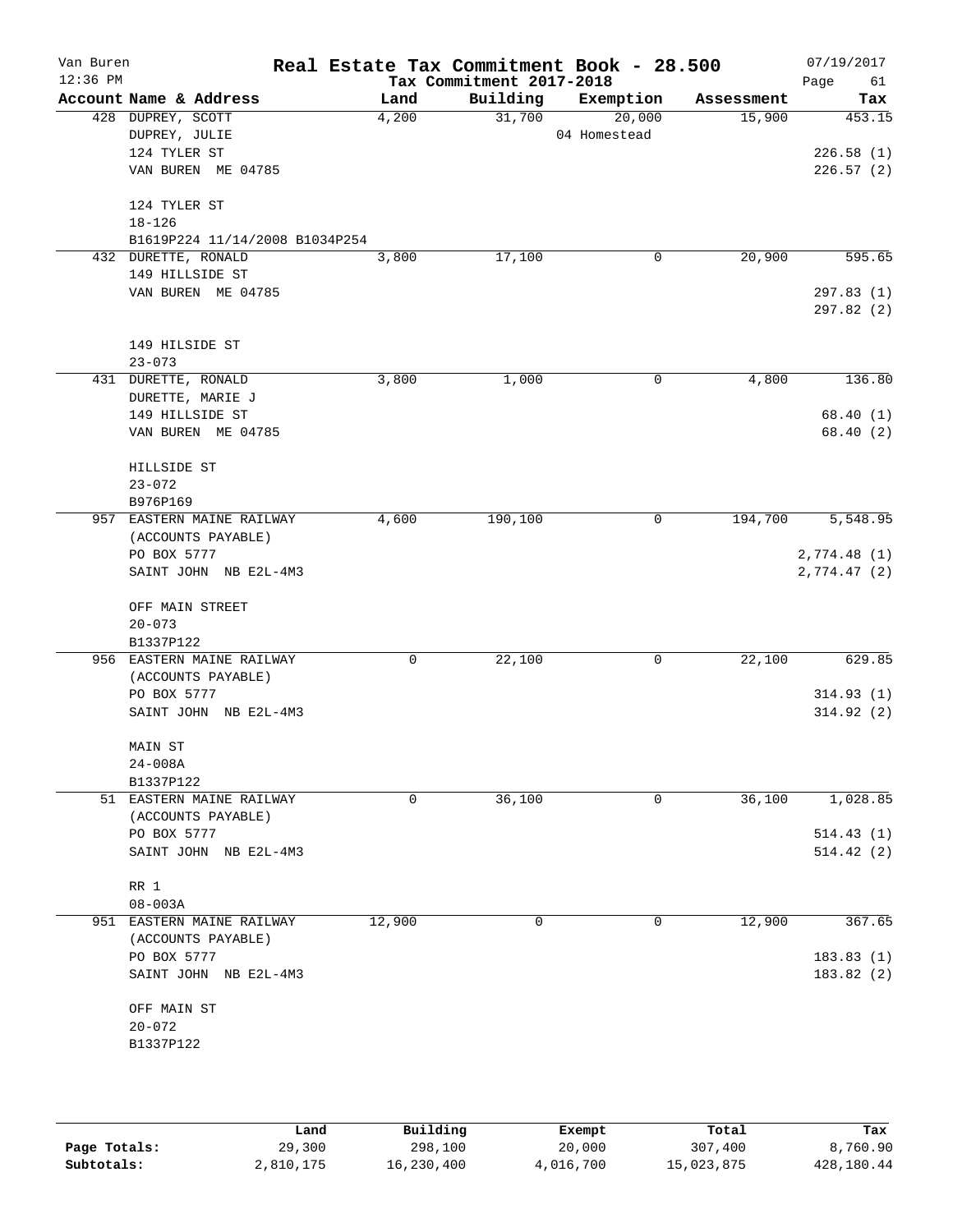| Van Buren    |                                                     |               | Real Estate Tax Commitment Book - 28.500 |                       |                     | 07/19/2017   |
|--------------|-----------------------------------------------------|---------------|------------------------------------------|-----------------------|---------------------|--------------|
| $12:36$ PM   |                                                     |               | Tax Commitment 2017-2018                 |                       |                     | Page<br>62   |
|              | Account Name & Address<br>954 EASTERN MAINE RAILWAY | Land<br>3,300 | Building<br>$\mathbf 0$                  | Exemption<br>$\Omega$ | Assessment<br>3,300 | Tax<br>94.05 |
|              | (ACCOUNTS PAYABLE)                                  |               |                                          |                       |                     |              |
|              | PO BOX 5777                                         |               |                                          |                       |                     | 47.03(1)     |
|              | SAINT JOHN NB E2L-4M3                               |               |                                          |                       |                     | 47.02(2)     |
|              | CHURCH ST                                           |               |                                          |                       |                     |              |
|              | $24 - 008$                                          |               |                                          |                       |                     |              |
|              | B1337P122                                           |               |                                          |                       |                     |              |
|              | 435 EASTERN MAINE RAILWAY                           | 9,200         | $\mathbf 0$                              | 0                     | 9,200               | 262.20       |
|              | COMPANY<br>(ACCOUNTS PAYABLE)                       |               |                                          |                       |                     |              |
|              | PO BOX 5777                                         |               |                                          |                       |                     | 131.10(1)    |
|              | SAINT JOHN NB E2L-4M3                               |               |                                          |                       |                     | 131.10(2)    |
|              | 252 MAIN ST                                         |               |                                          |                       |                     |              |
|              | $18 - 067$                                          |               |                                          |                       |                     |              |
|              | B1730P212 08/03/2011                                |               |                                          |                       |                     |              |
|              | 1544 EASTERN MAINE RAILWAY<br>COMPANY               | 12,800        | 195,600                                  | 0                     | 208,400             | 5,939.40     |
|              | 300 UNION ST                                        |               |                                          |                       |                     |              |
|              | SAINT JOHN NB E2L-4Z2                               |               |                                          |                       |                     | 2,969.70(1)  |
|              |                                                     |               |                                          |                       |                     | 2,969.70(2)  |
|              | OFF MAIN STREET                                     |               |                                          |                       |                     |              |
|              | $18 - 087F$                                         |               |                                          |                       |                     |              |
|              | B1812P252 06/12/2013                                |               |                                          |                       |                     |              |
|              | 481 ED PELLETIER & SONS                             | 24,200        | 0                                        | 0                     | 24,200              | 689.70       |
|              | COMPANY                                             |               |                                          |                       |                     |              |
|              | P.O. BOX 475                                        | Acres         | 6.61                                     |                       |                     |              |
|              | MADAWASKA ME 04756                                  |               |                                          |                       |                     | 344.85(1)    |
|              |                                                     |               |                                          |                       |                     | 344.85 (2)   |
|              | ALEXANDER RD                                        |               |                                          |                       |                     |              |
|              | $06 - 028B$                                         |               |                                          |                       |                     |              |
|              | B1696P247 09/24/2010 B1210P81                       |               |                                          |                       |                     |              |
|              | 683 EILEEN M. CYR                                   | 3,000         | 30,800                                   | 0                     | 33,800              | 963.30       |
|              | P O BOX 75                                          |               |                                          |                       |                     |              |
|              | VAN BUREN ME 04785                                  |               |                                          |                       |                     | 481.65(1)    |
|              |                                                     |               |                                          |                       |                     | 481.65(2)    |
|              | 121 ST JOHN AVE                                     |               |                                          |                       |                     |              |
|              | $15 - 080$                                          |               |                                          |                       |                     |              |
|              | B1907P275 09/08/2015                                |               |                                          |                       |                     |              |
|              | 822 EMERA MAINE                                     | 867,264       | 0                                        | $\mathbf 0$           | 867,264             | 24, 717.02   |
|              | ATTN: A/P                                           |               |                                          |                       |                     |              |
|              | PO BOX 932                                          |               |                                          |                       |                     | 12,358.51    |
|              | BANGOR ME 04402-0932                                |               |                                          |                       |                     | 12,358.51    |
|              | MAIN ST                                             |               |                                          |                       |                     |              |
|              | $20 - 062$                                          |               |                                          |                       |                     |              |
| 436          | EMERY, DANIEL G                                     | 4,600         | 82,400                                   | 20,000                | 67,000              | 1,909.50     |
|              | EMERY, APRIL V                                      |               |                                          | 04 Homestead          |                     |              |
|              | 247 MAIN ST                                         |               |                                          |                       |                     | 954.75 (1)   |
|              | VAN BUREN ME 04785                                  |               |                                          |                       |                     | 954.75 (2)   |
|              | 247 MAIN ST                                         |               |                                          |                       |                     |              |
|              | $18 - 039$                                          |               |                                          |                       |                     |              |
|              | B893P206                                            |               |                                          |                       |                     |              |
|              | Land                                                |               | Building                                 | Exempt                | Total               | Tax          |
| Page Totals: | 924,364                                             |               | 308,800                                  | 20,000                | 1,213,164           | 34,575.17    |
| Subtotals:   | 3,734,539                                           |               | 16,539,200                               | 4,036,700             | 16,237,039          | 462,755.61   |
|              |                                                     |               |                                          |                       |                     |              |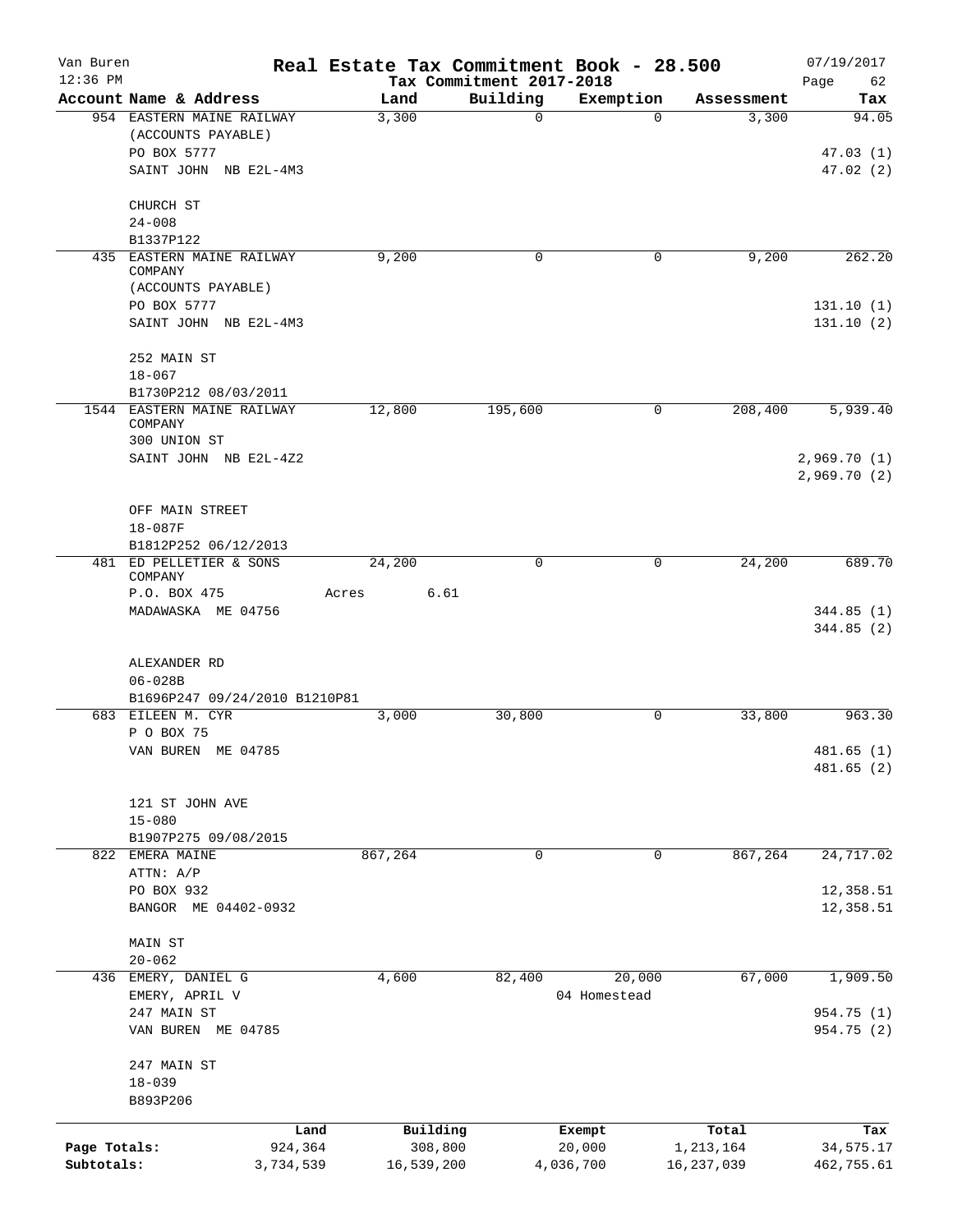| Van Buren    |                                               |       |               |                          | Real Estate Tax Commitment Book - 28.500 |                     | 07/19/2017                 |
|--------------|-----------------------------------------------|-------|---------------|--------------------------|------------------------------------------|---------------------|----------------------------|
| $12:36$ PM   |                                               |       |               | Tax Commitment 2017-2018 |                                          |                     | Page<br>63                 |
|              | Account Name & Address<br>437 EMERY, DANIEL G |       | Land<br>5,000 | Building<br>$\mathbf 0$  | Exemption<br>$\Omega$                    | Assessment<br>5,000 | Tax<br>142.50              |
|              | EMERY, APRIL V                                |       |               |                          |                                          |                     |                            |
|              | 247 MAIN ST                                   |       |               |                          |                                          |                     | 71.25(1)                   |
|              | VAN BUREN ME 04785                            |       |               |                          |                                          |                     | 71.25(2)                   |
|              |                                               |       |               |                          |                                          |                     |                            |
|              | CLOVERHILL DR                                 |       |               |                          |                                          |                     |                            |
|              | $18C - 004$                                   |       |               |                          |                                          |                     |                            |
|              | B893P204                                      |       |               |                          |                                          |                     |                            |
| 438          | EMERY, TIMOTHY                                |       | 4,600         | 73,300                   | 20,000                                   | 57,900              | 1,650.15                   |
|              | EMERY, LYNN<br>VAILLANCOURT                   |       |               |                          | 04 Homestead                             |                     |                            |
|              | 113 LINCOLN ST                                |       |               |                          |                                          |                     | 825.08(1)                  |
|              | VAN BUREN ME 04785                            |       |               |                          |                                          |                     | 825.07(2)                  |
|              |                                               |       |               |                          |                                          |                     |                            |
|              | 113 LINCOLN ST                                |       |               |                          |                                          |                     |                            |
|              | $14 - 009$                                    |       |               |                          |                                          |                     |                            |
|              | B1203P237                                     |       |               | 116,900                  |                                          |                     |                            |
|              | 441 EZZY, PATRICIA Y<br>P O BOX 37            |       | 12,600        |                          | 20,000<br>04 Homestead                   | 109,500             | 3,120.75                   |
|              |                                               |       |               |                          |                                          |                     |                            |
|              | VAN BUREN ME 04785                            |       |               |                          |                                          |                     | 1,560.38(1)<br>1,560.37(2) |
|              |                                               |       |               |                          |                                          |                     |                            |
|              | 138 TOWER DR                                  |       |               |                          |                                          |                     |                            |
|              | 12A-039                                       |       |               |                          |                                          |                     |                            |
|              | B1613P269 09/12/2008 B416P584                 |       |               |                          |                                          |                     |                            |
|              | 871 FARLEY, RICHARD                           |       | 10,900        | 27,900                   | 0                                        | 38,800              | 1,105.80                   |
|              | WOOD-EMMERT, NICOLE                           |       |               |                          |                                          |                     |                            |
|              | 311 STATE ST.                                 |       |               |                          |                                          |                     | 552.90(1)                  |
|              | VAN BUREN ME 04785                            |       |               |                          |                                          |                     | 552.90(2)                  |
|              | 311 STATE ST                                  |       |               |                          |                                          |                     |                            |
|              | $03 - 021$                                    |       |               |                          |                                          |                     |                            |
|              | B1967P253 03/08/2017                          |       |               |                          |                                          |                     |                            |
|              | 443 FARM FOREST PROPERTIES,                   |       | 6,100         | $\mathbf 0$              | 0                                        | 6,100               | 173.85                     |
|              | INC                                           |       |               |                          |                                          |                     |                            |
|              | PO BOX 7<br>VAN BUREN ME 04785                | Acres | 25.00         |                          |                                          |                     | 86.93(1)                   |
|              |                                               |       |               |                          |                                          |                     | 86.92 (2)                  |
|              |                                               |       |               |                          |                                          |                     |                            |
|              | OFF HAMLIN ROAD<br>$03 - 018$                 |       |               |                          |                                          |                     |                            |
|              | B899P144 03/16/1993                           |       |               |                          |                                          |                     |                            |
|              | 444 FARMER, GARY                              |       | 8,000         | 39,200                   | 20,000                                   | 27,200              | 775.20                     |
|              | FARMER, HELEN                                 |       |               |                          | 04 Homestead                             |                     |                            |
|              | 251 MARQUIS RD                                |       |               |                          |                                          |                     | 387.60 (1)                 |
|              | VAN BUREN ME 04785                            |       |               |                          |                                          |                     | 387.60 (2)                 |
|              |                                               |       |               |                          |                                          |                     |                            |
|              | 251 MARQUIS RD                                |       |               |                          |                                          |                     |                            |
|              | $02 - 003$                                    |       |               |                          |                                          |                     |                            |
|              | B1221P188                                     |       |               |                          |                                          |                     |                            |
|              | 77 FERGUSON, ALVIS                            |       | 3,000         | 32,700                   | 0                                        | 35,700              | 1,017.45                   |
|              | CULLEN-FERGUSON, ANANDA                       |       |               |                          |                                          |                     |                            |
|              | 2964 GREENFARM RD<br>PERRY FL 32347           |       |               |                          |                                          |                     | 508.73(1)<br>508.72(2)     |
|              |                                               |       |               |                          |                                          |                     |                            |
|              | 113 CENTER ST                                 |       |               |                          |                                          |                     |                            |
|              | $16 - 048$                                    |       |               |                          |                                          |                     |                            |
|              | B1496P277                                     |       |               |                          |                                          |                     |                            |
|              | Land                                          |       | Building      |                          | Exempt                                   | Total               | Tax                        |
| Page Totals: | 50,200                                        |       | 290,000       |                          | 60,000                                   | 280,200             | 7,985.70                   |
| Subtotals:   | 3,784,739                                     |       | 16,829,200    |                          | 4,096,700                                | 16,517,239          | 470,741.31                 |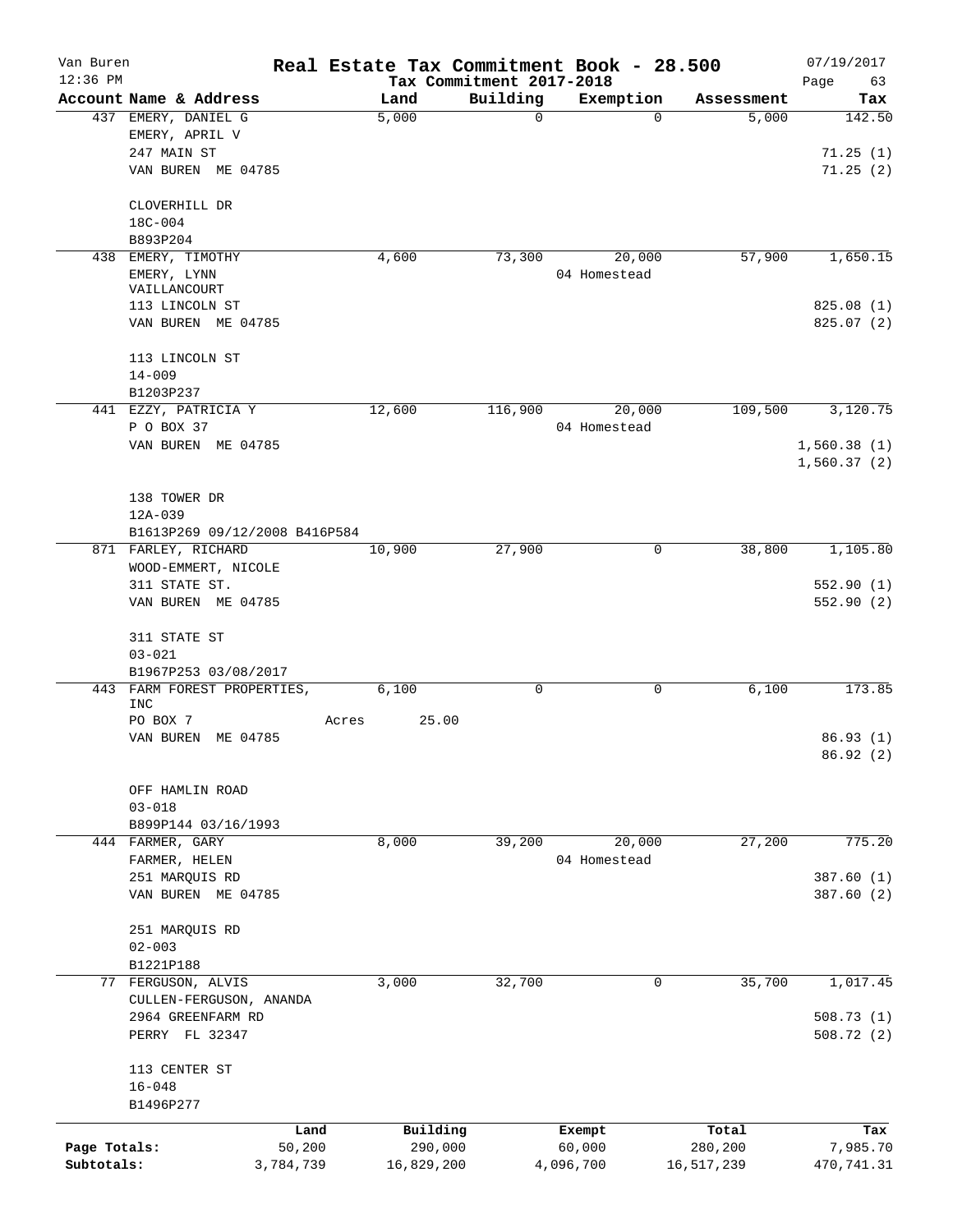| Van Buren<br>$12:36$ PM |                                               | Real Estate Tax Commitment Book - 28.500 |                                      |                  |                  | 07/19/2017             |
|-------------------------|-----------------------------------------------|------------------------------------------|--------------------------------------|------------------|------------------|------------------------|
|                         | Account Name & Address                        | Land                                     | Tax Commitment 2017-2018<br>Building | Exemption        | Assessment       | Page<br>64<br>Tax      |
|                         | 337 FESTA, ANTHONY BRAGA                      | 7,100                                    | $\mathbf 0$                          | 0                | 7,100            | 202.35                 |
|                         | 8 DEAN AVENUR                                 |                                          |                                      |                  |                  |                        |
|                         | TAUNTON MA 02780                              |                                          |                                      |                  |                  | 101.18(1)<br>101.17(2) |
|                         | ALEXANDER RD                                  |                                          |                                      |                  |                  |                        |
|                         | $05 - 020$                                    |                                          |                                      |                  |                  |                        |
|                         | B1839P3 11/11/2013                            |                                          |                                      |                  |                  |                        |
|                         | 446 FONGEMIE, KENNETH P                       | 7,800                                    | 98,800                               | 26,000           | 80,600           | 2,297.10               |
|                         | FONGEMIE, LORRAINE T                          |                                          |                                      | 04 Homestead     |                  |                        |
|                         | 787 MAIN ST                                   |                                          |                                      | 02 Veteran       |                  | 1, 148.55(1)           |
|                         | VAN BUREN ME 04785                            |                                          |                                      |                  |                  | 1, 148.55(2)           |
|                         | 787 MAIN ST                                   |                                          |                                      |                  |                  |                        |
|                         | $08 - 025A$                                   |                                          |                                      |                  |                  |                        |
|                         | B653P264                                      |                                          |                                      |                  |                  |                        |
|                         | 448 FONGEMIE, KENNETH P<br>FONGEMIE, LORRAINE | 2,000                                    | 0                                    | 0                | 2,000            | 57.00                  |
|                         | 787 MAIN ST                                   | 13.00<br>Acres                           |                                      |                  |                  | 28.50(1)               |
|                         | VAN BUREN ME 04785                            |                                          |                                      |                  |                  | 28.50(2)               |
|                         | US ROUTE 1                                    |                                          |                                      |                  |                  |                        |
|                         | $08 - 024$                                    |                                          |                                      |                  |                  |                        |
|                         | B653P266 08/01/1985                           |                                          |                                      |                  |                  |                        |
|                         | 447 FONGEMIE, KENNETH P                       | 20,400                                   | 0                                    | 0                | 20,400           | $\overline{581}$ . 40  |
|                         | FONGEMIE, LORRAINE T                          | 55.00<br>Acres                           |                                      |                  |                  |                        |
|                         | 787 MAIN ST                                   |                                          |                                      |                  |                  | 290.70 (1)             |
|                         | VAN BUREN ME 04785                            |                                          |                                      |                  |                  | 290.70 (2)             |
|                         | RR 1                                          |                                          |                                      |                  |                  |                        |
|                         | $08 - 025$                                    |                                          |                                      |                  |                  |                        |
|                         | B653P266 08/01/1985                           |                                          |                                      |                  |                  |                        |
|                         | 665 FORREST, CHRISTINE                        | 3,800                                    | 37,500                               | 0                | 41,300           | 1,177.05               |
|                         | 110 ROOSEVELT AVE                             |                                          |                                      |                  |                  |                        |
|                         | VAN BUREN ME 04785                            |                                          |                                      |                  |                  | 588.53(1)<br>588.52(2) |
|                         |                                               |                                          |                                      |                  |                  |                        |
|                         | 110 ROOSEVELT AVE                             |                                          |                                      |                  |                  |                        |
|                         | $14 - 136$                                    |                                          |                                      |                  |                  |                        |
|                         | B1428P241                                     |                                          |                                      |                  |                  |                        |
|                         | 449 FORTIN, BERNADETTE                        | 3,700                                    | 53,000                               | 20,000           | 36,700           | 1,045.95               |
|                         | 144 HIGH ST<br>VAN BUREN ME 04785             |                                          |                                      | 04 Homestead     |                  | 522.98(1)              |
|                         |                                               |                                          |                                      |                  |                  | 522.97(2)              |
|                         | 144 HIGH ST                                   |                                          |                                      |                  |                  |                        |
|                         | $14 - 108$                                    |                                          |                                      |                  |                  |                        |
|                         | B1527P59                                      |                                          |                                      |                  |                  |                        |
|                         | 451 FORTIN, KEVIN L                           | 4,800                                    | 75,500                               | 26,000           | 54,300           | 1,547.55               |
|                         | FORTIN, EVELYN T                              |                                          |                                      | 02 Veteran       |                  |                        |
|                         | 634 MAIN ST                                   |                                          |                                      | 04 Homestead     |                  | 773.78 (1)             |
|                         | VAN BUREN ME 04785                            |                                          |                                      |                  |                  | 773.77(2)              |
|                         | 634 MAIN ST                                   |                                          |                                      |                  |                  |                        |
|                         | $25 - 013$                                    |                                          |                                      |                  |                  |                        |
|                         | B1191P142                                     |                                          |                                      |                  |                  |                        |
|                         |                                               |                                          |                                      |                  |                  |                        |
| Page Totals:            | 49,600                                        | Building<br>Land<br>264,800              |                                      | Exempt<br>72,000 | Total<br>242,400 | Tax<br>6,908.40        |
| Subtotals:              | 3,834,339                                     | 17,094,000                               |                                      | 4,168,700        | 16,759,639       | 477,649.71             |
|                         |                                               |                                          |                                      |                  |                  |                        |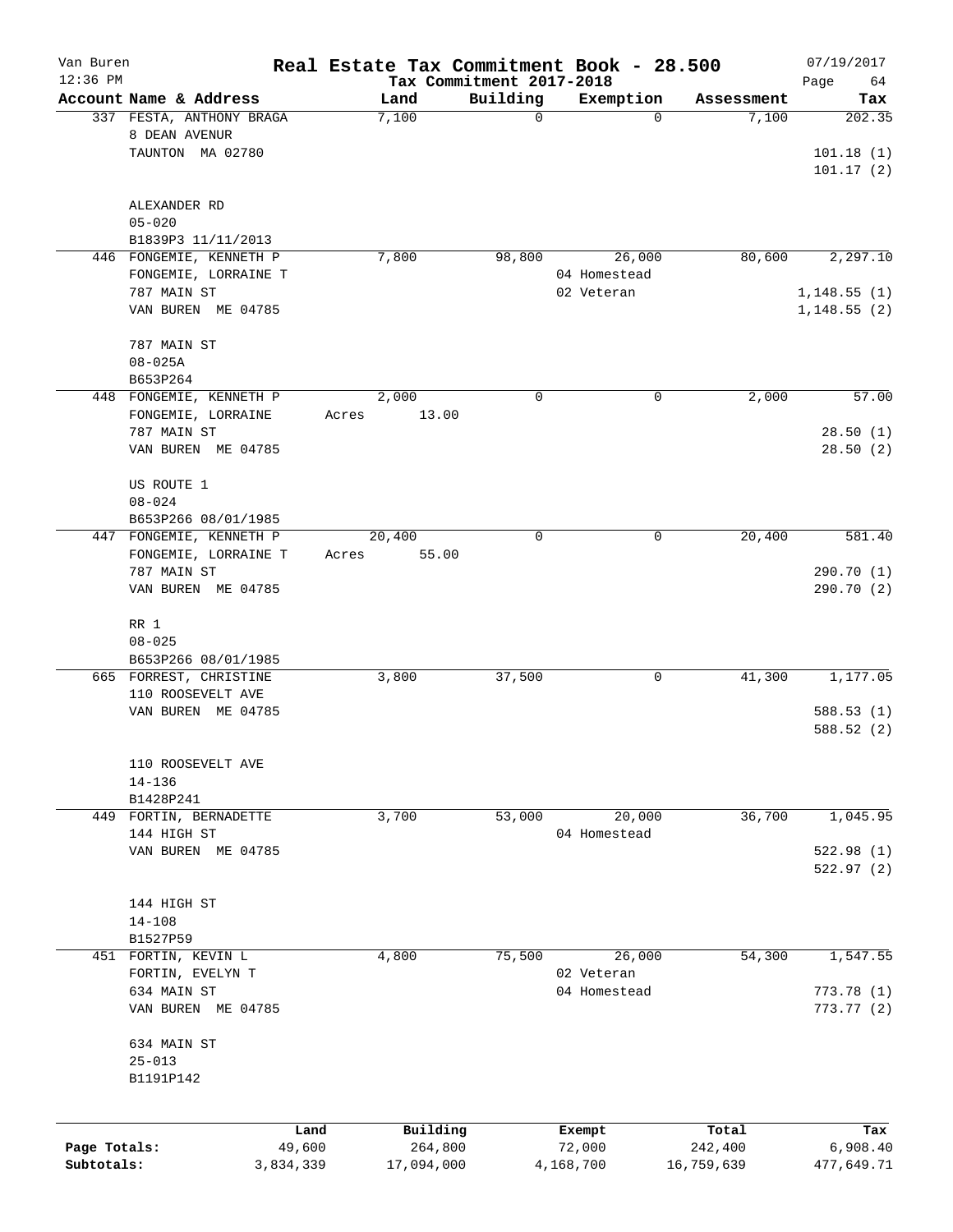| Van Buren    |                                               |           |               |                          | Real Estate Tax Commitment Book - 28.500 |                     | 07/19/2017    |
|--------------|-----------------------------------------------|-----------|---------------|--------------------------|------------------------------------------|---------------------|---------------|
| $12:36$ PM   |                                               |           |               | Tax Commitment 2017-2018 |                                          |                     | Page<br>65    |
|              | Account Name & Address<br>452 FORTIN, KEVIN L |           | Land<br>4,200 | Building<br>$\mathbf 0$  | Exemption<br>$\Omega$                    | Assessment<br>4,200 | Tax<br>119.70 |
|              | FORTIN, EVELYN T                              |           |               |                          |                                          |                     |               |
|              | 634 MAIN ST                                   |           |               |                          |                                          |                     | 59.85(1)      |
|              | VAN BUREN ME 04785                            |           |               |                          |                                          |                     | 59.85(2)      |
|              |                                               |           |               |                          |                                          |                     |               |
|              | MAIN ST                                       |           |               |                          |                                          |                     |               |
|              | $25 - 013A$                                   |           |               |                          |                                          |                     |               |
|              | B1383P213                                     |           |               |                          |                                          |                     |               |
|              | 456 FOURNIER, LAURETTE                        |           | 3,100         | 12,400                   | 15,500                                   | 0                   | 0.00          |
|              | 123 PINE ST                                   |           |               |                          | 04 Homestead                             |                     |               |
|              | VAN BUREN ME 04785                            |           |               |                          |                                          |                     |               |
|              | 123 PINE ST                                   |           |               |                          |                                          |                     |               |
|              | $14 - 056$                                    |           |               |                          |                                          |                     |               |
|              |                                               |           |               |                          |                                          |                     |               |
|              | B977P199                                      |           |               |                          |                                          |                     |               |
|              | 460 FOURNIER, LAURETTE C                      |           | 3,100         | 0                        | 0                                        | 3,100               | 88.35         |
|              | 123 PINE STREET                               |           |               |                          |                                          |                     |               |
|              | VAN BUREN ME 04785                            |           |               |                          |                                          |                     | 44.18(1)      |
|              |                                               |           |               |                          |                                          |                     | 44.17 (2)     |
|              |                                               |           |               |                          |                                          |                     |               |
|              | PINE ST                                       |           |               |                          |                                          |                     |               |
|              | $14 - 055$                                    |           |               |                          |                                          |                     |               |
|              | B1455P205                                     |           |               |                          |                                          |                     |               |
|              | 457 FOURNIER, LEO JAMES                       |           | 2,200         | 31,800                   | 26,000                                   | 8,000               | 228.00        |
|              | 108 MCKINLEY ST                               |           |               |                          | 04 Homestead                             |                     |               |
|              | VAN BUREN ME 04785                            |           |               |                          | 02 Veteran                               |                     | 114.00(1)     |
|              |                                               |           |               |                          |                                          |                     | 114.00(2)     |
|              |                                               |           |               |                          |                                          |                     |               |
|              | 108 MCKINLEY ST                               |           |               |                          |                                          |                     |               |
|              | $15 - 018$                                    |           |               |                          |                                          |                     |               |
|              | B609P47                                       |           |               |                          |                                          |                     |               |
|              | 250 FOWLER, KIMBERLY S                        |           | 5,400         | 16,300                   | 20,000                                   | 1,700               | 48.45         |
|              | P O BOX 436                                   |           |               |                          | 04 Homestead                             |                     |               |
|              | VAN BUREN ME 04785                            |           |               |                          |                                          |                     | 24.23(1)      |
|              |                                               |           |               |                          |                                          |                     | 24.22(2)      |
|              | 104 ALEXANDER RD                              |           |               |                          |                                          |                     |               |
|              |                                               |           |               |                          |                                          |                     |               |
|              | $19 - 004$                                    |           |               |                          |                                          |                     |               |
|              | B1520P173                                     |           |               |                          |                                          |                     |               |
|              | 461 FRANCK, RENA                              |           | 4,200         | 48,400                   | 20,000                                   | 32,600              | 929.10        |
|              | 136 ROOSEVELT AVE                             |           |               |                          | 04 Homestead                             |                     |               |
|              | VAN BUREN ME 04785                            |           |               |                          |                                          |                     | 464.55 (1)    |
|              |                                               |           |               |                          |                                          |                     | 464.55 (2)    |
|              |                                               |           |               |                          |                                          |                     |               |
|              | 136 ROOSEVELT AVE                             |           |               |                          |                                          |                     |               |
|              | $14 - 126$                                    |           |               |                          |                                          |                     |               |
|              | B538P328                                      |           |               |                          |                                          |                     |               |
| 477          | G.R. TIMBER HOLDINGS,                         |           | 25,100        | 0                        | 0                                        | 25,100              | 715.35        |
|              | <b>LLC</b>                                    |           |               |                          |                                          |                     |               |
|              | 107 JEFFERSON ST                              | Acres     | 149.00        |                          |                                          |                     |               |
|              | VAN BUREN ME 04785                            |           |               |                          |                                          |                     | 357.68(1)     |
|              |                                               |           |               |                          |                                          |                     | 357.67(2)     |
|              |                                               |           |               |                          |                                          |                     |               |
|              | OFF LAKE RD                                   |           |               |                          |                                          |                     |               |
|              | $04 - 011$                                    |           |               |                          |                                          |                     |               |
|              | B1480P158 01/05/2006                          |           |               |                          |                                          |                     |               |
|              |                                               | Land      | Building      |                          | Exempt                                   | Total               | Tax           |
| Page Totals: |                                               | 47,300    | 108,900       |                          | 81,500                                   | 74,700              | 2,128.95      |
| Subtotals:   |                                               | 3,881,639 | 17,202,900    |                          | 4,250,200                                | 16,834,339          | 479,778.66    |
|              |                                               |           |               |                          |                                          |                     |               |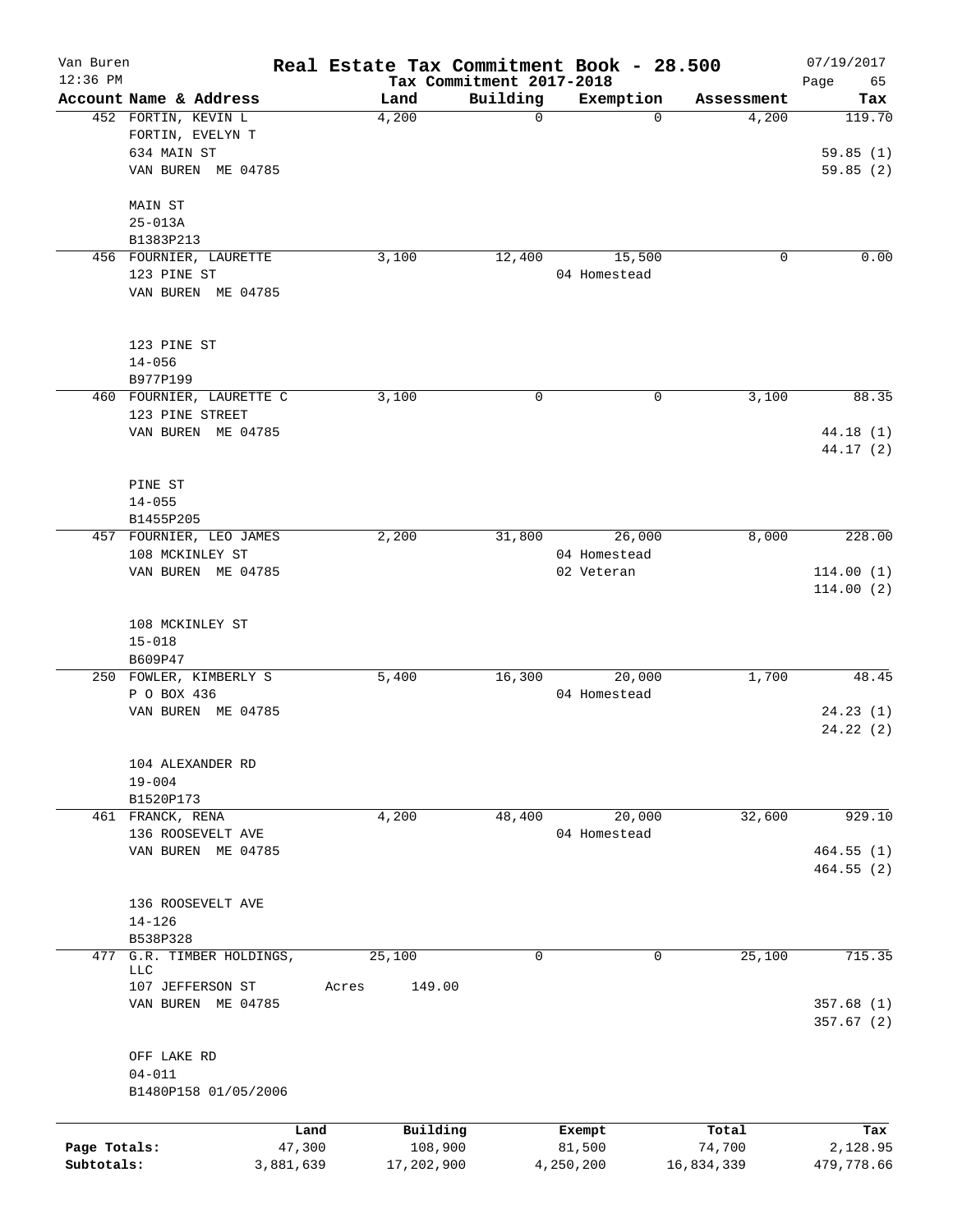| Van Buren  |                                         | Real Estate Tax Commitment Book - 28.500 |                          |             |            | 07/19/2017 |
|------------|-----------------------------------------|------------------------------------------|--------------------------|-------------|------------|------------|
| $12:36$ PM |                                         |                                          | Tax Commitment 2017-2018 |             |            | Page<br>66 |
|            | Account Name & Address                  | Land                                     | Building                 | Exemption   | Assessment | Tax        |
|            | 469 G.R. TIMBER HOLDINGS,<br>LLC        | 28,100                                   | $\Omega$                 | $\Omega$    | 28,100     | 800.85     |
|            | 6 RIVERVIEW DR                          |                                          |                          |             |            |            |
|            | VAN BUREN ME 04785                      |                                          |                          |             |            | 400.43(1)  |
|            |                                         |                                          |                          |             |            | 400.42(2)  |
|            | CYR RD                                  |                                          |                          |             |            |            |
|            | $04 - 013$                              |                                          |                          |             |            |            |
|            | B1443P111 01/28/2005                    |                                          |                          |             |            |            |
|            | 311 G.R. TIMBER HOLDINGS,<br>LLC        | 51,100                                   | $\Omega$                 | 0           | 51,100     | 1,456.35   |
|            | RIOUX, GABRIEL Y                        | 265.00<br>Acres                          |                          |             |            |            |
|            | 107 JEFFERSON ST.                       |                                          |                          |             |            | 728.18(1)  |
|            | VAN BUREN ME 04785                      |                                          |                          |             |            | 728.17(2)  |
|            | OFF CYR ROAD                            |                                          |                          |             |            |            |
|            | $07 - 005$                              |                                          |                          |             |            |            |
|            | B1664P284 12/22/2009                    |                                          |                          |             |            |            |
|            | 1356 G.R. TIMBER HOLDINGS,              | 6,100                                    | $\mathbf 0$              | $\mathbf 0$ | 6,100      | 173.85     |
|            | <b>LLC</b><br>107 JEFFERSON ST.         |                                          |                          |             |            |            |
|            | VAN BUREN ME 04785                      |                                          |                          |             |            | 86.93(1)   |
|            |                                         |                                          |                          |             |            | 86.92(2)   |
|            |                                         |                                          |                          |             |            |            |
|            | OFF RR 1                                |                                          |                          |             |            |            |
|            | $09 - 012$                              |                                          |                          |             |            |            |
|            | B1967P7 03/01/2017                      |                                          |                          |             |            |            |
|            | 458 G.R. TIMBER HOLDINGS,               | 3,900                                    | $\mathbf 0$              | 0           | 3,900      | 111.15     |
|            | <b>LLC</b>                              |                                          |                          |             |            |            |
|            | 107 JEFFERSON ST.<br>VAN BUREN ME 04785 |                                          |                          |             |            | 55.58(1)   |
|            |                                         |                                          |                          |             |            | 55.57(2)   |
|            |                                         |                                          |                          |             |            |            |
|            | ALEXANDER RD                            |                                          |                          |             |            |            |
|            | 07-011C                                 |                                          |                          |             |            |            |
|            | B1956P282 11/22/2016                    |                                          |                          |             |            |            |
|            | 1577 G.R. TIMBER HOLDINGS,<br>LLC       | 7,900                                    | 0                        | 0           | 7,900      | 225.15     |
|            | 107 JEFFERSON ST                        |                                          |                          |             |            |            |
|            | Van Buren ME 04785                      |                                          |                          |             |            | 112.58(1)  |
|            |                                         |                                          |                          |             |            | 112.57(2)  |
|            | US 1                                    |                                          |                          |             |            |            |
|            | $08 - 035$                              |                                          |                          |             |            |            |
|            | B1377P97 11/05/2003                     |                                          |                          |             |            |            |
| 1357       | G.R. TIMBER HOLDINGS,                   | 27,100                                   | 0                        | 0           | 27,100     | 772.35     |
|            | LLC                                     |                                          |                          |             |            |            |
|            | 107 JEFFERSON ST.                       |                                          |                          |             |            |            |
|            | VAN BUREN ME 04785                      |                                          |                          |             |            | 386.18(1)  |
|            |                                         |                                          |                          |             |            | 386.17(2)  |
|            | OFF DESJARDINS ROAD                     |                                          |                          |             |            |            |
|            | $07 - 009$                              |                                          |                          |             |            |            |
|            | B1967P7 03/01/2017                      |                                          |                          |             |            |            |
|            |                                         |                                          |                          |             |            |            |

|              | Land      | Building   | Exempt    | Total      | Tax         |
|--------------|-----------|------------|-----------|------------|-------------|
| Page Totals: | 124,200   |            |           | 124,200    | 3,539.70    |
| Subtotals:   | 4,005,839 | 17,202,900 | 4,250,200 | 16,958,539 | 483, 318.36 |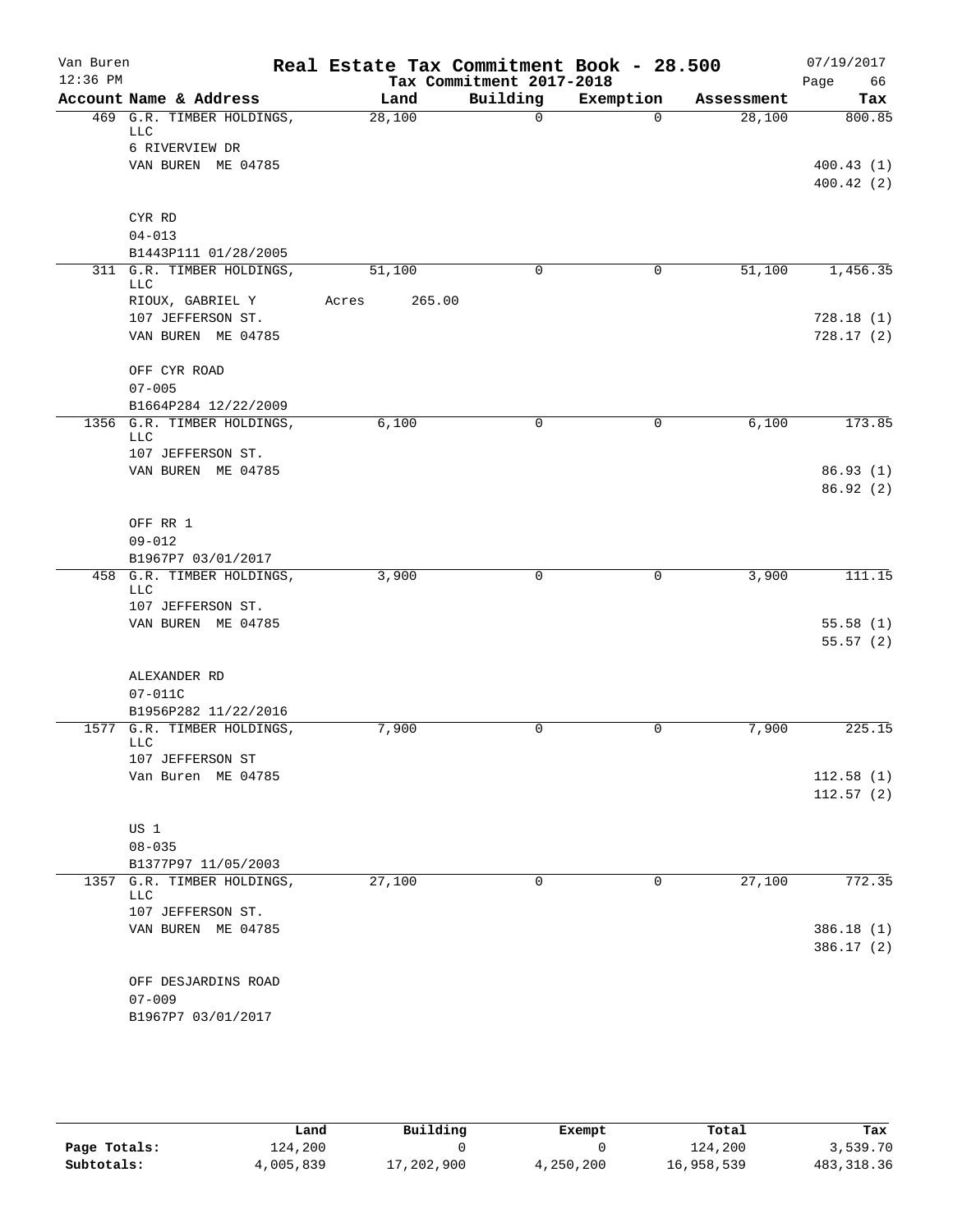| Van Buren<br>$12:36$ PM |                                         | Real Estate Tax Commitment Book - 28.500 |                                      |              |            | 07/19/2017        |
|-------------------------|-----------------------------------------|------------------------------------------|--------------------------------------|--------------|------------|-------------------|
|                         | Account Name & Address                  | Land                                     | Tax Commitment 2017-2018<br>Building | Exemption    | Assessment | Page<br>67<br>Tax |
|                         | 470 G.R. TIMBER HOLDINGS,               | 4,900                                    | $\Omega$                             | $\Omega$     | 4,900      | 139.65            |
|                         | <b>LLC</b>                              |                                          |                                      |              |            |                   |
|                         | 107 JEFFERSON ST                        |                                          |                                      |              |            |                   |
|                         | VAN BUREN ME 04785                      |                                          |                                      |              |            | 69.83(1)          |
|                         |                                         |                                          |                                      |              |            | 69.82(2)          |
|                         | PARENT RD                               |                                          |                                      |              |            |                   |
|                         | $09 - 029$                              |                                          |                                      |              |            |                   |
|                         | B1239P167                               |                                          |                                      |              |            |                   |
|                         | 471 G.R. TIMBER HOLDINGS,               | 32,900                                   | 0                                    | 0            | 32,900     | 937.65            |
|                         | <b>LLC</b><br>107 JEFFERSON ST          |                                          |                                      |              |            |                   |
|                         | VAN BUREN ME 04785                      |                                          |                                      |              |            | 468.83(1)         |
|                         |                                         |                                          |                                      |              |            | 468.82(2)         |
|                         | RR 1                                    |                                          |                                      |              |            |                   |
|                         | $11 - 014$                              |                                          |                                      |              |            |                   |
|                         | B1065P131                               |                                          |                                      |              |            |                   |
|                         | 472 G.R. TIMBER HOLDINGS,<br><b>LLC</b> | 5,500                                    | 0                                    | $\mathsf{O}$ | 5,500      | 156.75            |
|                         | 107 JEFFERSON ST                        |                                          |                                      |              |            |                   |
|                         | VAN BUREN ME 04785                      |                                          |                                      |              |            | 78.38(1)          |
|                         |                                         |                                          |                                      |              |            | 78.37(2)          |
|                         | RR 1                                    |                                          |                                      |              |            |                   |
|                         | $08 - 006$                              |                                          |                                      |              |            |                   |
|                         | B1377P98                                |                                          |                                      |              |            |                   |
|                         | 473 G.R. TIMBER HOLDINGS,<br><b>LLC</b> | 28,400                                   | $\mathbf 0$                          | $\mathbf 0$  | 28,400     | 809.40            |
|                         | 107 JEFFERSON ST                        | 146.00<br>Acres                          |                                      |              |            |                   |
|                         | VAN BUREN ME 04785                      |                                          |                                      |              |            | 404.70 (1)        |
|                         |                                         |                                          |                                      |              |            | 404.70 (2)        |
|                         | OFF LAKE RD                             |                                          |                                      |              |            |                   |
|                         | $04 - 008$                              |                                          |                                      |              |            |                   |
|                         | B1103P42 03/25/1998                     |                                          |                                      |              |            |                   |
|                         | 474 G.R. TIMBER HOLDINGS,<br><b>LLC</b> | 14,500                                   | 0                                    | 0            | 14,500     | 413.25            |
|                         | 6 RIVERVIEW DR                          |                                          |                                      |              |            |                   |
|                         | VAN BUREN ME 04785                      |                                          |                                      |              |            | 206.63(1)         |
|                         |                                         |                                          |                                      |              |            | 206.62(2)         |
|                         | CYR RD                                  |                                          |                                      |              |            |                   |
|                         | $07 - 002$                              |                                          |                                      |              |            |                   |
|                         | B1210P81                                |                                          |                                      |              |            |                   |
| 468                     | G.R. TIMBER HOLDINGS,<br><b>LLC</b>     | 33,800                                   | 0                                    | 0            | 33,800     | 963.30            |
|                         | 107 JEFFERSON ST                        |                                          |                                      |              |            |                   |
|                         | VAN BUREN ME 04785                      |                                          |                                      |              |            | 481.65(1)         |
|                         |                                         |                                          |                                      |              |            | 481.65 (2)        |
|                         | CYR ROAD                                |                                          |                                      |              |            |                   |
|                         | $07 - 003$                              |                                          |                                      |              |            |                   |
|                         | B1065P131                               |                                          |                                      |              |            |                   |

|              | Land      | Building   | Exempt    | Total      | Tax        |
|--------------|-----------|------------|-----------|------------|------------|
| Page Totals: | 120,000   |            |           | 120,000    | 3,420.00   |
| Subtotals:   | 4,125,839 | 17,202,900 | 4,250,200 | 17,078,539 | 486,738.36 |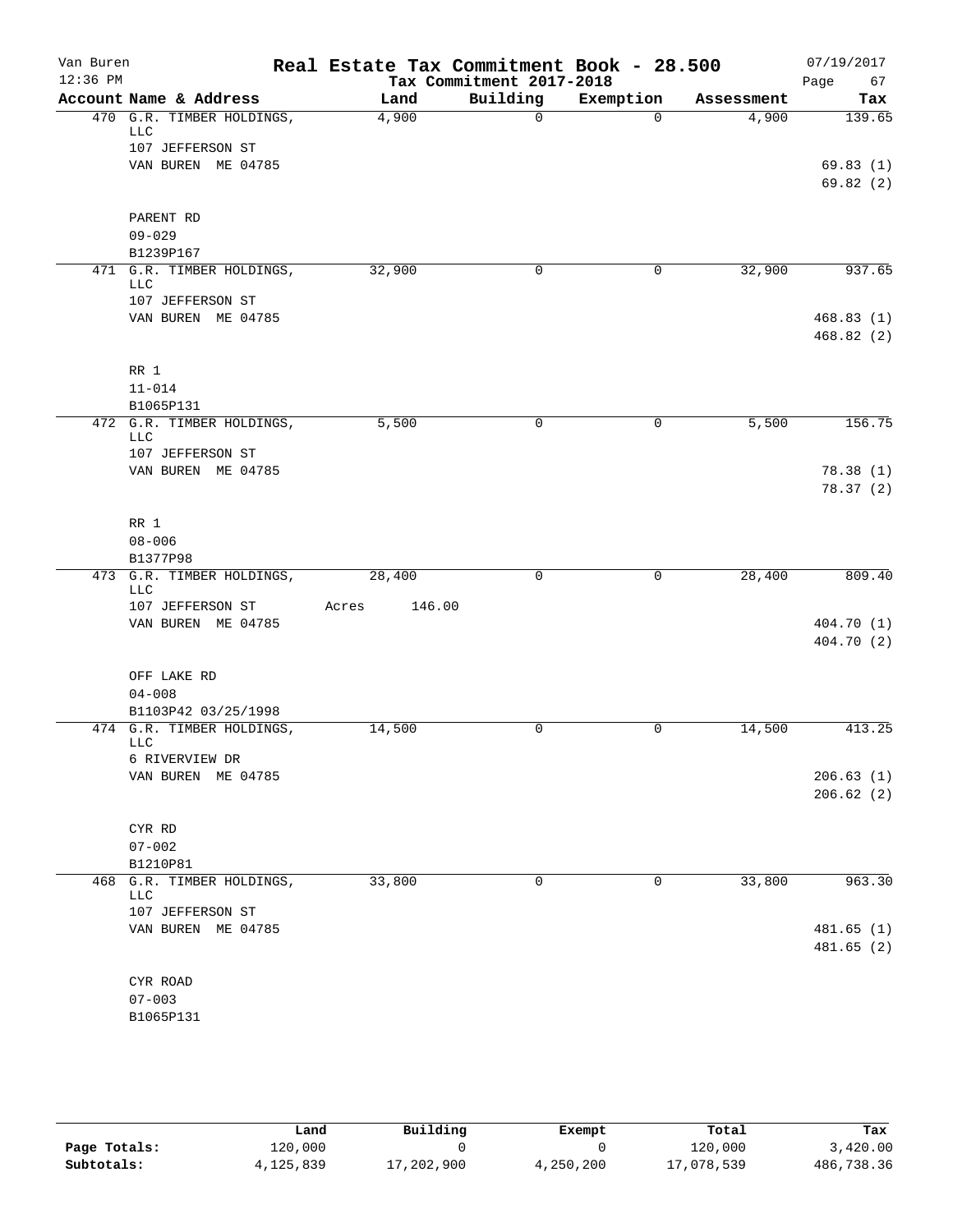| Van Buren<br>$12:36$ PM |                                   |       |        |                                      | Real Estate Tax Commitment Book - 28.500 |                     | 07/19/2017        |
|-------------------------|-----------------------------------|-------|--------|--------------------------------------|------------------------------------------|---------------------|-------------------|
|                         | Account Name & Address            |       | Land   | Tax Commitment 2017-2018<br>Building | Exemption                                |                     | Page<br>68<br>Tax |
|                         | 476 G.R. TIMBER HOLDINGS,         |       | 9,500  | $\Omega$                             | $\Omega$                                 | Assessment<br>9,500 | 270.75            |
|                         | LLC                               |       |        |                                      |                                          |                     |                   |
|                         | 6 RIVERVIEW DR                    |       |        |                                      |                                          |                     |                   |
|                         | VAN BUREN ME 04785                |       |        |                                      |                                          |                     | 135.38(1)         |
|                         |                                   |       |        |                                      |                                          |                     | 135.37(2)         |
|                         |                                   |       |        |                                      |                                          |                     |                   |
|                         | <b>MAIN STREET</b>                |       |        |                                      |                                          |                     |                   |
|                         | $13 - 025$<br>B1423P148           |       |        |                                      |                                          |                     |                   |
|                         | 478 G.R. TIMBER HOLDINGS,         |       | 9,300  | 0                                    | 0                                        | 9,300               | 265.05            |
|                         | LLC                               |       |        |                                      |                                          |                     |                   |
|                         | 107 JEFFERSON ST                  | Acres | 38.00  |                                      |                                          |                     |                   |
|                         | VAN BUREN ME 04785                |       |        |                                      |                                          |                     | 132.53(1)         |
|                         |                                   |       |        |                                      |                                          |                     | 132.52(2)         |
|                         |                                   |       |        |                                      |                                          |                     |                   |
|                         | OFF MASSE RD                      |       |        |                                      |                                          |                     |                   |
|                         | $01 - 021$                        |       |        |                                      |                                          |                     |                   |
|                         | B1188P12 10/13/1999               |       | 6,800  | $\mathbf 0$                          |                                          |                     | 193.80            |
|                         | 479 G.R. TIMBER HOLDINGS,<br>LLC  |       |        |                                      | 0                                        | 6,800               |                   |
|                         | 107 JEFFERSON STREET              |       |        |                                      |                                          |                     |                   |
|                         | VAN BUREN ME 04785                |       |        |                                      |                                          |                     | 96.90(1)          |
|                         |                                   |       |        |                                      |                                          |                     | 96.90(2)          |
|                         |                                   |       |        |                                      |                                          |                     |                   |
|                         | OFF US 1                          |       |        |                                      |                                          |                     |                   |
|                         | $09 - 047A$                       |       |        |                                      |                                          |                     |                   |
|                         | B1420P122                         |       |        |                                      |                                          |                     |                   |
|                         | 1358 G.R. TIMBER HOLDINGS,<br>LLC |       | 18,200 | $\mathbf 0$                          | 0                                        | 18,200              | 518.70            |
|                         | 107 JEFFERSON ST.                 |       |        |                                      |                                          |                     |                   |
|                         | VAN BUREN ME 04785                |       |        |                                      |                                          |                     | 259.35(1)         |
|                         |                                   |       |        |                                      |                                          |                     | 259.35(2)         |
|                         |                                   |       |        |                                      |                                          |                     |                   |
|                         | RR 1                              |       |        |                                      |                                          |                     |                   |
|                         | $09 - 013$                        |       |        |                                      |                                          |                     |                   |
|                         | B1967P7 03/01/2017                |       |        |                                      |                                          |                     |                   |
|                         | 326 G.R. TIMBER HOLDINGS,<br>LLC  |       | 24,700 | 0                                    | 0                                        | 24,700              | 703.95            |
|                         | 107 JEFFERSON STREET              | Acres | 80.00  |                                      |                                          |                     |                   |
|                         | VAN BUREN ME 04785                |       |        |                                      |                                          |                     | 351.98(1)         |
|                         |                                   |       |        |                                      |                                          |                     | 351.97 (2)        |
|                         |                                   |       |        |                                      |                                          |                     |                   |
|                         | ESQUAREE RD                       |       |        |                                      |                                          |                     |                   |
|                         | $09 - 045$                        |       |        |                                      |                                          |                     |                   |
|                         | B1739P76 10/19/2011               |       |        |                                      |                                          |                     |                   |
|                         | 1373 G.R. TIMBER HOLDINGS,<br>LLC |       | 12,900 | $\mathbf 0$                          | 0                                        | 12,900              | 367.65            |
|                         | 107 JEFFERSON ST.                 |       |        |                                      |                                          |                     |                   |
|                         | VAN BUREN ME 04785                |       |        |                                      |                                          |                     | 183.83(1)         |
|                         |                                   |       |        |                                      |                                          |                     | 183.82(2)         |
|                         |                                   |       |        |                                      |                                          |                     |                   |
|                         | ALEXANDER RD                      |       |        |                                      |                                          |                     |                   |
|                         | $09 - 011$                        |       |        |                                      |                                          |                     |                   |
|                         | B1966P292 02/27/2017              |       |        |                                      |                                          |                     |                   |

|              | Land      | Building   | Exempt    | Total      | Tax        |
|--------------|-----------|------------|-----------|------------|------------|
| Page Totals: | 81,400    |            |           | 81,400     | 2,319.90   |
| Subtotals:   | 4,207,239 | 17,202,900 | 4,250,200 | 17,159,939 | 489,058.26 |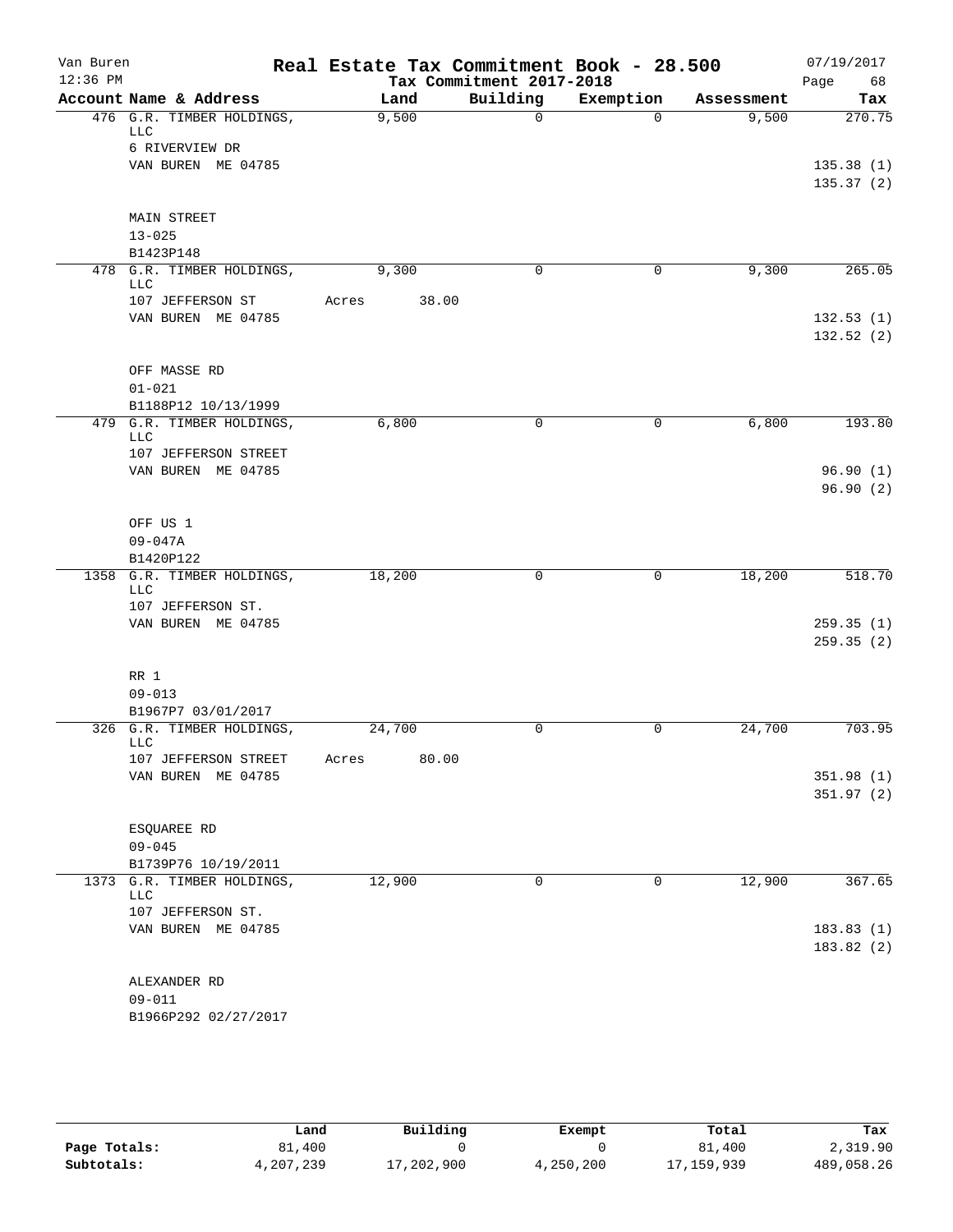| Van Buren  |                                         | Real Estate Tax Commitment Book - 28.500 |                          |             |            | 07/19/2017               |
|------------|-----------------------------------------|------------------------------------------|--------------------------|-------------|------------|--------------------------|
| $12:36$ PM |                                         |                                          | Tax Commitment 2017-2018 |             |            | Page<br>69               |
|            | Account Name & Address                  | Land                                     | Building                 | Exemption   | Assessment | Tax                      |
|            | 480 G.R. TIMBER HOLDINGS,<br><b>LLC</b> | 30,800                                   | $\mathbf 0$              | $\Omega$    | 30,800     | 877.80                   |
|            | 6 RIVERVIEW DR                          |                                          |                          |             |            |                          |
|            | VAN BUREN ME 04785                      |                                          |                          |             |            | 438.90 (1)               |
|            |                                         |                                          |                          |             |            | 438.90 (2)               |
|            | OFF STATE ST                            |                                          |                          |             |            |                          |
|            | $13 - 024$                              |                                          |                          |             |            |                          |
|            | B1423P148                               |                                          |                          |             |            |                          |
|            | 482 G.R. TIMBER HOLDINGS,               | 200                                      | 0                        | $\mathbf 0$ | 200        | 5.70                     |
|            | LLC                                     |                                          |                          |             |            |                          |
|            | 6 RIVERVIEW DR                          |                                          |                          |             |            |                          |
|            | VAN BUREN ME 04785                      |                                          |                          |             |            | 2.85(1)<br>2.85(2)       |
|            | CYR RD                                  |                                          |                          |             |            |                          |
|            | $04 - 014$                              |                                          |                          |             |            |                          |
|            | B617P55                                 |                                          |                          |             |            |                          |
|            | 483 G.R. TIMBER HOLDINGS,<br><b>LLC</b> | 1,500                                    | 0                        | 0           | 1,500      | 42.75                    |
|            | 107 JEFFERSON STREET                    |                                          |                          |             |            |                          |
|            | VAN BUREN ME 04785                      |                                          |                          |             |            | 21.38(1)                 |
|            |                                         |                                          |                          |             |            | 21.37(2)                 |
|            | US 1                                    |                                          |                          |             |            |                          |
|            | $11 - 017$                              |                                          |                          |             |            |                          |
|            | B1420P120                               |                                          |                          |             |            |                          |
|            | 485 G.R. TIMBER HOLDINGS,               | 16,500                                   | $\mathbf 0$              | 0           | 16,500     | 470.25                   |
|            | <b>LLC</b>                              |                                          |                          |             |            |                          |
|            | 107 JEFFERSON STREET                    |                                          |                          |             |            |                          |
|            | VAN BUREN ME 04785                      |                                          |                          |             |            | 235.13(1)                |
|            |                                         |                                          |                          |             |            | 235.12(2)                |
|            | RR 1                                    |                                          |                          |             |            |                          |
|            | $09 - 023A$                             |                                          |                          |             |            |                          |
|            | B1584P261                               |                                          |                          |             |            |                          |
|            | 486 G.R. TIMBER HOLDINGS,               | 14,400                                   | 0                        | 0           | 14,400     | 410.40                   |
|            | LLC                                     |                                          |                          |             |            |                          |
|            | 107 JEFFERSON STREET                    |                                          |                          |             |            |                          |
|            | VAN BUREN ME 04785                      |                                          |                          |             |            | 205.20(1)<br>205.20(2)   |
|            |                                         |                                          |                          |             |            |                          |
|            | RR 1                                    |                                          |                          |             |            |                          |
|            | $09 - 020$                              |                                          |                          |             |            |                          |
|            | B1513P104                               |                                          |                          |             |            |                          |
|            | 475 G.R. TIMBER HOLDINGS,               | 32,400                                   | $\mathbf 0$              | 0           | 32,400     | 923.40                   |
|            | <b>LLC</b>                              |                                          |                          |             |            |                          |
|            | 107 JEFFERSON ST                        |                                          |                          |             |            |                          |
|            | VAN BUREN ME 04785                      |                                          |                          |             |            | 461.70 (1)<br>461.70 (2) |
|            |                                         |                                          |                          |             |            |                          |
|            | OFF CYR RD                              |                                          |                          |             |            |                          |
|            | $04 - 012$                              |                                          |                          |             |            |                          |
|            | B1065P131                               |                                          |                          |             |            |                          |

|              | Land      | Building   | Exempt    | Total        | Tax        |
|--------------|-----------|------------|-----------|--------------|------------|
| Page Totals: | 95,800    |            |           | 95,800       | 2,730.30   |
| Subtotals:   | 4,303,039 | 17,202,900 | 4,250,200 | 17, 255, 739 | 491,788.56 |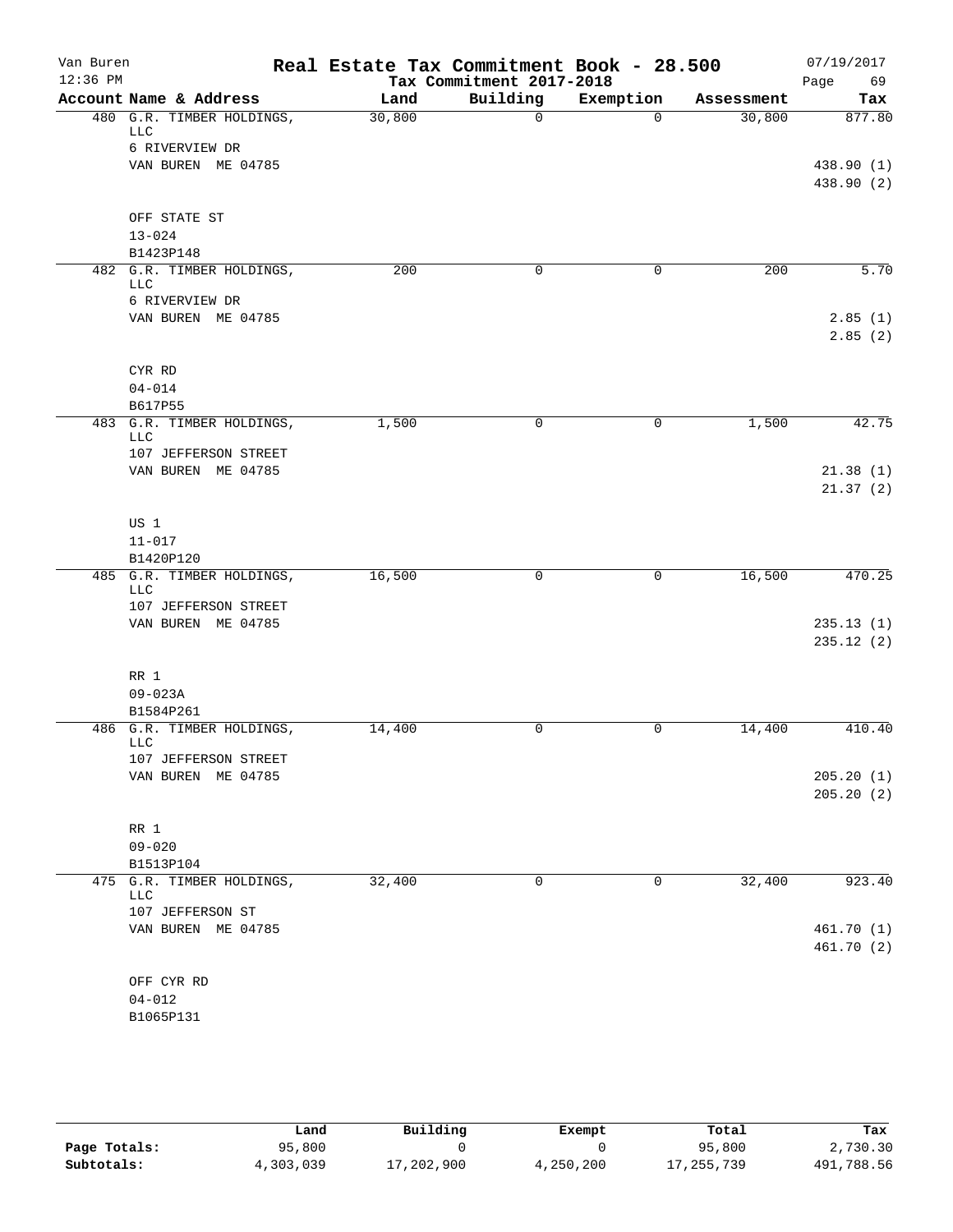| Van Buren  |                                          | Real Estate Tax Commitment Book - 28.500 |                          |           |            | 07/19/2017             |
|------------|------------------------------------------|------------------------------------------|--------------------------|-----------|------------|------------------------|
| $12:36$ PM |                                          |                                          | Tax Commitment 2017-2018 |           |            | Page<br>70             |
|            | Account Name & Address                   | Land                                     | Building                 | Exemption | Assessment | Tax                    |
|            | 463 G.R. TIMBER HOLDINGS,<br><b>LLC</b>  | 6,400                                    | $\Omega$                 | $\Omega$  | 6,400      | 182.40                 |
|            | 107 JEFFERSON ST                         |                                          |                          |           |            |                        |
|            | VAN BUREN ME 04785                       |                                          |                          |           |            | 91.20(1)               |
|            |                                          |                                          |                          |           |            | 91.20(2)               |
|            | OFF MASSE RD                             |                                          |                          |           |            |                        |
|            | $01 - 019$                               |                                          |                          |           |            |                        |
|            | B1187P129 10/05/1999                     |                                          |                          |           |            |                        |
|            | 1180 G.R. TIMBER HOLDINGS,<br><b>LLC</b> | 19,200                                   | 0                        | 0         | 19,200     | 547.20                 |
|            | 107 JEFFERSON STREET                     |                                          |                          |           |            |                        |
|            | VAN BUREN ME 04795                       |                                          |                          |           |            | 273.60(1)              |
|            |                                          |                                          |                          |           |            | 273.60(2)              |
|            | OFF DESJARDINS ROAD                      |                                          |                          |           |            |                        |
|            | $07 - 007A$                              |                                          |                          |           |            |                        |
|            | B1764P240 05/31/2012                     |                                          |                          |           |            |                        |
|            | 1565 G.R. TIMBER HOLDINGS,               | 3,600                                    | 0                        | 0         | 3,600      | 102.60                 |
|            | <b>LLC</b><br>107 JEFFERSON ST           |                                          |                          |           |            |                        |
|            | VAN BUREN ME 04785                       |                                          |                          |           |            | 51.30(1)               |
|            |                                          |                                          |                          |           |            | 51.30(2)               |
|            |                                          |                                          |                          |           |            |                        |
|            | MAIN ST                                  |                                          |                          |           |            |                        |
|            | $11 - 005A$                              |                                          |                          |           |            |                        |
| 467        | G.R. TIMBER HOLDINGS,<br><b>LLC</b>      | 28,600                                   | 0                        | 0         | 28,600     | 815.10                 |
|            | 107 JEFFERSON ST                         |                                          |                          |           |            |                        |
|            | VAN BUREN ME 04785                       |                                          |                          |           |            | 407.55(1)              |
|            |                                          |                                          |                          |           |            | 407.55(2)              |
|            |                                          |                                          |                          |           |            |                        |
|            | RR 1                                     |                                          |                          |           |            |                        |
|            | $11 - 018$<br>B1065P131                  |                                          |                          |           |            |                        |
|            | 462 G.R. TIMBER HOLDINGS,                | 16,000                                   | $\mathbf 0$              | 0         | 16,000     | 456.00                 |
|            | <b>LLC</b>                               |                                          |                          |           |            |                        |
|            | 107 JEFFERSON ST                         | 69.00<br>Acres                           |                          |           |            |                        |
|            | VAN BUREN ME 04785                       |                                          |                          |           |            | 228.00(1)<br>228.00(2) |
|            |                                          |                                          |                          |           |            |                        |
|            | OFF ALEXANDER RD                         |                                          |                          |           |            |                        |
|            | $07 - 010$                               |                                          |                          |           |            |                        |
|            | B1103P42 03/25/1998                      |                                          |                          |           |            |                        |
|            | 789 G.R. TIMBER HOLDINGS,                | 12,200                                   | 0                        | 0         | 12,200     | 347.70                 |
|            | LLC<br>107 JEFFERSON STREET              |                                          |                          |           |            |                        |
|            | VAN BUREN ME 04785                       |                                          |                          |           |            | 173.85(1)              |
|            |                                          |                                          |                          |           |            | 173.85(2)              |
|            |                                          |                                          |                          |           |            |                        |
|            | 111 STATE ST                             |                                          |                          |           |            |                        |
|            | $13 - 010$                               |                                          |                          |           |            |                        |
|            | B1705P285 12/10/2010                     |                                          |                          |           |            |                        |

|              | Land      | Building   | Exempt    | Total      | Tax         |
|--------------|-----------|------------|-----------|------------|-------------|
| Page Totals: | 86,000    |            |           | 86,000     | 2,451.00    |
| Subtotals:   | 4,389,039 | 17,202,900 | 4,250,200 | 17,341,739 | 494, 239.56 |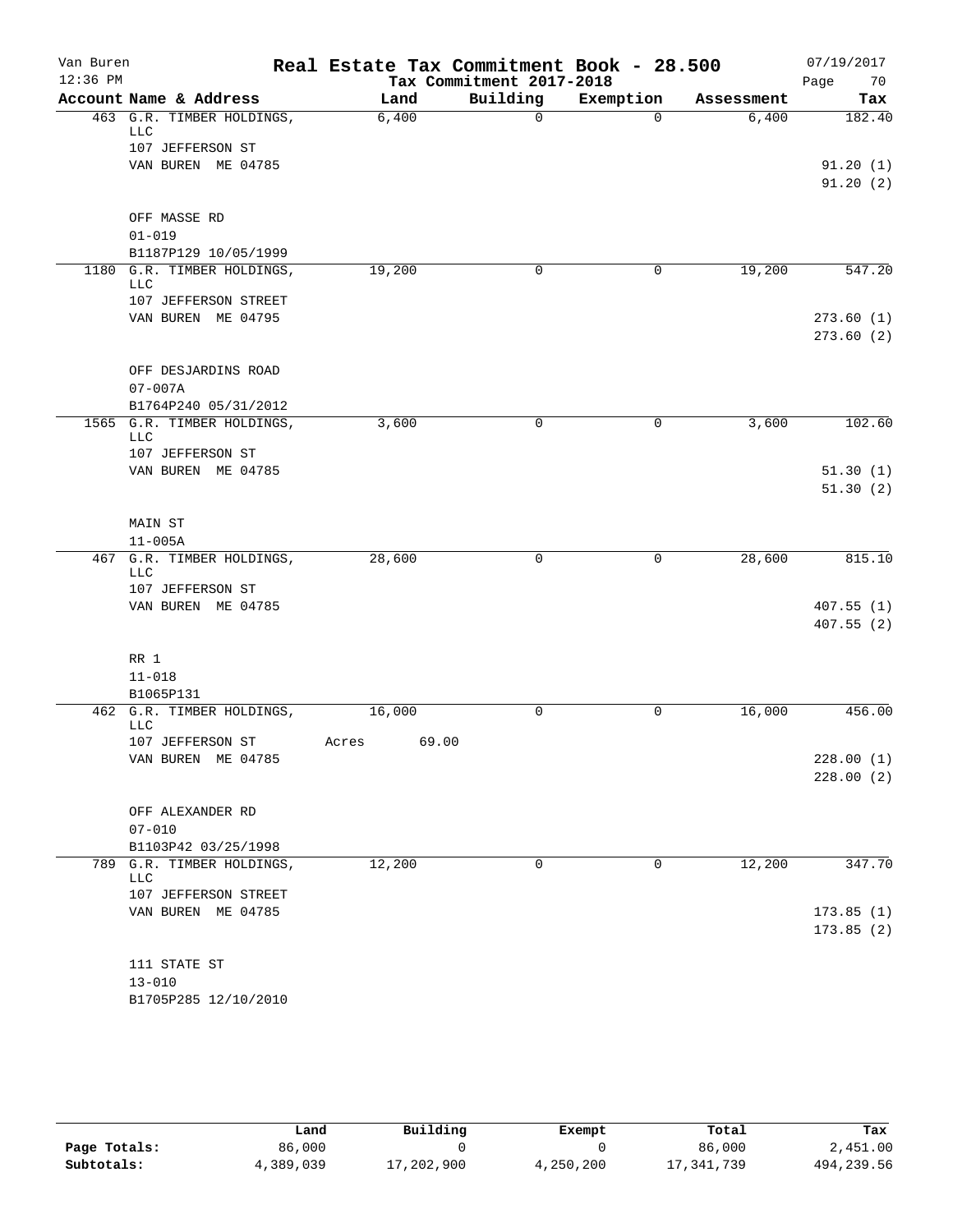| Van Buren<br>$12:36$ PM |                                           |       |        | Tax Commitment 2017-2018 | Real Estate Tax Commitment Book - 28.500 |            | 07/19/2017<br>Page<br>71 |
|-------------------------|-------------------------------------------|-------|--------|--------------------------|------------------------------------------|------------|--------------------------|
|                         | Account Name & Address                    |       | Land   | Building                 | Exemption                                | Assessment | Tax                      |
|                         | 375 G.R. TIMBER HOLDINGS,<br><b>LLC</b>   |       | 9,900  | $\mathsf{O}$             | $\Omega$                                 | 9,900      | 282.15                   |
|                         | 107 JEFFERSON ST                          | Acres | 36.00  |                          |                                          |            |                          |
|                         | VAN BUREN ME 04785                        |       |        |                          |                                          |            | 141.08(1)                |
|                         |                                           |       |        |                          |                                          |            | 141.07 (2)               |
|                         | OFF SETTLEMENT RD                         |       |        |                          |                                          |            |                          |
|                         | $01 - 022$                                |       |        |                          |                                          |            |                          |
|                         | B1872P216 10/27/2014 B1841P258 01/07/2014 |       |        |                          |                                          |            |                          |
|                         | 13 G.R. TIMBER HOLDINGS,<br>LLC           |       | 7,100  | 0                        | 0                                        | 7,100      | 202.35                   |
|                         | 107 JEFFERSON ST.                         |       |        |                          |                                          |            |                          |
|                         | VAN BUREN ME 04785                        |       |        |                          |                                          |            | 101.18(1)<br>101.17(2)   |
|                         | OFF RR 1                                  |       |        |                          |                                          |            |                          |
|                         | $08 - 010$                                |       |        |                          |                                          |            |                          |
|                         | B1930P207 04/27/2016                      |       |        |                          |                                          |            |                          |
|                         | 7 G.R. TIMBER HOLDINGS,<br><b>LLC</b>     |       | 5,800  | 0                        | 0                                        | 5,800      | 165.30                   |
|                         | 107 JEFFERSON ST.                         |       |        |                          |                                          |            |                          |
|                         | VAN BUREN ME 04785                        |       |        |                          |                                          |            | 82.65(1)                 |
|                         |                                           |       |        |                          |                                          |            | 82.65(2)                 |
|                         | RR 1                                      |       |        |                          |                                          |            |                          |
|                         | $08 - 004$                                |       |        |                          |                                          |            |                          |
|                         | B1930P207 04/27/2016                      |       |        |                          |                                          |            |                          |
|                         | 948 G.R. TIMBER HOLDINGS,                 |       | 13,200 | $\mathbf 0$              | 0                                        | 13,200     | 376.20                   |
|                         | LLC<br>107 JEFFERSON ST                   |       |        |                          |                                          |            |                          |
|                         | VAN BUREN ME 04785                        |       |        |                          |                                          |            | 188.10(1)                |
|                         |                                           |       |        |                          |                                          |            | 188.10(2)                |
|                         | RR 1                                      |       |        |                          |                                          |            |                          |
|                         | $09 - 008$                                |       |        |                          |                                          |            |                          |
|                         | B1540P35                                  |       |        |                          |                                          |            |                          |
|                         | 946 G.R. TIMBER HOLDINGS,<br><b>LLC</b>   |       | 6,800  | 0                        | 0                                        | 6,800      | 193.80                   |
|                         | 107 JEFFERSON ST                          |       |        |                          |                                          |            | 96.90(1)                 |
|                         | VAN BUREN ME 04785                        |       |        |                          |                                          |            | 96.90(2)                 |
|                         |                                           |       |        |                          |                                          |            |                          |
|                         | RR 1                                      |       |        |                          |                                          |            |                          |
|                         | $10 - 016$                                |       |        |                          |                                          |            |                          |
|                         | B1540P37 04/05/2007                       |       |        |                          |                                          |            |                          |
|                         | 945 G.R. TIMBER HOLDINGS,<br><b>LLC</b>   |       | 9,100  | 0                        | 0                                        | 9,100      | 259.35                   |
|                         | 107 JEFFERSON ST                          |       |        |                          |                                          |            |                          |
|                         | VAN BUREN ME 04785                        |       |        |                          |                                          |            | 129.68(1)<br>129.67(2)   |
|                         | RR 1                                      |       |        |                          |                                          |            |                          |
|                         | $10 - 013$                                |       |        |                          |                                          |            |                          |
|                         | B1543P252                                 |       |        |                          |                                          |            |                          |

|              | Land      | Building   | Exempt    | Total      | Tax        |
|--------------|-----------|------------|-----------|------------|------------|
| Page Totals: | 51,900    |            |           | 51,900     | 1,479.15   |
| Subtotals:   | 4,440,939 | 17,202,900 | 4,250,200 | 17,393,639 | 495,718.71 |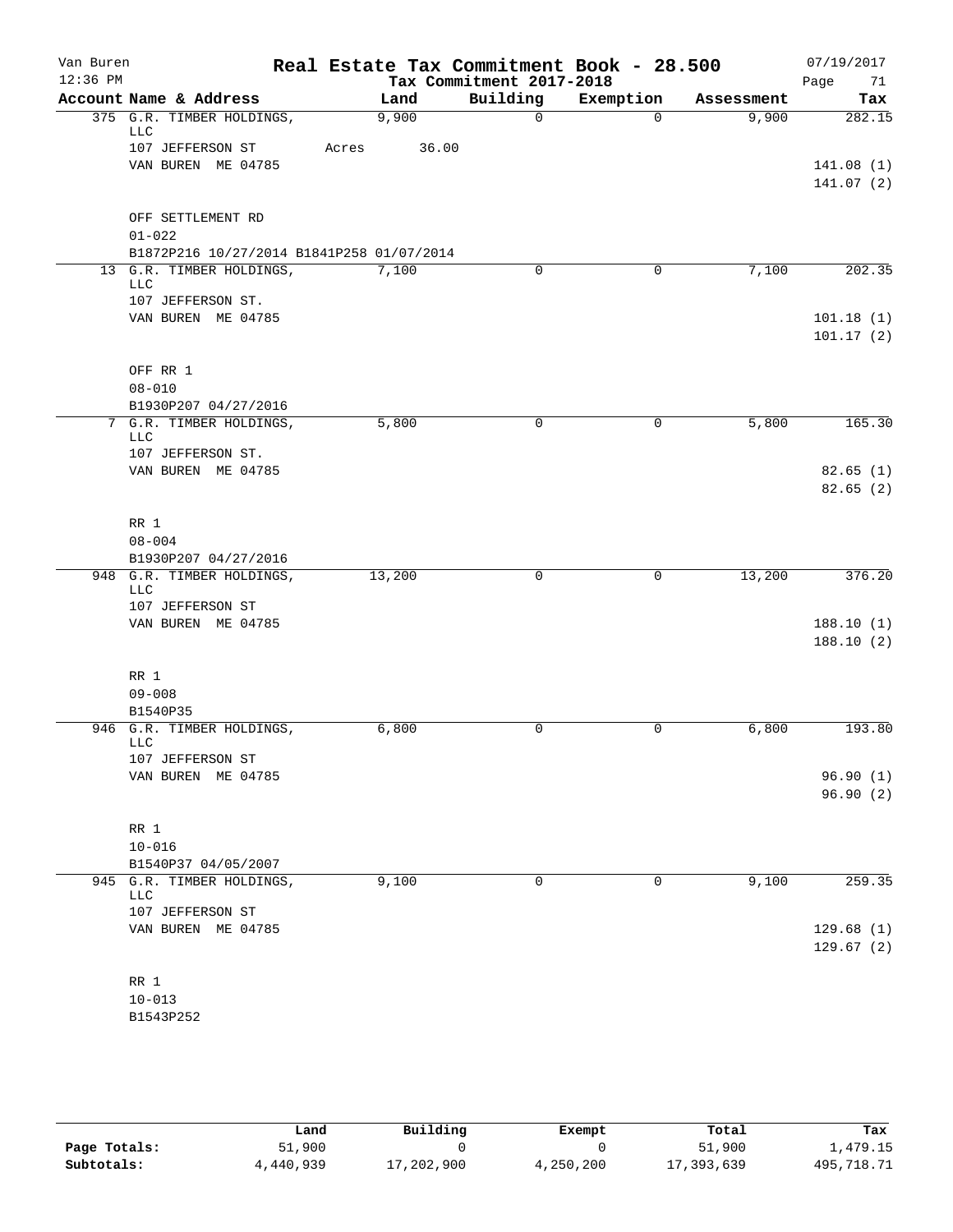| Van Buren<br>$12:36$ PM |                                                  | Real Estate Tax Commitment Book - 28.500 |                                      |              |            | 07/19/2017             |
|-------------------------|--------------------------------------------------|------------------------------------------|--------------------------------------|--------------|------------|------------------------|
|                         | Account Name & Address                           | Land                                     | Tax Commitment 2017-2018<br>Building | Exemption    | Assessment | 72<br>Page<br>Tax      |
|                         | 1430 G.R. TIMBER HOLDINGS,                       | 22,900                                   | $\mathbf 0$                          | $\Omega$     | 22,900     | 652.65                 |
|                         | LLC                                              |                                          |                                      |              |            |                        |
|                         | 107 JEFFERSON STREET                             |                                          |                                      |              |            |                        |
|                         | Van Buren ME 04785                               |                                          |                                      |              |            | 326.33(1)<br>326.32(2) |
|                         |                                                  |                                          |                                      |              |            |                        |
|                         | US #1                                            |                                          |                                      |              |            |                        |
|                         | $08 - 041$                                       |                                          |                                      |              |            |                        |
|                         | B1629P54 03/02/2009<br>464 G.R. TIMBER HOLDINGS, | 21,700                                   | 0                                    | 0            | 21,700     | 618.45                 |
|                         | LLC                                              |                                          |                                      |              |            |                        |
|                         | 107 JEFFERSON ST                                 | 148.00<br>Acres                          |                                      |              |            |                        |
|                         | VAN BUREN ME 04785                               |                                          |                                      |              |            | 309.23(1)<br>309.22(2) |
|                         | OFF LAKE RD                                      |                                          |                                      |              |            |                        |
|                         | $04 - 010$                                       |                                          |                                      |              |            |                        |
|                         | B1103P42 03/25/1998                              |                                          |                                      |              |            |                        |
|                         | 465 G.R. TIMBER HOLDINGS,<br>LLC                 | 28,000                                   | $\mathbf 0$                          | 0            | 28,000     | 798.00                 |
|                         | 107 JEFFERSON ST                                 |                                          |                                      |              |            |                        |
|                         | VAN BUREN ME 04785                               |                                          |                                      |              |            | 399.00(1)              |
|                         |                                                  |                                          |                                      |              |            | 399.00(2)              |
|                         | OFF LAKE RD                                      |                                          |                                      |              |            |                        |
|                         | $04 - 009$                                       |                                          |                                      |              |            |                        |
|                         | B1065P131 10/27/2006                             |                                          |                                      |              |            |                        |
|                         | 466 G.R. TIMBER HOLDINGS,<br>LLC                 | 6,500                                    | $\mathbf 0$                          | 0            | 6,500      | 185.25                 |
|                         | 107 JEFFERSON ST                                 |                                          |                                      |              |            |                        |
|                         | VAN BUREN ME 04785                               |                                          |                                      |              |            | 92.63(1)               |
|                         |                                                  |                                          |                                      |              |            | 92.62(2)               |
|                         | OFF MASSE RD                                     |                                          |                                      |              |            |                        |
|                         | $01 - 020$                                       |                                          |                                      |              |            |                        |
|                         | B1132P170 10/05/1998                             |                                          |                                      |              |            |                        |
|                         | 953 G.R. TIMBERHOLDINGS,<br><b>LLC</b>           | 3,200                                    | 0                                    | 0            | 3,200      | 91.20                  |
|                         | 15 IRON RD                                       |                                          |                                      |              |            |                        |
|                         | HERMON ME 04401                                  |                                          |                                      |              |            | 45.60 (1)              |
|                         |                                                  |                                          |                                      |              |            | 45.60(2)               |
|                         | OFF RR1 (NOTREDAME                               |                                          |                                      |              |            |                        |
|                         | SPUR)                                            |                                          |                                      |              |            |                        |
|                         | $11 - 003B$                                      |                                          |                                      |              |            |                        |
|                         | B1786P123 06/20/2012<br>517 GAGNON, AMANDA       | 3,000                                    | 39,500                               | 20,000       | 22,500     | 641.25                 |
|                         | COTE, SHANIN                                     |                                          |                                      | 04 Homestead |            |                        |
|                         | 128 MORSE STREET                                 |                                          |                                      |              |            | 320.63(1)              |
|                         | VAN BUREN ME 04785                               |                                          |                                      |              |            | 320.62(2)              |
|                         | 249 MAIN ST                                      |                                          |                                      |              |            |                        |
|                         | $18 - 040$                                       |                                          |                                      |              |            |                        |
|                         | B1581P144 12/27/2007 B1970P55 03/25/2017         |                                          |                                      |              |            |                        |
|                         |                                                  |                                          |                                      |              |            |                        |

|              | Land      | Building   | Exempt    | Total      | Tax        |
|--------------|-----------|------------|-----------|------------|------------|
| Page Totals: | 85,300    | 39,500     | 20,000    | 104,800    | 2,986.80   |
| Subtotals:   | 4,526,239 | 17,242,400 | 4,270,200 | 17,498,439 | 498,705.51 |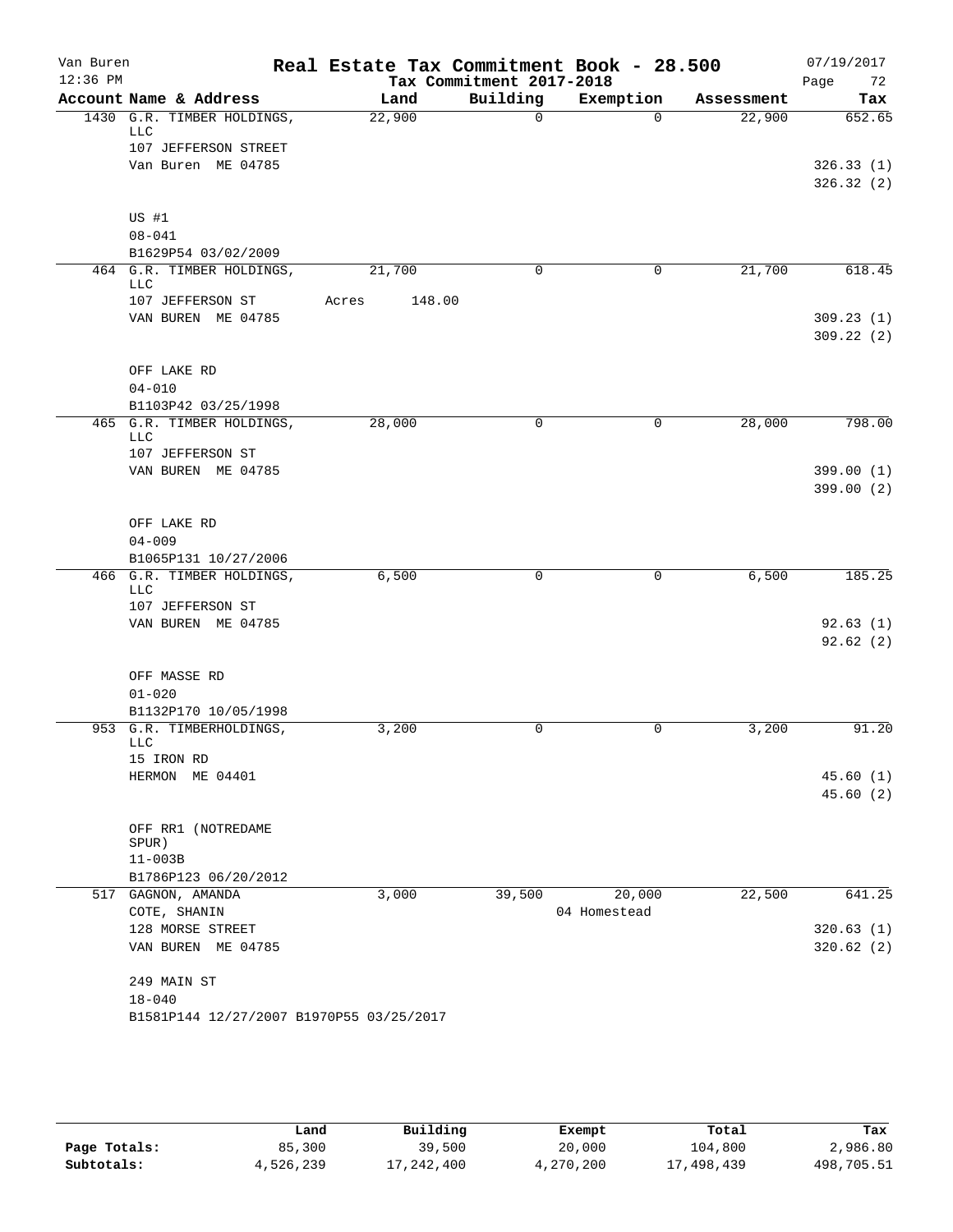| Van Buren                  |                                                       |                     |                         |                                      | Real Estate Tax Commitment Book - 28.500 |                       | 07/19/2017             |
|----------------------------|-------------------------------------------------------|---------------------|-------------------------|--------------------------------------|------------------------------------------|-----------------------|------------------------|
| $12:36$ PM                 | Account Name & Address                                |                     |                         | Tax Commitment 2017-2018<br>Building |                                          |                       | Page<br>73             |
|                            | 487 GAGNON, AMY                                       |                     | Land<br>8,100           | 19,400                               | Exemption<br>20,000                      | Assessment<br>7,500   | Tax<br>213.75          |
|                            | GAGNON, BOBBY                                         |                     |                         |                                      | 04 Homestead                             |                       |                        |
|                            | 194 CHAMPLAIN ST                                      |                     |                         |                                      |                                          |                       | 106.88(1)              |
|                            | VAN BUREN ME 04785                                    |                     |                         |                                      |                                          |                       | 106.87(2)              |
|                            |                                                       |                     |                         |                                      |                                          |                       |                        |
|                            | 194 CHAMPLAIN ST                                      |                     |                         |                                      |                                          |                       |                        |
|                            | $19 - 014$                                            |                     |                         |                                      |                                          |                       |                        |
|                            | B1426P27                                              |                     |                         |                                      |                                          |                       |                        |
|                            | 519 GAGNON, ARMANCE B                                 |                     | 6,300                   | 29,400                               | 0                                        | 35,700                | 1,017.45               |
|                            | 155 HILLSIDE ST                                       |                     |                         |                                      |                                          |                       |                        |
|                            | VAN BUREN ME 04785                                    |                     |                         |                                      |                                          |                       | 508.73(1)<br>508.72(2) |
|                            |                                                       |                     |                         |                                      |                                          |                       |                        |
|                            | 155 HILLSIDE ST                                       |                     |                         |                                      |                                          |                       |                        |
|                            | $23 - 075$                                            |                     |                         |                                      |                                          |                       |                        |
|                            | B1561P299                                             |                     |                         |                                      |                                          |                       |                        |
|                            | 1542 GAGNON, CHARLES                                  |                     | 4,300                   | 63,800                               | 20,000                                   | 48,100                | 1,370.85               |
|                            | GAGNON, SHARON                                        |                     |                         |                                      | 04 Homestead                             |                       |                        |
|                            | 117 BERRY AVE                                         |                     |                         |                                      |                                          |                       | 685.43 (1)             |
|                            | VAN BUREN ME 04785                                    |                     |                         |                                      |                                          |                       | 685.42 (2)             |
|                            |                                                       |                     |                         |                                      |                                          |                       |                        |
|                            | 117 BERRY AVE                                         |                     |                         |                                      |                                          |                       |                        |
|                            | $23 - 106C$                                           |                     |                         |                                      |                                          |                       |                        |
|                            | B935P27 01/18/1994                                    |                     |                         |                                      |                                          |                       |                        |
|                            | 964 GAGNON, CHARLES                                   |                     | 4,800                   | 0                                    | 0                                        | 4,800                 | 136.80                 |
|                            | GAGNON, SHARON<br>117 BERRY AVE                       |                     |                         |                                      |                                          |                       | 68.40(1)               |
|                            | VAN BUREN ME 04785                                    |                     |                         |                                      |                                          |                       | 68.40 (2)              |
|                            |                                                       |                     |                         |                                      |                                          |                       |                        |
|                            | RR 1                                                  |                     |                         |                                      |                                          |                       |                        |
|                            | $10 - 010$                                            |                     |                         |                                      |                                          |                       |                        |
|                            | B1837P298 11/26/2013                                  |                     |                         |                                      |                                          |                       |                        |
|                            | 965 GAGNON, CHARLES                                   |                     | 33,500                  | 8,600                                | 0                                        | 42,100                | 1,199.85               |
|                            | GAGNON, SHARON                                        |                     |                         |                                      |                                          |                       |                        |
|                            | 117 BERRY AVE                                         |                     |                         |                                      |                                          |                       | 599.93(1)              |
|                            | VAN BUREN ME 04785                                    |                     |                         |                                      |                                          |                       | 599.92 (2)             |
|                            | 983 MAIN ST                                           |                     |                         |                                      |                                          |                       |                        |
|                            | $10 - 008$                                            |                     |                         |                                      |                                          |                       |                        |
|                            | B1837P298 11/26/2013                                  |                     |                         |                                      |                                          |                       |                        |
|                            | 495 GAGNON, DAVID                                     |                     | 14,600                  | 27,500                               | 0                                        | 42,100                | 1,199.85               |
|                            | 82 SILVER STREET                                      |                     |                         |                                      |                                          |                       |                        |
|                            | PATCHOGUE NY 11772                                    |                     |                         |                                      |                                          |                       | 599.93 (1)             |
|                            |                                                       |                     |                         |                                      |                                          |                       | 599.92 (2)             |
|                            |                                                       |                     |                         |                                      |                                          |                       |                        |
|                            | 771 MAIN ST                                           |                     |                         |                                      |                                          |                       |                        |
|                            | $08 - 017$                                            |                     |                         |                                      |                                          |                       |                        |
|                            | B1713P106 03/03/2011 B1141P88<br>493 GAGNON, DONALD G |                     | 4,900                   | 83,300                               | 20,000                                   | 68,200                | 1,943.70               |
|                            | GAGNON, PHYLLIS M                                     |                     |                         |                                      | 04 Homestead                             |                       |                        |
|                            | 109 ROOSEVELT AVE                                     |                     |                         |                                      |                                          |                       | 971.85(1)              |
|                            | VAN BUREN ME 04785                                    |                     |                         |                                      |                                          |                       | 971.85 (2)             |
|                            |                                                       |                     |                         |                                      |                                          |                       |                        |
|                            | 109 ROOSEVELT AVE                                     |                     |                         |                                      |                                          |                       |                        |
|                            | $14 - 050$                                            |                     |                         |                                      |                                          |                       |                        |
|                            | B1047P318                                             |                     |                         |                                      |                                          |                       |                        |
|                            |                                                       |                     |                         |                                      |                                          |                       |                        |
|                            |                                                       | Land                | Building                |                                      | Exempt                                   | Total                 | Tax                    |
| Page Totals:<br>Subtotals: |                                                       | 76,500<br>4,602,739 | 232,000<br>17, 474, 400 |                                      | 60,000<br>4,330,200                      | 248,500<br>17,746,939 | 7,082.25<br>505,787.76 |
|                            |                                                       |                     |                         |                                      |                                          |                       |                        |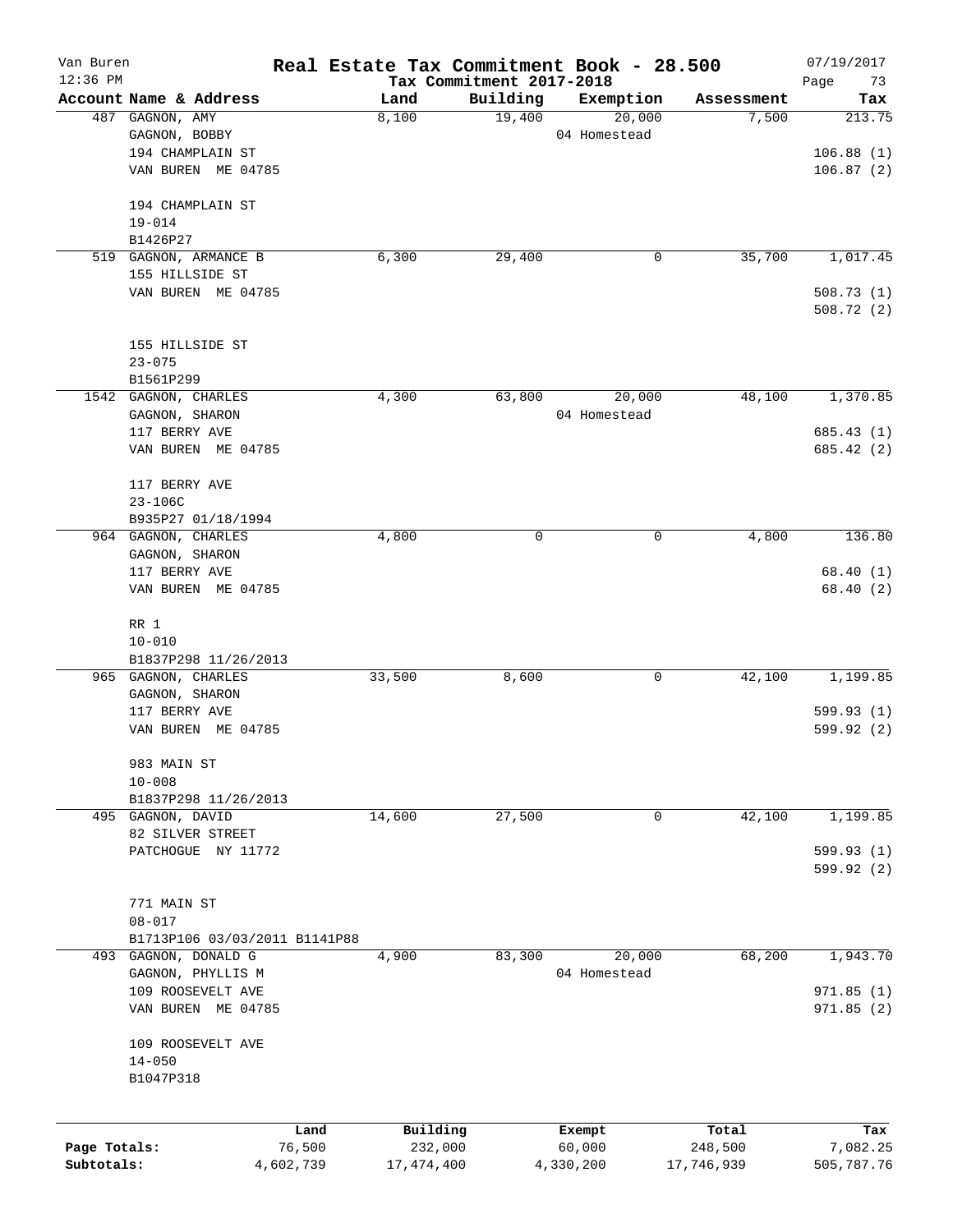| Van Buren    |                                           | Real Estate Tax Commitment Book - 28.500 |                                      |              |             | 07/19/2017             |
|--------------|-------------------------------------------|------------------------------------------|--------------------------------------|--------------|-------------|------------------------|
| $12:36$ PM   | Account Name & Address                    | Land                                     | Tax Commitment 2017-2018<br>Building | Exemption    | Assessment  | Page<br>74<br>Tax      |
|              | 494 GAGNON, DONALD W                      | 3,100                                    | 30,500                               | 26,000       | 7,600       | 216.60                 |
|              | GAGNON, VERNA                             |                                          |                                      | 04 Homestead |             |                        |
|              | 115 MCBRIDE AVE                           |                                          |                                      | 02 Veteran   |             | 108.30(1)              |
|              | VAN BUREN ME 04785                        |                                          |                                      |              |             | 108.30(2)              |
|              |                                           |                                          |                                      |              |             |                        |
|              | 115 MCBRIDE AVE                           |                                          |                                      |              |             |                        |
|              | $15 - 052$<br>521 GAGNON, ERIC            | 5,000                                    | 20,000                               | 20,000       | 5,000       | 142.50                 |
|              | 44 ELMWOOD AVE                            |                                          |                                      | 04 Homestead |             |                        |
|              | CARIBOU ME 04736                          |                                          |                                      |              |             | 71.25(1)               |
|              |                                           |                                          |                                      |              |             | 71.25(2)               |
|              |                                           |                                          |                                      |              |             |                        |
|              | 170 FULTON ST                             |                                          |                                      |              |             |                        |
|              | $19 - 038$                                |                                          |                                      |              |             |                        |
|              | B1576P88 11/09/2007<br>374 GAGNON, HECTOR | 2,800                                    | 16,100                               | 18,900       | $\mathbf 0$ | 0.00                   |
|              | C/O GAGNON, RACHEL                        |                                          |                                      | 04 Homestead |             |                        |
|              | 114 CENTER STREET                         |                                          |                                      |              |             |                        |
|              | VAN BUREN ME 04785                        |                                          |                                      |              |             |                        |
|              |                                           |                                          |                                      |              |             |                        |
|              | 114 CENTER ST                             |                                          |                                      |              |             |                        |
|              | $16 - 054$                                |                                          |                                      |              |             |                        |
|              | B1645P266 07/02/2009 B460P345             |                                          |                                      |              |             |                        |
|              | 502 GAGNON, JIMMY A                       | 3,600                                    | 28,300                               | 20,000       | 11,900      | 339.15                 |
|              | 225 LAFAYETTE LN                          |                                          |                                      | 04 Homestead |             |                        |
|              | RENO NV 89509-4642                        |                                          |                                      |              |             | 169.58(1)<br>169.57(2) |
|              |                                           |                                          |                                      |              |             |                        |
|              | 542 MAIN ST                               |                                          |                                      |              |             |                        |
|              | $23 - 005$                                |                                          |                                      |              |             |                        |
|              | B1630P5 03/09/2009 B1630P4 03/09/2009     |                                          |                                      |              |             |                        |
|              | 108 GAGNON, JIMMY A.                      | 4,200                                    | 38,400                               | 0            | 42,600      | 1,214.10               |
|              | 225 LAFAYETTE LN                          |                                          |                                      |              |             |                        |
|              | RENO NV 89509                             |                                          |                                      |              |             | 607.05(1)              |
|              |                                           |                                          |                                      |              |             | 607.05(2)              |
|              |                                           |                                          |                                      |              |             |                        |
|              | 547 MAIN ST                               |                                          |                                      |              |             |                        |
|              | $23 - 027$<br>B1953P166 10/26/2016        |                                          |                                      |              |             |                        |
|              | 500 GAGNON, JUDY D                        | 6,500                                    | 13,000                               | 0            | 19,500      | 555.75                 |
|              | GAGNON, DANA L                            |                                          |                                      |              |             |                        |
|              | 123 WRIGHT ST                             |                                          |                                      |              |             | 277.88(1)              |
|              | VAN BUREN ME 04785                        |                                          |                                      |              |             | 277.87 (2)             |
|              |                                           |                                          |                                      |              |             |                        |
|              | 143 SARA RD                               |                                          |                                      |              |             |                        |
|              | $07 - 008A$                               |                                          |                                      |              |             |                        |
|              | B819P28                                   |                                          |                                      |              |             |                        |
| 501          | GAGNON, JUDY J                            | 9,700                                    | 30,700                               | 0            | 40,400      | 1,151.40               |
|              | 123 WRIGHT ST                             |                                          |                                      |              |             |                        |
|              | VAN BUREN ME 04785                        |                                          |                                      |              |             | 575.70(1)              |
|              |                                           |                                          |                                      |              |             | 575.70 (2)             |
|              | 122 WRIGHT ST                             |                                          |                                      |              |             |                        |
|              | $21 - 055$                                |                                          |                                      |              |             |                        |
|              | B740P84                                   |                                          |                                      |              |             |                        |
|              |                                           |                                          |                                      |              |             |                        |
|              |                                           |                                          |                                      |              |             |                        |
|              | Land                                      | Building                                 |                                      | Exempt       | Total       | Tax                    |
| Page Totals: | 34,900                                    | 177,000                                  |                                      | 84,900       | 127,000     | 3,619.50               |

**Subtotals:** 4,637,639 17,651,400 4,415,100 17,873,939 509,407.26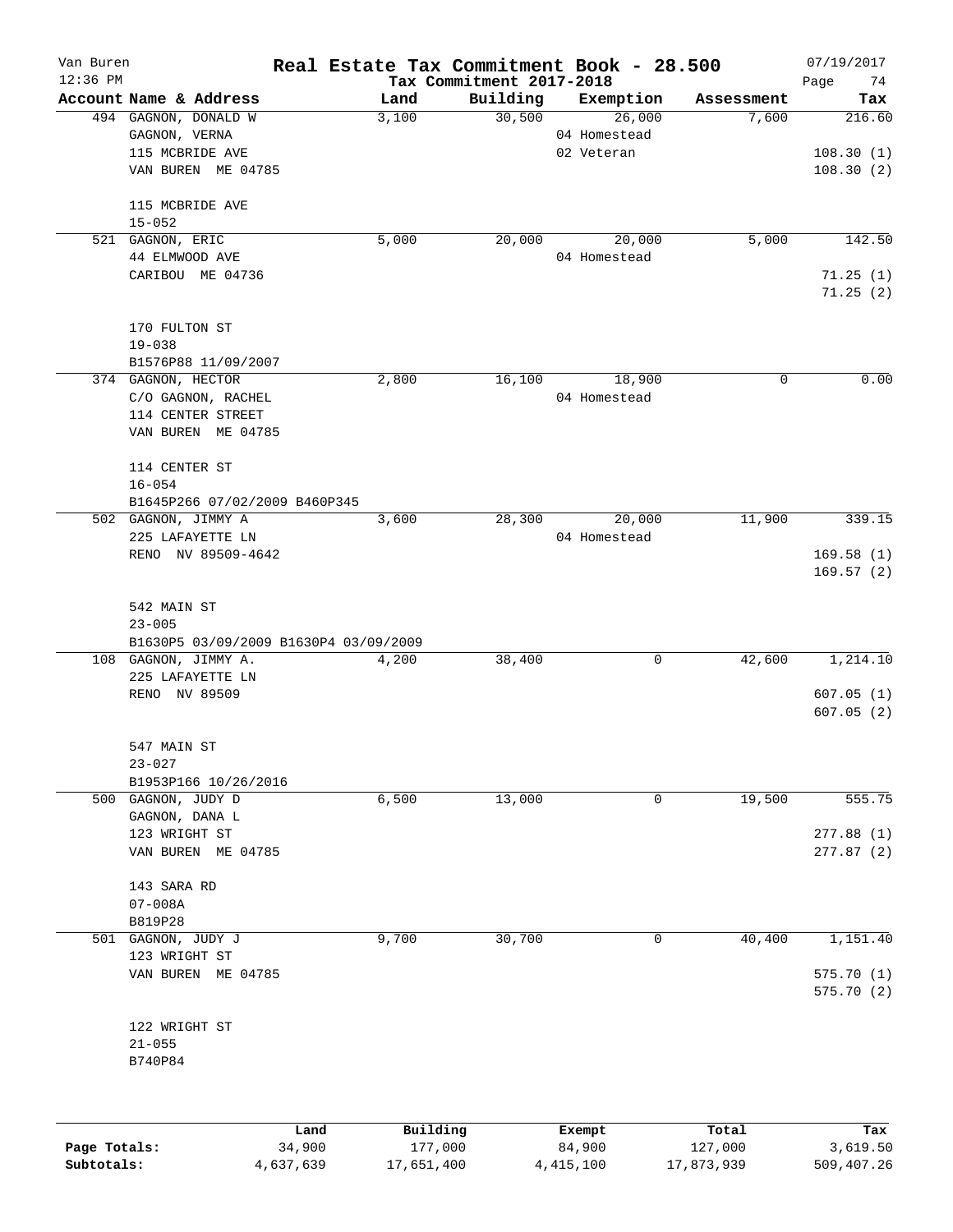| Van Buren    |                                      |           | Real Estate Tax Commitment Book - 28.500 |                                      |              |            | 07/19/2017             |
|--------------|--------------------------------------|-----------|------------------------------------------|--------------------------------------|--------------|------------|------------------------|
| 12:36 PM     | Account Name & Address               |           | Land                                     | Tax Commitment 2017-2018<br>Building | Exemption    | Assessment | Page<br>75<br>Tax      |
|              | 503 GAGNON, MARK E                   |           | 5,000                                    | 37,600                               | 20,000       | 22,600     | 644.10                 |
|              | GAGNON, DIANE M                      |           |                                          |                                      | 04 Homestead |            |                        |
|              | 174 FULTON ST                        |           |                                          |                                      |              |            | 322.05(1)              |
|              | VAN BUREN ME 04785                   |           |                                          |                                      |              |            | 322.05(2)              |
|              | 174 FULTON ST                        |           |                                          |                                      |              |            |                        |
|              | $19 - 036$                           |           |                                          |                                      |              |            |                        |
|              | B1170P271 06/14/1999                 |           |                                          |                                      |              |            |                        |
|              | 505 GAGNON, MICHAEL                  |           | 3,100                                    | 0                                    | 0            | 3,100      | 88.35                  |
|              | 112 MONROE STREET                    |           |                                          |                                      |              |            |                        |
|              | VAN BUREN ME 04785                   |           |                                          |                                      |              |            | 44.18 (1)<br>44.17 (2) |
|              | MONROE ST                            |           |                                          |                                      |              |            |                        |
|              | $23 - 023$                           |           |                                          |                                      |              |            |                        |
|              | B1439P157                            |           |                                          |                                      |              |            |                        |
|              | 504 GAGNON, MICHAEL                  |           | 3,400                                    | 22,000                               | 20,000       | 5,400      | 153.90                 |
|              | 112 MONROE STREET                    |           |                                          |                                      | 04 Homestead |            |                        |
|              | VAN BUREN ME 04785                   |           |                                          |                                      |              |            | 76.95(1)               |
|              |                                      |           |                                          |                                      |              |            | 76.95(2)               |
|              |                                      |           |                                          |                                      |              |            |                        |
|              | 112 MONROE ST                        |           |                                          |                                      |              |            |                        |
|              | $23 - 024$                           |           |                                          |                                      |              |            |                        |
|              | B1439P157                            |           |                                          |                                      | 0            | 48,100     |                        |
|              | 1300 GAGNON, PHILIP<br>GAGNON, JOYCE |           | 7,000                                    | 41,100                               |              |            | 1,370.85               |
|              | 128 MORSE STREET                     |           |                                          |                                      |              |            | 685.43(1)              |
|              | VAN BUREN ME 04785                   |           |                                          |                                      |              |            | 685.42 (2)             |
|              |                                      |           |                                          |                                      |              |            |                        |
|              | 113 MORSE ST                         |           |                                          |                                      |              |            |                        |
|              | $21 - 045B$                          |           |                                          |                                      |              |            |                        |
|              | B1666P35 01/07/2010                  |           |                                          |                                      |              |            |                        |
|              | 507 GAGNON, PHILIP A JR              |           | 4,000                                    | 15,400                               | 0            | 19,400     | 552.90                 |
|              | GAGNON, JOYCE M                      |           |                                          |                                      |              |            |                        |
|              | 128 MORSE ST                         |           |                                          |                                      |              |            | 276.45(1)              |
|              | VAN BUREN ME 04785                   |           |                                          |                                      |              |            | 276.45(2)              |
|              | 117 CHAMPLAIN ST                     |           |                                          |                                      |              |            |                        |
|              | $20 - 036$                           |           |                                          |                                      |              |            |                        |
|              | B1336P324                            |           |                                          |                                      |              |            |                        |
| 499          | GAGNON, PHILIP JR                    |           | 6,000                                    | 17,400                               | 20,000       | 3,400      | 96.90                  |
|              | 128 MORSE ST                         |           |                                          |                                      | 04 Homestead |            |                        |
|              | VAN BUREN ME 04785                   |           |                                          |                                      |              |            | 48.45(1)               |
|              |                                      |           |                                          |                                      |              |            | 48.45 (2)              |
|              | 140 MORSE ST                         |           |                                          |                                      |              |            |                        |
|              | $21 - 004$                           |           |                                          |                                      |              |            |                        |
|              | B538P46                              |           |                                          |                                      |              |            |                        |
| 508          | GAGNON, PHILIP JR                    |           | 7,100                                    | 65,700                               | 20,000       | 52,800     | 1,504.80               |
|              | GAGNON, JOYCE                        |           |                                          |                                      | 04 Homestead |            |                        |
|              | 128 MORSE ST                         |           |                                          |                                      |              |            | 752.40(1)              |
|              | VAN BUREN ME 04785                   |           |                                          |                                      |              |            | 752.40(2)              |
|              |                                      |           |                                          |                                      |              |            |                        |
|              | 128 MORSE ST                         |           |                                          |                                      |              |            |                        |
|              | $21 - 007$                           |           |                                          |                                      |              |            |                        |
|              | B1082P55                             |           |                                          |                                      |              |            |                        |
|              |                                      |           |                                          |                                      |              |            |                        |
|              |                                      | Land      | Building                                 |                                      | Exempt       | Total      | Tax                    |
| Page Totals: |                                      | 35,600    | 199,200                                  |                                      | 80,000       | 154,800    | 4,411.80               |
| Subtotals:   |                                      | 4,673,239 | 17,850,600                               |                                      | 4,495,100    | 18,028,739 | 513,819.06             |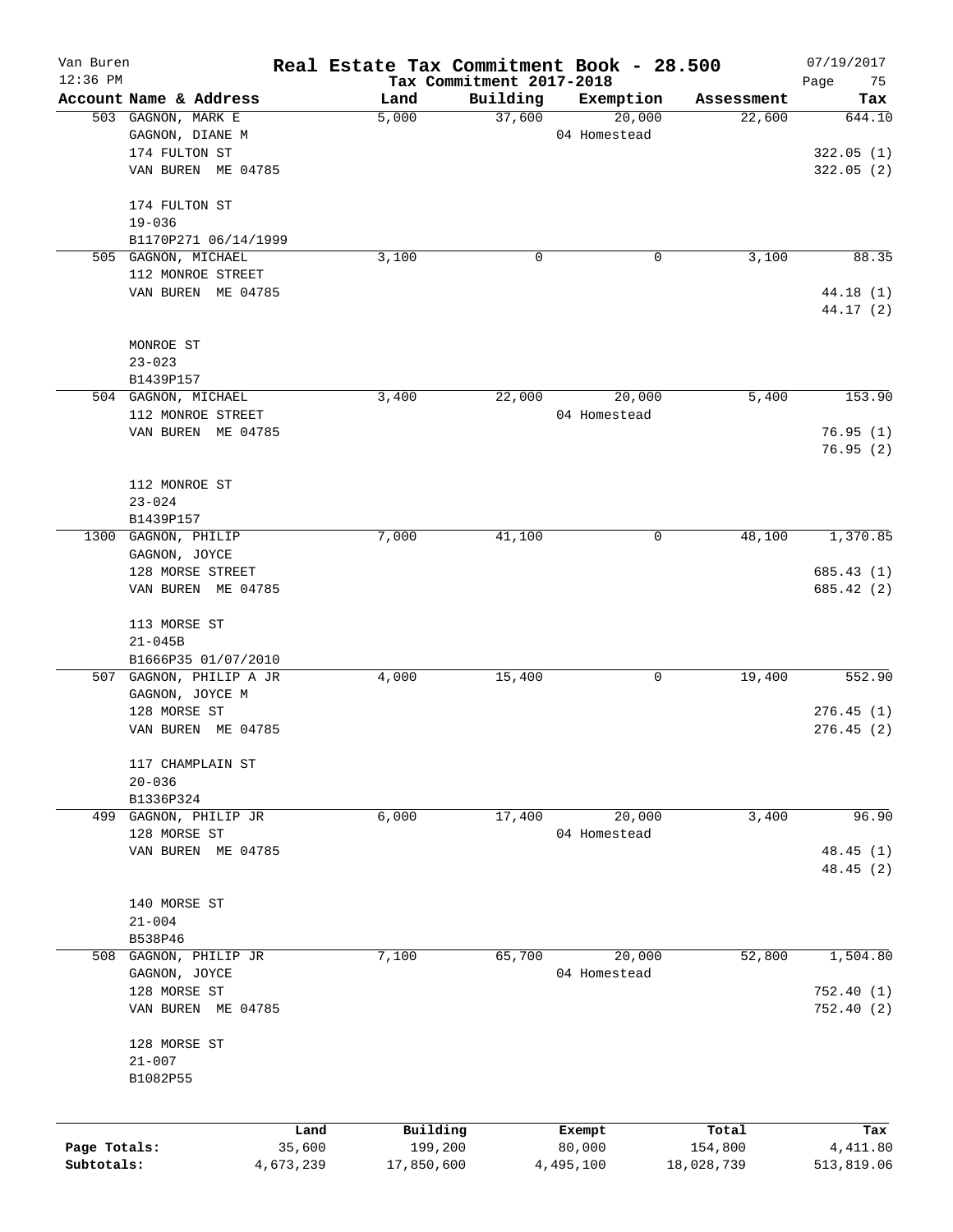| Van Buren    |                                             |           | Real Estate Tax Commitment Book - 28.500 |                          |              |              | 07/19/2017 |
|--------------|---------------------------------------------|-----------|------------------------------------------|--------------------------|--------------|--------------|------------|
| $12:36$ PM   |                                             |           |                                          | Tax Commitment 2017-2018 |              |              | 76<br>Page |
|              | Account Name & Address                      |           | Land                                     | Building                 | Exemption    | Assessment   | Tax        |
|              | 498 GAGNON, PHILIP R.                       |           | 2,600                                    | 43,500                   | 20,000       | 26,100       | 743.85     |
|              | 543 MAIN ST APT 102                         |           |                                          |                          | 04 Homestead |              |            |
|              | VAN BUREN ME 04785                          |           |                                          |                          |              |              | 371.93(1)  |
|              |                                             |           |                                          |                          |              |              | 371.92(2)  |
|              |                                             |           |                                          |                          |              |              |            |
|              | 543 MAIN ST                                 |           |                                          |                          |              |              |            |
|              | $23 - 009$                                  |           |                                          |                          |              |              |            |
|              | B1904P179 08/24/2016                        |           |                                          |                          |              |              |            |
|              | 413 GAGNON, RICHARD A                       |           | 3,000                                    | 21,800                   | 20,000       | 4,800        | 136.80     |
|              | GAGNON, GENEVA A                            |           |                                          |                          | 04 Homestead |              |            |
|              | 264 MAIN ST                                 |           |                                          |                          |              |              | 68.40(1)   |
|              | VAN BUREN ME 04785                          |           |                                          |                          |              |              | 68.40(2)   |
|              |                                             |           |                                          |                          |              |              |            |
|              | 264 MAIN ST                                 |           |                                          |                          |              |              |            |
|              | $18 - 063$                                  |           |                                          |                          |              |              |            |
|              | B1629P12 02/24/2009                         |           |                                          |                          |              |              |            |
|              | 45 GAGNON, SCOTT G.                         |           | 5,000                                    | 26,000                   | 0            | 31,000       | 883.50     |
|              | 2717 SOUTHWEST 18TH<br>PLACE                |           |                                          |                          |              |              |            |
|              | CAPE CORAL FL 33914                         |           |                                          |                          |              |              | 441.75 (1) |
|              |                                             |           |                                          |                          |              |              | 441.75 (2) |
|              |                                             |           |                                          |                          |              |              |            |
|              |                                             |           |                                          |                          |              |              |            |
|              | 170 LYNNE ST                                |           |                                          |                          |              |              |            |
|              | $19 - 062$                                  |           |                                          |                          |              |              |            |
|              | B1856P53 05/30/2014<br>121 GAGNON, SCOTT G. |           |                                          | 0                        | 0            | 1,100        | 31.35      |
|              |                                             |           | 1,100                                    |                          |              |              |            |
|              | 2717 SOUTHWEST 18TH<br>PLACE                |           |                                          |                          |              |              |            |
|              | CAPE CORAL FL 33914                         |           |                                          |                          |              |              | 15.68(1)   |
|              |                                             |           |                                          |                          |              |              | 15.67(2)   |
|              |                                             |           |                                          |                          |              |              |            |
|              | PATRICIA STREET                             |           |                                          |                          |              |              |            |
|              | $19 - 089$                                  |           |                                          |                          |              |              |            |
|              | B1539P225                                   |           |                                          |                          |              |              |            |
|              | 1384 GAGNON, STANLEY                        |           | 3,500                                    | 0                        | 0            | 3,500        | 99.75      |
|              | GAGNON, JUDY                                |           |                                          |                          |              |              |            |
|              | 123 WRIGHT ST.                              |           |                                          |                          |              |              | 49.88 (1)  |
|              | VAN BUREN ME 04785                          |           |                                          |                          |              |              | 49.87 (2)  |
|              |                                             |           |                                          |                          |              |              |            |
|              | OFF OF WRIGHT STREET                        |           |                                          |                          |              |              |            |
|              | $21 - 024B$                                 |           |                                          |                          |              |              |            |
|              | B1894P54 06/08/2015                         |           |                                          |                          |              |              |            |
|              | 58 GAGNON, STANLEY J                        |           | 2,200                                    | 28,900                   | 0            | 31,100       | 886.35     |
|              | GAGNON, JUDY D                              |           |                                          |                          |              |              |            |
|              | 123 WRIGHT STREET                           |           |                                          |                          |              |              | 443.18 (1) |
|              | VAN BUREN ME 04785                          |           |                                          |                          |              |              | 443.17 (2) |
|              |                                             |           |                                          |                          |              |              |            |
|              | 402 MAIN ST                                 |           |                                          |                          |              |              |            |
|              | $21 - 037$                                  |           |                                          |                          |              |              |            |
|              |                                             |           | B1878P183 12/22/2014 B1706P87 12/15/2010 |                          |              |              |            |
|              | 511 GAGNON, STANLEY J                       |           | 5,300                                    | 82,400                   | 20,000       | 67,700       | 1,929.45   |
|              | GAGNON, JUDY D                              |           |                                          |                          | 04 Homestead |              |            |
|              | 123 WRIGHT ST                               |           |                                          |                          |              |              | 964.73 (1) |
|              | VAN BUREN ME 04785                          |           |                                          |                          |              |              | 964.72 (2) |
|              |                                             |           |                                          |                          |              |              |            |
|              | 123 WRIGHT ST                               |           |                                          |                          |              |              |            |
|              | $21 - 016$                                  |           |                                          |                          |              |              |            |
|              | B723P348                                    |           |                                          |                          |              |              |            |
|              |                                             |           |                                          |                          |              |              |            |
|              |                                             | Land      | Building                                 |                          | Exempt       | Total        | Tax        |
| Page Totals: |                                             | 22,700    | 202,600                                  |                          | 60,000       | 165,300      | 4,711.05   |
| Subtotals:   |                                             | 4,695,939 | 18,053,200                               |                          | 4,555,100    | 18, 194, 039 | 518,530.11 |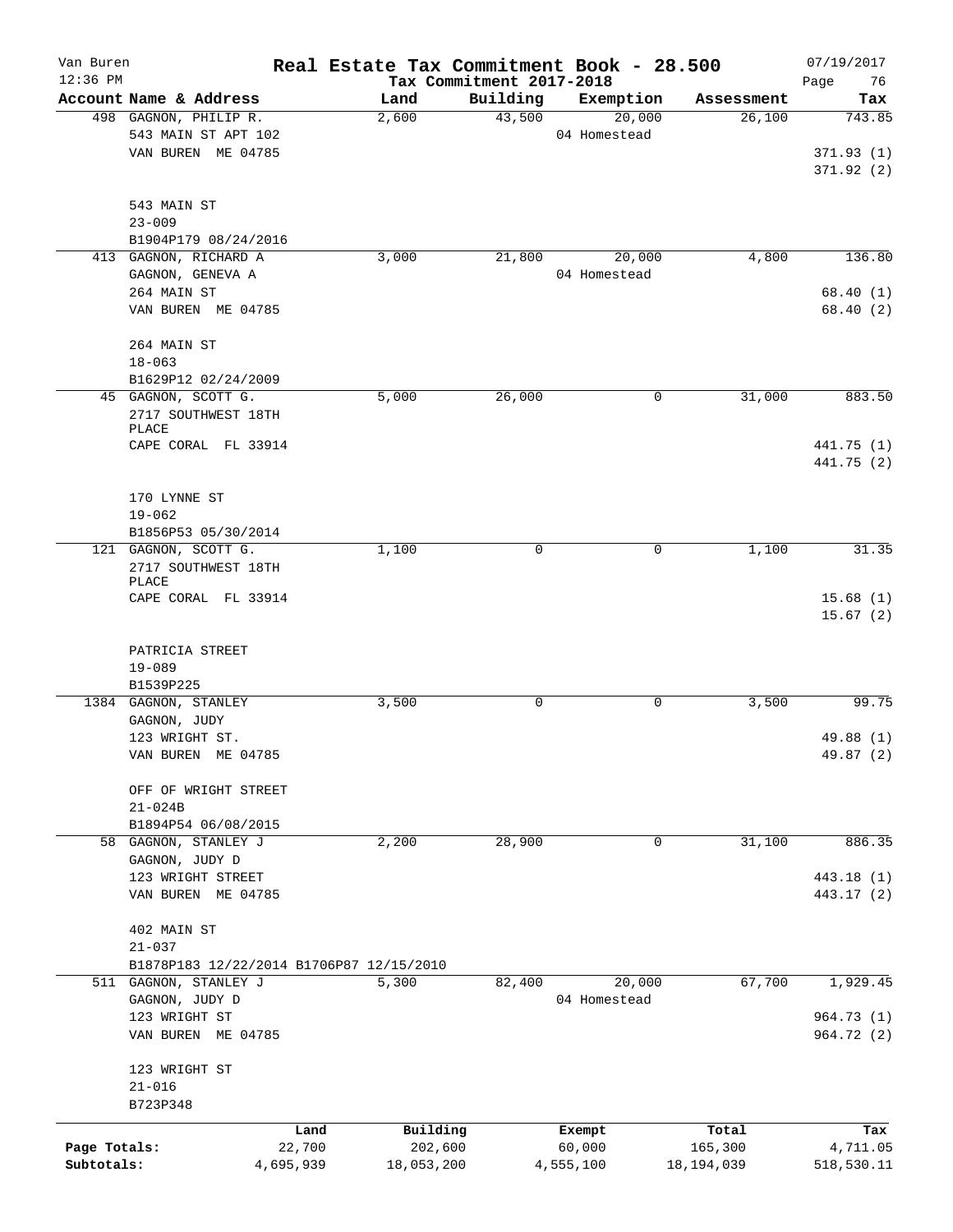| Van Buren    |                                              | Real Estate Tax Commitment Book - 28.500 |                          |                        |                      | 07/19/2017      |
|--------------|----------------------------------------------|------------------------------------------|--------------------------|------------------------|----------------------|-----------------|
| $12:36$ PM   |                                              |                                          | Tax Commitment 2017-2018 |                        |                      | 77<br>Page      |
|              | Account Name & Address<br>512 GAGNON, STEVEN | Land<br>6,200                            | Building<br>66,100       | Exemption<br>20,000    | Assessment<br>52,300 | Tax<br>1,490.55 |
|              | GAGNON, TOMMIE                               |                                          |                          | 04 Homestead           |                      |                 |
|              | 119 WATERMILL RD                             |                                          |                          |                        |                      | 745.28(1)       |
|              | VAN BUREN ME 04785                           |                                          |                          |                        |                      | 745.27(2)       |
|              |                                              |                                          |                          |                        |                      |                 |
|              | 119 WATERMILL RD                             |                                          |                          |                        |                      |                 |
|              | $16 - 028$                                   |                                          |                          |                        |                      |                 |
|              | B1894P70 06/08/2015 B1095P336                |                                          |                          |                        |                      |                 |
|              | 514 GAGNON, WAYNE                            | 7,000                                    | $\mathbf 0$              | 0                      | 7,000                | 199.50          |
|              | 105 ROOSEVELT AVE.                           |                                          |                          |                        |                      |                 |
|              | VAN BUREN ME 04785                           |                                          |                          |                        |                      | 99.75 (1)       |
|              |                                              |                                          |                          |                        |                      | 99.75 (2)       |
|              |                                              |                                          |                          |                        |                      |                 |
|              | RR 1                                         |                                          |                          |                        |                      |                 |
|              | $08 - 017B$                                  |                                          |                          |                        |                      |                 |
|              | B1088P325<br>513 GAGNON, WAYNE               | 4,000                                    | 9,800                    | 0                      | 13,800               | 393.30          |
|              | 106 MONROE ST                                |                                          |                          |                        |                      |                 |
|              | VAN BUREN ME 04785                           |                                          |                          |                        |                      | 196.65(1)       |
|              |                                              |                                          |                          |                        |                      | 196.65(2)       |
|              |                                              |                                          |                          |                        |                      |                 |
|              | 109 MONROE ST                                |                                          |                          |                        |                      |                 |
|              | $23 - 010$                                   |                                          |                          |                        |                      |                 |
|              | B1812P93 06/02/2013                          |                                          |                          |                        |                      |                 |
|              | 455 GAGNON, WAYNE P                          | 6,400                                    | 0                        | 0                      | 6,400                | 182.40          |
|              | GAGNON, JEANNINE                             |                                          |                          |                        |                      |                 |
|              | 106 MONROE                                   |                                          |                          |                        |                      | 91.20(1)        |
|              | VAN BUREN ME 04785                           |                                          |                          |                        |                      | 91.20(2)        |
|              |                                              |                                          |                          |                        |                      |                 |
|              | 541 MAIN ST                                  |                                          |                          |                        |                      |                 |
|              | $23 - 118$                                   |                                          |                          |                        |                      |                 |
|              | B1795P101 01/10/2013<br>GAGNON, WAYNE P      |                                          |                          |                        |                      |                 |
| 515          | GAGNON, JEANNINE C                           | 3,800                                    | 51,800                   | 20,000<br>04 Homestead | 35,600               | 1,014.60        |
|              | 106 MONROE ST                                |                                          |                          |                        |                      | 507.30(1)       |
|              | VAN BUREN ME 04785                           |                                          |                          |                        |                      | 507.30(2)       |
|              |                                              |                                          |                          |                        |                      |                 |
|              | 106 MONROE ST                                |                                          |                          |                        |                      |                 |
|              | $23 - 026$                                   |                                          |                          |                        |                      |                 |
|              | B905P237                                     |                                          |                          |                        |                      |                 |
| 516          | GAGNON'S HARDWARE &                          | 23,500                                   | 124,300                  | 0                      | 147,800              | 4,212.30        |
|              | FURNITURE, INC                               |                                          |                          |                        |                      |                 |
|              | C/O PHILIP & CYNTHIA<br><b>DUFOUR</b>        |                                          |                          |                        |                      |                 |
|              | PO BOX 40                                    |                                          |                          |                        |                      | 2,106.15(1)     |
|              | VAN BUREN ME 04785                           |                                          |                          |                        |                      | 2,106.15(2)     |
|              |                                              |                                          |                          |                        |                      |                 |
|              | 94 MAIN ST                                   |                                          |                          |                        |                      |                 |
|              | $15 - 040$                                   |                                          |                          |                        |                      |                 |
|              | B425P257 01/01/1976                          |                                          |                          |                        |                      |                 |
|              | 96 GARCES, ALVINO                            | 4,600                                    | 7,100                    | 0                      | 11,700               | 333.45          |
|              | GARCES, VICKIE L.                            |                                          |                          |                        |                      |                 |
|              | 809 NORTH STAR RD.                           |                                          |                          |                        |                      | 166.73(1)       |
|              | WESTBY MT 59275                              |                                          |                          |                        |                      | 166.72(2)       |
|              | 149 STATE ST                                 |                                          |                          |                        |                      |                 |
|              | $12A-004$                                    |                                          |                          |                        |                      |                 |
|              | B1954P119 11/02/2016                         |                                          |                          |                        |                      |                 |
|              |                                              |                                          |                          |                        |                      |                 |
| Page Totals: |                                              | Building<br>Land<br>55,500               | 259,100                  | Exempt<br>40,000       | Total<br>274,600     | Tax<br>7,826.10 |
| Subtotals:   | 4,751,439                                    | 18, 312, 300                             |                          | 4,595,100              | 18,468,639           | 526,356.21      |
|              |                                              |                                          |                          |                        |                      |                 |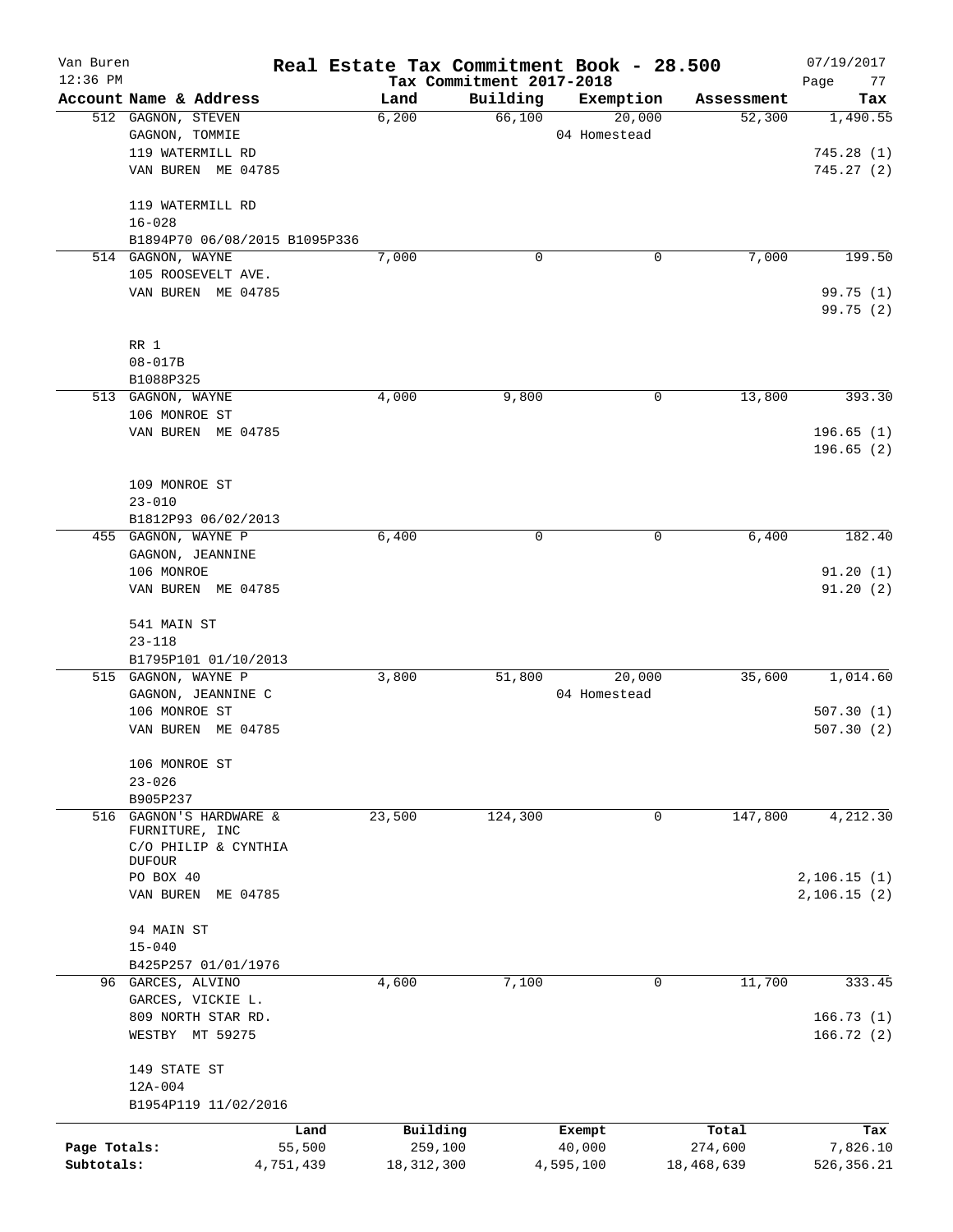| Van Buren    |                                        | Real Estate Tax Commitment Book - 28.500 |                                      |                        |                     | 07/19/2017        |
|--------------|----------------------------------------|------------------------------------------|--------------------------------------|------------------------|---------------------|-------------------|
| $12:36$ PM   | Account Name & Address                 | Land                                     | Tax Commitment 2017-2018<br>Building | Exemption              |                     | Page<br>78<br>Tax |
|              | 522 GARCIA, MICHAEL                    | 1,600                                    | 21,400                               | 20,000                 | Assessment<br>3,000 | 85.50             |
|              | DESPLAINES, MICHEAL                    |                                          |                                      | 04 Homestead           |                     |                   |
|              | 113 ST FRANCIS ST                      |                                          |                                      |                        |                     | 42.75 (1)         |
|              | VAN BUREN ME 04785                     |                                          |                                      |                        |                     | 42.75(2)          |
|              | 113 ST FRANCIS ST                      |                                          |                                      |                        |                     |                   |
|              | $13 - 031$                             |                                          |                                      |                        |                     |                   |
|              | B1467P70                               |                                          |                                      |                        |                     |                   |
|              | 523 GATEWAY SNOWMOBILE                 | 6,700                                    | 15,500                               | 0                      | 22,200              | 632.70            |
|              | CLUB, INC                              |                                          |                                      |                        |                     |                   |
|              | PO BOX 407                             |                                          |                                      |                        |                     |                   |
|              | VAN BUREN ME 04785                     |                                          |                                      |                        |                     | 316.35(1)         |
|              |                                        |                                          |                                      |                        |                     | 316.35(2)         |
|              | 118 POND RD                            |                                          |                                      |                        |                     |                   |
|              | $16 - 013$                             |                                          |                                      |                        |                     |                   |
|              | B1193P245                              |                                          |                                      |                        |                     |                   |
|              | 524 GAUTHIER, CAROL A                  | 3,400                                    | 39,700                               | 20,000                 | 23,100              | 658.35            |
|              | 118 VIOLETTE ST                        |                                          |                                      | 04 Homestead           |                     |                   |
|              | VAN BUREN ME 04785                     |                                          |                                      |                        |                     | 329.18(1)         |
|              |                                        |                                          |                                      |                        |                     | 329.17(2)         |
|              |                                        |                                          |                                      |                        |                     |                   |
|              | 118 VIOLETTE ST                        |                                          |                                      |                        |                     |                   |
|              | $16 - 075$                             |                                          |                                      |                        |                     |                   |
|              | B1482P43                               | 6,200                                    |                                      |                        |                     | 1,544.70          |
|              | 526 GAUVIN, YOLANDE<br>GAUVIN, JACQUES |                                          | 68,000                               | 20,000<br>04 Homestead | 54,200              |                   |
|              | 103 ELDER AVE                          |                                          |                                      |                        |                     | 772.35(1)         |
|              | VAN BUREN ME 04785                     |                                          |                                      |                        |                     | 772.35(2)         |
|              |                                        |                                          |                                      |                        |                     |                   |
|              | 103 ELDER AVE                          |                                          |                                      |                        |                     |                   |
|              | $20 - 016$                             |                                          |                                      |                        |                     |                   |
|              | B1554P225 06/25/2007                   |                                          |                                      |                        |                     |                   |
|              | 527 GENDREAU, ALFRED                   | 3,600                                    | 0                                    | 0                      | 3,600               | 102.60            |
|              | GENDREAU, DIANE                        |                                          |                                      |                        |                     |                   |
|              | 2294 VAN BUREN RD                      |                                          |                                      |                        |                     | 51.30(1)          |
|              | CONNOR ME 04736                        |                                          |                                      |                        |                     | 51.30(2)          |
|              | CHAMPLAIN ST                           |                                          |                                      |                        |                     |                   |
|              | $19 - 001$                             |                                          |                                      |                        |                     |                   |
|              | B1010P339                              |                                          |                                      |                        |                     |                   |
|              | 529 GENDREAU, DONALD                   | 5,000                                    | 15,700                               | 20,000                 | 700                 | 19.95             |
|              | GENDREAU, KAREN A                      |                                          |                                      | 04 Homestead           |                     |                   |
|              | 117 POND RD                            |                                          |                                      |                        |                     | 9.98(1)           |
|              | VAN BUREN ME 04785                     |                                          |                                      |                        |                     | 9.97(2)           |
|              |                                        |                                          |                                      |                        |                     |                   |
|              | 117 POND RD<br>$16 - 012$              |                                          |                                      |                        |                     |                   |
|              | B686P177                               |                                          |                                      |                        |                     |                   |
|              | 528 GENDREAU, DONALD                   | 3,800                                    | 0                                    | 0                      | 3,800               | 108.30            |
|              | GENDREAU, KAREN A                      |                                          |                                      |                        |                     |                   |
|              | 117 POND RD                            |                                          |                                      |                        |                     | 54.15(1)          |
|              | VAN BUREN ME 04785                     |                                          |                                      |                        |                     | 54.15(2)          |
|              |                                        |                                          |                                      |                        |                     |                   |
|              | POPLAR ST                              |                                          |                                      |                        |                     |                   |
|              | $16 - 001$                             |                                          |                                      |                        |                     |                   |
|              | B441P14                                |                                          |                                      |                        |                     |                   |
|              |                                        | Land                                     | Building                             |                        | Total               | Tax               |
| Page Totals: |                                        | 30,300                                   | 160,300                              | Exempt<br>80,000       | 110,600             | 3,152.10          |
| Subtotals:   | 4,781,739                              | 18,472,600                               |                                      | 4,675,100              | 18,579,239          | 529,508.31        |
|              |                                        |                                          |                                      |                        |                     |                   |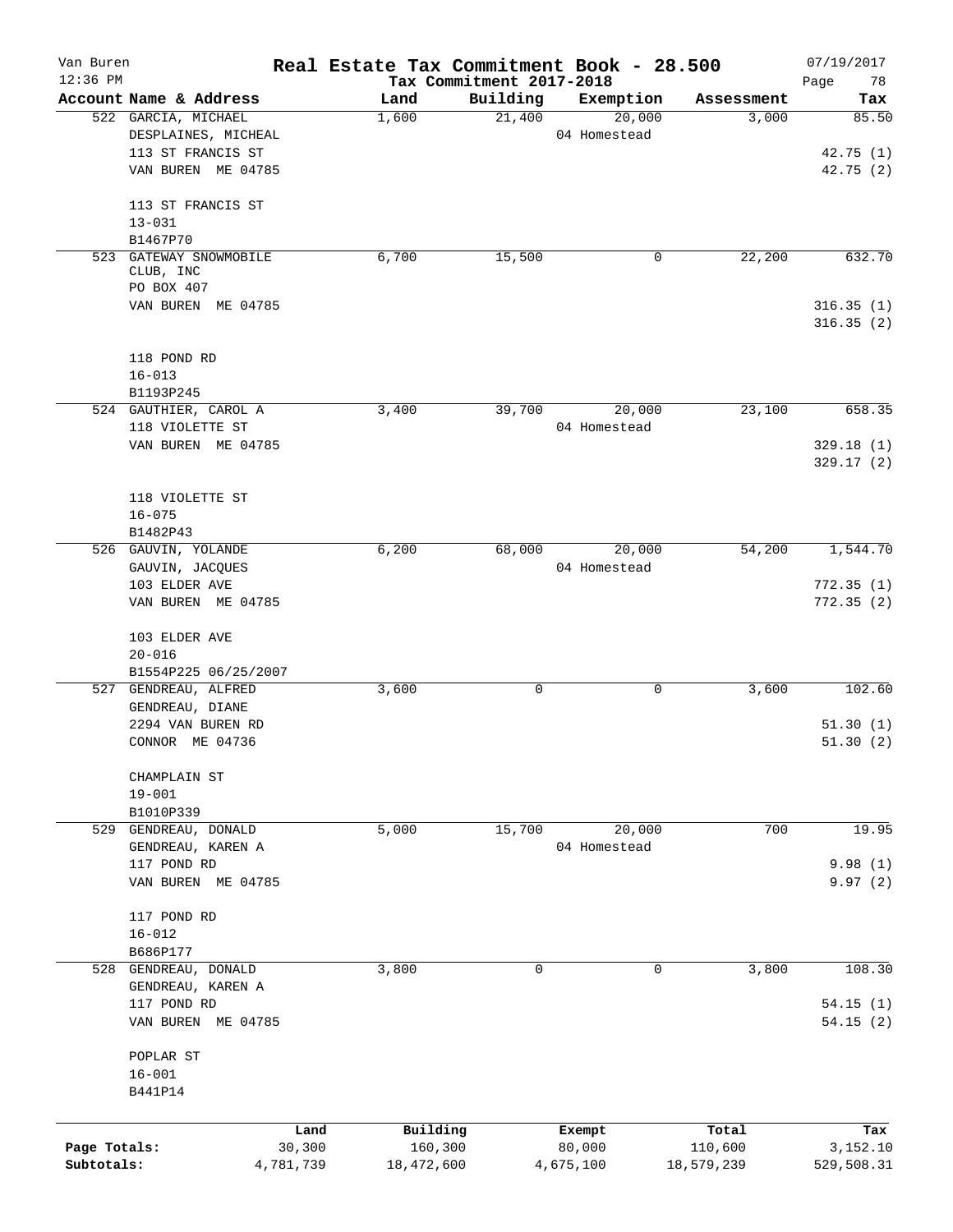| Van Buren    |                        | Real Estate Tax Commitment Book - 28.500 |                          |                       |                      | 07/19/2017      |
|--------------|------------------------|------------------------------------------|--------------------------|-----------------------|----------------------|-----------------|
| $12:36$ PM   | Account Name & Address | Land                                     | Tax Commitment 2017-2018 |                       |                      | 79<br>Page      |
|              | 530 GENDREAU, GARY     | 15,100                                   | Building<br>77,400       | Exemption<br>$\Omega$ | Assessment<br>92,500 | Tax<br>2,636.25 |
|              | 131 WASHINGTON AVE     |                                          |                          |                       |                      |                 |
|              | VAN BUREN ME 04785     |                                          |                          |                       |                      | 1,318.13(1)     |
|              |                        |                                          |                          |                       |                      | 1,318.12(2)     |
|              |                        |                                          |                          |                       |                      |                 |
|              |                        |                                          |                          |                       |                      |                 |
|              | 405 MAIN ST            |                                          |                          |                       |                      |                 |
|              | $21 - 023$             |                                          |                          |                       |                      |                 |
|              | B1335P203              |                                          |                          |                       |                      |                 |
|              | 531 GENDREAU, GARY E   | 4,600                                    | 54,700                   | 20,000                | 39,300               | 1,120.05        |
|              | 131 WASHINGTON AVE     |                                          |                          | 04 Homestead          |                      |                 |
|              | VAN BUREN ME 04785     |                                          |                          |                       |                      | 560.03(1)       |
|              |                        |                                          |                          |                       |                      | 560.02(2)       |
|              |                        |                                          |                          |                       |                      |                 |
|              | 131 WASHINGTON AVE     |                                          |                          |                       |                      |                 |
|              | $14 - 019$             |                                          |                          |                       |                      |                 |
|              | B887P111               |                                          |                          |                       |                      |                 |
| 532          | GENDREAU, KAREN (ET    | 6,900                                    | 22,200                   | 0                     | 29,100               | 829.35          |
|              | ALS)                   |                                          |                          |                       |                      |                 |
|              | 117 POND RD            |                                          |                          |                       |                      |                 |
|              | VAN BUREN ME 04785     |                                          |                          |                       |                      | 414.68(1)       |
|              |                        |                                          |                          |                       |                      | 414.67 (2)      |
|              |                        |                                          |                          |                       |                      |                 |
|              | 169 POPLAR ST          |                                          |                          |                       |                      |                 |
|              | $14 - 092$             |                                          |                          |                       |                      |                 |
|              | B1230P87               |                                          |                          |                       |                      |                 |
|              | 534 GENDREAU, KIM      | 5,000                                    | 62,500                   | 20,000                | 47,500               | 1,353.75        |
|              | 177 CHAMPLAIN STREET   |                                          |                          | 04 Homestead          |                      |                 |
|              | VAN BUREN ME 04785     |                                          |                          |                       |                      | 676.88(1)       |
|              |                        |                                          |                          |                       |                      | 676.87(2)       |
|              |                        |                                          |                          |                       |                      |                 |
|              | 177 CHAMPLAIN STREET   |                                          |                          |                       |                      |                 |
|              | $19 - 026$             |                                          |                          |                       |                      |                 |
|              | B1477P294              |                                          |                          |                       |                      |                 |
|              | 533 GENDREAU, KIM      | 3,600                                    | 300                      | 0                     | 3,900                | 111.15          |
|              | 177 CHAMPLAIN STREET   |                                          |                          |                       |                      |                 |
|              | VAN BUREN<br>ME 04785  |                                          |                          |                       |                      | 55.58(1)        |
|              |                        |                                          |                          |                       |                      | 55.57(2)        |
|              |                        |                                          |                          |                       |                      |                 |
|              | CHAMPLAIN STREET       |                                          |                          |                       |                      |                 |
|              | $19 - 025$             |                                          |                          |                       |                      |                 |
|              | B1477P294              |                                          |                          |                       |                      |                 |
|              | 535 GEREBEN, BALAZS I  | 4,100                                    | 41,400                   | 20,000                | 25,500               | 726.75          |
|              | GEREBEN, JANICE E      |                                          |                          | 04 Homestead          |                      |                 |
|              | 127 ROOSEVELT AVE      |                                          |                          |                       |                      | 363.38(1)       |
|              | VAN BUREN ME 04785     |                                          |                          |                       |                      | 363.37(2)       |
|              |                        |                                          |                          |                       |                      |                 |
|              | 127 ROOSEVELT AVE      |                                          |                          |                       |                      |                 |
|              | $14 - 115$             |                                          |                          |                       |                      |                 |
|              | B780P207               |                                          |                          |                       |                      |                 |
|              | 729 GERNER, DELORES I  | 3,800                                    | 13,400                   | 0                     | 17,200               | 490.20          |
|              | 5 CREEKSIDE DRIVE      |                                          |                          |                       |                      |                 |
|              | COUDERSPORT PA 16715   |                                          |                          |                       |                      | 245.10(1)       |
|              |                        |                                          |                          |                       |                      | 245.10(2)       |
|              |                        |                                          |                          |                       |                      |                 |
|              |                        |                                          |                          |                       |                      |                 |
|              | 119 LINCOLN ST         |                                          |                          |                       |                      |                 |
|              | $14 - 011A$            |                                          |                          |                       |                      |                 |
|              | B1612P138 09/02/2008   |                                          |                          |                       |                      |                 |
|              |                        |                                          |                          |                       |                      |                 |
|              | Land                   | Building                                 |                          | Exempt                | Total                | Tax             |
| Page Totals: | 43,100                 | 271,900                                  |                          | 60,000                | 255,000              | 7,267.50        |
| Subtotals:   | 4,824,839              | 18,744,500                               |                          | 4,735,100             | 18,834,239           | 536,775.81      |
|              |                        |                                          |                          |                       |                      |                 |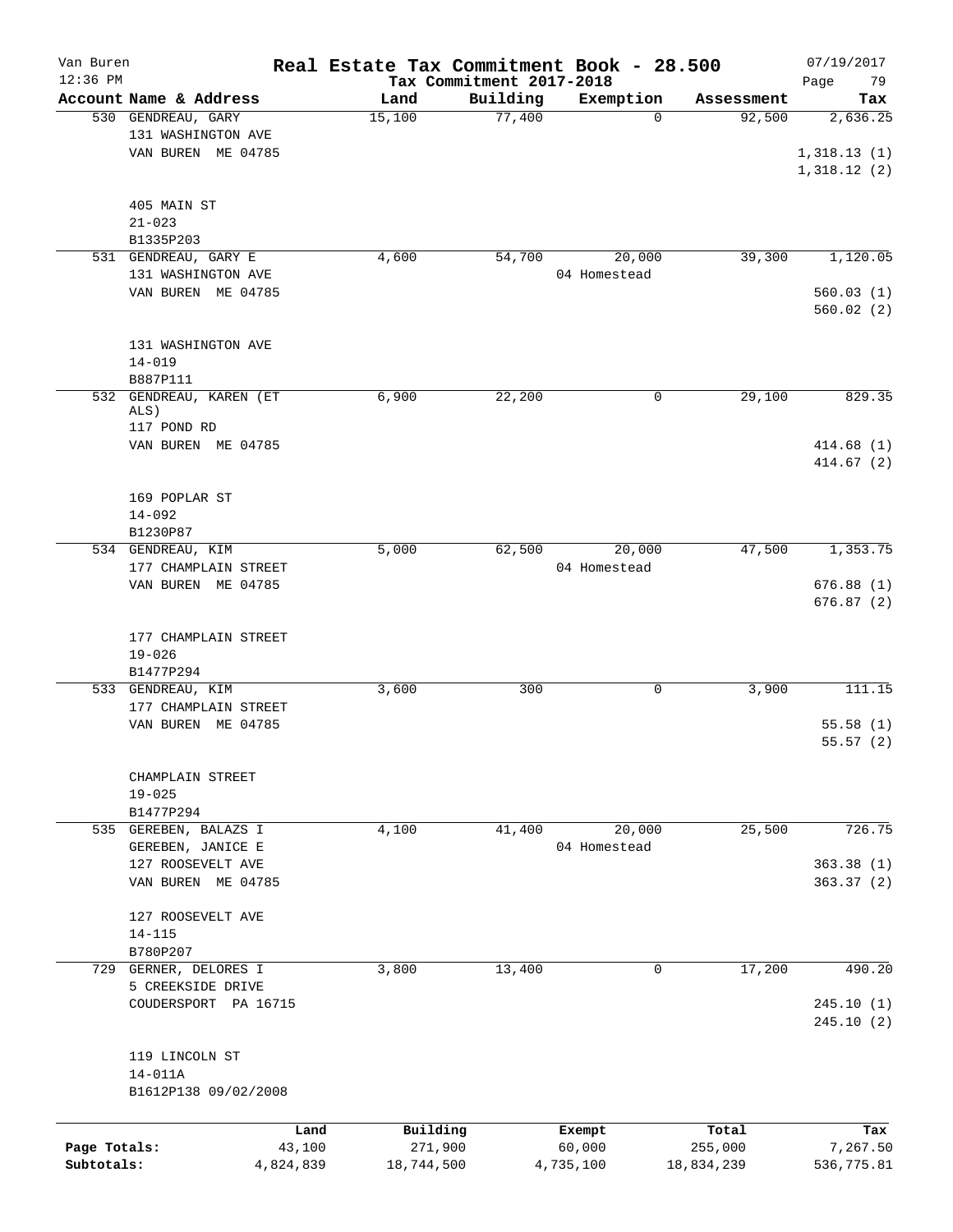| Van Buren<br>$12:36$ PM |                                            |           | Real Estate Tax Commitment Book - 28.500 | Tax Commitment 2017-2018 |              |            | 07/19/2017<br>Page<br>80 |
|-------------------------|--------------------------------------------|-----------|------------------------------------------|--------------------------|--------------|------------|--------------------------|
|                         | Account Name & Address                     |           | Land                                     | Building                 | Exemption    | Assessment | Tax                      |
|                         | 782 GERVAIS, AMY M.                        |           | 4,000                                    | 35,800                   | 0            | 39,800     | 1,134.30                 |
|                         | GERVAIS, PETER                             |           |                                          |                          |              |            |                          |
|                         | 221 MAIN ST.                               |           |                                          |                          |              |            | 567.15(1)                |
|                         | VAN BUREN ME 04785                         |           |                                          |                          |              |            | 567.15(2)                |
|                         | 221 MAIN ST                                |           |                                          |                          |              |            |                          |
|                         | $18 - 022$                                 |           |                                          |                          |              |            |                          |
|                         | B1948P214 09/16/2016                       |           |                                          |                          |              |            |                          |
| 537                     | GIBSON, LAWRENCE                           |           | 4,600                                    | 34,200                   | 20,000       | 18,800     | 535.80                   |
|                         | GIBSON, RONALD                             |           |                                          |                          | 04 Homestead |            |                          |
|                         | 115 MADISON AVE                            |           |                                          |                          |              |            | 267.90(1)                |
|                         | VAN BUREN ME 04785                         |           |                                          |                          |              |            | 267.90(2)                |
|                         | 115 MADISON AVE                            |           |                                          |                          |              |            |                          |
|                         | $14 - 102$                                 |           |                                          |                          |              |            |                          |
|                         | B1110P142                                  |           |                                          |                          |              |            |                          |
|                         | 538 GLEW, MICHAEL W                        |           | 9,700                                    | 94,100                   | 20,000       | 83,800     | 2,388.30                 |
|                         | GLEW, ODETTE F                             |           |                                          |                          | 04 Homestead |            |                          |
|                         | 915 MAIN STREET                            |           |                                          |                          |              |            | 1, 194.15(1)             |
|                         | VAN BUREN ME 04785                         |           |                                          |                          |              |            | 1, 194.15(2)             |
|                         | 915 MAIN ST                                |           |                                          |                          |              |            |                          |
|                         | $08 - 047C$                                |           |                                          |                          |              |            |                          |
|                         | B1052P264                                  |           |                                          |                          |              |            |                          |
| 539                     | GOLAS, EDWARD (ESTATE                      |           | 14,400                                   | 0                        | 0            | 14,400     | 410.40                   |
|                         | OF)<br>C/O FELICIA FELIX                   |           |                                          |                          |              |            |                          |
|                         | 144 CLIFTON ST                             |           |                                          |                          |              |            | 205.20(1)                |
|                         | WALLINGFORD CT 06492                       |           |                                          |                          |              |            | 205.20(2)                |
|                         |                                            |           |                                          |                          |              |            |                          |
|                         | ALEXANDER RD                               |           |                                          |                          |              |            |                          |
|                         | $07 - 011$                                 |           |                                          |                          |              |            |                          |
|                         | B839P10 06/11/1991<br>540 GOLDBERG, STEVEN |           | 3,100                                    | 21,100                   | 0            | 24,200     | 689.70                   |
|                         | 4600 POPPY DR. EAST                        |           |                                          |                          |              |            |                          |
|                         | FT. WORTH TX 76137                         |           |                                          |                          |              |            | 344.85(1)                |
|                         |                                            |           |                                          |                          |              |            | 344.85 (2)               |
|                         |                                            |           |                                          |                          |              |            |                          |
|                         | 141 HIGH ST<br>$14 - 078$                  |           |                                          |                          |              |            |                          |
|                         | B1561P124                                  |           |                                          |                          |              |            |                          |
|                         | 541 GOODRIDGE, DARRELL B                   |           | 3,000                                    | 32,500                   | 0            | 35,500     | 1,011.75                 |
|                         | GOODRIDGE, DENNIS B                        |           |                                          |                          |              |            |                          |
|                         | 1517 MAIN ST                               |           |                                          |                          |              |            | 505.88(1)                |
|                         | GRAND ISLE ME 04746                        |           |                                          |                          |              |            | 505.87(2)                |
|                         |                                            |           |                                          |                          |              |            |                          |
|                         | 120 PINE ST                                |           |                                          |                          |              |            |                          |
|                         | $14 - 069$                                 |           |                                          |                          |              |            |                          |
|                         | B1187P94                                   |           |                                          |                          |              |            |                          |
|                         | 543 GOODRIDGE, DENNIS                      |           | 7,500                                    | 28,700                   | 0            | 36,200     | 1,031.70                 |
|                         | GOODRIDGE, DARRELL                         |           |                                          |                          |              |            |                          |
|                         | 1517 MAIN STREET                           |           |                                          |                          |              |            | 515.85(1)                |
|                         | GRAND ISLE ME 04746                        |           |                                          |                          |              |            | 515.85(2)                |
|                         | RR 1 (BARN & SHED)                         |           |                                          |                          |              |            |                          |
|                         | $08 - 052$                                 |           |                                          |                          |              |            |                          |
|                         | B1467P269                                  |           |                                          |                          |              |            |                          |
|                         |                                            | Land      | Building                                 |                          | Exempt       | Total      | Tax                      |
| Page Totals:            |                                            | 46,300    | 246,400                                  |                          | 40,000       | 252,700    | 7,201.95                 |
| Subtotals:              |                                            | 4,871,139 | 18,990,900                               |                          | 4,775,100    | 19,086,939 | 543,977.76               |
|                         |                                            |           |                                          |                          |              |            |                          |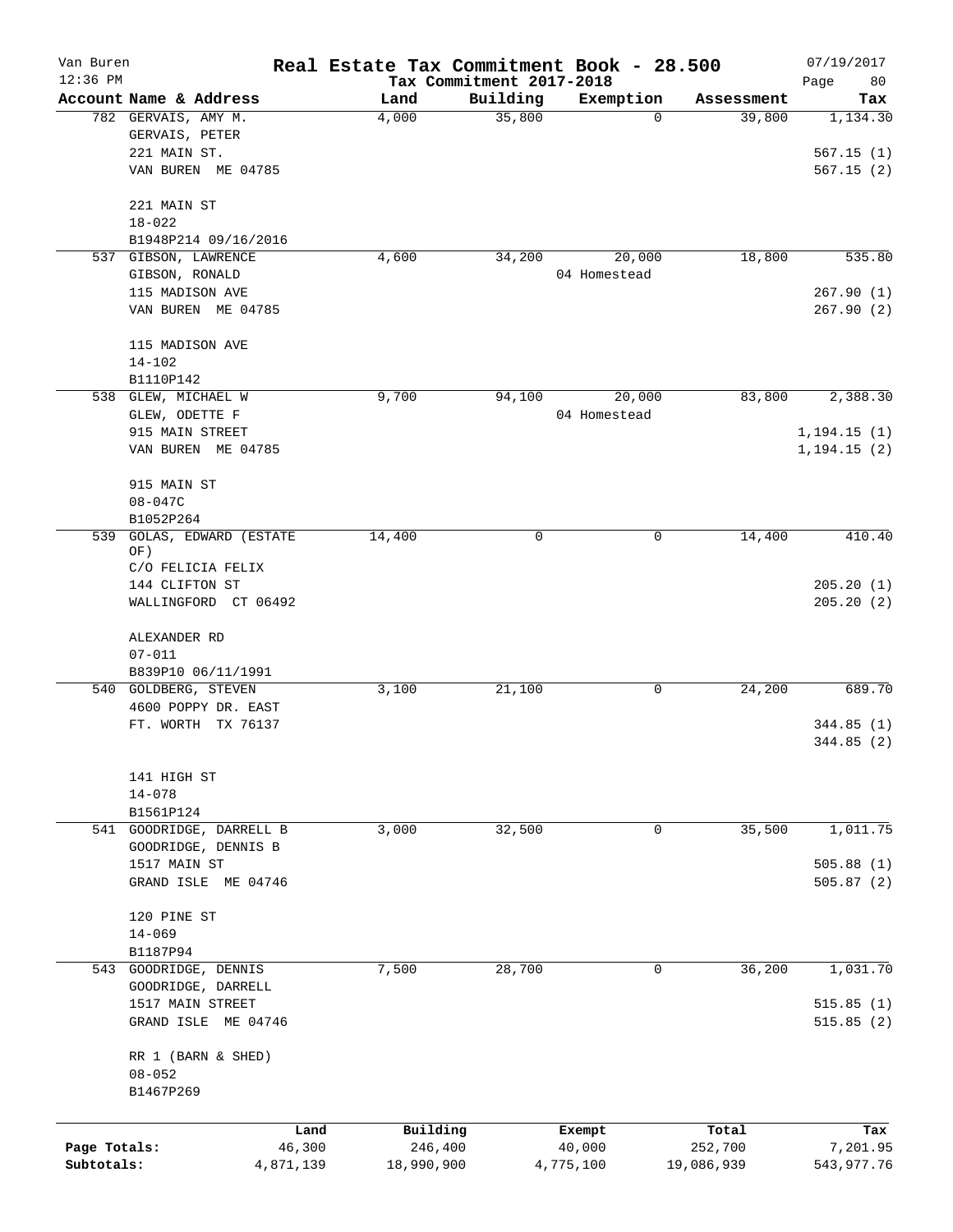| Van Buren<br>$12:36$ PM |                                  |                | Real Estate Tax Commitment Book - 28.500 | Tax Commitment 2017-2018 |                  |                  | 07/19/2017                   |
|-------------------------|----------------------------------|----------------|------------------------------------------|--------------------------|------------------|------------------|------------------------------|
|                         | Account Name & Address           |                | Land                                     | Building                 | Exemption        | Assessment       | Page<br>81<br>Tax            |
|                         | 542 GOODRIDGE, DENNIS D          |                | 3,400                                    | 0                        | $\mathbf 0$      | 3,400            | 96.90                        |
|                         | GOODRIDGE, DARREL D              |                |                                          |                          |                  |                  |                              |
|                         | 1517 MAIN ST                     |                |                                          |                          |                  |                  | 48.45(1)                     |
|                         | GRAND ISLE ME 04746              |                |                                          |                          |                  |                  | 48.45(2)                     |
|                         | 133 PINE ST                      |                |                                          |                          |                  |                  |                              |
|                         | $14 - 057$                       |                |                                          |                          |                  |                  |                              |
|                         | B1139P138 12/11/1998             |                |                                          |                          |                  |                  |                              |
|                         | 544 GORDON, DENNIS J             |                | 15,800                                   | 0                        | 0                | 15,800           | 450.30                       |
|                         | PLANCK, MERRILY                  |                |                                          |                          |                  |                  |                              |
|                         | 1330 W 13TH ST                   |                |                                          |                          |                  |                  | 225.15(1)                    |
|                         | TEMPE AZ 85281                   |                |                                          |                          |                  |                  | 225.15(2)                    |
|                         | OFF ALEXANDER RD                 |                |                                          |                          |                  |                  |                              |
|                         | $09 - 032$                       |                |                                          |                          |                  |                  |                              |
|                         | B1592P211                        |                |                                          |                          |                  |                  |                              |
|                         | 587 GR TIMBERHOLDINGS, LLC       |                | 2,600                                    | 3,300                    | 0                | 5,900            | 168.15                       |
|                         | 17 RIVERVIEW DRIVE               |                |                                          |                          |                  |                  |                              |
|                         | VAN BUREN ME 04785               |                |                                          |                          |                  |                  | 84.08 (1)                    |
|                         |                                  |                |                                          |                          |                  |                  | 84.07 (2)                    |
|                         | 117 ST FRANCIS ST                |                |                                          |                          |                  |                  |                              |
|                         | $13 - 025B$                      |                |                                          |                          |                  |                  |                              |
|                         | B1897P275 07/06/2015             |                |                                          |                          |                  |                  |                              |
|                         | 937 GRANDMAISON, AMY             |                | 3,600                                    | 41,900                   | 0                | 45,500           | 1,296.75                     |
|                         | 143 STATE ST                     |                |                                          |                          |                  |                  |                              |
|                         | VAN BUREN ME 04785               |                |                                          |                          |                  |                  | 648.38 (1)<br>648.37 (2)     |
|                         |                                  |                |                                          |                          |                  |                  |                              |
|                         | 106 FERRY ST                     |                |                                          |                          |                  |                  |                              |
|                         | $18 - 056$                       |                |                                          |                          |                  |                  |                              |
|                         | B1807P151 05/02/2013             |                |                                          |                          |                  |                  |                              |
|                         | 547 GRANDMAISON, DAYTON          |                | 3,600                                    | 41,600                   | 20,000           | 25,200           | 718.20                       |
|                         | GRANDMAISON, HEIDI J             |                |                                          |                          | 04 Homestead     |                  |                              |
|                         | 45 MAIN ST<br>VAN BUREN ME 04785 |                |                                          |                          |                  |                  | 359.10(1)<br>359.10(2)       |
|                         |                                  |                |                                          |                          |                  |                  |                              |
|                         | 45 MAIN ST                       |                |                                          |                          |                  |                  |                              |
|                         | $15 - 012$                       |                |                                          |                          |                  |                  |                              |
|                         | B1666P345 01/14/2010 B809P112    |                |                                          |                          |                  |                  |                              |
|                         | 548 GRANDMAISON, EARLINE         |                | 14,600                                   | 89,300                   | 20,000           | 83,900           | 2,391.15                     |
|                         | GRANDMAISON, GILMAN J            |                |                                          |                          | 04 Homestead     |                  |                              |
|                         | 11 MAIN ST<br>VAN BUREN ME 04785 |                |                                          |                          |                  |                  | 1, 195.58(1)<br>1, 195.57(2) |
|                         |                                  |                |                                          |                          |                  |                  |                              |
|                         | 11 MAIN ST                       |                |                                          |                          |                  |                  |                              |
|                         | $13 - 047$                       |                |                                          |                          |                  |                  |                              |
|                         | B382P289                         |                |                                          |                          |                  |                  |                              |
|                         | 549 GRANDMAISON, JASON E         |                | 4,600                                    | 63,300                   | 20,000           | 47,900           | 1,365.15                     |
|                         | 143 STATE ST                     |                |                                          |                          | 04 Homestead     |                  |                              |
|                         | VAN BUREN ME 04785               |                |                                          |                          |                  |                  | 682.58 (1)                   |
|                         |                                  |                |                                          |                          |                  |                  | 682.57 (2)                   |
|                         | 143 STATE ST                     |                |                                          |                          |                  |                  |                              |
|                         | 12A-002                          |                |                                          |                          |                  |                  |                              |
|                         | B1783P30 10/03/2012              |                |                                          |                          |                  |                  |                              |
|                         |                                  |                |                                          |                          |                  |                  |                              |
| Page Totals:            |                                  | Land<br>48,200 | Building<br>239,400                      |                          | Exempt<br>60,000 | Total<br>227,600 | Tax<br>6,486.60              |
| Subtotals:              |                                  | 4,919,339      | 19,230,300                               |                          | 4,835,100        | 19, 314, 539     | 550,464.36                   |
|                         |                                  |                |                                          |                          |                  |                  |                              |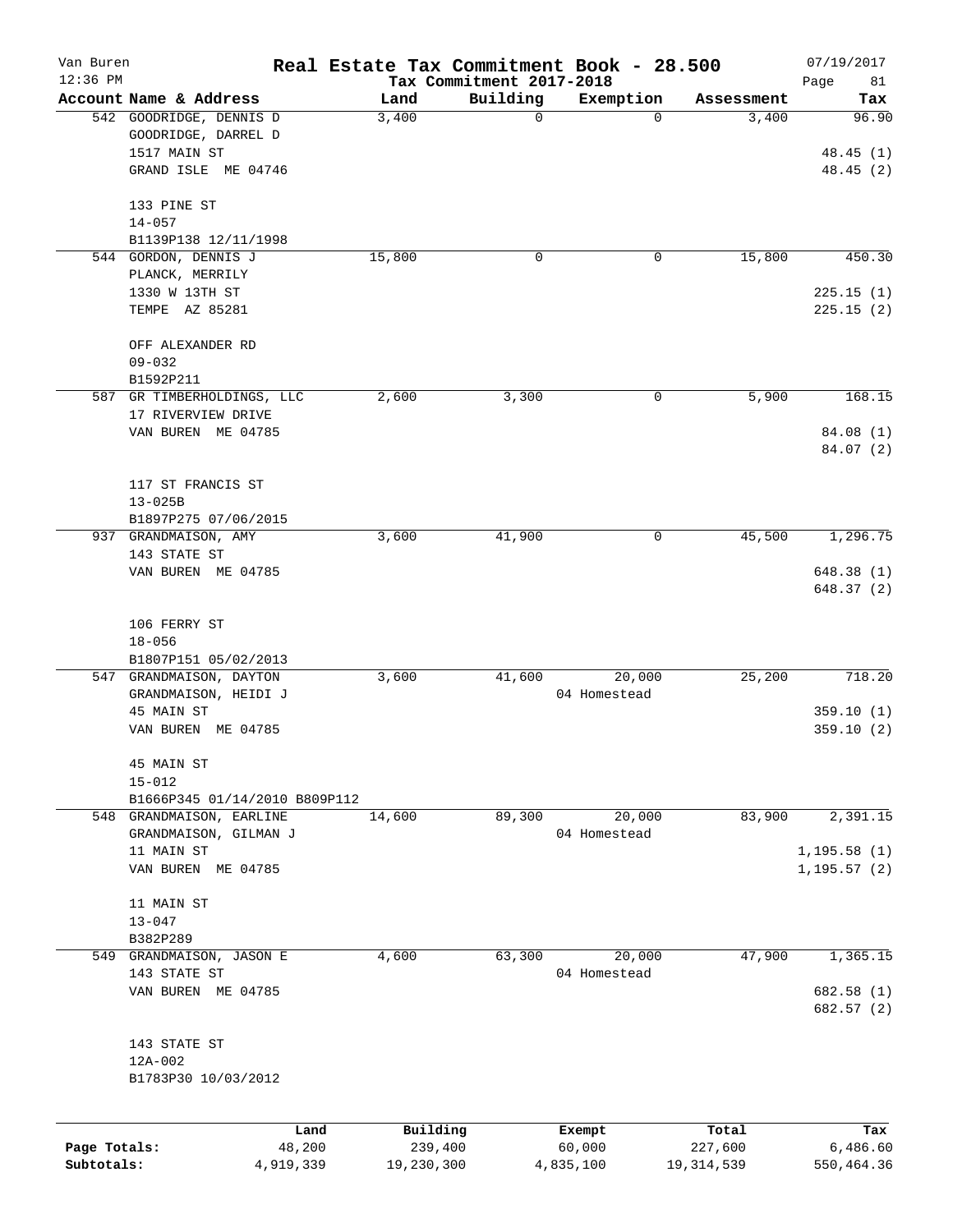| Van Buren<br>12:36 PM |                             |           | Real Estate Tax Commitment Book - 28.500 |                                      |              |            | 07/19/2017        |
|-----------------------|-----------------------------|-----------|------------------------------------------|--------------------------------------|--------------|------------|-------------------|
|                       | Account Name & Address      |           | Land                                     | Tax Commitment 2017-2018<br>Building | Exemption    | Assessment | Page<br>82<br>Tax |
|                       | 553 GRIVOIS, CODY           |           | 9,700                                    | 32,500                               | 0            | 42,200     | 1,202.70          |
|                       | PO BOX 526                  |           |                                          |                                      |              |            |                   |
|                       | VAN BUREN ME 04785          |           |                                          |                                      |              |            | 601.35(1)         |
|                       |                             |           |                                          |                                      |              |            | 601.35(2)         |
|                       |                             |           |                                          |                                      |              |            |                   |
|                       | 151 MASSE RD                |           |                                          |                                      |              |            |                   |
|                       | $02 - 013$                  |           |                                          |                                      |              |            |                   |
|                       | B1962P101 01/11/2017        |           |                                          |                                      |              |            |                   |
|                       | 560 GRIVOIS, DEAN           |           | 15,200                                   | 0                                    | 0            | 15,200     | 433.20            |
|                       | GRIVOIS, CLAUDIA            |           |                                          |                                      |              |            |                   |
|                       | 1728 HAMLIN ROAD            |           |                                          |                                      |              |            | 216.60(1)         |
|                       | HAMLIN ME 04785             |           |                                          |                                      |              |            | 216.60(2)         |
|                       |                             |           |                                          |                                      |              |            |                   |
|                       | CASTONGUAY RD<br>$02 - 036$ |           |                                          |                                      |              |            |                   |
|                       | B1525P247                   |           |                                          |                                      |              |            |                   |
|                       | 559 GRIVOIS, DEAN           |           | 11,700                                   | 0                                    | 0            | 11,700     | 333.45            |
|                       | GRIVOIS, CLAUDIA            |           |                                          |                                      |              |            |                   |
|                       | 1728 HAMLIN ROAD            |           |                                          |                                      |              |            | 166.73(1)         |
|                       | HAMLIN ME 04785             |           |                                          |                                      |              |            | 166.72(2)         |
|                       |                             |           |                                          |                                      |              |            |                   |
|                       | CASTONGUAY RD               |           |                                          |                                      |              |            |                   |
|                       | $02 - 032$                  |           |                                          |                                      |              |            |                   |
|                       | B1525P247                   |           |                                          |                                      |              |            |                   |
|                       | 561 GRIVOIS, DONALD         |           | 9,700                                    | 74,800                               | 20,000       | 64,500     | 1,838.25          |
|                       | GRIVOIS, CRYSTAL            |           |                                          |                                      | 04 Homestead |            |                   |
|                       | 933 MAIN STREET             |           |                                          |                                      |              |            | 919.13(1)         |
|                       | VAN BUREN ME 04785          |           |                                          |                                      |              |            | 919.12(2)         |
|                       |                             |           |                                          |                                      |              |            |                   |
|                       | 933 MAIN ST                 |           |                                          |                                      |              |            |                   |
|                       | $08 - 053$                  |           |                                          |                                      |              |            |                   |
|                       | B1452P207                   |           |                                          |                                      |              |            |                   |
|                       | 554 GRIVOIS, DONALD         |           | 6,900                                    | 46,600                               | 0            | 53,500     | 1,524.75          |
|                       | 933 MAIN ST.                |           |                                          |                                      |              |            |                   |
|                       | VAN BUREN ME 04785          |           |                                          |                                      |              |            | 762.38(1)         |
|                       |                             |           |                                          |                                      |              |            | 762.37(2)         |
|                       | 139 CHAMPLAIN ST            |           |                                          |                                      |              |            |                   |
|                       | $20 - 021$                  |           |                                          |                                      |              |            |                   |
|                       | B1932P243 05/11/2016        |           |                                          |                                      |              |            |                   |
|                       | 552 GRIVOIS, DONALD R.      |           | 4,160                                    | 29,230                               | 20,000       | 13,390     | 381.62            |
|                       | RODIZZA, DOREEN M.          |           |                                          |                                      | 04 Homestead |            |                   |
|                       | PO BOX 1018                 |           |                                          |                                      |              |            | 190.81(1)         |
|                       | 35 HUMMINGBIRD HILL         |           |                                          |                                      |              |            | 190.81(2)         |
|                       | GRANTHAM NH 03753           |           |                                          |                                      |              |            |                   |
|                       | 122 MONROE ST               |           |                                          |                                      |              |            |                   |
|                       | $23 - 020$                  |           |                                          |                                      |              |            |                   |
|                       | B1831P290 10/16/2013        |           |                                          |                                      |              |            |                   |
| 1368                  | GRIVOIS, GORDON             |           | 12,800                                   | 99,400                               | 0            | 112,200    | 3,197.70          |
|                       | GRIVOIS, VELMA              |           |                                          |                                      |              |            |                   |
|                       | PO BOX 192                  |           |                                          |                                      |              |            | 1,598.85(1)       |
|                       | VAN BUREN ME 04785          |           |                                          |                                      |              |            | 1,598.85(2)       |
|                       |                             |           |                                          |                                      |              |            |                   |
|                       | 135 MONROE ST               |           |                                          |                                      |              |            |                   |
|                       | $23 - 119$                  |           |                                          |                                      |              |            |                   |
|                       | B1967P1 03/01/2017          |           |                                          |                                      |              |            |                   |
|                       |                             |           |                                          |                                      |              |            |                   |
|                       |                             | Land      | Building                                 |                                      | Exempt       | Total      | Tax               |
| Page Totals:          |                             | 70,160    | 282,530                                  |                                      | 40,000       | 312,690    | 8,911.67          |
| Subtotals:            |                             | 4,989,499 | 19,512,830                               |                                      | 4,875,100    | 19,627,229 | 559,376.03        |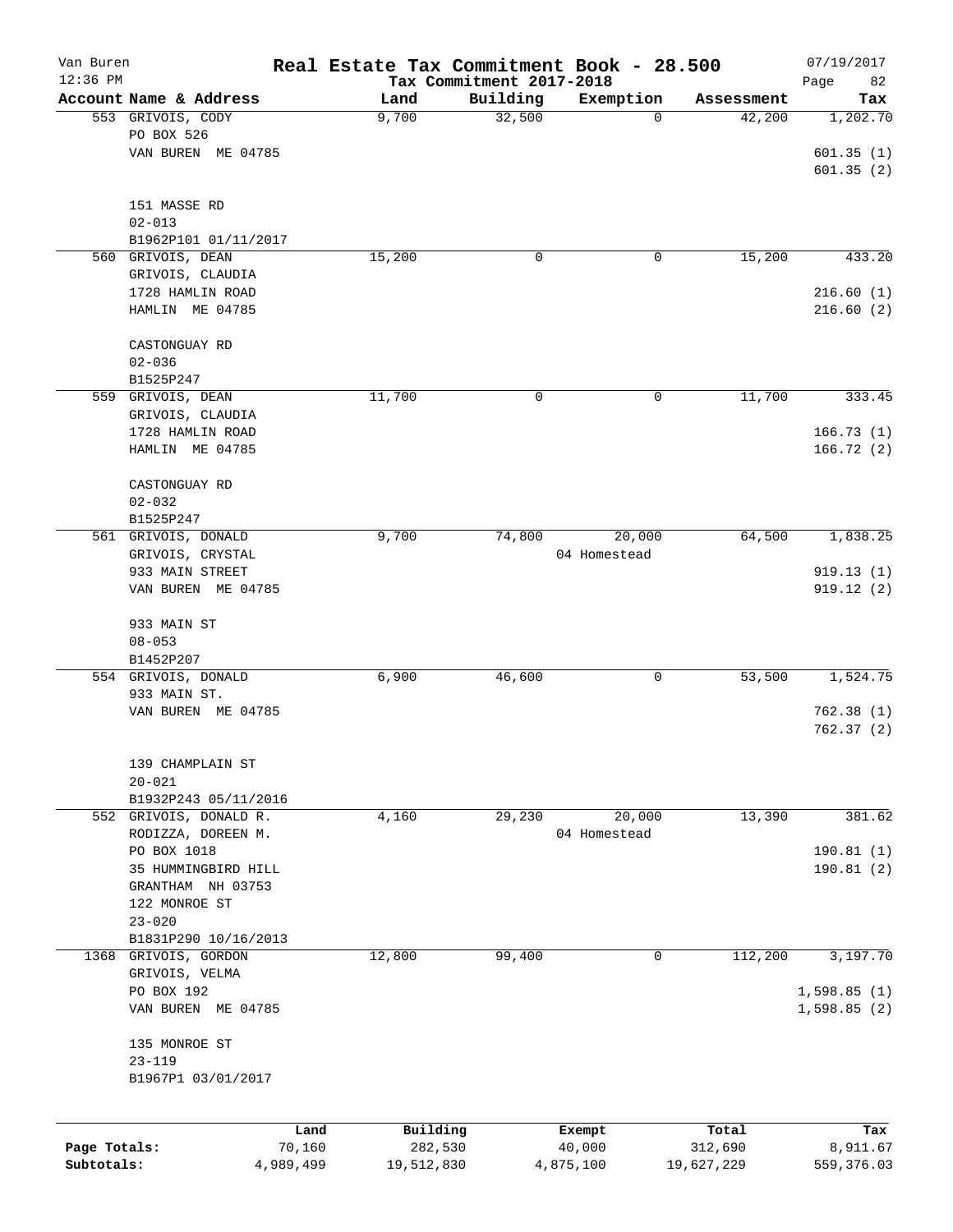| Van Buren    |                                               | Real Estate Tax Commitment Book - 28.500 |                                      |                            |                  | 07/19/2017        |
|--------------|-----------------------------------------------|------------------------------------------|--------------------------------------|----------------------------|------------------|-------------------|
| $12:36$ PM   | Account Name & Address                        | Land                                     | Tax Commitment 2017-2018<br>Building | Exemption                  | Assessment       | Page<br>83<br>Tax |
|              | 555 GRIVOIS, JAMES J &                        | 8,100                                    | 59,300                               | 20,000                     | 47,400           | 1,350.90          |
|              | GAETANE P (LIFE ESTATE)<br>CYR, TAMMY         |                                          |                                      | 04 Homestead               |                  |                   |
|              | 150 CHAMPLAIN ST                              |                                          |                                      |                            |                  | 675.45(1)         |
|              | VAN BUREN ME 04785                            |                                          |                                      |                            |                  | 675.45(2)         |
|              | 150 CHAMPLAIN ST                              |                                          |                                      |                            |                  |                   |
|              | $19 - 063$                                    |                                          |                                      |                            |                  |                   |
|              | B1926P139 03/15/2016                          |                                          |                                      |                            |                  |                   |
|              | 556 GRIVOIS, NELSON G                         | 8,700                                    | 54,300                               | 26,000                     | 37,000           | 1,054.50          |
|              | GRIVOIS, CLAUDETTE G<br>176 CHAMPLAIN ST      |                                          |                                      | 04 Homestead<br>02 Veteran |                  | 527.25(1)         |
|              | VAN BUREN ME 04785                            |                                          |                                      |                            |                  | 527.25(2)         |
|              | 176 CHAMPLAIN ST                              |                                          |                                      |                            |                  |                   |
|              | $19 - 072$                                    |                                          |                                      |                            |                  |                   |
|              | B827P115 08/30/1975                           |                                          |                                      |                            |                  |                   |
|              | 563 GUERRETTE, WAYNE                          | 8,700                                    | 76,400                               | 20,000<br>04 Homestead     | 65,100           | 1,855.35          |
|              | GUERRETTE, GLORIA A<br>868 MAIN ST            |                                          |                                      |                            |                  | 927.68(1)         |
|              | VAN BUREN ME 04785                            |                                          |                                      |                            |                  | 927.67(2)         |
|              | 868 MAIN ST                                   |                                          |                                      |                            |                  |                   |
|              | $08 - 037A$                                   |                                          |                                      |                            |                  |                   |
|              | 564 GUILLETTE, CHARLES O                      | 4,600                                    | 46,000                               | 20,000                     | 30,600           | 872.10            |
|              | GUILLETTE, TINA R<br>109 POND RD              |                                          |                                      | 04 Homestead               |                  | 436.05(1)         |
|              | VAN BUREN ME 04785                            |                                          |                                      |                            |                  | 436.05(2)         |
|              | 109 POND RD                                   |                                          |                                      |                            |                  |                   |
|              | $16 - 009$                                    |                                          |                                      |                            |                  |                   |
|              | B1162P259 04/20/1999                          |                                          |                                      |                            |                  |                   |
|              | 565 GUILLETTE, LAVINA<br>GUILLETTE, CHARLES O | 3,600                                    | 35,600                               | 20,000<br>04 Homestead     | 19,200           | 547.20            |
|              | 116 FERRY ST                                  |                                          |                                      |                            |                  | 273.60(1)         |
|              | VAN BUREN ME 04785                            |                                          |                                      |                            |                  | 273.60(2)         |
|              | 116 FERRY ST                                  |                                          |                                      |                            |                  |                   |
|              | $18 - 052$                                    |                                          |                                      |                            |                  |                   |
|              | B408P300 01/04/1971<br>567 HANSON, RAYMOND E  | 3,400                                    | 49,600                               | 20,000                     | 33,000           | 940.50            |
|              | HANSON, SHIRLEY M                             |                                          |                                      | 04 Homestead               |                  |                   |
|              | 257 MAIN STREET                               |                                          |                                      |                            |                  | 470.25(1)         |
|              | VAN BUREN ME 04785                            |                                          |                                      |                            |                  | 470.25(2)         |
|              | 257 MAIN ST                                   |                                          |                                      |                            |                  |                   |
|              | $18 - 042$                                    |                                          |                                      |                            |                  |                   |
|              | B1495P1<br>566 HANSON, RAYMOND E              | 7,600                                    | 37,600                               | 0                          | 45,200           | 1,288.20          |
|              | HANSON, SHIRLEY M                             |                                          |                                      |                            |                  |                   |
|              | 257 MAIN ST                                   |                                          |                                      |                            |                  | 644.10 (1)        |
|              | VAN BUREN ME 04785                            |                                          |                                      |                            |                  | 644.10(2)         |
|              | 640 MAIN ST                                   |                                          |                                      |                            |                  |                   |
|              | $25 - 012$<br>B1325P258                       |                                          |                                      |                            |                  |                   |
|              |                                               |                                          |                                      |                            |                  |                   |
| Page Totals: | Land<br>44,700                                | Building<br>358,800                      |                                      | Exempt<br>126,000          | Total<br>277,500 | Tax<br>7,908.75   |
| Subtotals:   | 5,034,199                                     | 19,871,630                               |                                      | 5,001,100                  | 19,904,729       | 567,284.78        |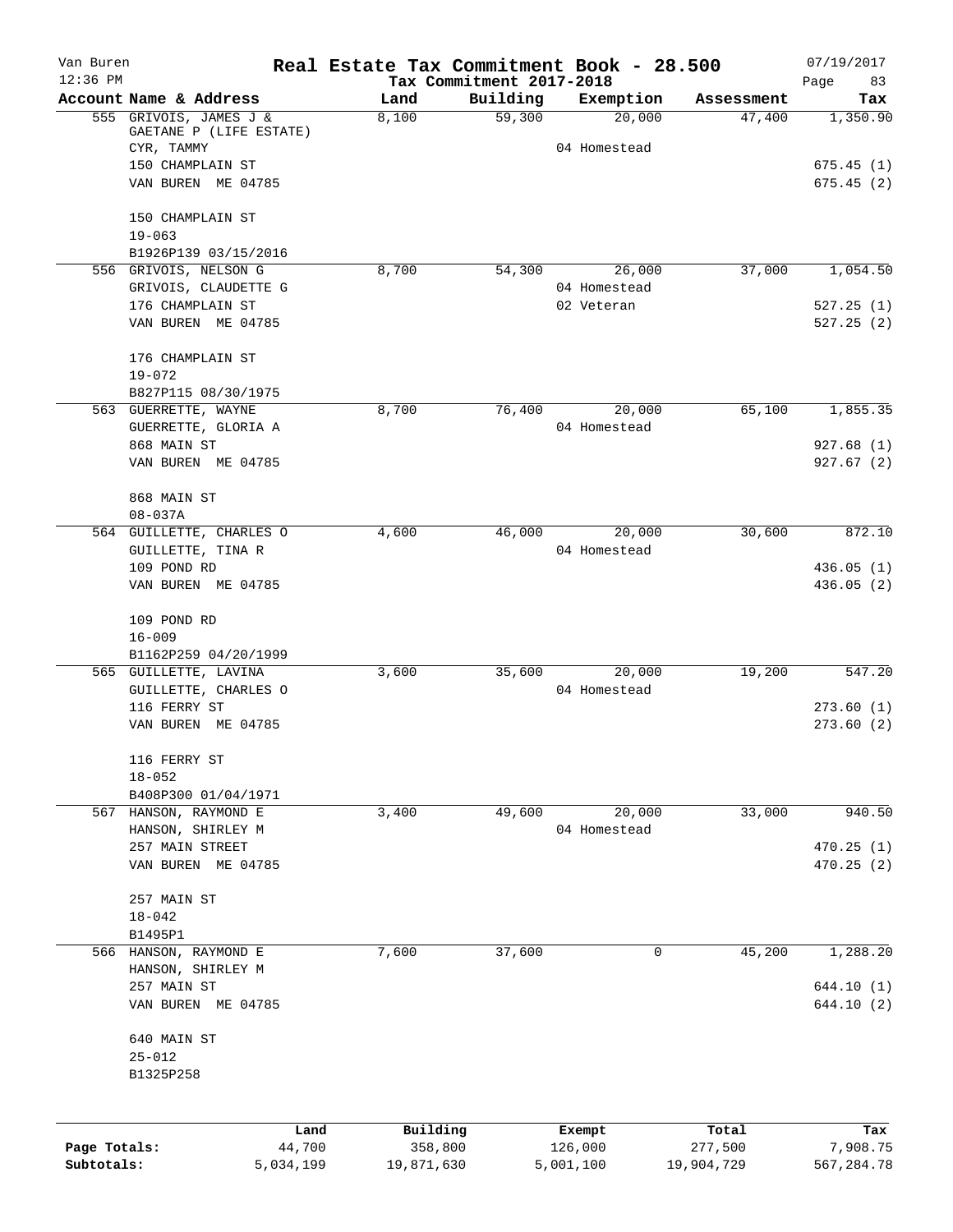| Van Buren<br>$12:36$ PM |                                                 |                | Real Estate Tax Commitment Book - 28.500 | Tax Commitment 2017-2018 |                        |                  | 07/19/2017<br>Page<br>84 |
|-------------------------|-------------------------------------------------|----------------|------------------------------------------|--------------------------|------------------------|------------------|--------------------------|
|                         | Account Name & Address                          |                | Land                                     | Building                 | Exemption              | Assessment       | Tax                      |
|                         | 893 HARTWICH, BRUNO                             |                | 3,800                                    | 9,100                    | 12,900                 | 0                | 0.00                     |
|                         | 133 WILSON ST                                   |                |                                          |                          | 04 Homestead           |                  |                          |
|                         | VAN BUREN ME 04785                              |                |                                          |                          |                        |                  |                          |
|                         | 133 WILSON ST                                   |                |                                          |                          |                        |                  |                          |
|                         | $23 - 039$                                      |                |                                          |                          |                        |                  |                          |
|                         | B1270P286                                       |                |                                          |                          |                        |                  |                          |
|                         | 572 HASSELL, BENJAMIN J<br>GRAHAM, JENNIFER A   |                | 11,800                                   | 16,200                   | 0                      | 28,000           | 798.00                   |
|                         | 19 NOTRE DAME RD                                |                |                                          |                          |                        |                  | 399.00(1)                |
|                         | GRAND ISLE ME 04746                             |                |                                          |                          |                        |                  | 399.00 (2)               |
|                         | 220 PARENT RD                                   |                |                                          |                          |                        |                  |                          |
|                         | $09 - 039$                                      |                |                                          |                          |                        |                  |                          |
|                         | B1769P126 06/25/2012<br>575 HEBERT, ELIZABETH A |                | 6,600                                    | 53,500                   | 20,000                 | 40,100           | 1,142.85                 |
|                         | P O BOX 487                                     |                |                                          |                          | 04 Homestead           |                  |                          |
|                         | VAN BUREN ME 04785                              |                |                                          |                          |                        |                  | 571.43(1)                |
|                         |                                                 |                |                                          |                          |                        |                  | 571.42(2)                |
|                         | 138 POPLAR ST                                   |                |                                          |                          |                        |                  |                          |
|                         | $16 - 023$                                      |                |                                          |                          |                        |                  |                          |
|                         | B935P94                                         |                |                                          |                          |                        |                  |                          |
|                         | 578 HEBERT, GLORIA<br>109 POPLAR ST.            |                | 4,200                                    | 56,000                   | 0                      | 60,200           | 1,715.70                 |
|                         | VAN BUREN ME 04785                              |                |                                          |                          |                        |                  | 857.85 (1)               |
|                         |                                                 |                |                                          |                          |                        |                  | 857.85 (2)               |
|                         | 109 POPLAR ST                                   |                |                                          |                          |                        |                  |                          |
|                         | $14 - 125$                                      |                |                                          |                          |                        |                  |                          |
|                         | B1957P77 11/29/2016                             |                |                                          |                          |                        |                  |                          |
|                         | 1074 HEBERT, JOHN<br>HEBERT, AMY                |                | 3,800                                    | 13,600                   | 0                      | 17,400           | 495.90                   |
|                         | 192 MAIN ST.                                    |                |                                          |                          |                        |                  | 247.95(1)                |
|                         | VAN BUREN ME 04785                              |                |                                          |                          |                        |                  | 247.95(2)                |
|                         | 186 MAIN ST.                                    |                |                                          |                          |                        |                  |                          |
|                         | $18 - 136$                                      |                |                                          |                          |                        |                  |                          |
|                         | B1718P320 05/05/2011                            |                |                                          |                          |                        |                  |                          |
|                         | 403 HEBERT, JOHN H JR<br>HEBERT, AMY N          |                | 4,300                                    | 55,700                   | 20,000<br>04 Homestead | 40,000           | 1,140.00                 |
|                         | 192 MAIN STREET                                 |                |                                          |                          |                        |                  | 570.00(1)                |
|                         | VAN BUREN ME 04785                              |                |                                          |                          |                        |                  | 570.00 (2)               |
|                         | 192 MAIN ST                                     |                |                                          |                          |                        |                  |                          |
|                         | $18 - 135$                                      |                |                                          |                          |                        |                  |                          |
|                         | B1686P281 06/30/2010                            |                |                                          |                          |                        |                  |                          |
|                         | 577 HEBERT, JOHN H JR                           |                | 8,800                                    | 32,500                   | 0                      | 41,300           | 1,177.05                 |
|                         | HEBERT, AMY N<br>192 MAIN ST                    |                |                                          |                          |                        |                  | 588.53(1)                |
|                         | VAN BUREN ME 04785                              |                |                                          |                          |                        |                  | 588.52 (2)               |
|                         | 74 MAIN ST                                      |                |                                          |                          |                        |                  |                          |
|                         | $15 - 092A$                                     |                |                                          |                          |                        |                  |                          |
|                         | B1793P227 12/19/2012                            |                |                                          |                          |                        |                  |                          |
|                         |                                                 |                |                                          |                          |                        |                  |                          |
| Page Totals:            |                                                 | Land<br>43,300 | Building<br>236,600                      |                          | Exempt<br>52,900       | Total<br>227,000 | Tax<br>6,469.50          |
| Subtotals:              |                                                 | 5,077,499      | 20,108,230                               |                          | 5,054,000              | 20, 131, 729     | 573,754.28               |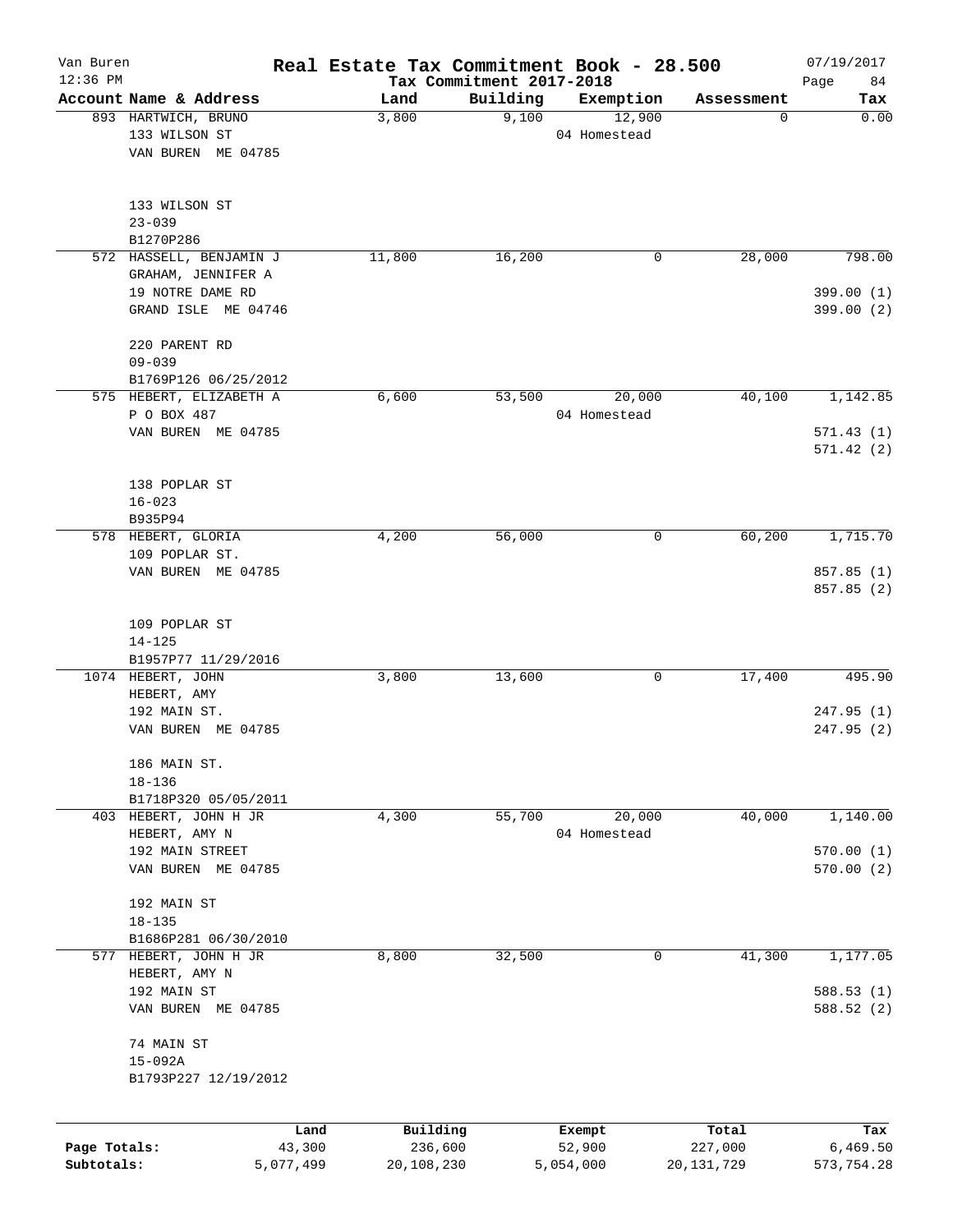| Van Buren  |                                                                 | Real Estate Tax Commitment Book - 28.500 |                          |                     |                      | 07/19/2017             |
|------------|-----------------------------------------------------------------|------------------------------------------|--------------------------|---------------------|----------------------|------------------------|
| $12:36$ PM | Account Name & Address                                          |                                          | Tax Commitment 2017-2018 |                     |                      | Page<br>85             |
|            | 576 HEBERT, JOHN H SR.                                          | Land<br>4,100                            | Building<br>69,400       | Exemption<br>20,000 | Assessment<br>53,500 | Tax<br>1,524.75        |
|            | HEBERT, SYLVIA                                                  |                                          |                          | 04 Homestead        |                      |                        |
|            | PO BOX 157                                                      |                                          |                          |                     |                      | 762.38(1)              |
|            | VAN BUREN ME 04785                                              |                                          |                          |                     |                      | 762.37(2)              |
|            | 135 ROOSEVELT AVE                                               |                                          |                          |                     |                      |                        |
|            | $14 - 117$                                                      |                                          |                          |                     |                      |                        |
|            | B392P459                                                        |                                          |                          |                     |                      |                        |
|            | 1409 HEBERT, JOHN H.                                            | 3,500                                    | 0                        | 0                   | 3,500                | 99.75                  |
|            | 138 PARK ST.                                                    |                                          |                          |                     |                      |                        |
|            | VAN BUREN ME 04785                                              |                                          |                          |                     |                      | 49.88 (1)<br>49.87 (2) |
|            | OFF ALEXANDER RD                                                |                                          |                          |                     |                      |                        |
|            | $05 - 022$                                                      |                                          |                          |                     |                      |                        |
|            | B1942P280 07/28/2016                                            |                                          |                          |                     |                      |                        |
|            | 890 HEBERT, JOHN H. JR.                                         | 8,700                                    | 83,300                   | 20,000              | 72,000               | 2,052.00               |
|            | HEBERT, AMY N.                                                  |                                          |                          | 04 Homestead        |                      |                        |
|            | 138 PARK ST                                                     |                                          |                          |                     |                      | 1,026.00(1)            |
|            | VAN BUREN ME 04785                                              |                                          |                          |                     |                      | 1,026.00(2)            |
|            | 138 PARK ST                                                     |                                          |                          |                     |                      |                        |
|            | $17 - 059$                                                      |                                          |                          |                     |                      |                        |
|            | B329P485                                                        |                                          |                          |                     |                      |                        |
|            | 1382 HERBERT VAILLANCOURT<br>FAMILY TRUST<br>VAILLANCOURT, ANN, | 4,800                                    | 53,700                   | 0                   | 58,500               | 1,667.25               |
|            | PATRICK & LAJOIE, SUSAN                                         |                                          |                          |                     |                      |                        |
|            | 7 MAIN ST                                                       |                                          |                          |                     |                      | 833.63 (1)             |
|            | VAN BUREN ME 04785                                              |                                          |                          |                     |                      | 833.62 (2)             |
|            | 181 MAIN ST<br>$17 - 005$                                       |                                          |                          |                     |                      |                        |
|            | B1877P322 12/18/2014                                            |                                          |                          |                     |                      |                        |
| 1383       | HERBERT VAILLANCOURT                                            | 2,800                                    | 0                        | 0                   | 2,800                | 79.80                  |
|            | FAMILY TRUST<br>VAILLANCOURT, ANN,                              |                                          |                          |                     |                      |                        |
|            | PATRICK & LAJOIE, SUSAN                                         |                                          |                          |                     |                      |                        |
|            | 7 MAIN ST<br>VAN BUREN ME 04785                                 |                                          |                          |                     |                      | 39.90 (1)<br>39.90(2)  |
|            | OFF ALEXANDER RD                                                |                                          |                          |                     |                      |                        |
|            | $06 - 032$                                                      |                                          |                          |                     |                      |                        |
|            | B1877P322 12/18/2014                                            |                                          |                          |                     |                      |                        |
| 1375       | HERBERT VAILLANCOURT<br>FAMILY TRUST                            | 11,900                                   | 105,800                  | 0                   | 117,700              | 3,354.45               |
|            | VAILLANCOURT, ANN,<br>PATRICK & LAJOIE, SUSAN                   |                                          |                          |                     |                      |                        |
|            | 7 MAIN ST                                                       |                                          |                          |                     |                      | 1,677.23(1)            |
|            | VAN BUREN ME 04785                                              |                                          |                          |                     |                      | 1,677.22(2)            |
|            | 98 MAIN ST                                                      |                                          |                          |                     |                      |                        |
|            | $15 - 037$                                                      |                                          |                          |                     |                      |                        |
|            | B1877P322 12/18/2014                                            |                                          |                          |                     |                      |                        |

|              | Land        | Building   | Exempt    | Total      | Tax         |
|--------------|-------------|------------|-----------|------------|-------------|
| Page Totals: | 35,800      | 312,200    | 40,000    | 308,000    | 8,778.00    |
| Subtotals:   | 5, 113, 299 | 20,420,430 | 5,094,000 | 20,439,729 | 582, 532.28 |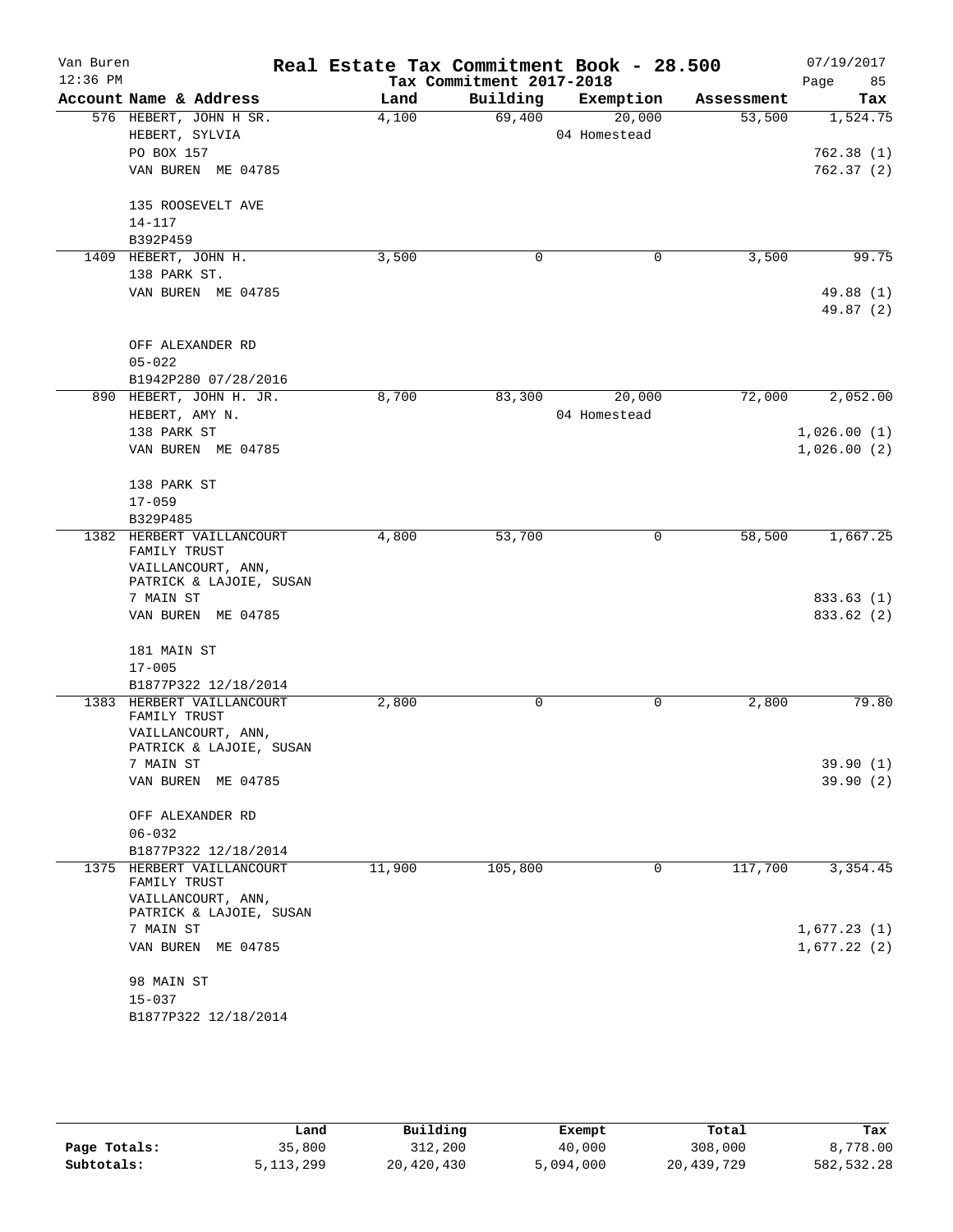| Van Buren  |                                                                | Real Estate Tax Commitment Book - 28.500 |                          |                    |            | 07/19/2017   |
|------------|----------------------------------------------------------------|------------------------------------------|--------------------------|--------------------|------------|--------------|
| $12:36$ PM |                                                                |                                          | Tax Commitment 2017-2018 |                    |            | Page<br>86   |
|            | Account Name & Address                                         | Land                                     | Building                 | Exemption          | Assessment | Tax          |
|            | 1374 HERBERT VAILLANCOURT<br>FAMILY TRUST                      | 4,700                                    | 183,200                  | 26,000             | 161,900    | 4,614.15     |
|            | VAILLANCOURT, ANN,<br>PATRICK & LAJOIE, SUSAN                  |                                          |                          | 04 Homestead       |            |              |
|            | 7 MAIN ST                                                      |                                          |                          | 02 Veteran         |            | 2,307.08(1)  |
|            | VAN BUREN ME 04785                                             |                                          |                          |                    |            | 2,307.07(2)  |
|            | 104 WASHINGTON AVE                                             |                                          |                          |                    |            |              |
|            | $15 - 008$                                                     |                                          |                          |                    |            |              |
|            | B1877P322 12/18/2014                                           |                                          |                          |                    |            |              |
|            | 579 HEWS, BRIAN E                                              | 3,400                                    | 36,800                   | $\mathbf 0$        | 40,200     | 1,145.70     |
|            | HEWS, BILLIE S                                                 |                                          |                          |                    |            |              |
|            | P O BOX 451                                                    |                                          |                          |                    |            | 572.85(1)    |
|            | CROUSEVILLE ME 04738                                           |                                          |                          |                    |            | 572.85(2)    |
|            | 110 MONROE ST                                                  |                                          |                          |                    |            |              |
|            | $23 - 025$                                                     |                                          |                          |                    |            |              |
|            | B795P267                                                       |                                          |                          |                    |            |              |
|            | 1425 HILL, BART W.                                             | 7,900                                    | 0                        | $\mathbf 0$        | 7,900      | 225.15       |
|            | HILL, MARY J.                                                  | 21.00<br>Acres                           |                          |                    |            |              |
|            | PO BOX 25                                                      |                                          |                          |                    |            | 112.58(1)    |
|            | VAN BUREN ME 04785                                             |                                          |                          |                    |            | 112.57(2)    |
|            |                                                                |                                          |                          |                    |            |              |
|            | SETTLEMENT RD                                                  |                                          |                          |                    |            |              |
|            | $01 - 023$                                                     |                                          |                          |                    |            |              |
|            | B1864P61 08/15/2014 B1864P41 08/15/2014 B1864P40<br>08/15/2014 |                                          |                          |                    |            |              |
|            | 581 HONTO, ALEX M                                              | 4,800                                    | 47,300                   | 20,000             | 32,100     | 914.85       |
|            | HONTO, LINDA M                                                 |                                          |                          | 04 Homestead       |            |              |
|            | 129 MARION DR                                                  |                                          |                          |                    |            | 457.43 (1)   |
|            | VAN BUREN ME 04785                                             |                                          |                          |                    |            | 457.42 (2)   |
|            | 129 MARION DR                                                  |                                          |                          |                    |            |              |
|            | 18B-005                                                        |                                          |                          |                    |            |              |
|            | B1015P194                                                      |                                          |                          |                    |            |              |
|            | 582 HOOK, THOMAS                                               | 10,400                                   | 88,100                   | 20,000             | 78,500     | 2,237.25     |
|            | 113 MARIST COLLEGE DR                                          |                                          |                          | 04 Homestead       |            |              |
|            | VAN BUREN ME 04785                                             |                                          |                          |                    |            | 1, 118.63(1) |
|            |                                                                |                                          |                          |                    |            | 1,118.62(2)  |
|            | 113 MARIST COLLEGE DR                                          |                                          |                          |                    |            |              |
|            | $12B - 003$                                                    |                                          |                          |                    |            |              |
|            | B1234P184                                                      |                                          |                          |                    |            |              |
|            | 584 HUESTIS, SHERRY                                            | 8,000                                    | 87,600                   | 26,000             | 69,600     | 1,983.60     |
|            | 128 CHURCH ST                                                  |                                          |                          | 04 Homestead       |            |              |
|            | VAN BUREN ME 04785                                             |                                          |                          | 27 Veteran (Widow) |            | 991.80 (1)   |
|            |                                                                |                                          |                          |                    |            | 991.80 (2)   |
|            | 128 CHURCH STREET                                              |                                          |                          |                    |            |              |
|            | $23 - 106A$                                                    |                                          |                          |                    |            |              |
|            | B1475P140                                                      |                                          |                          |                    |            |              |
|            |                                                                |                                          |                          |                    |            |              |

|              | Land      | Building   | Exempt    | Total      | Tax        |
|--------------|-----------|------------|-----------|------------|------------|
| Page Totals: | 39,200    | 443,000    | 92,000    | 390,200    | 11,120.70  |
| Subtotals:   | 5,152,499 | 20,863,430 | 5,186,000 | 20,829,929 | 593,652.98 |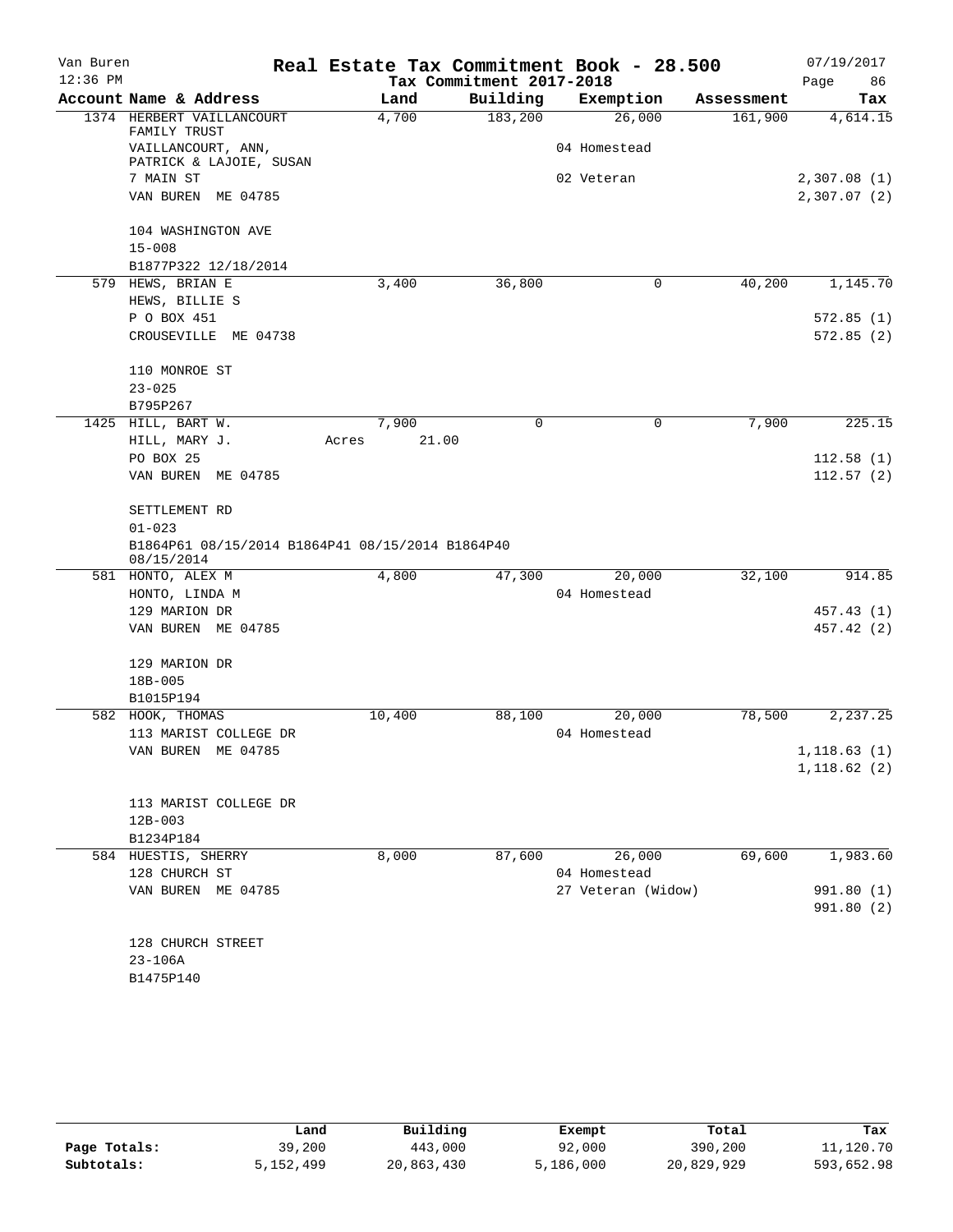| Van Buren<br>$12:36$ PM |                                                    |           | Real Estate Tax Commitment Book - 28.500 |                                      |                            |            | 07/19/2017        |
|-------------------------|----------------------------------------------------|-----------|------------------------------------------|--------------------------------------|----------------------------|------------|-------------------|
|                         | Account Name & Address                             |           | Land                                     | Tax Commitment 2017-2018<br>Building | Exemption                  | Assessment | Page<br>87<br>Tax |
|                         | 131 J.A. LAJOIE, LLC                               |           | 4,000                                    | 21,600                               | $\mathbf 0$                | 25,600     | 729.60            |
|                         | PO BOX 5                                           |           |                                          |                                      |                            |            |                   |
|                         | VAN BUREN ME 04785                                 |           |                                          |                                      |                            |            | 364.80(1)         |
|                         |                                                    |           |                                          |                                      |                            |            | 364.80(2)         |
|                         | 165 STATE ST                                       |           |                                          |                                      |                            |            |                   |
|                         | $12A-010$                                          |           |                                          |                                      |                            |            |                   |
|                         | B1938P131 06/28/2016<br>1274 J.A. LAJOIE, LLC      |           |                                          | 0                                    | 0                          |            | 302.10            |
|                         | PO BOX 5                                           |           | 10,600                                   |                                      |                            | 10,600     |                   |
|                         | VAN BUREN ME 04785                                 |           |                                          |                                      |                            |            | 151.05(1)         |
|                         |                                                    |           |                                          |                                      |                            |            | 151.05(2)         |
|                         | MCKEAN FARM                                        |           |                                          |                                      |                            |            |                   |
|                         | $08 - 013C$                                        |           |                                          |                                      |                            |            |                   |
|                         | B1938P131 06/28/2016                               |           |                                          |                                      |                            |            |                   |
|                         | 1267 J.A. LAJOIE, LLC                              |           | 21,900                                   | 0                                    | 0                          | 21,900     | 624.15            |
|                         | PO BOX 5<br>VAN BUREN ME 04785                     |           |                                          |                                      |                            |            | 312.08(1)         |
|                         |                                                    |           |                                          |                                      |                            |            | 312.07(2)         |
|                         |                                                    |           |                                          |                                      |                            |            |                   |
|                         | MCKEAN FARM                                        |           |                                          |                                      |                            |            |                   |
|                         | $08 - 017A$                                        |           |                                          |                                      |                            |            |                   |
|                         | B1938P131 06/28/2016<br>1091 J.J. PARADIS COMPANY, |           | 12,200                                   | 0                                    | 0                          | 12,200     | 347.70            |
|                         | <b>INC</b>                                         |           |                                          |                                      |                            |            |                   |
|                         | P O BOX 148                                        |           |                                          |                                      |                            |            |                   |
|                         | VAN BUREN ME 04785                                 |           |                                          |                                      |                            |            | 173.85(1)         |
|                         |                                                    |           |                                          |                                      |                            |            | 173.85(2)         |
|                         | STATE ST                                           |           |                                          |                                      |                            |            |                   |
|                         | $13 - 012$                                         |           |                                          |                                      |                            |            |                   |
|                         | B474P12                                            |           |                                          |                                      |                            |            |                   |
|                         | 585 JAMBARD, RITA                                  |           | 6,700                                    | 22,200                               | 26,000                     | 2,900      | 82.65             |
|                         | 157 CHAMPLAIN ST<br>VAN BUREN ME 04785             |           |                                          |                                      | 02 Veteran<br>04 Homestead |            | 41.33(1)          |
|                         |                                                    |           |                                          |                                      |                            |            | 41.32 (2)         |
|                         |                                                    |           |                                          |                                      |                            |            |                   |
|                         | 157 CHAMPLAIN ST                                   |           |                                          |                                      |                            |            |                   |
|                         | $19 - 021$                                         |           |                                          |                                      |                            |            |                   |
| 589                     | JMB ESTATE, INC<br>1716 N E 17TH AVE               |           | 2,500                                    | 0                                    | 0                          | 2,500      | 71.25             |
|                         | FORT LAUDERDALE FL                                 |           |                                          |                                      |                            |            | 35.63(1)          |
|                         | 33305                                              |           |                                          |                                      |                            |            |                   |
|                         |                                                    |           |                                          |                                      |                            |            | 35.62(2)          |
|                         | TRUMAN ST                                          |           |                                          |                                      |                            |            |                   |
|                         | $12A - 045$                                        |           |                                          |                                      |                            |            |                   |
|                         | B1040P21                                           |           |                                          |                                      |                            |            |                   |
| 1579                    | JO ELLEN RIDDLE,                                   |           | 23,600                                   | 0                                    | 0                          | 23,600     | 672.60            |
|                         | DECLARATION OF TRUST<br>C/O ALMA LYNN SACKETT      |           |                                          |                                      |                            |            |                   |
|                         | 186 FLAT ROCK LANE                                 |           |                                          |                                      |                            |            | 336.30(1)         |
|                         | YELLVILLE AR 72687                                 |           |                                          |                                      |                            |            | 336.30(2)         |
|                         | LAKE ROAD                                          |           |                                          |                                      |                            |            |                   |
|                         | $02 - 022B$                                        |           |                                          |                                      |                            |            |                   |
|                         | B1493P27 07/28/2000                                |           |                                          |                                      |                            |            |                   |
|                         |                                                    | Land      | Building                                 |                                      | Exempt                     | Total      | Tax               |
| Page Totals:            |                                                    | 81,500    | 43,800                                   |                                      | 26,000                     | 99,300     | 2,830.05          |
| Subtotals:              |                                                    | 5,233,999 | 20,907,230                               |                                      | 5,212,000                  | 20,929,229 | 596,483.03        |
|                         |                                                    |           |                                          |                                      |                            |            |                   |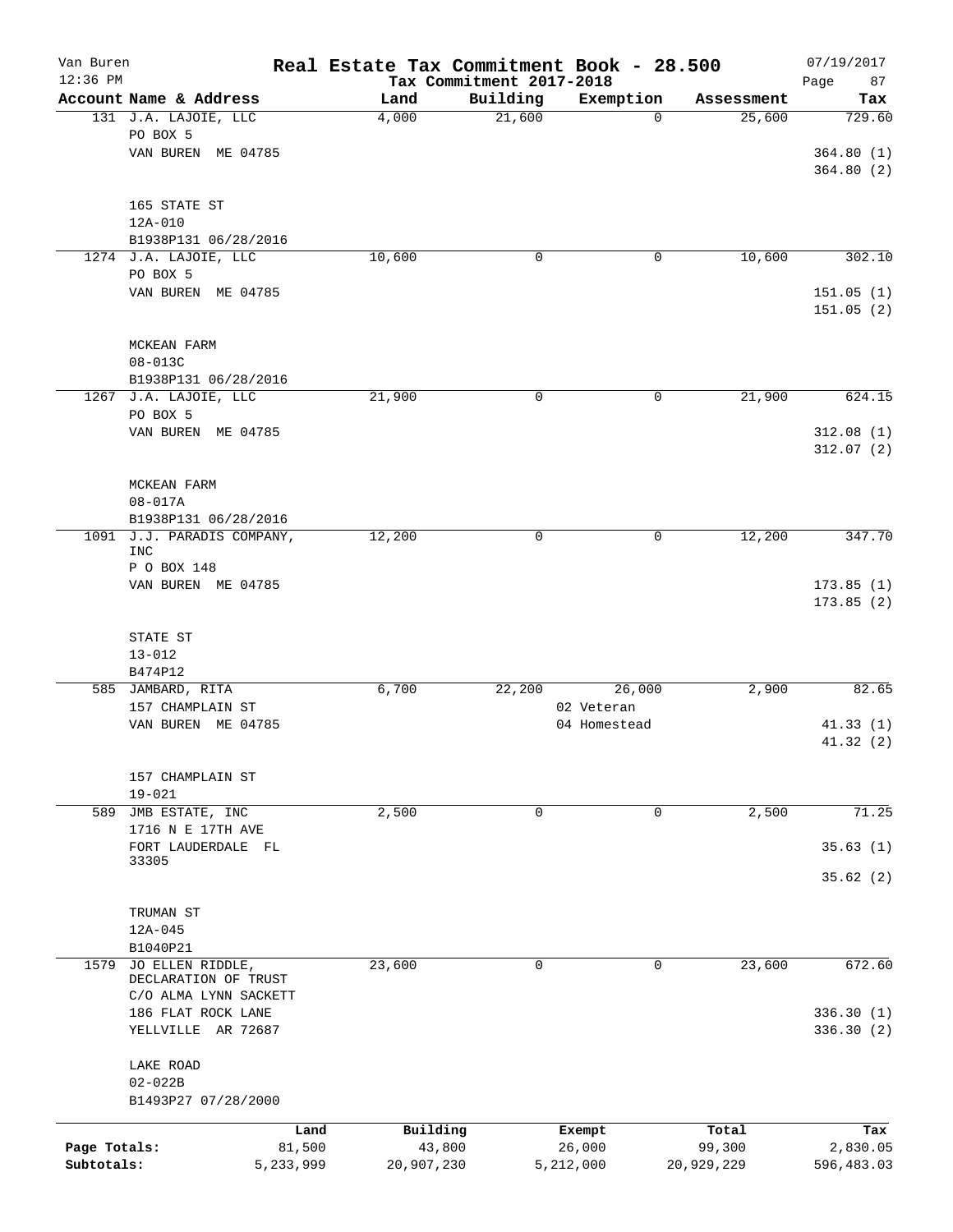| Van Buren<br>$12:36$ PM |                                                    |                     | Tax Commitment 2017-2018 | Real Estate Tax Commitment Book - 28.500 |                  | 07/19/2017<br>88<br>Page    |
|-------------------------|----------------------------------------------------|---------------------|--------------------------|------------------------------------------|------------------|-----------------------------|
|                         | Account Name & Address                             | Land                | Building                 | Exemption                                | Assessment       | Tax                         |
|                         | 1156 JOHNSON, ERIK A.<br>JOHNSON, DENISE M.        | 9,400               | 82,600                   | $\Omega$                                 | 92,000           | 2,622.00                    |
|                         | 8 MAIN ST.<br>VAN BUREN ME 04785                   |                     |                          |                                          |                  | 1,311.00(1)<br>1,311.00(2)  |
|                         | 8 MAIN ST                                          |                     |                          |                                          |                  |                             |
|                         | $13 - 045$<br>B1927P186 03/28/2016                 |                     |                          |                                          |                  |                             |
| 1366                    | JP MORGAN CHASE BANK,                              | 5,400               | 68,000                   | 0                                        | 73,400           | 2,091.90                    |
|                         | N.A.<br>531 MAIN ST                                |                     |                          |                                          |                  |                             |
|                         | VAN BUREN ME 04785                                 |                     |                          |                                          |                  | 1,045.95(1)<br>1,045.95(2)  |
|                         | 531 MAIN ST                                        |                     |                          |                                          |                  |                             |
|                         | $23 - 113$                                         |                     |                          |                                          |                  |                             |
|                         | B1667P138 01/19/2010<br>592 KALETA, DELCIA R       | 5,500               | 46,000                   | 26,000                                   | 25,500           | 726.75                      |
|                         | 129 VIOLETTE ST                                    |                     |                          | 04 Homestead                             |                  |                             |
|                         | VAN BUREN ME 04785                                 |                     |                          | 03 Veteran (Non-Maine<br>Enlisted)       |                  | 363.38(1)                   |
|                         |                                                    |                     |                          |                                          |                  | 363.37(2)                   |
|                         | 129 VIOLETTE ST<br>$16 - 062$                      |                     |                          |                                          |                  |                             |
|                         | B651P82<br>971 KANE, TIMOTHY                       | 6,600               | 79,400                   | 0                                        | 86,000           | 2,451.00                    |
|                         | KANE, AMANDA                                       |                     |                          |                                          |                  |                             |
|                         | 142 LAPLANTE HEIGHTS<br>VAN BUREN ME 04785         |                     |                          |                                          |                  | 1,225.50(1)<br>1, 225.50(2) |
|                         | 142 LAPLANTE HEIGHTS<br>18C-001A                   |                     |                          |                                          |                  |                             |
|                         | B1942P341 07/29/2016<br>593 KATAHDIN TRUST COMPANY | 18,000              | 263,100                  | 0                                        | 281,100          | 8,011.35                    |
|                         | P O BOX 36                                         |                     |                          |                                          |                  |                             |
|                         | HOULTON ME 04730                                   |                     |                          |                                          |                  | 4,005.68(1)<br>4,005.67(2)  |
|                         | 29 MAIN ST                                         |                     |                          |                                          |                  |                             |
|                         | $13 - 027$                                         |                     |                          |                                          |                  |                             |
|                         | B1231P264<br>595 KEEGAN VARIETY, LLC               | 5,300               | 34,100                   | 0                                        | 39,400           | 1,122.90                    |
|                         | 564 MAIN STREET                                    |                     |                          |                                          |                  |                             |
|                         | VAN BUREN ME 04785                                 |                     |                          |                                          |                  | 561.45(1)<br>561.45(2)      |
|                         |                                                    |                     |                          |                                          |                  |                             |
|                         | 564 MAIN ST<br>$24 - 016$                          |                     |                          |                                          |                  |                             |
|                         | B1461P146                                          |                     |                          |                                          |                  |                             |
|                         | 63 KENDRICK, JASON                                 | 4,100               | 11,800                   | 15,900                                   | 0                | 0.00                        |
|                         | 211 CHAMPLAIN ST<br>VAN BUREN ME 04785             |                     |                          | 04 Homestead                             |                  |                             |
|                         | 211 CHAMPLAIN ST<br>$19 - 052B$                    |                     |                          |                                          |                  |                             |
|                         | B1715P250 03/25/2011                               |                     |                          |                                          |                  |                             |
| Page Totals:            | Land<br>54,300                                     | Building<br>585,000 |                          | Exempt<br>41,900                         | Total<br>597,400 | Tax<br>17,025.90            |
| Subtotals:              | 5,288,299                                          | 21,492,230          |                          | 5,253,900                                | 21,526,629       | 613,508.93                  |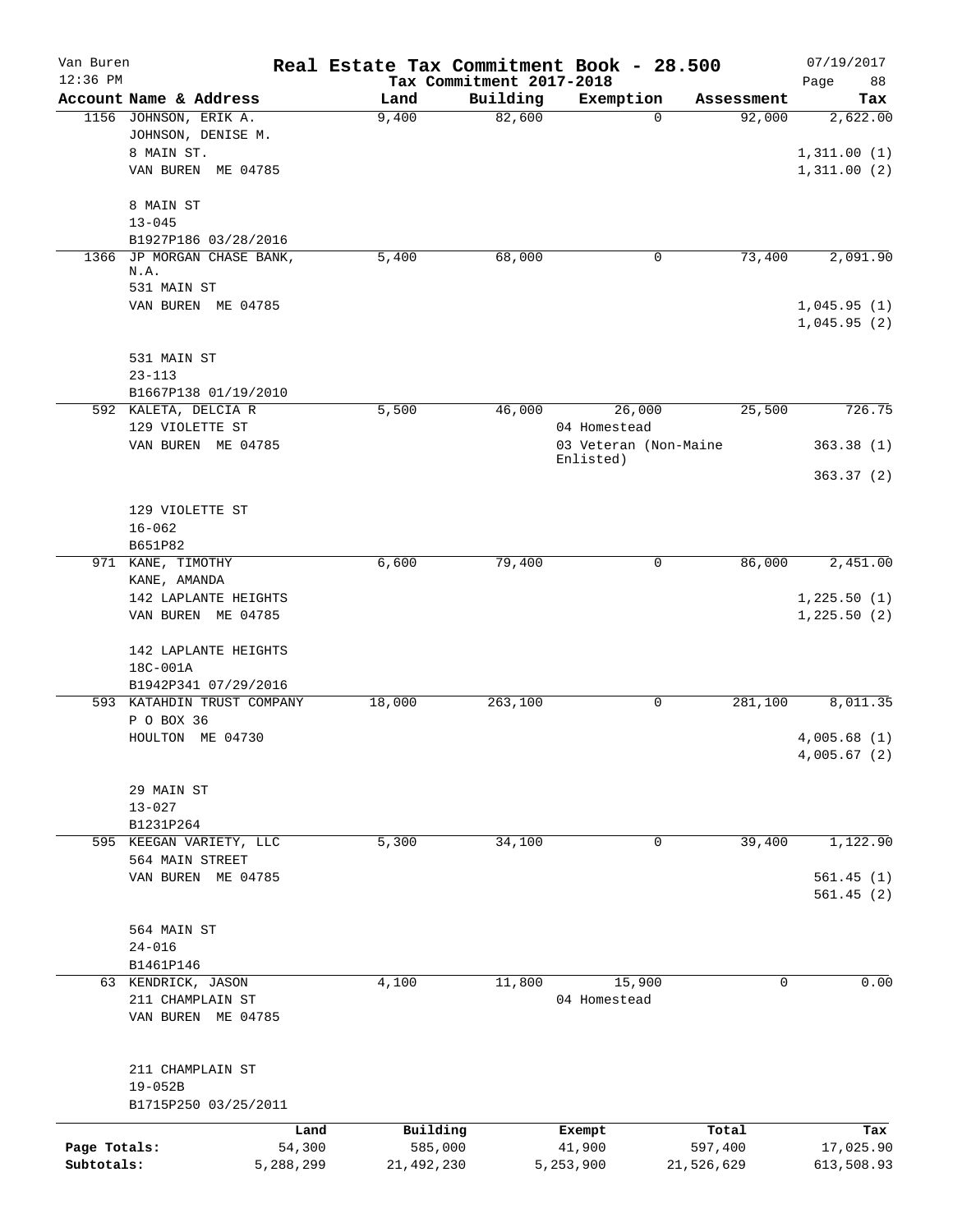| Van Buren    |                                      |                | Real Estate Tax Commitment Book - 28.500 |                     |                       | 07/19/2017             |
|--------------|--------------------------------------|----------------|------------------------------------------|---------------------|-----------------------|------------------------|
| 12:36 PM     | Account Name & Address               | Land           | Tax Commitment 2017-2018<br>Building     | Exemption           | Assessment            | Page<br>89<br>Tax      |
|              | 1062 KENNEDY, HEIDI M.               | 3,000          | $\mathbf 0$                              | 0                   | 3,000                 | 85.50                  |
|              | 103 NOTRE DAME ST                    |                |                                          |                     |                       |                        |
|              | VAN BUREN ME 04785                   |                |                                          |                     |                       | 42.75(1)               |
|              |                                      |                |                                          |                     |                       | 42.75 (2)              |
|              |                                      |                |                                          |                     |                       |                        |
|              | ST BRUNO ST                          |                |                                          |                     |                       |                        |
|              | $17 - 021$                           |                |                                          |                     |                       |                        |
|              | B1852P65 05/02/2014                  |                |                                          |                     |                       |                        |
|              | 597 KING, DONALD                     | 4,000          | 31,400                                   | 0                   | 35,400                | 1,008.90               |
|              | KING, GEORGETTE                      |                |                                          |                     |                       |                        |
|              | 7 KING ST.<br>ST. LEONARD NB E7E-2A7 |                |                                          |                     |                       | 504.45(1)<br>504.45(2) |
|              |                                      |                |                                          |                     |                       |                        |
|              | 345 MAIN ST                          |                |                                          |                     |                       |                        |
|              | $20 - 058$                           |                |                                          |                     |                       |                        |
|              | B815P22 08/27/1990                   |                |                                          |                     |                       |                        |
|              | 700 KING, ERNEST J.                  | 5,800          | 67,300                                   | 20,000              | 53,100                | 1,513.35               |
|              | 237 MAIN STREET                      |                |                                          | 04 Homestead        |                       |                        |
|              | VAN BUREN ME 04785                   |                |                                          |                     |                       | 756.68(1)              |
|              |                                      |                |                                          |                     |                       | 756.67(2)              |
|              |                                      |                |                                          |                     |                       |                        |
|              | 237 MAIN ST                          |                |                                          |                     |                       |                        |
|              | $18 - 036$                           |                |                                          |                     |                       |                        |
|              | B1893P227 06/03/2015                 |                |                                          |                     |                       |                        |
|              | 598 KING, ERNEST K                   | 3,000          | 24,700                                   | 20,000              | 7,700                 | 219.45                 |
|              | 114 PARK ST                          |                |                                          | 04 Homestead        |                       |                        |
|              | VAN BUREN ME 04785                   |                |                                          |                     |                       | 109.73(1)              |
|              |                                      |                |                                          |                     |                       | 109.72 (2)             |
|              |                                      |                |                                          |                     |                       |                        |
|              | 114 PARK ST                          |                |                                          |                     |                       |                        |
|              | $17 - 065$                           |                |                                          |                     |                       |                        |
|              | B1206P118<br>319 KNOX, BRIAN         | 3,600          | 27,800                                   | 0                   | 31,400                | 894.90                 |
|              | KASIAN, DANA                         |                |                                          |                     |                       |                        |
|              | 117 ADAMS ST                         |                |                                          |                     |                       | 447.45 (1)             |
|              | VAN BUREN ME 04785                   |                |                                          |                     |                       | 447.45 (2)             |
|              |                                      |                |                                          |                     |                       |                        |
|              | 540 MAIN ST                          |                |                                          |                     |                       |                        |
|              | $23 - 006$                           |                |                                          |                     |                       |                        |
|              | B1860P218 07/11/2014                 |                |                                          |                     |                       |                        |
|              | 600 KRAMARSKI, FRANCIS E             | 3,400          | 48,100                                   | 20,000              | 31,500                | 897.75                 |
|              | KRAMARSKI, VIOLA A                   |                |                                          | 04 Homestead        |                       |                        |
|              | 155 HIGH ST APT 101                  |                |                                          |                     |                       | 448.88 (1)             |
|              | VAN BUREN ME 04785                   |                |                                          |                     |                       | 448.87 (2)             |
|              |                                      |                |                                          |                     |                       |                        |
|              | 155 HIGH ST                          |                |                                          |                     |                       |                        |
|              | $14 - 083$                           |                |                                          |                     |                       |                        |
|              | B1436P18                             |                |                                          |                     |                       |                        |
| 147          | KRIEGER, KEVIN                       | 10,800         | 68,900                                   | 0                   | 79,700                | 2,271.45               |
|              | BROOKSIDE MANOR MOTEL                |                |                                          |                     |                       |                        |
|              | 142 MAIN STREET                      |                |                                          |                     |                       | 1, 135.73(1)           |
|              | VAN BUREN ME 04785                   |                |                                          |                     |                       | 1, 135.72(2)           |
|              | 142 MAIN STREET                      |                |                                          |                     |                       |                        |
|              | $17 - 068$                           |                |                                          |                     |                       |                        |
|              | B1469P307                            |                |                                          |                     |                       |                        |
|              |                                      |                |                                          |                     |                       |                        |
|              |                                      |                |                                          |                     |                       |                        |
| Page Totals: |                                      | Land<br>33,600 | Building<br>268,200                      | Exempt              | Total                 | Tax                    |
| Subtotals:   | 5,321,899                            |                | 21,760,430                               | 60,000<br>5,313,900 | 241,800<br>21,768,429 | 6,891.30<br>620,400.23 |
|              |                                      |                |                                          |                     |                       |                        |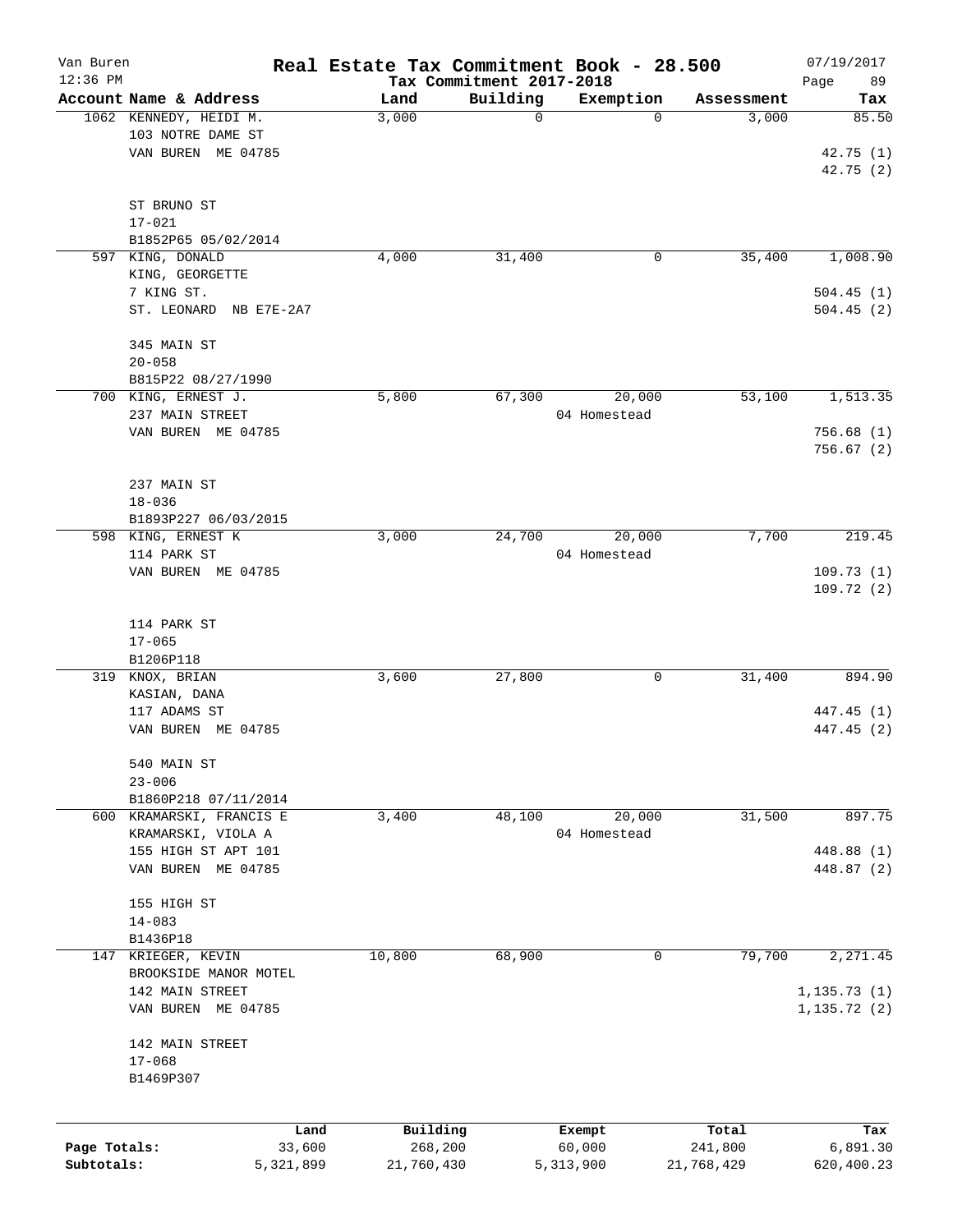| Van Buren<br>$12:36$ PM |                               |          | Tax Commitment 2017-2018 | Real Estate Tax Commitment Book - 28.500 |            | 07/19/2017<br>Page<br>90   |
|-------------------------|-------------------------------|----------|--------------------------|------------------------------------------|------------|----------------------------|
|                         | Account Name & Address        | Land     | Building                 | Exemption                                | Assessment | Tax                        |
|                         | 148 KRIEGER, KEVIN            | 4,200    | 30,000                   | 20,000                                   | 14,200     | 404.70                     |
|                         | BROOKSIDE MANOR MOTEL         |          |                          | 04 Homestead                             |            |                            |
|                         | 140 MAIN ST                   |          |                          |                                          |            | 202.35(1)                  |
|                         | VAN BUREN ME 04785            |          |                          |                                          |            | 202.35(2)                  |
|                         | 140 MAIN ST                   |          |                          |                                          |            |                            |
|                         | $17 - 069$                    |          |                          |                                          |            |                            |
|                         | 602 LABBE, KENNETH            | 8,000    | 95,800                   | 0                                        | 103,800    | 2,958.30                   |
|                         | 177 LYNNE ST                  |          |                          |                                          |            |                            |
|                         | VAN BUREN ME 04785            |          |                          |                                          |            | 1,479.15(1)<br>1,479.15(2) |
|                         | 268 MAIN ST                   |          |                          |                                          |            |                            |
|                         | $18 - 061$                    |          |                          |                                          |            |                            |
|                         | B1283P270                     |          |                          |                                          |            |                            |
|                         | 619 LABBE, KENNETH H          | 3,000    | 0                        | 0                                        | 3,000      | 85.50                      |
|                         | 177 LYNNE ST                  |          |                          |                                          |            |                            |
|                         | VAN BUREN ME 04785            |          |                          |                                          |            | 42.75 (1)                  |
|                         |                               |          |                          |                                          |            | 42.75(2)                   |
|                         | MAIN ST                       |          |                          |                                          |            |                            |
|                         | $18 - 062$                    |          |                          |                                          |            |                            |
|                         | B1496P314                     |          |                          |                                          |            |                            |
| 617                     | LABBE, KENNETH H              | 3,200    | 0                        | 0                                        | 3,200      | 91.20                      |
|                         | 177 LYNNE ST                  |          |                          |                                          |            |                            |
|                         | VAN BUREN ME 04785            |          |                          |                                          |            | 45.60(1)<br>45.60 (2)      |
|                         |                               |          |                          |                                          |            |                            |
|                         | MAIN ST                       |          |                          |                                          |            |                            |
|                         | $18 - 060$                    |          |                          |                                          |            |                            |
|                         | B1496P314                     |          |                          |                                          |            |                            |
|                         | 603 LABBE, KENNETH H          | 4,600    | 43,500                   | 20,000                                   | 28,100     | 800.85                     |
|                         | 177 LYNNE ST                  |          |                          | 04 Homestead                             |            |                            |
|                         | VAN BUREN ME 04785            |          |                          |                                          |            | 400.43(1)                  |
|                         |                               |          |                          |                                          |            | 400.42(2)                  |
|                         | 177 LYNNE ST                  |          |                          |                                          |            |                            |
|                         | $19 - 067$                    |          |                          |                                          |            |                            |
|                         | B1205P324                     |          |                          |                                          |            |                            |
|                         | 601 LABBE, VICKIE A           | 200      | 0                        | 0                                        | 200        | 5.70                       |
|                         | 25 PYA ROAD                   |          |                          |                                          |            |                            |
|                         | PORTLAND ME 04103             |          |                          |                                          |            | 2.85(1)                    |
|                         |                               |          |                          |                                          |            | 2.85(2)                    |
|                         | SMITH ST.                     |          |                          |                                          |            |                            |
|                         | $03A - 045$                   |          |                          |                                          |            |                            |
|                         | B1747P249 01/05/2012 B489P219 |          |                          |                                          |            |                            |
|                         | 624 LABRECK, LISA M           | 3,600    | 54,700                   | 20,000                                   | 38,300     | 1,091.55                   |
|                         | 113 HILLSIDE ST               |          |                          | 04 Homestead                             |            |                            |
|                         | VAN BUREN ME 04785            |          |                          |                                          |            | 545.78 (1)                 |
|                         |                               |          |                          |                                          |            | 545.77 (2)                 |
|                         | 113 HILLSIDE ST               |          |                          |                                          |            |                            |
|                         | $23 - 061$                    |          |                          |                                          |            |                            |
|                         | B1375P87 10/21/2003           |          |                          |                                          |            |                            |
|                         |                               |          |                          |                                          |            |                            |
|                         | Land                          | Building |                          | Exempt                                   | Total      | Tax                        |
| Page Totals:            | 26,800                        | 224,000  |                          | 60,000                                   | 190,800    | 5,437.80                   |

**Subtotals:** 5,348,699 21,984,430 5,373,900 21,959,229 625,838.03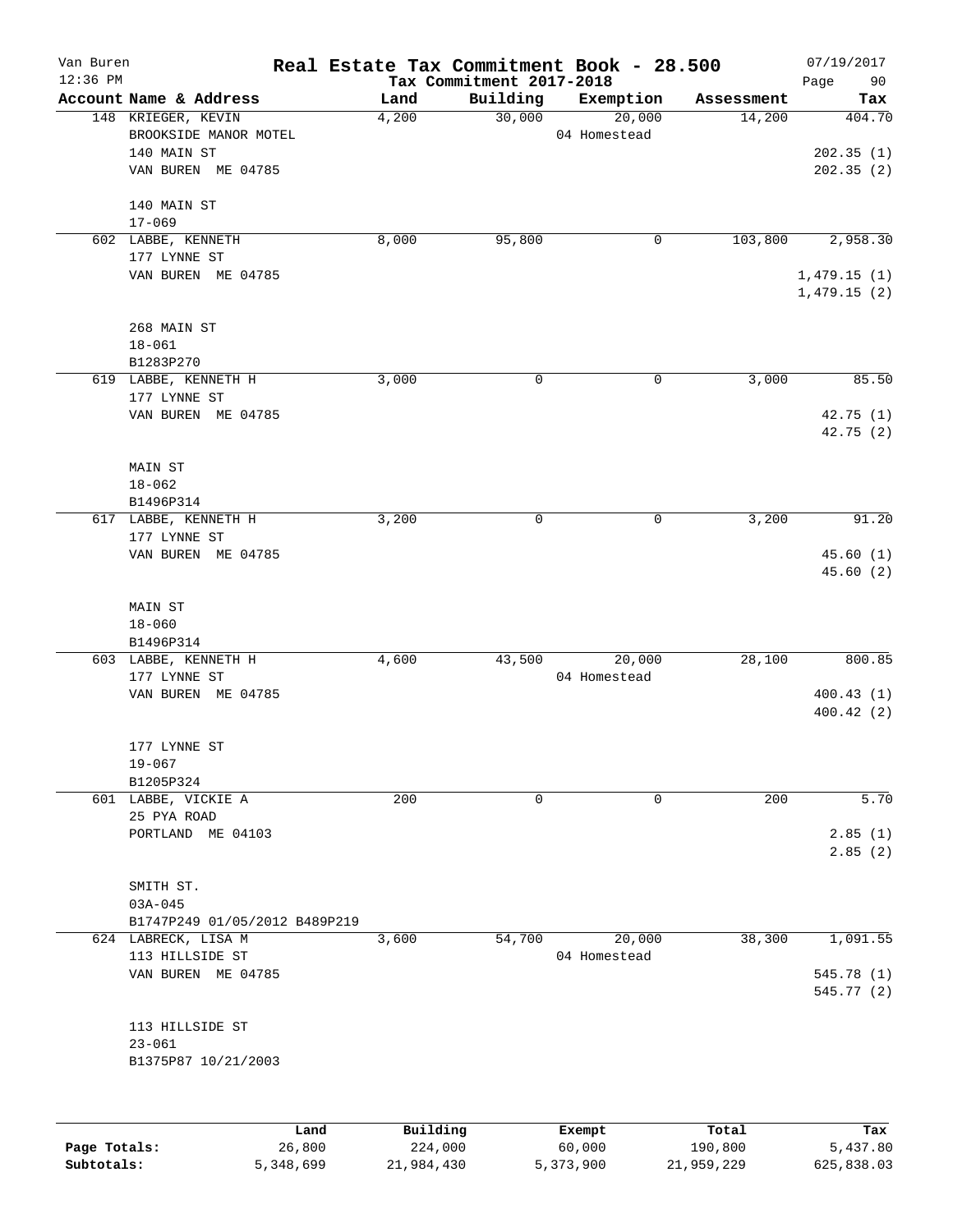| Van Buren<br>$12:36$ PM |                                         |           | Real Estate Tax Commitment Book - 28.500 | Tax Commitment 2017-2018 |              |              | 07/19/2017<br>91 |
|-------------------------|-----------------------------------------|-----------|------------------------------------------|--------------------------|--------------|--------------|------------------|
|                         | Account Name & Address                  |           | Land                                     | Building                 | Exemption    | Assessment   | Page<br>Tax      |
|                         | 626 LABRECQUE, LINDA A                  |           | 4,600                                    | 43,200                   | 26,000       | 21,800       | 621.30           |
|                         | 151 STATE ST                            |           |                                          |                          | 02 Veteran   |              |                  |
|                         | VAN BUREN ME 04785                      |           |                                          |                          | 04 Homestead |              | 310.65(1)        |
|                         |                                         |           |                                          |                          |              |              | 310.65(2)        |
|                         |                                         |           |                                          |                          |              |              |                  |
|                         | 151 STATE ST                            |           |                                          |                          |              |              |                  |
|                         | 12A-005                                 |           |                                          |                          |              |              |                  |
|                         | B810P128                                |           |                                          |                          |              |              |                  |
|                         | 628 LAGASSE, ALAN J                     |           | 3,700                                    | 49,900                   | 20,000       | 33,600       | 957.60           |
|                         | LAGASSE, STELLA M                       |           |                                          |                          | 04 Homestead |              |                  |
|                         | 110 TYLER ST                            |           |                                          |                          |              |              | 478.80 (1)       |
|                         | VAN BUREN ME 04785                      |           |                                          |                          |              |              | 478.80 (2)       |
|                         | 110 TYLER ST                            |           |                                          |                          |              |              |                  |
|                         | $18 - 133$                              |           |                                          |                          |              |              |                  |
|                         | B640P29 02/05/1985                      |           |                                          |                          |              |              |                  |
|                         | 1083 LAJOIE FUNERAL HOME,               |           | 2,600                                    | 3,600                    |              | 6,200<br>0   | 176.70           |
|                         | INC                                     |           |                                          |                          |              |              |                  |
|                         | 118 HIGH ST                             |           |                                          |                          |              |              |                  |
|                         | VAN BUREN ME 04785                      |           |                                          |                          |              |              | 88.35(1)         |
|                         |                                         |           |                                          |                          |              |              | 88.35(2)         |
|                         |                                         |           |                                          |                          |              |              |                  |
|                         | HIGH ST (PARKING LOT)                   |           |                                          |                          |              |              |                  |
|                         | 14-134A                                 |           |                                          |                          |              |              |                  |
|                         | B1821P256 08/01/2013                    |           |                                          |                          |              |              |                  |
|                         | 1084 LAJOIE FUNERAL HOME,<br><b>INC</b> |           | 3,400                                    | 167,100                  |              | 170,500<br>0 | 4,859.25         |
|                         | 118 HIGH ST                             |           |                                          |                          |              |              |                  |
|                         | VAN BUREN ME 04785                      |           |                                          |                          |              |              | 2,429.63(1)      |
|                         |                                         |           |                                          |                          |              |              | 2,429.62(2)      |
|                         |                                         |           |                                          |                          |              |              |                  |
|                         | 118 HIGH ST                             |           |                                          |                          |              |              |                  |
|                         | $14 - 122$                              |           |                                          |                          |              |              |                  |
|                         | B1821P256 08/01/2013                    |           |                                          |                          |              |              |                  |
|                         | 1541 LAJOIE GROWERS, LLC                |           | 18,700                                   | 0                        |              | 18,700<br>0  | 532.95           |
|                         | 121 FERRY ST                            |           |                                          |                          |              |              |                  |
|                         | VAN BUREN ME 04785                      |           |                                          |                          |              |              | 266.48(1)        |
|                         |                                         |           |                                          |                          |              |              | 266.47 (2)       |
|                         |                                         |           |                                          |                          |              |              |                  |
|                         | UPLAND ROAD                             |           |                                          |                          |              |              |                  |
|                         | $14 - 035B$                             |           |                                          |                          |              |              |                  |
|                         | B1731P233 08/10/2011                    |           |                                          |                          |              |              |                  |
|                         | 1580 LAJOIE GROWERS, LLC                |           | 8,000                                    | 296,900                  |              | 304,900<br>0 | 8,689.65         |
|                         | 121 FERRY ST                            |           |                                          |                          |              |              |                  |
|                         | Van Buren ME 04785                      |           |                                          |                          |              |              | 4,344.83(1)      |
|                         |                                         |           |                                          |                          |              |              | 4,344.82 (2)     |
|                         |                                         |           |                                          |                          |              |              |                  |
|                         | 128 PIERCE ST                           |           |                                          |                          |              |              |                  |
|                         | $18 - 048A$<br>B1899P109 07/20/2015     |           |                                          |                          |              |              |                  |
|                         | 1435 LAJOIE GROWERS, LLC                |           | 8,300                                    | $\mathbf 0$              |              | 8,300<br>0   | 236.55           |
|                         | 120 TOWER DRIVE                         |           |                                          |                          |              |              |                  |
|                         | VAN BUREN ME 04785                      |           |                                          |                          |              |              | 118.28(1)        |
|                         |                                         |           |                                          |                          |              |              | 118.27(2)        |
|                         | PRODUCE DRIVE                           |           |                                          |                          |              |              |                  |
|                         | $06 - 025D$                             |           |                                          |                          |              |              |                  |
|                         | B1675P138 04/15/2010                    |           |                                          |                          |              |              |                  |
|                         |                                         | Land      | Building                                 |                          | Exempt       | Total        | Tax              |
| Page Totals:            |                                         | 49,300    | 560,700                                  |                          | 46,000       | 564,000      | 16,074.00        |
| Subtotals:              |                                         | 5,397,999 | 22,545,130                               |                          | 5,419,900    | 22,523,229   | 641,912.03       |
|                         |                                         |           |                                          |                          |              |              |                  |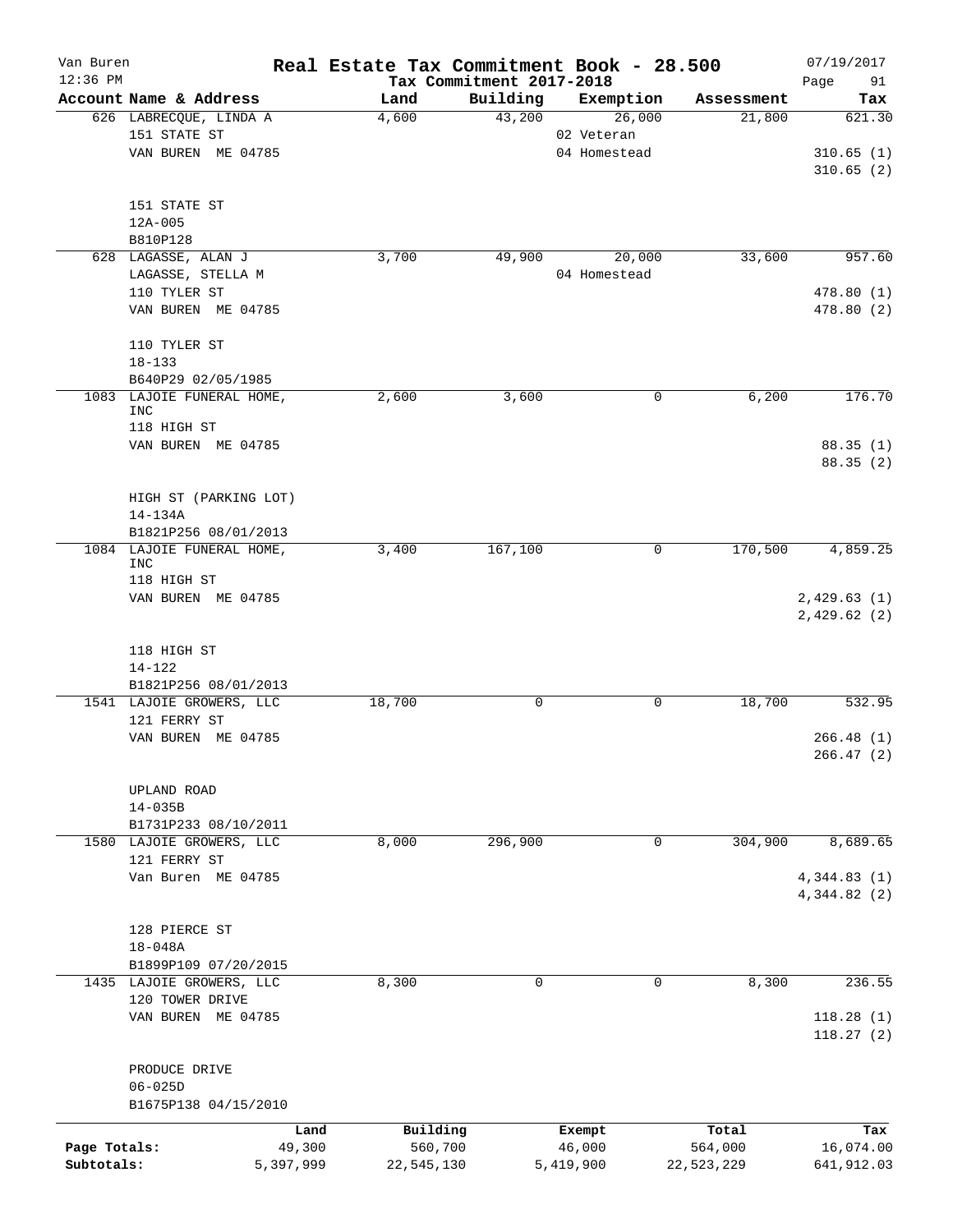| Van Buren<br>$12:36$ PM |                                    | Real Estate Tax Commitment Book - 28.500 | Tax Commitment 2017-2018 |              |            | 07/19/2017<br>92<br>Page |
|-------------------------|------------------------------------|------------------------------------------|--------------------------|--------------|------------|--------------------------|
|                         | Account Name & Address             | Land                                     | Building                 | Exemption    | Assessment | Tax                      |
|                         | 1546 LAJOIE LIVING TRUST           | 3,800                                    | $\Omega$                 | $\Omega$     | 3,800      | 108.30                   |
|                         | LAJOIE, DOMINIC &                  |                                          |                          |              |            |                          |
|                         | RACHEL (TRUSTEES)                  |                                          |                          |              |            |                          |
|                         | 140 ADAMS ST                       |                                          |                          |              |            | 54.15(1)                 |
|                         | VAN BUREN ME 04785                 |                                          |                          |              |            | 54.15(2)                 |
|                         | ADAMS STREET                       |                                          |                          |              |            |                          |
|                         | $06 - 003C$                        |                                          |                          |              |            |                          |
|                         | B1843P138 01/23/2014               |                                          |                          |              |            |                          |
|                         | 640 LAJOIE LIVING TRUST            | 15,600                                   | 0                        | 0            | 15,600     | 444.60                   |
|                         | LAJOIE, DOMINIC J. &               |                                          |                          |              |            |                          |
|                         | RACHEL M. (TRUSTEES)               |                                          |                          |              |            |                          |
|                         | 140 ADAMS ST.                      |                                          |                          |              |            | 222.30(1)                |
|                         | VAN BUREN ME 04785                 |                                          |                          |              |            | 222.30(2)                |
|                         | ALEXANDER RD                       |                                          |                          |              |            |                          |
|                         | $07 - 020$                         |                                          |                          |              |            |                          |
|                         | B1749P212 01/23/2012               |                                          |                          |              |            |                          |
|                         | 631 LAJOIE, BRIAN J                | 4,400                                    | 54,000                   | 20,000       | 38,400     | 1,094.40                 |
|                         | LAJOIE, LORRAINE A                 |                                          |                          | 04 Homestead |            |                          |
|                         | 110 MCKINLEY ST                    |                                          |                          |              |            | 547.20(1)                |
|                         | VAN BUREN ME 04785                 |                                          |                          |              |            | 547.20 (2)               |
|                         | 110 MCKINLEY ST                    |                                          |                          |              |            |                          |
|                         | $14 - 140$                         |                                          |                          |              |            |                          |
|                         | B529P163                           |                                          |                          |              |            |                          |
|                         | 633 LAJOIE, DOMINIC J<br>(TRUSTEE) | 5,900                                    | 67,700                   | 0            | 73,600     | 2,097.60                 |
|                         | LAJOIE, RACHEL M                   |                                          |                          |              |            |                          |
|                         | (TRUSTEE)                          |                                          |                          |              |            |                          |
|                         | 140 ADAMS STREET                   |                                          |                          |              |            | 1,048.80(1)              |
|                         | VAN BUREN ME 04785                 |                                          |                          |              |            | 1,048.80(2)              |
|                         | 114 STATE ST                       |                                          |                          |              |            |                          |
|                         | $13 - 024A$                        |                                          |                          |              |            |                          |
|                         | B1749P217 01/23/2012 B639P213      |                                          |                          |              |            |                          |
|                         | 655 LAJOIE, DOMINIC J<br>(TRUSTEE) | 800                                      | 0                        | 0            | 800        | 22.80                    |
|                         | LAJOIE, RACHEL M                   |                                          |                          |              |            |                          |
|                         | (TRUSTEE)                          |                                          |                          |              |            |                          |
|                         | 140 ADAMS STREET                   |                                          |                          |              |            | 11.40(1)                 |
|                         | VAN BUREN ME 04785                 |                                          |                          |              |            | 11.40(2)                 |
|                         | OFF MAIN STREET                    |                                          |                          |              |            |                          |
|                         | $08 - 033D$                        |                                          |                          |              |            |                          |
|                         | B1749P222 01/23/2012 B1449P220     |                                          |                          |              |            |                          |
|                         | 638 LAJOIE, DOMINIC J<br>(TRUSTEE) | 35,400                                   | $\Omega$                 | 0            | 35,400     | 1,008.90                 |
|                         | LAJOIE, RACHEL M<br>(TRUSTEE)      | Acres<br>95.00                           |                          |              |            |                          |
|                         | 140 ADAMS STREET                   |                                          |                          |              |            | 504.45(1)                |
|                         | VAN BUREN ME 04785                 |                                          |                          |              |            | 504.45(2)                |
|                         | NOEL OUELLETTE FARM                |                                          |                          |              |            |                          |
|                         | $07 - 014$                         |                                          |                          |              |            |                          |
|                         | B1749P212 01/23/2012               |                                          |                          |              |            |                          |
|                         |                                    |                                          |                          |              |            |                          |

|              | Land      | Building   | Exempt    | Total      | Tax        |
|--------------|-----------|------------|-----------|------------|------------|
| Page Totals: | 65,900    | 121,700    | 20,000    | 167,600    | 4,776.60   |
| Subtotals:   | 5,463,899 | 22,666,830 | 5,439,900 | 22,690,829 | 646,688.63 |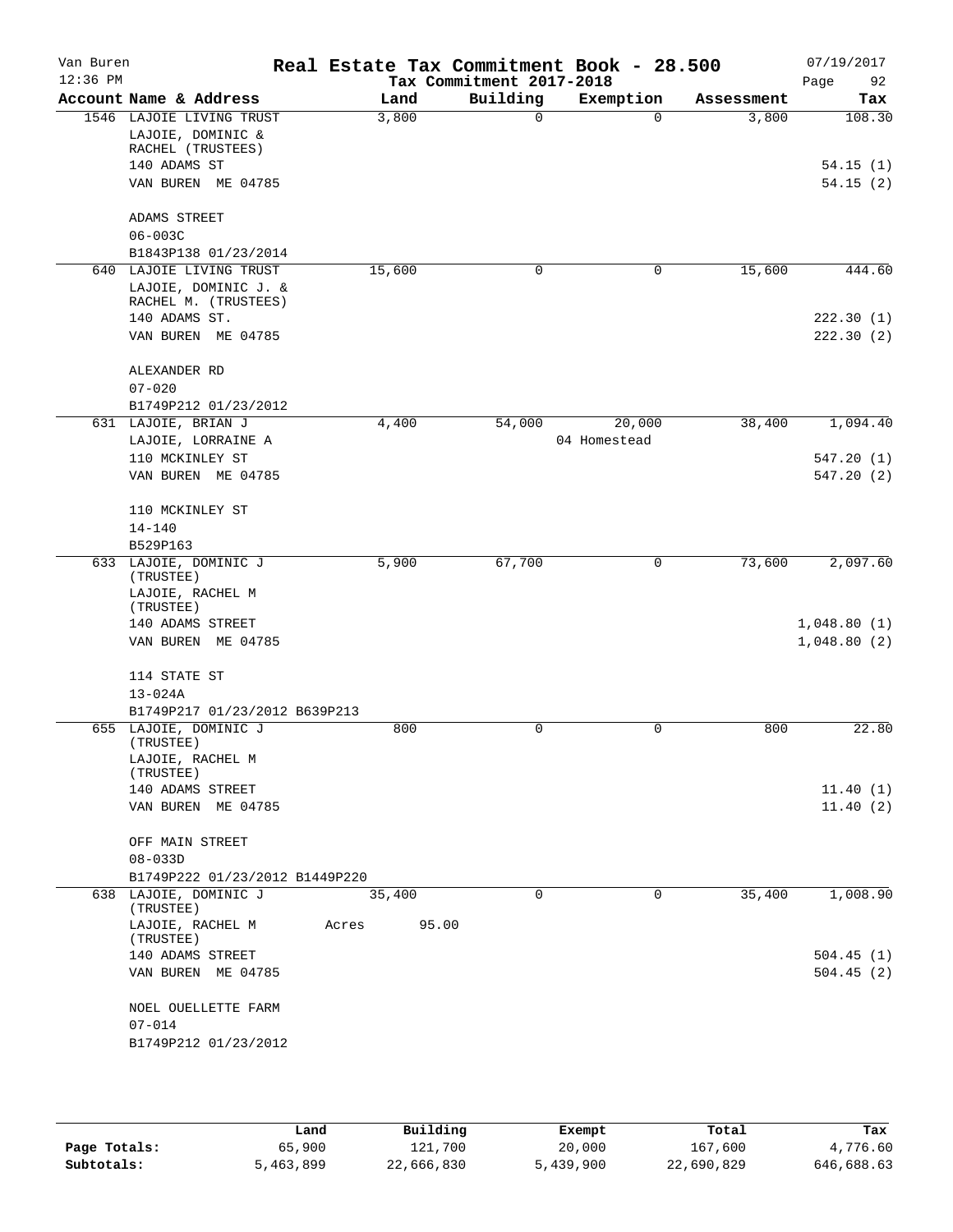| Van Buren    |                                              | Real Estate Tax Commitment Book - 28.500 |                                      |                  |                  | 07/19/2017                 |
|--------------|----------------------------------------------|------------------------------------------|--------------------------------------|------------------|------------------|----------------------------|
| $12:36$ PM   | Account Name & Address                       | Land                                     | Tax Commitment 2017-2018<br>Building | Exemption        | Assessment       | Page<br>93<br>Tax          |
|              | 270 LAJOIE, DOMINIC J                        | 14,100                                   | 148,000                              | 20,000           | 142,100          | 4,049.85                   |
|              | (TRUSTEE)                                    |                                          |                                      |                  |                  |                            |
|              | LAJOIE, RACHEL M<br>(TRUSTEE)                |                                          |                                      | 04 Homestead     |                  |                            |
|              | 140 ADAMS STREET                             |                                          |                                      |                  |                  | 2,024.93(1)                |
|              | VAN BUREN ME 04785                           |                                          |                                      |                  |                  | 2,024.92 (2)               |
|              | 140 ADAMS ST                                 |                                          |                                      |                  |                  |                            |
|              | $06 - 003B$                                  |                                          |                                      |                  |                  |                            |
|              | B1749P224 01/23/2012 B1733P252 08/29/2011    |                                          |                                      |                  |                  |                            |
|              | 639 LAJOIE, DOMINIC J                        | 1,300                                    | 6,500                                | 0                | 7,800            | 222.30                     |
|              | (TRUSTEE)<br>LAJOIE, RACHEL M                |                                          |                                      |                  |                  |                            |
|              | (TRUSTEE)                                    |                                          |                                      |                  |                  |                            |
|              | 140 ADAMS STREET                             |                                          |                                      |                  |                  | 111.15(1)                  |
|              | VAN BUREN ME 04785                           |                                          |                                      |                  |                  | 111.15(2)                  |
|              | VIOLETTE SIDING                              |                                          |                                      |                  |                  |                            |
|              | $08 - 034C$                                  |                                          |                                      |                  |                  |                            |
|              | B1749P212 01/23/2012                         |                                          |                                      |                  |                  |                            |
|              | 636 LAJOIE, DOMINIC J<br>$(\textsc{TRUE})$   | 8,400                                    | 73,700                               | 0                | 82,100           | 2,339.85                   |
|              | LAJOIE, RACHEL M                             |                                          |                                      |                  |                  |                            |
|              | (TRUSTEE)                                    |                                          |                                      |                  |                  |                            |
|              | 140 ADAMS STREET<br>VAN BUREN ME 04785       |                                          |                                      |                  |                  | 1,169.93(1)<br>1,169.92(2) |
|              |                                              |                                          |                                      |                  |                  |                            |
|              | 171 UPLAND RD                                |                                          |                                      |                  |                  |                            |
|              | $14 - 035A$<br>B1749P209 01/23/2012 B1025P55 |                                          |                                      |                  |                  |                            |
|              | 634 LAJOIE, DOMINIC J                        | 27,600                                   | 0                                    | 0                | 27,600           | 786.60                     |
|              | (TRUSTEE)<br>LAJOIE, RACHEL M                |                                          |                                      |                  |                  |                            |
|              | (TRUSTEE)                                    |                                          |                                      |                  |                  |                            |
|              | 140 ADAMS STREET                             |                                          |                                      |                  |                  | 393.30 (1)                 |
|              | VAN BUREN ME 04785                           |                                          |                                      |                  |                  | 393.30 (2)                 |
|              | ALEXANDER ROAD                               |                                          |                                      |                  |                  |                            |
|              | $08 - 033A$                                  |                                          |                                      |                  |                  |                            |
|              | B1749P219 01/23/2012 B647P81                 |                                          |                                      |                  |                  |                            |
|              | 632 LAJOIE, DOMINIC J<br>(TRUSTEE)           | 21,500                                   | 0                                    | $\mathbf 0$      | 21,500           | 612.75                     |
|              | LAJOIE, RACHEL M                             |                                          |                                      |                  |                  |                            |
|              | (TRUSTEE)                                    |                                          |                                      |                  |                  |                            |
|              | 140 ADAMS STREET<br>VAN BUREN<br>ME 04785    |                                          |                                      |                  |                  | 306.38(1)<br>306.37(2)     |
|              |                                              |                                          |                                      |                  |                  |                            |
|              | ALEXANDER ROAD                               |                                          |                                      |                  |                  |                            |
|              | $08 - 036B$                                  |                                          |                                      |                  |                  |                            |
|              | B1749P219 01/23/2012 B1359P182               |                                          |                                      | 0                |                  |                            |
|              | 635 LAJOIE, DOMINIC J<br>(TRUSTEE)           | 32,900                                   | 68,800                               |                  | 101,700          | 2,898.45                   |
|              | LAJOIE, RACHEL M                             |                                          |                                      |                  |                  |                            |
|              | (TRUSTEE)                                    |                                          |                                      |                  |                  |                            |
|              | 140 ADAMS STREET<br>VAN BUREN<br>ME 04785    |                                          |                                      |                  |                  | 1,449.23(1)<br>1,449.22(2) |
|              |                                              |                                          |                                      |                  |                  |                            |
|              | RR 1<br>$08 - 053A$                          |                                          |                                      |                  |                  |                            |
|              | B1749P212 01/23/2012                         |                                          |                                      |                  |                  |                            |
|              |                                              |                                          |                                      |                  |                  |                            |
| Page Totals: | Land<br>105,800                              | Building<br>297,000                      |                                      | Exempt<br>20,000 | Total<br>382,800 | Tax<br>10,909.80           |
| Subtotals:   | 5,569,699                                    | 22,963,830                               |                                      | 5,459,900        | 23,073,629       | 657,598.43                 |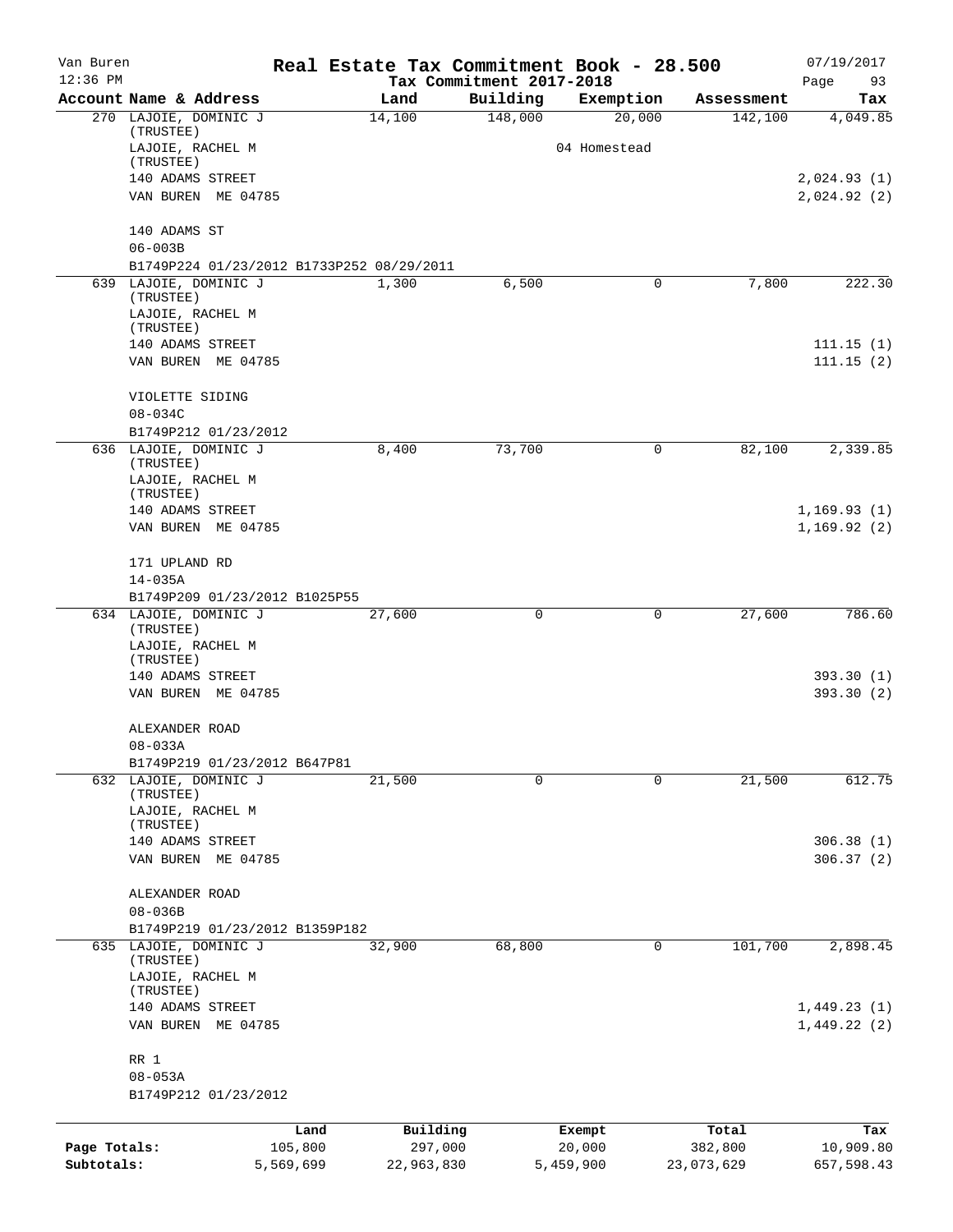| Van Buren<br>$12:36$ PM |                                           |                | Real Estate Tax Commitment Book - 28.500<br>Tax Commitment 2017-2018 |          |                  |                 | 07/19/2017<br>94     |
|-------------------------|-------------------------------------------|----------------|----------------------------------------------------------------------|----------|------------------|-----------------|----------------------|
|                         | Account Name & Address                    |                | Land                                                                 | Building | Exemption        | Assessment      | Page<br>Tax          |
|                         | 642 LAJOIE, GERARD                        |                | 5,000                                                                | 53,200   | 20,000           | 38,200          | 1,088.70             |
|                         | LAJOIE, BERNADETTE                        |                |                                                                      |          | 04 Homestead     |                 |                      |
|                         | 112 JACKSON STREET                        |                |                                                                      |          |                  |                 | 544.35(1)            |
|                         | VAN BUREN ME 04785                        |                |                                                                      |          |                  |                 | 544.35 (2)           |
|                         | 112 JACKSON ST                            |                |                                                                      |          |                  |                 |                      |
|                         | $18 - 091$                                |                |                                                                      |          |                  |                 |                      |
|                         | B931P228                                  |                |                                                                      |          |                  |                 |                      |
|                         | 134 LAJOIE, JAY G                         |                | 1,300                                                                | 0        | 0                | 1,300           | 37.05                |
|                         | P.O. BOX 5                                |                |                                                                      |          |                  |                 |                      |
|                         | VAN BUREN ME 04785                        |                |                                                                      |          |                  |                 | 18.53(1)<br>18.52(2) |
|                         | TRUMAN STREET                             |                |                                                                      |          |                  |                 |                      |
|                         | 12A-042                                   |                |                                                                      |          |                  |                 |                      |
|                         | B1608P289 08/13/2008                      |                |                                                                      |          |                  |                 |                      |
|                         | 130 LAJOIE, JAY G                         |                | 5,400                                                                | 0        | 0                | 5,400           | 153.90               |
|                         | P.O. BOX 5                                |                |                                                                      |          |                  |                 |                      |
|                         | VAN BUREN ME 04785                        |                |                                                                      |          |                  |                 | 76.95(1)             |
|                         |                                           |                |                                                                      |          |                  |                 | 76.95(2)             |
|                         |                                           |                |                                                                      |          |                  |                 |                      |
|                         | TRUMAN ST                                 |                |                                                                      |          |                  |                 |                      |
|                         | $12A - 044$                               |                |                                                                      |          |                  |                 |                      |
|                         | B1608P289 08/13/2008                      |                |                                                                      |          |                  |                 |                      |
|                         | 230 LAJOIE, JAY G                         |                | 2,600                                                                | 0        | 0                | 2,600           | 74.10                |
|                         | P.O. BOX 5                                |                |                                                                      |          |                  |                 |                      |
|                         | VAN BUREN ME 04785                        |                |                                                                      |          |                  |                 | 37.05(1)<br>37.05(2) |
|                         |                                           |                |                                                                      |          |                  |                 |                      |
|                         | ST. BRUNO STREET<br>18-087B               |                |                                                                      |          |                  |                 |                      |
|                         | B1738P32 10/07/2011                       |                |                                                                      |          |                  |                 |                      |
|                         | 132 LAJOIE, JAY G                         |                | 5,800                                                                | 0        | 0                | 5,800           | 165.30               |
|                         | P.O. BOX 5                                |                |                                                                      |          |                  |                 |                      |
|                         | VAN BUREN ME 04785                        |                |                                                                      |          |                  |                 | 82.65(1)             |
|                         |                                           |                |                                                                      |          |                  |                 | 82.65(2)             |
|                         | TRUMAN ST                                 |                |                                                                      |          |                  |                 |                      |
|                         | $12A - 043$                               |                |                                                                      |          |                  |                 |                      |
|                         | B1608P289 08/12/2008 B1608P289 08/13/2008 |                |                                                                      |          |                  |                 |                      |
|                         | 129 LAJOIE, JAY G                         |                | 7,800                                                                | 51,400   | 20,000           | 39,200          | 1,117.20             |
|                         | 165 STATE STREET                          |                |                                                                      |          | 04 Homestead     |                 |                      |
|                         | VAN BUREN ME 04785                        |                |                                                                      |          |                  |                 | 558.60(1)            |
|                         |                                           |                |                                                                      |          |                  |                 | 558.60(2)            |
|                         |                                           |                |                                                                      |          |                  |                 |                      |
|                         | 171 STATE ST                              |                |                                                                      |          |                  |                 |                      |
|                         | $12A - 030$                               |                |                                                                      |          |                  |                 |                      |
|                         | B1659P6 10/23/2009 B1223P207              |                |                                                                      |          |                  |                 |                      |
|                         | 133 LAJOIE, JAY G                         |                | 1,900                                                                | 0        | 0                | 1,900           | 54.15                |
|                         | P.O. BOX 5<br>VAN BUREN ME 04785          |                |                                                                      |          |                  |                 |                      |
|                         |                                           |                |                                                                      |          |                  |                 | 27.08(1)<br>27.07(2) |
|                         | JOHNSON DRIVE                             |                |                                                                      |          |                  |                 |                      |
|                         | 12A-042C                                  |                |                                                                      |          |                  |                 |                      |
|                         | B1608P289 08/13/2008                      |                |                                                                      |          |                  |                 |                      |
|                         |                                           |                |                                                                      |          |                  |                 |                      |
| Page Totals:            |                                           | Land<br>29,800 | Building<br>104,600                                                  |          | Exempt<br>40,000 | Total<br>94,400 | Tax<br>2,690.40      |
| Subtotals:              |                                           | 5,599,499      | 23,068,430                                                           |          | 5,499,900        | 23, 168, 029    | 660,288.83           |
|                         |                                           |                |                                                                      |          |                  |                 |                      |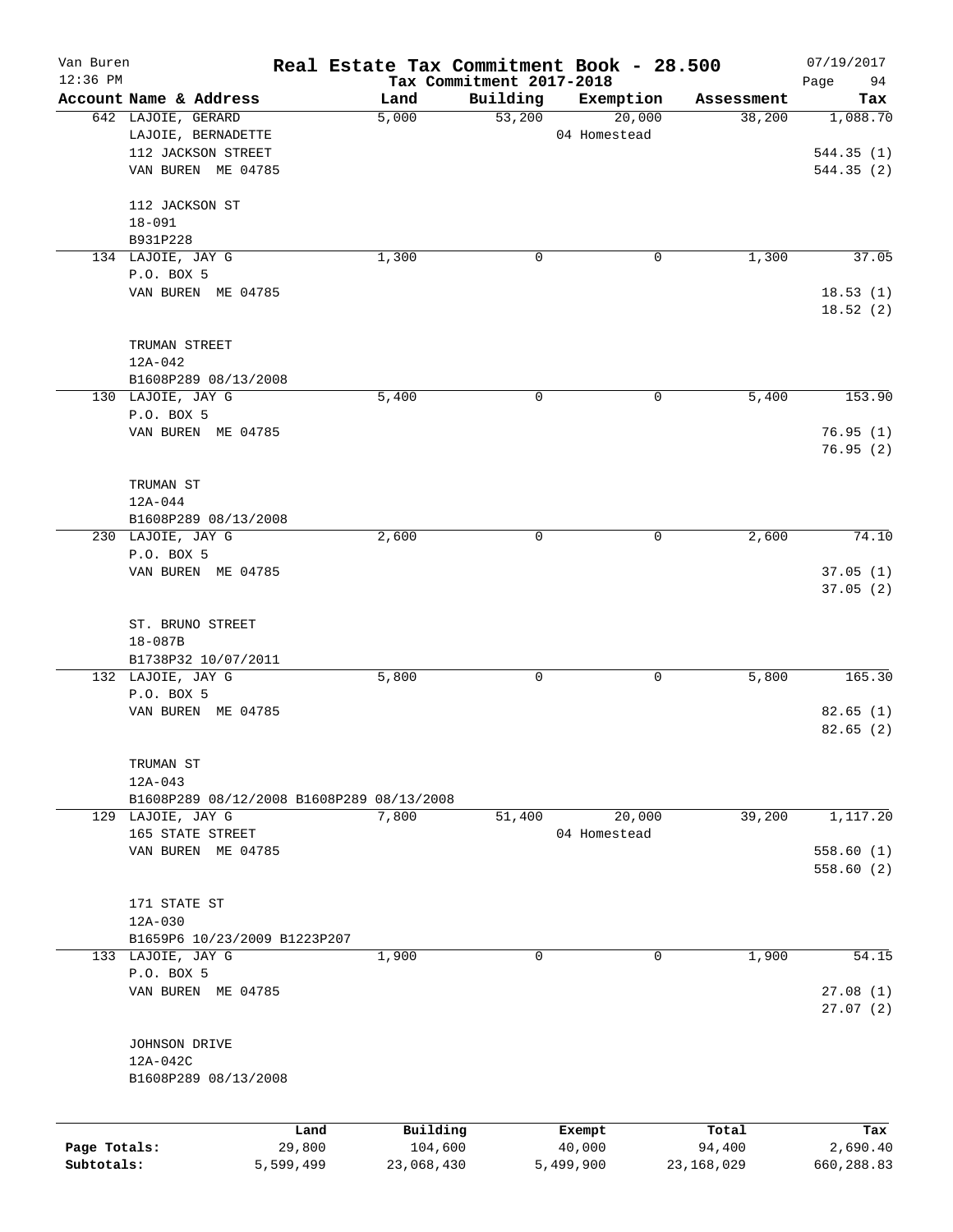| Van Buren  |                                | Real Estate Tax Commitment Book - 28.500 |                          |              |            | 07/19/2017  |
|------------|--------------------------------|------------------------------------------|--------------------------|--------------|------------|-------------|
| $12:36$ PM |                                |                                          | Tax Commitment 2017-2018 |              |            | Page<br>95  |
|            | Account Name & Address         | Land                                     | Building                 | Exemption    | Assessment | Tax         |
|            | 644 LAJOIE, JOHN P             | 22,600                                   | 109,500                  | 20,000       | 112,100    | 3,194.85    |
|            | LAJOIE, PEGGY                  |                                          |                          | 04 Homestead |            |             |
|            | 745 MAIN ST                    |                                          |                          |              |            | 1,597.43(1) |
|            | VAN BUREN ME 04785             |                                          |                          |              |            | 1,597.42(2) |
|            | 745 MAIN ST                    |                                          |                          |              |            |             |
|            | $08 - 013D$                    |                                          |                          |              |            |             |
|            | B1321P247 08/16/2002           |                                          |                          |              |            |             |
|            | 645 LAJOIE, KENNETH R          | 3,700                                    | 28,400                   | 0            | 32,100     | 914.85      |
|            | P O BOX 525                    |                                          |                          |              |            |             |
|            | BATH ME 04530                  |                                          |                          |              |            | 457.43 (1)  |
|            |                                |                                          |                          |              |            | 457.42 (2)  |
|            | 109 WILSON ST                  |                                          |                          |              |            |             |
|            | $23 - 030$                     |                                          |                          |              |            |             |
|            | B597P297                       |                                          |                          |              |            |             |
|            | 646 LAJOIE, KENNETH R          | 3,800                                    | 34,700                   | 0            | 38,500     | 1,097.25    |
|            | P O BOX 525                    |                                          |                          |              |            |             |
|            | BATH ME 04530                  |                                          |                          |              |            | 548.63(1)   |
|            |                                |                                          |                          |              |            | 548.62(2)   |
|            | 113 WILSON ST                  |                                          |                          |              |            |             |
|            | $23 - 031$                     |                                          |                          |              |            |             |
|            | B828P138                       |                                          |                          |              |            |             |
| 657        | LAJOIE, KIM (TRUSTEE)          | 9,300                                    | 0                        | 0            | 9,300      | 265.05      |
|            | LAJOIE, GILBERT                |                                          |                          |              |            |             |
|            | (TRUSTEE)                      |                                          |                          |              |            |             |
|            | 120 TOWER DRIVE                |                                          |                          |              |            | 132.53(1)   |
|            | VAN BUREN ME 04785             |                                          |                          |              |            | 132.52(2)   |
|            | OFF SARA ROAD                  |                                          |                          |              |            |             |
|            | $07 - 008C$                    |                                          |                          |              |            |             |
|            | B1715P294 03/28/2011           |                                          |                          |              |            |             |
|            | 648 LAJOIE, KIM (TRUSTEE)      | 12,500                                   | 0                        | 0            | 12,500     | 356.25      |
|            | LAJOIE, GILBERT                |                                          |                          |              |            |             |
|            | (TRUSTEE)                      |                                          |                          |              |            |             |
|            | 120 TOWER DRIVE                |                                          |                          |              |            | 178.13(1)   |
|            | VAN BUREN ME 04785             |                                          |                          |              |            | 178.12(2)   |
|            | ALEXANDER RD                   |                                          |                          |              |            |             |
|            | $09 - 006$                     |                                          |                          |              |            |             |
|            | B1715P249 03/28/2011 B1399P145 |                                          |                          |              |            |             |
|            | 656 LAJOIE, KIM (TRUSTEE)      | 10,200                                   | $\Omega$                 | 0            | 10,200     | 290.70      |
|            | LAJOIE, GILBERT                |                                          |                          |              |            |             |
|            | (TRUSTEE)                      |                                          |                          |              |            |             |
|            | 120 TOWER DRIVE                |                                          |                          |              |            | 145.35(1)   |
|            | VAN BUREN ME 04785             |                                          |                          |              |            | 145.35(2)   |
|            | OFF US 1                       |                                          |                          |              |            |             |
|            | $08 - 005D$                    |                                          |                          |              |            |             |
|            | B1715P294 03/28/2011 B1399P145 |                                          |                          |              |            |             |

|              | Land      | Building     | Exempt    | Total      | Tax        |
|--------------|-----------|--------------|-----------|------------|------------|
| Page Totals: | 62,100    | 172,600      | 20,000    | 214,700    | 6,118.95   |
| Subtotals:   | 5,661,599 | 23, 241, 030 | 5,519,900 | 23,382,729 | 666,407.78 |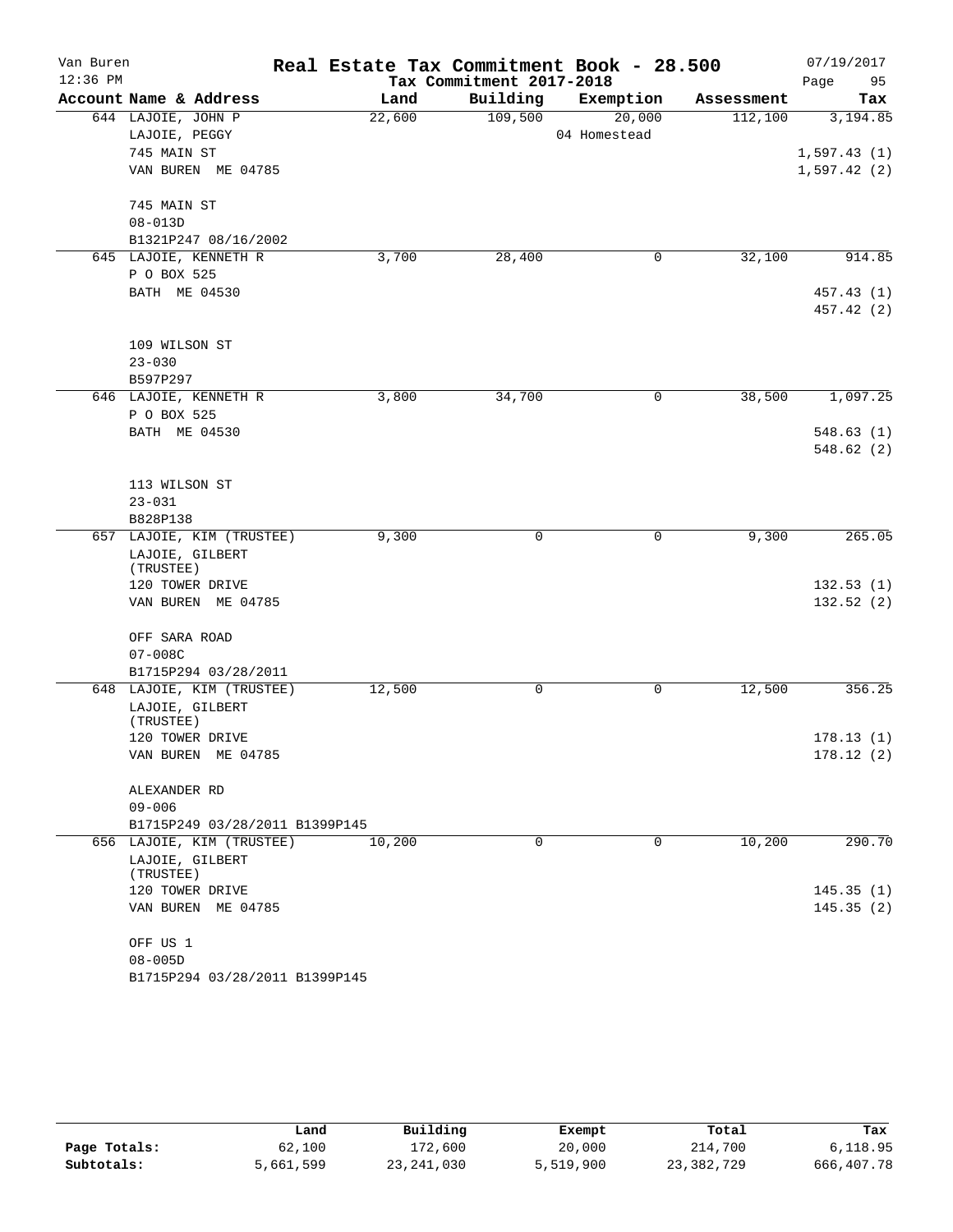| Van Buren  |                                                        |        | Real Estate Tax Commitment Book - 28.500 |              |            | 07/19/2017 |
|------------|--------------------------------------------------------|--------|------------------------------------------|--------------|------------|------------|
| $12:36$ PM |                                                        |        | Tax Commitment 2017-2018                 |              |            | Page<br>96 |
|            | Account Name & Address                                 | Land   | Building                                 | Exemption    | Assessment | Tax        |
|            | 647 LAJOIE, KIM (TRUSTEE)                              | 5,400  | $\Omega$                                 | $\Omega$     | 5,400      | 153.90     |
|            | LAJOIE, GILBERT<br>(TRUSTEE)                           |        |                                          |              |            |            |
|            | 120 TOWER DR                                           |        |                                          |              |            | 76.95(1)   |
|            | VAN BUREN ME 04785                                     |        |                                          |              |            | 76.95(2)   |
|            |                                                        |        |                                          |              |            |            |
|            | OFF ALEXANDER RD                                       |        |                                          |              |            |            |
|            | $08 - 005C$                                            |        |                                          |              |            |            |
|            | B1715P294 03/28/2011                                   |        |                                          |              |            |            |
|            | 651 LAJOIE, KIM (TRUSTEE)                              | 10,000 | 65,700                                   | 20,000       | 55,700     | 1,587.45   |
|            | LAJOIE, GILBERT                                        |        |                                          | 04 Homestead |            |            |
|            | (TRUSTEE)                                              |        |                                          |              |            |            |
|            | 120 TOWER DR                                           |        |                                          |              |            | 793.73 (1) |
|            | VAN BUREN ME 04785                                     |        |                                          |              |            | 793.72 (2) |
|            | 120 TOWER DR                                           |        |                                          |              |            |            |
|            | 12A-034                                                |        |                                          |              |            |            |
|            | B1715P294 03/28/2011 B1715P288 03/28/2011 B1690P163    |        |                                          |              |            |            |
|            | 08/11/2010 B1069P290                                   |        |                                          |              |            |            |
|            | 650 LAJOIE, KIM (TRUSTEE)                              | 6,200  | 0                                        | 0            | 6,200      | 176.70     |
|            | LAJOIE, GILBERT                                        |        |                                          |              |            |            |
|            | (TRUSTEE)                                              |        |                                          |              |            |            |
|            | 120 TOWER DRIVE                                        |        |                                          |              |            | 88.35(1)   |
|            | VAN BUREN ME 04785                                     |        |                                          |              |            | 88.35(2)   |
|            | US 1                                                   |        |                                          |              |            |            |
|            | $08 - 035C$                                            |        |                                          |              |            |            |
|            | B1715P294 03/28/2011 B1399P145                         |        |                                          |              |            |            |
|            | 649 LAJOIE, KIM (TRUSTEE)                              | 2,100  | 39,000                                   | 0            | 41,100     | 1,171.35   |
|            | LAJOIE, GILBERT                                        |        |                                          |              |            |            |
|            | (TRUSTEE)                                              |        |                                          |              |            |            |
|            | 120 TOWER DRIVE                                        |        |                                          |              |            | 585.68(1)  |
|            | VAN BUREN ME 04785                                     |        |                                          |              |            | 585.67(2)  |
|            |                                                        |        |                                          |              |            |            |
|            | VIOLETTE SIDING<br>$08 - 034D$                         |        |                                          |              |            |            |
|            | B1715P294 03/28/2011 B1399P145                         |        |                                          |              |            |            |
|            | 658 LAJOIE, KIM (TRUSTEE)                              | 19,700 | 0                                        | 0            | 19,700     | 561.45     |
|            | LAJOIE, GILBERT                                        |        |                                          |              |            |            |
|            | (TRUSTEE)                                              |        |                                          |              |            |            |
|            | 120 TOWER DRIVE                                        |        |                                          |              |            | 280.73 (1) |
|            | VAN BUREN ME 04785                                     |        |                                          |              |            | 280.72 (2) |
|            |                                                        |        |                                          |              |            |            |
|            | ALEXANDER RD.                                          |        |                                          |              |            |            |
|            | $07 - 013$                                             |        |                                          |              |            |            |
|            | B1715P294 03/28/2011 B1399P145<br>714 LAJOIE, LUCAS H. | 2,600  | 56,500                                   | 0            | 59,100     | 1,684.35   |
|            | LAJOIE, LISA M.                                        |        |                                          |              |            |            |
|            | 114 MCKINLEY ST                                        |        |                                          |              |            | 842.18 (1) |
|            | VAN BUREN ME 04785                                     |        |                                          |              |            | 842.17 (2) |
|            |                                                        |        |                                          |              |            |            |
|            | 114 MCKINLEY ST                                        |        |                                          |              |            |            |
|            | 14-139A                                                |        |                                          |              |            |            |
|            | B1923P296 02/26/2016                                   |        |                                          |              |            |            |
|            |                                                        |        |                                          |              |            |            |

|              | Land      | Building   | Exempt    | Total      | Tax        |
|--------------|-----------|------------|-----------|------------|------------|
| Page Totals: | 46,000    | 161,200    | 20,000    | 187,200    | 5,335.20   |
| Subtotals:   | 5,707,599 | 23,402,230 | 5,539,900 | 23,569,929 | 671,742.98 |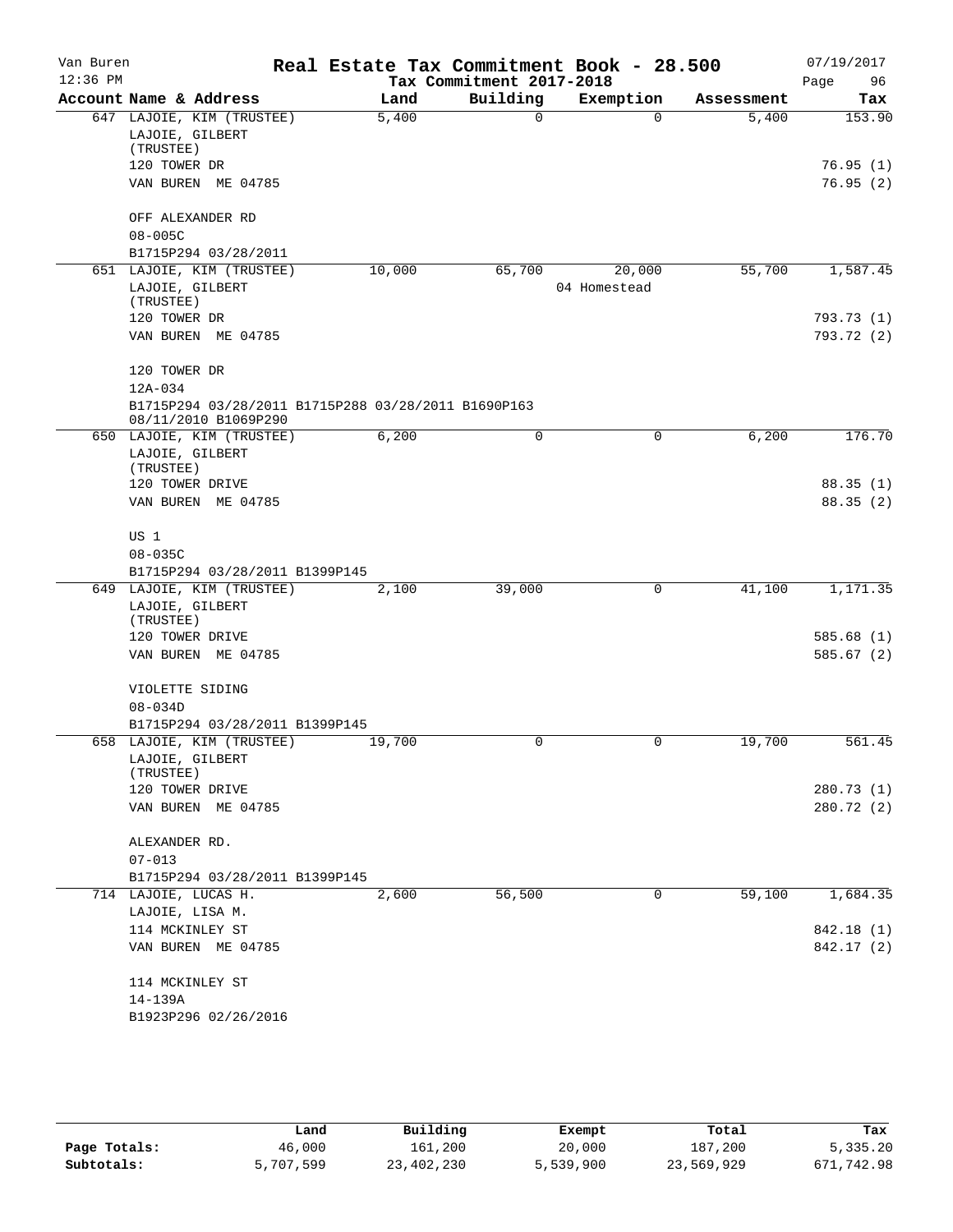| Van Buren<br>$12:36$ PM |                                            |                 |                     | Tax Commitment 2017-2018 | Real Estate Tax Commitment Book - 28.500 |                  | 07/19/2017<br>97<br>Page |
|-------------------------|--------------------------------------------|-----------------|---------------------|--------------------------|------------------------------------------|------------------|--------------------------|
|                         | Account Name & Address                     |                 | Land                | Building                 | Exemption                                | Assessment       | Tax                      |
|                         | 713 LAJOIE, LUCAS H.                       |                 | 2,600               | 0                        | $\Omega$                                 | 2,600            | 74.10                    |
|                         | LAJOIE, LISA M.                            |                 |                     |                          |                                          |                  |                          |
|                         | 114 MCKINLEY ST                            |                 |                     |                          |                                          |                  | 37.05(1)                 |
|                         | VAN BUREN ME 04785                         |                 |                     |                          |                                          |                  | 37.05(2)                 |
|                         | MCKINLEY ST                                |                 |                     |                          |                                          |                  |                          |
|                         | 14-139B                                    |                 |                     |                          |                                          |                  |                          |
|                         | B1923P296 02/26/2016                       |                 |                     |                          |                                          |                  |                          |
|                         | 653 LAJOIE, PHILIP                         |                 | 1,600               | 0                        | 0                                        | 1,600            | 45.60                    |
|                         | 375 CARIBOU RD                             |                 |                     |                          |                                          |                  |                          |
|                         | CYR PLANTATION<br>МE<br>04785              |                 |                     |                          |                                          |                  | 22.80(1)                 |
|                         |                                            |                 |                     |                          |                                          |                  | 22.80(2)                 |
|                         | OFF MADORE ROAD                            |                 |                     |                          |                                          |                  |                          |
|                         | $03 - 019A$                                |                 |                     |                          |                                          |                  |                          |
|                         | 654 LAJOIE, ROGER J                        |                 | 3,800               | 31,500                   | 20,000                                   | 15,300           | 436.05                   |
|                         | LAJOIE, JACQUELINE N                       |                 |                     |                          | 04 Homestead                             |                  |                          |
|                         | 114 NOTRE DAME STREET                      |                 |                     |                          |                                          |                  | 218.03(1)                |
|                         | VAN BUREN ME 04785                         |                 |                     |                          |                                          |                  | 218.02(2)                |
|                         | 114 NOTRE DAME ST                          |                 |                     |                          |                                          |                  |                          |
|                         | $17 - 028$                                 |                 |                     |                          |                                          |                  |                          |
|                         | B1426P324                                  |                 |                     |                          |                                          |                  |                          |
|                         | 677 LAJOIE, SARAH L                        |                 | 4,800               | 35,700                   | 20,000                                   | 20,500           | 584.25                   |
|                         | 120 POPLAR ST                              |                 |                     |                          | 04 Homestead                             |                  |                          |
|                         | VAN BUREN ME 04785                         |                 |                     |                          |                                          |                  | 292.13(1)<br>292.12(2)   |
|                         |                                            |                 |                     |                          |                                          |                  |                          |
|                         | 120 POPLAR ST                              |                 |                     |                          |                                          |                  |                          |
|                         | $16 - 036$<br>B1770P86 06/29/2012 B698P123 |                 |                     |                          |                                          |                  |                          |
|                         | 263 LAJOIE, SUSAN M.                       |                 | 2,200               | 45,900                   | 20,000                                   | 28,100           | 800.85                   |
|                         | 40 MAIN ST                                 |                 |                     |                          | 04 Homestead                             |                  |                          |
|                         | VAN BUREN ME 04785                         |                 |                     |                          |                                          |                  | 400.43(1)                |
|                         |                                            |                 |                     |                          |                                          |                  | 400.42(2)                |
|                         | 40 MAIN ST                                 |                 |                     |                          |                                          |                  |                          |
|                         | $15 - 114$                                 |                 |                     |                          |                                          |                  |                          |
|                         | B1871P336 10/20/2014                       |                 |                     |                          |                                          |                  |                          |
|                         | 725 LAKEVILLE SHORES, INC.                 |                 | 134,200             | 56,800                   | 0                                        | 191,000          | 5,443.50                 |
|                         | PO BOX 96                                  |                 | 537.00<br>Acres     |                          |                                          |                  |                          |
|                         | WINN ME 04457                              |                 |                     |                          |                                          |                  | 2,721.75 (1)             |
|                         |                                            |                 |                     |                          |                                          |                  | 2,721.75(2)              |
|                         |                                            |                 |                     |                          |                                          |                  |                          |
|                         | 107 SUGAR RIDGE RD                         |                 |                     |                          |                                          |                  |                          |
|                         | $11 - 007$                                 |                 |                     |                          |                                          |                  |                          |
|                         | B1910P290 09/30/2015                       |                 |                     | 0                        | $\mathbf 0$                              |                  | 91.20                    |
|                         | 661 LAPIERRE, RANDY<br>60 PARK ST.         |                 | 3,200               |                          |                                          | 3,200            |                          |
|                         | EAST MILLINOCKET                           | ME              |                     |                          |                                          |                  | 45.60(1)                 |
|                         | 04430                                      |                 |                     |                          |                                          |                  |                          |
|                         |                                            |                 |                     |                          |                                          |                  | 45.60(2)                 |
|                         | 132 ST MARY'S BROOK RD                     |                 |                     |                          |                                          |                  |                          |
|                         | $02 - 046$                                 |                 |                     |                          |                                          |                  |                          |
|                         | B971P119                                   |                 |                     |                          |                                          |                  |                          |
|                         |                                            |                 |                     |                          |                                          |                  |                          |
| Page Totals:            |                                            | Land<br>152,400 | Building<br>169,900 |                          | Exempt<br>60,000                         | Total<br>262,300 | Tax<br>7,475.55          |
| Subtotals:              |                                            | 5,859,999       | 23,572,130          |                          | 5,599,900                                | 23,832,229       | 679,218.53               |
|                         |                                            |                 |                     |                          |                                          |                  |                          |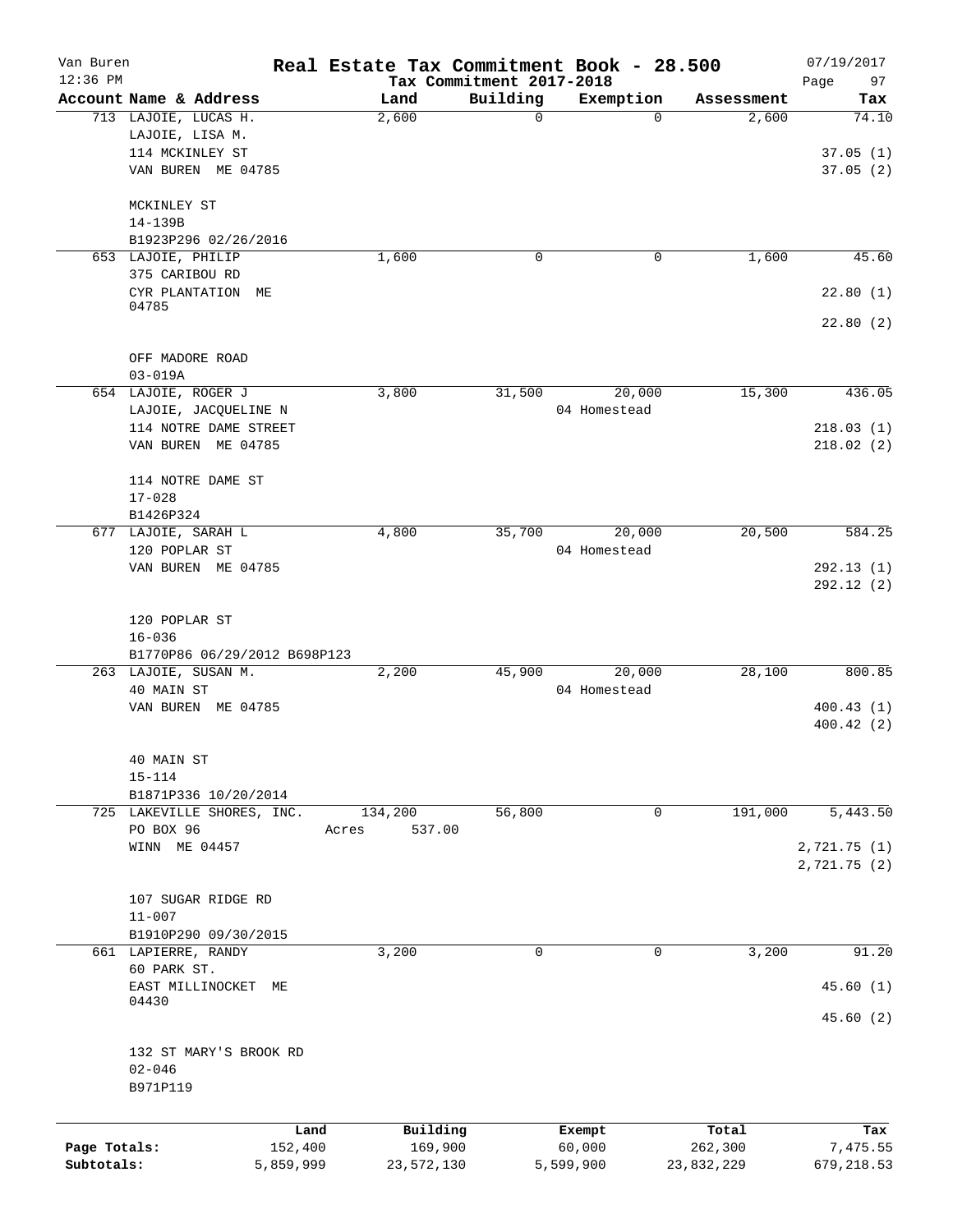| Van Buren<br>$12:36$ PM |                                                   | Real Estate Tax Commitment Book - 28.500 | Tax Commitment 2017-2018 |              |              | 07/19/2017<br>Page<br>98 |
|-------------------------|---------------------------------------------------|------------------------------------------|--------------------------|--------------|--------------|--------------------------|
|                         | Account Name & Address                            | Land                                     | Building                 | Exemption    | Assessment   | Tax                      |
|                         | 273 LAPIERRE, TYLER                               | 13,500                                   | 35,600                   | 0            | 49,100       | 1,399.35                 |
|                         | 39 MAIN ST                                        |                                          |                          |              |              |                          |
|                         | VAN BUREN ME 04785                                |                                          |                          |              |              | 699.68(1)                |
|                         |                                                   |                                          |                          |              |              | 699.67(2)                |
|                         | 39 MAIN ST                                        |                                          |                          |              |              |                          |
|                         | $15 - 004$                                        |                                          |                          |              |              |                          |
|                         | B1634P244 04/13/2009                              |                                          |                          |              |              |                          |
|                         | 281 LAPIERRE, TYLER R                             | 21,000                                   | 8,700                    | 0            | 29,700       | 846.45                   |
|                         | LAPIERRE, KYLIE F                                 |                                          |                          |              |              |                          |
|                         | 233 LAKE ROAD<br>VAN BUREN ME 04785               |                                          |                          |              |              | 423.23(1)<br>423.22 (2)  |
|                         |                                                   |                                          |                          |              |              |                          |
|                         | 233 LAKE RD                                       |                                          |                          |              |              |                          |
|                         | $05 - 008$                                        |                                          |                          |              |              |                          |
|                         | B1723P342 06/20/2011                              |                                          |                          |              |              |                          |
|                         | 735 LAPLANTE, BRIAN                               | 4,700                                    | 24,400                   | 0            | 29,100       | 829.35                   |
|                         | TRUSTEE FOR SCOTT                                 |                                          |                          |              |              |                          |
|                         | LAPLANTE                                          |                                          |                          |              |              |                          |
|                         | 16 LONGFELLOW DRIVE<br>NEWBURYPORT MA 09150       |                                          |                          |              |              | 414.68(1)<br>414.67(2)   |
|                         |                                                   |                                          |                          |              |              |                          |
|                         | 115 POND RD                                       |                                          |                          |              |              |                          |
|                         | $16 - 011$                                        |                                          |                          |              |              |                          |
|                         | B1751P56 02/07/2012 B1689P177 08/02/2010 B1188P78 |                                          |                          |              |              |                          |
|                         | 662 LAPLANTE, GEORGE J                            | 6,700                                    | 52,300                   | 0            | 59,000       | 1,681.50                 |
|                         | LAPLANTE, CATHY A                                 |                                          |                          |              |              |                          |
|                         | 147 CASTONGUAY RD                                 |                                          |                          |              |              | 840.75 (1)               |
|                         | VAN BUREN ME 04785                                |                                          |                          |              |              | 840.75 (2)               |
|                         | CASTONGUAY RD                                     |                                          |                          |              |              |                          |
|                         | $03 - 032$                                        |                                          |                          |              |              |                          |
|                         | B759P120                                          |                                          |                          |              |              |                          |
|                         | 664 LAPLANTE, GEORGE J                            | 200                                      | 0                        | 0            | 200          | 5.70                     |
|                         | LAPLANTE, CATHY A                                 |                                          |                          |              |              |                          |
|                         | 147 CASTONGUAY RD                                 |                                          |                          |              |              | 2.85(1)                  |
|                         | VAN BUREN ME 04785                                |                                          |                          |              |              | 2.85(2)                  |
|                         | CASTONGUAY RD                                     |                                          |                          |              |              |                          |
|                         | $03 - 036$                                        |                                          |                          |              |              |                          |
|                         | B759P120                                          |                                          |                          |              |              |                          |
|                         | 663 LAPLANTE, GEORGE J                            | 25,400                                   | 87,700                   | 20,000       | 93,100       | 2,653.35                 |
|                         | LAPLANTE, CATHY                                   |                                          |                          | 04 Homestead |              |                          |
|                         | 147 CASTONGUAY RD                                 |                                          |                          |              |              | 1,326.68(1)              |
|                         | VAN BUREN ME 04785                                |                                          |                          |              |              | 1,326.67(2)              |
|                         | 147 CASTONGUAY RD                                 |                                          |                          |              |              |                          |
|                         | $03 - 034A$                                       |                                          |                          |              |              |                          |
|                         | B683P80                                           |                                          |                          |              |              |                          |
|                         | 666 LAPLANTE, JOHN                                | 20,500                                   | 2,600                    | $\mathbf 0$  | 23,100       | 658.35                   |
|                         | LAPLANTE, LISA                                    |                                          |                          |              |              |                          |
|                         | 135 OLD BATH RD                                   |                                          |                          |              |              | 329.18(1)                |
|                         | WISCASSET ME 04578                                |                                          |                          |              |              | 329.17(2)                |
|                         |                                                   |                                          |                          |              |              |                          |
|                         | CASTONGUAY RD<br>$03 - 039$                       |                                          |                          |              |              |                          |
|                         | B766P268                                          |                                          |                          |              |              |                          |
|                         |                                                   |                                          |                          |              |              |                          |
|                         |                                                   | Land                                     | Building                 | Exempt       | Total        | Tax                      |
| Page Totals:            |                                                   | 92,000                                   | 211,300                  | 20,000       | 283,300      | 8,074.05                 |
| Subtotals:              | 5,951,999                                         |                                          | 23,783,430               | 5,619,900    | 24, 115, 529 | 687,292.58               |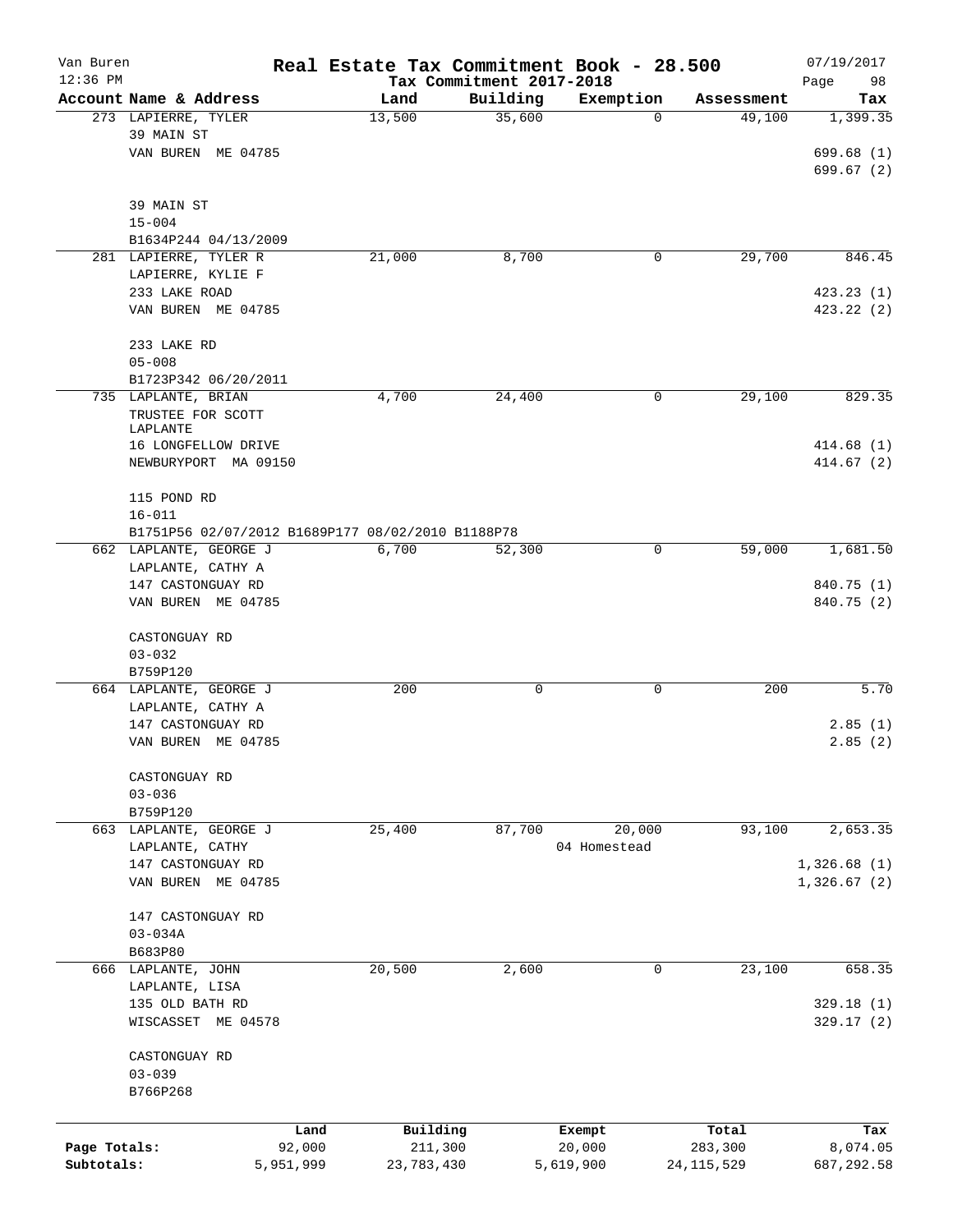| Van Buren<br>$12:36$ PM    |                                   |                         | Real Estate Tax Commitment Book - 28.500<br>Tax Commitment 2017-2018 |              |                         | 07/19/2017             |
|----------------------------|-----------------------------------|-------------------------|----------------------------------------------------------------------|--------------|-------------------------|------------------------|
|                            | Account Name & Address            | Land                    | Building                                                             | Exemption    | Assessment              | Page<br>99<br>Tax      |
|                            | 672 LAPLANTE, LOUIS A             | 6,500                   | 0                                                                    | 0            | 6,500                   | 185.25                 |
|                            | LAPLANTE, LINDA J                 |                         |                                                                      |              |                         |                        |
|                            | 193 LAKE RD                       |                         |                                                                      |              |                         | 92.63(1)               |
|                            | VAN BUREN ME 04785                |                         |                                                                      |              |                         | 92.62(2)               |
|                            | MARQUIS RD                        |                         |                                                                      |              |                         |                        |
|                            | $02 - 020A$                       |                         |                                                                      |              |                         |                        |
|                            | B994P267                          |                         |                                                                      |              |                         |                        |
|                            | 671 LAPLANTE, LOUIS A             | 8,800                   | 33,700                                                               | 0            | 42,500                  | 1,211.25               |
|                            | LAPLANTE, LINDA J                 |                         |                                                                      |              |                         |                        |
|                            | 193 LAKE ROAD                     |                         |                                                                      |              |                         | 605.63(1)              |
|                            | VAN BUREN ME 04785                |                         |                                                                      |              |                         | 605.62(2)              |
|                            | 232 CASTONGUAY RD                 |                         |                                                                      |              |                         |                        |
|                            | $02 - 031B$                       |                         |                                                                      |              |                         |                        |
|                            | B1288P229                         |                         |                                                                      |              |                         |                        |
|                            | 670 LAPLANTE, LOUIS A             | 11,500                  | 0                                                                    | 0            | 11,500                  | 327.75                 |
|                            | LAPLANTE, LINDA J                 |                         |                                                                      |              |                         | 163.88(1)              |
|                            | 193 LAKE RD<br>VAN BUREN ME 04785 |                         |                                                                      |              |                         | 163.87(2)              |
|                            |                                   |                         |                                                                      |              |                         |                        |
|                            | LAKE RD                           |                         |                                                                      |              |                         |                        |
|                            | $05 - 004$                        |                         |                                                                      |              |                         |                        |
|                            | B752P268                          |                         |                                                                      |              |                         |                        |
|                            | 669 LAPLANTE, LOUIS A             | 15,700                  | 89,600                                                               | 20,000       | 85,300                  | 2,431.05               |
|                            | LAPLANTE, LINDA J                 |                         |                                                                      | 04 Homestead |                         |                        |
|                            | 193 LAKE RD                       |                         |                                                                      |              |                         | 1, 215.53(1)           |
|                            | VAN BUREN ME 04785                |                         |                                                                      |              |                         | 1, 215.52(2)           |
|                            | 193 LAKE RD                       |                         |                                                                      |              |                         |                        |
|                            | $02 - 017B$                       |                         |                                                                      |              |                         |                        |
|                            | B573P198 09/09/1982               |                         |                                                                      |              |                         |                        |
|                            | 668 LAPLANTE, LOUIS A             | 7,000                   | 0                                                                    | 0            | 7,000                   | 199.50                 |
|                            | LAPLANTE, LINDA J                 |                         |                                                                      |              |                         |                        |
|                            | 193 LAKE RD                       |                         |                                                                      |              |                         | 99.75 (1)              |
|                            | VAN BUREN ME 04785                |                         |                                                                      |              |                         | 99.75 (2)              |
|                            | MARQUIS RD                        |                         |                                                                      |              |                         |                        |
|                            | $02 - 054$                        |                         |                                                                      |              |                         |                        |
|                            | B628P253                          |                         |                                                                      |              |                         |                        |
|                            | 685 LAPLANTE, LOUIS A             | 17,700                  | 0                                                                    | 0            | 17,700                  | 504.45                 |
|                            | LAPLANTE, JEANNE                  |                         |                                                                      |              |                         |                        |
|                            | 193 LAKE RD                       |                         |                                                                      |              |                         | 252.23(1)              |
|                            | VAN BUREN ME 04785                |                         |                                                                      |              |                         | 252.22(2)              |
|                            | LAKE RD                           |                         |                                                                      |              |                         |                        |
|                            | $02 - 019$                        |                         |                                                                      |              |                         |                        |
|                            | B1466P96 09/14/2005               |                         |                                                                      |              |                         |                        |
|                            | 684 LAPLANTE, LOUIS A             | 18,900                  | 34,800                                                               | 0            | 53,700                  | 1,530.45               |
|                            | LAPLANTE, JEANNE                  |                         |                                                                      |              |                         |                        |
|                            | 193 LAKE RD                       |                         |                                                                      |              |                         | 765.23(1)              |
|                            | VAN BUREN ME 04785                |                         |                                                                      |              |                         | 765.22(2)              |
|                            | 147 LAKE RD                       |                         |                                                                      |              |                         |                        |
|                            | $02 - 020$                        |                         |                                                                      |              |                         |                        |
|                            | B1466P96                          |                         |                                                                      |              |                         |                        |
|                            |                                   |                         |                                                                      |              |                         |                        |
|                            | Land                              | Building                | Exempt                                                               |              | Total                   | Tax                    |
| Page Totals:<br>Subtotals: | 86,100<br>6,038,099               | 158,100<br>23, 941, 530 | 20,000<br>5,639,900                                                  |              | 224,200<br>24, 339, 729 | 6,389.70<br>693,682.28 |
|                            |                                   |                         |                                                                      |              |                         |                        |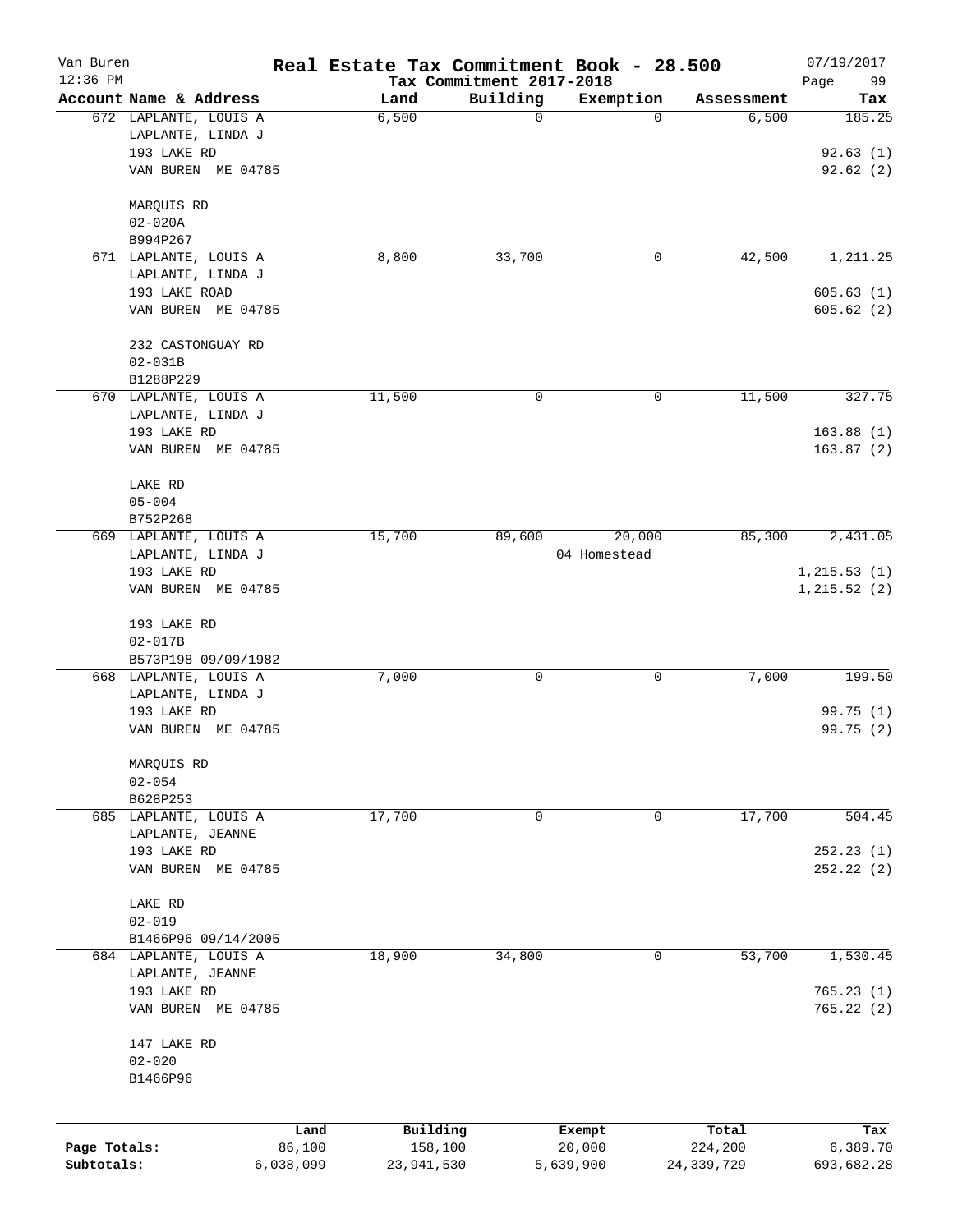| Van Buren    |                               |        |              |                          | Real Estate Tax Commitment Book - 28.500 |            | 07/19/2017  |
|--------------|-------------------------------|--------|--------------|--------------------------|------------------------------------------|------------|-------------|
| $12:36$ PM   |                               |        |              | Tax Commitment 2017-2018 |                                          |            | 100<br>Page |
|              | Account Name & Address        |        | Land         | Building                 | Exemption                                | Assessment | Tax         |
|              | 686 LAPLANTE, NICOLE M        | 4,600  |              | 42,700                   | 20,000                                   | 27,300     | 778.05      |
|              | LAPLANTE, ROCHELLE L          |        |              |                          | 04 Homestead                             |            |             |
|              | 155 POPLAR ST                 |        |              |                          |                                          |            | 389.03(1)   |
|              | VAN BUREN ME 04785            |        |              |                          |                                          |            | 389.02 (2)  |
|              | 155 POPLAR ST                 |        |              |                          |                                          |            |             |
|              | $14 - 104$                    |        |              |                          |                                          |            |             |
|              | B1565P318                     |        |              |                          |                                          |            |             |
|              | 687 LAPLANTE, PETER           | 2,400  |              | 0                        | 0                                        | 2,400      | 68.40       |
|              | LAPLANTE, DANA                |        |              |                          |                                          |            |             |
|              | 109 HOOVER DR                 |        |              |                          |                                          |            | 34.20(1)    |
|              | VAN BUREN ME 04785            |        |              |                          |                                          |            | 34.20(2)    |
|              | 414 MAIN ST                   |        |              |                          |                                          |            |             |
|              | $21 - 034$                    |        |              |                          |                                          |            |             |
|              | B1504P323 06/16/2006          |        |              |                          |                                          |            |             |
|              | 929 LAPLANTE, PETER R         |        | 4,300        | 46,300                   | 20,000                                   | 30,600     | 872.10      |
|              | LAPLANTE, DANA-MICHELLE Acres |        | 0.22         |                          | 04 Homestead                             |            |             |
|              | Н                             |        |              |                          |                                          |            |             |
|              | 109 HOOVER DR                 |        |              |                          |                                          |            | 436.05(1)   |
|              | VAN BUREN ME 04785            |        |              |                          |                                          |            | 436.05(2)   |
|              | 109 HOOVER DR                 |        |              |                          |                                          |            |             |
|              | $14 - 022$                    |        |              |                          |                                          |            |             |
|              | B1591P91                      |        |              |                          |                                          |            |             |
|              | 674 LAPLANTE, PIERRE          |        | 8,000        | 0                        | 0                                        | 8,000      | 228.00      |
|              | 1303 HAMLIN RD                | Acres  | 25.00        |                          |                                          |            |             |
|              | HAMLIN ME 04785               |        |              |                          |                                          |            | 114.00(1)   |
|              |                               |        |              |                          |                                          |            | 114.00(2)   |
|              |                               |        |              |                          |                                          |            |             |
|              | MASSE RD                      |        |              |                          |                                          |            |             |
|              | $02 - 014$                    |        |              |                          |                                          |            |             |
|              | B797P41 01/22/1990            |        |              |                          |                                          |            |             |
|              | 673 LAPLANTE, PIERRE          | 10,600 |              | 0                        | 0                                        | 10,600     | 302.10      |
|              | HC 62 BOX 41A                 |        |              |                          |                                          |            |             |
|              | VAN BUREN ME 04785            |        |              |                          |                                          |            | 151.05(1)   |
|              |                               |        |              |                          |                                          |            | 151.05(2)   |
|              | MASSE RD                      |        |              |                          |                                          |            |             |
|              | $05 - 002$                    |        |              |                          |                                          |            |             |
|              | B797P41                       |        |              |                          |                                          |            |             |
|              | 688 LAPLANTE, PIERRE J        |        | 6,500        | 47,500                   | 0                                        | 54,000     | 1,539.00    |
|              | 1303 HAMLIN ROAD              |        |              |                          |                                          |            |             |
|              | HAMLIN ME 04785               |        |              |                          |                                          |            | 769.50(1)   |
|              |                               |        |              |                          |                                          |            | 769.50(2)   |
|              |                               |        |              |                          |                                          |            |             |
|              | 125 MAIN ST                   |        |              |                          |                                          |            |             |
|              | $16 - 045$                    |        |              |                          |                                          |            |             |
|              | B1458P266                     |        |              |                          |                                          |            |             |
|              | 690 LAPLANTE, RICHARD         | 14,400 |              | 45,300                   | $\mathbf 0$                              | 59,700     | 1,701.45    |
|              | LAPLANTE, LUCILLE             |        |              |                          |                                          |            |             |
|              | 101 LEOLA AVE                 |        |              |                          |                                          |            | 850.73 (1)  |
|              | VAN BUREN ME 04785            |        |              |                          |                                          |            | 850.72 (2)  |
|              | SUNSET AVE. (GARAGE)          |        |              |                          |                                          |            |             |
|              | $06 - 004$                    |        |              |                          |                                          |            |             |
|              | B1650P193 08/10/2009 B1514P8  |        |              |                          |                                          |            |             |
|              |                               |        |              |                          |                                          |            |             |
|              |                               | Land   | Building     |                          | Exempt                                   | Total      | Tax         |
| Page Totals: |                               | 50,800 | 181,800      |                          | 40,000                                   | 192,600    | 5,489.10    |
| Subtotals:   | 6,088,899                     |        | 24, 123, 330 |                          | 5,679,900                                | 24,532,329 | 699,171.38  |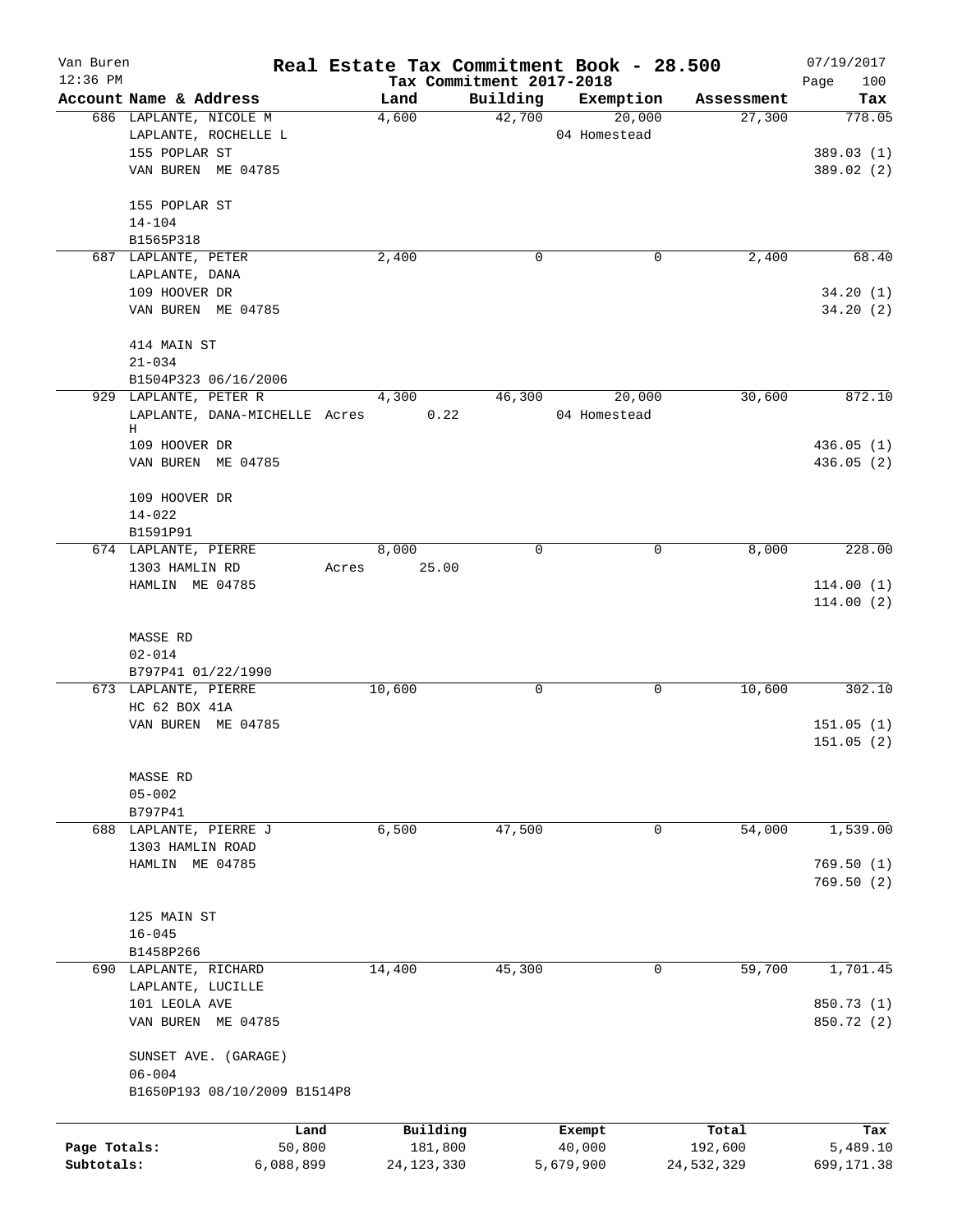| Van Buren    |                                                          |                                                    |           |              |                                                     | Real Estate Tax Commitment Book - 28.500 |            | 07/19/2017    |
|--------------|----------------------------------------------------------|----------------------------------------------------|-----------|--------------|-----------------------------------------------------|------------------------------------------|------------|---------------|
| $12:36$ PM   |                                                          |                                                    |           |              | Tax Commitment 2017-2018                            |                                          |            | Page<br>101   |
|              | Account Name & Address                                   |                                                    |           | Land         | Building                                            | Exemption                                | Assessment | Tax           |
|              | 680 LAPLANTE, RICHARD                                    |                                                    |           | 8,000        | 120,900                                             | 20,000                                   | 108,900    | 3,103.65      |
|              | LAPLANTE, LUCILLE                                        |                                                    |           |              |                                                     | 04 Homestead                             |            |               |
|              | 286 STATE ST                                             |                                                    |           |              |                                                     |                                          |            | 1,551.83(1)   |
|              |                                                          | VAN BUREN ME 04785                                 |           |              |                                                     |                                          |            | 1,551.82(2)   |
|              | 286 STATE ST                                             |                                                    |           |              |                                                     |                                          |            |               |
|              | $03 - 024$                                               |                                                    |           |              |                                                     |                                          |            |               |
|              | B674P147                                                 |                                                    |           |              |                                                     |                                          |            |               |
|              | 676 LAPLANTE, RICHARD                                    |                                                    |           | 35,200       | 424,200                                             | 0                                        | 459,400    | 13,092.90     |
|              | LAPLANTE, LUCILLE                                        |                                                    |           |              |                                                     |                                          |            |               |
|              | 101 LEOLA AVE                                            |                                                    |           |              |                                                     |                                          |            | 6,546.45(1)   |
|              |                                                          | VAN BUREN ME 04785                                 |           |              |                                                     |                                          |            | 6, 546.45 (2) |
|              |                                                          |                                                    |           |              |                                                     |                                          |            |               |
|              |                                                          | 101 LEOLA AVE (101-117)                            |           |              |                                                     |                                          |            |               |
|              | 18C-002                                                  |                                                    |           |              |                                                     |                                          |            |               |
|              | B1336P215                                                |                                                    |           |              |                                                     |                                          |            |               |
|              | 736 LAPLANTE, RICHARD                                    |                                                    |           | 9,500        | 0                                                   | 0                                        | 9,500      | 270.75        |
|              | LAPLANTE, LUCILLE                                        |                                                    |           |              |                                                     |                                          |            |               |
|              | 286 STATE STREET                                         |                                                    |           |              |                                                     |                                          |            | 135.38(1)     |
|              |                                                          | VAN BUREN ME 04785                                 |           |              |                                                     |                                          |            | 135.37(2)     |
|              |                                                          |                                                    |           |              |                                                     |                                          |            |               |
|              | CLOVERHILL DR                                            |                                                    |           |              |                                                     |                                          |            |               |
|              | 18C-002D                                                 |                                                    |           |              |                                                     |                                          |            |               |
|              |                                                          | B1650P193 08/10/2009 B1188P75                      |           |              |                                                     |                                          |            |               |
|              | 675 LAPLANTE, RICHARD                                    |                                                    |           | 38,500       | 698,000                                             | 0                                        | 736,500    | 20,990.25     |
|              | LAPLANTE, LUCILLE                                        |                                                    |           |              |                                                     |                                          |            |               |
|              | 101 LEOLA AVE                                            |                                                    |           |              |                                                     |                                          |            | 10,495.13     |
|              |                                                          | VAN BUREN ME 04785                                 |           |              |                                                     |                                          |            | 10,495.12     |
|              | 101 LAPLANTE HGTS<br>$(101-130)$<br>18C-001<br>B1336P215 |                                                    |           |              |                                                     |                                          |            |               |
|              | 730 LAPLANTE, RICHARD                                    |                                                    |           | 4,200        | 83,300                                              | 20,000                                   | 67,500     | 1,923.75      |
|              | LAPLANTE, LUCILLE                                        |                                                    |           |              |                                                     | 04 Homestead                             |            |               |
|              | 286 STATE STREET                                         |                                                    |           |              |                                                     |                                          |            | 961.88(1)     |
|              |                                                          | VAN BUREN ME 04785                                 |           |              |                                                     |                                          |            | 961.87(2)     |
|              |                                                          |                                                    |           |              |                                                     |                                          |            |               |
|              | 106 CLOVERHILL DR<br>$18 - 043$                          |                                                    |           |              |                                                     |                                          |            |               |
|              |                                                          | B1747P262 01/05/2012 B1747P259 01/05/2012 B1188P78 |           |              |                                                     |                                          |            |               |
|              | 728 LAPLANTE, RICHARD                                    |                                                    |           | 24,000       | $\Omega$                                            | 0                                        | 24,000     | 684.00        |
|              | LAPLANTE, LUCILLE                                        |                                                    |           |              |                                                     |                                          |            |               |
|              | 286 STATE STREET                                         |                                                    |           |              |                                                     |                                          |            | 342.00(1)     |
|              |                                                          | VAN BUREN ME 04785                                 |           |              |                                                     |                                          |            | 342.00(2)     |
|              |                                                          |                                                    |           |              |                                                     |                                          |            |               |
|              | CLOVERHILL DR                                            |                                                    |           |              |                                                     |                                          |            |               |
|              | 18C-002E                                                 |                                                    |           |              |                                                     |                                          |            |               |
|              |                                                          | B1650P193 08/10/2009 B1188P75                      |           |              |                                                     |                                          |            |               |
|              | 727 LAPLANTE, RICHARD                                    |                                                    |           | 5,800        | $\Omega$                                            | 0                                        | 5,800      | 165.30        |
|              | LAPLANTE, LUCILLE                                        |                                                    |           |              |                                                     |                                          |            |               |
|              | 286 STATE STREET                                         |                                                    |           |              |                                                     |                                          |            | 82.65(1)      |
|              |                                                          | VAN BUREN ME 04785                                 |           |              |                                                     |                                          |            | 82.65(2)      |
|              | LINCOLN ST                                               |                                                    |           |              |                                                     |                                          |            |               |
|              | $14 - 011B$                                              |                                                    |           |              |                                                     |                                          |            |               |
|              |                                                          |                                                    |           |              | B1747P262 01/05/2012 B1747P259 01/05/2012 B1689P178 |                                          |            |               |
|              |                                                          | 08/02/2010 B682P350                                |           |              |                                                     |                                          |            |               |
|              |                                                          |                                                    | Land      | Building     |                                                     | Exempt                                   | Total      | Tax           |
| Page Totals: |                                                          |                                                    | 125,200   | 1,326,400    |                                                     | 40,000                                   | 1,411,600  | 40,230.60     |
| Subtotals:   |                                                          |                                                    | 6,214,099 | 25, 449, 730 |                                                     | 5,719,900                                | 25,943,929 | 739,401.98    |
|              |                                                          |                                                    |           |              |                                                     |                                          |            |               |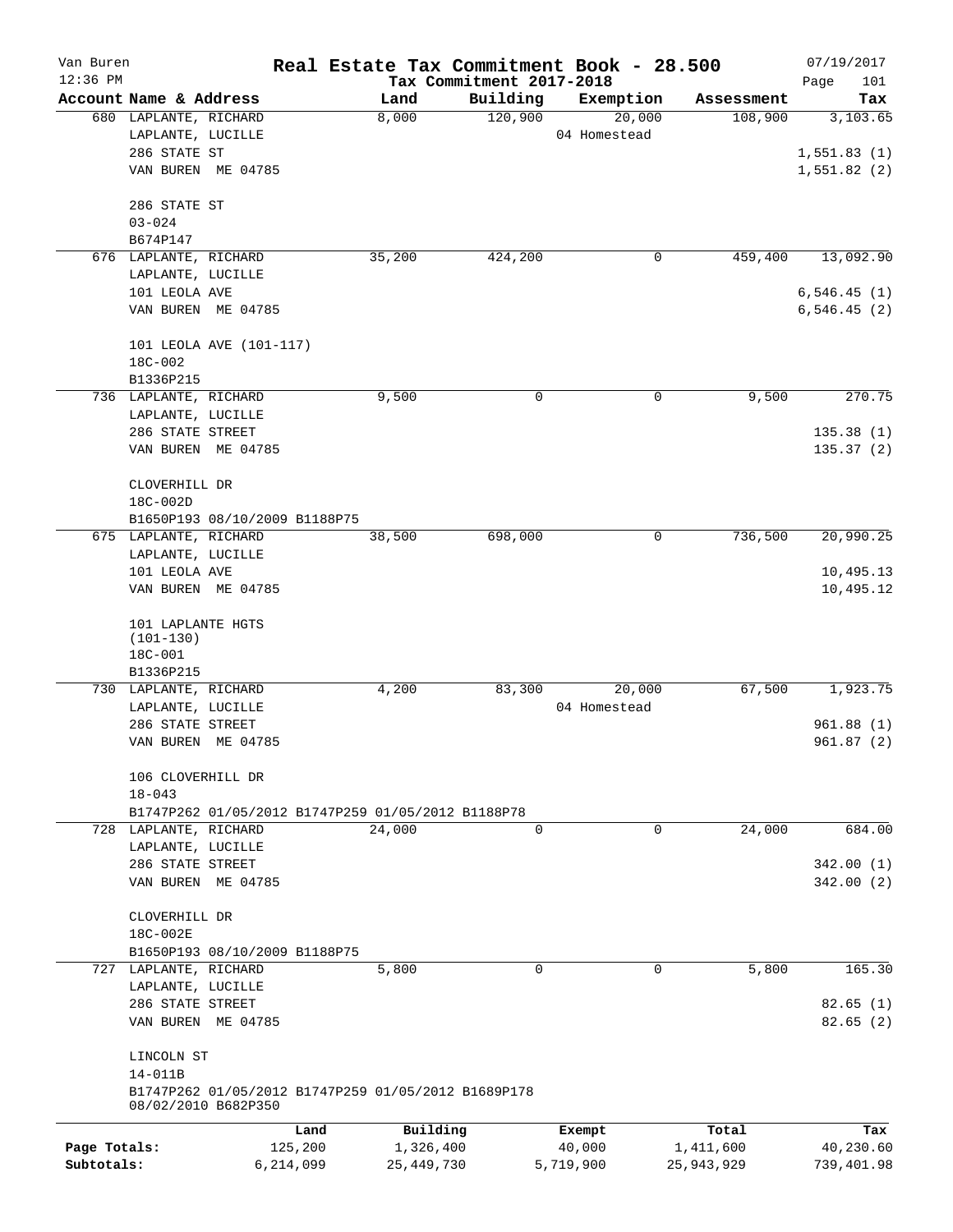| Van Buren    |                                             | Real Estate Tax Commitment Book - 28.500 |                          |              |              | 07/19/2017  |
|--------------|---------------------------------------------|------------------------------------------|--------------------------|--------------|--------------|-------------|
| $12:36$ PM   |                                             |                                          | Tax Commitment 2017-2018 |              |              | 102<br>Page |
|              | Account Name & Address                      | Land                                     | Building                 | Exemption    | Assessment   | Tax         |
|              | 678 LAPLANTE, RICHARD<br>LAPLANTE, LUICILLE | 2,700                                    | 24,200                   | $\Omega$     | 26,900       | 766.65      |
|              | 286 STATE ST                                |                                          |                          |              |              | 383.33(1)   |
|              | VAN BUREN ME 04785                          |                                          |                          |              |              | 383.32 (2)  |
|              |                                             |                                          |                          |              |              |             |
|              | 452 MAIN ST                                 |                                          |                          |              |              |             |
|              | $22 - 018$                                  |                                          |                          |              |              |             |
|              | B698P148                                    |                                          |                          |              |              |             |
|              | 667 LAPLANTE, ROCHELLE                      | 7,300                                    | 85,300                   | 20,000       | 72,600       | 2,069.10    |
|              | 106 MAIN ST APT 101                         |                                          |                          | 04 Homestead |              |             |
|              | VAN BUREN ME 04785                          |                                          |                          |              |              | 1,034.55(1) |
|              |                                             |                                          |                          |              |              | 1,034.55(2) |
|              |                                             |                                          |                          |              |              |             |
|              | 106 MAIN ST                                 |                                          |                          |              |              |             |
|              | $15 - 031$                                  |                                          |                          |              |              |             |
|              | B392P817<br>701 LAPOINTE (TRUST)            |                                          |                          |              | 76,900       |             |
|              |                                             | 4,200                                    | 92,700                   | 20,000       |              | 2,191.65    |
|              | LAPOINTE, JOSEPH R &<br><b>AURORE</b>       |                                          |                          | 04 Homestead |              |             |
|              | 133 WASHINGTON AVE                          |                                          |                          |              |              | 1,095.83(1) |
|              | VAN BUREN ME 04785                          |                                          |                          |              |              | 1,095.82(2) |
|              |                                             |                                          |                          |              |              |             |
|              | 111 MCKINLEY ST                             |                                          |                          |              |              |             |
|              | $14 - 020$                                  |                                          |                          |              |              |             |
|              | B819P34                                     |                                          |                          |              |              |             |
|              | 692 LAPOINTE, DEAN                          | 8,800                                    | 34,300                   | 20,000       | 23,100       | 658.35      |
|              | 126 FERRY ST                                |                                          |                          | 04 Homestead |              |             |
|              | VAN BUREN ME 04785                          |                                          |                          |              |              | 329.18(1)   |
|              |                                             |                                          |                          |              |              | 329.17(2)   |
|              | 126 FERRY ST                                |                                          |                          |              |              |             |
|              | $18 - 050$                                  |                                          |                          |              |              |             |
|              | B1365P174                                   |                                          |                          |              |              |             |
|              | 693 LAPOINTE, DONALD                        | 7,000                                    | 49,200                   | 20,000       | 36,200       | 1,031.70    |
|              | LAPOINTE, JOAN                              |                                          |                          | 04 Homestead |              |             |
|              | 113 WRIGHT ST                               |                                          |                          |              |              | 515.85(1)   |
|              | VAN BUREN ME 04785                          |                                          |                          |              |              | 515.85(2)   |
|              |                                             |                                          |                          |              |              |             |
|              | 113 WRIGHT ST                               |                                          |                          |              |              |             |
|              | $21 - 014A$                                 |                                          |                          |              |              |             |
|              | B396P649                                    |                                          |                          |              |              |             |
|              | 856 LAPOINTE, JAMES                         | 6,200                                    | 50,700                   | 20,000       | 36,900       | 1,051.65    |
|              | 132 POPULAR STREET                          |                                          |                          | 04 Homestead |              |             |
|              | VAN BUREN ME 04785                          |                                          |                          |              |              | 525.83(1)   |
|              |                                             |                                          |                          |              |              | 525.82(2)   |
|              |                                             |                                          |                          |              |              |             |
|              | 132 POPLAR ST                               |                                          |                          |              |              |             |
|              | $16 - 024$                                  |                                          |                          |              |              |             |
|              | B1623P126 12/11/2008                        |                                          |                          | $\mathbf 0$  |              |             |
|              | 1132 LAPOINTE, KELLY                        | 5,500                                    | 600                      |              | 6,100        | 173.85      |
|              | 129 ROOSEVELT AVE. APT.<br>102              |                                          |                          |              |              |             |
|              | VAN BUREN ME 04785                          |                                          |                          |              |              | 86.93(1)    |
|              |                                             |                                          |                          |              |              | 86.92(2)    |
|              | RR 1                                        |                                          |                          |              |              |             |
|              | $11 - 010A$                                 |                                          |                          |              |              |             |
|              | B1877P260 12/16/2014                        |                                          |                          |              |              |             |
|              | Land                                        | Building                                 |                          | Exempt       | Total        | Tax         |
| Page Totals: | 41,700                                      | 337,000                                  |                          | 100,000      | 278,700      | 7,942.95    |
| Subtotals:   | 6,255,799                                   | 25,786,730                               |                          | 5,819,900    | 26, 222, 629 | 747, 344.93 |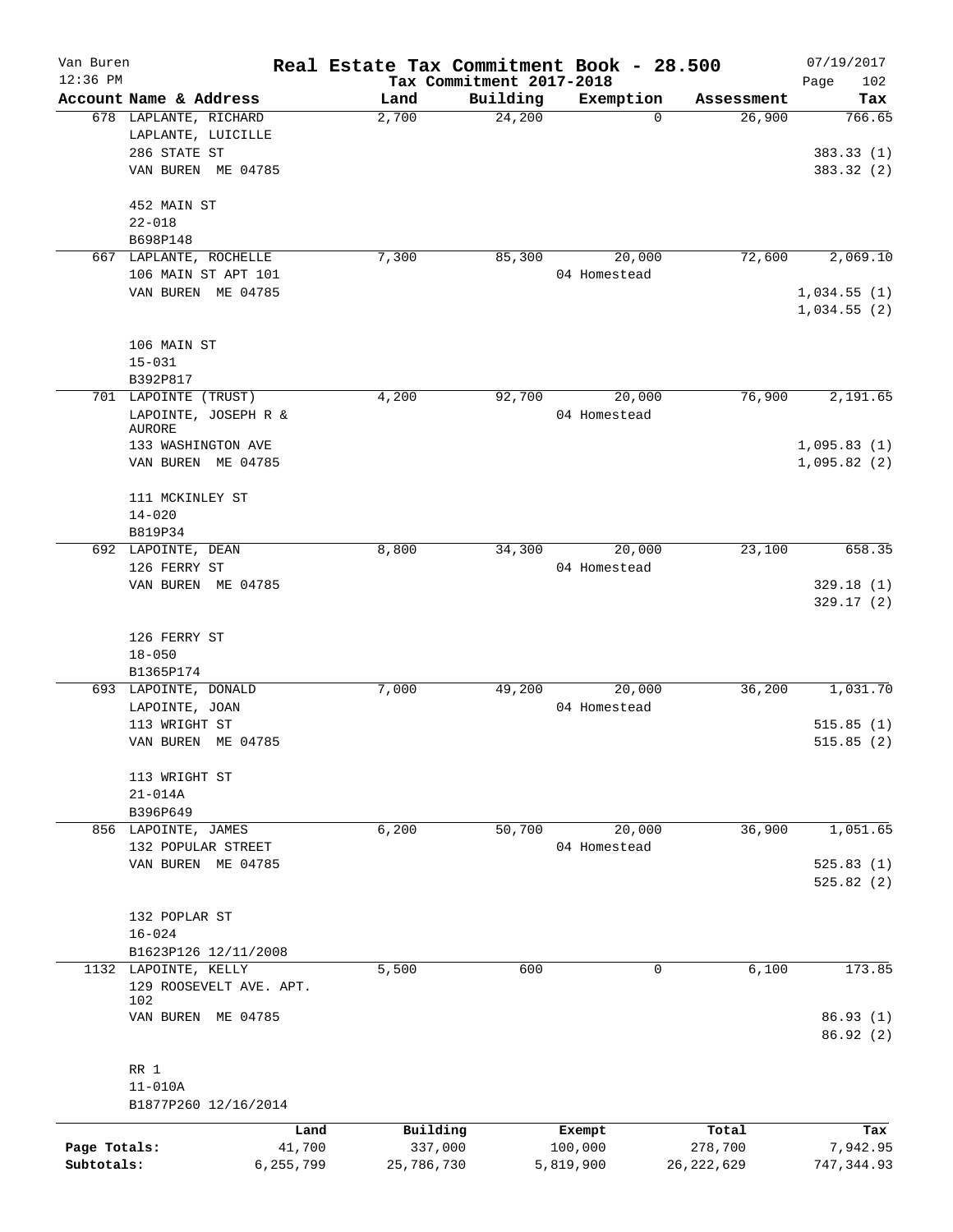| Van Buren    |                          |                                | Real Estate Tax Commitment Book - 28.500         |                                      |                       |                      | 07/19/2017         |
|--------------|--------------------------|--------------------------------|--------------------------------------------------|--------------------------------------|-----------------------|----------------------|--------------------|
| $12:36$ PM   | Account Name & Address   |                                | Land                                             | Tax Commitment 2017-2018<br>Building |                       |                      | Page<br>103<br>Tax |
|              | 630 LAPOINTE, KEVIN      |                                | 3,900                                            | $\mathbf 0$                          | Exemption<br>$\Omega$ | Assessment<br>3,900  | 111.15             |
|              | LAPOINTE, TINA           |                                |                                                  |                                      |                       |                      |                    |
|              | 119 PARK STREET          |                                |                                                  |                                      |                       |                      | 55.58(1)           |
|              |                          | VAN BUREN ME 04785             |                                                  |                                      |                       |                      | 55.57(2)           |
|              |                          |                                |                                                  |                                      |                       |                      |                    |
|              | 107 BIRCH AVE            |                                |                                                  |                                      |                       |                      |                    |
|              | $17 - 042$               |                                |                                                  |                                      |                       |                      |                    |
|              |                          | B1648P198 07/13/2009 B1078P206 |                                                  |                                      |                       |                      |                    |
|              | 387 LAPOINTE, KEVIN J    |                                | 3,000                                            | 6,200                                | 0                     | 9,200                | 262.20             |
|              | LAPOINTE, TINA A         |                                |                                                  |                                      |                       |                      |                    |
|              | 119 PARK STREET          |                                |                                                  |                                      |                       |                      | 131.10(1)          |
|              |                          | VAN BUREN ME 04785             |                                                  |                                      |                       |                      | 131.10(2)          |
|              | 109 BIRCH AVE            |                                |                                                  |                                      |                       |                      |                    |
|              | $17 - 043$               |                                |                                                  |                                      |                       |                      |                    |
|              |                          | B1706P17 07/30/2010            |                                                  |                                      |                       |                      |                    |
|              | 696 LAPOINTE, KEVIN J    |                                | 5,700                                            | 145,600                              | 20,000                | $1\overline{31,300}$ | 3,742.05           |
|              | LAPOINTE, TINA A         |                                |                                                  |                                      | 04 Homestead          |                      |                    |
|              | 119 PARK ST              |                                |                                                  |                                      |                       |                      | 1,871.03(1)        |
|              |                          | VAN BUREN ME 04785             |                                                  |                                      |                       |                      | 1,871.02(2)        |
|              |                          |                                |                                                  |                                      |                       |                      |                    |
|              | 119 PARK ST              |                                |                                                  |                                      |                       |                      |                    |
|              | $17 - 041$               |                                |                                                  |                                      |                       |                      |                    |
|              | B1343P212                |                                |                                                  |                                      |                       |                      |                    |
|              |                          | 697 LAPOINTE, MICHAEL J        | 3,400                                            | 78,600                               | 20,000                | 62,000               | 1,767.00           |
|              |                          | LAPOINTE, CHRISTINE C          |                                                  |                                      | 04 Homestead          |                      |                    |
|              | 110 POPLAR ST            |                                |                                                  |                                      |                       |                      | 883.50 (1)         |
|              |                          | VAN BUREN ME 04785             |                                                  |                                      |                       |                      | 883.50 (2)         |
|              | 110 POPLAR ST            |                                |                                                  |                                      |                       |                      |                    |
|              | $16 - 038$               |                                |                                                  |                                      |                       |                      |                    |
|              |                          | B1780P86 09/14/2012            |                                                  |                                      |                       |                      |                    |
|              | 698 LAPOINTE, OMERINE    |                                | 7,000                                            | 46,900                               | 26,000                | 27,900               | 795.15             |
|              | PO BOX 103               |                                |                                                  |                                      | 02 Veteran            |                      |                    |
|              |                          | VAN BUREN ME 04785             |                                                  |                                      | 04 Homestead          |                      | 397.58 (1)         |
|              |                          |                                |                                                  |                                      |                       |                      | 397.57(2)          |
|              |                          |                                |                                                  |                                      |                       |                      |                    |
|              | 180 STATE ST<br>12A-019A |                                |                                                  |                                      |                       |                      |                    |
|              |                          | B1788P69 11/08/2012            |                                                  |                                      |                       |                      |                    |
|              |                          | 699 LAPOINTE, RICHARD J        | 5,100                                            | 51,700                               | 20,000                | 36,800               | 1,048.80           |
|              |                          | LAPOINTE, NICOLE P             |                                                  |                                      | 04 Homestead          |                      |                    |
|              | 161 LYNNE ST             |                                |                                                  |                                      |                       |                      | 524.40(1)          |
|              |                          |                                |                                                  |                                      |                       |                      | 524.40(2)          |
|              |                          | VAN BUREN ME 04785             |                                                  |                                      |                       |                      |                    |
|              | 161 LYNNE ST             |                                |                                                  |                                      |                       |                      |                    |
|              | $19 - 059$               |                                |                                                  |                                      |                       |                      |                    |
|              | B662P86                  |                                |                                                  |                                      |                       |                      |                    |
|              | 1194 LARGENA, JAYTHAN    |                                | 1,300                                            | 26,300                               | $\mathbf 0$           | 27,600               | 786.60             |
|              |                          | LARGENA, GWENETH H             |                                                  |                                      |                       |                      |                    |
|              |                          | 242 FAIRWAY ST. LINGER         |                                                  |                                      |                       |                      | 393.30(1)          |
|              | LAKE<br>CROSSVILLE       | TN 38571                       |                                                  |                                      |                       |                      | 393.30 (2)         |
|              |                          |                                |                                                  |                                      |                       |                      |                    |
|              |                          | 116 WASHINGTON AVE             |                                                  |                                      |                       |                      |                    |
|              | $15 - 006$               |                                | B1730P77 08/01/2011 B1719P128 05/10/2011 B1296P8 |                                      |                       |                      |                    |
|              |                          |                                |                                                  |                                      |                       |                      |                    |
|              |                          | Land                           | Building                                         |                                      | Exempt                | Total                | Tax                |
| Page Totals: |                          | 29,400                         | 355,300                                          |                                      | 86,000                | 298,700              | 8,512.95           |
| Subtotals:   |                          | 6,285,199                      | 26, 142, 030                                     |                                      | 5,905,900             | 26,521,329           | 755,857.88         |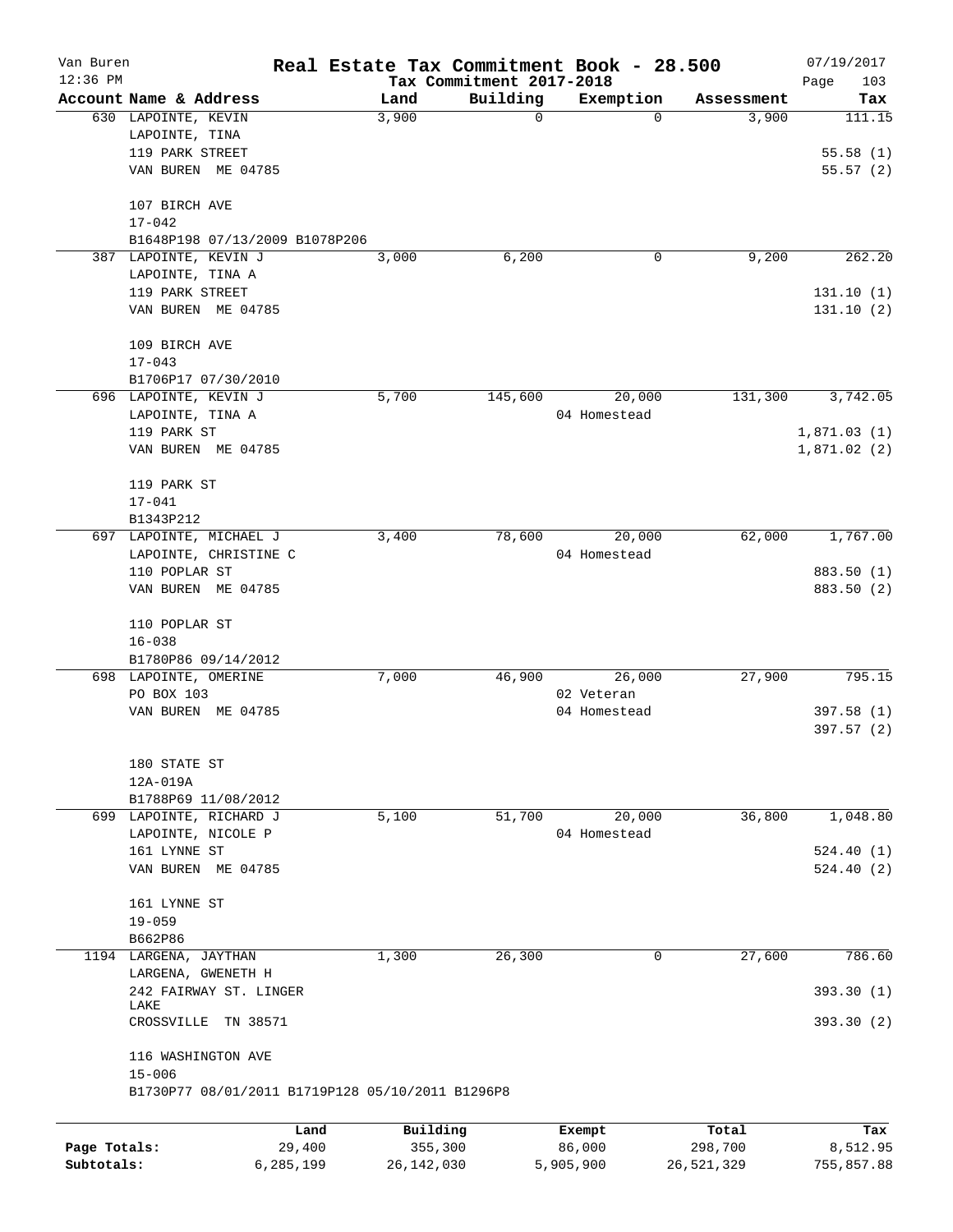| Van Buren    |                                                |           |              |                                      | Real Estate Tax Commitment Book - 28.500 |            | 07/19/2017             |
|--------------|------------------------------------------------|-----------|--------------|--------------------------------------|------------------------------------------|------------|------------------------|
| $12:36$ PM   | Account Name & Address                         |           | Land         | Tax Commitment 2017-2018<br>Building | Exemption                                | Assessment | Page<br>104<br>Tax     |
|              | 1175 LARRABEE, ALLEN W<br>LARRABEE, PATRICAI S |           | 14,800       | $\mathbf 0$                          | $\mathbf 0$                              | 14,800     | 421.80                 |
|              | 990 N. 14TH EAST<br>MOUNTAIN HOME ID 83647     |           |              |                                      |                                          |            | 210.90(1)<br>210.90(2) |
|              | US 1<br>$09 - 016$                             |           |              |                                      |                                          |            |                        |
|              | B1667P32 01/19/2010                            |           |              |                                      |                                          |            |                        |
|              | 703 LATHAM, ALPHENA M                          |           | 5,500        | 36,400                               | 20,000                                   | 21,900     | 624.15                 |
|              | 112 COOLIDGE ST                                |           |              |                                      | 04 Homestead                             |            |                        |
|              | VAN BUREN ME 04785                             |           |              |                                      |                                          |            | 312.08(1)<br>312.07(2) |
|              | 112 COOLIDGE ST<br>$15 - 111$                  |           |              |                                      |                                          |            |                        |
|              | B575P158                                       |           |              |                                      |                                          |            |                        |
|              | 706 LAUSIER, CINDY                             |           | 3,800        | 8,500                                | 12,300                                   | 0          | 0.00                   |
|              | 113 BIRCH AVE.<br>VAN BUREN ME 04785           |           |              |                                      | 04 Homestead                             |            |                        |
|              |                                                |           |              |                                      |                                          |            |                        |
|              | 113 BIRCH AVENUE                               |           |              |                                      |                                          |            |                        |
|              | $17 - 044B$<br>B1476P70                        |           |              |                                      |                                          |            |                        |
|              | 705 LAUSIER, REGINALD L                        |           | 4,600        | 31,000                               | 20,000                                   | 15,600     | 444.60                 |
|              | LAUSIER, CLAUDETTE                             |           |              |                                      | 04 Homestead                             |            |                        |
|              | 144 MORSE ST                                   |           |              |                                      |                                          |            | 222.30(1)              |
|              | VAN BUREN ME 04785                             |           |              |                                      |                                          |            | 222.30 (2)             |
|              | 144 MORSE ST                                   |           |              |                                      |                                          |            |                        |
|              | $21 - 001$                                     |           |              |                                      |                                          |            |                        |
|              | B1014P328<br>707 LAUSIER, STELLA               |           | 4,300        | 17,100                               | 20,000                                   | 1,400      | 39.90                  |
|              | 276 MAIN STREET                                |           |              |                                      | 04 Homestead                             |            |                        |
|              | VAN BUREN ME 04785                             |           |              |                                      |                                          |            | 19.95(1)               |
|              |                                                |           |              |                                      |                                          |            | 19.95(2)               |
|              | 276 MAIN ST                                    |           |              |                                      |                                          |            |                        |
|              | $18 - 057$                                     |           |              |                                      |                                          |            |                        |
|              | B1518P302                                      |           |              |                                      |                                          |            |                        |
|              | 209 LAVALLEE, LINDA                            |           | 4,400        | 19,200                               | 0                                        | 23,600     | 672.60                 |
|              | HARVEY, VIRGINIA<br>370 MAIN ST.               |           |              |                                      |                                          |            | 336.30 (1)             |
|              | VAN BUREN ME 04785                             |           |              |                                      |                                          |            | 336.30(2)              |
|              | 370 MAIN ST<br>$21 - 043$                      |           |              |                                      |                                          |            |                        |
|              | B1904P296 08/26/2015                           |           |              |                                      |                                          |            |                        |
|              | 708 LAVERIERRE, MATILDA                        |           | 4,000        | 18,700                               | 20,000                                   | 2,700      | 76.95                  |
|              | 129 WILSON ST                                  |           |              |                                      | 04 Homestead                             |            |                        |
|              | VAN BUREN ME 04785                             |           |              |                                      |                                          |            | 38.48 (1)<br>38.47(2)  |
|              | 129 WILSON ST                                  |           |              |                                      |                                          |            |                        |
|              | $23 - 038$<br>B957P122                         |           |              |                                      |                                          |            |                        |
|              |                                                | Land      | Building     |                                      | Exempt                                   | Total      | Tax                    |
| Page Totals: |                                                | 41,400    | 130,900      |                                      | 92,300                                   | 80,000     | 2,280.00               |
| Subtotals:   |                                                | 6,326,599 | 26, 272, 930 |                                      | 5,998,200                                | 26,601,329 | 758,137.88             |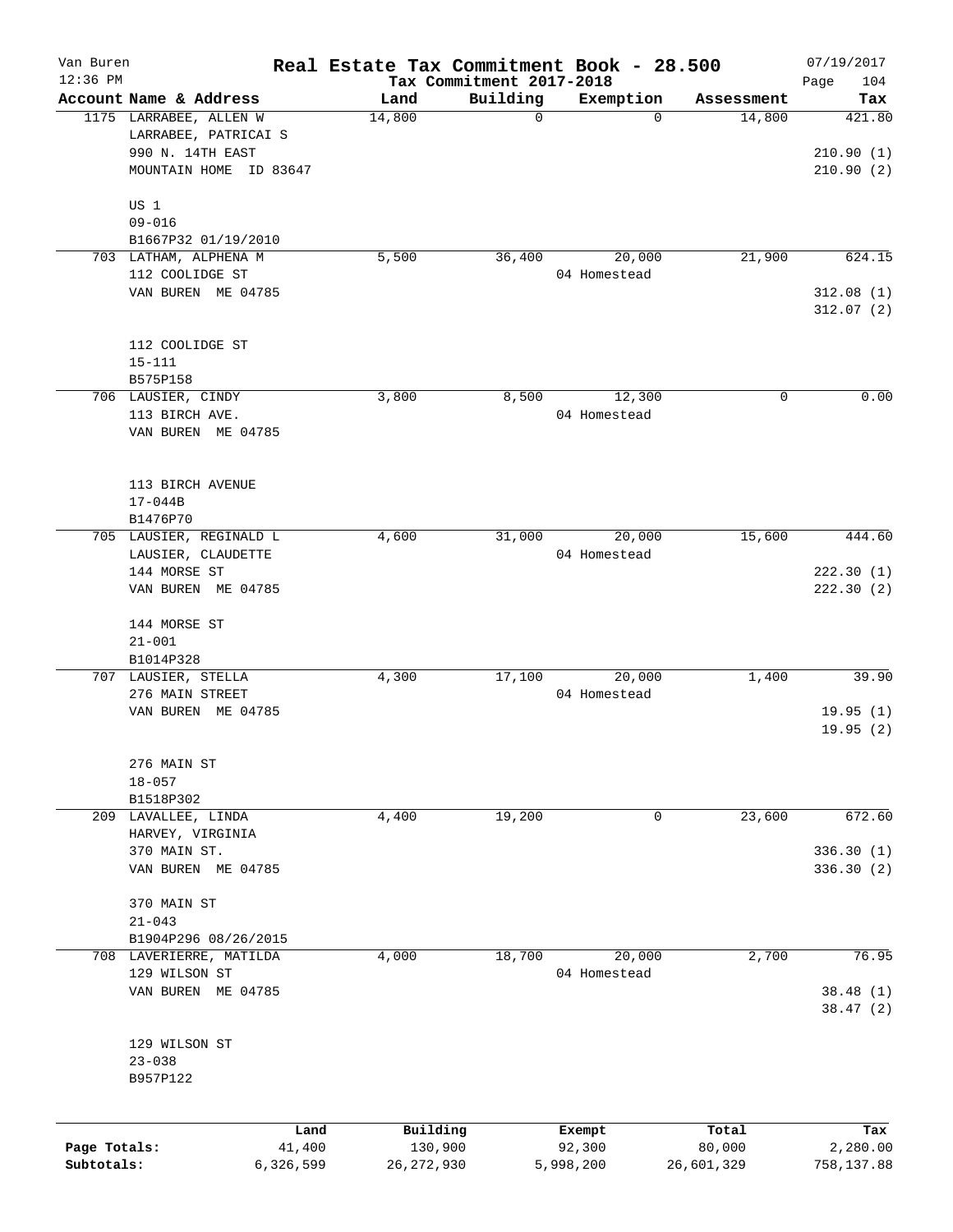| Van Buren<br>$12:36$ PM |                                                    |                | Real Estate Tax Commitment Book - 28.500 |                                      |                                    |            | 07/19/2017             |
|-------------------------|----------------------------------------------------|----------------|------------------------------------------|--------------------------------------|------------------------------------|------------|------------------------|
|                         | Account Name & Address                             |                | Land                                     | Tax Commitment 2017-2018<br>Building | Exemption                          | Assessment | Page<br>105<br>Tax     |
|                         | 709 LAVOIE, ADAM R                                 |                | 8,400                                    | 63,200                               | 20,000                             | 51,600     | 1,470.60               |
|                         | LAVOIE, DARLENE D                                  |                |                                          |                                      | 04 Homestead                       |            |                        |
|                         | 189 CASTONGUAY RD                                  |                |                                          |                                      |                                    |            | 735.30(1)              |
|                         | VAN BUREN ME 04785                                 |                |                                          |                                      |                                    |            | 735.30(2)              |
|                         | 189 CASTONGUAY RD                                  |                |                                          |                                      |                                    |            |                        |
|                         | $02 - 034D$                                        |                |                                          |                                      |                                    |            |                        |
|                         | B1329P151                                          |                |                                          |                                      |                                    |            |                        |
|                         | 710 LAVOIE, MEDORE J                               |                | 4,000                                    | 34,300                               | 26,000                             | 12,300     | 350.55                 |
|                         | LAVOIE, DONNA M                                    |                |                                          |                                      | 04 Homestead                       |            |                        |
|                         | 136 MCKINLEY ST                                    |                |                                          |                                      |                                    |            |                        |
|                         |                                                    |                |                                          |                                      | 03 Veteran (Non-Maine<br>Enlisted) |            | 175.28(1)              |
|                         | VAN BUREN ME 04785                                 |                |                                          |                                      |                                    |            | 175.27(2)              |
|                         | 136 MCKINLEY ST                                    |                |                                          |                                      |                                    |            |                        |
|                         | $14 - 043$                                         |                |                                          |                                      |                                    |            |                        |
|                         | B1169P222                                          |                |                                          |                                      |                                    |            |                        |
|                         | 711 LAVOIE, ROBERT                                 |                | 5,800                                    | 34,900                               | 20,000                             | 20,700     | 589.95                 |
|                         | LAVOIE, SUSAN                                      |                |                                          |                                      | 04 Homestead                       |            |                        |
|                         | 115 CLEVELAND AVE                                  |                |                                          |                                      |                                    |            | 294.98 (1)             |
|                         | VAN BUREN ME 04785                                 |                |                                          |                                      |                                    |            | 294.97 (2)             |
|                         | 115 CLEVELAND AVE                                  |                |                                          |                                      |                                    |            |                        |
|                         | $18 - 071D$                                        |                |                                          |                                      |                                    |            |                        |
|                         | 239 LEARNARD, DELLA                                |                | 5,400                                    | 42,000                               | 20,000                             | 27,400     | 780.90                 |
|                         | PLOURDE, GERALDINE                                 |                |                                          |                                      | 04 Homestead                       |            |                        |
|                         | (HOMESTEAD)                                        |                |                                          |                                      |                                    |            |                        |
|                         | 35 RIVERVIEW DRIVE                                 |                |                                          |                                      |                                    |            | 390.45(1)              |
|                         | VAN BUREN ME 04785                                 |                |                                          |                                      |                                    |            | 390.45(2)              |
|                         |                                                    |                |                                          |                                      |                                    |            |                        |
|                         | 143 WILSON ST                                      |                |                                          |                                      |                                    |            |                        |
|                         | $23 - 040$                                         |                |                                          |                                      |                                    |            |                        |
|                         | B1737P85 09/30/2011                                |                |                                          |                                      |                                    |            |                        |
|                         | 715 LEARNARD, HERBERT JR                           |                | 2,500                                    | 15,100                               | 17,600                             | 0          | 0.00                   |
|                         | 112 MAPLE AVE                                      |                |                                          |                                      | 02 Veteran                         |            |                        |
|                         | VAN BUREN ME 04785                                 |                |                                          |                                      | 04 Homestead                       |            |                        |
|                         |                                                    |                |                                          |                                      |                                    |            |                        |
|                         | 112 MAPLE AVE<br>$16 - 020$                        |                |                                          |                                      |                                    |            |                        |
|                         |                                                    |                |                                          |                                      |                                    |            |                        |
|                         | B968P316 10/21/1994                                |                |                                          |                                      |                                    |            |                        |
|                         | 1161 LEARNARD, RICKY C                             |                | 3,000                                    | $\Omega$                             | 0                                  | 3,000      | 85.50                  |
|                         | 123 CHURCH STREET                                  |                |                                          |                                      |                                    |            |                        |
|                         | VAN BUREN ME 04785                                 |                |                                          |                                      |                                    |            | 42.75(1)               |
|                         |                                                    |                |                                          |                                      |                                    |            | 42.75 (2)              |
|                         |                                                    |                |                                          |                                      |                                    |            |                        |
|                         | 121 CHURCH ST                                      |                |                                          |                                      |                                    |            |                        |
|                         | $23 - 103$                                         |                |                                          |                                      |                                    |            |                        |
|                         | B1677P177 05/03/2010 B1658P238 10/20/2009 B699P222 |                |                                          |                                      |                                    |            |                        |
|                         | 1211 LEARNARD, RICKY C                             |                | 3,000                                    | 29,500                               | 20,000                             | 12,500     | 356.25                 |
|                         | 123 CHURCH STREET                                  |                |                                          |                                      | 04 Homestead                       |            |                        |
|                         | VAN BUREN ME 04785                                 |                |                                          |                                      |                                    |            | 178.13(1)<br>178.12(2) |
|                         |                                                    |                |                                          |                                      |                                    |            |                        |
|                         | 123 CHURCH ST                                      |                |                                          |                                      |                                    |            |                        |
|                         | $23 - 104$                                         |                |                                          |                                      |                                    |            |                        |
|                         | B1652P12 08/19/2009                                |                |                                          |                                      |                                    |            |                        |
|                         |                                                    |                |                                          |                                      |                                    |            |                        |
| Page Totals:            |                                                    | Land<br>32,100 | Building<br>219,000                      |                                      | Exempt<br>123,600                  | Total      | Tax                    |
|                         |                                                    |                |                                          |                                      |                                    | 127,500    | 3,633.75               |
| Subtotals:              |                                                    | 6,358,699      | 26, 491, 930                             |                                      | 6,121,800                          | 26,728,829 | 761,771.63             |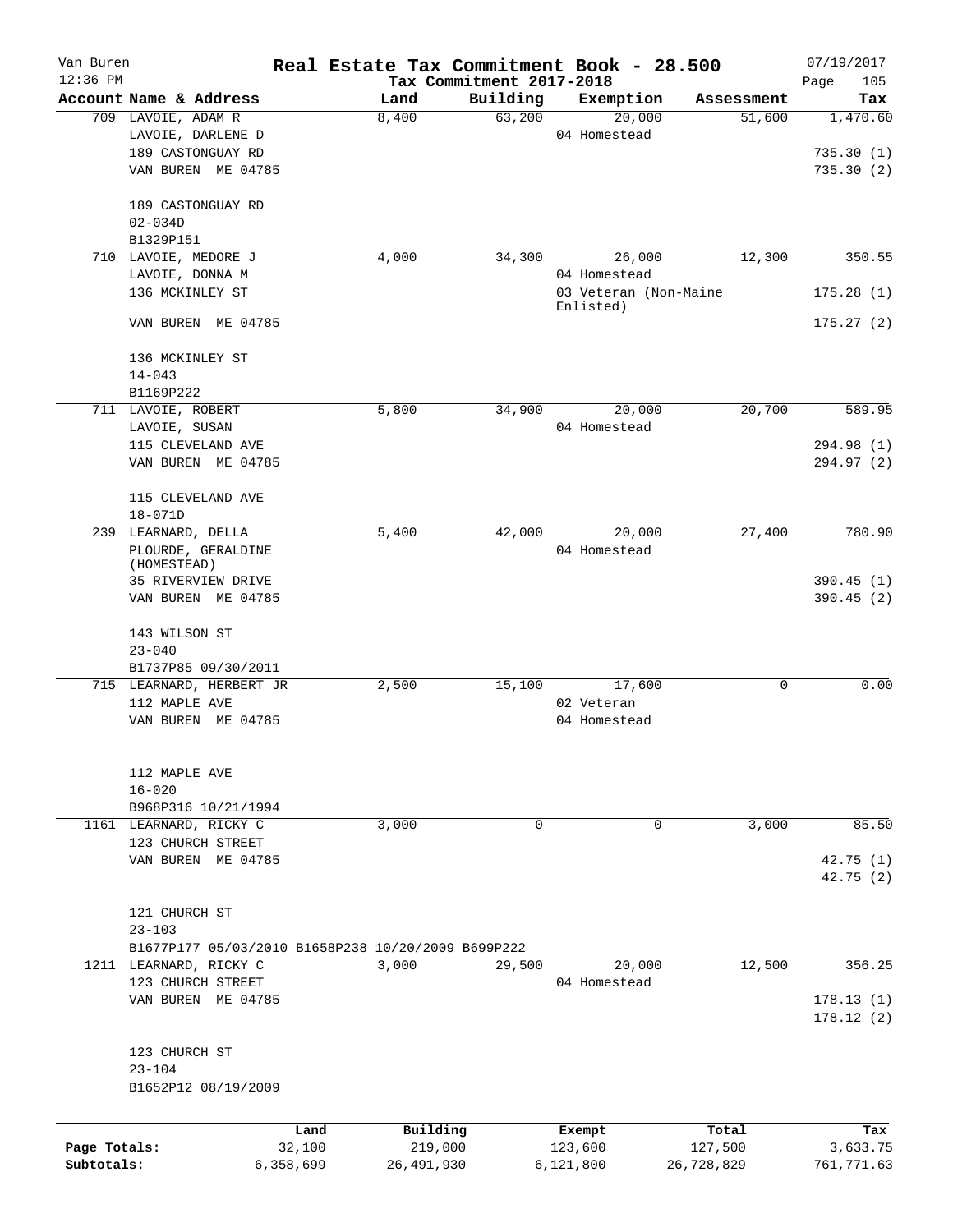| Van Buren<br>$12:36$ PM |                           | Real Estate Tax Commitment Book - 28.500 | Tax Commitment 2017-2018 |              |            | 07/19/2017<br>106<br>Page |
|-------------------------|---------------------------|------------------------------------------|--------------------------|--------------|------------|---------------------------|
|                         | Account Name & Address    | Land                                     | Building                 | Exemption    | Assessment | Tax                       |
|                         | 1011 LEARNARD, RICKY C.   | 12,000                                   | 55,800                   | $\Omega$     | 67,800     | 1,932.30                  |
|                         | 123 CHURCH ST.            |                                          |                          |              |            |                           |
|                         | VAN BUREN ME 04785        |                                          |                          |              |            | 966.15(1)                 |
|                         |                           |                                          |                          |              |            | 966.15(2)                 |
|                         |                           |                                          |                          |              |            |                           |
|                         | 283 MAIN ST<br>$20 - 027$ |                                          |                          |              |            |                           |
|                         | B1956P20 11/18/2016       |                                          |                          |              |            |                           |
|                         | 717 LEARNARD, ROBERT C    | 1,400                                    | 0                        | 0            | 1,400      | 39.90                     |
|                         | LEARNARD, DELLA M         |                                          |                          |              |            |                           |
|                         | 35 RIVERVIEW DRIVE        |                                          |                          |              |            | 19.95(1)                  |
|                         | VAN BUREN ME 04785        |                                          |                          |              |            | 19.95(2)                  |
|                         |                           |                                          |                          |              |            |                           |
|                         | OFF RIVERVIEW DR          |                                          |                          |              |            |                           |
|                         | $03A - 022$               |                                          |                          |              |            |                           |
|                         | B1656P104 B1335P37        |                                          |                          |              |            |                           |
|                         | 718 LEBEL, ALBERT         | 0                                        | 12,500                   | 6,000        | 6,500      | 185.25                    |
|                         | 118 CLEVELAND AVE         |                                          |                          |              |            |                           |
|                         | VAN BUREN ME 04785        |                                          |                          | 02 Veteran   |            | 92.63(1)                  |
|                         |                           |                                          |                          |              |            | 92.62(2)                  |
|                         |                           |                                          |                          |              |            |                           |
|                         | 118 CLEVELAND AVE         |                                          |                          |              |            |                           |
|                         | 18-071A-T1                |                                          |                          |              |            |                           |
|                         | 719 LEBEL, CECILE A       | 3,500                                    | 46,800                   | 26,000       | 24,300     | 692.55                    |
|                         | 225 MAIN ST APT 101       |                                          |                          | 04 Homestead |            |                           |
|                         | VAN BUREN ME 04785        |                                          |                          | 02 Veteran   |            | 346.28(1)<br>346.27(2)    |
|                         |                           |                                          |                          |              |            |                           |
|                         | 225 MAIN ST               |                                          |                          |              |            |                           |
|                         | $18 - 024$                |                                          |                          |              |            |                           |
|                         | 722 LEBEL, OMER           | 17,300                                   | $\Omega$                 | 0            | 17,300     | 493.05                    |
|                         | LEBEL, ROBERTINE          |                                          |                          |              |            |                           |
|                         | 110 CLEVELAND AVE         |                                          |                          |              |            | 246.53(1)                 |
|                         | VAN BUREN ME 04785        |                                          |                          |              |            | 246.52(2)                 |
|                         |                           |                                          |                          |              |            |                           |
|                         | CLEVELAND AVE             |                                          |                          |              |            |                           |
|                         | $18 - 071A$               |                                          |                          |              |            |                           |
|                         | B441P45                   |                                          |                          |              |            |                           |
|                         | 724 LEBEL, OMER           | 5,700                                    | 68,700                   | 20,000       | 54,400     | 1,550.40                  |
|                         | LEBEL, ROBERTINE          |                                          |                          | 04 Homestead |            |                           |
|                         | 110 CLEVELAND AVE         |                                          |                          |              |            | 775.20(1)                 |
|                         | VAN BUREN ME 04785        |                                          |                          |              |            | 775.20(2)                 |
|                         | 110 CLEVELAND AVE         |                                          |                          |              |            |                           |
|                         | $18 - 084$                |                                          |                          |              |            |                           |
|                         | B375P710                  |                                          |                          |              |            |                           |
|                         | 627 LEFRANCOIS, NELKA     | 3,500                                    | 24,800                   | 20,000       | 8,300      | 236.55                    |
|                         | 505 MAIN ST               |                                          |                          | 04 Homestead |            |                           |
|                         | VAN BUREN ME 04785        |                                          |                          |              |            | 118.28(1)                 |
|                         |                           |                                          |                          |              |            | 118.27(2)                 |
|                         |                           |                                          |                          |              |            |                           |
|                         | 505 MAIN ST               |                                          |                          |              |            |                           |
|                         | $22 - 003$                |                                          |                          |              |            |                           |
|                         |                           |                                          |                          |              |            |                           |

|              | Land      | Building   | Exempt      | Total      | Tax        |
|--------------|-----------|------------|-------------|------------|------------|
| Page Totals: | 43,400    | 208,600    | 72,000      | 180,000    | 5,130.00   |
| Subtotals:   | 6,402,099 | 26,700,530 | 6, 193, 800 | 26,908,829 | 766,901.63 |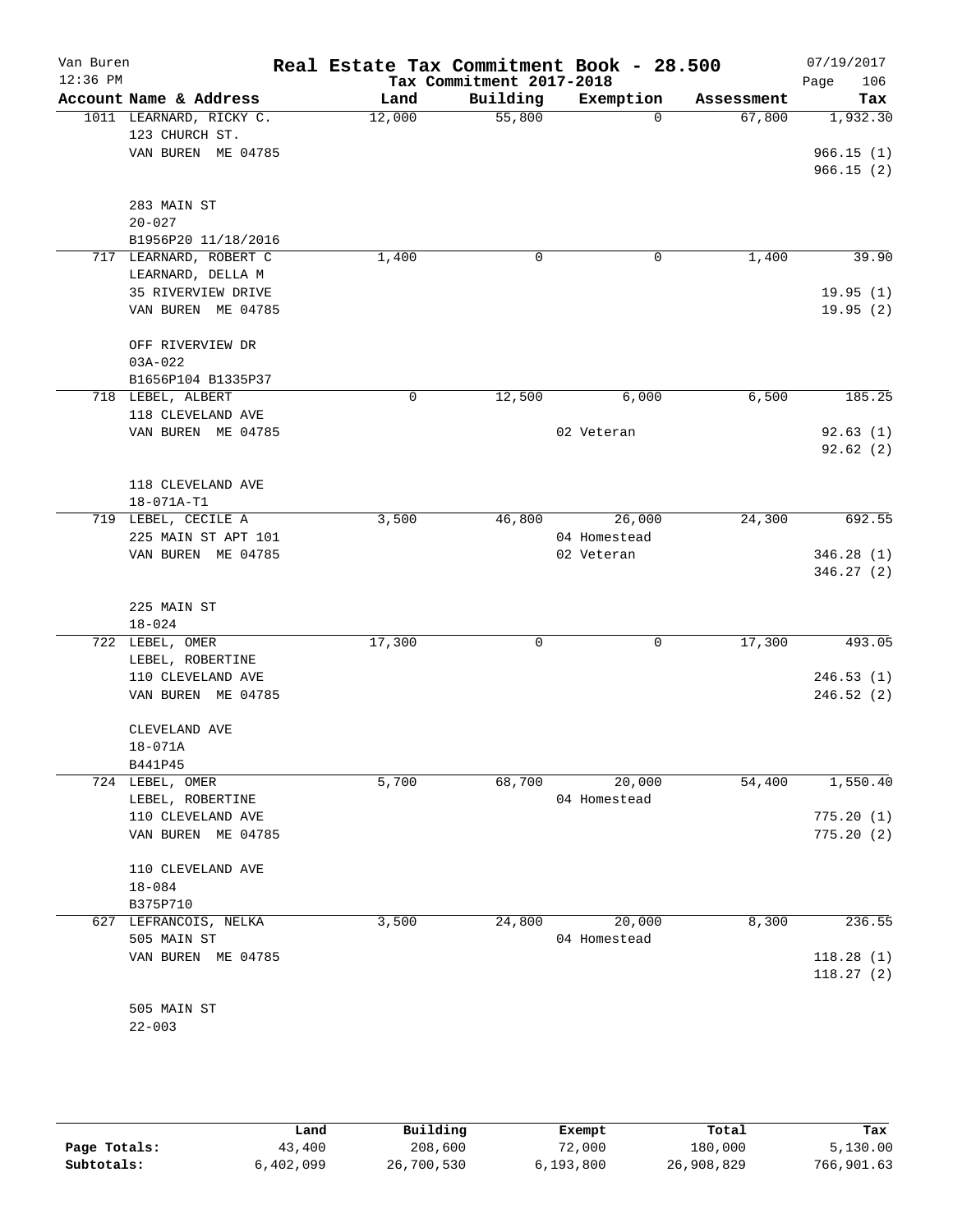| Van Buren    |                                             | Real Estate Tax Commitment Book - 28.500 |                          |                       |                     | 07/19/2017             |
|--------------|---------------------------------------------|------------------------------------------|--------------------------|-----------------------|---------------------|------------------------|
| $12:36$ PM   |                                             |                                          | Tax Commitment 2017-2018 |                       |                     | 107<br>Page            |
|              | Account Name & Address<br>1588 LEMM, GERALD | Land<br>5,000                            | Building<br>$\mathbf 0$  | Exemption<br>$\Omega$ | Assessment<br>5,000 | Tax<br>142.50          |
|              | LEMM, ALEXIS                                |                                          |                          |                       |                     |                        |
|              | 92 CRICKETTOWN ROAD                         |                                          |                          |                       |                     | 71.25(1)               |
|              | STONY POINT NY 10980                        |                                          |                          |                       |                     | 71.25(2)               |
|              |                                             |                                          |                          |                       |                     |                        |
|              | OFF MASSE ROAD                              |                                          |                          |                       |                     |                        |
|              | $02 - 010A$                                 |                                          |                          |                       |                     |                        |
|              | B1928P130 04/06/2016                        |                                          |                          |                       |                     |                        |
|              | 737 LEPAGE, ALLAN P<br>P O BOX 34           | 8,800                                    | $\mathbf 0$              | 0                     | 8,800               | 250.80                 |
|              | WEST KINGSTON RI 02892                      |                                          |                          |                       |                     | 125.40(1)              |
|              |                                             |                                          |                          |                       |                     | 125.40(2)              |
|              |                                             |                                          |                          |                       |                     |                        |
|              | OFF DESJARDINS ROAD                         |                                          |                          |                       |                     |                        |
|              | $07 - 018$                                  |                                          |                          |                       |                     |                        |
|              | B530P57 07/30/1980                          |                                          |                          |                       |                     |                        |
|              | 741 LEVASSEUR, JOHN C                       | 11,600                                   | 0                        | 0                     | 11,600              | 330.60                 |
|              | LEVASSEUR, LINDA                            |                                          |                          |                       |                     |                        |
|              | 5802 EAST CARNIFEX<br>FERRY RD              |                                          |                          |                       |                     | 165.30(1)              |
|              | FREDERICKSBURG VA                           |                                          |                          |                       |                     | 165.30(2)              |
|              | 22407-9370                                  |                                          |                          |                       |                     |                        |
|              | OFF PARK ST                                 |                                          |                          |                       |                     |                        |
|              | $17 - 058$                                  |                                          |                          |                       |                     |                        |
|              | B857P32                                     |                                          |                          |                       |                     |                        |
|              | 742 LEVASSEUR, MICHAEL W                    | 5,300                                    | 30,600                   | 20,000                | 15,900              | 453.15                 |
|              | LEVASSEUR, CHARLINE                         |                                          |                          | 04 Homestead          |                     |                        |
|              | 114 HIGH ST                                 |                                          |                          |                       |                     | 226.58(1)              |
|              | VAN BUREN ME 04785                          |                                          |                          |                       |                     | 226.57(2)              |
|              |                                             |                                          |                          |                       |                     |                        |
|              | 112 FULTON ST                               |                                          |                          |                       |                     |                        |
|              | $20 - 025$                                  |                                          |                          |                       |                     |                        |
|              | B829P20                                     |                                          |                          |                       |                     |                        |
|              | 738 LEVASSEUR, MICHAEL W.                   | 3,100                                    | 44,800                   | 20,000                | 27,900              | 795.15                 |
|              | LEVASSEUR, CHARLINE                         |                                          |                          | 04 Homestead          |                     |                        |
|              | 114 HIGH ST                                 |                                          |                          |                       |                     | 397.58 (1)             |
|              | VAN BUREN ME 04785                          |                                          |                          |                       |                     | 397.57 (2)             |
|              | 114 HIGH ST                                 |                                          |                          |                       |                     |                        |
|              | $14 - 123$                                  |                                          |                          |                       |                     |                        |
|              | B1902P132 08/07/2015                        |                                          |                          |                       |                     |                        |
|              | 743 LEVASSEUR, PETER                        | 17,100                                   | 66,100                   | 20,000                | 63,200              | 1,801.20               |
|              | LEVASSEUR, LEAH                             |                                          |                          | 04 Homestead          |                     |                        |
|              | 107 CASTONGUAY RD<br>VAN BUREN ME 04785     |                                          |                          |                       |                     | 900.60(1)<br>900.60(2) |
|              |                                             |                                          |                          |                       |                     |                        |
|              | 107 CASTONGUAY RD                           |                                          |                          |                       |                     |                        |
|              | $03 - 028A$                                 |                                          |                          |                       |                     |                        |
|              | B1373P252 B856P346                          |                                          |                          |                       |                     |                        |
|              | 360 LEVESQUE, ADAM R                        | 3,400                                    | 30,300                   | 20,000                | 13,700              | 390.45                 |
|              | OUELLETTE, MONIQUE L                        |                                          |                          | 04 Homestead          |                     |                        |
|              | 111 TYLER ST                                |                                          |                          |                       |                     | 195.23(1)              |
|              | VAN BUREN ME 04785                          |                                          |                          |                       |                     | 195.22 (2)             |
|              | 111 TYLER ST                                |                                          |                          |                       |                     |                        |
|              | $18 - 102$                                  |                                          |                          |                       |                     |                        |
|              | B1789P302 11/27/2012                        |                                          |                          |                       |                     |                        |
|              | Land                                        | Building                                 |                          | Exempt                | Total               | Tax                    |
| Page Totals: | 54,300                                      | 171,800                                  |                          | 80,000                | 146,100             | 4,163.85               |
| Subtotals:   | 6,456,399                                   | 26,872,330                               |                          | 6,273,800             | 27,054,929          | 771,065.48             |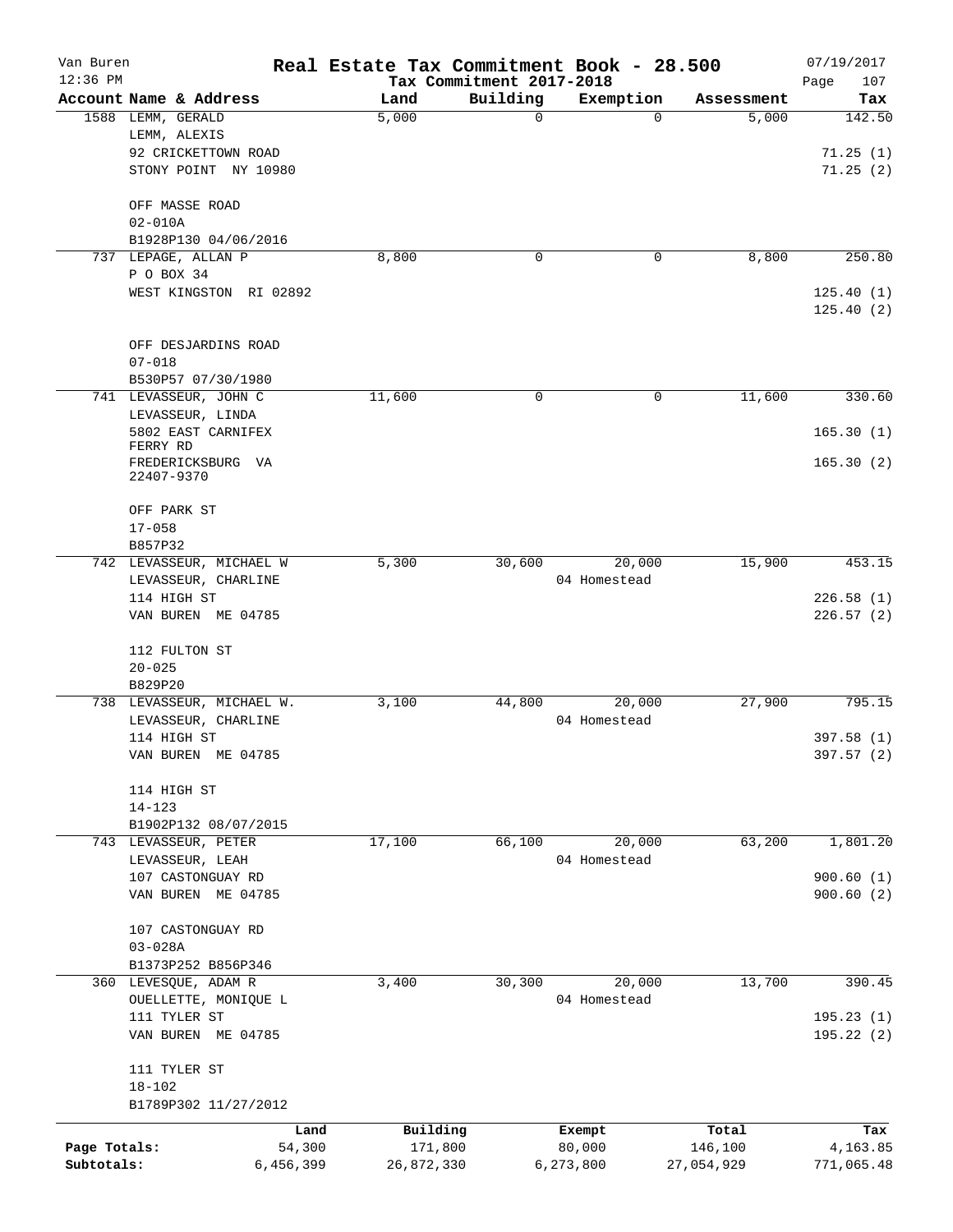| Van Buren  |                                                     |        | Real Estate Tax Commitment Book - 28.500 |                        |            | 07/19/2017  |
|------------|-----------------------------------------------------|--------|------------------------------------------|------------------------|------------|-------------|
| $12:36$ PM |                                                     |        | Tax Commitment 2017-2018                 |                        |            | 108<br>Page |
|            | Account Name & Address                              | Land   | Building                                 | Exemption              | Assessment | Tax         |
|            | 746 LEVESQUE, ALYRE JR<br>153 HIGH ST               | 3,400  | 45,600                                   | 20,000<br>04 Homestead | 29,000     | 826.50      |
|            | VAN BUREN ME 04785                                  |        |                                          |                        |            | 413.25(1)   |
|            |                                                     |        |                                          |                        |            | 413.25(2)   |
|            |                                                     |        |                                          |                        |            |             |
|            | 153 HIGH ST                                         |        |                                          |                        |            |             |
|            | $14 - 082$                                          |        |                                          |                        |            |             |
|            | B689P158                                            |        |                                          |                        |            |             |
|            | 748 LEVESQUE, ARLENE                                | 3,400  | 22,900                                   | 20,000                 | 6,300      | 179.55      |
|            | C/O NORTHERN MAINE                                  |        |                                          | 04 Homestead           |            |             |
|            | GENERAL ATT STACI<br>PO BOX 187                     |        |                                          |                        |            | 89.78 (1)   |
|            | CARIBOU ME 04736                                    |        |                                          |                        |            | 89.77 (2)   |
|            |                                                     |        |                                          |                        |            |             |
|            | 101 MADORE AVE                                      |        |                                          |                        |            |             |
|            | $14 - 089$                                          |        |                                          |                        |            |             |
|            | B1280P55                                            |        |                                          |                        |            |             |
|            | 1587 LEVESQUE, BRIAN K.                             | 6,000  | $\mathbf 0$                              | 0                      | 6,000      | 171.00      |
|            | LEVESQUE, JEFFREY R.                                |        |                                          |                        |            |             |
|            | 182 MARQUIS RD.                                     |        |                                          |                        |            | 85.50(1)    |
|            | Van Buren ME 04785                                  |        |                                          |                        |            | 85.50(2)    |
|            |                                                     |        |                                          |                        |            |             |
|            | OFF MARQUIS ROAD                                    |        |                                          |                        |            |             |
|            | $02 - 011A$                                         |        |                                          |                        |            |             |
|            | B1928P132 04/06/2016<br>770 LEVESQUE, BRIAN KEITH & |        | 68,000                                   | 20,000                 | 73,000     | 2,080.50    |
|            | <b>JEFFREY ROGER</b>                                | 25,000 |                                          |                        |            |             |
|            | LEVESQUE, ROGER J. &                                | Acres  | 1.00                                     | 04 Homestead           |            |             |
|            | JOYCE B. (LIFE ESTATE)                              |        |                                          |                        |            |             |
|            | 182 MARQUIS RD                                      |        |                                          |                        |            | 1,040.25(1) |
|            | VAN BUREN ME 04785                                  |        |                                          |                        |            | 1,040.25(2) |
|            |                                                     |        |                                          |                        |            |             |
|            | 182 MARQUIS RD<br>$02 - 010$                        |        |                                          |                        |            |             |
|            | B1898P192 07/13/2015                                |        |                                          |                        |            |             |
|            | 772 LEVESQUE, BRIAN KEITH &                         | 8,700  | $\Omega$                                 | 0                      | 8,700      | 247.95      |
|            | JEFFREY ROGER                                       |        |                                          |                        |            |             |
|            | LEVESQUE, ROGER J. &                                |        |                                          |                        |            |             |
|            | JOYCE B. (LIFE ESTATE)                              |        |                                          |                        |            |             |
|            | 182 MARQUIS RD.                                     |        |                                          |                        |            | 123.98(1)   |
|            | VAN BUREN ME 04785                                  |        |                                          |                        |            | 123.97(2)   |
|            | MARQUIS RD                                          |        |                                          |                        |            |             |
|            | $02 - 009$                                          |        |                                          |                        |            |             |
|            | B1898P192 07/13/2015                                |        |                                          |                        |            |             |
|            | 771 LEVESQUE, BRIAN KEITH &                         | 10,400 | 1,100                                    | 0                      | 11,500     | 327.75      |
|            | JEFFREY ROGER                                       |        |                                          |                        |            |             |
|            | LEVESQUE, ROGER J. &                                |        |                                          |                        |            |             |
|            | JOYCE B. (LIFE ESTATE)<br>182 MARQUIS RD            |        |                                          |                        |            | 163.88(1)   |
|            | VAN BUREN ME 04785                                  |        |                                          |                        |            | 163.87(2)   |
|            |                                                     |        |                                          |                        |            |             |
|            | 302 SETTLEMENT RD                                   |        |                                          |                        |            |             |
|            | $01 - 013$                                          |        |                                          |                        |            |             |
|            | B1898P192 07/13/2015                                |        |                                          |                        |            |             |
|            |                                                     |        |                                          |                        |            |             |
|            |                                                     |        |                                          |                        |            |             |

|              | Land      | Building   | Exempt    | Total        | Tax        |
|--------------|-----------|------------|-----------|--------------|------------|
| Page Totals: | 56,900    | 137,600    | 60,000    | 134,500      | 3,833.25   |
| Subtotals:   | 6,513,299 | 27,009,930 | 6,333,800 | 27, 189, 429 | 774,898.73 |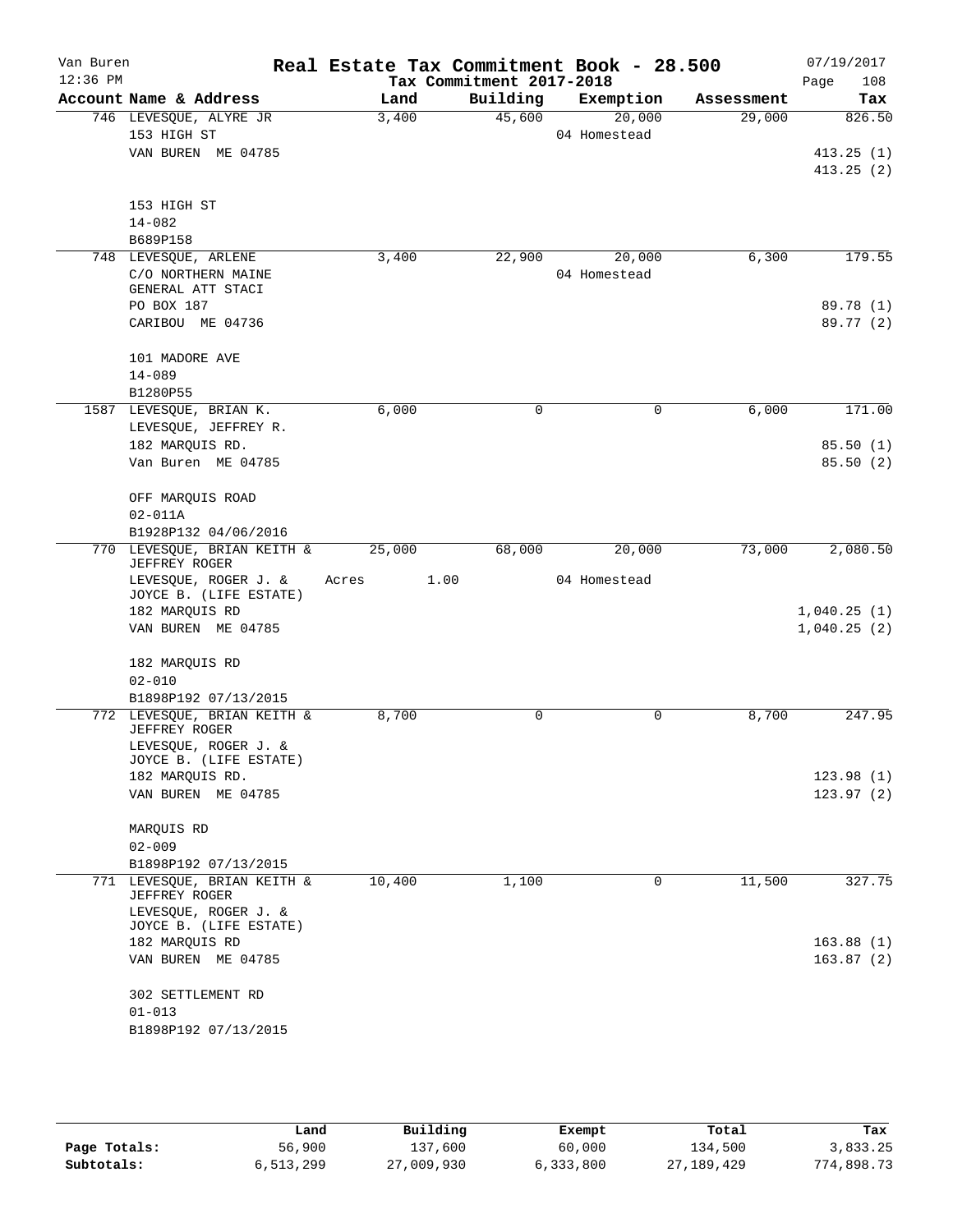| Van Buren    |                                                |           | Real Estate Tax Commitment Book - 28.500 |                                      |                            |              | 07/19/2017         |
|--------------|------------------------------------------------|-----------|------------------------------------------|--------------------------------------|----------------------------|--------------|--------------------|
| $12:36$ PM   | Account Name & Address                         |           | Land                                     | Tax Commitment 2017-2018<br>Building | Exemption                  | Assessment   | 109<br>Page<br>Tax |
|              | 750 LEVESQUE, ERNEST (ET<br>AL)                |           | 3,600                                    | 15,600                               | 19,200                     | 0            | 0.00               |
|              | 154 FULTON ST                                  |           |                                          |                                      | 04 Homestead               |              |                    |
|              | VAN BUREN ME 04785                             |           |                                          |                                      |                            |              |                    |
|              | 154 FULTON ST                                  |           |                                          |                                      |                            |              |                    |
|              | $19 - 044$                                     |           |                                          |                                      |                            |              |                    |
|              | B1379P80 11/20/2003<br>751 LEVESQUE, FERNAND   |           | 5,900                                    | 300                                  |                            | 6,200<br>0   | 176.70             |
|              | LEVESQUE, ROBERTINE                            |           |                                          |                                      |                            |              |                    |
|              | 129 CLOVERHILL DR                              |           |                                          |                                      |                            |              | 88.35(1)           |
|              | VAN BUREN ME 04785                             |           |                                          |                                      |                            |              | 88.35(2)           |
|              | 243 CHAMPLAIN ST                               |           |                                          |                                      |                            |              |                    |
|              | $19 - 057$                                     |           |                                          |                                      |                            |              |                    |
|              | B477P48                                        |           |                                          |                                      |                            | 65,600       |                    |
|              | 753 LEVESQUE, FERNAND R<br>LEVESQUE, ROBERTINE |           | 5,200                                    | 80,400                               | 20,000<br>04 Homestead     |              | 1,869.60           |
|              | 129 CLOVERHILL DRIVE                           |           |                                          |                                      |                            |              | 934.80(1)          |
|              | VAN BUREN ME 04785                             |           |                                          |                                      |                            |              | 934.80 (2)         |
|              | 129 CLOVERHILL DR                              |           |                                          |                                      |                            |              |                    |
|              | 18C-006                                        |           |                                          |                                      |                            |              |                    |
|              | B446P146                                       |           |                                          |                                      |                            |              |                    |
|              | 752 LEVESQUE, FERNAND R                        |           | 8,500                                    | 0                                    |                            | 0<br>8,500   | 242.25             |
|              | LEVESQUE, ROBERTINE<br>129 CLOVERHILL DR       |           |                                          |                                      |                            |              | 121.13(1)          |
|              | VAN BUREN ME 04785                             |           |                                          |                                      |                            |              | 121.12(2)          |
|              | CHAMPLAIN ST                                   |           |                                          |                                      |                            |              |                    |
|              | $06 - 006$                                     |           |                                          |                                      |                            |              |                    |
|              | B382P467                                       |           |                                          |                                      |                            |              |                    |
|              | 754 LEVESQUE, GARY R                           |           | 8,400                                    | 30,100                               | 26,000                     | 12,500       | 356.25             |
|              | LEVESQUE, BETTY J<br>P O BOX 493               |           |                                          |                                      | 04 Homestead<br>02 Veteran |              | 178.13(1)          |
|              | VAN BUREN ME 04785                             |           |                                          |                                      |                            |              | 178.12(2)          |
|              | 162 CASTONGUAY RD                              |           |                                          |                                      |                            |              |                    |
|              | $03 - 040$                                     |           |                                          |                                      |                            |              |                    |
|              | B715P296 06/30/1987                            |           |                                          |                                      |                            |              |                    |
|              | 755 LEVESQUE, GENE J                           |           | 3,400                                    | 44,700                               | 20,000                     | 28,100       | 800.85             |
|              | LEVESQUE, RACHEL L                             |           |                                          |                                      | 04 Homestead               |              |                    |
|              | 115 ADAMS ST                                   |           |                                          |                                      |                            |              | 400.43(1)          |
|              | VAN BUREN ME 04785                             |           |                                          |                                      |                            |              | 400.42(2)          |
|              | 115 ADAMS ST                                   |           |                                          |                                      |                            |              |                    |
|              | $18 - 027$                                     |           |                                          |                                      |                            |              |                    |
|              | B683P151                                       |           |                                          |                                      |                            |              |                    |
|              | 756 LEVESQUE, GERALD JR                        |           | 4,300                                    | 9,000                                | 13,300                     | 0            | 0.00               |
|              | LEVESQUE, THERESE                              |           |                                          |                                      | 04 Homestead               |              |                    |
|              | 154 MCKINLEY ST<br>VAN BUREN ME 04785          |           |                                          |                                      |                            |              |                    |
|              |                                                |           |                                          |                                      |                            |              |                    |
|              | 154 MCKINLEY ST                                |           |                                          |                                      |                            |              |                    |
|              | $14 - 037$                                     |           |                                          |                                      |                            |              |                    |
|              | B686P112                                       |           |                                          |                                      |                            |              |                    |
|              |                                                | Land      | Building                                 |                                      | Exempt                     | Total        | Tax                |
| Page Totals: |                                                | 39,300    | 180,100                                  |                                      | 98,500                     | 120,900      | 3,445.65           |
| Subtotals:   |                                                | 6,552,599 | 27,190,030                               |                                      | 6,432,300                  | 27, 310, 329 | 778, 344.38        |
|              |                                                |           |                                          |                                      |                            |              |                    |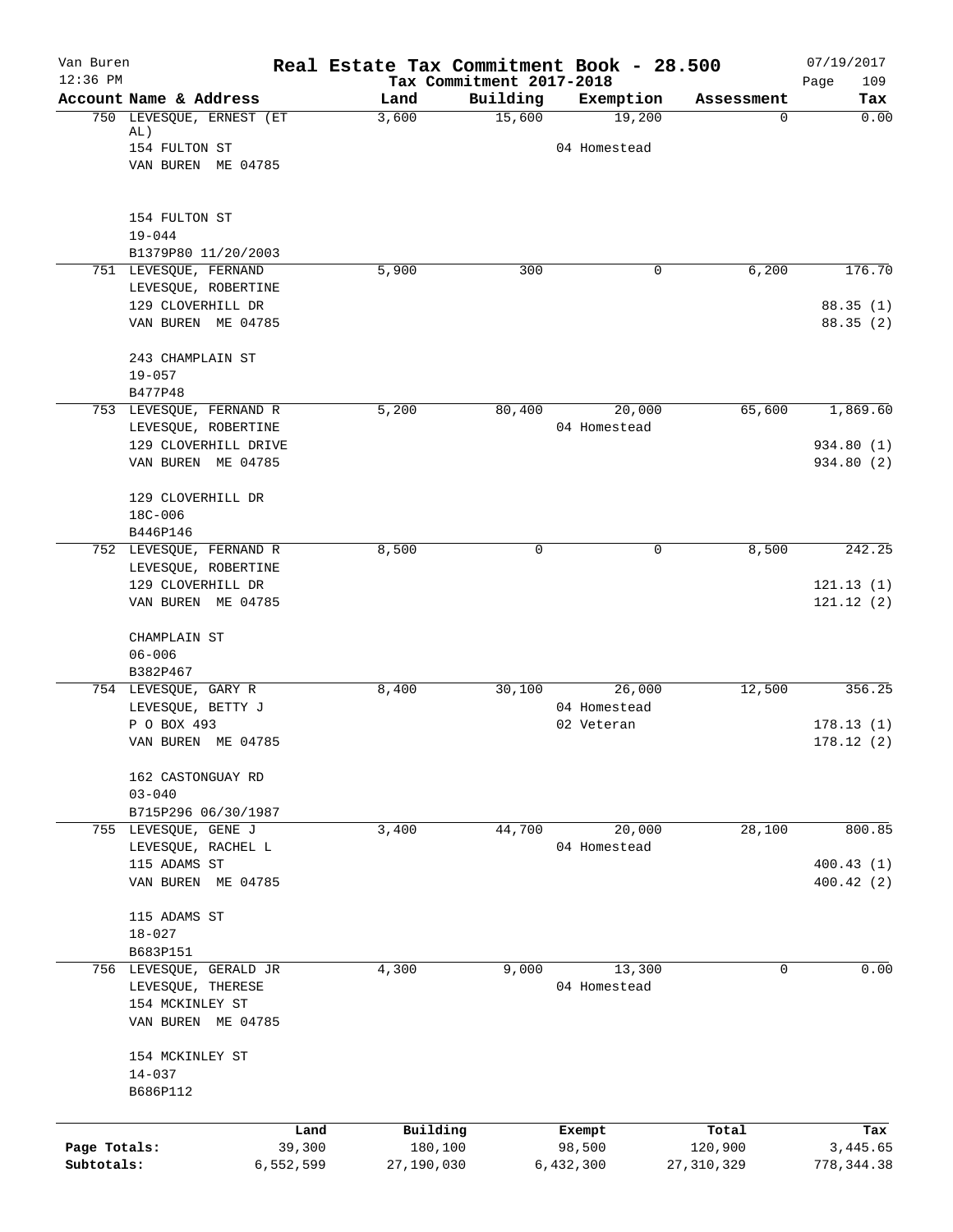| Van Buren<br>$12:36$ PM |                                              | Real Estate Tax Commitment Book - 28.500 | Tax Commitment 2017-2018 |                    |            | 07/19/2017<br>110<br>Page |
|-------------------------|----------------------------------------------|------------------------------------------|--------------------------|--------------------|------------|---------------------------|
|                         | Account Name & Address                       | Land                                     | Building                 | Exemption          | Assessment | Tax                       |
|                         | 757 LEVESQUE, IVAN P                         | 8,400                                    | 50,800                   | 20,000             | 39,200     | 1,117.20                  |
|                         | LEVESQUE, EILEEN                             |                                          |                          | 04 Homestead       |            |                           |
|                         | 182 CHAMPLAIN ST                             |                                          |                          |                    |            | 558.60(1)                 |
|                         | VAN BUREN ME 04785                           |                                          |                          |                    |            | 558.60(2)                 |
|                         | 182 CHAMPLAIN ST                             |                                          |                          |                    |            |                           |
|                         | $19 - 019$                                   |                                          |                          |                    |            |                           |
|                         | B412P197                                     |                                          | 27,500                   | 0                  | 30,600     | 872.10                    |
|                         | 764 LEVESQUE, JESSICA J.<br>115 WATERMILL RD | 3,100                                    |                          |                    |            |                           |
|                         | VAN BUREN ME 04785                           |                                          |                          |                    |            | 436.05(1)                 |
|                         |                                              |                                          |                          |                    |            | 436.05(2)                 |
|                         | 115 WATERMILL RD                             |                                          |                          |                    |            |                           |
|                         | $16 - 027$                                   |                                          |                          |                    |            |                           |
|                         | B1921P187 01/25/2016                         |                                          |                          |                    |            |                           |
|                         | 758 LEVESQUE, MARLENE                        | 5,700                                    | 0                        | $\mathbf 0$        | 5,700      | 162.45                    |
|                         | 478 MAIN ST                                  |                                          |                          |                    |            |                           |
|                         | VAN BUREN ME 04785                           |                                          |                          |                    |            | 81.23(1)                  |
|                         |                                              |                                          |                          |                    |            | 81.22(2)                  |
|                         | 474 MAIN ST                                  |                                          |                          |                    |            |                           |
|                         | $22 - 011$                                   |                                          |                          |                    |            |                           |
|                         | 759 LEVESQUE, MARLENE                        | 3,000                                    | 52,400                   | 20,000             | 35,400     | 1,008.90                  |
|                         | 478 MAIN ST                                  |                                          |                          | 04 Homestead       |            |                           |
|                         | VAN BUREN ME 04785                           |                                          |                          |                    |            | 504.45(1)                 |
|                         |                                              |                                          |                          |                    |            | 504.45(2)                 |
|                         |                                              |                                          |                          |                    |            |                           |
|                         | 478 MAIN ST                                  |                                          |                          |                    |            |                           |
|                         | $22 - 013$<br>B910P152 06/18/1993            |                                          |                          |                    |            |                           |
|                         | 606 LEVESQUE, MAYNARD                        | 3,100                                    | 0                        | $\mathbf 0$        | 3,100      | 88.35                     |
|                         | LEVESQUE, ELAINE                             |                                          |                          |                    |            |                           |
|                         | 134 LYNNE STREET                             |                                          |                          |                    |            | 44.18 (1)                 |
|                         | VAN BUREN ME 04785                           |                                          |                          |                    |            | 44.17 (2)                 |
|                         | LABBE AVE                                    |                                          |                          |                    |            |                           |
|                         | $20 - 113$                                   |                                          |                          |                    |            |                           |
|                         | B1683P308 06/16/2010                         |                                          |                          |                    |            |                           |
|                         | 779 LEVESQUE, MAYNARD                        | 3,500                                    | 52,200                   | 26,000             | 29,700     | 846.45                    |
|                         | C/O ANTOINE LEVESQUE                         |                                          |                          | 27 Veteran (Widow) |            |                           |
|                         | 126 ADAMS ST                                 |                                          |                          | 04 Homestead       |            | 423.23(1)                 |
|                         | VAN BUREN ME 04785                           |                                          |                          |                    |            | 423.22(2)                 |
|                         | 126 ADAMS ST                                 |                                          |                          |                    |            |                           |
|                         | $18 - 030$                                   |                                          |                          |                    |            |                           |
|                         | B1479P316                                    |                                          |                          |                    |            |                           |
|                         | 762 LEVESQUE, MAYNARD A                      | 7,900                                    | 71,400                   | 20,000             | 59,300     | 1,690.05                  |
|                         | LEVESQUE, ELAINE P                           |                                          |                          | 04 Homestead       |            |                           |
|                         | 134 LYNNE ST                                 |                                          |                          |                    |            | 845.03 (1)                |
|                         | VAN BUREN ME 04785                           |                                          |                          |                    |            | 845.02 (2)                |
|                         | 134 LYNNE ST                                 |                                          |                          |                    |            |                           |
|                         | $20 - 100$                                   |                                          |                          |                    |            |                           |
|                         | B394P879                                     |                                          |                          |                    |            |                           |
|                         |                                              |                                          |                          |                    |            |                           |
|                         | Land                                         | Building                                 |                          | Exempt             | Total      | Tax                       |
| Page Totals:            | 34,700                                       | 254,300                                  |                          | 86,000             | 203,000    | 5,785.50                  |

**Subtotals:** 6,587,299 27,444,330 6,518,300 27,513,329 784,129.88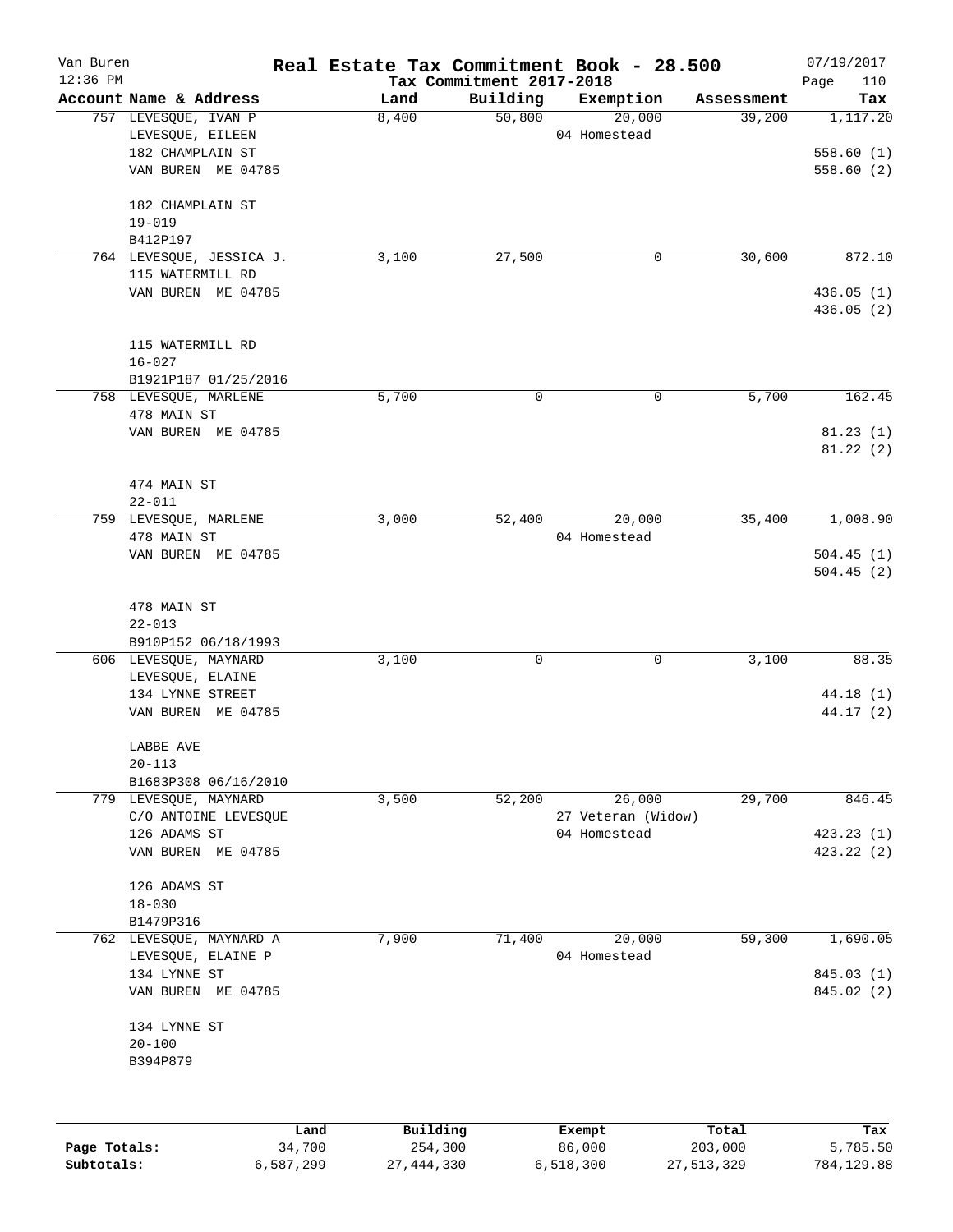| Van Buren  |                           | Real Estate Tax Commitment Book - 28.500 |                          |              |            | 07/19/2017  |
|------------|---------------------------|------------------------------------------|--------------------------|--------------|------------|-------------|
| $12:36$ PM |                           |                                          | Tax Commitment 2017-2018 |              |            | Page<br>111 |
|            | Account Name & Address    | Land                                     | Building                 | Exemption    | Assessment | Tax         |
|            | 1224 LEVESQUE, MAYNARD A. | 5,400                                    | 57,400                   | 0            | 62,800     | 1,789.80    |
|            | 113 ADAMS STREET          |                                          |                          |              |            |             |
|            | VAN BUREN ME 04785        |                                          |                          |              |            | 894.90 (1)  |
|            |                           |                                          |                          |              |            | 894.90 (2)  |
|            | 113 ADAMS ST              |                                          |                          |              |            |             |
|            | $18 - 025$                |                                          |                          |              |            |             |
|            | B1866P91 09/02/2014       |                                          |                          |              |            |             |
| 788        | LEVESQUE, RALPH           | 3,000                                    | 27,500                   | 20,000       | 10,500     | 299.25      |
|            | LEVESQUE, LINDA           |                                          |                          | 04 Homestead |            |             |
|            | 117 CHURCH ST             |                                          |                          |              |            | 149.63(1)   |
|            | VAN BUREN ME 04785        |                                          |                          |              |            | 149.62(2)   |
|            |                           |                                          |                          |              |            |             |
|            | 117 CHURCH ST             |                                          |                          |              |            |             |
|            | $23 - 102$                |                                          |                          |              |            |             |
|            | B1597P168                 |                                          |                          |              |            |             |
|            | 766 LEVESQUE, REED A      | 3,000                                    | 0                        | 0            | 3,000      | 85.50       |
|            | LEVESQUE, JEANNE M        |                                          |                          |              |            |             |
|            | 150 ST BRUNO ST           |                                          |                          |              |            | 42.75(1)    |
|            | VAN BUREN ME 04785        |                                          |                          |              |            | 42.75(2)    |
|            |                           |                                          |                          |              |            |             |
|            | ST BRUNO ST               |                                          |                          |              |            |             |
|            | $17 - 014$                |                                          |                          |              |            |             |
|            | B1414P109                 |                                          |                          |              |            |             |
| 765        | LEVESQUE, REED A          | 3,000                                    | 20,900                   | 23,900       | 0          | 0.00        |
|            | LEVESQUE, JEANNE M        |                                          |                          | 04 Homestead |            |             |
|            | 150 ST BRUNO ST           |                                          |                          | 02 Veteran   |            |             |
|            | VAN BUREN ME 04785        |                                          |                          |              |            |             |
|            |                           |                                          |                          |              |            |             |
|            | 150 ST BRUNO ST           |                                          |                          |              |            |             |
|            | $17 - 013$                |                                          |                          |              |            |             |
| 767        | LEVESQUE, RENO R          | 8,300                                    | 76,200                   | 20,000       | 64,500     | 1,838.25    |
|            | LEVESQUE, MONA            |                                          |                          | 04 Homestead |            |             |
|            | 257 LAKE RD               |                                          |                          |              |            | 919.13(1)   |
|            | VAN BUREN ME 04785        |                                          |                          |              |            | 919.12(2)   |
|            |                           |                                          |                          |              |            |             |
|            | 257 LAKE RD               |                                          |                          |              |            |             |
|            | $05 - 011D$               |                                          |                          |              |            |             |
|            | B1127P270 08/31/1998      |                                          |                          |              |            |             |
|            | 1164 LEVESQUE, ROGER P.   | 3,400                                    | 26,400                   | 20,000       | 9,800      | 279.30      |
|            | LEVESQUE, ERIC M.         |                                          |                          | 04 Homestead |            |             |
|            | 125 CHURCH ST.            |                                          |                          |              |            | 139.65(1)   |
|            | VAN BUREN ME 04785        |                                          |                          |              |            | 139.65(2)   |
|            |                           |                                          |                          |              |            |             |
|            | 125 CHURCH ST             |                                          |                          |              |            |             |
|            | $23 - 105$                |                                          |                          |              |            |             |
|            | B1851P28 04/22/2014       |                                          |                          |              |            |             |
| 773        | LEVESQUE, ROMEO JR        | 8,900                                    | 81,300                   | 20,000       | 70,200     | 2,000.70    |
|            | LEVESQUE, BLANCHE         |                                          |                          | 04 Homestead |            |             |
|            | 111 TOWER DR              |                                          |                          |              |            | 1,000.35(1) |
|            | VAN BUREN ME 04785        |                                          |                          |              |            | 1,000.35(2) |
|            |                           |                                          |                          |              |            |             |
|            | 111 TOWER DR              |                                          |                          |              |            |             |
|            | 12A-033A                  |                                          |                          |              |            |             |
|            | B1143P315                 |                                          |                          |              |            |             |
|            |                           |                                          |                          |              |            |             |
|            |                           |                                          |                          |              |            |             |
|            |                           | Building<br>Land.                        |                          | $F$ vemnt    | $T0+21$    | To:         |

|              | Land      | Building   | Exempt    | Total      | Tax        |
|--------------|-----------|------------|-----------|------------|------------|
| Page Totals: | 35,000    | 289,700    | 103,900   | 220,800    | 6,292.80   |
| Subtotals:   | 6,622,299 | 27,734,030 | 6,622,200 | 27,734,129 | 790,422.68 |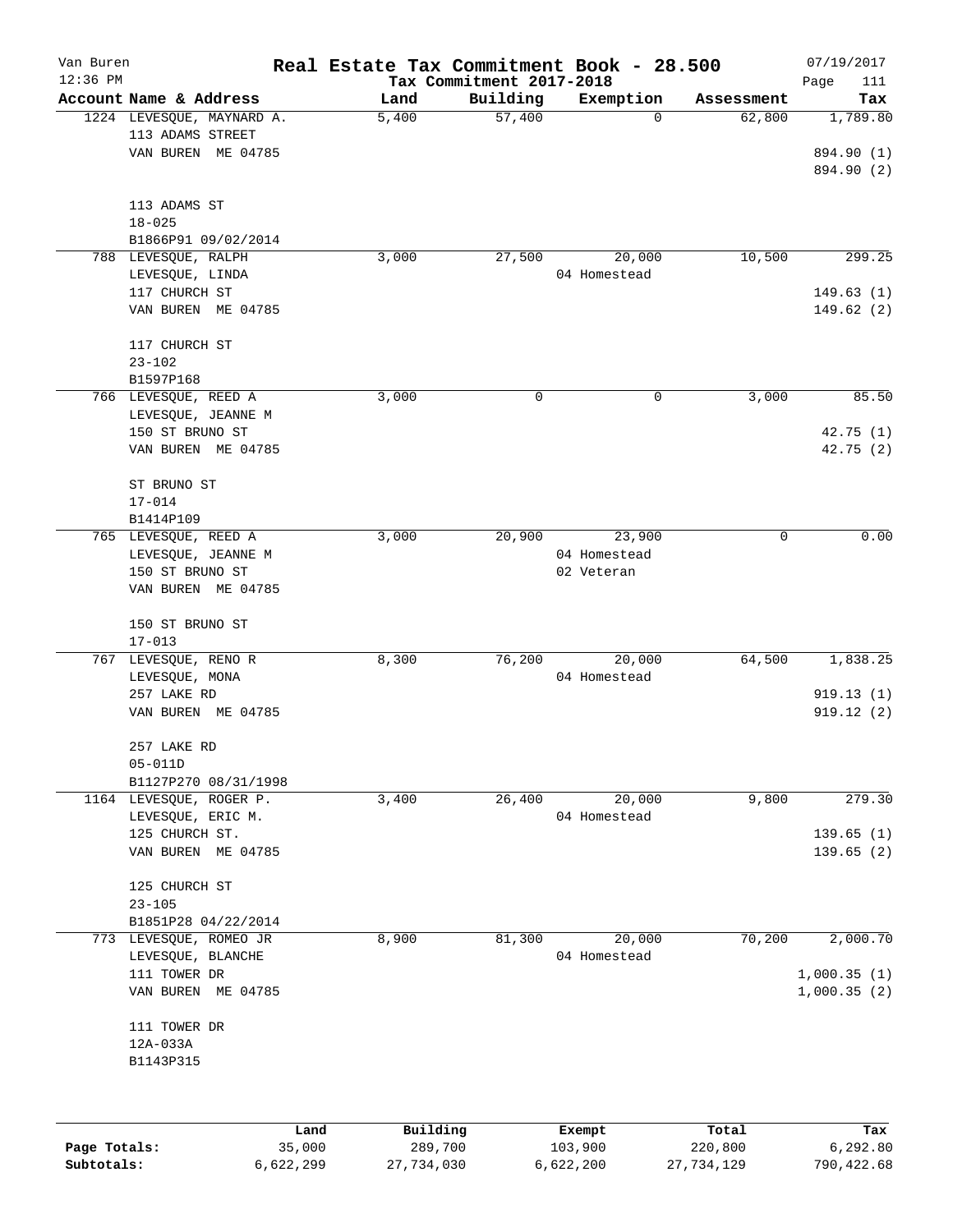| Van Buren    |                                           |           |            |                          | Real Estate Tax Commitment Book - 28.500 |            | 07/19/2017  |
|--------------|-------------------------------------------|-----------|------------|--------------------------|------------------------------------------|------------|-------------|
| $12:36$ PM   |                                           |           |            | Tax Commitment 2017-2018 |                                          |            | Page<br>112 |
|              | Account Name & Address                    |           | Land       | Building                 | Exemption                                | Assessment | Tax         |
|              | 774 LEVESQUE, RONALD G                    |           | 5,400      | 64,100                   | 20,000                                   | 49,500     | 1,410.75    |
|              | LEVESQUE, SANDRA O                        |           |            |                          | 04 Homestead                             |            |             |
|              | 110 HIGH ST                               |           |            |                          |                                          |            | 705.38(1)   |
|              | VAN BUREN ME 04785                        |           |            |                          |                                          |            | 705.37(2)   |
|              | 110 HIGH ST                               |           |            |                          |                                          |            |             |
|              | $15 - 027$                                |           |            |                          |                                          |            |             |
|              | B971P269                                  |           |            |                          |                                          |            |             |
|              | 775 LEVESQUE, ROSE MARIE                  |           | 6,200      | 21,200                   | 20,000                                   | 7,400      | 210.90      |
|              | 140 ST BRUNO ST                           |           |            |                          | 04 Homestead                             |            |             |
|              | VAN BUREN ME 04785                        |           |            |                          |                                          |            | 105.45(1)   |
|              |                                           |           |            |                          |                                          |            | 105.45(2)   |
|              | 140 ST BRUNO ST                           |           |            |                          |                                          |            |             |
|              | $17 - 017$                                |           |            |                          |                                          |            |             |
|              | B631P102                                  |           |            |                          |                                          |            |             |
|              |                                           |           |            |                          |                                          |            | 324.90      |
|              | 777 LEVESQUE, WAYNE                       |           | 9,300      | 2,100                    | 0                                        | 11,400     |             |
|              | 17 MAIN ST                                |           |            |                          |                                          |            |             |
|              | VAN BUREN ME 04785                        |           |            |                          |                                          |            | 162.45(1)   |
|              |                                           |           |            |                          |                                          |            | 162.45(2)   |
|              |                                           |           |            |                          |                                          |            |             |
|              | 17 MAIN ST                                |           |            |                          |                                          |            |             |
|              | $13 - 005$                                |           |            |                          |                                          |            |             |
|              | B1074P191                                 |           |            |                          |                                          |            |             |
|              |                                           |           |            |                          |                                          |            |             |
|              | 921 LEWIS, DUSTY L                        |           | 8,000      | 46,700                   | 0                                        | 54,700     | 1,558.95    |
|              | 213 LAKE RD.                              |           |            |                          |                                          |            |             |
|              | VAN BUREN ME 04785                        |           |            |                          |                                          |            | 779.48(1)   |
|              |                                           |           |            |                          |                                          |            | 779.47(2)   |
|              |                                           |           |            |                          |                                          |            |             |
|              | 213 LAKE RD                               |           |            |                          |                                          |            |             |
|              | $05 - 007A$                               |           |            |                          |                                          |            |             |
|              | B1927P266 03/30/2016 B1782P194 10/04/2012 |           |            |                          |                                          |            |             |
|              | 783 LIALA, LLC                            |           | 15,500     | 0                        | 0                                        | 15,500     | 441.75      |
|              | 3157 NORTH RAINBOW                        |           |            |                          |                                          |            |             |
|              | BLVD.                                     |           |            |                          |                                          |            |             |
|              | NO. 175                                   |           |            |                          |                                          |            | 220.88(1)   |
|              | LAS VEGAS NV 89108                        |           |            |                          |                                          |            | 220.87(2)   |
|              | OFF DESJARDINS RD                         |           |            |                          |                                          |            |             |
|              | $07 - 013A$                               |           |            |                          |                                          |            |             |
|              | B1558P11                                  |           |            |                          |                                          |            |             |
|              | 682 LILLY, DARIN                          |           | 3,700      | 49,000                   | 0                                        | 52,700     | 1,501.95    |
|              | PO BOX 23                                 |           |            |                          |                                          |            |             |
|              |                                           |           |            |                          |                                          |            |             |
|              | VAN BUREN ME 04785                        |           |            |                          |                                          |            | 750.98(1)   |
|              |                                           |           |            |                          |                                          |            | 750.97(2)   |
|              |                                           |           |            |                          |                                          |            |             |
|              | 118 HARRISON ST                           |           |            |                          |                                          |            |             |
|              | $18 - 015$                                |           |            |                          |                                          |            |             |
|              | B1756P53 03/29/2012                       |           |            |                          |                                          |            |             |
|              | 586 LINET, SCOTT M                        |           | 12,500     | 7,300                    | 0                                        | 19,800     | 564.30      |
|              | 13 CARON RD.                              |           |            |                          |                                          |            |             |
|              | ST. DAVID ME 04773                        |           |            |                          |                                          |            |             |
|              |                                           |           |            |                          |                                          |            | 282.15(1)   |
|              |                                           |           |            |                          |                                          |            | 282.15(2)   |
|              |                                           |           |            |                          |                                          |            |             |
|              | 300 PARENT RD                             |           |            |                          |                                          |            |             |
|              | $09 - 034$                                |           |            |                          |                                          |            |             |
|              | B1816P216 06/01/2013                      |           |            |                          |                                          |            |             |
|              |                                           |           |            |                          |                                          |            |             |
|              |                                           | Land      | Building   |                          | Exempt                                   | Total      | Tax         |
| Page Totals: |                                           | 60,600    | 190,400    |                          | 40,000                                   | 211,000    | 6,013.50    |
| Subtotals:   |                                           | 6,682,899 | 27,924,430 |                          | 6,662,200                                | 27,945,129 | 796,436.18  |
|              |                                           |           |            |                          |                                          |            |             |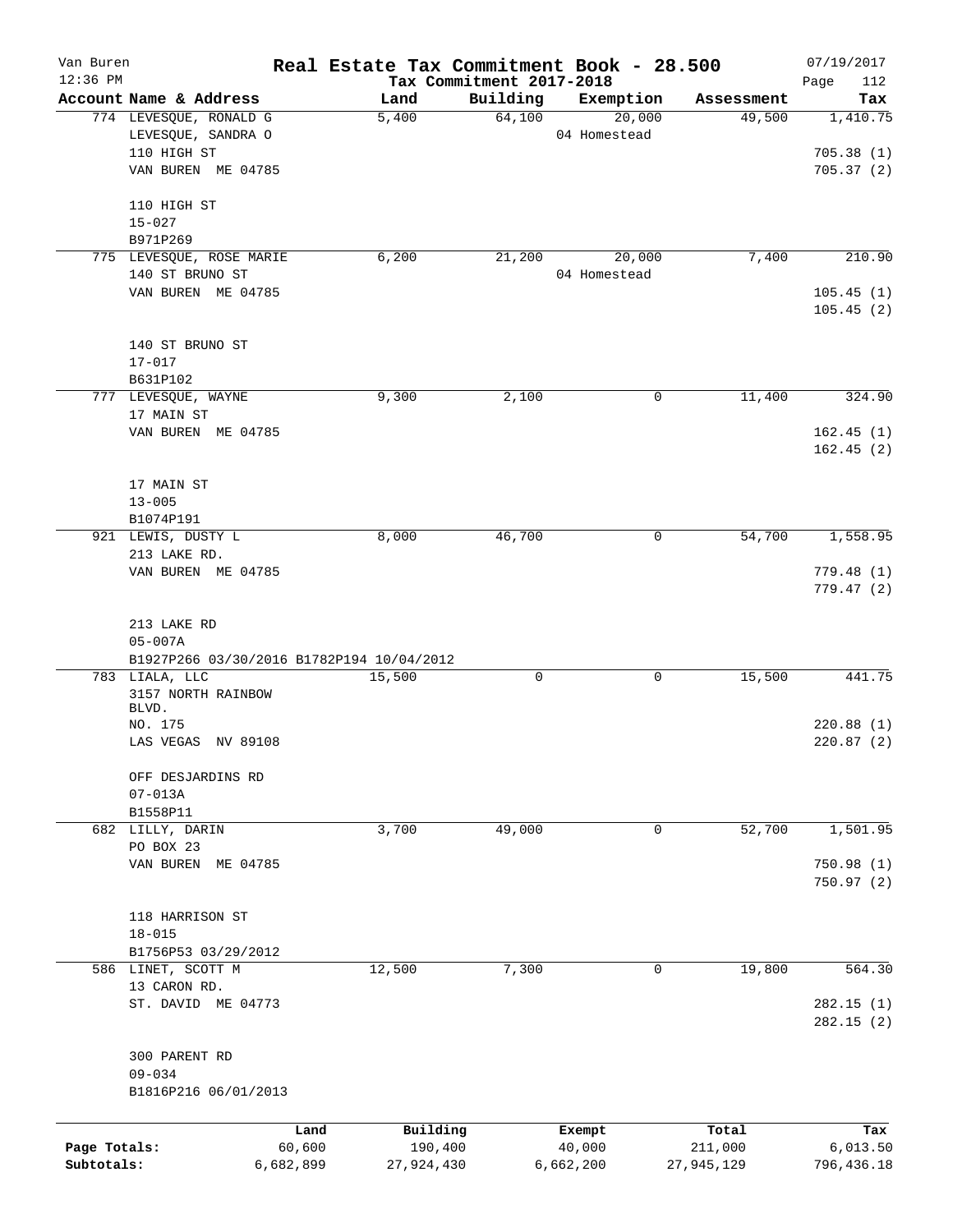| Van Buren    |                                                                 |           |              |                          | Real Estate Tax Commitment Book - 28.500 |              | 07/19/2017    |
|--------------|-----------------------------------------------------------------|-----------|--------------|--------------------------|------------------------------------------|--------------|---------------|
| $12:36$ PM   |                                                                 |           |              | Tax Commitment 2017-2018 |                                          |              | Page<br>113   |
|              | Account Name & Address                                          |           | Land         | Building                 | Exemption                                | Assessment   | Tax           |
|              | 1248 LIZOTTE, DEDRA A.<br>(TRUSTEE)                             |           | 3,600        | 44,100                   | $\Omega$                                 | 47,700       | 1,359.45      |
|              | C/O SHAYNE & HALEY                                              |           |              |                          |                                          |              |               |
|              | AYOTTE                                                          |           |              |                          |                                          |              |               |
|              | 132 LINCOLN ST.                                                 |           |              |                          |                                          |              | 679.73(1)     |
|              | VAN BUREN ME 04785                                              |           |              |                          |                                          |              | 679.72 (2)    |
|              | 331 MAIN ST                                                     |           |              |                          |                                          |              |               |
|              | $20 - 054$                                                      |           |              |                          |                                          |              |               |
|              | B1894P125 06/09/2015 B1894P123 06/09/2015<br>785 LIZOTTE, JAMES |           | 4,400        | 67,200                   | 20,000                                   | 51,600       | 1,470.60      |
|              | LIZOTTE, DEDRA A                                                |           |              |                          | 04 Homestead                             |              |               |
|              | 132 LINCOLN ST                                                  |           |              |                          |                                          |              | 735.30(1)     |
|              | VAN BUREN ME 04785                                              |           |              |                          |                                          |              | 735.30(2)     |
|              | 132 LINCOLN ST                                                  |           |              |                          |                                          |              |               |
|              | 14-012C                                                         |           |              |                          |                                          |              |               |
|              | B711P192                                                        |           |              |                          |                                          |              |               |
|              | 790 LIZOTTE, JAMES D                                            |           | 16,800       | 133,100                  | 0                                        | 149,900      | 4,272.15      |
|              | LIZOTTE, DEDRA A                                                |           |              |                          |                                          |              |               |
|              | 38 MAIN ST                                                      |           |              |                          |                                          |              | 2,136.08(1)   |
|              | VAN BUREN ME 04785                                              |           |              |                          |                                          |              | 2,136.07(2)   |
|              |                                                                 |           |              |                          |                                          |              |               |
|              | 38 MAIN STREET                                                  |           |              |                          |                                          |              |               |
|              | $15 - 115$                                                      |           |              |                          |                                          |              |               |
|              | B1475P247                                                       |           |              |                          |                                          |              |               |
|              | 786 LIZOTTE, JAMES D                                            |           | 9,200        | 0                        | 0                                        | 9,200        | 262.20        |
|              | LIZOTTE, DEDRA A                                                |           |              |                          |                                          |              |               |
|              | 132 LINCOLN STREET                                              |           |              |                          |                                          |              | 131.10(1)     |
|              | VAN BUREN ME 04785                                              |           |              |                          |                                          |              | 131.10(2)     |
|              | MCKINLEY ST                                                     |           |              |                          |                                          |              |               |
|              | $14 - 034$                                                      |           |              |                          |                                          |              |               |
|              | B1415P196                                                       |           |              |                          |                                          |              |               |
|              | 1532 LIZOTTE, JOSEPH E                                          |           | 4,800        | 103,100                  | 26,000                                   | 81,900       | 2,334.15      |
|              | LIZOTTE, LORRAINE                                               |           |              |                          | 04 Homestead                             |              |               |
|              | 170 CLOVERHILL DRIVE                                            |           |              |                          | 02 Veteran                               |              | 1,167.08(1)   |
|              | VAN BUREN ME 04785                                              |           |              |                          |                                          |              | 1, 167.07 (2) |
|              | 170 CLOVERHILL DR.                                              |           |              |                          |                                          |              |               |
|              | 18C-002H                                                        |           |              |                          |                                          |              |               |
|              | B1686P336 07/07/2010                                            |           |              |                          |                                          |              |               |
|              | 787 LIZOTTE, NICHOLAS J                                         |           | 4,000        | 19,600                   | 20,000                                   | 3,600        | 102.60        |
|              | LIZOTTE, TRACY L                                                |           |              |                          | 04 Homestead                             |              |               |
|              | 111 GARFIELD AVE                                                |           |              |                          |                                          |              | 51.30(1)      |
|              | VAN BUREN ME 04785                                              |           |              |                          |                                          |              | 51.30(2)      |
|              |                                                                 |           |              |                          |                                          |              |               |
|              | 111 GARFIELD AVE<br>$20 - 088$                                  |           |              |                          |                                          |              |               |
|              | B1244P249                                                       |           |              |                          |                                          |              |               |
|              | 1559 LOVEJOY, KATELYN                                           |           | 6,500        | 0                        | 0                                        | 6,500        | 185.25        |
|              | 7001 APT. 2070                                                  | Acres     | 40.00        |                          |                                          |              |               |
|              | WEST CHARLESTON BLVD                                            |           |              |                          |                                          |              | 92.63(1)      |
|              | LAS VEGAS NV 89117                                              |           |              |                          |                                          |              | 92.62(2)      |
|              |                                                                 |           |              |                          |                                          |              |               |
|              | OFF ALEXANDER ROAD                                              |           |              |                          |                                          |              |               |
|              | $07 - 007D$<br>B1737P173 09/17/2011                             |           |              |                          |                                          |              |               |
|              |                                                                 | Land      | Building     |                          | Exempt                                   | Total        | Tax           |
| Page Totals: |                                                                 | 49,300    | 367,100      |                          | 66,000                                   | 350,400      | 9,986.40      |
| Subtotals:   |                                                                 | 6,732,199 | 28, 291, 530 |                          | 6,728,200                                | 28, 295, 529 | 806, 422.58   |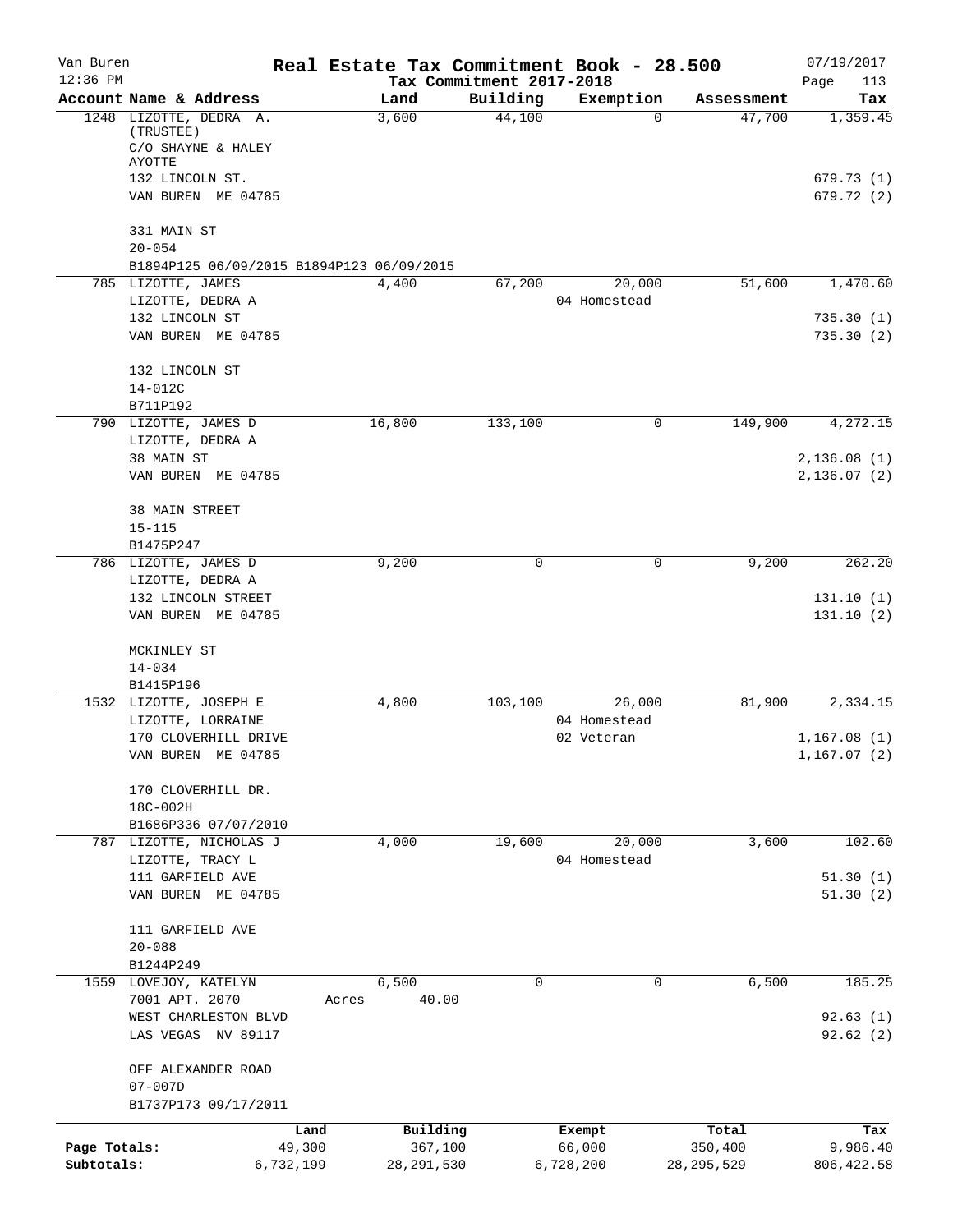| Van Buren    |                                               |           | Real Estate Tax Commitment Book - 28.500 |                                      |                     |                      | 07/19/2017                 |
|--------------|-----------------------------------------------|-----------|------------------------------------------|--------------------------------------|---------------------|----------------------|----------------------------|
| $12:36$ PM   | Account Name & Address                        |           |                                          | Tax Commitment 2017-2018<br>Building |                     |                      | Page<br>114                |
|              | 792 LYONS, MANLEY B                           |           | Land<br>4,000                            | 26,700                               | Exemption<br>20,000 | Assessment<br>10,700 | Tax<br>304.95              |
|              | LYONS, SUSAN A                                |           |                                          |                                      | 04 Homestead        |                      |                            |
|              | 333 MAIN STREET                               |           |                                          |                                      |                     |                      | 152.48(1)                  |
|              | VAN BUREN ME 04785                            |           |                                          |                                      |                     |                      | 152.47(2)                  |
|              | 333 MAIN ST                                   |           |                                          |                                      |                     |                      |                            |
|              | $20 - 055$                                    |           |                                          |                                      |                     |                      |                            |
|              | B1538P218 03/26/2007                          |           |                                          |                                      |                     |                      |                            |
|              | 793 M&P REALTY CO, INC                        |           | 11,300                                   | 128,700                              | 0                   | 140,000              | 3,990.00                   |
|              | PO BOX 460                                    |           |                                          |                                      |                     |                      |                            |
|              | YORK ME 03909                                 |           |                                          |                                      |                     |                      | 1,995.00(1)<br>1,995.00(2) |
|              |                                               |           |                                          |                                      |                     |                      |                            |
|              | 42 MAIN ST (POST                              |           |                                          |                                      |                     |                      |                            |
|              | OFFICE)                                       |           |                                          |                                      |                     |                      |                            |
|              | $15 - 107$                                    |           |                                          |                                      |                     |                      |                            |
|              | B295P468                                      |           |                                          |                                      | 0                   | 26,600               | 758.10                     |
|              | 1182 M.W.C. PROPERTIES, LLC                   |           | 3,400                                    | 23,200                               |                     |                      |                            |
|              | 115 BARROWS POINT RD<br>NEWPORT ME 04953      |           |                                          |                                      |                     |                      |                            |
|              |                                               |           |                                          |                                      |                     |                      | 379.05(1)<br>379.05(2)     |
|              | 122 PINE ST                                   |           |                                          |                                      |                     |                      |                            |
|              | $14 - 068$                                    |           |                                          |                                      |                     |                      |                            |
|              | B1745P3 12/09/2011                            |           |                                          |                                      |                     |                      |                            |
|              | 795 MADORE, ANNIE (ESTATE)<br>C/O PETER SMITH |           | 11,400                                   | $\Omega$                             | 0                   | 11,400               | 324.90                     |
|              | P O BOX 191                                   |           |                                          |                                      |                     |                      | 162.45(1)                  |
|              | VAN BUREN ME 04785                            |           |                                          |                                      |                     |                      | 162.45(2)                  |
|              | END OF SMITH ST.<br>(HAMLIN)<br>$03A-032-044$ |           |                                          |                                      |                     |                      |                            |
|              | B1169P145                                     |           |                                          |                                      |                     |                      |                            |
|              | 796 MADORE, ANNIE (ESTATE)                    |           | 12,900                                   | 0                                    | 0                   | 12,900               | 367.65                     |
|              | C/O PETER SMITH                               |           |                                          |                                      |                     |                      |                            |
|              | PO BOX 191                                    |           |                                          |                                      |                     |                      | 183.83(1)                  |
|              | VAN BUREN ME 04785                            |           |                                          |                                      |                     |                      | 183.82 (2)                 |
|              | RIVERVIEW DR                                  |           |                                          |                                      |                     |                      |                            |
|              | 03A-009-15&19-31                              |           |                                          |                                      |                     |                      |                            |
|              | B1169P145                                     |           |                                          |                                      |                     |                      |                            |
|              | 797 MADORE, ANNIE (ESTATE)<br>C/O PETER SMITH |           | 8,700                                    | 0                                    | $\Omega$            | 8,700                | 247.95                     |
|              | PO BOX 191                                    |           |                                          |                                      |                     |                      | 123.98(1)                  |
|              | VAN BUREN ME 04785                            |           |                                          |                                      |                     |                      | 123.97(2)                  |
|              | RIVERVIEW DR                                  |           |                                          |                                      |                     |                      |                            |
|              | $03A-001-008$                                 |           |                                          |                                      |                     |                      |                            |
|              | B1169P145                                     |           |                                          |                                      |                     |                      |                            |
|              | 807 MADORE, CARLENE                           |           | 8,000                                    | 78,400                               | 20,000              | 66,400               | 1,892.40                   |
|              | 158 VIOLETTE STREET                           |           |                                          |                                      | 04 Homestead        |                      |                            |
|              | VAN BUREN ME 04785                            |           |                                          |                                      |                     |                      | 946.20 (1)<br>946.20(2)    |
|              |                                               |           |                                          |                                      |                     |                      |                            |
|              | 158 VIOLETTE ST                               |           |                                          |                                      |                     |                      |                            |
|              | $16 - 067$<br>B1427P173                       |           |                                          |                                      |                     |                      |                            |
|              |                                               | Land      | Building                                 |                                      | Exempt              | Total                | Tax                        |
| Page Totals: |                                               | 59,700    | 257,000                                  |                                      | 40,000              | 276,700              | 7,885.95                   |
| Subtotals:   |                                               | 6,791,899 | 28,548,530                               |                                      | 6,768,200           | 28,572,229           | 814,308.53                 |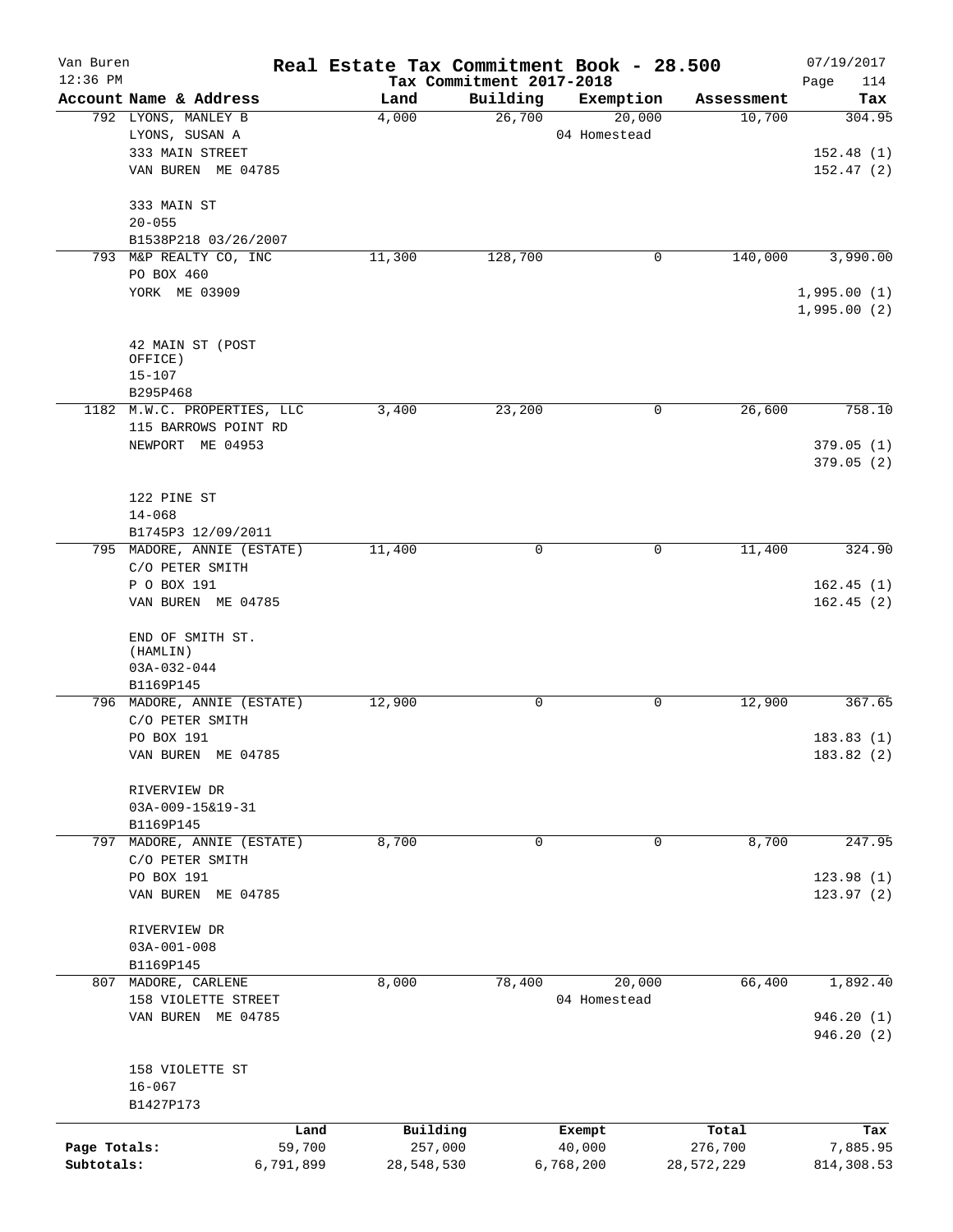| Van Buren<br>$12:36$ PM |                                            | Real Estate Tax Commitment Book - 28.500 |                                      |                        |            | 07/19/2017         |
|-------------------------|--------------------------------------------|------------------------------------------|--------------------------------------|------------------------|------------|--------------------|
|                         | Account Name & Address                     | Land                                     | Tax Commitment 2017-2018<br>Building | Exemption              | Assessment | Page<br>115<br>Tax |
|                         | 799 MADORE, CARLENE H                      | 4,000                                    | 23,100                               | 20,000                 | 7,100      | 202.35             |
|                         | 132 CHAMPLAIN ST.                          |                                          |                                      | 04 Homestead           |            |                    |
|                         | VAN BUREN ME 04785                         |                                          |                                      |                        |            | 101.18(1)          |
|                         |                                            |                                          |                                      |                        |            | 101.17(2)          |
|                         |                                            |                                          |                                      |                        |            |                    |
|                         | 132 CHAMPLAIN ST.                          |                                          |                                      |                        |            |                    |
|                         | $20 - 043$                                 |                                          |                                      |                        |            |                    |
|                         | B972P133                                   |                                          |                                      |                        |            |                    |
|                         | 800 MADORE, CLARENCE                       | 3,400                                    | $\mathbf 0$                          | 0                      | 3,400      | 96.90              |
|                         | MADORE, ROBERT P                           |                                          |                                      |                        |            |                    |
|                         | 17 JERRY RD.                               |                                          |                                      |                        |            | 48.45(1)           |
|                         | EAST HARTFORD CT 06118                     |                                          |                                      |                        |            | 48.45 (2)          |
|                         | PINE ST                                    |                                          |                                      |                        |            |                    |
|                         | $14 - 058$                                 |                                          |                                      |                        |            |                    |
|                         | B977P158                                   |                                          |                                      |                        |            |                    |
|                         | 801 MADORE, DANIEL N                       | 5,500                                    | 42,000                               | 26,000                 | 21,500     | 612.75             |
|                         | 109 MADISON AVE                            |                                          |                                      | 02 Veteran             |            |                    |
|                         | VAN BUREN ME 04785                         |                                          |                                      | 04 Homestead           |            | 306.38(1)          |
|                         |                                            |                                          |                                      |                        |            | 306.37(2)          |
|                         |                                            |                                          |                                      |                        |            |                    |
|                         | 109 MADISON AVE                            |                                          |                                      |                        |            |                    |
|                         | $14 - 101$                                 |                                          |                                      |                        |            |                    |
|                         | B406P567                                   |                                          |                                      |                        |            |                    |
|                         | 803 MADORE, DAVID J                        | 5,000                                    | 0                                    | 0                      | 5,000      | 142.50             |
|                         | P O BOX 266                                |                                          |                                      |                        |            |                    |
|                         | VAN BUREN ME 04785                         |                                          |                                      |                        |            | 71.25(1)           |
|                         |                                            |                                          |                                      |                        |            | 71.25(2)           |
|                         |                                            |                                          |                                      |                        |            |                    |
|                         | MAIN ST                                    |                                          |                                      |                        |            |                    |
|                         | $18 - 068$                                 |                                          |                                      |                        |            |                    |
|                         | B1356P52                                   |                                          |                                      |                        |            |                    |
|                         | 817 MADORE, DAVID J                        | 5,400                                    | 59,800                               | 20,000                 | 45,200     | 1,288.20           |
|                         | 246 MAIN ST                                |                                          |                                      | 04 Homestead           |            |                    |
|                         | VAN BUREN ME 04785                         |                                          |                                      |                        |            | 644.10(1)          |
|                         |                                            |                                          |                                      |                        |            | 644.10 (2)         |
|                         |                                            |                                          |                                      |                        |            |                    |
|                         | 246 MAIN ST                                |                                          |                                      |                        |            |                    |
|                         | $18 - 069$                                 |                                          |                                      |                        |            |                    |
|                         | B1462P156                                  |                                          |                                      |                        |            |                    |
| 247                     | MADORE, GARY J.                            | 4,000                                    | 0                                    | 0                      | 4,000      | 114.00             |
|                         | MADORE, MARY JEANNE                        |                                          |                                      |                        |            |                    |
|                         | 15 HARRISON ST                             |                                          |                                      |                        |            | 57.00(1)           |
|                         | CALAIS ME 04619                            |                                          |                                      |                        |            | 57.00(2)           |
|                         | CHAMPLAIN ST                               |                                          |                                      |                        |            |                    |
|                         |                                            |                                          |                                      |                        |            |                    |
|                         | $19 - 007$                                 |                                          |                                      |                        |            |                    |
|                         | B1859P199 06/26/2014<br>805 MADORE, GENE G |                                          |                                      |                        |            |                    |
|                         | MADORE, LINDA D                            | 6,600                                    | 58,100                               | 20,000<br>04 Homestead | 44,700     | 1,273.95           |
|                         | 123 MAPLE AVE                              |                                          |                                      |                        |            |                    |
|                         | VAN BUREN ME 04785                         |                                          |                                      |                        |            | 636.98 (1)         |
|                         |                                            |                                          |                                      |                        |            | 636.97 (2)         |
|                         | 123 MAPLE AVE                              |                                          |                                      |                        |            |                    |
|                         | $16 - 017$                                 |                                          |                                      |                        |            |                    |
|                         | B653P122                                   |                                          |                                      |                        |            |                    |
|                         |                                            |                                          |                                      |                        |            |                    |
|                         |                                            |                                          |                                      |                        |            |                    |
|                         | Land                                       | Building                                 |                                      | Exempt                 | Total      | Tax                |
| Page Totals:            | 33,900                                     | 183,000                                  |                                      | 86,000                 | 130,900    | 3,730.65           |
| Subtotals:              | 6,825,799                                  | 28,731,530                               |                                      | 6,854,200              | 28,703,129 | 818,039.18         |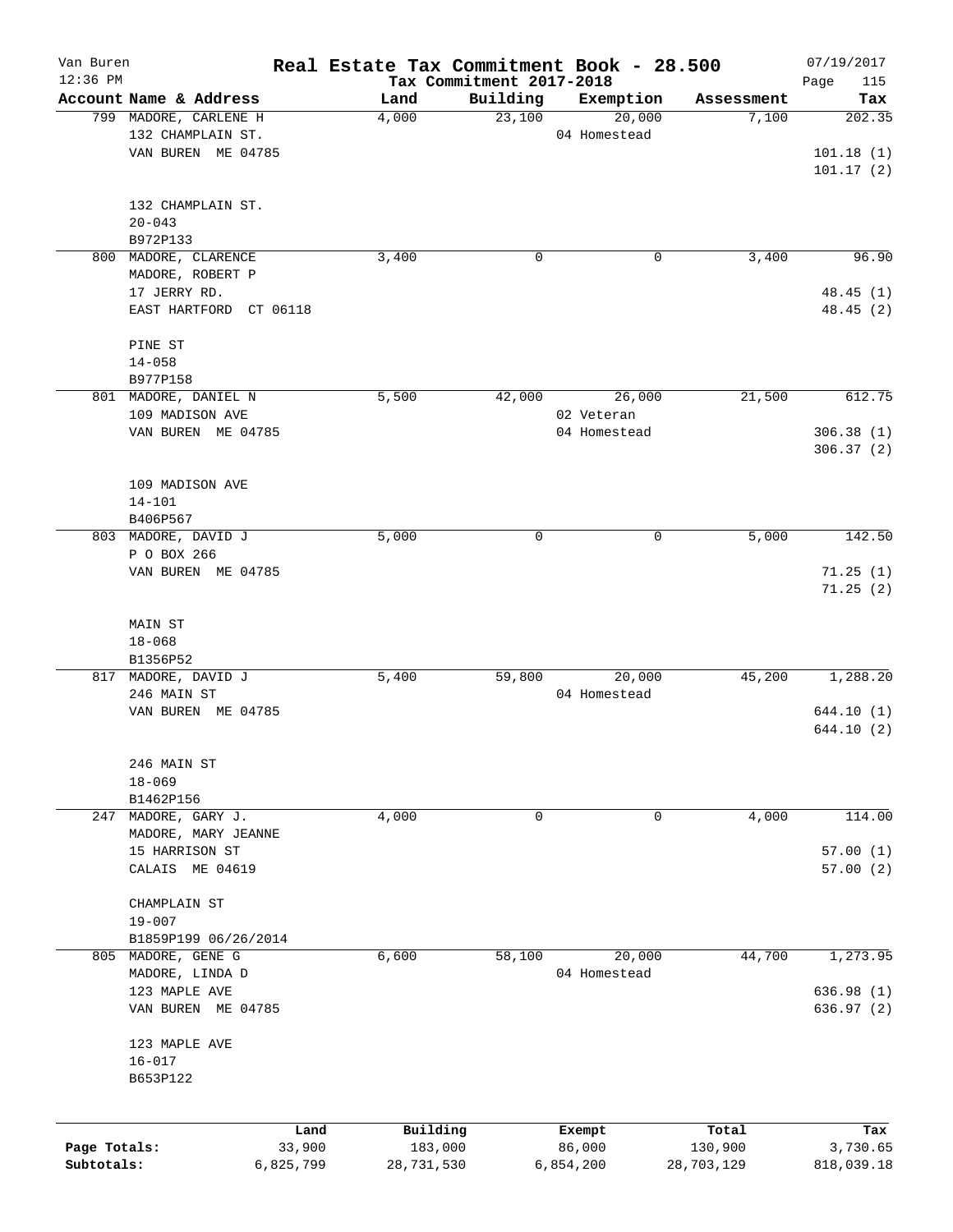| Van Buren    |                        |                | Real Estate Tax Commitment Book - 28.500 |                                      |                          |                     | 07/19/2017      |
|--------------|------------------------|----------------|------------------------------------------|--------------------------------------|--------------------------|---------------------|-----------------|
| $12:36$ PM   | Account Name & Address |                | Land                                     | Tax Commitment 2017-2018<br>Building |                          |                     | 116<br>Page     |
|              | 806 MADORE, GERARD E   |                | 3,800                                    | $\mathbf 0$                          | Exemption<br>$\mathbf 0$ | Assessment<br>3,800 | Tax<br>108.30   |
|              | MADORE, CARLENE        |                |                                          |                                      |                          |                     |                 |
|              | 158 VIOLETTE STREET    |                |                                          |                                      |                          |                     | 54.15(1)        |
|              | VAN BUREN ME 04785     |                |                                          |                                      |                          |                     | 54.15(2)        |
|              |                        |                |                                          |                                      |                          |                     |                 |
|              | VIOLETTE ST            |                |                                          |                                      |                          |                     |                 |
|              | $16 - 083B$            |                |                                          |                                      |                          |                     |                 |
|              | B1427P173              |                |                                          |                                      |                          |                     |                 |
| 395          | MADORE, GLEN           |                | 3,900                                    | 52,800                               | 26,000                   | 30,700              | 874.95          |
|              | PO BOX 11              |                |                                          |                                      | 04 Homestead             |                     |                 |
|              | VAN BUREN ME 04785     |                |                                          |                                      | 02 Veteran               |                     | 437.48 (1)      |
|              |                        |                |                                          |                                      |                          |                     | 437.47 (2)      |
|              |                        |                |                                          |                                      |                          |                     |                 |
|              | 126 TYLER ST           |                |                                          |                                      |                          |                     |                 |
|              | $18 - 124$             |                |                                          |                                      |                          |                     |                 |
|              | B1779P10 09/04/2012    |                |                                          |                                      |                          |                     |                 |
|              | 1144 MADORE, JIMMY D   |                | 5,000                                    | 48,800                               | 26,000                   | 27,800              | 792.30          |
|              | 109 MAPLE AVE          |                |                                          |                                      | 04 Homestead             |                     |                 |
|              | VAN BUREN ME 04785     |                |                                          |                                      | 02 Veteran               |                     | 396.15(1)       |
|              |                        |                |                                          |                                      |                          |                     | 396.15(2)       |
|              | 109 MAPLE AVE          |                |                                          |                                      |                          |                     |                 |
|              | $16 - 007$             |                |                                          |                                      |                          |                     |                 |
|              | B1727P277 07/15/2011   |                |                                          |                                      |                          |                     |                 |
| 810          | MADORE, LEO JAMES      |                | 3,200                                    | 61,800                               | 20,000                   | 45,000              | 1,282.50        |
|              | MADORE, LITA N         |                |                                          |                                      | 04 Homestead             |                     |                 |
|              | 108 VIOLETTE ST        |                |                                          |                                      |                          |                     | 641.25(1)       |
|              | VAN BUREN ME 04785     |                |                                          |                                      |                          |                     | 641.25(2)       |
|              |                        |                |                                          |                                      |                          |                     |                 |
|              | 108 VIOLETTE ST        |                |                                          |                                      |                          |                     |                 |
|              | $17 - 001$             |                |                                          |                                      |                          |                     |                 |
|              | B772P291               |                |                                          |                                      |                          |                     |                 |
|              | 811 MADORE, LORNE J    |                | 10,100                                   | 113,200                              | 26,000                   | 97,300              | 2,773.05        |
|              | MADORE, DIANNE         |                |                                          |                                      | 04 Homestead             |                     |                 |
|              | 127 TOWER DR           |                |                                          |                                      | 02 Veteran               |                     | 1,386.53(1)     |
|              | VAN BUREN ME 04785     |                |                                          |                                      |                          |                     | 1,386.52(2)     |
|              | 127 TOWER DR           |                |                                          |                                      |                          |                     |                 |
|              | $12B-001$              |                |                                          |                                      |                          |                     |                 |
|              | B1047P81               |                |                                          |                                      |                          |                     |                 |
|              | 820 MADORE, MICHAEL    |                | 4,000                                    | 15,300                               | 19,300                   | 0                   | 0.00            |
|              | 133 CHAMPLAIN STREET   |                |                                          |                                      | 04 Homestead             |                     |                 |
|              | VAN BUREN ME 04785     |                |                                          |                                      |                          |                     |                 |
|              |                        |                |                                          |                                      |                          |                     |                 |
|              | 133 CHAMPLAIN ST       |                |                                          |                                      |                          |                     |                 |
|              | $20 - 019$             |                |                                          |                                      |                          |                     |                 |
|              | B1459P123              |                |                                          |                                      |                          |                     |                 |
| 809          | MADORE, MICHAEL G SR   |                | 4,200                                    | 35,900                               | 0                        | 40,100              | 1,142.85        |
|              | 23 SURREY DRIVE        |                |                                          |                                      |                          |                     |                 |
|              | BRISTOL CT 06010       |                |                                          |                                      |                          |                     | 571.43(1)       |
|              |                        |                |                                          |                                      |                          |                     | 571.42(2)       |
|              |                        |                |                                          |                                      |                          |                     |                 |
|              | 111 MAPLE AVE          |                |                                          |                                      |                          |                     |                 |
|              | $16 - 008$             |                |                                          |                                      |                          |                     |                 |
|              | B1747P174 01/30/2012   |                |                                          |                                      |                          |                     |                 |
|              |                        |                |                                          |                                      |                          |                     |                 |
| Page Totals: |                        | Land<br>34,200 | Building<br>327,800                      |                                      | Exempt<br>117,300        | Total<br>244,700    | Tax<br>6,973.95 |
| Subtotals:   |                        | 6,859,999      | 29,059,330                               |                                      | 6,971,500                | 28,947,829          | 825, 013.13     |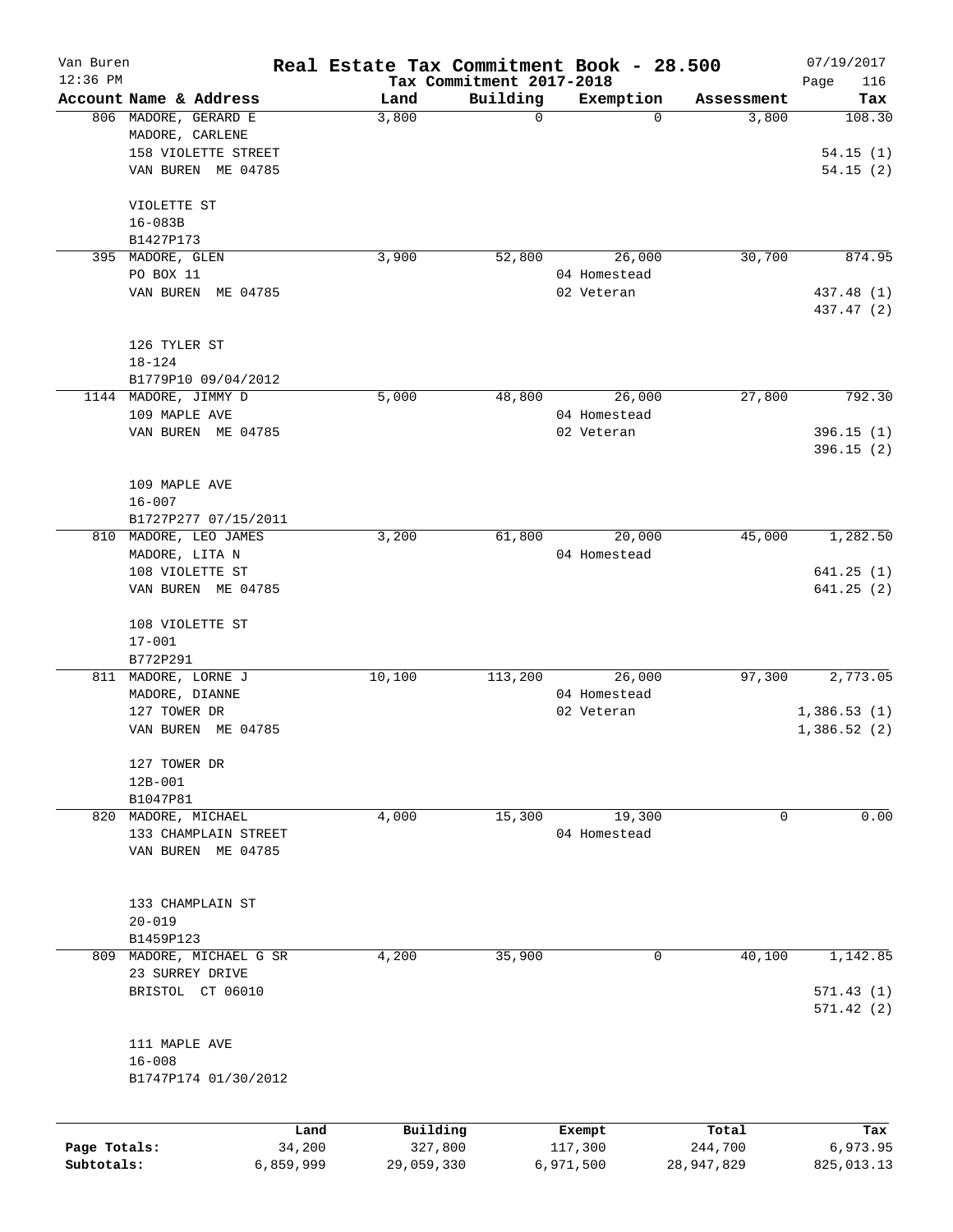| Van Buren  |                                    | Real Estate Tax Commitment Book - 28.500 |                          |              |            | 07/19/2017  |
|------------|------------------------------------|------------------------------------------|--------------------------|--------------|------------|-------------|
| $12:36$ PM |                                    |                                          | Tax Commitment 2017-2018 |              |            | Page<br>117 |
|            | Account Name & Address             | Land                                     | Building                 | Exemption    | Assessment | Tax         |
|            | 814 MADORE, PERCY                  | 5,300                                    | 84,600                   | 20,000       | 69,900     | 1,992.15    |
|            | MADORE, ARLENE D                   |                                          |                          | 04 Homestead |            |             |
|            | 140 MCKINLEY ST                    |                                          |                          |              |            | 996.08(1)   |
|            | VAN BUREN ME 04785                 |                                          |                          |              |            | 996.07(2)   |
|            | 140 MCKINLEY ST                    |                                          |                          |              |            |             |
|            | $14 - 042$                         |                                          |                          |              |            |             |
|            | B420P374 06/19/1975                |                                          |                          |              |            |             |
| 813        | MADORE, PETER & MCBEE,<br>LYNN M   | 3,900                                    | 31,600                   | 26,000       | 9,500      | 270.75      |
|            | MADORE, ARLENE C (LIFE<br>TENANCY) |                                          |                          | 02 Veteran   |            |             |
|            | 110 JACKSON ST                     |                                          |                          | 04 Homestead |            | 135.38(1)   |
|            | VAN BUREN ME 04785                 |                                          |                          |              |            | 135.37(2)   |
|            | 110 JACKSON ST                     |                                          |                          |              |            |             |
|            | $18 - 092$                         |                                          |                          |              |            |             |
|            | B1823P66 08/12/2013                |                                          |                          |              |            |             |
|            | 1117 MADORE, PETER J               | 5,500                                    | 62,300                   | 20,000       | 47,800     | 1,362.30    |
|            | MADORE, STACEY S                   |                                          |                          | 04 Homestead |            |             |
|            | 173 VIOLETTE ST                    |                                          |                          |              |            | 681.15(1)   |
|            | VAN BUREN ME 04785                 |                                          |                          |              |            | 681.15 (2)  |
|            | 173 VIOLETTE ST                    |                                          |                          |              |            |             |
|            | $16 - 065$                         |                                          |                          |              |            |             |
|            | 816 MADORE, RODNEY P               | 5,400                                    | 41,300                   | 20,000       | 26,700     | 760.95      |
|            | MADORE, VANDA L                    |                                          |                          | 04 Homestead |            |             |
|            | 144 FULTON ST                      |                                          |                          |              |            | 380.48(1)   |
|            | VAN BUREN ME 04785                 |                                          |                          |              |            | 380.47(2)   |
|            | 144 FULTON ST                      |                                          |                          |              |            |             |
|            | $19 - 046$                         |                                          |                          |              |            |             |
|            | B1080P338                          |                                          |                          |              |            |             |
|            | 823 MAINE RSA #1, INC              | 6,400                                    | 202,900                  | 0            | 209,300    | 5,965.05    |
|            | US CELLULAR REAL ESTATE<br>TAXES   |                                          |                          |              |            |             |
|            | P O BOX 31369                      |                                          |                          |              |            | 2,982.53(1) |
|            | CHICAGO IL 60631                   |                                          |                          |              |            | 2,982.52(2) |
|            | MARQUIS RD                         |                                          |                          |              |            |             |
|            | $02 - 006A$                        |                                          |                          |              |            |             |
|            | B980P18                            |                                          |                          |              |            |             |
| 832        | MAINE WOODLANDS REALTY<br>COMPANY  | 4,600                                    | $\Omega$                 | $\Omega$     | 4,600      | 131.10      |
|            | PO BOX 240                         |                                          |                          |              |            |             |
|            | FORT KENT ME 04743                 |                                          |                          |              |            | 65.55(1)    |
|            |                                    |                                          |                          |              |            | 65.55(2)    |
|            | OFF RAILROAD RD                    |                                          |                          |              |            |             |
|            | $05 - 034A$                        |                                          |                          |              |            |             |
|            | B1228P64                           |                                          |                          |              |            |             |

|              | Land      | Building   | Exempt    | Total        | Tax          |
|--------------|-----------|------------|-----------|--------------|--------------|
| Page Totals: | 31,100    | 422,700    | 86,000    | 367,800      | 10,482.30    |
| Subtotals:   | 6,891,099 | 29,482,030 | 7,057,500 | 29, 315, 629 | 835, 495. 43 |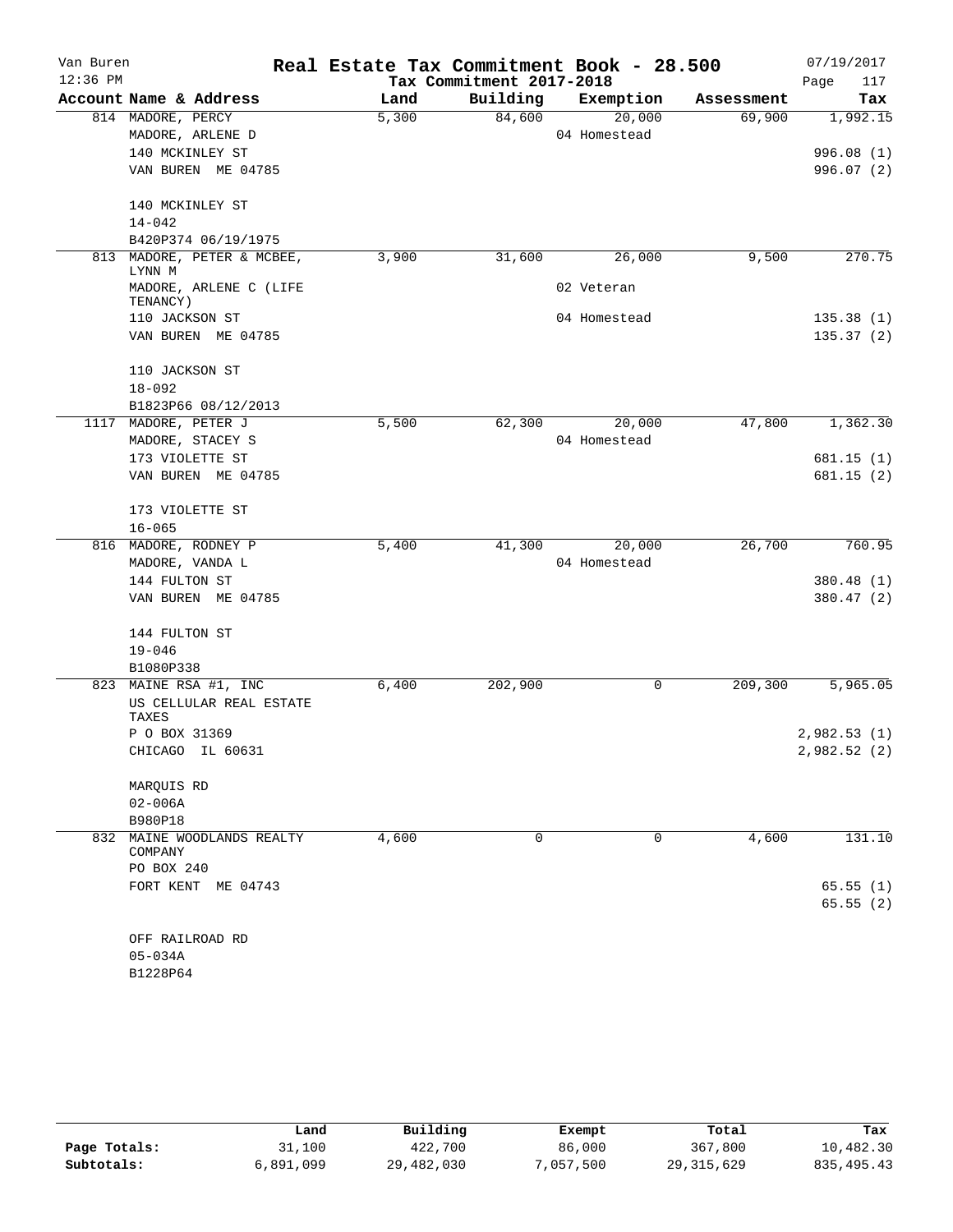| Van Buren<br>$12:36$ PM |                                       | Real Estate Tax Commitment Book - 28.500 | Tax Commitment 2017-2018 |           |            | 07/19/2017<br>118<br>Page |
|-------------------------|---------------------------------------|------------------------------------------|--------------------------|-----------|------------|---------------------------|
|                         | Account Name & Address                | Land                                     | Building                 | Exemption | Assessment | Tax                       |
|                         | 833 MAINE WOODLANDS REALTY<br>COMPANY | 7,800                                    | $\Omega$                 | $\Omega$  | 7,800      | 222.30                    |
|                         | PO BOX 240                            |                                          |                          |           |            |                           |
|                         | FORT KENT ME 04743                    |                                          |                          |           |            | 111.15(1)                 |
|                         |                                       |                                          |                          |           |            | 111.15(2)                 |
|                         | OFF LAKE RD                           |                                          |                          |           |            |                           |
|                         | $05 - 031$                            |                                          |                          |           |            |                           |
|                         | B1232P318                             |                                          |                          |           |            |                           |
|                         | 831 MAINE WOODLANDS REALTY<br>COMPANY | 7,700                                    | 0                        | 0         | 7,700      | 219.45                    |
|                         | PO BOX 240                            |                                          |                          |           |            |                           |
|                         | FORT KENT ME 04743                    |                                          |                          |           |            | 109.73(1)<br>109.72(2)    |
|                         | OFF LAKE RD                           |                                          |                          |           |            |                           |
|                         | $05 - 031A$                           |                                          |                          |           |            |                           |
|                         | B1232P295                             |                                          |                          |           |            |                           |
|                         | 834 MAINE WOODLANDS REALTY<br>COMPANY | 8,700                                    | $\mathsf{O}$             | 0         | 8,700      | 247.95                    |
|                         | PO BOX 240                            |                                          |                          |           |            |                           |
|                         | FORT KENT ME 04743                    |                                          |                          |           |            | 123.98(1)                 |
|                         |                                       |                                          |                          |           |            | 123.97(2)                 |
|                         | ALEXANDER RD                          |                                          |                          |           |            |                           |
|                         | $06 - 019$                            |                                          |                          |           |            |                           |
|                         | B1234P15                              |                                          |                          |           |            |                           |
|                         | 826 MAINE WOODLANDS REALTY            | 5,800                                    | 0                        | 0         | 5,800      | 165.30                    |
|                         | COMPANY<br>PO BOX 240                 |                                          |                          |           |            |                           |
|                         | FORT KENT ME 04743                    |                                          |                          |           |            | 82.65(1)                  |
|                         |                                       |                                          |                          |           |            | 82.65(2)                  |
|                         | OFF LAKE RD                           |                                          |                          |           |            |                           |
|                         | $02 - 024$                            |                                          |                          |           |            |                           |
|                         | B1214P86 06/23/2000                   |                                          |                          |           |            |                           |
|                         | 835 MAINE WOODLANDS REALTY<br>COMPANY | 12,800                                   | 0                        | 0         | 12,800     | 364.80                    |
|                         | PO BOX 240                            |                                          |                          |           |            |                           |
|                         | FORT KENT ME 04743                    |                                          |                          |           |            | 182.40(1)<br>182.40(2)    |
|                         |                                       |                                          |                          |           |            |                           |
|                         | LAKE RD                               |                                          |                          |           |            |                           |
|                         | $05 - 014A$                           |                                          |                          |           |            |                           |
|                         | B1236P149                             |                                          |                          |           |            |                           |
| 830                     | MAINE WOODLANDS REALTY<br>COMPANY     | 11,800                                   | $\mathbf 0$              | 0         | 11,800     | 336.30                    |
|                         | PO BOX 240                            |                                          |                          |           |            |                           |
|                         | FORT KENT ME 04743                    |                                          |                          |           |            | 168.15(1)                 |
|                         |                                       |                                          |                          |           |            | 168.15(2)                 |
|                         | ALEXANDER RD                          |                                          |                          |           |            |                           |
|                         | 06-007C                               |                                          |                          |           |            |                           |
|                         | B1220P58                              |                                          |                          |           |            |                           |
|                         |                                       |                                          |                          |           |            |                           |

|              | Land      | Building   | Exempt    | Total      | Tax        |
|--------------|-----------|------------|-----------|------------|------------|
| Page Totals: | 54,600    |            |           | 54,600     | 1,556.10   |
| Subtotals:   | 6,945,699 | 29,482,030 | 7,057,500 | 29,370,229 | 837,051.53 |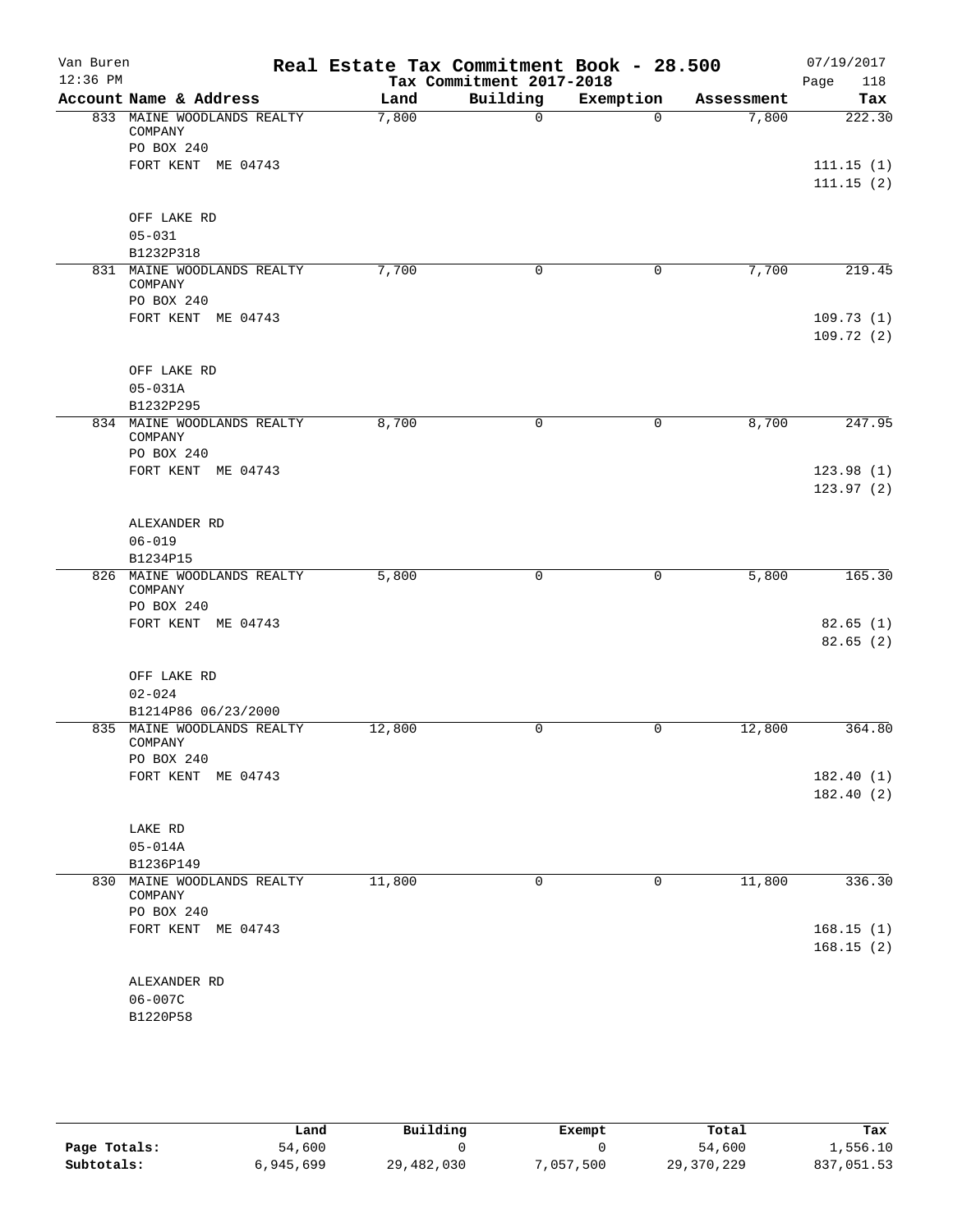| Van Buren  |                         |                            | Real Estate Tax Commitment Book - 28.500 |                          |             |            | 07/19/2017             |
|------------|-------------------------|----------------------------|------------------------------------------|--------------------------|-------------|------------|------------------------|
| $12:36$ PM |                         |                            |                                          | Tax Commitment 2017-2018 |             |            | 119<br>Page            |
|            |                         | Account Name & Address     | Land                                     | Building                 | Exemption   | Assessment | Tax                    |
|            | COMPANY                 | 829 MAINE WOODLANDS REALTY | 8,200                                    | $\Omega$                 | $\Omega$    | 8,200      | 233.70                 |
|            | PO BOX 240              |                            |                                          |                          |             |            |                        |
|            |                         | FORT KENT ME 04743         |                                          |                          |             |            | 116.85(1)<br>116.85(2) |
|            |                         |                            |                                          |                          |             |            |                        |
|            |                         | OFF LAKE RD                |                                          |                          |             |            |                        |
|            | $05 - 028$<br>B1220P324 |                            |                                          |                          |             |            |                        |
|            |                         | 828 MAINE WOODLANDS REALTY | 25,700                                   | 1,000                    | 0           | 26,700     | 760.95                 |
|            | COMPANY                 |                            |                                          |                          |             |            |                        |
|            | PO BOX 240              |                            |                                          |                          |             |            |                        |
|            |                         | FORT KENT ME 04743         |                                          |                          |             |            | 380.48(1)              |
|            |                         |                            |                                          |                          |             |            | 380.47 (2)             |
|            | LAKE RD                 |                            |                                          |                          |             |            |                        |
|            | $05 - 009$              |                            |                                          |                          |             |            |                        |
|            | B954P187                |                            |                                          |                          |             |            |                        |
|            | COMPANY                 | 827 MAINE WOODLANDS REALTY | 16,100                                   | 0                        | 0           | 16,100     | 458.85                 |
|            | PO BOX 240              |                            |                                          |                          |             |            |                        |
|            |                         | FORT KENT ME 04743         |                                          |                          |             |            | 229.43(1)              |
|            |                         |                            |                                          |                          |             |            | 229.42(2)              |
|            | MAIN ST                 |                            |                                          |                          |             |            |                        |
|            | $06 - 022$              |                            |                                          |                          |             |            |                        |
|            | COMPANY                 | 836 MAINE WOODLANDS REALTY | 6,000                                    | 0                        | 0           | 6,000      | 171.00                 |
|            | PO BOX 240              |                            |                                          |                          |             |            |                        |
|            |                         | FORT KENT ME 04743         |                                          |                          |             |            | 85.50 (1)              |
|            |                         |                            |                                          |                          |             |            | 85.50(2)               |
|            |                         | ALEXANDER RD               |                                          |                          |             |            |                        |
|            | $05 - 029$              |                            |                                          |                          |             |            |                        |
|            | B1234P15                |                            |                                          |                          |             |            |                        |
|            | COMPANY                 | 825 MAINE WOODLANDS REALTY | 3,800                                    | 0                        | 0           | 3,800      | 108.30                 |
|            | PO BOX 240              |                            |                                          |                          |             |            |                        |
|            |                         | FORT KENT ME 04743         |                                          |                          |             |            | 54.15(1)<br>54.15(2)   |
|            |                         |                            |                                          |                          |             |            |                        |
|            | MAIN ST                 |                            |                                          |                          |             |            |                        |
|            | $20 - 063$              |                            |                                          |                          |             |            |                        |
|            |                         | 824 MAINE WOODLANDS REALTY | 20,600                                   | 0                        | $\mathbf 0$ | 20,600     | 587.10                 |
|            | COMPANY                 |                            |                                          |                          |             |            |                        |
|            | PO BOX 240              | FORT KENT ME 04743         |                                          |                          |             |            | 293.55(1)              |
|            |                         |                            |                                          |                          |             |            | 293.55(2)              |
|            |                         |                            |                                          |                          |             |            |                        |
|            |                         | OFF MAIN STREET            |                                          |                          |             |            |                        |
|            | $21 - 041$              |                            |                                          |                          |             |            |                        |
|            | B1240P171               |                            |                                          |                          |             |            |                        |

|              | Land      | Building   | Exempt   | Total        | Tax         |
|--------------|-----------|------------|----------|--------------|-------------|
| Page Totals: | 80,400    | .,000      |          | 81,400       | 2,319.90    |
| Subtotals:   | 7,026,099 | 29,483,030 | ,057,500 | 29, 451, 629 | 839, 371.43 |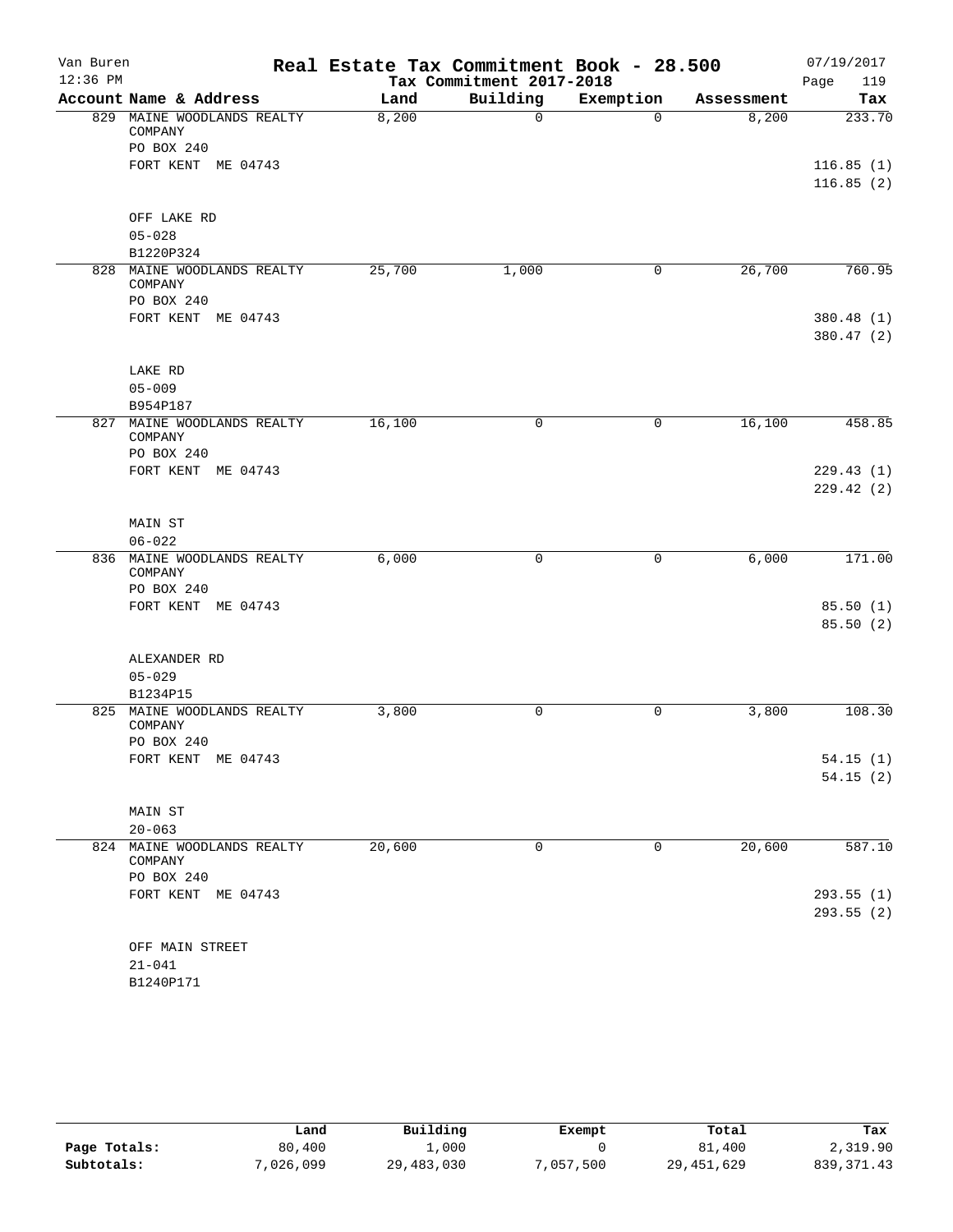| Van Buren<br>$12:36$ PM |                                       |           | Real Estate Tax Commitment Book - 28.500 | Tax Commitment 2017-2018 |                       |              | 07/19/2017<br>120<br>Page  |
|-------------------------|---------------------------------------|-----------|------------------------------------------|--------------------------|-----------------------|--------------|----------------------------|
|                         | Account Name & Address                |           | Land                                     | Building                 | Exemption             | Assessment   | Tax                        |
|                         | 837 MAINE WOODLANDS REALTY<br>COMPANY |           | 11,100                                   | $\mathbf 0$              | $\Omega$              | 11,100       | 316.35                     |
|                         | PO BOX 240                            |           |                                          |                          |                       |              |                            |
|                         | FORT KENT ME 04743                    |           |                                          |                          |                       |              | 158.18(1)<br>158.17(2)     |
|                         | LOG ROAD<br>$05 - 013A$               |           |                                          |                          |                       |              |                            |
|                         | 839 MALDONADO, CARL J                 |           | 2,500                                    | 0                        | 0                     | 2,500        | 71.25                      |
|                         | SIROIS, CECILE<br>PO BOX 371          |           |                                          |                          |                       |              | 35.63(1)                   |
|                         | VAN BUREN ME 04785                    |           |                                          |                          |                       |              | 35.62(2)                   |
|                         | LOT                                   |           |                                          |                          |                       |              |                            |
|                         | $02 - 031C$                           |           |                                          |                          |                       |              |                            |
|                         | B1427P58                              |           |                                          |                          |                       |              |                            |
|                         | 838 MALDONADO, CARL J                 |           | 7,300                                    | 57,000                   | 20,000                | 44,300       | 1,262.55                   |
|                         | P O BOX 371                           |           |                                          |                          | 04 Homestead          |              |                            |
|                         | VAN BUREN ME 04785                    |           |                                          |                          |                       |              | 631.28(1)<br>631.27(2)     |
|                         | 236 CASTONGUAY RD                     |           |                                          |                          |                       |              |                            |
|                         | $02 - 031A$                           |           |                                          |                          |                       |              |                            |
|                         | B1198P225                             |           |                                          |                          |                       |              |                            |
|                         | 840 MALDONADO, RAMON L                |           | 5,000                                    | 46,400                   | 26,000                | 25,400       | 723.90                     |
|                         | MALDONADO, MARLENE M                  |           |                                          |                          | 03 Veteran (Non-Maine |              |                            |
|                         | 132 FULTON ST                         |           |                                          |                          | 04 Homestead          |              | 361.95(1)                  |
|                         | VAN BUREN ME 04785                    |           |                                          |                          |                       |              | 361.95(2)                  |
|                         | 132 FULTON ST                         |           |                                          |                          |                       |              |                            |
|                         | $20 - 014$                            |           |                                          |                          |                       |              |                            |
|                         | B401P16                               |           |                                          |                          |                       |              |                            |
|                         | 1188 MANAGES, SAMUELA                 |           | 9,400                                    | 86,500                   | 20,000                | 75,900       | 2,163.15                   |
|                         | 656 MAIN ST                           |           |                                          |                          | 04 Homestead          |              |                            |
|                         | VAN BUREN ME 04785                    |           |                                          |                          |                       |              | 1,081.58(1)<br>1,081.57(2) |
|                         | 656 MAIN ST                           |           |                                          |                          |                       |              |                            |
|                         | 25-009A                               |           |                                          |                          |                       |              |                            |
|                         | B1605P132 07/16/2008                  |           |                                          |                          |                       |              |                            |
|                         | 842 MARIAN DRIVE<br>APARTMENTS, INC   |           | 18,900                                   | 407,000                  | 0                     | 425,900      | 12,138.15                  |
|                         | BOUCHARD, ROBERT<br>171 HILLSIDE ST   |           |                                          |                          |                       |              | 6,069.08(1)                |
|                         | VAN BUREN ME 04785                    |           |                                          |                          |                       |              | 6,069.07(2)                |
|                         | 109 MARION DR                         |           |                                          |                          |                       |              |                            |
|                         | $18 - 005B$                           |           |                                          |                          |                       |              |                            |
|                         | B606P193                              |           |                                          |                          |                       |              |                            |
| 843                     | MARIAN DRIVE<br>APARTMENTS, INC       |           | 3,800                                    | 73,900                   | 0                     | 77,700       | 2, 214.45                  |
|                         | BOUCHARD, ROBERT<br>171 HILLSIDE ST   |           |                                          |                          |                       |              | 1, 107.23(1)               |
|                         | VAN BUREN ME 04785                    |           |                                          |                          |                       |              | 1, 107.22(2)               |
|                         | 170 MAIN ST                           |           |                                          |                          |                       |              |                            |
|                         | $17 - 051$                            |           |                                          |                          |                       |              |                            |
|                         | B1126P286                             |           |                                          |                          |                       |              |                            |
|                         |                                       | Land      | Building                                 |                          | Exempt                | Total        | Tax                        |
| Page Totals:            |                                       | 58,000    | 670,800                                  |                          | 66,000                | 662,800      | 18,889.80                  |
| Subtotals:              |                                       | 7,084,099 | 30, 153, 830                             |                          | 7,123,500             | 30, 114, 429 | 858, 261.23                |
|                         |                                       |           |                                          |                          |                       |              |                            |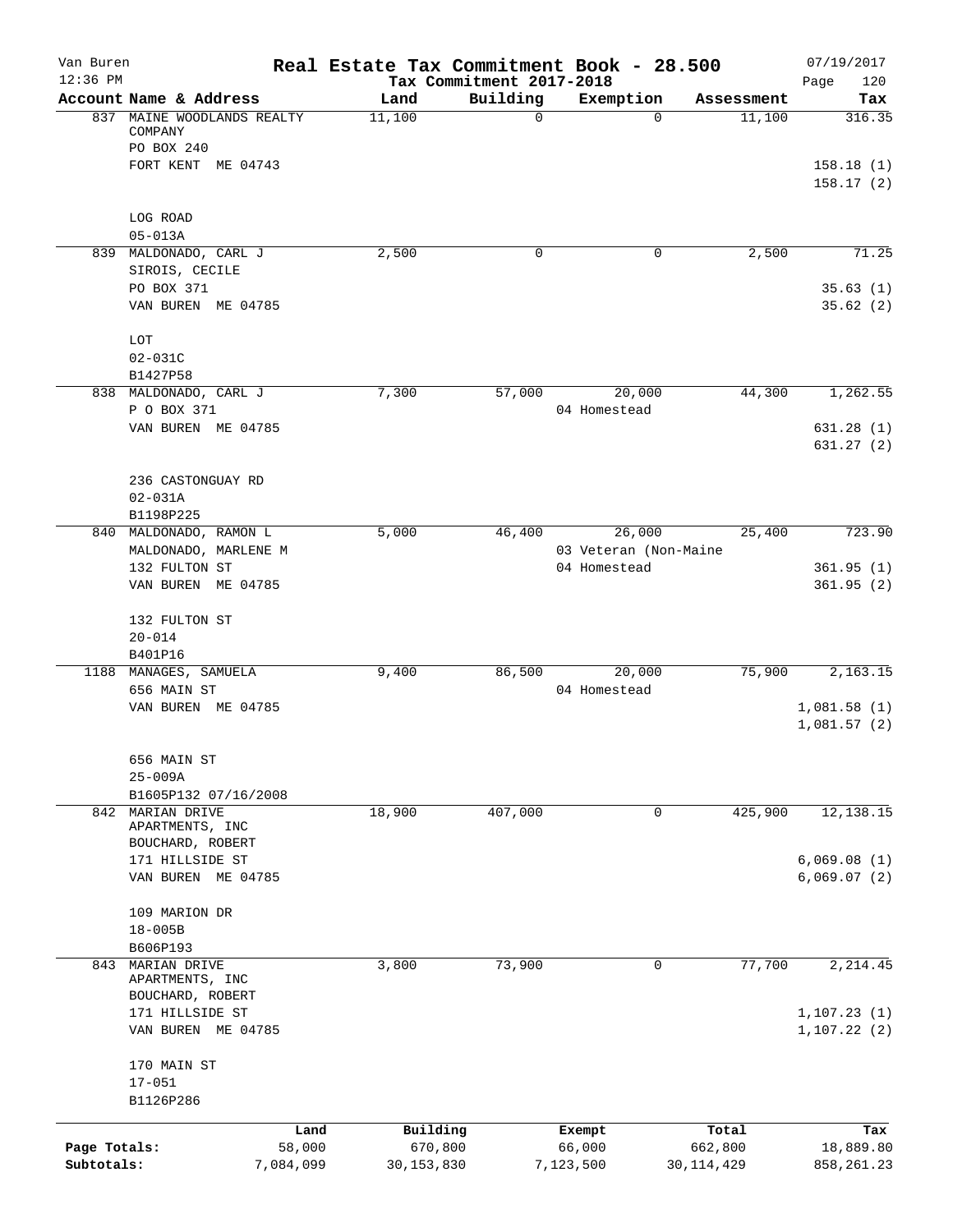| Van Buren    |                                            |           | Real Estate Tax Commitment Book - 28.500 |                                      |                |            | 07/19/2017         |
|--------------|--------------------------------------------|-----------|------------------------------------------|--------------------------------------|----------------|------------|--------------------|
| $12:36$ PM   | Account Name & Address                     |           | Land                                     | Tax Commitment 2017-2018<br>Building |                | Assessment | Page<br>121<br>Tax |
|              | 1266 MARQUIS WAYNE M.                      |           | 9,100                                    | 6,200                                | Exemption<br>0 | 15,300     | 436.05             |
|              | 127 MCKINLEY ST                            |           |                                          |                                      |                |            |                    |
|              | VAN BUREN ME 04785                         |           |                                          |                                      |                |            | 218.03(1)          |
|              |                                            |           |                                          |                                      |                |            | 218.02(2)          |
|              |                                            |           |                                          |                                      |                |            |                    |
|              | 274 CHAMPLAIN ST                           |           |                                          |                                      |                |            |                    |
|              | $06 - 015A$                                |           |                                          |                                      |                |            |                    |
|              | B1917P129 12/07/2015                       |           |                                          |                                      |                |            |                    |
|              | 851 MARQUIS, ANGIE A                       |           | 9,100                                    | 0                                    | 0              | 9,100      | 259.35             |
|              | C/O RAYMOND MARQUIS                        |           |                                          |                                      |                |            |                    |
|              | 519 MAIN ST                                |           |                                          |                                      |                |            | 129.68(1)          |
|              | VAN BUREN ME 04785                         |           |                                          |                                      |                |            | 129.67(2)          |
|              |                                            |           |                                          |                                      |                |            |                    |
|              | <b>MAIN STREET</b><br>$06 - 025C$          |           |                                          |                                      |                |            |                    |
|              | B1470P339                                  |           |                                          |                                      |                |            |                    |
|              | 852 MARQUIS, DENISE J                      |           | 7,000                                    | 92,700                               | 0              | 99,700     | 2,841.45           |
|              | MARQUIS, ALICE C                           |           |                                          |                                      |                |            |                    |
|              | 127 MCKINLEY ST.                           |           |                                          |                                      |                |            | 1,420.73(1)        |
|              | VAN BUREN ME 04785                         |           |                                          |                                      |                |            | 1,420.72(2)        |
|              |                                            |           |                                          |                                      |                |            |                    |
|              | 127 MCKINLEY ST                            |           |                                          |                                      |                |            |                    |
|              | $14 - 027$                                 |           |                                          |                                      |                |            |                    |
|              | B1641P110 06/08/2009 B1589P271             |           |                                          |                                      |                |            |                    |
| 1259         | MARQUIS, KATHLEEN                          |           | 4,600                                    | 42,300                               | 20,000         | 26,900     | 766.65             |
|              | 123 STATE ST                               |           |                                          |                                      | 04 Homestead   |            |                    |
|              | VAN BUREN ME 04785                         |           |                                          |                                      |                |            | 383.33 (1)         |
|              |                                            |           |                                          |                                      |                |            | 383.32 (2)         |
|              |                                            |           |                                          |                                      |                |            |                    |
|              | 123 STATE ST                               |           |                                          |                                      |                |            |                    |
|              | $13 - 013$                                 |           |                                          |                                      |                |            |                    |
|              | B1889P77 04/27/2015<br>596 MARQUIS, NATHAN |           | 58,700                                   | 0                                    | 0              | 58,700     | 1,672.95           |
|              | 254 MARQUIS RD.                            |           |                                          |                                      |                |            |                    |
|              | VAN BUREN ME 33414                         |           |                                          |                                      |                |            | 836.48 (1)         |
|              |                                            |           |                                          |                                      |                |            | 836.47 (2)         |
|              |                                            |           |                                          |                                      |                |            |                    |
|              | CHAMPLAIN ST                               |           |                                          |                                      |                |            |                    |
|              | $02 - 025C$                                |           |                                          |                                      |                |            |                    |
|              | B1921P246 01/29/2016                       |           |                                          |                                      |                |            |                    |
| $\mathbf{1}$ | MARQUIS, NATHAN                            |           | 51,135                                   | 149,742                              | 0              | 200,877    | 5,724.99           |
|              | 254 MARQUIS RD.                            |           |                                          |                                      |                |            |                    |
|              | VAN BUREN ME 04785                         |           |                                          |                                      |                |            | 2,862.50 (1)       |
|              |                                            |           |                                          |                                      |                |            | 2,862.49(2)        |
|              |                                            |           |                                          |                                      |                |            |                    |
|              | 336 CHAMPLAIN ST (MILL)                    |           |                                          |                                      |                |            |                    |
|              | $02 - 025A$                                |           |                                          |                                      |                |            |                    |
|              | B1921P246 01/29/2016                       |           |                                          |                                      |                |            |                    |
| 850          | MARQUIS, NATHAN A                          |           | 17,000                                   | 74,200                               | 0              | 91,200     | 2,599.20           |
|              | MARQUIS, ELISE R                           |           |                                          |                                      |                |            |                    |
|              | 254 MARQUIS RD                             |           |                                          |                                      |                |            | 1, 299.60(1)       |
|              | VAN BUREN ME 04785                         |           |                                          |                                      |                |            | 1, 299.60(2)       |
|              | 254 MARQUIS RD                             |           |                                          |                                      |                |            |                    |
|              | $02 - 002B$                                |           |                                          |                                      |                |            |                    |
|              | B1769P70 06/25/2012 B936P42                |           |                                          |                                      |                |            |                    |
|              |                                            |           |                                          |                                      |                |            |                    |
|              |                                            | Land      | Building                                 |                                      | Exempt         | Total      | Tax                |
| Page Totals: |                                            | 156,635   | 365,142                                  |                                      | 20,000         | 501,777    | 14,300.64          |
| Subtotals:   |                                            | 7,240,734 | 30,518,972                               |                                      | 7,143,500      | 30,616,206 | 872,561.87         |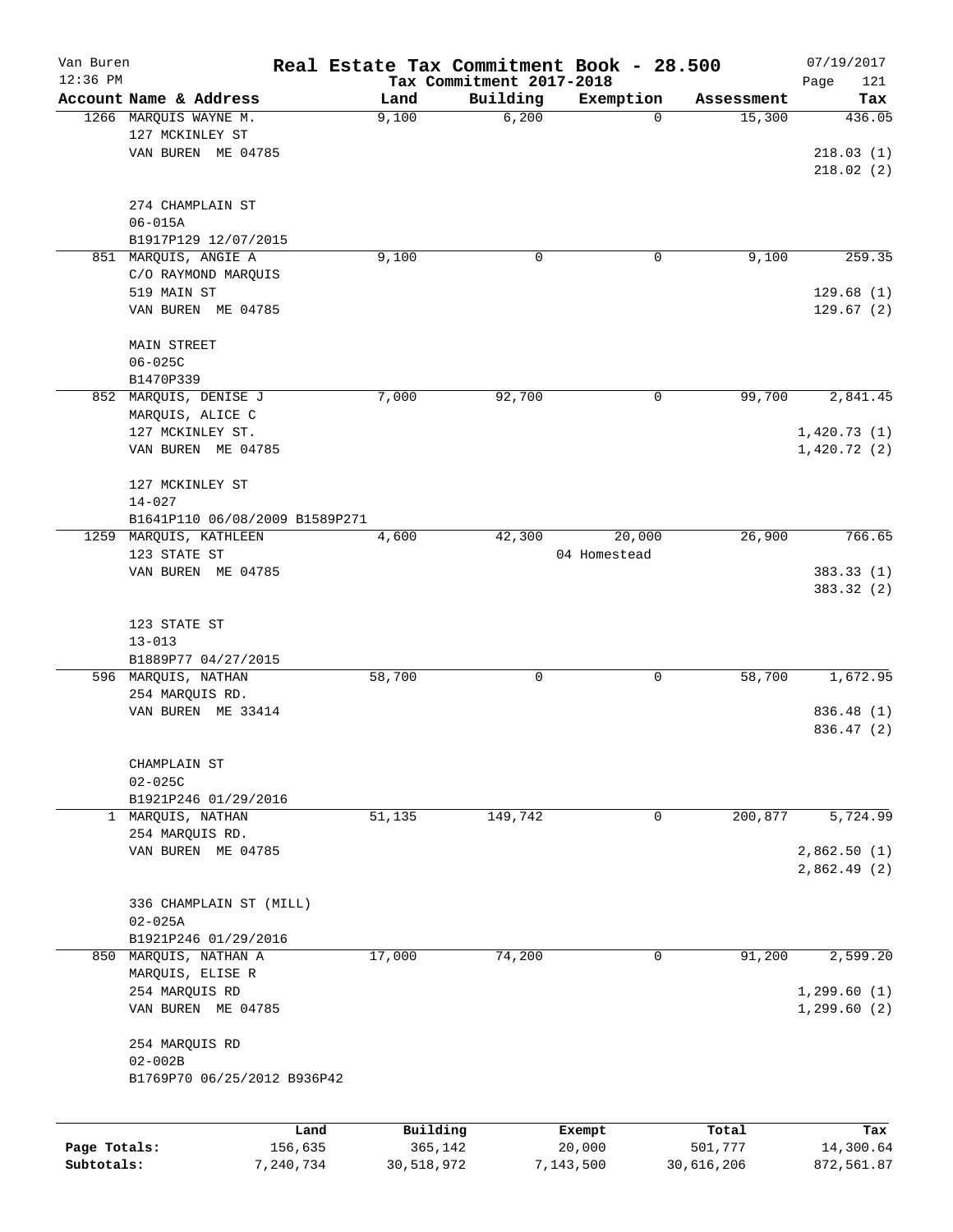| Van Buren    |                                    |           | Real Estate Tax Commitment Book - 28.500 |                                      |              |              | 07/19/2017         |
|--------------|------------------------------------|-----------|------------------------------------------|--------------------------------------|--------------|--------------|--------------------|
| $12:36$ PM   | Account Name & Address             |           | Land                                     | Tax Commitment 2017-2018<br>Building | Exemption    | Assessment   | Page<br>122<br>Tax |
|              | 1554 MARQUIS, NATHAN A             |           | 13,600                                   | 174,000                              | $\mathbf 0$  | 187,600      | 5,346.60           |
|              | 254 MARQUIS ROAD                   |           |                                          |                                      |              |              |                    |
|              | VAN BUREN ME 04785                 |           |                                          |                                      |              |              | 2,673.30(1)        |
|              |                                    |           |                                          |                                      |              |              | 2,673.30(2)        |
|              |                                    |           |                                          |                                      |              |              |                    |
|              | 283 CHAMPLAIN STREET               |           |                                          |                                      |              |              |                    |
|              | $06 - 005C$                        |           |                                          |                                      |              |              |                    |
|              | B1764P237 05/31/2012               |           |                                          |                                      |              |              |                    |
| 853          | MARQUIS, PAUL & GARY               |           | 35,400                                   | 54,300                               | 20,000       | 69,700       | 1,986.45           |
|              | C/O PHILIP & LEONA<br>MARQUIS      |           |                                          |                                      | 04 Homestead |              |                    |
|              | 222 MARQUIS RD                     |           |                                          |                                      |              |              | 993.23(1)          |
|              | VAN BUREN ME 04785                 |           |                                          |                                      |              |              | 993.22(2)          |
|              |                                    |           |                                          |                                      |              |              |                    |
|              | 222 MARQUIS RD                     |           |                                          |                                      |              |              |                    |
|              | $02 - 006$                         |           |                                          |                                      |              |              |                    |
|              | 854 MARQUIS, RAYMOND K             |           | 3,800                                    | 60,400                               | 26,000       | 38,200       | 1,088.70           |
|              | MARQUIS, JUDITH D                  |           |                                          |                                      | 04 Homestead |              |                    |
|              | 519 MAIN ST                        |           |                                          |                                      | 02 Veteran   |              | 544.35(1)          |
|              | VAN BUREN ME 04785                 |           |                                          |                                      |              |              | 544.35(2)          |
|              | 519 MAIN ST                        |           |                                          |                                      |              |              |                    |
|              | $23 - 115$                         |           |                                          |                                      |              |              |                    |
|              | B1480P5                            |           |                                          |                                      |              |              |                    |
|              | 849 MARQUIS, WAYNE                 |           | 9,500                                    | 192,100                              | $\mathbf 0$  | 201,600      | 5,745.60           |
|              | 254 MARQUIS RD                     |           |                                          |                                      |              |              |                    |
|              | VAN BUREN ME 04785                 |           |                                          |                                      |              |              | 2,872.80(1)        |
|              |                                    |           |                                          |                                      |              |              | 2,872.80 (2)       |
|              |                                    |           |                                          |                                      |              |              |                    |
|              | 312 CHAMPLAIN ST                   |           |                                          |                                      |              |              |                    |
|              | $06 - 010$                         |           |                                          |                                      |              |              |                    |
|              | B884P122                           |           |                                          |                                      |              |              |                    |
|              | 781 MARQUIS, WAYNE                 |           | 4,400                                    | 2,400                                | 0            | 6,800        | 193.80             |
|              | 127 MCKINLEY ST                    |           |                                          |                                      |              |              |                    |
|              | VAN BUREN ME 04785                 |           |                                          |                                      |              |              | 96.90(1)           |
|              |                                    |           |                                          |                                      |              |              | 96.90(2)           |
|              |                                    |           |                                          |                                      |              |              |                    |
|              | 294 CHAMPLAIN ST                   |           |                                          |                                      |              |              |                    |
|              | $06 - 012$<br>B1942P190 07/27/2016 |           |                                          |                                      |              |              |                    |
|              | 320 MARQUIS, WAYNE M               |           | 2,600                                    | 5,200                                | 0            | 7,800        | 222.30             |
|              | 127 MCKINLEY ST                    |           |                                          |                                      |              |              |                    |
|              | VAN BUREN ME 04785                 |           |                                          |                                      |              |              | 111.15(1)          |
|              |                                    |           |                                          |                                      |              |              | 111.15(2)          |
|              |                                    |           |                                          |                                      |              |              |                    |
|              | 121 MCKINLEY ST                    |           |                                          |                                      |              |              |                    |
|              | $14 - 024$                         |           |                                          |                                      |              |              |                    |
|              | B1675P249                          |           |                                          |                                      |              |              |                    |
|              | 1572 MARQUIS, WAYNE M              |           | 19,100                                   | 0                                    | 0            | 19,100       | 544.35             |
|              | 127 MCKINLEY ST                    |           |                                          |                                      |              |              |                    |
|              | VAN BUREN ME 04785                 |           |                                          |                                      |              |              | 272.18(1)          |
|              |                                    |           |                                          |                                      |              |              | 272.17(2)          |
|              |                                    |           |                                          |                                      |              |              |                    |
|              | OFF MAIN ST                        |           |                                          |                                      |              |              |                    |
|              | $10 - 005A$                        |           |                                          |                                      |              |              |                    |
|              | B1801P211 03/20/2013               |           |                                          |                                      |              |              |                    |
|              |                                    |           |                                          |                                      |              |              |                    |
|              |                                    | Land      | Building                                 |                                      | Exempt       | Total        | Tax                |
| Page Totals: |                                    | 88,400    | 488,400                                  |                                      | 46,000       | 530,800      | 15,127.80          |
| Subtotals:   |                                    | 7,329,134 | 31,007,372                               |                                      | 7,189,500    | 31, 147, 006 | 887,689.67         |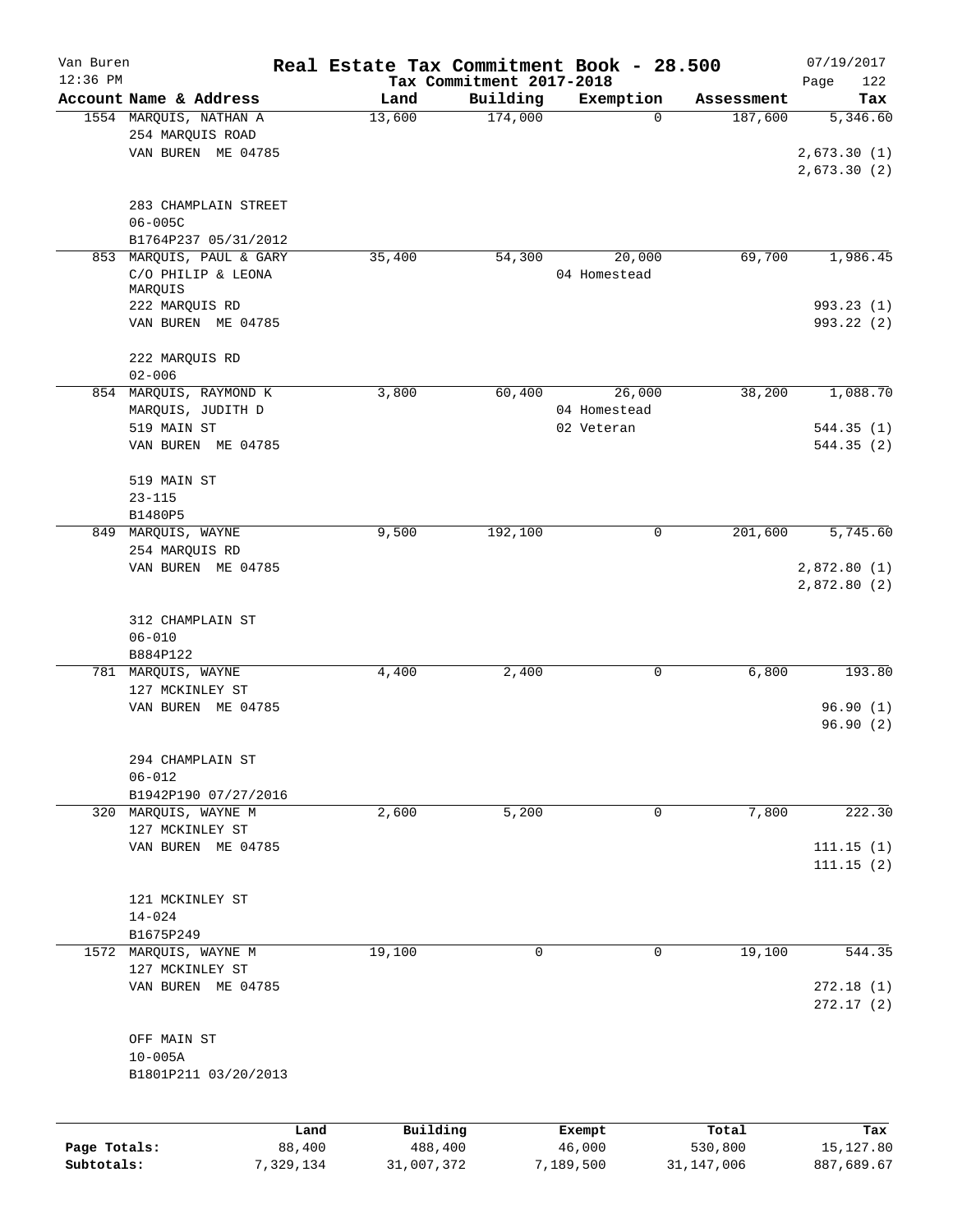| Van Buren<br>$12:36$ PM |                                           | Real Estate Tax Commitment Book - 28.500 |                                      |           |            | 07/19/2017           |
|-------------------------|-------------------------------------------|------------------------------------------|--------------------------------------|-----------|------------|----------------------|
|                         | Account Name & Address                    | Land                                     | Tax Commitment 2017-2018<br>Building | Exemption | Assessment | Page<br>123<br>Tax   |
|                         | 1570 MARQUIS, WAYNE M                     | 9,300                                    | 0                                    | $\Omega$  | 9,300      | 265.05               |
|                         | 127 MCKINLEY ST                           |                                          |                                      |           |            |                      |
|                         | VAN BUREN ME 04785                        |                                          |                                      |           |            | 132.53(1)            |
|                         |                                           |                                          |                                      |           |            | 132.52(2)            |
|                         | OFF CHAMPLAIN ST<br>$06 - 004A$           |                                          |                                      |           |            |                      |
|                         | B1808P130 05/16/2013 B1807P212 05/08/2013 |                                          |                                      |           |            |                      |
|                         | 106 MARQUIS, WAYNE M                      | 12,200                                   | 0                                    | 0         | 12,200     | 347.70               |
|                         | 127 MCKINLEY ST                           |                                          |                                      |           |            |                      |
|                         | VAN BUREN ME 04785                        |                                          |                                      |           |            | 173.85(1)            |
|                         |                                           |                                          |                                      |           |            | 173.85(2)            |
|                         | ALEXANDER RD                              |                                          |                                      |           |            |                      |
|                         | $08 - 044A$                               |                                          |                                      |           |            |                      |
|                         | B1454P289                                 |                                          |                                      |           |            |                      |
|                         | 105 MARQUIS, WAYNE M                      | 15,000                                   | 0                                    | 0         | 15,000     | 427.50               |
|                         | 127 MCKINLEY ST                           |                                          |                                      |           |            |                      |
|                         | VAN BUREN ME 04785                        |                                          |                                      |           |            | 213.75(1)            |
|                         |                                           |                                          |                                      |           |            | 213.75(2)            |
|                         |                                           |                                          |                                      |           |            |                      |
|                         | OFF RR 1                                  |                                          |                                      |           |            |                      |
|                         | $08 - 043A$                               |                                          |                                      |           |            |                      |
|                         | B1381P334<br>15 MARQUIS, WAYNE M.         | 37,200                                   | 0                                    | 0         | 37,200     | 1,060.20             |
|                         | 127 MCKINLEY ST                           |                                          |                                      |           |            |                      |
|                         | VAN BUREN ME 04785                        |                                          |                                      |           |            | 530.10(1)            |
|                         |                                           |                                          |                                      |           |            | 530.10(2)            |
|                         |                                           |                                          |                                      |           |            |                      |
|                         | RR 1                                      |                                          |                                      |           |            |                      |
|                         | $08 - 002$<br>B1879P118 01/05/2015        |                                          |                                      |           |            |                      |
|                         | 10 MARQUIS, WAYNE M.                      | 26,200                                   | 0                                    | 0         | 26,200     | 746.70               |
|                         | 127 MCKINLEY ST                           |                                          |                                      |           |            |                      |
|                         | VAN BUREN ME 04785                        |                                          |                                      |           |            | 373.35(1)            |
|                         |                                           |                                          |                                      |           |            | 373.35(2)            |
|                         |                                           |                                          |                                      |           |            |                      |
|                         | ALEXANDER RD<br>$05 - 021$                |                                          |                                      |           |            |                      |
|                         | B1879P118 01/05/2015                      |                                          |                                      |           |            |                      |
|                         | 16 MARQUIS, WAYNE M.                      | 26,600                                   | 0                                    | 0         | 26,600     | 758.10               |
|                         | 127 MCKINLEY ST                           |                                          |                                      |           |            |                      |
|                         | VAN BUREN ME 04785                        |                                          |                                      |           |            | 379.05(1)            |
|                         |                                           |                                          |                                      |           |            | 379.05 (2)           |
|                         | ALEXANDER RD                              |                                          |                                      |           |            |                      |
|                         | $07 - 001$                                |                                          |                                      |           |            |                      |
|                         | B1915P227 11/17/2015 B1879P118 01/05/2015 |                                          |                                      |           |            |                      |
| 8                       | MARQUIS, WAYNE M.                         | 5,000                                    | 0                                    | 0         | 5,000      | 142.50               |
|                         | 127 MCKINLEY ST                           |                                          |                                      |           |            |                      |
|                         | VAN BUREN ME 04785                        |                                          |                                      |           |            | 71.25(1)<br>71.25(2) |
|                         | MAIN ST                                   |                                          |                                      |           |            |                      |
|                         | $25 - 015$                                |                                          |                                      |           |            |                      |
|                         | B1879P118 01/05/2015                      |                                          |                                      |           |            |                      |
|                         |                                           |                                          |                                      |           |            |                      |
|                         |                                           | Building<br>Land                         |                                      | Exempt    | Total      | Tax                  |
| Page Totals:            | 131,500                                   |                                          | 0                                    | 0         | 131,500    | 3,747.75             |

**Subtotals:** 7,460,634 31,007,372 7,189,500 31,278,506 891,437.42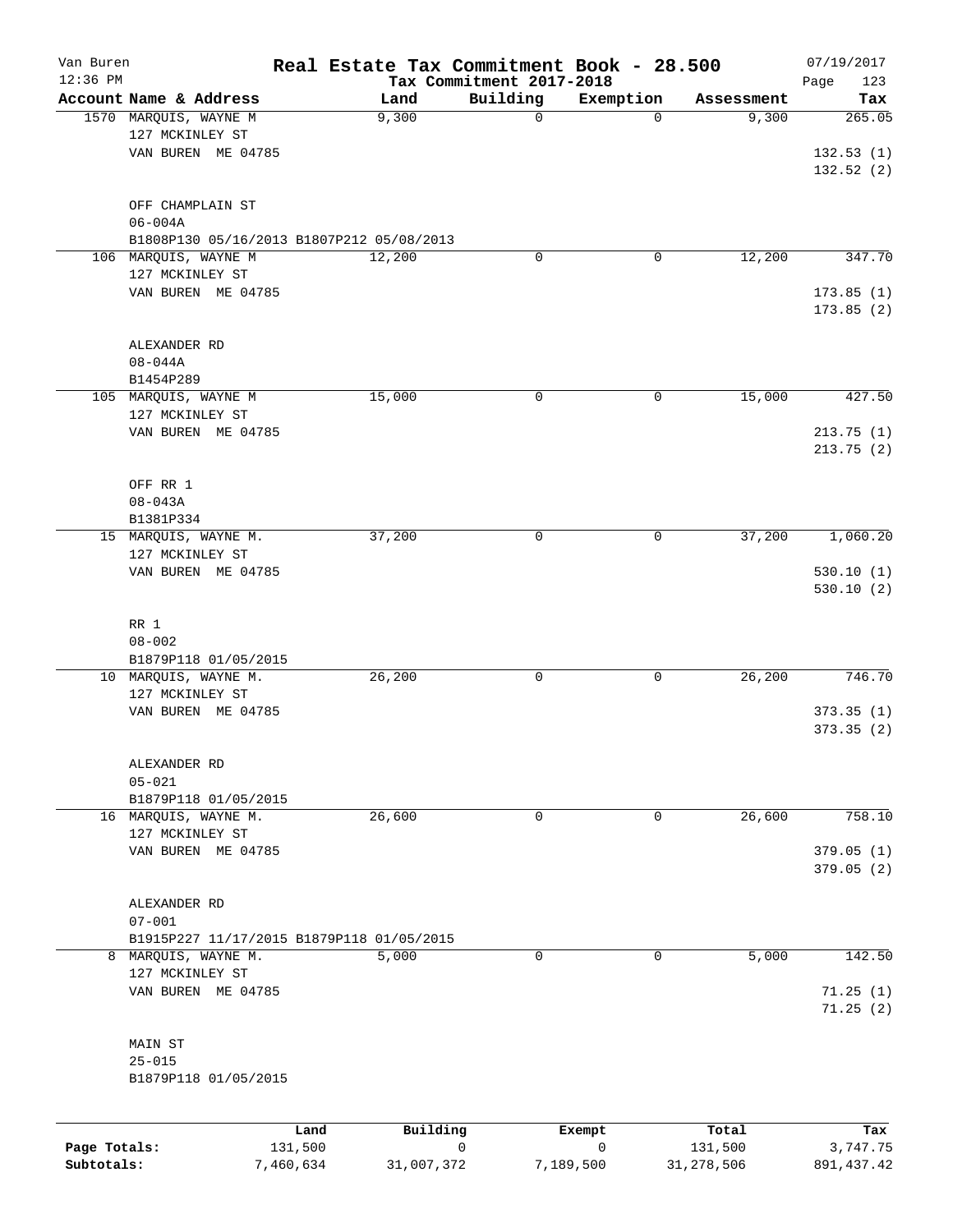| Van Buren<br>$12:36$ PM |                                              |           | Real Estate Tax Commitment Book - 28.500 | Tax Commitment 2017-2018 |              |            | 07/19/2017<br>Page<br>124 |
|-------------------------|----------------------------------------------|-----------|------------------------------------------|--------------------------|--------------|------------|---------------------------|
|                         | Account Name & Address                       |           | Land                                     | Building                 | Exemption    | Assessment | Tax                       |
|                         | 17 MARQUIS, WAYNE M.<br>127 MCKINLEY         |           | 36,500                                   | $\mathbf 0$              | 0            | 36,500     | 1,040.25                  |
|                         | VAN BUREN ME 04785                           |           |                                          |                          |              |            | 520.13(1)<br>520.12(2)    |
|                         | RR 1<br>$08 - 001$                           |           |                                          |                          |              |            |                           |
|                         | B1879P118 01/05/2015                         |           |                                          |                          |              |            |                           |
|                         | 14 MARQUIS, WAYNE M.                         |           | 3,400                                    | 0                        | 0            | 3,400      | 96.90                     |
|                         | 127 MCKINLEY ST<br>VAN BUREN ME 04785        |           |                                          |                          |              |            | 48.45(1)<br>48.45 (2)     |
|                         | MAIN ST<br>$25 - 006$                        |           |                                          |                          |              |            |                           |
|                         | B1879P118 01/05/2015                         |           |                                          |                          |              |            |                           |
| 9                       | MARQUIS, WAYNE M.<br>127 MCKINLEY ST         |           | 64,000                                   | 0                        | 0            | 64,000     | 1,824.00                  |
|                         | VAN BUREN ME 04785                           |           |                                          |                          |              |            | 912.00(1)<br>912.00(2)    |
|                         | RR 1                                         |           |                                          |                          |              |            |                           |
|                         | $08 - 030$                                   |           |                                          |                          |              |            |                           |
|                         | B1879P118 01/05/2015                         |           |                                          |                          |              |            |                           |
|                         | 11 MARQUIS, WAYNE M.<br>127 MCKINLEY ST      |           | 9,900                                    | 0                        | 0            | 9,900      | 282.15                    |
|                         | VAN BUREN ME 04785                           |           |                                          |                          |              |            | 141.08(1)<br>141.07(2)    |
|                         | LAKE RD                                      |           |                                          |                          |              |            |                           |
|                         | $06 - 013$                                   |           |                                          |                          |              |            |                           |
|                         | B1879P118 01/05/2015<br>12 MARQUIS, WAYNE M. |           | 31,800                                   | 0                        | 0            | 31,800     | 906.30                    |
|                         | 127 MCKINLEY ST                              |           |                                          |                          |              |            |                           |
|                         | VAN BUREN ME 04785                           |           |                                          |                          |              |            | 453.15(1)<br>453.15(2)    |
|                         | ALEXANDER RD                                 |           |                                          |                          |              |            |                           |
|                         | $05 - 016$<br>B1879P118 01/05/2015           |           |                                          |                          |              |            |                           |
|                         | 615 MARTIN, ANTHONY J.                       |           | 13,800                                   | 95,700                   | 20,000       | 89,500     | 2,550.75                  |
|                         | MARTIN, TOSHA L.<br>325 MAIN ST              |           |                                          |                          | 04 Homestead |            | 1, 275.38(1)              |
|                         | VAN BUREN ME 04785                           |           |                                          |                          |              |            | 1, 275.37(2)              |
|                         | 325 MAIN ST<br>$20 - 053$                    |           |                                          |                          |              |            |                           |
|                         | B1889P229 04/30/2015                         |           |                                          |                          |              |            |                           |
|                         | 870 MARTIN, CHERYL L<br>PO BOX 307           |           | 5,000                                    | 28,400                   | 0            | 33,400     | 951.90                    |
|                         | HOLDEN ME 04429                              |           |                                          |                          |              |            | 475.95(1)<br>475.95(2)    |
|                         | 131 MCKINLEY ST<br>$14 - 029$                |           |                                          |                          |              |            |                           |
|                         | B1571P7                                      |           |                                          |                          |              |            |                           |
|                         |                                              | Land      | Building                                 |                          | Exempt       | Total      | Tax                       |
| Page Totals:            |                                              | 164,400   | 124,100                                  |                          | 20,000       | 268,500    | 7,652.25                  |
| Subtotals:              |                                              | 7,625,034 | 31, 131, 472                             |                          | 7,209,500    | 31,547,006 | 899,089.67                |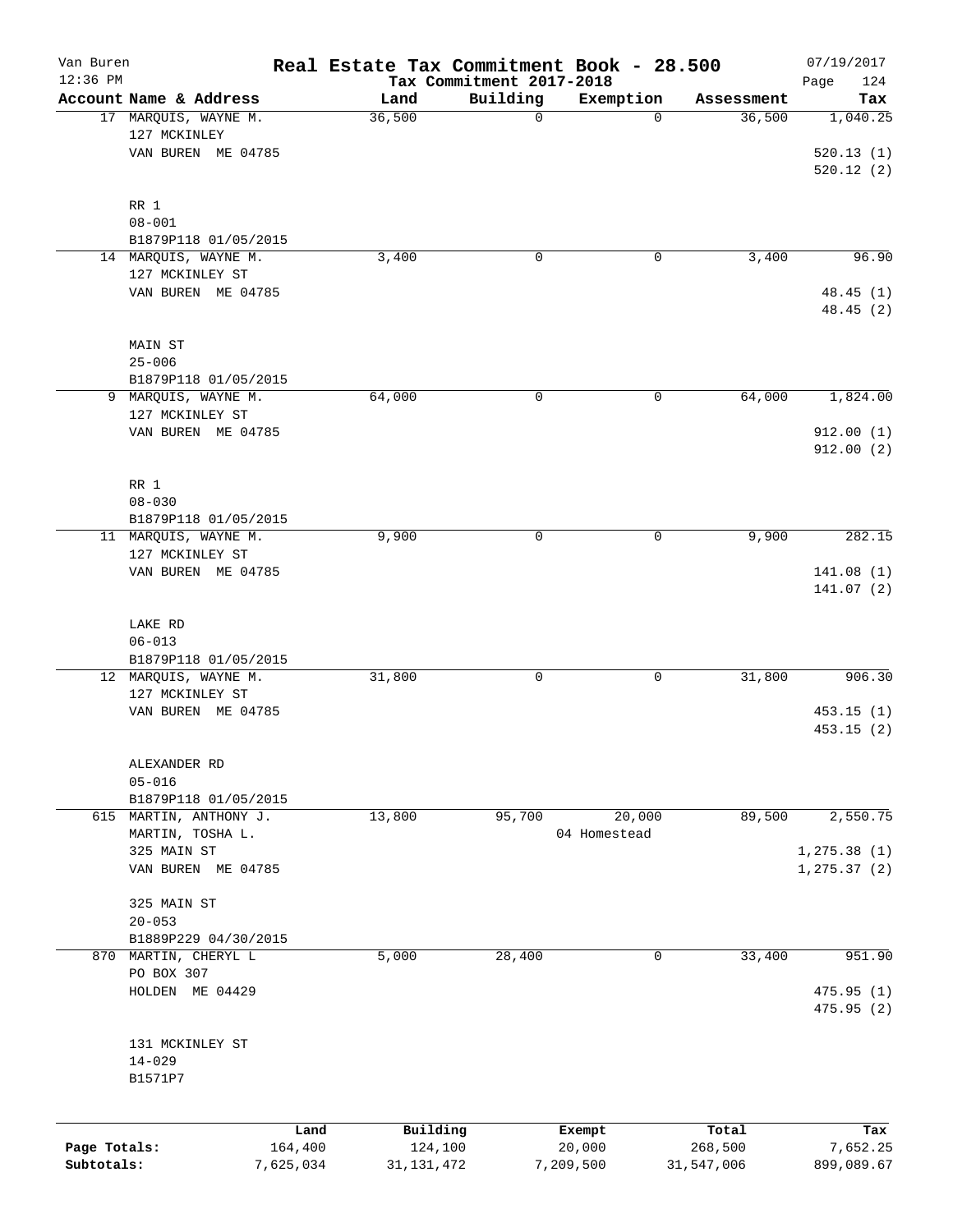| Van Buren    |                          |                | Real Estate Tax Commitment Book - 28.500 |                                      |                   |                  | 07/19/2017         |
|--------------|--------------------------|----------------|------------------------------------------|--------------------------------------|-------------------|------------------|--------------------|
| $12:36$ PM   | Account Name & Address   |                | Land                                     | Tax Commitment 2017-2018<br>Building | Exemption         | Assessment       | Page<br>125<br>Tax |
|              | 858 MARTIN, FERNAND      |                | 2,200                                    | 11,500                               | $\mathbf 0$       | 13,700           | 390.45             |
|              | MARTIN, MARSHA I         |                |                                          |                                      |                   |                  |                    |
|              | 5 JUDD STREET            |                |                                          |                                      |                   |                  | 195.23(1)          |
|              | PRESQUE ISLE ME 04785    |                |                                          |                                      |                   |                  | 195.22 (2)         |
|              | 143 HIGH ST              |                |                                          |                                      |                   |                  |                    |
|              | $14 - 079$               |                |                                          |                                      |                   |                  |                    |
|              | B1123P129                |                |                                          |                                      |                   |                  |                    |
| 859          | MARTIN, FERNAND J        |                | 3,400                                    | 17,000                               | 0                 | 20,400           | 581.40             |
|              | MARTIN, MARSHA I         |                |                                          |                                      |                   |                  |                    |
|              | 5 JUDD STREET            |                |                                          |                                      |                   |                  | 290.70 (1)         |
|              | PRESQUE ISLE ME 04769    |                |                                          |                                      |                   |                  | 290.70 (2)         |
|              | 159 HIGH ST              |                |                                          |                                      |                   |                  |                    |
|              | $14 - 084$               |                |                                          |                                      |                   |                  |                    |
|              | B1178P52                 |                |                                          |                                      |                   |                  |                    |
|              | 857 MARTIN, GEORGIE      |                | 6,700                                    | 54,600                               | 20,000            | 41,300           | 1,177.05           |
|              | 130 LYNNE ST             |                |                                          |                                      | 04 Homestead      |                  |                    |
|              | VAN BUREN ME 04785       |                |                                          |                                      |                   |                  | 588.53(1)          |
|              |                          |                |                                          |                                      |                   |                  | 588.52 (2)         |
|              | 130 LYNNE ST             |                |                                          |                                      |                   |                  |                    |
|              | $20 - 099$               |                |                                          |                                      |                   |                  |                    |
|              | B1843P50 01/23/2014      |                |                                          |                                      |                   |                  |                    |
|              | 860 MARTIN, JAMES        |                | 4,600                                    | 47,500                               | 20,000            | 32,100           | 914.85             |
|              | MARTIN, DANIELLE         |                |                                          |                                      | 04 Homestead      |                  |                    |
|              | 197 LYNNE ST             |                |                                          |                                      |                   |                  | 457.43 (1)         |
|              | VAN BUREN ME 04785       |                |                                          |                                      |                   |                  | 457.42 (2)         |
|              |                          |                |                                          |                                      |                   |                  |                    |
|              | 197 LYNNE ST             |                |                                          |                                      |                   |                  |                    |
|              | $19 - 081$               |                |                                          |                                      |                   |                  |                    |
|              | B1082P154                |                |                                          |                                      |                   |                  |                    |
|              | 863 MARTIN, MARIE ROSE A |                | 6,300                                    | 37,300                               | 20,000            | 23,600           | 672.60             |
|              | 188 FULTON ST.           |                |                                          |                                      | 04 Homestead      |                  |                    |
|              | VAN BUREN ME 04785       |                |                                          |                                      |                   |                  | 336.30(1)          |
|              |                          |                |                                          |                                      |                   |                  | 336.30(2)          |
|              | 188 FULTON ST.           |                |                                          |                                      |                   |                  |                    |
|              | $19 - 034$               |                |                                          |                                      |                   |                  |                    |
|              | B732P47                  |                |                                          |                                      |                   |                  |                    |
|              | 865 MARTIN, PHILIP L     |                | 4,000                                    | 67,100                               | 20,000            | 51,100           | 1,456.35           |
|              | MARTIN, GINETTE S        |                |                                          |                                      | 04 Homestead      |                  |                    |
|              | 144 POPLAR ST            |                |                                          |                                      |                   |                  | 728.18(1)          |
|              | VAN BUREN ME 04785       |                |                                          |                                      |                   |                  | 728.17(2)          |
|              | 144 POPLAR ST            |                |                                          |                                      |                   |                  |                    |
|              | $16 - 006$               |                |                                          |                                      |                   |                  |                    |
|              | B438P341                 |                |                                          |                                      |                   |                  |                    |
| 866          | MARTIN, RAYMOND J SR     |                | 3,700                                    | 42,300                               | 20,000            | 26,000           | 741.00             |
|              | MARTIN, LYDIA            |                |                                          |                                      | 04 Homestead      |                  |                    |
|              | 146 POPLAR ST            |                |                                          |                                      |                   |                  | 370.50 (1)         |
|              | VAN BUREN ME 04785       |                |                                          |                                      |                   |                  | 370.50(2)          |
|              | 146 POPLAR ST            |                |                                          |                                      |                   |                  |                    |
|              | $16 - 005$               |                |                                          |                                      |                   |                  |                    |
|              | B830P41                  |                |                                          |                                      |                   |                  |                    |
|              |                          |                |                                          |                                      |                   |                  |                    |
| Page Totals: |                          | Land<br>30,900 | Building<br>277,300                      |                                      | Exempt<br>100,000 | Total<br>208,200 | Tax<br>5,933.70    |
| Subtotals:   |                          | 7,655,934      | 31,408,772                               |                                      | 7,309,500         | 31,755,206       | 905,023.37         |
|              |                          |                |                                          |                                      |                   |                  |                    |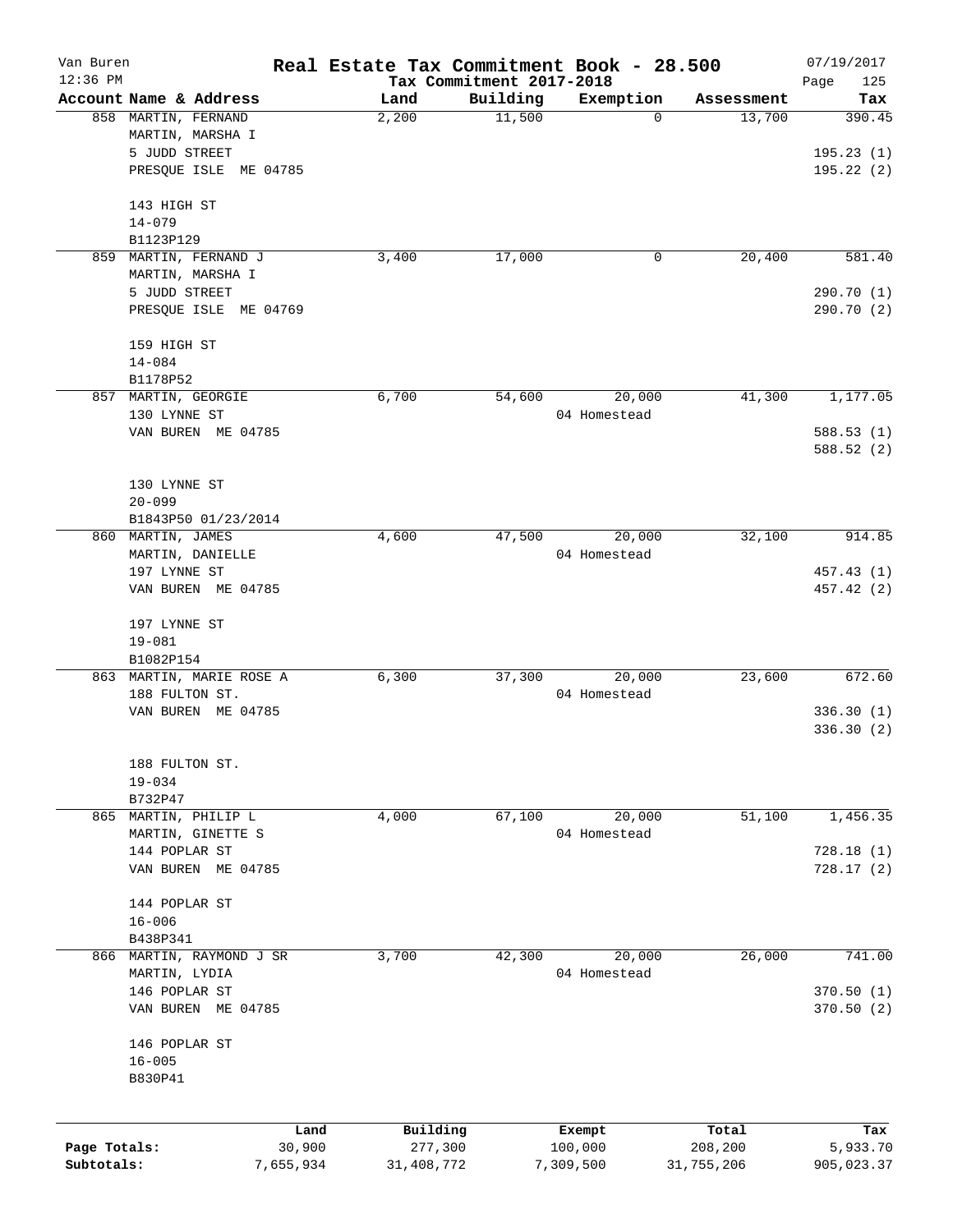| Van Buren<br>$12:36$ PM |                                                         |           | Real Estate Tax Commitment Book - 28.500 |                                      |                            |            | 07/19/2017             |
|-------------------------|---------------------------------------------------------|-----------|------------------------------------------|--------------------------------------|----------------------------|------------|------------------------|
|                         | Account Name & Address                                  |           | Land                                     | Tax Commitment 2017-2018<br>Building | Exemption                  | Assessment | Page<br>126<br>Tax     |
|                         | 867 MARTIN, RONALD                                      |           | 4,000                                    | 59,000                               | 0                          | 63,000     | 1,795.50               |
|                         | MARTIN, DELLA L                                         |           |                                          |                                      |                            |            |                        |
|                         | 255 MAIN ST                                             |           |                                          |                                      |                            |            | 897.75 (1)             |
|                         | VAN BUREN ME 04785                                      |           |                                          |                                      |                            |            | 897.75 (2)             |
|                         | 255 MAIN ST                                             |           |                                          |                                      |                            |            |                        |
|                         | $18 - 041$                                              |           |                                          |                                      |                            |            |                        |
|                         | B1213P32                                                |           |                                          |                                      |                            |            |                        |
| 1417                    | MAXINE AND VAL                                          |           | 8,600                                    | 46,600                               | 26,000                     | 29,200     | 832.20                 |
|                         | REVOCABLE TRUST                                         |           |                                          |                                      |                            |            |                        |
|                         | 194 BROWNHILL RD                                        |           |                                          |                                      | 02 Veteran<br>04 Homestead |            |                        |
|                         | BELMONT NH 03220                                        |           |                                          |                                      |                            |            | 416.10(1)<br>416.10(2) |
|                         | 109 VIOLETTE ST                                         |           |                                          |                                      |                            |            |                        |
|                         | $16 - 059$                                              |           |                                          |                                      |                            |            |                        |
|                         | B1924P92 02/29/2016                                     |           |                                          |                                      |                            |            |                        |
|                         | 327 MCBEE, DANNY D                                      |           | 9,300                                    | 42,200                               | 20,000                     | 31,500     | 897.75                 |
|                         | MCBEE, LYNN M                                           |           |                                          |                                      | 04 Homestead               |            |                        |
|                         | 1195 MAIN ST                                            |           |                                          |                                      |                            |            | 448.88 (1)             |
|                         | VAN BUREN ME 04785                                      |           |                                          |                                      |                            |            | 448.87 (2)             |
|                         | 1195 MAIN ST                                            |           |                                          |                                      |                            |            |                        |
|                         | $09 - 044$                                              |           |                                          |                                      |                            |            |                        |
|                         | B1609P277 08/20/2008<br>874 MCGOVERN, JAMES R           |           | 3,800                                    | 25,400                               | 0                          | 29,200     | 832.20                 |
|                         | MCGOVERN, SANDRA E                                      |           |                                          |                                      |                            |            |                        |
|                         | 245 LIBERTY RD.                                         |           |                                          |                                      |                            |            | 416.10(1)              |
|                         | EXETER RI 02822                                         |           |                                          |                                      |                            |            | 416.10(2)              |
|                         | 223 MAIN ST                                             |           |                                          |                                      |                            |            |                        |
|                         | $18 - 023$                                              |           |                                          |                                      |                            |            |                        |
|                         | B1558P180                                               |           |                                          |                                      |                            |            |                        |
|                         | 875 MCGRATH, MARTIN J                                   |           | 8,400                                    | 0                                    | 0                          | 8,400      | 239.40                 |
|                         | 837 MAIN ST                                             |           |                                          |                                      |                            |            |                        |
|                         | MADAWASKA ME 04756                                      |           |                                          |                                      |                            |            | 119.70(1)              |
|                         |                                                         |           |                                          |                                      |                            |            | 119.70(2)              |
|                         | PARENT RD                                               |           |                                          |                                      |                            |            |                        |
|                         | $09 - 030$                                              |           |                                          |                                      |                            |            |                        |
|                         | B1555P85                                                |           |                                          |                                      |                            |            |                        |
|                         | 876 MCGRATH, MARTIN J                                   |           | 9,400                                    | 10,500                               | 0                          | 19,900     | 567.15                 |
|                         | 837 MAIN ST                                             |           |                                          |                                      |                            |            |                        |
|                         | MADAWASKA ME 04756                                      |           |                                          |                                      |                            |            | 283.58(1)              |
|                         |                                                         |           |                                          |                                      |                            |            | 283.57(2)              |
|                         |                                                         |           |                                          |                                      |                            |            |                        |
|                         | 320 PARENT RD                                           |           |                                          |                                      |                            |            |                        |
|                         | $09 - 033$                                              |           |                                          |                                      |                            |            |                        |
|                         | B1555P85                                                |           |                                          |                                      |                            |            |                        |
|                         | 1516 MCHATTEN, JR., ROWELL<br>Α.                        |           | 4,300                                    | 51,400                               | $\mathbf{0}$               | 55,700     | 1,587.45               |
|                         | PO BOX 481                                              |           |                                          |                                      |                            |            |                        |
|                         | MAPLETON ME 04757                                       |           |                                          |                                      |                            |            | 793.73 (1)             |
|                         |                                                         |           |                                          |                                      |                            |            | 793.72 (2)             |
|                         | 566 Main St.                                            |           |                                          |                                      |                            |            |                        |
|                         | $24 - 014$<br>B1893P294 06/04/2015 B1893P292 06/04/2015 |           |                                          |                                      |                            |            |                        |
|                         |                                                         | Land      | Building                                 |                                      | Exempt                     | Total      | Tax                    |
| Page Totals:            |                                                         | 47,800    | 235,100                                  |                                      | 46,000                     | 236,900    | 6,751.65               |
| Subtotals:              |                                                         | 7,703,734 | 31,643,872                               |                                      | 7,355,500                  | 31,992,106 | 911,775.02             |
|                         |                                                         |           |                                          |                                      |                            |            |                        |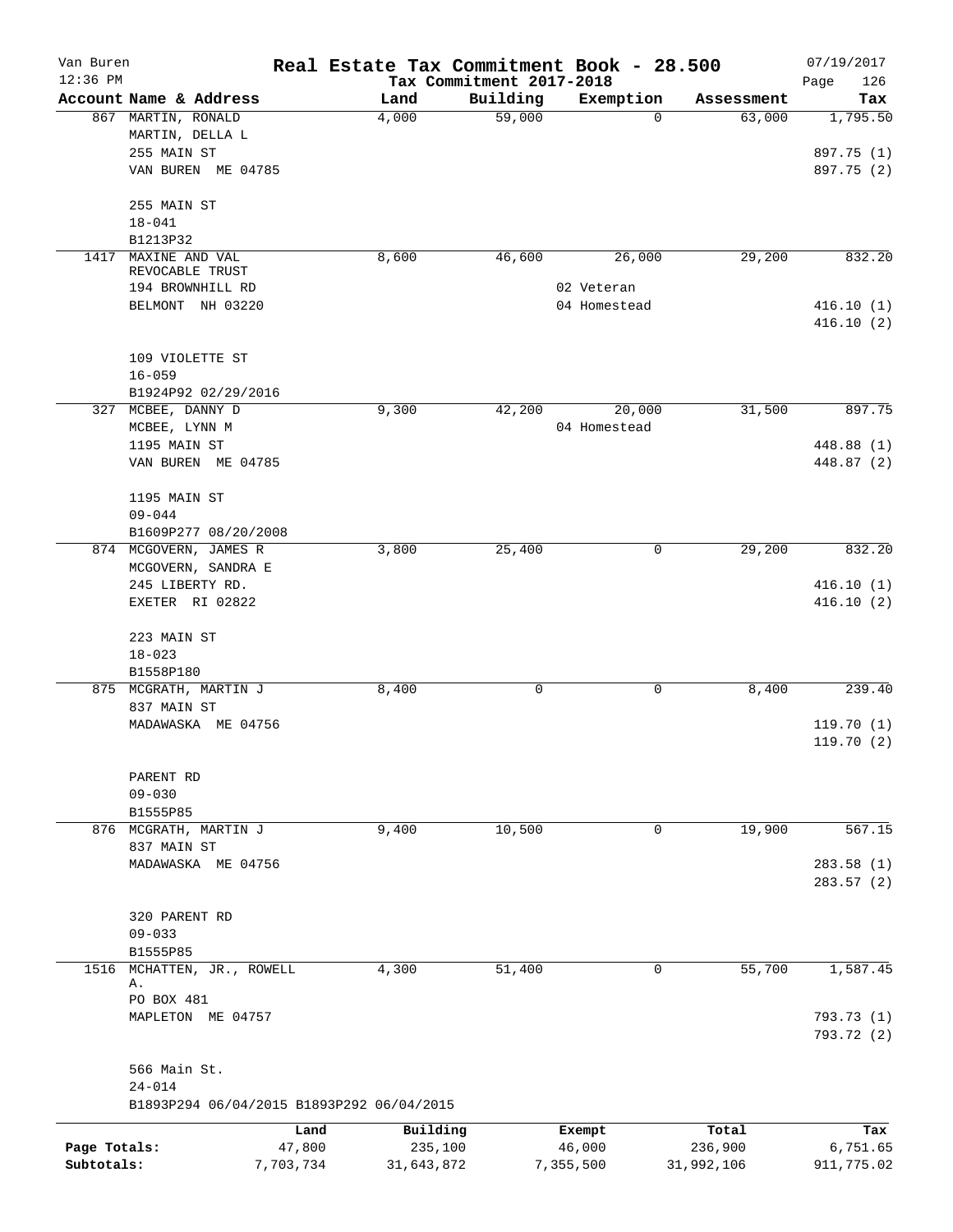| Van Buren    |                                             |           |            |                                      | Real Estate Tax Commitment Book - 28.500 |            | 07/19/2017         |
|--------------|---------------------------------------------|-----------|------------|--------------------------------------|------------------------------------------|------------|--------------------|
| $12:36$ PM   | Account Name & Address                      |           | Land       | Tax Commitment 2017-2018<br>Building | Exemption                                | Assessment | Page<br>127<br>Tax |
|              | 877 MCINTYRE, DAVID                         |           | 4,400      | 35,200                               | 0                                        | 39,600     | 1,128.60           |
|              | MCINTYRE, PHYLLIS                           |           |            |                                      |                                          |            |                    |
|              | PO BOX 360                                  |           |            |                                      |                                          |            | 564.30(1)          |
|              | CARIBOU ME 04736                            |           |            |                                      |                                          |            | 564.30(2)          |
|              | 109 LABBE AVE                               |           |            |                                      |                                          |            |                    |
|              | $20 - 115$                                  |           |            |                                      |                                          |            |                    |
|              | B1054P278 11/19/1996                        |           |            |                                      |                                          |            |                    |
| 328          | MCLAUGHLIN, DEBBIE                          |           | 4,000      | 21,800                               | 0                                        | 25,800     | 735.30             |
|              | MCLAUGHLIN, DAVID                           |           |            |                                      |                                          |            |                    |
|              | 549 OSGOOD RD.                              |           |            |                                      |                                          |            | 367.65(1)          |
|              | CARROLL PLANTATION<br>04487                 | МE        |            |                                      |                                          |            | 367.65(2)          |
|              | 189 CHAMPLAIN ST                            |           |            |                                      |                                          |            |                    |
|              | $19 - 032$                                  |           |            |                                      |                                          |            |                    |
|              | B1956P18 11/18/2016                         |           |            |                                      |                                          |            |                    |
|              | 879 MCLAUGHLIN, JARRETT L                   |           | 17,800     | 144,500                              | 20,000                                   | 142,300    | 4,055.55           |
|              | MCLAUGHLIN, JANET R                         |           |            |                                      | 04 Homestead                             |            |                    |
|              | PO BOX 98                                   |           |            |                                      |                                          |            | 2,027.78 (1)       |
|              | VAN BUREN ME 04785                          |           |            |                                      |                                          |            | 2,027.77(2)        |
|              | 148 MARION DR                               |           |            |                                      |                                          |            |                    |
|              | 18B-015                                     |           |            |                                      |                                          |            |                    |
|              | B602P55 07/19/1983                          |           |            |                                      |                                          |            |                    |
|              | 880 MCLAUGHLIN, JARRETT L                   |           | 3,700      | 0                                    | 0                                        | 3,700      | 105.45             |
|              | MCLAUGHLIN, JANET R                         |           |            |                                      |                                          |            |                    |
|              | P O BOX 98                                  |           |            |                                      |                                          |            | 52.73(1)           |
|              | VAN BUREN ME 04785                          |           |            |                                      |                                          |            | 52.72(2)           |
|              | OFF MARION DR                               |           |            |                                      |                                          |            |                    |
|              | $06 - 002$                                  |           |            |                                      |                                          |            |                    |
|              | B602P55                                     |           |            |                                      |                                          |            |                    |
|              | 681 MEDEIROS, MICHAEL P                     |           | 3,500      | 22,500                               | 0                                        | 26,000     | 741.00             |
|              | MEDEIROS, BARBARA L                         |           |            |                                      |                                          |            |                    |
|              | 108 VIOLETTE ST                             |           |            |                                      |                                          |            | 370.50(1)          |
|              | VAN BUREN ME 04785                          |           |            |                                      |                                          |            | 370.50(2)          |
|              | 104 VIOLETTE ST                             |           |            |                                      |                                          |            |                    |
|              | $17 - 002$                                  |           |            |                                      |                                          |            |                    |
|              | B1847P219 03/10/2014 B1732P199 08/19/2011   |           |            |                                      |                                          |            |                    |
|              | 855 METAYER DONALD                          |           | 3,900      | 61,900                               | 0                                        | 65,800     | 1,875.30           |
|              | 233 BUXTON RD                               |           |            |                                      |                                          |            |                    |
|              | SACO ME 04072                               |           |            |                                      |                                          |            | 937.65 (1)         |
|              |                                             |           |            |                                      |                                          |            | 937.65(2)          |
|              |                                             |           |            |                                      |                                          |            |                    |
|              | 117 PINE ST                                 |           |            |                                      |                                          |            |                    |
|              | $14 - 054$                                  |           |            |                                      |                                          |            |                    |
|              | B1869P272 10/08/2014<br>883 MICHAUD, ARMAND |           |            | 21,200                               | 20,000                                   |            | 222.30             |
|              |                                             |           | 6,600      |                                      |                                          | 7,800      |                    |
|              | MICHAUD, PRISCILLA<br>496 MAIN ST           |           |            |                                      | 04 Homestead                             |            | 111.15(1)          |
|              |                                             |           |            |                                      |                                          |            |                    |
|              | VAN BUREN ME 04785                          |           |            |                                      |                                          |            | 111.15(2)          |
|              | 496 MAIN ST                                 |           |            |                                      |                                          |            |                    |
|              | $22 - 009$                                  |           |            |                                      |                                          |            |                    |
|              | B615P330                                    |           |            |                                      |                                          |            |                    |
|              |                                             | Land      | Building   |                                      | Exempt                                   | Total      | Tax                |
| Page Totals: |                                             | 43,900    | 307,100    |                                      | 40,000                                   | 311,000    | 8,863.50           |
| Subtotals:   |                                             | 7,747,634 | 31,950,972 |                                      | 7,395,500                                | 32,303,106 | 920,638.52         |
|              |                                             |           |            |                                      |                                          |            |                    |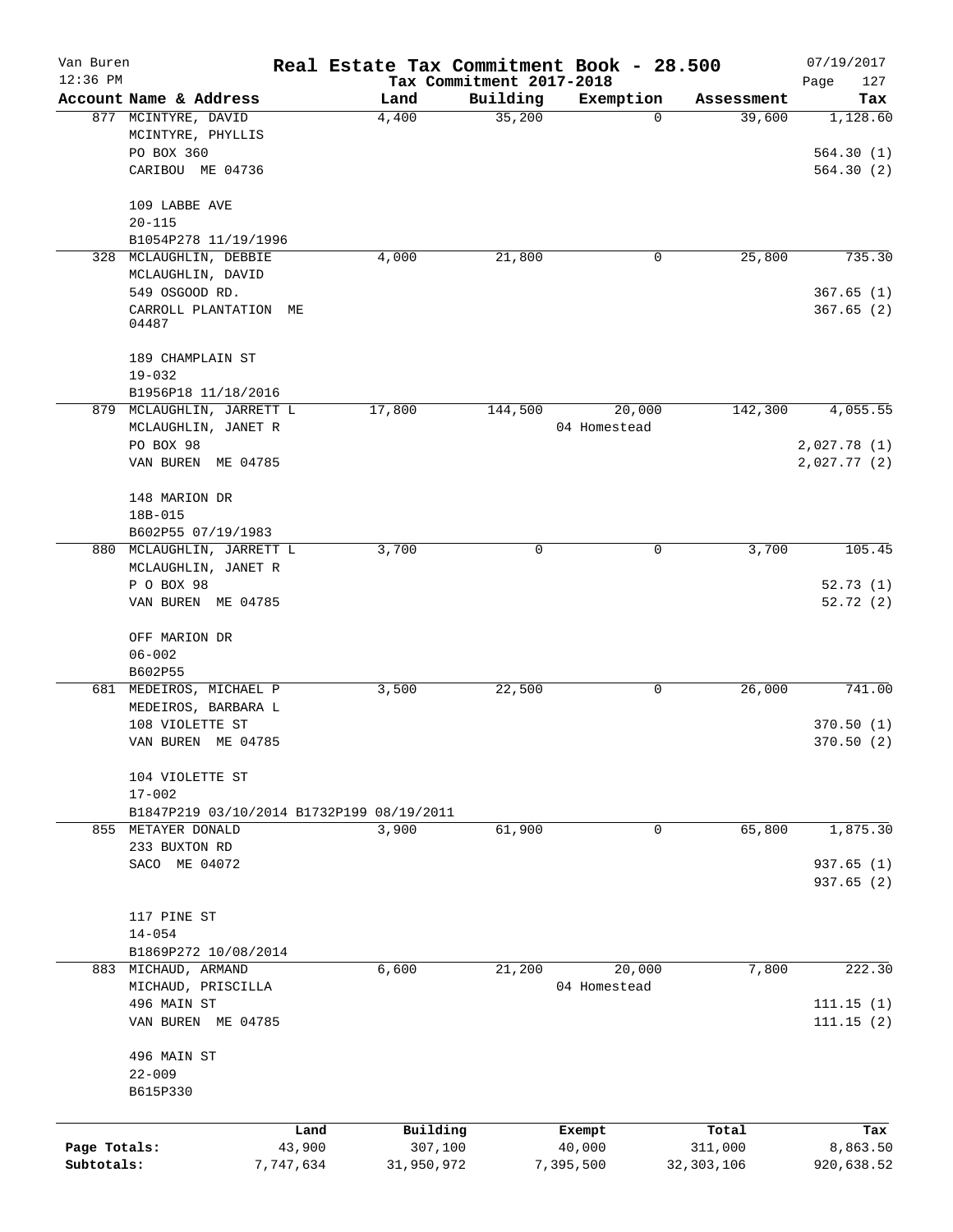| Van Buren    |                                       |           | Real Estate Tax Commitment Book - 28.500 |                                      |              |            | 07/19/2017             |
|--------------|---------------------------------------|-----------|------------------------------------------|--------------------------------------|--------------|------------|------------------------|
| $12:36$ PM   | Account Name & Address                |           | Land                                     | Tax Commitment 2017-2018<br>Building | Exemption    | Assessment | Page<br>128<br>Tax     |
|              | 884 MICHAUD, ARMAND J                 |           | 4,700                                    | 7,800                                | 12,500       | 0          | 0.00                   |
|              | 501 MAIN ST                           |           |                                          |                                      | 04 Homestead |            |                        |
|              | VAN BUREN ME 04785                    |           |                                          |                                      |              |            |                        |
|              |                                       |           |                                          |                                      |              |            |                        |
|              | 501 MAIN ST                           |           |                                          |                                      |              |            |                        |
|              | $22 - 002$                            |           |                                          |                                      |              |            |                        |
|              | B1335P187                             |           |                                          |                                      |              |            |                        |
|              | 885 MICHAUD, ARMANDE J<br>131 MAIN ST |           | 5,000                                    | 40,900                               | 20,000       | 25,900     | 738.15                 |
|              |                                       |           |                                          |                                      | 04 Homestead |            |                        |
|              | VAN BUREN ME 04785                    |           |                                          |                                      |              |            | 369.08(1)<br>369.07(2) |
|              | 131 MAIN ST                           |           |                                          |                                      |              |            |                        |
|              | $16 - 057$                            |           |                                          |                                      |              |            |                        |
|              | B893P36                               |           |                                          |                                      |              |            |                        |
|              | 887 MICHAUD, BRENDA                   |           | 6,100                                    | 34,600                               | 20,000       | 20,700     | 589.95                 |
|              | P O BOX 495                           |           |                                          |                                      | 04 Homestead |            |                        |
|              | VAN BUREN ME 04785                    |           |                                          |                                      |              |            | 294.98 (1)             |
|              |                                       |           |                                          |                                      |              |            | 294.97 (2)             |
|              | 139 VIOLETTE ST                       |           |                                          |                                      |              |            |                        |
|              | $16 - 064$                            |           |                                          |                                      |              |            |                        |
|              | B788P52                               |           |                                          |                                      |              |            |                        |
|              | 888 MICHAUD, CLAUDE J &               |           | 6,500                                    | 56,600                               | 26,000       | 37,100     | 1,057.35               |
|              | BELLA (LIFE ESTATE)                   |           |                                          |                                      |              |            |                        |
|              | C/O JUDY BUTLER                       |           |                                          |                                      | 02 Veteran   |            |                        |
|              | 130 MARION DR.<br>VAN BUREN ME 04785  |           |                                          |                                      | 04 Homestead |            | 528.68(1)<br>528.67(2) |
|              |                                       |           |                                          |                                      |              |            |                        |
|              | 591 MAIN ST                           |           |                                          |                                      |              |            |                        |
|              | 23-110B<br>B603P117                   |           |                                          |                                      |              |            |                        |
|              | 891 MICHAUD, DONALD J                 |           | 4,400                                    | 17,500                               | 21,900       | 0          | 0.00                   |
|              | MICHAUD, ERNESTINE                    |           |                                          |                                      | 04 Homestead |            |                        |
|              | 134 HILLSIDE ST                       |           |                                          |                                      | 02 Veteran   |            |                        |
|              | VAN BUREN ME 04785                    |           |                                          |                                      |              |            |                        |
|              |                                       |           |                                          |                                      |              |            |                        |
|              | 134 HILLSIDE ST                       |           |                                          |                                      |              |            |                        |
|              | $23 - 085$                            |           |                                          |                                      |              |            |                        |
|              | B1028P33                              |           |                                          |                                      |              |            |                        |
| 892          | MICHAUD, EMILY M                      |           | 10,900                                   | 400                                  | $\mathbf 0$  | 11,300     | 322.05                 |
|              | 54 MORNINGSIDE DR APT                 |           |                                          |                                      |              |            |                        |
|              | 32                                    |           |                                          |                                      |              |            |                        |
|              | NEW YORK NY 10025                     |           |                                          |                                      |              |            | 161.03(1)              |
|              |                                       |           |                                          |                                      |              |            | 161.02(2)              |
|              |                                       |           |                                          |                                      |              |            |                        |
|              | MAIN ST                               |           |                                          |                                      |              |            |                        |
|              | $14 - 124B$                           |           |                                          |                                      |              |            |                        |
|              | 894 MICHAUD, EUGENE                   |           | 0                                        | 3,900                                | 0            | 3,900      | 111.15                 |
|              | 135 HIGH ST                           |           |                                          |                                      |              |            |                        |
|              | VAN BUREN ME 04785                    |           |                                          |                                      |              |            | 55.58(1)<br>55.57(2)   |
|              |                                       |           |                                          |                                      |              |            |                        |
|              | OFF ALEXANDER RD                      |           |                                          |                                      |              |            |                        |
|              | $05 - 025 - T1$                       |           |                                          |                                      |              |            |                        |
|              |                                       |           |                                          |                                      |              |            |                        |
|              |                                       | Land      | Building                                 |                                      | Exempt       | Total      | Tax                    |
| Page Totals: |                                       | 37,600    | 161,700                                  |                                      | 100,400      | 98,900     | 2,818.65               |
| Subtotals:   |                                       | 7,785,234 | 32, 112, 672                             |                                      | 7,495,900    | 32,402,006 | 923, 457.17            |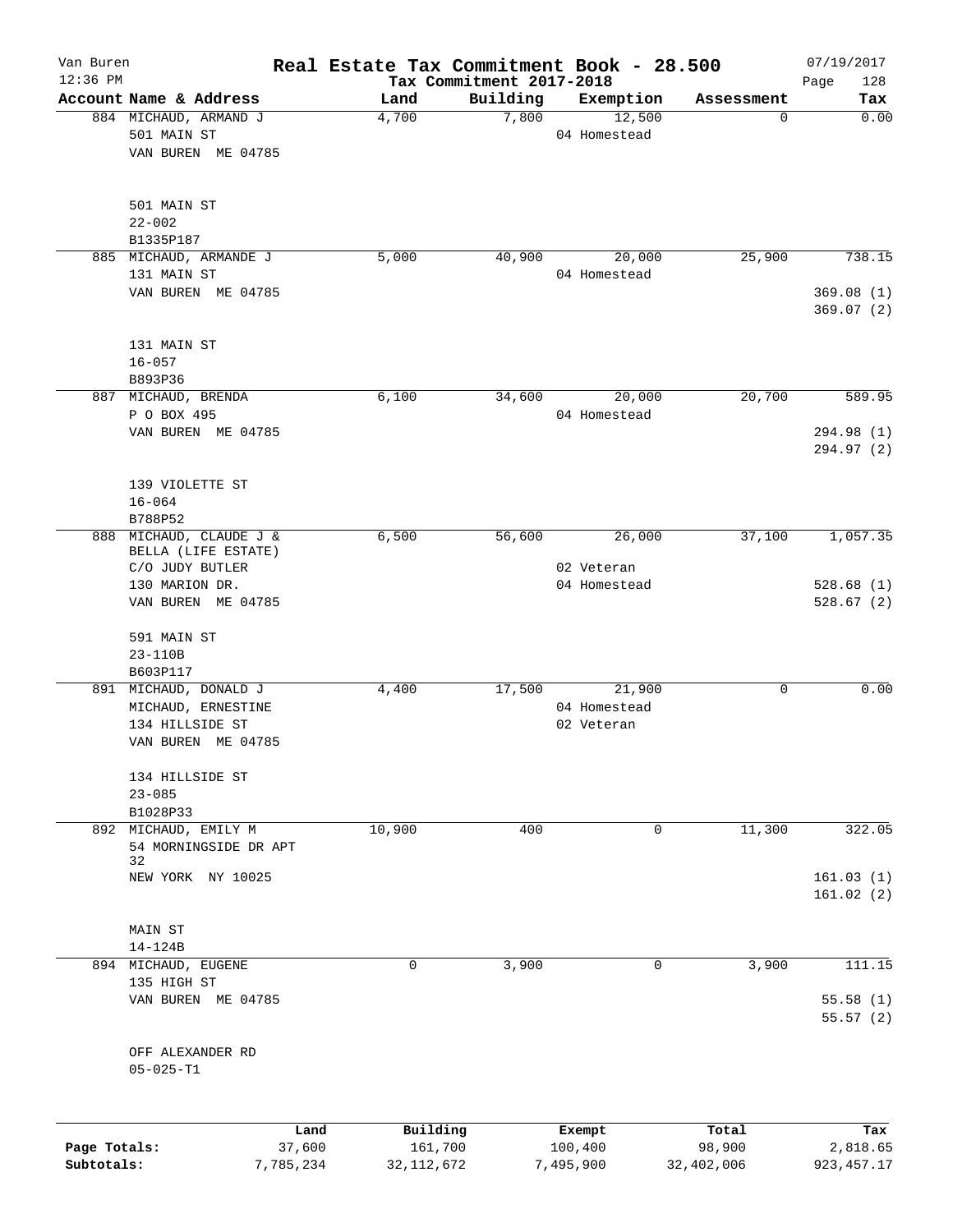| Van Buren<br>$12:36$ PM |                                               |           | Real Estate Tax Commitment Book - 28.500 | Tax Commitment 2017-2018 |              |              | 07/19/2017<br>129        |
|-------------------------|-----------------------------------------------|-----------|------------------------------------------|--------------------------|--------------|--------------|--------------------------|
|                         | Account Name & Address                        |           | Land                                     | Building                 | Exemption    | Assessment   | Page<br>Tax              |
|                         | 569 MICHAUD, EUGENE                           |           | 3,400                                    | 22,500                   | 20,000       | 5,900        | 168.15                   |
|                         | 135 HIGH ST                                   |           |                                          |                          | 04 Homestead |              |                          |
|                         | VAN BUREN ME 04785                            |           |                                          |                          |              |              | 84.08 (1)                |
|                         |                                               |           |                                          |                          |              |              | 84.07(2)                 |
|                         |                                               |           |                                          |                          |              |              |                          |
|                         | 135 HIGH ST                                   |           |                                          |                          |              |              |                          |
|                         | $14 - 076$                                    |           |                                          |                          |              |              |                          |
|                         | B1806P240 01/15/2013                          |           |                                          |                          |              |              |                          |
|                         | 1024 MICHAUD, EUGENE<br>135 HIGH STREET       |           | 3,600                                    | 2,700                    | 0            | 6,300        | 179.55                   |
|                         | VAN BUREN ME 04785                            |           |                                          |                          |              |              | 89.78 (1)                |
|                         |                                               |           |                                          |                          |              |              | 89.77 (2)                |
|                         |                                               |           |                                          |                          |              |              |                          |
|                         | 169 CHAMPLAIN ST                              |           |                                          |                          |              |              |                          |
|                         | $19 - 024$                                    |           |                                          |                          |              |              |                          |
|                         | B1734P289 11/13/2009                          |           |                                          |                          |              |              |                          |
|                         | 846 MICHAUD, GERALD                           |           | 4,000                                    | $\mathbf 0$              | 0            | 4,000        | 114.00                   |
|                         | MICHAUD, GLORIA                               |           |                                          |                          |              |              |                          |
|                         | 293 MAIN ST.                                  |           |                                          |                          |              |              | 57.00(1)                 |
|                         | VAN BUREN ME 04785                            |           |                                          |                          |              |              | 57.00(2)                 |
|                         | 299 MAIN ST                                   |           |                                          |                          |              |              |                          |
|                         | $20 - 031$                                    |           |                                          |                          |              |              |                          |
|                         | B1960P308 12/28/2016                          |           |                                          |                          |              |              |                          |
| 847                     | MICHAUD, GERALD                               |           | 7,500                                    | $\mathbf 0$              | 0            | 7,500        | 213.75                   |
|                         | MICHAUD, GLORIA                               |           |                                          |                          |              |              |                          |
|                         | 293 MAIN ST.                                  |           |                                          |                          |              |              | 106.88(1)                |
|                         | VAN BUREN ME 04785                            |           |                                          |                          |              |              | 106.87(2)                |
|                         |                                               |           |                                          |                          |              |              |                          |
|                         | 299 MAIN ST                                   |           |                                          |                          |              |              |                          |
|                         | $20 - 032$                                    |           |                                          |                          |              |              |                          |
|                         | B1960P308 12/28/2016<br>895 MICHAUD, GERALD D |           | 7,300                                    | 7,000                    | 0            | 14,300       | 407.55                   |
|                         | MICHAUD, THERESE                              |           |                                          |                          |              |              |                          |
|                         | 293 MAIN STREET                               |           |                                          |                          |              |              | 203.78(1)                |
|                         | VAN BUREN ME 04785                            |           |                                          |                          |              |              | 203.77(2)                |
|                         |                                               |           |                                          |                          |              |              |                          |
|                         | 229 ALEXANDER RD                              |           |                                          |                          |              |              |                          |
|                         | $05 - 024$                                    |           |                                          |                          |              |              |                          |
|                         | B729P46 10/01/1987                            |           |                                          |                          |              |              |                          |
|                         | 923 MICHAUD, GERALD D                         |           | 4,900                                    | 48,700                   | 20,000       | 33,600       | 957.60                   |
|                         | MICHAUD, ROLAND J<br>293 MAIN ST              |           |                                          |                          | 04 Homestead |              |                          |
|                         | VAN BUREN ME 04785                            |           |                                          |                          |              |              | 478.80 (1)<br>478.80 (2) |
|                         |                                               |           |                                          |                          |              |              |                          |
|                         | 293 MAIN ST                                   |           |                                          |                          |              |              |                          |
|                         | $20 - 029$                                    |           |                                          |                          |              |              |                          |
|                         | B1326P61                                      |           |                                          |                          |              |              |                          |
| 1582                    | MICHAUD, GERALD D.                            |           | 300                                      | 0                        | $\mathbf 0$  | 300          | 8.55                     |
|                         | MICHAUD, GLORIA M.                            |           |                                          |                          |              |              |                          |
|                         | 293 MAIN ST.                                  |           |                                          |                          |              |              | 4.28(1)                  |
|                         | Van Buren ME 04785                            |           |                                          |                          |              |              | 4.27(2)                  |
|                         |                                               |           |                                          |                          |              |              |                          |
|                         | MAIN ST<br>$20 - 029A$                        |           |                                          |                          |              |              |                          |
|                         | B1899P163 07/20/2015                          |           |                                          |                          |              |              |                          |
|                         |                                               |           |                                          |                          |              |              |                          |
|                         |                                               |           |                                          |                          |              |              |                          |
|                         |                                               | Land      | Building                                 |                          | Exempt       | Total        | Tax                      |
| Page Totals:            |                                               | 31,000    | 80,900                                   |                          | 40,000       | 71,900       | 2,049.15                 |
| Subtotals:              |                                               | 7,816,234 | 32, 193, 572                             |                          | 7,535,900    | 32, 473, 906 | 925,506.32               |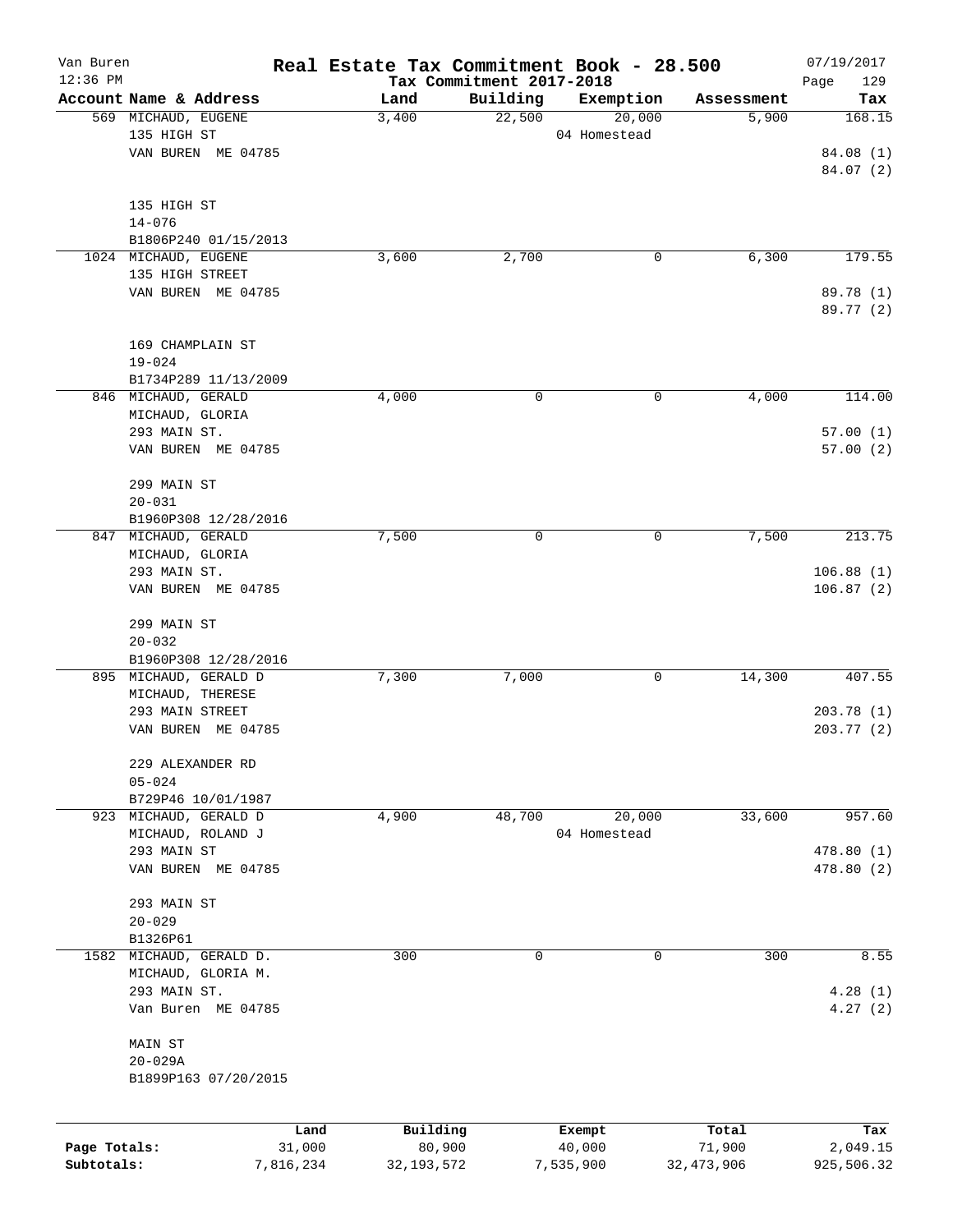| Van Buren<br>$12:36$ PM |                               |          | Tax Commitment 2017-2018 | Real Estate Tax Commitment Book - 28.500 |            | 07/19/2017         |
|-------------------------|-------------------------------|----------|--------------------------|------------------------------------------|------------|--------------------|
|                         | Account Name & Address        | Land     | Building                 | Exemption                                | Assessment | Page<br>130<br>Tax |
|                         | 897 MICHAUD, KENNETH          | 4,800    | 17,900                   | 22,700                                   | 0          | 0.00               |
|                         | MICHAUD, PAMELA               |          |                          | 04 Homestead                             |            |                    |
|                         | 361 MAIN ST                   |          |                          | 02 Veteran                               |            |                    |
|                         | VAN BUREN ME 04785            |          |                          |                                          |            |                    |
|                         | 361 MAIN ST                   |          |                          |                                          |            |                    |
|                         | $20 - 059$                    |          |                          |                                          |            |                    |
| 198                     | MICHAUD, KEVIN                | 4,000    | 20,600                   | 0                                        | 24,600     | 701.10             |
|                         | MICHAUD, TAMMY                |          |                          |                                          |            |                    |
|                         | 871 MAIN STREET               |          |                          |                                          |            | 350.55(1)          |
|                         | VAN BUREN ME 04785            |          |                          |                                          |            | 350.55(2)          |
|                         | 69 MAIN ST                    |          |                          |                                          |            |                    |
|                         | $15 - 021$                    |          |                          |                                          |            |                    |
|                         | B1741P350 11/10/2011 B411P240 |          |                          |                                          |            |                    |
| 1310                    | MICHAUD, KEVIN                | 7,900    | 0                        | 0                                        | 7,900      | 225.15             |
|                         | MICHAUD, TAMMY                |          |                          |                                          |            |                    |
|                         | 871 MAIN STREET               |          |                          |                                          |            | 112.58(1)          |
|                         | VAN BUREN ME 04785            |          |                          |                                          |            | 112.57(2)          |
|                         | RR 1                          |          |                          |                                          |            |                    |
|                         | $08 - 037B$                   |          |                          |                                          |            |                    |
|                         | B1628P22 B1620P282 11/24/2008 |          |                          |                                          |            |                    |
|                         | 898 MICHAUD, KEVIN            | 3,700    | 9,000                    | 12,700                                   | 0          | 0.00               |
|                         | ST. PIERRE, JULIETTE          |          |                          | 04 Homestead                             |            |                    |
|                         | 137 HILLSIDE ST               |          |                          |                                          |            |                    |
|                         | VAN BUREN ME 04785            |          |                          |                                          |            |                    |
|                         |                               |          |                          |                                          |            |                    |
|                         | 137 HILLSIDE ST               |          |                          |                                          |            |                    |
|                         | $23 - 069$                    |          |                          |                                          |            |                    |
|                         | B766P172                      |          |                          |                                          |            |                    |
|                         | 899 MICHAUD, KEVIN            | 9,400    | 34,700                   | 20,000                                   | 24,100     | 686.85             |
|                         | MICHAUD, TAMMY                |          |                          | 04 Homestead                             |            |                    |
|                         | 871 MAIN ST                   |          |                          |                                          |            | 343.43(1)          |
|                         | VAN BUREN ME 04785            |          |                          |                                          |            | 343.42(2)          |
|                         | 871 MAIN ST                   |          |                          |                                          |            |                    |
|                         | $08 - 036C$                   |          |                          |                                          |            |                    |
|                         | B761P163                      |          |                          |                                          |            |                    |
|                         | 925 MICHAUD, LILLIAN L        | 5,600    | 35,100                   | 20,000                                   | 20,700     | 589.95             |
|                         | 131 PARK ST                   |          |                          | 04 Homestead                             |            |                    |
|                         | VAN BUREN ME 04785            |          |                          |                                          |            | 294.98 (1)         |
|                         |                               |          |                          |                                          |            | 294.97 (2)         |
|                         | 131 PARK ST                   |          |                          |                                          |            |                    |
|                         | $17 - 040$                    |          |                          |                                          |            |                    |
|                         | B644P43                       |          |                          |                                          |            |                    |
| 901                     | MICHAUD, LYN R                | 11,500   | 72,900                   | 0                                        | 84,400     | 2,405.40           |
|                         | MICHAUD, KARLA C              |          |                          |                                          |            |                    |
|                         | 31 MAIN ST                    |          |                          |                                          |            | 1,202.70(1)        |
|                         | VAN BUREN ME 04785            |          |                          |                                          |            | 1,202.70(2)        |
|                         | 31 MAIN ST                    |          |                          |                                          |            |                    |
|                         | $15 - 001$                    |          |                          |                                          |            |                    |
|                         | B1387P296                     |          |                          |                                          |            |                    |
|                         |                               |          |                          |                                          |            |                    |
|                         |                               |          |                          |                                          |            |                    |
|                         | Land                          | Building |                          | Exempt                                   | Total      | Tax                |
| Page Totals:            | 46,900                        | 190,200  |                          | 75,400                                   | 161,700    | 4,608.45           |

**Subtotals:** 7,863,134 32,383,772 7,611,300 32,635,606 930,114.77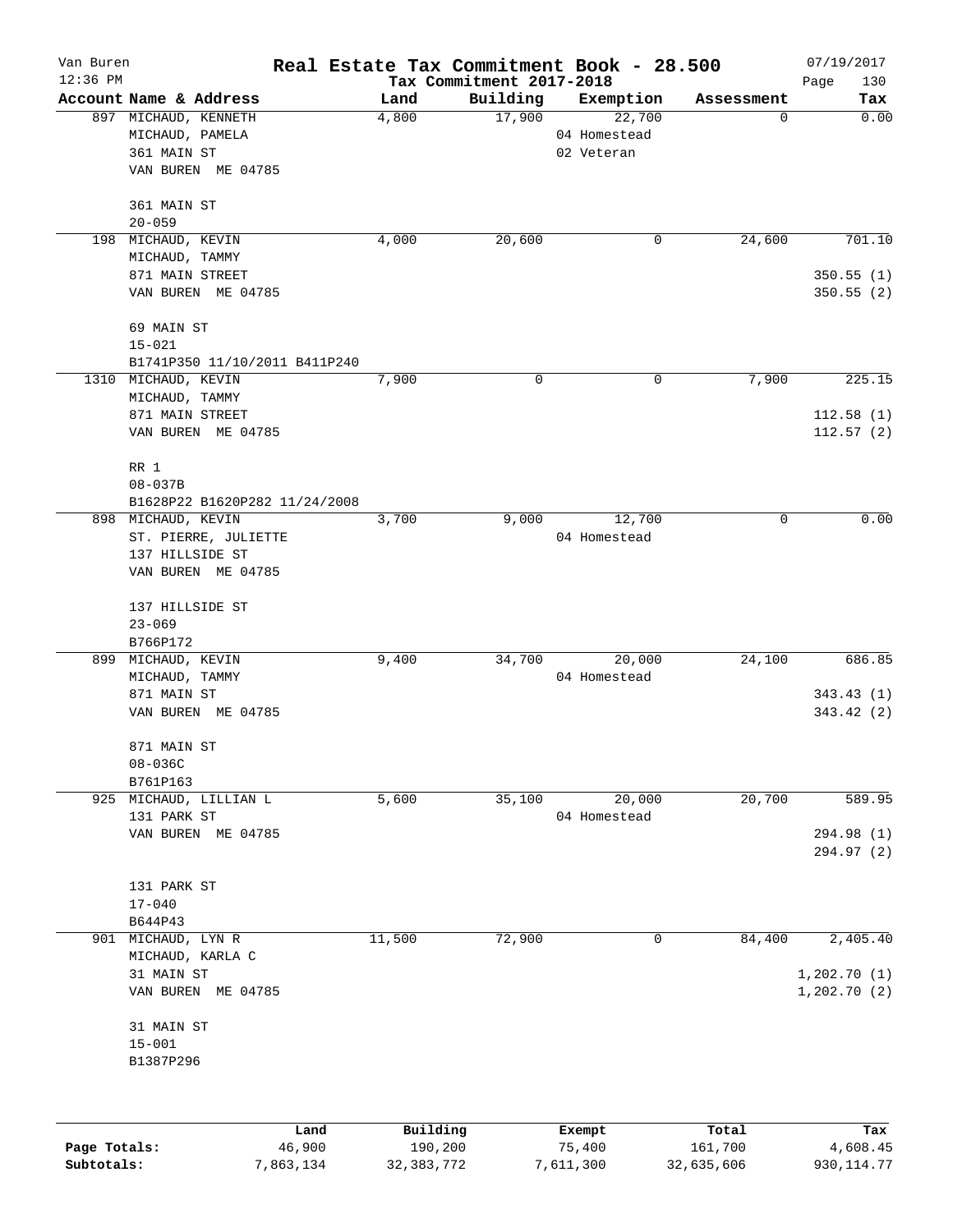| Van Buren  |                                     | Real Estate Tax Commitment Book - 28.500 |                          |              |            | 07/19/2017  |
|------------|-------------------------------------|------------------------------------------|--------------------------|--------------|------------|-------------|
| $12:36$ PM |                                     |                                          | Tax Commitment 2017-2018 |              |            | Page<br>131 |
|            | Account Name & Address              | Land                                     | Building                 | Exemption    | Assessment | Tax         |
|            | 219 MICHAUD, OLIVIA<br>P.O. BOX 57  | 5,700                                    | 91,400                   | 0            | 97,100     | 2,767.35    |
|            | VAN BUREN ME 04785                  |                                          |                          |              |            | 1,383.68(1) |
|            |                                     |                                          |                          |              |            | 1,383.67(2) |
|            | 158 CLOVERHILL DR                   |                                          |                          |              |            |             |
|            | 18C-002B                            |                                          |                          |              |            |             |
|            | B1750P292 02/06/2012                |                                          |                          |              |            |             |
|            | 906 MICHAUD, PATRICK                | 24,700                                   | 0                        | 0            | 24,700     | 703.95      |
|            | P O BOX 531                         |                                          |                          |              |            |             |
|            | OLD ORCHARD BCH ME                  |                                          |                          |              |            | 351.98(1)   |
|            | 04064                               |                                          |                          |              |            | 351.97 (2)  |
|            | OFF RR 1                            |                                          |                          |              |            |             |
|            | $09 - 002$                          |                                          |                          |              |            |             |
|            | B835P213                            |                                          |                          |              |            |             |
|            | 905 MICHAUD, PATRICK                | 6,900                                    | 0                        | 0            | 6,900      | 196.65      |
|            | P O BOX 531                         |                                          |                          |              |            |             |
|            | OLD ORCHARD BCH ME                  |                                          |                          |              |            | 98.33(1)    |
|            | 04064                               |                                          |                          |              |            | 98.32(2)    |
|            | RR 1                                |                                          |                          |              |            |             |
|            | $10 - 017$                          |                                          |                          |              |            |             |
|            | B835P213                            |                                          |                          |              |            |             |
|            | 868 MICHAUD, PATRICK                | 4,300                                    | 43,700                   | 20,000       | 28,000     | 798.00      |
|            | FORTIN, ROSE MARIE                  |                                          |                          | 04 Homestead |            |             |
|            | 110 FULTON STREET                   |                                          |                          |              |            | 399.00(1)   |
|            | VAN BUREN ME 04785                  |                                          |                          |              |            | 399.00 (2)  |
|            | 110 FULTON ST                       |                                          |                          |              |            |             |
|            | $20 - 026$                          |                                          |                          |              |            |             |
|            | B1690P113 08/06/2010                |                                          |                          |              |            |             |
|            | 904 MICHAUD, PATRICK                | 0                                        | 600                      | $\mathsf{O}$ | 600        | 17.10       |
|            | PO BOX 531                          |                                          |                          |              |            |             |
|            | OLD ORCHARD BCH ME<br>04064         |                                          |                          |              |            | 8.55(1)     |
|            |                                     |                                          |                          |              |            | 8.55(2)     |
|            | BROOK AVE                           |                                          |                          |              |            |             |
|            | $17 - 059 - T1$                     |                                          |                          |              |            |             |
|            | 903 MICHAUD, PATRICK<br>P O BOX 531 | 13,000                                   | $\mathbf 0$              | $\mathbf 0$  | 13,000     | 370.50      |
|            | OLD ORCHARD BCH ME                  |                                          |                          |              |            | 185.25(1)   |
|            | 04064                               |                                          |                          |              |            | 185.25(2)   |
|            | RR 1                                |                                          |                          |              |            |             |
|            | $11 - 006$                          |                                          |                          |              |            |             |
|            |                                     |                                          |                          |              |            |             |

B566P122

|              | Land      | Building   | Exempt    | Total      | Tax        |
|--------------|-----------|------------|-----------|------------|------------|
| Page Totals: | 54,600    | 135,700    | 20,000    | 170,300    | 4,853.55   |
| Subtotals:   | 7,917,734 | 32,519,472 | 7,631,300 | 32,805,906 | 934,968.32 |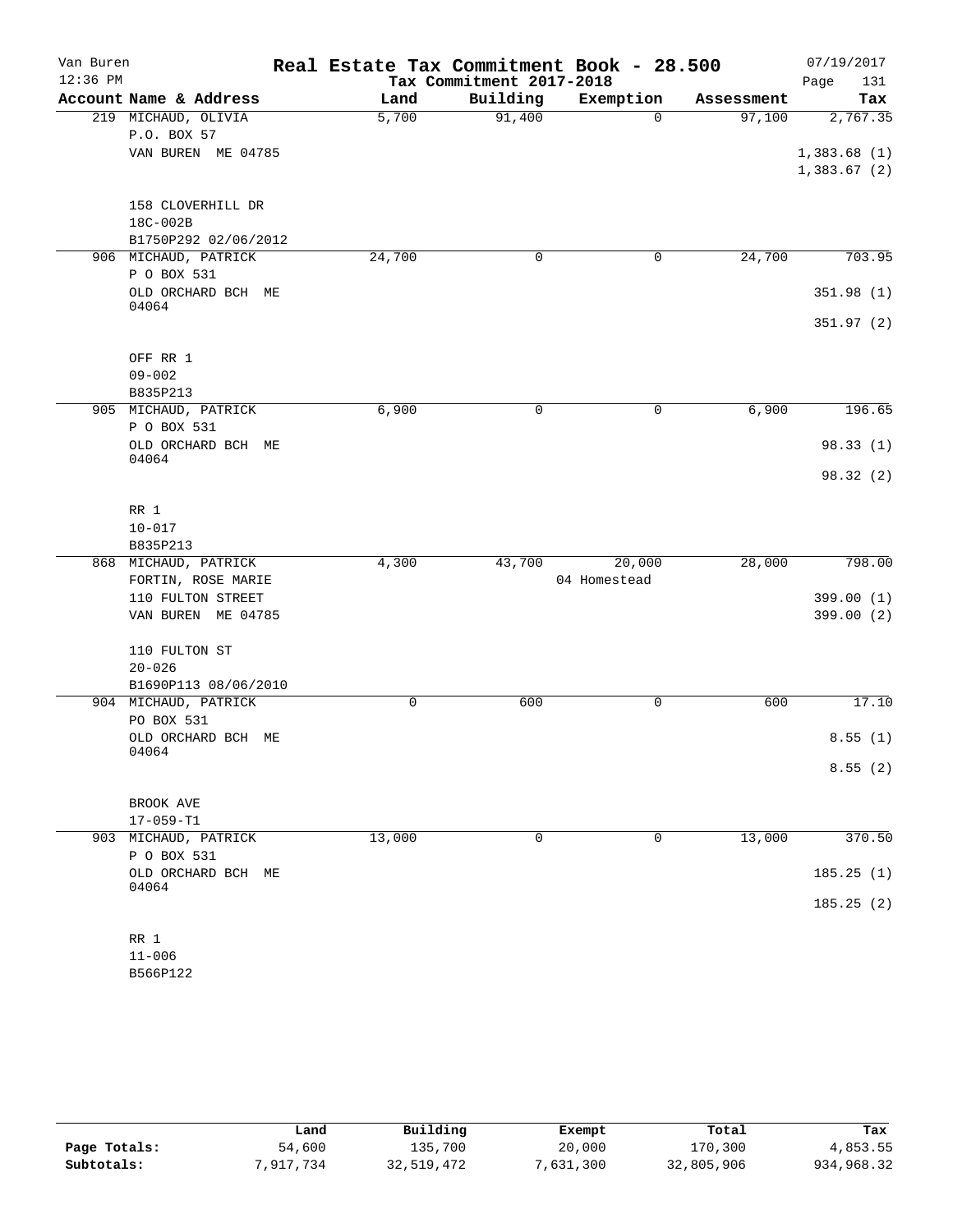| Van Buren    |                               |           | Real Estate Tax Commitment Book - 28.500 |                                      |              |            | 07/19/2017         |
|--------------|-------------------------------|-----------|------------------------------------------|--------------------------------------|--------------|------------|--------------------|
| $12:36$ PM   | Account Name & Address        |           | Land                                     | Tax Commitment 2017-2018<br>Building | Exemption    | Assessment | Page<br>132<br>Tax |
|              | 1581 MICHAUD, PATRICK         |           | 3,400                                    | 0                                    | $\Omega$     | 3,400      | 96.90              |
|              | FORTIN, ROSE MARIE            |           |                                          |                                      |              |            |                    |
|              | 110 FULTON ST.                |           |                                          |                                      |              |            | 48.45(1)           |
|              | Van Buren ME 04785            |           |                                          |                                      |              |            | 48.45 (2)          |
|              | FULTON ST                     |           |                                          |                                      |              |            |                    |
|              | $20 - 026A$                   |           |                                          |                                      |              |            |                    |
|              | B1899P161 07/20/2015          |           |                                          |                                      |              |            |                    |
| 902          | MICHAUD, PATRICK              |           | 10,600                                   | 0                                    | $\mathbf 0$  | 10,600     | 302.10             |
|              | P O BOX 531                   |           |                                          |                                      |              |            |                    |
|              | OLD ORCHARD BCH ME<br>04064   |           |                                          |                                      |              |            | 151.05(1)          |
|              |                               |           |                                          |                                      |              |            | 151.05(2)          |
|              | OFF DESJARDINS ROAD           |           |                                          |                                      |              |            |                    |
|              | $07 - 017$                    |           |                                          |                                      |              |            |                    |
|              | B760P231                      |           |                                          |                                      |              |            |                    |
|              | 889 MICHAUD, PATRICK          |           | 6,100                                    | 1,600                                | 0            | 7,700      | 219.45             |
|              | P.O. BOX 531                  |           |                                          |                                      |              |            |                    |
|              | OLD ORCHARD BEACH ME<br>04064 |           |                                          |                                      |              |            | 109.73(1)          |
|              |                               |           |                                          |                                      |              |            | 109.72(2)          |
|              | 108 MONTCALM AVE              |           |                                          |                                      |              |            |                    |
|              | $17 - 030$                    |           |                                          |                                      |              |            |                    |
|              | B1712P218 07/15/2011          |           |                                          |                                      |              |            |                    |
|              | 907 MICHAUD, PATRICK L        |           | 5,400                                    | 23,900                               | 20,000       | 9,300      | 265.05             |
|              | 156 POPLAR ST                 |           |                                          |                                      | 04 Homestead |            |                    |
|              | VAN BUREN ME 04785            |           |                                          |                                      |              |            | 132.53(1)          |
|              |                               |           |                                          |                                      |              |            | 132.52(2)          |
|              | 156 POPLAR ST<br>$16 - 002$   |           |                                          |                                      |              |            |                    |
|              | 492 MICHAUD, PAULA            |           | 3,600                                    | 15,200                               | $\mathsf{O}$ | 18,800     | 535.80             |
|              | 166 FULTON ST                 |           |                                          |                                      |              |            |                    |
|              | VAN BUREN ME 04785            |           |                                          |                                      |              |            | 267.90(1)          |
|              |                               |           |                                          |                                      |              |            | 267.90(2)          |
|              | 166 FULTON ST                 |           |                                          |                                      |              |            |                    |
|              | $19 - 040A$                   |           |                                          |                                      |              |            |                    |
|              | B1926P226 03/16/2016          |           |                                          |                                      |              |            |                    |
| 908          | MICHAUD, PETER J              |           | 3,600                                    | 29,100                               | 0            | 32,700     | 931.95             |
|              | 131 MAIN ST                   |           |                                          |                                      |              |            |                    |
|              | VAN BUREN ME 04785            |           |                                          |                                      |              |            | 465.98(1)          |
|              |                               |           |                                          |                                      |              |            | 465.97 (2)         |
|              | 138 MAIN ST                   |           |                                          |                                      |              |            |                    |
|              | $17 - 070$                    |           |                                          |                                      |              |            |                    |
|              | B920P7                        |           |                                          |                                      |              |            |                    |
|              | 1061 MICHAUD, REBEKAH E.      |           | 3,800                                    | 45,100                               | 0            | 48,900     | 1,393.65           |
|              | MICHAUD, SCOTT R.             |           |                                          |                                      |              |            |                    |
|              | 104 NOTRE DAME ST.            |           |                                          |                                      |              |            | 696.83 (1)         |
|              | VAN BUREN ME 04785            |           |                                          |                                      |              |            | 696.82 (2)         |
|              | 104 NOTRE DAME ST             |           |                                          |                                      |              |            |                    |
|              | $17 - 035$                    |           |                                          |                                      |              |            |                    |
|              | B1952P43 10/18/2016           |           |                                          |                                      |              |            |                    |
|              |                               | Land      | Building                                 |                                      | Exempt       | Total      | Tax                |
| Page Totals: |                               | 36,500    | 114,900                                  |                                      | 20,000       | 131,400    | 3,744.90           |
| Subtotals:   |                               | 7,954,234 | 32,634,372                               |                                      | 7,651,300    | 32,937,306 | 938,713.22         |
|              |                               |           |                                          |                                      |              |            |                    |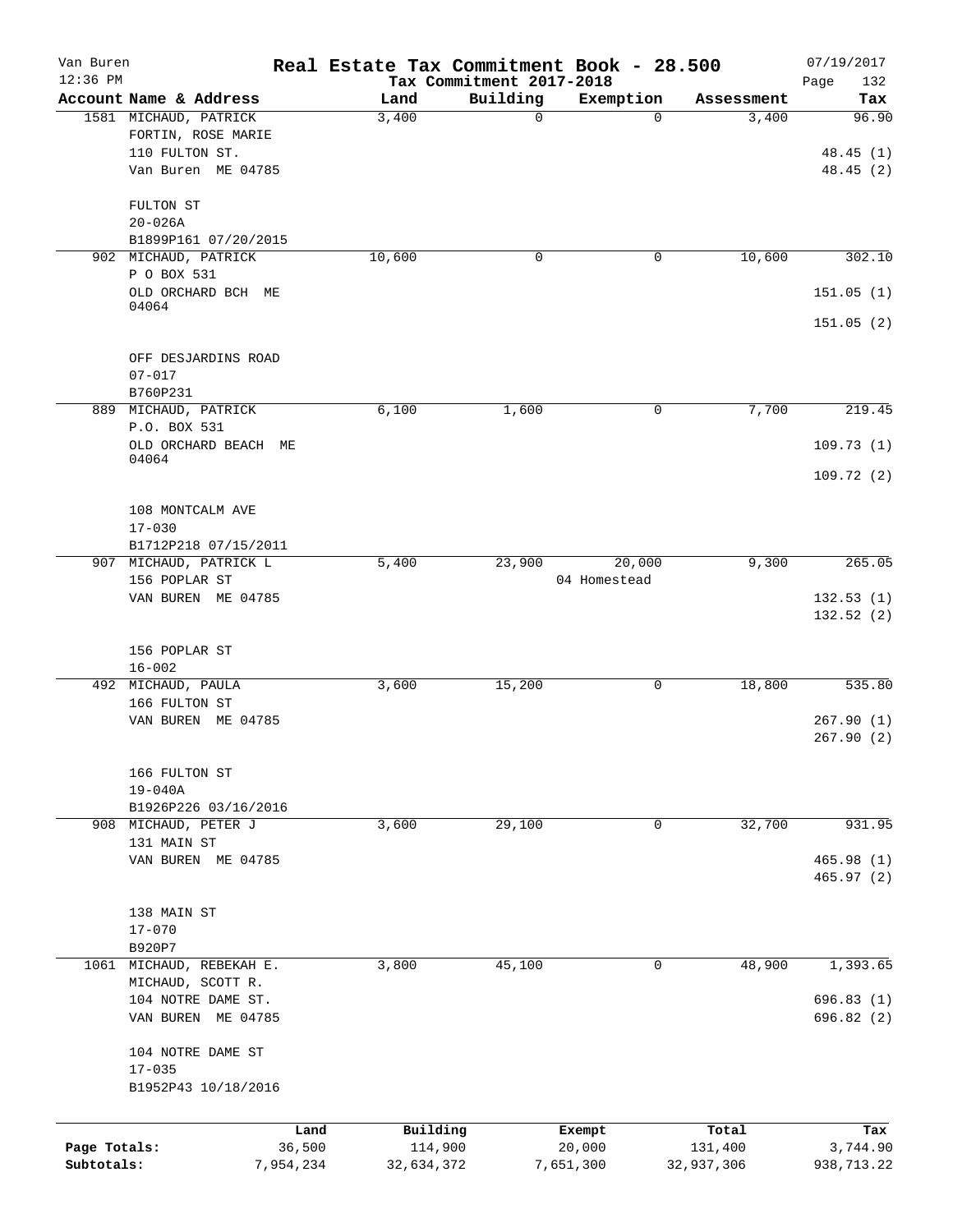| Van Buren<br>$12:36$ PM |                           | Real Estate Tax Commitment Book - 28.500 |                                      |                  |                  | 07/19/2017             |
|-------------------------|---------------------------|------------------------------------------|--------------------------------------|------------------|------------------|------------------------|
|                         | Account Name & Address    | Land                                     | Tax Commitment 2017-2018<br>Building | Exemption        | Assessment       | 133<br>Page<br>Tax     |
|                         | 909 MICHAUD, REGINALD M & | 6,100                                    | 22,000                               | $\Omega$         | 28,100           | 800.85                 |
|                         | NOELLA C                  |                                          |                                      |                  |                  |                        |
|                         | C/O ANNE MARIE VIOLETTE   |                                          |                                      |                  |                  |                        |
|                         | 145 STATE ST              |                                          |                                      |                  |                  | 400.43(1)              |
|                         | VAN BUREN ME 04785        |                                          |                                      |                  |                  | 400.42(2)              |
|                         | 109 BROOK AVE             |                                          |                                      |                  |                  |                        |
|                         | $17 - 060$                |                                          |                                      |                  |                  |                        |
|                         | B907P151                  |                                          |                                      |                  |                  |                        |
|                         | 910 MICHAUD, RENA M       | 4,400                                    | 25,100                               | 0                | 29,500           | 840.75                 |
|                         | 22751 PARTRIDGE LANE      |                                          |                                      |                  |                  |                        |
|                         | BOX ELDER SD 57719        |                                          |                                      |                  |                  | 420.38(1)<br>420.37(2) |
|                         | 159 POPLAR ST             |                                          |                                      |                  |                  |                        |
|                         | $14 - 105$                |                                          |                                      |                  |                  |                        |
|                         | B738P28                   |                                          |                                      |                  |                  |                        |
|                         | 911 MICHAUD, RICHARD B    | 5,100                                    | 33,100                               | 20,000           | 18,200           | 518.70                 |
|                         | MICHAUD, DIANNE M         |                                          |                                      | 04 Homestead     |                  |                        |
|                         | P O BOX 332               |                                          |                                      |                  |                  | 259.35(1)              |
|                         | VAN BUREN ME 04785        |                                          |                                      |                  |                  | 259.35(2)              |
|                         | 135 HILLSIDE ST           |                                          |                                      |                  |                  |                        |
|                         | $23 - 067$                |                                          |                                      |                  |                  |                        |
|                         | B1061P161                 |                                          |                                      |                  |                  |                        |
|                         | 912 MICHAUD, RICKY J      | 5,400                                    | 8,300                                | 13,700           | $\mathbf 0$      | 0.00                   |
|                         | MICHAUD, NANCY A          |                                          |                                      | 04 Homestead     |                  |                        |
|                         | 108 MADORE AVE            |                                          |                                      |                  |                  |                        |
|                         | VAN BUREN ME 04785        |                                          |                                      |                  |                  |                        |
|                         | 108 MADORE AVE            |                                          |                                      |                  |                  |                        |
|                         | $14 - 095$                |                                          |                                      |                  |                  |                        |
|                         | 938 MICHAUD, RODNEY       | 8,800                                    | 28,800                               | 20,000           | 17,600           | 501.60                 |
|                         | MICHAUD, PAULA            |                                          |                                      | 04 Homestead     |                  |                        |
|                         | 632 MAIN STREET           |                                          |                                      |                  |                  | 250.80(1)              |
|                         | VAN BUREN ME 04785        |                                          |                                      |                  |                  | 250.80(2)              |
|                         | 632 MAIN ST               |                                          |                                      |                  |                  |                        |
|                         | $25 - 014$                |                                          |                                      |                  |                  |                        |
|                         | B1583P104                 |                                          |                                      |                  |                  |                        |
|                         | 922 MICHAUD, ROLAND J     | 1,800                                    | 0                                    | 0                | 1,800            | 51.30                  |
|                         | MICHAUD, THERESA          |                                          |                                      |                  |                  |                        |
|                         | 293 MAIN ST               |                                          |                                      |                  |                  | 25.65(1)               |
|                         | VAN BUREN ME 04785        |                                          |                                      |                  |                  | 25.65(2)               |
|                         | OFF ALEXANDER RD          |                                          |                                      |                  |                  |                        |
|                         | $05 - 025$                |                                          |                                      |                  |                  |                        |
|                         | 924 MICHAUD, ROLAND J &   | 6,200                                    | 0                                    | 0                | 6,200            | 176.70                 |
|                         | THERESE                   |                                          |                                      |                  |                  |                        |
|                         | DESJARDINS, LINDA M       |                                          |                                      |                  |                  |                        |
|                         | 293 MAIN ST               |                                          |                                      |                  |                  | 88.35(1)               |
|                         | VAN BUREN ME 04785        |                                          |                                      |                  |                  | 88.35 (2)              |
|                         | ALEXANDER RD              |                                          |                                      |                  |                  |                        |
|                         | $05 - 023$                |                                          |                                      |                  |                  |                        |
|                         | B861P147                  |                                          |                                      |                  |                  |                        |
|                         |                           |                                          |                                      |                  |                  |                        |
| Page Totals:            | 37,800                    | Building<br>Land<br>117,300              |                                      | Exempt<br>53,700 | Total<br>101,400 | Tax<br>2,889.90        |
|                         |                           |                                          |                                      |                  |                  |                        |

**Subtotals:** 7,992,034 32,751,672 7,705,000 33,038,706 941,603.12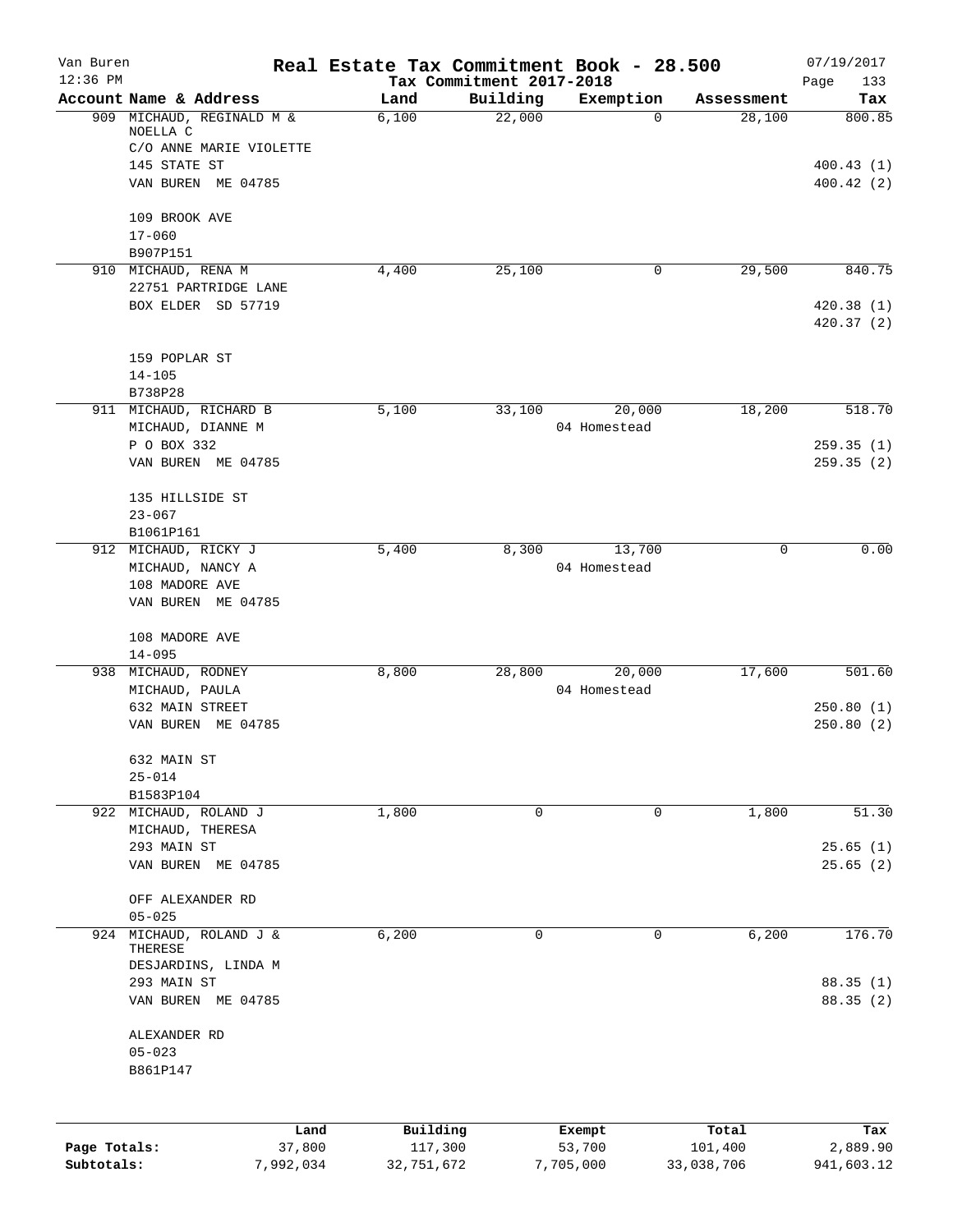| Van Buren    |                                                 |       |                     |                          | Real Estate Tax Commitment Book - 28.500 |                      | 07/19/2017       |
|--------------|-------------------------------------------------|-------|---------------------|--------------------------|------------------------------------------|----------------------|------------------|
| $12:36$ PM   |                                                 |       |                     | Tax Commitment 2017-2018 |                                          |                      | Page<br>134      |
|              | Account Name & Address<br>939 MICHAUD, RONALD A |       | Land                | Building<br>9,500        | Exemption<br>0                           | Assessment<br>14,300 | Tax<br>407.55    |
|              | 44 HAMLIN RD                                    |       | 4,800               |                          |                                          |                      |                  |
|              | HAMLIN ME 04785                                 |       |                     |                          |                                          |                      | 203.78(1)        |
|              |                                                 |       |                     |                          |                                          |                      | 203.77 (2)       |
|              |                                                 |       |                     |                          |                                          |                      |                  |
|              | 129 ST JOHN AVE                                 |       |                     |                          |                                          |                      |                  |
|              | $15 - 082$                                      |       |                     |                          |                                          |                      |                  |
|              | B1521P24                                        |       |                     |                          |                                          |                      |                  |
| 927          | MICHAUD, RONALD S                               |       | 2,900               | 0                        | 0                                        | 2,900                | 82.65            |
|              | MICHAUD, SIMONE                                 | Acres | 16.00               |                          |                                          |                      |                  |
|              | 273 MAIN ST                                     |       |                     |                          |                                          |                      | 41.33(1)         |
|              | VAN BUREN ME 04785                              |       |                     |                          |                                          |                      | 41.32 (2)        |
|              |                                                 |       |                     |                          |                                          |                      |                  |
|              | FULTON ST                                       |       |                     |                          |                                          |                      |                  |
|              | $06 - 005A$                                     |       |                     |                          |                                          |                      |                  |
|              | B686P27 07/30/1986                              |       |                     |                          |                                          |                      |                  |
|              | 926 MICHAUD, RONALD S                           |       | 8,000               | 108,800                  | 20,000                                   | 96,800               | 2,758.80         |
|              | MICHAUD, SIMONE                                 |       |                     |                          | 04 Homestead                             |                      |                  |
|              | 273 MAIN ST                                     |       |                     |                          |                                          |                      | 1,379.40(1)      |
|              | VAN BUREN ME 04785                              |       |                     |                          |                                          |                      | 1,379.40(2)      |
|              |                                                 |       |                     |                          |                                          |                      |                  |
|              | 273 MAIN ST                                     |       |                     |                          |                                          |                      |                  |
|              | $18 - 047$                                      |       |                     |                          |                                          |                      |                  |
|              | B726P168                                        |       |                     |                          |                                          |                      |                  |
|              | 928 MICHAUD, SCOTT J                            |       | 4,700               | 58,200                   | 20,000                                   | 42,900               | 1,222.65         |
|              | PO BOX 161                                      |       |                     |                          | 04 Homestead                             |                      |                  |
|              | VAN BUREN ME 04785                              |       |                     |                          |                                          |                      | 611.33(1)        |
|              |                                                 |       |                     |                          |                                          |                      | 611.32(2)        |
|              |                                                 |       |                     |                          |                                          |                      |                  |
|              | 122 CHAMPLAIN ST                                |       |                     |                          |                                          |                      |                  |
|              | $20 - 045$                                      |       |                     |                          |                                          |                      |                  |
|              | B1264P161                                       |       |                     |                          |                                          |                      |                  |
|              | 89 MICHAUD, WADE                                |       | 3,000               | 14,500                   | 0                                        | 17,500               | 498.75           |
|              | 60 MAIN ST<br>VAN BUREN ME 04785                |       |                     |                          |                                          |                      | 249.38(1)        |
|              |                                                 |       |                     |                          |                                          |                      | 249.37 (2)       |
|              |                                                 |       |                     |                          |                                          |                      |                  |
|              | 60 MAIN ST                                      |       |                     |                          |                                          |                      |                  |
|              | $15 - 100$                                      |       |                     |                          |                                          |                      |                  |
|              | B1885P119 03/26/2015                            |       |                     |                          |                                          |                      |                  |
|              | 942 MICHELLE RIOUX COMPANY                      |       | 3,500               | 47,100                   | 0                                        | 50,600               | 1,442.10         |
|              | 107 JEFFERSON ST                                |       |                     |                          |                                          |                      |                  |
|              | VAN BUREN ME 04785                              |       |                     |                          |                                          |                      | 721.05(1)        |
|              |                                                 |       |                     |                          |                                          |                      | 721.05(2)        |
|              |                                                 |       |                     |                          |                                          |                      |                  |
|              | 101 JEFFERSON ST                                |       |                     |                          |                                          |                      |                  |
|              | $14 - 004A$                                     |       |                     |                          |                                          |                      |                  |
|              | B1065P131                                       |       |                     |                          |                                          |                      |                  |
|              | 941 MICHELLE RIOUX COMPANY                      |       | 15,500              | 132,500                  | 0                                        | 148,000              | 4,218.00         |
|              | 107 JEFFERSON ST                                |       |                     |                          |                                          |                      |                  |
|              | VAN BUREN ME 04785                              |       |                     |                          |                                          |                      | 2,109.00(1)      |
|              |                                                 |       |                     |                          |                                          |                      | 2,109.00(2)      |
|              |                                                 |       |                     |                          |                                          |                      |                  |
|              | 52 MAIN ST                                      |       |                     |                          |                                          |                      |                  |
|              | $15 - 103$                                      |       |                     |                          |                                          |                      |                  |
|              | B1065P131                                       |       |                     |                          |                                          |                      |                  |
|              |                                                 |       |                     |                          |                                          |                      |                  |
|              |                                                 |       |                     |                          |                                          |                      |                  |
| Page Totals: | Land<br>42,400                                  |       | Building<br>370,600 |                          | Exempt<br>40,000                         | Total<br>373,000     | Tax<br>10,630.50 |
| Subtotals:   | 8,034,434                                       |       | 33, 122, 272        |                          | 7,745,000                                | 33, 411, 706         | 952, 233.62      |
|              |                                                 |       |                     |                          |                                          |                      |                  |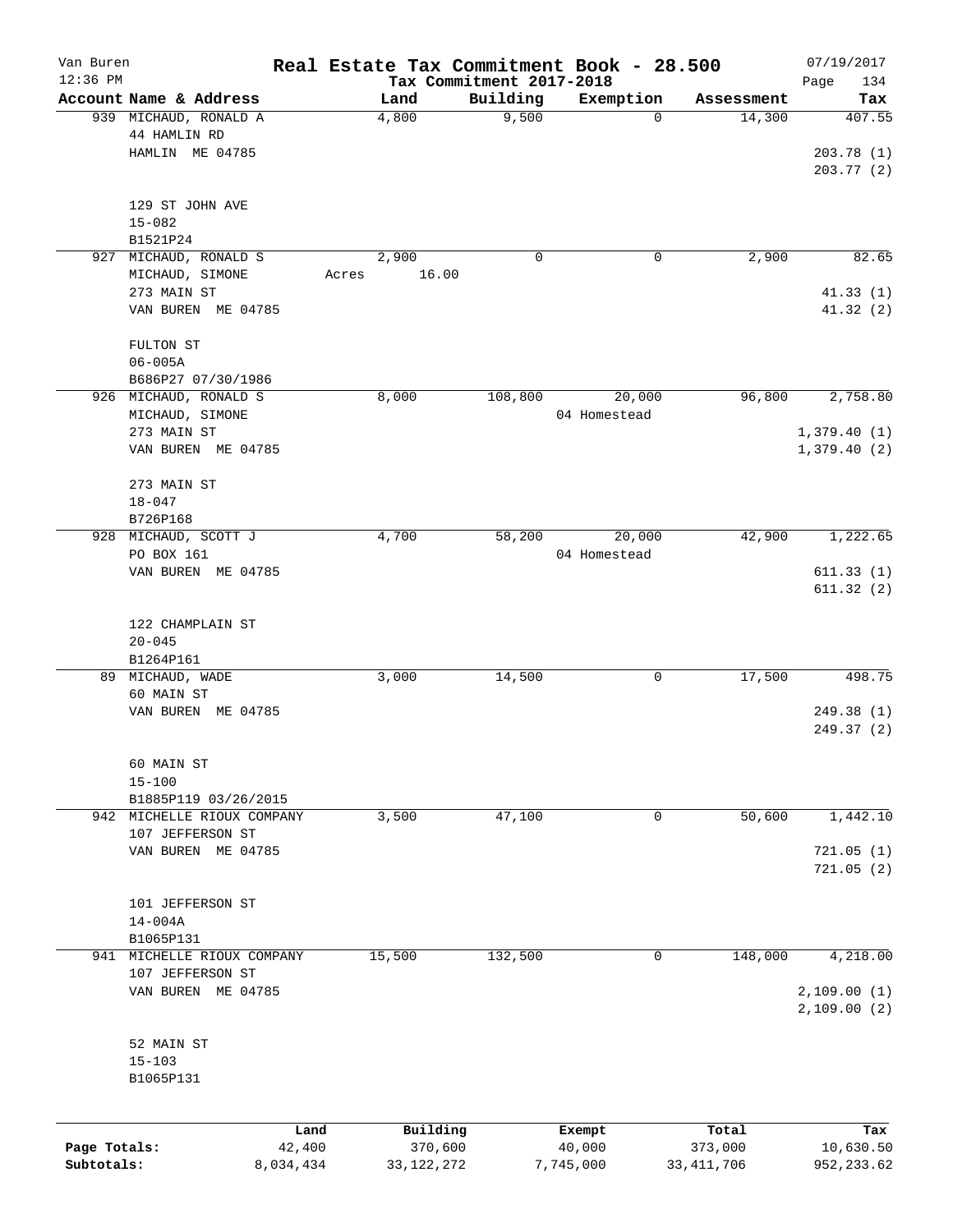| Van Buren<br>$12:36$ PM    |                                                                  |                     | Real Estate Tax Commitment Book - 28.500 |                                      |                        |                       | 07/19/2017                  |
|----------------------------|------------------------------------------------------------------|---------------------|------------------------------------------|--------------------------------------|------------------------|-----------------------|-----------------------------|
|                            | Account Name & Address                                           |                     | Land                                     | Tax Commitment 2017-2018<br>Building | Exemption              | Assessment            | 135<br>Page<br>Tax          |
|                            | 940 MICHELLE RIOUX COMPANY<br>107 JEFFERSON ST                   |                     | 4,600                                    | $\mathbf 0$                          | $\Omega$               | 4,600                 | 131.10                      |
|                            | VAN BUREN ME 04785                                               |                     |                                          |                                      |                        |                       | 65.55(1)<br>65.55(2)        |
|                            | 111 JEFFERSON ST<br>$14 - 010A$                                  |                     |                                          |                                      |                        |                       |                             |
|                            | B1391P189                                                        |                     |                                          |                                      |                        |                       |                             |
| 943                        | MICHELLE RIOUX COMPANY<br>107 JEFFERSON ST<br>VAN BUREN ME 04785 |                     | 12,900                                   | 179,900                              | 0                      | 192,800               | 5,494.80                    |
|                            |                                                                  |                     |                                          |                                      |                        |                       | 2,747.40 (1)<br>2,747.40(2) |
|                            | 107 JEFFERSON ST<br>$14 - 004B$                                  |                     |                                          |                                      |                        |                       |                             |
|                            | B1065P131                                                        |                     |                                          |                                      |                        |                       |                             |
|                            | 704 MODE, CODY WAYNE<br>MODE, LEA ROSEARL<br>DAFFON              |                     | 4,000                                    | 23,600                               | 0                      | 27,600                | 786.60                      |
|                            | 128 JACKSON ST<br>VAN BUREN ME 04785                             |                     |                                          |                                      |                        |                       | 393.30 (1)<br>393.30 (2)    |
|                            | 128 JACKSON ST<br>$18 - 088$                                     |                     |                                          |                                      |                        |                       |                             |
|                            | B1929P227 04/15/2016                                             |                     |                                          |                                      |                        |                       |                             |
|                            | 949 MONTGOMERY, GAIL<br>24 SUNSET PLACE                          |                     | 3,500                                    | 28,200                               | 0                      | 31,700                | 903.45                      |
|                            | CENTER OSSIPEE NH<br>03814                                       |                     |                                          |                                      |                        |                       | 451.73 (1)<br>451.72 (2)    |
|                            | 118 JACKSON ST                                                   |                     |                                          |                                      |                        |                       |                             |
|                            | $18 - 090$                                                       |                     |                                          |                                      |                        |                       |                             |
|                            | B1877P9 12/09/2014<br>961 MORIN, GERARD J                        |                     | 19,200                                   | 10,600                               | 20,000                 | 9,800                 | 279.30                      |
|                            | 184 MAIN ST                                                      |                     |                                          |                                      | 04 Homestead           |                       |                             |
|                            | VAN BUREN ME 04785                                               |                     |                                          |                                      |                        |                       | 139.65(1)<br>139.65 (2)     |
|                            | 143 MASSE RD<br>$02 - 012$                                       |                     |                                          |                                      |                        |                       |                             |
|                            | B447P248                                                         |                     |                                          |                                      |                        |                       |                             |
| 960                        | MORIN, JEAN                                                      |                     | 4,600                                    | 19,100                               | 0                      | 23,700                | 675.45                      |
|                            | 184 MAIN ST                                                      |                     |                                          |                                      |                        |                       |                             |
|                            | VAN BUREN ME 04785                                               |                     |                                          |                                      |                        |                       | 337.73 (1)<br>337.72 (2)    |
|                            | 184 MAIN ST<br>$18 - 137$                                        |                     |                                          |                                      |                        |                       |                             |
|                            | B1652P112 08/24/2009                                             |                     |                                          |                                      |                        |                       |                             |
| 967                        | MORIN, JOHN P<br>MORIN, JHERI E                                  |                     | 4,900                                    | 32,200                               | 20,000<br>04 Homestead | 17,100                | 487.35                      |
|                            | 981 MAIN ST<br>VAN BUREN ME 04785                                |                     |                                          |                                      |                        |                       | 243.68(1)<br>243.67(2)      |
|                            | 981 MAIN ST<br>$10 - 008A$<br>B1295P67                           |                     |                                          |                                      |                        |                       |                             |
|                            |                                                                  |                     |                                          |                                      |                        |                       |                             |
|                            |                                                                  | Land                | Building                                 |                                      | Exempt                 | Total                 | Tax                         |
| Page Totals:<br>Subtotals: |                                                                  | 53,700<br>8,088,134 | 293,600<br>33, 415, 872                  |                                      | 40,000<br>7,785,000    | 307,300<br>33,719,006 | 8,758.05<br>960,991.67      |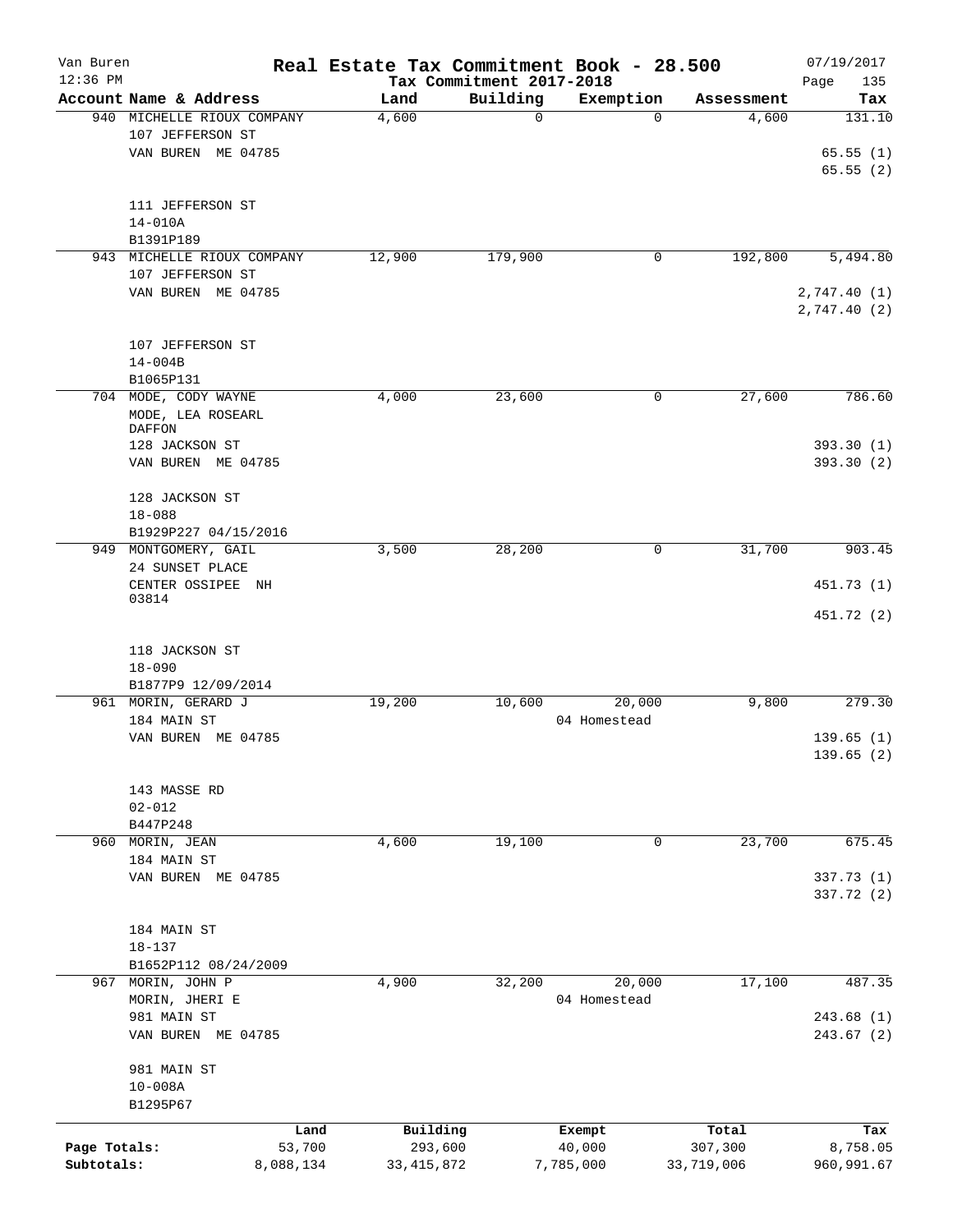| Van Buren<br>$12:36$ PM |                            | Real Estate Tax Commitment Book - 28.500 | Tax Commitment 2017-2018 |              |            | 07/19/2017<br>Page<br>136 |
|-------------------------|----------------------------|------------------------------------------|--------------------------|--------------|------------|---------------------------|
|                         | Account Name & Address     | Land                                     | Building                 | Exemption    | Assessment | Tax                       |
|                         | 968 MORIN, JOHN P          | 9,100                                    | 0                        | $\Omega$     | 9,100      | 259.35                    |
|                         | 981 MAIN ST                |                                          |                          |              |            |                           |
|                         | VAN BUREN ME 04785         |                                          |                          |              |            | 129.68(1)                 |
|                         |                            |                                          |                          |              |            | 129.67(2)                 |
|                         |                            |                                          |                          |              |            |                           |
|                         | OFF RR 1                   |                                          |                          |              |            |                           |
|                         | $09 - 001$<br>B815P213     |                                          |                          |              |            |                           |
| 962                     | MORIN, STEVEN V            | 29,100                                   | 0                        | 0            | 29,100     | 829.35                    |
|                         | DUHANEY MORIN, CARLA       |                                          |                          |              |            |                           |
|                         | 1007 MAIN ST               |                                          |                          |              |            | 414.68(1)                 |
|                         | VAN BUREN ME 04785         |                                          |                          |              |            | 414.67(2)                 |
|                         |                            |                                          |                          |              |            |                           |
|                         | ALEXANDER RD               |                                          |                          |              |            |                           |
|                         | $09 - 031$                 |                                          |                          |              |            |                           |
|                         | B1806P241 05/02/2013       |                                          |                          |              |            |                           |
| 969                     | MORIN, STEVEN V            | 4,400                                    | 8,200                    | 12,600       | 0          | 0.00                      |
|                         | DUHANEY MORIN, CARLA       |                                          |                          | 04 Homestead |            |                           |
|                         | 1007 MAIN ST               |                                          |                          |              |            |                           |
|                         | VAN BUREN ME 04785         |                                          |                          |              |            |                           |
|                         |                            |                                          |                          |              |            |                           |
|                         | 963 MAIN ST<br>$07 - 012A$ |                                          |                          |              |            |                           |
|                         | B1806P241 04/30/2013       |                                          |                          |              |            |                           |
| 963                     | MORIN, STEVEN V            | 2,500                                    | 0                        | 0            | 2,500      | 71.25                     |
|                         | DUHANEY MORIN, CARLA       |                                          |                          |              |            |                           |
|                         | 1007 MAIN ST               |                                          |                          |              |            | 35.63(1)                  |
|                         | VAN BUREN ME 04785         |                                          |                          |              |            | 35.62(2)                  |
|                         |                            |                                          |                          |              |            |                           |
|                         | R-ROUTE 1                  |                                          |                          |              |            |                           |
|                         | $10 - 003$                 |                                          |                          |              |            |                           |
|                         | B1806P241 04/30/2013       |                                          |                          |              |            |                           |
|                         | 966 MORIN, STEVEN V        | 18,400                                   | 6,300                    | 0            | 24,700     | 703.95                    |
|                         | DUHANEY MORIN, CARLA       |                                          |                          |              |            |                           |
|                         | 1007 MAIN ST               |                                          |                          |              |            | 351.98(1)                 |
|                         | VAN BUREN ME 04785         |                                          |                          |              |            | 351.97(2)                 |
|                         |                            |                                          |                          |              |            |                           |
|                         | 967 MAIN ST                |                                          |                          |              |            |                           |
|                         | $07 - 012$                 |                                          |                          |              |            |                           |
|                         | B1806P241 04/30/2013       |                                          |                          |              |            |                           |
|                         | 1379 MORNEAULT, LYNNE      | 4,600                                    | 33,000                   | 26,000       | 11,600     | 330.60                    |
|                         | CHASSE, WILLIAM            |                                          |                          | 02 Veteran   |            |                           |
|                         | 107 TYLER ST               |                                          |                          | 04 Homestead |            | 165.30(1)                 |
|                         | VAN BUREN ME 04785         |                                          |                          |              |            | 165.30(2)                 |
|                         | 107 TYLER ST               |                                          |                          |              |            |                           |
|                         | $18 - 100$                 |                                          |                          |              |            |                           |
|                         | B1886P60 03/31/2015        |                                          |                          |              |            |                           |
| 970                     | MORRIS, GERALDINE          | 4,600                                    | 24,400                   | 0            | 29,000     | 826.50                    |
|                         | C/O ROBERT A. SULLIVAN     |                                          |                          |              |            |                           |
|                         | (PR)                       |                                          |                          |              |            |                           |
|                         | 181 PROCTOR RD             |                                          |                          |              |            | 413.25(1)                 |
|                         | ARUNDEL ME 04046           |                                          |                          |              |            | 413.25(2)                 |
|                         |                            |                                          |                          |              |            |                           |
|                         | 131 STATE ST               |                                          |                          |              |            |                           |
|                         | $13 - 015$                 |                                          |                          |              |            |                           |
|                         |                            |                                          |                          |              |            |                           |
|                         | Land                       | Building                                 |                          | Exempt       | Total      | Tax                       |
| Page Totals:            | 72,700                     | 71,900                                   |                          | 38,600       | 106,000    | 3,021.00                  |

**Subtotals:** 8,160,834 33,487,772 7,823,600 33,825,006 964,012.67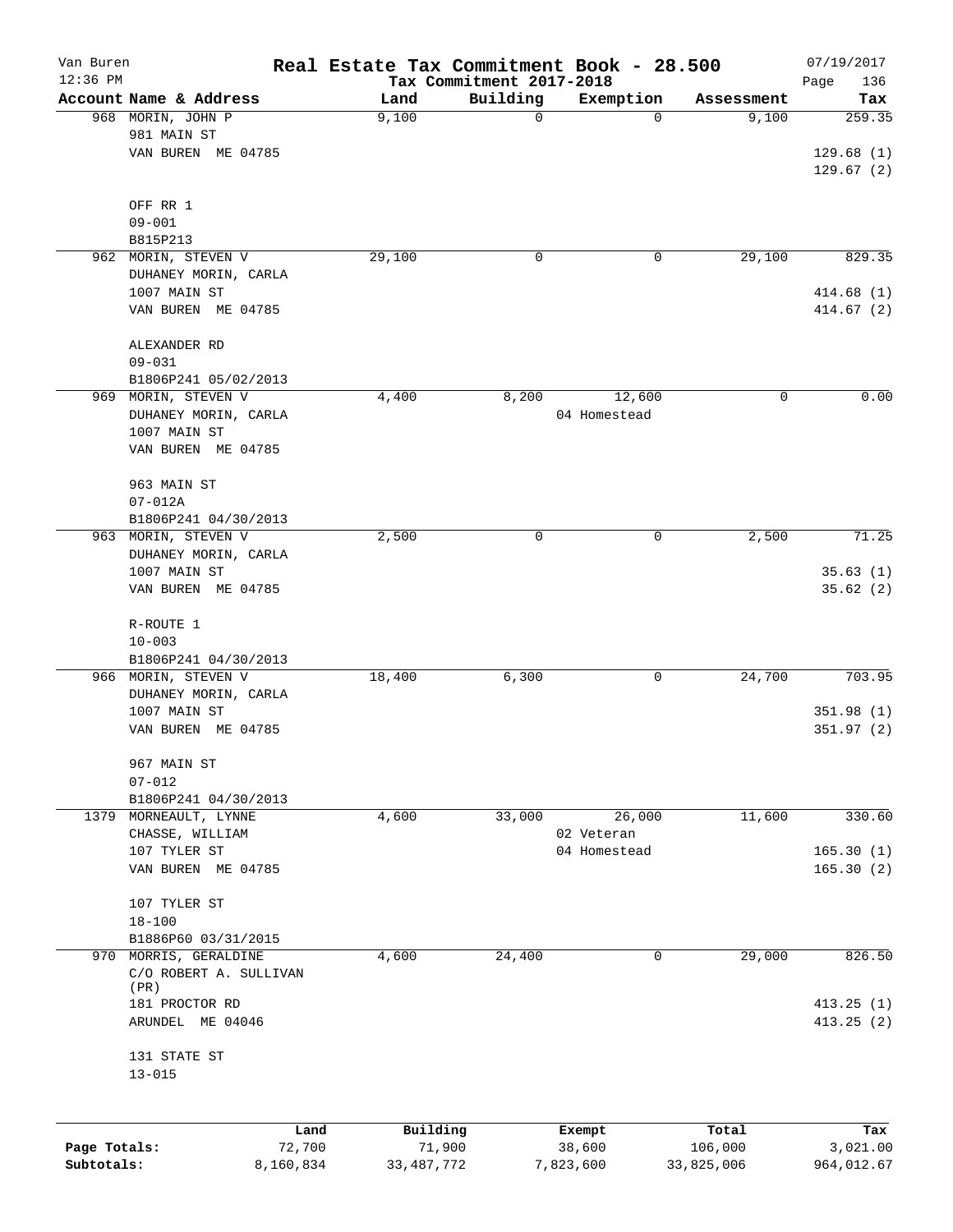| Van Buren<br>$12:36$ PM |                                                       |           | Real Estate Tax Commitment Book - 28.500 | Tax Commitment 2017-2018 |                            |            | 07/19/2017               |
|-------------------------|-------------------------------------------------------|-----------|------------------------------------------|--------------------------|----------------------------|------------|--------------------------|
|                         | Account Name & Address                                |           | Land                                     | Building                 | Exemption                  | Assessment | Page<br>137<br>Tax       |
|                         | 972 MORROW, CARL J<br>MORROW, KAREN M                 |           | 3,200                                    | 44,300                   | 0                          | 47,500     | 1,353.75                 |
|                         | 104 ADAMS ST APT 101                                  |           |                                          |                          |                            |            | 676.88(1)                |
|                         | VAN BUREN ME 04785                                    |           |                                          |                          |                            |            | 676.87(2)                |
|                         | 116 ROOSEVELT AVE.<br>$14 - 129$                      |           |                                          |                          |                            |            |                          |
|                         | B1113P217                                             |           |                                          |                          |                            |            |                          |
| 1534                    | MORROW, CARL J                                        |           | 3,600                                    | 0                        | $\mathbf 0$                | 3,600      | 102.60                   |
|                         | MORROW, KAREN                                         |           |                                          |                          |                            |            |                          |
|                         | 104 ADAMS STREET, APT.                                |           |                                          |                          |                            |            | 51.30(1)                 |
|                         | 101<br>Van Buren ME 04785                             |           |                                          |                          |                            |            | 51.30(2)                 |
|                         | OFF MAIN STREET                                       |           |                                          |                          |                            |            |                          |
|                         | $18 - 034A$                                           |           |                                          |                          |                            |            |                          |
|                         | B1706P216 12/21/2010                                  |           |                                          |                          |                            |            |                          |
|                         | 973 MORROW, CARL J                                    |           | 5,000                                    | 81,800                   | 20,000                     | 66,800     | 1,903.80                 |
|                         | MORROW, KAREN M                                       |           |                                          |                          | 04 Homestead               |            |                          |
|                         | 104 ADAMS ST APT 101<br>VAN BUREN ME 04785            |           |                                          |                          |                            |            | 951.90 (1)<br>951.90 (2) |
|                         |                                                       |           |                                          |                          |                            |            |                          |
|                         | 104 ADAMS ST                                          |           |                                          |                          |                            |            |                          |
|                         | $18 - 034$                                            |           |                                          |                          |                            |            |                          |
| 974                     | MORROW, GERALD J &                                    |           | 2,600                                    | 35,500                   | 26,000                     | 12,100     | 344.85                   |
|                         | DIANE                                                 |           |                                          |                          |                            |            |                          |
|                         | MORROW, DANIEL<br>115 ST JOHN AVE                     |           |                                          |                          | 04 Homestead<br>02 Veteran |            | 172.43(1)                |
|                         | VAN BUREN ME 04785                                    |           |                                          |                          |                            |            | 172.42(2)                |
|                         | 115 ST JOHN AVE<br>$15 - 077$<br>B1913P115 10/22/2015 |           |                                          |                          |                            |            |                          |
|                         | 791 MORROW, NANCY M.                                  |           | 6,800                                    | 57,400                   | 0                          | 64,200     | 1,829.70                 |
|                         | RUSSO, MARTHA D.                                      |           |                                          |                          |                            |            |                          |
|                         | 132 WATERMILL ROAD<br>VAN BUREN ME 04785              |           |                                          |                          |                            |            | 914.85(1)<br>914.85(2)   |
|                         |                                                       |           |                                          |                          |                            |            |                          |
|                         | 132 WATERMILL RD                                      |           |                                          |                          |                            |            |                          |
|                         | $16 - 030$                                            |           |                                          |                          |                            |            |                          |
|                         | B1945P93 08/16/2016                                   |           |                                          |                          |                            |            |                          |
|                         | 976 MORROW, PETER J                                   |           | 13,800                                   | $\mathbf 0$              | 0                          | 13,800     | 393.30                   |
|                         | 205 STATE ST                                          |           |                                          |                          |                            |            |                          |
|                         | VAN BUREN ME 04785                                    |           |                                          |                          |                            |            | 196.65(1)<br>196.65(2)   |
|                         |                                                       |           |                                          |                          |                            |            |                          |
|                         | OFF ALEXANDER RD                                      |           |                                          |                          |                            |            |                          |
|                         | $05 - 015$                                            |           |                                          |                          |                            |            |                          |
|                         | B909P282                                              |           |                                          |                          |                            |            |                          |
|                         | 975 MORROW, PETER J                                   |           | 6,300                                    | 40,000                   | 0                          | 46,300     | 1,319.55                 |
|                         | 205 STATE ST                                          |           |                                          |                          |                            |            |                          |
|                         | VAN BUREN ME 04785                                    |           |                                          |                          |                            |            | 659.78 (1)               |
|                         |                                                       |           |                                          |                          |                            |            | 659.77 (2)               |
|                         | 205 STATE ST                                          |           |                                          |                          |                            |            |                          |
|                         | 12A-012                                               |           |                                          |                          |                            |            |                          |
|                         | B705P62                                               |           |                                          |                          |                            |            |                          |
|                         |                                                       |           |                                          |                          |                            |            |                          |
|                         |                                                       | Land      | Building                                 |                          | Exempt                     | Total      | Tax                      |
| Page Totals:            |                                                       | 41,300    | 259,000                                  |                          | 46,000                     | 254,300    | 7,247.55                 |
| Subtotals:              |                                                       | 8,202,134 | 33, 746, 772                             |                          | 7,869,600                  | 34,079,306 | 971,260.22               |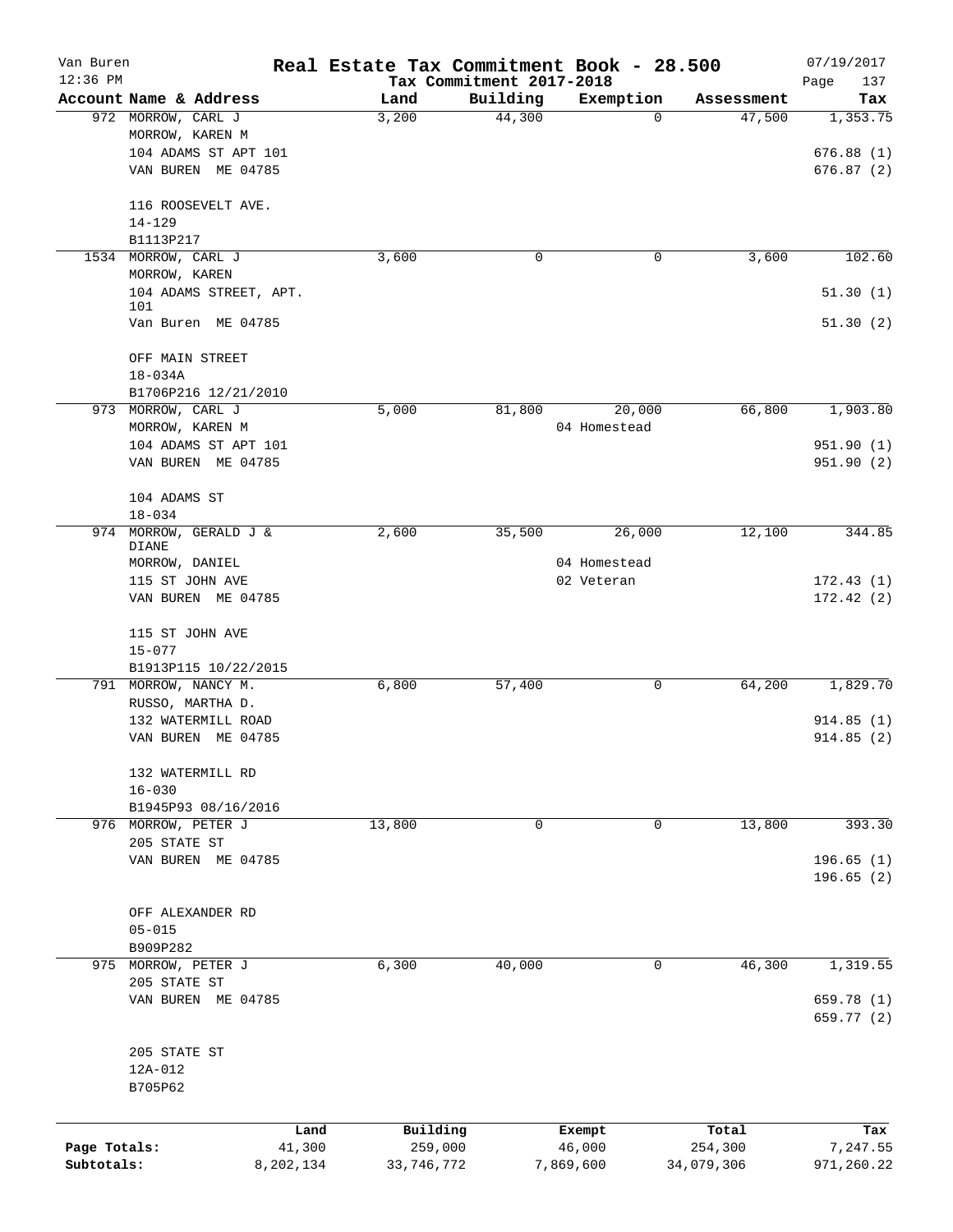| Van Buren<br>$12:36$ PM |                        |           | Real Estate Tax Commitment Book - 28.500 | Tax Commitment 2017-2018 |                       |              | 07/19/2017<br>Page<br>138 |
|-------------------------|------------------------|-----------|------------------------------------------|--------------------------|-----------------------|--------------|---------------------------|
|                         | Account Name & Address |           | Land                                     | Building                 | Exemption             | Assessment   | Tax                       |
|                         | 253 MORROW, RODNEY     |           | 5,000                                    | 34,300                   | 0                     | 39,300       | 1,120.05                  |
|                         | 119 HARRISON ST.       |           |                                          |                          |                       |              |                           |
|                         | VAN BUREN ME 04785     |           |                                          |                          |                       |              | 560.03(1)                 |
|                         |                        |           |                                          |                          |                       |              | 560.02(2)                 |
|                         |                        |           |                                          |                          |                       |              |                           |
|                         | 119 HARRISON ST        |           |                                          |                          |                       |              |                           |
|                         | $18 - 012$             |           |                                          |                          |                       |              |                           |
|                         | B1954P83 11/02/2016    |           |                                          |                          |                       |              |                           |
| 977                     | MORROW, WAYNE          |           | 4,600                                    | 43,600                   | 20,000                | 28,200       | 803.70                    |
|                         | 164 MAIN ST SUITE 101  |           |                                          |                          | 04 Homestead          |              |                           |
|                         | VAN BUREN ME 04785     |           |                                          |                          |                       |              | 401.85(1)                 |
|                         |                        |           |                                          |                          |                       |              | 401.85(2)                 |
|                         |                        |           |                                          |                          |                       |              |                           |
|                         | 164 MAIN ST            |           |                                          |                          |                       |              |                           |
|                         | $17 - 053$             |           |                                          |                          |                       |              |                           |
|                         | B877P89                |           |                                          |                          |                       |              |                           |
|                         | 979 MULLINS, ORA MAE   |           | 5,400                                    | 39,600                   | 0                     | 45,000       | 1,282.50                  |
|                         | 11653 PIERVIEW RD      |           |                                          |                          |                       |              |                           |
|                         | DADE CITY FL 33525     |           |                                          |                          |                       |              | 641.25(1)                 |
|                         |                        |           |                                          |                          |                       |              | 641.25(2)                 |
|                         |                        |           |                                          |                          |                       |              |                           |
|                         | 121 HARRISON ST        |           |                                          |                          |                       |              |                           |
|                         | $18 - 013$             |           |                                          |                          |                       |              |                           |
|                         | B1565P5                |           |                                          |                          |                       |              |                           |
|                         | 896 MULVEY, PATRICIA   |           | 4,600                                    | 46,200                   | 26,000                | 24,800       | 706.80                    |
|                         | 127 STATE ST           |           |                                          |                          | 27 Veteran (Widow)    |              |                           |
|                         | VAN BUREN ME 04785     |           |                                          |                          | 04 Homestead          |              | 353.40(1)                 |
|                         |                        |           |                                          |                          |                       |              | 353.40(2)                 |
|                         |                        |           |                                          |                          |                       |              |                           |
|                         | 127 STATE ST           |           |                                          |                          |                       |              |                           |
|                         | $13 - 014$             |           |                                          |                          |                       |              |                           |
|                         | B1836P68 11/15/2013    |           |                                          |                          |                       |              |                           |
| 980                     | MURRAY, LARRY          |           | 3,100                                    | 36,100                   | 26,000                | 13,200       | 376.20                    |
|                         | DEPT OF HUMAN          |           |                                          |                          | 03 Veteran (Non-Maine |              |                           |
|                         | SERVICES/ELDERLY       |           |                                          |                          |                       |              |                           |
|                         | 30 SKYWAY DR UNIT 100  |           |                                          |                          | 04 Homestead          |              | 188.10(1)                 |
|                         | CARIBOU ME 04736       |           |                                          |                          |                       |              | 188.10(2)                 |
|                         |                        |           |                                          |                          |                       |              |                           |
|                         | 131 HIGH ST            |           |                                          |                          |                       |              |                           |
|                         | $14 - 075$             |           |                                          |                          |                       |              |                           |
|                         | B1344P341              |           |                                          |                          |                       |              |                           |
|                         | 996 NADEAU RONALD R    |           | 2,500                                    | 0                        | 0                     | 2,500        | 71.25                     |
|                         | NADEAU JEANNINE G      |           |                                          |                          |                       |              |                           |
|                         | 2050 BOSTON TURNPIKE   |           |                                          |                          |                       |              | 35.63(1)                  |
|                         | COVENTRY CT 06238      |           |                                          |                          |                       |              | 35.62(2)                  |
|                         |                        |           |                                          |                          |                       |              |                           |
|                         | OFF TOWER DR           |           |                                          |                          |                       |              |                           |
|                         | $12A - 058$            |           |                                          |                          |                       |              |                           |
|                         | B1166P165              |           |                                          |                          |                       |              |                           |
|                         | 983 NADEAU, ARMAND L   |           | 6,300                                    | 31,300                   | 20,000                | 17,600       | 501.60                    |
|                         | 135 STATE ST           |           |                                          |                          | 04 Homestead          |              |                           |
|                         | VAN BUREN ME 04785     |           |                                          |                          |                       |              | 250.80(1)                 |
|                         |                        |           |                                          |                          |                       |              | 250.80(2)                 |
|                         |                        |           |                                          |                          |                       |              |                           |
|                         | 135 STATE ST           |           |                                          |                          |                       |              |                           |
|                         | $13 - 017$             |           |                                          |                          |                       |              |                           |
|                         | B984P328               |           |                                          |                          |                       |              |                           |
|                         |                        |           |                                          |                          |                       |              |                           |
|                         |                        | Land      | Building                                 |                          | Exempt                | Total        | Tax                       |
| Page Totals:            |                        | 31,500    | 231,100                                  |                          | 92,000                | 170,600      | 4,862.10                  |
| Subtotals:              |                        | 8,233,634 | 33,977,872                               |                          | 7,961,600             | 34, 249, 906 | 976,122.32                |
|                         |                        |           |                                          |                          |                       |              |                           |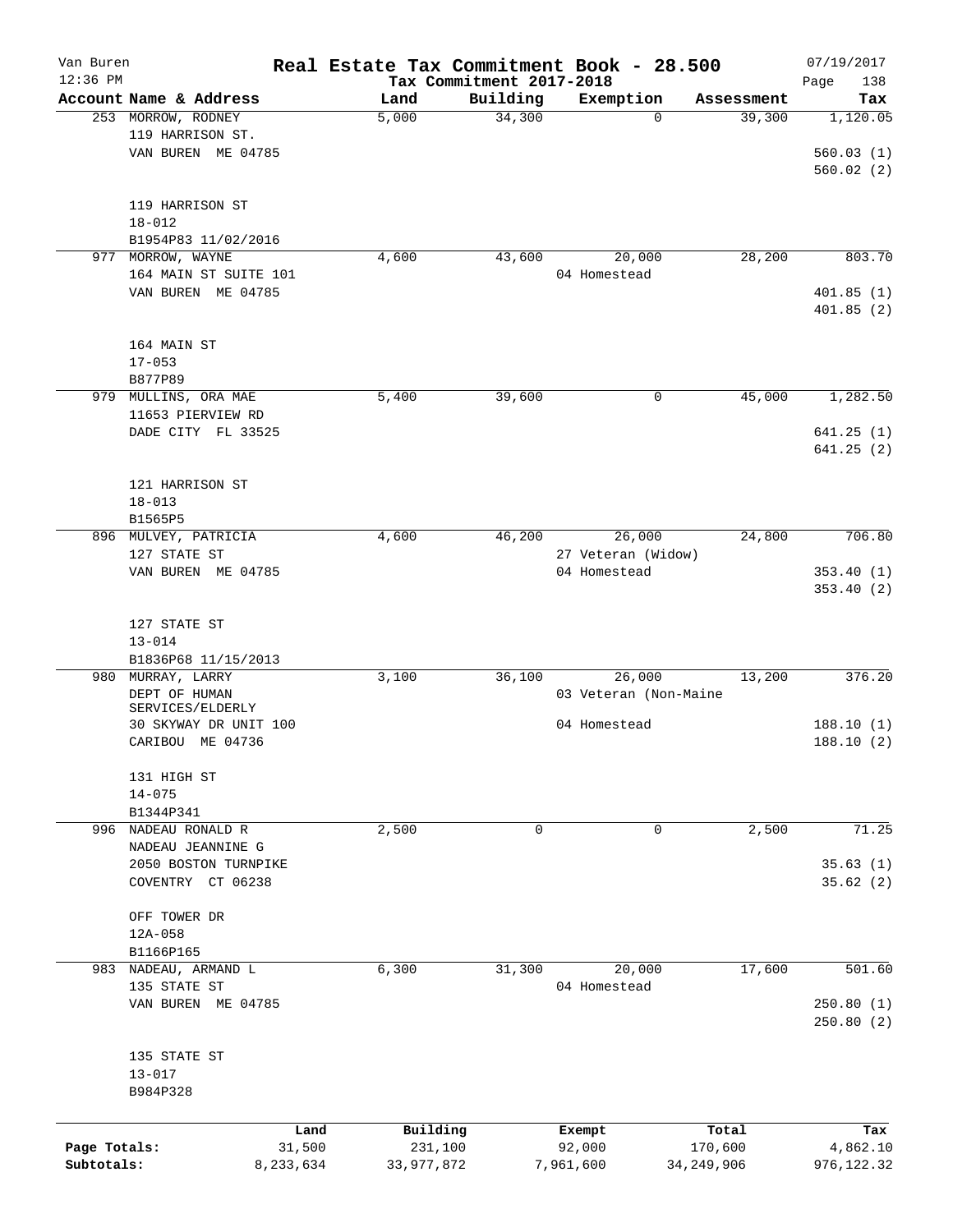| Van Buren                  |                                                                 | Real Estate Tax Commitment Book - 28.500 |                                      |                        |                         | 07/19/2017               |
|----------------------------|-----------------------------------------------------------------|------------------------------------------|--------------------------------------|------------------------|-------------------------|--------------------------|
| $12:36$ PM                 | Account Name & Address                                          | Land                                     | Tax Commitment 2017-2018<br>Building | Exemption              | Assessment              | Page<br>139<br>Tax       |
|                            | 982 NADEAU, FERNAND<br>20 SARATOGA LANE<br>SCARBOROUGH ME 04074 | 6,600                                    | $\mathbf 0$                          | 0                      | 6,600                   | 188.10<br>94.05(1)       |
|                            | WRIGHT ST                                                       |                                          |                                      |                        |                         | 94.05(2)                 |
|                            | $21 - 017A$<br>981 NADEAU, LINDA                                | 5,800                                    | 22,700                               | 20,000                 | 8,500                   | 242.25                   |
|                            | 127 WRIGHT STREET                                               |                                          |                                      | 04 Homestead           |                         |                          |
|                            | VAN BUREN ME 04937                                              |                                          |                                      |                        |                         | 121.13(1)<br>121.12(2)   |
|                            | 127 WRIGHT ST<br>$21 - 017$                                     |                                          |                                      |                        |                         |                          |
|                            | B1558P288<br>984 NADEAU, NICOLE A                               | 21,300                                   | 0                                    | 0                      | 21,300                  | 607.05                   |
|                            | 2050 BOSTON TURNPIKE                                            |                                          |                                      |                        |                         |                          |
|                            | COVENTRY CT 06238                                               |                                          |                                      |                        |                         | 303.53(1)<br>303.52(2)   |
|                            | LAKE RD<br>$04 - 025$                                           |                                          |                                      |                        |                         |                          |
|                            | B1326P180                                                       |                                          |                                      |                        |                         |                          |
|                            | 1008 NADEAU, NICOLE A<br>C/O NADEAU, RONALD &<br><b>JEANINE</b> | 3,400                                    | 50,500                               | 0                      | 53,900                  | 1,536.15                 |
|                            | 2050 BOSTON TURNPIKE<br>COVENTRY CT 06238                       |                                          |                                      |                        |                         | 768.08(1)<br>768.07(2)   |
|                            | 130 PINE ST<br>$14 - 066$                                       |                                          |                                      |                        |                         |                          |
|                            | B1588P83                                                        |                                          |                                      |                        |                         |                          |
|                            | 985 NADEAU, PAUL J<br>NADEAU, ANNE<br>186 STATE ST              | 7,000                                    | 63,800                               | 20,000<br>04 Homestead | 50,800                  | 1,447.80<br>723.90(1)    |
|                            | VAN BUREN ME 04785                                              |                                          |                                      |                        |                         | 723.90(2)                |
|                            | 186 STATE ST<br>12A-019B                                        |                                          |                                      |                        |                         |                          |
|                            | B510P17<br>986 NADEAU, RONALD                                   |                                          | 0                                    | 0                      |                         | 695.40                   |
|                            | NADEAU, JEANNINE G                                              | 24,400                                   |                                      |                        | 24,400                  |                          |
|                            | 2050 BOSTON TURNPIKE<br>COVENTRY CT 06238                       |                                          |                                      |                        |                         | 347.70 (1)<br>347.70 (2) |
|                            | OFF LAKE RD<br>$04 - 006$                                       |                                          |                                      |                        |                         |                          |
|                            | B1150P89<br>987 NADEAU, RONALD                                  | 21,800                                   | 0                                    | 0                      | 21,800                  | 621.30                   |
|                            | NADEAU, JEANNINE G                                              |                                          |                                      |                        |                         |                          |
|                            | 2050 BOSTON TURNPIKE<br>COVENTRY CT 06238                       |                                          |                                      |                        |                         | 310.65(1)<br>310.65(2)   |
|                            | OFF LAKE RD<br>$04 - 005$                                       |                                          |                                      |                        |                         |                          |
|                            | B1150P89                                                        |                                          |                                      |                        |                         |                          |
|                            |                                                                 | Building<br>Land                         |                                      | Exempt                 | Total                   | Tax                      |
| Page Totals:<br>Subtotals: | 90,300<br>8,323,934                                             | 137,000<br>34, 114, 872                  |                                      | 40,000<br>8,001,600    | 187,300<br>34, 437, 206 | 5,338.05<br>981,460.37   |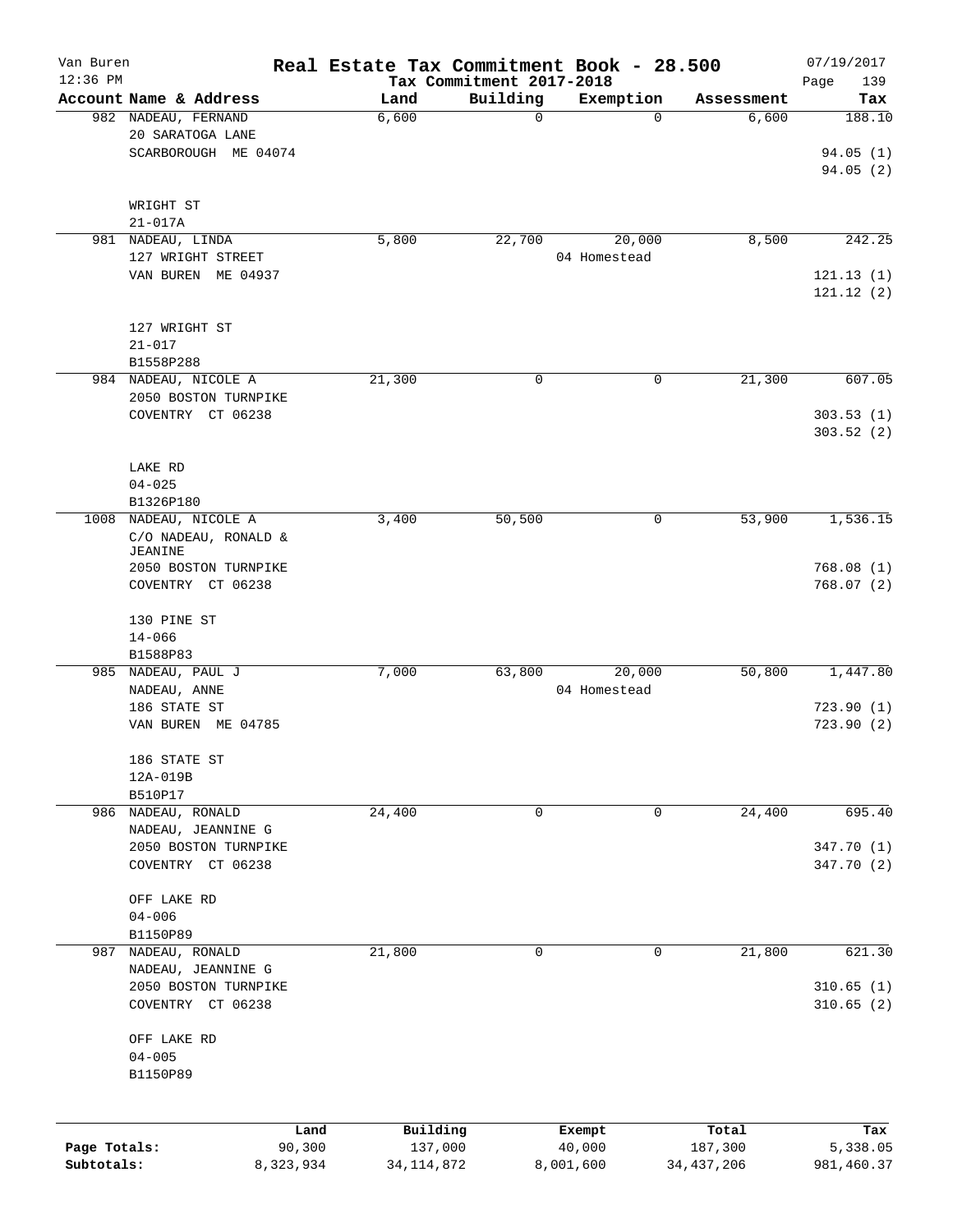| Van Buren<br>12:36 PM      |                                                                     |                       |              | Real Estate Tax Commitment Book - 28.500<br>Tax Commitment 2017-2018 |                |                      | 07/19/2017<br>140       |
|----------------------------|---------------------------------------------------------------------|-----------------------|--------------|----------------------------------------------------------------------|----------------|----------------------|-------------------------|
|                            | Account Name & Address                                              |                       | Land         | Building                                                             | Exemption      | Assessment           | Page<br>Tax             |
|                            | 988 NADEAU, RONALD<br>NADEAU, JEANNINE G                            |                       | 25,300       | 0                                                                    | $\mathbf 0$    | 25,300               | 721.05                  |
|                            | 2050 BOSTON TURNPIKE<br>COVENTRY CT 06238                           |                       |              |                                                                      |                |                      | 360.53(1)<br>360.52(2)  |
|                            | OFF LAKE RD<br>$04 - 007$                                           |                       |              |                                                                      |                |                      |                         |
|                            | B1150P89                                                            |                       |              |                                                                      |                |                      |                         |
|                            | 989 NADEAU, RONALD B                                                |                       | 16,500       | 0                                                                    | 0              | 16,500               | 470.25                  |
|                            | 2050 BOSTON TURNPIKE<br>COVENTRY CT 06238                           |                       |              |                                                                      |                |                      | 235.13(1)<br>235.12 (2) |
|                            | LAKE RD<br>$05 - 007$                                               |                       |              |                                                                      |                |                      |                         |
|                            | B399P518                                                            |                       |              |                                                                      |                |                      |                         |
|                            | 1002 NADEAU, RONALD R<br>NADEAU, JEANNINE                           |                       | 21,600       | 0                                                                    | 0              | 21,600               | 615.60                  |
|                            | 2050 BOSTON TURNPIKE<br>COVENTRY CT 06238                           |                       |              |                                                                      |                |                      | 307.80(1)<br>307.80 (2) |
|                            | OFF TRACK BED<br>$03 - 037$                                         |                       |              |                                                                      |                |                      |                         |
|                            | B1054P75                                                            |                       |              |                                                                      |                |                      |                         |
|                            | 1001 NADEAU, RONALD R<br>NADEAU, JEANNINE                           |                       | 4,000        | 0                                                                    | 0              | 4,000                | 114.00                  |
|                            | 2050 BOSTON TURNPIKE<br>COVENTRY CT 06238                           |                       |              |                                                                      |                |                      | 57.00(1)<br>57.00(2)    |
|                            | OFF POPLAR ST<br>$03 - 007$                                         |                       |              |                                                                      |                |                      |                         |
|                            | B1054P78                                                            |                       |              |                                                                      |                |                      |                         |
|                            | 1000 NADEAU, RONALD R<br>NADEAU, JEANNINE G<br>2050 BOSTON TURNPIKE |                       | 2,600        | 0                                                                    | 0              | 2,600                | 74.10<br>37.05(1)       |
|                            | COVENTRY CT 06238                                                   |                       |              |                                                                      |                |                      | 37.05(2)                |
|                            | OFF TOWER DR<br>$12A - 065$<br>B1166P165                            |                       |              |                                                                      |                |                      |                         |
|                            | 999 NADEAU, RONALD R                                                |                       | 7,700        | 0                                                                    | 0              | 7,700                | 219.45                  |
|                            | NADEAU, JEANNINE<br>2050 BOSTON TURNPIKE                            |                       |              |                                                                      |                |                      | 109.73(1)               |
|                            | COVENTRY CT 06238<br>STATE STREET                                   |                       |              |                                                                      |                |                      | 109.72(2)               |
|                            | $03 - 026$                                                          |                       |              |                                                                      |                |                      |                         |
|                            | B410P680                                                            |                       |              |                                                                      |                |                      |                         |
| 990                        | NADEAU, RONALD R<br>NADEAU, NORMAN                                  |                       | 12,800       | 0                                                                    | 0              | 12,800               | 364.80                  |
|                            | 2050 BOSTON TURNPIKE<br>COVENTRY CT 06238                           |                       |              |                                                                      |                |                      | 182.40 (1)<br>182.40(2) |
|                            | OFF POPLAR ST<br>$03 - 009$<br>B418P331                             |                       |              |                                                                      |                |                      |                         |
|                            |                                                                     |                       |              |                                                                      |                |                      |                         |
|                            |                                                                     | Land                  | Building     |                                                                      | Exempt         | Total                | Tax                     |
| Page Totals:<br>Subtotals: |                                                                     | 90,500<br>8, 414, 434 | 34, 114, 872 | 0                                                                    | 0<br>8,001,600 | 90,500<br>34,527,706 | 2,579.25<br>984,039.62  |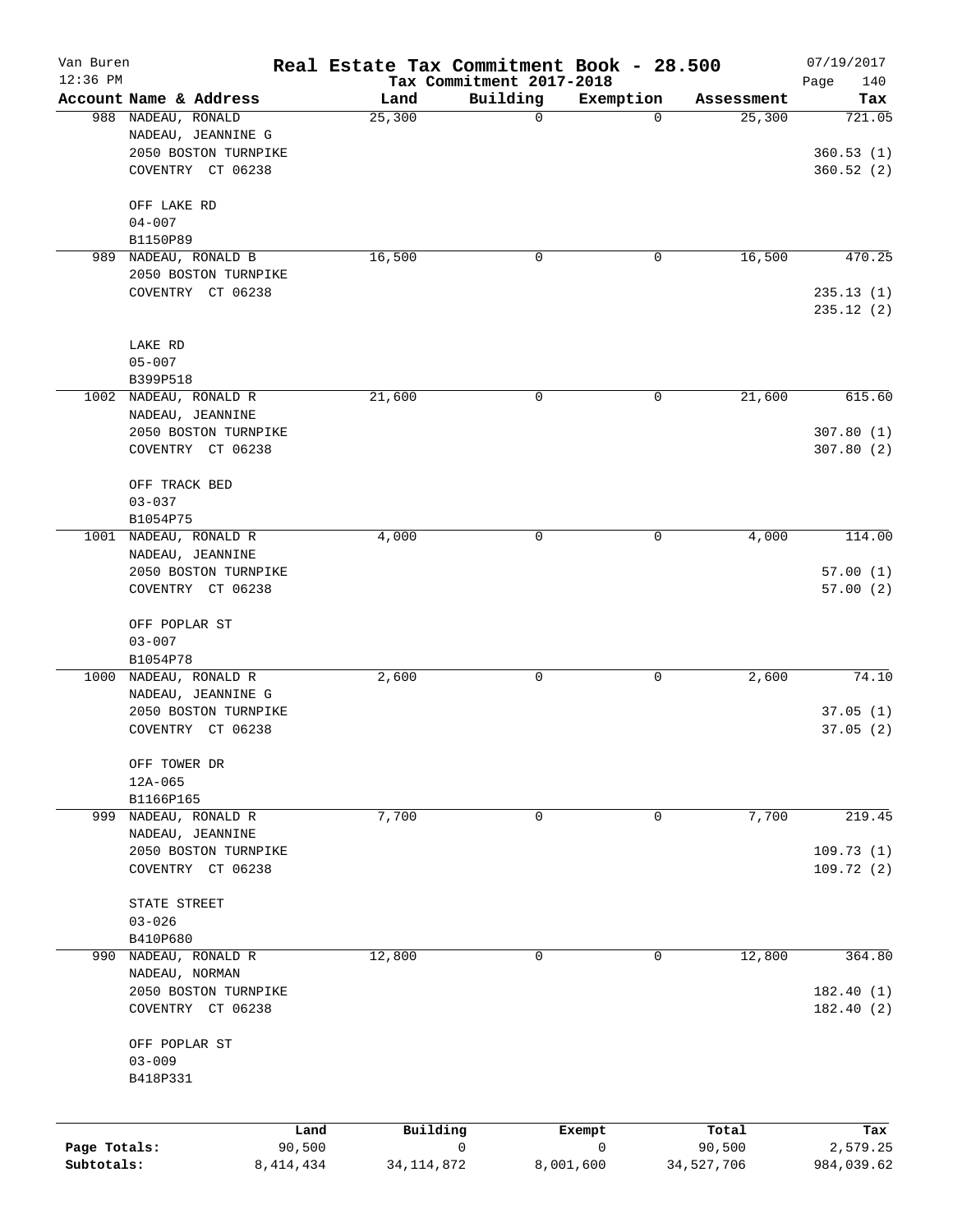| Van Buren<br>$12:36$ PM |                                                                                                            |        | Real Estate Tax Commitment Book - 28.500<br>Tax Commitment 2017-2018 |             |            | 07/19/2017<br>Page<br>141         |
|-------------------------|------------------------------------------------------------------------------------------------------------|--------|----------------------------------------------------------------------|-------------|------------|-----------------------------------|
|                         | Account Name & Address                                                                                     | Land   | Building                                                             | Exemption   | Assessment | Tax                               |
|                         | 1003 NADEAU, RONALD R<br>NADEAU, JEANNINE<br>2050 BOSTON TURNPIKE<br>COVENTRY CT 06238                     | 22,600 | 0                                                                    | $\Omega$    | 22,600     | 644.10<br>322.05(1)<br>322.05(2)  |
|                         | CASTONGUAY RD<br>$03 - 030$<br>B394P567                                                                    |        |                                                                      |             |            |                                   |
| 994                     | NADEAU, RONALD R<br>NADEAU, JEANNINE<br>2050 BOSTON TURNPIKE<br>COVENTRY CT 06238                          | 200    | 0                                                                    | 0           | 200        | 5.70<br>2.85(1)<br>2.85(2)        |
|                         | LAKE RD<br>$04 - 024$<br>B721P332                                                                          |        |                                                                      |             |            |                                   |
| 997                     | NADEAU, RONALD R<br>NADEAU, JEANNINE<br>2050 BOSTON TURNPIKE<br>COVENTRY CT 06238<br>STATE STREET          | 6,100  | 0                                                                    | 0           | 6,100      | 173.85<br>86.93(1)<br>86.92(2)    |
| 995                     | $03 - 023$<br>NADEAU, RONALD R<br>NADEAU, JEANNINE<br>2050 BOSTON TURNPIKE<br>COVENTRY CT 06238            | 400    | 0                                                                    | 0           | 400        | 11.40<br>5.70(1)<br>5.70(2)       |
|                         | OFF POPLAR ST<br>$03 - 008$<br>B766P80                                                                     |        |                                                                      |             |            |                                   |
| 1004                    | NADEAU, RONALD R<br>NADEAU, JEANNINE<br>2050 BOSTON TURNPIKE<br>COVENTRY CT 06238                          | 17,600 | 0                                                                    | 0           | 17,600     | 501.60<br>250.80(1)<br>250.80(2)  |
|                         | CASTONGUAY RD<br>$03 - 029$<br>B394P567                                                                    |        |                                                                      |             |            |                                   |
| 998                     | NADEAU, RONALD R<br>NADEAU, JEANNINE<br>2050 BOSTON TURNPIKE<br>COVENTRY CT 06238<br>LAKE RD<br>$04 - 004$ | 27,600 | 0                                                                    | $\mathbf 0$ | 27,600     | 786.60<br>393.30(1)<br>393.30 (2) |
| 1006                    | B607P133<br>NADEAU, RONALD R<br>NADEAU, JEANNINE G<br>2050 BOSTON TURNPIKE<br>COVENTRY CT 06238            | 23,600 | 0                                                                    | 0           | 23,600     | 672.60<br>336.30(1)<br>336.30 (2) |
|                         | LAKE RD<br>$02 - 017$<br>B1188P242                                                                         |        |                                                                      |             |            |                                   |

|              | Land      | Building     | Exempt    | Total      | Tax        |
|--------------|-----------|--------------|-----------|------------|------------|
| Page Totals: | 98,100    |              |           | 98,100     | 2,795.85   |
| Subtotals:   | 8,512,534 | 34, 114, 872 | 8,001,600 | 34,625,806 | 986,835.47 |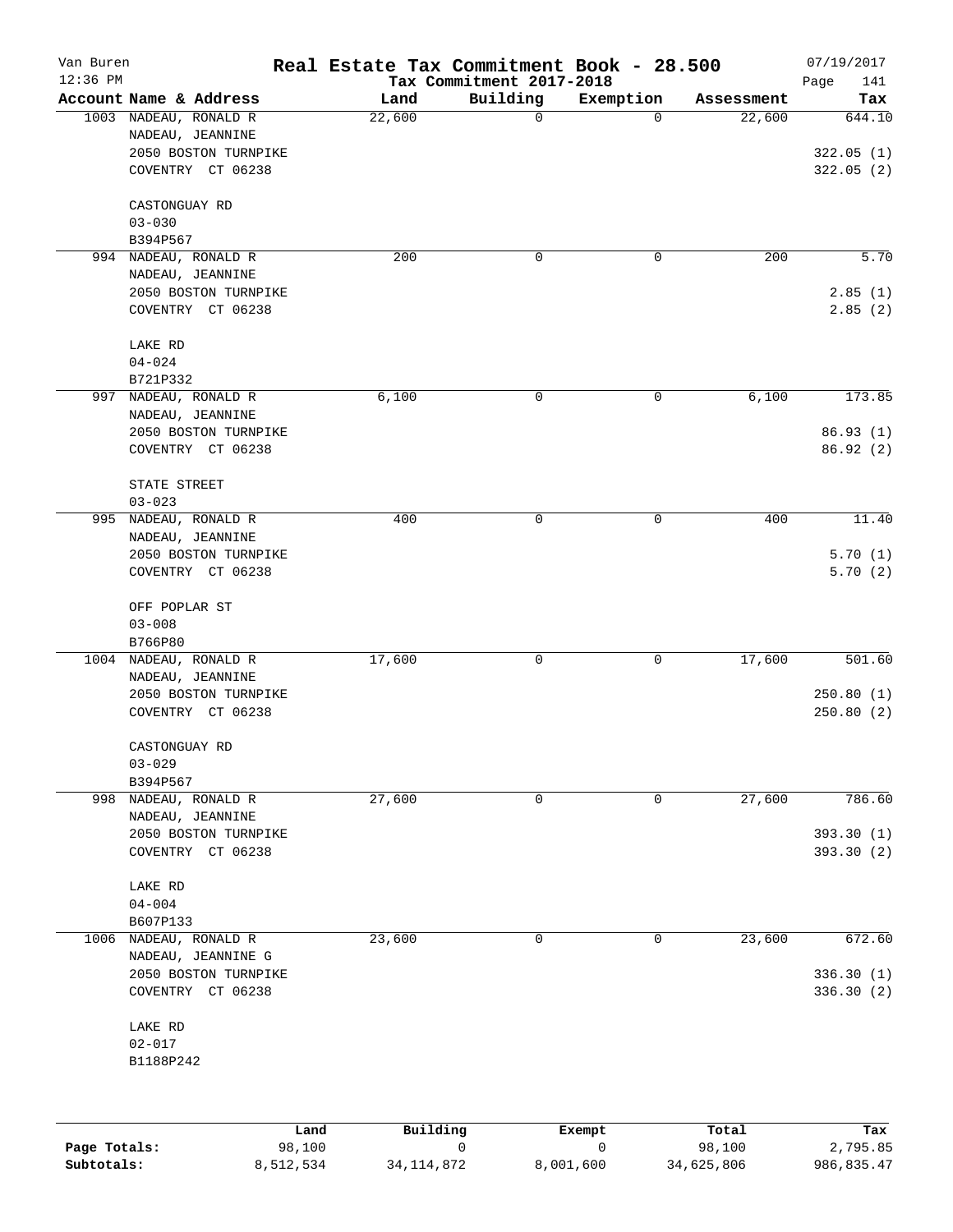| Van Buren<br>$12:36$ PM |                                                                                       | Real Estate Tax Commitment Book - 28.500 | Tax Commitment 2017-2018 |             |            | 07/19/2017<br>Page<br>142              |
|-------------------------|---------------------------------------------------------------------------------------|------------------------------------------|--------------------------|-------------|------------|----------------------------------------|
|                         | Account Name & Address                                                                | Land                                     | Building                 | Exemption   | Assessment | Tax                                    |
|                         | 993 NADEAU, RONALD R<br>NADEAU, RONALD<br>2050 BOSTON TURNPIKE<br>COVENTRY CT 06238   | 11,300                                   | 0                        | $\Omega$    | 11,300     | 322.05<br>161.03(1)<br>161.02(2)       |
|                         | OFF CASTONGUAY ROAD<br>$03 - 011B$                                                    |                                          |                          |             |            |                                        |
|                         | B1166P165                                                                             |                                          |                          |             |            |                                        |
| 991                     | NADEAU, RONALD R<br>NADEAU, JEANNINE<br>2050 BOSTON TURNPIKE<br>COVENTRY CT 06238     | 10,100                                   | 0                        | 0           | 10,100     | 287.85<br>143.93(1)<br>143.92 (2)      |
|                         | LAKE RD<br>$05 - 006$<br>B399P518                                                     |                                          |                          |             |            |                                        |
|                         | 815 NADEAU, RONALD R<br>NADEAU, JEANNINE<br>2182 BOSTON TURNPIKE<br>COVENTRY CT 06238 | 2,700                                    | 0                        | 0           | 2,700      | 76.95<br>38.48(1)<br>38.47(2)          |
|                         | PINE ST<br>$14 - 057A$<br>B1624P230 12/20/2008                                        |                                          |                          |             |            |                                        |
|                         | 1005 NADEAU, RONALD R                                                                 | 6,400                                    | 0                        | 0           | 6,400      | 182.40                                 |
|                         | NADEAU, JEANNINE<br>2050 BOSTON TURNPIKE<br>COVENTRY CT 06238                         |                                          |                          |             |            | 91.20(1)<br>91.20(2)                   |
|                         | STATE STREET<br>$03 - 025A$<br>B410P680                                               |                                          |                          |             |            |                                        |
| 1007                    | NADEAU, RONALD R<br>NADEAU, JEANNINE<br>2050 BOSTON TURNPIKE<br>COVENTRY CT 06238     | 68,500                                   | 1,900                    | 0           | 70,400     | 2,006.40<br>1,003.20(1)<br>1,003.20(2) |
|                         | LAKE RD<br>$04 - 003$<br>B721P332                                                     |                                          |                          |             |            |                                        |
|                         | 992 NADEAU, RONALD R                                                                  | 4,200                                    | 0                        | 0           | 4,200      | 119.70                                 |
|                         | NADEAU, JEANNINE<br>2050 BOSTON TURNPIKE<br>COVENTRY CT 06238                         |                                          |                          |             |            | 59.85(1)<br>59.85(2)                   |
|                         | STATE STREET                                                                          |                                          |                          |             |            |                                        |
| 1261                    | $03 - 025C$<br>NADEAU, RONALD R.                                                      | 9,900                                    | 0                        | $\mathbf 0$ | 9,900      | 282.15                                 |
|                         | NADEAU, JEANNINE<br>2050 BOSTON TURNPIKE<br>COVENTRY CT 06238                         |                                          |                          |             |            | 141.08(1)<br>141.07 (2)                |
|                         | OFF TRACK BED<br>$03 - 004$<br>B1877P258 12/16/2014                                   |                                          |                          |             |            |                                        |
|                         |                                                                                       | Building<br>Land                         |                          | Exempt      | Total      | Tax                                    |
| Page Totals:            | 113,100                                                                               |                                          | 1,900                    | 0           | 115,000    | 3,277.50                               |

**Subtotals:** 8,625,634 34,116,772 8,001,600 34,740,806 990,112.97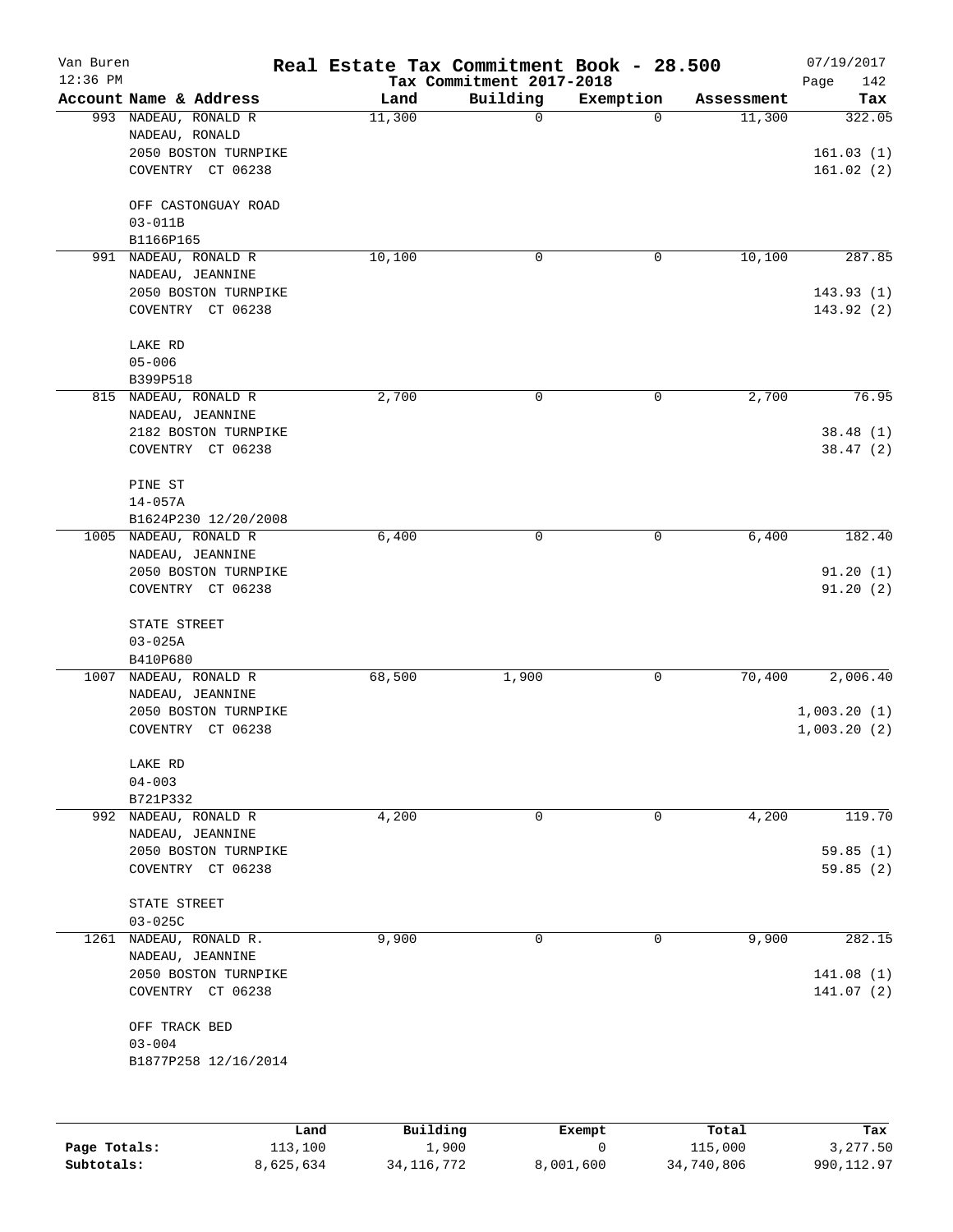| Van Buren<br>$12:36$ PM |                                                                    | Real Estate Tax Commitment Book - 28.500 | Tax Commitment 2017-2018 |             |              | 07/19/2017<br>143<br>Page  |
|-------------------------|--------------------------------------------------------------------|------------------------------------------|--------------------------|-------------|--------------|----------------------------|
|                         | Account Name & Address                                             | Land                                     | Building                 | Exemption   | Assessment   | Tax                        |
|                         | 1540 NADEAU, RONALD R.<br>NADEAU, JEANNINE<br>2050 BOSTON TURNPIKE | 6,700                                    | 0                        | $\Omega$    | 6,700        | 190.95<br>95.48(1)         |
|                         | COVENTRY CT 06238                                                  |                                          |                          |             |              | 95.47(2)                   |
|                         | OFF TRACK BED<br>$06 - 002A$                                       |                                          |                          |             |              |                            |
|                         | B1877P258 12/16/2014                                               |                                          |                          |             |              |                            |
| 1009                    | NATEWAY, LLC<br>254 MARQUIS ROAD                                   | 23,200                                   | 211,900                  | 0           | 235,100      | 6,700.35                   |
|                         | VAN BUREN ME 04785                                                 |                                          |                          |             |              | 3,350.18(1)<br>3,350.17(2) |
|                         | 287 CHAMPLAIN ST                                                   |                                          |                          |             |              |                            |
|                         | $06 - 005B$                                                        |                                          |                          |             |              |                            |
| 177                     | NATIONSTAR MORTGAGE                                                | 4,600                                    | 43,500                   | 0           | 48,100       | 1,370.85                   |
|                         | PO BOX 740276<br>DALLAS                                            |                                          |                          |             |              | 685.43 (1)                 |
|                         | TX 75374-0276                                                      |                                          |                          |             |              | 685.42 (2)                 |
|                         | 112 ST BRUNO ST                                                    |                                          |                          |             |              |                            |
|                         | $17 - 048$                                                         |                                          |                          |             |              |                            |
| 1353                    | B1622P300 12/08/2008<br>NAVIGATOR PROPERTIES,<br><b>LLC</b>        | 6,200                                    | 37,200                   | 0           | 43,400       | 1,236.90                   |
|                         | PO BOX 1160                                                        |                                          |                          |             |              |                            |
|                         | KENNEBUNKPORT ME 04046                                             |                                          |                          |             |              | 618.45(1)                  |
|                         |                                                                    |                                          |                          |             |              | 618.45(2)                  |
|                         | 141 CASTONGUAY RD<br>$03 - 034B$                                   |                                          |                          |             |              |                            |
|                         | B1890P16 05/01/2015                                                |                                          |                          |             |              |                            |
| 1010                    | NEW BRUNSWICK ELECTRIC<br>POWER<br>REAL ESTATE DEPARTMENT          | 87,500                                   | 0                        | 0           | 87,500       | 2,493.75                   |
|                         | PO BOX 2000                                                        |                                          |                          |             |              | 1,246.88(1)                |
|                         | FREDERICTON NB E3B4X                                               |                                          |                          |             |              | 1, 246.87(2)               |
|                         | HAMLIN TOWN LINE<br>$01 - 000$<br>NORSTATE FEDERAL CREDIT          | 15,900                                   | 157,000                  | 0           | 172,900      | 4,927.65                   |
| 1012                    | UNION<br>78 FOX STREET                                             |                                          |                          |             |              |                            |
|                         | MADAWASKA ME 04756                                                 |                                          |                          |             |              | 2,463.83(1)                |
|                         |                                                                    |                                          |                          |             |              | 2,463.82(2)                |
|                         | 156 MAIN ST<br>$17 - 056$                                          |                                          |                          |             |              |                            |
| 440                     | NORTH COUNTRY<br>INVESTMENTS, LLC                                  | 15,500                                   | 84,300                   | 0           | 99,800       | 2,844.30                   |
|                         | PO BOX 296<br>CARIBOU ME 04736                                     |                                          |                          |             |              | 1,422.15(1)<br>1,422.15(2) |
|                         | 72 MAIN ST                                                         |                                          |                          |             |              |                            |
|                         | $15 - 093$<br>B1834P240 10/31/2013                                 |                                          |                          |             |              |                            |
|                         | Land                                                               | Building                                 |                          | Exempt      | Total        | Tax                        |
| Page Totals:            | 159,600                                                            | 533,900                                  |                          | $\mathbf 0$ | 693,500      | 19,764.75                  |
| Subtotals:              | 8,785,234                                                          | 34,650,672                               |                          | 8,001,600   | 35, 434, 306 | 1,009,877.72               |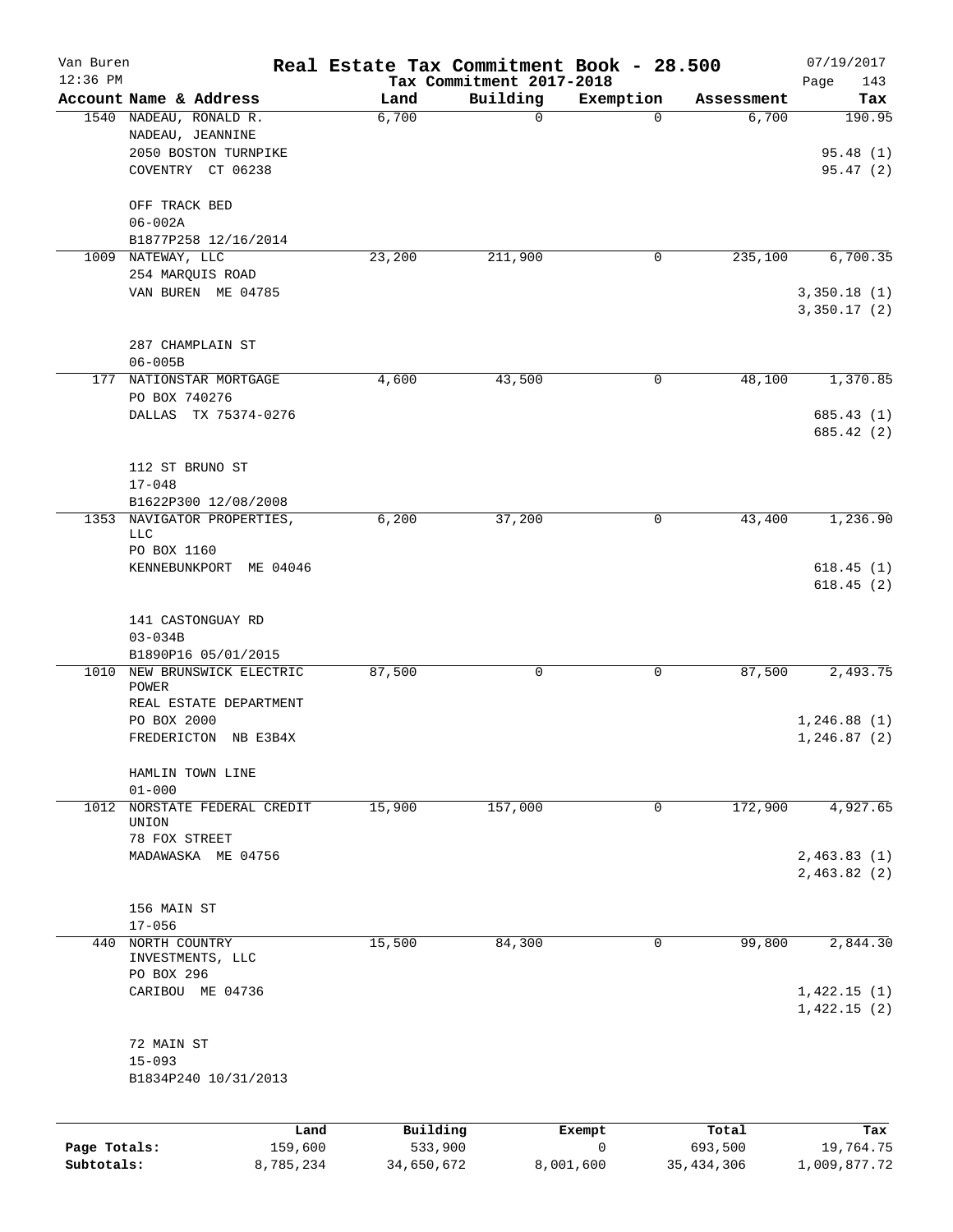| Van Buren<br>$12:36$ PM |                                                | Real Estate Tax Commitment Book - 28.500 |                                      |           |            | 07/19/2017         |
|-------------------------|------------------------------------------------|------------------------------------------|--------------------------------------|-----------|------------|--------------------|
|                         | Account Name & Address                         | Land                                     | Tax Commitment 2017-2018<br>Building | Exemption | Assessment | Page<br>144<br>Tax |
|                         | 1013 NORTHERN AROOSTOOK                        | 40,700                                   | 400,600                              | $\Omega$  | 441,300    | 12,577.05          |
|                         | ASSOCIATES                                     |                                          |                                      |           |            |                    |
|                         | LIBERTY MGT GROUP INC                          |                                          |                                      |           |            |                    |
|                         | 245 COMMERCIAL ST                              |                                          |                                      |           |            | 6, 288.53(1)       |
|                         | 4TH FLOOR                                      |                                          |                                      |           |            | 6, 288.52(2)       |
|                         | PORTLAND ME 04101                              |                                          |                                      |           |            |                    |
|                         | 1 MAIN ST                                      |                                          |                                      |           |            |                    |
|                         | $13 - 001A$                                    |                                          |                                      |           |            |                    |
| 573                     | B610P228 10/27/1983<br>NORTHERN FINANCIAL HOME | 3,900                                    | 30,900                               | 0         | 34,800     | 991.80             |
|                         | MORTGAGE CORP                                  |                                          |                                      |           |            |                    |
|                         | 51 MAIN ST. SUITE 101                          |                                          |                                      |           |            |                    |
|                         | 1941                                           |                                          |                                      |           |            | 495.90 (1)         |
|                         | VAN BUREN ME 04785                             |                                          |                                      |           |            | 495.90 (2)         |
|                         | 108 PINE ST                                    |                                          |                                      |           |            |                    |
|                         | $14 - 071A$                                    |                                          |                                      |           |            |                    |
|                         | B1941P337 07/22/2016                           |                                          |                                      |           |            |                    |
| 1506                    | NORTHERN FINANCIAL HOME<br>MORTGAGE CORP.      | 2,700                                    | 0                                    | 0         | 2,700      | 76.95              |
|                         | PO BOX 1461                                    |                                          |                                      |           |            |                    |
|                         | BUZZARDS BAY MA 02532                          |                                          |                                      |           |            | 38.48(1)           |
|                         |                                                |                                          |                                      |           |            | 38.47(2)           |
|                         | Behind Gregg Sirois                            |                                          |                                      |           |            |                    |
|                         | $21 - 040A$                                    |                                          |                                      |           |            |                    |
|                         | B1952P158 10/20/2016                           |                                          |                                      |           |            |                    |
|                         | 214 NORTHERN FINANCIAL HOME                    | 3,800                                    | 26,200                               | 0         | 30,000     | 855.00             |
|                         | MORTGAGE CORP.                                 |                                          |                                      |           |            |                    |
|                         | PO BOX 1461<br>BUZZARDS BAY MA 02532           |                                          |                                      |           |            | 427.50(1)          |
|                         |                                                |                                          |                                      |           |            | 427.50(2)          |
|                         |                                                |                                          |                                      |           |            |                    |
|                         | 198 MAIN ST                                    |                                          |                                      |           |            |                    |
|                         | $18 - 098$                                     |                                          |                                      |           |            |                    |
|                         | B1965P300 02/17/2017                           |                                          |                                      |           |            |                    |
|                         | 490 NORTHERN GIRL, LLC                         | 8,200                                    | 15,000                               | 0         | 23,200     | 661.20             |
|                         | P.O. BOX 423                                   |                                          |                                      |           |            |                    |
|                         | CARIBOU ME 04736                               |                                          |                                      |           |            | 330.60 (1)         |
|                         |                                                |                                          |                                      |           |            | 330.60(2)          |
|                         | 119 BERRY AVE                                  |                                          |                                      |           |            |                    |
|                         | $23 - 106$                                     |                                          |                                      |           |            |                    |
|                         | B1734P273 09/08/2011                           |                                          |                                      |           |            |                    |
| 1015                    | NORTHERN NEW ENGLAND                           | 6,800                                    | 40,400                               | 0         | 47,200     | 1,345.20           |
|                         | TELEPHONE OPERATIONS,<br>LLC                   |                                          |                                      |           |            |                    |
|                         | 770 ELM ST                                     |                                          |                                      |           |            |                    |
|                         | MANCHESTER NH 03101                            |                                          |                                      |           |            | 672.60 (1)         |
|                         |                                                |                                          |                                      |           |            | 672.60 (2)         |
|                         | 102 ST JOHN AVE                                |                                          |                                      |           |            |                    |
|                         | $15 - 072$                                     |                                          |                                      |           |            |                    |
|                         | B1590P162                                      |                                          |                                      |           |            |                    |
|                         |                                                |                                          |                                      |           |            |                    |

|              | Land      | Building     | Exempt    | Total      | Tax          |
|--------------|-----------|--------------|-----------|------------|--------------|
| Page Totals: | 66,100    | 513,100      |           | 579,200    | 16,507.20    |
| Subtotals:   | 8,851,334 | 35, 163, 772 | 8,001,600 | 36,013,506 | 1,026,384.92 |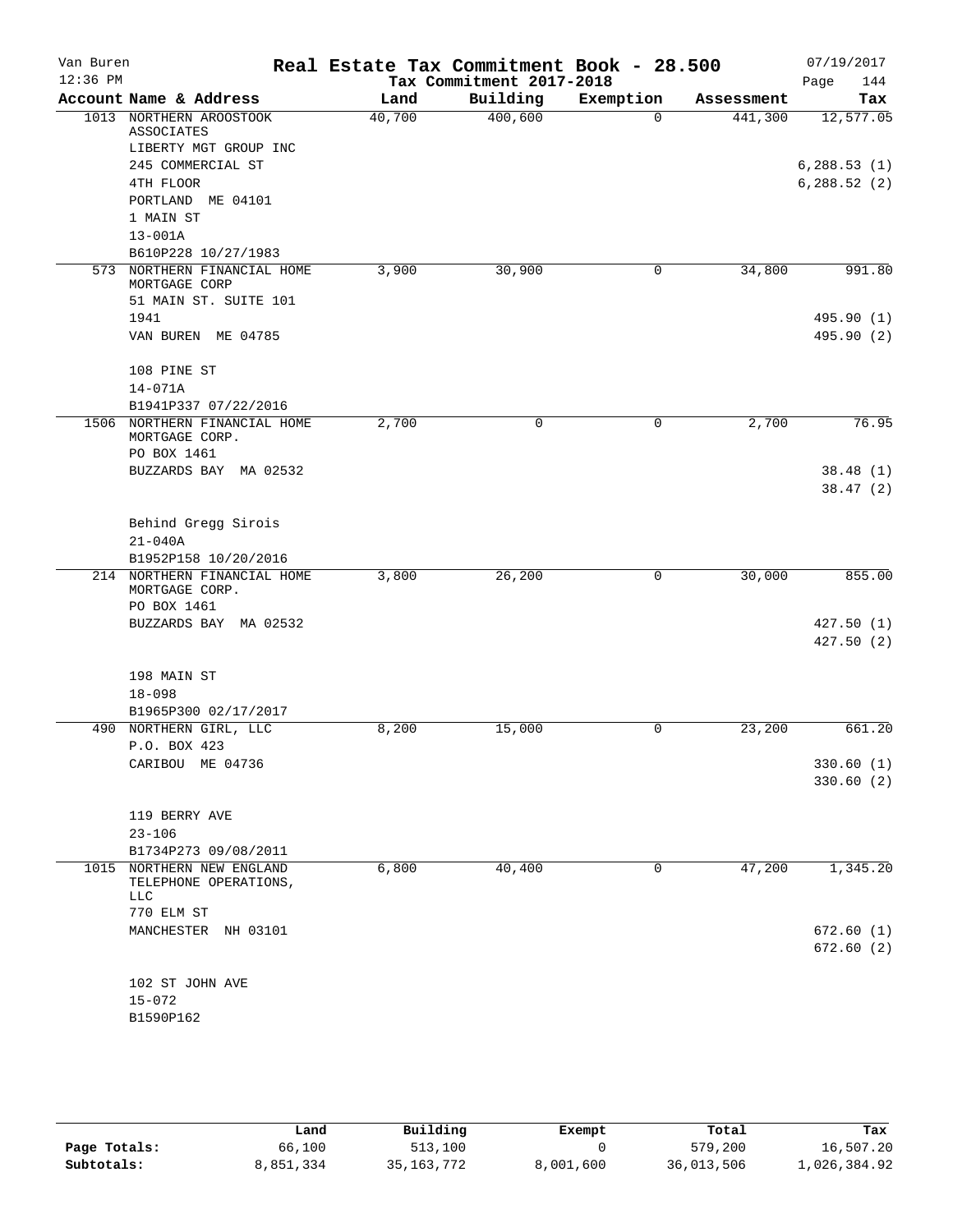| Van Buren    |                         |           | Real Estate Tax Commitment Book - 28.500 |                          |              |              | 07/19/2017   |
|--------------|-------------------------|-----------|------------------------------------------|--------------------------|--------------|--------------|--------------|
| $12:36$ PM   |                         |           |                                          | Tax Commitment 2017-2018 |              |              | Page<br>145  |
|              | Account Name & Address  |           | Land                                     | Building                 | Exemption    | Assessment   | Tax          |
|              | 1404 NUNEZ, ANNA        |           | 5,000                                    | 66,600                   | 20,000       | 51,600       | 1,470.60     |
|              | 108 CENTER ST           |           |                                          |                          | 04 Homestead |              |              |
|              | VAN BUREN ME 04785      |           |                                          |                          |              |              | 735.30(1)    |
|              |                         |           |                                          |                          |              |              | 735.30(2)    |
|              |                         |           |                                          |                          |              |              |              |
|              | 108 CENTER ST           |           |                                          |                          |              |              |              |
|              | $16 - 056$              |           |                                          |                          |              |              |              |
|              | B1743P113 11/23/2011    |           |                                          |                          |              |              |              |
|              | 425 OCZKOWSKI, PATRICIA |           | 3,400                                    | 54,800                   | 0            | 58,200       | 1,658.70     |
|              | 103 ROOSEVELT AVE       |           |                                          |                          |              |              |              |
|              | VAN BUREN ME 04785      |           |                                          |                          |              |              | 829.35 (1)   |
|              |                         |           |                                          |                          |              |              | 829.35 (2)   |
|              |                         |           |                                          |                          |              |              |              |
|              | 103 ROOSEVELT AVE       |           |                                          |                          |              |              |              |
|              | $14 - 048$              |           |                                          |                          |              |              |              |
|              | B1914P49 10/30/2015     |           |                                          |                          |              |              |              |
|              | 1016 O'HARE, FRANCIS    |           | 18,400                                   | 47,000                   | 20,000       | 45,400       | 1, 293.90    |
|              | P O BOX 24              |           |                                          |                          | 04 Homestead |              |              |
|              | VAN BUREN ME 04785      |           |                                          |                          |              |              | 646.95 (1)   |
|              |                         |           |                                          |                          |              |              | 646.95 (2)   |
|              |                         |           |                                          |                          |              |              |              |
|              | 236 ST MARY'S BROOK RD  |           |                                          |                          |              |              |              |
|              | $02 - 003A$             |           |                                          |                          |              |              |              |
|              | B601P129                |           |                                          |                          |              |              |              |
|              | 1018 O'NEIL, KAREN      |           | 4,100                                    | 37,100                   | 20,000       | 21,200       | 604.20       |
|              | 111 FULTON ST           |           |                                          |                          | 04 Homestead |              |              |
|              | VAN BUREN ME 04785      |           |                                          |                          |              |              | 302.10(1)    |
|              |                         |           |                                          |                          |              |              | 302.10(2)    |
|              |                         |           |                                          |                          |              |              |              |
|              | 111 FULTON ST           |           |                                          |                          |              |              |              |
|              | $20 - 003$              |           |                                          |                          |              |              |              |
|              | B852P204                |           |                                          |                          |              |              |              |
| 1019         | OPTO-DENT, INC          |           | 11,000                                   | 68,400                   | 0            | 79,400       | 2,262.90     |
|              | C/O CHARLES PLOURDE     |           |                                          |                          |              |              |              |
|              |                         |           |                                          |                          |              |              |              |
|              | PO BOX 300              |           |                                          |                          |              |              | 1, 131.45(1) |
|              | VAN BUREN ME 04785      |           |                                          |                          |              |              | 1, 131.45(2) |
|              |                         |           |                                          |                          |              |              |              |
|              | 67 MAIN ST              |           |                                          |                          |              |              |              |
|              | $15 - 020$              |           |                                          |                          |              |              |              |
|              | B1076P309 07/11/1997    |           |                                          |                          |              |              |              |
| 1025         | OUELLET, DONALDA        |           | 4,600                                    | 39,400                   | 0            | 44,000       | 1,254.00     |
|              | 682 HAMLIN RD           |           |                                          |                          |              |              |              |
|              | HAMLIN ME 04785         |           |                                          |                          |              |              | 627.00 (1)   |
|              |                         |           |                                          |                          |              |              | 627.00(2)    |
|              |                         |           |                                          |                          |              |              |              |
|              | 118 ST BRUNO ST         |           |                                          |                          |              |              |              |
|              | $17 - 045$              |           |                                          |                          |              |              |              |
|              | B1942P195 07/27/2016    |           |                                          |                          |              |              |              |
| 1030         | OUELLET, DONALDA S      |           | 4,400                                    | 52,600                   | 0            | 57,000       | 1,624.50     |
|              | 682 HAMLIN RD           |           |                                          |                          |              |              |              |
|              | HAMLIN ME 04785         |           |                                          |                          |              |              | 812.25 (1)   |
|              |                         |           |                                          |                          |              |              | 812.25(2)    |
|              |                         |           |                                          |                          |              |              |              |
|              | 192 LYNNE ST            |           |                                          |                          |              |              |              |
|              | $19 - 080$              |           |                                          |                          |              |              |              |
|              | B1942P195 07/27/2016    |           |                                          |                          |              |              |              |
|              |                         |           |                                          |                          |              |              |              |
|              |                         |           |                                          |                          |              |              |              |
|              |                         | Land      | Building                                 |                          | Exempt       | Total        | Tax          |
| Page Totals: |                         | 50,900    | 365,900                                  |                          | 60,000       | 356,800      | 10,168.80    |
| Subtotals:   |                         | 8,902,234 | 35,529,672                               |                          | 8,061,600    | 36, 370, 306 | 1,036,553.72 |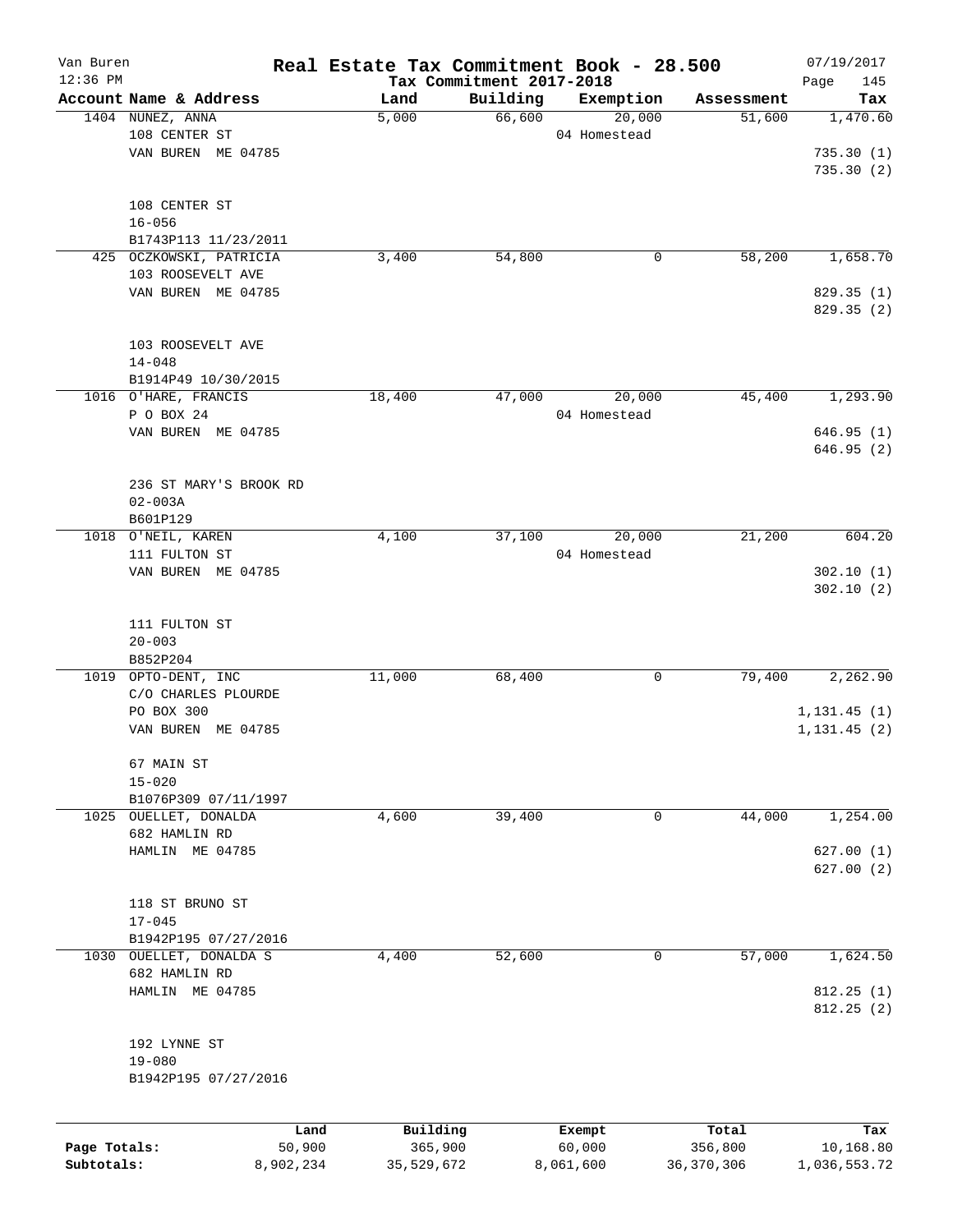| Van Buren    |                                          |           | Real Estate Tax Commitment Book - 28.500 |                          |                |                      | 07/19/2017    |
|--------------|------------------------------------------|-----------|------------------------------------------|--------------------------|----------------|----------------------|---------------|
| $12:36$ PM   | Account Name & Address                   |           |                                          | Tax Commitment 2017-2018 |                |                      | 146<br>Page   |
|              | 1027 OUELLET, DONALDA S                  |           | Land<br>2,600                            | Building<br>10,900       | Exemption<br>0 | Assessment<br>13,500 | Tax<br>384.75 |
|              | 682 HAMLIN RD                            |           |                                          |                          |                |                      |               |
|              |                                          |           |                                          |                          |                |                      |               |
|              | HAMLIN ME 04785                          |           |                                          |                          |                |                      | 192.38(1)     |
|              |                                          |           |                                          |                          |                |                      | 192.37(2)     |
|              | 129 HIGH ST                              |           |                                          |                          |                |                      |               |
| $14 - 071C$  |                                          |           |                                          |                          |                |                      |               |
|              | B1942P195 07/27/2016                     |           |                                          |                          |                |                      |               |
|              | 1026 OUELLET, DONALDA S                  |           | 3,600                                    | 9,300                    | 0              | 12,900               | 367.65        |
|              | 682 HAMLIN RD                            |           |                                          |                          |                |                      |               |
|              | HAMLIN ME 04785                          |           |                                          |                          |                |                      | 183.83(1)     |
|              |                                          |           |                                          |                          |                |                      | 183.82 (2)    |
|              |                                          |           |                                          |                          |                |                      |               |
|              | 165 CHAMPLAIN ST                         |           |                                          |                          |                |                      |               |
|              | $19 - 023$                               |           |                                          |                          |                |                      |               |
|              | B1942P195 07/27/2016                     |           |                                          |                          |                |                      |               |
|              | 1023 OUELLET, DONALDA S                  |           | 3,600                                    | 26,600                   | 0              | 30,200               | 860.70        |
|              | 682 HAMLIN RD                            |           |                                          |                          |                |                      |               |
|              | HAMLIN ME 04785                          |           |                                          |                          |                |                      | 430.35(1)     |
|              |                                          |           |                                          |                          |                |                      | 430.35(2)     |
|              |                                          |           |                                          |                          |                |                      |               |
|              | 122 HIGH ST                              |           |                                          |                          |                |                      |               |
|              | $14 - 114$                               |           |                                          |                          |                |                      |               |
|              | B1942P195 07/27/2016                     |           | 4,600                                    |                          | 0              | 35,400               | 1,008.90      |
|              | 1021 OUELLET, DONALDA S<br>682 HAMLIN RD |           |                                          | 30,800                   |                |                      |               |
|              |                                          |           |                                          |                          |                |                      |               |
|              | HAMLIN ME 04785                          |           |                                          |                          |                |                      | 504.45(1)     |
|              |                                          |           |                                          |                          |                |                      | 504.45(2)     |
|              | 317 MAIN ST                              |           |                                          |                          |                |                      |               |
|              | $20 - 049$                               |           |                                          |                          |                |                      |               |
|              | B1942P195 07/27/2016                     |           |                                          |                          |                |                      |               |
|              | 1020 OUELLET, DONALDA S                  |           | 3,600                                    | 52,200                   | 0              | 55,800               | 1,590.30      |
|              | 682 HAMLIN RD                            |           |                                          |                          |                |                      |               |
|              | HAMLIN ME 04785                          |           |                                          |                          |                |                      | 795.15(1)     |
|              |                                          |           |                                          |                          |                |                      | 795.15(2)     |
|              |                                          |           |                                          |                          |                |                      |               |
|              | 123 FULTON ST                            |           |                                          |                          |                |                      |               |
|              | $20 - 007$                               |           |                                          |                          |                |                      |               |
|              | B1942P195 07/27/2016                     |           |                                          |                          |                |                      |               |
|              | 1029 OUELLET, DONALDA S                  |           | 4,300                                    | 29,500                   | 0              | 33,800               | 963.30        |
|              | 682 HAMLIN RD                            |           |                                          |                          |                |                      |               |
|              | HAMLIN ME 04785                          |           |                                          |                          |                |                      | 481.65(1)     |
|              |                                          |           |                                          |                          |                |                      | 481.65 (2)    |
|              |                                          |           |                                          |                          |                |                      |               |
|              | 150 MCKINLEY ST                          |           |                                          |                          |                |                      |               |
|              | $14 - 038$                               |           |                                          |                          |                |                      |               |
|              | B1942P195 07/27/2016                     |           |                                          |                          |                |                      |               |
|              | 1028 OUELLET, DONALDA S                  |           | 4,100                                    | 21,800                   | 0              | 25,900               | 738.15        |
|              | 682 HAMLIN RD                            |           |                                          |                          |                |                      |               |
|              | HAMLIN ME 04785                          |           |                                          |                          |                |                      | 369.08(1)     |
|              |                                          |           |                                          |                          |                |                      | 369.07(2)     |
|              |                                          |           |                                          |                          |                |                      |               |
|              | 570 MAIN ST                              |           |                                          |                          |                |                      |               |
|              | $24 - 012$                               |           |                                          |                          |                |                      |               |
|              | B1942P195 07/27/2016                     |           |                                          |                          |                |                      |               |
|              |                                          |           |                                          |                          |                |                      |               |
|              |                                          | Land      | Building                                 |                          | Exempt         | Total                | Tax           |
| Page Totals: |                                          | 26,400    | 181,100                                  |                          | $\mathbf 0$    | 207,500              | 5,913.75      |
| Subtotals:   |                                          | 8,928,634 | 35,710,772                               |                          | 8,061,600      | 36,577,806           | 1,042,467.47  |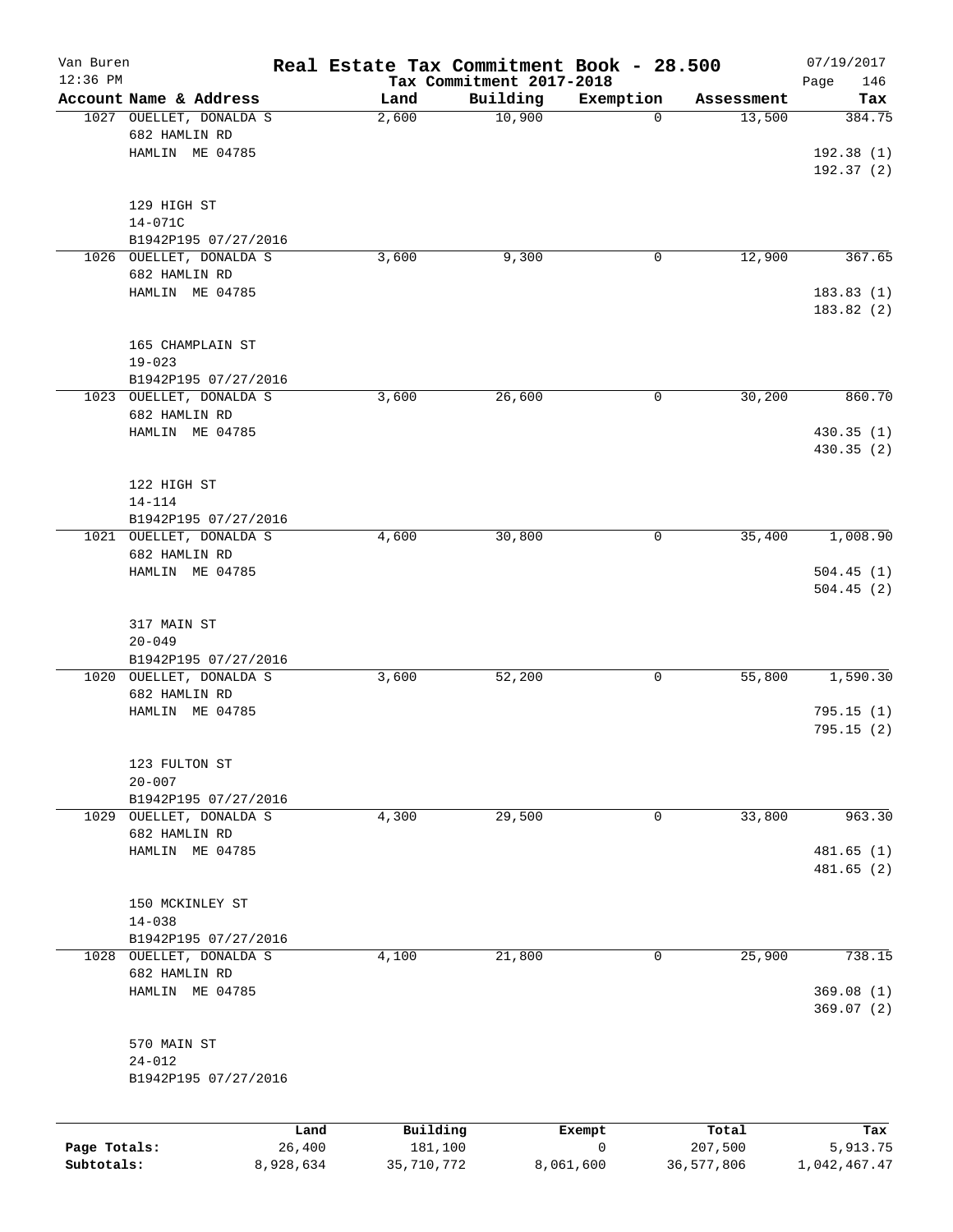| Van Buren<br>$12:36$ PM |                                    |                |            | Tax Commitment 2017-2018 | Real Estate Tax Commitment Book - 28.500 |            | 07/19/2017<br>Page<br>147 |
|-------------------------|------------------------------------|----------------|------------|--------------------------|------------------------------------------|------------|---------------------------|
|                         | Account Name & Address             |                | Land       | Building                 | Exemption                                | Assessment | Tax                       |
|                         | 1031 OUELLET, MITCHELL R           |                | 8,800      | $\mathbf 0$              | $\Omega$                                 | 8,800      | 250.80                    |
|                         | PO BOX 374                         |                |            |                          |                                          |            |                           |
|                         | FORT KENT ME 04743                 |                |            |                          |                                          |            | 125.40(1)                 |
|                         |                                    |                |            |                          |                                          |            | 125.40(2)                 |
|                         |                                    |                |            |                          |                                          |            |                           |
|                         | 48 MAIN ST                         |                |            |                          |                                          |            |                           |
|                         | $15 - 104$                         |                |            |                          |                                          |            |                           |
|                         | B1672P252 03/17/2010 B1324P116     |                |            |                          |                                          |            |                           |
| 1033                    | OUELLETT, JOSEPH B D SR            |                | 11,500     | 0                        | 0                                        | 11,500     | 327.75                    |
|                         | OUELLETT, JOSEPH B D JR            |                |            |                          |                                          |            |                           |
|                         | 682 HAMLIN ROAD<br>HAMLIN ME 04785 |                |            |                          |                                          |            | 163.88(1)<br>163.87(2)    |
|                         |                                    |                |            |                          |                                          |            |                           |
|                         | 82 MAIN ST                         |                |            |                          |                                          |            |                           |
|                         | $15 - 089$                         |                |            |                          |                                          |            |                           |
| 1071                    | OUELLETTE RACHEL R                 |                | 4,300      | 58,600                   | 20,000                                   | 42,900     | 1,222.65                  |
|                         | 109 COTE ST                        |                |            |                          | 04 Homestead                             |            |                           |
|                         | VAN BUREN ME 04785                 |                |            |                          |                                          |            | 611.33(1)                 |
|                         |                                    |                |            |                          |                                          |            | 611.32(2)                 |
|                         |                                    |                |            |                          |                                          |            |                           |
|                         | 109 COTE ST                        |                |            |                          |                                          |            |                           |
|                         | $18 - 112$                         |                |            |                          |                                          |            |                           |
|                         | B289P128                           |                |            |                          |                                          |            |                           |
| 1072                    | OUELLETTE ROBERT D                 |                | 10,000     | 72,800                   | 20,000                                   | 62,800     | 1,789.80                  |
|                         | OUELLETTE MARIE Y                  |                |            |                          | 04 Homestead                             |            |                           |
|                         | 141 TOWER DR                       |                |            |                          |                                          |            | 894.90 (1)                |
|                         | VAN BUREN ME 04785                 |                |            |                          |                                          |            | 894.90 (2)                |
|                         |                                    |                |            |                          |                                          |            |                           |
|                         | 141 TOWER DR                       |                |            |                          |                                          |            |                           |
|                         | 12B-002                            |                |            |                          |                                          |            |                           |
| 1075                    | B603P313<br>OUELLETTE RODNEY       |                | 5,200      | 58,100                   | 20,000                                   | 43,300     | 1,234.05                  |
|                         | <b>OUELLETTE DIANE</b>             |                |            |                          | 04 Homestead                             |            |                           |
|                         | 133 CLOVERHILL DR                  |                |            |                          |                                          |            | 617.03(1)                 |
|                         | VAN BUREN ME 04785                 |                |            |                          |                                          |            | 617.02(2)                 |
|                         |                                    |                |            |                          |                                          |            |                           |
|                         | 133 CLOVERHILL DR                  |                |            |                          |                                          |            |                           |
|                         | 18C-007                            |                |            |                          |                                          |            |                           |
|                         | B1571P349                          |                |            |                          |                                          |            |                           |
| 1076                    | OUELLETTE RONALD &                 |                | 9,700      | 106,300                  | 20,000                                   | 96,000     | 2,736.00                  |
|                         | <b>DONNA</b>                       |                |            |                          |                                          |            |                           |
|                         | LIVING TRUST                       |                |            |                          | 04 Homestead                             |            |                           |
|                         | 123 MARIST COLLEGE DR              |                |            |                          |                                          |            | 1,368.00(1)               |
|                         | VAN BUREN<br>ME 04785              |                |            |                          |                                          |            | 1,368.00(2)               |
|                         | 123 MARIST COLLEGE DR              |                |            |                          |                                          |            |                           |
|                         | $12B - 005$                        |                |            |                          |                                          |            |                           |
|                         | B1077P328                          |                |            |                          |                                          |            |                           |
| 1079                    | OUELLETTE RONALD &                 |                | 3,700      | 0                        | 0                                        | 3,700      | 105.45                    |
|                         | <b>DONNA</b>                       |                |            |                          |                                          |            |                           |
|                         | LIVING TRUST                       |                |            |                          |                                          |            |                           |
|                         | 123 MARIST COLLEGE DR              |                |            |                          |                                          |            | 52.73(1)                  |
|                         | VAN BUREN ME 04785                 |                |            |                          |                                          |            | 52.72(2)                  |
|                         |                                    |                |            |                          |                                          |            |                           |
|                         | MARIST COLLEGE DR                  |                |            |                          |                                          |            |                           |
|                         | $12B - 008$                        |                |            |                          |                                          |            |                           |
|                         | B1077P328                          |                |            |                          |                                          |            |                           |
|                         |                                    |                | Building   |                          |                                          | Total      |                           |
| Page Totals:            |                                    | Land<br>53,200 |            | 295,800                  | Exempt<br>80,000                         | 269,000    | Tax<br>7,666.50           |
| Subtotals:              |                                    | 8,981,834      | 36,006,572 |                          | 8,141,600                                | 36,846,806 | 1,050,133.97              |
|                         |                                    |                |            |                          |                                          |            |                           |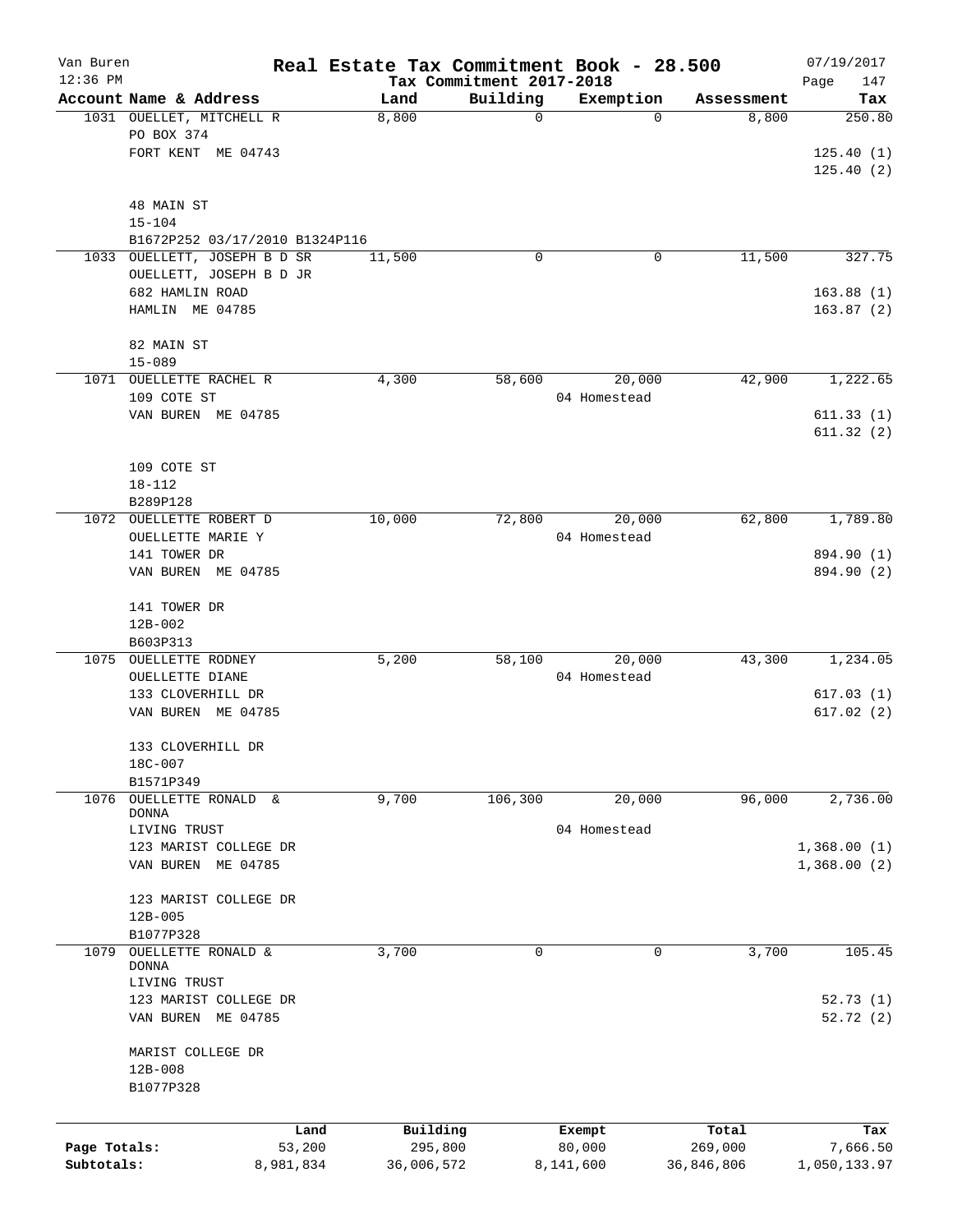| Van Buren<br>$12:36$ PM    |                                                                    | Real Estate Tax Commitment Book - 28.500 | Tax Commitment 2017-2018 |                               |                                | 07/19/2017<br>Page<br>148       |
|----------------------------|--------------------------------------------------------------------|------------------------------------------|--------------------------|-------------------------------|--------------------------------|---------------------------------|
|                            | Account Name & Address                                             | Land                                     | Building                 | Exemption                     | Assessment                     | Tax                             |
|                            | 1077 OUELLETTE RONALD &<br><b>DONNA</b><br>LIVING TRUST            | 3,700                                    | $\Omega$                 | $\Omega$                      | 3,700                          | 105.45                          |
|                            | 123 MARIST COLLEGE DR<br>VAN BUREN ME 04785                        |                                          |                          |                               |                                | 52.73(1)<br>52.72(2)            |
|                            | MARIST COLLEGE DR<br>$12B - 007$<br>B1077P328                      |                                          |                          |                               |                                |                                 |
| 1081                       | OUELLETTE SCOTT N<br>OUELLETTE BECKY L                             | 6,000                                    | 51,500                   | 20,000<br>04 Homestead        | 37,500                         | 1,068.75                        |
|                            | 110 POND RD<br>VAN BUREN ME 04785                                  |                                          |                          |                               |                                | 534.38(1)<br>534.37(2)          |
|                            | 110 POND RD<br>$16 - 014$                                          |                                          |                          |                               |                                |                                 |
|                            | B1210P106<br>1082 OUELLETTE SCOTT P<br>168 HIGH ST                 | 3,900                                    | 7,900                    | 11,800<br>04 Homestead        | $\mathsf{O}$                   | 0.00                            |
|                            | VAN BUREN ME 04785<br>168 HIGH ST                                  |                                          |                          |                               |                                |                                 |
|                            | $14 - 088$<br>B1251P318                                            |                                          |                          |                               |                                |                                 |
|                            | 1034 OUELLETTE, ARMAND JR<br>P O BOX 101                           | 7,300                                    | 51,600                   | 20,000<br>04 Homestead        | 38,900                         | 1,108.65                        |
|                            | VAN BUREN ME 04785                                                 |                                          |                          |                               |                                | 554.33(1)<br>554.32 (2)         |
|                            | 162 STATE ST<br>12A-022<br>B1178P247                               |                                          |                          |                               |                                |                                 |
|                            | 1037 OUELLETTE, CHARLES<br>OUELLETTE, VELMA                        | 12,000                                   | 69,000                   | $\mathbf 0$                   | 81,000                         | 2,308.50                        |
|                            | 44 MAIN ST SUITE 101<br>VAN BUREN ME 04785                         |                                          |                          |                               |                                | 1, 154.25(1)<br>1, 154.25(2)    |
|                            | 44 MAIN ST<br>$15 - 106$<br>B1343P186                              |                                          |                          |                               |                                |                                 |
|                            | 1087 OUELLETTE, CHARLES<br>OUELLETTE, VELMA                        | 3,700                                    | 12,600                   | 0                             | 16,300                         | 464.55                          |
|                            | 44 MAIN STREET, SUITE<br>101                                       |                                          |                          |                               |                                | 232.28(1)                       |
|                            | VAN BUREN ME 04785                                                 |                                          |                          |                               |                                | 232.27(2)                       |
|                            | 105 ST JOHN AVE<br>$15 - 074$                                      |                                          |                          |                               |                                |                                 |
| 1038                       | B1490P331 04/06/2006<br>OUELLETTE, CHARLES G<br>OUELLETTE, VELMA A | 10,800                                   | 47,600                   | 0                             | 58,400                         | 1,664.40                        |
|                            | 44 MAIN ST SUITE 101<br>VAN BUREN ME 04785                         |                                          |                          |                               |                                | 832.20 (1)<br>832.20 (2)        |
|                            | 236 MAIN ST<br>$18 - 070A$<br>B988P176                             |                                          |                          |                               |                                |                                 |
|                            |                                                                    |                                          |                          |                               |                                |                                 |
| Page Totals:<br>Subtotals: | Land<br>47,400<br>9,029,234                                        | Building<br>240,200<br>36, 246, 772      |                          | Exempt<br>51,800<br>8,193,400 | Total<br>235,800<br>37,082,606 | Tax<br>6,720.30<br>1,056,854.27 |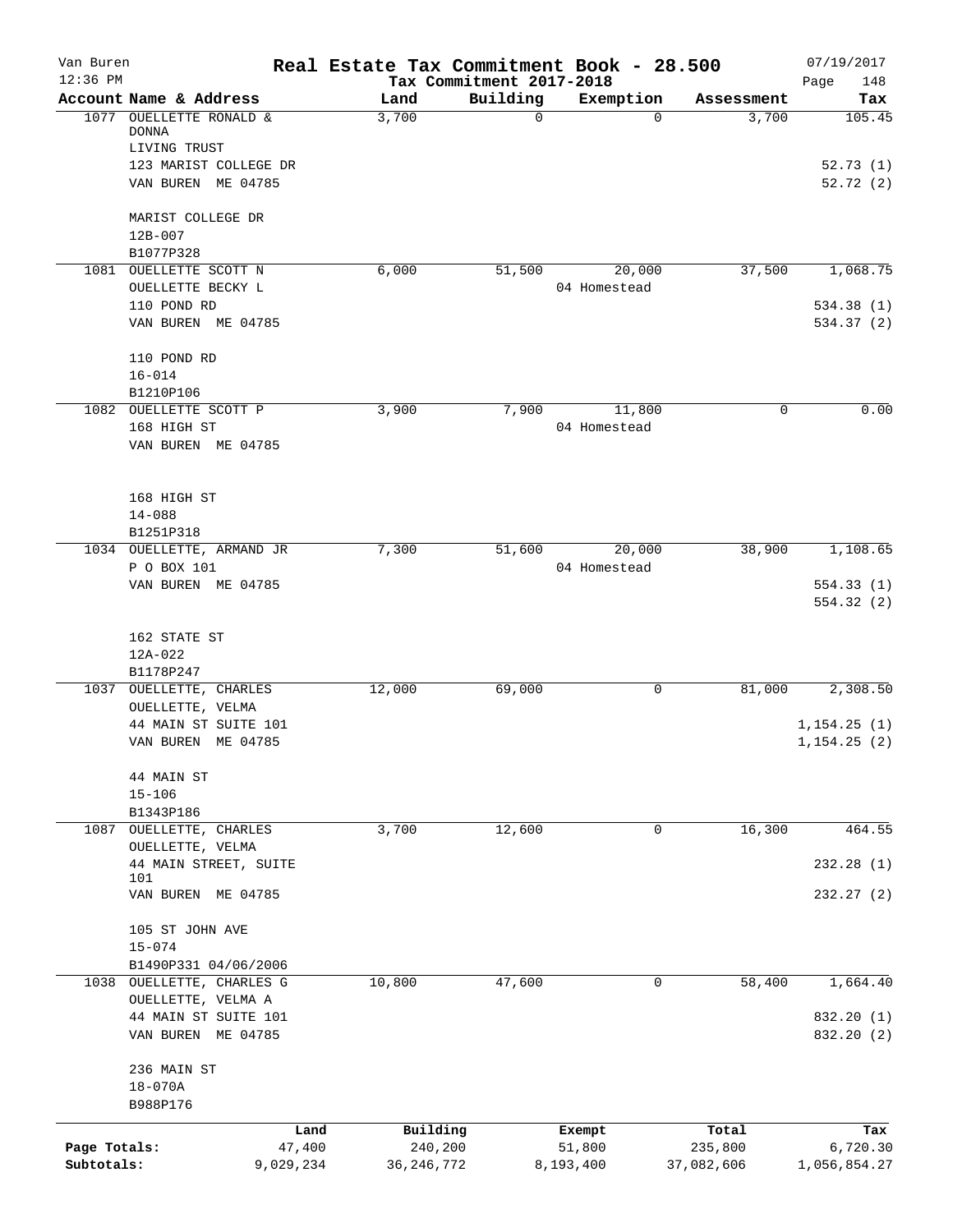| Van Buren<br>$12:36$ PM |                                                   | Real Estate Tax Commitment Book - 28.500 | Tax Commitment 2017-2018 |              |            | 07/19/2017<br>Page<br>149 |
|-------------------------|---------------------------------------------------|------------------------------------------|--------------------------|--------------|------------|---------------------------|
|                         | Account Name & Address                            | Land                                     | Building                 | Exemption    | Assessment | Tax                       |
|                         | 1039 OUELLETTE, CHARLES G                         | 8,400                                    | 77,400                   | 20,000       | 65,800     | 1,875.30                  |
|                         | OUELLETTE, VELMA A                                |                                          |                          | 04 Homestead |            |                           |
|                         | 44 MAIN ST SUITE 101                              |                                          |                          |              |            | 937.65(1)                 |
|                         | VAN BUREN ME 04785                                |                                          |                          |              |            | 937.65(2)                 |
|                         | 330 STATE ST                                      |                                          |                          |              |            |                           |
|                         | $03 - 022$                                        |                                          |                          |              |            |                           |
|                         | B725P65                                           |                                          |                          |              |            |                           |
|                         | 1042 OUELLETTE, DANIEL JR                         | 13,400                                   | 63,800                   | 20,000       | 57,200     | 1,630.20                  |
|                         | OUELLETTE, BRENDA                                 |                                          |                          | 04 Homestead |            |                           |
|                         | 142 STATE ST                                      |                                          |                          |              |            | 815.10(1)                 |
|                         | VAN BUREN ME 04785                                |                                          |                          |              |            | 815.10(2)                 |
|                         | 142 STATE ST                                      |                                          |                          |              |            |                           |
|                         | $12A-026$                                         |                                          |                          |              |            |                           |
|                         | B1055P98                                          |                                          |                          |              |            |                           |
|                         | 1043 OUELLETTE, DONALD L                          | 7,000                                    | 42,500                   | 20,000       | 29,500     | 840.75                    |
|                         | OUELLETTE, CARMEN G                               |                                          |                          | 04 Homestead |            |                           |
|                         | 156 HIGH ST                                       |                                          |                          |              |            | 420.38(1)                 |
|                         | VAN BUREN ME 04785                                |                                          |                          |              |            | 420.37(2)                 |
|                         | 156 HIGH ST                                       |                                          |                          |              |            |                           |
|                         | $14 - 098$                                        |                                          |                          |              |            |                           |
|                         | B450P255                                          |                                          |                          |              |            |                           |
|                         | 1045 OUELLETTE, GARY S                            | 6,500                                    | 30,700                   | 20,000       | 17,200     | 490.20                    |
|                         | OUELLETTE, LINDA                                  |                                          |                          | 04 Homestead |            |                           |
|                         | 156 STATE ST                                      |                                          |                          |              |            | 245.10(1)                 |
|                         | VAN BUREN ME 04785                                |                                          |                          |              |            | 245.10(2)                 |
|                         | 156 STATE ST                                      |                                          |                          |              |            |                           |
|                         | $12A - 023$                                       |                                          |                          |              |            |                           |
|                         | B960P272                                          |                                          |                          |              |            |                           |
|                         | 1047 OUELLETTE, GLORIA J                          | 5,800                                    | 17,400                   | 0            | 23,200     | 661.20                    |
|                         | PO BOX 142                                        |                                          |                          |              |            | 330.60(1)                 |
|                         | VAN BUREN ME 04785                                |                                          |                          |              |            | 330.60(2)                 |
|                         |                                                   |                                          |                          |              |            |                           |
|                         | 141 MARION DR                                     |                                          |                          |              |            |                           |
|                         | 18B-013                                           |                                          |                          |              |            |                           |
|                         | B1912P24 10/09/2015 B1907P274 09/08/2015 B718P107 |                                          |                          |              |            |                           |
|                         | 08/03/1987                                        |                                          |                          |              |            |                           |
|                         | 1046 OUELLETTE, GORDON D.<br>(LIFE ESTATE)        | 4,600                                    | 52,300                   | 24,000       | 32,900     | 937.65                    |
|                         | OUELLETTE, KENNETH C.                             |                                          |                          | 04 Homestead |            |                           |
|                         | 175 LAPLANTE RD                                   |                                          |                          | 25 Blind     |            | 468.83(1)                 |
|                         | CYR PLANTATION ME                                 |                                          |                          |              |            | 468.82(2)                 |
|                         | 04785                                             |                                          |                          |              |            |                           |
|                         | 140 MARION DR                                     |                                          |                          |              |            |                           |
|                         | 18B-014                                           |                                          |                          |              |            |                           |
|                         | B1923P314 02/26/2016                              |                                          |                          |              |            |                           |

|              | Land      | Building   | Exempt    | Total      | Tax          |
|--------------|-----------|------------|-----------|------------|--------------|
| Page Totals: | 45,700    | 284,100    | 104,000   | 225,800    | 6,435.30     |
| Subtotals:   | 9,074,934 | 36,530,872 | 8,297,400 | 37,308,406 | 1,063,289.57 |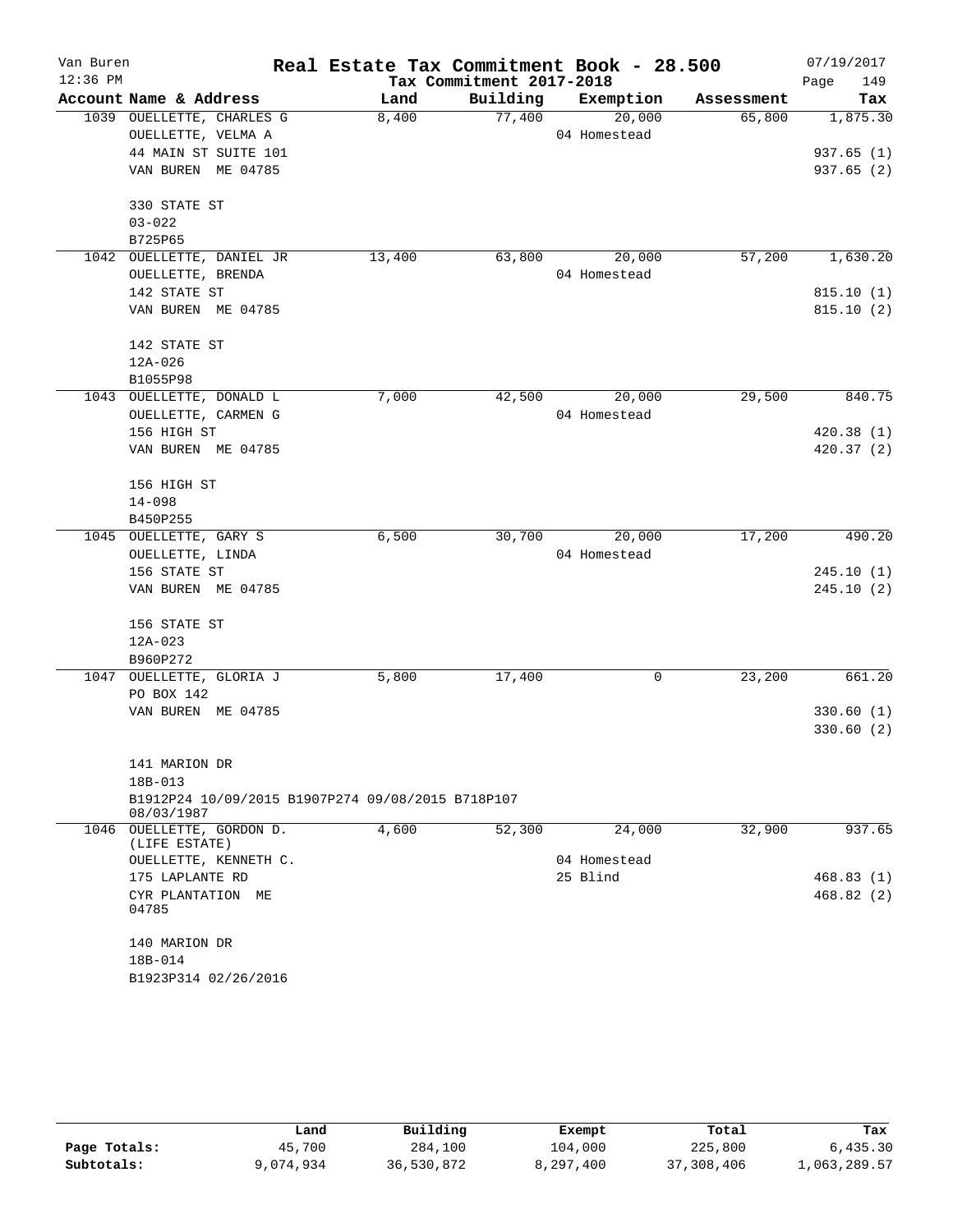| Van Buren                  |                                |                     | Real Estate Tax Commitment Book - 28.500 |                                      |                     |                       | 07/19/2017               |
|----------------------------|--------------------------------|---------------------|------------------------------------------|--------------------------------------|---------------------|-----------------------|--------------------------|
| $12:36$ PM                 | Account Name & Address         |                     | Land                                     | Tax Commitment 2017-2018<br>Building |                     |                       | Page<br>150              |
|                            | 900 OUELLETTE, JACOB           |                     | 4,000                                    | 64,800                               | Exemption<br>20,000 | Assessment<br>48,800  | Tax<br>1,390.80          |
|                            | 109 ST FRANCIS ST              |                     |                                          |                                      | 04 Homestead        |                       |                          |
|                            | VAN BUREN ME 04785             |                     |                                          |                                      |                     |                       | 695.40(1)                |
|                            |                                |                     |                                          |                                      |                     |                       | 695.40(2)                |
|                            |                                |                     |                                          |                                      |                     |                       |                          |
|                            | 109 ST FRANCIS ST              |                     |                                          |                                      |                     |                       |                          |
|                            | $13 - 029$                     |                     |                                          |                                      |                     |                       |                          |
|                            | B1693P270 08/26/2010 B1387P296 |                     |                                          |                                      |                     |                       |                          |
|                            | 1048 OUELLETTE, JAMES J        |                     | 9,500                                    | 129,700                              | 20,000              | 119,200               | 3,397.20                 |
|                            | OUELLETTE, NANCY A             |                     |                                          |                                      | 04 Homestead        |                       |                          |
|                            | 231 STATE ST                   |                     |                                          |                                      |                     |                       | 1,698.60(1)              |
|                            | VAN BUREN ME 04785             |                     |                                          |                                      |                     |                       | 1,698.60(2)              |
|                            |                                |                     |                                          |                                      |                     |                       |                          |
|                            | 231 STATE ST                   |                     |                                          |                                      |                     |                       |                          |
|                            | $03 - 012F$                    |                     |                                          |                                      |                     |                       |                          |
|                            | B774P340                       |                     |                                          |                                      |                     |                       |                          |
|                            | 808 OUELLETTE, JASON L.        |                     | 4,600                                    | 57,100                               | 20,000              | 41,700                | 1,188.45                 |
|                            | OUELLETTE, LILLIAN L.          |                     |                                          |                                      | 04 Homestead        |                       |                          |
|                            | 181 LYNNE ST                   |                     |                                          |                                      |                     |                       | 594.23(1)                |
|                            | VAN BUREN ME 04785             |                     |                                          |                                      |                     |                       | 594.22(2)                |
|                            |                                |                     |                                          |                                      |                     |                       |                          |
|                            | 181 LYNNE ST                   |                     |                                          |                                      |                     |                       |                          |
|                            | $19 - 069$                     |                     |                                          |                                      |                     |                       |                          |
|                            | B1933P248 05/20/2016           |                     |                                          |                                      |                     |                       |                          |
|                            | 229 OUELLETTE, JERRY           |                     | 3,200                                    | 26,400                               | 0                   | 29,600                | 843.60                   |
|                            | 132 VIOLETTE ST                |                     |                                          |                                      |                     |                       |                          |
|                            | VAN BUREN ME 04785             |                     |                                          |                                      |                     |                       | 421.80(1)                |
|                            |                                |                     |                                          |                                      |                     |                       | 421.80(2)                |
|                            |                                |                     |                                          |                                      |                     |                       |                          |
|                            | 160 ST BRUNO ST                |                     |                                          |                                      |                     |                       |                          |
|                            | $17 - 009$                     |                     |                                          |                                      |                     |                       |                          |
|                            | B1928P310 04/11/2016           |                     |                                          |                                      |                     |                       |                          |
|                            | 546 OUELLETTE, JERRY L         |                     | 3,100                                    | 50,300                               | 0                   | 53,400                | 1,521.90                 |
|                            | 132 VIOLETTE ST                |                     |                                          |                                      |                     |                       |                          |
|                            | VAN BUREN ME 04785             |                     |                                          |                                      |                     |                       | 760.95(1)                |
|                            |                                |                     |                                          |                                      |                     |                       | 760.95(2)                |
|                            |                                |                     |                                          |                                      |                     |                       |                          |
|                            | 108 ROOSEVELT AVE              |                     |                                          |                                      |                     |                       |                          |
|                            | $14 - 137$<br>B1059P116        |                     |                                          |                                      |                     |                       |                          |
|                            | 318 OUELLETTE, JERRY L         |                     | 4,300                                    | 64,600                               | 20,000              | 48,900                | 1,393.65                 |
|                            | 132 VIOLETTE STREET            |                     |                                          |                                      | 04 Homestead        |                       |                          |
|                            | VAN BUREN ME 04785             |                     |                                          |                                      |                     |                       | 696.83(1)                |
|                            |                                |                     |                                          |                                      |                     |                       | 696.82(2)                |
|                            |                                |                     |                                          |                                      |                     |                       |                          |
|                            | 132 VIOLETTE ST                |                     |                                          |                                      |                     |                       |                          |
|                            | $16 - 071$                     |                     |                                          |                                      |                     |                       |                          |
|                            | B1686P68 06/30/2010            |                     |                                          |                                      |                     |                       |                          |
| 1241                       | OUELLETTE, JOEY                |                     | 3,600                                    | 2,200                                | 0                   | 5,800                 | 165.30                   |
|                            | 199 LAKE RD                    |                     |                                          |                                      |                     |                       |                          |
|                            | VAN BUREN ME 04785             |                     |                                          |                                      |                     |                       | 82.65(1)                 |
|                            |                                |                     |                                          |                                      |                     |                       | 82.65(2)                 |
|                            |                                |                     |                                          |                                      |                     |                       |                          |
|                            | 203 LAKE RD                    |                     |                                          |                                      |                     |                       |                          |
|                            | $02 - 016A$                    |                     |                                          |                                      |                     |                       |                          |
|                            | B1837P253 10/07/2013           |                     |                                          |                                      |                     |                       |                          |
|                            |                                |                     |                                          |                                      |                     |                       |                          |
|                            |                                |                     |                                          |                                      |                     |                       |                          |
|                            |                                | Land                | Building                                 |                                      | Exempt              | Total                 | Tax                      |
| Page Totals:<br>Subtotals: |                                | 32,300<br>9,107,234 | 395,100<br>36,925,972                    |                                      | 80,000<br>8,377,400 | 347,400<br>37,655,806 | 9,900.90<br>1,073,190.47 |
|                            |                                |                     |                                          |                                      |                     |                       |                          |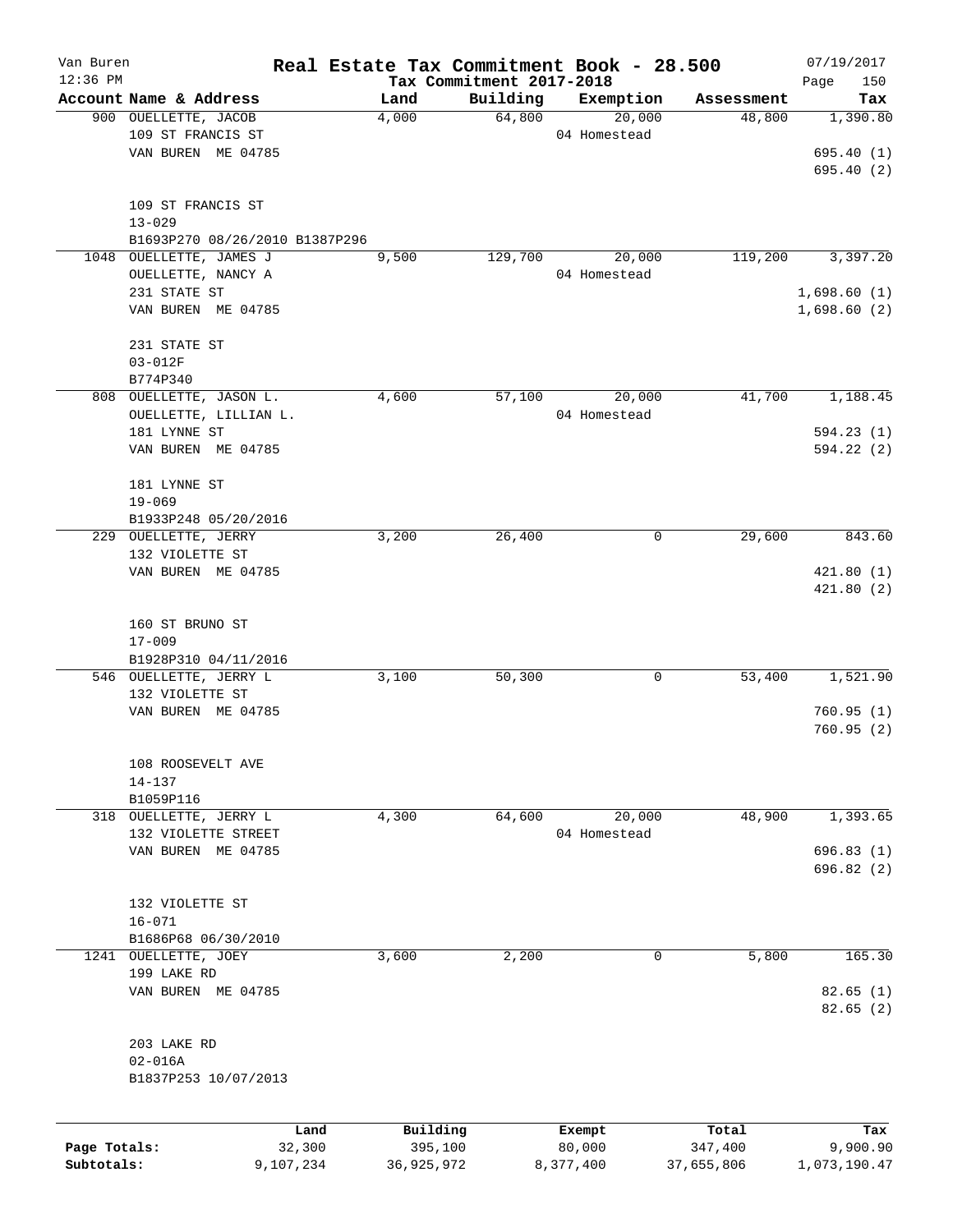| Van Buren  |                                           | Real Estate Tax Commitment Book - 28.500 |                          |                        |            | 07/19/2017  |
|------------|-------------------------------------------|------------------------------------------|--------------------------|------------------------|------------|-------------|
| $12:36$ PM |                                           |                                          | Tax Commitment 2017-2018 |                        |            | Page<br>151 |
|            | Account Name & Address                    | Land                                     | Building                 | Exemption              | Assessment | Tax         |
|            | 1240 OUELLETTE, JOEY                      | 9,100                                    | 0                        | $\Omega$               | 9,100      | 259.35      |
|            | 199 LAKE RD                               |                                          |                          |                        |            |             |
|            | VAN BUREN ME 04785                        |                                          |                          |                        |            | 129.68(1)   |
|            |                                           |                                          |                          |                        |            | 129.67(2)   |
|            |                                           |                                          |                          |                        |            |             |
|            | 207 LAKE RD                               |                                          |                          |                        |            |             |
|            | $02 - 016$                                |                                          |                          |                        |            |             |
|            | B1837P252 10/07/2013                      |                                          |                          | 0                      | 59,100     |             |
| 1232       | OUELLETTE, JOEY<br>PO BOX 183             | 10,500                                   | 48,600                   |                        |            | 1,684.35    |
|            | VAN BUREN ME 04785                        |                                          |                          |                        |            | 842.18 (1)  |
|            |                                           |                                          |                          |                        |            | 842.17 (2)  |
|            |                                           |                                          |                          |                        |            |             |
|            | 204 MAIN ST                               |                                          |                          |                        |            |             |
|            | $18 - 097$                                |                                          |                          |                        |            |             |
|            | B1874P109 11/10/2014 B1869P318 10/09/2014 |                                          |                          |                        |            |             |
|            | 1050 OUELLETTE, JOEY                      | 8,000                                    | 61,500                   | 20,000                 | 49,500     | 1,410.75    |
|            | OUELLETTE, REBEKAH                        |                                          |                          | 04 Homestead           |            |             |
|            | P O BOX 524                               |                                          |                          |                        |            | 705.38(1)   |
|            | VAN BUREN ME 04785                        |                                          |                          |                        |            | 705.37(2)   |
|            |                                           |                                          |                          |                        |            |             |
|            | 199 LAKE RD                               |                                          |                          |                        |            |             |
|            | $02 - 017A$                               |                                          |                          |                        |            |             |
|            | B651P197                                  |                                          |                          |                        |            |             |
| 1051       | OUELLETTE, JOHN E                         | 4,800                                    | 63,300                   | 20,000                 | 48,100     | 1,370.85    |
|            | OUELLETTE, DARLENE M                      |                                          |                          | 04 Homestead           |            |             |
|            | 117 ROOSEVELT AVE                         |                                          |                          |                        |            | 685.43(1)   |
|            | VAN BUREN ME 04785                        |                                          |                          |                        |            | 685.42 (2)  |
|            |                                           |                                          |                          |                        |            |             |
|            | 117 ROOSEVELT AVE                         |                                          |                          |                        |            |             |
|            | $14 - 074$                                |                                          |                          |                        |            |             |
|            | B1187P59 10/04/1999                       | 10,000                                   |                          |                        |            |             |
|            | 1054 OUELLETTE, KEITH                     |                                          | 146,100                  | 20,000<br>04 Homestead | 136,100    | 3,878.85    |
|            | OUELLETTE, DARLENE<br>P O BOX 422         |                                          |                          |                        |            | 1,939.43(1) |
|            | VAN BUREN ME 04785                        |                                          |                          |                        |            | 1,939.42(2) |
|            |                                           |                                          |                          |                        |            |             |
|            | 285 STATE ST                              |                                          |                          |                        |            |             |
|            | $03 - 012H$                               |                                          |                          |                        |            |             |
|            | B1193P44                                  |                                          |                          |                        |            |             |
|            | 1053 OUELLETTE, KEITH                     | 8,000                                    | 29,900                   | 0                      | 37,900     | 1,080.15    |
|            | OUELLETTE, DARLENE                        |                                          |                          |                        |            |             |
|            | P O BOX 422                               |                                          |                          |                        |            | 540.08(1)   |
|            | VAN BUREN ME 04785                        |                                          |                          |                        |            | 540.07(2)   |
|            |                                           |                                          |                          |                        |            |             |
|            | 70 MAIN ST                                |                                          |                          |                        |            |             |
|            | $15 - 095$                                |                                          |                          |                        |            |             |
|            | B927P325                                  |                                          |                          |                        |            |             |

|              | Land      | Building   | Exempt    | Total      | Tax          |
|--------------|-----------|------------|-----------|------------|--------------|
| Page Totals: | 50,400    | 349,400    | 60,000    | 339,800    | 9,684.30     |
| Subtotals:   | 9,157,634 | 37,275,372 | 8,437,400 | 37,995,606 | 1,082,874.77 |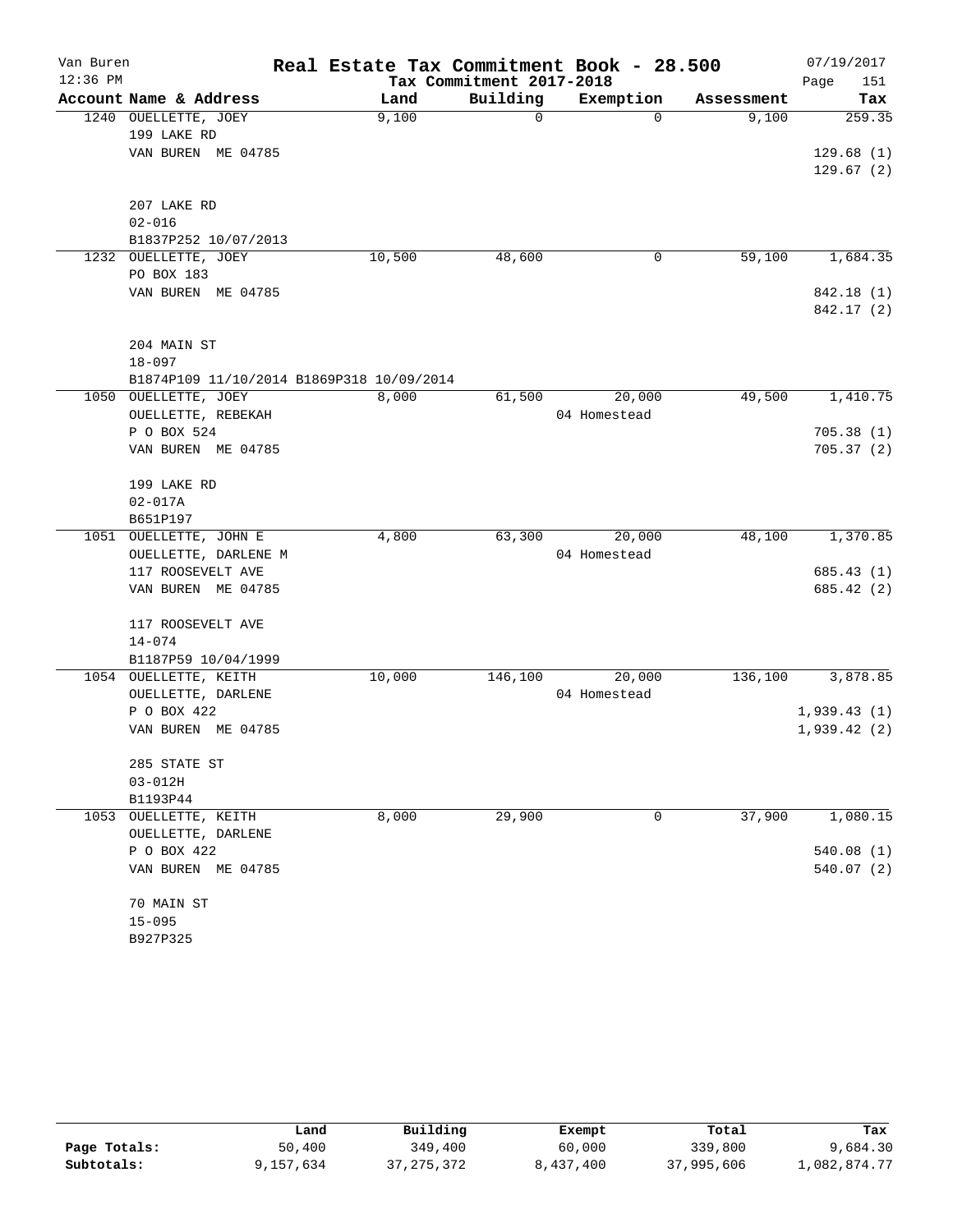| Van Buren  |                               |       |                          | Real Estate Tax Commitment Book - 28.500 |            | 07/19/2017  |
|------------|-------------------------------|-------|--------------------------|------------------------------------------|------------|-------------|
| $12:36$ PM |                               |       | Tax Commitment 2017-2018 |                                          |            | Page<br>152 |
|            | Account Name & Address        | Land  | Building                 | Exemption                                | Assessment | Tax         |
|            | 1073 OUELLETTE, KIRT R & KIM  | 7,300 | 64,500                   | 20,000                                   | 51,800     | 1,476.30    |
|            | R<br>LIFE ESTATE OF           |       |                          | 04 Homestead                             |            |             |
|            | OUELLETTE, ROBERT J. &        |       |                          |                                          |            |             |
|            | CAROL A.                      |       |                          |                                          |            |             |
|            | 131 LYNNE ST                  |       |                          |                                          |            | 738.15(1)   |
|            | VAN BUREN ME 04785            |       |                          |                                          |            | 738.15(2)   |
|            | 131 LYNNE ST                  |       |                          |                                          |            |             |
|            | $20 - 104$                    |       |                          |                                          |            |             |
|            | B1627P46 01/23/2009           |       |                          |                                          |            |             |
|            | 1057 OUELLETTE, LEE J         | 3,700 | 62,100                   | 20,000                                   | 45,800     | 1,305.30    |
|            | OUELLETTE, LORI               |       |                          | 04 Homestead                             |            |             |
|            | 104 COTE ST                   |       |                          |                                          |            | 652.65(1)   |
|            | VAN BUREN ME 04785            |       |                          |                                          |            | 652.65(2)   |
|            | 104 COTE ST                   |       |                          |                                          |            |             |
|            | $18 - 118$                    |       |                          |                                          |            |             |
|            | B1082P141 08/22/1997          |       |                          |                                          |            |             |
|            | 1058 OUELLETTE, LUCIEN JR     | 4,900 | 56,800                   | 20,000                                   | 41,700     | 1,188.45    |
|            | OUELLETTE, RACHEL             |       |                          | 04 Homestead                             |            |             |
|            | 122 JACKSON ST                |       |                          |                                          |            | 594.23(1)   |
|            | VAN BUREN ME 04785            |       |                          |                                          |            | 594.22 (2)  |
|            | 122 JACKSON ST                |       |                          |                                          |            |             |
|            | $18 - 089$                    |       |                          |                                          |            |             |
|            | B1870P128 10/14/2014 B786P343 |       |                          |                                          |            |             |
|            | 1319 OUELLETTE, MAURICE JR    | 2,600 | 41,000                   | 20,000                                   | 23,600     | 672.60      |
|            | 119 MCKINLEY STREET           |       |                          | 04 Homestead                             |            |             |
|            | VAN BUREN ME 04785            |       |                          |                                          |            | 336.30(1)   |
|            |                               |       |                          |                                          |            | 336.30(2)   |
|            | 119 MCKINLEY ST               |       |                          |                                          |            |             |
|            | $14 - 023$                    |       |                          |                                          |            |             |
|            | B1676P190 04/26/2010          |       |                          |                                          |            |             |
|            | 1063 OUELLETTE, MONA          | 3,200 | 35,300                   | 20,000                                   | 18,500     | 527.25      |
|            | 115 MCKINLEY ST               |       |                          | 04 Homestead                             |            |             |
|            | VAN BUREN ME 04785            |       |                          |                                          |            | 263.63(1)   |
|            |                               |       |                          |                                          |            | 263.62(2)   |
|            | 115 MCKINLEY ST               |       |                          |                                          |            |             |
|            | $14 - 021$                    |       |                          |                                          |            |             |
|            | B1044P19                      |       |                          |                                          |            |             |
|            | 1065 OUELLETTE, NATHAN J      | 3,000 | 38,900                   | 20,000                                   | 21,900     | 624.15      |
|            | OUELLETTE, VERNA N            |       |                          | 04 Homestead                             |            |             |
|            | 104 ROOSEVELT AVE             |       |                          |                                          |            | 312.08(1)   |
|            | VAN BUREN ME 04785            |       |                          |                                          |            | 312.07(2)   |
|            | 104 ROOSEVELT AVE             |       |                          |                                          |            |             |
|            | $14 - 138$                    |       |                          |                                          |            |             |

|              | Land      | Building   | Exempt    | Total      | Tax          |
|--------------|-----------|------------|-----------|------------|--------------|
| Page Totals: | 24,700    | 298,600    | 120,000   | 203,300    | 5,794.05     |
| Subtotals:   | 9,182,334 | 37,573,972 | 8,557,400 | 38,198,906 | 1,088,668.82 |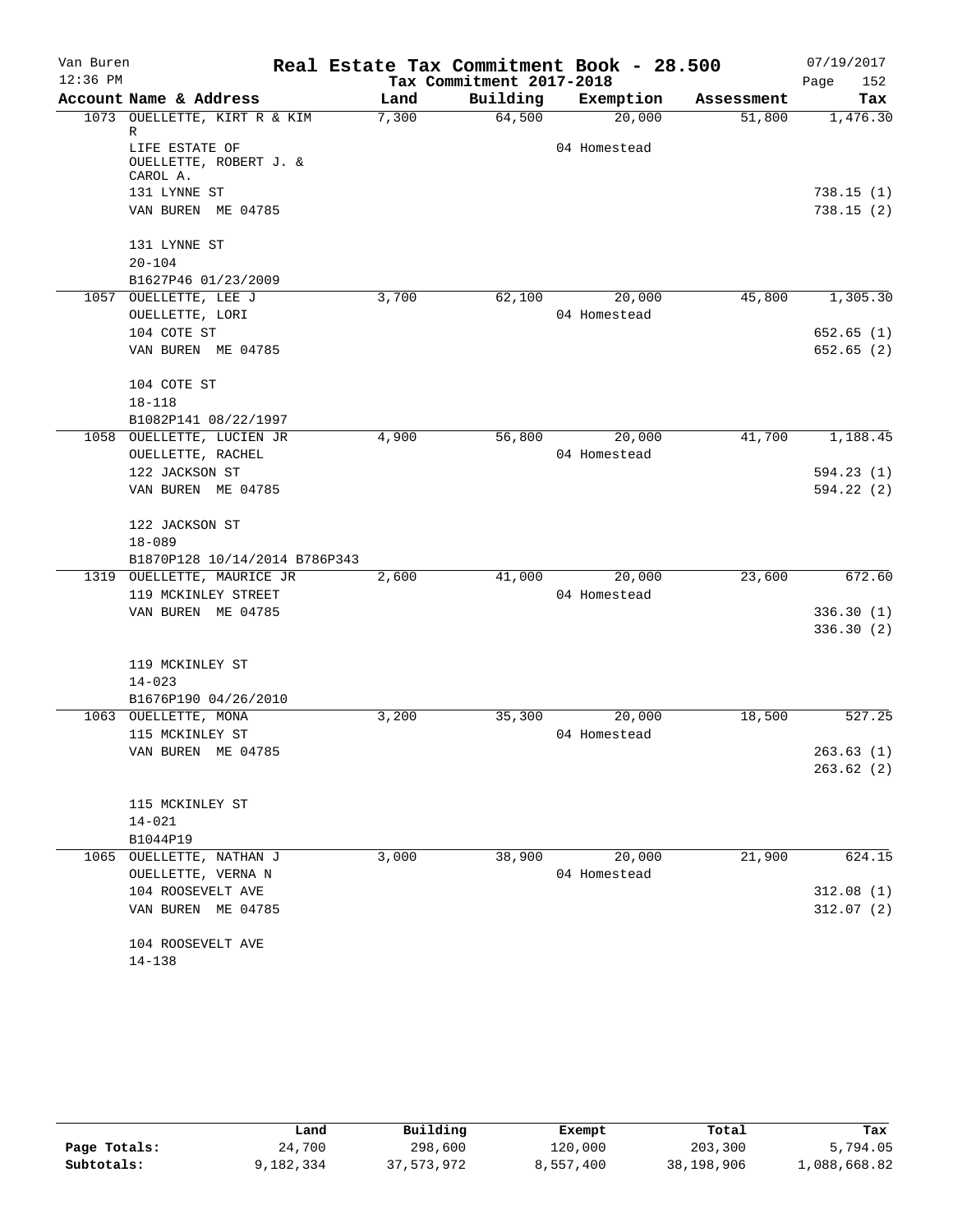| Van Buren                  |                                                                   |                     |                         |                          | Real Estate Tax Commitment Book - 28.500 |                         | 07/19/2017               |
|----------------------------|-------------------------------------------------------------------|---------------------|-------------------------|--------------------------|------------------------------------------|-------------------------|--------------------------|
| $12:36$ PM                 |                                                                   |                     |                         | Tax Commitment 2017-2018 |                                          |                         | Page<br>153              |
|                            | Account Name & Address<br>1067 OUELLETTE, PETER                   |                     | Land<br>12,200          | Building<br>95,200       | Exemption<br>$\Omega$                    | Assessment<br>107,400   | Tax<br>3,060.90          |
|                            | DBA OUELLETTE'S TRADING<br>POST                                   |                     |                         |                          |                                          |                         |                          |
|                            | 200 CHAMPLAIN ST                                                  |                     |                         |                          |                                          |                         | 1,530.45(1)              |
|                            | VAN BUREN ME 04785                                                |                     |                         |                          |                                          |                         | 1,530.45(2)              |
|                            | 200 CHAMPLAIN ST                                                  |                     |                         |                          |                                          |                         |                          |
|                            | $19 - 013$<br>B1526P166 11/13/2006                                |                     |                         |                          |                                          |                         |                          |
|                            | 621 OUELLETTE, PETER C                                            |                     | 9,000                   | 0                        | 0                                        | 9,000                   | 256.50                   |
|                            | OUELLETTE, MEGAN V                                                |                     |                         |                          |                                          |                         |                          |
|                            | 200 CHAMPLAIN STREET                                              |                     |                         |                          |                                          |                         | 128.25(1)                |
|                            | VAN BUREN ME 04785                                                |                     |                         |                          |                                          |                         | 128.25(2)                |
|                            | N SIDE PATRICIA ST                                                |                     |                         |                          |                                          |                         |                          |
|                            | $19 - 108$                                                        |                     |                         |                          |                                          |                         |                          |
|                            | B1684P145 06/21/2010                                              |                     |                         |                          |                                          |                         |                          |
|                            | 1214 OUELLETTE, PETER C                                           |                     | 6,200                   | 7,500                    | 0                                        | 13,700                  | 390.45                   |
|                            | OUELLETTE, MEGAN V<br>200 CHAMPLAIN STREET                        |                     |                         |                          |                                          |                         | 195.23(1)                |
|                            | VAN BUREN ME 04785                                                |                     |                         |                          |                                          |                         | 195.22(2)                |
|                            | 106 ALEXANDER RD                                                  |                     |                         |                          |                                          |                         |                          |
|                            | $19 - 002$                                                        |                     |                         |                          |                                          |                         |                          |
|                            | B1670P170 02/25/2010 B1654P51 08/31/2009                          |                     |                         |                          |                                          |                         |                          |
|                            | 1583 OUELLETTE, PETER C.<br>CORMIER, MEGAN                        |                     | 8,300                   | $\Omega$                 | 0                                        | 8,300                   | 236.55                   |
|                            | 204 CHAMPLAIN ST.                                                 |                     |                         |                          |                                          |                         | 118.28(1)                |
|                            | Van Buren ME 04785                                                |                     |                         |                          |                                          |                         | 118.27(2)                |
|                            | CHAMPLAIN ST                                                      |                     |                         |                          |                                          |                         |                          |
|                            | $19 - 012$                                                        |                     |                         |                          |                                          |                         |                          |
|                            | B1899P336 07/21/2015 B1880P209 01/26/2015                         |                     |                         |                          |                                          |                         |                          |
|                            | 1088 OUELLETTE, PETER C.<br>CORMIER, MEGAN V.                     |                     | 5,800                   | 0                        | 0                                        | 5,800                   | 165.30                   |
|                            | 200 CHAMPLAIN STREET                                              |                     |                         |                          |                                          |                         | 82.65(1)                 |
|                            | VAN BUREN ME 04785                                                |                     |                         |                          |                                          |                         | 82.65(2)                 |
|                            | S SIDE LYNNE ST                                                   |                     |                         |                          |                                          |                         |                          |
|                            | $19 - 111$                                                        |                     |                         |                          |                                          |                         |                          |
|                            | B1880P209 01/26/2015 B1446P287                                    |                     |                         |                          |                                          |                         |                          |
|                            | 1069 OUELLETTE, PETER C.<br>CORMIER, MEGAN V.                     |                     | 5,400                   | 84,000                   | 20,000<br>04 Homestead                   | 69,400                  | 1,977.90                 |
|                            | 204 CHAMPLAIN ST                                                  |                     |                         |                          |                                          |                         | 988.95 (1)               |
|                            | VAN BUREN ME 04785                                                |                     |                         |                          |                                          |                         | 988.95 (2)               |
|                            | 204 CHAMPLAIN ST                                                  |                     |                         |                          |                                          |                         |                          |
|                            | $19 - 012A$                                                       |                     |                         |                          |                                          |                         |                          |
|                            | B1899P336 07/21/2015 B1880P209 01/26/2015 B1526P166<br>11/13/2006 |                     |                         |                          |                                          |                         |                          |
|                            | 1068 OUELLETTE, PETER C.                                          |                     | 4,300                   | 2,500                    | 0                                        | 6,800                   | 193.80                   |
|                            | CORMIER, MEGAN V.                                                 |                     |                         |                          |                                          |                         | 96.90(1)                 |
|                            | 204 CHAMPLAIN ST<br>VAN BUREN ME 04785                            |                     |                         |                          |                                          |                         | 96.90(2)                 |
|                            | CHAMPLAIN ST                                                      |                     |                         |                          |                                          |                         |                          |
|                            | $19 - 010$                                                        |                     |                         |                          |                                          |                         |                          |
|                            | B1880P209 01/26/2015 B925P175                                     |                     |                         |                          |                                          |                         |                          |
|                            |                                                                   | Land                | Building                |                          | Exempt                                   | Total                   | Tax                      |
| Page Totals:<br>Subtotals: |                                                                   | 51,200<br>9,233,534 | 189,200<br>37, 763, 172 |                          | 20,000<br>8,577,400                      | 220,400<br>38, 419, 306 | 6,281.40<br>1,094,950.22 |
|                            |                                                                   |                     |                         |                          |                                          |                         |                          |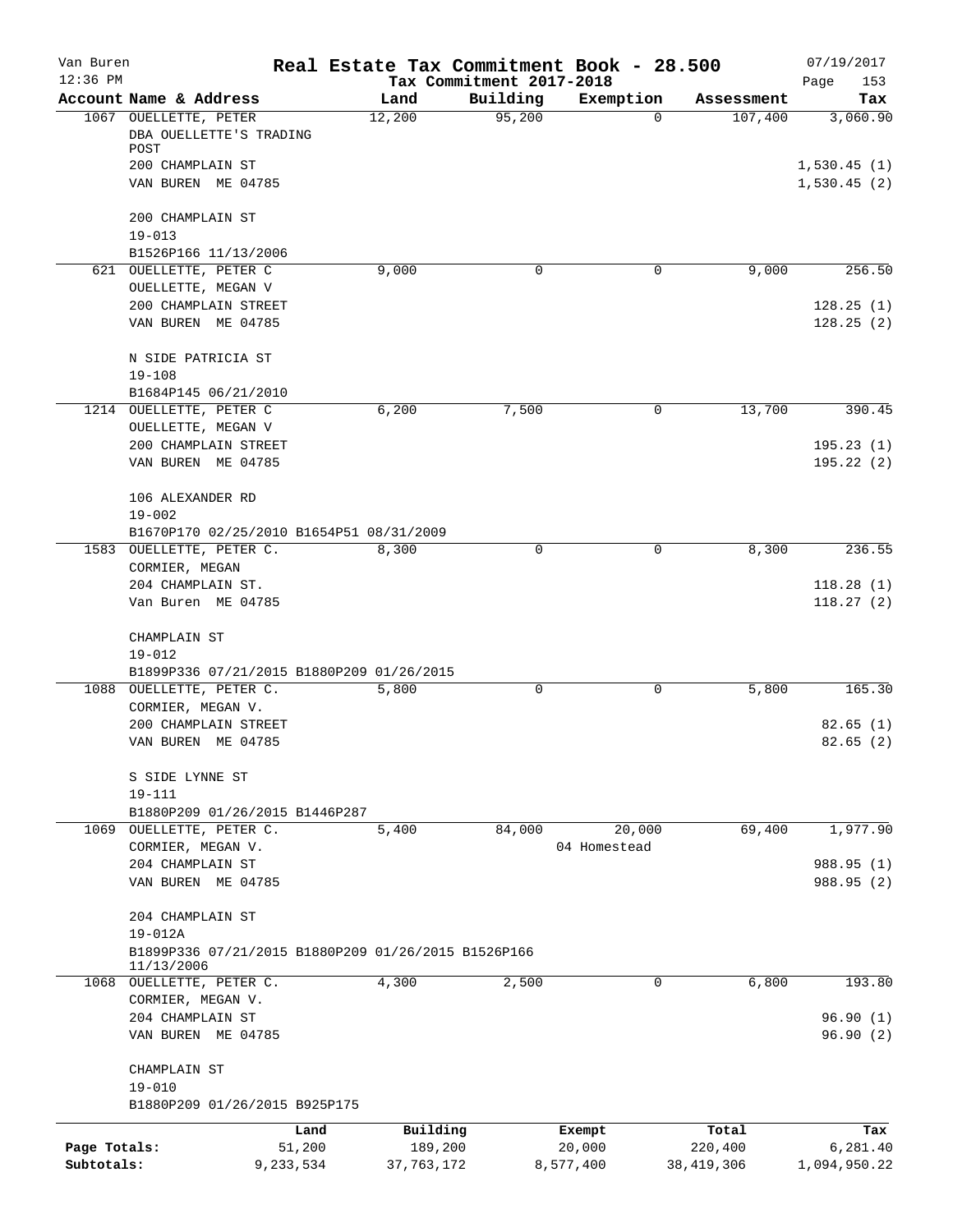| Van Buren<br>$12:36$ PM |                                                              | Real Estate Tax Commitment Book - 28.500<br>Tax Commitment 2017-2018 |          |              |            |                            |  |  |
|-------------------------|--------------------------------------------------------------|----------------------------------------------------------------------|----------|--------------|------------|----------------------------|--|--|
|                         | Account Name & Address                                       | Land                                                                 | Building | Exemption    | Assessment | Page<br>154<br>Tax         |  |  |
|                         | 1078 OUELLETTE, RONALD<br>(LIVING TRUST)<br>OUELLETTE, DONNA | 15,500                                                               | 80,200   | $\Omega$     | 95,700     | 2,727.45                   |  |  |
|                         | (LIVING TRUST)                                               |                                                                      |          |              |            |                            |  |  |
|                         | 123 MARIST COLLEGE DR<br>VAN BUREN ME 04785                  |                                                                      |          |              |            | 1,363.73(1)<br>1,363.72(2) |  |  |
|                         | 228 STATE ST                                                 |                                                                      |          |              |            |                            |  |  |
|                         | 12A-014                                                      |                                                                      |          |              |            |                            |  |  |
| 1089                    | B1077P328 07/02/1997                                         |                                                                      | 0        | $\mathbf 0$  |            | 285.00                     |  |  |
|                         | OUELLETTE, RONALD S<br>(LIVING TRUST)<br>OUELLETTE, DONNA J  | 10,000                                                               |          |              | 10,000     |                            |  |  |
|                         | 123 MARIST COLLEGE<br>DRIVE                                  |                                                                      |          |              |            | 142.50(1)                  |  |  |
|                         | VAN BUREN ME 04785                                           |                                                                      |          |              |            | 142.50(2)                  |  |  |
|                         | MARIST COLLEGE DRIVE<br>12B-006A                             |                                                                      |          |              |            |                            |  |  |
|                         | B1477P257                                                    |                                                                      |          |              |            |                            |  |  |
|                         | 1064 OUELLETTE, SCOTT N.                                     | 3,400                                                                | 55,000   | $\mathbf 0$  | 58,400     | 1,664.40                   |  |  |
|                         | 110 POND ROAD                                                |                                                                      |          |              |            |                            |  |  |
|                         | VAN BUREN ME 04785                                           |                                                                      |          |              |            | 832.20 (1)<br>832.20 (2)   |  |  |
|                         | 149 HIGH ST                                                  |                                                                      |          |              |            |                            |  |  |
|                         | $14 - 081$<br>B1885P68 03/25/2015                            |                                                                      |          |              |            |                            |  |  |
|                         | 1090 OUELLETTE, TIMMY R                                      | 4,600                                                                | 64,400   | 26,000       | 43,000     | 1,225.50                   |  |  |
|                         | C/O GLADYS PELLETIER                                         |                                                                      |          | 02 Veteran   |            |                            |  |  |
|                         | 115 CLOVERHILL DR                                            |                                                                      |          | 04 Homestead |            | 612.75(1)                  |  |  |
|                         | VAN BUREN ME 04785                                           |                                                                      |          |              |            | 612.75(2)                  |  |  |
|                         | 115 CLOVERHILL DR.                                           |                                                                      |          |              |            |                            |  |  |
|                         | $18C - 003$<br>B1473P77                                      |                                                                      |          |              |            |                            |  |  |
|                         | 1059 OUELLETTE, VERNA                                        | 3,700                                                                | 0        | 0            | 3,700      | 105.45                     |  |  |
|                         | 15 Witches Rock Rd                                           |                                                                      |          |              |            |                            |  |  |
|                         | Bristol CT 06010                                             |                                                                      |          |              |            | 52.73(1)                   |  |  |
|                         |                                                              |                                                                      |          |              |            | 52.72(2)                   |  |  |
|                         | BIRCH AVE                                                    |                                                                      |          |              |            |                            |  |  |
|                         | $17 - 036$                                                   |                                                                      |          |              |            |                            |  |  |
|                         | B1725P73 06/29/2011                                          |                                                                      |          |              |            |                            |  |  |
|                         | 1060 OUELLETTE, VERNA                                        | 4,100                                                                | 6,800    | 0            | 10,900     | 310.65                     |  |  |
|                         | 15 Witches Rock Rd                                           |                                                                      |          |              |            |                            |  |  |
|                         | Bristol CT 06010                                             |                                                                      |          |              |            | 155.33(1)<br>155.32(2)     |  |  |
|                         | BIRCH AVE                                                    |                                                                      |          |              |            |                            |  |  |
|                         | $17 - 044A$                                                  |                                                                      |          |              |            |                            |  |  |
|                         | B1725P70 06/29/2011                                          |                                                                      |          |              |            |                            |  |  |

|              | Land      | Building   | Exempt    | Total      | Tax          |
|--------------|-----------|------------|-----------|------------|--------------|
| Page Totals: | 41,300    | 206,400    | 26,000    | 221,700    | 6.318.45     |
| Subtotals:   | 9,274,834 | 37,969,572 | 8,603,400 | 38,641,006 | 1,101,268.67 |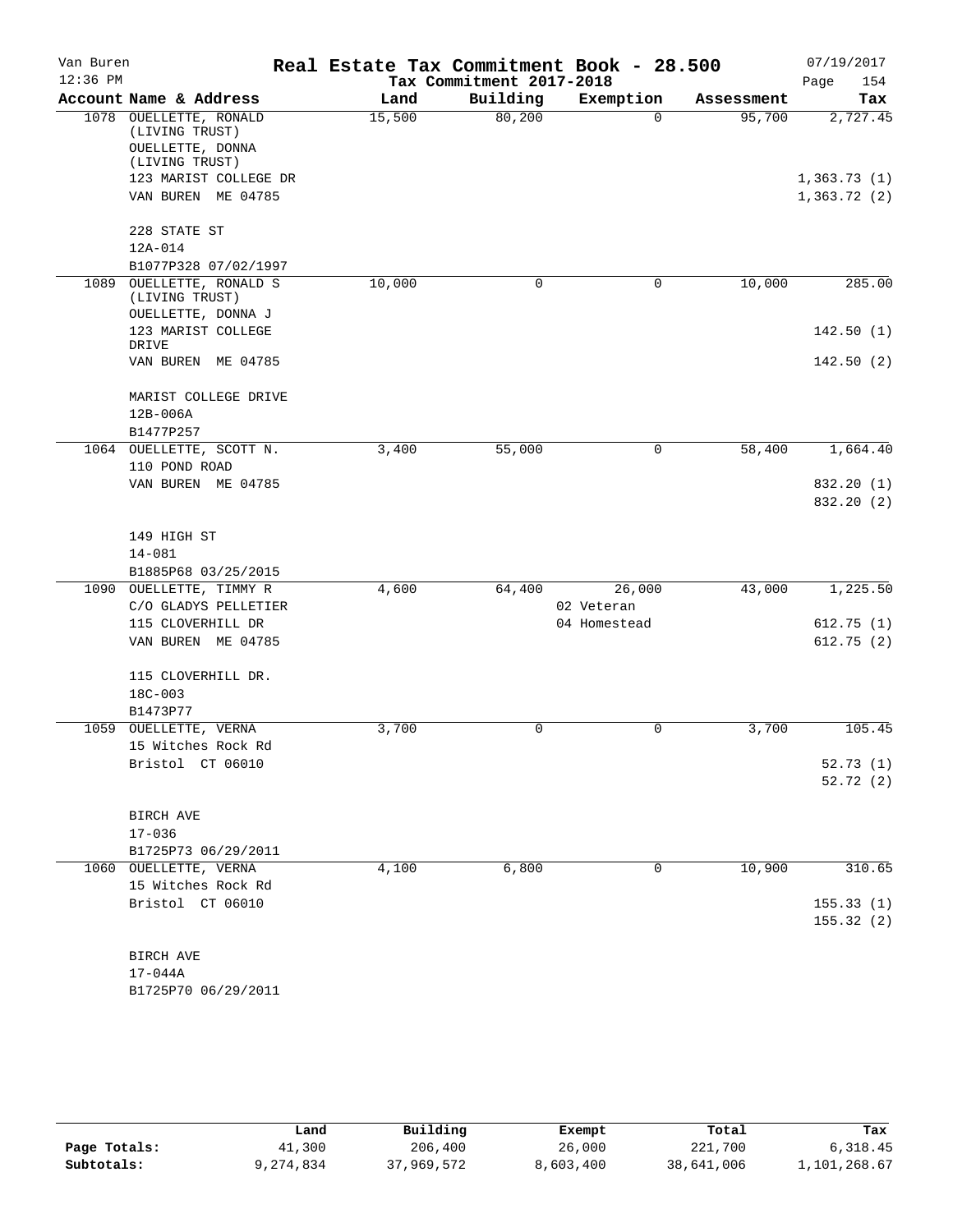| Van Buren                  |                          |                     | Real Estate Tax Commitment Book - 28.500 |                                      |           |                     |                       | 07/19/2017               |
|----------------------------|--------------------------|---------------------|------------------------------------------|--------------------------------------|-----------|---------------------|-----------------------|--------------------------|
| $12:36$ PM                 | Account Name & Address   |                     | Land                                     | Tax Commitment 2017-2018<br>Building |           |                     |                       | Page<br>155              |
|                            | 1085 OUELLETTE, VERNON R |                     | 6,900                                    | 93,700                               |           | Exemption<br>20,000 | Assessment<br>80,600  | Tax                      |
|                            | OUELLETTE, ELAINE B      |                     |                                          |                                      |           | 04 Homestead        |                       | 2,297.10                 |
|                            | 167 LYNNE ST             |                     |                                          |                                      |           |                     |                       |                          |
|                            |                          |                     |                                          |                                      |           |                     |                       | 1,148.55(1)              |
|                            | APT 101                  |                     |                                          |                                      |           |                     |                       | 1,148.55(2)              |
|                            | VAN BUREN ME 04785       |                     |                                          |                                      |           |                     |                       |                          |
|                            | 167 LYNNE ST             |                     |                                          |                                      |           |                     |                       |                          |
|                            | $19 - 061$               |                     |                                          |                                      |           |                     |                       |                          |
|                            | B503P115 05/17/1979      |                     |                                          |                                      |           |                     |                       |                          |
|                            | 213 OUELLETTE, WAYNE     |                     | 4,200                                    | 15,400                               |           | 19,600              | 0                     | 0.00                     |
|                            | 115 FULTON ST            |                     |                                          |                                      |           | 04 Homestead        |                       |                          |
|                            | VAN BUREN ME 04785       |                     |                                          |                                      |           |                     |                       |                          |
|                            | 115 FULTON ST            |                     |                                          |                                      |           |                     |                       |                          |
|                            | $20 - 004$               |                     |                                          |                                      |           |                     |                       |                          |
|                            | B1865P121 08/21/2014     |                     |                                          |                                      |           |                     |                       |                          |
|                            | 1086 OUELLETTE, WAYNE J  |                     | 5,700                                    | 37,300                               |           | 20,000              | 23,000                | 655.50                   |
|                            | OUELLETTE, LORNA L M     |                     |                                          |                                      |           | 04 Homestead        |                       |                          |
|                            | 186 CHAMPLAIN ST         |                     |                                          |                                      |           |                     |                       | 327.75(1)                |
|                            | VAN BUREN ME 04785       |                     |                                          |                                      |           |                     |                       | 327.75(2)                |
|                            |                          |                     |                                          |                                      |           |                     |                       |                          |
|                            | 186 CHAMPLAIN ST         |                     |                                          |                                      |           |                     |                       |                          |
|                            | $19 - 017$               |                     |                                          |                                      |           |                     |                       |                          |
|                            | 1098 PARADIS, BETTY J    |                     | 7,000                                    | 84,500                               |           | 20,000              | 71,500                | 2,037.75                 |
|                            | PO BOX 534               |                     |                                          |                                      |           | 04 Homestead        |                       |                          |
|                            | VAN BUREN ME 04785       |                     |                                          |                                      |           |                     |                       | 1,018.88(1)              |
|                            |                          |                     |                                          |                                      |           |                     |                       | 1,018.87(2)              |
|                            |                          |                     |                                          |                                      |           |                     |                       |                          |
|                            | 224 STATE ST             |                     |                                          |                                      |           |                     |                       |                          |
|                            | 12A-015                  |                     |                                          |                                      |           |                     |                       |                          |
|                            | B1632P266 03/17/2009     |                     |                                          |                                      |           |                     |                       |                          |
|                            | 1549 PARADIS, JAMES      |                     | 1,500                                    | 0                                    |           | 0                   | 1,500                 | 42.75                    |
|                            | P.O. BOX 1045            |                     |                                          |                                      |           |                     |                       |                          |
|                            | JACKSON SC 29831         |                     |                                          |                                      |           |                     |                       | 21.38(1)                 |
|                            |                          |                     |                                          |                                      |           |                     |                       | 21.37(2)                 |
|                            | TRUMAN STREET            |                     |                                          |                                      |           |                     |                       |                          |
|                            | 12A-043A                 |                     |                                          |                                      |           |                     |                       |                          |
|                            | B1616P294 09/16/2008     |                     |                                          |                                      |           |                     |                       |                          |
|                            | 1093 PARADIS, JAMES C    |                     | 23,500                                   | 0                                    |           | $\mathbf 0$         | 23,500                | 669.75                   |
|                            | P O BOX 1045             |                     |                                          |                                      |           |                     |                       |                          |
|                            | JACKSON SC 29831         |                     |                                          |                                      |           |                     |                       | 334.88 (1)               |
|                            |                          |                     |                                          |                                      |           |                     |                       | 334.87(2)                |
|                            |                          |                     |                                          |                                      |           |                     |                       |                          |
|                            | OFF MAIN ST              |                     |                                          |                                      |           |                     |                       |                          |
|                            | $03 - 013$               |                     |                                          |                                      |           |                     |                       |                          |
|                            | B687P13                  |                     |                                          |                                      |           |                     |                       |                          |
|                            | 1094 PARADIS, NEIL R     |                     | 14,000                                   | 42,000                               |           | 20,000              | 36,000                | 1,026.00                 |
|                            | PARADIS, ALLISON A       |                     |                                          |                                      |           | 04 Homestead        |                       |                          |
|                            | PO BOX 582               |                     |                                          |                                      |           |                     |                       | 513.00(1)                |
|                            | VAN BUREN ME 04785       |                     |                                          |                                      |           |                     |                       | 513.00(2)                |
|                            |                          |                     |                                          |                                      |           |                     |                       |                          |
|                            | 228 MARQUIS RD           |                     |                                          |                                      |           |                     |                       |                          |
|                            | $02 - 006B$              |                     |                                          |                                      |           |                     |                       |                          |
|                            | B1184P27 09/02/1999      |                     |                                          |                                      |           |                     |                       |                          |
|                            |                          |                     |                                          |                                      |           |                     |                       |                          |
|                            |                          |                     |                                          |                                      |           |                     |                       |                          |
|                            |                          | Land                | Building                                 |                                      |           | Exempt              | Total                 | Tax                      |
| Page Totals:<br>Subtotals: |                          | 62,800<br>9,337,634 | 272,900<br>38, 242, 472                  |                                      | 8,703,000 | 99,600              | 236,100<br>38,877,106 | 6,728.85<br>1,107,997.52 |
|                            |                          |                     |                                          |                                      |           |                     |                       |                          |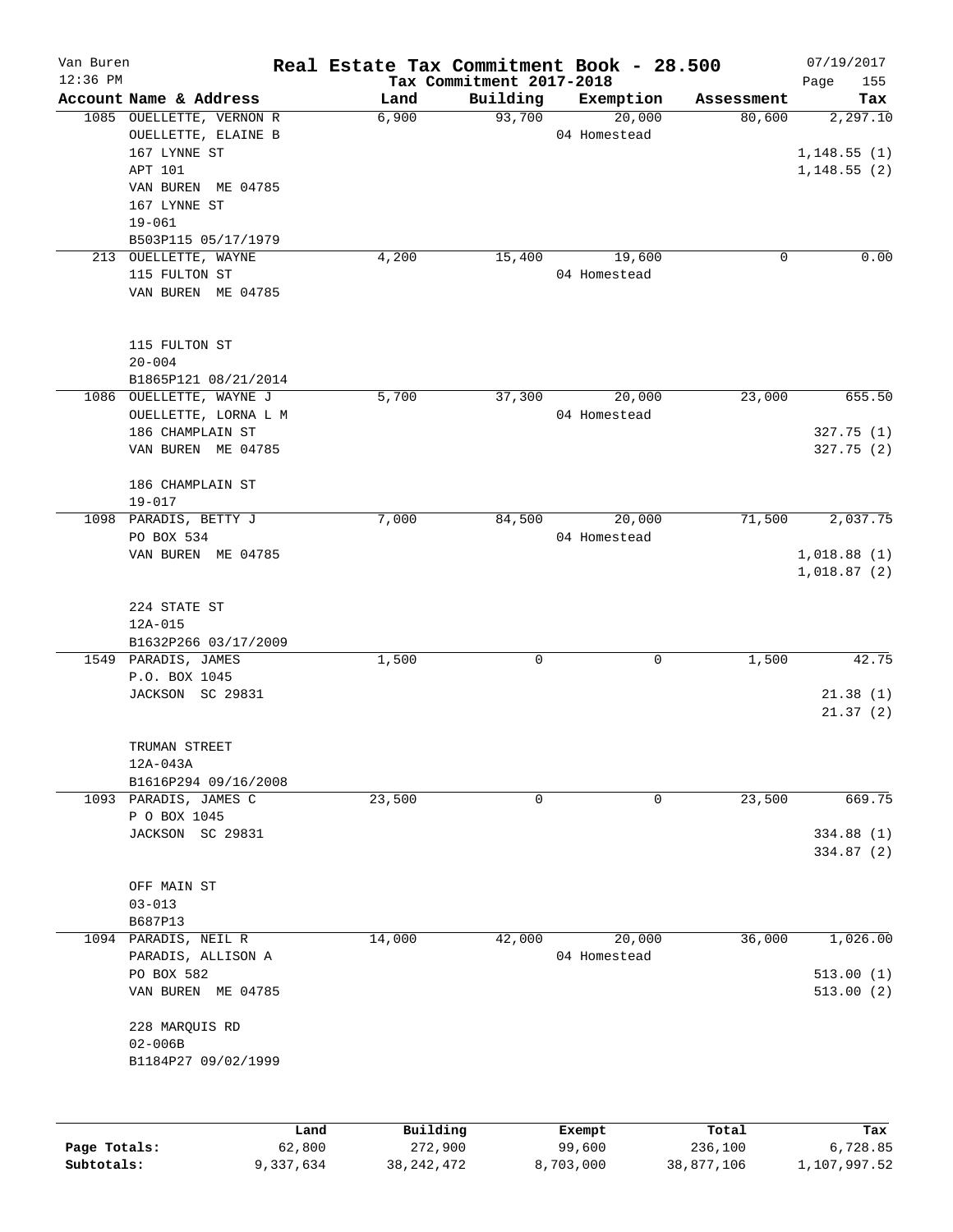| Van Buren    |                                  |        |          |                                      | Real Estate Tax Commitment Book - 28.500 |            | 07/19/2017             |
|--------------|----------------------------------|--------|----------|--------------------------------------|------------------------------------------|------------|------------------------|
| $12:36$ PM   | Account Name & Address           |        | Land     | Tax Commitment 2017-2018<br>Building | Exemption                                | Assessment | 156<br>Page<br>Tax     |
|              | 1100 PARENT, BRIAN J             |        | 2,900    | 0                                    | $\Omega$                                 | 2,900      | 82.65                  |
|              | PARENT, RHONDA M                 |        |          |                                      |                                          |            |                        |
|              | 118 WRIGHT ST                    |        |          |                                      |                                          |            | 41.33(1)               |
|              | VAN BUREN ME 04785               |        |          |                                      |                                          |            | 41.32 (2)              |
|              |                                  |        |          |                                      |                                          |            |                        |
|              | OFF WRIGHT ST                    |        |          |                                      |                                          |            |                        |
|              | $21 - 019A$                      |        |          |                                      |                                          |            |                        |
|              | B1077P261                        |        |          |                                      |                                          |            |                        |
| 1099         | PARENT, BRIAN J                  |        | 5,300    | 64,000                               | 20,000                                   | 49,300     | 1,405.05               |
|              | PARENT, RHONDA M                 |        |          |                                      | 04 Homestead                             |            |                        |
|              | 118 WRIGHT ST                    |        |          |                                      |                                          |            | 702.53(1)              |
|              | VAN BUREN ME 04785               |        |          |                                      |                                          |            | 702.52(2)              |
|              | 118 WRIGHT ST                    |        |          |                                      |                                          |            |                        |
|              | $21 - 019$                       |        |          |                                      |                                          |            |                        |
|              | B771P262                         |        |          |                                      |                                          |            |                        |
|              | 1236 PARENT, DEVIN               |        | 3,200    | 28,000                               | 0                                        | 31,200     | 889.20                 |
|              | 105 GARFIELD AVE                 |        |          |                                      |                                          |            |                        |
|              | VAN BUREN ME 04785               |        |          |                                      |                                          |            | 444.60 (1)             |
|              |                                  |        |          |                                      |                                          |            | 444.60 (2)             |
|              |                                  |        |          |                                      |                                          |            |                        |
|              | 110 HILLSIDE ST                  |        |          |                                      |                                          |            |                        |
|              | $23 - 093$                       |        |          |                                      |                                          |            |                        |
|              | B1625P201 01/16/2009             |        |          |                                      |                                          |            |                        |
|              | 1102 PARENT, DONALD P            |        | 7,300    | 0                                    | 0                                        | 7,300      | 208.05                 |
|              | PARENT, KATHLEEN A               |        |          |                                      |                                          |            |                        |
|              | PO BOX 234                       |        |          |                                      |                                          |            | 104.03(1)              |
|              | VAN BUREN ME 04785               |        |          |                                      |                                          |            | 104.02(2)              |
|              | LAKE RD                          |        |          |                                      |                                          |            |                        |
|              | $05 - 010B$                      |        |          |                                      |                                          |            |                        |
|              | 1104 PARENT, GERALD O            |        | 13,200   | 70,300                               | 20,000                                   | 63,500     | 1,809.75               |
|              | 1046 MAIN ST                     |        |          |                                      | 04 Homestead                             |            |                        |
|              | VAN BUREN ME 04785               |        |          |                                      |                                          |            | 904.88(1)              |
|              |                                  |        |          |                                      |                                          |            | 904.87(2)              |
|              |                                  |        |          |                                      |                                          |            |                        |
|              | 1046 MAIN ST                     |        |          |                                      |                                          |            |                        |
|              | $10 - 018$                       |        |          |                                      |                                          |            |                        |
|              | B1368P22 08/27/2003              |        |          |                                      |                                          |            |                        |
|              | 1107 PARENT, GERARD H            |        | 11,500   | $\mathsf{O}$                         | 0                                        | 11,500     | 327.75                 |
|              | PARENT, BARBARA A<br>177 LAKE RD |        |          |                                      |                                          |            |                        |
|              | VAN BUREN ME 04785               |        |          |                                      |                                          |            | 163.88(1)<br>163.87(2) |
|              |                                  |        |          |                                      |                                          |            |                        |
|              | LAKE RD                          |        |          |                                      |                                          |            |                        |
|              | $05 - 004A$                      |        |          |                                      |                                          |            |                        |
|              | B752P265                         |        |          |                                      |                                          |            |                        |
|              | 1106 PARENT, GERARD H            |        | 8,300    | 29,000                               | 26,000                                   | 11,300     | 322.05                 |
|              | PARENT, BARBARA A                |        |          |                                      | 04 Homestead                             |            |                        |
|              | 177 LAKE RD                      |        |          |                                      | 02 Veteran                               |            | 161.03(1)              |
|              | VAN BUREN ME 04785               |        |          |                                      |                                          |            | 161.02(2)              |
|              |                                  |        |          |                                      |                                          |            |                        |
|              | 177 LAKE RD                      |        |          |                                      |                                          |            |                        |
|              | $02 - 018$                       |        |          |                                      |                                          |            |                        |
|              | B383P110 01/17/1971              |        |          |                                      |                                          |            |                        |
|              |                                  |        |          |                                      |                                          |            |                        |
|              |                                  | Land   | Building |                                      | Exempt                                   | Total      | Tax                    |
| Page Totals: |                                  | 51,700 | 191,300  |                                      | 66,000                                   | 177,000    | 5,044.50               |

**Subtotals:** 9,389,334 38,433,772 8,769,000 39,054,106 1,113,042.02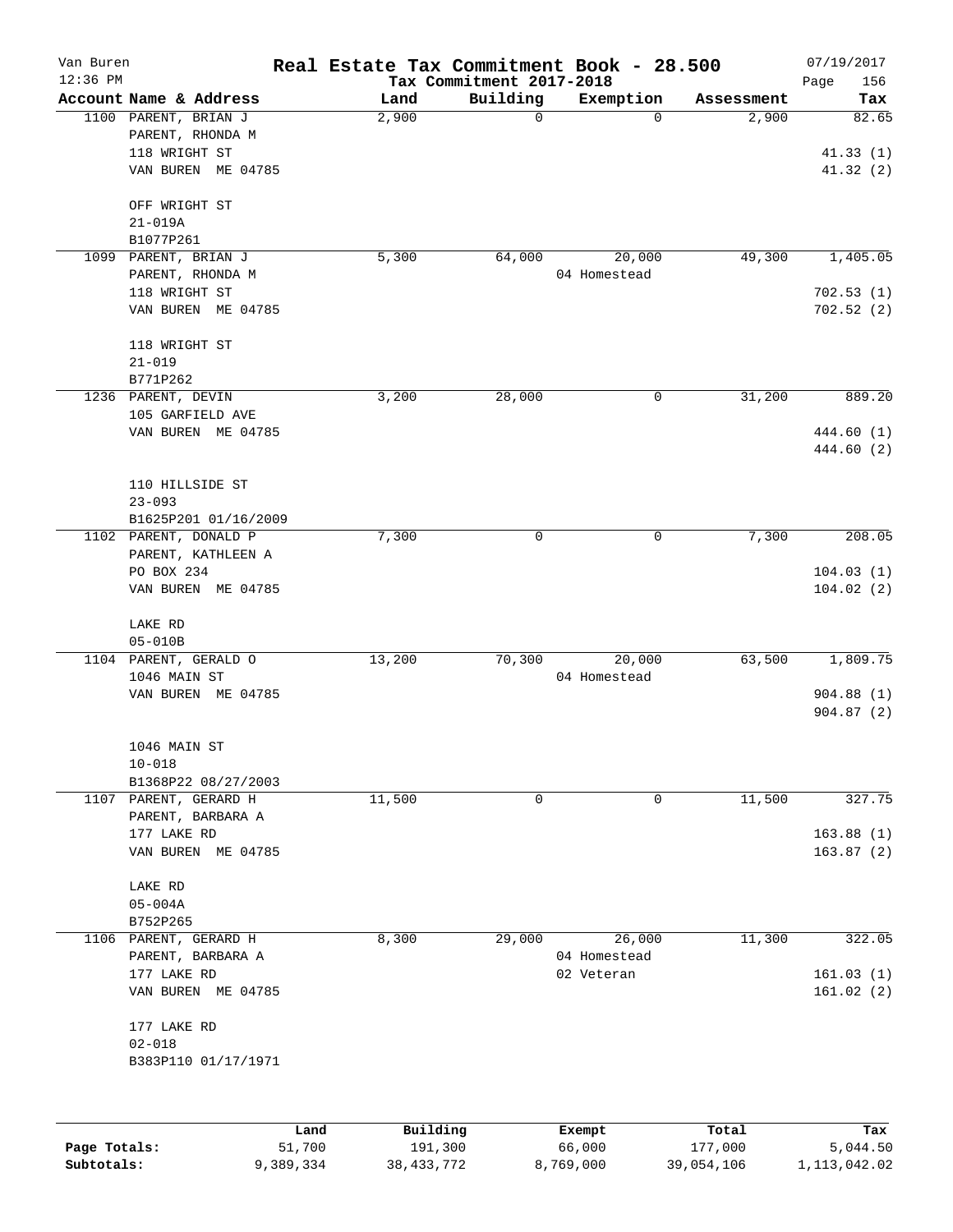| Van Buren    |                        | Real Estate Tax Commitment Book - 28.500 |                                      |           |              |            | 07/19/2017         |
|--------------|------------------------|------------------------------------------|--------------------------------------|-----------|--------------|------------|--------------------|
| $12:36$ PM   | Account Name & Address | Land                                     | Tax Commitment 2017-2018<br>Building |           | Exemption    | Assessment | Page<br>157<br>Tax |
|              | 1105 PARENT, GERARD H  | 9,800                                    |                                      | 0         | 0            | 9,800      | 279.30             |
|              | PARENT, BARBARA A      |                                          |                                      |           |              |            |                    |
|              | 177 LAKE RD            |                                          |                                      |           |              |            | 139.65(1)          |
|              | VAN BUREN ME 04785     |                                          |                                      |           |              |            | 139.65(2)          |
|              | LAKE RD                |                                          |                                      |           |              |            |                    |
|              | $05 - 011C$            |                                          |                                      |           |              |            |                    |
|              | B462P159               |                                          |                                      |           |              |            |                    |
|              | 1108 PARENT, JOHN F    | 4,600                                    |                                      | 39,600    | 20,000       | 24,200     | 689.70             |
|              | PARENT, MURIEL A       |                                          |                                      |           | 04 Homestead |            |                    |
|              | 173 LYNNE ST           |                                          |                                      |           |              |            | 344.85(1)          |
|              | VAN BUREN ME 04785     |                                          |                                      |           |              |            | 344.85 (2)         |
|              | 173 LYNNE ST           |                                          |                                      |           |              |            |                    |
|              | $19 - 065$             |                                          |                                      |           |              |            |                    |
|              | B807P170               |                                          |                                      |           |              |            |                    |
|              | 1111 PARENT, NORMAN    | 17,400                                   |                                      | 0         | 0            | 17,400     | 495.90             |
|              | PARENT, JENNIFER       |                                          |                                      |           |              |            |                    |
|              | 249 LAKE RD            |                                          |                                      |           |              |            | 247.95 (1)         |
|              | VAN BUREN ME 04785     |                                          |                                      |           |              |            | 247.95 (2)         |
|              | LAKE RD                |                                          |                                      |           |              |            |                    |
|              | $05 - 010A$            |                                          |                                      |           |              |            |                    |
|              | B540P12                |                                          |                                      |           |              |            |                    |
|              | 1121 PARENT, NORMAN    | 5,900                                    |                                      | 0         | 0            | 5,900      | 168.15             |
|              | PARENT, JENNIFER       |                                          |                                      |           |              |            |                    |
|              | 249 LAKE ROAD          |                                          |                                      |           |              |            | 84.08 (1)          |
|              | VAN BUREN ME 04785     |                                          |                                      |           |              |            | 84.07 (2)          |
|              | MARQUIS RD             |                                          |                                      |           |              |            |                    |
|              | $02 - 021$             |                                          |                                      |           |              |            |                    |
|              | B1450P294              |                                          |                                      |           |              |            |                    |
|              | 1112 PARENT, NORMAN    | 22,200                                   |                                      | 88,000    | 20,000       | 90,200     | 2,570.70           |
|              | PARENT, JENNIFER       |                                          |                                      |           | 04 Homestead |            |                    |
|              | 249 LAKE RD            |                                          |                                      |           |              |            | 1, 285.35(1)       |
|              | VAN BUREN ME 04785     |                                          |                                      |           |              |            | 1, 285.35(2)       |
|              | 249 LAKE RD            |                                          |                                      |           |              |            |                    |
|              | $05 - 011$             |                                          |                                      |           |              |            |                    |
|              | B462P161               |                                          |                                      |           |              |            |                    |
|              | 439 PARENT, NORMAN     | 14,000                                   |                                      | 0         | 0            | 14,000     | 399.00             |
|              | PARENT, JENNIFER       |                                          |                                      |           |              |            |                    |
|              | 249 LAKE RD            |                                          |                                      |           |              |            | 199.50(1)          |
|              | VAN BUREN ME 04785     |                                          |                                      |           |              |            | 199.50(2)          |
|              | RR 1                   |                                          |                                      |           |              |            |                    |
|              | $09 - 005$             |                                          |                                      |           |              |            |                    |
|              | B1543P250 05/04/2007   |                                          |                                      |           |              |            |                    |
|              | 721 PARENT, NORMAN J   | 8,100                                    |                                      | 2,800     | 0            | 10,900     | 310.65             |
|              | PARENT, JENNIFER M     |                                          |                                      |           |              |            |                    |
|              | 249 LAKE ROAD          |                                          |                                      |           |              |            | 155.33(1)          |
|              | VAN BUREN ME 04785     |                                          |                                      |           |              |            | 155.32(2)          |
|              | 198 CASTONGUAY RD      |                                          |                                      |           |              |            |                    |
|              | $02 - 033A$            |                                          |                                      |           |              |            |                    |
|              | B1622P176 12/15/2008   |                                          |                                      |           |              |            |                    |
|              |                        |                                          |                                      |           |              |            |                    |
|              |                        | Land                                     | Building                             |           | Exempt       | Total      | Tax                |
| Page Totals: |                        | 82,000                                   | 130,400                              |           | 40,000       | 172,400    | 4,913.40           |
| Subtotals:   | 9,471,334              |                                          | 38,564,172                           | 8,809,000 |              | 39,226,506 | 1,117,955.42       |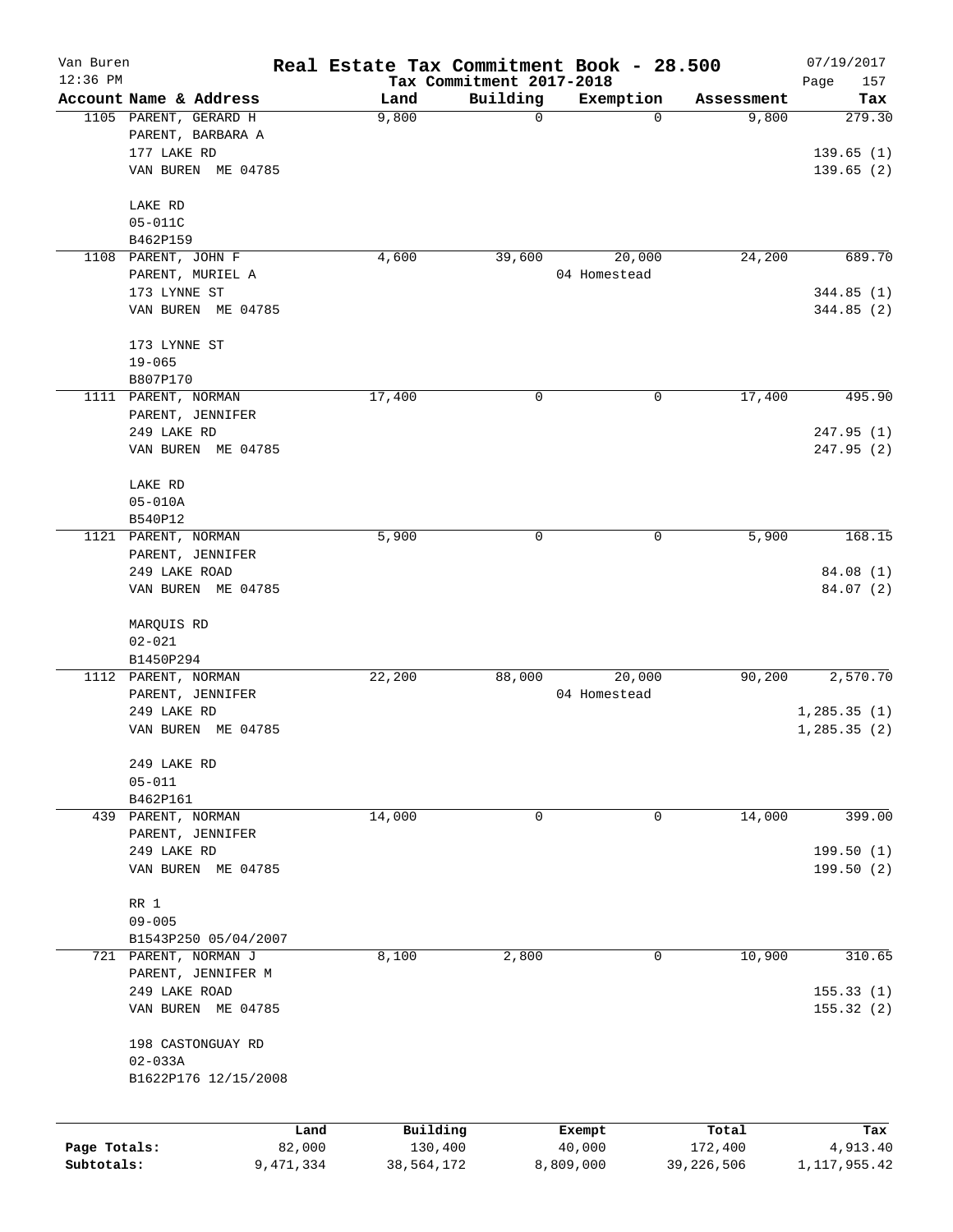| Van Buren    |                                        |           | Real Estate Tax Commitment Book - 28.500 |                                      |                |                      | 07/19/2017           |
|--------------|----------------------------------------|-----------|------------------------------------------|--------------------------------------|----------------|----------------------|----------------------|
| $12:36$ PM   | Account Name & Address                 |           | Land                                     | Tax Commitment 2017-2018<br>Building |                |                      | Page<br>158          |
|              | 720 PARENT, NORMAN J                   |           | 13,700                                   | $\mathbf 0$                          | Exemption<br>0 | Assessment<br>13,700 | Tax<br>390.45        |
|              | PARENT, JENNIFER M                     |           | 30.00<br>Acres                           |                                      |                |                      |                      |
|              | 249 LAKE ROAD                          |           |                                          |                                      |                |                      | 195.23(1)            |
|              | VAN BUREN ME 04785                     |           |                                          |                                      |                |                      | 195.22(2)            |
|              |                                        |           |                                          |                                      |                |                      |                      |
|              | CASTONGUAY RD                          |           |                                          |                                      |                |                      |                      |
|              | $02 - 035$                             |           |                                          |                                      |                |                      |                      |
|              | B1622P176 12/12/2008                   |           |                                          |                                      |                |                      |                      |
|              | 1561 PARENT, NORMAN J                  |           | 15,400                                   | 0                                    | 0              | 15,400               | 438.90               |
|              | PARENT, JENNIFER M                     |           |                                          |                                      |                |                      |                      |
|              | 249 LAKE ROAD                          |           |                                          |                                      |                |                      | 219.45(1)            |
|              | VAN BUREN ME 04785                     |           |                                          |                                      |                |                      | 219.45(2)            |
|              | OFF ALEXANDER ROAD                     |           |                                          |                                      |                |                      |                      |
|              | $08 - 047B$                            |           |                                          |                                      |                |                      |                      |
|              | B1771P329 07/12/2012                   |           |                                          |                                      |                |                      |                      |
|              | 321 PARENT, NORMAN J.                  |           | 5,100                                    | 5,500                                | 0              | 10,600               | 302.10               |
|              | PARENT, JENNIFER M.                    |           |                                          |                                      |                |                      |                      |
|              | 249 LAKE RD.                           |           |                                          |                                      |                |                      | 151.05(1)            |
|              | VAN BUREN ME 04785                     |           |                                          |                                      |                |                      | 151.05(2)            |
|              |                                        |           |                                          |                                      |                |                      |                      |
|              | RR 1 (OLD HOUSE)                       |           |                                          |                                      |                |                      |                      |
|              | $08 - 048$                             |           |                                          |                                      |                |                      |                      |
|              | B1971P312 04/18/2017                   |           |                                          |                                      |                |                      |                      |
|              | 1113 PARENT, PHILIP J                  |           | 4,000                                    | 0                                    | 0              | 4,000                | 114.00               |
|              | C/O PHILIP J PARENT                    |           |                                          |                                      |                |                      |                      |
|              | 127 CHAMPLAIN ST<br>VAN BUREN ME 04785 |           |                                          |                                      |                |                      | 57.00(1)<br>57.00(2) |
|              |                                        |           |                                          |                                      |                |                      |                      |
|              | 127 CHAMPLAIN ST                       |           |                                          |                                      |                |                      |                      |
|              | $20 - 039$                             |           |                                          |                                      |                |                      |                      |
|              | B718P205 05/27/1987                    |           |                                          |                                      |                |                      |                      |
|              | 1114 PARENT, PHILIP P                  |           | 800                                      | 0                                    | 0              | 800                  | 22.80                |
|              | PARENT, MARGUERITE                     |           |                                          |                                      |                |                      |                      |
|              | PO BOX 9                               |           |                                          |                                      |                |                      | 11.40(1)             |
|              | VAN BUREN<br>ME 04785                  |           |                                          |                                      |                |                      | 11.40(2)             |
|              | ST. FRANCIS STREET                     |           |                                          |                                      |                |                      |                      |
|              | $13 - 025A$                            |           |                                          |                                      |                |                      |                      |
|              | B446P81                                |           |                                          |                                      |                |                      |                      |
|              | 1115 PARENT, PHILIP P.                 |           | 4,800                                    | 91,100                               | 20,000         | 75,900               | 2,163.15             |
|              | OLSON, LOUISE A. PARENT                |           |                                          |                                      | 04 Homestead   |                      |                      |
|              | P O BOX 9                              |           |                                          |                                      |                |                      | 1,081.58(1)          |
|              | VAN BUREN ME 04785                     |           |                                          |                                      |                |                      | 1,081.57(2)          |
|              |                                        |           |                                          |                                      |                |                      |                      |
|              | 107 ST FRANCIS ST<br>$13 - 028$        |           |                                          |                                      |                |                      |                      |
|              | B1891P329 05/18/2015                   |           |                                          |                                      |                |                      |                      |
|              | 1116 PARENT, PHILIP P.                 |           | 12,300                                   | 38,900                               | 0              | 51,200               | 1,459.20             |
|              | OLSON, LOUISE A. PARENT                |           |                                          |                                      |                |                      |                      |
|              | P O BOX 9                              |           |                                          |                                      |                |                      | 729.60(1)            |
|              | VAN BUREN ME 04785                     |           |                                          |                                      |                |                      | 729.60(2)            |
|              |                                        |           |                                          |                                      |                |                      |                      |
|              | 64 MAIN ST                             |           |                                          |                                      |                |                      |                      |
|              | $15 - 098A$                            |           |                                          |                                      |                |                      |                      |
|              | B1891P327 05/18/2015                   |           |                                          |                                      |                |                      |                      |
|              |                                        |           |                                          |                                      |                |                      |                      |
|              |                                        | Land      | Building                                 |                                      | Exempt         | Total                | Tax                  |
| Page Totals: |                                        | 56,100    | 135,500                                  |                                      | 20,000         | 171,600              | 4,890.60             |
| Subtotals:   |                                        | 9,527,434 | 38,699,672                               |                                      | 8,829,000      | 39, 398, 106         | 1,122,846.02         |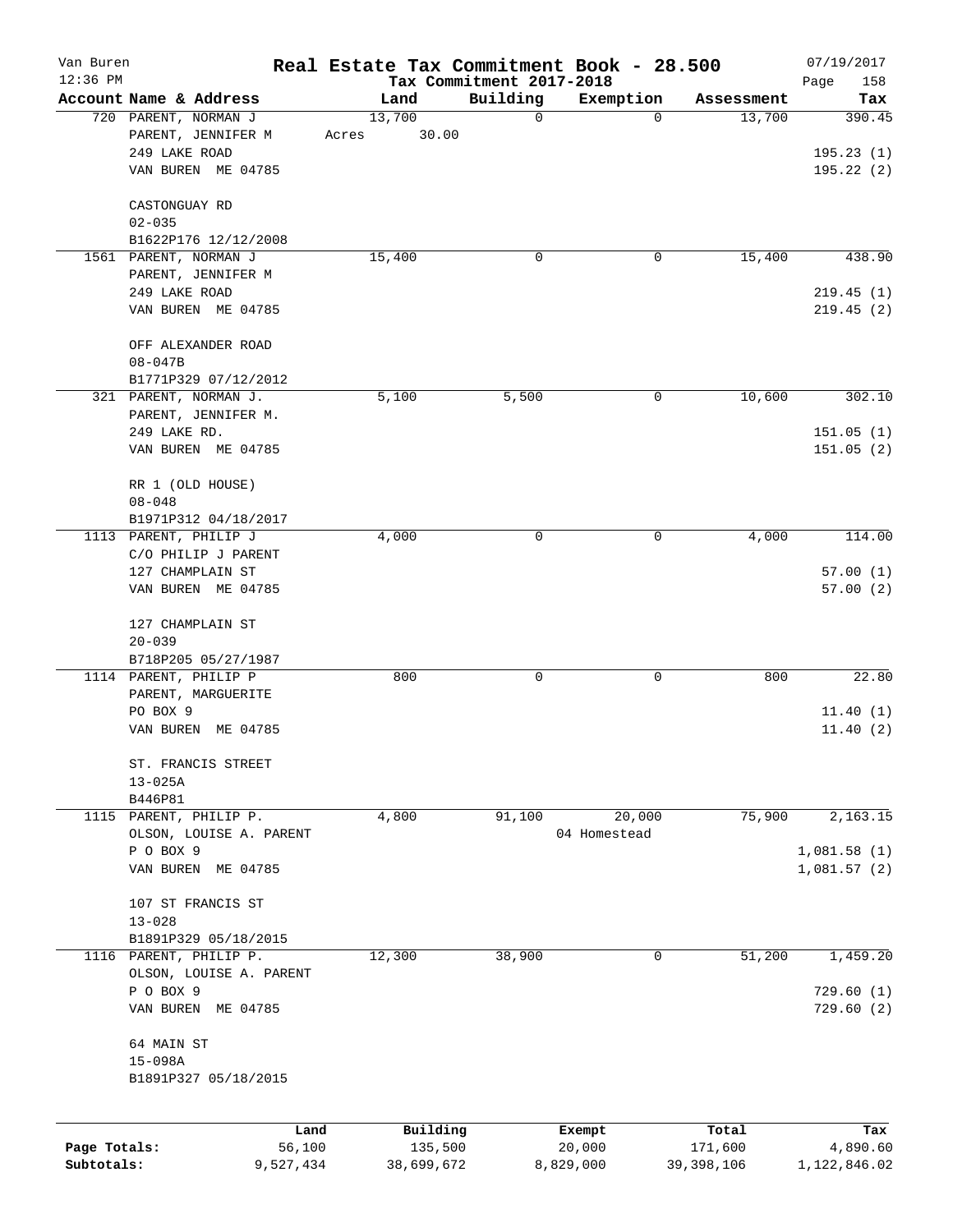| Van Buren    |                                                         | Real Estate Tax Commitment Book - 28.500 |                                      |                  |                  | 07/19/2017         |
|--------------|---------------------------------------------------------|------------------------------------------|--------------------------------------|------------------|------------------|--------------------|
| $12:36$ PM   | Account Name & Address                                  | Land                                     | Tax Commitment 2017-2018<br>Building | Exemption        | Assessment       | Page<br>159<br>Tax |
|              | 1109 PARENT, PHILIP P.<br>OLSON, LOUISE A. PARENT       | 15,300                                   | 42,700                               | 0                | 58,000           | 1,653.00           |
|              | P O BOX 9                                               |                                          |                                      |                  |                  | 826.50(1)          |
|              | VAN BUREN ME 04785                                      |                                          |                                      |                  |                  | 826.50(2)          |
|              | 33 MAIN ST                                              |                                          |                                      |                  |                  |                    |
|              | $15 - 002$<br>B1891P325 05/18/2015 B1891P323 05/18/2015 |                                          |                                      |                  |                  |                    |
|              | 1118 PARENT, RICHARD                                    | 3,800                                    | 39,400                               | 20,000           | 23,200           | 661.20             |
|              | PARENT, TAMMY                                           |                                          |                                      | 04 Homestead     |                  |                    |
|              | P O BOX 274                                             |                                          |                                      |                  |                  | 330.60(1)          |
|              | VAN BUREN ME 04785                                      |                                          |                                      |                  |                  | 330.60(2)          |
|              | 119 TYLER ST                                            |                                          |                                      |                  |                  |                    |
|              | $18 - 105$<br>B833P142                                  |                                          |                                      |                  |                  |                    |
|              | 1149 PARENT, RICHARD                                    | 3,600                                    | 16,600                               | 0                | 20,200           | 575.70             |
|              | PARENT, TAMMY                                           |                                          |                                      |                  |                  |                    |
|              | PO BOX 274                                              |                                          |                                      |                  |                  | 287.85(1)          |
|              | VAN BUREN ME 04785                                      |                                          |                                      |                  |                  | 287.85(2)          |
|              | 120 TYLER ST                                            |                                          |                                      |                  |                  |                    |
|              | $18 - 128$                                              |                                          |                                      |                  |                  |                    |
|              | B1637P173 05/08/2009                                    |                                          |                                      |                  |                  |                    |
|              | 1231 PARENT, RICHARD<br>PARENT, TAMMY                   | 8,700                                    | 27,700                               | 0                | 36,400           | 1,037.40           |
|              | PO BOX 274                                              |                                          |                                      |                  |                  | 518.70(1)          |
|              | VAN BUREN ME 04785                                      |                                          |                                      |                  |                  | 518.70(2)          |
|              | 115 TYLER ST                                            |                                          |                                      |                  |                  |                    |
|              | $18 - 104$                                              |                                          |                                      |                  |                  |                    |
|              | B1963P317 01/30/2017                                    |                                          |                                      |                  |                  |                    |
|              | 244 PARENT, STEPHEN                                     | 4,200                                    | 29,500                               | 0                | 33,700           | 960.45             |
|              | PARENT, SHERYL                                          |                                          |                                      |                  |                  |                    |
|              | 104 VIOLETTE ST                                         |                                          |                                      |                  |                  | 480.23 (1)         |
|              | VAN BUREN ME 04785                                      |                                          |                                      |                  |                  | 480.22 (2)         |
|              | 336 MAIN ST                                             |                                          |                                      |                  |                  |                    |
|              | $20 - 067$                                              |                                          |                                      |                  |                  |                    |
| 1120         | B1703P87 11/23/2010<br>PARENT, STEPHEN P J              | 4,600                                    | 41,800                               | 20,000           | 26,400           | 752.40             |
|              | PARENT, CHERYL A                                        |                                          |                                      | 04 Homestead     |                  |                    |
|              | 344 MAIN ST                                             |                                          |                                      |                  |                  | 376.20(1)          |
|              | VAN BUREN ME 04785                                      |                                          |                                      |                  |                  | 376.20 (2)         |
|              | 344 MAIN ST                                             |                                          |                                      |                  |                  |                    |
|              | $20 - 065$                                              |                                          |                                      |                  |                  |                    |
|              | B712P177                                                |                                          |                                      |                  |                  |                    |
| 1123         | PARKER, PAULINE                                         | 2,800                                    | 20,300                               | 20,000           | 3,100            | 88.35              |
|              | 396 MAIN ST<br>VAN BUREN ME 04785                       |                                          |                                      | 04 Homestead     |                  | 44.18 (1)          |
|              |                                                         |                                          |                                      |                  |                  | 44.17 (2)          |
|              | 396 MAIN ST                                             |                                          |                                      |                  |                  |                    |
|              | $21 - 038$                                              |                                          |                                      |                  |                  |                    |
|              | B1006P253                                               |                                          |                                      |                  |                  |                    |
|              |                                                         |                                          |                                      |                  |                  |                    |
| Page Totals: | Land<br>43,000                                          | Building<br>218,000                      |                                      | Exempt<br>60,000 | Total<br>201,000 | Tax<br>5,728.50    |
| Subtotals:   | 9,570,434                                               | 38,917,672                               |                                      | 8,889,000        | 39,599,106       | 1,128,574.52       |
|              |                                                         |                                          |                                      |                  |                  |                    |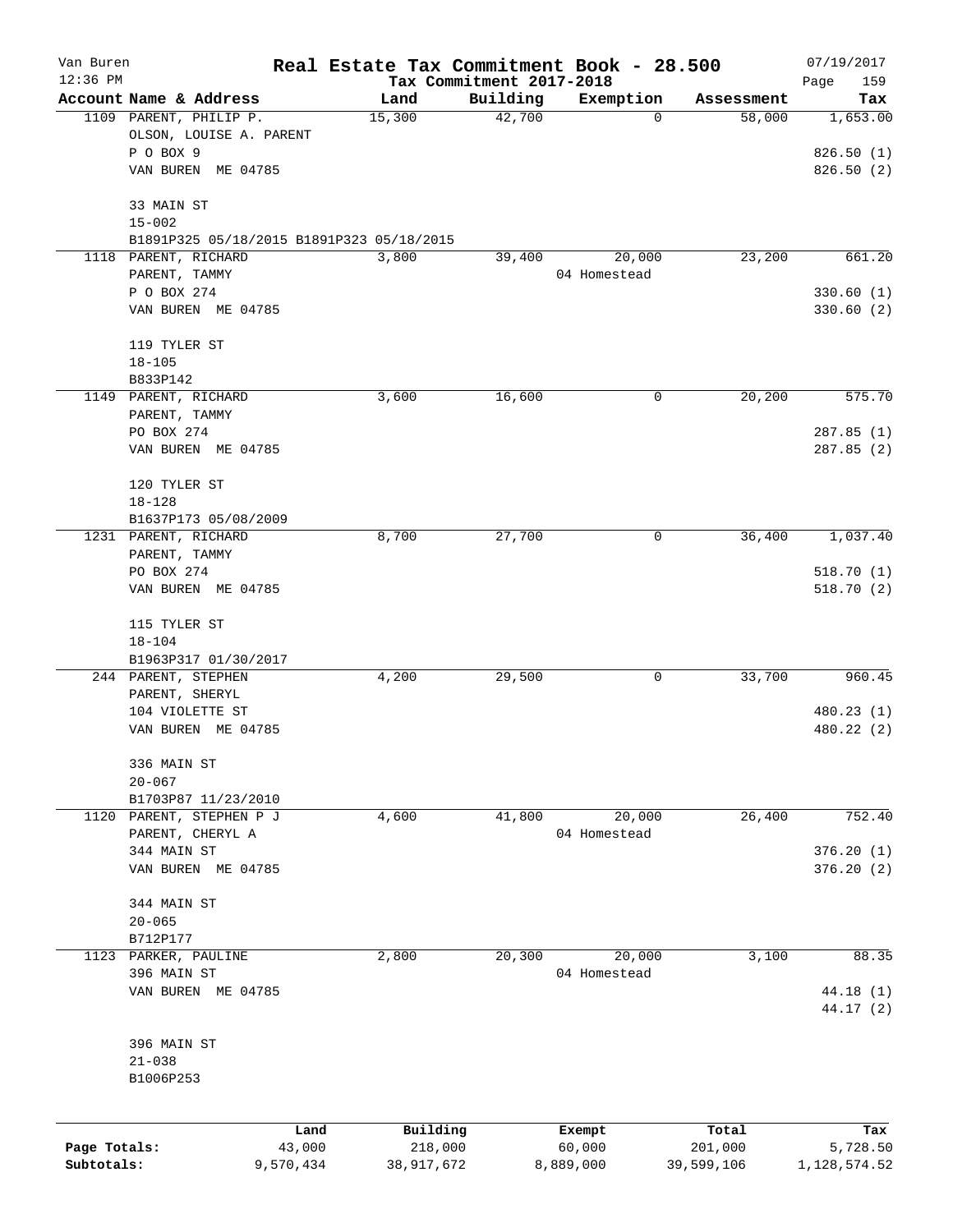| Van Buren    |                          |           | Real Estate Tax Commitment Book - 28.500 |                                      |              |            | 07/19/2017         |
|--------------|--------------------------|-----------|------------------------------------------|--------------------------------------|--------------|------------|--------------------|
| $12:36$ PM   | Account Name & Address   |           | Land                                     | Tax Commitment 2017-2018<br>Building | Exemption    | Assessment | Page<br>160<br>Tax |
|              | 1304 PARKER, WALTER S JR |           | 4,400                                    | 65,600                               | $\mathbf 0$  | 70,000     | 1,995.00           |
|              | PARKER, JOANNE S         |           |                                          |                                      |              |            |                    |
|              | 104 FOURTH AVENUE        |           |                                          |                                      |              |            | 997.50 (1)         |
|              | MADAWASKA ME 04756       |           |                                          |                                      |              |            | 997.50 (2)         |
|              | 184 LYNNE ST             |           |                                          |                                      |              |            |                    |
|              | $19 - 070$               |           |                                          |                                      |              |            |                    |
|              | B1794P204 01/04/2013     |           |                                          |                                      |              |            |                    |
|              | 1315 PARKER, WALTER S JR |           | 1,100                                    | 0                                    | 0            | 1,100      | 31.35              |
|              | PARKER, JOANNE S         |           |                                          |                                      |              |            |                    |
|              | 184 LYNNE ST             |           |                                          |                                      |              |            | 15.68(1)           |
|              | VAN BUREN ME 04785       |           |                                          |                                      |              |            | 15.67(2)           |
|              | PATRICIA STREET          |           |                                          |                                      |              |            |                    |
|              | $19 - 097$               |           |                                          |                                      |              |            |                    |
|              | B1794P204 01/04/2013     |           |                                          |                                      |              |            |                    |
|              | 1124 PARSONS, JEANNETTE  |           | 3,400                                    | 54,700                               | 20,000       | 38,100     | 1,085.85           |
|              | 115 COTE ST              |           |                                          |                                      | 04 Homestead |            |                    |
|              | VAN BUREN ME 04785       |           |                                          |                                      |              |            | 542.93 (1)         |
|              |                          |           |                                          |                                      |              |            | 542.92(2)          |
|              | 115 COTE ST              |           |                                          |                                      |              |            |                    |
|              | $18 - 114$               |           |                                          |                                      |              |            |                    |
|              | B680P170                 |           |                                          |                                      |              |            |                    |
|              | 1243 PATE, TERRY         |           | 7,200                                    | 5,200                                | 0            | 12,400     | 353.40             |
|              | 3130 PHEASANT RUN        |           |                                          |                                      |              |            |                    |
|              | HUMBLE TX 77396          |           |                                          |                                      |              |            | 176.70(1)          |
|              |                          |           |                                          |                                      |              |            | 176.70(2)          |
|              |                          |           |                                          |                                      |              |            |                    |
|              | 209 LAKE RD              |           |                                          |                                      |              |            |                    |
|              | $02 - 016B$              |           |                                          |                                      |              |            |                    |
|              | B1659P201 10/29/2009     |           |                                          |                                      |              |            |                    |
|              | 1125 PAUL, CHARLES S     |           | 4,600                                    | 75,500                               | 20,000       | 60,100     | 1,712.85           |
|              | 104 POPLAR ST            |           |                                          |                                      | 04 Homestead |            |                    |
|              | VAN BUREN ME 04785       |           |                                          |                                      |              |            | 856.43 (1)         |
|              |                          |           |                                          |                                      |              |            | 856.42 (2)         |
|              | 104 POPLAR ST            |           |                                          |                                      |              |            |                    |
|              | $16 - 040$               |           |                                          |                                      |              |            |                    |
|              | B1558P14                 |           |                                          |                                      |              |            |                    |
|              | 1126 PAYNE, ESQUAREE     |           | 14,600                                   | 9,200                                | 20,000       | 3,800      | 108.30             |
|              | P O BOX 294              |           |                                          |                                      | 04 Homestead |            |                    |
|              | VAN BUREN ME 04785       |           |                                          |                                      |              |            | 54.15(1)           |
|              |                          |           |                                          |                                      |              |            | 54.15(2)           |
|              | 144 ESQUAREE RD          |           |                                          |                                      |              |            |                    |
|              | $09 - 037$               |           |                                          |                                      |              |            |                    |
|              | B534P41                  |           |                                          |                                      |              |            |                    |
| 1127         | PELLENZ, NICOLE M        |           | 5,000                                    | 11,900                               | 0            | 16,900     | 481.65             |
|              | PELLENZ, JASON P         |           |                                          |                                      |              |            |                    |
|              | 6 WOODLAND RD            |           |                                          |                                      |              |            | 240.83 (1)         |
|              | SCARBOROUGH ME 04074     |           |                                          |                                      |              |            | 240.82 (2)         |
|              | 120 ADAMS ST             |           |                                          |                                      |              |            |                    |
|              | $18 - 031$               |           |                                          |                                      |              |            |                    |
|              | B1517P153                |           |                                          |                                      |              |            |                    |
|              |                          |           |                                          |                                      |              |            |                    |
|              |                          | Land      | Building                                 |                                      | Exempt       | Total      | Tax                |
| Page Totals: |                          | 40,300    | 222,100                                  |                                      | 60,000       | 202,400    | 5,768.40           |
| Subtotals:   |                          | 9,610,734 | 39, 139, 772                             |                                      | 8,949,000    | 39,801,506 | 1,134,342.92       |
|              |                          |           |                                          |                                      |              |            |                    |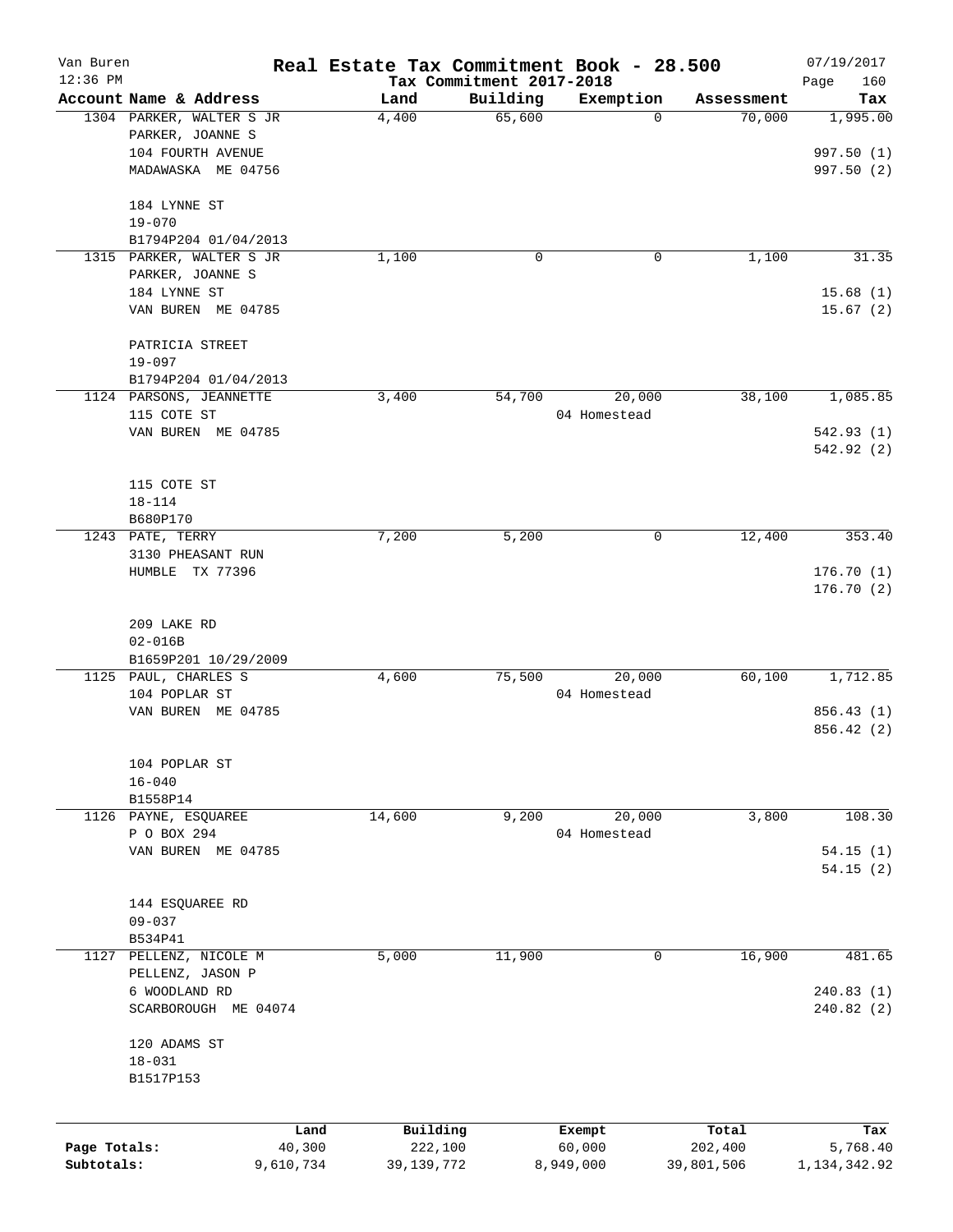| Van Buren<br>$12:36$ PM |                                                  |           | Real Estate Tax Commitment Book - 28.500 | Tax Commitment 2017-2018 |                        |            | 07/19/2017<br>161<br>Page |
|-------------------------|--------------------------------------------------|-----------|------------------------------------------|--------------------------|------------------------|------------|---------------------------|
|                         | Account Name & Address                           |           | Land                                     | Building                 | Exemption              | Assessment | Tax                       |
|                         | 1128 PELLETIER, CLAUDETTE                        |           | 6,100                                    | 42,900                   | 20,000                 | 29,000     | 826.50                    |
|                         | PELLETIER, MICHAEL &<br>LISETTE                  |           |                                          |                          | 04 Homestead           |            |                           |
|                         | 113 LYNNE ST                                     |           |                                          |                          |                        |            | 413.25(1)                 |
|                         | VAN BUREN ME 04785                               |           |                                          |                          |                        |            | 413.25(2)                 |
|                         | 113 LYNNE ST                                     |           |                                          |                          |                        |            |                           |
|                         | $20 - 052$                                       |           |                                          |                          |                        |            |                           |
|                         | B1687P165 07/14/2010 B450P142                    |           |                                          |                          |                        |            |                           |
|                         | 1129 PELLETIER, DANIEL A<br>PELLETIER, BARBARA A |           | 5,400                                    | 66,800                   | 20,000<br>04 Homestead | 52,200     | 1,487.70                  |
|                         | 116 MARION DR                                    |           |                                          |                          |                        |            | 743.85(1)                 |
|                         | VAN BUREN ME 04785                               |           |                                          |                          |                        |            | 743.85(2)                 |
|                         | 116 MARION DR                                    |           |                                          |                          |                        |            |                           |
|                         | $18 - 005C$                                      |           |                                          |                          |                        |            |                           |
|                         | B413P318 08/13/1974                              |           |                                          |                          |                        |            |                           |
|                         | 1131 PELLETIER, DARREL J                         |           | 4,200                                    | 53,100                   | 20,000<br>04 Homestead | 37,300     | 1,063.05                  |
|                         | PELLETIER, GENEVIVE<br>129 ROOSEVELT AVE APT     |           |                                          |                          |                        |            | 531.53(1)                 |
|                         | 101<br>VAN BUREN ME 04785                        |           |                                          |                          |                        |            | 531.52(2)                 |
|                         | 129 ROOSEVELT AVE                                |           |                                          |                          |                        |            |                           |
|                         | $14 - 116$                                       |           |                                          |                          |                        |            |                           |
|                         | B1042P17                                         |           |                                          |                          |                        |            |                           |
|                         | 1134 PELLETIER, DONALD                           |           | 1,100                                    | $\mathbf 0$              |                        | 0<br>1,100 | 31.35                     |
|                         | PELLETIER, LILLIAN                               |           |                                          |                          |                        |            |                           |
|                         | 190 LYNNE ST<br>VAN BUREN ME 04785               |           |                                          |                          |                        |            | 15.68(1)<br>15.67(2)      |
|                         | PATRICIA ST                                      |           |                                          |                          |                        |            |                           |
|                         | $19 - 099$                                       |           |                                          |                          |                        |            |                           |
|                         | B1279P262                                        |           |                                          |                          |                        |            |                           |
|                         | 1133 PELLETIER, DONALD                           |           | 4,400                                    | 48,400                   | 20,000                 | 32,800     | 934.80                    |
|                         | PELLETIER, LILLIAN                               |           |                                          |                          | 04 Homestead           |            |                           |
|                         | 190 LYNNE ST                                     |           |                                          |                          |                        |            | 467.40(1)                 |
|                         | VAN BUREN ME 04785                               |           |                                          |                          |                        |            | 467.40(2)                 |
|                         | 190 LYNNE ST                                     |           |                                          |                          |                        |            |                           |
|                         | $19 - 078$                                       |           |                                          |                          |                        |            |                           |
|                         | B781P26                                          |           |                                          |                          |                        |            |                           |
|                         | 1235 PELLETIER, ERIK<br>109 CHURCH ST.           |           | 2,800                                    | 64,300                   | 20,000<br>04 Homestead | 47,100     | 1,342.35                  |
|                         | VAN BUREN ME 04785                               |           |                                          |                          |                        |            | 671.18(1)                 |
|                         |                                                  |           |                                          |                          |                        |            | 671.17(2)                 |
|                         | 109 CHURCH ST                                    |           |                                          |                          |                        |            |                           |
|                         | $23 - 099$                                       |           |                                          |                          |                        |            |                           |
|                         | B1880P95 01/21/2015                              |           |                                          |                          |                        |            |                           |
|                         | 1142 PELLETIER, JOHN B                           |           | 3,400                                    | 0                        |                        | 3,400<br>0 | 96.90                     |
|                         | 199 MAIN ST<br>VAN BUREN ME 04785                |           |                                          |                          |                        |            | 48.45(1)                  |
|                         |                                                  |           |                                          |                          |                        |            | 48.45(2)                  |
|                         | 162 MAIN ST                                      |           |                                          |                          |                        |            |                           |
|                         | $17 - 054$                                       |           |                                          |                          |                        |            |                           |
|                         | B1505P301                                        |           |                                          |                          |                        |            |                           |
|                         |                                                  | Land      | Building                                 |                          | Exempt                 | Total      | Tax                       |
| Page Totals:            |                                                  | 27,400    | 275,500                                  |                          | 100,000                | 202,900    | 5,782.65                  |
| Subtotals:              |                                                  | 9,638,134 | 39, 415, 272                             |                          | 9,049,000              | 40,004,406 | 1,140,125.57              |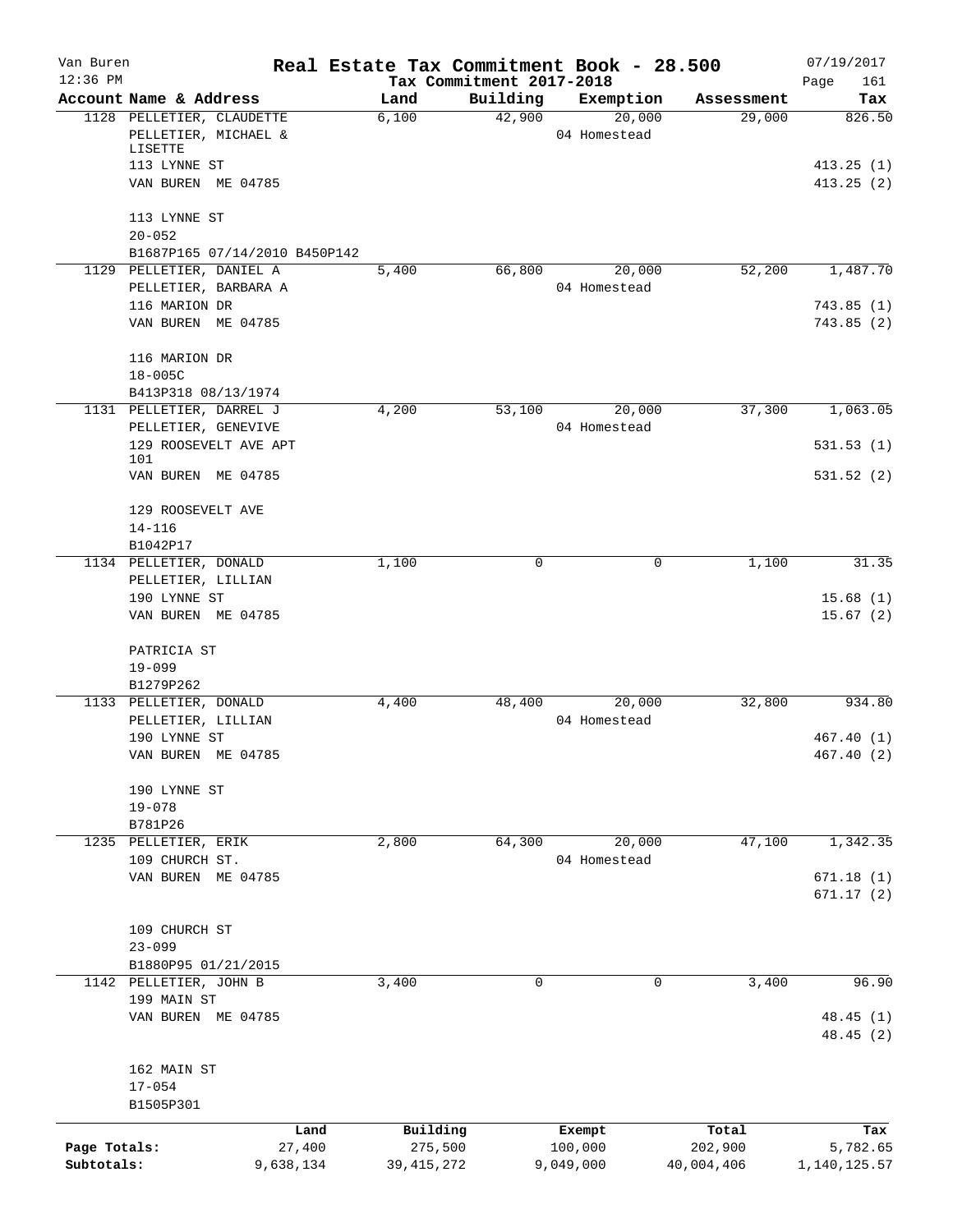| Van Buren    |                                      | Real Estate Tax Commitment Book - 28.500 |                                      |                     |                      | 07/19/2017                 |
|--------------|--------------------------------------|------------------------------------------|--------------------------------------|---------------------|----------------------|----------------------------|
| $12:36$ PM   | Account Name & Address               | Land                                     | Tax Commitment 2017-2018<br>Building |                     |                      | Page<br>162                |
|              | 1135 PELLETIER, JOHN B               | 4,300                                    | 95,400                               | Exemption<br>20,000 | Assessment<br>79,700 | Tax<br>2,271.45            |
|              | PELLETIER, NOREEN                    |                                          |                                      | 04 Homestead        |                      |                            |
|              | 199 MAIN ST                          |                                          |                                      |                     |                      | 1, 135.73(1)               |
|              | VAN BUREN ME 04785                   |                                          |                                      |                     |                      | 1, 135.72(2)               |
|              | 199 MAIN ST                          |                                          |                                      |                     |                      |                            |
|              | $18 - 005A$                          |                                          |                                      |                     |                      |                            |
|              | B796P312                             |                                          |                                      |                     |                      |                            |
|              | 1138 PELLETIER, REYNOLD M            | 14,900                                   | 80,300                               | 26,000              | 69,200               | 1,972.20                   |
|              | PELLETIER, ARMANDE A                 |                                          |                                      | 04 Homestead        |                      |                            |
|              | 213 CASTONGUAY RD                    |                                          |                                      | 02 Veteran          |                      | 986.10(1)                  |
|              | VAN BUREN ME 04785                   |                                          |                                      |                     |                      | 986.10(2)                  |
|              | 213 CASTONGUAY RD                    |                                          |                                      |                     |                      |                            |
|              | $02 - 037A$                          |                                          |                                      |                     |                      |                            |
|              | B478P65                              |                                          |                                      |                     |                      |                            |
|              | 1139 PELLETIER, ROLAND JR            | 3,400                                    | 20,800                               | 0                   | 24,200               | 689.70                     |
|              | PELLETIER, HELEN                     |                                          |                                      |                     |                      |                            |
|              | 755 MAIN ST                          |                                          |                                      |                     |                      | 344.85(1)                  |
|              | MADAWASKA ME 04756                   |                                          |                                      |                     |                      | 344.85(2)                  |
|              | 117 JACKSON ST                       |                                          |                                      |                     |                      |                            |
|              | $18 - 079$                           |                                          |                                      |                     |                      |                            |
|              | B1423P114                            |                                          |                                      |                     |                      |                            |
|              | 269 PELLETIER, SHELBY C.             | 1,400                                    | 22,600                               | 0                   | 24,000               | 684.00                     |
|              | LEVESQUE, ANDREW T.                  |                                          |                                      |                     |                      |                            |
|              | 107 CHURCH ST                        |                                          |                                      |                     |                      | 342.00(1)                  |
|              | VAN BUREN ME 04785                   |                                          |                                      |                     |                      | 342.00(2)                  |
|              | 107 CHURCH ST                        |                                          |                                      |                     |                      |                            |
|              | $23 - 098$                           |                                          |                                      |                     |                      |                            |
|              | B1946P291 08/31/2016                 |                                          |                                      |                     |                      |                            |
|              | 1143 PENNINGTON, TANYA A             | 5,300                                    | 0                                    | 0                   | 5,300                | 151.05                     |
|              | 7724 FLOWERING QUINCE<br>DR.         |                                          |                                      |                     |                      |                            |
|              | LAS VEGAS NV 89179                   |                                          |                                      |                     |                      | 75.53(1)                   |
|              |                                      |                                          |                                      |                     |                      | 75.52(2)                   |
|              | CHAMPLAIN ST                         |                                          |                                      |                     |                      |                            |
|              | $20 - 037$                           |                                          |                                      |                     |                      |                            |
|              | B1494P316                            |                                          |                                      |                     |                      |                            |
|              | 1146 PERREAULT, CAROL                | 4,000                                    | 39,400                               | 20,000              | 23,400               | 666.90                     |
|              | 294 MAIN STREET                      |                                          |                                      | 04 Homestead        |                      |                            |
|              | VAN BUREN ME 04785                   |                                          |                                      |                     |                      | 333.45(1)                  |
|              |                                      |                                          |                                      |                     |                      | 333.45(2)                  |
|              |                                      |                                          |                                      |                     |                      |                            |
|              | 294 MAIN ST                          |                                          |                                      |                     |                      |                            |
|              | $20 - 092$                           |                                          |                                      |                     |                      |                            |
|              | B1414P106                            |                                          |                                      |                     |                      |                            |
|              | 200 PERREAULT, CONRAD J<br>(TRUSTEE) | 8,200                                    | 120,400                              | 20,000              | 108,600              | 3,095.10                   |
|              | 162 POPLAR STREET                    |                                          |                                      | 04 Homestead        |                      |                            |
|              | VAN BUREN ME 04785                   |                                          |                                      |                     |                      | 1,547.55(1)<br>1,547.55(2) |
|              | 162 POPLAR ST                        |                                          |                                      |                     |                      |                            |
|              | $16 - 079$                           |                                          |                                      |                     |                      |                            |
|              | B1703P70 11/02/2010                  |                                          |                                      |                     |                      |                            |
|              | Land                                 | Building                                 |                                      | Exempt              | Total                | Tax                        |
| Page Totals: | 41,500                               | 378,900                                  |                                      | 86,000              | 334,400              | 9,530.40                   |
| Subtotals:   | 9,679,634                            | 39,794,172                               |                                      | 9,135,000           | 40,338,806           | 1,149,655.97               |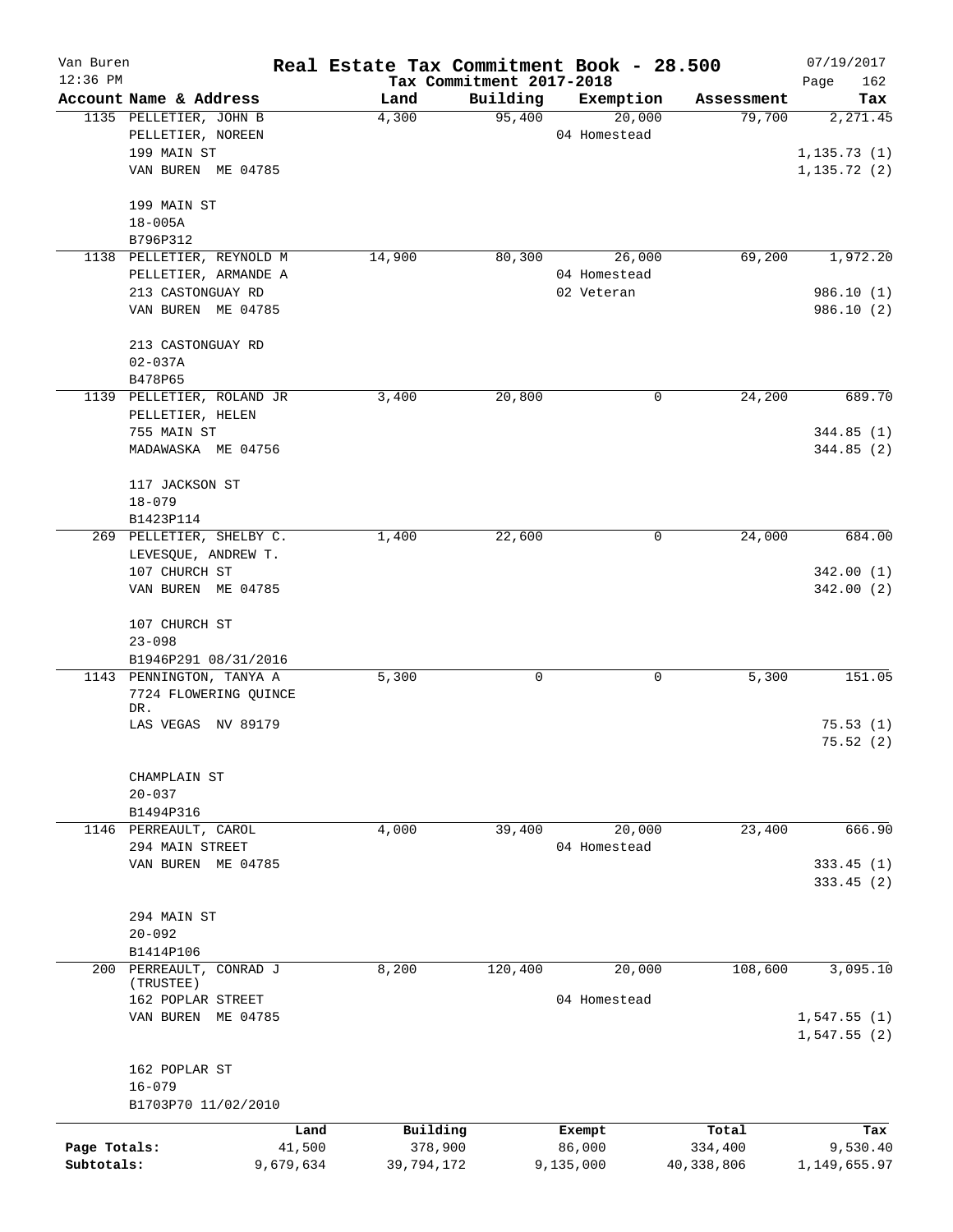| Van Buren<br>$12:36$ PM |                                                        |        |            | Tax Commitment 2017-2018 |          | Real Estate Tax Commitment Book - 28.500 |            | 07/19/2017<br>163<br>Page |
|-------------------------|--------------------------------------------------------|--------|------------|--------------------------|----------|------------------------------------------|------------|---------------------------|
|                         | Account Name & Address                                 |        | Land       |                          | Building | Exemption                                | Assessment | Tax                       |
|                         | 804 PERREAULT, CONRAD J<br>(TRUSTEE)                   |        | 3,100      |                          | 0        | $\Omega$                                 | 3,100      | 88.35                     |
|                         | 162 POPLAR STREET<br>VAN BUREN ME 04785                |        |            |                          |          |                                          |            | 44.18(1)                  |
|                         |                                                        |        |            |                          |          |                                          |            | 44.17(2)                  |
|                         | POPLAR ST                                              |        |            |                          |          |                                          |            |                           |
|                         | $03 - 006$<br>B1703P74 11/02/2010 B1674P349 04/08/2010 |        |            |                          |          |                                          |            |                           |
|                         | 1145 PERREAULT, SIMON &                                |        | 3,000      |                          | 0        | 0                                        | 3,000      | 85.50                     |
|                         | <b>GHISLAINE</b>                                       |        |            |                          |          |                                          |            |                           |
|                         | C/O CHRISTINE VOISINE                                  |        |            |                          |          |                                          |            |                           |
|                         | 126 TALON DR                                           |        |            |                          |          |                                          |            | 42.75 (1)                 |
|                         | CONWAY SC 29527                                        |        |            |                          |          |                                          |            | 42.75(2)                  |
|                         | WILSON ST                                              |        |            |                          |          |                                          |            |                           |
|                         | $23 - 042$                                             |        |            |                          |          |                                          |            |                           |
|                         | 1154 PERRO HOLDINGS, LLC                               |        | 25,100     |                          | 99,100   | 0                                        | 124,200    | 3,539.70                  |
|                         | C/O TULSA                                              |        |            |                          |          |                                          |            |                           |
|                         | 34 MAIN STREET                                         |        |            |                          |          |                                          |            | 1,769.85(1)               |
|                         | VAN BUREN ME 04785                                     |        |            |                          |          |                                          |            | 1,769.85(2)               |
|                         | 34 MAIN ST                                             |        |            |                          |          |                                          |            |                           |
|                         | 15-116B                                                |        |            |                          |          |                                          |            |                           |
|                         | B1690P241 08/11/2010 B1595P190 05/19/2008 B494P251     |        |            |                          |          |                                          |            |                           |
|                         | 1155 PERRO HOLDINGS, LLC                               |        | 12,500     |                          | 28,000   | 0                                        | 40,500     | 1,154.25                  |
|                         | 34 MAIN STREET                                         |        |            |                          |          |                                          |            |                           |
|                         | VAN BUREN ME 04785                                     |        |            |                          |          |                                          |            | 577.13(1)                 |
|                         |                                                        |        |            |                          |          |                                          |            | 577.12(2)                 |
|                         | 36 MAIN ST                                             |        |            |                          |          |                                          |            |                           |
|                         | $15 - 116A$                                            |        |            |                          |          |                                          |            |                           |
|                         | B1690P243 07/29/2010                                   |        |            |                          |          |                                          |            |                           |
|                         | 1157 PERRO HOLDINGS, LLC                               |        | 3,800      |                          | 0        | 0                                        | 3,800      | 108.30                    |
|                         | 34 MAIN STREET                                         |        |            |                          |          |                                          |            |                           |
|                         | VAN BUREN ME 04785                                     |        |            |                          |          |                                          |            | 54.15(1)                  |
|                         |                                                        |        |            |                          |          |                                          |            | 54.15 (2)                 |
|                         | UPLAND RD.                                             |        |            |                          |          |                                          |            |                           |
|                         | $03 - 010$                                             |        |            |                          |          |                                          |            |                           |
|                         | B1690P252 08/11/2010 B1595P194 05/19/2008 B1480P343    |        |            |                          |          |                                          |            |                           |
|                         | 1153 PERRO HOLDINGS, LLC                               |        | 7,800      |                          | 500      | $\mathbf 0$                              | 8,300      | 236.55                    |
|                         | 34 MAIN STREET                                         |        |            |                          |          |                                          |            |                           |
|                         | VAN BUREN ME 04785                                     |        |            |                          |          |                                          |            | 118.28(1)                 |
|                         |                                                        |        |            |                          |          |                                          |            | 118.27(2)                 |
|                         | COOLIDGE STREET                                        |        |            |                          |          |                                          |            |                           |
|                         | $15 - 110$                                             |        |            |                          |          |                                          |            |                           |
|                         | B1690P247 08/11/2010 B1595P192 05/19/2008 B762P291     |        |            |                          |          |                                          |            |                           |
|                         | 1159 PERRO HOLDINGS, LLC                               |        | 15,800     |                          | 1,200    | 0                                        | 17,000     | 484.50                    |
|                         | 34 MAIN STREET                                         |        |            |                          |          |                                          |            |                           |
|                         | VAN BUREN ME 04785                                     |        |            |                          |          |                                          |            | 242.25(1)                 |
|                         |                                                        |        |            |                          |          |                                          |            | 242.25(2)                 |
|                         | UPLAND RD.                                             |        |            |                          |          |                                          |            |                           |
|                         | $03 - 011A$                                            |        |            |                          |          |                                          |            |                           |
|                         | B1690P252 08/11/2010 B1595P197 05/19/2008 B1471P191    |        |            |                          |          |                                          |            |                           |
|                         |                                                        |        |            |                          |          |                                          |            |                           |
|                         |                                                        | Land   | Building   |                          |          | Exempt                                   | Total      | Tax                       |
| Page Totals:            |                                                        | 71,100 | 128,800    |                          |          | $\mathbf 0$                              | 199,900    | 5,697.15                  |
| Subtotals:              | 9,750,734                                              |        | 39,922,972 |                          |          | 9,135,000                                | 40,538,706 | 1, 155, 353. 12           |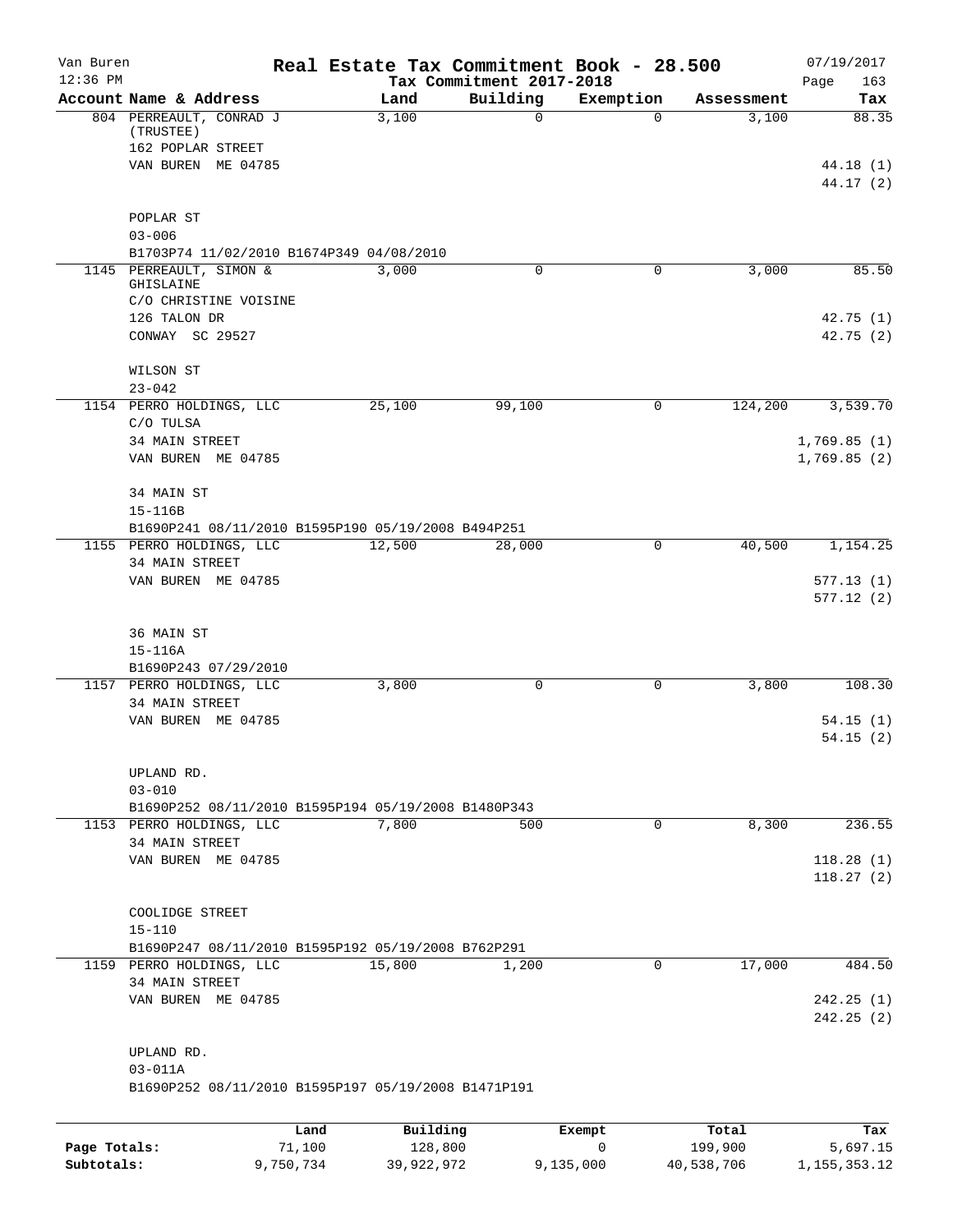| Van Buren    |                                                   |                | Real Estate Tax Commitment Book - 28.500 |                                      |                  |                  | 07/19/2017         |
|--------------|---------------------------------------------------|----------------|------------------------------------------|--------------------------------------|------------------|------------------|--------------------|
| $12:36$ PM   | Account Name & Address                            |                | Land                                     | Tax Commitment 2017-2018<br>Building | Exemption        | Assessment       | Page<br>164<br>Tax |
|              | 1574 PETER C. OUELLETTE                           |                | 4,300                                    | 41,000                               | 0                | 45,300           | 1,291.05           |
|              | C/O MEGAN CORMIER                                 |                |                                          |                                      |                  |                  |                    |
|              | (208 CHAMPLAIN ST)                                |                |                                          |                                      |                  |                  | 645.53(1)          |
|              | 200 CHAMPLAIN ST                                  |                |                                          |                                      |                  |                  | 645.52(2)          |
|              | VAN BUREN ME 04785                                |                |                                          |                                      |                  |                  |                    |
|              | 208 CHAMPLAIN ST                                  |                |                                          |                                      |                  |                  |                    |
|              | $19 - 011$                                        |                |                                          |                                      |                  |                  |                    |
|              | B1526P166 11/13/2006                              |                |                                          |                                      |                  |                  |                    |
|              | 315 PICARD, PATTY (PA)                            |                | 3,800                                    | 35,000                               | 26,000           | 12,800           | 364.80             |
|              | CYR, ALTHEA G                                     |                |                                          |                                      | 02 Veteran       |                  |                    |
|              | 166 PLEASANT AVE                                  |                |                                          |                                      | 04 Homestead     |                  | 182.40(1)          |
|              | MADAWASKA ME 04756                                |                |                                          |                                      |                  |                  | 182.40(2)          |
|              |                                                   |                |                                          |                                      |                  |                  |                    |
|              | 124 MAPLE AVE                                     |                |                                          |                                      |                  |                  |                    |
|              | $16 - 018$                                        |                |                                          |                                      |                  |                  |                    |
|              | B1239P119                                         |                |                                          |                                      |                  |                  |                    |
|              | 872 PINETTE, ANTHONY J                            |                | 960                                      | 26,200                               | 20,000           | 7,160            | 204.06             |
|              | 115 ST. FRANCIS STREET                            |                |                                          |                                      | 04 Homestead     |                  |                    |
|              | VAN BUREN ME 04785                                |                |                                          |                                      |                  |                  | 102.03(1)          |
|              |                                                   |                |                                          |                                      |                  |                  | 102.03(2)          |
|              |                                                   |                |                                          |                                      |                  |                  |                    |
|              | 115 ST FRANCIS ST.                                |                |                                          |                                      |                  |                  |                    |
|              | $13 - 032$                                        |                |                                          |                                      |                  |                  |                    |
|              | B1757P167 04/12/2012                              |                |                                          |                                      |                  |                  |                    |
|              | 1141 PINETTE, JARED                               |                | 3,400                                    | 29,600                               | 20,000           | 13,000           | 370.50             |
|              | 115 WILSON ST                                     |                |                                          |                                      | 04 Homestead     |                  |                    |
|              | VAN BUREN ME 04785                                |                |                                          |                                      |                  |                  | 185.25(1)          |
|              |                                                   |                |                                          |                                      |                  |                  | 185.25(2)          |
|              |                                                   |                |                                          |                                      |                  |                  |                    |
|              | 115 WILSON ST                                     |                |                                          |                                      |                  |                  |                    |
|              | $23 - 032$                                        |                |                                          |                                      |                  |                  |                    |
|              | B1834P322 10/17/2013                              |                |                                          |                                      |                  | 27,600           |                    |
|              | 1163 PINETTE, JOSEPH F                            |                | 7,200                                    | 20,400                               | 0                |                  | 786.60             |
|              | PINETTE, DONNA                                    |                |                                          |                                      |                  |                  |                    |
|              | 895 MAIN ST                                       |                |                                          |                                      |                  |                  | 393.30(1)          |
|              | VAN BUREN ME 04785                                |                |                                          |                                      |                  |                  | 393.30 (2)         |
|              | 892 MAIN ST                                       |                |                                          |                                      |                  |                  |                    |
|              | $08 - 040$                                        |                |                                          |                                      |                  |                  |                    |
|              | 1162 PINETTE, JOSEPH F                            |                | 9,600                                    | 38,200                               | 20,000           | 27,800           | 792.30             |
|              | PINETTE, DONNA R                                  |                |                                          |                                      | 04 Homestead     |                  |                    |
|              | 895 MAIN ST                                       |                |                                          |                                      |                  |                  | 396.15(1)          |
|              | VAN BUREN ME 04785                                |                |                                          |                                      |                  |                  | 396.15(2)          |
|              | 895 MAIN ST (HOUSE)                               |                |                                          |                                      |                  |                  |                    |
|              | $08 - 042$                                        |                |                                          |                                      |                  |                  |                    |
|              | B1629P52 03/02/2009 B1170P121 03/11/1999 B495P172 |                |                                          |                                      |                  |                  |                    |
|              | 01/02/1979 B495P172<br>1408 PIPKIN, JEFF          |                | 6,900                                    | 9,000                                | 0                | 15,900           | 453.15             |
|              | PIPKIN, INA M                                     |                |                                          |                                      |                  |                  |                    |
|              | 38652 WHITE DR                                    |                |                                          |                                      |                  |                  | 226.58(1)          |
|              | ZEPHYRILLS FL 33542                               |                |                                          |                                      |                  |                  | 226.57(2)          |
|              |                                                   |                |                                          |                                      |                  |                  |                    |
|              | 124 POND RD                                       |                |                                          |                                      |                  |                  |                    |
|              | $16 - 013A$                                       |                |                                          |                                      |                  |                  |                    |
|              | B1797P197 11/24/2012                              |                |                                          |                                      |                  |                  |                    |
|              |                                                   |                |                                          |                                      |                  |                  |                    |
| Page Totals: |                                                   | Land<br>36,160 | Building<br>199,400                      |                                      | Exempt<br>86,000 | Total<br>149,560 | Tax<br>4,262.46    |
| Subtotals:   |                                                   | 9,786,894      | 40,122,372                               |                                      | 9,221,000        | 40,688,266       | 1,159,615.58       |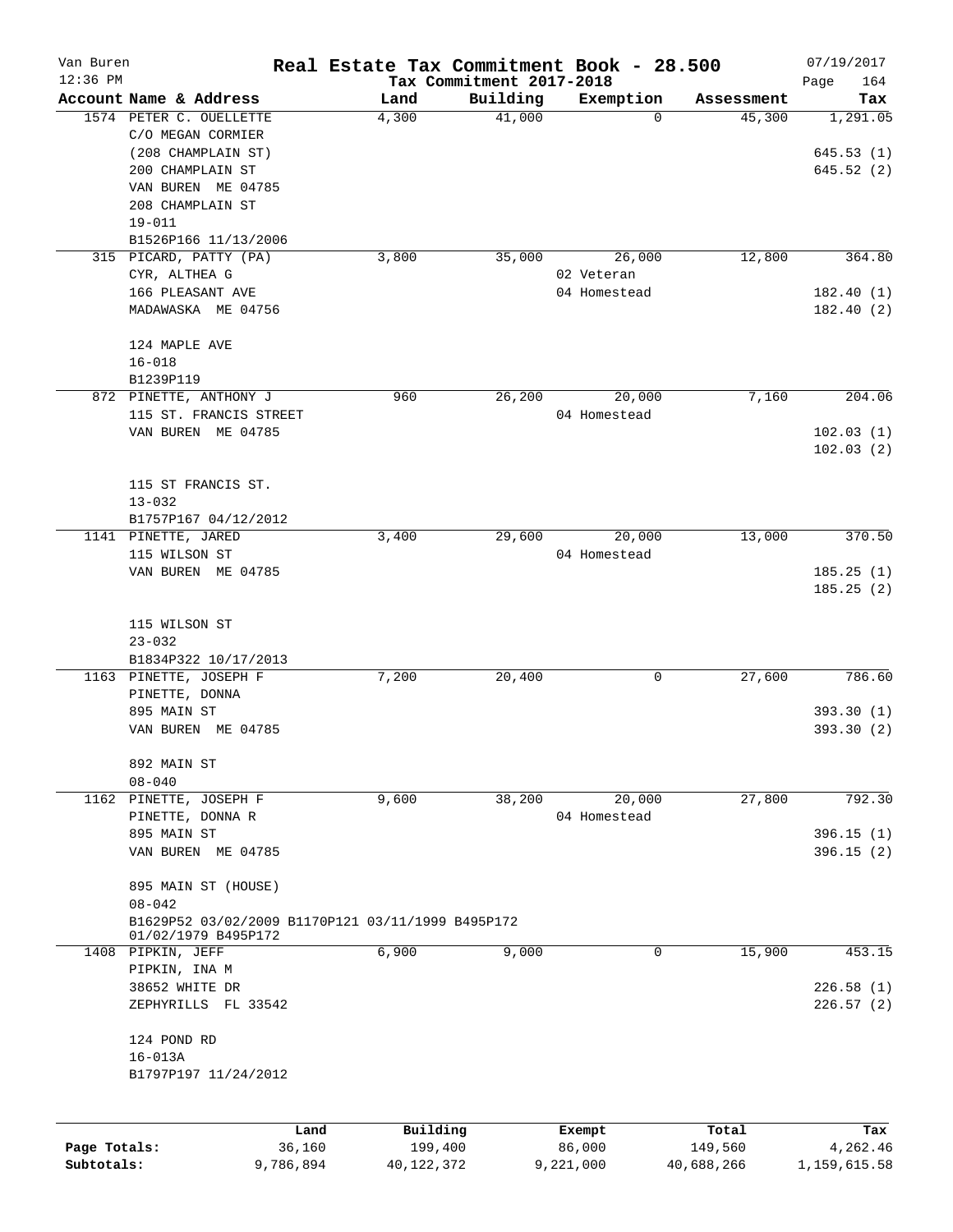| Van Buren    |                                        | Real Estate Tax Commitment Book - 28.500 |          |              |            | 07/19/2017         |
|--------------|----------------------------------------|------------------------------------------|----------|--------------|------------|--------------------|
| 12:36 PM     | Account Name & Address                 | Tax Commitment 2017-2018<br>Land         | Building | Exemption    | Assessment | Page<br>165<br>Tax |
|              | 1165 PITRE, DIANE V                    | 5,500                                    | 50,200   | 20,000       | 35,700     | 1,017.45           |
|              | P O BOX 54                             |                                          |          | 04 Homestead |            |                    |
|              | VAN BUREN ME 04785                     |                                          |          |              |            | 508.73(1)          |
|              |                                        |                                          |          |              |            | 508.72(2)          |
|              |                                        |                                          |          |              |            |                    |
|              | 197 STATE ST                           |                                          |          |              |            |                    |
|              | 12A-011                                |                                          |          |              |            |                    |
|              | B1082P265                              |                                          |          |              |            |                    |
|              | 1166 PITRE, ROSAIRE                    | 8,400                                    | 33,200   | 20,000       | 21,600     | 615.60             |
|              | PITRE, CLAUDETTE                       |                                          |          | 04 Homestead |            |                    |
|              | P O BOX 375                            |                                          |          |              |            | 307.80(1)          |
|              | VAN BUREN ME 04785                     |                                          |          |              |            | 307.80(2)          |
|              |                                        |                                          |          |              |            |                    |
|              | 295 STATE ST                           |                                          |          |              |            |                    |
|              | $03 - 012E$                            |                                          |          |              |            |                    |
|              | B624P102                               |                                          |          |              |            |                    |
|              | 1167 PITRE, SANDRA                     | 6,840                                    | 61,600   | 20,000       | 48,440     | 1,380.54           |
|              | 181 STATE ST                           |                                          |          | 04 Homestead |            |                    |
|              | VAN BUREN ME 04785                     |                                          |          |              |            | 690.27(1)          |
|              |                                        |                                          |          |              |            | 690.27 (2)         |
|              |                                        |                                          |          |              |            |                    |
|              | 181 STATE ST                           |                                          |          |              |            |                    |
|              | $12A - 029$                            |                                          |          |              |            |                    |
|              | B1506P88 07/12/2006 B414P27 08/31/1974 |                                          |          |              |            |                    |
|              | 1169 PLOURDE, CHARLES M                | 6,000                                    | 89,300   | 20,000       | 75,300     | 2,146.05           |
|              | PLOURDE, LINDA D                       |                                          |          | 04 Homestead |            |                    |
|              | P O BOX 300                            |                                          |          |              |            | 1,073.03(1)        |
|              | VAN BUREN ME 04785                     |                                          |          |              |            | 1,073.02(2)        |
|              | 110 MAIN ST                            |                                          |          |              |            |                    |
|              | $17 - 086$                             |                                          |          |              |            |                    |
|              | B763P98                                |                                          |          |              |            |                    |
|              | 726 PLOURDE, NATASHA                   | 18,200                                   | 0        | 0            | 18,200     | 518.70             |
|              | 522 WEST SIDE RD.                      |                                          |          |              |            |                    |
|              | CROSS LAKE ME 04779                    |                                          |          |              |            | 259.35(1)          |
|              |                                        |                                          |          |              |            | 259.35(2)          |
|              |                                        |                                          |          |              |            |                    |
|              | OFF MARQUIS RD                         |                                          |          |              |            |                    |
|              | $02 - 011$                             |                                          |          |              |            |                    |
|              | B1968P24 03/13/2017                    |                                          |          |              |            |                    |
| 1177         | PLUMMER-CLOUTIER, JULIE                | 3,900                                    | 0        | 0            | 3,900      | 111.15             |
|              | 85 PAYNE ROAD                          |                                          |          |              |            |                    |
|              | SCARBOROUGH ME 04074                   |                                          |          |              |            | 55.58(1)           |
|              |                                        |                                          |          |              |            | 55.57(2)           |
|              |                                        |                                          |          |              |            |                    |
|              | DESJARDINS ROAD                        |                                          |          |              |            |                    |
|              | $07 - 011B$                            |                                          |          |              |            |                    |
|              | B1578P98                               |                                          |          |              |            |                    |
| 1170         | POITRAS, ETIENNE                       | 3,800                                    | 53,700   | 20,000       | 37,500     | 1,068.75           |
|              | POITRAS, MARLENE                       |                                          |          | 04 Homestead |            |                    |
|              | 119 OLD MILL RD                        |                                          |          |              |            | 534.38 (1)         |
|              | VAN BUREN ME 04785                     |                                          |          |              |            | 534.37 (2)         |
|              |                                        |                                          |          |              |            |                    |
|              | 119 OLD MILL RD                        |                                          |          |              |            |                    |
|              | $24 - 009$                             |                                          |          |              |            |                    |
|              | B655P119                               |                                          |          |              |            |                    |
|              |                                        |                                          |          |              |            |                    |
|              | Land                                   | Building                                 |          | Exempt       | Total      | Tax                |
| Page Totals: | 52,640                                 | 288,000                                  |          | 100,000      | 240,640    | 6,858.24           |
| Subtotals:   | 9,839,534                              | 40,410,372                               |          | 9,321,000    | 40,928,906 | 1,166,473.82       |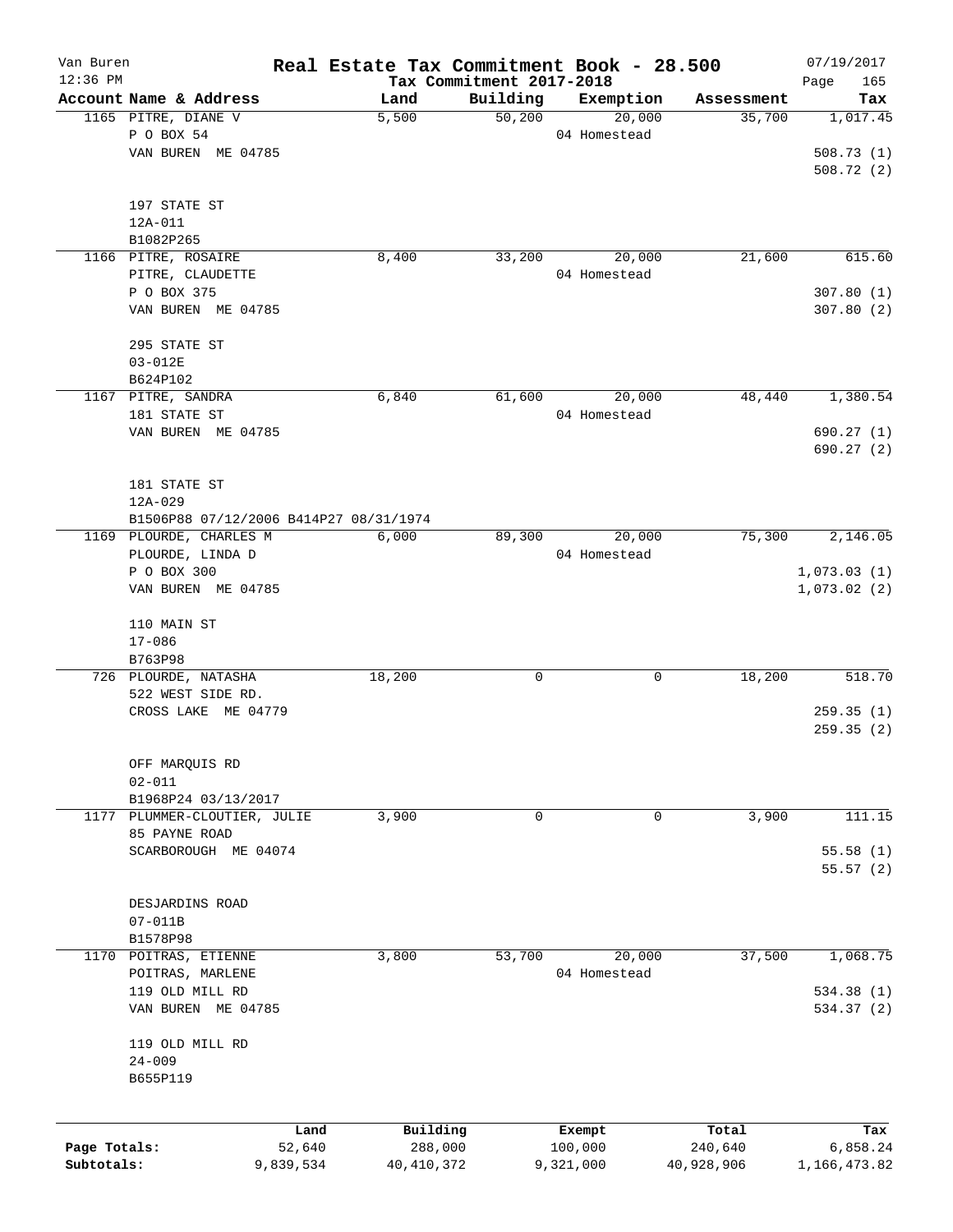| Van Buren<br>$12:36$ PM |                                             |           | Real Estate Tax Commitment Book - 28.500<br>Tax Commitment 2017-2018 |          |                        |            | 07/19/2017<br>Page<br>166  |
|-------------------------|---------------------------------------------|-----------|----------------------------------------------------------------------|----------|------------------------|------------|----------------------------|
|                         | Account Name & Address                      |           | Land                                                                 | Building | Exemption              | Assessment | Tax                        |
|                         | 1171 POITRAS, MICHAEL D                     |           | 3,100                                                                | 12,900   | 16,000                 | 0          | 0.00                       |
|                         | 117 MCBRIDE AVE                             |           |                                                                      |          | 04 Homestead           |            |                            |
|                         | VAN BUREN ME 04785                          |           |                                                                      |          |                        |            |                            |
|                         | 117 MCBRIDE AVE                             |           |                                                                      |          |                        |            |                            |
|                         | $15 - 053$                                  |           |                                                                      |          |                        |            |                            |
|                         | B897P107<br>1172 POITRAS, NORMAND D         |           |                                                                      |          |                        |            | 951.90                     |
|                         | POITRAS, ANNE                               |           | 8,000                                                                | 45,400   | 20,000<br>04 Homestead | 33,400     |                            |
|                         | 169 CASTONGUAY RD                           |           |                                                                      |          |                        |            | 475.95(1)                  |
|                         | VAN BUREN ME 04785                          |           |                                                                      |          |                        |            | 475.95(2)                  |
|                         | 169 CASTONGUAY RD                           |           |                                                                      |          |                        |            |                            |
|                         | $03 - 042A$                                 |           |                                                                      |          |                        |            |                            |
|                         | B957P60 09/15/1994<br>841 POITRAS, STEVE D. |           | 3,400                                                                | 52,000   | 0                      | 55,400     | 1,578.90                   |
|                         | POITRAS, ANNE-MARIE                         |           |                                                                      |          |                        |            |                            |
|                         | 122 VIOLETTE ST.                            |           |                                                                      |          |                        |            | 789.45 (1)                 |
|                         | VAN BUREN ME 04785                          |           |                                                                      |          |                        |            | 789.45(2)                  |
|                         | 122 VIOLETTE ST                             |           |                                                                      |          |                        |            |                            |
|                         | $16 - 074$                                  |           |                                                                      |          |                        |            |                            |
|                         | B1968P7 03/13/2017                          |           | 4,600                                                                |          |                        | 54,100     | 1,541.85                   |
|                         | 1173 POITRAS, STEVEN E<br>POITRAS, DIANE    |           |                                                                      | 69,500   | 20,000<br>04 Homestead |            |                            |
|                         | 121 MORSE ST                                |           |                                                                      |          |                        |            | 770.93(1)                  |
|                         | VAN BUREN ME 04785                          |           |                                                                      |          |                        |            | 770.92(2)                  |
|                         | 121 MORSE ST                                |           |                                                                      |          |                        |            |                            |
|                         | $21 - 048$                                  |           |                                                                      |          |                        |            |                            |
|                         | B1061P157<br>1174 PORTER, GORDON C          |           | 5,100                                                                | 51,200   | 20,000                 | 36,300     | 1,034.55                   |
|                         | PORTER, DIANE D                             |           |                                                                      |          | 04 Homestead           |            |                            |
|                         | 209 MAIN ST                                 |           |                                                                      |          |                        |            | 517.28(1)                  |
|                         | VAN BUREN ME 04785                          |           |                                                                      |          |                        |            | 517.27(2)                  |
|                         | 209 MAIN ST                                 |           |                                                                      |          |                        |            |                            |
|                         | $18 - 008$                                  |           |                                                                      |          |                        |            |                            |
| 1178                    | B1136P226<br>R&D THIFTWAY, LLC              |           |                                                                      | 190,500  |                        |            | 6,093.30                   |
|                         | OUELLETTE, RONALD &                         |           | 23,300                                                               |          | 0                      | 213,800    |                            |
|                         | <b>DONNA</b>                                |           |                                                                      |          |                        |            |                            |
|                         | P O BOX 340                                 |           |                                                                      |          |                        |            | 3,046.65(1)                |
|                         | VAN BUREN ME 04785                          |           |                                                                      |          |                        |            | 3,046.65(2)                |
|                         | 73 MAIN ST                                  |           |                                                                      |          |                        |            |                            |
|                         | $15 - 022$<br>B1281P530                     |           |                                                                      |          |                        |            |                            |
|                         | 1176 R.H. FOSTER ENERGY, LLC                |           | 24,000                                                               | 165,700  | $\mathbf 0$            | 189,700    | 5,406.45                   |
|                         | 110 MECAW ROAD                              |           |                                                                      |          |                        |            |                            |
|                         | HAMPDEN ME 04444                            |           |                                                                      |          |                        |            | 2,703.23(1)<br>2,703.22(2) |
|                         | 83 MAIN ST                                  |           |                                                                      |          |                        |            |                            |
|                         | $15 - 025$                                  |           |                                                                      |          |                        |            |                            |
|                         | B1670P254 02/26/2010                        |           |                                                                      |          |                        |            |                            |
|                         |                                             | Land      | Building                                                             |          | Exempt                 | Total      | Tax                        |
| Page Totals:            |                                             | 71,500    | 587,200                                                              |          | 76,000                 | 582,700    | 16,606.95                  |
| Subtotals:              |                                             | 9,911,034 | 40,997,572                                                           |          | 9,397,000              | 41,511,606 | 1,183,080.77               |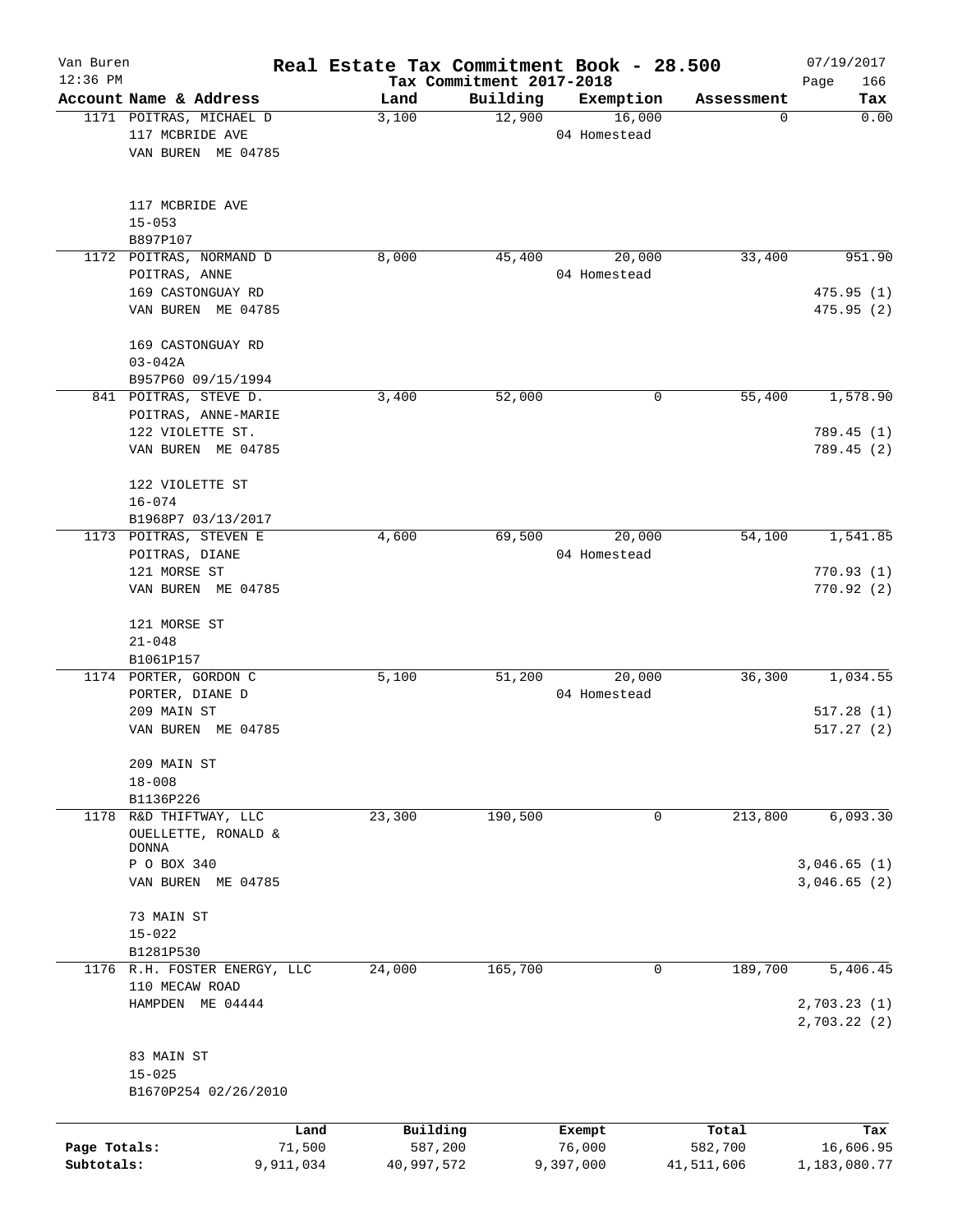| Van Buren  |                               |        | Real Estate Tax Commitment Book - 28.500 |              |            |              |
|------------|-------------------------------|--------|------------------------------------------|--------------|------------|--------------|
| $12:36$ PM |                               |        | Tax Commitment 2017-2018                 |              |            | Page<br>167  |
|            | Account Name & Address        | Land   | Building                                 | Exemption    | Assessment | Tax          |
|            | 1103 REAMER, WILLIAM J.       | 9,400  | 69,500                                   | $\Omega$     | 78,900     | 2,248.65     |
|            | 245 LAKE RD                   |        |                                          |              |            |              |
|            | VAN BUREN ME 04785            |        |                                          |              |            | 1, 124.33(1) |
|            |                               |        |                                          |              |            | 1, 124.32(2) |
|            | 245 LAKE RD                   |        |                                          |              |            |              |
|            | $05 - 011B$                   |        |                                          |              |            |              |
|            | B1873P33 10/31/2014           |        |                                          |              |            |              |
| 882        | RECK, WARREN W.               | 3,500  | 47,900                                   | 20,000       | 31,400     | 894.90       |
|            | 132 STATE ST                  |        |                                          | 04 Homestead |            |              |
|            | VAN BUREN ME 04785            |        |                                          |              |            | 447.45 (1)   |
|            |                               |        |                                          |              |            | 447.45 (2)   |
|            |                               |        |                                          |              |            |              |
|            | 132 STATE ST                  |        |                                          |              |            |              |
|            | $13 - 021$                    |        |                                          |              |            |              |
|            | B1884P264 03/20/2015          |        |                                          |              |            |              |
|            | 873 REED, DANIEL              | 5,200  | 47,700                                   | 0            | 52,900     | 1,507.65     |
|            | MCCLUSKEY, KERSTIN            |        |                                          |              |            |              |
|            | 124 WATERMILL RD              |        |                                          |              |            | 753.83(1)    |
|            | VAN BUREN ME 04785            |        |                                          |              |            | 753.82(2)    |
|            | 124 WATERMILL RD              |        |                                          |              |            |              |
|            | $16 - 031$                    |        |                                          |              |            |              |
|            | B1966P190 02/23/2017          |        |                                          |              |            |              |
|            | 1184 RIDDLE, JO ELLEN         | 14,200 | 0                                        | 0            | 14,200     | 404.70       |
|            | 186 FLAT ROCK LANE            |        |                                          |              |            |              |
|            | YELLVILLE AR 72687            |        |                                          |              |            | 202.35(1)    |
|            |                               |        |                                          |              |            | 202.35(2)    |
|            |                               |        |                                          |              |            |              |
|            | LAKE RD.                      |        |                                          |              |            |              |
|            | $02 - 023$                    |        |                                          |              |            |              |
| 590        | B1473P262<br>RIDDLE, JO ELLEN | 12,100 | 0                                        | 0            | 12,100     | 344.85       |
|            | (TRUSTEE OF)                  |        |                                          |              |            |              |
|            | RIDDLE, JO ELLEN              |        |                                          |              |            |              |
|            | (DECLARATION OF TRUST)        |        |                                          |              |            |              |
|            | 186 FLAT ROCK LANE            |        |                                          |              |            | 172.43(1)    |
|            | YELLVILLE AR 72687            |        |                                          |              |            | 172.42(2)    |
|            | LAKE RD                       |        |                                          |              |            |              |
|            | $02 - 023A$                   |        |                                          |              |            |              |
|            | B1493P64                      |        |                                          |              |            |              |
|            | 307 RIOUX, CHANTAL TATYANA    | 14,000 | $\Omega$                                 | 0            | 14,000     | 399.00       |
|            | OLGA                          |        |                                          |              |            |              |
|            | 17 RIVERVIEW DR               |        |                                          |              |            |              |
|            | HAMLIN ME 04785               |        |                                          |              |            | 199.50(1)    |
|            |                               |        |                                          |              |            | 199.50(2)    |
|            |                               |        |                                          |              |            |              |
|            | PARENT RD<br>$09 - 036$       |        |                                          |              |            |              |
|            | B1836P197 11/11/2013          |        |                                          |              |            |              |
|            |                               |        |                                          |              |            |              |

|              | Land      | Building   | Exempt    | Total      | Tax          |
|--------------|-----------|------------|-----------|------------|--------------|
| Page Totals: | 58,400    | 165,100    | 20,000    | 203,500    | 5,799.75     |
| Subtotals:   | 9,969,434 | 41,162,672 | 9,417,000 | 41,715,106 | 1,188,880.52 |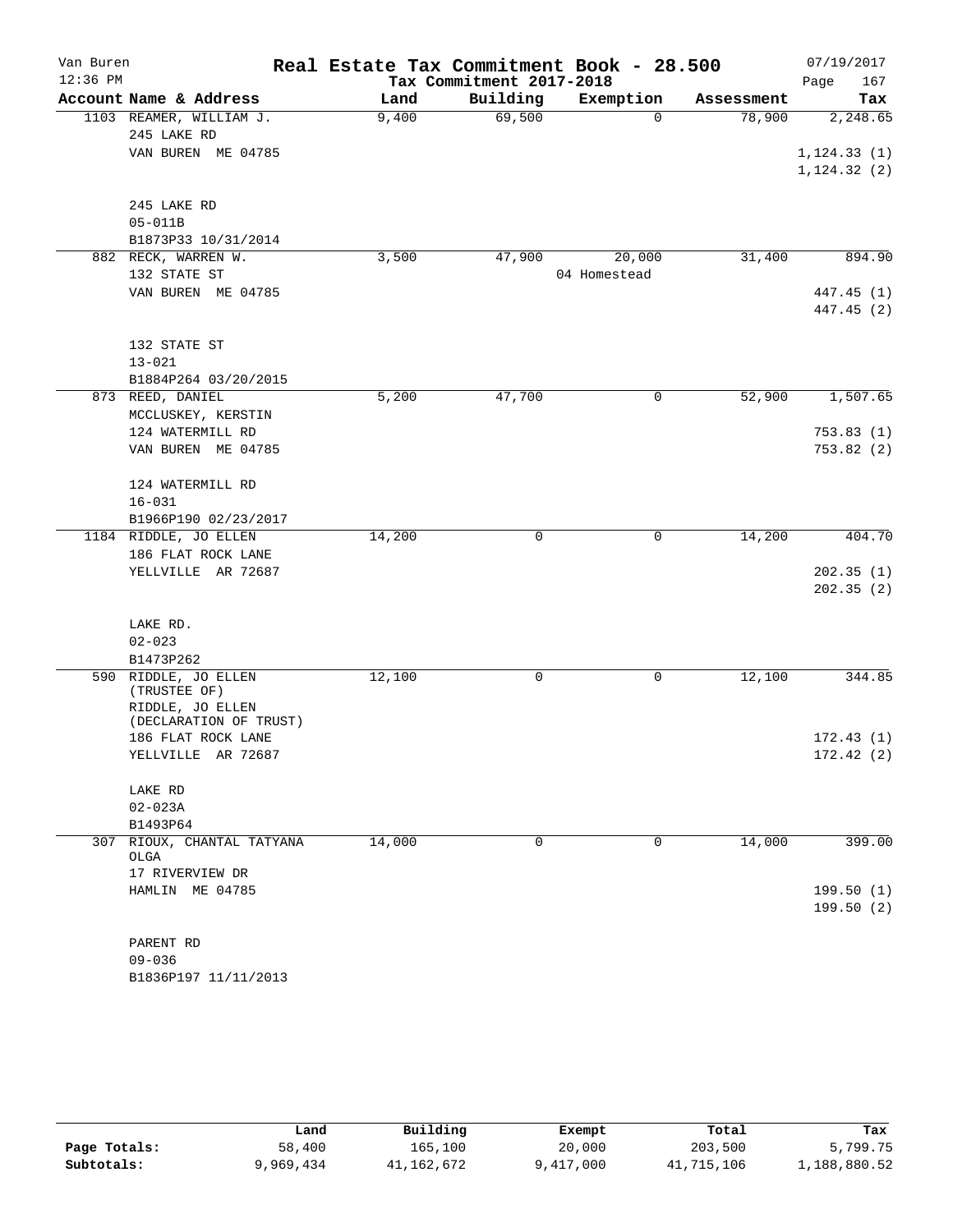| Van Buren    |                            |            | Real Estate Tax Commitment Book - 28.500 |                                      |              |            | 07/19/2017         |
|--------------|----------------------------|------------|------------------------------------------|--------------------------------------|--------------|------------|--------------------|
| $12:36$ PM   | Account Name & Address     |            | Land                                     | Tax Commitment 2017-2018<br>Building | Exemption    | Assessment | Page<br>168<br>Tax |
|              | 484 RIOUX, GABRIEL         |            | 5,500                                    | $\mathbf 0$                          | 0            | 5,500      | 156.75             |
|              | RIOUX, MICHELLE            |            |                                          |                                      |              |            |                    |
|              | 107 JEFFERSON STREET       |            |                                          |                                      |              |            | 78.38(1)           |
|              | VAN BUREN ME 04785         |            |                                          |                                      |              |            | 78.37 (2)          |
|              |                            |            |                                          |                                      |              |            |                    |
|              | MAIN ST                    |            |                                          |                                      |              |            |                    |
|              | $22 - 010$                 |            |                                          |                                      |              |            |                    |
|              | B820P267                   |            |                                          |                                      |              |            |                    |
|              | 1193 RIOUX, GABRIEL        |            | 25,900                                   | 0                                    | 0            | 25,900     | 738.15             |
|              | 17 RIVERVIEW DRIVE         |            | 154.00<br>Acres                          |                                      |              |            |                    |
|              | HAMLIN ME 04785            |            |                                          |                                      |              |            | 369.08(1)          |
|              |                            |            |                                          |                                      |              |            | 369.07(2)          |
|              | CYR RD                     |            |                                          |                                      |              |            |                    |
|              | $04 - 015$                 |            |                                          |                                      |              |            |                    |
|              | B1519P192 10/11/2006       |            |                                          |                                      |              |            |                    |
|              | 1431 RIOUX, GUILDO         |            | 8,500                                    | 75,400                               | 0            | 83,900     | 2,391.15           |
|              | RIOUX, JOHNNA              |            |                                          |                                      |              |            |                    |
|              | 668 MAIN ST                |            |                                          |                                      |              |            | 1, 195.58(1)       |
|              | VAN BUREN ME 04785         |            |                                          |                                      |              |            | 1, 195.57(2)       |
|              | 668 MAIN ST.               |            |                                          |                                      |              |            |                    |
|              | $25 - 009$                 |            |                                          |                                      |              |            |                    |
|              | B1003P264 10/02/1995       |            |                                          |                                      |              |            |                    |
|              | 120 RIOUX, GUILDO          |            | 7,000                                    | 0                                    | 0            | 7,000      | 199.50             |
|              | RIOUX, JOHNNA              |            |                                          |                                      |              |            |                    |
|              | 668 MAIN ST                |            |                                          |                                      |              |            | 99.75 (1)          |
|              | VAN BUREN ME 04785         |            |                                          |                                      |              |            | 99.75 (2)          |
|              |                            |            |                                          |                                      |              |            |                    |
|              | OFF MAIN ST<br>$25 - 016A$ |            |                                          |                                      |              |            |                    |
|              | B1414P85                   |            |                                          |                                      |              |            |                    |
|              | 1189 RIOUX, GUILDO S       |            | 18,600                                   | 0                                    | 0            | 18,600     | 530.10             |
|              | 668 MAIN ST                |            |                                          |                                      |              |            |                    |
|              | VAN BUREN ME 04785         |            |                                          |                                      |              |            | 265.05(1)          |
|              |                            |            |                                          |                                      |              |            | 265.05(2)          |
|              |                            |            |                                          |                                      |              |            |                    |
|              | 668 MAIN ST<br>$08 - 003$  |            |                                          |                                      |              |            |                    |
|              | B1012P243                  |            |                                          |                                      |              |            |                    |
|              | 1190 RIOUX, JEAN PAUL      |            | 1,000                                    | 0                                    | 0            | 1,000      | 28.50              |
|              | RIOUX, HUGUETTE            |            |                                          |                                      |              |            |                    |
|              | 1386 MAIN ST               |            |                                          |                                      |              |            | 14.25(1)           |
|              | VAN BUREN ME 04785         |            |                                          |                                      |              |            | 14.25(2)           |
|              |                            |            |                                          |                                      |              |            |                    |
|              | RR 1                       |            |                                          |                                      |              |            |                    |
|              | $11 - 004$                 |            |                                          |                                      |              |            |                    |
|              | B306P249                   |            |                                          |                                      |              |            |                    |
|              | 1192 RIOUX, JEAN PAUL      |            | 18,600                                   | 146,500                              | 20,000       | 145,100    | 4,135.35           |
|              | RIOUX, HUGUETTE            |            |                                          |                                      | 04 Homestead |            |                    |
|              | 1386 MAIN ST               |            |                                          |                                      |              |            | 2,067.68(1)        |
|              | VAN BUREN ME 04785         |            |                                          |                                      |              |            | 2,067.67(2)        |
|              | 1386 MAIN ST               |            |                                          |                                      |              |            |                    |
|              | $11 - 005$                 |            |                                          |                                      |              |            |                    |
|              | B306P349                   |            |                                          |                                      |              |            |                    |
|              |                            |            |                                          |                                      |              |            |                    |
|              |                            | Land       | Building                                 |                                      | Exempt       | Total      | Tax                |
| Page Totals: |                            | 85,100     | 221,900                                  |                                      | 20,000       | 287,000    | 8,179.50           |
| Subtotals:   |                            | 10,054,534 | 41,384,572                               |                                      | 9,437,000    | 42,002,106 | 1,197,060.02       |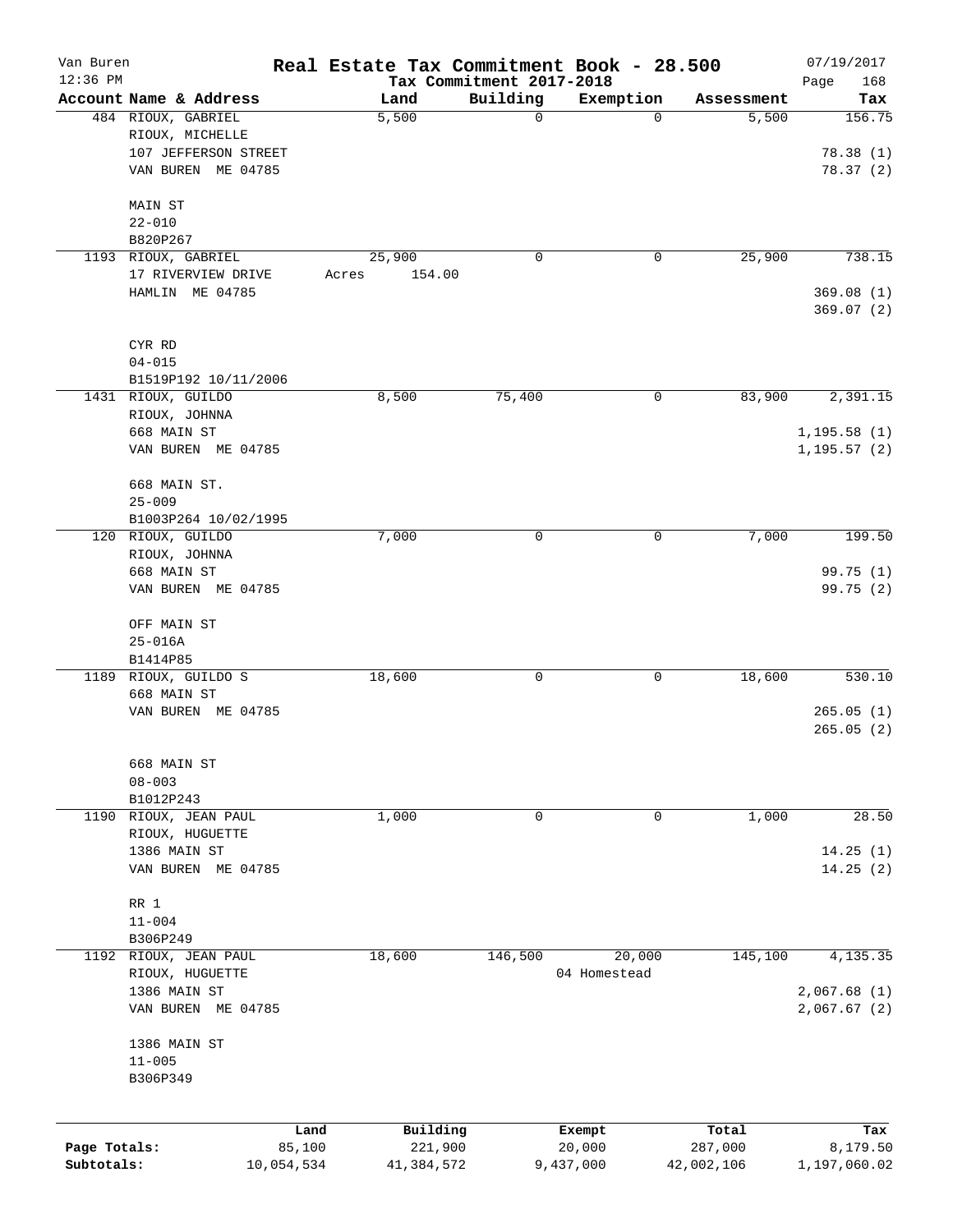| Van Buren<br>$12:36$ PM |                                               |            | Real Estate Tax Commitment Book - 28.500 |                                      |              |              | 07/19/2017                  |
|-------------------------|-----------------------------------------------|------------|------------------------------------------|--------------------------------------|--------------|--------------|-----------------------------|
|                         | Account Name & Address                        |            | Land                                     | Tax Commitment 2017-2018<br>Building | Exemption    | Assessment   | Page<br>169<br>Tax          |
|                         | 1385 RIOUX, LYN M                             |            | 6,200                                    | 0                                    | 0            | 6,200        | 176.70                      |
|                         | 531 MAIN STREET                               |            |                                          |                                      |              |              |                             |
|                         | VAN BUREN ME 04785                            |            |                                          |                                      |              |              | 88.35(1)<br>88.35 (2)       |
|                         |                                               |            |                                          |                                      |              |              |                             |
|                         | RR 1                                          |            |                                          |                                      |              |              |                             |
|                         | 23-118B                                       |            |                                          |                                      |              |              |                             |
|                         | B1667P138 01/19/2010<br>1022 ROCKHOLD, DANIEL |            | 3,500                                    | 26,300                               | 0            | 29,800       | 849.30                      |
|                         | 127 FULTON ST.                                |            |                                          |                                      |              |              |                             |
|                         | VAN BUREN ME 04785                            |            |                                          |                                      |              |              | 424.65(1)                   |
|                         |                                               |            |                                          |                                      |              |              | 424.65(2)                   |
|                         | 127 FULTON ST                                 |            |                                          |                                      |              |              |                             |
|                         | $20 - 008$                                    |            |                                          |                                      |              |              |                             |
|                         | B1955P202 11/14/2016                          |            |                                          |                                      |              |              |                             |
|                         | 1195 ROCKHOLD, KIM                            |            | 9,800                                    | 75,600                               | 0            | 85,400       | 2,433.90                    |
|                         | DESJARDINS, DANIEL<br>P O BOX 33              |            |                                          |                                      |              |              |                             |
|                         | VAN BUREN ME 04785                            |            |                                          |                                      |              |              | 1,216.95(1)<br>1, 216.95(2) |
|                         |                                               |            |                                          |                                      |              |              |                             |
|                         | 56 MAIN ST                                    |            |                                          |                                      |              |              |                             |
|                         | $15 - 102$                                    |            |                                          |                                      |              |              |                             |
|                         | B1386P94                                      |            |                                          |                                      |              |              |                             |
|                         | 261 ROCKHOLD, KIMBERLY                        |            | 3,500                                    | 22,600                               | 0            | 26,100       | 743.85                      |
|                         | DESJARDINS, DANIEL J.<br>PO BOX 33            |            |                                          |                                      |              |              |                             |
|                         | VAN BUREN ME 04785                            |            |                                          |                                      |              |              | 371.93(1)<br>371.92 (2)     |
|                         |                                               |            |                                          |                                      |              |              |                             |
|                         | 119 JACKSON ST                                |            |                                          |                                      |              |              |                             |
|                         | $18 - 080$                                    |            |                                          |                                      |              |              |                             |
|                         | B1860P293 07/14/2014                          |            |                                          |                                      |              |              |                             |
|                         | 1032 ROCKHOLD, KIMBERLY                       |            | 3,700                                    | 27,500                               | 0            | 31,200       | 889.20                      |
|                         | DESJARDINS, DANIEL J.                         |            |                                          |                                      |              |              | 444.60 (1)                  |
|                         | PO BOX 33<br>VAN BUREN<br>ME 04785            |            |                                          |                                      |              |              | 444.60 (2)                  |
|                         |                                               |            |                                          |                                      |              |              |                             |
|                         | 109 NOTRE DAME                                |            |                                          |                                      |              |              |                             |
|                         | $17 - 026$<br>B1860P293 07/14/2014            |            |                                          |                                      |              |              |                             |
|                         | 1196 ROCKHOLD, KIMBERLY                       |            | 4,000                                    | 40,200                               | 20,000       | 24,200       | 689.70                      |
|                         | DESJARDINS, DANIEL                            |            |                                          |                                      | 04 Homestead |              |                             |
|                         | PO BOX 33                                     |            |                                          |                                      |              |              | 344.85(1)                   |
|                         | VAN BUREN ME 04785                            |            |                                          |                                      |              |              | 344.85(2)                   |
|                         |                                               |            |                                          |                                      |              |              |                             |
|                         | 112 HARRISON ST                               |            |                                          |                                      |              |              |                             |
|                         | $18 - 017$                                    |            |                                          |                                      |              |              |                             |
|                         | B1380P163                                     |            |                                          |                                      |              |              |                             |
| 218                     | ROCKWELL, JOSEPH E                            |            | 5,400                                    | 43,300                               | 20,000       | 28,700       | 817.95                      |
|                         | ROCKWELL, ROBERTINE T<br>145 CLOVERHILL DR    |            |                                          |                                      | 04 Homestead |              | 408.98 (1)                  |
|                         | VAN BUREN ME 04785                            |            |                                          |                                      |              |              | 408.97 (2)                  |
|                         |                                               |            |                                          |                                      |              |              |                             |
|                         | 145 CLOVERHILL DR                             |            |                                          |                                      |              |              |                             |
|                         | 18C-009                                       |            |                                          |                                      |              |              |                             |
|                         | B1826P87 09/04/2013                           |            |                                          |                                      |              |              |                             |
|                         |                                               | Land       | Building                                 |                                      | Exempt       | Total        | Tax                         |
| Page Totals:            |                                               | 36,100     | 235,500                                  |                                      | 40,000       | 231,600      | 6,600.60                    |
| Subtotals:              |                                               | 10,090,634 | 41,620,072                               |                                      | 9,477,000    | 42, 233, 706 | 1,203,660.62                |
|                         |                                               |            |                                          |                                      |              |              |                             |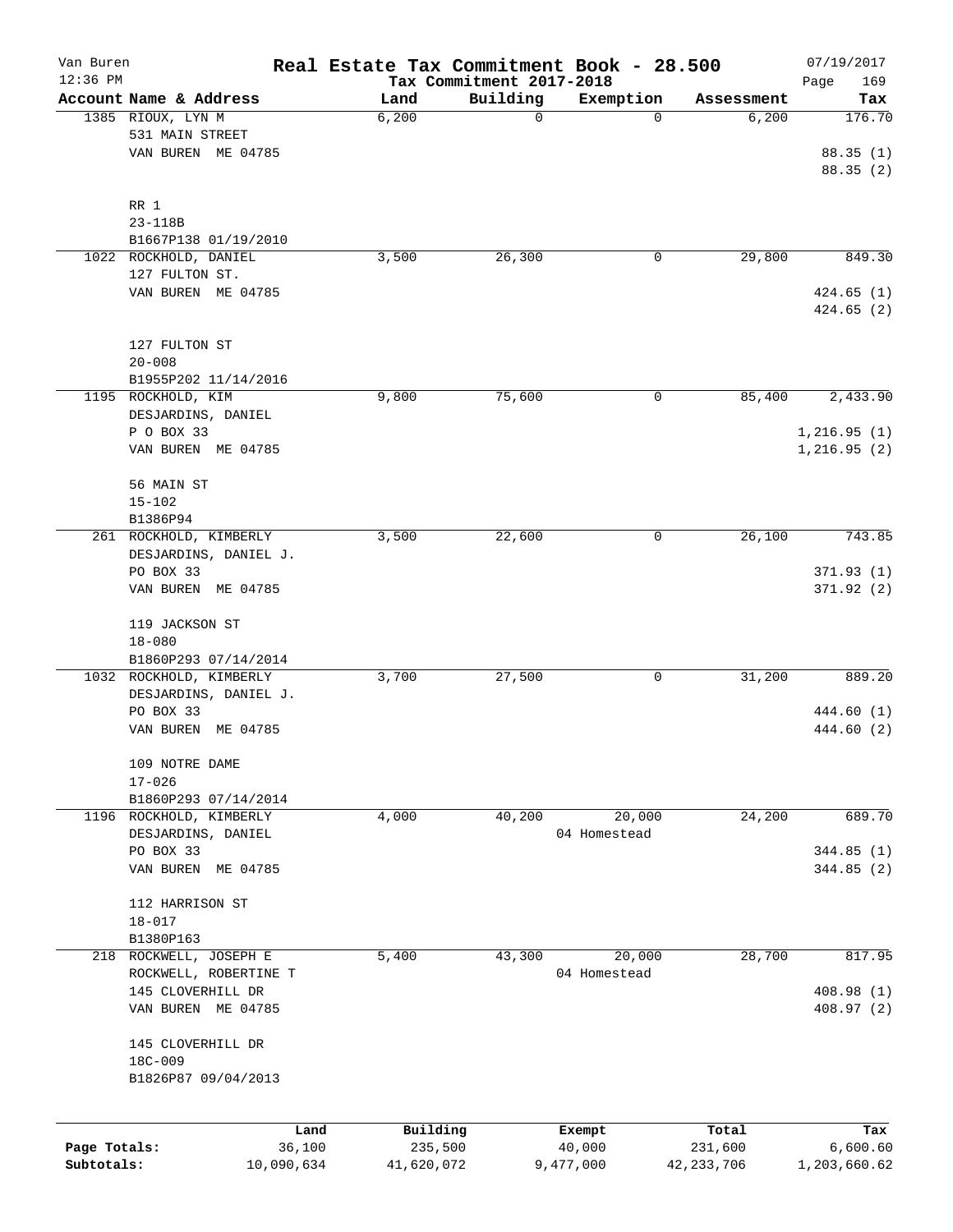| Van Buren    |                                       | Real Estate Tax Commitment Book - 28.500 |                          |              |            | 07/19/2017  |
|--------------|---------------------------------------|------------------------------------------|--------------------------|--------------|------------|-------------|
| $12:36$ PM   |                                       |                                          | Tax Commitment 2017-2018 |              |            | Page<br>170 |
|              | Account Name & Address                | Land                                     | Building                 | Exemption    | Assessment | Tax         |
|              | 551 RODIZZA, DOREEN M.<br>PO BOX 1018 | 2,800                                    | 0                        | $\Omega$     | 2,800      | 79.80       |
|              | 35 HUMMINGBIRD HILL                   |                                          |                          |              |            |             |
|              |                                       |                                          |                          |              |            | 39.90(1)    |
|              | GRANTHAM NH 03753                     |                                          |                          |              |            | 39.90(2)    |
|              | MONROE ST                             |                                          |                          |              |            |             |
|              | $23 - 019$                            |                                          |                          |              |            |             |
|              | B1831P290 10/16/2013                  |                                          |                          |              |            |             |
| 1198         | ROLFSEMA, JENNIFER ANN                | 3,000                                    | 16,600                   | 0            | 19,600     | 558.60      |
|              | 105 VARNUM AVE                        |                                          |                          |              |            |             |
|              | PAWTUCKET RI 02860                    |                                          |                          |              |            | 279.30(1)   |
|              |                                       |                                          |                          |              |            | 279.30(2)   |
|              | 109 WATERMILL RD                      |                                          |                          |              |            |             |
|              | $16 - 025$                            |                                          |                          |              |            |             |
|              | B1419P61                              |                                          |                          |              |            |             |
| 1199         | ROLFSEMA, MONICA FARIA                | 5,300                                    | 29,900                   | 0            | 35,200     | 1,003.20    |
|              | ROLFSEMA, MARK GEORGE                 |                                          |                          |              |            |             |
|              | 43 LAFAYETTE ST                       |                                          |                          |              |            | 501.60(1)   |
|              | LOWELL MA 01854                       |                                          |                          |              |            | 501.60(2)   |
|              |                                       |                                          |                          |              |            |             |
|              | 127 POPLAR ST                         |                                          |                          |              |            |             |
|              | $14 - 120$                            |                                          |                          |              |            |             |
|              | B1410P73                              |                                          |                          |              |            |             |
| 1202         | ROSSIGNOL, BEATRICE                   | 6,200                                    | 30,700                   | 20,000       | 16,900     | 481.65      |
|              | 181 CHAMPLAIN ST                      |                                          |                          | 04 Homestead |            |             |
|              | VAN BUREN ME 04785                    |                                          |                          |              |            | 240.83(1)   |
|              |                                       |                                          |                          |              |            | 240.82(2)   |
|              | 181 CHAMPLAIN ST                      |                                          |                          |              |            |             |
|              | $19 - 028$                            |                                          |                          |              |            |             |
|              | 1204 ROSSIGNOL, JOHN R                | 5,800                                    | 82,200                   | 20,000       | 68,000     | 1,938.00    |
|              | ROSSIGNOL, MONA                       |                                          |                          | 04 Homestead |            |             |
|              | 128 MCKINLEY ST                       |                                          |                          |              |            | 969.00(1)   |
|              | VAN BUREN ME 04785                    |                                          |                          |              |            | 969.00(2)   |
|              | 128 MCKINLEY ST                       |                                          |                          |              |            |             |
|              | $14 - 046$                            |                                          |                          |              |            |             |
|              | B382P37                               |                                          |                          |              |            |             |
|              | 1205 ROSSIGNOL, JOSEPH                | 25,700                                   | 47,900                   | 20,000       | 53,600     | 1,527.60    |
|              | ROSSIGNOL, EILEEN                     |                                          |                          | 04 Homestead |            |             |
|              | 252 CHAMPLAIN ST                      |                                          |                          |              |            | 763.80(1)   |
|              | VAN BUREN ME 04785                    |                                          |                          |              |            | 763.80(2)   |
|              |                                       |                                          |                          |              |            |             |
|              | 252 CHAMPLAIN ST                      |                                          |                          |              |            |             |
|              | $06 - 007A$                           |                                          |                          |              |            |             |
|              | B388P588                              |                                          |                          |              |            |             |
| 1206         | ROSSIGNOL, LARRY                      | 5,400                                    | 33,700                   | 20,000       | 19,100     | 544.35      |
|              | GAGNON, CAROL                         |                                          |                          | 04 Homestead |            |             |
|              | 134 MONROE ST                         |                                          |                          |              |            | 272.18(1)   |
|              | VAN BUREN ME 04785                    |                                          |                          |              |            | 272.17(2)   |
|              | 134 MONROE ST                         |                                          |                          |              |            |             |
|              | $23 - 017$                            |                                          |                          |              |            |             |
|              | B771P260                              |                                          |                          |              |            |             |
|              |                                       |                                          |                          |              |            |             |
|              | Land                                  | Building                                 |                          | Exempt       | Total      | Tax         |
| Page Totals: | 54,200                                | 241,000                                  |                          | 80,000       | 215,200    | 6, 133.20   |

**Subtotals:** 10,144,834 41,861,072 9,557,000 42,448,906 1,209,793.82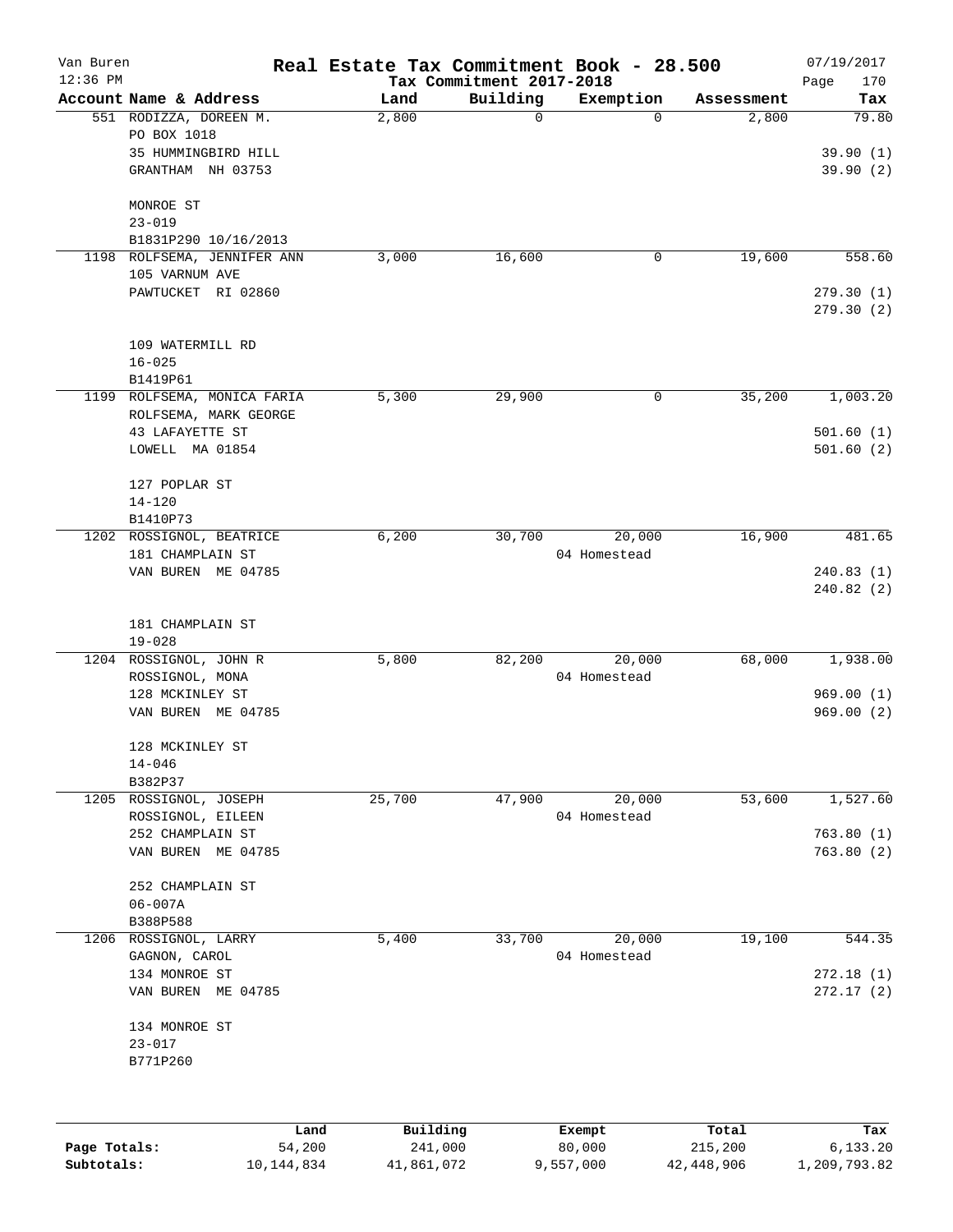| Van Buren    |                                                | Real Estate Tax Commitment Book - 28.500 |                          |                        |            | 07/19/2017              |
|--------------|------------------------------------------------|------------------------------------------|--------------------------|------------------------|------------|-------------------------|
| $12:36$ PM   |                                                |                                          | Tax Commitment 2017-2018 |                        |            | 171<br>Page             |
|              | Account Name & Address                         | Land                                     | Building<br>$\mathbf 0$  | Exemption<br>$\Omega$  | Assessment | Tax                     |
|              | 1213 ROSSIGNOL, MARK N<br>C/O PAT ROSSIGNOL    | 7,400                                    |                          |                        | 7,400      | 210.90                  |
|              | 5300 W. IRLO                                   |                                          |                          |                        |            | 105.45(1)               |
|              | BRONSON MEMORIAL HWY                           |                                          |                          |                        |            | 105.45(2)               |
|              | #79                                            |                                          |                          |                        |            |                         |
|              | KISSIMMEE FL 34746                             |                                          |                          |                        |            |                         |
|              | MORSE STREET                                   |                                          |                          |                        |            |                         |
|              | $21 - 047$                                     |                                          |                          |                        |            |                         |
|              | B1509P63                                       |                                          |                          |                        |            |                         |
|              | 1209 ROSSIGNOL, MATHEW A<br>ROSSIGNOL, MONIQUE | 3,400                                    | 73,500                   | 20,000<br>04 Homestead | 56,900     | 1,621.65                |
|              | 115 ROOSEVELT AVE                              |                                          |                          |                        |            | 810.83(1)               |
|              | VAN BUREN ME 04785                             |                                          |                          |                        |            | 810.82 (2)              |
|              |                                                |                                          |                          |                        |            |                         |
|              | 115 ROOSEVELT AVE                              |                                          |                          |                        |            |                         |
|              | $14 - 073$                                     |                                          |                          |                        |            |                         |
|              | B943P259                                       |                                          |                          |                        |            |                         |
|              | 1210 ROSSIGNOL, PERCY L                        | 4,500                                    | 40,400                   | 26,000                 | 18,900     | 538.65                  |
|              | ROSSIGNOL, CLAUDETTE                           |                                          |                          | 02 Veteran             |            |                         |
|              | 154 STATE ST                                   |                                          |                          | 04 Homestead           |            | 269.33(1)               |
|              | VAN BUREN ME 04785                             |                                          |                          |                        |            | 269.32(2)               |
|              |                                                |                                          |                          |                        |            |                         |
|              | 154 STATE ST                                   |                                          |                          |                        |            |                         |
|              | 12A-024<br>B257P118                            |                                          |                          |                        |            |                         |
|              | 415 ROSSIGNOL, ROBERT                          | 0                                        | 10,900                   | $\mathbf 0$            | 10,900     | 310.65                  |
|              | ROSSIGNOL, ALMA                                |                                          |                          |                        |            |                         |
|              | 101 JEFFERSON ST. APT                          |                                          |                          |                        |            | 155.33(1)               |
|              | 101                                            |                                          |                          |                        |            |                         |
|              | VAN BUREN ME 04785                             |                                          |                          |                        |            | 155.32(2)               |
|              |                                                |                                          |                          |                        |            |                         |
|              | LEASED B&A LAND                                |                                          |                          |                        |            |                         |
|              | $13 - 025 - T1$<br>B1889P146 04/27/2015        |                                          |                          |                        |            |                         |
|              | 1212 ROSSIGNOL, YVETTE M                       | 6,200                                    | 49,100                   | 20,000                 | 35,300     | 1,006.05                |
|              | 107 MORSE ST                                   |                                          |                          | 04 Homestead           |            |                         |
|              | VAN BUREN ME 04785                             |                                          |                          |                        |            | 503.03(1)               |
|              |                                                |                                          |                          |                        |            | 503.02(2)               |
|              |                                                |                                          |                          |                        |            |                         |
|              | 107 MORSE ST                                   |                                          |                          |                        |            |                         |
|              | $21 - 046$                                     |                                          |                          |                        |            |                         |
|              | B403P849                                       |                                          |                          |                        |            |                         |
| 1348         | ROUNDS, DENISON W                              | 6,600                                    | 34,500                   | $\mathbf 0$            | 41,100     | 1,171.35                |
|              | ROUNDS, PAULETTE M                             |                                          |                          |                        |            |                         |
|              | 31 CRESENT ST.<br>SPRINGFIELD VT 05156         |                                          |                          |                        |            | 585.68(1)<br>585.67 (2) |
|              |                                                |                                          |                          |                        |            |                         |
|              | 136 MAIN ST                                    |                                          |                          |                        |            |                         |
|              | $17 - 071$                                     |                                          |                          |                        |            |                         |
|              | B1737P333 10/05/2011 B1377P336                 |                                          |                          |                        |            |                         |
|              | 1187 ROUNDS, DENISON W                         | 3,500                                    | 42,000                   | 0                      | 45,500     | 1,296.75                |
|              | ROUNDS, PAULETTE M                             |                                          |                          |                        |            |                         |
|              | 31 CRESENT ST.                                 |                                          |                          |                        |            | 648.38(1)               |
|              | SPRINGFIELD VT 05156                           |                                          |                          |                        |            | 648.37(2)               |
|              |                                                |                                          |                          |                        |            |                         |
|              | 120 CENTER ST                                  |                                          |                          |                        |            |                         |
|              | $16 - 051$<br>B1554P38                         |                                          |                          |                        |            |                         |
|              |                                                |                                          |                          |                        |            |                         |
|              | Land                                           | Building                                 |                          | Exempt                 | Total      | Tax                     |
| Page Totals: | 31,600                                         | 250,400                                  |                          | 66,000                 | 216,000    | 6, 156.00               |
| Subtotals:   | 10, 176, 434                                   | 42, 111, 472                             |                          | 9,623,000              | 42,664,906 | 1,215,949.82            |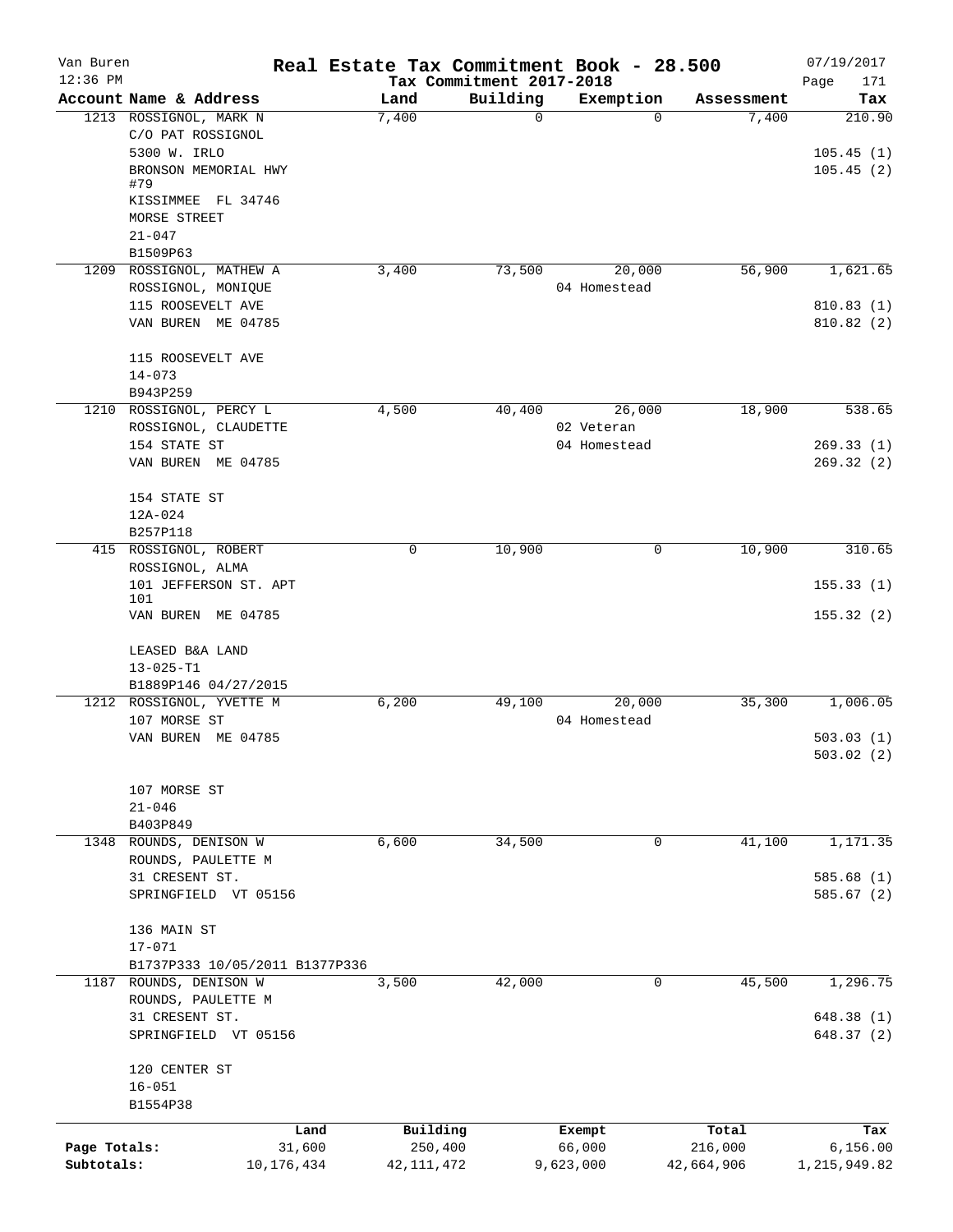| Van Buren    |                                           |                | Real Estate Tax Commitment Book - 28.500 |                                      |                   |                  | 07/19/2017         |
|--------------|-------------------------------------------|----------------|------------------------------------------|--------------------------------------|-------------------|------------------|--------------------|
| 12:36 PM     | Account Name & Address                    |                | Land                                     | Tax Commitment 2017-2018<br>Building | Exemption         | Assessment       | Page<br>172<br>Tax |
|              | 1216 ROY, ANN                             |                | 8,400                                    | 46,200                               | 20,000            | 34,600           | 986.10             |
|              | ROY, RONALD P                             |                |                                          |                                      | 04 Homestead      |                  |                    |
|              | 120 ST MARY'S BROOK RD                    |                |                                          |                                      |                   |                  | 493.05 (1)         |
|              | VAN BUREN ME 04785                        |                |                                          |                                      |                   |                  | 493.05 (2)         |
|              | 120 ST MARY'S BROOK RD                    |                |                                          |                                      |                   |                  |                    |
|              | $02 - 043$                                |                |                                          |                                      |                   |                  |                    |
|              | B1113P165                                 |                |                                          |                                      |                   |                  |                    |
| 1217         | ROY, BETTY A                              |                | 5,600                                    | 65,600                               | 20,000            | 51,200           | 1,459.20           |
|              | ROY, KENNETH A                            |                |                                          |                                      | 04 Homestead      |                  |                    |
|              | 124 HILLSIDE ST                           |                |                                          |                                      |                   |                  | 729.60(1)          |
|              | VAN BUREN ME 04785                        |                |                                          |                                      |                   |                  | 729.60(2)          |
|              | 124 HILLSIDE ST                           |                |                                          |                                      |                   |                  |                    |
|              | $23 - 087$                                |                |                                          |                                      |                   |                  |                    |
|              | B1107P148                                 |                |                                          |                                      |                   |                  |                    |
|              | 1218 ROY, CARL E                          |                | 3,600                                    | 30,000                               | 20,000            | 13,600           | 387.60             |
|              | P O BOX 427                               |                |                                          |                                      | 04 Homestead      |                  |                    |
|              | VAN BUREN ME 04785                        |                |                                          |                                      |                   |                  | 193.80(1)          |
|              |                                           |                |                                          |                                      |                   |                  | 193.80(2)          |
|              |                                           |                |                                          |                                      |                   |                  |                    |
|              | 116 POPLAR ST                             |                |                                          |                                      |                   |                  |                    |
|              | $16 - 037$                                |                |                                          |                                      |                   |                  |                    |
| 1220         | B857P4                                    |                |                                          | 24,900                               | 20,000            | 8,000            | 228.00             |
|              | ROY, CYNTHIA M<br>ROY, JEANNOT R          |                | 3,100                                    |                                      | 04 Homestead      |                  |                    |
|              | 108 WILSON ST                             |                |                                          |                                      |                   |                  | 114.00(1)          |
|              | VAN BUREN ME 04785                        |                |                                          |                                      |                   |                  | 114.00(2)          |
|              |                                           |                |                                          |                                      |                   |                  |                    |
|              | 108 WILSON ST                             |                |                                          |                                      |                   |                  |                    |
|              | $23 - 052$                                |                |                                          |                                      |                   |                  |                    |
|              | B1160P100                                 |                |                                          |                                      |                   |                  |                    |
|              | 1318 ROY, EDMUND J                        |                | 5,500                                    | 31,000                               | 0                 | 36,500           | 1,040.25           |
|              | 811 MAIN ST                               |                |                                          |                                      |                   |                  |                    |
|              | VAN BUREN ME 04785                        |                |                                          |                                      |                   |                  | 520.13(1)          |
|              |                                           |                |                                          |                                      |                   |                  | 520.12(2)          |
|              | 811 MAIN ST                               |                |                                          |                                      |                   |                  |                    |
|              | $08 - 029$                                |                |                                          |                                      |                   |                  |                    |
|              | B1714P313 03/17/2011                      |                |                                          |                                      |                   |                  |                    |
|              | 1160 ROY, JEANNOT                         |                | 2,900                                    | 7,200                                | 0                 | 10,100           | 287.85             |
|              | ROY, CYNTHIA                              |                |                                          |                                      |                   |                  |                    |
|              | 108 WILSON STREET                         |                |                                          |                                      |                   |                  | 143.93(1)          |
|              | VAN BUREN ME 04785                        |                |                                          |                                      |                   |                  | 143.92 (2)         |
|              | 557 MAIN ST                               |                |                                          |                                      |                   |                  |                    |
|              | $23 - 054$                                |                |                                          |                                      |                   |                  |                    |
|              | B1672P213 03/16/2010 B1659P271 11/02/2009 |                |                                          |                                      |                   |                  |                    |
| 1219         | ROY, JOSEPH C                             |                | 4,600                                    | 50,700                               | 26,000            | 29,300           | 835.05             |
|              | ROY, CECILE M                             |                |                                          |                                      | 04 Homestead      |                  |                    |
|              | 134 MARION DR                             |                |                                          |                                      | 02 Veteran        |                  | 417.53(1)          |
|              | VAN BUREN ME 04785                        |                |                                          |                                      |                   |                  | 417.52 (2)         |
|              | 134 MARION DR                             |                |                                          |                                      |                   |                  |                    |
|              | 18B-010                                   |                |                                          |                                      |                   |                  |                    |
|              | B405P372 08/23/1973                       |                |                                          |                                      |                   |                  |                    |
|              |                                           |                |                                          |                                      |                   |                  |                    |
| Page Totals: |                                           | Land<br>33,700 | Building<br>255,600                      |                                      | Exempt<br>106,000 | Total<br>183,300 | Tax<br>5,224.05    |
| Subtotals:   |                                           | 10,210,134     | 42,367,072                               |                                      | 9,729,000         | 42,848,206       | 1, 221, 173.87     |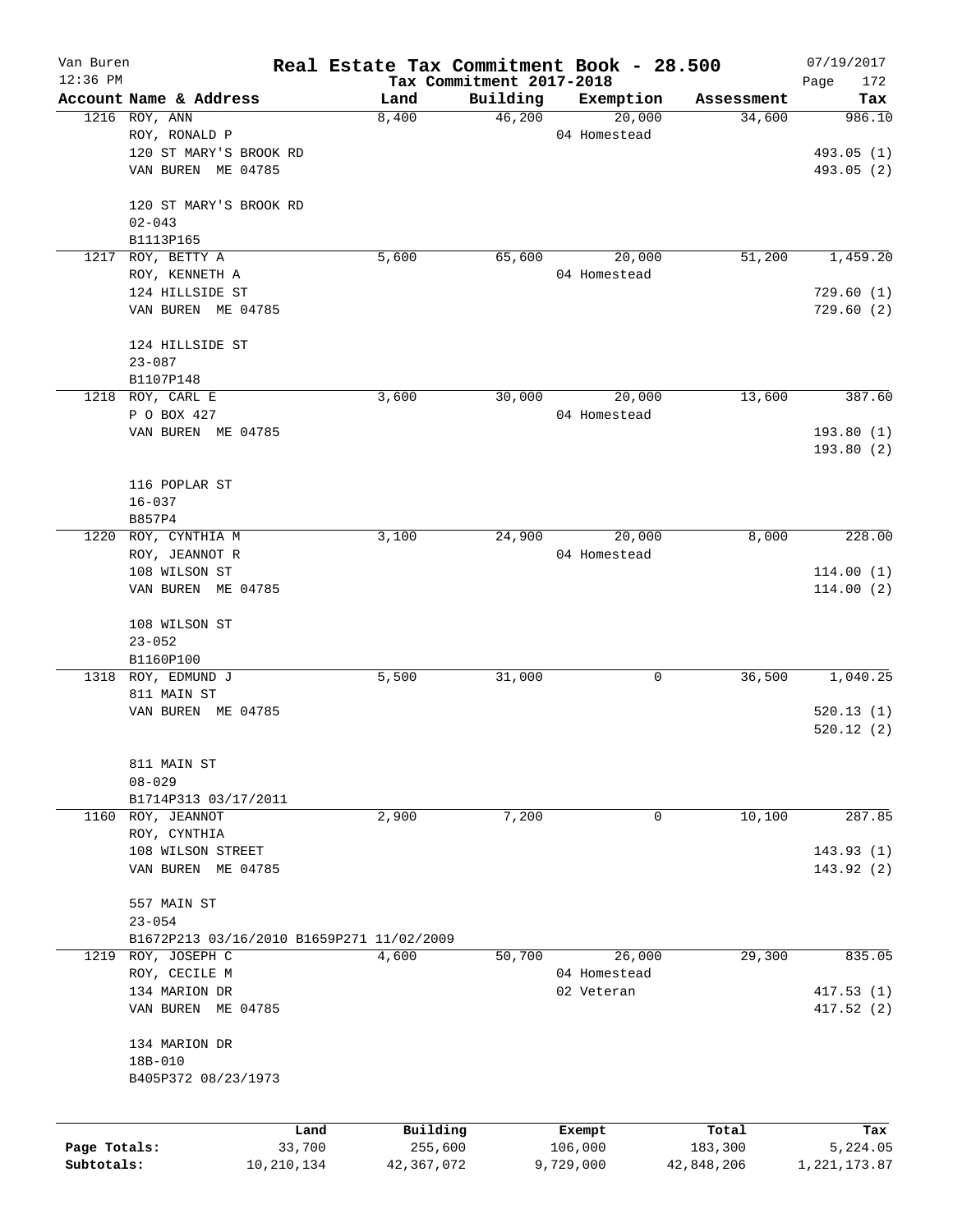| Van Buren                  |                                | Real Estate Tax Commitment Book - 28.500 |                                      |                     |                      | 07/19/2017             |
|----------------------------|--------------------------------|------------------------------------------|--------------------------------------|---------------------|----------------------|------------------------|
| $12:36$ PM                 | Account Name & Address         |                                          | Tax Commitment 2017-2018<br>Building |                     |                      | Page<br>173            |
|                            | 1222 ROY, LEE J                | Land<br>4,500                            | 31,800                               | Exemption<br>20,000 | Assessment<br>16,300 | Tax<br>464.55          |
|                            | 191 MAIN ST                    |                                          |                                      | 04 Homestead        |                      |                        |
|                            | VAN BUREN ME 04785             |                                          |                                      |                     |                      | 232.28(1)              |
|                            |                                |                                          |                                      |                     |                      | 232.27(2)              |
|                            |                                |                                          |                                      |                     |                      |                        |
|                            | 191 MAIN ST                    |                                          |                                      |                     |                      |                        |
|                            | $18 - 002$                     |                                          |                                      |                     |                      |                        |
|                            | B1876P135 12/02/2014           |                                          |                                      |                     |                      |                        |
|                            | 1223 ROY, MEDLEY               | 6,500                                    | 50,600                               | 0                   | 57,100               | 1,627.35               |
|                            | C/O TINA ROY-AYOTTE            |                                          |                                      |                     |                      |                        |
|                            | 117 LORDS RD                   |                                          |                                      |                     |                      | 813.68(1)              |
|                            | NORTH WATERBORO ME<br>04061    |                                          |                                      |                     |                      | 813.67(2)              |
|                            | 116 ROY DR                     |                                          |                                      |                     |                      |                        |
|                            | $16 - 042$                     |                                          |                                      |                     |                      |                        |
| 1230                       | ROY, MICHAEL J & MARIE         | 3,800                                    | 9,300                                | 0                   | 13,100               | 373.35                 |
|                            | Е                              |                                          |                                      |                     |                      |                        |
|                            | ROY, MARK J                    |                                          |                                      |                     |                      |                        |
|                            | 18 MAIN STREET                 |                                          |                                      |                     |                      | 186.68(1)              |
|                            | VAN BUREN ME 04785             |                                          |                                      |                     |                      | 186.67 (2)             |
|                            | 16 MAIN ST                     |                                          |                                      |                     |                      |                        |
|                            | $13 - 043A$                    |                                          |                                      |                     |                      |                        |
|                            | B1452P156                      |                                          |                                      |                     |                      |                        |
| 1229                       | ROY, MICHAEL J & MARIE         | 8,200                                    | 19,400                               | 20,000              | 7,600                | 216.60                 |
|                            | Е                              |                                          |                                      |                     |                      |                        |
|                            | ROY, MARK J<br>18 MAIN ST      |                                          |                                      | 04 Homestead        |                      | 108.30(1)              |
|                            | VAN BUREN ME 04785             |                                          |                                      |                     |                      | 108.30(2)              |
|                            | 18 MAIN ST (REAR LOT)          |                                          |                                      |                     |                      |                        |
|                            | $13 - 043B$                    |                                          |                                      |                     |                      |                        |
|                            | B1452P158                      |                                          |                                      |                     |                      |                        |
|                            | 1221 ROY, ROBERT G             | 3,600                                    | 11,600                               | 0                   | 15,200               | 433.20                 |
|                            | 110 ADAMS STREET               |                                          |                                      |                     |                      |                        |
|                            | VAN BUREN ME 04785             |                                          |                                      |                     |                      | 216.60(1)<br>216.60(2) |
|                            | 110 ADAMS ST                   |                                          |                                      |                     |                      |                        |
|                            | $18 - 033$                     |                                          |                                      |                     |                      |                        |
|                            | B1683P315 06/16/2010 B406P702  |                                          |                                      |                     |                      |                        |
|                            | 1228 ROY, ROBERT G             | 4,200                                    | 34,100                               | 26,000              | 12,300               | 350.55                 |
|                            | 110 ADAMS STREET               |                                          |                                      | 04 Homestead        |                      |                        |
|                            | VAN BUREN ME 04785             |                                          |                                      | 02 Veteran          |                      | 175.28(1)              |
|                            |                                |                                          |                                      |                     |                      | 175.27(2)              |
|                            | 233 MAIN ST                    |                                          |                                      |                     |                      |                        |
|                            | $18 - 035$                     |                                          |                                      |                     |                      |                        |
|                            | B1461P269                      |                                          |                                      |                     |                      |                        |
|                            | 1226 ROY, VINAL Z              | 4,300                                    | 12,900                               | 17,200              | 0                    | 0.00                   |
|                            | ROY, IRENE L                   |                                          |                                      | 04 Homestead        |                      |                        |
|                            | 203 CHAMPLAIN ST               |                                          |                                      |                     |                      |                        |
|                            | VAN BUREN ME 04785             |                                          |                                      |                     |                      |                        |
|                            | 203 CHAMPLAIN ST<br>$19 - 050$ |                                          |                                      |                     |                      |                        |
|                            |                                |                                          |                                      |                     |                      |                        |
|                            |                                | Building<br>Land                         |                                      | Exempt              | Total                | Tax                    |
| Page Totals:<br>Subtotals: | 35,100                         |                                          | 169,700                              | 83,200              | 121,600              | 3,465.60               |
|                            | 10, 245, 234                   | 42,536,772                               |                                      | 9,812,200           | 42,969,806           | 1,224,639.47           |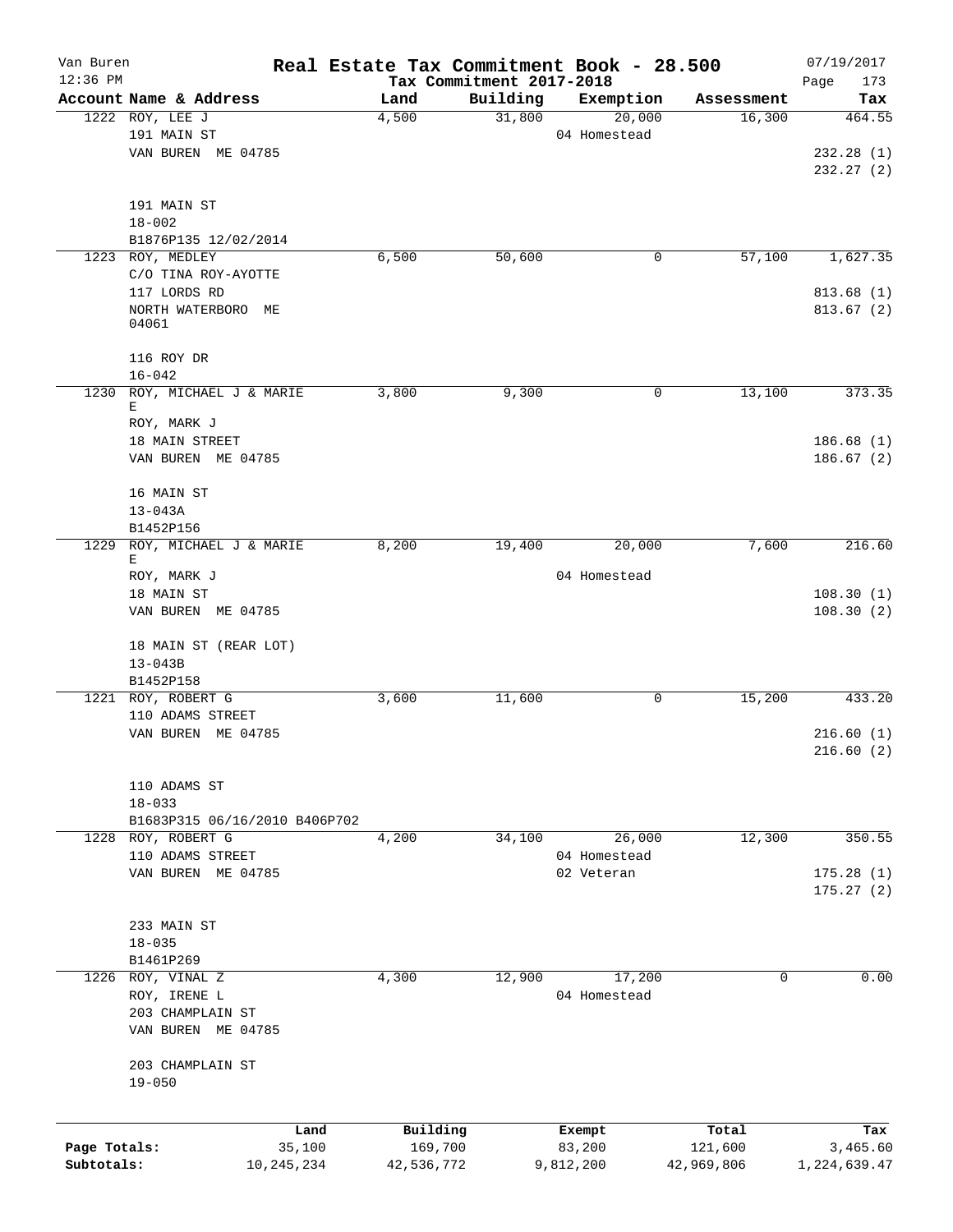| Van Buren  |                                          | Real Estate Tax Commitment Book - 28.500 |                          |                            |            | 07/19/2017  |
|------------|------------------------------------------|------------------------------------------|--------------------------|----------------------------|------------|-------------|
| $12:36$ PM |                                          |                                          | Tax Commitment 2017-2018 |                            |            | Page<br>174 |
|            | Account Name & Address                   | Land                                     | Building                 | Exemption                  | Assessment | Tax         |
|            | 869 RUEST, JASON                         | 4,900                                    | 38,600                   | 20,000                     | 23,500     | 669.75      |
|            | DUPREY, MEGAN M                          |                                          |                          | 04 Homestead               |            |             |
|            | 112 TYLER ST                             |                                          |                          |                            |            | 334.88(1)   |
|            | VAN BUREN ME<br>04785-1358               |                                          |                          |                            |            | 334.87 (2)  |
|            |                                          |                                          |                          |                            |            |             |
|            | 112 TYLER ST                             |                                          |                          |                            |            |             |
|            | $18 - 132$                               |                                          |                          |                            |            |             |
|            | B1780P98 09/14/2012                      |                                          |                          |                            |            |             |
|            | 1237 RUEST, MARCEL J                     | 4,600                                    | 45,300                   | 20,000                     | 29,900     | 852.15      |
|            | RUEST, NANCY MARIE                       |                                          |                          | 04 Homestead               |            |             |
|            | 141 STATE STREET                         |                                          |                          |                            |            | 426.08(1)   |
|            | VAN BUREN ME 04785                       |                                          |                          |                            |            | 426.07(2)   |
|            |                                          |                                          |                          |                            |            |             |
|            | 141 STATE ST                             |                                          |                          |                            |            |             |
|            | 12A-001                                  |                                          |                          |                            |            |             |
|            | B1486P194 02/27/2006                     |                                          |                          |                            |            |             |
|            | 1391 RUEST, ROLAND                       | 3,000                                    | 47,100                   | 0                          | 50,100     | 1,427.85    |
|            | 563 MAIN ST                              |                                          |                          |                            |            |             |
|            | VAN BUREN ME 04785                       |                                          |                          |                            |            | 713.93(1)   |
|            |                                          |                                          |                          |                            |            | 713.92(2)   |
|            |                                          |                                          |                          |                            |            |             |
|            | 563 MAIN ST                              |                                          |                          |                            |            |             |
|            | $23 - 057$                               |                                          |                          |                            |            |             |
|            | B1945P302 08/19/2016                     |                                          |                          |                            |            |             |
|            | 1238 RUTHERFORD, EVELYN                  | 4,400                                    | 50,200                   | 26,000                     | 28,600     | 815.10      |
|            | 113 COTE ST<br>VAN BUREN ME 04785        |                                          |                          | 02 Veteran<br>04 Homestead |            | 407.55(1)   |
|            |                                          |                                          |                          |                            |            | 407.55(2)   |
|            |                                          |                                          |                          |                            |            |             |
|            | 113 COTE ST                              |                                          |                          |                            |            |             |
|            | $18 - 113$                               |                                          |                          |                            |            |             |
|            | B357P129                                 |                                          |                          |                            |            |             |
|            | 1239 RYDER, CLARK RAY                    | 3,900                                    | 0                        | 0                          | 3,900      | 111.15      |
|            | RYDER, MIKA                              |                                          |                          |                            |            |             |
|            | 444 S TUSTIN ST                          |                                          |                          |                            |            | 55.58(1)    |
|            | D3                                       |                                          |                          |                            |            | 55.57(2)    |
|            | ORANGE CA 92866                          |                                          |                          |                            |            |             |
|            | ALEXANDER RD                             |                                          |                          |                            |            |             |
|            | $05 - 019$                               |                                          |                          |                            |            |             |
|            | B653P118                                 |                                          |                          |                            |            |             |
|            | 763 SAUCIER, EDMUND J III                | 10,700                                   | 26,300                   | 0                          | 37,000     | 1,054.50    |
|            | SAUCIER, SANDY L.                        |                                          |                          |                            |            |             |
|            | D/B/A FREEDOM<br>SELF-STORAGE            |                                          |                          |                            |            | 527.25(1)   |
|            | 130 ROOSEVELT AVENUE,<br>APT. 201        |                                          |                          |                            |            | 527.25(2)   |
|            | VAN BUREN ME 04785                       |                                          |                          |                            |            |             |
|            | 298 MAIN ST                              |                                          |                          |                            |            |             |
|            | $20 - 091$                               |                                          |                          |                            |            |             |
|            | B1674P29 03/31/2010 B1613P214 09/11/2008 |                                          |                          |                            |            |             |

|              | Land       | Building   | Exempt    | Total        | Tax          |
|--------------|------------|------------|-----------|--------------|--------------|
| Page Totals: | 31,500     | 207,500    | 66,000    | 173,000      | 4,930.50     |
| Subtotals:   | 10,276,734 | 42,744,272 | 9,878,200 | 43, 142, 806 | 1,229,569.97 |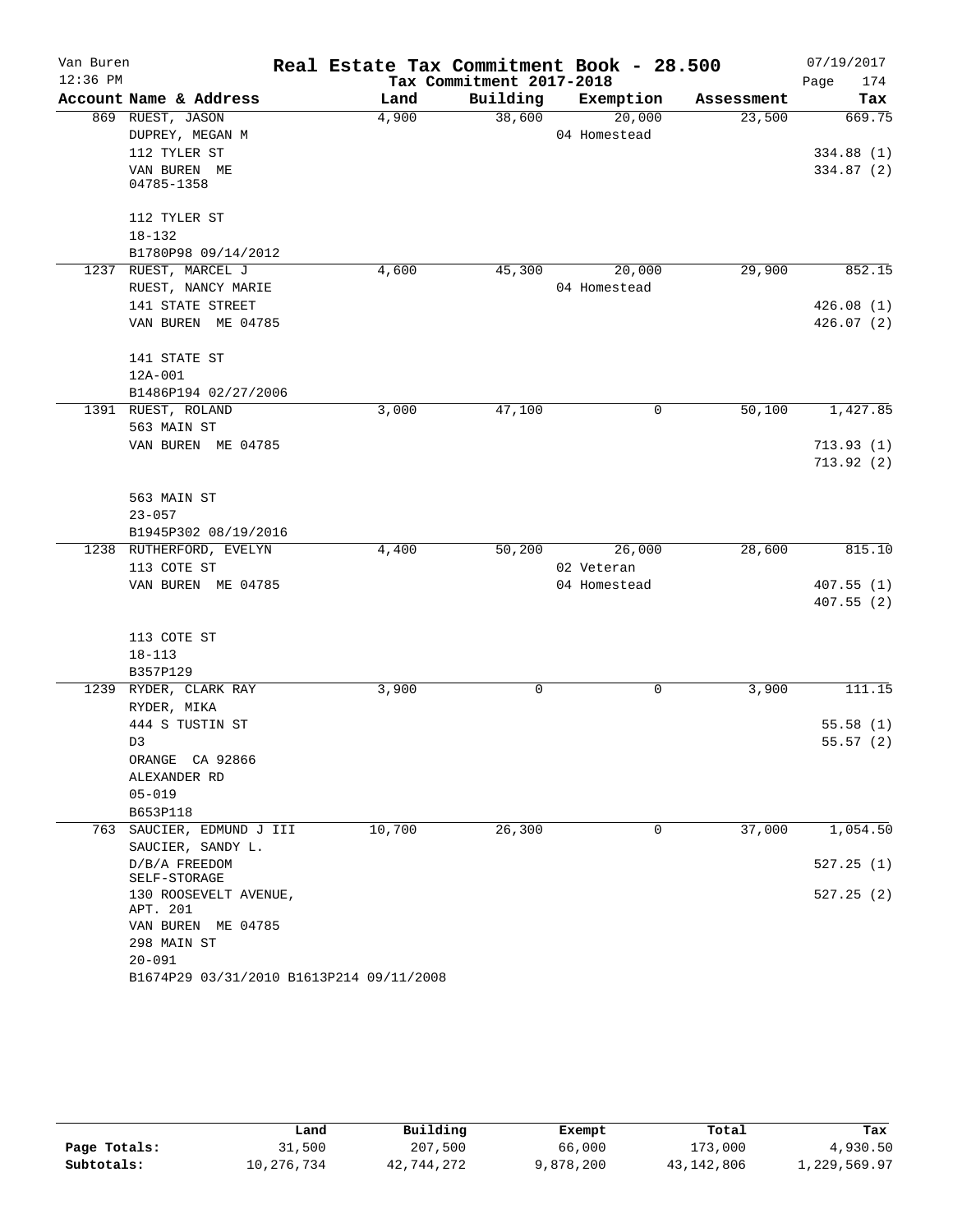| Van Buren  |                                                 | Real Estate Tax Commitment Book - 28.500 |                          |                        |            | 07/19/2017  |
|------------|-------------------------------------------------|------------------------------------------|--------------------------|------------------------|------------|-------------|
| $12:36$ PM |                                                 |                                          | Tax Commitment 2017-2018 |                        |            | Page<br>175 |
|            | Account Name & Address                          | Land                                     | Building                 | Exemption              | Assessment | Tax         |
|            | 1244 SAUCIER, EDMUND J III<br>SAUCIER, SANDY L  | 3,400                                    | 45,200                   | 20,000<br>04 Homestead | 28,600     | 815.10      |
|            | 130 ROOSEVELT AVE APT                           |                                          |                          |                        |            | 407.55(1)   |
|            | 201<br>VAN BUREN ME 04785                       |                                          |                          |                        |            | 407.55(2)   |
|            |                                                 |                                          |                          |                        |            |             |
|            | 130 ROOSEVELT AVE                               |                                          |                          |                        |            |             |
|            | $14 - 127$                                      |                                          |                          |                        |            |             |
|            | B959P170                                        |                                          |                          |                        |            |             |
|            | 1245 SAUCIER, EDMUND J III                      | 6,500                                    | 29,400                   | 0                      | 35,900     | 1,023.15    |
|            | SAUCIER, SANDY L<br>D/B/A VILLAGE CAR WASH      |                                          |                          |                        |            | 511.58(1)   |
|            | 130 ROOSEVELT AVE APT                           |                                          |                          |                        |            | 511.57(2)   |
|            | 201                                             |                                          |                          |                        |            |             |
|            | VAN BUREN ME 04785                              |                                          |                          |                        |            |             |
|            | 106 LAFAYETTE ST                                |                                          |                          |                        |            |             |
|            | $15 - 016$                                      |                                          |                          |                        |            |             |
|            | B1308P38                                        |                                          |                          |                        | 53,600     |             |
| 1246       | SAUCIER, EDMUND J III<br>SAUCIER, SANDY L       | 3,000                                    | 50,600                   | 0                      |            | 1,527.60    |
|            | 130 ROOSEVELT AVE APT                           |                                          |                          |                        |            | 763.80(1)   |
|            | 201                                             |                                          |                          |                        |            |             |
|            | VAN BUREN ME 04785                              |                                          |                          |                        |            | 763.80(2)   |
|            | 113 PINE ST                                     |                                          |                          |                        |            |             |
|            | $14 - 053$                                      |                                          |                          |                        |            |             |
|            | B1401P169                                       |                                          |                          |                        |            |             |
|            | 1247 SAUCIER, EDMUND J III                      | 3,000                                    | 25,400                   | 0                      | 28,400     | 809.40      |
|            | SAUCIER, SANDY L<br>130 ROOSEVELT AVE APT       |                                          |                          |                        |            | 404.70 (1)  |
|            | 201                                             |                                          |                          |                        |            |             |
|            | VAN BUREN ME 04785                              |                                          |                          |                        |            | 404.70 (2)  |
|            | 126 WASHINGTON AVE                              |                                          |                          |                        |            |             |
|            | $15 - 015$                                      |                                          |                          |                        |            |             |
|            | B1308P36                                        |                                          |                          |                        |            |             |
| 1249       | SAUCIER, EDMUND J III<br>SAUCIER, SANDY L       | 8,800                                    | 97,600                   | 0                      | 106,400    | 3,032.40    |
|            | D/B/A FREEDOM SELF                              |                                          |                          |                        |            | 1,516.20(1) |
|            | STORAGE                                         |                                          |                          |                        |            |             |
|            | 130 ROSSEVELT AVE. APT.<br>201                  |                                          |                          |                        |            | 1,516.20(2) |
|            | VAN BUREN ME 04785                              |                                          |                          |                        |            |             |
|            | 240 CASTONGUAY RD                               |                                          |                          |                        |            |             |
|            | $02 - 027$                                      |                                          |                          |                        |            |             |
|            | B1538P8                                         |                                          |                          |                        |            |             |
|            | 571 SAUCIER, EDMUND J. III<br>SAUCIER, SANDY L. | 3,000                                    | 0                        | 0                      | 3,000      | 85.50       |
|            | 130 ROOSEVELT AVE. APT<br>201                   |                                          |                          |                        |            | 42.75(1)    |
|            | VAN BUREN ME 04785                              |                                          |                          |                        |            | 42.75(2)    |
|            | 111 PINE ST                                     |                                          |                          |                        |            |             |
|            | $14 - 052$                                      |                                          |                          |                        |            |             |
|            | B1891P25 05/11/2015                             |                                          |                          |                        |            |             |

|              | Land       | Building   | Exempt    | Total      | Tax          |
|--------------|------------|------------|-----------|------------|--------------|
| Page Totals: | 27,700     | 248,200    | 20,000    | 255,900    | 7,293.15     |
| Subtotals:   | 10,304,434 | 42,992,472 | 9,898,200 | 43,398,706 | 1,236,863.12 |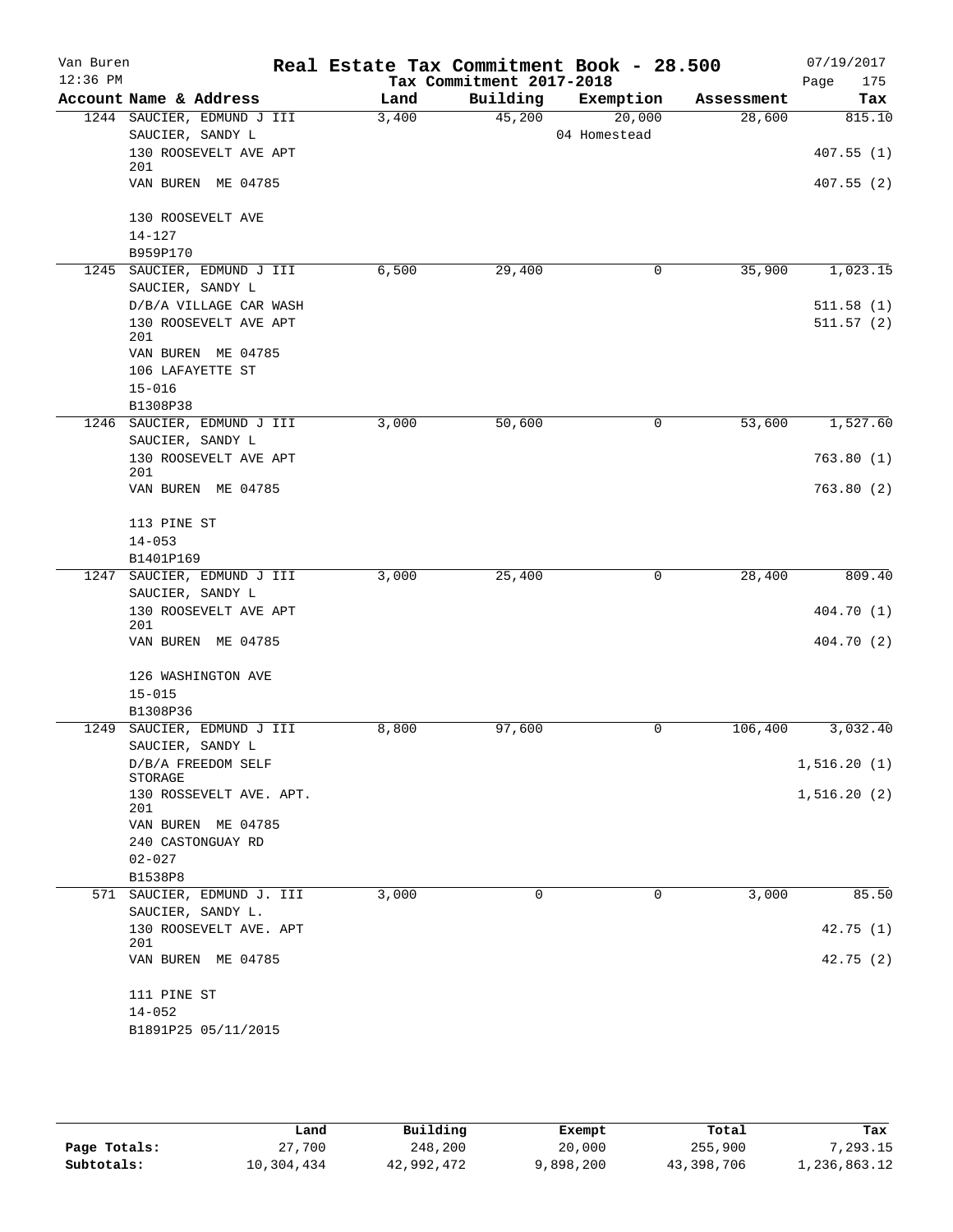| Van Buren    |                                                    | Real Estate Tax Commitment Book - 28.500 |          |              |            | 07/19/2017                 |
|--------------|----------------------------------------------------|------------------------------------------|----------|--------------|------------|----------------------------|
| $12:36$ PM   | Account Name & Address                             | Tax Commitment 2017-2018<br>Land         | Building | Exemption    | Assessment | Page<br>176<br>Tax         |
|              | 623 SAUCIER, MICHAEL                               | 6,300                                    | 30,700   | 0            | 37,000     | 1,054.50                   |
|              | SAUCIER, MONICA                                    |                                          |          |              |            |                            |
|              | 119 MONROE ST                                      |                                          |          |              |            | 527.25(1)                  |
|              | VAN BUREN ME 04785                                 |                                          |          |              |            | 527.25(2)                  |
|              |                                                    |                                          |          |              |            |                            |
|              | 119 MONROE ST                                      |                                          |          |              |            |                            |
|              | $23 - 015$                                         |                                          |          |              |            |                            |
|              | B1878P338 12/31/2014                               |                                          |          |              |            |                            |
| 1325         | SCHNIEDER, TROY D                                  | 9,200                                    | 84,200   | 20,000       | 73,400     | 2,091.90                   |
|              | KUHL, TAMMY S<br>475 MAIN STREET                   |                                          |          | 04 Homestead |            |                            |
|              | VAN BUREN ME 50328                                 |                                          |          |              |            | 1,045.95(1)<br>1,045.95(2) |
|              |                                                    |                                          |          |              |            |                            |
|              | 475 MAIN ST                                        |                                          |          |              |            |                            |
|              | $06 - 025$                                         |                                          |          |              |            |                            |
|              | B1666P258 01/11/2010 B1657P130 10/05/2009 B1484P48 |                                          |          |              |            |                            |
|              | 1418 SCHULMAN, STEVEN                              | 11,400                                   | 0        | 0            | 11,400     | 324.90                     |
|              | 11065 N WAUWATOSA RD                               |                                          |          |              |            |                            |
|              | MEQUON WI 53097                                    |                                          |          |              |            | 162.45(1)                  |
|              |                                                    |                                          |          |              |            | 162.45(2)                  |
|              | ALEXANDER RD                                       |                                          |          |              |            |                            |
|              | $05 - 020A$                                        |                                          |          |              |            |                            |
|              | B1642P136 06/15/2009                               |                                          |          |              |            |                            |
|              | 1186 SCHULTZ, JACQUELINE                           | 1,600                                    | 30,500   | 0            | 32,100     | 914.85                     |
|              | P.O. BOX 221                                       |                                          |          |              |            |                            |
|              | VAN BUREN ME 04785                                 |                                          |          |              |            | 457.43 (1)                 |
|              |                                                    |                                          |          |              |            | 457.42 (2)                 |
|              | 108 BRIDGE STREET                                  |                                          |          |              |            |                            |
|              | $15 - 085$                                         |                                          |          |              |            |                            |
|              | B1927P267 03/30/2016 B1713P13 02/25/2011           |                                          |          |              |            |                            |
|              | 886 SCOTTI, CHRISTOPHER                            | 2,600                                    | 27,200   | 0            | 29,800     | 849.30                     |
|              | SCOTTI, GLORIA                                     |                                          |          |              |            |                            |
|              | 269 DEERFIELD DR                                   |                                          |          |              |            | 424.65(1)                  |
|              | BERLIN CT 06037                                    |                                          |          |              |            | 424.65(2)                  |
|              |                                                    |                                          |          |              |            |                            |
|              | 150 HIGH ST<br>$14 - 106$                          |                                          |          |              |            |                            |
|              | B1620P59                                           |                                          |          |              |            |                            |
| 1250         | SEARLES, GLENN E                                   | 3,600                                    | 37,800   | 20,000       | 21,400     | 609.90                     |
|              | SEARLES, CAROL L                                   |                                          |          | 04 Homestead |            |                            |
|              | 195 CHAMPLAIN ST                                   |                                          |          |              |            | 304.95(1)                  |
|              | VAN BUREN ME 04785                                 |                                          |          |              |            | 304.95(2)                  |
|              |                                                    |                                          |          |              |            |                            |
|              | 195 CHAMPLAIN ST                                   |                                          |          |              |            |                            |
|              | $19 - 033$                                         |                                          |          |              |            |                            |
| 1251         | B1412P111 08/04/2004<br>SEARLES, KARL M            |                                          | 73,200   | 20,000       | 60,600     |                            |
|              | SEARLES, TAMMY M                                   | 7,400                                    |          | 04 Homestead |            | 1,727.10                   |
|              | 1019 MAIN ST                                       |                                          |          |              |            | 863.55(1)                  |
|              | VAN BUREN ME 04785                                 |                                          |          |              |            | 863.55(2)                  |
|              |                                                    |                                          |          |              |            |                            |
|              | 1019 MAIN ST                                       |                                          |          |              |            |                            |
|              | $10 - 015B$                                        |                                          |          |              |            |                            |
|              | B1208P32                                           |                                          |          |              |            |                            |
|              |                                                    |                                          |          |              |            |                            |
|              | Land                                               | Building                                 |          | Exempt       | Total      | Tax                        |
| Page Totals: | 42,100                                             | 283,600                                  |          | 60,000       | 265,700    | 7,572.45                   |
| Subtotals:   | 10,346,534                                         | 43, 276, 072                             |          | 9,958,200    | 43,664,406 | 1,244,435.57               |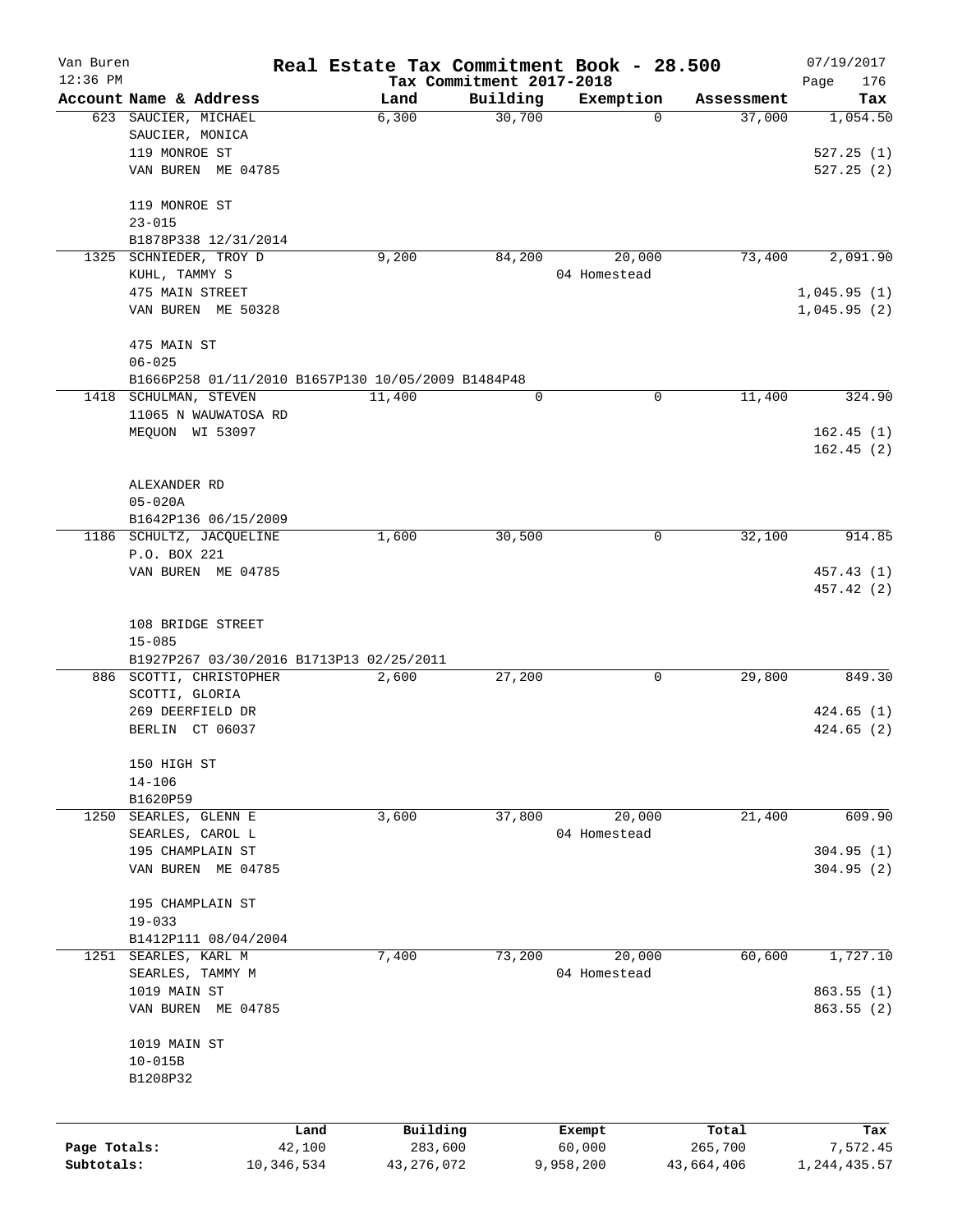| Van Buren    |                                       | Real Estate Tax Commitment Book - 28.500 |                                      |              |                     | 07/19/2017             |
|--------------|---------------------------------------|------------------------------------------|--------------------------------------|--------------|---------------------|------------------------|
| $12:36$ PM   | Account Name & Address                | Land                                     | Tax Commitment 2017-2018<br>Building | Exemption    |                     | Page<br>177            |
|              | 496 SEARLES, ROGER                    | 6,100                                    | $\mathbf 0$                          | $\Omega$     | Assessment<br>6,100 | Tax<br>173.85          |
|              | 156 HILLSIDE ST.                      |                                          |                                      |              |                     |                        |
|              | VAN BUREN ME 04785                    |                                          |                                      |              |                     | 86.93(1)               |
|              |                                       |                                          |                                      |              |                     | 86.92(2)               |
|              |                                       |                                          |                                      |              |                     |                        |
|              | HILLSIDE ST                           |                                          |                                      |              |                     |                        |
|              | $23 - 075B$                           |                                          |                                      |              |                     |                        |
|              | 1252 SEARLES, ROGER                   | 3,100                                    | 0                                    | 0            | 3,100               | 88.35                  |
|              | SEARLES, ROSE MARIE                   |                                          |                                      |              |                     |                        |
|              | 156 HILLSIDE ST<br>VAN BUREN ME 04785 |                                          |                                      |              |                     | 44.18 (1)<br>44.17 (2) |
|              |                                       |                                          |                                      |              |                     |                        |
|              | HILLSIDE ST                           |                                          |                                      |              |                     |                        |
|              | $23 - 076$                            |                                          |                                      |              |                     |                        |
|              | B1017P44                              |                                          |                                      |              |                     |                        |
|              | 1253 SEARLES, ROGER E                 | 4,200                                    | 32,000                               | 20,000       | 16,200              | 461.70                 |
|              | SEARLES, ROSE MARIE                   |                                          |                                      | 04 Homestead |                     |                        |
|              | 156 HILLSIDE ST                       |                                          |                                      |              |                     | 230.85(1)              |
|              | VAN BUREN ME 04785                    |                                          |                                      |              |                     | 230.85(2)              |
|              |                                       |                                          |                                      |              |                     |                        |
|              | 156 HILLSIDE ST                       |                                          |                                      |              |                     |                        |
|              | $23 - 077$                            |                                          |                                      |              |                     |                        |
|              | B657P304<br>1341 SEARLES, ROGER E     | 3,400                                    | 0                                    | 0            | 3,400               | 96.90                  |
|              | SEARLES, ROSEMARIE                    |                                          |                                      |              |                     |                        |
|              | 156 HILLSIDE ST                       |                                          |                                      |              |                     | 48.45(1)               |
|              | VAN BUREN ME 04785                    |                                          |                                      |              |                     | 48.45(2)               |
|              |                                       |                                          |                                      |              |                     |                        |
|              | 150 HILLSIDE ST                       |                                          |                                      |              |                     |                        |
|              | $23 - 079$                            |                                          |                                      |              |                     |                        |
|              | B1911P173 10/05/2015                  |                                          |                                      |              |                     |                        |
| 1509         | SEARLES, ROGER E.                     | 3,000                                    | $\mathbf 0$                          | 0            | 3,000               | 85.50                  |
|              | SEARLES, ROSEMARIE                    |                                          |                                      |              |                     |                        |
|              | 156 HILLSIDE ST                       |                                          |                                      |              |                     | 42.75(1)               |
|              | VAN BUREN ME 04785                    |                                          |                                      |              |                     | 42.75 (2)              |
|              |                                       |                                          |                                      |              |                     |                        |
|              | HILLSIDE ST<br>$23 - 080$             |                                          |                                      |              |                     |                        |
|              | B1911P173                             |                                          |                                      |              |                     |                        |
|              | 1543 SEARLES, ROGER E.                | 2,500                                    | $\mathbf 0$                          | 0            | 2,500               | 71.25                  |
|              | SEARLES, ROSEMARIE                    |                                          |                                      |              |                     |                        |
|              | 156 HILLSIDE ST                       |                                          |                                      |              |                     | 35.63(1)               |
|              | VAN BUREN ME 04785                    |                                          |                                      |              |                     | 35.62(2)               |
|              |                                       |                                          |                                      |              |                     |                        |
|              | OFF HILLSIDE STREET                   |                                          |                                      |              |                     |                        |
|              | $23 - 106D$                           |                                          |                                      |              |                     |                        |
|              | B1911P173 10/05/2015                  |                                          |                                      |              |                     |                        |
|              | 1564 SEARLES, ROSE MARIE              | 4,500                                    | $\mathbf 0$                          | $\mathbf 0$  | 4,500               | 128.25                 |
|              | 156 HILLSIDE ST<br>VAN BUREN ME 04785 |                                          |                                      |              |                     | 64.13(1)               |
|              |                                       |                                          |                                      |              |                     | 64.12(2)               |
|              |                                       |                                          |                                      |              |                     |                        |
|              | HILLSIDE ST                           |                                          |                                      |              |                     |                        |
|              | $06 - 029B$                           |                                          |                                      |              |                     |                        |
|              | B1783P154 10/10/2012                  |                                          |                                      |              |                     |                        |
|              |                                       |                                          |                                      |              |                     |                        |
|              |                                       |                                          |                                      |              |                     |                        |
|              |                                       |                                          |                                      |              |                     |                        |
|              |                                       | Building<br>Land                         |                                      | Exempt       | Total               | Tax                    |
| Page Totals: | 26,800                                | 32,000                                   |                                      | 20,000       | 38,800              | 1,105.80               |

**Subtotals:** 10,373,334 43,308,072 9,978,200 43,703,206 1,245,541.37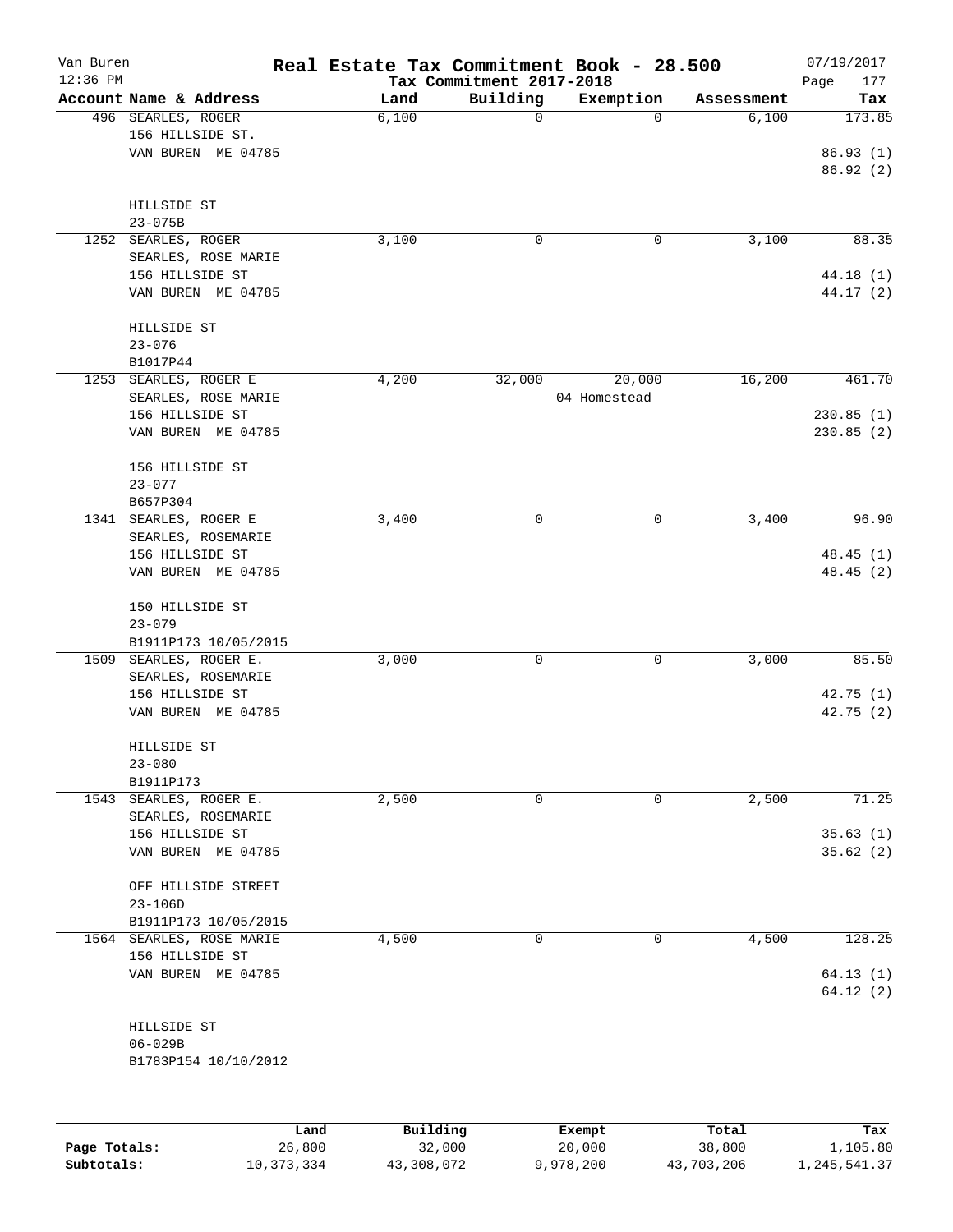| Van Buren    |                          |        | Real Estate Tax Commitment Book - 28.500 |                                      |                          |                      | 07/19/2017      |
|--------------|--------------------------|--------|------------------------------------------|--------------------------------------|--------------------------|----------------------|-----------------|
| 12:36 PM     | Account Name & Address   |        |                                          | Tax Commitment 2017-2018<br>Building |                          |                      | Page<br>178     |
|              | 1254 SEARLES, ROSE MARIE |        | Land<br>3,800                            | 44,700                               | Exemption<br>$\mathbf 0$ | Assessment<br>48,500 | Tax<br>1,382.25 |
|              | 156 HILLSIDE STREET      |        |                                          |                                      |                          |                      |                 |
|              | VAN BUREN ME 04785       |        |                                          |                                      |                          |                      | 691.13(1)       |
|              |                          |        |                                          |                                      |                          |                      |                 |
|              |                          |        |                                          |                                      |                          |                      | 691.12 (2)      |
|              | 111 COOLIDGE ST          |        |                                          |                                      |                          |                      |                 |
|              | $15 - 073$               |        |                                          |                                      |                          |                      |                 |
|              | B1501P138                |        |                                          |                                      |                          |                      |                 |
| 1255         | SELLS, MARVIN            |        | 4,700                                    | 61,600                               | 20,000                   | 46,300               | 1,319.55        |
|              |                          |        |                                          |                                      | 04 Homestead             |                      |                 |
|              | SELLS, MARY              |        |                                          |                                      |                          |                      |                 |
|              | 104 POND RD              |        |                                          |                                      |                          |                      | 659.78 (1)      |
|              | VAN BUREN ME 04785       |        |                                          |                                      |                          |                      | 659.77 (2)      |
|              |                          |        |                                          |                                      |                          |                      |                 |
|              | 104 POND RD              |        |                                          |                                      |                          |                      |                 |
|              | $16 - 015$               |        |                                          |                                      |                          |                      |                 |
|              | B1293P339                |        |                                          |                                      |                          |                      |                 |
| 1257         | SIMPSON, DEAN            |        | 10,400                                   | 45,500                               | 20,000                   | 35,900               | 1,023.15        |
|              | HALL, JOYCE              |        |                                          |                                      | 04 Homestead             |                      |                 |
|              | 802 MAIN ST              |        |                                          |                                      |                          |                      | 511.58(1)       |
|              | VAN BUREN ME 04785       |        |                                          |                                      |                          |                      | 511.57(2)       |
|              |                          |        |                                          |                                      |                          |                      |                 |
|              | 802 MAIN ST              |        |                                          |                                      |                          |                      |                 |
|              | $08 - 027A$              |        |                                          |                                      |                          |                      |                 |
|              | B1363P17                 |        |                                          |                                      |                          |                      |                 |
| 1258         | SIROIS, ARMAND J         |        | 3,600                                    | 28,100                               | 20,000                   | 11,700               | 333.45          |
|              | SIROIS, BETTY A          |        |                                          |                                      | 04 Homestead             |                      |                 |
|              | 120 WILSON ST            |        |                                          |                                      |                          |                      | 166.73(1)       |
|              | VAN BUREN ME 04785       |        |                                          |                                      |                          |                      | 166.72(2)       |
|              |                          |        |                                          |                                      |                          |                      |                 |
|              | 120 WILSON ST            |        |                                          |                                      |                          |                      |                 |
|              | $23 - 048$               |        |                                          |                                      |                          |                      |                 |
| 123          | SIROIS, GARY             |        | 3,800                                    | 54,800                               | 0                        | 58,600               | 1,670.10        |
|              | SIROIS, DEBRA            |        |                                          |                                      |                          |                      |                 |
|              | 272 MAIN ST.             |        |                                          |                                      |                          |                      | 835.05 (1)      |
|              | VAN BUREN ME 04785       |        |                                          |                                      |                          |                      | 835.05 (2)      |
|              |                          |        |                                          |                                      |                          |                      |                 |
|              | 272 MAIN ST              |        |                                          |                                      |                          |                      |                 |
|              | $18 - 058$               |        |                                          |                                      |                          |                      |                 |
|              | B1933P135 05/18/2016     |        |                                          |                                      |                          |                      |                 |
| 1260         | SIROIS, GILBERT C        |        | 3,500                                    | 25,300                               | 0                        | 28,800               | 820.80          |
|              | 119 WILSON ST            |        |                                          |                                      |                          |                      |                 |
|              | VAN BUREN ME 04785       |        |                                          |                                      |                          |                      | 410.40(1)       |
|              |                          |        |                                          |                                      |                          |                      | 410.40 (2)      |
|              |                          |        |                                          |                                      |                          |                      |                 |
|              | 119 WILSON ST            |        |                                          |                                      |                          |                      |                 |
|              | $23 - 033$               |        |                                          |                                      |                          |                      |                 |
|              | B403P611                 |        |                                          |                                      |                          |                      |                 |
| 1262         | SIROIS, GREGORY L        |        | 12,500                                   | 41,500                               | 20,000                   | 34,000               | 969.00          |
|              | 374 MAIN ST              |        |                                          |                                      | 04 Homestead             |                      |                 |
|              | VAN BUREN ME 04785       |        |                                          |                                      |                          |                      | 484.50 (1)      |
|              |                          |        |                                          |                                      |                          |                      | 484.50 (2)      |
|              |                          |        |                                          |                                      |                          |                      |                 |
|              | 374 MAIN ST              |        |                                          |                                      |                          |                      |                 |
|              | $21 - 040B$              |        |                                          |                                      |                          |                      |                 |
|              | B453P309                 |        |                                          |                                      |                          |                      |                 |
|              |                          |        |                                          |                                      |                          |                      |                 |
|              |                          |        |                                          |                                      |                          |                      |                 |
|              |                          | Land   | Building                                 |                                      | Exempt                   | Total                | Tax             |
| Page Totals: |                          | 42,300 | 301,500                                  |                                      | 80,000                   | 263,800              | 7,518.30        |

**Subtotals:** 10,415,634 43,609,572 10,058,200 43,967,006 1,253,059.67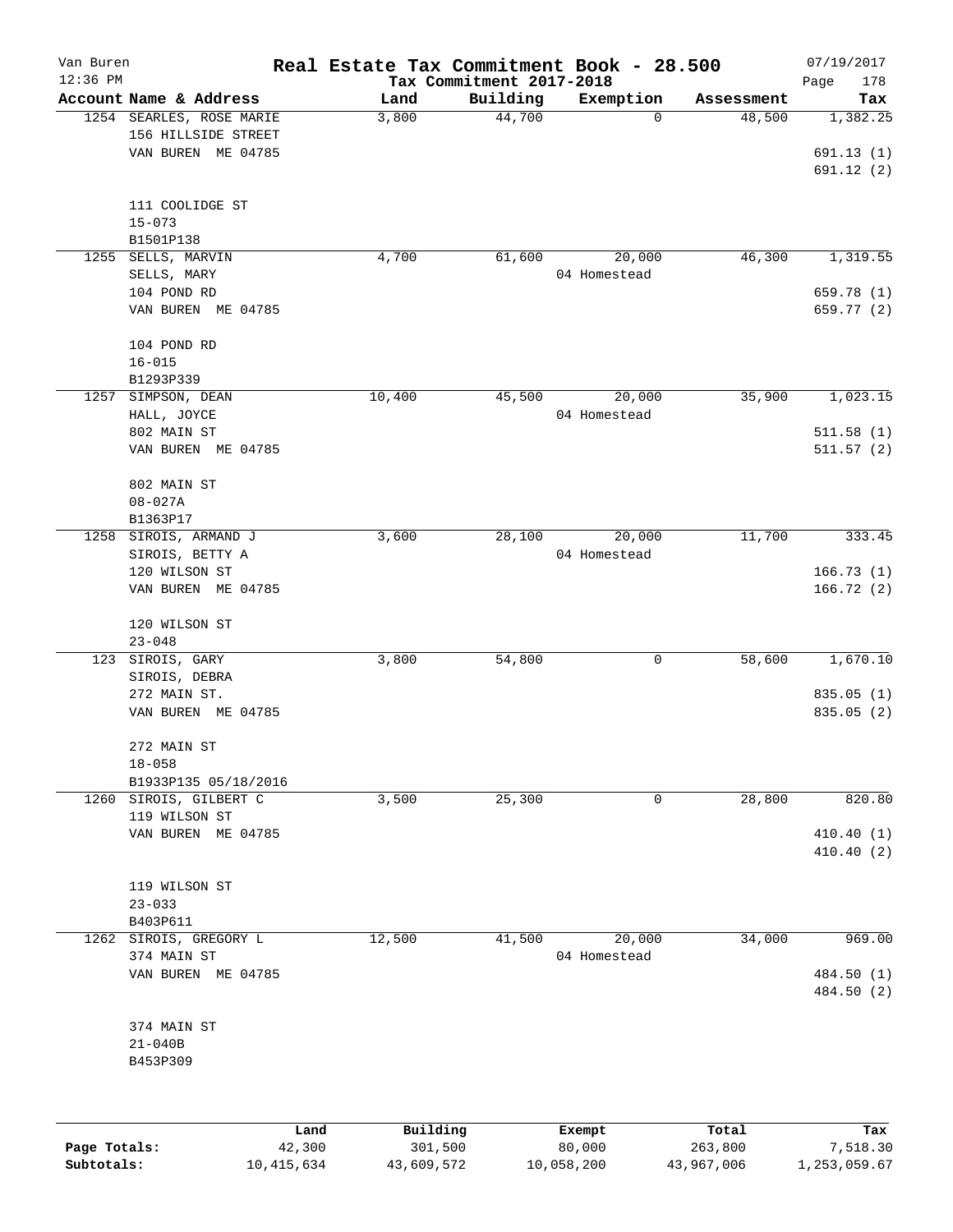| Van Buren    |                        |        | Real Estate Tax Commitment Book - 28.500 |              |            | 07/19/2017             |
|--------------|------------------------|--------|------------------------------------------|--------------|------------|------------------------|
| $12:36$ PM   | Account Name & Address | Land   | Tax Commitment 2017-2018<br>Building     | Exemption    | Assessment | Page<br>179<br>Tax     |
|              | 784 SIROIS, JEFFERY    | 3,000  | 21,900                                   | 20,000       | 4,900      | 139.65                 |
|              | AYOTTE, THERESA        |        |                                          | 04 Homestead |            |                        |
|              | 112 WILSON ST          |        |                                          |              |            | 69.83(1)               |
|              | VAN BUREN ME 04785     |        |                                          |              |            | 69.82(2)               |
|              | 112 WILSON ST          |        |                                          |              |            |                        |
|              | $23 - 051$             |        |                                          |              |            |                        |
|              | B1606P299 07/30/2008   |        |                                          |              |            |                        |
|              | 1264 SIROIS, JESSE E   | 10,000 | 0                                        | 0            | 10,000     | 285.00                 |
|              | P O BOX 125            |        |                                          |              |            |                        |
|              | VAN BUREN ME 04785     |        |                                          |              |            | 142.50(1)<br>142.50(2) |
|              | OFF DESJARDINS ROAD    |        |                                          |              |            |                        |
|              | $07 - 015$             |        |                                          |              |            |                        |
|              | B668P286               |        |                                          |              |            |                        |
|              | 1273 SIROIS, KENNETH   | 3,800  | 50,300                                   | 0            | 54,100     | 1,541.85               |
|              | SIROIS, JOAN           |        |                                          |              |            |                        |
|              | PO BOX 214             |        |                                          |              |            | 770.93(1)              |
|              | VAN BUREN ME 04785     |        |                                          |              |            | 770.92(2)              |
|              | 559 MAIN ST            |        |                                          |              |            |                        |
|              | $23 - 055$             |        |                                          |              |            |                        |
|              | B1869P278 10/09/2014   |        |                                          |              |            |                        |
|              | 1302 SIROIS, KENNETH   | 4,700  | 0                                        | $\mathsf{O}$ | 4,700      | 133.95                 |
|              | P.O. BOX 214           |        |                                          |              |            |                        |
|              | VAN BUREN ME 04785     |        |                                          |              |            | 66.98(1)<br>66.97(2)   |
|              |                        |        |                                          |              |            |                        |
|              | RR 1                   |        |                                          |              |            |                        |
|              | $08 - 045$             |        |                                          |              |            |                        |
|              | B1612P262 08/28/2008   |        |                                          |              |            |                        |
|              | 1275 SIROIS, LISA      | 2,800  | 36,500                                   | 20,000       | 19,300     | 550.05                 |
|              | 125 TYLER STREET       |        |                                          | 04 Homestead |            |                        |
|              | VAN BUREN ME 04785     |        |                                          |              |            | 275.03(1)              |
|              |                        |        |                                          |              |            | 275.02(2)              |
|              | 125 TYLER ST           |        |                                          |              |            |                        |
|              | $18 - 107$             |        |                                          |              |            |                        |
|              | B1578P194              |        |                                          |              |            |                        |
| 1268         | SIROIS, PAUL           | 1,500  | 0                                        | 0            | 1,500      | 42.75                  |
|              | 3 TELO RD              |        |                                          |              |            |                        |
|              | WINDHAM NH 03087       |        |                                          |              |            | 21.38(1)               |
|              |                        |        |                                          |              |            | 21.37(2)               |
|              | STATE ST               |        |                                          |              |            |                        |
|              | 12A-019C               |        |                                          |              |            |                        |
|              | B1166P164              |        |                                          |              |            |                        |
| 1269         | SIROIS, PAUL           | 1,000  | 0                                        | 0            | 1,000      | 28.50                  |
|              | 3 TELO RD              |        |                                          |              |            |                        |
|              | WINDHAM NH 03087       |        |                                          |              |            | 14.25(1)               |
|              |                        |        |                                          |              |            | 14.25(2)               |
|              | UPLAND RD              |        |                                          |              |            |                        |
|              | $03 - 011$             |        |                                          |              |            |                        |
|              | B1143P325              |        |                                          |              |            |                        |
|              |                        |        |                                          |              |            |                        |
|              |                        | Land   | Building                                 | Exempt       | Total      | Tax                    |
| Page Totals: |                        | 26,800 | 108,700                                  | 40,000       | 95,500     | 2,721.75               |
| Subtotals:   | 10,442,434             |        | 43,718,272                               | 10,098,200   | 44,062,506 | 1,255,781.42           |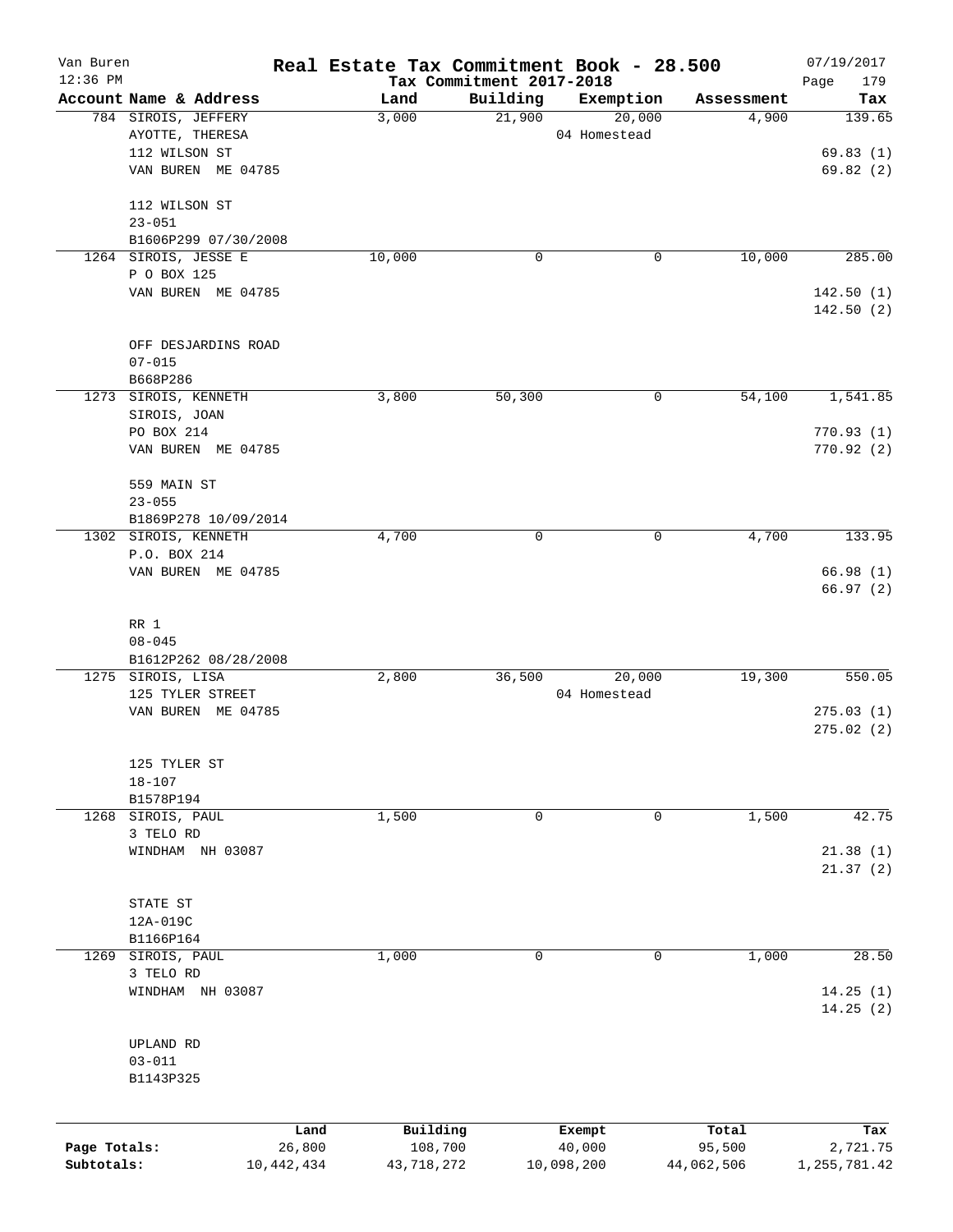| Van Buren                  |                                          |                      | Real Estate Tax Commitment Book - 28.500 |                                      |                      |                       | 07/19/2017               |
|----------------------------|------------------------------------------|----------------------|------------------------------------------|--------------------------------------|----------------------|-----------------------|--------------------------|
| 12:36 PM                   | Account Name & Address                   |                      | Land                                     | Tax Commitment 2017-2018<br>Building | Exemption            | Assessment            | Page<br>180<br>Tax       |
|                            | 920 SIROIS, PIERRE                       |                      | 6,200                                    | 39,600                               | 0                    | 45,800                | 1,305.30                 |
|                            | 140 CHAMPLAIN ST                         |                      |                                          |                                      |                      |                       |                          |
|                            | VAN BUREN ME 04785                       |                      |                                          |                                      |                      |                       | 652.65(1)                |
|                            |                                          |                      |                                          |                                      |                      |                       | 652.65(2)                |
|                            |                                          |                      |                                          |                                      |                      |                       |                          |
|                            | 136 FULTON ST                            |                      |                                          |                                      |                      |                       |                          |
|                            | $20 - 012$                               |                      |                                          |                                      |                      |                       |                          |
|                            | B1900P95 07/23/2015                      |                      |                                          |                                      |                      |                       |                          |
|                            | 1140 SIROIS, PIERRE G                    |                      | 3,600                                    | 17,800                               | 0                    | 21,400                | 609.90                   |
|                            | 140 CHAMPLAIN ST                         |                      |                                          |                                      |                      |                       |                          |
|                            | VAN BUREN ME 04785                       |                      |                                          |                                      |                      |                       | 304.95(1)                |
|                            |                                          |                      |                                          |                                      |                      |                       | 304.95 (2)               |
|                            |                                          |                      |                                          |                                      |                      |                       |                          |
|                            | 180 FULTON ST<br>$19 - 035$              |                      |                                          |                                      |                      |                       |                          |
|                            | B1788P342 11/19/2012                     |                      |                                          |                                      |                      |                       |                          |
|                            | 1270 SIROIS, PIERRE G                    |                      | 5,000                                    | 56,900                               | 20,000               | 41,900                | 1,194.15                 |
|                            | SIROIS, LINDA M                          |                      |                                          |                                      | 04 Homestead         |                       |                          |
|                            | 140 CHAMPLAIN ST                         |                      |                                          |                                      |                      |                       | 597.08 (1)               |
|                            | VAN BUREN ME 04785                       |                      |                                          |                                      |                      |                       | 597.07 (2)               |
|                            |                                          |                      |                                          |                                      |                      |                       |                          |
|                            | 140 CHAMPLAIN ST                         |                      |                                          |                                      |                      |                       |                          |
|                            | $20 - 040$                               |                      |                                          |                                      |                      |                       |                          |
|                            | B996P253 07/26/1995                      |                      |                                          |                                      |                      |                       |                          |
|                            | 1298 SIROIS, PIERRE G.                   |                      | 6,000                                    | 24,600                               | 0                    | 30,600                | 872.10                   |
|                            | SIROIS, LINDA M.                         |                      |                                          |                                      |                      |                       |                          |
|                            | 140 CHAMPLAIN ST.                        |                      |                                          |                                      |                      |                       | 436.05(1)                |
|                            | VAN BUREN ME 04785                       |                      |                                          |                                      |                      |                       | 436.05 (2)               |
|                            |                                          |                      |                                          |                                      |                      |                       |                          |
|                            | 646 MAIN ST                              |                      |                                          |                                      |                      |                       |                          |
|                            | $25 - 010$                               |                      |                                          |                                      |                      |                       |                          |
|                            | B1929P69 04/13/2016                      |                      |                                          |                                      |                      |                       |                          |
|                            | 1271 SIROIS, RICKY                       |                      | 2,500                                    | 0                                    | 0                    | 2,500                 | 71.25                    |
|                            | 951 MAIN ST                              |                      |                                          |                                      |                      |                       |                          |
|                            | VAN BUREN ME 04785                       |                      |                                          |                                      |                      |                       | 35.63(1)<br>35.62(2)     |
|                            |                                          |                      |                                          |                                      |                      |                       |                          |
|                            | RR 1                                     |                      |                                          |                                      |                      |                       |                          |
|                            | $10 - 001$                               |                      |                                          |                                      |                      |                       |                          |
|                            | B984P180                                 |                      |                                          |                                      |                      |                       |                          |
| 1272                       | SIROIS, RICKY R                          |                      | 19,000                                   | 61,200                               | 20,000               | 60,200                | 1,715.70                 |
|                            | CYR, JESSICA L                           |                      |                                          |                                      | 04 Homestead         |                       |                          |
|                            | 951 MAIN ST                              |                      |                                          |                                      |                      |                       | 857.85 (1)               |
|                            | VAN BUREN ME 04785                       |                      |                                          |                                      |                      |                       | 857.85 (2)               |
|                            |                                          |                      |                                          |                                      |                      |                       |                          |
|                            | 951 MAIN ST                              |                      |                                          |                                      |                      |                       |                          |
|                            | $08 - 054$                               |                      |                                          |                                      |                      |                       |                          |
|                            | B1715P308 03/29/2011 B1007P70 03/29/2011 |                      |                                          |                                      |                      |                       |                          |
| 1276                       | SMITH, MICHAEL                           |                      | 4,400                                    | 40,600                               | 20,000               | 25,000                | 712.50                   |
|                            | SMITH, DONNA                             |                      |                                          |                                      | 04 Homestead         |                       |                          |
|                            | 126 CHAMPLAIN ST                         |                      |                                          |                                      |                      |                       | 356.25 (1)               |
|                            | VAN BUREN ME 04785                       |                      |                                          |                                      |                      |                       | 356.25(2)                |
|                            | 126 CHAMPLAIN ST                         |                      |                                          |                                      |                      |                       |                          |
|                            | $20 - 044$                               |                      |                                          |                                      |                      |                       |                          |
|                            | B827P24 01/07/1991                       |                      |                                          |                                      |                      |                       |                          |
|                            |                                          |                      |                                          |                                      |                      |                       |                          |
|                            |                                          |                      |                                          |                                      |                      |                       |                          |
|                            |                                          | Land                 | Building                                 |                                      | Exempt               | Total                 | Tax                      |
| Page Totals:<br>Subtotals: |                                          | 46,700<br>10,489,134 | 240,700<br>43,958,972                    |                                      | 60,000<br>10,158,200 | 227,400<br>44,289,906 | 6,480.90<br>1,262,262.32 |
|                            |                                          |                      |                                          |                                      |                      |                       |                          |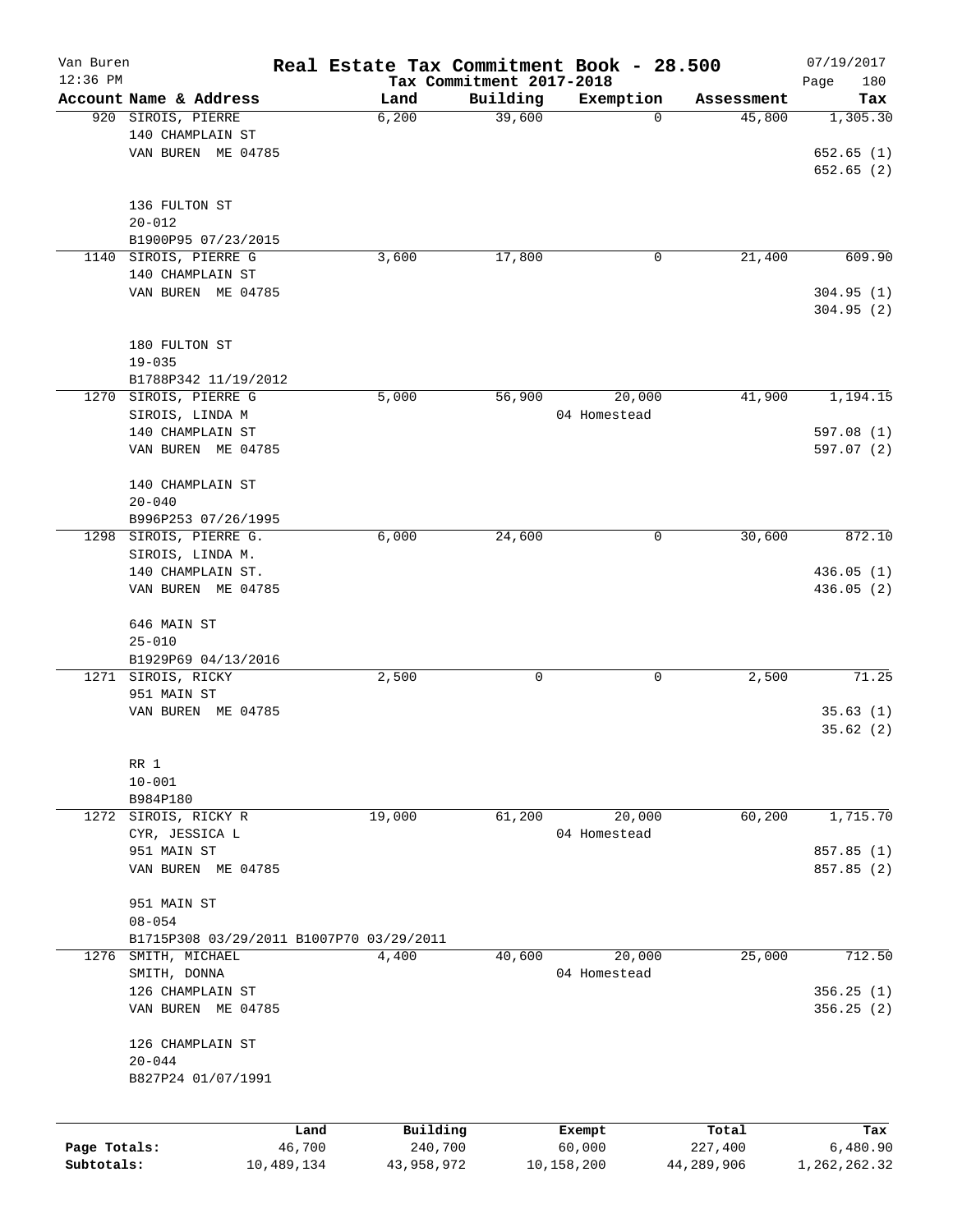| Van Buren    |                                 |            | Real Estate Tax Commitment Book - 28.500 |                                      |              |              | 07/19/2017         |
|--------------|---------------------------------|------------|------------------------------------------|--------------------------------------|--------------|--------------|--------------------|
| $12:36$ PM   | Account Name & Address          |            | Land                                     | Tax Commitment 2017-2018<br>Building | Exemption    | Assessment   | Page<br>181<br>Tax |
|              | 1277 SMITH, OMERINE             |            | 2,600                                    | 44,800                               | 26,000       | 21,400       | 609.90             |
|              | 118 CENTER ST                   |            |                                          |                                      | 02 Veteran   |              |                    |
|              | VAN BUREN ME 04785              |            |                                          |                                      | 04 Homestead |              | 304.95(1)          |
|              |                                 |            |                                          |                                      |              |              | 304.95(2)          |
|              | 118 CENTER ST                   |            |                                          |                                      |              |              |                    |
|              | $16 - 052$                      |            |                                          |                                      |              |              |                    |
|              | B301P382                        |            |                                          |                                      |              |              |                    |
|              | 798 SMITH, PETER J.             |            | 20,800                                   | 0                                    |              | 20,800<br>0  | 592.80             |
|              | SMITH, DONALDA                  |            | 119.00<br>Acres                          |                                      |              |              |                    |
|              | P O BOX 191                     |            |                                          |                                      |              |              | 296.40 (1)         |
|              | VAN BUREN ME 04785              |            |                                          |                                      |              |              | 296.40 (2)         |
|              | OFF RIVERVIEW DRIVE             |            |                                          |                                      |              |              |                    |
|              | $03 - 014$                      |            |                                          |                                      |              |              |                    |
|              | B1925P72 03/09/2016             |            |                                          |                                      |              |              |                    |
|              | 1278 SMITH, ROBERT J            |            | 3,400                                    | 48,300                               | 20,000       | 31,700       | 903.45             |
|              | 124 VIOLETTE ST                 |            |                                          |                                      | 04 Homestead |              |                    |
|              | VAN BUREN ME 04785              |            |                                          |                                      |              |              | 451.73 (1)         |
|              |                                 |            |                                          |                                      |              |              | 451.72 (2)         |
|              | 124 VIOLETTE ST                 |            |                                          |                                      |              |              |                    |
|              | $16 - 073$                      |            |                                          |                                      |              |              |                    |
|              | B1439P231                       |            |                                          |                                      |              |              |                    |
|              | 1281 SMITH, ROBERT J            |            | 13,400                                   | 13,300                               |              | 26,700<br>0  | 760.95             |
|              | 124 VIOLETTE ST                 |            |                                          |                                      |              |              |                    |
|              | VAN BUREN ME 04785              |            |                                          |                                      |              |              | 380.48 (1)         |
|              |                                 |            |                                          |                                      |              |              | 380.47 (2)         |
|              |                                 |            |                                          |                                      |              |              |                    |
|              | 375 CHAMPLAIN ST<br>$03 - 001D$ |            |                                          |                                      |              |              |                    |
|              | B1464P342                       |            |                                          |                                      |              |              |                    |
|              | 574 SMITH, SANDRA M             |            | 9,100                                    | 0                                    |              | 9,100<br>0   | 259.35             |
|              | PO BOX 853                      |            |                                          |                                      |              |              |                    |
|              | LYMAN ME 04002                  |            |                                          |                                      |              |              | 129.68(1)          |
|              |                                 |            |                                          |                                      |              |              | 129.67(2)          |
|              |                                 |            |                                          |                                      |              |              |                    |
|              | ESQUAREE ROAD                   |            |                                          |                                      |              |              |                    |
|              | $09 - 047$                      |            |                                          |                                      |              |              |                    |
|              | B956P25                         |            |                                          |                                      |              |              |                    |
| 1282         | SMITH, THEODORE M               |            | 3,600                                    | 39,400                               | 20,000       | 23,000       | 655.50             |
|              | SMITH, REBECCA M                |            |                                          |                                      | 04 Homestead |              |                    |
|              | 37 MAIN ST                      |            |                                          |                                      |              |              | 327.75 (1)         |
|              | VAN BUREN ME 04785              |            |                                          |                                      |              |              | 327.75(2)          |
|              | 37 MAIN ST.                     |            |                                          |                                      |              |              |                    |
|              | $15 - 003$                      |            |                                          |                                      |              |              |                    |
|              | B1474P62                        |            |                                          |                                      |              |              |                    |
| 1426         | SMITH, WILLIAM                  |            | 8,800                                    | 26,100                               |              | 34,900<br>0  | 994.65             |
|              | SMITH, IRMA                     |            |                                          |                                      |              |              |                    |
|              | P O BOX 7                       |            |                                          |                                      |              |              | 497.33 (1)         |
|              | VAN BUREN ME 04785              |            |                                          |                                      |              |              | 497.32 (2)         |
|              | 41 MAIN ST                      |            |                                          |                                      |              |              |                    |
|              | $15 - 010$                      |            |                                          |                                      |              |              |                    |
|              | B1071P193                       |            |                                          |                                      |              |              |                    |
|              |                                 |            |                                          |                                      |              |              |                    |
|              |                                 | Land       | Building                                 |                                      | Exempt       | Total        | Tax                |
| Page Totals: |                                 | 61,700     | 171,900                                  |                                      | 66,000       | 167,600      | 4,776.60           |
| Subtotals:   |                                 | 10,550,834 | 44,130,872                               |                                      | 10,224,200   | 44, 457, 506 | 1,267,038.92       |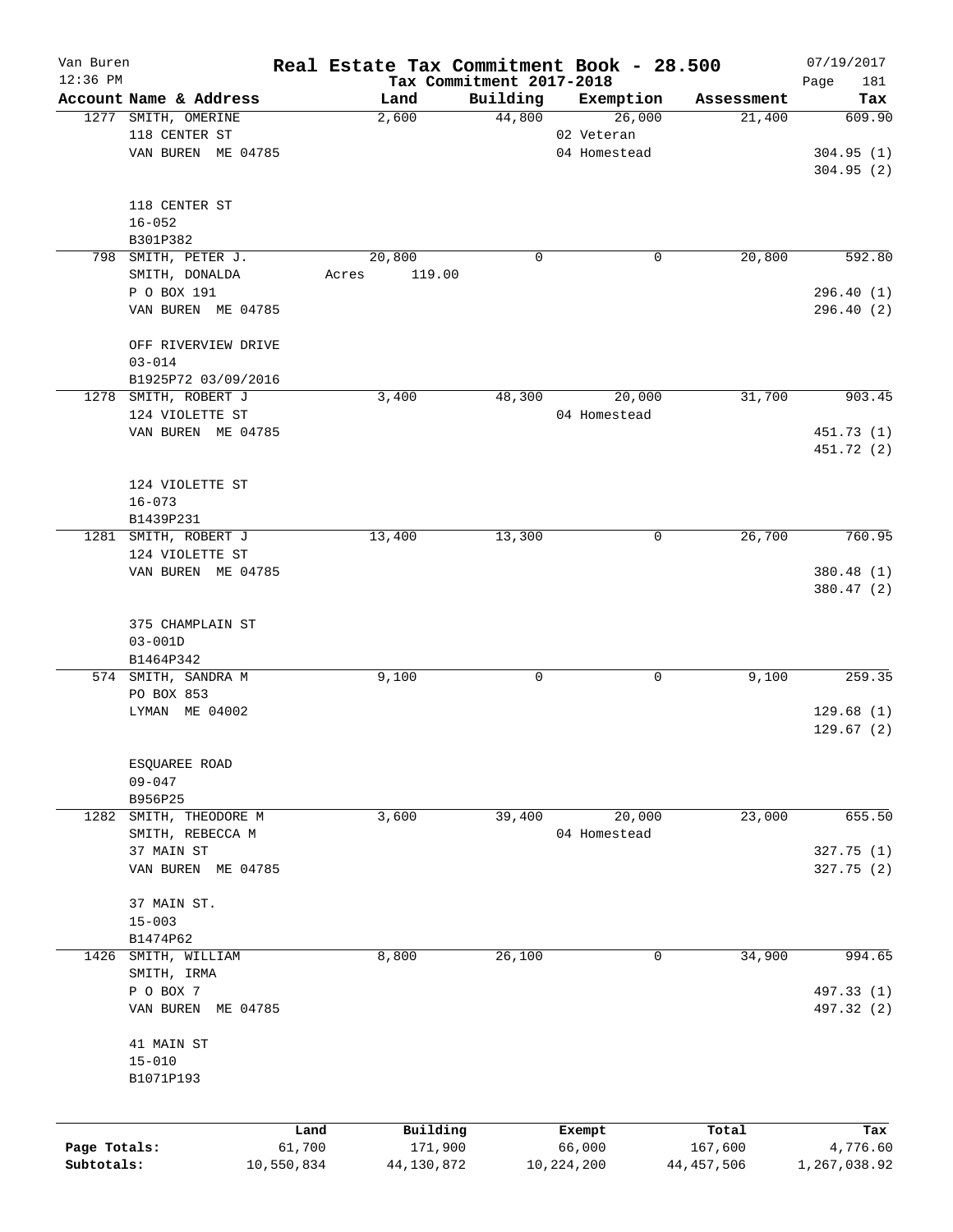| Van Buren                  |                                       |                      | Real Estate Tax Commitment Book - 28.500 |                                      |                        |                       | 07/19/2017                  |
|----------------------------|---------------------------------------|----------------------|------------------------------------------|--------------------------------------|------------------------|-----------------------|-----------------------------|
| $12:36$ PM                 | Account Name & Address                |                      | Land                                     | Tax Commitment 2017-2018<br>Building | Exemption              | Assessment            | Page<br>182<br>Tax          |
|                            | 1279 SMITH, WILLIAM J                 |                      | 11,300                                   | 87,400                               | $\mathbf 0$            | 98,700                | 2,812.95                    |
|                            | SMITH, DAVID T                        |                      |                                          |                                      |                        |                       |                             |
|                            | P O BOX 7                             |                      |                                          |                                      |                        |                       | 1,406.48(1)                 |
|                            | VAN BUREN ME 04785                    |                      |                                          |                                      |                        |                       | 1,406.47(2)                 |
|                            | 78 MAIN ST                            |                      |                                          |                                      |                        |                       |                             |
|                            | $15 - 091$                            |                      |                                          |                                      |                        |                       |                             |
|                            | B473P336                              |                      |                                          |                                      |                        |                       |                             |
| 1280                       | SMITH, WILLIAM J                      |                      | 11,500                                   | 69,600                               | 6,000                  | 75,100                | 2,140.35                    |
|                            | SMITH, IRMA L                         |                      |                                          |                                      | 02 Veteran             |                       |                             |
|                            | P O BOX 7                             |                      |                                          |                                      |                        |                       | 1,070.18(1)                 |
|                            | VAN BUREN ME 04785                    |                      |                                          |                                      |                        |                       | 1,070.17(2)                 |
|                            | 43 MAIN ST                            |                      |                                          |                                      |                        |                       |                             |
|                            | $15 - 011A$                           |                      |                                          |                                      |                        |                       |                             |
|                            | B1591P76                              |                      |                                          |                                      |                        |                       |                             |
| 497                        | SNOW, MICHELLE L.                     |                      | 2,800                                    | 21,000                               | 0                      | 23,800                | 678.30                      |
|                            | 183 MAIN ST                           |                      |                                          |                                      |                        |                       |                             |
|                            | VAN BUREN ME 04785                    |                      |                                          |                                      |                        |                       | 339.15 (1)                  |
|                            |                                       |                      |                                          |                                      |                        |                       | 339.15 (2)                  |
|                            | 183 MAIN ST                           |                      |                                          |                                      |                        |                       |                             |
|                            | $17 - 006$                            |                      |                                          |                                      |                        |                       |                             |
|                            | B1889P75 04/27/2015                   |                      |                                          |                                      |                        |                       |                             |
| 1283                       | SOEDER, FREDRICK                      |                      | 9,000                                    | 45,800                               | 20,000                 | 34,800                | 991.80                      |
|                            | 14 MAIN ST                            |                      |                                          |                                      | 04 Homestead           |                       |                             |
|                            | VAN BUREN ME 04785                    |                      |                                          |                                      |                        |                       | 495.90 (1)<br>495.90 (2)    |
|                            |                                       |                      |                                          |                                      |                        |                       |                             |
|                            | 14 MAIN ST.                           |                      |                                          |                                      |                        |                       |                             |
|                            | $13 - 044$                            |                      |                                          |                                      |                        |                       |                             |
|                            | B1757P196 04/13/2012                  |                      |                                          |                                      |                        |                       |                             |
|                            | 881 SOON PARTNERS, LLC                |                      | 3,500                                    | 15,800                               | 0                      | 19,300                | 550.05                      |
|                            | 493 MAIN ST.                          |                      |                                          |                                      |                        |                       |                             |
|                            | PRESQUE ISLE ME 04769                 |                      |                                          |                                      |                        |                       | 275.03(1)<br>275.02(2)      |
|                            |                                       |                      |                                          |                                      |                        |                       |                             |
|                            | 129 FULTON ST                         |                      |                                          |                                      |                        |                       |                             |
|                            | $20 - 009$                            |                      |                                          |                                      |                        |                       |                             |
|                            | B1949P121 09/23/2016                  |                      |                                          |                                      |                        |                       |                             |
| 1339                       | SOON PARTNERS, LLC                    |                      | 6,600                                    | 26,300                               | 0                      | 32,900                | 937.65                      |
|                            | 493 MAIN ST.<br>PRESQUE ISLE ME 04769 |                      |                                          |                                      |                        |                       | 468.83(1)                   |
|                            |                                       |                      |                                          |                                      |                        |                       | 468.82(2)                   |
|                            |                                       |                      |                                          |                                      |                        |                       |                             |
|                            | 792 MAIN ST                           |                      |                                          |                                      |                        |                       |                             |
|                            | $08 - 026$                            |                      |                                          |                                      |                        |                       |                             |
|                            | B1935P293 06/08/2016                  |                      |                                          |                                      |                        |                       |                             |
| 1284                       | SOUCY, ALLEN<br>SOUCY, SHELIA         |                      | 3,500                                    | 109,200                              | 20,000<br>04 Homestead | 92,700                | 2,641.95                    |
|                            | 101 BERRY AVE                         |                      |                                          |                                      |                        |                       | 1,320.98(1)                 |
|                            | VAN BUREN ME 04785                    |                      |                                          |                                      |                        |                       | 1,320.97(2)                 |
|                            |                                       |                      |                                          |                                      |                        |                       |                             |
|                            | 101 BERRY AVE                         |                      |                                          |                                      |                        |                       |                             |
|                            | $23 - 045$                            |                      |                                          |                                      |                        |                       |                             |
|                            | B844P109                              |                      |                                          |                                      |                        |                       |                             |
|                            |                                       |                      |                                          |                                      |                        |                       |                             |
|                            |                                       | Land                 | Building                                 |                                      | Exempt                 | Total                 | Tax                         |
| Page Totals:<br>Subtotals: |                                       | 48,200<br>10,599,034 | 375,100<br>44,505,972                    |                                      | 46,000<br>10,270,200   | 377,300<br>44,834,806 | 10,753.05<br>1, 277, 791.97 |
|                            |                                       |                      |                                          |                                      |                        |                       |                             |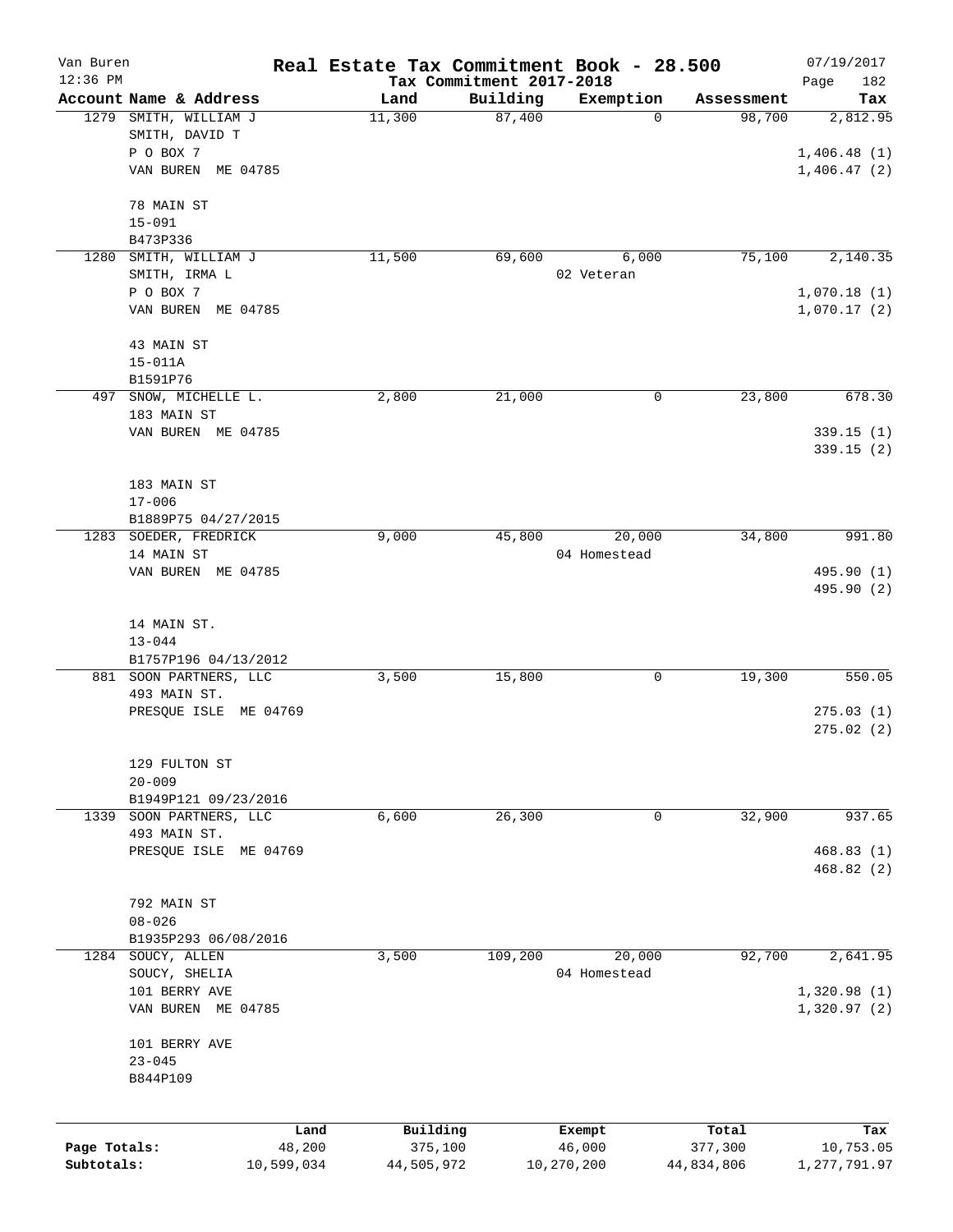| Van Buren<br>12:36 PM |                        |            | Real Estate Tax Commitment Book - 28.500 | Tax Commitment 2017-2018 |              |            | 07/19/2017<br>Page<br>183 |
|-----------------------|------------------------|------------|------------------------------------------|--------------------------|--------------|------------|---------------------------|
|                       | Account Name & Address |            | Land                                     | Building                 | Exemption    | Assessment | Tax                       |
|                       | 1208 SOUCY, ALLEN R    |            | 2,800                                    | 0                        | 0            | 2,800      | 79.80                     |
|                       | SOUCY, SHEILA M        |            |                                          |                          |              |            |                           |
|                       | 101 BARRY AVENUE       |            |                                          |                          |              |            | 39.90(1)                  |
|                       | VAN BUREN ME 04785     |            |                                          |                          |              |            | 39.90(2)                  |
|                       | 138 WILSON ST          |            |                                          |                          |              |            |                           |
|                       | $23 - 043$             |            |                                          |                          |              |            |                           |
|                       | B1720P13 05/19/2011    |            |                                          |                          |              |            |                           |
|                       | 625 SOUCY, ALLEN R     |            | 3,400                                    | 0                        | 0            | 3,400      | 96.90                     |
|                       | SOUCY, SHEILA M        |            |                                          |                          |              |            |                           |
|                       | 123 HILLSIDE ST        |            |                                          |                          |              |            | 48.45(1)                  |
|                       | VAN BUREN ME 04785     |            |                                          |                          |              |            | 48.45 (2)                 |
|                       | 123 HILLSIDE ST        |            |                                          |                          |              |            |                           |
|                       | $23 - 064$             |            |                                          |                          |              |            |                           |
|                       | B1469P310              |            |                                          |                          |              |            |                           |
|                       | 1286 SOUCY, ALLEN R    |            | 3,500                                    | 7,800                    | 0            | 11,300     | 322.05                    |
|                       | SOUCY, SHEILA          |            |                                          |                          |              |            |                           |
|                       | 101 BERRY AVE          |            |                                          |                          |              |            | 161.03(1)                 |
|                       | VAN BUREN ME 04785     |            |                                          |                          |              |            | 161.02(2)                 |
|                       | 134 WILSON ST          |            |                                          |                          |              |            |                           |
|                       | $23 - 044$             |            |                                          |                          |              |            |                           |
|                       | B1196P133              |            |                                          |                          |              |            |                           |
| 1285                  | SOUCY, ALLEN R         |            | 6,700                                    | 0                        | 0            | 6,700      | 190.95                    |
|                       | SOUCY, SHEILA          |            |                                          |                          |              |            |                           |
|                       | 101 BERRY AVE          |            |                                          |                          |              |            | 95.48(1)                  |
|                       | VAN BUREN ME 04785     |            |                                          |                          |              |            | 95.47(2)                  |
|                       | WILSON ST              |            |                                          |                          |              |            |                           |
|                       | $23 - 041$             |            |                                          |                          |              |            |                           |
|                       | B1196P133              |            |                                          |                          |              |            |                           |
| 1197                  | SOUCY, ALLEN R         |            | 3,700                                    | 7,300                    | 0            | 11,000     | 313.50                    |
|                       | SOUCY, SHEILA M        |            |                                          |                          |              |            |                           |
|                       | 101 BARRY AVENUE       |            |                                          |                          |              |            | 156.75(1)                 |
|                       | VAN BUREN ME 04785     |            |                                          |                          |              |            | 156.75 (2)                |
|                       | 108 BERRY AVE          |            |                                          |                          |              |            |                           |
|                       | $23 - 065$             |            |                                          |                          |              |            |                           |
|                       | B1716P4 03/31/2011     |            |                                          |                          |              |            |                           |
|                       | 424 SOUCY, CLAUDETTE M |            | 4,400                                    | 62,400                   | 20,000       | 46,800     | 1,333.80                  |
|                       | 180 LYNNE ST           |            |                                          |                          | 04 Homestead |            |                           |
|                       | VAN BUREN ME 04785     |            |                                          |                          |              |            | 666.90(1)                 |
|                       |                        |            |                                          |                          |              |            | 666.90(2)                 |
|                       | 180 LYNNE ST           |            |                                          |                          |              |            |                           |
|                       | $19 - 068$             |            |                                          |                          |              |            |                           |
|                       | B913P119               |            |                                          |                          |              |            |                           |
| 1287                  | SOUCY, DAVID           |            | 5,900                                    | 59,200                   | 20,000       | 45,100     | 1,285.35                  |
|                       | SOUCY, JANINE M        |            |                                          |                          | 04 Homestead |            |                           |
|                       | 144 LYNNE ST           |            |                                          |                          |              |            | 642.68(1)                 |
|                       | VAN BUREN ME 04785     |            |                                          |                          |              |            | 642.67(2)                 |
|                       | 144 LYNNE ST           |            |                                          |                          |              |            |                           |
|                       | $20 - 101$             |            |                                          |                          |              |            |                           |
|                       | B1223P309              |            |                                          |                          |              |            |                           |
|                       |                        |            |                                          |                          |              |            |                           |
|                       |                        | Land       | Building                                 |                          | Exempt       | Total      | Tax                       |
| Page Totals:          |                        | 30,400     | 136,700                                  |                          | 40,000       | 127,100    | 3,622.35                  |
| Subtotals:            |                        | 10,629,434 | 44,642,672                               |                          | 10,310,200   | 44,961,906 | 1,281,414.32              |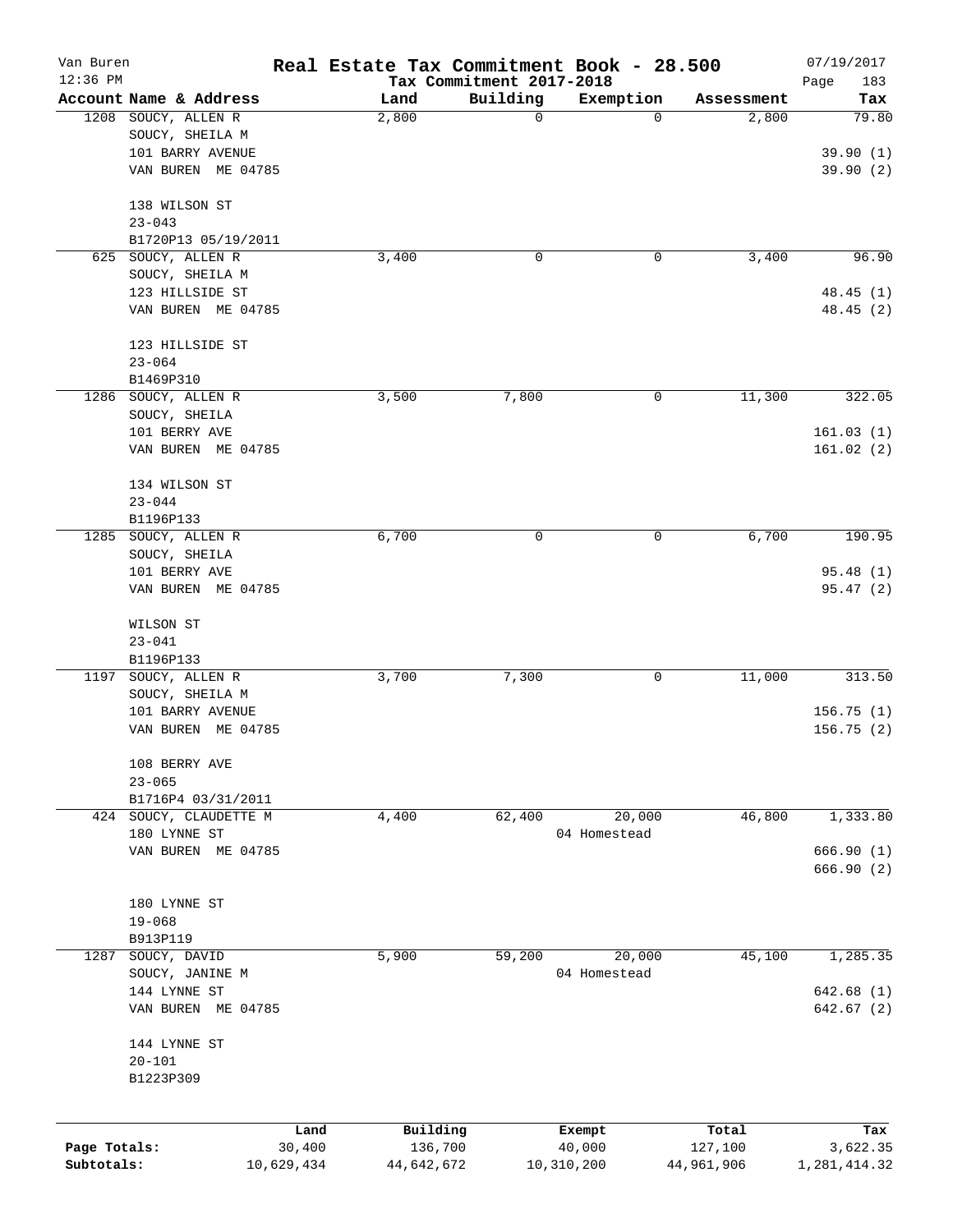| Van Buren    |                               | Real Estate Tax Commitment Book - 28.500 |                                      |              |            | 07/19/2017               |
|--------------|-------------------------------|------------------------------------------|--------------------------------------|--------------|------------|--------------------------|
| $12:36$ PM   | Account Name & Address        | Land                                     | Tax Commitment 2017-2018<br>Building | Exemption    | Assessment | Page<br>184<br>Tax       |
|              | 1288 SOUCY, DAVID G           | 4,400                                    | 0                                    | $\Omega$     | 4,400      | 125.40                   |
|              | SOUCY, JANINE M               |                                          |                                      |              |            |                          |
|              | 144 LYNNE ST                  |                                          |                                      |              |            | 62.70(1)                 |
|              | VAN BUREN ME 04785            |                                          |                                      |              |            | 62.70(2)                 |
|              | PATRICIA ST                   |                                          |                                      |              |            |                          |
|              | $20 - 116$                    |                                          |                                      |              |            |                          |
| 1289         | SOUCY, DEBBY                  | 4,600                                    | 36,100                               | 20,000       | 20,700     | 589.95                   |
|              | 538 MAIN ST                   |                                          |                                      | 04 Homestead |            |                          |
|              | VAN BUREN ME 04785            |                                          |                                      |              |            | 294.98 (1)<br>294.97 (2) |
|              |                               |                                          |                                      |              |            |                          |
|              | 538 MAIN ST                   |                                          |                                      |              |            |                          |
|              | $23 - 007$                    |                                          |                                      |              |            |                          |
| 1335         | B1379P23<br>SOUCY, EVELYN I   | 5,000                                    | 28,700                               | 0            | 33,700     | 960.45                   |
|              | 182 ST. FRANCIS ST.           |                                          |                                      |              |            |                          |
|              | VAN BUREN ME 04785            |                                          |                                      |              |            | 480.23 (1)               |
|              |                               |                                          |                                      |              |            | 480.22 (2)               |
|              | 137 PINE ST                   |                                          |                                      |              |            |                          |
|              | $14 - 059$                    |                                          |                                      |              |            |                          |
|              | B1773P316 07/18/2012 B1308P23 |                                          |                                      |              |            |                          |
| 1291         | SOUCY, JOHN E                 | 4,400                                    | 1,900                                | 0            | 6,300      | 179.55                   |
|              | SOUCY, EVELYN                 |                                          |                                      |              |            |                          |
|              | 182 ST FRANCIS ST             |                                          |                                      |              |            | 89.78 (1)                |
|              | VAN BUREN ME 04785            |                                          |                                      |              |            | 89.77 (2)                |
|              | PATRICIA ST N/S               |                                          |                                      |              |            |                          |
|              | $20 - 121$                    |                                          |                                      |              |            |                          |
|              | B1354P266                     |                                          |                                      |              |            |                          |
| 1292         | SOUCY, JOHN E JR              | 5,400                                    | 48,100                               | 20,000       | 33,500     | 954.75                   |
|              | SOUCY, EVELYN I               |                                          |                                      | 04 Homestead |            |                          |
|              | 182 ST FRANCIS ST             |                                          |                                      |              |            | 477.38 (1)               |
|              | VAN BUREN ME 04785            |                                          |                                      |              |            | 477.37 (2)               |
|              | 182 ST FRANCIS ST             |                                          |                                      |              |            |                          |
|              | $14 - 036$                    |                                          |                                      |              |            |                          |
|              | B1308P20                      |                                          |                                      |              |            |                          |
|              | 102 SOUCY, RODNEY J JR        | 7,500                                    | 21,400                               | 0            | 28,900     | 823.65                   |
|              | 258 LAKE RD.                  |                                          |                                      |              |            |                          |
|              | VAN BUREN ME 04785            |                                          |                                      |              |            | 411.83(1)                |
|              |                               |                                          |                                      |              |            | 411.82(2)                |
|              | 105 LAFAYETTE ST              |                                          |                                      |              |            |                          |
|              | $15 - 005$                    |                                          |                                      |              |            |                          |
|              | B1780P329 09/21/2012          |                                          |                                      |              |            |                          |
| 1293         | SOUCY, RODNEY JR              | 10,000                                   | 64,400                               | 20,000       | 54,400     | 1,550.40                 |
|              | DAVIS, KELLY                  |                                          |                                      | 04 Homestead |            |                          |
|              | 258 LAKE RD                   |                                          |                                      |              |            | 775.20(1)                |
|              | VAN BUREN ME 04785            |                                          |                                      |              |            | 775.20(2)                |
|              | 258 LAKE RD                   |                                          |                                      |              |            |                          |
|              | $05 - 010C$                   |                                          |                                      |              |            |                          |
|              | B1924P94 03/01/2016           |                                          |                                      |              |            |                          |
|              |                               |                                          |                                      |              |            |                          |
|              |                               | Building<br>Land                         |                                      | Exempt       | Total      | Tax                      |
| Page Totals: |                               | 41,300                                   | 200,600                              | 60,000       | 181,900    | 5,184.15                 |

**Subtotals:** 10,670,734 44,843,272 10,370,200 45,143,806 1,286,598.47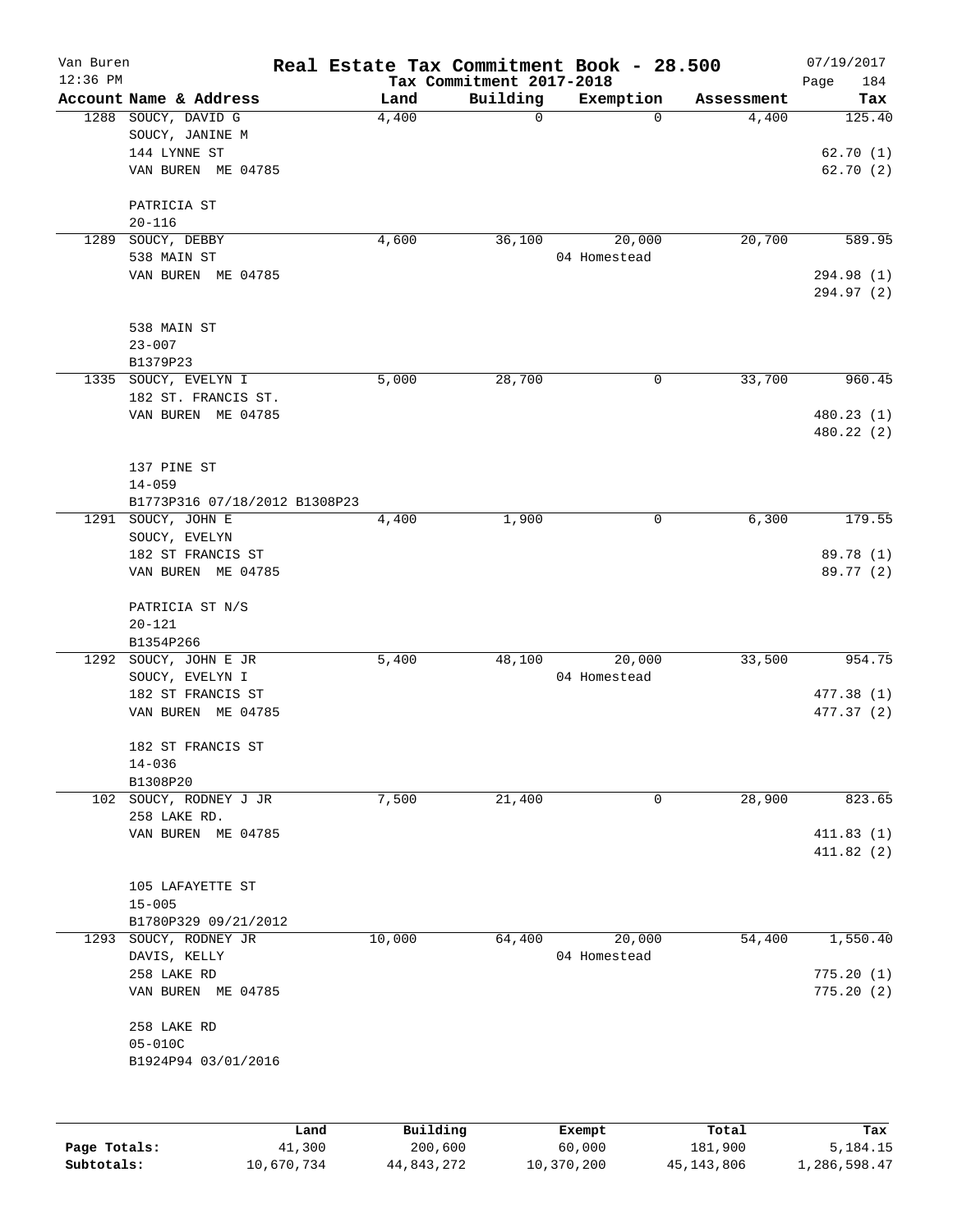| Van Buren<br>$12:36$ PM    |                                                                | Real Estate Tax Commitment Book - 28.500 | Tax Commitment 2017-2018 |                        |                         | 07/19/2017<br>185<br>Page  |
|----------------------------|----------------------------------------------------------------|------------------------------------------|--------------------------|------------------------|-------------------------|----------------------------|
|                            | Account Name & Address                                         | Land                                     | Building                 | Exemption              | Assessment              | Tax                        |
| 930                        | SOUTHWEST INVESTMENTS<br>OF FLORIDA, LLC<br>436 12TH STREET W. | 3,200                                    | 30,400                   | 0                      | 33,600                  | 957.60                     |
|                            | BRADENTON FL 34205                                             |                                          |                          |                        |                         | 478.80 (1)<br>478.80(2)    |
|                            | 134 ST BRUNO ST<br>$17 - 019$                                  |                                          |                          |                        |                         |                            |
|                            | B1970P204 04/04/2017                                           |                                          |                          |                        |                         |                            |
| 228                        | SRD RENTALS<br>C/O AROOSTOOK<br>HOSPITALITY INN                | 19,300                                   | 193,800                  | 0                      | 213,100                 | 6,073.35                   |
|                            | PO BOX 455<br>WASHBURN ME 04786                                |                                          |                          |                        |                         | 3,036.68(1)<br>3,036.67(2) |
|                            | 95 MAIN STREET<br>$15 - 030$<br>B1624P336 01/06/2009           |                                          |                          |                        |                         |                            |
|                            | 1294 ST. AMAND, DORIS L<br>168 CHAMPLAIN ST                    | 8,100                                    | 48,700                   | 20,000<br>04 Homestead | 36,800                  | 1,048.80                   |
|                            | VAN BUREN ME 04785                                             |                                          |                          |                        |                         | 524.40(1)<br>524.40(2)     |
|                            | 168 CHAMPLAIN ST<br>$19 - 073$<br>B703P253                     |                                          |                          |                        |                         |                            |
| 1295                       | ST. AMAND, GARY G<br>ST. AMAND, PATRICIA                       | 7,000                                    | $\mathbf 0$              | 0                      | 7,000                   | 199.50                     |
|                            | 108 ROLLING HILLS DR.<br>VINE GROVE KY 40175                   |                                          |                          |                        |                         | 99.75 (1)<br>99.75(2)      |
|                            | OFF CHAMPLAIN STREET<br>$06 - 008$<br>B781P31                  |                                          |                          |                        |                         |                            |
|                            | 1301 ST. PIERRE, ALTON<br>ST. PIERRE, DANIEL                   | 3,400                                    | 18,900                   | 20,000<br>04 Homestead | 2,300                   | 65.55                      |
|                            | 112 FERRY ST<br>VAN BUREN ME 04785                             |                                          |                          |                        |                         | 32.78(1)<br>32.77 (2)      |
|                            | 112 FERRY ST<br>$18 - 054$                                     |                                          |                          |                        |                         |                            |
| 1347                       | B1204P7<br>ST. PIERRE, GERALD<br>ST. PIERRE, CATHERINE         | 5,400                                    | $\Omega$                 | 0                      | 5,400                   | 153.90                     |
|                            | 34 RIVERVIEW DR.<br>HAMLIN ME 04785                            |                                          |                          |                        |                         | 76.95(1)<br>76.95(2)       |
|                            | CLOVERHILL DR<br>18C-002F                                      |                                          |                          |                        |                         |                            |
|                            | B1948P39 09/12/2016<br>1303 ST. PIERRE, GERALD                 | 5,700                                    | 5,000                    | 0                      | 10,700                  | 304.95                     |
|                            | ST. PIERRE, CATHERINE A<br>11 RIVERVIEW DR                     |                                          |                          |                        |                         | 152.48(1)                  |
|                            | VAN BUREN ME 04785                                             |                                          |                          |                        |                         | 152.47(2)                  |
|                            | 534 MAIN ST<br>$23 - 008$                                      |                                          |                          |                        |                         |                            |
|                            | Land                                                           | Building                                 |                          | Exempt                 | Total                   | Tax                        |
| Page Totals:<br>Subtotals: | 52,100<br>10,722,834                                           | 296,800<br>45,140,072                    |                          | 40,000<br>10,410,200   | 308,900<br>45, 452, 706 | 8,803.65<br>1,295,402.12   |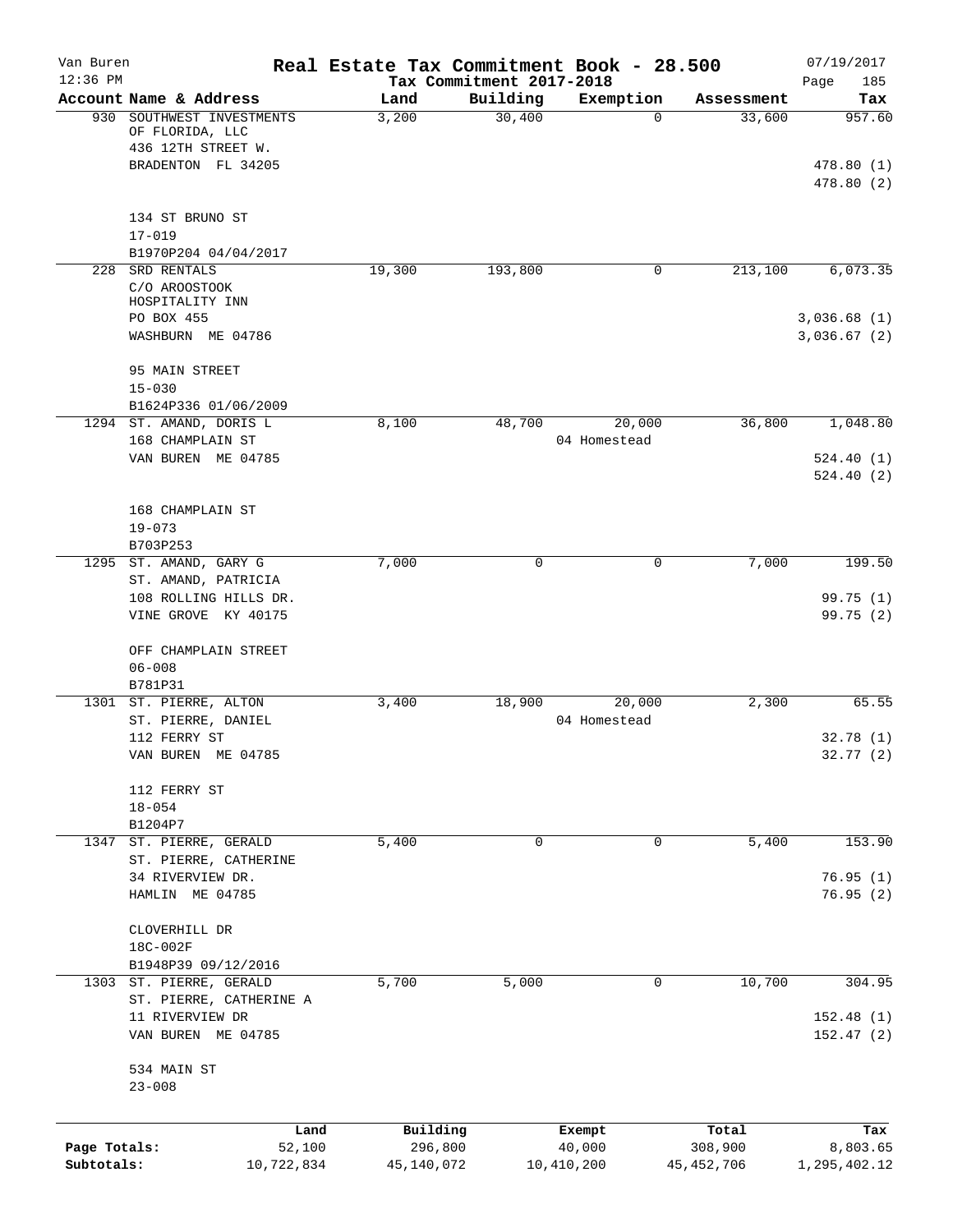| Van Buren    |                                           | Real Estate Tax Commitment Book - 28.500 |                                      |                        |                     | 07/19/2017             |
|--------------|-------------------------------------------|------------------------------------------|--------------------------------------|------------------------|---------------------|------------------------|
| $12:36$ PM   | Account Name & Address                    |                                          | Tax Commitment 2017-2018<br>Building |                        |                     | 186<br>Page            |
|              | 1305 ST. PIERRE, HAROLD S                 | Land<br>4,600                            | 21,800                               | Exemption<br>20,000    | Assessment<br>6,400 | Tax<br>182.40          |
|              | ST. PIERRE, GRACE M                       |                                          |                                      | 04 Homestead           |                     |                        |
|              | 111 PIERCE ST                             |                                          |                                      |                        |                     | 91.20(1)               |
|              | VAN BUREN ME 04785                        |                                          |                                      |                        |                     | 91.20(2)               |
|              | 111 PIERCE ST                             |                                          |                                      |                        |                     |                        |
|              | $20 - 079$                                |                                          |                                      |                        |                     |                        |
|              | B411P365                                  |                                          |                                      |                        |                     |                        |
|              | 68 ST. PIERRE, JACQUES                    | 2,800                                    | 0                                    | 0                      | 2,800               | 79.80                  |
|              | 427 MAIN ST.                              |                                          |                                      |                        |                     |                        |
|              | VAN BUREN ME 04785                        |                                          |                                      |                        |                     | 39.90(1)<br>39.90(2)   |
|              | MAIN ST                                   |                                          |                                      |                        |                     |                        |
|              | $21 - 029$                                |                                          |                                      |                        |                     |                        |
|              | B1945P38 08/15/2016                       |                                          |                                      |                        |                     |                        |
|              | 233 ST. PIERRE, JACQUES                   | 3,600                                    | 21,400                               | 0                      | 25,000              | 712.50                 |
|              | PO BOX 333                                |                                          |                                      |                        |                     |                        |
|              | VAN BUREN ME 04785                        |                                          |                                      |                        |                     | 356.25(1)<br>356.25(2) |
|              | 113 MCBRIDE AVE                           |                                          |                                      |                        |                     |                        |
|              | $15 - 051$                                |                                          |                                      |                        |                     |                        |
|              | B1796P8 11/21/2012                        |                                          |                                      |                        |                     |                        |
| 679          | ST. PIERRE, JACQUES<br>427 MAIN ST.       | 3,100                                    | 42,900                               | 0                      | 46,000              | 1,311.00               |
|              | VAN BUREN ME 04785                        |                                          |                                      |                        |                     | 655.50(1)              |
|              |                                           |                                          |                                      |                        |                     | 655.50(2)              |
|              | 118 ST FRANCIS ST                         |                                          |                                      |                        |                     |                        |
|              | $14 - 001$                                |                                          |                                      |                        |                     |                        |
|              | B1889P286 04/01/2015                      |                                          |                                      |                        |                     |                        |
|              | 1306 ST. PIERRE, JACQUES                  | 7,000                                    | 37,700                               | 20,000                 | 24,700              | 703.95                 |
|              | P O BOX 333                               |                                          |                                      | 04 Homestead           |                     |                        |
|              | VAN BUREN ME 04785                        |                                          |                                      |                        |                     | 351.98(1)              |
|              |                                           |                                          |                                      |                        |                     | 351.97(2)              |
|              | 427 MAIN ST                               |                                          |                                      |                        |                     |                        |
|              | $21 - 027A$                               |                                          |                                      |                        |                     |                        |
| 1308         | ST. PIERRE, JAMES                         | 4,800                                    | $\mathbf 0$                          | 0                      | 4,800               | 136.80                 |
|              | ST. PIERRE, NANCY                         |                                          |                                      |                        |                     |                        |
|              | 975 MAIN ST                               |                                          |                                      |                        |                     | 68.40(1)               |
|              | VAN BUREN ME 04785                        |                                          |                                      |                        |                     | 68.40(2)               |
|              |                                           |                                          |                                      |                        |                     |                        |
|              | RR 1                                      |                                          |                                      |                        |                     |                        |
|              | $10 - 006$                                |                                          |                                      |                        |                     |                        |
|              | B409P691                                  |                                          |                                      |                        |                     |                        |
| 1369         | ST. PIERRE, KEVIN M<br>LEVASSEUR, WANDA L | 4,200                                    | 62,300                               | 20,000<br>04 Homestead | 46,500              | 1,325.25               |
|              | 111 CHURCH ST                             |                                          |                                      |                        |                     | 662.63(1)              |
|              | VAN BUREN ME 04785                        |                                          |                                      |                        |                     | 662.62(2)              |
|              |                                           |                                          |                                      |                        |                     |                        |
|              | 111 CHURCH ST                             |                                          |                                      |                        |                     |                        |
|              | $23 - 100$                                |                                          |                                      |                        |                     |                        |
|              | B1619P85 11/04/2008                       |                                          |                                      |                        |                     |                        |
|              |                                           |                                          |                                      |                        |                     |                        |
|              |                                           | Building<br>Land                         |                                      | Exempt                 | Total               | Tax                    |
| Page Totals: | 30,100                                    | 186,100                                  |                                      | 60,000                 | 156,200             | 4,451.70               |

**Subtotals:** 10,752,934 45,326,172 10,470,200 45,608,906 1,299,853.82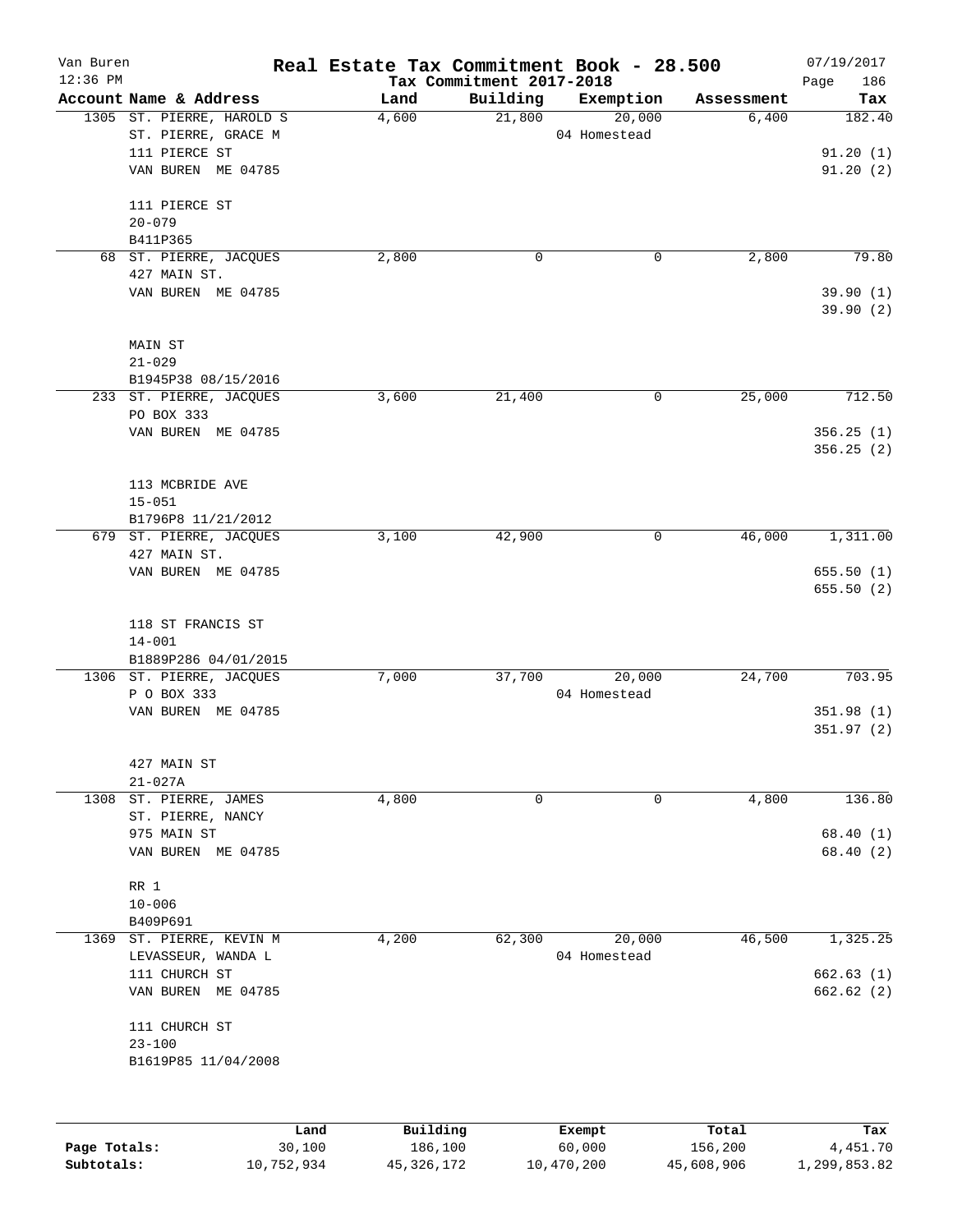| Van Buren<br>$12:36$ PM |                                 |            | Real Estate Tax Commitment Book - 28.500 | Tax Commitment 2017-2018 |              |            | 07/19/2017<br>Page<br>187 |
|-------------------------|---------------------------------|------------|------------------------------------------|--------------------------|--------------|------------|---------------------------|
|                         | Account Name & Address          |            | Land                                     | Building                 | Exemption    | Assessment | Tax                       |
|                         | 1309 ST. PIERRE, NANCY          |            | 14,400                                   | 57,400                   | 20,000       | 51,800     | 1,476.30                  |
|                         | C/O TROY ST. PIERRE             |            |                                          |                          | 04 Homestead |            |                           |
|                         | 13505 WATERHOUSE WAY            |            |                                          |                          |              |            | 738.15(1)                 |
|                         | ORLANDO FL 32828                |            |                                          |                          |              |            | 738.15(2)                 |
|                         |                                 |            |                                          |                          |              |            |                           |
|                         | 975 MAIN ST                     |            |                                          |                          |              |            |                           |
|                         | $10 - 005$                      |            |                                          |                          |              |            |                           |
|                         | B409P691 03/16/1974             |            |                                          |                          |              |            |                           |
| 1313                    | ST. PIERRE, PHILIP              |            | 4,700                                    | 14,100                   | 0            | 18,800     | 535.80                    |
|                         | 159 EAST OAK ST.                |            |                                          |                          |              |            |                           |
|                         | WILLETS CA 95490-3923           |            |                                          |                          |              |            | 267.90(1)                 |
|                         |                                 |            |                                          |                          |              |            | 267.90(2)                 |
|                         | 438 MAIN ST                     |            |                                          |                          |              |            |                           |
|                         | $21 - 028$                      |            |                                          |                          |              |            |                           |
|                         | B1282P96                        |            |                                          |                          |              |            |                           |
|                         | 1312 ST. PIERRE, ROLAND         |            | 3,600                                    | 56,000                   | 26,000       | 33,600     | 957.60                    |
|                         | ST. PIERRE, THERESA             |            |                                          |                          | 02 Veteran   |            |                           |
|                         | 108 CYR AVE                     |            |                                          |                          | 04 Homestead |            | 478.80(1)                 |
|                         | VAN BUREN ME 04785              |            |                                          |                          |              |            | 478.80(2)                 |
|                         |                                 |            |                                          |                          |              |            |                           |
|                         | 108 CYR AVE                     |            |                                          |                          |              |            |                           |
|                         | $18 - 121$                      |            |                                          |                          |              |            |                           |
|                         | B862P271                        |            |                                          |                          |              |            |                           |
| 1316                    | STAFFIER, PAUL R                |            | 10,400                                   | 0                        | 0            | 10,400     | 296.40                    |
|                         | (ESTATE OF)                     |            |                                          |                          |              |            |                           |
|                         | C/O DONNA STAFFIER              |            |                                          |                          |              |            |                           |
|                         | SOMMERS<br>8 NICHOLS RD         |            |                                          |                          |              |            | 148.20(1)                 |
|                         | AMHERST NH 03031                |            |                                          |                          |              |            | 148.20(2)                 |
|                         |                                 |            |                                          |                          |              |            |                           |
|                         | OFF DESJARDINS ROAD             |            |                                          |                          |              |            |                           |
|                         | $07 - 007C$                     |            |                                          |                          |              |            |                           |
| 1317                    | STAMANT, CLARENCE               |            | 3,200                                    | 22,800                   | 0            | 26,000     | 741.00                    |
|                         | PO BOX 87                       |            |                                          |                          |              |            |                           |
|                         | GRAND ISLE ME 04746             |            |                                          |                          |              |            | 370.50(1)                 |
|                         |                                 |            |                                          |                          |              |            | 370.50 (2)                |
|                         |                                 |            |                                          |                          |              |            |                           |
|                         | 127 JACKSON STREET              |            |                                          |                          |              |            |                           |
|                         | $18 - 086$                      |            |                                          |                          |              |            |                           |
|                         | B1475P109                       |            |                                          |                          |              |            |                           |
|                         | 429 STEPHENSON, GEORGE R.       |            | 2,900                                    | 32,000                   | 0            | 34,900     | 994.65                    |
|                         | FAX BILLS TO (USDA):            |            |                                          |                          |              |            |                           |
|                         | $1 - 855 - 602 - 4115$          |            |                                          |                          |              |            | 497.33 (1)                |
|                         | VAN BUREN ME 04785              |            |                                          |                          |              |            | 497.32 (2)                |
|                         | 106 HOOVER DR                   |            |                                          |                          |              |            |                           |
|                         |                                 |            |                                          |                          |              |            |                           |
|                         | 14-022A<br>B1865P203 08/22/2014 |            |                                          |                          |              |            |                           |
|                         | 410 STERNS, MONA                |            | 6,100                                    | 86,000                   | 20,000       | 72,100     | 2,054.85                  |
|                         | 30 MAIN ST APT 103              |            |                                          |                          | 04 Homestead |            |                           |
|                         | VAN BUREN ME 04785              |            |                                          |                          |              |            | 1,027.43(1)               |
|                         |                                 |            |                                          |                          |              |            | 1,027.42(2)               |
|                         |                                 |            |                                          |                          |              |            |                           |
|                         | 30 MAIN ST                      |            |                                          |                          |              |            |                           |
|                         | $13 - 036$                      |            |                                          |                          |              |            |                           |
|                         | B1077P88                        |            |                                          |                          |              |            |                           |
|                         |                                 |            |                                          |                          |              |            |                           |
|                         |                                 | Land       | Building                                 |                          | Exempt       | Total      | Tax                       |
| Page Totals:            |                                 | 45,300     | 268,300                                  |                          | 66,000       | 247,600    | 7,056.60                  |
| Subtotals:              |                                 | 10,798,234 | 45,594,472                               |                          | 10,536,200   | 45,856,506 | 1,306,910.42              |
|                         |                                 |            |                                          |                          |              |            |                           |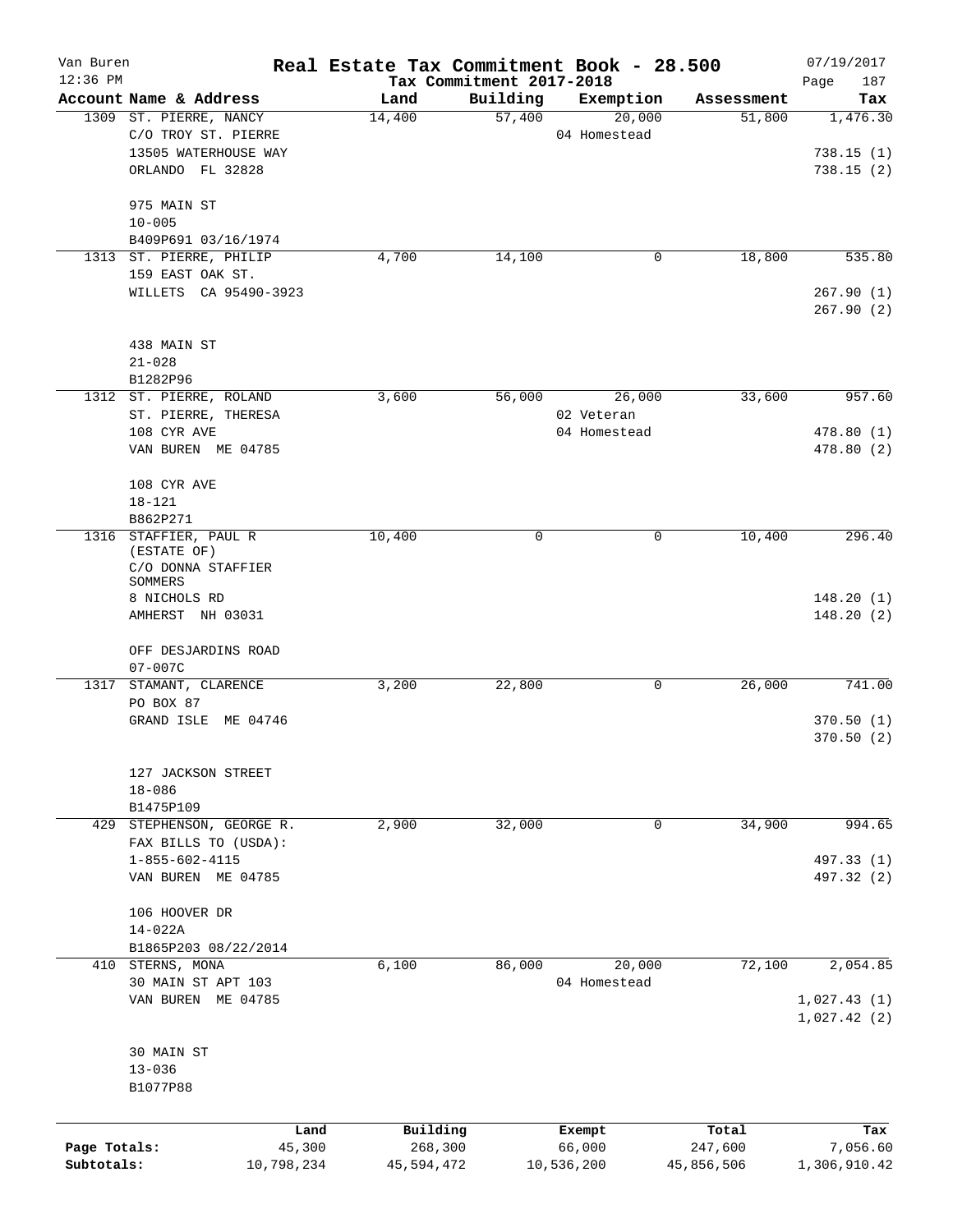| Van Buren<br>$12:36$ PM |                                                            | Real Estate Tax Commitment Book - 28.500 | Tax Commitment 2017-2018 |              |            | 07/19/2017<br>188<br>Page |
|-------------------------|------------------------------------------------------------|------------------------------------------|--------------------------|--------------|------------|---------------------------|
|                         | Account Name & Address                                     | Land                                     | Building                 | Exemption    | Assessment | Tax                       |
|                         | 1320 STRECK, ROBIN<br>STRECK, PATRICIA A<br>8 HILLSBORO RD | 7,800                                    | 26,800                   | $\Omega$     | 34,600     | 986.10<br>493.05 (1)      |
|                         | CLARKSVILLE TN<br>37042-6213                               |                                          |                          |              |            | 493.05 (2)                |
|                         | 1007 MAIN ST                                               |                                          |                          |              |            |                           |
|                         | $10 - 014$                                                 |                                          |                          |              |            |                           |
|                         | B641P67<br>191 SUGA, RICHARD JOSEPH                        | 6,000                                    | 5,100                    | 0            | 11,100     | 316.35                    |
|                         | 88 NELSON ROAD                                             |                                          |                          |              |            |                           |
|                         | VASSALBORO ME 04989                                        |                                          |                          |              |            | 158.18(1)<br>158.17(2)    |
|                         | 120 PARENT RD                                              |                                          |                          |              |            |                           |
|                         | $09 - 041A$                                                |                                          |                          |              |            |                           |
|                         | B1901P109 07/30/2015                                       |                                          |                          |              |            |                           |
|                         | 336 SULLIVAN, ANTHONY                                      | 8,700                                    | $\mathsf{O}$             | 0            | 8,700      | 247.95                    |
|                         | PROVOST, MICHELLE J<br>PO BOX 187                          |                                          |                          |              |            | 123.98(1)                 |
|                         | EAST WILTON ME 04234                                       |                                          |                          |              |            | 123.97(2)                 |
|                         |                                                            |                                          |                          |              |            |                           |
|                         | OFF DESJARDINS ROAD                                        |                                          |                          |              |            |                           |
|                         | $07 - 008B$                                                |                                          |                          |              |            |                           |
|                         | B1807P149 04/30/2013                                       |                                          |                          |              |            |                           |
|                         | 1322 SWEENEY, JAMES M<br>SWEENEY, KAREN ANN                | 24,600                                   | 500                      | 0            | 25,100     | 715.35                    |
|                         | 1301 ALFRED RD                                             |                                          |                          |              |            | 357.68(1)                 |
|                         | LYMAN ME 04002                                             |                                          |                          |              |            | 357.67(2)                 |
|                         | MASSE RD                                                   |                                          |                          |              |            |                           |
|                         | $01 - 016$                                                 |                                          |                          |              |            |                           |
|                         | B408P776 11/30/1973                                        |                                          |                          |              |            |                           |
|                         | 1323 SWEENEY, ROBERT                                       | 10,500                                   | 0                        | 0            | 10,500     | 299.25                    |
|                         | C/O SWEENEY, KEVIN<br>1301 ALFRED RD                       |                                          |                          |              |            | 149.63(1)                 |
|                         | LYMAN ME 04002                                             |                                          |                          |              |            | 149.62(2)                 |
|                         |                                                            |                                          |                          |              |            |                           |
|                         | MASSE RD                                                   |                                          |                          |              |            |                           |
|                         | $05 - 001$                                                 |                                          |                          |              |            |                           |
|                         | B917P258                                                   |                                          | 0                        |              | 23,000     | 655.50                    |
|                         | 978 SWETT, FRANK MARION<br>66 SWETTS DRIVE                 | 23,000                                   |                          | 0            |            |                           |
|                         | ZEBULON NC 27597                                           |                                          |                          |              |            | 327.75 (1)                |
|                         |                                                            |                                          |                          |              |            | 327.75 (2)                |
|                         |                                                            |                                          |                          |              |            |                           |
|                         | OFF OF US 1                                                |                                          |                          |              |            |                           |
|                         | $09 - 017$                                                 |                                          |                          |              |            |                           |
|                         | B1744P13 11/17/2011<br>1324 SYTULEK, GARY J                | 5,000                                    | 35,300                   | 20,000       | 20,300     | 578.55                    |
|                         | SYTULEK, DEBORAH A                                         |                                          |                          | 04 Homestead |            |                           |
|                         | 111 ROSSIGNOL DR                                           |                                          |                          |              |            | 289.28 (1)                |
|                         | VAN BUREN ME 04785                                         |                                          |                          |              |            | 289.27 (2)                |
|                         | 111 ROSSIGNOL DR                                           |                                          |                          |              |            |                           |
|                         | 14-132C                                                    |                                          |                          |              |            |                           |
|                         | B1463P80                                                   |                                          |                          |              |            |                           |
|                         |                                                            | Land                                     | Building                 | Exempt       | Total      | Tax                       |
| Page Totals:            |                                                            | 85,600                                   | 67,700                   | 20,000       | 133,300    | 3,799.05                  |
| Subtotals:              | 10,883,834                                                 |                                          | 45,662,172               | 10,556,200   | 45,989,806 | 1,310,709.47              |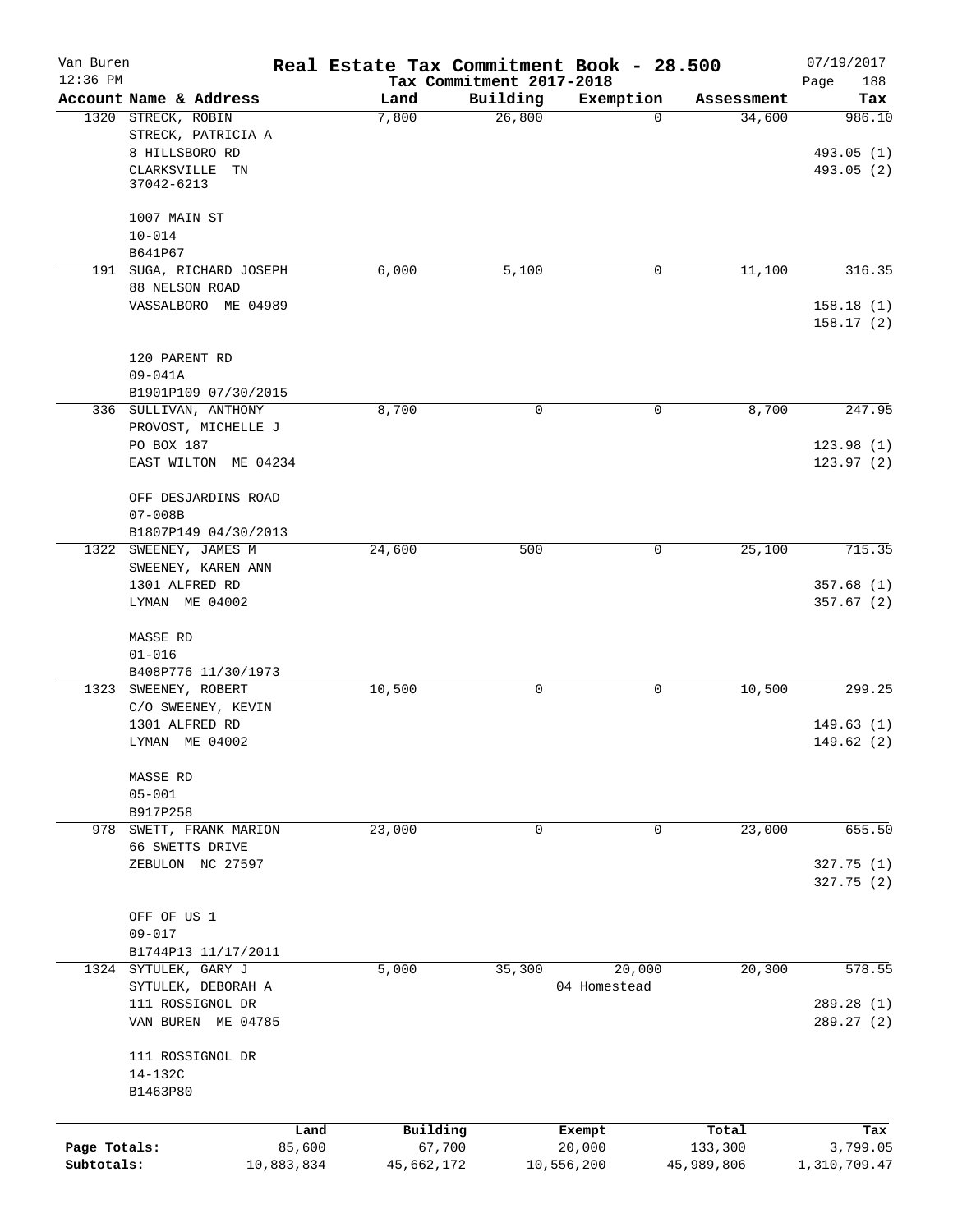| Van Buren<br>$12:36$ PM |                                                               | Real Estate Tax Commitment Book - 28.500 | Tax Commitment 2017-2018 |              |            | 07/19/2017<br>Page<br>189 |
|-------------------------|---------------------------------------------------------------|------------------------------------------|--------------------------|--------------|------------|---------------------------|
|                         | Account Name & Address                                        | Land                                     | Building                 | Exemption    | Assessment | Tax                       |
|                         | 1578 TAFERNER, ANNE P.<br>TAFERNER, MARIA A.<br>127 LAKE ROAD | 5,600                                    | 6,900                    | 0            | 12,500     | 356.25<br>178.13(1)       |
|                         | Van Buren ME 04785                                            |                                          |                          |              |            | 178.12(2)                 |
|                         | LAKE ROAD                                                     |                                          |                          |              |            |                           |
|                         | $02 - 022A$<br>B1916P156 11/23/2015                           |                                          |                          |              |            |                           |
|                         | 1185 TAFERNER, ANNE P.                                        | 9,400                                    | 65,400                   | 20,000       | 54,800     | 1,561.80                  |
|                         | TAFERNER, MARIA A.                                            |                                          |                          | 04 Homestead |            |                           |
|                         | 127 LAKE RD                                                   |                                          |                          |              |            | 780.90 (1)                |
|                         | VAN BUREN ME 04785                                            |                                          |                          |              |            | 780.90(2)                 |
|                         | 127 LAKE RD                                                   |                                          |                          |              |            |                           |
|                         | $02 - 022$                                                    |                                          |                          |              |            |                           |
|                         | B1897P179 07/02/2015<br>1326 TARDIF, RONALD G                 | 3,700                                    | 43,100                   | 0            | 46,800     | 1,333.80                  |
|                         | TARDIF, JUNE Y                                                |                                          |                          |              |            |                           |
|                         | 1203 LONG PLAINS ROAD                                         |                                          |                          |              |            | 666.90 (1)                |
|                         | BUXTON ME 04093                                               |                                          |                          |              |            | 666.90(2)                 |
|                         | 126 HIGH ST                                                   |                                          |                          |              |            |                           |
|                         | $14 - 113$                                                    |                                          |                          |              |            |                           |
|                         | B1413P192                                                     |                                          | 22,200                   | 20,000       | 9,300      | 265.05                    |
| 1327                    | TARDIF, RUSSELL G<br>TARDIF, DARYLIN                          | 7,100                                    |                          | 04 Homestead |            |                           |
|                         | 188 CHAMPLAIN ST                                              |                                          |                          |              |            | 132.53(1)                 |
|                         | VAN BUREN ME 04785                                            |                                          |                          |              |            | 132.52(2)                 |
|                         | 188 CHAMPLAIN ST                                              |                                          |                          |              |            |                           |
|                         | $19 - 016$                                                    |                                          |                          |              |            |                           |
| 1329                    | THE VAN BUREN TRUST                                           | 3,500                                    | 0                        | 0            | 3,500      | 99.75                     |
|                         | 1780 BENNETT ROAD                                             |                                          |                          |              |            |                           |
|                         | GRAYSON GA 30017                                              |                                          |                          |              |            | 49.88 (1)<br>49.87 (2)    |
|                         | 131 FULTON ST                                                 |                                          |                          |              |            |                           |
|                         | $20 - 010$                                                    |                                          |                          |              |            |                           |
|                         | B1583P73                                                      |                                          |                          |              |            |                           |
|                         | 580 THERIAULT, JAMIE                                          | 12,300                                   | 300                      | 0            | 12,600     | 359.10                    |
|                         | 727 MAIN STREET<br>VAN BUREN ME 04785                         |                                          |                          |              |            | 179.55(1)                 |
|                         |                                                               |                                          |                          |              |            | 179.55(2)                 |
|                         | MAIN ST.                                                      |                                          |                          |              |            |                           |
|                         | $08 - 005A$                                                   |                                          |                          |              |            |                           |
|                         | B1769P308 06/28/2012 B1769P306 06/28/2012 B1550P302           |                                          |                          |              |            |                           |
|                         | 251 THERIAULT, JAMIE                                          | 7,200                                    | 54,200                   | 20,000       | 41,400     | 1,179.90                  |
|                         | P.O. BOX 314<br>VAN BUREN ME 04785                            |                                          |                          | 04 Homestead |            | 589.95 (1)                |
|                         |                                                               |                                          |                          |              |            | 589.95 (2)                |
|                         | 727 MAIN STREET                                               |                                          |                          |              |            |                           |
|                         | $08 - 005B$                                                   |                                          |                          |              |            |                           |
|                         | B1720P127 05/24/2011 B1709P69 01/10/2011                      |                                          |                          |              |            |                           |
|                         |                                                               |                                          |                          |              |            |                           |
|                         |                                                               |                                          |                          |              |            |                           |

|              | Land       | Building   | Exempt     | Total      | Tax          |
|--------------|------------|------------|------------|------------|--------------|
| Page Totals: | 48,800     | 192,100    | 60,000     | 180,900    | 5,155.65     |
| Subtotals:   | 10,932,634 | 45,854,272 | 10,616,200 | 46,170,706 | 1,315,865.12 |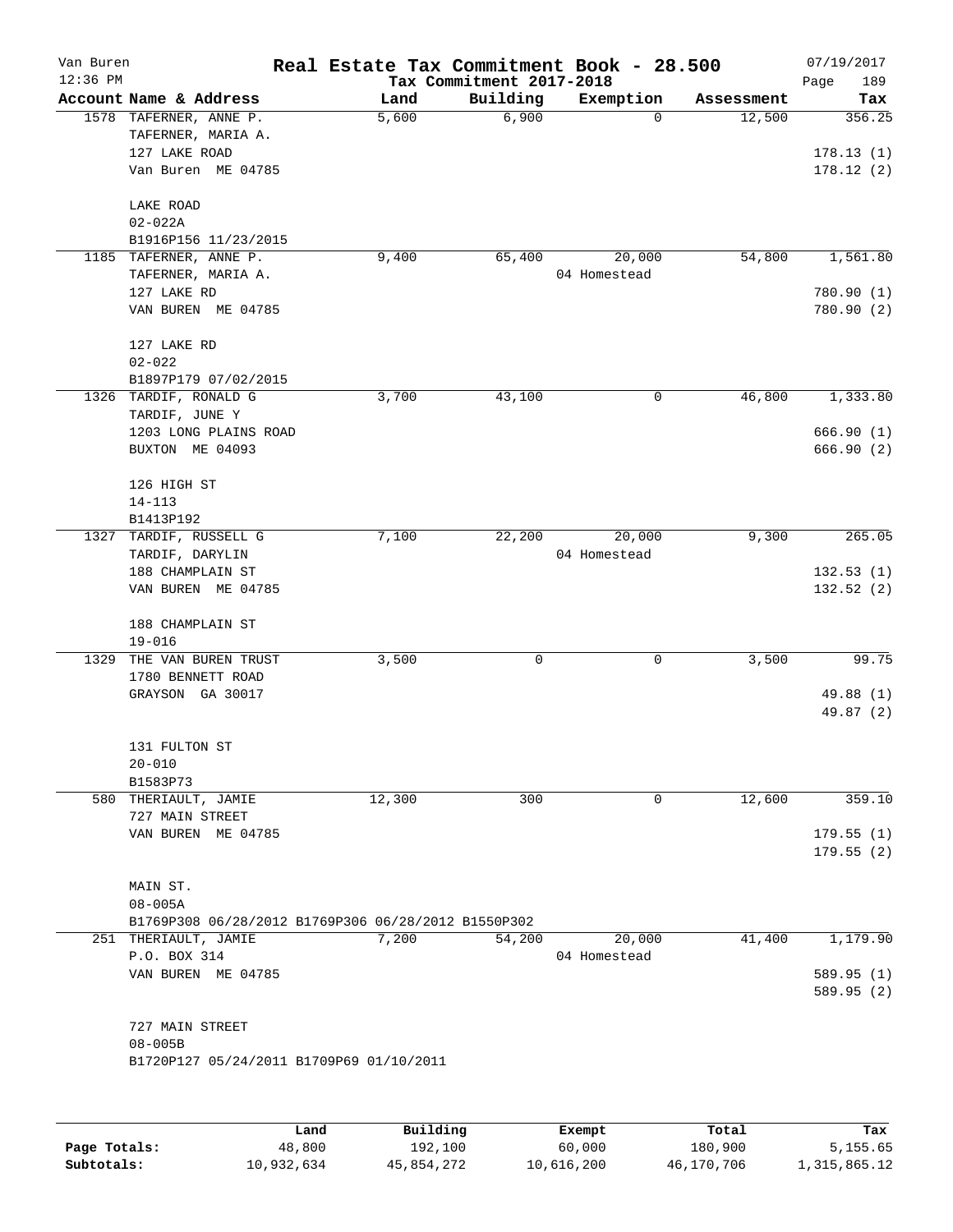| Van Buren    |                               |            | Real Estate Tax Commitment Book - 28.500 |                                      |              |            | 07/19/2017         |
|--------------|-------------------------------|------------|------------------------------------------|--------------------------------------|--------------|------------|--------------------|
| $12:36$ PM   | Account Name & Address        |            | Land                                     | Tax Commitment 2017-2018<br>Building | Exemption    | Assessment | 190<br>Page<br>Tax |
|              | 1343 THIBODEAU, GAIL          |            | 10,300                                   | 52,300                               | 0            | 62,600     | 1,784.10           |
|              | THIBODEAU, GARY               |            |                                          |                                      |              |            |                    |
|              | 1169 WESTERN AVE.             |            |                                          |                                      |              |            | 892.05 (1)         |
|              | HAMPDEN ME 04444              |            |                                          |                                      |              |            | 892.05 (2)         |
|              | 907 MAIN ST                   |            |                                          |                                      |              |            |                    |
|              | $08 - 044B$                   |            |                                          |                                      |              |            |                    |
|              | B1687P324 07/16/2010 B417P744 |            |                                          |                                      |              |            |                    |
|              | 1337 THIBODEAU, GISELE        |            | 6,200                                    | 43,500                               | 20,000       | 29,700     | 846.45             |
|              | 464 MAIN ST                   |            |                                          |                                      | 04 Homestead |            |                    |
|              | VAN BUREN ME 04785            |            |                                          |                                      |              |            | 423.23(1)          |
|              |                               |            |                                          |                                      |              |            | 423.22 (2)         |
|              | 464 MAIN ST                   |            |                                          |                                      |              |            |                    |
|              | $22 - 016A$                   |            |                                          |                                      |              |            |                    |
|              | B705P50                       |            |                                          |                                      |              |            |                    |
|              | 1338 THIBODEAU, JAMES A       |            | 8,100                                    | 72,400                               | 20,000       | 60,500     | 1,724.25           |
|              | THIBODEAU, BARBARA S          |            |                                          |                                      | 04 Homestead |            |                    |
|              | 148 VIOLETTE ST               |            |                                          |                                      |              |            | 862.13 (1)         |
|              | VAN BUREN ME 04785            |            |                                          |                                      |              |            | 862.12(2)          |
|              | 148 VIOLETTE ST               |            |                                          |                                      |              |            |                    |
|              | $16 - 068$                    |            |                                          |                                      |              |            |                    |
|              | B1266P256                     |            |                                          |                                      |              |            |                    |
|              | 778 THIBODEAU, LARRY LOUIS    |            | 3,800                                    | 50,800                               | 0            | 54,600     | 1,556.10           |
|              | THIBODEAU, ANNE MARIE         |            |                                          |                                      |              |            |                    |
|              | 6 CHICORY DRIVE               |            |                                          |                                      |              |            | 778.05(1)          |
|              | WOLCOTT CT 06716              |            |                                          |                                      |              |            | 778.05(2)          |
|              | 116 COTE ST                   |            |                                          |                                      |              |            |                    |
|              | $18 - 115$                    |            |                                          |                                      |              |            |                    |
|              | B1624P325 01/06/2009          |            |                                          |                                      |              |            |                    |
|              | 1340 THIBODEAU, NORMAN L      |            | 3,000                                    | 51,500                               | 26,000       | 28,500     | 812.25             |
|              | 138 HILLSIDE ST               |            |                                          |                                      | 04 Homestead |            |                    |
|              | VAN BUREN ME 04785            |            |                                          |                                      | 02 Veteran   |            | 406.13(1)          |
|              |                               |            |                                          |                                      |              |            | 406.12(2)          |
|              | 138 HILLSIDE ST               |            |                                          |                                      |              |            |                    |
|              | $23 - 082$                    |            |                                          |                                      |              |            |                    |
|              | B402P356                      |            |                                          |                                      |              |            |                    |
|              | 1342 THIBODEAU, RENO J        |            | 4,200                                    | 12,900                               | 17,100       | 0          | 0.00               |
|              | LAPOINTE, OMERINE W           |            |                                          |                                      | 04 Homestead |            |                    |
|              | 199 FULTON ST                 |            |                                          |                                      |              |            |                    |
|              | VAN BUREN ME 04785            |            |                                          |                                      |              |            |                    |
|              | 199 FULTON ST                 |            |                                          |                                      |              |            |                    |
|              | $19 - 049$                    |            |                                          |                                      |              |            |                    |
|              | B842P257 07/17/1991           |            |                                          |                                      |              |            |                    |
| 1344         | THIVIERGE, GARY               |            | 5,800                                    | 0                                    | 0            | 5,800      | 165.30             |
|              | THIVIERGE, BERNADETTE         |            |                                          |                                      |              |            |                    |
|              | P O BOX 472                   |            |                                          |                                      |              |            | 82.65(1)           |
|              | VAN BUREN ME 04785            |            |                                          |                                      |              |            | 82.65(2)           |
|              | LAKE RD                       |            |                                          |                                      |              |            |                    |
|              | $02 - 020B$                   |            |                                          |                                      |              |            |                    |
|              | B799P224                      |            |                                          |                                      |              |            |                    |
|              |                               |            |                                          |                                      |              |            |                    |
|              |                               | Land       | Building                                 |                                      | Exempt       | Total      | Tax                |
| Page Totals: |                               | 41,400     | 283,400                                  |                                      | 83,100       | 241,700    | 6,888.45           |
| Subtotals:   |                               | 10,974,034 | 46,137,672                               |                                      | 10,699,300   | 46,412,406 | 1,322,753.57       |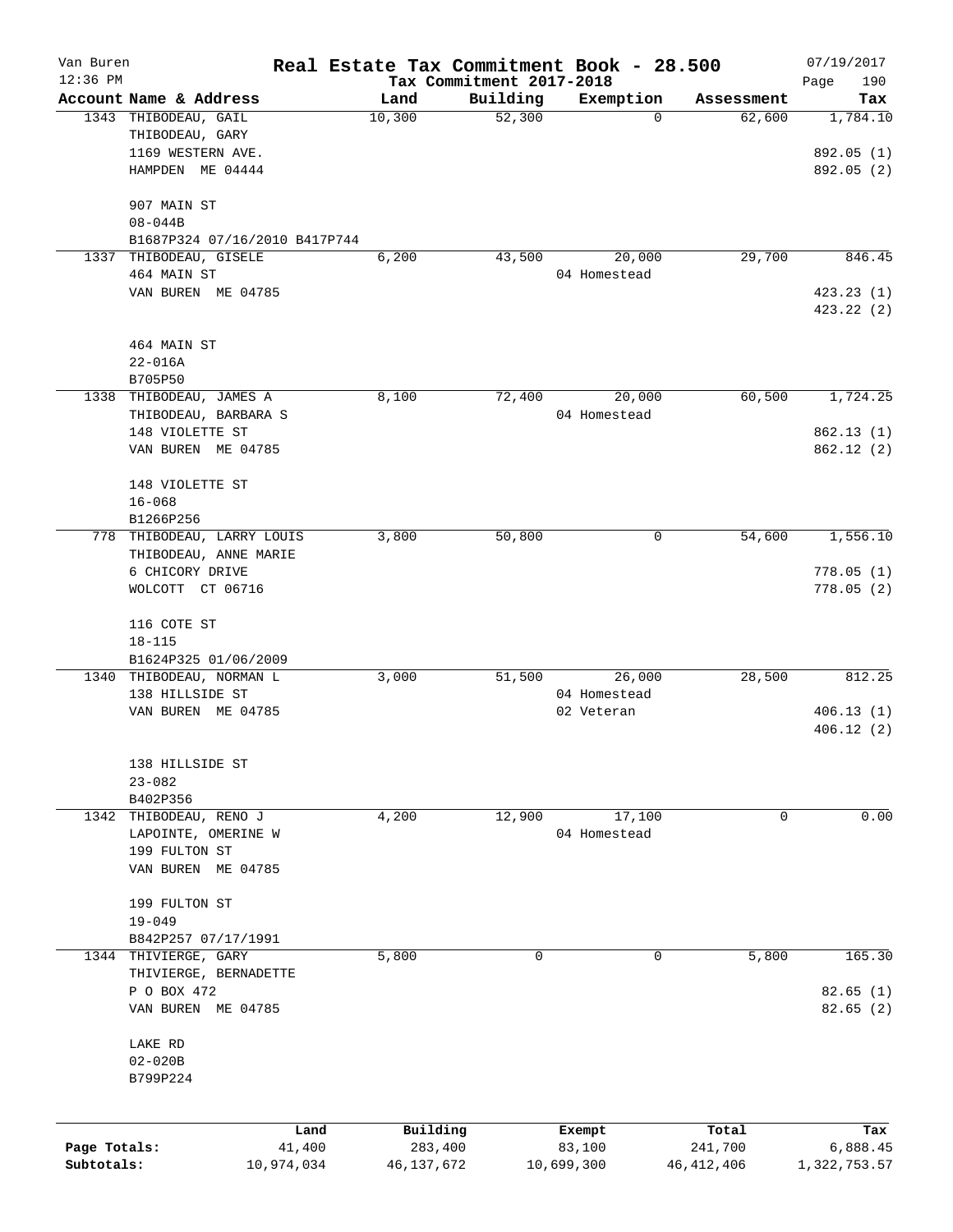| Van Buren    |                                                 |        |          |                                      | Real Estate Tax Commitment Book - 28.500 |                      | 07/19/2017    |
|--------------|-------------------------------------------------|--------|----------|--------------------------------------|------------------------------------------|----------------------|---------------|
| 12:36 PM     | Account Name & Address                          |        | Land     | Tax Commitment 2017-2018<br>Building |                                          |                      | Page<br>191   |
|              | 1346 THIVIERGE, GARY J                          |        | 4,100    | 33,000                               | Exemption<br>20,000                      | Assessment<br>17,100 | Tax<br>487.35 |
|              | THIVIERGE, BERNADETTE                           |        |          |                                      | 04 Homestead                             |                      |               |
|              | P O BOX 472                                     |        |          |                                      |                                          |                      | 243.68(1)     |
|              | VAN BUREN ME 04785                              |        |          |                                      |                                          |                      | 243.67(2)     |
|              | 207 CHAMPLAIN ST                                |        |          |                                      |                                          |                      |               |
|              | $19 - 051$                                      |        |          |                                      |                                          |                      |               |
|              | 84 THOMPSON, LESTER H.                          |        | 3,200    | 29,200                               | 0                                        | 32,400               | 923.40        |
|              | 171 HAMMOND HILL RD                             |        |          |                                      |                                          |                      |               |
|              | HAMPTON CT 06247                                |        |          |                                      |                                          |                      | 461.70 (1)    |
|              |                                                 |        |          |                                      |                                          |                      | 461.70 (2)    |
|              | 116 MONROE ST                                   |        |          |                                      |                                          |                      |               |
|              | $23 - 022$                                      |        |          |                                      |                                          |                      |               |
|              | B1867P182 09/12/2014                            |        |          |                                      |                                          |                      |               |
|              | 1349 TILLEY, FRANKLIN D                         |        | 8,000    | 58,300                               | 26,000                                   | 40,300               | 1,148.55      |
|              | TILLEY, LORETTE                                 |        |          |                                      | 04 Homestead                             |                      |               |
|              | 1172 MAIN ST                                    |        |          |                                      | 02 Veteran                               |                      | 574.28(1)     |
|              | VAN BUREN ME 04785                              |        |          |                                      |                                          |                      | 574.27(2)     |
|              | 1172 MAIN ST                                    |        |          |                                      |                                          |                      |               |
|              | $09 - 023B$                                     |        |          |                                      |                                          |                      |               |
|              | B1332P18                                        |        |          |                                      |                                          |                      |               |
|              | 1350 TILLEY, FRANKLIN D                         |        | 11,400   | $\mathbf 0$                          | 0                                        | 11,400               | 324.90        |
|              | TILLEY, LORETTE                                 | Acres  | 66.50    |                                      |                                          |                      |               |
|              | 1172 MAIN ST                                    |        |          |                                      |                                          |                      | 162.45(1)     |
|              | VAN BUREN ME 04785                              |        |          |                                      |                                          |                      | 162.45(2)     |
|              | PARENT RD                                       |        |          |                                      |                                          |                      |               |
|              | $09 - 040$                                      |        |          |                                      |                                          |                      |               |
|              | B1332P18 11/11/2002                             |        |          |                                      |                                          |                      |               |
|              | 1351 TILLEY, TRACEY                             |        | 40,600   | 0                                    | 0                                        | 40,600               | 1,157.10      |
|              | 4540 TUMACACORI DR                              | Acres  | 210.00   |                                      |                                          |                      |               |
|              | AMADO AZ 85645                                  |        |          |                                      |                                          |                      | 578.55(1)     |
|              |                                                 |        |          |                                      |                                          |                      | 578.55(2)     |
|              | RR 1                                            |        |          |                                      |                                          |                      |               |
|              | $09 - 018$                                      |        |          |                                      |                                          |                      |               |
|              |                                                 |        |          |                                      |                                          |                      |               |
|              | B1060P61 02/11/1997<br>1352 TILLEY, TRACEY LISA |        | 10,200   | 0                                    | 0                                        | 10,200               | 290.70        |
|              | 4540 W. TUMACACORI                              |        |          |                                      |                                          |                      |               |
|              | DRIVE                                           |        |          |                                      |                                          |                      |               |
|              | AMADO AZ 85645                                  |        |          |                                      |                                          |                      | 145.35(1)     |
|              |                                                 |        |          |                                      |                                          |                      | 145.35(2)     |
|              | RR 1                                            |        |          |                                      |                                          |                      |               |
|              | $09 - 042$                                      |        |          |                                      |                                          |                      |               |
|              | B1583P280                                       |        |          |                                      |                                          |                      |               |
|              | 1361 TMC OF MAINE, LLC                          |        | 4,700    | 40,000                               | 0                                        | 44,700               | 1,273.95      |
|              | PO BOX 340                                      |        |          |                                      |                                          |                      |               |
|              | CARIBOU ME 04736                                |        |          |                                      |                                          |                      | 636.98 (1)    |
|              |                                                 |        |          |                                      |                                          |                      | 636.97(2)     |
|              | 136 PINE ST                                     |        |          |                                      |                                          |                      |               |
|              | $14 - 064$                                      |        |          |                                      |                                          |                      |               |
|              | B1965P262 02/15/2017                            |        |          |                                      |                                          |                      |               |
|              |                                                 |        |          |                                      |                                          |                      |               |
|              |                                                 | Land   | Building |                                      | Exempt                                   | Total                | Tax           |
| Page Totals: |                                                 | 82,200 | 160,500  |                                      | 46,000                                   | 196,700              | 5,605.95      |

**Subtotals:** 11,056,234 46,298,172 10,745,300 46,609,106 1,328,359.52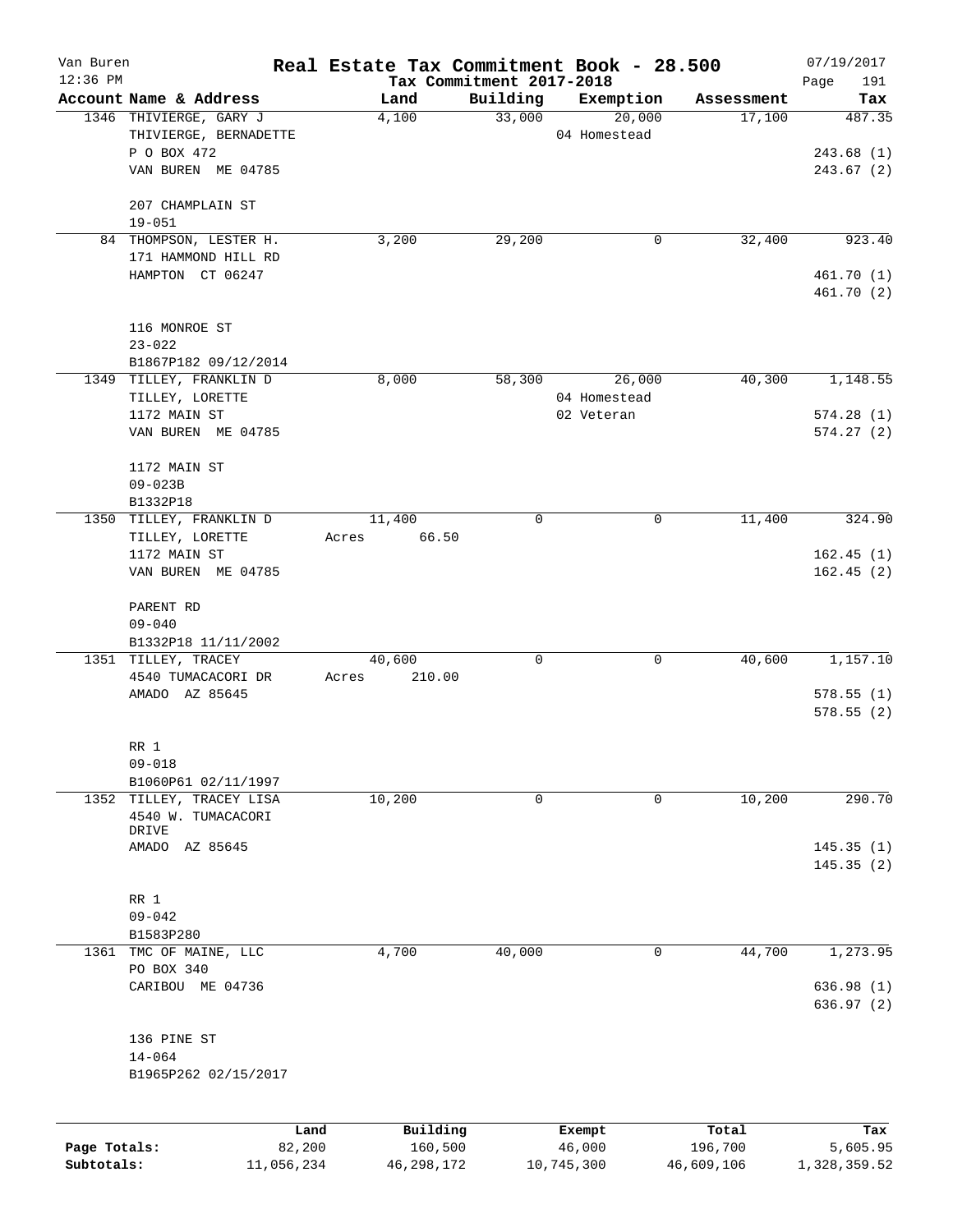| Van Buren<br>$12:36$ PM |                                   |        | Real Estate Tax Commitment Book - 28.500 | Tax Commitment 2017-2018 |            |   |            | 07/19/2017<br>Page<br>192 |
|-------------------------|-----------------------------------|--------|------------------------------------------|--------------------------|------------|---|------------|---------------------------|
|                         | Account Name & Address            |        | Land                                     | Building                 | Exemption  |   | Assessment | Tax                       |
|                         | 878 TMC OF MAINE, LLC             |        | 4,200                                    | 35,400                   |            | 0 | 39,600     | 1,128.60                  |
|                         | PO BOX 340                        |        |                                          |                          |            |   |            |                           |
|                         | CARIBOU ME 04736                  |        |                                          |                          |            |   |            | 564.30(1)                 |
|                         |                                   |        |                                          |                          |            |   |            | 564.30 (2)                |
|                         |                                   |        |                                          |                          |            |   |            |                           |
|                         | 567 MAIN ST                       |        |                                          |                          |            |   |            |                           |
|                         | $23 - 096$                        |        |                                          |                          |            |   |            |                           |
|                         | B1832P106 10/18/2013              |        |                                          |                          |            |   |            |                           |
| 1419                    | TMC OF MAINE, LLC                 |        | 3,100                                    | 27,700                   |            | 0 | 30,800     | 877.80                    |
|                         | PO BOX 340                        |        |                                          |                          |            |   |            |                           |
|                         | CARIBOU ME 04736                  |        |                                          |                          |            |   |            | 438.90 (1)                |
|                         |                                   |        |                                          |                          |            |   |            | 438.90 (2)                |
|                         |                                   |        |                                          |                          |            |   |            |                           |
|                         | 107 PINE ST                       |        |                                          |                          |            |   |            |                           |
|                         | $14 - 051$                        |        |                                          |                          |            |   |            |                           |
|                         | B1965P262 02/15/2017              |        |                                          |                          |            |   |            |                           |
|                         | 1070 TOWN OF VAN BUREN            |        | 3,400                                    | 54,300                   |            | 0 | 57,700     | 1,644.45                  |
|                         | (SEWER ACQUIRED)                  |        |                                          |                          |            |   |            |                           |
|                         | 103 NOTRE DAME ST                 |        |                                          |                          |            |   |            |                           |
|                         | VAN BUREN ME 04785                |        |                                          |                          |            |   |            | 822.23 (1)                |
|                         |                                   |        |                                          |                          |            |   |            | 822.22(2)                 |
|                         |                                   |        |                                          |                          |            |   |            |                           |
|                         | 103 NOTRE DAME ST                 |        |                                          |                          |            |   |            |                           |
|                         | $17 - 024$                        |        |                                          |                          |            |   |            |                           |
|                         | B1852P63 05/02/2014               |        |                                          |                          |            |   |            |                           |
|                         | 257 TRACY, SUSAN                  |        | 3,600                                    | 18,800                   |            | 0 | 22,400     | 638.40                    |
|                         | 144 PINE ST<br>VAN BUREN ME 04785 |        |                                          |                          |            |   |            | 319.20(1)                 |
|                         |                                   |        |                                          |                          |            |   |            | 319.20(2)                 |
|                         |                                   |        |                                          |                          |            |   |            |                           |
|                         | 144 PINE ST                       |        |                                          |                          |            |   |            |                           |
|                         | $14 - 061$                        |        |                                          |                          |            |   |            |                           |
|                         | B1797P189 02/07/2013              |        |                                          |                          |            |   |            |                           |
|                         | 1359 TROEGER, CRAIG               |        | 15,400                                   | 0                        |            | 0 | 15,400     | 438.90                    |
|                         | TROEGER, NANCY                    |        |                                          |                          |            |   |            |                           |
|                         | P O BOX 307                       |        |                                          |                          |            |   |            | 219.45(1)                 |
|                         | VAN BUREN ME 04785                |        |                                          |                          |            |   |            | 219.45(2)                 |
|                         |                                   |        |                                          |                          |            |   |            |                           |
|                         | MARQUIS RD                        |        |                                          |                          |            |   |            |                           |
|                         | $02 - 005B$                       |        |                                          |                          |            |   |            |                           |
|                         | B1678P198 05/11/2010              |        |                                          |                          |            |   |            |                           |
|                         | 1017 TROEGER, CRAIG               |        | 62,600                                   | 900                      |            | 0 | 63,500     | 1,809.75                  |
|                         | TROEGER, NANCY                    |        | 312.00<br>Acres                          |                          |            |   |            |                           |
|                         | PO BOX 307                        |        |                                          |                          |            |   |            | 904.88(1)                 |
|                         | VAN BUREN ME 04785                |        |                                          |                          |            |   |            | 904.87(2)                 |
|                         |                                   |        |                                          |                          |            |   |            |                           |
|                         | OFF SETTLEMENT RD                 |        |                                          |                          |            |   |            |                           |
|                         | $01 - 001$                        |        |                                          |                          |            |   |            |                           |
|                         | B1776P344 08/13/2012              |        |                                          |                          |            |   |            |                           |
|                         | 1423 TROEGER, CRAIG & NANCY       |        | 4,400                                    | 10,400                   |            | 0 | 14,800     | 421.80                    |
|                         | PO BOX 307                        |        |                                          |                          |            |   |            |                           |
|                         | VAN BUREN ME 04785                |        |                                          |                          |            |   |            | 210.90(1)                 |
|                         |                                   |        |                                          |                          |            |   |            | 210.90(2)                 |
|                         |                                   |        |                                          |                          |            |   |            |                           |
|                         | 240 MARQUIS RD                    |        |                                          |                          |            |   |            |                           |
|                         | $02 - 005D$                       |        |                                          |                          |            |   |            |                           |
|                         | B1727P21 07/05/2011               |        |                                          |                          |            |   |            |                           |
|                         |                                   |        |                                          |                          |            |   |            |                           |
|                         |                                   | Land   | Building                                 |                          | Exempt     |   | Total      | Tax                       |
| Page Totals:            |                                   | 96,700 | 147,500                                  |                          | 0          |   | 244,200    | 6,959.70                  |
| Subtotals:              | 11, 152, 934                      |        | 46, 445, 672                             |                          | 10,745,300 |   | 46,853,306 | 1,335,319.22              |
|                         |                                   |        |                                          |                          |            |   |            |                           |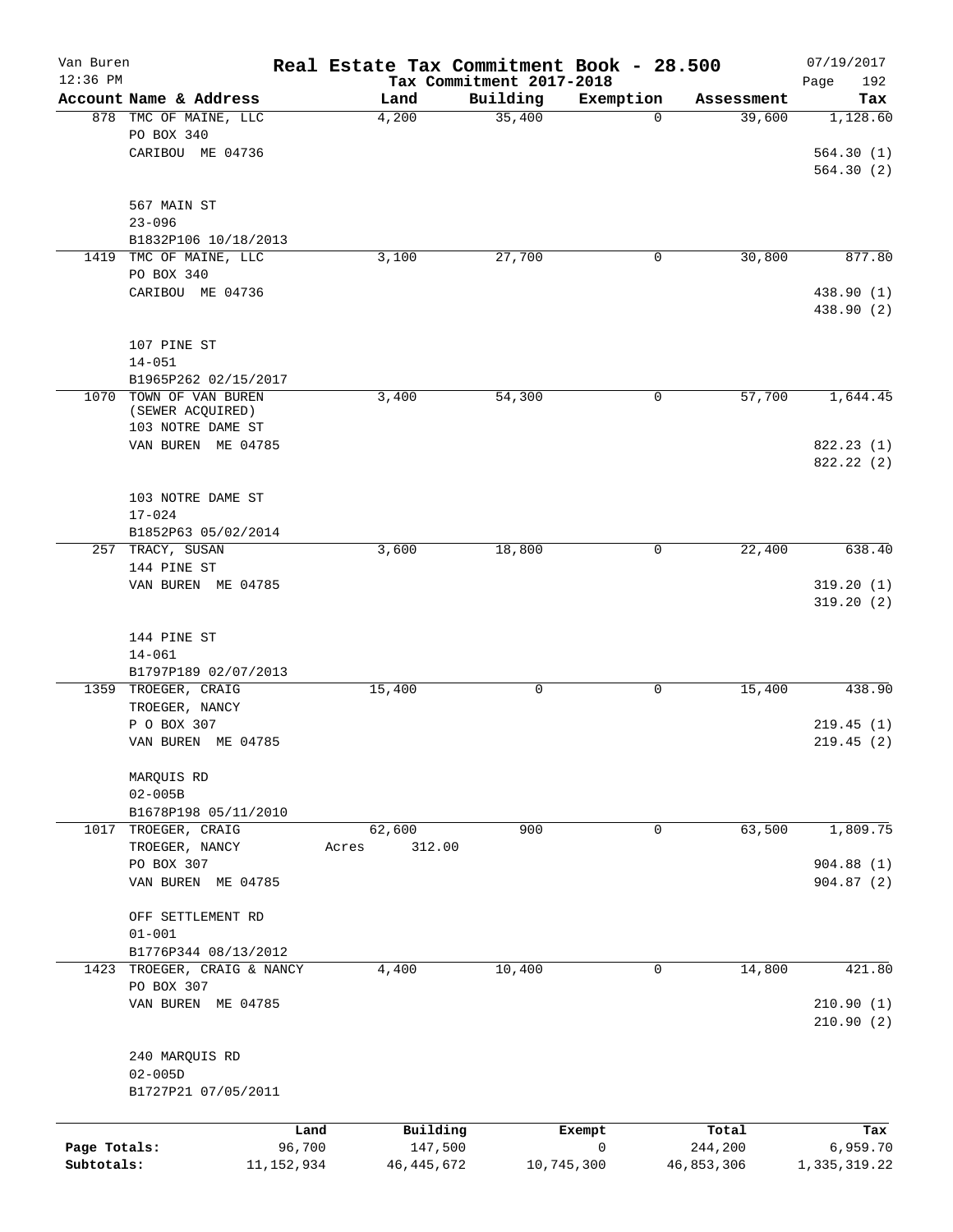| Van Buren<br>$12:36$ PM |                                                    |                 | Tax Commitment 2017-2018 | Real Estate Tax Commitment Book - 28.500 |            | 07/19/2017<br>193<br>Page |
|-------------------------|----------------------------------------------------|-----------------|--------------------------|------------------------------------------|------------|---------------------------|
|                         | Account Name & Address                             | Land            | Building                 | Exemption                                | Assessment | Tax                       |
|                         | 1360 TROEGER, CRAIG R                              | 124,800         | 48,800                   | 20,000                                   | 153,600    | 4,377.60                  |
|                         | P O BOX 307                                        | 596.00<br>Acres |                          | 04 Homestead                             |            |                           |
|                         | VAN BUREN ME 04785                                 |                 |                          |                                          |            | 2,188.80(1)               |
|                         |                                                    |                 |                          |                                          |            | 2,188.80(2)               |
|                         | 323 SETTLEMENT RD                                  |                 |                          |                                          |            |                           |
|                         | $01 - 008A$                                        |                 |                          |                                          |            |                           |
|                         | B889P104 11/20/1992                                |                 |                          |                                          |            |                           |
|                         | 1263 VAILLANCOURT HOLDINGS,<br><b>LLC</b>          | 5,000           | 1,100                    | $\mathbf 0$                              | 6,100      | 173.85                    |
|                         | 135 MONROE STREET                                  |                 |                          |                                          |            |                           |
|                         | VAN BUREN ME 04785                                 |                 |                          |                                          |            | 86.93(1)                  |
|                         |                                                    |                 |                          |                                          |            | 86.92(2)                  |
|                         | MAIN ST                                            |                 |                          |                                          |            |                           |
|                         | $22 - 004$                                         |                 |                          |                                          |            |                           |
|                         | B1743P320 12/02/2011 B1662P128 11/30/2009 B668P286 |                 |                          |                                          |            |                           |
|                         | 591 VAILLANCOURT HOLDINGS,<br><b>LLC</b>           | 9,100           | 64,600                   | 0                                        | 73,700     | 2,100.45                  |
|                         | DBA: VAILLANCOURT<br>INSPECTION                    |                 |                          |                                          |            |                           |
|                         | PO BOX 10                                          |                 |                          |                                          |            | 1,050.23(1)               |
|                         | VAN BUREN ME 04785                                 |                 |                          |                                          |            | 1,050.22(2)               |
|                         | 135 FERRY ST                                       |                 |                          |                                          |            |                           |
|                         | $18 - 049$                                         |                 |                          |                                          |            |                           |
|                         | B1743P328 12/02/2011 B1384P51                      |                 |                          |                                          |            |                           |
|                         | 1372 VAILLANCOURT HOLDINGS,<br><b>LLC</b>          | 7,800           | 80,400                   | 0                                        | 88,200     | 2,513.70                  |
|                         | PO BOX 10                                          |                 |                          |                                          |            |                           |
|                         | VAN BUREN ME 04785                                 |                 |                          |                                          |            | 1, 256.85(1)              |
|                         |                                                    |                 |                          |                                          |            | 1,256.85(2)               |
|                         | 110 CHURCH ST                                      |                 |                          |                                          |            |                           |
|                         | $23 - 107$                                         |                 |                          |                                          |            |                           |
|                         | B1743P325 12/02/2011 B786P208                      |                 |                          |                                          |            |                           |
|                         | 1371 VAILLANCOURT HOLDINGS,                        | 8,500           | 0                        | $\mathbf 0$                              | 8,500      | 242.25                    |
|                         | <b>LLC</b>                                         |                 |                          |                                          |            |                           |
|                         | PO BOX 10                                          |                 |                          |                                          |            |                           |
|                         | VAN BUREN ME 04785                                 |                 |                          |                                          |            | 121.13(1)<br>121.12(2)    |
|                         |                                                    |                 |                          |                                          |            |                           |
|                         | MAIN ST                                            |                 |                          |                                          |            |                           |
|                         | $23 - 110A$                                        |                 |                          |                                          |            |                           |
|                         | B1743P325 12/02/2011                               |                 |                          |                                          |            |                           |
|                         | 1386 VAILLANCOURT HOLDINGS,<br><b>LLC</b>          | 4,200           | 0                        | 0                                        | 4,200      | 119.70                    |
|                         | 135 MONROE STREET                                  |                 |                          |                                          |            |                           |
|                         | VAN BUREN ME 04785                                 |                 |                          |                                          |            | 59.85(1)                  |
|                         |                                                    |                 |                          |                                          |            | 59.85(2)                  |
|                         | MAIN ST (KEEGAN)                                   |                 |                          |                                          |            |                           |
|                         | $22 - 005A$                                        |                 |                          |                                          |            |                           |
|                         | B1743P330 11/30/2011 B1527P345                     |                 |                          |                                          |            |                           |

|              | Land       | Building   | Exempt     | Total      | Tax          |
|--------------|------------|------------|------------|------------|--------------|
| Page Totals: | 159,400    | 194,900    | 20,000     | 334,300    | 9,527.55     |
| Subtotals:   | 11,312,334 | 46,640,572 | 10,765,300 | 47,187,606 | 1,344,846.77 |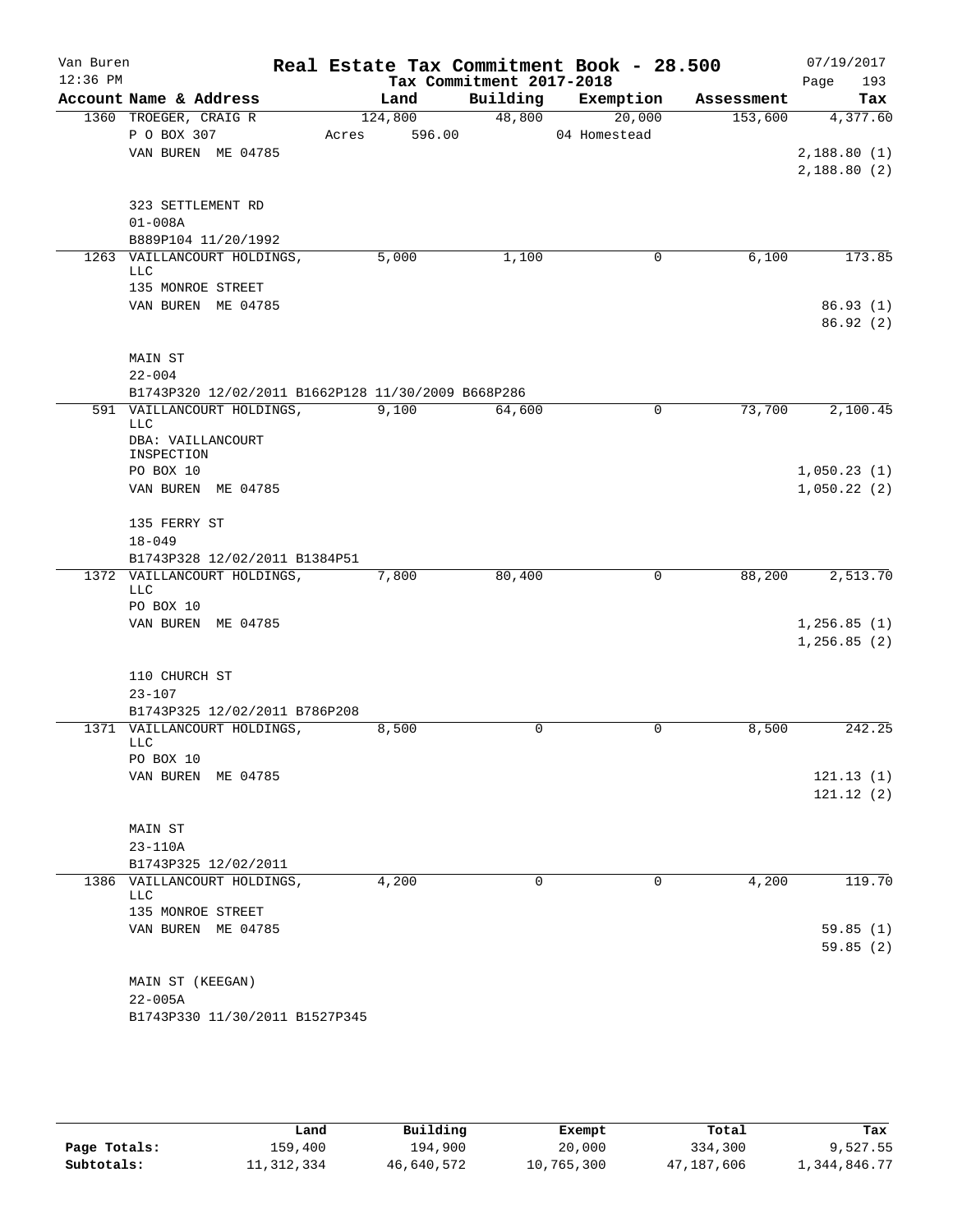| Van Buren  |                                           | Real Estate Tax Commitment Book - 28.500 |                          |              |            | 07/19/2017             |
|------------|-------------------------------------------|------------------------------------------|--------------------------|--------------|------------|------------------------|
| $12:36$ PM |                                           |                                          | Tax Commitment 2017-2018 |              |            | Page<br>194            |
|            | Account Name & Address                    | Land                                     | Building                 | Exemption    | Assessment | Tax                    |
|            | 1367 VAILLANCOURT HOLDINGS,<br><b>LLC</b> | 4,200                                    | 54,300                   | 20,000       | 38,500     | 1,097.25               |
|            | PO BOX 10                                 |                                          |                          | 04 Homestead |            |                        |
|            | VAN BUREN ME 04785                        |                                          |                          |              |            | 548.63(1)              |
|            |                                           |                                          |                          |              |            | 548.62(2)              |
|            | 105 CHURCH ST                             |                                          |                          |              |            |                        |
|            | $23 - 097$                                |                                          |                          |              |            |                        |
|            | B1743P322 12/02/2011 B1229P147            |                                          |                          |              |            |                        |
|            | 1364 VAILLANCOURT HOLDINGS,               | 11,000                                   | 14,500                   | $\mathbf 0$  | 25,500     | 726.75                 |
|            | LLC                                       |                                          |                          |              |            |                        |
|            | 135 MONROE STREET                         |                                          |                          |              |            |                        |
|            | VAN BUREN ME 04785                        |                                          |                          |              |            | 363.38(1)<br>363.37(2) |
|            | 526 MAIN ST                               |                                          |                          |              |            |                        |
|            | $22 - 005$                                |                                          |                          |              |            |                        |
|            | B1743P318 12/02/2011 B1519P165            |                                          |                          |              |            |                        |
|            | 1363 VAILLANCOURT HOLDINGS,               | 22,100                                   | 86,000                   | 0            | 108,100    | 3,080.85               |
|            | <b>LLC</b><br>135 MONROE STREET           |                                          |                          |              |            |                        |
|            | VAN BUREN ME 04785                        |                                          |                          |              |            | 1,540.43(1)            |
|            |                                           |                                          |                          |              |            | 1,540.42(2)            |
|            |                                           |                                          |                          |              |            |                        |
|            | 525 MAIN ST                               |                                          |                          |              |            |                        |
|            | $23 - 114$                                |                                          |                          |              |            |                        |
|            | B1743P314 12/02/2011 B1519P165            |                                          |                          |              |            |                        |
|            | 1049 VAILLANCOURT LIVING<br>TRUST         | 5,700                                    | 5,100                    | 0            | 10,800     | 307.80                 |
|            | VAILLANCOURT, GARY J &                    |                                          |                          |              |            |                        |
|            | DIANE M                                   |                                          |                          |              |            |                        |
|            | PO BOX 10<br>VAN BUREN ME 04785           |                                          |                          |              |            | 153.90(1)<br>153.90(2) |
|            |                                           |                                          |                          |              |            |                        |
|            | 203 STATE ST.                             |                                          |                          |              |            |                        |
|            | 12A-012A                                  |                                          |                          |              |            |                        |
|            | B1762P36 05/14/2012 B1408P39              |                                          |                          |              |            |                        |
|            | 588 VAILLANCOURT LIVING                   | 14,700                                   | 0                        | 0            | 14,700     | 418.95                 |
|            | TRUST<br>PO BOX 10                        |                                          |                          |              |            |                        |
|            | VAN BUREN ME 04785                        |                                          |                          |              |            | 209.48(1)              |
|            |                                           |                                          |                          |              |            | 209.47(2)              |
|            |                                           |                                          |                          |              |            |                        |
|            | STATE ST                                  |                                          |                          |              |            |                        |
|            | $03 - 012G$                               |                                          |                          |              |            |                        |
|            | B1932P216 05/09/2016                      |                                          |                          |              |            |                        |
|            | 193 VAILLANCOURT, GARY                    | 4,800                                    | 34,000                   | $\mathbf 0$  | 38,800     | 1,105.80               |
|            | VAILLANCOURT, DIANE                       |                                          |                          |              |            |                        |
|            | PO BOX 10                                 |                                          |                          |              |            | 552.90 (1)             |
|            | VAN BUREN ME 04785                        |                                          |                          |              |            | 552.90(2)              |
|            | 159 STATE ST                              |                                          |                          |              |            |                        |
|            | $12A-008$                                 |                                          |                          |              |            |                        |
|            | B1941P335 07/22/2016                      |                                          |                          |              |            |                        |
|            |                                           |                                          |                          |              |            |                        |

|              | Land       | Building   | Exempt     | Total      | Tax          |
|--------------|------------|------------|------------|------------|--------------|
| Page Totals: | 62,500     | 193,900    | 20,000     | 236,400    | 6,737.40     |
| Subtotals:   | 11,374,834 | 46,834,472 | 10,785,300 | 47,424,006 | 1,351,584.17 |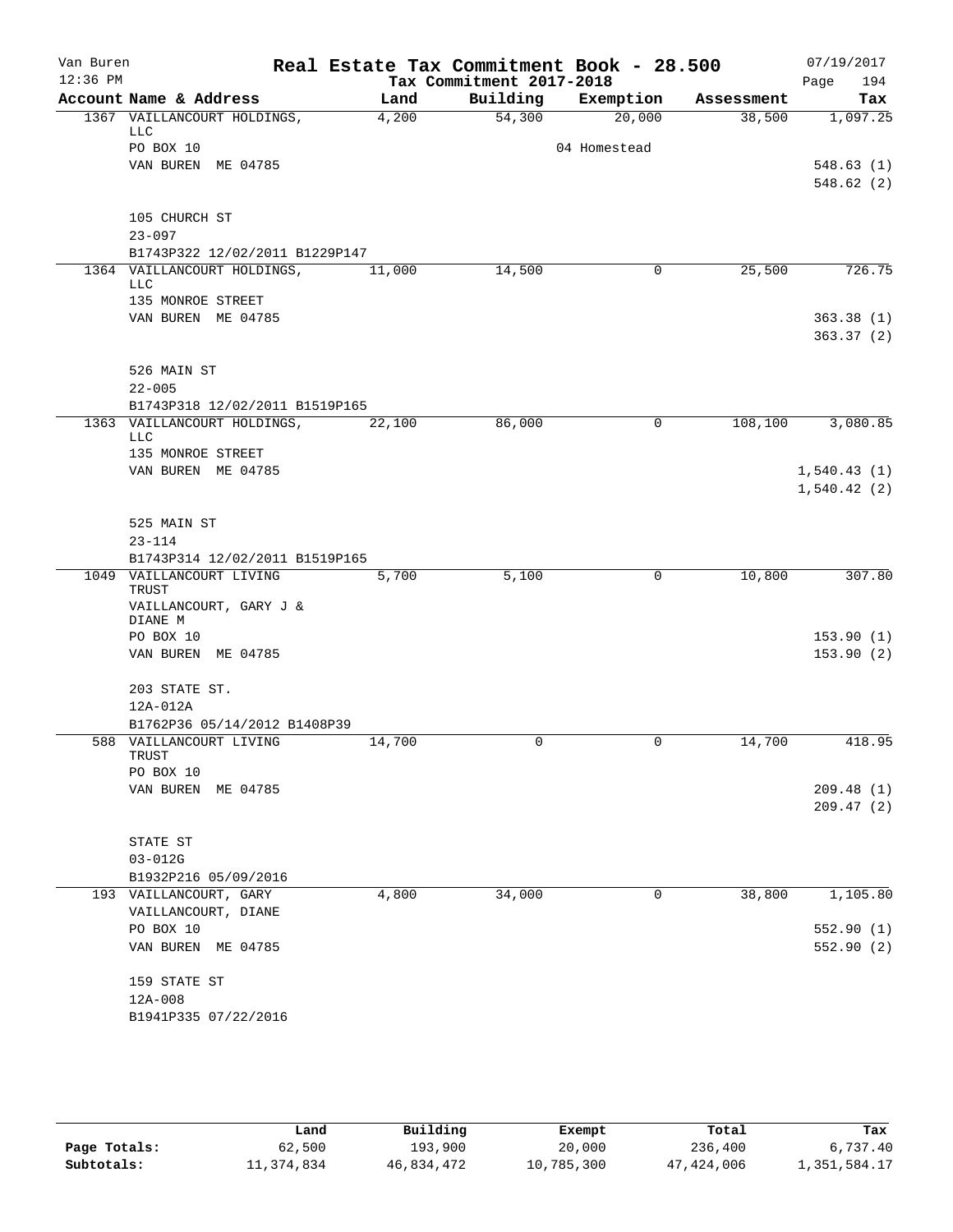| Van Buren    |                                   | Real Estate Tax Commitment Book - 28.500 |                                      |                       |                      | 07/19/2017      |
|--------------|-----------------------------------|------------------------------------------|--------------------------------------|-----------------------|----------------------|-----------------|
| $12:36$ PM   | Account Name & Address            | Land                                     | Tax Commitment 2017-2018<br>Building |                       |                      | 195<br>Page     |
|              | 181 VAILLANCOURT, GARY            | 3,400                                    | 35,800                               | Exemption<br>$\Omega$ | Assessment<br>39,200 | Tax<br>1,117.20 |
|              | VAILLANCOURT, DIANE               |                                          |                                      |                       |                      |                 |
|              | PO BOX 10                         |                                          |                                      |                       |                      | 558.60(1)       |
|              | VAN BUREN<br>ME 04785             |                                          |                                      |                       |                      | 558.60(2)       |
|              |                                   |                                          |                                      |                       |                      |                 |
|              | 106 HILLSIDE ST                   |                                          |                                      |                       |                      |                 |
|              | $23 - 094$                        |                                          |                                      |                       |                      |                 |
|              | B1897P323 07/06/2015              |                                          |                                      |                       |                      |                 |
|              | 1376 VAILLANCOURT, JAMES G        | 6,800                                    | 73,800                               | 26,000                | 54,600               | 1,556.10        |
|              | VAILLANCOURT, RACHEL              |                                          |                                      | 04 Homestead          |                      |                 |
|              | 167 VIOLETTE ST                   |                                          |                                      | 02 Veteran            |                      | 778.05(1)       |
|              | VAN BUREN ME 04785                |                                          |                                      |                       |                      | 778.05(2)       |
|              | 167 VIOLETTE ST                   |                                          |                                      |                       |                      |                 |
|              | $16 - 080$                        |                                          |                                      |                       |                      |                 |
| 1377         | VAILLANCOURT, JAMES G             | 7,200                                    | 66,800                               | 20,000                | 54,000               | 1,539.00        |
|              | (ET ALS)                          |                                          |                                      |                       |                      |                 |
|              | 167 VIOLETTE ST                   |                                          |                                      | 04 Homestead          |                      |                 |
|              | VAN BUREN ME 04785                |                                          |                                      |                       |                      | 769.50(1)       |
|              |                                   |                                          |                                      |                       |                      | 769.50(2)       |
|              | 119 VIOLETTE ST                   |                                          |                                      |                       |                      |                 |
|              | $16 - 060$                        |                                          |                                      |                       |                      |                 |
|              | 1378 VAILLANCOURT, LARRY J        | 4,000                                    | 63,400                               | 20,000                | 47,400               | 1,350.90        |
|              | VAILLANCOURT, ENOLA G             |                                          |                                      | 04 Homestead          |                      |                 |
|              | 118 ROOSEVELT AVE                 |                                          |                                      |                       |                      | 675.45(1)       |
|              | VAN BUREN ME 04785                |                                          |                                      |                       |                      | 675.45(2)       |
|              |                                   |                                          |                                      |                       |                      |                 |
|              | 118 ROOSEVELT AVE                 |                                          |                                      |                       |                      |                 |
|              | $14 - 134$                        |                                          |                                      |                       |                      |                 |
|              | B711P255                          |                                          |                                      |                       |                      |                 |
|              | 1381 VAILLANCOURT, PATRICK H      | 14,000                                   | 30,600                               | 0                     | 44,600               | 1,271.10        |
|              | D/B/A VAILLANCOURT<br>LUMBER, INC |                                          |                                      |                       |                      |                 |
|              | 100 MAIN ST SUITE 101             |                                          |                                      |                       |                      | 635.55 (1)      |
|              | VAN BUREN ME 00478                |                                          |                                      |                       |                      | 635.55(2)       |
|              |                                   |                                          |                                      |                       |                      |                 |
|              | 100 MAIN ST                       |                                          |                                      |                       |                      |                 |
|              | $15 - 036$                        |                                          |                                      |                       |                      |                 |
|              | B943P289                          |                                          |                                      |                       |                      |                 |
|              | 1387 VAILLANCOURT, PATRICK H      | 9,400                                    | 81,600                               | 20,000                | 71,000               | 2,023.50        |
|              | VAILLANCOURT, LISA M              |                                          |                                      | 04 Homestead          |                      |                 |
|              | 7 MAIN ST                         |                                          |                                      |                       |                      | 1,011.75(1)     |
|              | VAN BUREN ME 04785                |                                          |                                      |                       |                      | 1,011.75(2)     |
|              | 7 MAIN ST                         |                                          |                                      |                       |                      |                 |
|              | $13 - 001$                        |                                          |                                      |                       |                      |                 |
|              | B1524P110                         |                                          |                                      |                       |                      |                 |
|              | 194 VAILLANCOURT, TONY            | 7,900                                    | 62,500                               | 0                     | 70,400               | 2,006.40        |
|              | 112 MARIST COLLEGE DR             |                                          |                                      |                       |                      |                 |
|              | VAN BUREN ME 04785                |                                          |                                      |                       |                      | 1,003.20(1)     |
|              |                                   |                                          |                                      |                       |                      | 1,003.20(2)     |
|              |                                   |                                          |                                      |                       |                      |                 |
|              | 112 MARIST COLLEGE DR             |                                          |                                      |                       |                      |                 |
|              | $12B - 004$                       |                                          |                                      |                       |                      |                 |
|              | B1706P348 12/22/2010              |                                          |                                      |                       |                      |                 |
|              |                                   |                                          |                                      |                       |                      |                 |
|              | Land                              | Building                                 |                                      | Exempt                | Total                | Tax             |
| Page Totals: | 52,700                            | 414,500                                  |                                      | 86,000                | 381,200              | 10,864.20       |
| Subtotals:   | 11,427,534                        | 47, 248, 972                             |                                      | 10,871,300            | 47,805,206           | 1,362,448.37    |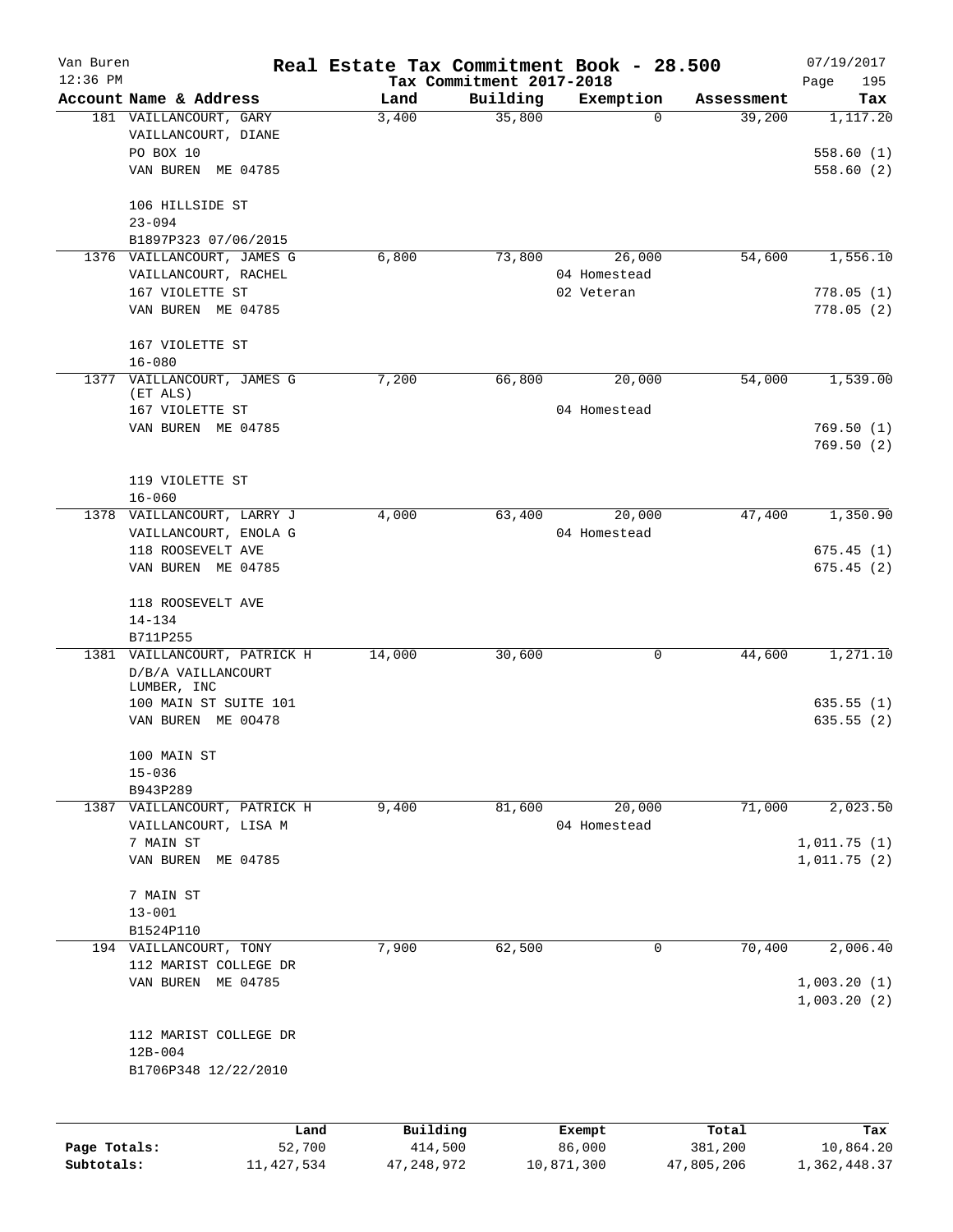| Van Buren  |                                          | Real Estate Tax Commitment Book - 28.500 |                          |           |            | 07/19/2017                 |
|------------|------------------------------------------|------------------------------------------|--------------------------|-----------|------------|----------------------------|
| $12:36$ PM |                                          |                                          | Tax Commitment 2017-2018 |           |            | Page<br>196                |
|            | Account Name & Address                   | Land                                     | Building                 | Exemption | Assessment | Tax                        |
|            | 5 VAILLANCOURT, TONY                     | 15,900                                   | 116,900                  | $\Omega$  | 132,800    | 3,784.80                   |
|            | PO BOX 10                                |                                          |                          |           |            |                            |
|            | VAN BUREN<br>ME 04785                    |                                          |                          |           |            | 1,892.40(1)<br>1,892.40(2) |
|            | 351 CHAMPLAIN ST                         |                                          |                          |           |            |                            |
|            | $03 - 001B$                              |                                          |                          |           |            |                            |
|            | B1802P345 04/01/2013                     |                                          |                          |           |            |                            |
|            | 1406 VAILLANCOURT, TONY                  | 7,000                                    | $\mathbf 0$              | 0         | 7,000      | 199.50                     |
|            | VAILLANCOURT, DIANE                      |                                          |                          |           |            |                            |
|            | 135 MONROE STREET                        |                                          |                          |           |            | 99.75(1)                   |
|            | VAN BUREN ME 04785                       |                                          |                          |           |            | 99.75 (2)                  |
|            | STATE ST                                 |                                          |                          |           |            |                            |
|            | $03 - 012C$                              |                                          |                          |           |            |                            |
|            | B1697P93 09/28/2010                      |                                          |                          |           |            |                            |
| 135        | VAILLANCOUT LIVING<br>TRUST              | 1,300                                    | 0                        | 0         | 1,300      | 37.05                      |
|            | VAILLANCOURT, GARY J &<br>DIANE M        |                                          |                          |           |            |                            |
|            | PO BOX 10                                |                                          |                          |           |            | 18.53(1)                   |
|            | VAN BUREN ME 04785                       |                                          |                          |           |            | 18.52(2)                   |
|            | TRUMAN STREET                            |                                          |                          |           |            |                            |
|            | 12A-042A                                 |                                          |                          |           |            |                            |
|            | B1763P15 05/17/2012 B1608P289 08/13/2008 |                                          |                          |           |            |                            |
|            | 760 VALLEY CARPENTRY, LLC                | 10,100                                   | 50,800                   | 0         | 60,900     | 1,735.65                   |
|            | P.O. BOX 183                             |                                          |                          |           |            |                            |
|            | VAN BUREN ME 04785                       |                                          |                          |           |            | 867.83 (1)                 |
|            |                                          |                                          |                          |           |            | 867.82 (2)                 |
|            | 152 MAIN ST                              |                                          |                          |           |            |                            |
|            | $17 - 055$                               |                                          |                          |           |            |                            |
|            | B1712P91 02/10/2011                      |                                          |                          |           |            |                            |
| 1388       | VAN BUREN ATV CLUB                       | 0                                        | 5,100                    | 0         | 5,100      | 145.35                     |
|            | PO BOX 473                               |                                          |                          |           |            |                            |
|            | VAN BUREN ME 04785                       |                                          |                          |           |            | 72.68(1)                   |
|            |                                          |                                          |                          |           |            | 72.67(2)                   |
|            | UPLAND RD                                |                                          |                          |           |            |                            |
|            | 13-024B-T1                               |                                          |                          |           |            |                            |
|            | 1362 VAN BUREN HOUSING<br>AUTHORITY      | 5,400                                    | 240,400                  | 0         | 245,800    | 7,005.30                   |
|            | 114 CHAMPLAIN ST                         |                                          |                          |           |            |                            |
|            | VAN BUREN ME 04785                       |                                          |                          |           |            | 3,502.65(1)                |
|            |                                          |                                          |                          |           |            | 3,502.65(2)                |
|            | 128 ROOSEVELT AVE                        |                                          |                          |           |            |                            |
|            | $14 - 128$                               |                                          |                          |           |            |                            |
|            | B717P288                                 |                                          |                          |           |            |                            |

|              | Land       | Building   | Exempt     | Total      | Tax          |
|--------------|------------|------------|------------|------------|--------------|
| Page Totals: | 39,700     | 413,200    |            | 452,900    | 12,907.65    |
| Subtotals:   | 11,467,234 | 47,662,172 | 10,871,300 | 48,258,106 | 1,375,356.02 |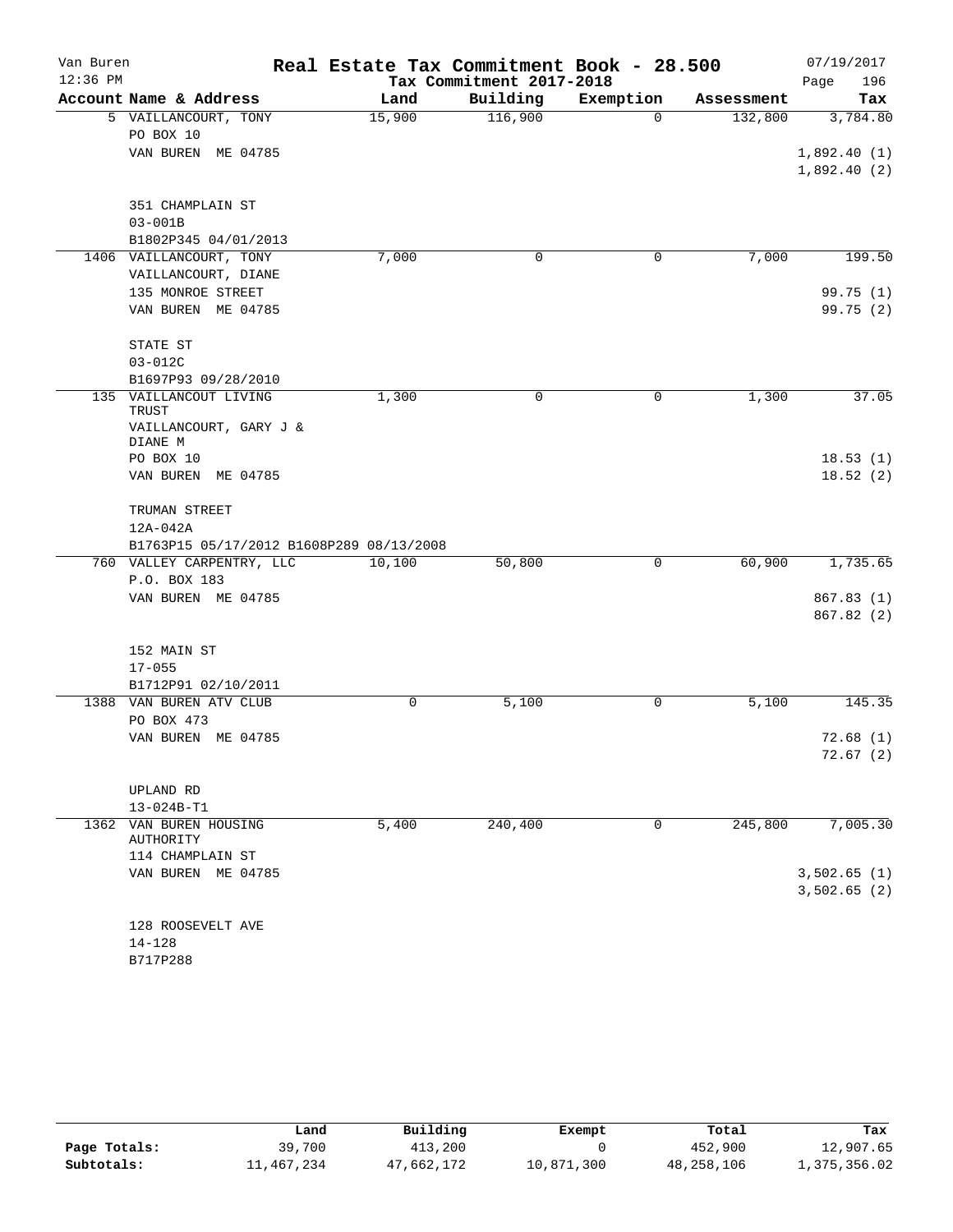| Van Buren  |                                                      |        |                          | Real Estate Tax Commitment Book - 28.500 |            | 07/19/2017  |
|------------|------------------------------------------------------|--------|--------------------------|------------------------------------------|------------|-------------|
| $12:36$ PM |                                                      |        | Tax Commitment 2017-2018 |                                          |            | 197<br>Page |
|            | Account Name & Address                               | Land   | Building                 | Exemption                                | Assessment | Tax         |
|            | 1200 VAN BUREN HYDROPONICS,<br><b>LLC</b>            | 11,300 | 31,000                   | $\Omega$                                 | 42,300     | 1,205.55    |
|            | 58 MAIN ST. SUITE 101                                |        |                          |                                          |            |             |
|            | VAN BUREN ME 04785                                   |        |                          |                                          |            | 602.78(1)   |
|            |                                                      |        |                          |                                          |            | 602.77(2)   |
|            | 58 MAIN ST                                           |        |                          |                                          |            |             |
|            | $15 - 101$                                           |        |                          |                                          |            |             |
|            | B1951P308 10/17/2016                                 |        |                          |                                          |            |             |
|            | 1389 VARLEY, ELEANOR<br>68 MAIN STREET, SUITE<br>101 | 9,800  | 39,700                   | 20,000<br>04 Homestead                   | 29,500     | 840.75      |
|            | VAN BUREN ME 04785                                   |        |                          |                                          |            | 420.38(1)   |
|            |                                                      |        |                          |                                          |            | 420.37(2)   |
|            |                                                      |        |                          |                                          |            |             |
|            | 68 MAIN ST                                           |        |                          |                                          |            |             |
|            | $15 - 096$                                           |        |                          |                                          |            |             |
|            | B1533P140                                            |        |                          |                                          |            |             |
|            | 1201 VAUGHAN, WAYNE F                                | 3,200  | 18,300                   | 0                                        | 21,500     | 612.75      |
|            | VAUGHAN, JEANITA D                                   |        |                          |                                          |            |             |
|            | 493 MAIN ST                                          |        |                          |                                          |            | 306.38(1)   |
|            | PRESQUE ISLE ME 04769                                |        |                          |                                          |            | 306.37(2)   |
|            | 116 ST BRUNO ST                                      |        |                          |                                          |            |             |
|            | $17 - 046$                                           |        |                          |                                          |            |             |
|            | B1723P266 06/17/2011                                 |        |                          |                                          |            |             |
|            | 1056 VENELLA, JEFFREY L.                             | 4,500  | 35,800                   | 0                                        | 40,300     | 1,148.55    |
|            | 601 BUTTONWOOD AVE                                   |        |                          |                                          |            |             |
|            | APT C-4                                              |        |                          |                                          |            | 574.28(1)   |
|            | MAPLE SHADE NJ 08052                                 |        |                          |                                          |            | 574.27(2)   |
|            | 15 MAIN ST                                           |        |                          |                                          |            |             |
|            | $13 - 004$                                           |        |                          |                                          |            |             |
|            | B1906P194 09/01/2015                                 |        |                          |                                          |            |             |
|            | 818 VERREAULT, CANDACE (ET<br>AL)                    | 6,300  | 51,000                   | 20,000                                   | 37,300     | 1,063.05    |
|            | 113 MADORE AVE                                       |        |                          | 04 Homestead                             |            |             |
|            | VAN BUREN ME 04785                                   |        |                          |                                          |            | 531.53(1)   |
|            |                                                      |        |                          |                                          |            | 531.52(2)   |
|            | 113 MADORE AVE                                       |        |                          |                                          |            |             |
|            | 14-091                                               |        |                          |                                          |            |             |
|            | B1775P233 08/03/2012 B414P91                         |        |                          |                                          |            |             |
|            | 1390 VICK, ARTHUR L                                  | 9,100  | 61,800                   | 20,000                                   | 50,900     | 1,450.65    |
|            | VICK, SANDRA J M                                     |        |                          | 04 Homestead                             |            |             |
|            | 154 CASTONGUAY RD                                    |        |                          |                                          |            | 725.33(1)   |
|            | VAN BUREN ME 04785                                   |        |                          |                                          |            | 725.32(2)   |
|            | 154 CASTONGUAY RD                                    |        |                          |                                          |            |             |
|            | $03 - 038$                                           |        |                          |                                          |            |             |
|            | B775P190                                             |        |                          |                                          |            |             |
|            |                                                      |        |                          |                                          |            |             |

|              | Land       | Building   | Exempt     | Total      | Tax          |
|--------------|------------|------------|------------|------------|--------------|
| Page Totals: | 44,200     | 237,600    | 60,000     | 221,800    | 6.321.30     |
| Subtotals:   | 11,511,434 | 47,899,772 | 10,931,300 | 48,479,906 | 1,381,677.32 |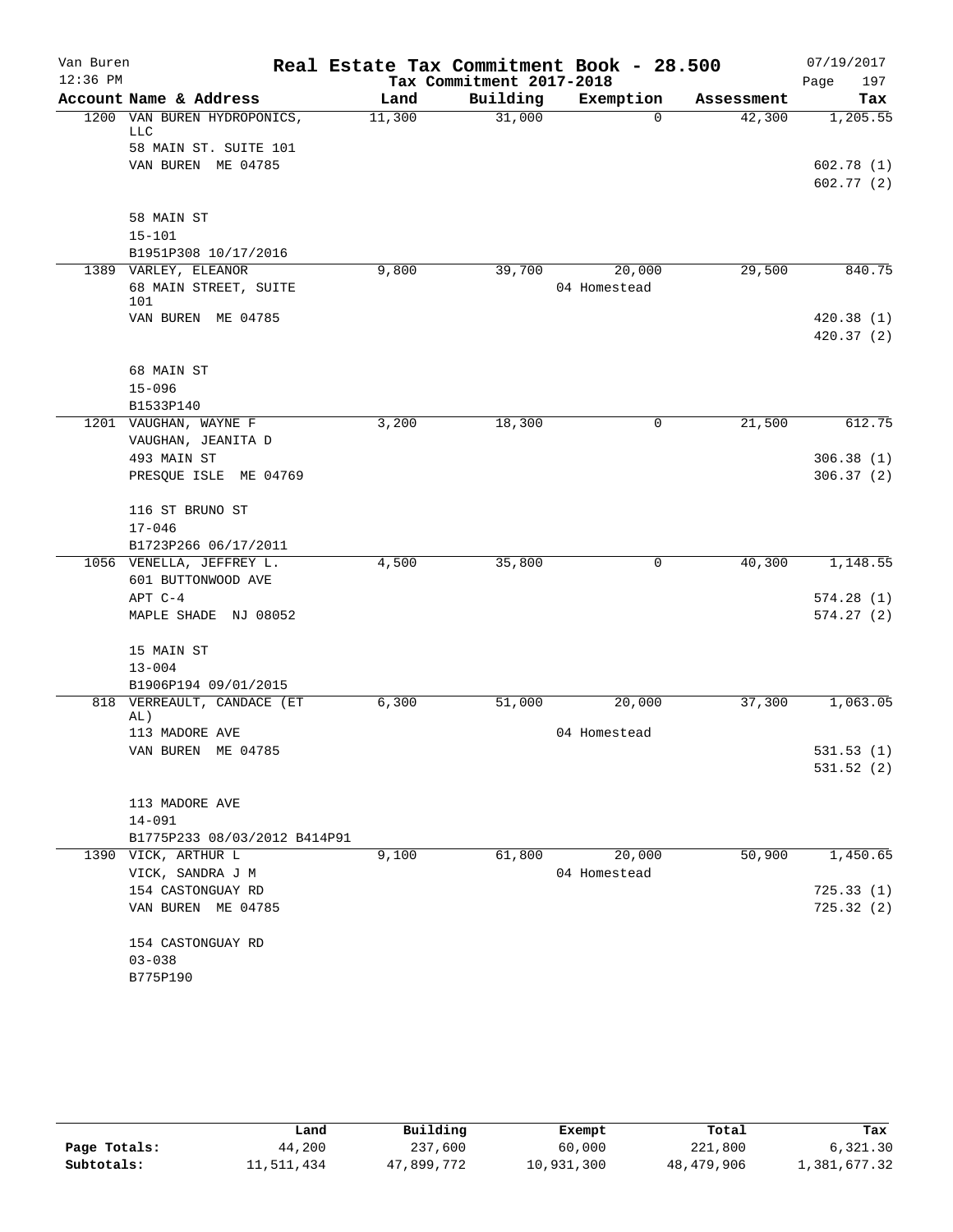| Van Buren<br>$12:36$ PM |                                             | Real Estate Tax Commitment Book - 28.500 | Tax Commitment 2017-2018 |            |              |            | 07/19/2017             |
|-------------------------|---------------------------------------------|------------------------------------------|--------------------------|------------|--------------|------------|------------------------|
|                         | Account Name & Address                      | Land                                     | Building                 |            | Exemption    | Assessment | Page<br>198<br>Tax     |
|                         | 1392 VIEL, MILTON                           | 3,400                                    | 48,200                   |            | 20,000       | 31,600     | 900.60                 |
|                         | VIEL, JEANNINE                              |                                          |                          |            | 04 Homestead |            |                        |
|                         | 116 VIOLETTE ST                             |                                          |                          |            |              |            | 450.30(1)              |
|                         | VAN BUREN ME 04785                          |                                          |                          |            |              |            | 450.30 (2)             |
|                         |                                             |                                          |                          |            |              |            |                        |
|                         | 116 VIOLETTE ST                             |                                          |                          |            |              |            |                        |
|                         | $16 - 076$                                  |                                          |                          |            |              |            |                        |
|                         | B1137P88                                    |                                          |                          |            |              |            |                        |
|                         | 1393 VIOLETTE, ALFRED                       | 4,500                                    | 41,200                   |            | 20,000       | 25,700     | 732.45                 |
|                         | VIOLETTE, HOMERINE                          |                                          |                          |            | 04 Homestead |            |                        |
|                         | 335 MAIN ST                                 |                                          |                          |            |              |            | 366.23(1)              |
|                         | VAN BUREN ME 04785                          |                                          |                          |            |              |            | 366.22(2)              |
|                         |                                             |                                          |                          |            |              |            |                        |
|                         | 335 MAIN ST                                 |                                          |                          |            |              |            |                        |
|                         | $20 - 056$                                  |                                          |                          |            |              |            |                        |
|                         | 1394 VIOLETTE, BRIAN                        | 5,400                                    | 57,200                   |            | 20,000       | 42,600     | 1,214.10               |
|                         | VIOLETTE, GRETCHEN<br>124 HARRISON ST       |                                          |                          |            | 04 Homestead |            |                        |
|                         | VAN BUREN ME 04785                          |                                          |                          |            |              |            | 607.05(1)<br>607.05(2) |
|                         |                                             |                                          |                          |            |              |            |                        |
|                         | 124 HARRISON ST                             |                                          |                          |            |              |            |                        |
|                         | $18 - 014$                                  |                                          |                          |            |              |            |                        |
|                         | B1362P29                                    |                                          |                          |            |              |            |                        |
|                         | 1395 VIOLETTE, CLARENCE D                   | 9,300                                    | 65,900                   |            | 20,000       | 55,200     | 1,573.20               |
|                         | VIOLETTE, STELLA                            |                                          |                          |            | 04 Homestead |            |                        |
|                         | P O BOX 136                                 |                                          |                          |            |              |            | 786.60 (1)             |
|                         | VAN BUREN ME 04785                          |                                          |                          |            |              |            | 786.60 (2)             |
|                         |                                             |                                          |                          |            |              |            |                        |
|                         | 221 CHAMPLAIN ST                            |                                          |                          |            |              |            |                        |
|                         | $19 - 054$                                  |                                          |                          |            |              |            |                        |
|                         | B565P315                                    |                                          |                          |            |              |            |                        |
|                         | 1399 VIOLETTE, DANIEL R                     | 15,900                                   | 0                        |            | $\mathbf 0$  | 15,900     | 453.15                 |
|                         | VIOLETTE, RODNEY D                          | 113.50<br>Acres                          |                          |            |              |            |                        |
|                         | 1937 ALEXANDRIA DRIVE<br>LEXINGTON KY 40504 |                                          |                          |            |              |            | 226.58(1)              |
|                         |                                             |                                          |                          |            |              |            | 226.57(2)              |
|                         | OFF LAKE RD                                 |                                          |                          |            |              |            |                        |
|                         | $04 - 026$                                  |                                          |                          |            |              |            |                        |
|                         | B1180P173 08/11/1999                        |                                          |                          |            |              |            |                        |
|                         | 1397 VIOLETTE, DANIEL R                     | 4,600                                    | 58,100                   |            | 26,000       | 36,700     | 1,045.95               |
|                         | VIOLETTE, ANNE MARIE                        |                                          |                          |            | 04 Homestead |            |                        |
|                         | 145 STATE ST                                |                                          |                          | 02 Veteran |              |            | 522.98(1)              |
|                         | VAN BUREN ME 04785                          |                                          |                          |            |              |            | 522.97(2)              |
|                         |                                             |                                          |                          |            |              |            |                        |
|                         | 145 STATE ST                                |                                          |                          |            |              |            |                        |
|                         | $12A-003$                                   |                                          |                          |            |              |            |                        |
|                         | B477P5                                      |                                          |                          |            |              |            |                        |
|                         | 1398 VIOLETTE, DANIEL R                     | 57,700                                   | 500                      |            | 0            | 58,200     | 1,658.70               |
|                         | VIOLETTE, RODNEY D                          | 128.00<br>Acres                          |                          |            |              |            | 829.35 (1)             |
|                         | 1937 ALEXANDRIA DRIVE<br>LEXINGTON KY 40504 |                                          |                          |            |              |            | 829.35 (2)             |
|                         |                                             |                                          |                          |            |              |            |                        |
|                         | MASSE RD                                    |                                          |                          |            |              |            |                        |
|                         | $01 - 017$                                  |                                          |                          |            |              |            |                        |
|                         | B1180P173 08/11/1999                        |                                          |                          |            |              |            |                        |
|                         |                                             |                                          |                          |            |              |            |                        |
|                         |                                             |                                          |                          |            |              |            |                        |
|                         |                                             |                                          |                          |            |              |            |                        |
|                         |                                             |                                          |                          |            |              |            |                        |

|              | Land       | Building   | Exempt     | Total      | Tax          |
|--------------|------------|------------|------------|------------|--------------|
| Page Totals: | 100,800    | 271,100    | 106,000    | 265,900    | 7,578.15     |
| Subtotals:   | 11,612,234 | 48,170,872 | 11,037,300 | 48,745,806 | 1,389,255.47 |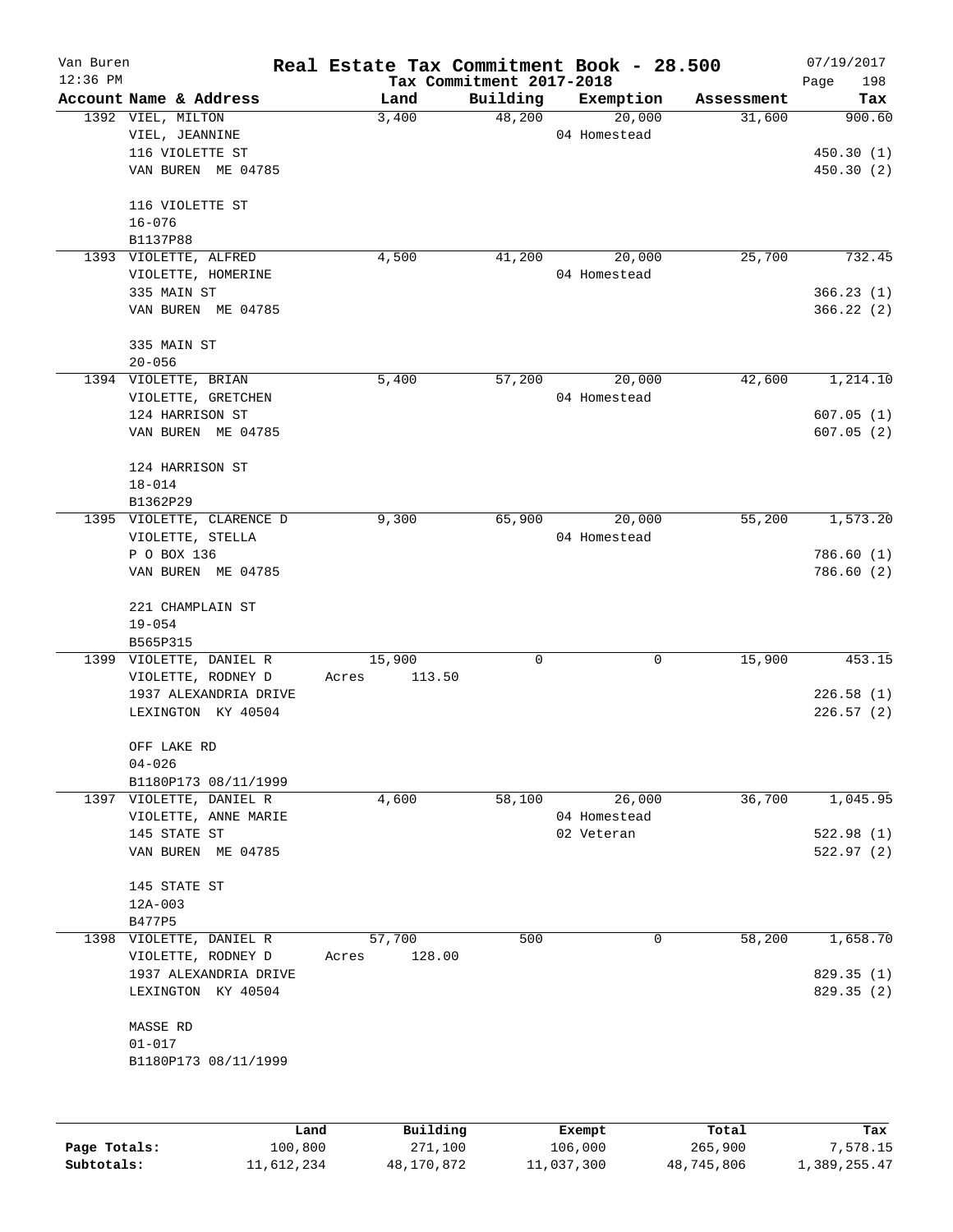| Van Buren    |                                                  |            |                |                          | Real Estate Tax Commitment Book - 28.500 |                      | 07/19/2017             |
|--------------|--------------------------------------------------|------------|----------------|--------------------------|------------------------------------------|----------------------|------------------------|
| $12:36$ PM   |                                                  |            |                | Tax Commitment 2017-2018 |                                          |                      | 199<br>Page            |
|              | Account Name & Address<br>1400 VIOLETTE, DAVID M |            | Land<br>10,900 | Building<br>19,900       | Exemption<br>20,000                      | Assessment<br>10,800 | Tax<br>307.80          |
|              | P O BOX 141                                      |            |                |                          | 04 Homestead                             |                      |                        |
|              | VAN BUREN ME 04785                               |            |                |                          |                                          |                      |                        |
|              |                                                  |            |                |                          |                                          |                      | 153.90(1)<br>153.90(2) |
|              |                                                  |            |                |                          |                                          |                      |                        |
|              | 146 ST MARY'S BROOK RD                           |            |                |                          |                                          |                      |                        |
|              | $02 - 051$                                       |            |                |                          |                                          |                      |                        |
|              | B773P171                                         |            |                |                          |                                          |                      |                        |
|              | 1402 VIOLETTE, DONALD R                          |            | 20,200         | 12,600                   | 0                                        | 32,800               | 934.80                 |
|              | 489 MAIN STREET                                  |            |                |                          |                                          |                      |                        |
|              | VAN BUREN ME 04785                               |            |                |                          |                                          |                      | 467.40 (1)             |
|              |                                                  |            |                |                          |                                          |                      | 467.40 (2)             |
|              | ST MARY'S BROOK RD                               |            |                |                          |                                          |                      |                        |
|              | $02 - 056$                                       |            |                |                          |                                          |                      |                        |
|              | B1535P135                                        |            |                |                          |                                          |                      |                        |
|              | 1401 VIOLETTE, DONALD R                          |            | 4,000          | 200                      | 0                                        | 4,200                | 119.70                 |
|              | 489 MAIN STREET                                  |            |                |                          |                                          |                      |                        |
|              | VAN BUREN ME 04785                               |            |                |                          |                                          |                      | 59.85(1)               |
|              |                                                  |            |                |                          |                                          |                      | 59.85(2)               |
|              |                                                  |            |                |                          |                                          |                      |                        |
|              | 108 PIERCE ST                                    |            |                |                          |                                          |                      |                        |
|              | $20 - 089$                                       |            |                |                          |                                          |                      |                        |
|              | B1716P20 03/31/2011                              |            |                |                          |                                          |                      |                        |
|              | 1403 VIOLETTE, ELIZABETH A                       |            | 4,700          | 4,100                    | 0                                        | 8,800                | 250.80                 |
|              | VIOLETTE, FRANKLIN H                             |            |                |                          |                                          |                      |                        |
|              | 38 WELLINGTON AVE                                |            |                |                          |                                          |                      | 125.40(1)              |
|              | CARIBOU ME 04736                                 |            |                |                          |                                          |                      | 125.40(2)              |
|              |                                                  |            |                |                          |                                          |                      |                        |
|              | 270 SETTLEMENT RD                                |            |                |                          |                                          |                      |                        |
|              | $01 - 023A$                                      |            |                |                          |                                          |                      |                        |
|              | B969P235 10/31/1994                              |            |                |                          |                                          |                      |                        |
|              | 1412 VIOLETTE, GISELE T                          |            | 4,200          | 34,400                   | 20,000                                   | 18,600               | 530.10                 |
|              | P O BOX 141                                      |            |                |                          | 04 Homestead                             |                      |                        |
|              | VAN BUREN ME 04785                               |            |                |                          |                                          |                      | 265.05(1)              |
|              |                                                  |            |                |                          |                                          |                      | 265.05(2)              |
|              | 119 FULTON ST                                    |            |                |                          |                                          |                      |                        |
|              | $20 - 006$                                       |            |                |                          |                                          |                      |                        |
|              | B1593P175 05/02/2008 B785P204                    |            |                |                          |                                          |                      |                        |
|              | 1405 VIOLETTE, JOAN M                            |            | 3,800          | 38,700                   | 26,000                                   | 16,500               | 470.25                 |
|              | VIOLETTE, LLOYD D                                |            |                |                          | 04 Homestead                             |                      |                        |
|              | 111 MCBRIDE AVE                                  |            |                |                          | 02 Veteran                               |                      | 235.13(1)              |
|              | VAN BUREN ME 04785                               |            |                |                          |                                          |                      | 235.12(2)              |
|              |                                                  |            |                |                          |                                          |                      |                        |
|              | 111 MCBRIDE AVE                                  |            |                |                          |                                          |                      |                        |
|              | $15 - 050$                                       |            |                |                          |                                          |                      |                        |
|              | B367P238                                         |            |                |                          |                                          |                      |                        |
|              | 1415 VIOLETTE, NORMAN J                          |            | 5,500          | 46,400                   | 26,000                                   | 25,900               | 738.15                 |
|              | 127 VIOLETTE ST                                  |            |                |                          | 02 Veteran                               |                      |                        |
|              | VAN BUREN ME 04785                               |            |                |                          | 04 Homestead                             |                      | 369.08(1)              |
|              |                                                  |            |                |                          |                                          |                      | 369.07(2)              |
|              |                                                  |            |                |                          |                                          |                      |                        |
|              | 127 VIOLETTE ST                                  |            |                |                          |                                          |                      |                        |
|              | $16 - 061$                                       |            |                |                          |                                          |                      |                        |
|              | B1812P8 06/05/2013                               |            |                |                          |                                          |                      |                        |
|              |                                                  |            |                |                          |                                          |                      |                        |
|              |                                                  | Land       | Building       |                          | Exempt                                   | Total                | Tax                    |
| Page Totals: |                                                  | 53,300     | 156,300        |                          | 92,000                                   | 117,600              | 3,351.60               |
| Subtotals:   |                                                  | 11,665,534 | 48, 327, 172   |                          | 11, 129, 300                             | 48,863,406           | 1,392,607.07           |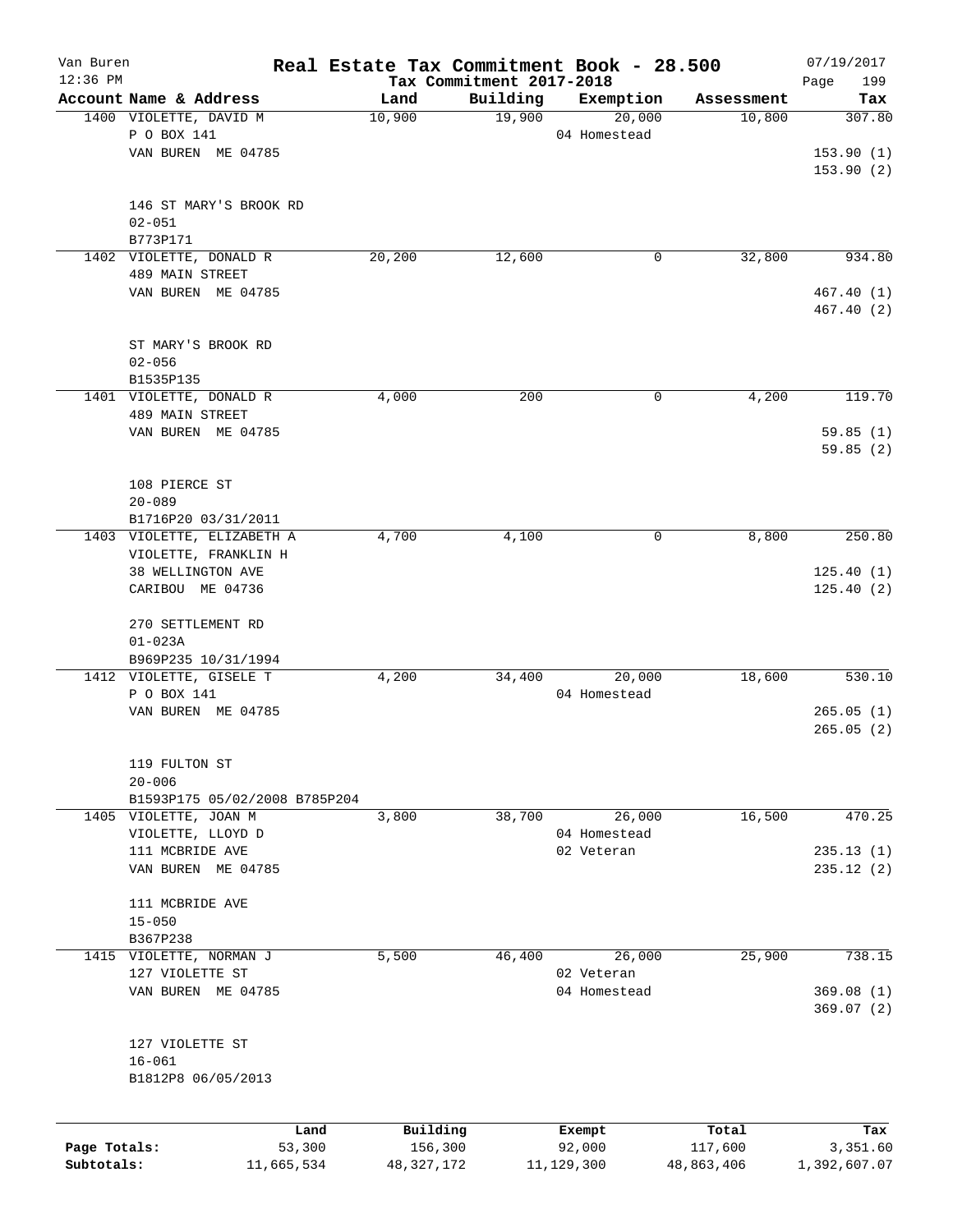| Van Buren<br>$12:36$ PM |                                                        |            |            | Tax Commitment 2017-2018 | Real Estate Tax Commitment Book - 28.500 |            | 07/19/2017               |
|-------------------------|--------------------------------------------------------|------------|------------|--------------------------|------------------------------------------|------------|--------------------------|
|                         | Account Name & Address                                 |            | Land       | Building                 | Exemption                                | Assessment | 200<br>Page<br>Tax       |
|                         | 1410 VIOLETTE, PRISCILLA M<br>HINKLEY, GAIL &          |            | 3,900      | 34,300                   | 20,000<br>04 Homestead                   | 18,200     | 518.70                   |
|                         | VIOLETTE TIMOTHY<br>130 HIGH ST                        |            |            |                          |                                          |            | 259.35(1)                |
|                         | VAN BUREN ME 04785                                     |            |            |                          |                                          |            | 259.35(2)                |
|                         | 130 HIGH ST                                            |            |            |                          |                                          |            |                          |
|                         | $14 - 112$                                             |            |            |                          |                                          |            |                          |
|                         | B1614P255 09/23/2008 B824P92<br>1411 VIOLETTE, RAYMOND |            | 3,000      | 48,700                   | 0                                        | 51,700     | 1,473.45                 |
|                         | C/O SONIA RUEST                                        |            |            |                          |                                          |            |                          |
|                         | 115 CHURCH ST                                          |            |            |                          |                                          |            | 736.73(1)                |
|                         | VAN BUREN ME 04785                                     |            |            |                          |                                          |            | 736.72(2)                |
|                         | 115 CHURCH ST                                          |            |            |                          |                                          |            |                          |
|                         | $23 - 101$                                             |            |            |                          |                                          |            |                          |
|                         | B1196P179<br>1413 VIOLETTE, RAYMOND J                  |            |            | 28,400                   | 0                                        | 30,500     | 869.25                   |
|                         | VIOLETTE, STEVEN L                                     |            | 2,100      |                          |                                          |            |                          |
|                         | 270 BUTTS BRIDGE RD                                    |            |            |                          |                                          |            | 434.63 (1)               |
|                         | CANTERBURY CT 06331                                    |            |            |                          |                                          |            | 434.62 (2)               |
|                         | 109 ST JOHN AVE                                        |            |            |                          |                                          |            |                          |
|                         | $15 - 075$                                             |            |            |                          |                                          |            |                          |
|                         | B1140P132                                              |            | 200        | $\Omega$                 | $\Omega$                                 | 200        | 5.70                     |
|                         | 1414 VIOLETTE, RICHARD<br>PO BOX 76                    |            |            |                          |                                          |            |                          |
|                         | VAN BUREN ME 04785                                     |            |            |                          |                                          |            | 2.85(1)                  |
|                         | RR 1                                                   |            |            |                          |                                          |            | 2.85(2)                  |
|                         | $08 - 028$                                             |            |            |                          |                                          |            |                          |
|                         | B1044P314                                              |            |            |                          |                                          |            |                          |
|                         | 64 VIOLETTE, RONALD J                                  |            | 3,700      | 30,900                   | 26,000                                   | 8,600      | 245.10                   |
|                         | 108 NOTRE DAME ST                                      |            |            |                          | 02 Veteran                               |            |                          |
|                         | VAN BUREN ME 04785                                     |            |            |                          | 04 Homestead                             |            | 122.55(1)                |
|                         |                                                        |            |            |                          |                                          |            | 122.55(2)                |
|                         | 108 NOTRE DAME ST                                      |            |            |                          |                                          |            |                          |
|                         | $17 - 033$                                             |            |            |                          |                                          |            |                          |
|                         | B1715P171 03/24/2011 B1628P27 01/23/2009               |            |            |                          |                                          |            |                          |
|                         | 1227 VIOLETTE, RONALD J.                               |            | 3,700      | $\mathbf 0$              | 0                                        | 3,700      | 105.45                   |
|                         | 108 NOTRE DAME ST                                      |            |            |                          |                                          |            |                          |
|                         | VAN BUREN ME 04785                                     |            |            |                          |                                          |            | 52.73(1)<br>52.72(2)     |
|                         |                                                        |            |            |                          |                                          |            |                          |
|                         | BIRCH AVE                                              |            |            |                          |                                          |            |                          |
|                         | $17 - 037$                                             |            |            |                          |                                          |            |                          |
|                         | B1856P10 05/27/2014                                    |            |            |                          |                                          |            |                          |
|                         | 1396 VIOLETTE, TABITHA L                               |            | 4,200      | 46,700                   | 20,000                                   | 30,900     | 880.65                   |
|                         | 112 BROOK AVE                                          |            |            |                          | 04 Homestead                             |            |                          |
|                         | VAN BUREN ME 04785                                     |            |            |                          |                                          |            | 440.33 (1)<br>440.32 (2) |
|                         |                                                        |            |            |                          |                                          |            |                          |
|                         | 112 BROOK AVE<br>$17 - 062$                            |            |            |                          |                                          |            |                          |
|                         | B1323P117 08/11/2008                                   |            |            |                          |                                          |            |                          |
|                         |                                                        | Land       | Building   |                          | Exempt                                   | Total      | Tax                      |
| Page Totals:            |                                                        | 20,800     | 189,000    |                          | 66,000                                   | 143,800    | 4,098.30                 |
| Subtotals:              |                                                        | 11,686,334 | 48,516,172 |                          | 11, 195, 300                             | 49,007,206 | 1,396,705.37             |
|                         |                                                        |            |            |                          |                                          |            |                          |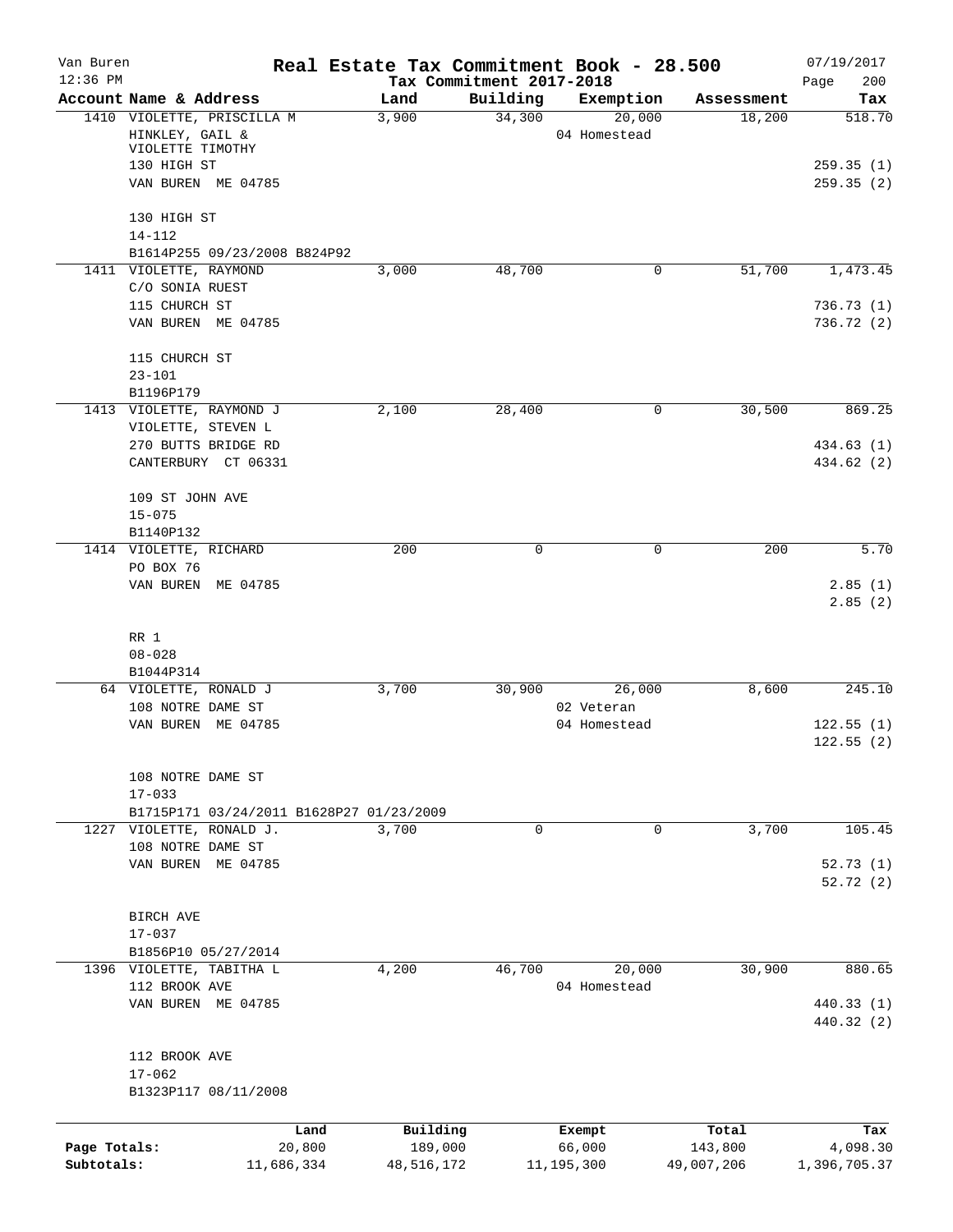| Van Buren     |                                                  | Real Estate Tax Commitment Book - 28.500 |                          |                       |            | 07/19/2017               |
|---------------|--------------------------------------------------|------------------------------------------|--------------------------|-----------------------|------------|--------------------------|
| $12:36$ PM    |                                                  |                                          | Tax Commitment 2017-2018 |                       |            | Page<br>201              |
|               | Account Name & Address<br>1041 VOTER, DENNIS     | Land                                     | Building<br>56,600       | Exemption<br>$\Omega$ | Assessment | Tax                      |
|               | VOTER, MINDY                                     | 7,100                                    |                          |                       | 63,700     | 1,815.45                 |
|               | 215 MAIN ST                                      |                                          |                          |                       |            | 907.73(1)                |
|               | VAN BUREN ME 04785                               |                                          |                          |                       |            | 907.72(2)                |
|               |                                                  |                                          |                          |                       |            |                          |
|               | 341 MAIN ST                                      |                                          |                          |                       |            |                          |
|               | $20 - 057$                                       |                                          |                          |                       |            |                          |
|               | B1927P102 03/23/2016                             |                                          |                          |                       |            |                          |
| 146           | WARD, JAMES E.                                   | 4,400                                    | 37,700                   | 0                     | 42,100     | 1,199.85                 |
|               | WARD, LORRIE A.<br>20 SCHOOL AVE.                |                                          |                          |                       |            | 599.93 (1)               |
|               | LIMESTONE ME 04750                               |                                          |                          |                       |            | 599.92 (2)               |
|               |                                                  |                                          |                          |                       |            |                          |
|               | 198 LYNNE ST                                     |                                          |                          |                       |            |                          |
|               | $19 - 082$                                       |                                          |                          |                       |            |                          |
|               | B1958P215 12/09/2016                             |                                          |                          |                       |            |                          |
| 1420          | WHITENER, BETTY J<br>(REVOCABLE LIVING<br>TRUST) | 26,300                                   | 0                        | 0                     | 26,300     | 749.55                   |
|               | WHITENER FAMILY TRUST                            |                                          |                          |                       |            |                          |
|               | 676 HIGH SHOALS DRIVE                            |                                          |                          |                       |            | 374.78 (1)               |
|               | DALLAS GA 30132                                  |                                          |                          |                       |            | 374.77 (2)               |
|               | SETTLEMENT RD.                                   |                                          |                          |                       |            |                          |
|               | $02 - 002$                                       |                                          |                          |                       |            |                          |
|               | B1789P257 10/31/2012                             |                                          |                          |                       |            |                          |
|               | 562 WILSON, ASHLIE                               | 5,000                                    | 8,600                    | 0                     | 13,600     | 387.60                   |
|               | 20 RIVERVIEW DRIVE                               |                                          |                          |                       |            |                          |
|               | HAMLIN ME 04785                                  |                                          |                          |                       |            | 193.80(1)                |
|               |                                                  |                                          |                          |                       |            | 193.80(2)                |
|               |                                                  |                                          |                          |                       |            |                          |
|               | 138 CHAMPLAIN ST                                 |                                          |                          |                       |            |                          |
|               | $20 - 041$                                       |                                          |                          |                       |            |                          |
|               | B1955P66 11/09/2016                              |                                          |                          |                       |            |                          |
|               | 744 WJV HOLDINGS, LLC                            | 3,600                                    | 26,500                   | 0                     | 30,100     | 857.85                   |
|               | 493 MAIN ST                                      |                                          |                          |                       |            |                          |
|               | PRESQUE ISLE ME 04769                            |                                          |                          |                       |            | 428.93 (1)<br>428.92 (2) |
|               |                                                  |                                          |                          |                       |            |                          |
|               | 124 BIRCH AVE                                    |                                          |                          |                       |            |                          |
|               | $17 - 022$                                       |                                          |                          |                       |            |                          |
|               | B1867P254 09/17/2014                             |                                          |                          |                       |            |                          |
|               | 1428 YAO, JOSE PEREZ                             | 4,400                                    | 0                        | 0                     | 4,400      | 125.40                   |
|               | 1503 11-27-87 AV                                 |                                          |                          |                       |            |                          |
|               | <b>EDMONTON</b><br>ALBERTA AB T6G-2P9            |                                          |                          |                       |            | 62.70 (1)<br>62.70 (2)   |
|               |                                                  |                                          |                          |                       |            |                          |
|               | MAIN ST                                          |                                          |                          |                       |            |                          |
|               | $15 - 094$                                       |                                          |                          |                       |            |                          |
|               | B406P790                                         |                                          |                          |                       |            |                          |
|               | 1345 YORK, DENISE                                | 4,100                                    | 15,800                   | 0                     | 19,900     | 567.15                   |
|               | 122 Birch AVE                                    |                                          |                          |                       |            |                          |
|               | Van Buren ME 04785                               |                                          |                          |                       |            | 283.58 (1)<br>283.57(2)  |
|               |                                                  |                                          |                          |                       |            |                          |
|               | 122 BIRCH AVE                                    |                                          |                          |                       |            |                          |
|               | $17 - 023$                                       |                                          |                          |                       |            |                          |
|               | B1670P243 02/20/2010                             |                                          |                          |                       |            |                          |
|               |                                                  | Building<br>Land                         |                          | Exempt                | Total      | Tax                      |
| Page Totals:  |                                                  | 145,200<br>54,900                        |                          | $\mathbf 0$           | 200,100    | 5,702.85                 |
| Final Totals: | 11,741,234                                       | 48,661,372                               | 11, 195, 300             |                       | 49,207,306 | 1,402,408.22             |